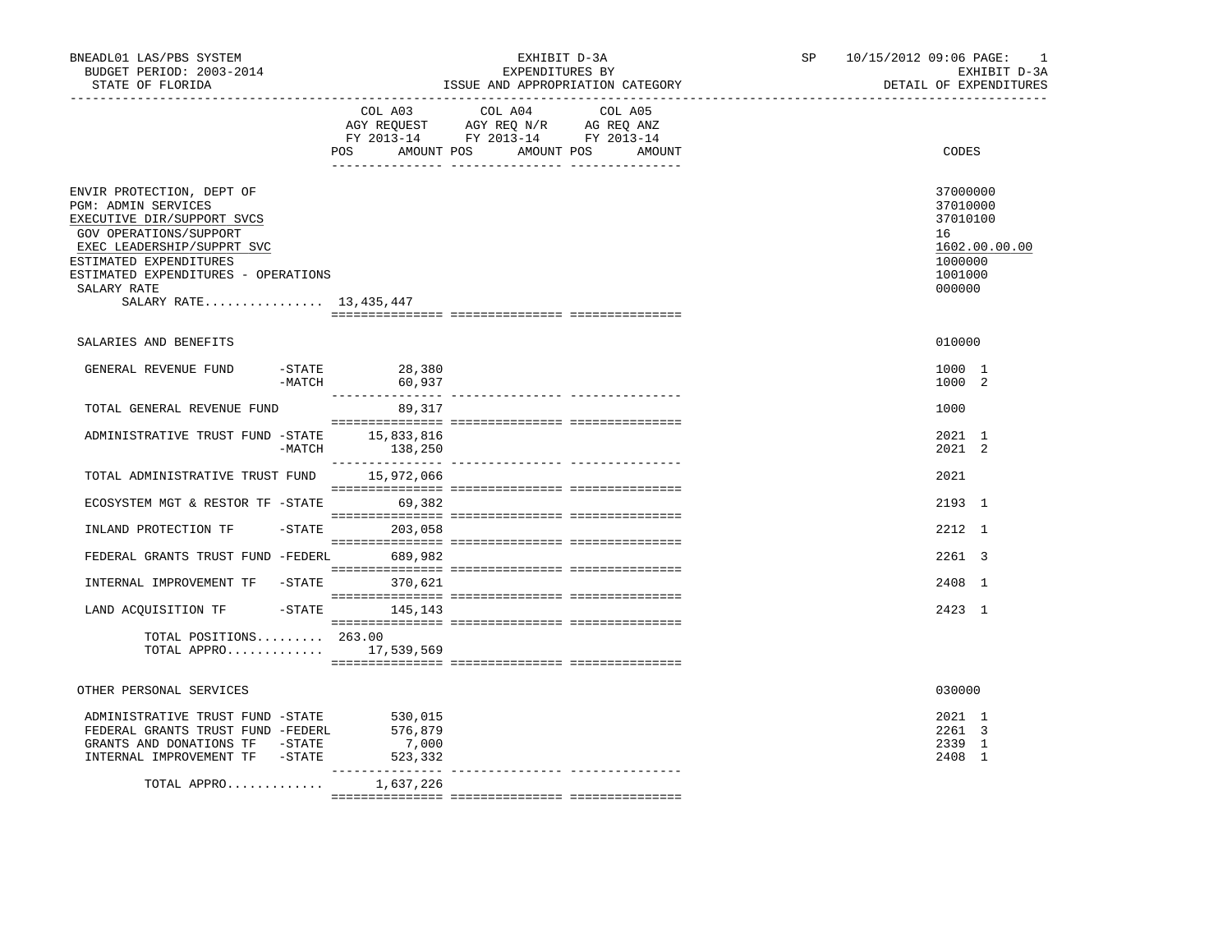| BNEADL01 LAS/PBS SYSTEM<br>BUDGET PERIOD: 2003-2014<br>STATE OF FLORIDA                                                                                                                                                                                             |                                  | EXHIBIT D-3A<br>EXPENDITURES BY<br>ISSUE AND APPROPRIATION CATEGORY                                                                   | SP 10/15/2012 09:06 PAGE:<br>-2<br>EXHIBIT D-3A<br>DETAIL OF EXPENDITURES               |
|---------------------------------------------------------------------------------------------------------------------------------------------------------------------------------------------------------------------------------------------------------------------|----------------------------------|---------------------------------------------------------------------------------------------------------------------------------------|-----------------------------------------------------------------------------------------|
|                                                                                                                                                                                                                                                                     |                                  | COL A03 COL A04 COL A05<br>AGY REQUEST AGY REQ N/R AG REQ ANZ<br>FY 2013-14 FY 2013-14 FY 2013-14<br>POS AMOUNT POS AMOUNT POS AMOUNT | CODES                                                                                   |
| ENVIR PROTECTION, DEPT OF<br>PGM: ADMIN SERVICES<br>EXECUTIVE DIR/SUPPORT SVCS<br>GOV OPERATIONS/SUPPORT<br>EXEC LEADERSHIP/SUPPRT SVC<br>ESTIMATED EXPENDITURES<br>ESTIMATED EXPENDITURES - OPERATIONS<br><b>EXPENSES</b>                                          |                                  |                                                                                                                                       | 37000000<br>37010000<br>37010100<br>16<br>1602.00.00.00<br>1000000<br>1001000<br>040000 |
| ADMINISTRATIVE TRUST FUND -STATE 2,659,025<br>ECOSYSTEM MGT & RESTOR TF -STATE<br>INLAND PROTECTION TF -STATE<br>FEDERAL GRANTS TRUST FUND -FEDERL 600,783<br>GRANTS AND DONATIONS TF -STATE<br>INTERNAL IMPROVEMENT TF -STATE<br>LAND ACQUISITION TF -STATE 16,018 | 28,809<br>37,781<br>500<br>4,980 |                                                                                                                                       | 2021 1<br>2193 1<br>2212 1<br>2261 3<br>2339 1<br>2408 1<br>2423 1                      |
| TOTAL APPRO                                                                                                                                                                                                                                                         | 3,347,896                        |                                                                                                                                       |                                                                                         |
| OPERATING CAPITAL OUTLAY                                                                                                                                                                                                                                            |                                  |                                                                                                                                       | 060000                                                                                  |
| ADMINISTRATIVE TRUST FUND -STATE<br>FEDERAL GRANTS TRUST FUND -FEDERL                                                                                                                                                                                               | 16, 275<br>1,399                 |                                                                                                                                       | 2021 1<br>2261 3                                                                        |
| TOTAL APPRO                                                                                                                                                                                                                                                         | 17,674                           |                                                                                                                                       |                                                                                         |
| SPECIAL CATEGORIES<br>TRANS TO DIV ADM HEARINGS                                                                                                                                                                                                                     |                                  |                                                                                                                                       | 100000<br>100565                                                                        |
| ADMINISTRATIVE TRUST FUND -STATE 477,610                                                                                                                                                                                                                            |                                  |                                                                                                                                       | 2021 1                                                                                  |
| NAT'L POLLUT/ELIMINATION                                                                                                                                                                                                                                            |                                  |                                                                                                                                       | 100774                                                                                  |
| ADMINISTRATIVE TRUST FUND -STATE 22,906                                                                                                                                                                                                                             |                                  |                                                                                                                                       | 2021 1                                                                                  |
| CONTRACTED SERVICES                                                                                                                                                                                                                                                 |                                  |                                                                                                                                       | 100777                                                                                  |
| ADMINISTRATIVE TRUST FUND -STATE<br>INTERNAL IMPROVEMENT TF -STATE                                                                                                                                                                                                  | 184,000<br>2,859,188             |                                                                                                                                       | 2021 1<br>2408 1                                                                        |
| TOTAL APPRO                                                                                                                                                                                                                                                         | 3,043,188                        |                                                                                                                                       |                                                                                         |
|                                                                                                                                                                                                                                                                     |                                  |                                                                                                                                       |                                                                                         |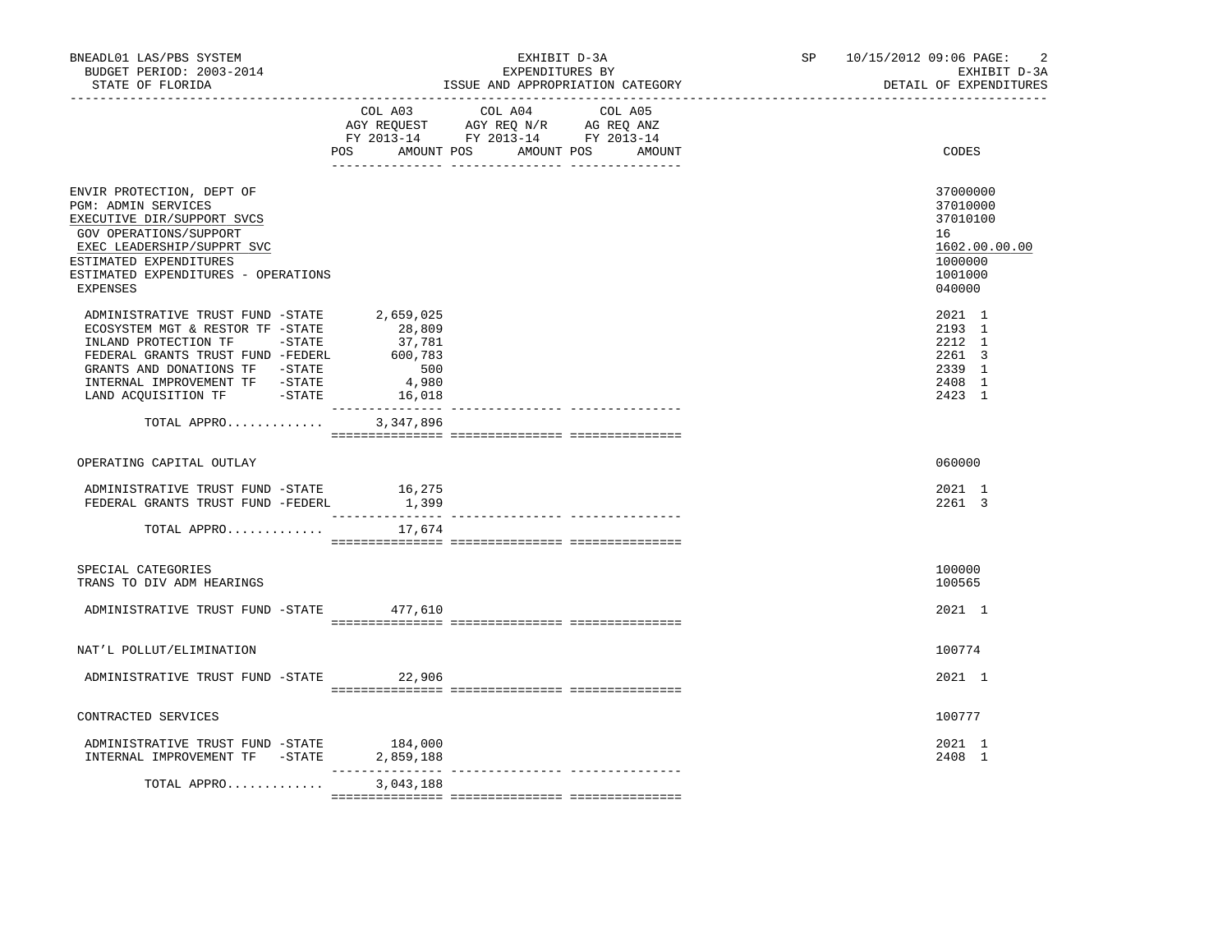| BNEADL01 LAS/PBS SYSTEM<br>BUDGET PERIOD: 2003-2014<br>STATE OF FLORIDA                                                                                                                                                                                  |                                                | EXHIBIT D-3A<br>EXPENDITURES BY<br>ISSUE AND APPROPRIATION CATEGORY                                                              | $\overline{3}$<br>SP 10/15/2012 09:06 PAGE:<br>EXHIBIT D-3A<br>DETAIL OF EXPENDITURES             |
|----------------------------------------------------------------------------------------------------------------------------------------------------------------------------------------------------------------------------------------------------------|------------------------------------------------|----------------------------------------------------------------------------------------------------------------------------------|---------------------------------------------------------------------------------------------------|
|                                                                                                                                                                                                                                                          | COL A03                                        | COL A04<br>COL A05<br>AGY REQUEST AGY REQ N/R AG REQ ANZ<br>FY 2013-14 FY 2013-14 FY 2013-14<br>POS AMOUNT POS AMOUNT POS AMOUNT | CODES                                                                                             |
| ENVIR PROTECTION, DEPT OF<br>PGM: ADMIN SERVICES<br>EXECUTIVE DIR/SUPPORT SVCS<br>GOV OPERATIONS/SUPPORT<br>EXEC LEADERSHIP/SUPPRT SVC<br>ESTIMATED EXPENDITURES<br>ESTIMATED EXPENDITURES - OPERATIONS<br>SPECIAL CATEGORIES<br>COMMISSION ON OIL SPILL |                                                |                                                                                                                                  | 37000000<br>37010000<br>37010100<br>16<br>1602.00.00.00<br>1000000<br>1001000<br>100000<br>101126 |
| GENERAL REVENUE FUND                                                                                                                                                                                                                                     | $-$ STATE 500,000                              |                                                                                                                                  | 1000 1                                                                                            |
| POLLUTION REST CONTRACTS                                                                                                                                                                                                                                 |                                                |                                                                                                                                  | 102590                                                                                            |
| ECOSYSTEM MGT & RESTOR TF - STATE 4,066                                                                                                                                                                                                                  |                                                |                                                                                                                                  | 2193 1                                                                                            |
| RISK MANAGEMENT INSURANCE                                                                                                                                                                                                                                |                                                |                                                                                                                                  | 103241                                                                                            |
| ADMINISTRATIVE TRUST FUND -STATE 85,227                                                                                                                                                                                                                  |                                                |                                                                                                                                  | 2021 1                                                                                            |
|                                                                                                                                                                                                                                                          |                                                |                                                                                                                                  |                                                                                                   |
| SALARY INCENTIVE PAYMENTS                                                                                                                                                                                                                                |                                                |                                                                                                                                  | 103290                                                                                            |
| ADMINISTRATIVE TRUST FUND -STATE                                                                                                                                                                                                                         | 9,910                                          |                                                                                                                                  | 2021 1                                                                                            |
| UNDERGROUND TANK CLEANUP                                                                                                                                                                                                                                 |                                                |                                                                                                                                  | 104132                                                                                            |
| INLAND PROTECTION TF                                                                                                                                                                                                                                     | $-STATE$ 107,407                               |                                                                                                                                  | 2212 1                                                                                            |
| PETROLEUM CLEANUP AUDITS                                                                                                                                                                                                                                 |                                                |                                                                                                                                  | 104163                                                                                            |
| INLAND PROTECTION TF                                                                                                                                                                                                                                     | $-$ STATE $142, 196$                           |                                                                                                                                  | 2212 1                                                                                            |
|                                                                                                                                                                                                                                                          |                                                |                                                                                                                                  |                                                                                                   |
| TR/DMS/HR SVCS/STW CONTRCT                                                                                                                                                                                                                               |                                                |                                                                                                                                  | 107040                                                                                            |
| GENERAL REVENUE FUND -STATE<br>ADMINISTRATIVE TRUST FUND -STATE<br>ECOSYSTEM MGT & RESTOR TF -STATE<br>INLAND PROTECTION TF -STATE<br>FEDERAL GRANTS TRUST FUND -FEDERL<br>LAND ACQUISITION TF -STATE                                                    | 17,788<br>85,982<br>374<br>771<br>3,721<br>602 |                                                                                                                                  | 1000 1<br>2021 1<br>2193 1<br>2212 1<br>2261 3<br>2423 1                                          |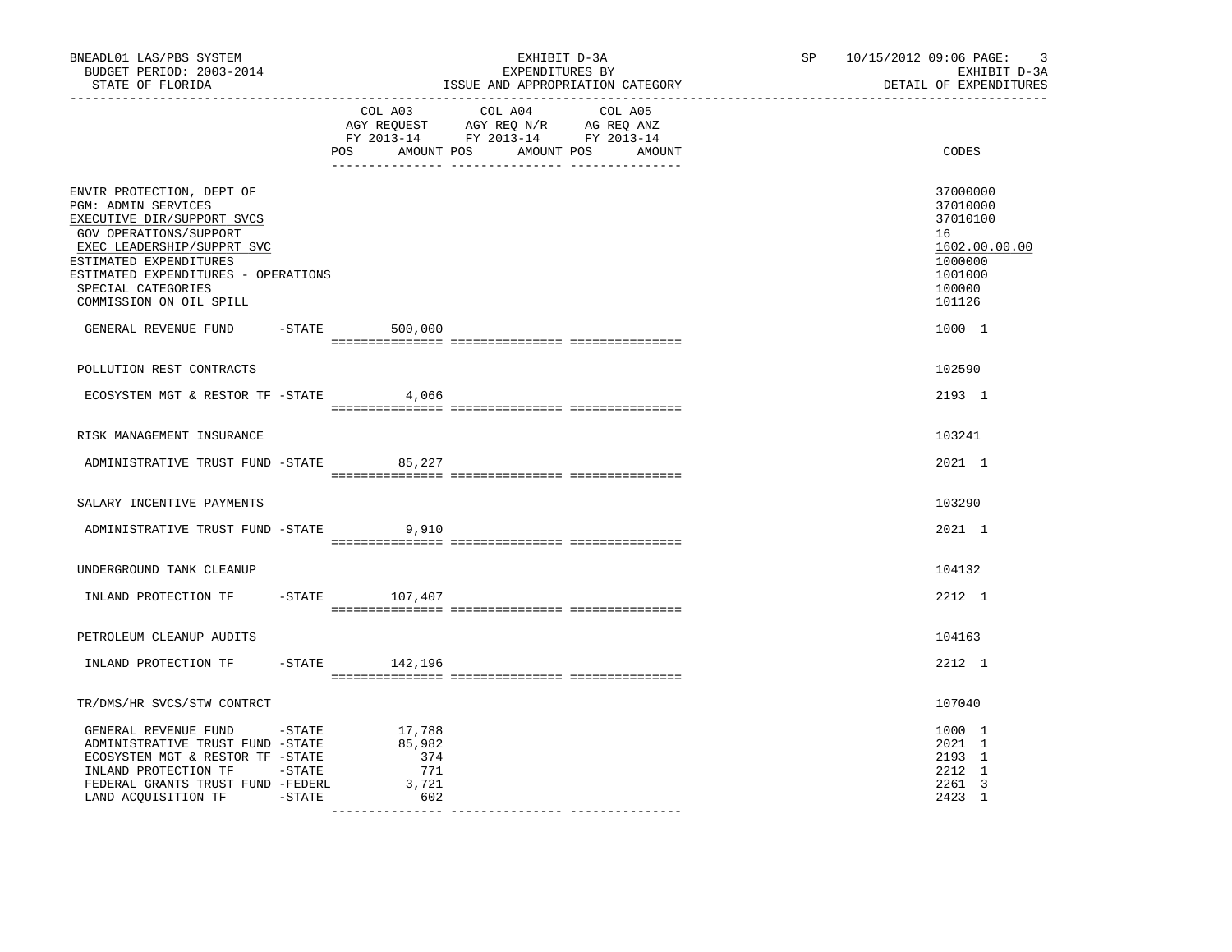| BNEADL01 LAS/PBS SYSTEM<br>BUDGET PERIOD: 2003-2014<br>STATE OF FLORIDA                                                                                                                                                                                                              |           | EXHIBIT D-3A<br>EXPENDITURES BY<br>ISSUE AND APPROPRIATION CATEGORY                                                                 | SP and the set of the set of the set of the set of the set of the set of the set of the set of the set of the set of the set of the set of the set of the set of the set of the set of the set of the set of the set of the se | $10/15/2012$ 09:06 PAGE: 4<br>EXHIBIT D-3A<br>DETAIL OF EXPENDITURES                              |
|--------------------------------------------------------------------------------------------------------------------------------------------------------------------------------------------------------------------------------------------------------------------------------------|-----------|-------------------------------------------------------------------------------------------------------------------------------------|--------------------------------------------------------------------------------------------------------------------------------------------------------------------------------------------------------------------------------|---------------------------------------------------------------------------------------------------|
|                                                                                                                                                                                                                                                                                      | COL A03   | COL A04<br>COL A05<br>AGY REQUEST AGY REQ N/R AG REQ ANZ<br>FY 2013-14 FY 2013-14 FY 2013-14<br>POS AMOUNT POS AMOUNT POS<br>AMOUNT |                                                                                                                                                                                                                                | CODES                                                                                             |
| ENVIR PROTECTION, DEPT OF<br>PGM: ADMIN SERVICES<br>EXECUTIVE DIR/SUPPORT SVCS<br>GOV OPERATIONS/SUPPORT<br>EXEC LEADERSHIP/SUPPRT SVC<br>ESTIMATED EXPENDITURES<br>ESTIMATED EXPENDITURES - OPERATIONS<br>SPECIAL CATEGORIES<br>TR/DMS/HR SVCS/STW CONTRCT<br>TOTAL APPRO $109,238$ |           |                                                                                                                                     |                                                                                                                                                                                                                                | 37000000<br>37010000<br>37010100<br>16<br>1602.00.00.00<br>1000000<br>1001000<br>100000<br>107040 |
| TOTAL: ESTIMATED EXPENDITURES - OPERATIONS<br>TOTAL POSITIONS 263.00<br>TOTAL ISSUE 27,044,113<br>TOTAL SALARY RATE $13,435,447$                                                                                                                                                     |           |                                                                                                                                     |                                                                                                                                                                                                                                | 1001000                                                                                           |
| CASUALTY INSURANCE PREMIUM<br>ADJUSTMENT<br>SPECIAL CATEGORIES<br>RISK MANAGEMENT INSURANCE                                                                                                                                                                                          |           |                                                                                                                                     |                                                                                                                                                                                                                                | 1001090<br>100000<br>103241                                                                       |
| ADMINISTRATIVE TRUST FUND -STATE 29,641-                                                                                                                                                                                                                                             |           |                                                                                                                                     |                                                                                                                                                                                                                                | 2021 1                                                                                            |
| FLORIDA RETIREMENT SYSTEM<br>CONTRIBUTION ADJUSTMENT FOR<br>FISCAL YEAR 2012-2013<br>SALARIES AND BENEFITS                                                                                                                                                                           |           |                                                                                                                                     |                                                                                                                                                                                                                                | 1001240<br>010000                                                                                 |
| $-STATE$<br>GENERAL REVENUE FUND<br>-MATCH                                                                                                                                                                                                                                           | 83<br>177 |                                                                                                                                     |                                                                                                                                                                                                                                | 1000 1<br>1000 2                                                                                  |
| TOTAL GENERAL REVENUE FUND                                                                                                                                                                                                                                                           | 260       |                                                                                                                                     |                                                                                                                                                                                                                                | 1000                                                                                              |
| ADMINISTRATIVE TRUST FUND -STATE 46,036<br>-MATCH                                                                                                                                                                                                                                    | 404       |                                                                                                                                     |                                                                                                                                                                                                                                | 2021 1<br>2021 2                                                                                  |
| TOTAL ADMINISTRATIVE TRUST FUND                                                                                                                                                                                                                                                      | 46,440    |                                                                                                                                     |                                                                                                                                                                                                                                | 2021                                                                                              |
| ECOSYSTEM MGT & RESTOR TF -STATE                                                                                                                                                                                                                                                     | 204       |                                                                                                                                     |                                                                                                                                                                                                                                | 2193 1                                                                                            |
| INLAND PROTECTION TF<br>$-$ STATE                                                                                                                                                                                                                                                    | 592       | ----------------- --------------- ----                                                                                              |                                                                                                                                                                                                                                | 2212 1                                                                                            |
| FEDERAL GRANTS TRUST FUND -FEDERL                                                                                                                                                                                                                                                    | 2,004     |                                                                                                                                     |                                                                                                                                                                                                                                | 2261 3                                                                                            |
| INTERNAL IMPROVEMENT TF<br>$-$ STATE                                                                                                                                                                                                                                                 | 1,076     |                                                                                                                                     |                                                                                                                                                                                                                                | 2408 1                                                                                            |
| LAND ACOUISITION TF<br>-STATE                                                                                                                                                                                                                                                        | 423       |                                                                                                                                     |                                                                                                                                                                                                                                | 2423 1                                                                                            |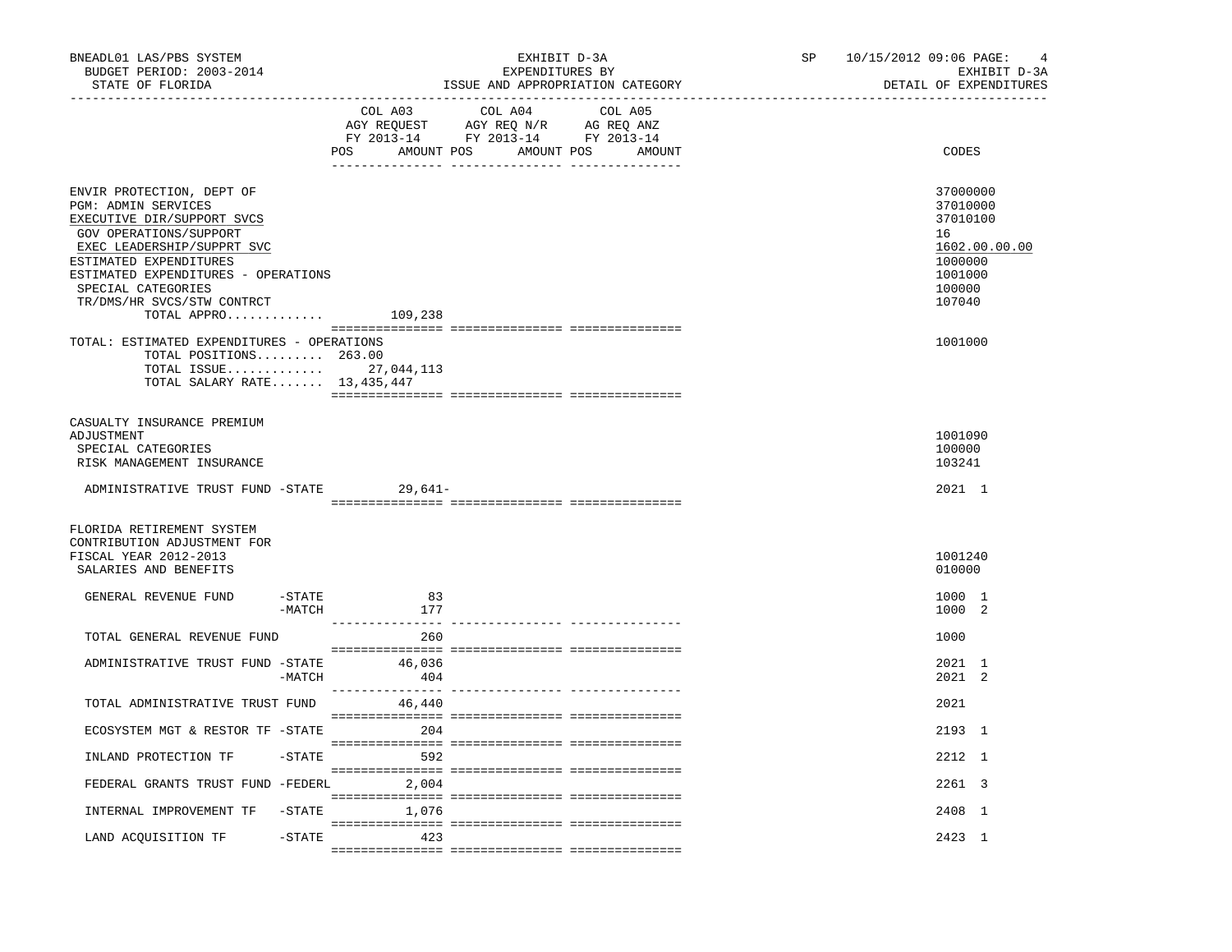| BNEADL01 LAS/PBS SYSTEM<br>BUDGET PERIOD: 2003-2014<br>STATE OF FLORIDA                                                                                                                                                                                                                       |                     |           | EXHIBIT D-3A<br>EXPENDITURES BY<br>ISSUE AND APPROPRIATION CATEGORY                                                                         |  | - 5<br>SP 10/15/2012 09:06 PAGE:<br>EXHIBIT D-3A<br>DETAIL OF EXPENDITURES              |
|-----------------------------------------------------------------------------------------------------------------------------------------------------------------------------------------------------------------------------------------------------------------------------------------------|---------------------|-----------|---------------------------------------------------------------------------------------------------------------------------------------------|--|-----------------------------------------------------------------------------------------|
|                                                                                                                                                                                                                                                                                               |                     |           | COL A03 COL A04<br>COL A05<br>AGY REQUEST AGY REQ N/R AG REQ ANZ<br>FY 2013-14 FY 2013-14 FY 2013-14<br>POS AMOUNT POS AMOUNT POS<br>AMOUNT |  | CODES                                                                                   |
| ENVIR PROTECTION, DEPT OF<br>PGM: ADMIN SERVICES<br>EXECUTIVE DIR/SUPPORT SVCS<br>GOV OPERATIONS/SUPPORT<br>EXEC LEADERSHIP/SUPPRT SVC<br>ESTIMATED EXPENDITURES<br>FLORIDA RETIREMENT SYSTEM<br>CONTRIBUTION ADJUSTMENT FOR<br>FISCAL YEAR 2012-2013<br>SALARIES AND BENEFITS<br>TOTAL APPRO |                     | 50,999    |                                                                                                                                             |  | 37000000<br>37010000<br>37010100<br>16<br>1602.00.00.00<br>1000000<br>1001240<br>010000 |
| ADJUSTMENT TO STATE HEALTH                                                                                                                                                                                                                                                                    |                     |           |                                                                                                                                             |  |                                                                                         |
| INSURANCE PREMIUM CONTRIBUTION -<br>FISCAL YEAR 2012-13<br>SALARIES AND BENEFITS                                                                                                                                                                                                              |                     |           |                                                                                                                                             |  | 1001830<br>010000                                                                       |
| GENERAL REVENUE FUND                                                                                                                                                                                                                                                                          | $-$ STATE<br>-MATCH | 54<br>116 |                                                                                                                                             |  | 1000 1<br>1000 2                                                                        |
| TOTAL GENERAL REVENUE FUND                                                                                                                                                                                                                                                                    |                     | 170       |                                                                                                                                             |  | 1000                                                                                    |
| ADMINISTRATIVE TRUST FUND -STATE 29,971                                                                                                                                                                                                                                                       | $-MATCH$            | 263       |                                                                                                                                             |  | 2021 1<br>2021 2                                                                        |
| TOTAL ADMINISTRATIVE TRUST FUND                                                                                                                                                                                                                                                               |                     | 30,234    |                                                                                                                                             |  | 2021                                                                                    |
| ECOSYSTEM MGT & RESTOR TF -STATE                                                                                                                                                                                                                                                              |                     | 133       |                                                                                                                                             |  | 2193 1                                                                                  |
| INLAND PROTECTION TF                                                                                                                                                                                                                                                                          | $-$ STATE           | 385       |                                                                                                                                             |  | 2212 1                                                                                  |
| FEDERAL GRANTS TRUST FUND -FEDERL 1,305                                                                                                                                                                                                                                                       |                     |           |                                                                                                                                             |  | 2261 3                                                                                  |
| INTERNAL IMPROVEMENT TF -STATE                                                                                                                                                                                                                                                                |                     | 701       |                                                                                                                                             |  | 2408 1                                                                                  |
| LAND ACQUISITION TF                                                                                                                                                                                                                                                                           | -STATE              | 276       |                                                                                                                                             |  | 2423 1                                                                                  |
| TOTAL APPRO 33,204                                                                                                                                                                                                                                                                            |                     |           |                                                                                                                                             |  |                                                                                         |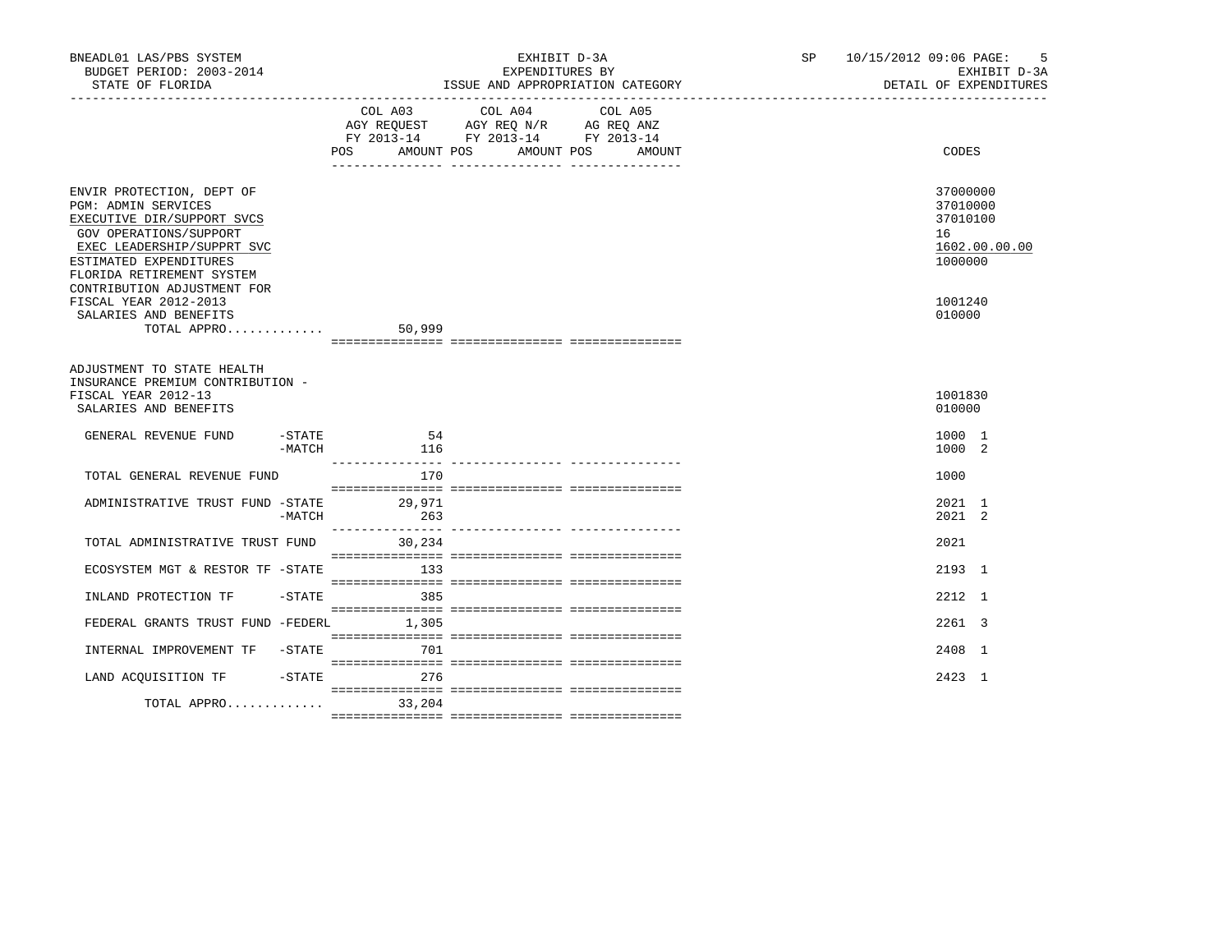| BNEADL01 LAS/PBS SYSTEM<br>BUDGET PERIOD: 2003-2014<br>STATE OF FLORIDA                                                                                                                                                                                                | EXHIBIT D-3A<br>EXPENDITURES BY<br>ISSUE AND APPROPRIATION CATEGORY                                                                      | SP 10/15/2012 09:06 PAGE:<br>EXHIBIT D-3A<br>DETAIL OF EXPENDITURES                               |
|------------------------------------------------------------------------------------------------------------------------------------------------------------------------------------------------------------------------------------------------------------------------|------------------------------------------------------------------------------------------------------------------------------------------|---------------------------------------------------------------------------------------------------|
|                                                                                                                                                                                                                                                                        | COL A03 COL A04<br>COL A05<br>AGY REQUEST AGY REQ N/R AG REQ ANZ<br>FY 2013-14 FY 2013-14 FY 2013-14<br>POS AMOUNT POS AMOUNT POS AMOUNT | CODES                                                                                             |
| ENVIR PROTECTION, DEPT OF<br>PGM: ADMIN SERVICES<br>EXECUTIVE DIR/SUPPORT SVCS<br>GOV OPERATIONS/SUPPORT<br>EXEC LEADERSHIP/SUPPRT SVC<br>ESTIMATED EXPENDITURES<br>REALLOCATION OF HUMAN RESOURCES<br>OUTSOURCING<br>SPECIAL CATEGORIES<br>TR/DMS/HR SVCS/STW CONTRCT |                                                                                                                                          | 37000000<br>37010000<br>37010100<br>16<br>1602.00.00.00<br>1000000<br>1005900<br>100000<br>107040 |
| GENERAL REVENUE FUND -STATE<br>ADMINISTRATIVE TRUST FUND -STATE<br>ECOSYSTEM MGT & RESTOR TF -STATE<br>INLAND PROTECTION TF -STATE<br>FEDERAL GRANTS TRUST FUND -FEDERL<br>LAND ACQUISITION TF -STATE<br>TOTAL APPRO                                                   | $155 -$<br>$750 -$<br>$3 -$<br>$7 -$<br>$-32-$<br>$5 -$<br>------- --------------- -----------<br>$952 -$                                | 1000 1<br>2021 1<br>2193 1<br>2212 1<br>2261 3<br>2423 1                                          |
|                                                                                                                                                                                                                                                                        |                                                                                                                                          |                                                                                                   |
| ADJUSTMENTS TO CURRENT YEAR<br>ESTIMATED EXPENDITURES<br>TRANSFER LAW ENFORCEMENT TO FLORIDA<br>FISH AND WILDLIFE CONSERVATION<br>COMMISSION, CHAPTER 2012-88, LOF,<br>$(HB 1383) - DEDUCT$<br>SALARY RATE<br>SALARY RATE 152,451-                                     |                                                                                                                                          | 1600000<br>1602100<br>000000                                                                      |
| SALARIES AND BENEFITS                                                                                                                                                                                                                                                  |                                                                                                                                          | 010000                                                                                            |
| ADMINISTRATIVE TRUST FUND -STATE 223,031-                                                                                                                                                                                                                              | $3.00 -$                                                                                                                                 | 2021 1                                                                                            |
| <b>EXPENSES</b>                                                                                                                                                                                                                                                        |                                                                                                                                          | 040000                                                                                            |
| ADMINISTRATIVE TRUST FUND -STATE 9,918-                                                                                                                                                                                                                                |                                                                                                                                          | 2021 1                                                                                            |
| SPECIAL CATEGORIES<br>SALARY INCENTIVE PAYMENTS                                                                                                                                                                                                                        |                                                                                                                                          | 100000<br>103290                                                                                  |
| ADMINISTRATIVE TRUST FUND -STATE                                                                                                                                                                                                                                       | 3,528-                                                                                                                                   | 2021 1                                                                                            |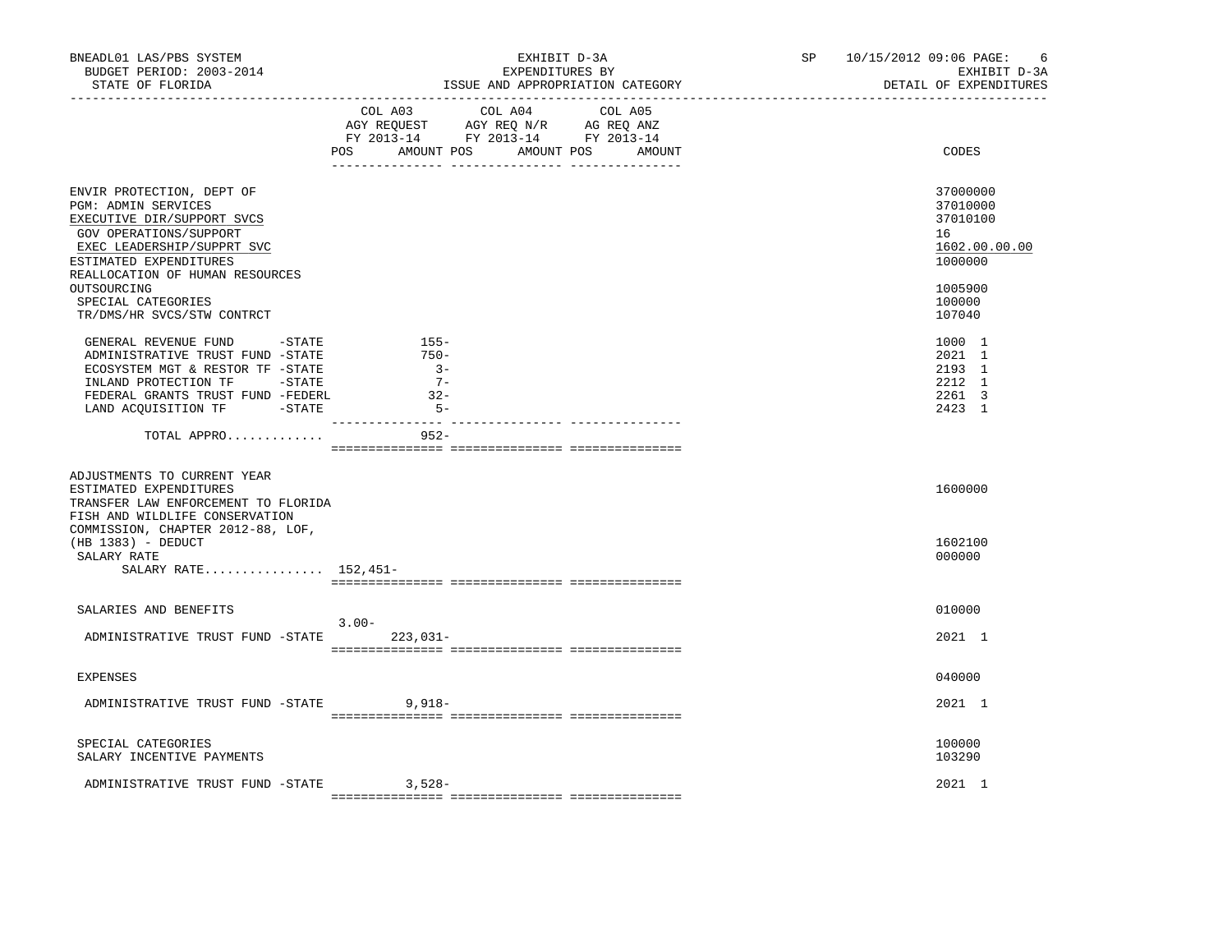| BNEADL01 LAS/PBS SYSTEM<br>BUDGET PERIOD: 2003-2014<br>STATE OF FLORIDA                                                                                                                                                                                                                                                                                                                          |                                                                               | EXHIBIT D-3A<br>EXPENDITURES BY<br>ISSUE AND APPROPRIATION CATEGORY | SP 10/15/2012 09:06 PAGE:<br>$\overline{7}$<br>EXHIBIT D-3A<br>DETAIL OF EXPENDITURES |                                                                                                   |
|--------------------------------------------------------------------------------------------------------------------------------------------------------------------------------------------------------------------------------------------------------------------------------------------------------------------------------------------------------------------------------------------------|-------------------------------------------------------------------------------|---------------------------------------------------------------------|---------------------------------------------------------------------------------------|---------------------------------------------------------------------------------------------------|
|                                                                                                                                                                                                                                                                                                                                                                                                  | AGY REQUEST AGY REQ N/R AG REQ ANZ<br>FY 2013-14 FY 2013-14 FY 2013-14<br>POS | COL A03 COL A04 COL A05<br>AMOUNT POS AMOUNT POS                    | AMOUNT                                                                                | CODES                                                                                             |
| ENVIR PROTECTION, DEPT OF<br><b>PGM: ADMIN SERVICES</b><br>EXECUTIVE DIR/SUPPORT SVCS<br>GOV OPERATIONS/SUPPORT<br>EXEC LEADERSHIP/SUPPRT SVC<br>ADJUSTMENTS TO CURRENT YEAR<br>ESTIMATED EXPENDITURES<br>TRANSFER LAW ENFORCEMENT TO FLORIDA<br>FISH AND WILDLIFE CONSERVATION<br>COMMISSION, CHAPTER 2012-88, LOF,<br>$(HB 1383) - DEDUCT$<br>SPECIAL CATEGORIES<br>TR/DMS/HR SVCS/STW CONTRCT |                                                                               |                                                                     |                                                                                       | 37000000<br>37010000<br>37010100<br>16<br>1602.00.00.00<br>1600000<br>1602100<br>100000<br>107040 |
| ADMINISTRATIVE TRUST FUND -STATE 1,068-                                                                                                                                                                                                                                                                                                                                                          |                                                                               |                                                                     |                                                                                       | 2021 1                                                                                            |
| TOTAL: TRANSFER LAW ENFORCEMENT TO FLORIDA<br>FISH AND WILDLIFE CONSERVATION<br>COMMISSION, CHAPTER 2012-88, LOF,<br>$(HB 1383) - DEDUCT$<br>TOTAL POSITIONS 3.00-<br>TOTAL ISSUE<br>TOTAL SALARY RATE $152.451-$                                                                                                                                                                                | 237,545-                                                                      |                                                                     |                                                                                       | 1602100                                                                                           |
|                                                                                                                                                                                                                                                                                                                                                                                                  |                                                                               |                                                                     |                                                                                       |                                                                                                   |

 AGENCY ISSUE NARRATIVE: 2013-2014 BUDGET YEAR NARRATIVE: IT COMPONENT? NO

 This issue continues the transfer of administrative positions and funding to the Florida Fish and Wildlife Conservation Commission (FWCC) per agency budget amendment number 13-06 and EOG log number B0125, effective 8/23/2012. The 2012 Legislature passed Committee Substitute for House Bill 1383 (Chapter 2012-88, Laws of Florida) which transferred and reassigned the functions and responsibilities of the Department of Environmental Protection's Division of Law Enforcement, excluding the Bureau of Emergency Response, to the FWCC Division of Law Enforcement. The bill also authorized the department to transfer to the FWCC through the budget amendment process administrative positions needed to provide administrative support.

| Budget Entity                        | FTE.  | Amount     |
|--------------------------------------|-------|------------|
| Executive Direction/Support Services | (3.0) | (237, 545) |
| Technology and Information Services  | (1.0) | (45, 695)  |
| $Issue$ 1602100 $Total:$             | (4.0) | (283, 240) |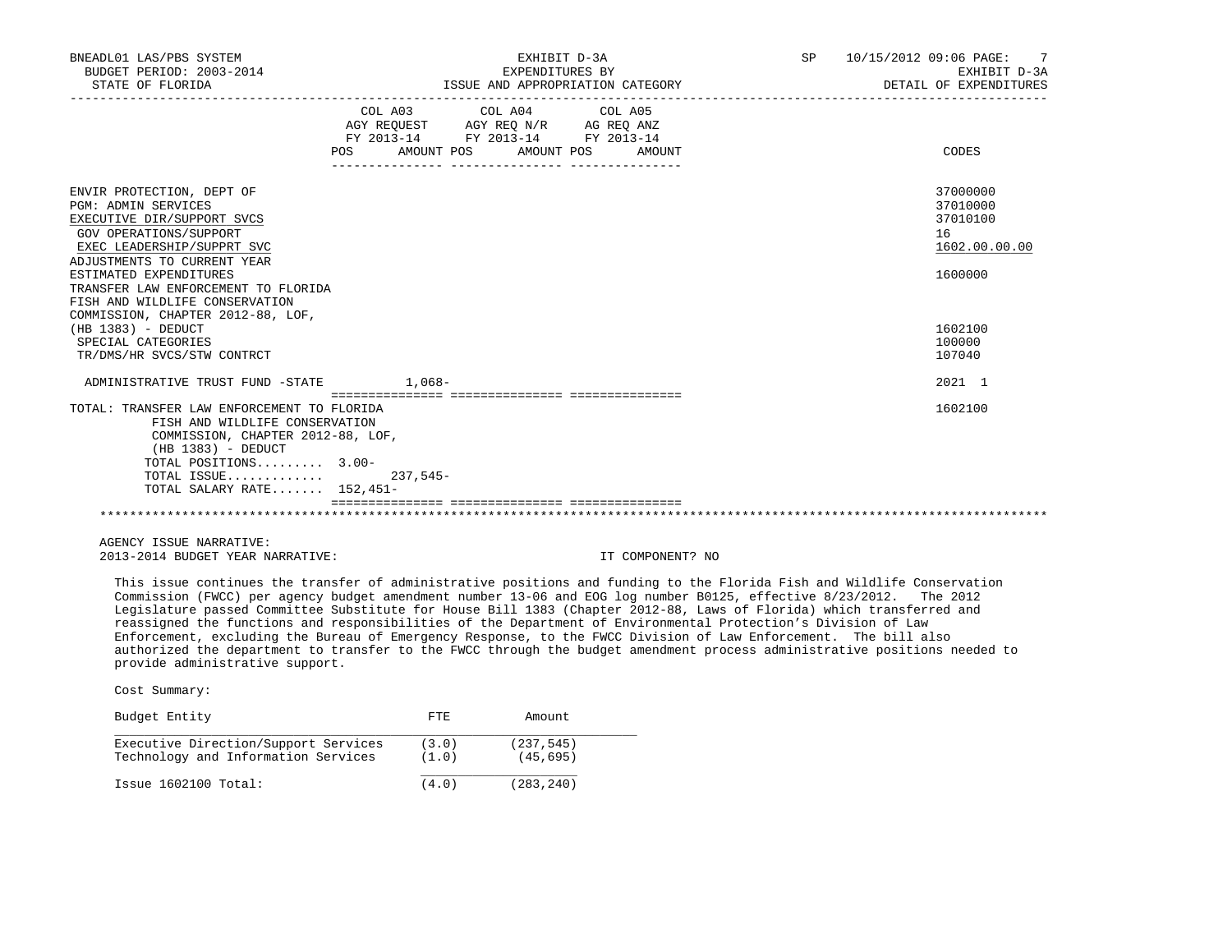| BNEADL01 LAS/PBS SYSTEM<br>BUDGET PERIOD: 2003-2014<br>STATE OF FLORIDA                                                                                               |  | ISSUE AND APPROPRIATION CATEGORY                                                                                                                           |  | SP 10/15/2012 09:06 PAGE:<br>8<br>EXHIBIT D-3A<br>DETAIL OF EXPENDITURES |          |                                                         |
|-----------------------------------------------------------------------------------------------------------------------------------------------------------------------|--|------------------------------------------------------------------------------------------------------------------------------------------------------------|--|--------------------------------------------------------------------------|----------|---------------------------------------------------------|
|                                                                                                                                                                       |  | $\begin{tabular}{lcccc} COL A03 & COL A04 & COL A05 \\ AGY REQUEST & AGY REQ N/R & AG REQ ANZ \\ FY & 2013-14 & FY & 2013-14 & FY & 2013-14 \end{tabular}$ |  |                                                                          |          |                                                         |
|                                                                                                                                                                       |  | POS AMOUNT POS AMOUNT POS AMOUNT                                                                                                                           |  |                                                                          |          | CODES                                                   |
| ENVIR PROTECTION, DEPT OF<br>PGM: ADMIN SERVICES<br>EXECUTIVE DIR/SUPPORT SVCS<br>GOV OPERATIONS/SUPPORT<br>EXEC LEADERSHIP/SUPPRT SVC<br>ADJUSTMENTS TO CURRENT YEAR |  |                                                                                                                                                            |  |                                                                          |          | 37000000<br>37010000<br>37010100<br>16<br>1602.00.00.00 |
| ESTIMATED EXPENDITURES<br>TRANSFER LAW ENFORCEMENT TO FLORIDA<br>FISH AND WILDLIFE CONSERVATION<br>COMMISSION, CHAPTER 2012-88, LOF,                                  |  |                                                                                                                                                            |  |                                                                          |          | 1600000                                                 |
| (HB 1383) - DEDUCT                                                                                                                                                    |  |                                                                                                                                                            |  |                                                                          |          | 1602100                                                 |
| Office of Emergency Response/TR to FWCC                                                                                                                               |  | 283,240                                                                                                                                                    |  |                                                                          |          |                                                         |
| Issue 1602110 Total:<br>POSITION DETAIL OF SALARIES AND BENEFITS:                                                                                                     |  | 283,240                                                                                                                                                    |  |                                                                          |          |                                                         |
|                                                                                                                                                                       |  | FTE BASE RATE ADDITIVES BENEFITS                                                                                                                           |  |                                                                          | SUBTOTAL | LAPSE LAPSED SALARIES<br>% AND BENEFITS                 |
| A03 - AGY REQUEST FY 2013-14                                                                                                                                          |  |                                                                                                                                                            |  |                                                                          |          |                                                         |
| CHANGES TO CURRENTLY AUTHORIZED POSITIONS<br>0709 ADMINISTRATIVE ASSISTANT I                                                                                          |  |                                                                                                                                                            |  |                                                                          |          |                                                         |
| 11070 001<br>8525 LAW ENFORCEMENT CAPTAIN                                                                                                                             |  | $1.00 - 30,341 -$                                                                                                                                          |  |                                                                          |          | $14,069 44,410-$ 0.00 $44,410-$                         |
| C0002 001                                                                                                                                                             |  | $2.00 - 122,110 -$                                                                                                                                         |  |                                                                          |          |                                                         |
| TOTALS FOR ISSUE BY FUND<br>2021 ADMINISTRATIVE TRUST FUND                                                                                                            |  |                                                                                                                                                            |  |                                                                          |          | $214,407-$                                              |
|                                                                                                                                                                       |  | $3.00 - 152,451 - 61,956 - 214,407 -$                                                                                                                      |  |                                                                          |          | ______________<br>214,407-<br>==============            |
| OTHER SALARY AMOUNT<br>2021 ADMINISTRATIVE TRUST FUND                                                                                                                 |  |                                                                                                                                                            |  |                                                                          |          | $8,624-$                                                |
|                                                                                                                                                                       |  |                                                                                                                                                            |  |                                                                          |          | . _ _ _ _ _ _ _ _ _ _ _ _ _<br>223,031-                 |
|                                                                                                                                                                       |  |                                                                                                                                                            |  |                                                                          |          | ==============                                          |
|                                                                                                                                                                       |  |                                                                                                                                                            |  |                                                                          |          |                                                         |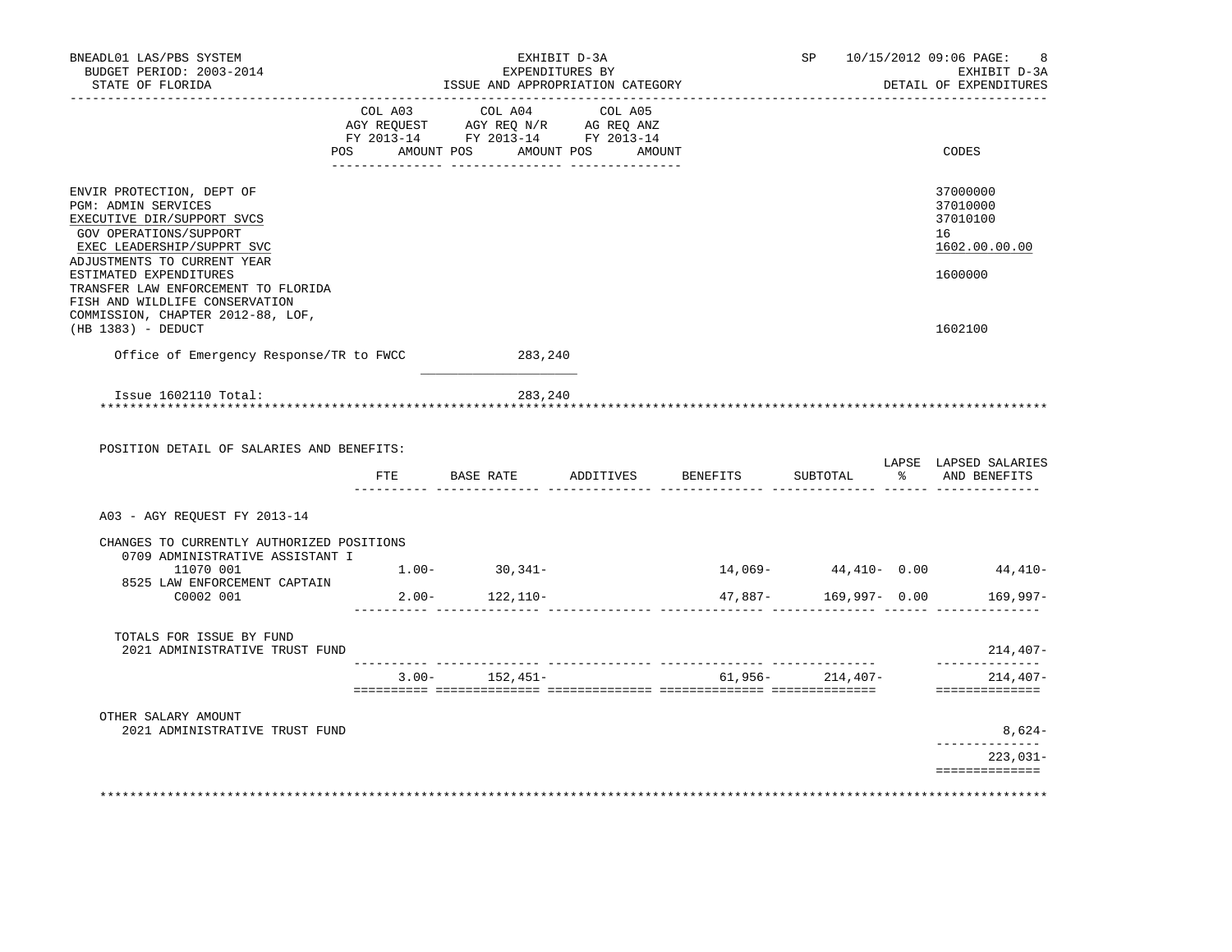| BNEADL01 LAS/PBS SYSTEM<br>BUDGET PERIOD: 2003-2014                                                                                                                                                                                                                                         |                                                                                           | EXHIBIT D-3A<br>EXPENDITURES BY                                           | SP                                                                                                                                                                                                                                                                                                                                                                                                                                                                                                                                                                                                                                                                                                                                                                                                                                                                                                                                                                                                                                                                                                                              | 10/15/2012 09:06 PAGE:<br>9<br>EXHIBIT D-3A                                             |
|---------------------------------------------------------------------------------------------------------------------------------------------------------------------------------------------------------------------------------------------------------------------------------------------|-------------------------------------------------------------------------------------------|---------------------------------------------------------------------------|---------------------------------------------------------------------------------------------------------------------------------------------------------------------------------------------------------------------------------------------------------------------------------------------------------------------------------------------------------------------------------------------------------------------------------------------------------------------------------------------------------------------------------------------------------------------------------------------------------------------------------------------------------------------------------------------------------------------------------------------------------------------------------------------------------------------------------------------------------------------------------------------------------------------------------------------------------------------------------------------------------------------------------------------------------------------------------------------------------------------------------|-----------------------------------------------------------------------------------------|
| STATE OF FLORIDA                                                                                                                                                                                                                                                                            |                                                                                           | ISSUE AND APPROPRIATION CATEGORY DENSITY DE DE AND APPROPRIATION CATEGORY |                                                                                                                                                                                                                                                                                                                                                                                                                                                                                                                                                                                                                                                                                                                                                                                                                                                                                                                                                                                                                                                                                                                                 | DETAIL OF EXPENDITURES                                                                  |
|                                                                                                                                                                                                                                                                                             | COL A03 COL A04<br>AGY REQUEST AGY REQ N/R AG REQ ANZ<br>FY 2013-14 FY 2013-14 FY 2013-14 | COL A05<br>POS AMOUNT POS AMOUNT POS AMOUNT                               |                                                                                                                                                                                                                                                                                                                                                                                                                                                                                                                                                                                                                                                                                                                                                                                                                                                                                                                                                                                                                                                                                                                                 | CODES                                                                                   |
| ENVIR PROTECTION, DEPT OF<br><b>PGM: ADMIN SERVICES</b><br>EXECUTIVE DIR/SUPPORT SVCS<br>GOV OPERATIONS/SUPPORT<br>EXEC LEADERSHIP/SUPPRT SVC<br>INTRA-AGENCY REORGANIZATIONS<br>REALIGN AND CONSOLIDATE INFORMATION<br>TECHNOLOGY WORKFORCE - DEDUCT<br>SALARY RATE<br>SALARY RATE 71,405- |                                                                                           |                                                                           |                                                                                                                                                                                                                                                                                                                                                                                                                                                                                                                                                                                                                                                                                                                                                                                                                                                                                                                                                                                                                                                                                                                                 | 37000000<br>37010000<br>37010100<br>16<br>1602.00.00.00<br>1800000<br>18085C0<br>000000 |
| SALARIES AND BENEFITS                                                                                                                                                                                                                                                                       |                                                                                           |                                                                           |                                                                                                                                                                                                                                                                                                                                                                                                                                                                                                                                                                                                                                                                                                                                                                                                                                                                                                                                                                                                                                                                                                                                 | 010000                                                                                  |
| ADMINISTRATIVE TRUST FUND -STATE 108,010-                                                                                                                                                                                                                                                   | $2.00 -$                                                                                  |                                                                           |                                                                                                                                                                                                                                                                                                                                                                                                                                                                                                                                                                                                                                                                                                                                                                                                                                                                                                                                                                                                                                                                                                                                 | 2021 1                                                                                  |
| EXPENSES                                                                                                                                                                                                                                                                                    |                                                                                           |                                                                           |                                                                                                                                                                                                                                                                                                                                                                                                                                                                                                                                                                                                                                                                                                                                                                                                                                                                                                                                                                                                                                                                                                                                 | 040000                                                                                  |
| ADMINISTRATIVE TRUST FUND -STATE 4,690-                                                                                                                                                                                                                                                     |                                                                                           |                                                                           |                                                                                                                                                                                                                                                                                                                                                                                                                                                                                                                                                                                                                                                                                                                                                                                                                                                                                                                                                                                                                                                                                                                                 | 2021 1                                                                                  |
| SPECIAL CATEGORIES<br>TR/DMS/HR SVCS/STW CONTRCT                                                                                                                                                                                                                                            |                                                                                           |                                                                           |                                                                                                                                                                                                                                                                                                                                                                                                                                                                                                                                                                                                                                                                                                                                                                                                                                                                                                                                                                                                                                                                                                                                 | 100000<br>107040                                                                        |
| ADMINISTRATIVE TRUST FUND -STATE                                                                                                                                                                                                                                                            | 708-                                                                                      |                                                                           |                                                                                                                                                                                                                                                                                                                                                                                                                                                                                                                                                                                                                                                                                                                                                                                                                                                                                                                                                                                                                                                                                                                                 | 2021 1                                                                                  |
| TOTAL: REALIGN AND CONSOLIDATE INFORMATION<br>TECHNOLOGY WORKFORCE - DEDUCT<br>TOTAL POSITIONS 2.00-<br>TOTAL ISSUE $113,408-$<br>TOTAL SALARY RATE 71,405-                                                                                                                                 |                                                                                           |                                                                           |                                                                                                                                                                                                                                                                                                                                                                                                                                                                                                                                                                                                                                                                                                                                                                                                                                                                                                                                                                                                                                                                                                                                 | 18085C0                                                                                 |
|                                                                                                                                                                                                                                                                                             |                                                                                           |                                                                           |                                                                                                                                                                                                                                                                                                                                                                                                                                                                                                                                                                                                                                                                                                                                                                                                                                                                                                                                                                                                                                                                                                                                 |                                                                                         |
| AGENCY ISSUE NARRATIVE:<br>2013-2014 BUDGET YEAR NARRATIVE:<br>business needs.                                                                                                                                                                                                              |                                                                                           | IT COMPONENT? YES                                                         | This issue requests to transfer positions and spending authority in the amount of \$1,804,728 from multiple funds within<br>the Florida Department of Environmental Protection (DEP) to the Working Capital Trust Fund. This will be utilized to<br>consolidate the Information Technology (IT) workforce within DEP. The issue nets to zero. Also see issue 18086CO.<br>The current decentralized IT workforce structure does not effectively serve the changing needs of DEP, and the State of<br>Florida. It has become increasingly difficult to train and maintain all IT staff at the same level of expertise.<br>Therefore, DEP continues to rely heavily on vendor services to augment IT projects and support activities when in fact a<br>solution to meet those needs is available through pooling internal resources. Centralizing IT staff throughout DEP will<br>encourage collaboration and knowledge sharing, and reduce duplication of IT services, applications, and resources within<br>DEP. It will better equip DEP to effectively plan as an agency and manage resources according to clearly prioritized |                                                                                         |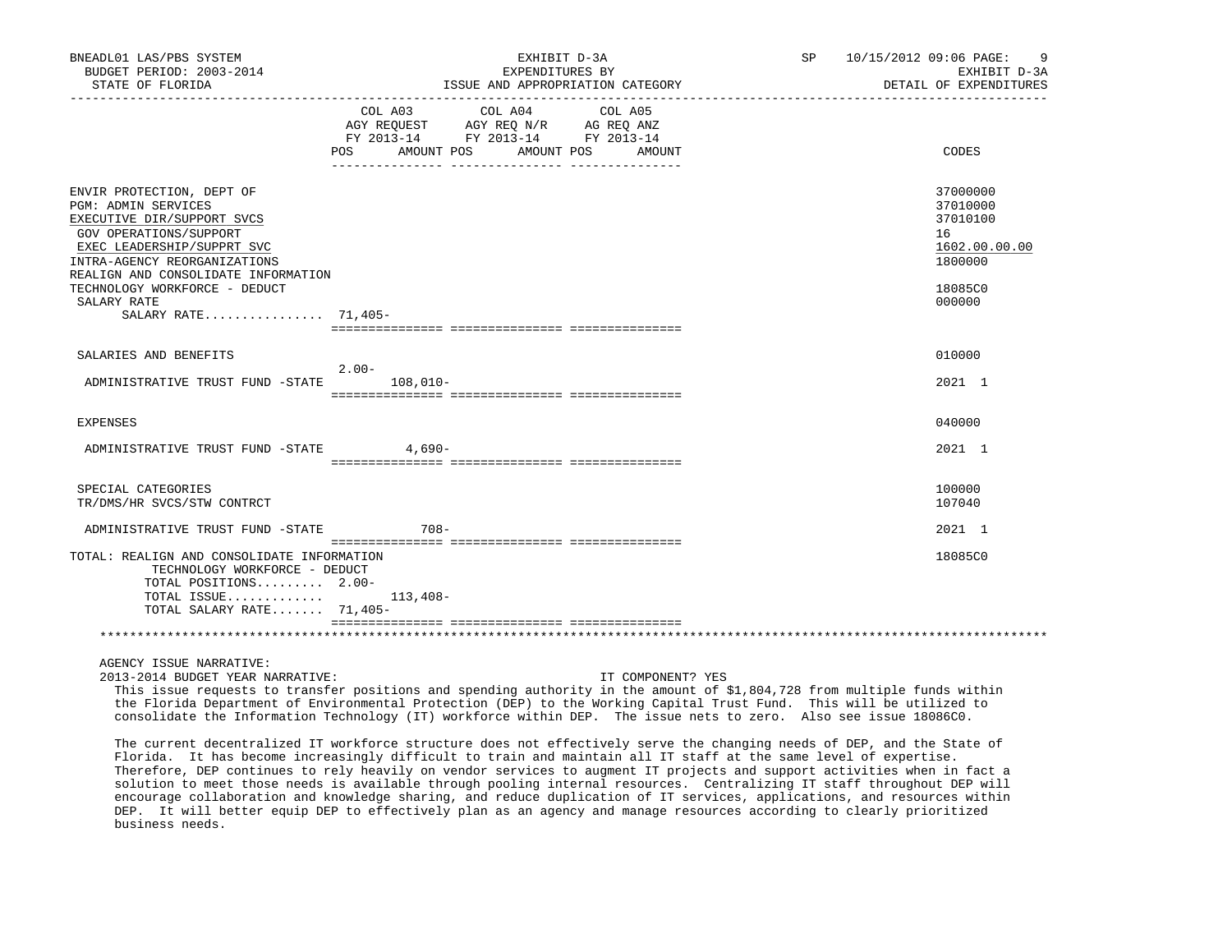| BNEADL01 LAS/PBS SYSTEM<br>BUDGET PERIOD: 2003-2014                                                                                                                                                                                                                                                                                                  |                 | EXHIBIT D-3A<br>EXPENDITURES BY  |                                                                                                            |         |  |           | SP                | 10/15/2012 09:06 PAGE: 10<br>EXHIBIT D-3A                                         |
|------------------------------------------------------------------------------------------------------------------------------------------------------------------------------------------------------------------------------------------------------------------------------------------------------------------------------------------------------|-----------------|----------------------------------|------------------------------------------------------------------------------------------------------------|---------|--|-----------|-------------------|-----------------------------------------------------------------------------------|
| STATE OF FLORIDA                                                                                                                                                                                                                                                                                                                                     |                 | ISSUE AND APPROPRIATION CATEGORY |                                                                                                            |         |  |           |                   | DETAIL OF EXPENDITURES                                                            |
|                                                                                                                                                                                                                                                                                                                                                      | COL A03 COL A04 |                                  | AGY REQUEST AGY REQ N/R AG REQ ANZ<br>FY 2013-14 FY 2013-14 FY 2013-14<br>POS AMOUNT POS AMOUNT POS AMOUNT | COL A05 |  |           |                   | CODES                                                                             |
| ENVIR PROTECTION, DEPT OF<br>PGM: ADMIN SERVICES<br>EXECUTIVE DIR/SUPPORT SVCS<br>GOV OPERATIONS/SUPPORT<br>EXEC LEADERSHIP/SUPPRT SVC<br>INTRA-AGENCY REORGANIZATIONS<br>REALIGN AND CONSOLIDATE INFORMATION<br>TECHNOLOGY WORKFORCE - DEDUCT                                                                                                       |                 |                                  |                                                                                                            |         |  |           |                   | 37000000<br>37010000<br>37010100<br>16<br>1602.00.00.00<br>1800000<br>18085C0     |
|                                                                                                                                                                                                                                                                                                                                                      |                 |                                  |                                                                                                            |         |  |           |                   |                                                                                   |
| Cost Summary:<br>Budget Entity                                                                                                                                                                                                                                                                                                                       |                 |                                  | FTE Amount                                                                                                 |         |  |           |                   |                                                                                   |
| Land Management<br>Waste Management<br>Districts - Water Resource Mgt. (\$540,522)<br>Water Resource Management (3.0) (\$514,054)<br>Executive Dir & Support Svcs - Admin (1.0) (\$60,661)<br>Executive Dir & Support Svcs - Ext. Aff. (1.0) (\$52,747)<br>Issue Total:<br>POSITION DETAIL OF SALARIES AND BENEFITS:<br>A03 - AGY REQUEST FY 2013-14 |                 |                                  | (1.0)<br>(1.0)<br>(6.0)<br>(58,455)<br>(6.0)<br>(5385,186)<br>(540,522)<br>$0.0$ \$0                       |         |  |           |                   | LAPSE LAPSED SALARIES<br>FTE BASE RATE ADDITIVES BENEFITS SUBTOTAL % AND BENEFITS |
| CHANGES TO CURRENTLY AUTHORIZED POSITIONS<br>4954 COMPUTER SUPPORT ANALYST<br>10403 001 1.00- 33,000-                                                                                                                                                                                                                                                |                 |                                  |                                                                                                            |         |  |           |                   | $14,410 47,410-$ 0.00 $47,410-$                                                   |
| 2034 TELECOMMUNICATIONS SPECIALIST II - SES<br>00978 001                                                                                                                                                                                                                                                                                             | $1.00 -$        |                                  | $38,405-$                                                                                                  |         |  | $16,269-$ |                   | 54,674 - 0.00 54,674                                                              |
| TOTALS FOR ISSUE BY FUND<br>2021 ADMINISTRATIVE TRUST FUND                                                                                                                                                                                                                                                                                           |                 |                                  |                                                                                                            |         |  |           |                   | $102,084-$                                                                        |
|                                                                                                                                                                                                                                                                                                                                                      |                 |                                  | $2.00 - 71,405 -$                                                                                          |         |  |           | $30,679-102,084-$ | --------------<br>102,084-<br>==============                                      |
|                                                                                                                                                                                                                                                                                                                                                      |                 |                                  |                                                                                                            |         |  |           |                   |                                                                                   |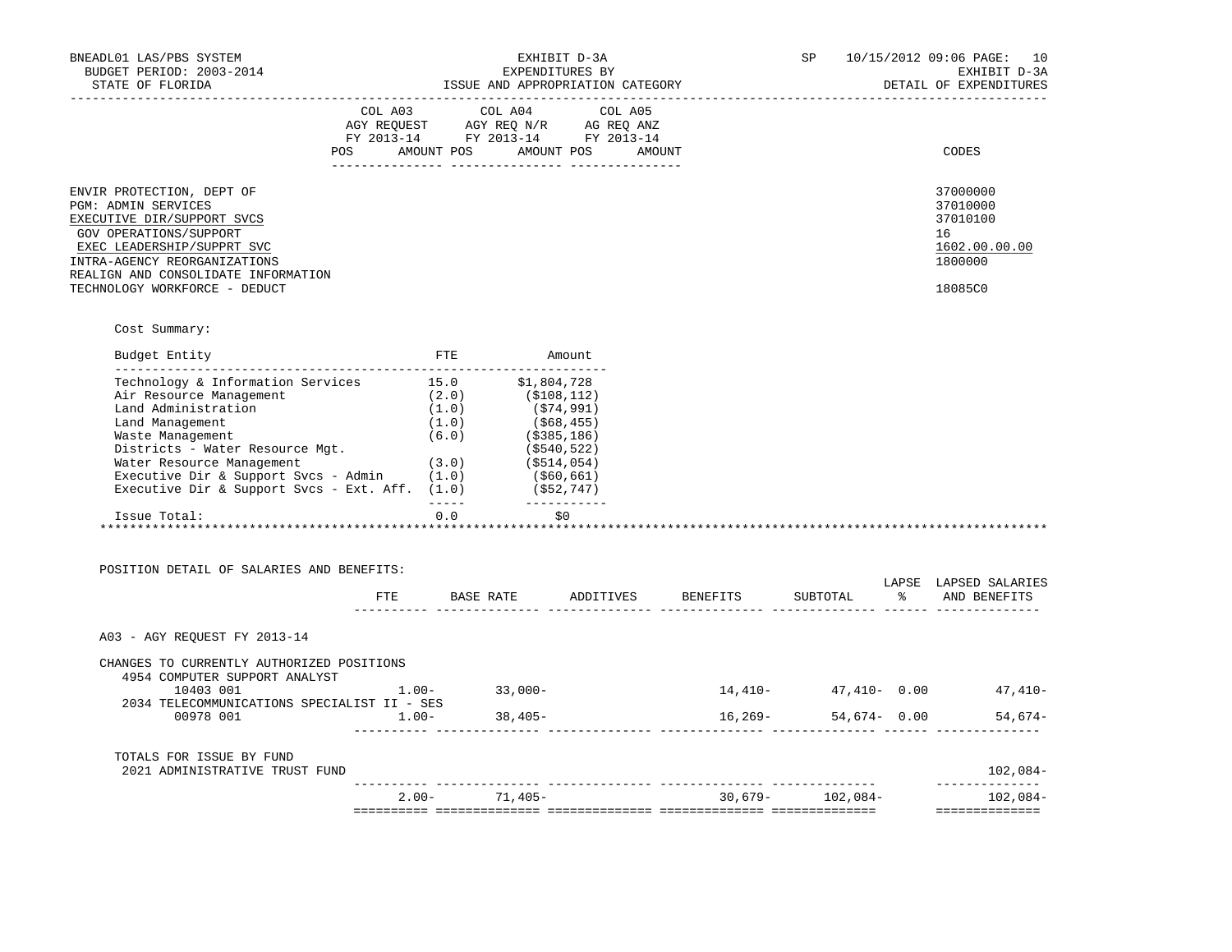| BNEADL01 LAS/PBS SYSTEM<br>BUDGET PERIOD: 2003-2014<br>STATE OF FLORIDA<br>. _ _ _ _ _ _ _ _ _ _ _ _ _ _ _                                                                                                                                     |                           | SP                                                                               |                              | 10/15/2012 09:06 PAGE: 11<br>EXHIBIT D-3A<br>DETAIL OF EXPENDITURES |          |   |                                                                               |
|------------------------------------------------------------------------------------------------------------------------------------------------------------------------------------------------------------------------------------------------|---------------------------|----------------------------------------------------------------------------------|------------------------------|---------------------------------------------------------------------|----------|---|-------------------------------------------------------------------------------|
|                                                                                                                                                                                                                                                | COL A03<br>POS AMOUNT POS | COL A04<br>NG REQUEST AGY REQ N/R AG REQ ANZ<br>FY 2013-14 FY 2013-14 FY 2013-14 | COL A05<br>AMOUNT POS AMOUNT |                                                                     |          |   | CODES                                                                         |
| ENVIR PROTECTION, DEPT OF<br>PGM: ADMIN SERVICES<br>EXECUTIVE DIR/SUPPORT SVCS<br>GOV OPERATIONS/SUPPORT<br>EXEC LEADERSHIP/SUPPRT SVC<br>INTRA-AGENCY REORGANIZATIONS<br>REALIGN AND CONSOLIDATE INFORMATION<br>TECHNOLOGY WORKFORCE - DEDUCT |                           |                                                                                  |                              |                                                                     |          |   | 37000000<br>37010000<br>37010100<br>16<br>1602.00.00.00<br>1800000<br>18085C0 |
| POSITION DETAIL OF SALARIES AND BENEFITS:                                                                                                                                                                                                      |                           |                                                                                  |                              |                                                                     |          |   |                                                                               |
|                                                                                                                                                                                                                                                |                           | FTE BASE RATE ADDITIVES                                                          |                              | BENEFITS                                                            | SUBTOTAL | ႜ | LAPSE LAPSED SALARIES<br>AND BENEFITS                                         |
| A03 - AGY REQUEST FY 2013-14<br>CHANGES TO CURRENTLY AUTHORIZED POSITIONS                                                                                                                                                                      |                           |                                                                                  |                              |                                                                     |          |   |                                                                               |
| OTHER SALARY AMOUNT<br>2021 ADMINISTRATIVE TRUST FUND                                                                                                                                                                                          |                           |                                                                                  |                              |                                                                     |          |   | $5,926-$                                                                      |
|                                                                                                                                                                                                                                                |                           |                                                                                  |                              |                                                                     |          |   | ______________                                                                |
|                                                                                                                                                                                                                                                |                           |                                                                                  |                              |                                                                     |          |   | 108,010-<br>==============                                                    |
|                                                                                                                                                                                                                                                |                           |                                                                                  |                              |                                                                     |          |   |                                                                               |
| ESTIMATED EXPENDITURES REALIGNMENT<br>REALIGN POSITIONS BETWEEN BUDGET<br>ENTITIES - DEDUCT<br>SALARY RATE                                                                                                                                     |                           |                                                                                  |                              |                                                                     |          |   | 2000000<br>2000320<br>000000                                                  |
| SALARY RATE $101,744-$                                                                                                                                                                                                                         |                           |                                                                                  |                              |                                                                     |          |   |                                                                               |
| SALARIES AND BENEFITS                                                                                                                                                                                                                          |                           |                                                                                  |                              |                                                                     |          |   | 010000                                                                        |
|                                                                                                                                                                                                                                                | $1.00-$                   |                                                                                  |                              |                                                                     |          |   |                                                                               |
| ADMINISTRATIVE TRUST FUND -STATE                                                                                                                                                                                                               |                           | 121,389-                                                                         |                              |                                                                     |          |   | 2021 1                                                                        |
| <b>EXPENSES</b>                                                                                                                                                                                                                                |                           |                                                                                  |                              |                                                                     |          |   | 040000                                                                        |
| ADMINISTRATIVE TRUST FUND -STATE                                                                                                                                                                                                               |                           | $5,429-$                                                                         |                              |                                                                     |          |   | 2021 1                                                                        |
| SPECIAL CATEGORIES<br>TR/DMS/HR SVCS/STW CONTRCT                                                                                                                                                                                               |                           |                                                                                  |                              |                                                                     |          |   | 100000<br>107040                                                              |
| GRANTS AND DONATIONS TF<br>-STATE                                                                                                                                                                                                              |                           | 354                                                                              |                              |                                                                     |          |   | 2339 1                                                                        |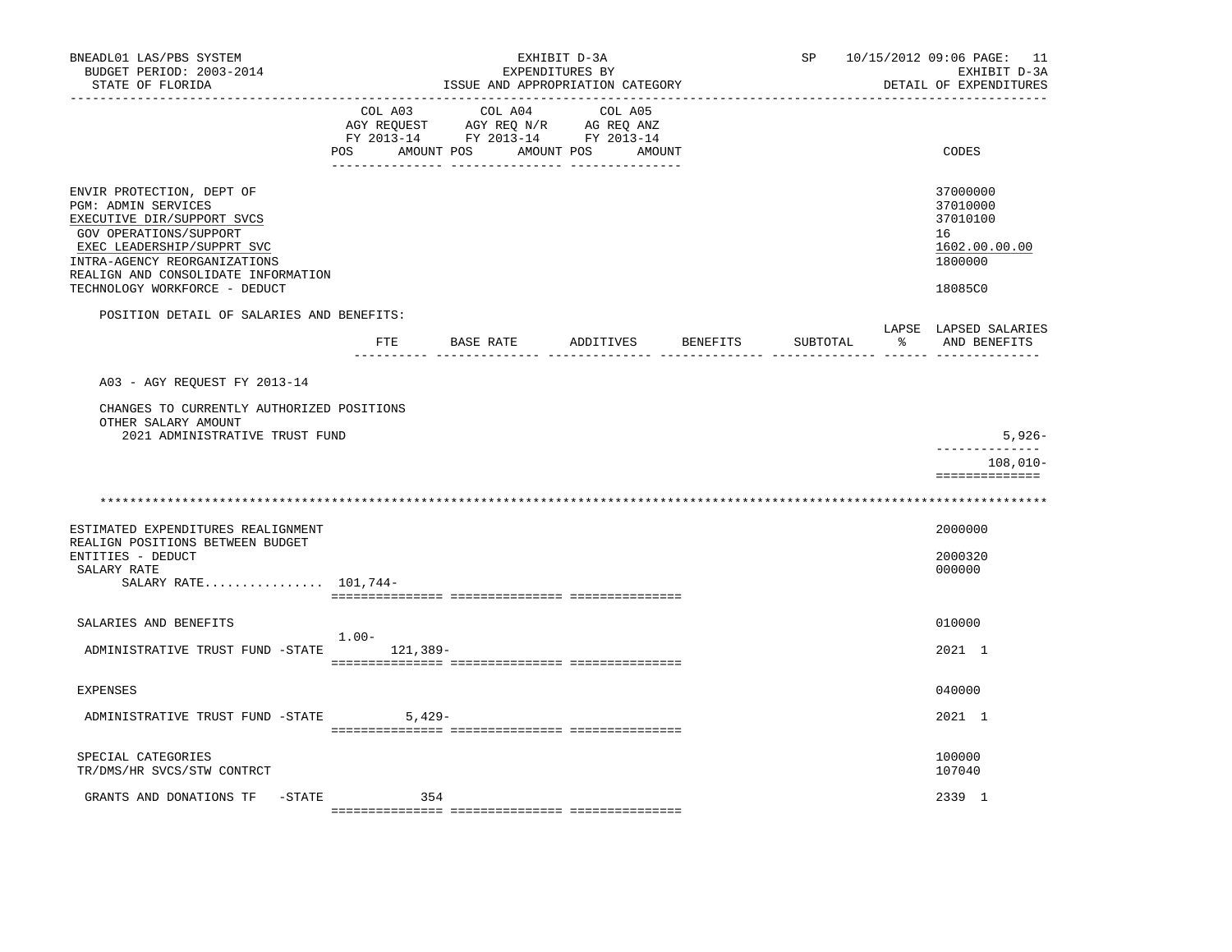| BNEADL01 LAS/PBS SYSTEM<br>BUDGET PERIOD: 2003-2014<br>STATE OF FLORIDA<br><u>_____________________</u>                                                                                                                               |                |                               | EXHIBIT D-3A<br>EXPENDITURES BY<br>ISSUE AND APPROPRIATION CATEGORY                                             |                                                                                                                           | SP | 10/15/2012 09:06 PAGE: 12<br>EXHIBIT D-3A<br>DETAIL OF EXPENDITURES           |
|---------------------------------------------------------------------------------------------------------------------------------------------------------------------------------------------------------------------------------------|----------------|-------------------------------|-----------------------------------------------------------------------------------------------------------------|---------------------------------------------------------------------------------------------------------------------------|----|-------------------------------------------------------------------------------|
|                                                                                                                                                                                                                                       |                | POS                           | COL A03 COL A04 COL A05<br>AGY REQUEST AGY REQ N/R AG REQ ANZ<br>FY 2013-14 FY 2013-14 FY 2013-14<br>AMOUNT POS | AMOUNT POS<br>AMOUNT                                                                                                      |    | CODES                                                                         |
| ENVIR PROTECTION, DEPT OF<br>PGM: ADMIN SERVICES<br>EXECUTIVE DIR/SUPPORT SVCS<br>GOV OPERATIONS/SUPPORT<br>EXEC LEADERSHIP/SUPPRT SVC<br>ESTIMATED EXPENDITURES REALIGNMENT<br>REALIGN POSITIONS BETWEEN BUDGET<br>ENTITIES - DEDUCT |                |                               |                                                                                                                 |                                                                                                                           |    | 37000000<br>37010000<br>37010100<br>16<br>1602.00.00.00<br>2000000<br>2000320 |
| TOTAL: REALIGN POSITIONS BETWEEN BUDGET<br>ENTITIES - DEDUCT<br>TOTAL POSITIONS 1.00-<br>TOTAL ISSUE<br>TOTAL SALARY RATE 101,744-                                                                                                    |                | 126,464–                      |                                                                                                                 |                                                                                                                           |    | 2000320                                                                       |
|                                                                                                                                                                                                                                       |                |                               |                                                                                                                 |                                                                                                                           |    |                                                                               |
| AGENCY ISSUE NARRATIVE:<br>2013-2014 BUDGET YEAR NARRATIVE:                                                                                                                                                                           |                |                               |                                                                                                                 | IT COMPONENT? NO                                                                                                          |    |                                                                               |
| entities within the department.                                                                                                                                                                                                       |                |                               |                                                                                                                 | Issue 2000320 (deduct) and Issue 2000330 (add) provide for the realignment of positions and funding across various budget |    |                                                                               |
| Issue 2000320 (deduct):                                                                                                                                                                                                               |                |                               |                                                                                                                 |                                                                                                                           |    |                                                                               |
| Budget Entity FTE                                                                                                                                                                                                                     |                | Amount                        |                                                                                                                 |                                                                                                                           |    |                                                                               |
| Exec Dir/Sup Srvc $(1.0)$ $(5126, 818)$<br>Air Res Mgmt<br>Dist/Air Pol Prv                                                                                                                                                           | (1.0)<br>(1.0) | ( \$143, 423)<br>$(S$ 71,759) |                                                                                                                 |                                                                                                                           |    |                                                                               |
| Total                                                                                                                                                                                                                                 | (3.0)          | ( \$342, 000)                 |                                                                                                                 |                                                                                                                           |    |                                                                               |
| Issue 2000330 (add):                                                                                                                                                                                                                  |                |                               |                                                                                                                 |                                                                                                                           |    |                                                                               |
| Budget Entity FTE                                                                                                                                                                                                                     |                | Amount                        |                                                                                                                 |                                                                                                                           |    |                                                                               |
| Exec Dir/Sup Srvc<br>Wtr Science/Lab Srv 1.0                                                                                                                                                                                          | 2.0            | \$215,182<br>\$126,818        |                                                                                                                 |                                                                                                                           |    |                                                                               |

\*\*\*\*\*\*\*\*\*\*\*\*\*\*\*\*\*\*\*\*\*\*\*\*\*\*\*\*\*\*\*\*\*\*\*\*\*\*\*\*\*\*\*\*\*\*\*\*\*\*\*\*\*\*\*\*\*\*\*\*\*\*\*\*\*\*\*\*\*\*\*\*\*\*\*\*\*\*\*\*\*\*\*\*\*\*\*\*\*\*\*\*\*\*\*\*\*\*\*\*\*\*\*\*\*\*\*\*\*\*\*\*\*\*\*\*\*\*\*\*\*\*\*\*\*\*\*

Total 3.0 \$342,000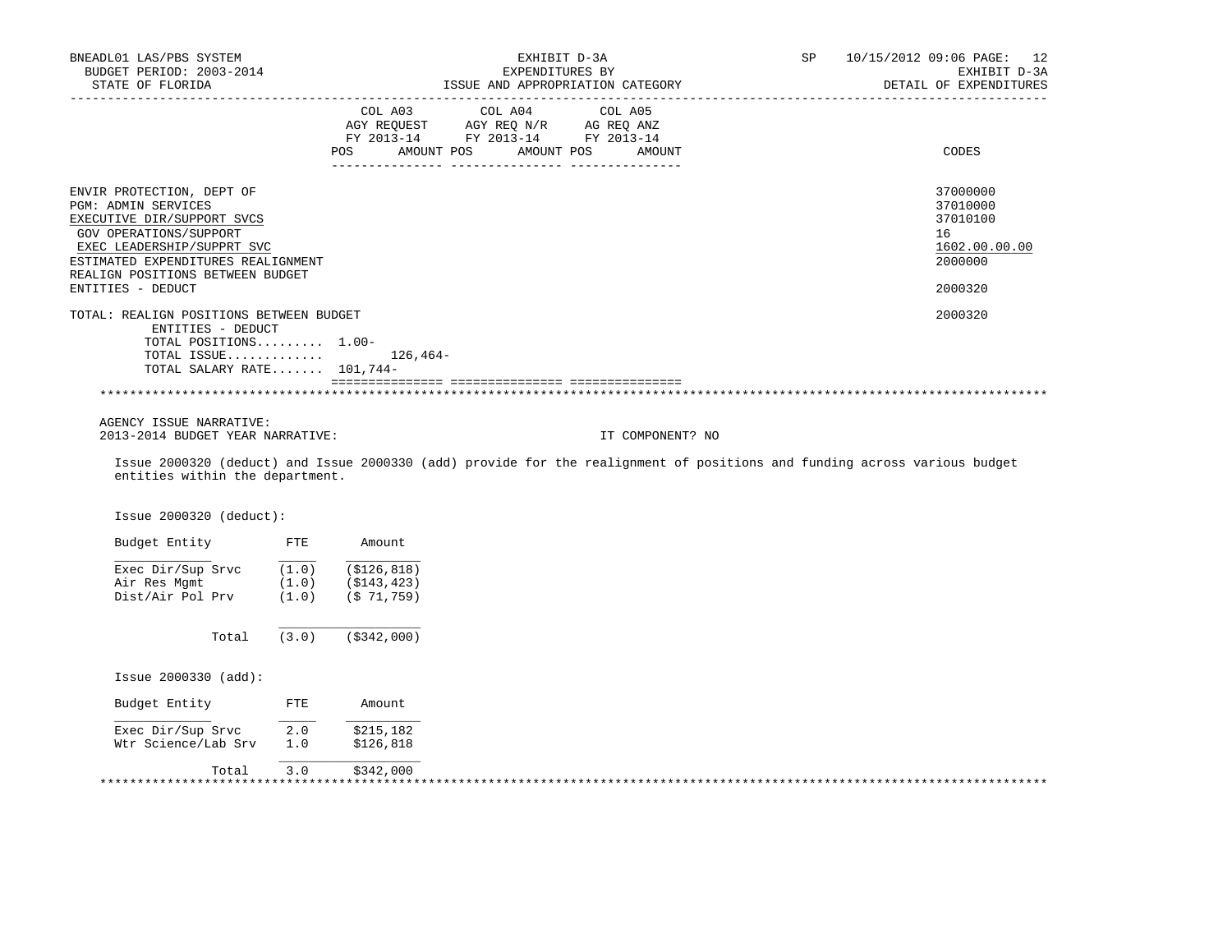| BNEADL01 LAS/PBS SYSTEM<br>BUDGET PERIOD: 2003-2014<br>STATE OF FLORIDA                                                                                                                                                               | ISSUE AND APPROPRIATION CATEGORY |                                                                                                                          | SP 10/15/2012 09:06 PAGE: 13<br>EXHIBIT D-3A<br>DETAIL OF EXPENDITURES |  |                      |                                                                               |
|---------------------------------------------------------------------------------------------------------------------------------------------------------------------------------------------------------------------------------------|----------------------------------|--------------------------------------------------------------------------------------------------------------------------|------------------------------------------------------------------------|--|----------------------|-------------------------------------------------------------------------------|
|                                                                                                                                                                                                                                       | COL A03                          | COL A04<br>CO AGY REQUEST AGY REQ N/R AG REQ ANZ<br>FY 2013-14 FY 2013-14 FY 2013-14<br>POS AMOUNT POS AMOUNT POS AMOUNT | COL A05                                                                |  |                      | CODES                                                                         |
| ENVIR PROTECTION, DEPT OF<br>PGM: ADMIN SERVICES<br>EXECUTIVE DIR/SUPPORT SVCS<br>GOV OPERATIONS/SUPPORT<br>EXEC LEADERSHIP/SUPPRT SVC<br>ESTIMATED EXPENDITURES REALIGNMENT<br>REALIGN POSITIONS BETWEEN BUDGET<br>ENTITIES - DEDUCT |                                  |                                                                                                                          |                                                                        |  |                      | 37000000<br>37010000<br>37010100<br>16<br>1602.00.00.00<br>2000000<br>2000320 |
| POSITION DETAIL OF SALARIES AND BENEFITS:                                                                                                                                                                                             |                                  | FTE BASE RATE ADDITIVES BENEFITS                                                                                         |                                                                        |  |                      | LAPSE LAPSED SALARIES<br>SUBTOTAL % AND BENEFITS                              |
| A03 - AGY REQUEST FY 2013-14                                                                                                                                                                                                          |                                  | ticilisti ticilistististi ticilistististi ticilistististi ticilistististi ticili ticilististi                            |                                                                        |  |                      |                                                                               |
| CHANGES TO CURRENTLY AUTHORIZED POSITIONS<br>P101 PROPOSED CLASS CODE<br>C0001 001                                                                                                                                                    |                                  | $1.00 - 101,744 -$                                                                                                       |                                                                        |  |                      | 23, 229 - 124, 973 - 0.00 124, 973 -                                          |
| TOTALS FOR ISSUE BY FUND<br>2021 ADMINISTRATIVE TRUST FUND                                                                                                                                                                            |                                  |                                                                                                                          |                                                                        |  |                      | 124,973-                                                                      |
|                                                                                                                                                                                                                                       |                                  | $1.00 - 101,744 -$                                                                                                       |                                                                        |  | 23, 229 - 124, 973 - | ______________<br>124,973-<br>==============                                  |
| OTHER SALARY AMOUNT<br>2021 ADMINISTRATIVE TRUST FUND                                                                                                                                                                                 |                                  |                                                                                                                          |                                                                        |  |                      | 3,584<br>-------------<br>121,389-                                            |
|                                                                                                                                                                                                                                       |                                  |                                                                                                                          |                                                                        |  |                      | ==============                                                                |
| REALIGN POSITIONS BETWEEN BUDGET<br>ENTITIES - ADD<br>SALARY RATE<br>SALARY RATE 173,096                                                                                                                                              |                                  |                                                                                                                          |                                                                        |  |                      | 2000330<br>000000                                                             |
| SALARIES AND BENEFITS                                                                                                                                                                                                                 |                                  |                                                                                                                          |                                                                        |  |                      | 010000                                                                        |
| ADMINISTRATIVE TRUST FUND -STATE 143,423<br>GRANTS AND DONATIONS TF -STATE 71,759                                                                                                                                                     |                                  |                                                                                                                          |                                                                        |  |                      | 2021 1<br>2339 1                                                              |
| TOTAL POSITIONS 2.00<br>TOTAL APPRO                                                                                                                                                                                                   | 215,182                          |                                                                                                                          |                                                                        |  |                      |                                                                               |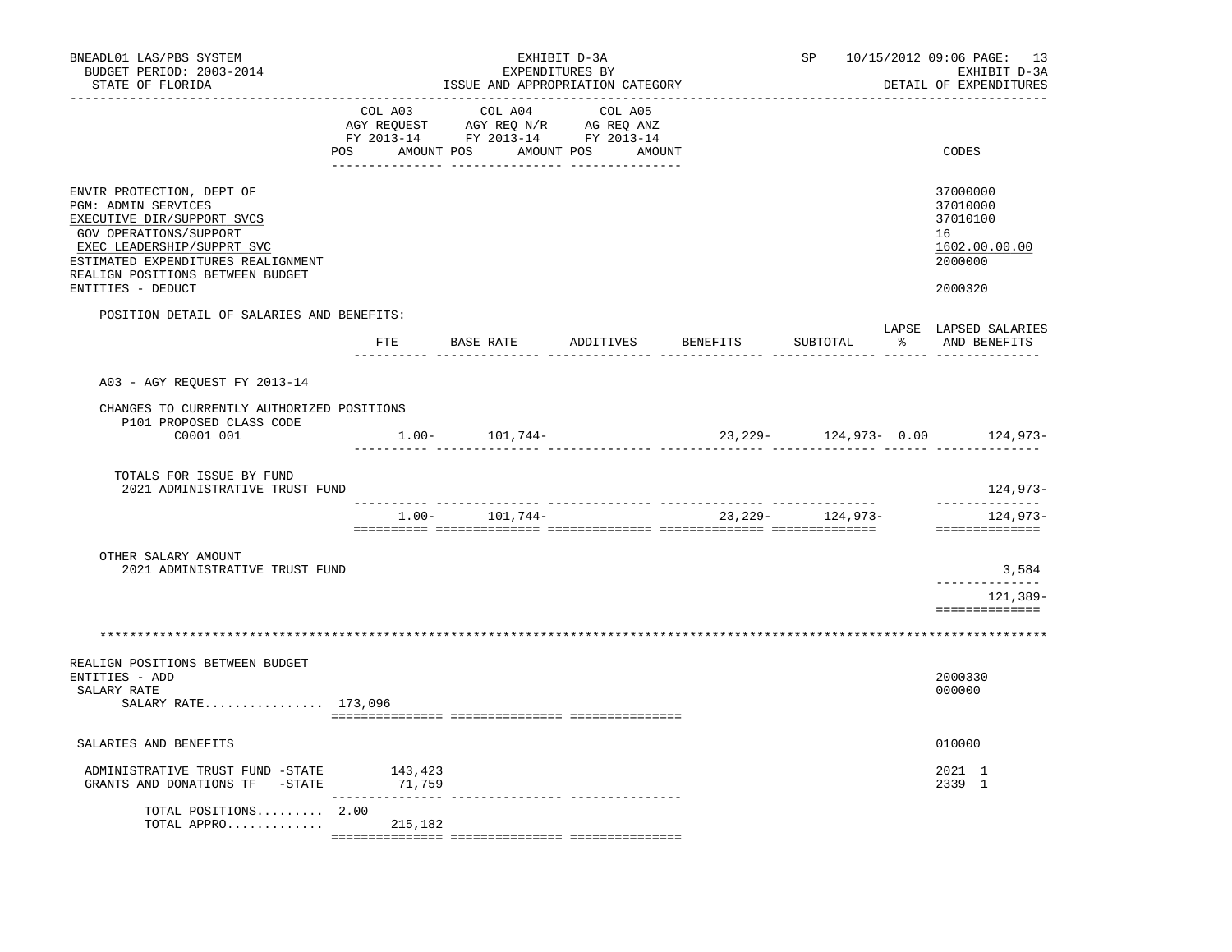| BNEADL01 LAS/PBS SYSTEM<br>BUDGET PERIOD: 2003-2014        |       | EXHIBIT D-3A<br>EXPENDITURES BY  |                                    |                                                                                                                           | SP | 10/15/2012 09:06 PAGE: 14<br>EXHIBIT D-3A |  |  |
|------------------------------------------------------------|-------|----------------------------------|------------------------------------|---------------------------------------------------------------------------------------------------------------------------|----|-------------------------------------------|--|--|
| STATE OF FLORIDA                                           |       | ISSUE AND APPROPRIATION CATEGORY |                                    |                                                                                                                           |    | DETAIL OF EXPENDITURES                    |  |  |
| ____________________                                       |       | COL A03                          | COL A04 COL A05                    |                                                                                                                           |    |                                           |  |  |
|                                                            |       |                                  | AGY REQUEST AGY REQ N/R AG REQ ANZ |                                                                                                                           |    |                                           |  |  |
|                                                            |       |                                  | FY 2013-14 FY 2013-14 FY 2013-14   |                                                                                                                           |    |                                           |  |  |
|                                                            |       | POS.                             | AMOUNT POS                         | AMOUNT POS<br>AMOUNT                                                                                                      |    | CODES                                     |  |  |
| ENVIR PROTECTION, DEPT OF                                  |       |                                  |                                    |                                                                                                                           |    | 37000000                                  |  |  |
| PGM: ADMIN SERVICES                                        |       |                                  |                                    |                                                                                                                           |    | 37010000                                  |  |  |
| EXECUTIVE DIR/SUPPORT SVCS                                 |       |                                  |                                    |                                                                                                                           |    | 37010100                                  |  |  |
| GOV OPERATIONS/SUPPORT                                     |       |                                  |                                    |                                                                                                                           |    | 16                                        |  |  |
| EXEC LEADERSHIP/SUPPRT SVC                                 |       |                                  |                                    |                                                                                                                           |    | 1602.00.00.00                             |  |  |
| ESTIMATED EXPENDITURES REALIGNMENT                         |       |                                  |                                    |                                                                                                                           |    | 2000000                                   |  |  |
| REALIGN POSITIONS BETWEEN BUDGET                           |       |                                  |                                    |                                                                                                                           |    |                                           |  |  |
| ENTITIES - ADD                                             |       |                                  |                                    |                                                                                                                           |    | 2000330                                   |  |  |
| TOTAL: REALIGN POSITIONS BETWEEN BUDGET                    |       |                                  |                                    |                                                                                                                           |    | 2000330                                   |  |  |
| ENTITIES - ADD<br>TOTAL POSITIONS 2.00                     |       |                                  |                                    |                                                                                                                           |    |                                           |  |  |
| TOTAL ISSUE                                                |       | 215,182                          |                                    |                                                                                                                           |    |                                           |  |  |
| TOTAL SALARY RATE 173,096                                  |       |                                  |                                    |                                                                                                                           |    |                                           |  |  |
|                                                            |       |                                  |                                    |                                                                                                                           |    |                                           |  |  |
|                                                            |       |                                  |                                    |                                                                                                                           |    |                                           |  |  |
| AGENCY ISSUE NARRATIVE:                                    |       |                                  |                                    |                                                                                                                           |    |                                           |  |  |
| 2013-2014 BUDGET YEAR NARRATIVE:                           |       |                                  |                                    | IT COMPONENT? NO                                                                                                          |    |                                           |  |  |
| entities within the department.                            |       |                                  |                                    | Issue 2000320 (deduct) and Issue 2000330 (add) provide for the realignment of positions and funding across various budget |    |                                           |  |  |
| Issue 2000320 (deduct):                                    |       |                                  |                                    |                                                                                                                           |    |                                           |  |  |
| Budget Entity FTE                                          |       | Amount                           |                                    |                                                                                                                           |    |                                           |  |  |
| Exec $Dir/Sup$ Srvc $\frac{}{(1.0)}$ $\frac{}{(5126,818)}$ |       |                                  |                                    |                                                                                                                           |    |                                           |  |  |
| Air Res Mgmt                                               | (1.0) | (\$143,423)                      |                                    |                                                                                                                           |    |                                           |  |  |
| Dist/Air Pol Prv                                           | (1.0) | (\$71,759)                       |                                    |                                                                                                                           |    |                                           |  |  |
| Total                                                      | (3.0) | $($ \$342,000)                   |                                    |                                                                                                                           |    |                                           |  |  |
| Issue 2000330 (add):                                       |       |                                  |                                    |                                                                                                                           |    |                                           |  |  |
| Budget Entity FTE                                          |       | Amount                           |                                    |                                                                                                                           |    |                                           |  |  |
| Exec Dir/Sup Srvc                                          | 2.0   | \$215,182                        |                                    |                                                                                                                           |    |                                           |  |  |
| Wtr Science/Lab Srv                                        | 1.0   | \$126,818                        |                                    |                                                                                                                           |    |                                           |  |  |

Total 3.0 \$342,000 \*\*\*\*\*\*\*\*\*\*\*\*\*\*\*\*\*\*\*\*\*\*\*\*\*\*\*\*\*\*\*\*\*\*\*\*\*\*\*\*\*\*\*\*\*\*\*\*\*\*\*\*\*\*\*\*\*\*\*\*\*\*\*\*\*\*\*\*\*\*\*\*\*\*\*\*\*\*\*\*\*\*\*\*\*\*\*\*\*\*\*\*\*\*\*\*\*\*\*\*\*\*\*\*\*\*\*\*\*\*\*\*\*\*\*\*\*\*\*\*\*\*\*\*\*\*\*

\_\_\_\_\_\_\_\_\_\_\_\_\_\_\_\_\_\_\_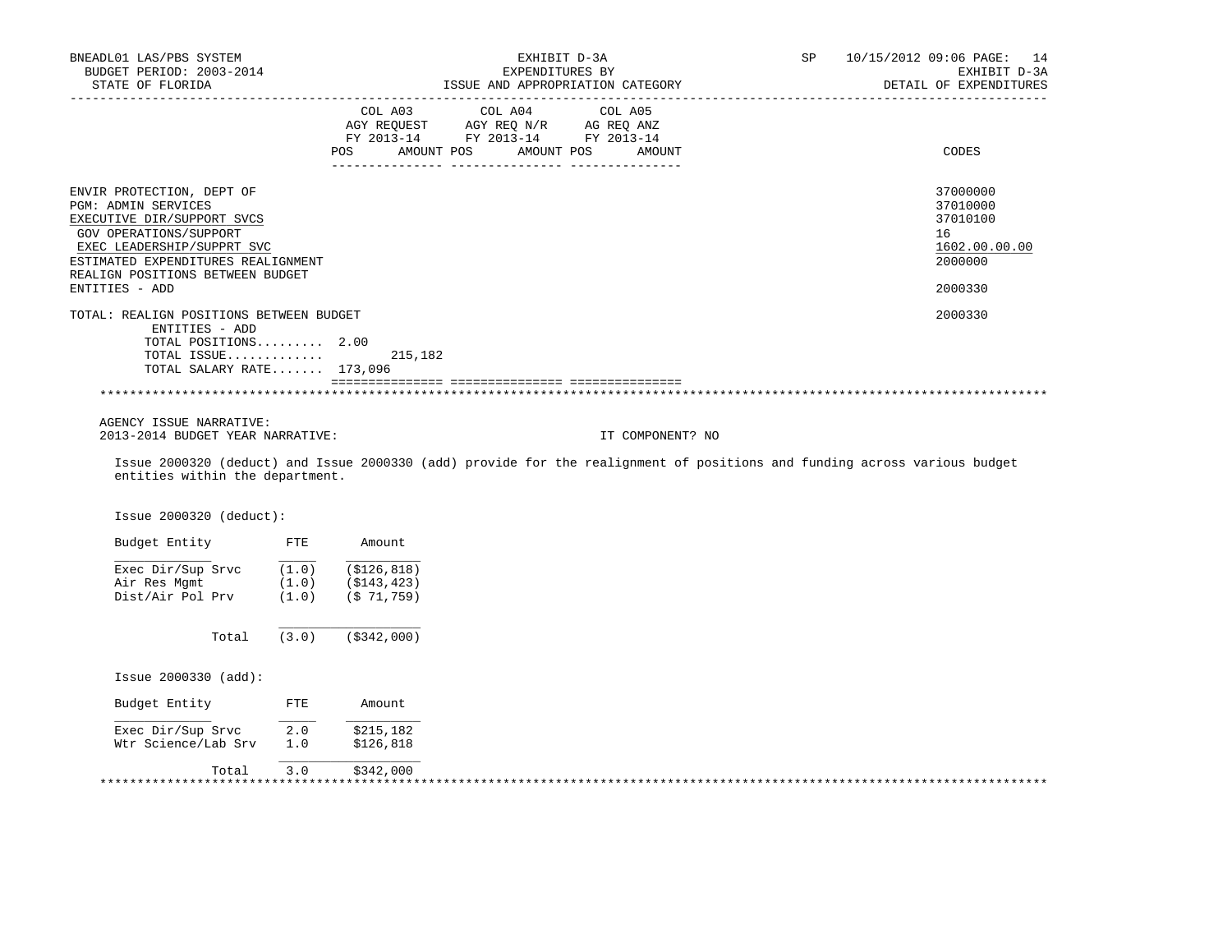| BNEADL01 LAS/PBS SYSTEM<br>BUDGET PERIOD: 2003-2014<br>STATE OF FLORIDA                                                                                                                                                            | EXHIBIT D-3A<br>EXPENDITURES BY<br>ISSUE AND APPROPRIATION CATEGORY |                                                                                                                   |           |                                    |                    | SP 10/15/2012 09:06 PAGE: 15<br>EXHIBIT D-3A<br>DETAIL OF EXPENDITURES |                                                                               |
|------------------------------------------------------------------------------------------------------------------------------------------------------------------------------------------------------------------------------------|---------------------------------------------------------------------|-------------------------------------------------------------------------------------------------------------------|-----------|------------------------------------|--------------------|------------------------------------------------------------------------|-------------------------------------------------------------------------------|
|                                                                                                                                                                                                                                    | COL A03<br>POS                                                      | COL A04<br>AGY REQUEST AGY REQ N/R AG REQ ANZ<br>FY 2013-14 FY 2013-14 FY 2013-14<br>AMOUNT POS AMOUNT POS AMOUNT | COL A05   |                                    |                    |                                                                        | CODES                                                                         |
| ENVIR PROTECTION, DEPT OF<br>PGM: ADMIN SERVICES<br>EXECUTIVE DIR/SUPPORT SVCS<br>GOV OPERATIONS/SUPPORT<br>EXEC LEADERSHIP/SUPPRT SVC<br>ESTIMATED EXPENDITURES REALIGNMENT<br>REALIGN POSITIONS BETWEEN BUDGET<br>ENTITIES - ADD |                                                                     |                                                                                                                   |           |                                    |                    |                                                                        | 37000000<br>37010000<br>37010100<br>16<br>1602.00.00.00<br>2000000<br>2000330 |
| POSITION DETAIL OF SALARIES AND BENEFITS:                                                                                                                                                                                          |                                                                     |                                                                                                                   |           |                                    |                    |                                                                        | LAPSE LAPSED SALARIES                                                         |
|                                                                                                                                                                                                                                    |                                                                     | FTE BASE RATE                                                                                                     | ADDITIVES | BENEFITS                           | SUBTOTAL           |                                                                        | % AND BENEFITS                                                                |
| A03 - AGY REQUEST FY 2013-14                                                                                                                                                                                                       |                                                                     |                                                                                                                   |           |                                    |                    |                                                                        |                                                                               |
| CHANGES TO CURRENTLY AUTHORIZED POSITIONS<br>P101 PROPOSED CLASS CODE<br>C0001 001<br>C0002 001                                                                                                                                    | 1.00                                                                | 1.00 118,096<br>55,000                                                                                            |           |                                    | 17,233 72,233 0.00 |                                                                        | 24,627 142,723 0.00 142,723<br>72,233                                         |
| TOTALS FOR ISSUE BY FUND<br>2021 ADMINISTRATIVE TRUST FUND<br>2339 GRANTS AND DONATIONS TF                                                                                                                                         |                                                                     |                                                                                                                   |           |                                    |                    |                                                                        | 142,723<br>72,233                                                             |
|                                                                                                                                                                                                                                    |                                                                     | 2.00 173,096                                                                                                      |           | __________________________________ | 41,860 214,956     |                                                                        | --------------<br>214,956<br>==============                                   |
| OTHER SALARY AMOUNT<br>2021 ADMINISTRATIVE TRUST FUND<br>2339 GRANTS AND DONATIONS TF                                                                                                                                              |                                                                     |                                                                                                                   |           |                                    |                    |                                                                        | 700<br>$474-$                                                                 |
|                                                                                                                                                                                                                                    |                                                                     |                                                                                                                   |           |                                    |                    |                                                                        | _____________<br>215,182                                                      |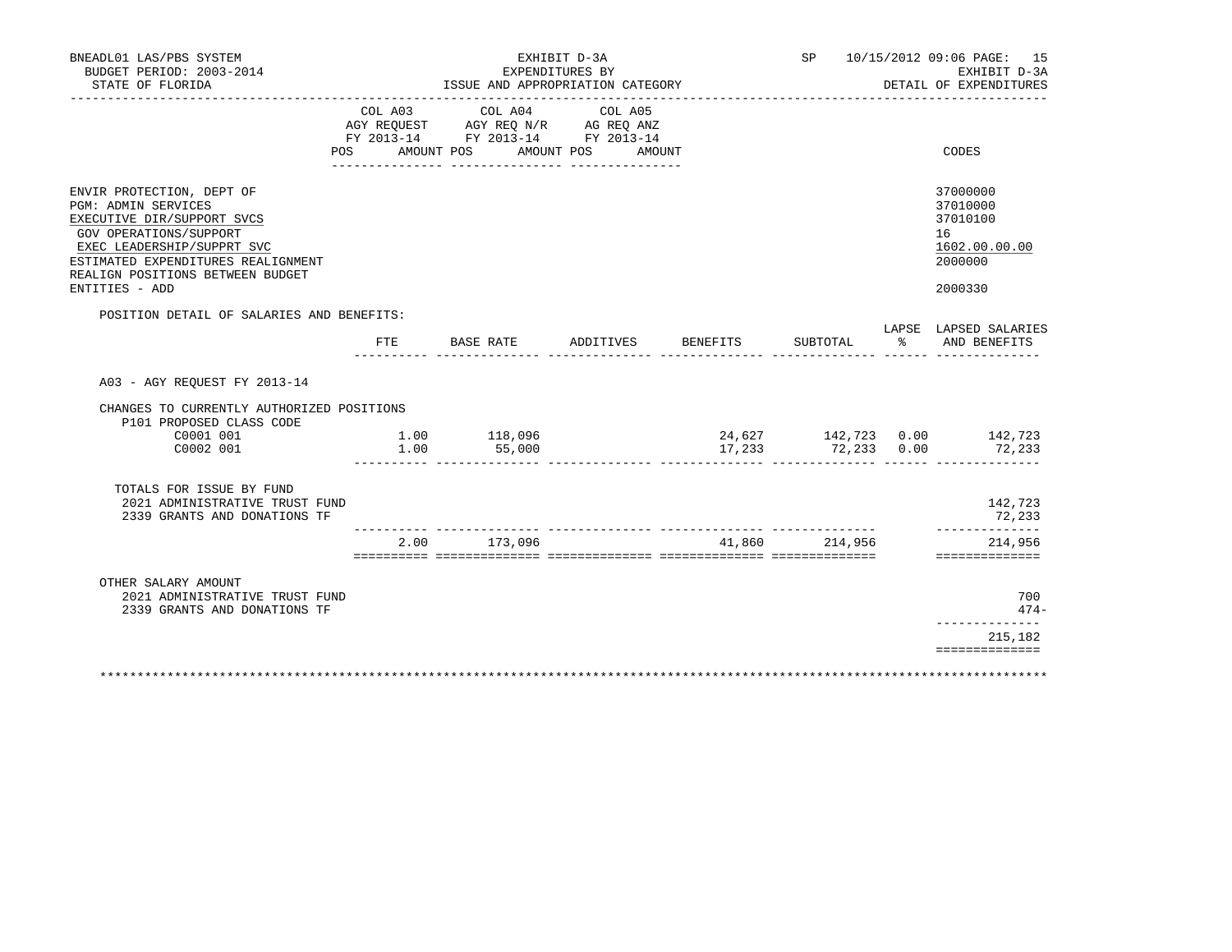| BNEADL01 LAS/PBS SYSTEM<br>BUDGET PERIOD: 2003-2014<br>STATE OF FLORIDA<br>------------------------------------                                                                                                                                                                     |          |                      | EXHIBIT D-3A<br>EXPENDITURES BY<br>ISSUE AND APPROPRIATION CATEGORY                                                        | SP and the set of the set of the set of the set of the set of the set of the set of the set of the set of the set of the set of the set of the set of the set of the set of the set of the set of the set of the set of the se | 10/15/2012 09:06 PAGE: 16<br>EXHIBIT D-3A<br>DETAIL OF EXPENDITURES |                                                                                                   |
|-------------------------------------------------------------------------------------------------------------------------------------------------------------------------------------------------------------------------------------------------------------------------------------|----------|----------------------|----------------------------------------------------------------------------------------------------------------------------|--------------------------------------------------------------------------------------------------------------------------------------------------------------------------------------------------------------------------------|---------------------------------------------------------------------|---------------------------------------------------------------------------------------------------|
|                                                                                                                                                                                                                                                                                     |          | <b>POS</b>           | COL A03 COL A04 COL A05<br>AGY REQUEST AGY REQ N/R AG REQ ANZ<br>FY 2013-14 FY 2013-14 FY 2013-14<br>AMOUNT POS AMOUNT POS | AMOUNT                                                                                                                                                                                                                         |                                                                     | CODES                                                                                             |
| ENVIR PROTECTION, DEPT OF<br>PGM: ADMIN SERVICES<br>EXECUTIVE DIR/SUPPORT SVCS<br>GOV OPERATIONS/SUPPORT<br>EXEC LEADERSHIP/SUPPRT SVC<br>NONRECURRING EXPENDITURES<br>COMMISSION ON OIL SPILL RESPONSE<br>COORDINATION SECTION 77<br>SPECIAL CATEGORIES<br>COMMISSION ON OIL SPILL |          |                      |                                                                                                                            |                                                                                                                                                                                                                                |                                                                     | 37000000<br>37010000<br>37010100<br>16<br>1602.00.00.00<br>2100000<br>2103095<br>100000<br>101126 |
| GENERAL REVENUE FUND -STATE 500,000-                                                                                                                                                                                                                                                |          |                      |                                                                                                                            |                                                                                                                                                                                                                                |                                                                     | 1000 1                                                                                            |
| ANNUALIZATION OF ADMINISTERED<br>FUNDS APPROPRIATIONS<br>STATE HEALTH INSURANCE ADJUSTMENT<br>FOR FY 2012-13 - 10 MONTHS<br><b>ANNUALIZATION</b><br>SALARIES AND BENEFITS<br>GENERAL REVENUE FUND                                                                                   | -MATCH   | $-$ STATE 270<br>580 |                                                                                                                            |                                                                                                                                                                                                                                |                                                                     | 26A0000<br>26A1830<br>010000<br>1000 1<br>1000 2                                                  |
|                                                                                                                                                                                                                                                                                     |          | 850                  |                                                                                                                            |                                                                                                                                                                                                                                |                                                                     | 1000                                                                                              |
| TOTAL GENERAL REVENUE FUND<br>ADMINISTRATIVE TRUST FUND -STATE 149,855                                                                                                                                                                                                              | $-MATCH$ | 1,315                |                                                                                                                            |                                                                                                                                                                                                                                |                                                                     | 2021 1<br>2021 2                                                                                  |
| TOTAL ADMINISTRATIVE TRUST FUND                                                                                                                                                                                                                                                     |          | 151,170              |                                                                                                                            |                                                                                                                                                                                                                                |                                                                     | 2021                                                                                              |
| ECOSYSTEM MGT & RESTOR TF -STATE                                                                                                                                                                                                                                                    |          | 665                  |                                                                                                                            |                                                                                                                                                                                                                                |                                                                     | 2193 1                                                                                            |
| INLAND PROTECTION TF                                                                                                                                                                                                                                                                |          | $-STATE$ 1,925       |                                                                                                                            |                                                                                                                                                                                                                                |                                                                     | 2212 1                                                                                            |
| FEDERAL GRANTS TRUST FUND -FEDERL                                                                                                                                                                                                                                                   |          | 6,525                |                                                                                                                            |                                                                                                                                                                                                                                |                                                                     | 2261 3                                                                                            |
| INTERNAL IMPROVEMENT TF -STATE                                                                                                                                                                                                                                                      |          | 3,505                |                                                                                                                            |                                                                                                                                                                                                                                |                                                                     | 2408 1                                                                                            |
| LAND ACQUISITION TF                                                                                                                                                                                                                                                                 |          | $-$ STATE $1,380$    |                                                                                                                            |                                                                                                                                                                                                                                |                                                                     | 2423 1                                                                                            |
| TOTAL APPRO 166,020                                                                                                                                                                                                                                                                 |          |                      |                                                                                                                            |                                                                                                                                                                                                                                |                                                                     |                                                                                                   |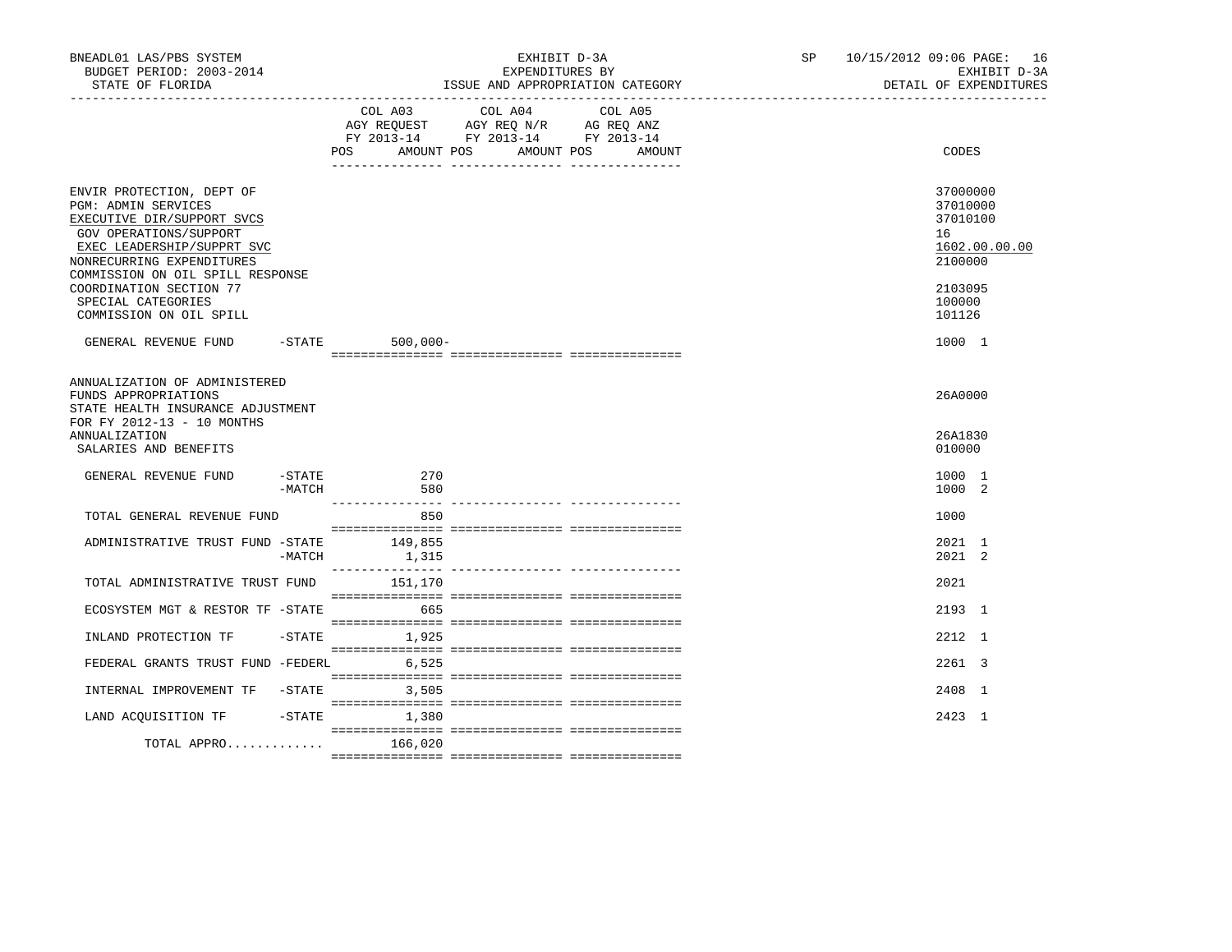| BNEADL01 LAS/PBS SYSTEM<br>BUDGET PERIOD: 2003-2014<br>STATE OF FLORIDA                                                                                                                                                                   | EXHIBIT D-3A<br>EXPENDITURES BY<br>ISSUE AND APPROPRIATION CATEGORY                                                                                                                                                                                 | SP<br>10/15/2012 09:06 PAGE: 17<br>EXHIBIT D-3A<br>DETAIL OF EXPENDITURES               |
|-------------------------------------------------------------------------------------------------------------------------------------------------------------------------------------------------------------------------------------------|-----------------------------------------------------------------------------------------------------------------------------------------------------------------------------------------------------------------------------------------------------|-----------------------------------------------------------------------------------------|
|                                                                                                                                                                                                                                           | COL A03 COL A04 COL A05<br>AGY REQUEST AGY REQ N/R AG REQ ANZ<br>FY 2013-14 FY 2013-14 FY 2013-14<br>POS FOR THE POST OF THE STATE STATE STATE STATE STATE STATE STATE STATE STATE STATE STATE STATE STATE STATE ST<br>AMOUNT POS AMOUNT POS AMOUNT | CODES                                                                                   |
| ENVIR PROTECTION, DEPT OF<br>PGM: ADMIN SERVICES<br>EXECUTIVE DIR/SUPPORT SVCS<br>GOV OPERATIONS/SUPPORT<br>EXEC LEADERSHIP/SUPPRT SVC<br>STATE FUNDING REDUCTIONS<br>REDUCE FUNDING PURSUANT TO<br>AGENCY-WIDE LEASE SAVINGS<br>EXPENSES |                                                                                                                                                                                                                                                     | 37000000<br>37010000<br>37010100<br>16<br>1602.00.00.00<br>3300000<br>3300200<br>040000 |
| ADMINISTRATIVE TRUST FUND -STATE                                                                                                                                                                                                          | $619-$                                                                                                                                                                                                                                              | 2021 1                                                                                  |

AGENCY ISSUE NARRATIVE:

2013-2014 BUDGET YEAR NARRATIVE: IT COMPONENT? NO

 The Department of Environmental Protection (DEP) has taken an aggressive approach to identify opportunities to reduce lease space. The Division of Air Resources Management recently relocated staff and equipment associated with private-sector lease space to Department of Management Services (DMS) space at the Bob Martinez Center. The staff and equipment were absorbed into DEP's existing leased space. There is an overall savings for FY 13/14 of \$381,643.

\*\*\*\*\*\*\*\*\*\*\*\*\*\*\*\*\*\*\*\*\*\*\*\*\*\*\*\*\*\*\*\*\*\*\*\*\*\*\*\*\*\*\*\*\*\*\*\*\*\*\*\*\*\*\*\*\*\*\*\*\*\*\*\*\*\*\*\*\*\*\*\*\*\*\*\*\*\*\*\*\*\*\*\*\*\*\*\*\*\*\*\*\*\*\*\*\*\*\*\*\*\*\*\*\*\*\*\*\*\*\*\*\*\*\*\*\*\*\*\*\*\*\*\*\*\*\*

 The Division of State Lands consolidated staff in the Carr Building, thus allowing vacant space on the second floor to be returned to DMS for reallocation. This reduction in leased space is effective October 1, 2012 and will result in a savings in FY 13/14 of \$55,938.

 The Northwest District branch has negotiated a new lease for a new office. The new location will reduce DEP leased space by 457 square feet and reduce the rent cost in FY 13/14 by \$15,586.

 Since the budget reduction is equal to the rent savings, there will be no negative impact to DEP. This issue also realigns the budget associated with rent payments for the Bob Martinez Center.

| Budget Entity                                  | Amount        |  |
|------------------------------------------------|---------------|--|
| Executive Direction and Support Services       | ( \$619)      |  |
| Technology and Information Services            | \$50,157      |  |
| Land Administration                            | ( \$55, 938)  |  |
| Northwest District/Executive Dir and Supp Svcs | (S15, 586)    |  |
| Water Science & Laboratory Services            | ( \$121, 025) |  |
| Water Resource Management                      | ( \$106, 482) |  |
| Waste Management                               | (S136,072)    |  |
| Air Resource Management                        | (S67, 602)    |  |
| Issue Total:                                   | (S453, 167)   |  |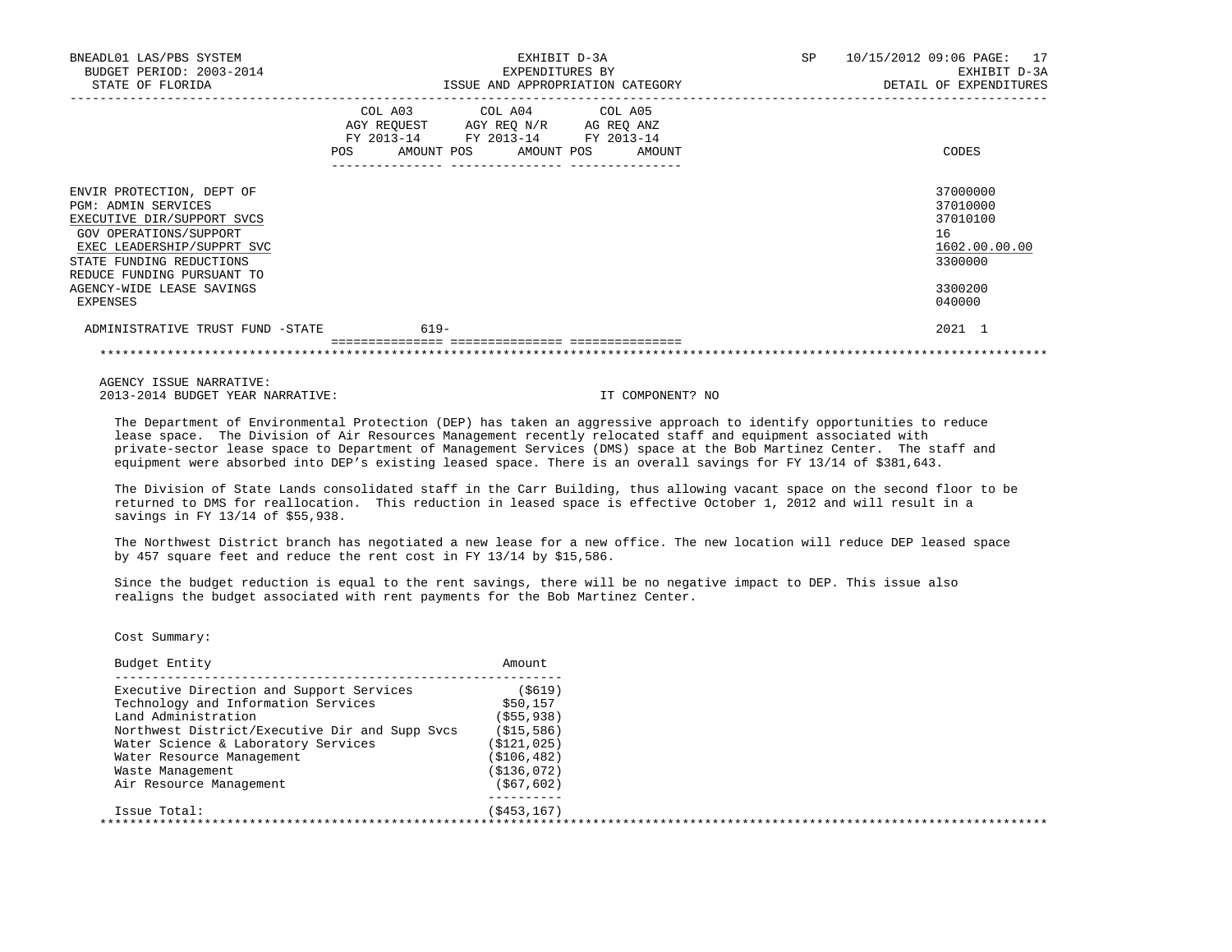| BNEADL01 LAS/PBS SYSTEM<br>BUDGET PERIOD: 2003-2014<br>STATE OF FLORIDA                                                                                                                                                                          |                              | EXHIBIT D-3A<br>EXPENDITURES BY<br>ISSUE AND APPROPRIATION CATEGORY                                                                   | 10/15/2012 09:06 PAGE: 18<br>SP<br>EXHIBIT D-3A<br>DETAIL OF EXPENDITURES |                                                                                                   |
|--------------------------------------------------------------------------------------------------------------------------------------------------------------------------------------------------------------------------------------------------|------------------------------|---------------------------------------------------------------------------------------------------------------------------------------|---------------------------------------------------------------------------|---------------------------------------------------------------------------------------------------|
|                                                                                                                                                                                                                                                  | COL A03<br>POS<br>AMOUNT POS | COL A04 COL A05<br>AGY REQUEST AGY REQ N/R AG REQ ANZ<br>FY 2013-14 FY 2013-14 FY 2013-14<br>AMOUNT POS<br>AMOUNT<br>---------------- |                                                                           | CODES                                                                                             |
| ENVIR PROTECTION, DEPT OF<br><b>PGM: ADMIN SERVICES</b><br>EXECUTIVE DIR/SUPPORT SVCS<br>GOV OPERATIONS/SUPPORT<br>EXEC LEADERSHIP/SUPPRT SVC<br>CAPITAL IMPROVEMENT PLAN<br>ENVIRONMENTAL PROJECTS<br>G/A-LOC GOV/NONST ENT-FCO<br>CLEAN MARINA |                              |                                                                                                                                       |                                                                           | 37000000<br>37010000<br>37010100<br>16<br>1602.00.00.00<br>9900000<br>990E000<br>140000<br>140122 |
| FEDERAL GRANTS TRUST FUND -FEDERL 1,500,000 1,500,000                                                                                                                                                                                            |                              |                                                                                                                                       |                                                                           | 2261 3                                                                                            |
|                                                                                                                                                                                                                                                  |                              |                                                                                                                                       |                                                                           |                                                                                                   |

AGENCY NARRATIVE:

2013-2014 BUDGET YEAR NARRATIVE: CLEAN MARINA IT COMPONENT? NO

 This issue requests continued spending authority for the Clean Marina/Clean Vessel grant programs in an amount corresponding to awards of Federal (Clean Vessel Act) Grant funds. Spending authority in FY 2012-13 is \$1,800,000. The grant funds will be distributed as pass-through (reimbursement) grants for the purchase, installation, operation, maintenance, and repair of sewage pump-out equipment at marine and fresh water facilities and used for educational presentations and workshops to boater groups and organizations, boat show representations, publications, public service announcements, and website maintenance. In addition, funds in the requested Federal category are used to fund Other Personal Services (OPS) support, and contract personnel.

 The Clean Vessel Act grant program is a pollution prevention partnership program that began in 1994 through grants from the United States Department of Interior, Fish and Wildlife Services and the United States Environmental Protection Agency. In the past 16 years, the department has provided Clean Vessel Grant funding for a total of 462 pump-out projects at public and private marinas. As a result of these pump outs, the number of gallons of untreated sewage collected and kept out of Florida's waters totals over 14 million gallons.

 One of the components of the federal grants is funding for the Clean Marina Program. In 2000, the Florida Department of Environmental Protection (DEP) formed the Florida Clean Boating Partnership as a public private partnership to foster better communication and act as a liaison between the marine industry and government, and to guide the development of the Clean Marina Program. Extremely successful in improving the relationship between the marine industry and those areas of DEP that regulate it, the Clean Boating Partnership is comprised of marina and boatyard owners and operators, the Marine Industries Association of Florida, Florida SeaGrant, the United States Coast Guard and Coast Guard Auxiliary, Florida Fish and Wildlife Conservation Commission and DEP representatives. Through the development of the Clean Marina Program's Best Management Practices, the Clean Boating Partnership assists marinas and boatyards in achieving clean water standards, including the installation of pump out equipment, while operating their businesses and providing recreational opportunities for Floridians and tourists enjoying our beautiful natural resources.

 Each year, the department applies for and receives continuation funding from federal and state sources for the installation of pump-out stations at marinas and boatyards across the state and for education and outreach to inform boaters on the importance of clean water. These pollution prevention programs are specifically designed to encourage boaters to use marina pump-out stations rather than discharging raw sewage into the state's waterways. The Department encourages marinas and boatyards to meet environmental standards by utilizing industry expertise and peer assistance to promote awareness and involvement with clean marina practices.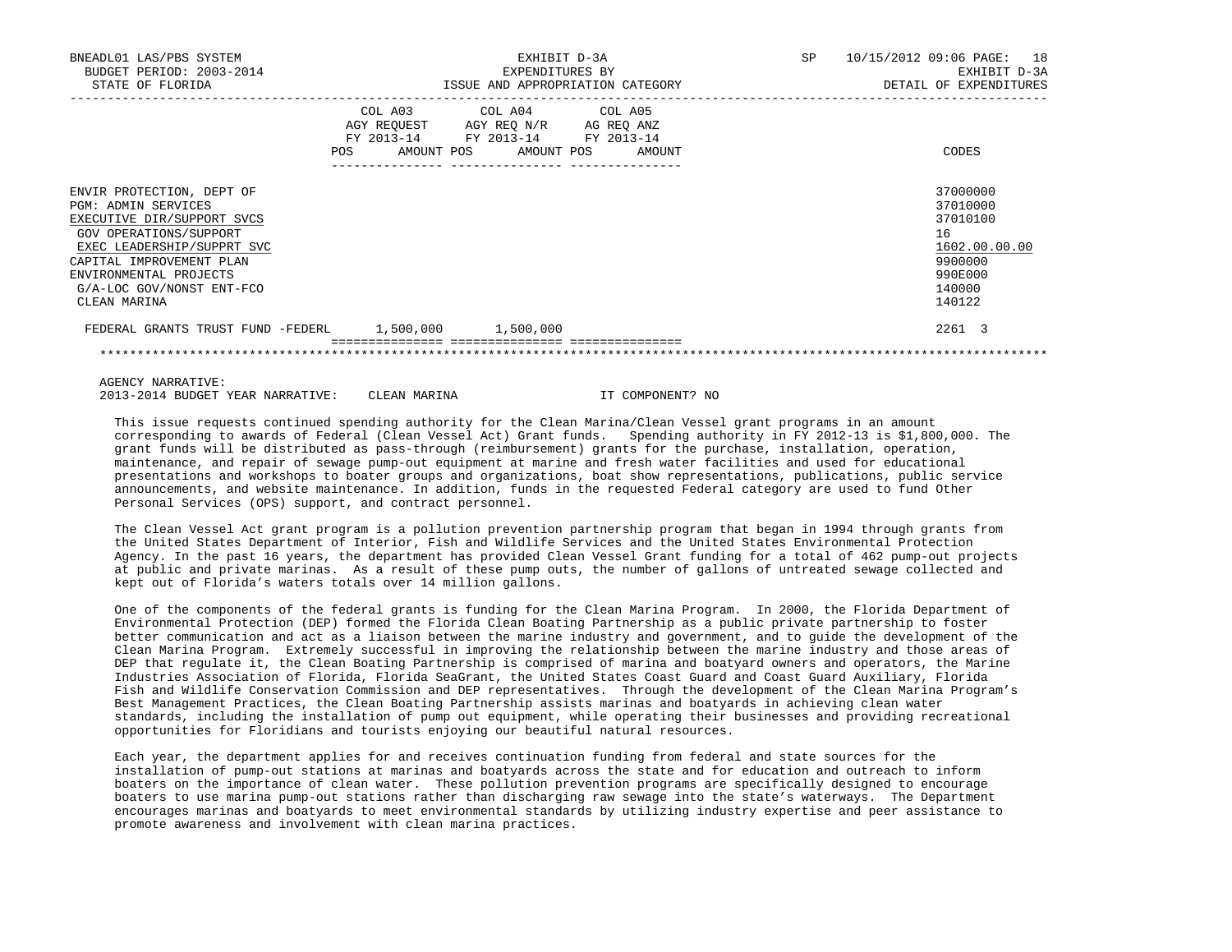| BNEADL01 LAS/PBS SYSTEM<br>BUDGET PERIOD: 2003-2014<br>STATE OF FLORIDA                                                                                                                      | EXHIBIT D-3A<br>EXPENDITURES BY<br>ISSUE AND APPROPRIATION CATEGORY                                                                                     | SP<br>10/15/2012 09:06 PAGE:<br>19<br>EXHIBIT D-3A<br>DETAIL OF EXPENDITURES  |
|----------------------------------------------------------------------------------------------------------------------------------------------------------------------------------------------|---------------------------------------------------------------------------------------------------------------------------------------------------------|-------------------------------------------------------------------------------|
|                                                                                                                                                                                              | COL A03 COL A04 COL A05<br>AGY REOUEST<br>AGY REO N/R<br>AG REO ANZ<br>FY 2013-14<br>FY 2013-14 FY 2013-14<br>AMOUNT POS<br>AMOUNT POS<br>POS<br>AMOUNT | CODES                                                                         |
| ENVIR PROTECTION, DEPT OF<br>PGM: ADMIN SERVICES<br>EXECUTIVE DIR/SUPPORT SVCS<br>GOV OPERATIONS/SUPPORT<br>EXEC LEADERSHIP/SUPPRT SVC<br>CAPITAL IMPROVEMENT PLAN<br>ENVIRONMENTAL PROJECTS |                                                                                                                                                         | 37000000<br>37010000<br>37010100<br>16<br>1602.00.00.00<br>9900000<br>990E000 |

 Reimbursement grants for the installation or repair of sewage pump-out facilities or for mobile marine sanitation units are distributed after review of project applications. The applications are screened in accordance with program criteria and funded on a first come-first served basis.

 Additionally, grant funding has been received to continue full implementation of the Clean Marina Program. This program is guided by a public-private partnership that includes members of the industry and boating community and consists of education, incentive grants, and designation. Each component is designed to work together to encourage, reward and maintain voluntary long-term participation by marinas and boatyards in the program. Marinas and boatyards meeting program criteria receive recognition as Clean Marinas . In return for designation by the department as a Clean Marina, marinas and boatyards agree to incorporate best management practices into their operation resulting in a cleaner environment. There is a Clean Marina in every county on the East Coast of Florida with a cumulative total of 264 marinas and 39 boatyards and 17 Clean Marine Retailers meeting the guidelines for official designation and another 50 facilities currently working towards compliance. The Department's goal is 1,800 marinas and boatyards participating in the Clean Marina Program within the next 3 years.

 The Division, in cooperation with the Clean Boating Partnership, continually solicits and evaluates suggestions from its members for potential improvements to effectiveness and efficiency. By drawing on the resources of its corporate partners, the Division has been able to leverage the grant funding further. The Clean Boating Partnership seeks to provide meaningful incentives for marinas to join the program, such as a discount on a facility's submerged land lease, to reward these businesses for their participation.

Cost Summary:

| Budget Entity<br>Exec Dir/Support Srvcs                                                       |         | Appropriation Category<br>SC-Clean Marina-FCO 140122 \$1,500,000 | Amount | Fund Source<br>FGTF/2261 |                             |
|-----------------------------------------------------------------------------------------------|---------|------------------------------------------------------------------|--------|--------------------------|-----------------------------|
| GRANTS AND AIDS - FIXED CAPITAL<br>OUTLAY<br>G/A-LOC GOV/NONST ENT-FCO<br>FLORIDA CZM PROGRAM |         |                                                                  |        |                          | 990G000<br>140000<br>140061 |
| FEDERAL GRANTS TRUST FUND -FEDERL                                                             | 958,000 | 958,000                                                          |        |                          | 2261                        |

=============== =============== ===============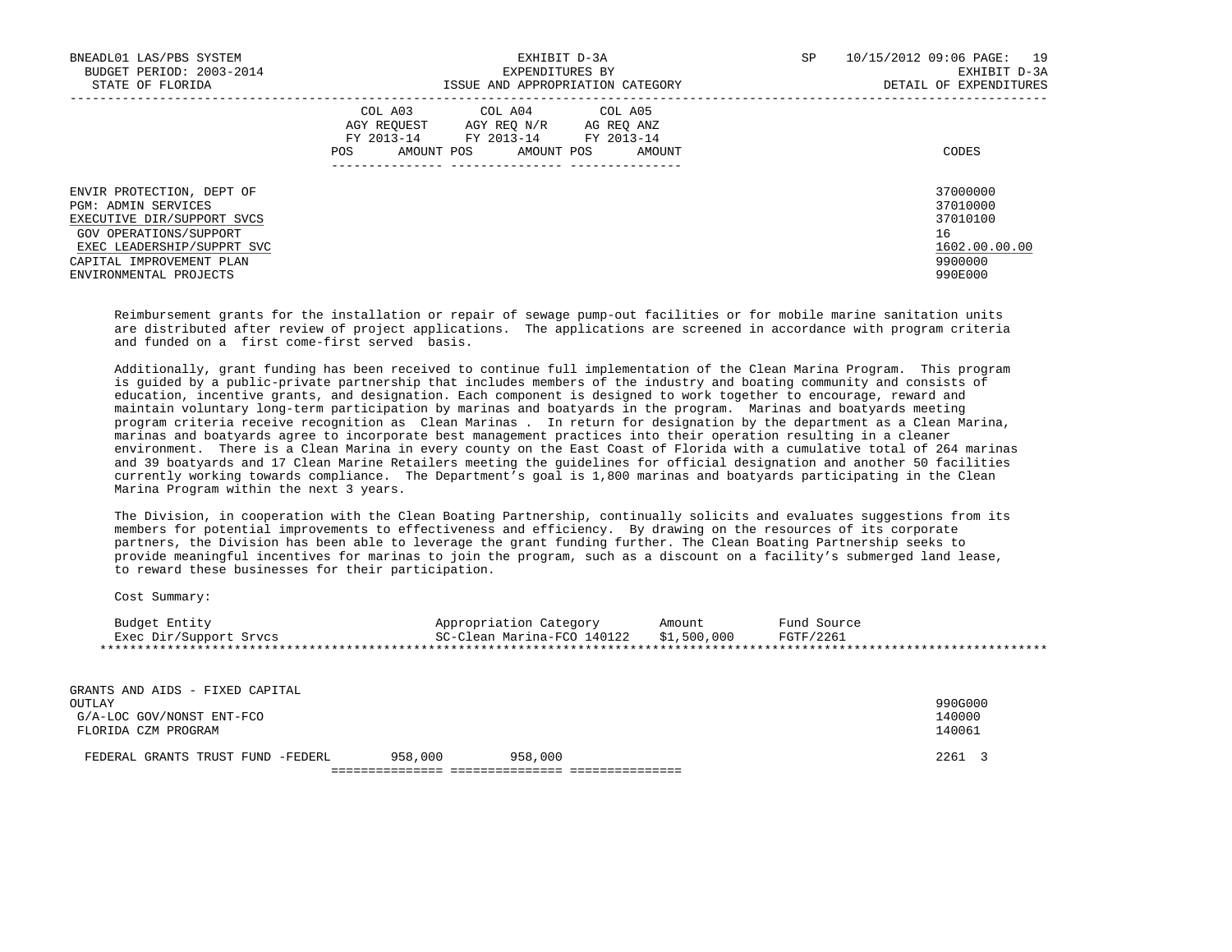| BNEADL01 LAS/PBS SYSTEM<br>BUDGET PERIOD: 2003-2014<br>STATE OF FLORIDA                                                                                                                               | EXHIBIT D-3A<br>EXPENDITURES BY<br>ISSUE AND APPROPRIATION CATEGORY |                                                                                  | 20<br><b>SP</b><br>10/15/2012 09:06 PAGE:<br>EXHIBIT D-3A<br>DETAIL OF EXPENDITURES |                                                                    |
|-------------------------------------------------------------------------------------------------------------------------------------------------------------------------------------------------------|---------------------------------------------------------------------|----------------------------------------------------------------------------------|-------------------------------------------------------------------------------------|--------------------------------------------------------------------|
|                                                                                                                                                                                                       | COL A03<br>AGY REOUEST<br>POS<br>AMOUNT POS                         | COL A04 COL A05<br>AGY REO N/R<br>FY 2013-14 FY 2013-14 FY 2013-14<br>AMOUNT POS | AG REO ANZ<br>AMOUNT                                                                | CODES                                                              |
| ENVIR PROTECTION, DEPT OF<br>PGM: ADMIN SERVICES<br>EXECUTIVE DIR/SUPPORT SVCS<br>GOV OPERATIONS/SUPPORT<br>EXEC LEADERSHIP/SUPPRT SVC<br>CAPITAL IMPROVEMENT PLAN<br>GRANTS AND AIDS - FIXED CAPITAL |                                                                     |                                                                                  |                                                                                     | 37000000<br>37010000<br>37010100<br>16<br>1602.00.00.00<br>9900000 |
| OUTLAY                                                                                                                                                                                                |                                                                     |                                                                                  |                                                                                     | 990G000                                                            |

AGENCY NARRATIVE:

2013-2014 BUDGET YEAR NARRATIVE: FLORIDA CZM PROGRAM IT COMPONENT? NO

 Sec. 306 Coastal Partnership Initiative - \$275,000 --------------------------------------------------

 The Coastal Partnership Initiative (CPI) provides grant funds to coastal local governments, National Estuary Programs Florida public colleges and universities, regional planning councils and not-for-profit organizations to support activities that protect and enhance natural, cultural and human resources; improve access to coastal resources; improve community preparedness and resiliency; and address the special needs of waterfront communities. Proposed projects are evaluated and ranked by an interagency committee to ensure the selection of a range of projects that will best meet local and state goals for coastal protection and management, as well as economic development.

## Sec. 309 State Agency Projects - \$483,000

-----------------------------------------

 The Florida Coastal Management Program (FCMP) receives congressionally-approved Section 309 funds from the National Oceanic and Atmospheric Administration (NOAA) to develop program changes that support attainment of one or more of nine enhancement area objectives (e.g., wetlands, coastal hazards, public access, marine debris, and others). The FCMP completed, and NOAA approved, its five-year Section 309 Assessment and Strategies document that lists projects to be completed in FYs 2011-2015.

 Sec. 309 Competitive Projects of Special Merit- \$200,000 --------------------------------------------------------

 Coastal Management Programs submit proposals to NOAA for competitive funds under Section 309 as Coastal Zone Management Program Enhancement Projects of Special Merit. The objective of the 309 assistance is for federally-approved coastal management programs to continually improve their programs in specified areas of national importance. NOAA approved funding one of the FCMP's submitted competitive proposals for five years, beginning in 2011.All of the foregoing programs have administrative costs related to management of the annual cooperative grant award to the Florida Coastal Management Program from NOAA.

The annual cooperative grant agreement between the FCMP and NOAA provides federal funding for:

 1. Local coastal resource protection and management activities in five categories: protecting and enhancing natural, cultural and human resources; improving access to coastal resources; improving community preparedness and resiliency; and addressing the special needs of waterfront communities;

 2. FCMP initiatives to enhance coastal management (e.g., ocean resources, coastal hazards, and special area management plans); and

3. Administration of the FCMP grant from NOAA.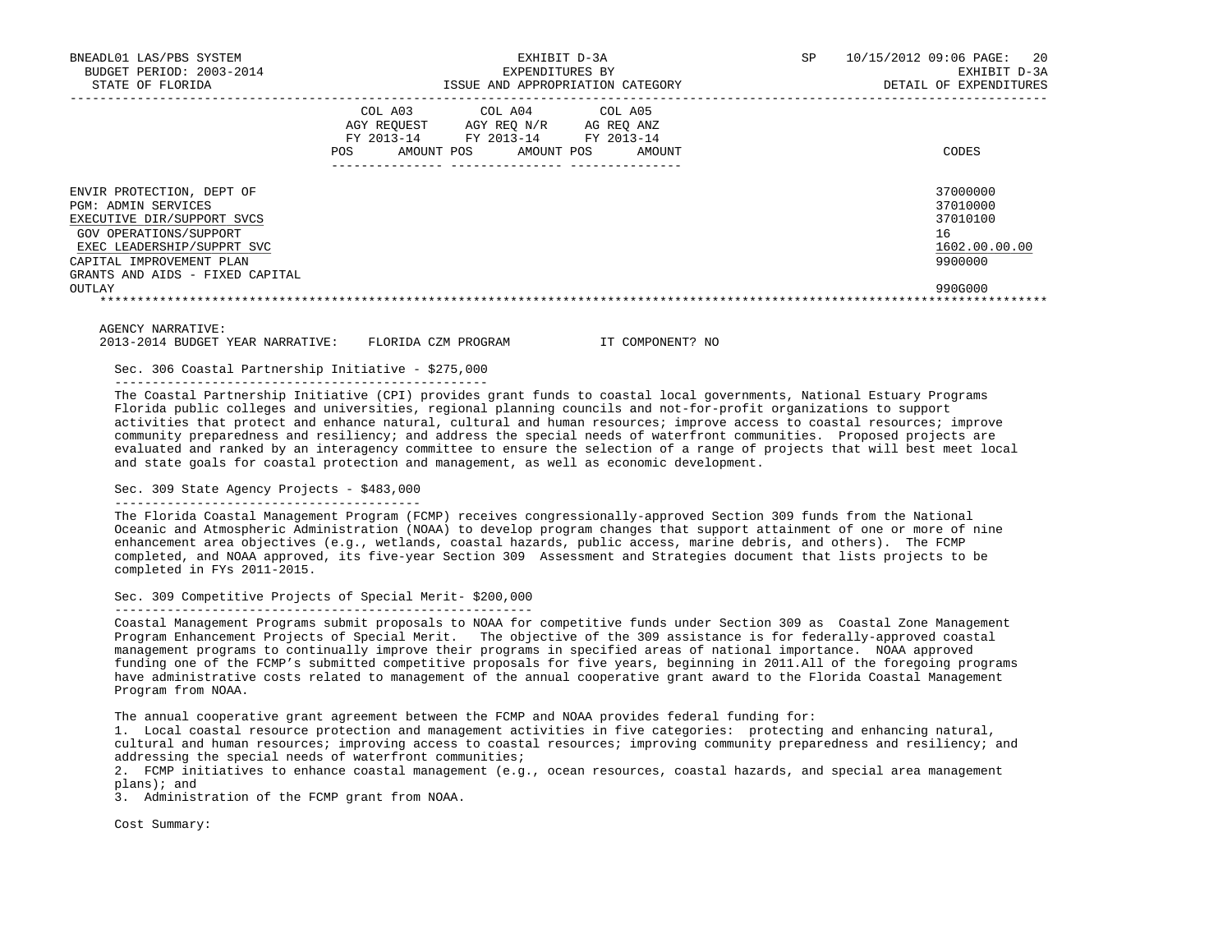| BNEADL01 LAS/PBS SYSTEM<br>BUDGET PERIOD: 2003-2014<br>STATE OF FLORIDA                                                                                                                                                   |                                                                                                                                                                                                                                 | EXHIBIT D-3A<br>EXPENDITURES BY | ISSUE AND APPROPRIATION CATEGORY | SP 10/15/2012 09:06 PAGE:<br>21<br>EXHIBIT D-3A<br>DETAIL OF EXPENDITURES |                                                                               |
|---------------------------------------------------------------------------------------------------------------------------------------------------------------------------------------------------------------------------|---------------------------------------------------------------------------------------------------------------------------------------------------------------------------------------------------------------------------------|---------------------------------|----------------------------------|---------------------------------------------------------------------------|-------------------------------------------------------------------------------|
|                                                                                                                                                                                                                           | $\begin{tabular}{lllllll} \bf AGY \,\, REQUEST \,\, &\bf AGY \,\, REQ \,\, N/R &\bf AG \,\, REQ \,\, ANZ \\ \bf FY \,\, 2013-14 &\bf FY \,\, 2013-14 &\bf FY \,\, 2013-14 \\ \end{tabular}$<br>POS AMOUNT POS AMOUNT POS AMOUNT | COL A03 COL A04 COL A05         |                                  |                                                                           | CODES                                                                         |
| ENVIR PROTECTION, DEPT OF<br><b>PGM: ADMIN SERVICES</b><br>EXECUTIVE DIR/SUPPORT SVCS<br>GOV OPERATIONS/SUPPORT<br>EXEC LEADERSHIP/SUPPRT SVC<br>CAPITAL IMPROVEMENT PLAN<br>GRANTS AND AIDS - FIXED CAPITAL<br>OUTLAY    |                                                                                                                                                                                                                                 |                                 |                                  |                                                                           | 37000000<br>37010000<br>37010100<br>16<br>1602.00.00.00<br>9900000<br>990G000 |
| Budget Entity                           Appropriation Category         Amount           Fund Source           Exec Dir/Support Srvcs               SC - Coastal Mgmt 140061       \$958,000         Federal Grant TF/2261 |                                                                                                                                                                                                                                 |                                 |                                  |                                                                           |                                                                               |
| TOTAL: EXEC LEADERSHIP/SUPPRT SVC<br>BY FUND TYPE<br>GENERAL REVENUE FUND<br>TRUST FUNDS                                                                                                                                  | 108,230<br>28,850,659 2,458,000                                                                                                                                                                                                 |                                 |                                  |                                                                           | 1602.00.00.00<br>1000<br>2000                                                 |
| TOTAL POSITIONS 259.00<br>TOTAL PROG COMP 28,958,889 2,458,000<br>TOTAL SALARY RATE 13, 282, 943                                                                                                                          |                                                                                                                                                                                                                                 |                                 |                                  |                                                                           |                                                                               |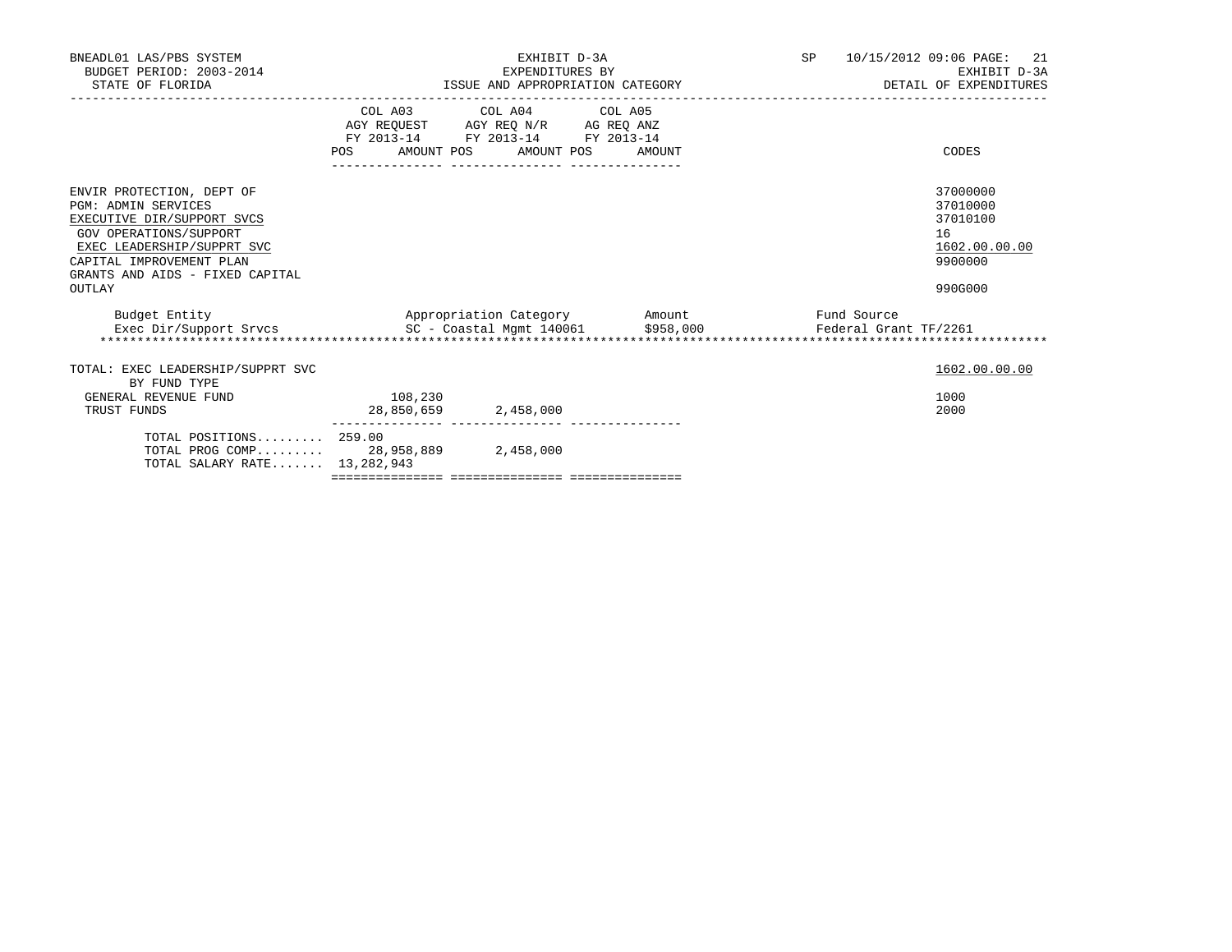| BNEADL01 LAS/PBS SYSTEM<br>BUDGET PERIOD: 2003-2014<br>STATE OF FLORIDA                                                                                                                                                                        |                   | EXHIBIT D-3A<br>EXPENDITURES BY<br>ISSUE AND APPROPRIATION CATEGORY                                                                                                                                                                                                         | SP and the set of the set of the set of the set of the set of the set of the set of the set of the set of the set of the set of the set of the set of the set of the set of the set of the set of the set of the set of the se | 22<br>10/15/2012 09:06 PAGE:<br>EXHIBIT D-3A<br>DETAIL OF EXPENDITURES                  |
|------------------------------------------------------------------------------------------------------------------------------------------------------------------------------------------------------------------------------------------------|-------------------|-----------------------------------------------------------------------------------------------------------------------------------------------------------------------------------------------------------------------------------------------------------------------------|--------------------------------------------------------------------------------------------------------------------------------------------------------------------------------------------------------------------------------|-----------------------------------------------------------------------------------------|
|                                                                                                                                                                                                                                                | COL A03<br>POS    | COL A04<br>COL A05<br>$\begin{tabular}{lllllllll} \bf{AGY} & \bf{REQUEST} & \bf{AGY} & \bf{REQ} & \bf{N/R} & \bf{AG} & \bf{REQ} & \bf{ANZ} \\ \bf{FY} & \bf{2013-14} & \bf{FY} & \bf{2013-14} & \bf{FY} & \bf{2013-14} \\ \end{tabular}$<br>AMOUNT POS AMOUNT POS<br>AMOUNT |                                                                                                                                                                                                                                | CODES                                                                                   |
| ENVIR PROTECTION, DEPT OF<br>PGM: ADMIN SERVICES<br>FLORIDA GEOLOGICAL SURVEY<br>GOV OPERATIONS/SUPPORT<br>EXEC LEADERSHIP/SUPPRT SVC<br>ESTIMATED EXPENDITURES<br>ESTIMATED EXPENDITURES - OPERATIONS<br>SALARY RATE<br>SALARY RATE 1,257,363 |                   |                                                                                                                                                                                                                                                                             |                                                                                                                                                                                                                                | 37000000<br>37010000<br>37010200<br>16<br>1602.00.00.00<br>1000000<br>1001000<br>000000 |
| SALARIES AND BENEFITS                                                                                                                                                                                                                          |                   |                                                                                                                                                                                                                                                                             |                                                                                                                                                                                                                                | 010000                                                                                  |
| INTERNAL IMPROVEMENT TF -STATE 376,728<br>$-MATCH$                                                                                                                                                                                             | 41,600            |                                                                                                                                                                                                                                                                             |                                                                                                                                                                                                                                | 2408 1<br>2408 2                                                                        |
| TOTAL INTERNAL IMPROVEMENT TF                                                                                                                                                                                                                  | 418,328           |                                                                                                                                                                                                                                                                             |                                                                                                                                                                                                                                | 2408                                                                                    |
| LAND ACQUISITION TF -STATE<br>$-MATCH$                                                                                                                                                                                                         | 551,529<br>42,515 |                                                                                                                                                                                                                                                                             |                                                                                                                                                                                                                                | 2423 1<br>$2423$ 2                                                                      |
| TOTAL LAND ACQUISITION TF                                                                                                                                                                                                                      | 594,044           |                                                                                                                                                                                                                                                                             |                                                                                                                                                                                                                                | 2423                                                                                    |
| MINERALS TRUST FUND<br>$-$ STATE<br>-MATCH                                                                                                                                                                                                     | 202,191<br>66,845 |                                                                                                                                                                                                                                                                             |                                                                                                                                                                                                                                | 2499 1<br>2499 2                                                                        |
| TOTAL MINERALS TRUST FUND                                                                                                                                                                                                                      | 269,036           |                                                                                                                                                                                                                                                                             |                                                                                                                                                                                                                                | 2499                                                                                    |
| WATER QUALITY ASSURANCE TF-STATE 343,146<br>-MATCH                                                                                                                                                                                             | 49,508            |                                                                                                                                                                                                                                                                             |                                                                                                                                                                                                                                | 2780 1<br>2780 2                                                                        |
| TOTAL WATER OUALITY ASSURANCE TF                                                                                                                                                                                                               | 392,654           |                                                                                                                                                                                                                                                                             |                                                                                                                                                                                                                                | 2780                                                                                    |
| TOTAL POSITIONS $27.50$<br>TOTAL APPRO 1,674,062                                                                                                                                                                                               |                   |                                                                                                                                                                                                                                                                             |                                                                                                                                                                                                                                |                                                                                         |
| OTHER PERSONAL SERVICES                                                                                                                                                                                                                        |                   |                                                                                                                                                                                                                                                                             |                                                                                                                                                                                                                                | 030000                                                                                  |
| FEDERAL GRANTS TRUST FUND -FEDERL<br>$-$ RECPNT                                                                                                                                                                                                | 264,342<br>12,079 |                                                                                                                                                                                                                                                                             |                                                                                                                                                                                                                                | 2261 3<br>2261 9                                                                        |
| TOTAL FEDERAL GRANTS TRUST FUND                                                                                                                                                                                                                | 276,421           |                                                                                                                                                                                                                                                                             |                                                                                                                                                                                                                                | 2261                                                                                    |
| GRANTS AND DONATIONS TF -STATE 126,147                                                                                                                                                                                                         |                   |                                                                                                                                                                                                                                                                             |                                                                                                                                                                                                                                | 2339 1                                                                                  |
| WATER QUALITY ASSURANCE TF-STATE 22,208                                                                                                                                                                                                        |                   |                                                                                                                                                                                                                                                                             |                                                                                                                                                                                                                                | 2780 1                                                                                  |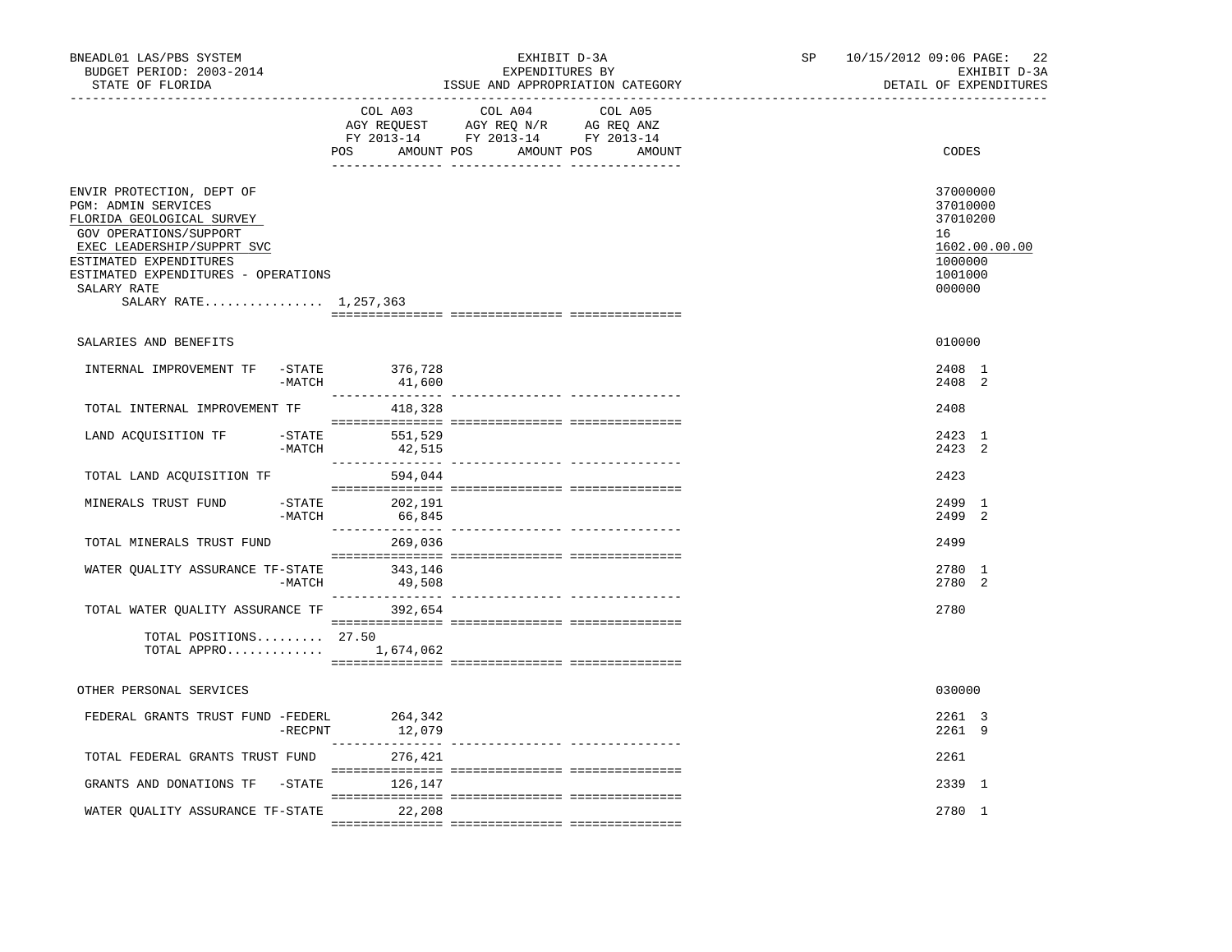| COL A04<br>COL A03<br>COL A05<br>AMOUNT POS AMOUNT POS<br>CODES<br>POS<br>AMOUNT<br>37000000<br>ENVIR PROTECTION, DEPT OF<br><b>PGM: ADMIN SERVICES</b><br>37010000<br>FLORIDA GEOLOGICAL SURVEY<br>37010200<br>GOV OPERATIONS/SUPPORT<br>16<br>EXEC LEADERSHIP/SUPPRT SVC<br>1602.00.00.00                                                                                                                                                                                                 |  |
|---------------------------------------------------------------------------------------------------------------------------------------------------------------------------------------------------------------------------------------------------------------------------------------------------------------------------------------------------------------------------------------------------------------------------------------------------------------------------------------------|--|
|                                                                                                                                                                                                                                                                                                                                                                                                                                                                                             |  |
| 1000000<br>ESTIMATED EXPENDITURES<br>ESTIMATED EXPENDITURES - OPERATIONS<br>1001000<br>OTHER PERSONAL SERVICES<br>030000<br>TOTAL APPRO<br>424,776                                                                                                                                                                                                                                                                                                                                          |  |
| 040000<br><b>EXPENSES</b>                                                                                                                                                                                                                                                                                                                                                                                                                                                                   |  |
| FEDERAL GRANTS TRUST FUND -FEDERL<br>68,025<br>2261 3<br>$-$ RECPNT<br>2261 9<br>11,940                                                                                                                                                                                                                                                                                                                                                                                                     |  |
| TOTAL FEDERAL GRANTS TRUST FUND<br>2261<br>79,965                                                                                                                                                                                                                                                                                                                                                                                                                                           |  |
| GRANTS AND DONATIONS TF<br>$-STATE$ 60,905<br>2339 1                                                                                                                                                                                                                                                                                                                                                                                                                                        |  |
| WATER QUALITY ASSURANCE TF-STATE 300,442<br>2780 1                                                                                                                                                                                                                                                                                                                                                                                                                                          |  |
| $\begin{minipage}{0.03\textwidth} \begin{tabular}{l} \textbf{1} & \textbf{2} & \textbf{3} & \textbf{5} & \textbf{5} & \textbf{6} & \textbf{6} & \textbf{7} & \textbf{8} & \textbf{8} & \textbf{9} & \textbf{9} & \textbf{9} & \textbf{9} & \textbf{9} & \textbf{9} & \textbf{9} & \textbf{9} & \textbf{9} & \textbf{9} & \textbf{9} & \textbf{9} & \textbf{9} & \textbf{9} & \textbf{9} & \textbf{9} & \textbf{9} & \textbf{9} & \$<br>TOTAL APPRO<br>441,312                               |  |
| OPERATING CAPITAL OUTLAY<br>060000                                                                                                                                                                                                                                                                                                                                                                                                                                                          |  |
| -STATE<br>2339 1<br>GRANTS AND DONATIONS TF<br>21,000                                                                                                                                                                                                                                                                                                                                                                                                                                       |  |
| $-STATE$<br>2499 1<br>MINERALS TRUST FUND<br>14,368<br>$-MATCH$<br>2499 2<br>34,500                                                                                                                                                                                                                                                                                                                                                                                                         |  |
| TOTAL MINERALS TRUST FUND<br>2499<br>48,868                                                                                                                                                                                                                                                                                                                                                                                                                                                 |  |
| WATER QUALITY ASSURANCE TF-STATE<br>19,838<br>2780 1<br>$\begin{minipage}{0.03\textwidth} \begin{tabular}{l} \textbf{1} & \textbf{2} & \textbf{3} & \textbf{5} & \textbf{5} & \textbf{6} & \textbf{6} & \textbf{7} & \textbf{8} & \textbf{8} & \textbf{9} & \textbf{9} & \textbf{9} & \textbf{9} & \textbf{9} & \textbf{9} & \textbf{9} & \textbf{9} & \textbf{9} & \textbf{9} & \textbf{9} & \textbf{9} & \textbf{9} & \textbf{9} & \textbf{9} & \textbf{9} & \textbf{9} & \textbf{9} & \$ |  |
| TOTAL APPRO<br>89,706                                                                                                                                                                                                                                                                                                                                                                                                                                                                       |  |
| 100000<br>SPECIAL CATEGORIES<br>CONTRACTED SERVICES<br>100777                                                                                                                                                                                                                                                                                                                                                                                                                               |  |
| FEDERAL GRANTS TRUST FUND -FEDERL<br>2,834<br>2261 3<br>2,834<br>68,965<br>2261 9<br>$-$ RECPNT                                                                                                                                                                                                                                                                                                                                                                                             |  |
| TOTAL FEDERAL GRANTS TRUST FUND<br>71,799<br>2261                                                                                                                                                                                                                                                                                                                                                                                                                                           |  |
| GRANTS AND DONATIONS TF -STATE<br>2339 1<br>78,077                                                                                                                                                                                                                                                                                                                                                                                                                                          |  |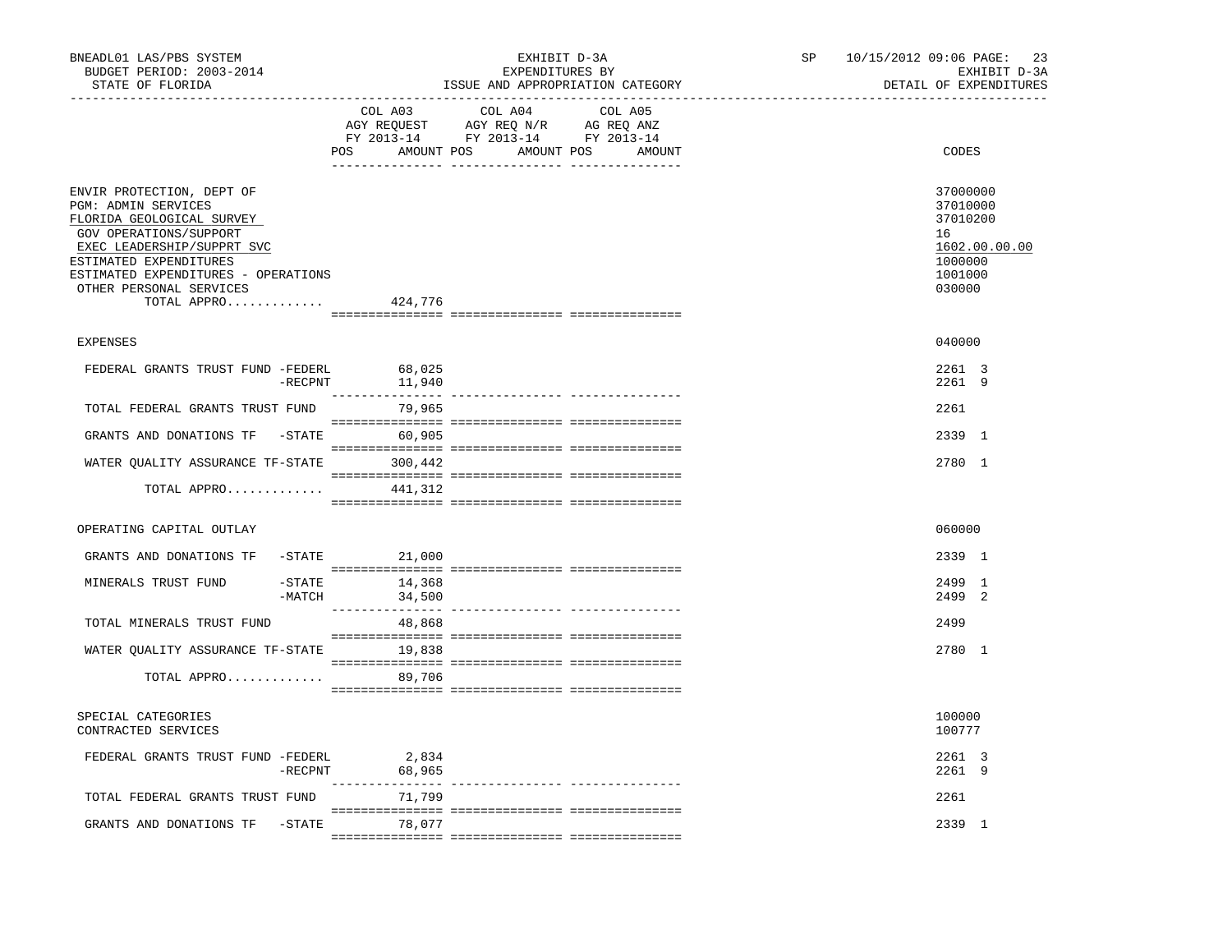| BNEADL01 LAS/PBS SYSTEM<br>BUDGET PERIOD: 2003-2014<br>STATE OF FLORIDA<br>------------------                                                                                                                                                                              |                                | EXHIBIT D-3A<br>EXPENDITURES BY<br>ISSUE AND APPROPRIATION CATEGORY                                                       | SP 10/15/2012 09:06 PAGE:<br>24<br>EXHIBIT D-3A<br>DETAIL OF EXPENDITURES                                   |
|----------------------------------------------------------------------------------------------------------------------------------------------------------------------------------------------------------------------------------------------------------------------------|--------------------------------|---------------------------------------------------------------------------------------------------------------------------|-------------------------------------------------------------------------------------------------------------|
|                                                                                                                                                                                                                                                                            | POS DO<br>AMOUNT POS           | COL A03 COL A04 COL A05<br>AGY REQUEST AGY REQ N/R AG REQ ANZ<br>FY 2013-14 FY 2013-14 FY 2013-14<br>AMOUNT POS<br>AMOUNT | CODES                                                                                                       |
| ENVIR PROTECTION, DEPT OF<br>PGM: ADMIN SERVICES<br>FLORIDA GEOLOGICAL SURVEY<br>GOV OPERATIONS/SUPPORT<br>EXEC LEADERSHIP/SUPPRT SVC<br>ESTIMATED EXPENDITURES<br>ESTIMATED EXPENDITURES - OPERATIONS<br>SPECIAL CATEGORIES<br>CONTRACTED SERVICES<br>MINERALS TRUST FUND | $-$ STATE 5,700                |                                                                                                                           | 37000000<br>37010000<br>37010200<br>16<br>1602.00.00.00<br>1000000<br>1001000<br>100000<br>100777<br>2499 1 |
| WATER QUALITY ASSURANCE TF-STATE 80,000                                                                                                                                                                                                                                    |                                |                                                                                                                           | 2780 1                                                                                                      |
| TOTAL APPRO                                                                                                                                                                                                                                                                | 235,576                        |                                                                                                                           |                                                                                                             |
| RISK MANAGEMENT INSURANCE                                                                                                                                                                                                                                                  |                                |                                                                                                                           | 103241                                                                                                      |
| MINERALS TRUST FUND -STATE 13,186                                                                                                                                                                                                                                          |                                |                                                                                                                           | 2499 1                                                                                                      |
| TR/DMS/HR SVCS/STW CONTRCT                                                                                                                                                                                                                                                 |                                |                                                                                                                           | 107040                                                                                                      |
| INTERNAL IMPROVEMENT TF -STATE<br>LAND ACQUISITION TF -STATE<br>MINERALS TRUST FUND -STATE<br>WATER OUALITY ASSURANCE TF-STATE                                                                                                                                             | 2,606<br>3,094<br>4,504<br>876 |                                                                                                                           | 2408 1<br>2423 1<br>2499 1<br>2780 1                                                                        |
| TOTAL APPRO                                                                                                                                                                                                                                                                | 11,080                         |                                                                                                                           |                                                                                                             |
| TOTAL: ESTIMATED EXPENDITURES - OPERATIONS<br>TOTAL POSITIONS 27.50<br>TOTAL ISSUE 2,889,698<br>TOTAL SALARY RATE 1,257,363                                                                                                                                                |                                |                                                                                                                           | 1001000                                                                                                     |
| CASUALTY INSURANCE PREMIUM<br>ADJUSTMENT<br>SPECIAL CATEGORIES<br>RISK MANAGEMENT INSURANCE                                                                                                                                                                                |                                |                                                                                                                           | 1001090<br>100000<br>103241                                                                                 |
| MINERALS TRUST FUND                                                                                                                                                                                                                                                        | $-STATE$ 66,691                |                                                                                                                           | 2499 1                                                                                                      |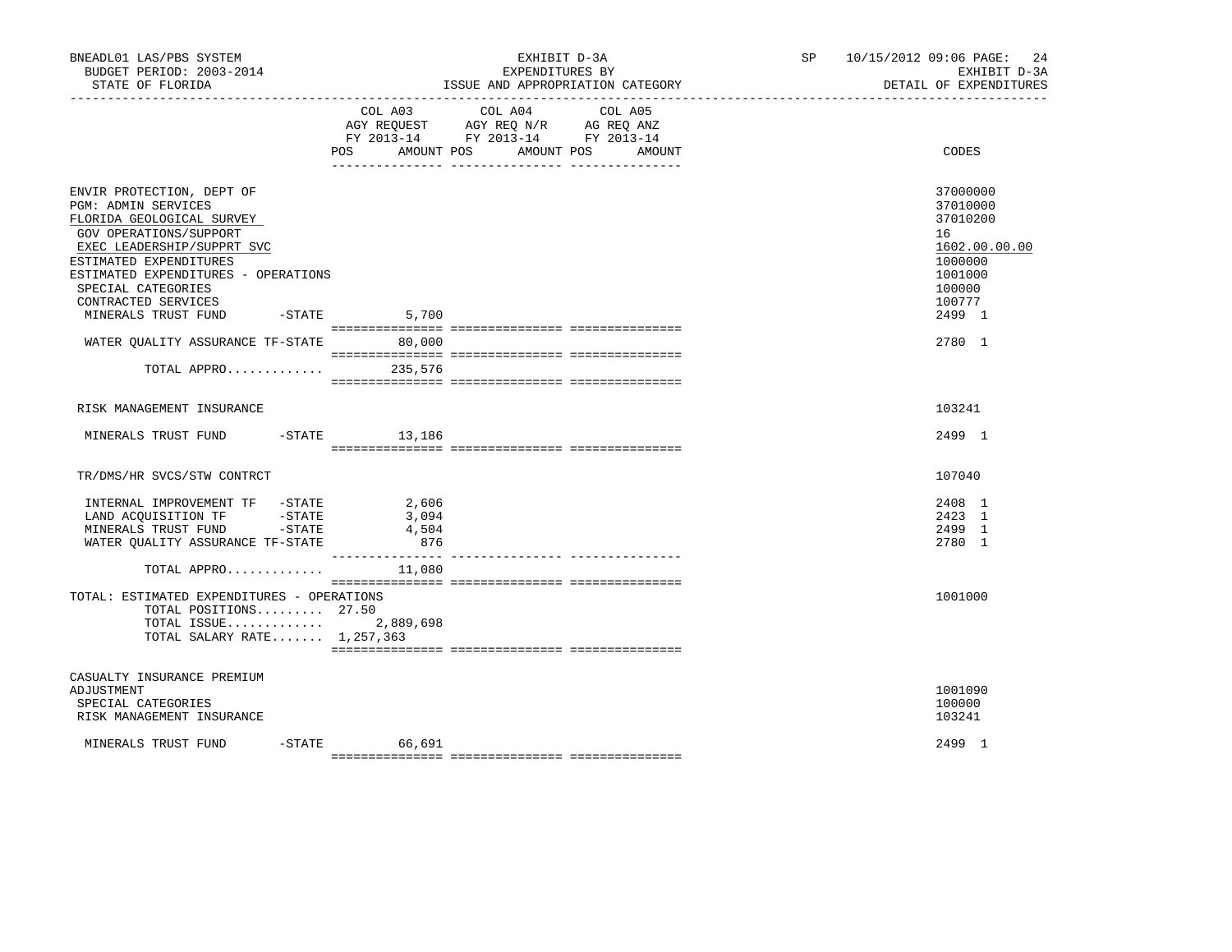| BNEADL01 LAS/PBS SYSTEM<br>BUDGET PERIOD: 2003-2014<br>STATE OF FLORIDA                                                                                                                                                                              |                       |                                             | EXHIBIT D-3A<br>EXPENDITURES BY                                                                                                                                                                                                                 | ISSUE AND APPROPRIATION CATEGORY | SP | 10/15/2012 09:06 PAGE:<br>25<br>EXHIBIT D-3A<br>DETAIL OF EXPENDITURES        |
|------------------------------------------------------------------------------------------------------------------------------------------------------------------------------------------------------------------------------------------------------|-----------------------|---------------------------------------------|-------------------------------------------------------------------------------------------------------------------------------------------------------------------------------------------------------------------------------------------------|----------------------------------|----|-------------------------------------------------------------------------------|
|                                                                                                                                                                                                                                                      |                       | COL A03<br>POS AMOUNT POS AMOUNT POS AMOUNT | COL A04<br>$\begin{tabular}{lllllll} \bf AGY \;\; RegUEST \hspace{1cm} AGY \;\; REG \;\; N/R \hspace{1cm} \bf AG \;\; REG \;\; ANZ \end{tabular}$ $\begin{tabular}{lllllllllll} \bf FY \;\; 2013-14 \hspace{1cm} FY \;\; 2013-14 \end{tabular}$ | COL A05                          |    | CODES                                                                         |
| ENVIR PROTECTION, DEPT OF<br>PGM: ADMIN SERVICES<br>FLORIDA GEOLOGICAL SURVEY<br>GOV OPERATIONS/SUPPORT<br>EXEC LEADERSHIP/SUPPRT SVC<br>ESTIMATED EXPENDITURES<br>FLORIDA RETIREMENT SYSTEM<br>CONTRIBUTION ADJUSTMENT FOR<br>FISCAL YEAR 2012-2013 |                       |                                             |                                                                                                                                                                                                                                                 |                                  |    | 37000000<br>37010000<br>37010200<br>16<br>1602.00.00.00<br>1000000<br>1001240 |
| SALARIES AND BENEFITS                                                                                                                                                                                                                                |                       |                                             |                                                                                                                                                                                                                                                 |                                  |    | 010000                                                                        |
| INTERNAL IMPROVEMENT TF                                                                                                                                                                                                                              | -STATE<br>$-MATCH$    | 915<br>101                                  |                                                                                                                                                                                                                                                 |                                  |    | 2408 1<br>2408 2                                                              |
| TOTAL INTERNAL IMPROVEMENT TF                                                                                                                                                                                                                        |                       | 1,016                                       |                                                                                                                                                                                                                                                 |                                  |    | 2408                                                                          |
| LAND ACQUISITION TF                                                                                                                                                                                                                                  | $-MATCH$              | $-$ STATE $1,341$<br>103                    |                                                                                                                                                                                                                                                 |                                  |    | 2423 1<br>2423 2                                                              |
| TOTAL LAND ACQUISITION TF                                                                                                                                                                                                                            |                       | 1,444                                       |                                                                                                                                                                                                                                                 |                                  |    | 2423                                                                          |
| MINERALS TRUST FUND                                                                                                                                                                                                                                  | $-STATE$<br>-MATCH    | 491<br>163                                  |                                                                                                                                                                                                                                                 |                                  |    | 2499 1<br>2499 2                                                              |
| TOTAL MINERALS TRUST FUND                                                                                                                                                                                                                            |                       | 654                                         |                                                                                                                                                                                                                                                 |                                  |    | 2499                                                                          |
| WATER QUALITY ASSURANCE TF-STATE                                                                                                                                                                                                                     | $-MATCH$              | 834<br>120                                  |                                                                                                                                                                                                                                                 |                                  |    | 2780 1<br>2780 2                                                              |
| TOTAL WATER QUALITY ASSURANCE TF                                                                                                                                                                                                                     |                       | 954                                         |                                                                                                                                                                                                                                                 |                                  |    | 2780                                                                          |
| TOTAL APPRO                                                                                                                                                                                                                                          |                       | 4,068                                       |                                                                                                                                                                                                                                                 |                                  |    |                                                                               |
| ADJUSTMENT TO STATE HEALTH<br>INSURANCE PREMIUM CONTRIBUTION -<br>FISCAL YEAR 2012-13<br>SALARIES AND BENEFITS                                                                                                                                       |                       |                                             |                                                                                                                                                                                                                                                 |                                  |    | 1001830<br>010000                                                             |
| INTERNAL IMPROVEMENT TF                                                                                                                                                                                                                              | $-$ STATE<br>-MATCH   | 740<br>82                                   |                                                                                                                                                                                                                                                 |                                  |    | 2408 1<br>2408 2                                                              |
| TOTAL INTERNAL IMPROVEMENT TF                                                                                                                                                                                                                        |                       | 822                                         |                                                                                                                                                                                                                                                 |                                  |    | 2408                                                                          |
| LAND ACQUISITION TF                                                                                                                                                                                                                                  | $-$ STATE<br>$-MATCH$ | 1,083<br>84                                 |                                                                                                                                                                                                                                                 |                                  |    | 2423 1<br>2423 2                                                              |
| TOTAL LAND ACQUISITION TF                                                                                                                                                                                                                            |                       | 1,167                                       |                                                                                                                                                                                                                                                 |                                  |    | 2423                                                                          |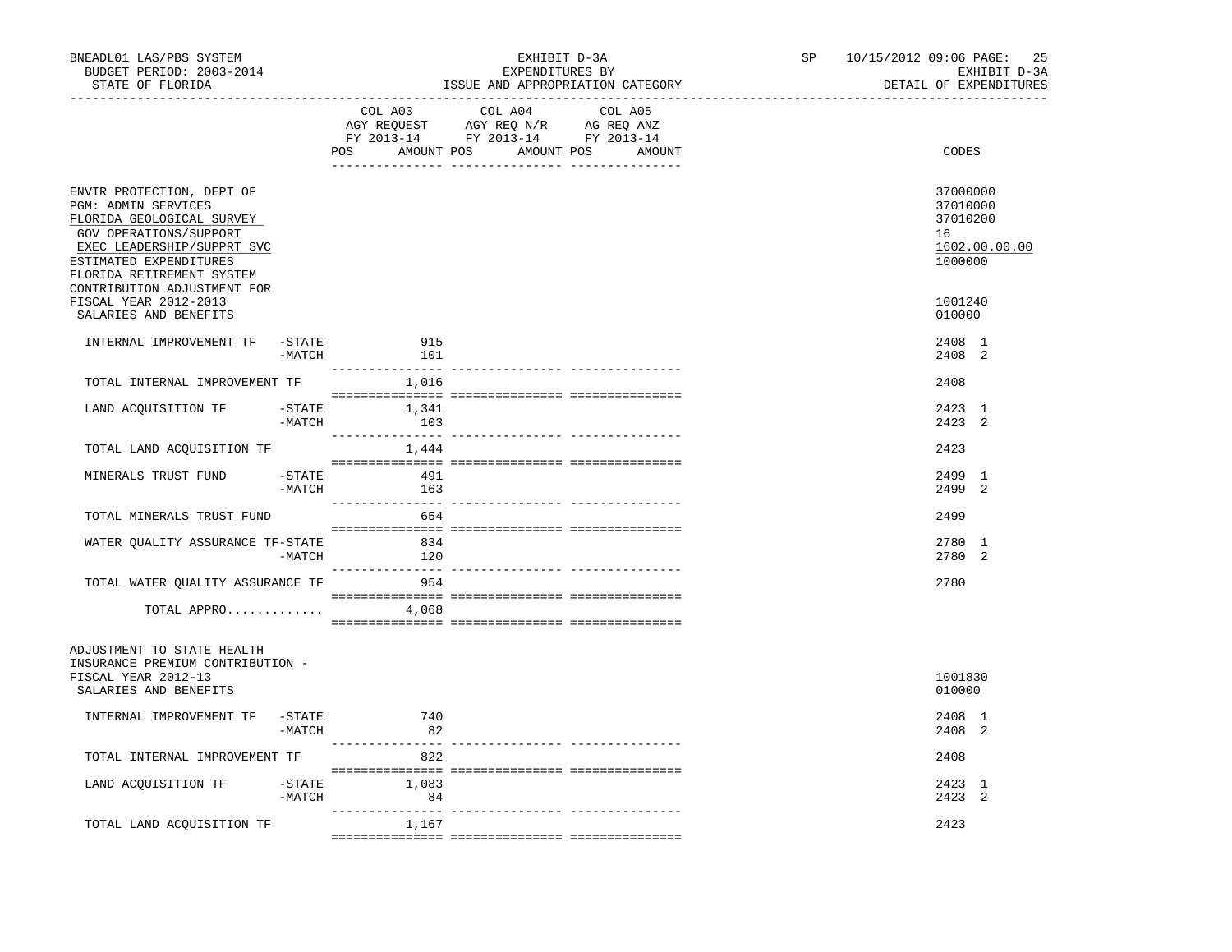| BNEADL01 LAS/PBS SYSTEM<br>BUDGET PERIOD: 2003-2014<br>STATE OF FLORIDA                                                                                                                              | EXHIBIT D-3A<br>EXPENDITURES BY<br>ISSUE AND APPROPRIATION CATEGORY                                                                                   | SP <sub>2</sub><br>10/15/2012 09:06 PAGE:<br>26<br>EXHIBIT D-3A<br>DETAIL OF EXPENDITURES |
|------------------------------------------------------------------------------------------------------------------------------------------------------------------------------------------------------|-------------------------------------------------------------------------------------------------------------------------------------------------------|-------------------------------------------------------------------------------------------|
|                                                                                                                                                                                                      | COL A03 COL A04 COL A05<br>AGY REQUEST AGY REQ N/R AG REQ ANZ<br>FY 2013-14 FY 2013-14 FY 2013-14<br><b>POS</b><br>AMOUNT POS<br>AMOUNT POS<br>AMOUNT | CODES                                                                                     |
|                                                                                                                                                                                                      |                                                                                                                                                       |                                                                                           |
| ENVIR PROTECTION, DEPT OF<br><b>PGM: ADMIN SERVICES</b><br>FLORIDA GEOLOGICAL SURVEY<br>GOV OPERATIONS/SUPPORT<br>EXEC LEADERSHIP/SUPPRT SVC<br>ESTIMATED EXPENDITURES<br>ADJUSTMENT TO STATE HEALTH |                                                                                                                                                       | 37000000<br>37010000<br>37010200<br>16<br>1602.00.00.00<br>1000000                        |
| INSURANCE PREMIUM CONTRIBUTION -<br>FISCAL YEAR 2012-13<br>SALARIES AND BENEFITS<br>MINERALS TRUST FUND<br>-MATCH                                                                                    | $-STATE$ 397<br>131                                                                                                                                   | 1001830<br>010000<br>2499 1<br>2499 2                                                     |
|                                                                                                                                                                                                      | _______________                                                                                                                                       |                                                                                           |
| TOTAL MINERALS TRUST FUND                                                                                                                                                                            | 528                                                                                                                                                   | 2499                                                                                      |
| WATER OUALITY ASSURANCE TF-STATE<br>$-MATCH$                                                                                                                                                         | 674<br>97                                                                                                                                             | 2780 1<br>2780 2                                                                          |
| TOTAL WATER OUALITY ASSURANCE TF                                                                                                                                                                     | 771                                                                                                                                                   | 2780                                                                                      |
| TOTAL APPRO                                                                                                                                                                                          | 3,288                                                                                                                                                 |                                                                                           |
| REALLOCATION OF HUMAN RESOURCES                                                                                                                                                                      |                                                                                                                                                       |                                                                                           |
| OUTSOURCING<br>SPECIAL CATEGORIES<br>TR/DMS/HR SVCS/STW CONTRCT                                                                                                                                      |                                                                                                                                                       | 1005900<br>100000<br>107040                                                               |
| INTERNAL IMPROVEMENT TF -STATE<br>LAND ACOUISITION TF -STATE<br>$-STATE$<br>MINERALS TRUST FUND<br>WATER OUALITY ASSURANCE TF-STATE                                                                  | $23 -$<br>$27 -$<br>$39 -$<br>$8 -$                                                                                                                   | 2408 1<br>2423 1<br>2499 1<br>2780 1                                                      |
| TOTAL APPRO                                                                                                                                                                                          | $97 -$                                                                                                                                                |                                                                                           |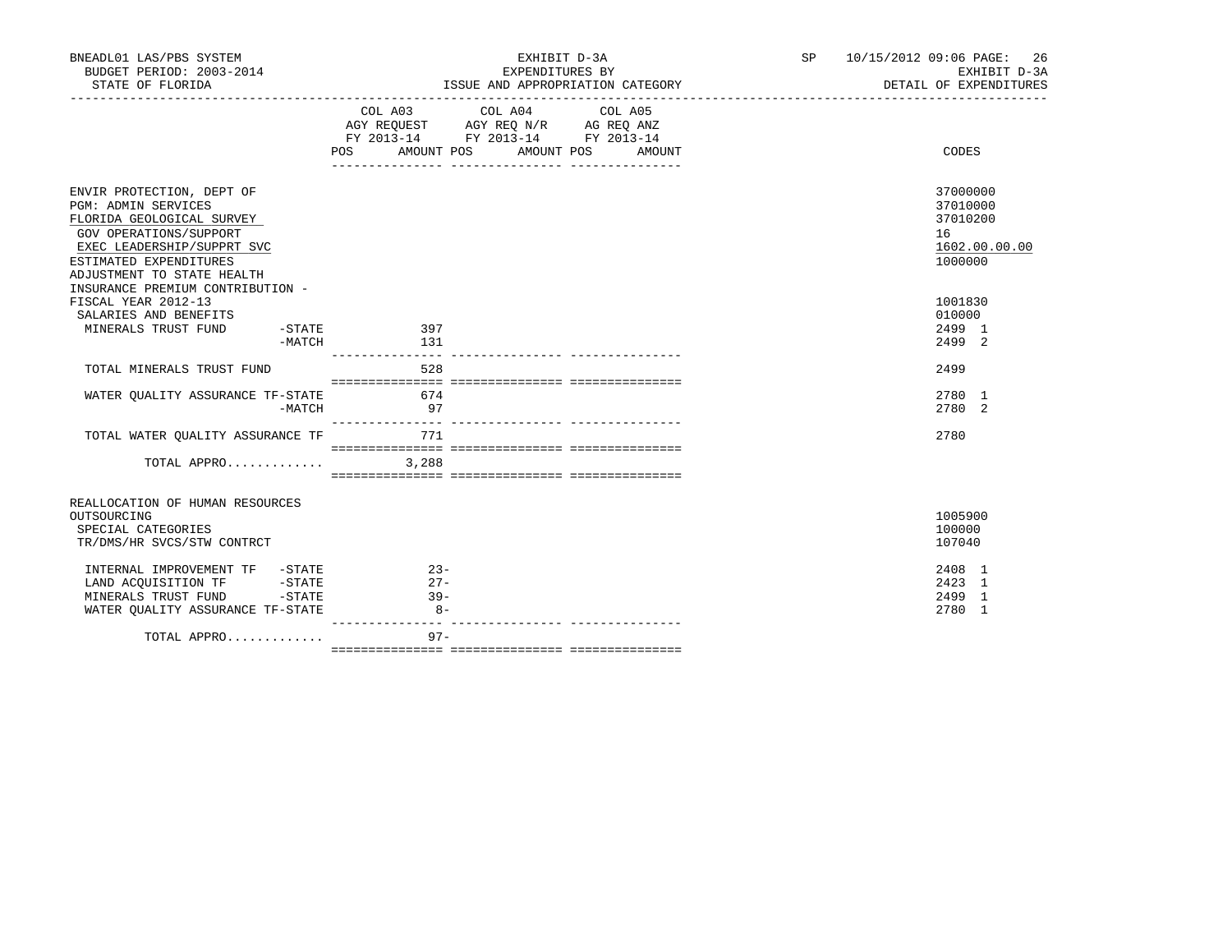| BNEADL01 LAS/PBS SYSTEM<br>BUDGET PERIOD: 2003-2014<br>STATE OF FLORIDA                                                                                                                               |                    | EXHIBIT D-3A<br>EXPENDITURES BY<br>ISSUE AND APPROPRIATION CATEGORY                                                                         | SP 10/15/2012 09:06 PAGE: 27<br>EXHIBIT D-3A<br>DETAIL OF EXPENDITURES |
|-------------------------------------------------------------------------------------------------------------------------------------------------------------------------------------------------------|--------------------|---------------------------------------------------------------------------------------------------------------------------------------------|------------------------------------------------------------------------|
|                                                                                                                                                                                                       |                    | COL A03 COL A04<br>COL A05<br>AGY REQUEST AGY REQ N/R AG REQ ANZ<br>FY 2013-14 FY 2013-14 FY 2013-14<br>POS AMOUNT POS AMOUNT POS<br>AMOUNT | CODES                                                                  |
| ENVIR PROTECTION, DEPT OF<br><b>PGM: ADMIN SERVICES</b><br>FLORIDA GEOLOGICAL SURVEY<br>GOV OPERATIONS/SUPPORT<br>EXEC LEADERSHIP/SUPPRT SVC<br>ANNUALIZATION OF ADMINISTERED<br>FUNDS APPROPRIATIONS |                    |                                                                                                                                             | 37000000<br>37010000<br>37010200<br>16<br>1602.00.00.00<br>26A0000     |
| STATE HEALTH INSURANCE ADJUSTMENT<br>FOR FY 2012-13 - 10 MONTHS<br><b>ANNUALIZATION</b><br>SALARIES AND BENEFITS                                                                                      |                    |                                                                                                                                             | 26A1830<br>010000                                                      |
| INTERNAL IMPROVEMENT TF -STATE 3,700<br>-MATCH                                                                                                                                                        | 410                |                                                                                                                                             | 2408 1<br>2408 2                                                       |
| TOTAL INTERNAL IMPROVEMENT TF                                                                                                                                                                         | 4,110              |                                                                                                                                             | 2408                                                                   |
| LAND ACQUISITION TF - STATE<br>-MATCH                                                                                                                                                                 | 5,415<br>420       |                                                                                                                                             | 2423 1<br>$2423$ 2                                                     |
| TOTAL LAND ACQUISITION TF                                                                                                                                                                             | 5,835              |                                                                                                                                             | 2423                                                                   |
| MINERALS TRUST FUND -STATE 1,985<br>-MATCH                                                                                                                                                            | 655                |                                                                                                                                             | 2499 1<br>2499 2                                                       |
| TOTAL MINERALS TRUST FUND                                                                                                                                                                             | 2,640              |                                                                                                                                             | 2499                                                                   |
| WATER QUALITY ASSURANCE TF-STATE 3,370<br>-MATCH                                                                                                                                                      | 485                |                                                                                                                                             | 2780 1<br>2780 2                                                       |
| TOTAL WATER OUALITY ASSURANCE TF 3,855                                                                                                                                                                |                    |                                                                                                                                             | 2780                                                                   |
| TOTAL APPRO                                                                                                                                                                                           | 16,440             |                                                                                                                                             |                                                                        |
| TOTAL: EXEC LEADERSHIP/SUPPRT SVC<br>BY FUND TYPE                                                                                                                                                     |                    |                                                                                                                                             | 1602.00.00.00                                                          |
| TRUST FUNDS<br>SALARY RATE 1,257,363                                                                                                                                                                  | 27.50<br>2,980,088 |                                                                                                                                             | 2000                                                                   |
|                                                                                                                                                                                                       |                    |                                                                                                                                             |                                                                        |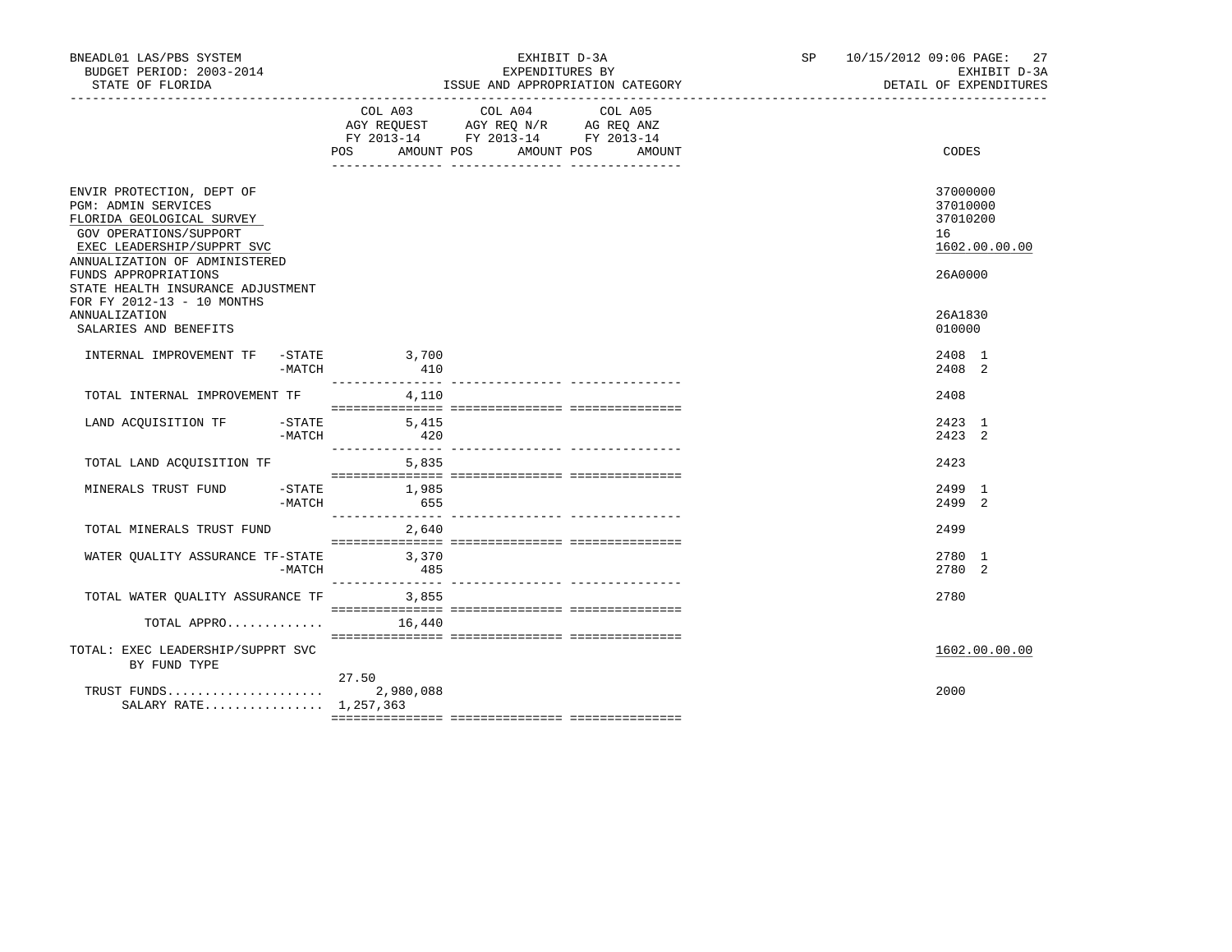| BNEADL01 LAS/PBS SYSTEM<br>BUDGET PERIOD: 2003-2014<br>STATE OF FLORIDA                                                                                                                                                                            |                       | EXHIBIT D-3A<br>EXPENDITURES BY<br>ISSUE AND APPROPRIATION CATEGORY                                                       | SP | 10/15/2012 09:06 PAGE:<br>28<br>EXHIBIT D-3A<br>DETAIL OF EXPENDITURES                  |
|----------------------------------------------------------------------------------------------------------------------------------------------------------------------------------------------------------------------------------------------------|-----------------------|---------------------------------------------------------------------------------------------------------------------------|----|-----------------------------------------------------------------------------------------|
|                                                                                                                                                                                                                                                    | COL A03<br><b>POS</b> | COL A04 COL A05<br>AGY REQUEST AGY REQ N/R AG REQ ANZ<br>FY 2013-14 FY 2013-14 FY 2013-14<br>AMOUNT POS AMOUNT POS AMOUNT |    | CODES                                                                                   |
| ENVIR PROTECTION, DEPT OF<br><b>PGM: ADMIN SERVICES</b><br>TECHNOLOGY/INFORMATION SVC<br>GOV OPERATIONS/SUPPORT<br>INFORMATION TECHNOLOGY<br>ESTIMATED EXPENDITURES<br>ESTIMATED EXPENDITURES - OPERATIONS<br>SALARY RATE<br>SALARY RATE 3,102,237 |                       |                                                                                                                           |    | 37000000<br>37010000<br>37010300<br>16<br>1603.00.00.00<br>1000000<br>1001000<br>000000 |
| SALARIES AND BENEFITS                                                                                                                                                                                                                              |                       |                                                                                                                           |    | 010000                                                                                  |
| WORKING CAPITAL TRUST FUND-STATE 4,387,405                                                                                                                                                                                                         | 68.00                 |                                                                                                                           |    | 2792 1                                                                                  |
| OTHER PERSONAL SERVICES                                                                                                                                                                                                                            |                       |                                                                                                                           |    | 030000                                                                                  |
| WORKING CAPITAL TRUST FUND-STATE 738,340                                                                                                                                                                                                           |                       |                                                                                                                           |    | 2792 1                                                                                  |
| <b>EXPENSES</b>                                                                                                                                                                                                                                    |                       |                                                                                                                           |    | 040000                                                                                  |
| WORKING CAPITAL TRUST FUND-STATE 1,944,355                                                                                                                                                                                                         |                       |                                                                                                                           |    | 2792 1                                                                                  |
| OPERATING CAPITAL OUTLAY                                                                                                                                                                                                                           |                       |                                                                                                                           |    | 060000                                                                                  |
| WORKING CAPITAL TRUST FUND-STATE                                                                                                                                                                                                                   | 20,625                |                                                                                                                           |    | 2792 1                                                                                  |
| SPECIAL CATEGORIES<br>CONTRACTED SERVICES                                                                                                                                                                                                          |                       |                                                                                                                           |    | 100000<br>100777                                                                        |
| WORKING CAPITAL TRUST FUND-STATE 1,200,000                                                                                                                                                                                                         |                       |                                                                                                                           |    | 2792 1                                                                                  |
| RISK MANAGEMENT INSURANCE                                                                                                                                                                                                                          |                       |                                                                                                                           |    | 103241                                                                                  |
| WORKING CAPITAL TRUST FUND-STATE                                                                                                                                                                                                                   | 11,921                |                                                                                                                           |    | 2792 1                                                                                  |
| TR/DMS/HR SVCS/STW CONTRCT                                                                                                                                                                                                                         |                       |                                                                                                                           |    | 107040                                                                                  |
| WORKING CAPITAL TRUST FUND-STATE                                                                                                                                                                                                                   | 30,474                |                                                                                                                           |    | $2792 \quad 1$                                                                          |
|                                                                                                                                                                                                                                                    |                       |                                                                                                                           |    |                                                                                         |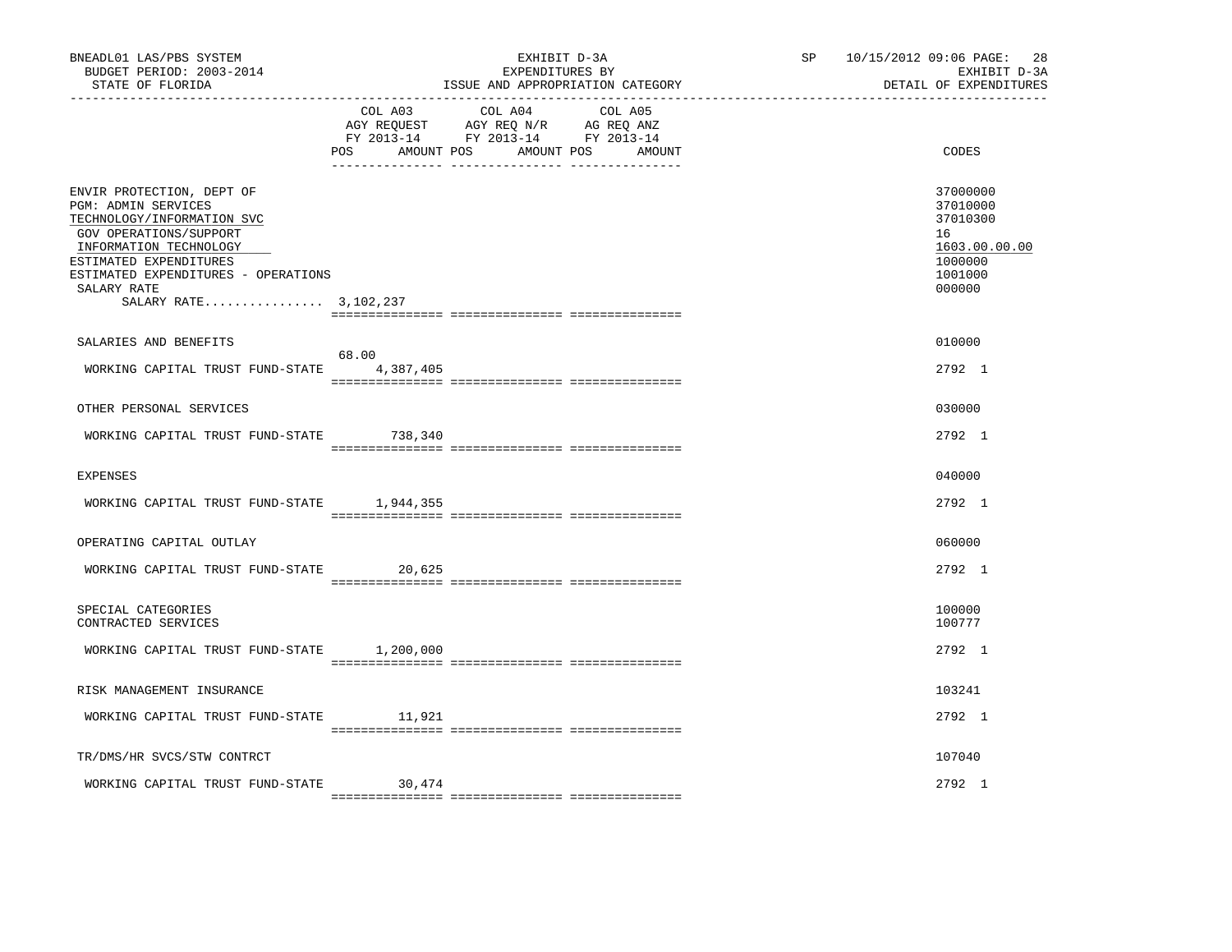| BNEADL01 LAS/PBS SYSTEM<br>BUDGET PERIOD: 2003-2014                                                                                                                                                                                                                  |                                                                                                                                                                                                                                                      | EXHIBIT D-3A<br>EXPENDITURES BY                                                                                                                                                                                                                                                                                                                                                                                                                                                                                                                                                                                                                                                                                                                                                                                                                                                                                                                                             | <b>SP</b> | 10/15/2012 09:06 PAGE:<br>29<br>EXHIBIT D-3A<br>DETAIL OF EXPENDITURES                            |
|----------------------------------------------------------------------------------------------------------------------------------------------------------------------------------------------------------------------------------------------------------------------|------------------------------------------------------------------------------------------------------------------------------------------------------------------------------------------------------------------------------------------------------|-----------------------------------------------------------------------------------------------------------------------------------------------------------------------------------------------------------------------------------------------------------------------------------------------------------------------------------------------------------------------------------------------------------------------------------------------------------------------------------------------------------------------------------------------------------------------------------------------------------------------------------------------------------------------------------------------------------------------------------------------------------------------------------------------------------------------------------------------------------------------------------------------------------------------------------------------------------------------------|-----------|---------------------------------------------------------------------------------------------------|
|                                                                                                                                                                                                                                                                      | COL A03 COL A04 COL A05<br>$\begin{tabular}{lllllll} AGY & \texttt{REQUEST} & \texttt{AGY} & \texttt{REG} & \texttt{N/R} & \texttt{AG} & \texttt{REG} & \texttt{ANZ} \end{tabular}$<br>FY 2013-14 FY 2013-14 FY 2013-14<br>POS AMOUNT POS AMOUNT POS | AMOUNT                                                                                                                                                                                                                                                                                                                                                                                                                                                                                                                                                                                                                                                                                                                                                                                                                                                                                                                                                                      |           | CODES                                                                                             |
| ENVIR PROTECTION, DEPT OF<br><b>PGM: ADMIN SERVICES</b><br>TECHNOLOGY/INFORMATION SVC<br>GOV OPERATIONS/SUPPORT<br>INFORMATION TECHNOLOGY<br>ESTIMATED EXPENDITURES<br>ESTIMATED EXPENDITURES - OPERATIONS<br>DATA PROCESSING SERVICES<br>OTHER DATA PROCESSING SVCS |                                                                                                                                                                                                                                                      |                                                                                                                                                                                                                                                                                                                                                                                                                                                                                                                                                                                                                                                                                                                                                                                                                                                                                                                                                                             |           | 37000000<br>37010000<br>37010300<br>16<br>1603.00.00.00<br>1000000<br>1001000<br>210000<br>210014 |
| WORKING CAPITAL TRUST FUND-STATE 1,603,977                                                                                                                                                                                                                           |                                                                                                                                                                                                                                                      |                                                                                                                                                                                                                                                                                                                                                                                                                                                                                                                                                                                                                                                                                                                                                                                                                                                                                                                                                                             |           | 2792 1                                                                                            |
| NORTHWOOD SRC (NSRC)                                                                                                                                                                                                                                                 |                                                                                                                                                                                                                                                      |                                                                                                                                                                                                                                                                                                                                                                                                                                                                                                                                                                                                                                                                                                                                                                                                                                                                                                                                                                             |           | 210022                                                                                            |
| WORKING CAPITAL TRUST FUND-STATE 947,465                                                                                                                                                                                                                             |                                                                                                                                                                                                                                                      |                                                                                                                                                                                                                                                                                                                                                                                                                                                                                                                                                                                                                                                                                                                                                                                                                                                                                                                                                                             |           | 2792 1                                                                                            |
| TOTAL: ESTIMATED EXPENDITURES - OPERATIONS<br>TOTAL POSITIONS 68.00<br>TOTAL ISSUE 10,884,562<br>TOTAL SALARY RATE 3,102,237                                                                                                                                         |                                                                                                                                                                                                                                                      |                                                                                                                                                                                                                                                                                                                                                                                                                                                                                                                                                                                                                                                                                                                                                                                                                                                                                                                                                                             |           | 1001000                                                                                           |
| AGENCY ISSUE NARRATIVE:<br>2013-2014 BUDGET YEAR NARRATIVE:<br>Use of Special Category Funding in the Recurring Base                                                                                                                                                 |                                                                                                                                                                                                                                                      | IT COMPONENT? NO                                                                                                                                                                                                                                                                                                                                                                                                                                                                                                                                                                                                                                                                                                                                                                                                                                                                                                                                                            |           |                                                                                                   |
| Processing Services.                                                                                                                                                                                                                                                 |                                                                                                                                                                                                                                                      | The Office of Technology and Information Services (OTIS) provides enterprise information technology services to the<br>agency. These services include IT Administration and Management, REMOT Technologies, Application Development & Support,<br>Systems / Operations Services, Network Technical Services, Communication Collaboration, Portal / Web Management, IT<br>Security / Risk Mitigation, Service Desk, Database Services (Oracle / SOL) and Middle Tier Services.<br>Within the course of providing enterprise information technology services, OTIS will use OPS funding to support<br>application development, database administration, network/systems and project management. This additional IT consulting<br>support is essential in the ongoing maintenance, development and project management of many of the agency's critical<br>automated systems. OTIS funds OPS staff annually from the following categories: 030000 - OPS and 210014 - Other Data |           |                                                                                                   |
|                                                                                                                                                                                                                                                                      |                                                                                                                                                                                                                                                      |                                                                                                                                                                                                                                                                                                                                                                                                                                                                                                                                                                                                                                                                                                                                                                                                                                                                                                                                                                             |           |                                                                                                   |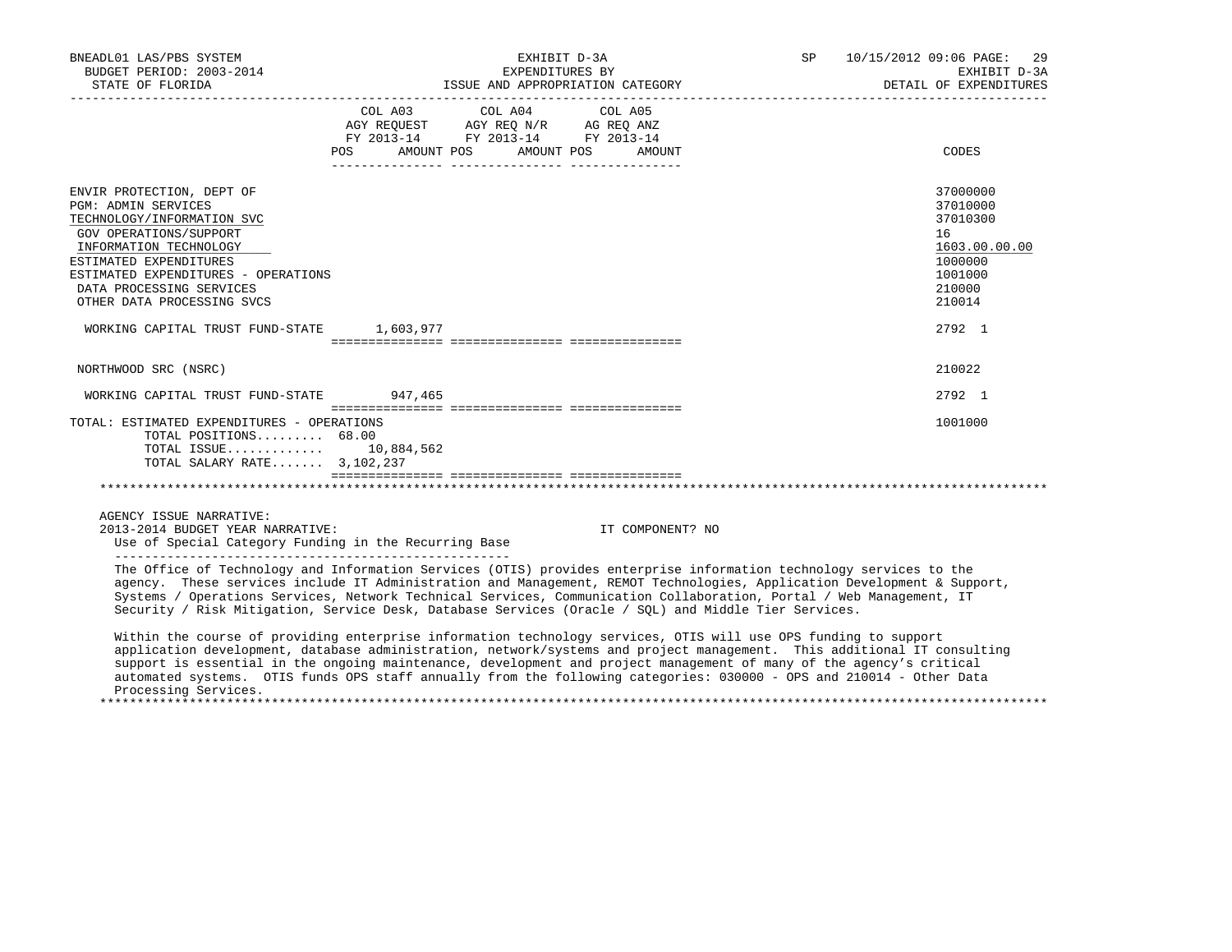| BNEADL01 LAS/PBS SYSTEM<br>BUDGET PERIOD: 2003-2014<br>STATE OF FLORIDA<br>________________                                                                                                                                                                                                     |       | EXHIBIT D-3A<br>EXPENDITURES BY<br>ISSUE AND APPROPRIATION CATEGORY                                                                   | SP | 10/15/2012 09:06 PAGE: 30<br>EXHIBIT D-3A<br>DETAIL OF EXPENDITURES                                         |
|-------------------------------------------------------------------------------------------------------------------------------------------------------------------------------------------------------------------------------------------------------------------------------------------------|-------|---------------------------------------------------------------------------------------------------------------------------------------|----|-------------------------------------------------------------------------------------------------------------|
|                                                                                                                                                                                                                                                                                                 |       | COL A03 COL A04 COL A05<br>AGY REQUEST AGY REQ N/R AG REQ ANZ<br>FY 2013-14 FY 2013-14 FY 2013-14<br>POS AMOUNT POS AMOUNT POS AMOUNT |    | CODES                                                                                                       |
| ENVIR PROTECTION, DEPT OF<br>PGM: ADMIN SERVICES<br>TECHNOLOGY/INFORMATION SVC<br>GOV OPERATIONS/SUPPORT<br>INFORMATION TECHNOLOGY<br>ESTIMATED EXPENDITURES<br>CASUALTY INSURANCE PREMIUM<br>ADJUSTMENT<br>SPECIAL CATEGORIES<br>RISK MANAGEMENT INSURANCE<br>WORKING CAPITAL TRUST FUND-STATE | 940   |                                                                                                                                       |    | 37000000<br>37010000<br>37010300<br>16<br>1603.00.00.00<br>1000000<br>1001090<br>100000<br>103241<br>2792 1 |
| FLORIDA RETIREMENT SYSTEM<br>CONTRIBUTION ADJUSTMENT FOR<br>FISCAL YEAR 2012-2013<br>SALARIES AND BENEFITS                                                                                                                                                                                      |       |                                                                                                                                       |    | 1001240<br>010000                                                                                           |
| WORKING CAPITAL TRUST FUND-STATE                                                                                                                                                                                                                                                                | 9,211 |                                                                                                                                       |    | 2792 1                                                                                                      |
| DATA PROCESSING SERVICES<br>NORTHWOOD SRC (NSRC)                                                                                                                                                                                                                                                |       |                                                                                                                                       |    | 210000<br>210022                                                                                            |
| WORKING CAPITAL TRUST FUND-STATE                                                                                                                                                                                                                                                                | 468   |                                                                                                                                       |    | 2792 1                                                                                                      |
| TOTAL: FLORIDA RETIREMENT SYSTEM<br>CONTRIBUTION ADJUSTMENT FOR<br>FISCAL YEAR 2012-2013<br>TOTAL ISSUE                                                                                                                                                                                         | 9,679 |                                                                                                                                       |    | 1001240                                                                                                     |
| ADJUSTMENT TO STATE HEALTH<br>INSURANCE PREMIUM CONTRIBUTION -<br>FISCAL YEAR 2012-13<br>SALARIES AND BENEFITS                                                                                                                                                                                  |       |                                                                                                                                       |    | 1001830<br>010000                                                                                           |
| WORKING CAPITAL TRUST FUND-STATE                                                                                                                                                                                                                                                                | 8,117 |                                                                                                                                       |    | 2792 1                                                                                                      |
| DATA PROCESSING SERVICES<br>NORTHWOOD SRC (NSRC)                                                                                                                                                                                                                                                |       |                                                                                                                                       |    | 210000<br>210022                                                                                            |
| WORKING CAPITAL TRUST FUND-STATE                                                                                                                                                                                                                                                                | 405   |                                                                                                                                       |    | 2792 1                                                                                                      |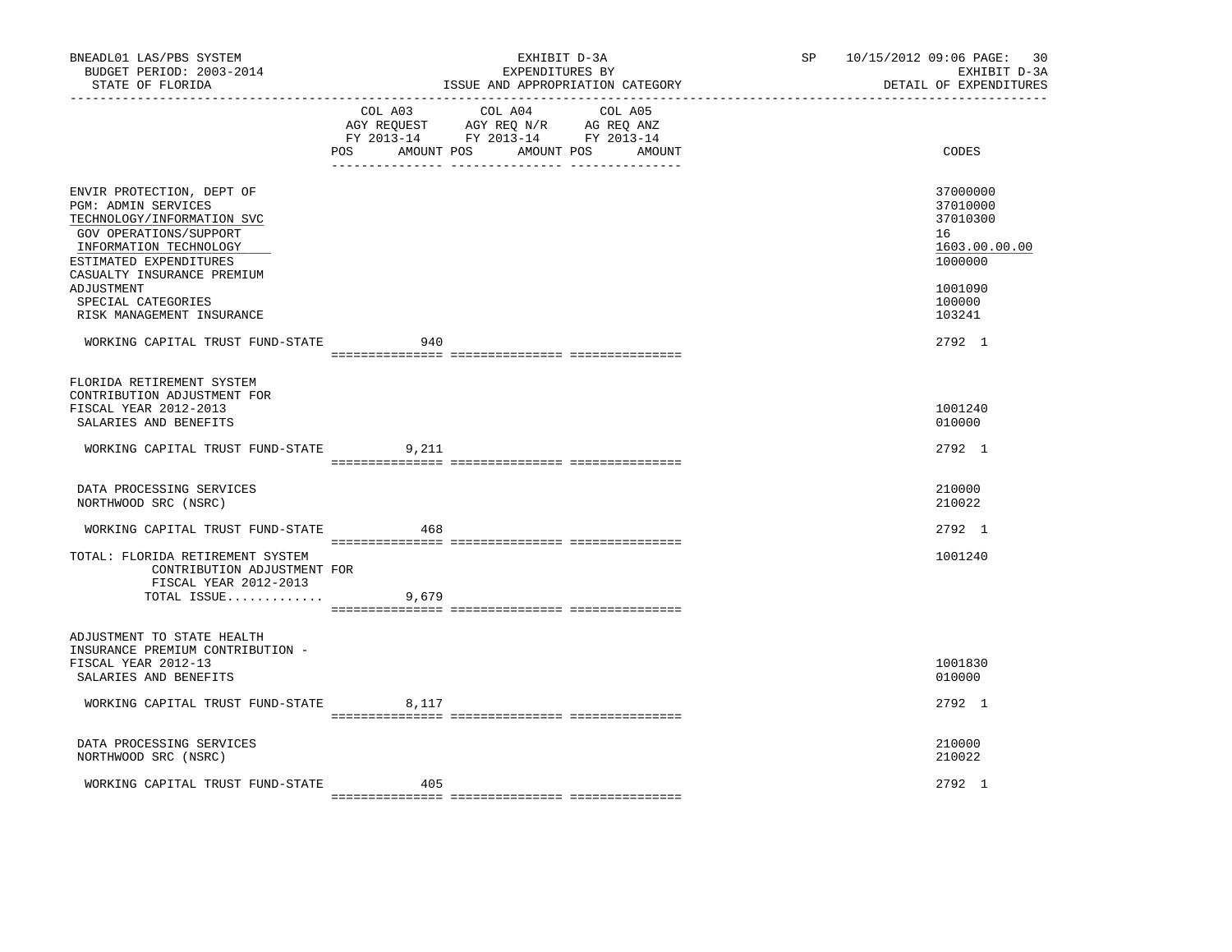| BNEADL01 LAS/PBS SYSTEM<br>BUDGET PERIOD: 2003-2014<br>STATE OF FLORIDA                                                                                                                                                                                      | EXHIBIT D-3A<br>EXPENDITURES BY<br>ISSUE AND APPROPRIATION CATEGORY                                                                               | SP 10/15/2012 09:06 PAGE: 31<br>EXHIBIT D-3A<br>DETAIL OF EXPENDITURES        |
|--------------------------------------------------------------------------------------------------------------------------------------------------------------------------------------------------------------------------------------------------------------|---------------------------------------------------------------------------------------------------------------------------------------------------|-------------------------------------------------------------------------------|
|                                                                                                                                                                                                                                                              | COL A04<br>COL A03<br>COL A05<br>AGY REQUEST AGY REQ N/R AG REQ ANZ<br>FY 2013-14 FY 2013-14 FY 2013-14<br>POS AMOUNT POS<br>AMOUNT POS<br>AMOUNT | CODES                                                                         |
| ENVIR PROTECTION, DEPT OF<br><b>PGM: ADMIN SERVICES</b><br>TECHNOLOGY/INFORMATION SVC<br>GOV OPERATIONS/SUPPORT<br>INFORMATION TECHNOLOGY<br>ESTIMATED EXPENDITURES<br>ADJUSTMENT TO STATE HEALTH<br>INSURANCE PREMIUM CONTRIBUTION -<br>FISCAL YEAR 2012-13 |                                                                                                                                                   | 37000000<br>37010000<br>37010300<br>16<br>1603.00.00.00<br>1000000<br>1001830 |
| TOTAL: ADJUSTMENT TO STATE HEALTH<br>INSURANCE PREMIUM CONTRIBUTION -<br>FISCAL YEAR 2012-13<br>TOTAL ISSUE                                                                                                                                                  | 8,522                                                                                                                                             | 1001830                                                                       |
| REALLOCATION OF HUMAN RESOURCES<br>OUTSOURCING<br>SPECIAL CATEGORIES<br>TR/DMS/HR SVCS/STW CONTRCT                                                                                                                                                           |                                                                                                                                                   | 1005900<br>100000<br>107040                                                   |
| WORKING CAPITAL TRUST FUND-STATE                                                                                                                                                                                                                             | $266 -$                                                                                                                                           | 2792 1                                                                        |
| ADJUSTMENTS TO CURRENT YEAR<br>ESTIMATED EXPENDITURES<br>TRANSFER LAW ENFORCEMENT TO FLORIDA<br>FISH AND WILDLIFE CONSERVATION                                                                                                                               |                                                                                                                                                   | 1600000                                                                       |
| COMMISSION, CHAPTER 2012-88, LOF,<br>$(HB 1383) - DEDUCT$<br>SALARY RATE<br>SALARY RATE 32,697-                                                                                                                                                              |                                                                                                                                                   | 1602100<br>000000                                                             |
| SALARIES AND BENEFITS                                                                                                                                                                                                                                        |                                                                                                                                                   | 010000                                                                        |
| WORKING CAPITAL TRUST FUND-STATE                                                                                                                                                                                                                             | $1.00-$<br>$43,160-$                                                                                                                              | 2792 1                                                                        |
| <b>EXPENSES</b>                                                                                                                                                                                                                                              |                                                                                                                                                   | 040000                                                                        |
| WORKING CAPITAL TRUST FUND-STATE                                                                                                                                                                                                                             | 2,179-                                                                                                                                            | 2792 1                                                                        |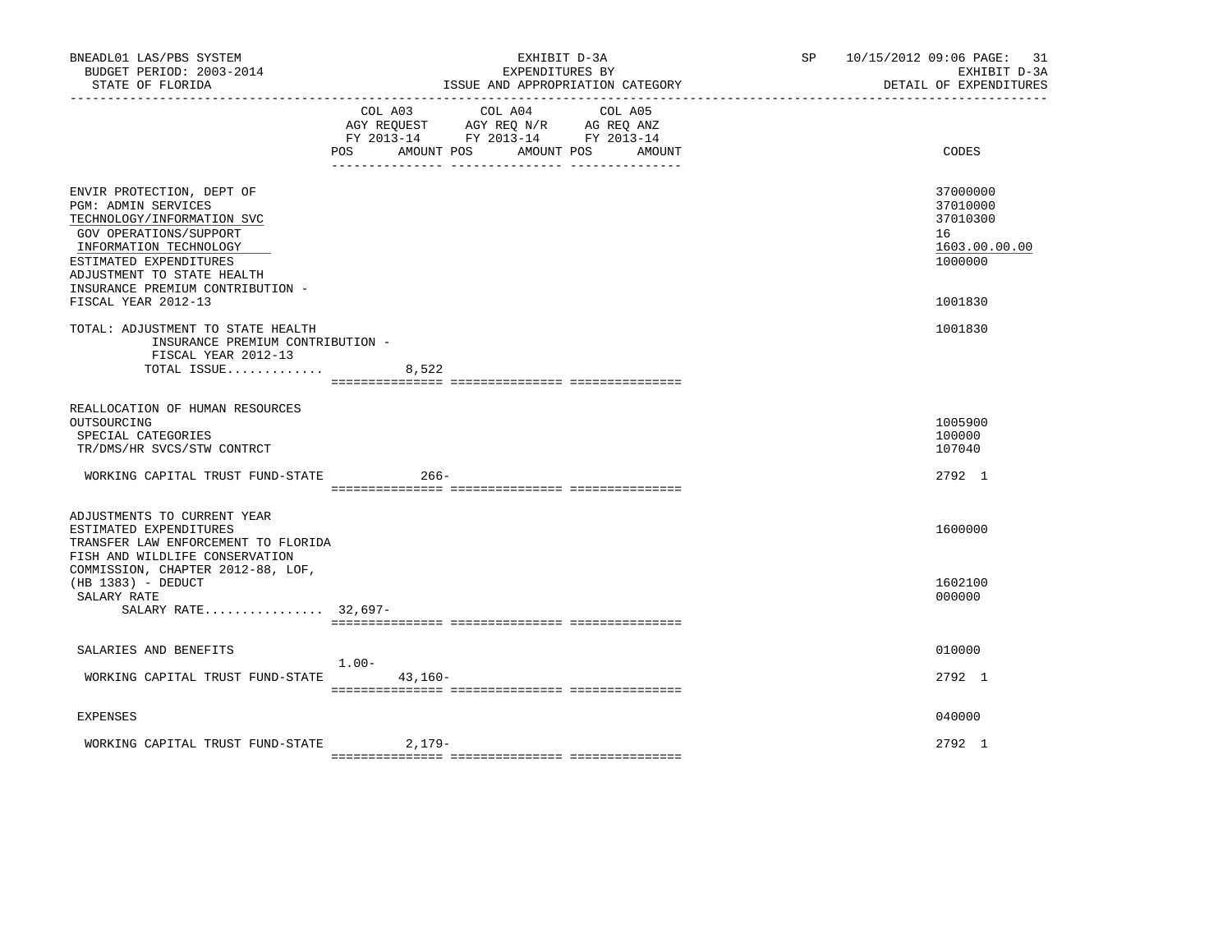| BNEADL01 LAS/PBS SYSTEM<br>BUDGET PERIOD: 2003-2014<br>STATE OF FLORIDA                                                                                                                                                                                                                                                                                                                      | EXHIBIT D-3A<br>EXPENDITURES BY<br>ISSUE AND APPROPRIATION CATEGORY                                                                      |        | SP 10/15/2012 09:06 PAGE: 32<br>EXHIBIT D-3A<br>DETAIL OF EXPENDITURES                            |
|----------------------------------------------------------------------------------------------------------------------------------------------------------------------------------------------------------------------------------------------------------------------------------------------------------------------------------------------------------------------------------------------|------------------------------------------------------------------------------------------------------------------------------------------|--------|---------------------------------------------------------------------------------------------------|
|                                                                                                                                                                                                                                                                                                                                                                                              | COL A03 COL A04 COL A05<br>AGY REQUEST AGY REQ N/R AG REQ ANZ<br>FY 2013-14 FY 2013-14 FY 2013-14<br><b>POS</b><br>AMOUNT POS AMOUNT POS | AMOUNT | CODES                                                                                             |
| ENVIR PROTECTION, DEPT OF<br><b>PGM: ADMIN SERVICES</b><br>TECHNOLOGY/INFORMATION SVC<br>GOV OPERATIONS/SUPPORT<br>INFORMATION TECHNOLOGY<br>ADJUSTMENTS TO CURRENT YEAR<br>ESTIMATED EXPENDITURES<br>TRANSFER LAW ENFORCEMENT TO FLORIDA<br>FISH AND WILDLIFE CONSERVATION<br>COMMISSION, CHAPTER 2012-88, LOF,<br>$(HB 1383) - DEDUCT$<br>SPECIAL CATEGORIES<br>TR/DMS/HR SVCS/STW CONTRCT |                                                                                                                                          |        | 37000000<br>37010000<br>37010300<br>16<br>1603.00.00.00<br>1600000<br>1602100<br>100000<br>107040 |
| WORKING CAPITAL TRUST FUND-STATE 356-                                                                                                                                                                                                                                                                                                                                                        |                                                                                                                                          |        | 2792 1                                                                                            |
| TOTAL: TRANSFER LAW ENFORCEMENT TO FLORIDA<br>FISH AND WILDLIFE CONSERVATION<br>COMMISSION, CHAPTER 2012-88, LOF,<br>$(HB 1383) - DEDUCT$<br>TOTAL POSITIONS 1.00-<br>TOTAL ISSUE<br>TOTAL SALARY RATE 32,697-                                                                                                                                                                               | 45,695-                                                                                                                                  |        | 1602100                                                                                           |
|                                                                                                                                                                                                                                                                                                                                                                                              |                                                                                                                                          |        |                                                                                                   |

 AGENCY ISSUE NARRATIVE: 2013-2014 BUDGET YEAR NARRATIVE: IT COMPONENT? NO

 This issue continues the transfer of administrative positions and funding to the Florida Fish and Wildlife Conservation Commission (FWCC) per agency budget amendment number 13-06 and EOG log number B0125, effective 8/23/2012. The 2012 Legislature passed Committee Substitute for House Bill 1383 (Chapter 2012-88, Laws of Florida) which transferred and reassigned the functions and responsibilities of the Department of Environmental Protection's Division of Law Enforcement, excluding the Bureau of Emergency Response, to the FWCC Division of Law Enforcement. The bill also authorized the department to transfer to the FWCC through the budget amendment process administrative positions needed to provide administrative support.

| Budget Entity                        | FTE.  | Amount     |
|--------------------------------------|-------|------------|
| Executive Direction/Support Services | (3.0) | (237, 545) |
| Technology and Information Services  | (1.0) | (45, 695)  |
| $Issue$ 1602100 $Total:$             | (4.0) | (283, 240) |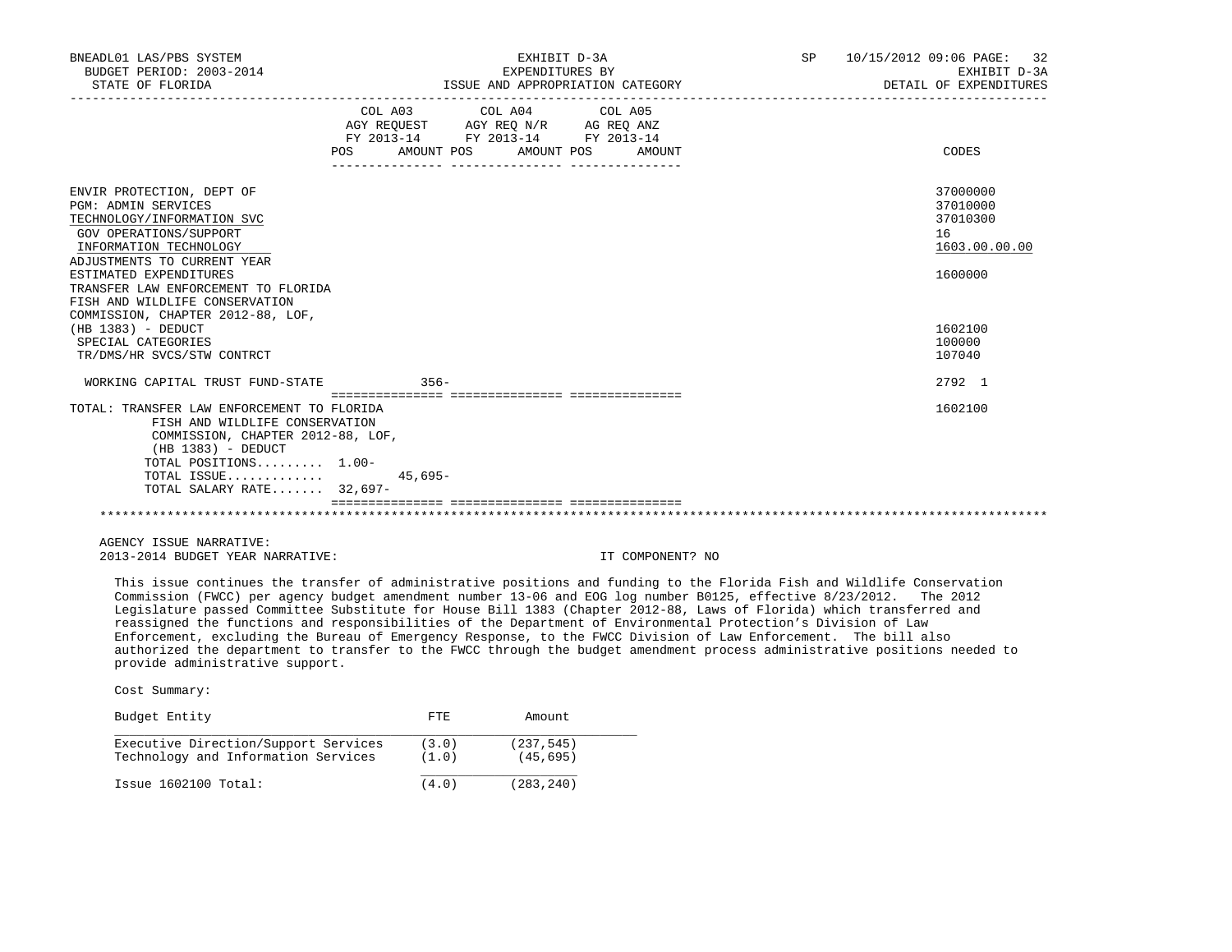| BNEADL01 LAS/PBS SYSTEM<br>BUDGET PERIOD: 2003-2014<br>STATE OF FLORIDA                                                                                           | EXHIBIT D-3A<br>EXPENDITURES BY<br>ISSUE AND APPROPRIATION CATEGORY |                                                                                                                                       |           |          |                                                | SP 10/15/2012 09:06 PAGE: 33<br>EXHIBIT D-3A<br>DETAIL OF EXPENDITURES |  |
|-------------------------------------------------------------------------------------------------------------------------------------------------------------------|---------------------------------------------------------------------|---------------------------------------------------------------------------------------------------------------------------------------|-----------|----------|------------------------------------------------|------------------------------------------------------------------------|--|
|                                                                                                                                                                   |                                                                     | COL A03 COL A04 COL A05<br>AGY REQUEST AGY REQ N/R AG REQ ANZ<br>FY 2013-14 FY 2013-14 FY 2013-14<br>POS AMOUNT POS AMOUNT POS AMOUNT |           |          |                                                | CODES                                                                  |  |
| ENVIR PROTECTION, DEPT OF<br>PGM: ADMIN SERVICES<br>TECHNOLOGY/INFORMATION SVC<br>GOV OPERATIONS/SUPPORT<br>INFORMATION TECHNOLOGY<br>ADJUSTMENTS TO CURRENT YEAR |                                                                     |                                                                                                                                       |           |          |                                                | 37000000<br>37010000<br>37010300<br>16<br>1603.00.00.00                |  |
| ESTIMATED EXPENDITURES<br>TRANSFER LAW ENFORCEMENT TO FLORIDA<br>FISH AND WILDLIFE CONSERVATION<br>COMMISSION, CHAPTER 2012-88, LOF,<br>(HB 1383) - DEDUCT        |                                                                     |                                                                                                                                       |           |          |                                                | 1600000<br>1602100                                                     |  |
| Office of Emergency Response/TR to FWCC                                                                                                                           |                                                                     | 283,240                                                                                                                               |           |          |                                                |                                                                        |  |
| Issue 1602110 Total:<br>**************************************                                                                                                    |                                                                     | 283,240                                                                                                                               |           |          |                                                |                                                                        |  |
| POSITION DETAIL OF SALARIES AND BENEFITS:                                                                                                                         | FTE                                                                 | BASE RATE                                                                                                                             | ADDITIVES | BENEFITS | SUBTOTAL                                       | LAPSE LAPSED SALARIES<br>% AND BENEFITS                                |  |
| A03 - AGY REQUEST FY 2013-14                                                                                                                                      |                                                                     |                                                                                                                                       |           |          |                                                |                                                                        |  |
| CHANGES TO CURRENTLY AUTHORIZED POSITIONS<br>2050 DISTRIBUTED COMPUTER SYSTEMS SPECIALIST<br>20017 001                                                            |                                                                     | $1.00 - 32,697 -$                                                                                                                     |           |          |                                                | $14,371 47,068-$ 0.00 $47,068-$                                        |  |
| TOTALS FOR ISSUE BY FUND<br>2792 WORKING CAPITAL TRUST FUND                                                                                                       |                                                                     |                                                                                                                                       |           |          |                                                | 47,068-                                                                |  |
|                                                                                                                                                                   |                                                                     | $1.00 - 32,697 -$                                                                                                                     |           |          | --------- --------------- -<br>14,371- 47,068- | . _ _ _ _ _ _ _ _ _ _<br>47,068-<br>==============                     |  |
| OTHER SALARY AMOUNT<br>2792 WORKING CAPITAL TRUST FUND                                                                                                            |                                                                     |                                                                                                                                       |           |          |                                                | 3,908                                                                  |  |
|                                                                                                                                                                   |                                                                     |                                                                                                                                       |           |          |                                                | . _ _ _ _ _ _ _ _ _ _ _ _<br>43,160-<br>==============                 |  |
|                                                                                                                                                                   |                                                                     |                                                                                                                                       |           |          |                                                |                                                                        |  |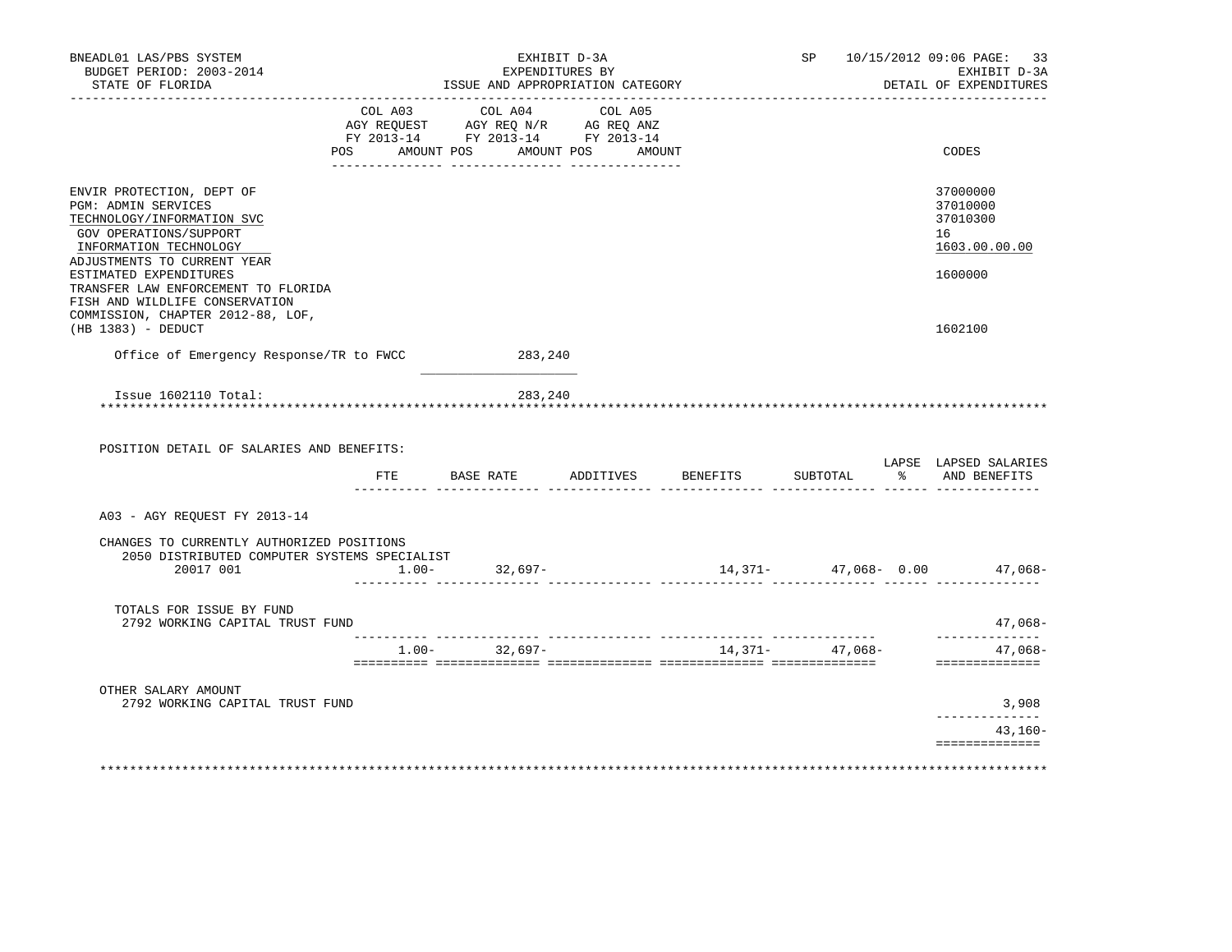| BNEADL01 LAS/PBS SYSTEM<br>BUDGET PERIOD: 2003-2014<br>STATE OF FLORIDA                                                                                                                                                                                                              |                          | EXHIBIT D-3A<br>EXPENDITURES BY<br>ISSUE AND APPROPRIATION CATEGORY                                                          | SP 10/15/2012 09:06 PAGE: 34<br>EXHIBIT D-3A<br>DETAIL OF EXPENDITURES                  |
|--------------------------------------------------------------------------------------------------------------------------------------------------------------------------------------------------------------------------------------------------------------------------------------|--------------------------|------------------------------------------------------------------------------------------------------------------------------|-----------------------------------------------------------------------------------------|
|                                                                                                                                                                                                                                                                                      | <b>POS</b><br>AMOUNT POS | COL A03 COL A04<br>COL A05<br>AGY REQUEST AGY REQ N/R AG REQ ANZ<br>FY 2013-14 FY 2013-14 FY 2013-14<br>AMOUNT POS<br>AMOUNT | CODES                                                                                   |
| ENVIR PROTECTION, DEPT OF<br><b>PGM: ADMIN SERVICES</b><br>TECHNOLOGY/INFORMATION SVC<br>GOV OPERATIONS/SUPPORT<br>INFORMATION TECHNOLOGY<br>INTRA-AGENCY REORGANIZATIONS<br>REALIGN AND CONSOLIDATE INFORMATION<br>TECHNOLOGY WORKFORCE - ADD<br>SALARY RATE<br>SALARY RATE 710,846 |                          |                                                                                                                              | 37000000<br>37010000<br>37010300<br>16<br>1603.00.00.00<br>1800000<br>18086C0<br>000000 |
| SALARIES AND BENEFITS                                                                                                                                                                                                                                                                |                          |                                                                                                                              | 010000                                                                                  |
| WORKING CAPITAL TRUST FUND-STATE 962,082                                                                                                                                                                                                                                             | 15.00                    |                                                                                                                              | 2792 1                                                                                  |
| OTHER PERSONAL SERVICES                                                                                                                                                                                                                                                              |                          |                                                                                                                              | 030000                                                                                  |
| WORKING CAPITAL TRUST FUND-STATE 803,208                                                                                                                                                                                                                                             |                          |                                                                                                                              | 2792 1                                                                                  |
| EXPENSES                                                                                                                                                                                                                                                                             |                          |                                                                                                                              | 040000                                                                                  |
| WORKING CAPITAL TRUST FUND-STATE 32,830                                                                                                                                                                                                                                              |                          |                                                                                                                              | 2792 1                                                                                  |
| SPECIAL CATEGORIES<br>TR/DMS/HR SVCS/STW CONTRCT                                                                                                                                                                                                                                     |                          |                                                                                                                              | 100000<br>107040                                                                        |
| WORKING CAPITAL TRUST FUND-STATE                                                                                                                                                                                                                                                     | 6,608                    |                                                                                                                              | 2792 1                                                                                  |
| TOTAL: REALIGN AND CONSOLIDATE INFORMATION<br>TECHNOLOGY WORKFORCE - ADD<br>TOTAL POSITIONS 15.00<br>TOTAL ISSUE $1,804,728$<br>TOTAL SALARY RATE 710,846                                                                                                                            |                          |                                                                                                                              | 18086C0                                                                                 |
| AGENCY ISSUE NARRATIVE:                                                                                                                                                                                                                                                              |                          |                                                                                                                              |                                                                                         |
| 2013-2014 BUDGET YEAR NARRATIVE:                                                                                                                                                                                                                                                     |                          | IT COMPONENT? YES                                                                                                            |                                                                                         |

 This issue requests to transfer positions and spending authority in the amount of \$1,804,728 from multiple funds within the Florida Department of Environmental Protection (DEP) to the Working Capital Trust Fund. This will be utilized to consolidate the Information Technology (IT) workforce within DEP. The issue nets to zero. Also see issue 18085C0.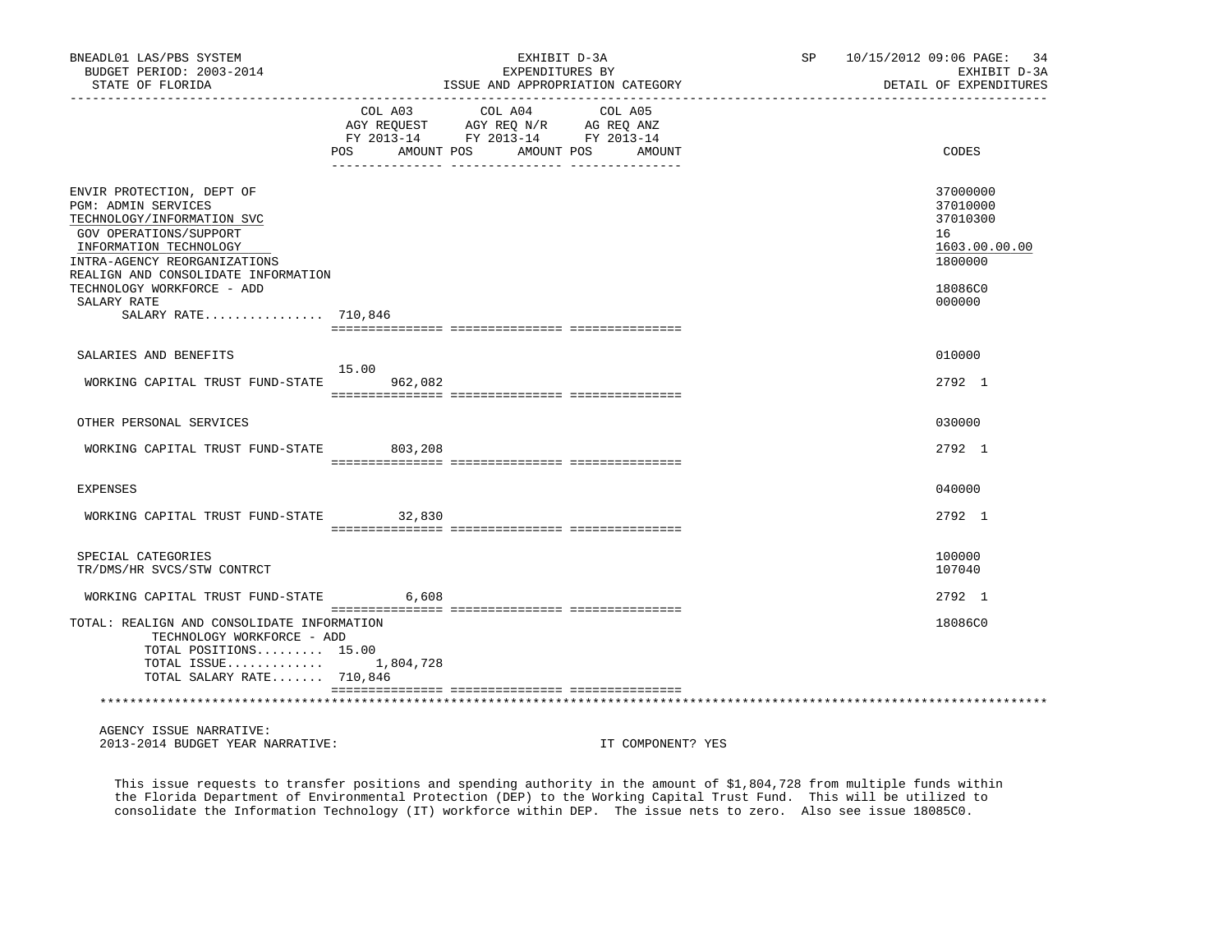| BNEADL01 LAS/PBS SYSTEM<br>BUDGET PERIOD: 2003-2014<br>STATE OF FLORIDA                                                                                                                                          |     | EXHIBIT D-3A<br>EXPENDITURES BY<br>ISSUE AND APPROPRIATION CATEGORY                                                        |        | SP | 10/15/2012 09:06 PAGE: 35<br>EXHIBIT D-3A<br>DETAIL OF EXPENDITURES |
|------------------------------------------------------------------------------------------------------------------------------------------------------------------------------------------------------------------|-----|----------------------------------------------------------------------------------------------------------------------------|--------|----|---------------------------------------------------------------------|
|                                                                                                                                                                                                                  | POS | COL A03 COL A04 COL A05<br>AGY REOUEST AGY REO N/R AG REO ANZ<br>FY 2013-14 FY 2013-14 FY 2013-14<br>AMOUNT POS AMOUNT POS | AMOUNT |    | CODES                                                               |
| ENVIR PROTECTION, DEPT OF<br><b>PGM: ADMIN SERVICES</b><br>TECHNOLOGY/INFORMATION SVC<br>GOV OPERATIONS/SUPPORT<br>INFORMATION TECHNOLOGY<br>INTRA-AGENCY REORGANIZATIONS<br>REALIGN AND CONSOLIDATE INFORMATION |     |                                                                                                                            |        |    | 37000000<br>37010000<br>37010300<br>16<br>1603.00.00.00<br>1800000  |
| TECHNOLOGY WORKFORCE - ADD                                                                                                                                                                                       |     |                                                                                                                            |        |    | 18086C0                                                             |

 The current decentralized IT workforce structure does not effectively serve the changing needs of DEP, and the State of Florida. It has become increasingly difficult to train and maintain all IT staff at the same level of expertise. Therefore, DEP continues to rely heavily on vendor services to augment IT projects and support activities when in fact a solution to meet those needs is available through pooling internal resources. Centralizing IT staff throughout DEP will encourage collaboration and knowledge sharing, and reduce duplication of IT services, applications, and resources within DEP. It will better equip DEP to effectively plan as an agency and manage resources according to clearly prioritized business needs.

| Budget Entity                            | FTE   | Amount         |  |
|------------------------------------------|-------|----------------|--|
| Technology & Information Services        | 15.0  | \$1,804,728    |  |
| Air Resource Management                  | (2.0) | ( \$108, 112)  |  |
| Land Administration                      | (1.0) | (574, 991)     |  |
| Land Management                          | (1.0) | (568, 455)     |  |
| Waste Management                         | (6.0) | $($ \$385,186) |  |
| Districts - Water Resource Mgt.          |       | ( \$540, 522)  |  |
| Water Resource Management                | (3.0) | $($ \$514,054) |  |
| Executive Dir & Support Svcs - Admin     | (1.0) | ( \$60, 661)   |  |
| Executive Dir & Support Svcs - Ext. Aff. | (1.0) | ( \$52, 747)   |  |
| Issue Total:                             | 0.0   | \$0            |  |

| POSITION DETAIL OF SALARIES AND BENEFITS: |      |           |           |                 |          |             |                                 |
|-------------------------------------------|------|-----------|-----------|-----------------|----------|-------------|---------------------------------|
|                                           | FTE  | BASE RATE | ADDITIVES | <b>BENEFITS</b> | SUBTOTAL | LAPSE<br>°≈ | LAPSED SALARIES<br>AND BENEFITS |
| A03 - AGY REOUEST FY 2013-14              |      |           |           |                 |          |             |                                 |
| CHANGES TO CURRENTLY AUTHORIZED POSITIONS |      |           |           |                 |          |             |                                 |
| 2041 OFFICE AUTOMATION SPECIALIST I       |      |           |           |                 |          |             |                                 |
| 10602 001                                 | 1.00 | 25,479    |           | 13,445          | 38,924   | 0.00        | 38,924                          |
| 2102 COMPUTER PROGRAMMER ANALYST I        |      |           |           |                 |          |             |                                 |
| 11274 001                                 | 1.00 | 35,313    |           | 14,706          | 50,019   | 0.00        | 50,019                          |
| SYSTEMS PROJECT ANALYST<br>2107           |      |           |           |                 |          |             |                                 |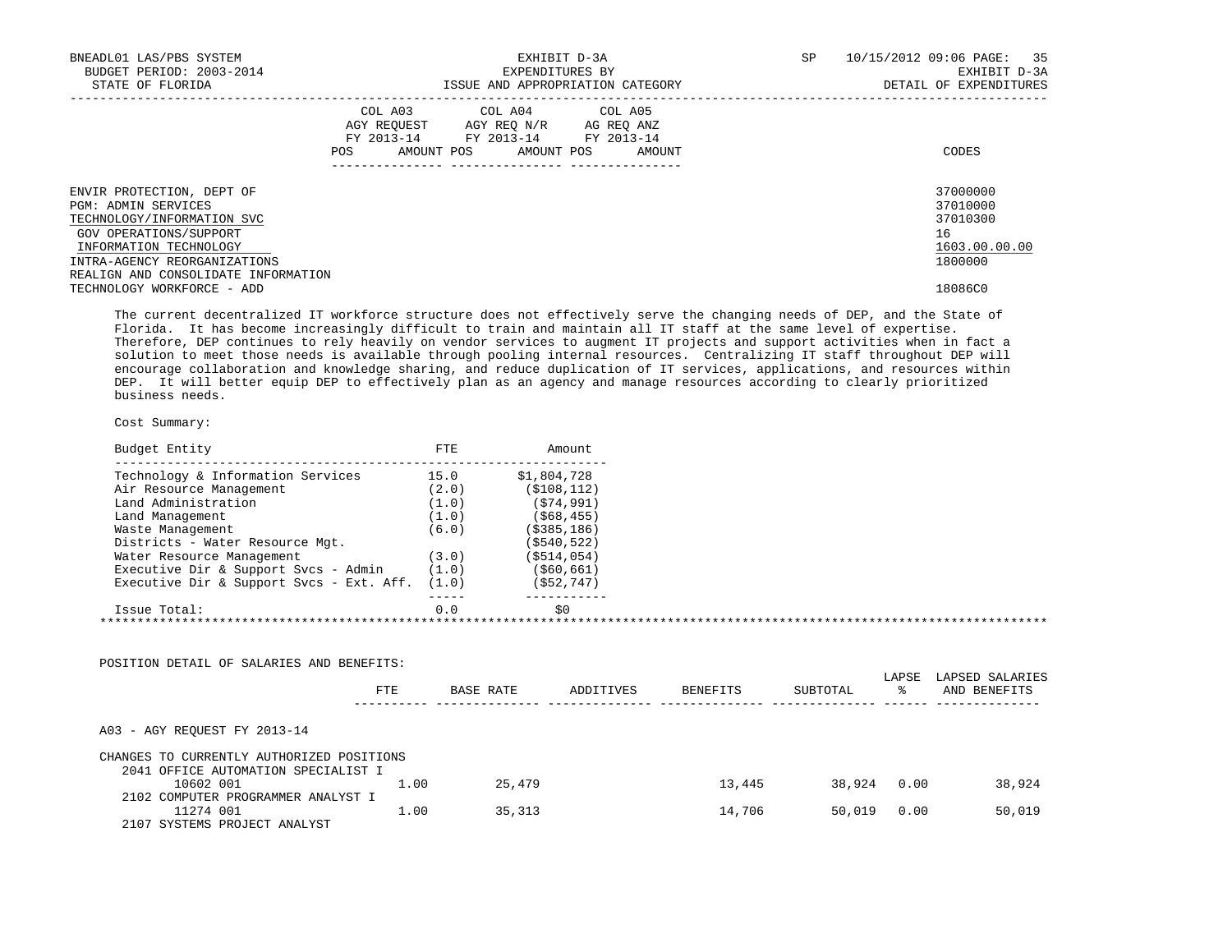| BNEADL01 LAS/PBS SYSTEM<br>BUDGET PERIOD: 2003-2014<br>STATE OF FLORIDA                                                                                                                          |                                                          | EXHIBIT D-3A<br>EXPENDITURES BY<br>ISSUE AND APPROPRIATION CATEGORY |                                                                                                   |                                  |        |               |      | SP 10/15/2012 09:06 PAGE: 36<br>EXHIBIT D-3A<br>DETAIL OF EXPENDITURES        |  |
|--------------------------------------------------------------------------------------------------------------------------------------------------------------------------------------------------|----------------------------------------------------------|---------------------------------------------------------------------|---------------------------------------------------------------------------------------------------|----------------------------------|--------|---------------|------|-------------------------------------------------------------------------------|--|
|                                                                                                                                                                                                  |                                                          |                                                                     | COL A03 COL A04 COL A05<br>AGY REQUEST AGY REQ N/R AG REQ ANZ<br>FY 2013-14 FY 2013-14 FY 2013-14 | POS AMOUNT POS AMOUNT POS AMOUNT |        |               |      | CODES                                                                         |  |
|                                                                                                                                                                                                  |                                                          |                                                                     |                                                                                                   |                                  |        |               |      |                                                                               |  |
| ENVIR PROTECTION, DEPT OF<br>PGM: ADMIN SERVICES<br>TECHNOLOGY/INFORMATION SVC<br>GOV OPERATIONS/SUPPORT<br>INFORMATION TECHNOLOGY<br>INTRA-AGENCY REORGANIZATIONS<br>TECHNOLOGY WORKFORCE - ADD | REALIGN AND CONSOLIDATE INFORMATION                      |                                                                     |                                                                                                   |                                  |        |               |      | 37000000<br>37010000<br>37010300<br>16<br>1603.00.00.00<br>1800000<br>18086C0 |  |
|                                                                                                                                                                                                  | POSITION DETAIL OF SALARIES AND BENEFITS:                |                                                                     |                                                                                                   |                                  |        |               |      |                                                                               |  |
|                                                                                                                                                                                                  |                                                          | FTE                                                                 | BASE RATE                                                                                         | ADDITIVES BENEFITS               |        | SUBTOTAL      |      | LAPSE LAPSED SALARIES<br>AND BENEFITS                                         |  |
|                                                                                                                                                                                                  | A03 - AGY REQUEST FY 2013-14                             |                                                                     |                                                                                                   |                                  |        |               |      |                                                                               |  |
|                                                                                                                                                                                                  | CHANGES TO CURRENTLY AUTHORIZED POSITIONS                |                                                                     |                                                                                                   |                                  |        |               |      |                                                                               |  |
|                                                                                                                                                                                                  | 20177 001<br>1.00                                        |                                                                     | 40,948                                                                                            |                                  | 15,430 |               |      | 56,378 0.00<br>56,378                                                         |  |
|                                                                                                                                                                                                  | 20191 001                                                |                                                                     | 1.00 46,436                                                                                       |                                  | 16,133 |               |      | 62,569 0.00 62,569                                                            |  |
|                                                                                                                                                                                                  | 2130 DATA PROCESSING CONSULTANT                          |                                                                     |                                                                                                   |                                  |        |               |      |                                                                               |  |
|                                                                                                                                                                                                  | 11551 001                                                |                                                                     | $1.00$ 43,004                                                                                     |                                  | 15,694 | 58,698        | 0.00 | 58,698                                                                        |  |
|                                                                                                                                                                                                  | 2236 GOVERNMENT OPERATIONS CONSULTANT II                 |                                                                     |                                                                                                   |                                  |        |               |      |                                                                               |  |
|                                                                                                                                                                                                  | 20676 001                                                | 1.00                                                                | 49,000                                                                                            |                                  | 16,463 | 65,463        | 0.00 | 65,463                                                                        |  |
|                                                                                                                                                                                                  | 4812 ENVIRONMENTAL SPECIALIST III                        |                                                                     |                                                                                                   |                                  |        |               |      |                                                                               |  |
|                                                                                                                                                                                                  | 11231 001                                                |                                                                     | 1.00 40,948                                                                                       |                                  | 15,430 | 56,378        | 0.00 | 56,378                                                                        |  |
|                                                                                                                                                                                                  | 4954 COMPUTER SUPPORT ANALYST                            |                                                                     | 1.00 33,000                                                                                       |                                  |        |               | 0.00 |                                                                               |  |
|                                                                                                                                                                                                  | 10403 001<br>2034 TELECOMMUNICATIONS SPECIALIST II - SES |                                                                     |                                                                                                   |                                  | 14,410 | 47,410        |      | 47,410                                                                        |  |
|                                                                                                                                                                                                  | 00978 001                                                | 1.00                                                                | 38,405                                                                                            |                                  | 16,269 | 54,674        | 0.00 | 54,674                                                                        |  |
|                                                                                                                                                                                                  | 2109 SYSTEMS PROJECT ADMINISTRATOR - SES                 |                                                                     |                                                                                                   |                                  |        |               |      |                                                                               |  |
|                                                                                                                                                                                                  | 1.00<br>20054 001                                        |                                                                     | 56,539                                                                                            |                                  | 18,603 | 75,142        | 0.00 | 75,142                                                                        |  |
|                                                                                                                                                                                                  | 2117 SYSTEMS PROGRAMMING ADMINISTRATOR - SES             |                                                                     |                                                                                                   |                                  |        |               |      |                                                                               |  |
|                                                                                                                                                                                                  | 11408 001<br>1.00                                        |                                                                     | 55,000                                                                                            |                                  | 18,405 | 73,405        | 0.00 | 73,405                                                                        |  |
|                                                                                                                                                                                                  | 2133 DATA PROCESSING MANAGER - SES                       |                                                                     |                                                                                                   |                                  |        |               |      |                                                                               |  |
|                                                                                                                                                                                                  | 1.00<br>11254 001                                        |                                                                     | 46,381                                                                                            |                                  | 17,296 | 63,677        | 0.00 | 63,677                                                                        |  |
|                                                                                                                                                                                                  | 2134 INFO TECH BUSINESS CONSULTANT MGR -SES              |                                                                     |                                                                                                   |                                  |        |               |      |                                                                               |  |
|                                                                                                                                                                                                  | 10757 001                                                | 1.00                                                                | 56,591                                                                                            |                                  |        | 18,609 75,200 | 0.00 | 75,200                                                                        |  |
|                                                                                                                                                                                                  | 8556 MANAGER, INFORMATION MANAGEMENT                     |                                                                     |                                                                                                   |                                  |        |               |      |                                                                               |  |
|                                                                                                                                                                                                  | 20700 001                                                | $1.00$ 81,898                                                       |                                                                                                   |                                  | 21,866 | 103,764       | 0.00 | 103,764                                                                       |  |
|                                                                                                                                                                                                  | 8621 ENVIRONMENTAL ADMINISTRATOR                         |                                                                     |                                                                                                   |                                  |        |               |      |                                                                               |  |
|                                                                                                                                                                                                  | 11288 001                                                |                                                                     | 1.00 61,904                                                                                       |                                  |        |               |      | 19,294 81,198 0.00 81,198                                                     |  |
|                                                                                                                                                                                                  |                                                          |                                                                     |                                                                                                   |                                  |        |               |      |                                                                               |  |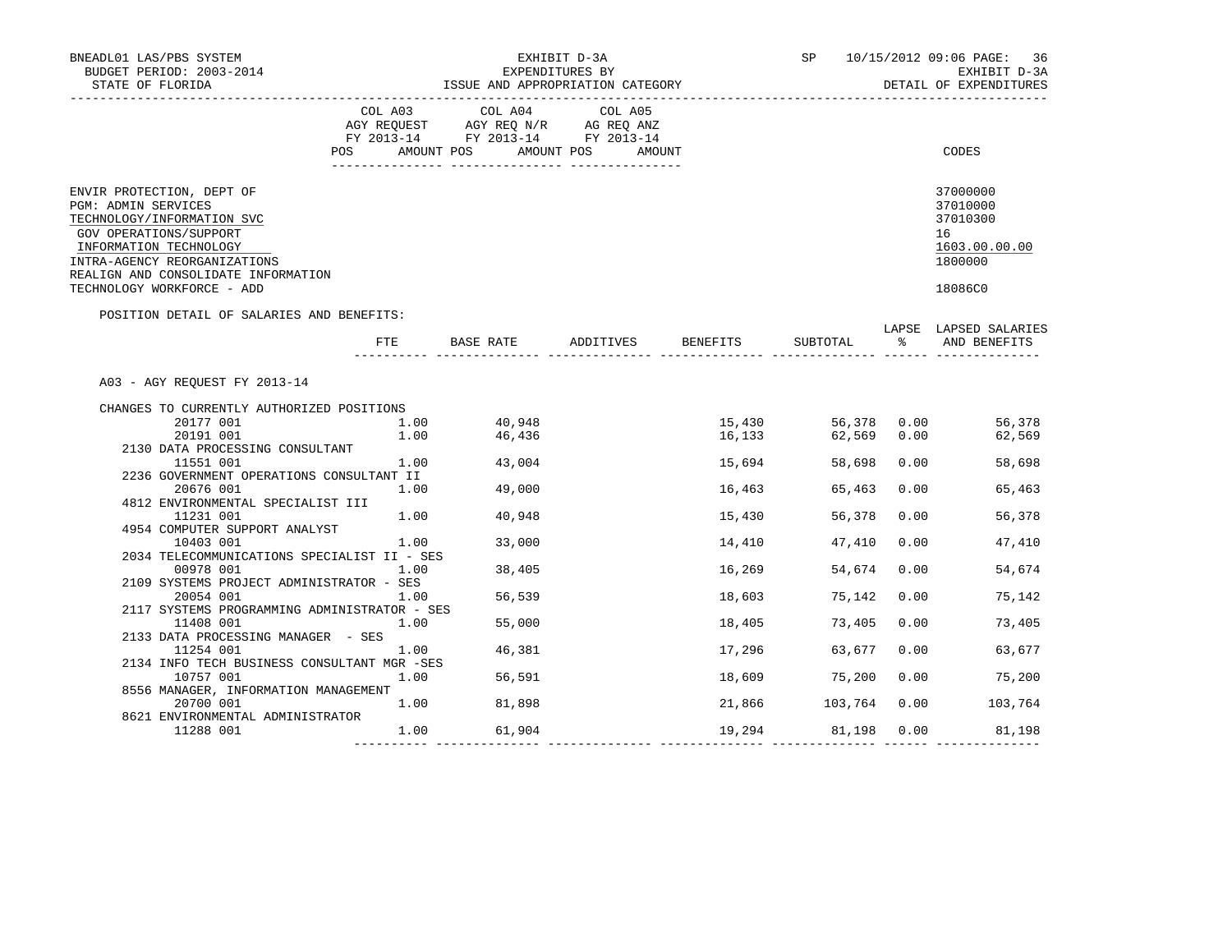| BNEADL01 LAS/PBS SYSTEM<br>BUDGET PERIOD: 2003-2014<br>STATE OF FLORIDA                                                                                                                                                                 |          | ISSUE AND APPROPRIATION CATEGORY                                                                                                      | EXHIBIT D-3A<br>EXPENDITURES BY |                 | SP 10/15/2012 09:06 PAGE: 37<br>EXHIBIT D-3A<br>DETAIL OF EXPENDITURES        |
|-----------------------------------------------------------------------------------------------------------------------------------------------------------------------------------------------------------------------------------------|----------|---------------------------------------------------------------------------------------------------------------------------------------|---------------------------------|-----------------|-------------------------------------------------------------------------------|
|                                                                                                                                                                                                                                         |          | COL A03 COL A04 COL A05<br>AGY REQUEST AGY REQ N/R AG REQ ANZ<br>FY 2013-14 FY 2013-14 FY 2013-14<br>POS AMOUNT POS AMOUNT POS AMOUNT |                                 |                 | CODES                                                                         |
| ENVIR PROTECTION, DEPT OF<br>PGM: ADMIN SERVICES<br>TECHNOLOGY/INFORMATION SVC<br>GOV OPERATIONS/SUPPORT<br>INFORMATION TECHNOLOGY<br>INTRA-AGENCY REORGANIZATIONS<br>REALIGN AND CONSOLIDATE INFORMATION<br>TECHNOLOGY WORKFORCE - ADD |          |                                                                                                                                       |                                 |                 | 37000000<br>37010000<br>37010300<br>16<br>1603.00.00.00<br>1800000<br>18086C0 |
| POSITION DETAIL OF SALARIES AND BENEFITS:                                                                                                                                                                                               |          |                                                                                                                                       |                                 |                 |                                                                               |
|                                                                                                                                                                                                                                         | ETE      | BASE RATE                                                                                                                             | ADDITIVES BENEFITS              | SUBTOTAL        | LAPSE LAPSED SALARIES<br>% AND BENEFITS                                       |
| A03 - AGY REOUEST FY 2013-14<br>CHANGES TO CURRENTLY AUTHORIZED POSITIONS                                                                                                                                                               |          |                                                                                                                                       |                                 |                 |                                                                               |
| TOTALS FOR ISSUE BY FUND<br>2792 WORKING CAPITAL TRUST FUND                                                                                                                                                                             |          |                                                                                                                                       |                                 |                 | 962,899                                                                       |
|                                                                                                                                                                                                                                         |          | 15.00 710,846                                                                                                                         |                                 | 252,053 962,899 | -------------<br>962,899<br>==============                                    |
| OTHER SALARY AMOUNT<br>2792 WORKING CAPITAL TRUST FUND                                                                                                                                                                                  |          |                                                                                                                                       |                                 |                 | $817 -$<br>--------------                                                     |
|                                                                                                                                                                                                                                         |          |                                                                                                                                       |                                 |                 | 962,082<br>==============                                                     |
|                                                                                                                                                                                                                                         |          |                                                                                                                                       |                                 |                 |                                                                               |
| NONRECURRING EXPENDITURES<br>ADDITIONAL RESOURCES REOUIRED TO<br>SUPPORT CONSOLIDATION OF TECHNOLOGY<br><b>SERVICES</b>                                                                                                                 |          |                                                                                                                                       |                                 |                 | 2100000<br>2103105                                                            |
| DATA PROCESSING SERVICES<br>OTHER DATA PROCESSING SVCS                                                                                                                                                                                  |          |                                                                                                                                       |                                 |                 | 210000<br>210014                                                              |
| WORKING CAPITAL TRUST FUND-STATE                                                                                                                                                                                                        | 200,000- |                                                                                                                                       |                                 |                 | 2792 1                                                                        |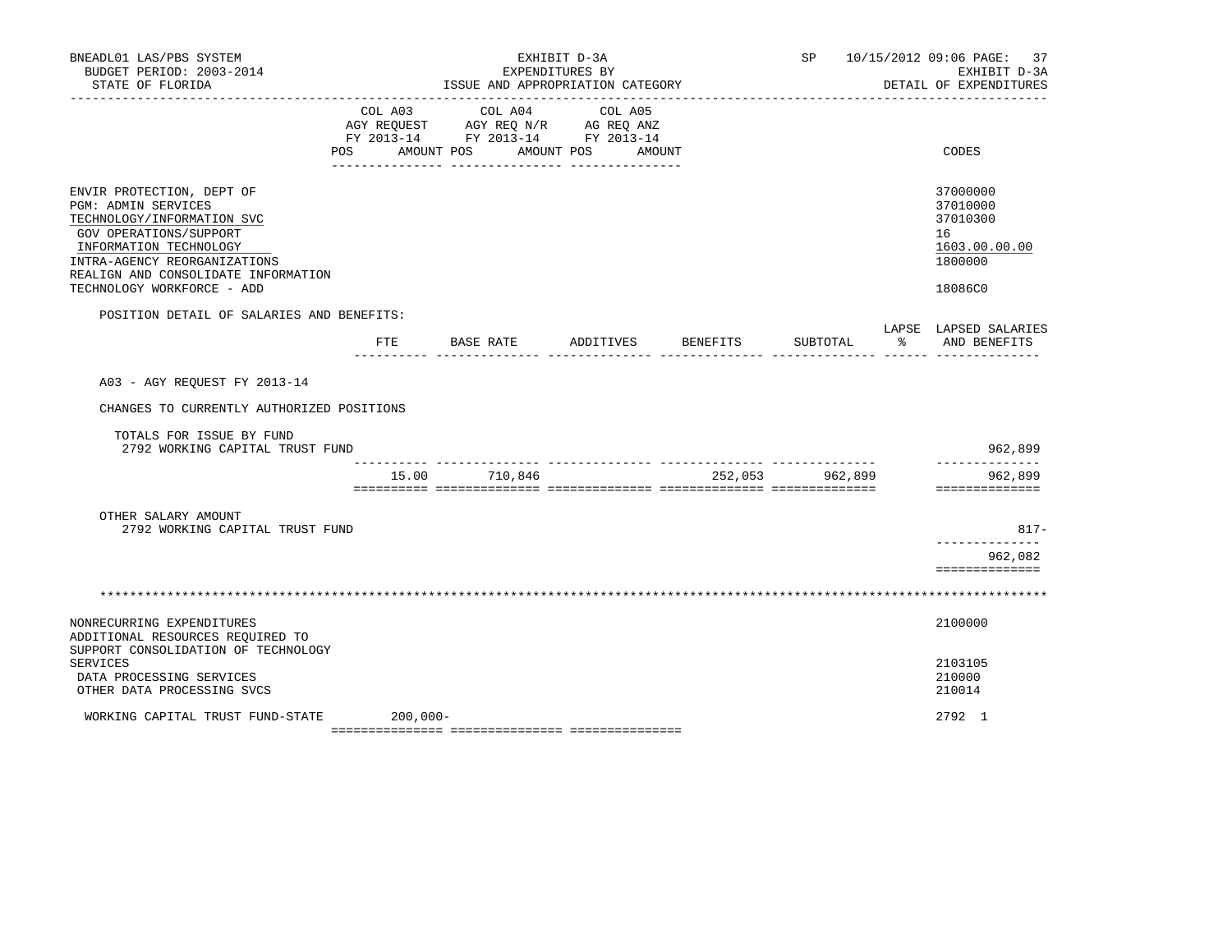| BNEADL01 LAS/PBS SYSTEM<br>BUDGET PERIOD: 2003-2014<br>STATE OF FLORIDA                                                                                             |                              | EXHIBIT D-3A<br>EXPENDITURES BY                                                   | ISSUE AND APPROPRIATION CATEGORY | SP and the set of the set of the set of the set of the set of the set of the set of the set of the set of the set of the set of the set of the set of the set of the set of the set of the set of the set of the set of the se | 10/15/2012 09:06 PAGE: 38<br>EXHIBIT D-3A<br>DETAIL OF EXPENDITURES |
|---------------------------------------------------------------------------------------------------------------------------------------------------------------------|------------------------------|-----------------------------------------------------------------------------------|----------------------------------|--------------------------------------------------------------------------------------------------------------------------------------------------------------------------------------------------------------------------------|---------------------------------------------------------------------|
|                                                                                                                                                                     | COL A03<br>POS<br>AMOUNT POS | COL A04<br>AGY REQUEST AGY REQ N/R AG REQ ANZ<br>FY 2013-14 FY 2013-14 FY 2013-14 | COL A05<br>AMOUNT POS<br>AMOUNT  |                                                                                                                                                                                                                                | CODES                                                               |
| ENVIR PROTECTION, DEPT OF<br>PGM: ADMIN SERVICES<br>TECHNOLOGY/INFORMATION SVC<br>GOV OPERATIONS/SUPPORT<br>INFORMATION TECHNOLOGY<br>ANNUALIZATION OF ADMINISTERED |                              |                                                                                   |                                  |                                                                                                                                                                                                                                | 37000000<br>37010000<br>37010300<br>16<br>1603.00.00.00             |
| FUNDS APPROPRIATIONS<br>STATE HEALTH INSURANCE ADJUSTMENT<br>FOR FY 2012-13 - 10 MONTHS                                                                             |                              |                                                                                   |                                  |                                                                                                                                                                                                                                | 26A0000                                                             |
| <b>ANNUALIZATION</b><br>SALARIES AND BENEFITS                                                                                                                       |                              |                                                                                   |                                  |                                                                                                                                                                                                                                | 26A1830<br>010000                                                   |
| WORKING CAPITAL TRUST FUND-STATE                                                                                                                                    | 40,585                       |                                                                                   |                                  |                                                                                                                                                                                                                                | 2792 1                                                              |
| DATA PROCESSING SERVICES<br>NORTHWOOD SRC (NSRC)                                                                                                                    |                              |                                                                                   |                                  |                                                                                                                                                                                                                                | 210000<br>210022                                                    |
| WORKING CAPITAL TRUST FUND-STATE                                                                                                                                    | 2,025                        |                                                                                   |                                  |                                                                                                                                                                                                                                | 2792 1                                                              |
| TOTAL: STATE HEALTH INSURANCE ADJUSTMENT<br>FOR FY 2012-13 - 10 MONTHS<br>ANNUALIZATION<br>TOTAL ISSUE                                                              | 42,610                       |                                                                                   |                                  |                                                                                                                                                                                                                                | 26A1830                                                             |
| ANNUALIZATION OF ISSUES PARTIALLY                                                                                                                                   |                              |                                                                                   |                                  |                                                                                                                                                                                                                                |                                                                     |
| FUNDED IN PRIOR YEAR<br>ANNUALIZATION OF DATA CENTER<br>SERVICES FUNDING - DEDUCT<br>SALARIES AND BENEFITS                                                          |                              |                                                                                   |                                  |                                                                                                                                                                                                                                | 2600000<br>2600100<br>010000                                        |
| WORKING CAPITAL TRUST FUND-STATE                                                                                                                                    | 373,229-                     |                                                                                   |                                  |                                                                                                                                                                                                                                | 2792 1                                                              |
| DATA PROCESSING SERVICES<br>OTHER DATA PROCESSING SVCS                                                                                                              |                              |                                                                                   |                                  |                                                                                                                                                                                                                                | 210000<br>210014                                                    |
| WORKING CAPITAL TRUST FUND-STATE                                                                                                                                    | 433,467-                     |                                                                                   |                                  |                                                                                                                                                                                                                                | 2792 1                                                              |
| TOTAL: ANNUALIZATION OF DATA CENTER<br>SERVICES FUNDING - DEDUCT<br>TOTAL ISSUE                                                                                     | 806,696-                     |                                                                                   |                                  |                                                                                                                                                                                                                                | 2600100                                                             |
|                                                                                                                                                                     |                              |                                                                                   |                                  |                                                                                                                                                                                                                                |                                                                     |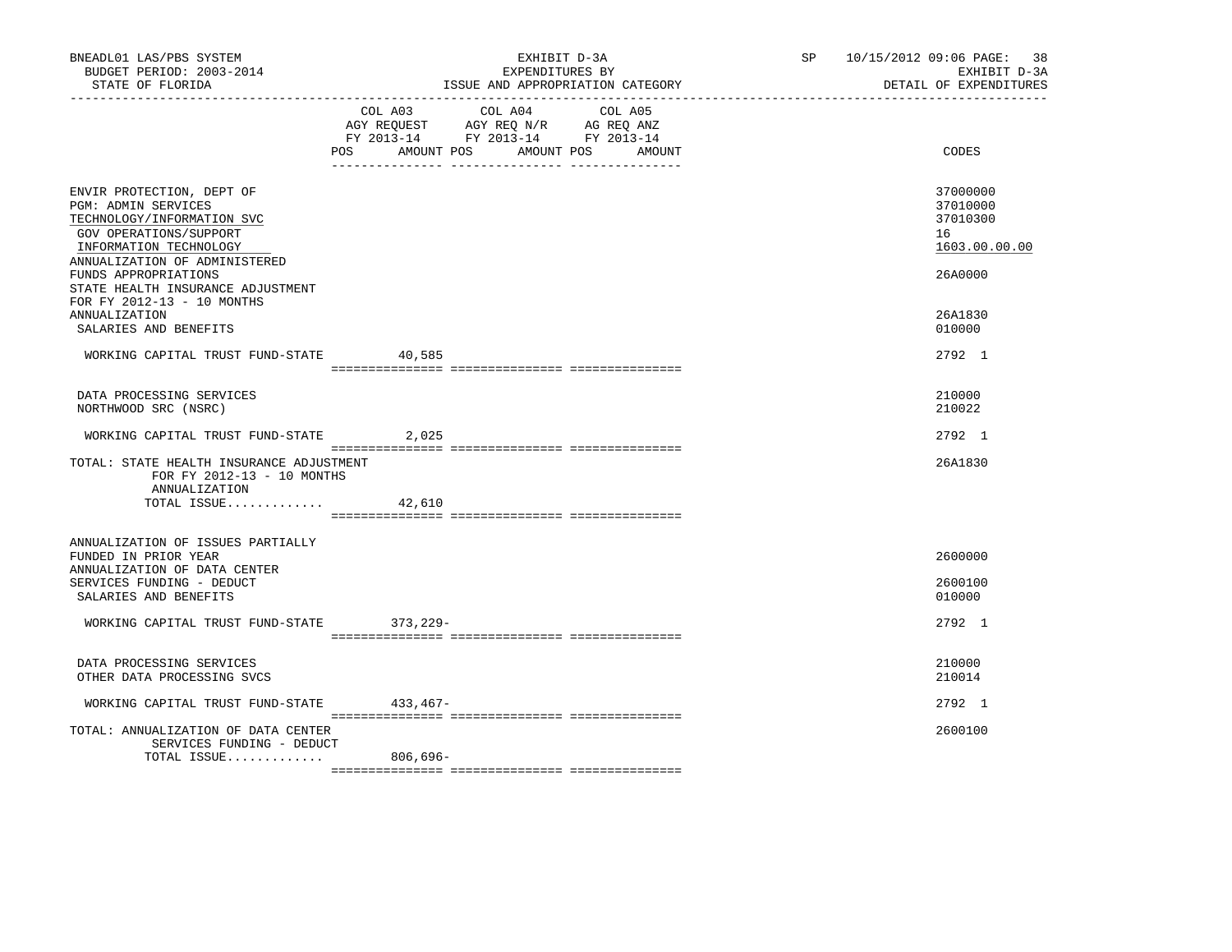| BNEADL01 LAS/PBS SYSTEM<br>BUDGET PERIOD: 2003-2014<br>STATE OF FLORIDA                                                                                                                                                                                                          |                        | ISSUE AND APPROPRIATION CATEGORY                                                                                                                                                                                                                           | EXHIBIT D-3A<br>EXPENDITURES BY |                  | SP                                              | 10/15/2012 09:06 PAGE:<br>-39<br>EXHIBIT D-3A<br>DETAIL OF EXPENDITURES       |
|----------------------------------------------------------------------------------------------------------------------------------------------------------------------------------------------------------------------------------------------------------------------------------|------------------------|------------------------------------------------------------------------------------------------------------------------------------------------------------------------------------------------------------------------------------------------------------|---------------------------------|------------------|-------------------------------------------------|-------------------------------------------------------------------------------|
|                                                                                                                                                                                                                                                                                  |                        | COL A03 COL A04 COL A05<br>$\begin{tabular}{lllllll} \bf AGY \,\, REQUEST \,\, &\bf AGY \,\, REQ \,\, N/R &\bf AG \,\, REQ \,\, ANZ \\ \bf FY \,\, 2013-14 &\bf FY \,\, 2013-14 &\bf FY \,\, 2013-14 \\ \end{tabular}$<br>POS AMOUNT POS AMOUNT POS AMOUNT |                                 |                  |                                                 | CODES                                                                         |
| ENVIR PROTECTION, DEPT OF<br>PGM: ADMIN SERVICES<br>TECHNOLOGY/INFORMATION SVC<br>GOV OPERATIONS/SUPPORT<br>INFORMATION TECHNOLOGY<br>ANNUALIZATION OF ISSUES PARTIALLY<br>FUNDED IN PRIOR YEAR<br>ANNUALIZATION OF DATA CENTER<br>SERVICES FUNDING - DEDUCT                     |                        |                                                                                                                                                                                                                                                            |                                 |                  |                                                 | 37000000<br>37010000<br>37010300<br>16<br>1603.00.00.00<br>2600000<br>2600100 |
| AGENCY ISSUE NARRATIVE:<br>2013-2014 BUDGET YEAR NARRATIVE:                                                                                                                                                                                                                      |                        |                                                                                                                                                                                                                                                            |                                 | IT COMPONENT? NO |                                                 |                                                                               |
| This request annualizes Issue Codes 17C01C0 and 17C02C0 in the FY12-13 General Appropriations Act.                                                                                                                                                                               |                        |                                                                                                                                                                                                                                                            |                                 |                  |                                                 |                                                                               |
| COST SUMMARY:<br>Budget Entity<br>Technology & Info Svcs<br>Technology & Info Svcs<br>Technology & Info Svcs<br>Technology & Info Svcs<br>Morthwood Shared Resource Ctr \$806,696<br>Morking Capital Trust Fund<br>Technology & Info Svcs<br>Northwood Shared Resource Ctr \$806 | Appropriation Category |                                                                                                                                                                                                                                                            | Amount                          | Fund Source      |                                                 |                                                                               |
| Total Issue:                                                                                                                                                                                                                                                                     |                        |                                                                                                                                                                                                                                                            | -----------<br>\$0\$            |                  |                                                 |                                                                               |
| See also issue 2600200.                                                                                                                                                                                                                                                          |                        |                                                                                                                                                                                                                                                            |                                 |                  |                                                 |                                                                               |
| POSITION DETAIL OF SALARIES AND BENEFITS:                                                                                                                                                                                                                                        |                        |                                                                                                                                                                                                                                                            |                                 |                  |                                                 | LAPSE LAPSED SALARIES                                                         |
|                                                                                                                                                                                                                                                                                  |                        | FTE BASE RATE ADDITIVES BENEFITS                                                                                                                                                                                                                           |                                 |                  | SUBTOTAL<br>______ ________________ ______ ____ | % AND BENEFITS                                                                |
| A03 - AGY REOUEST FY 2013-14                                                                                                                                                                                                                                                     |                        |                                                                                                                                                                                                                                                            |                                 |                  |                                                 |                                                                               |
| CHANGES TO CURRENTLY AUTHORIZED POSITIONS<br>OTHER SALARY AMOUNT                                                                                                                                                                                                                 |                        |                                                                                                                                                                                                                                                            |                                 |                  |                                                 |                                                                               |
| 2792 WORKING CAPITAL TRUST FUND                                                                                                                                                                                                                                                  |                        |                                                                                                                                                                                                                                                            |                                 |                  |                                                 | $373, 229 -$<br>-------------                                                 |
|                                                                                                                                                                                                                                                                                  |                        |                                                                                                                                                                                                                                                            |                                 |                  |                                                 | $373,229-$<br>==============                                                  |
|                                                                                                                                                                                                                                                                                  |                        |                                                                                                                                                                                                                                                            |                                 |                  |                                                 |                                                                               |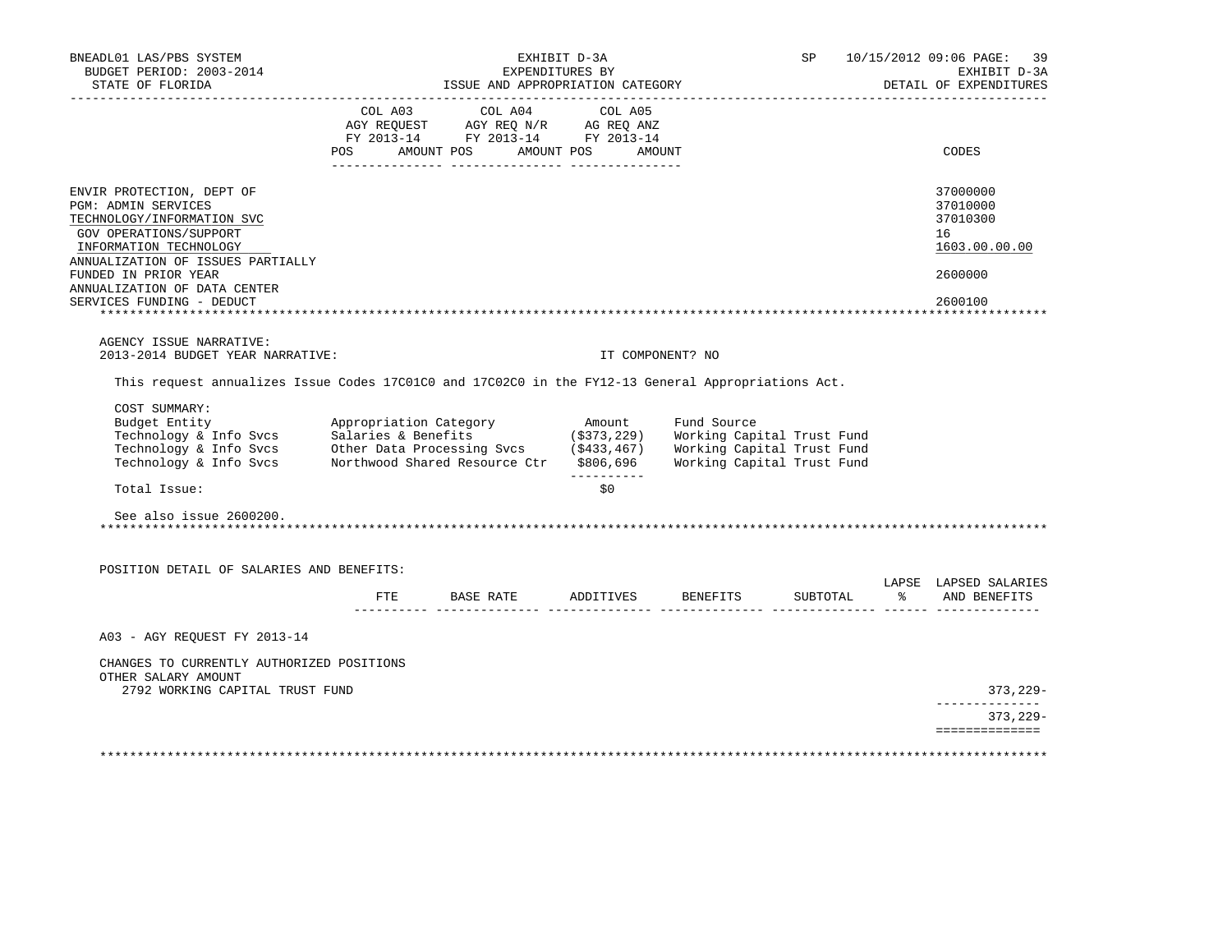| BNEADL01 LAS/PBS SYSTEM<br>BUDGET PERIOD: 2003-2014<br>STATE OF FLORIDA                                                                                                 |                                                                                                                                                                                                                                                                       | EXHIBIT D-3A<br>EXPENDITURES BY<br>ISSUE AND APPROPRIATION CATEGORY | SP 10/15/2012 09:06 PAGE: | 40<br>EXHIBIT D-3A<br>DETAIL OF EXPENDITURES            |
|-------------------------------------------------------------------------------------------------------------------------------------------------------------------------|-----------------------------------------------------------------------------------------------------------------------------------------------------------------------------------------------------------------------------------------------------------------------|---------------------------------------------------------------------|---------------------------|---------------------------------------------------------|
|                                                                                                                                                                         | $\begin{tabular}{lcccc} COL A03 & COL A04 & COL A05 \\ AGY REQUEST & AGY REQ N/R & AG REQ ANZ \\ FY & 2013-14 & FY & 2013-14 & FY & 2013-14 \end{tabular}$                                                                                                            |                                                                     |                           |                                                         |
|                                                                                                                                                                         | POS AMOUNT POS AMOUNT POS AMOUNT                                                                                                                                                                                                                                      |                                                                     |                           | CODES                                                   |
| ENVIR PROTECTION, DEPT OF<br>PGM: ADMIN SERVICES<br>TECHNOLOGY/INFORMATION SVC<br>GOV OPERATIONS/SUPPORT<br>INFORMATION TECHNOLOGY<br>ANNUALIZATION OF ISSUES PARTIALLY |                                                                                                                                                                                                                                                                       |                                                                     |                           | 37000000<br>37010000<br>37010300<br>16<br>1603.00.00.00 |
| FUNDED IN PRIOR YEAR<br>ANNUALIZATION OF DATA CENTER                                                                                                                    |                                                                                                                                                                                                                                                                       |                                                                     |                           | 2600000                                                 |
| SERVICES FUNDING - ADD<br>DATA PROCESSING SERVICES<br>NORTHWOOD SRC (NSRC)                                                                                              |                                                                                                                                                                                                                                                                       |                                                                     |                           | 2600200<br>210000<br>210022                             |
| WORKING CAPITAL TRUST FUND-STATE 806,696                                                                                                                                |                                                                                                                                                                                                                                                                       |                                                                     |                           | 2792 1                                                  |
|                                                                                                                                                                         |                                                                                                                                                                                                                                                                       |                                                                     |                           |                                                         |
| AGENCY ISSUE NARRATIVE:<br>2013-2014 BUDGET YEAR NARRATIVE:                                                                                                             |                                                                                                                                                                                                                                                                       | IT COMPONENT? NO                                                    |                           |                                                         |
|                                                                                                                                                                         | This request annualizes Issue Codes 17C01C0 and 17C02C0 in the FY 12-13 General Appropriations Act.                                                                                                                                                                   |                                                                     |                           |                                                         |
| COST SUMMARY:<br>Budget Entity                                                                                                                                          | Appropriation Category Mount<br>Technology & Info Svcs Salaries & Benefits (\$373,229) Working Capital Trust Fund<br>Technology & Info Svcs Other Data Processing Svcs (\$433,467) Working Capital Trust Fund<br>Technology & Info Svcs Northwood Shared Resource Ctr | Fund Source<br>-----------                                          |                           |                                                         |
| Total Issue:                                                                                                                                                            |                                                                                                                                                                                                                                                                       | \$0\$                                                               |                           |                                                         |
| See also issue 2600100.                                                                                                                                                 |                                                                                                                                                                                                                                                                       |                                                                     |                           |                                                         |
| STATE FUNDING REDUCTIONS<br>REDUCTIONS FROM TECHNOLOGY SERVICE                                                                                                          |                                                                                                                                                                                                                                                                       |                                                                     |                           | 3300000                                                 |
| CONSOLIDATIONS<br>DATA PROCESSING SERVICES<br>NORTHWOOD SRC (NSRC)                                                                                                      |                                                                                                                                                                                                                                                                       |                                                                     |                           | 33001C0<br>210000<br>210022                             |
| WORKING CAPITAL TRUST FUND-STATE 270,383-                                                                                                                               |                                                                                                                                                                                                                                                                       |                                                                     |                           | 2792 1                                                  |
|                                                                                                                                                                         |                                                                                                                                                                                                                                                                       |                                                                     |                           |                                                         |
| AGENCY ISSUE NARRATIVE:<br>2013-2014 BUDGET YEAR NARRATIVE:                                                                                                             |                                                                                                                                                                                                                                                                       | IT COMPONENT? YES                                                   |                           |                                                         |

 This issue reduces the amount transferred to the Northwood Shared Resource Center (NSRC) by \$270,383 based on anticipated billable costs for FY 13-14.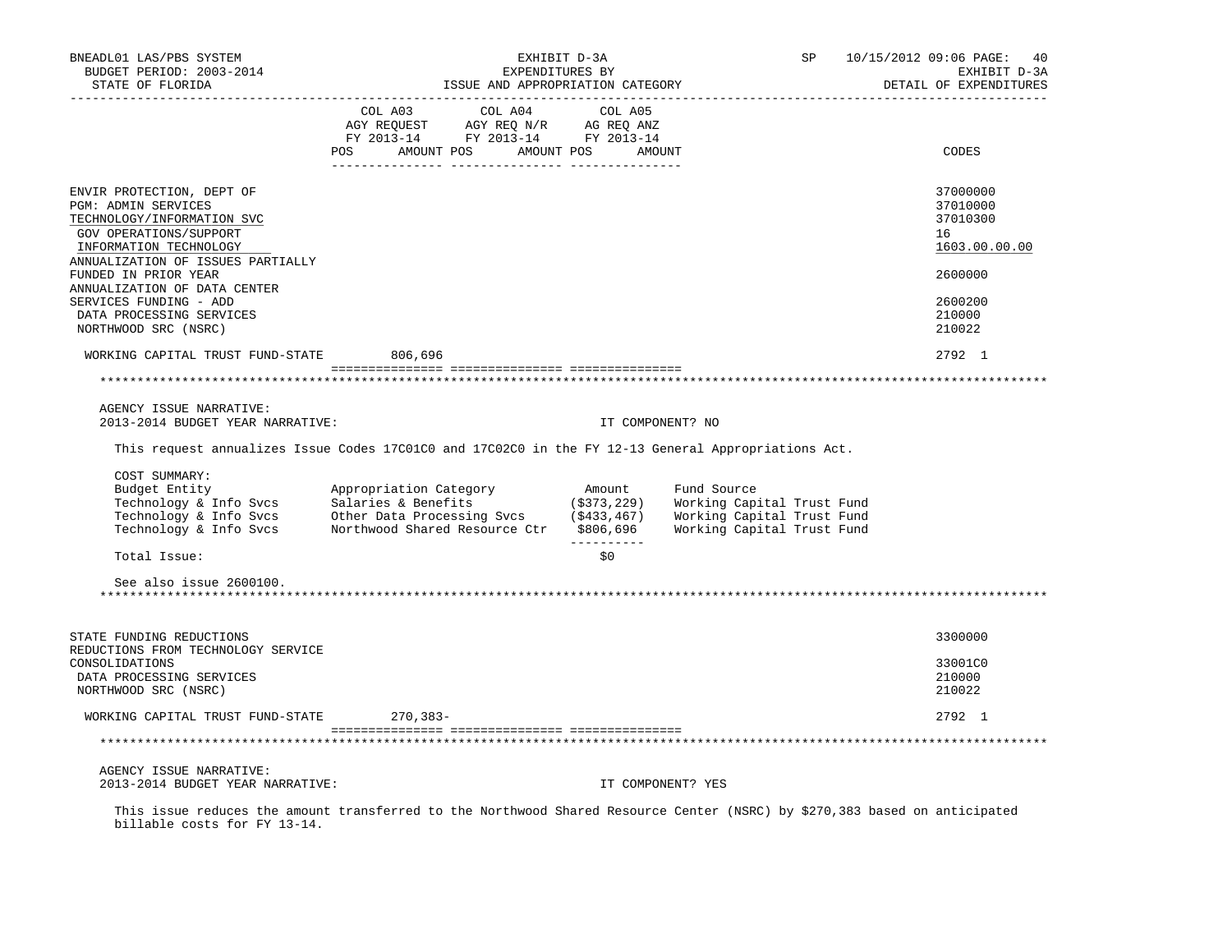| BNEADL01 LAS/PBS SYSTEM<br>BUDGET PERIOD: 2003-2014<br>STATE OF FLORIDA                                                                                                                                                                                                                                                                                                                                                                                                                                                                                                                                                                                                                                                                             |         | EXHIBIT D-3A<br>EXPENDITURES BY                                                                                                                                                                                                                | ISSUE AND APPROPRIATION CATEGORY | SP | 10/15/2012 09:06 PAGE:<br>41<br>EXHIBIT D-3A<br>DETAIL OF EXPENDITURES |
|-----------------------------------------------------------------------------------------------------------------------------------------------------------------------------------------------------------------------------------------------------------------------------------------------------------------------------------------------------------------------------------------------------------------------------------------------------------------------------------------------------------------------------------------------------------------------------------------------------------------------------------------------------------------------------------------------------------------------------------------------------|---------|------------------------------------------------------------------------------------------------------------------------------------------------------------------------------------------------------------------------------------------------|----------------------------------|----|------------------------------------------------------------------------|
|                                                                                                                                                                                                                                                                                                                                                                                                                                                                                                                                                                                                                                                                                                                                                     | COL A03 | COL A04<br>$\begin{tabular}{lllllllll} \bf AGY \,\,\, REQUEST \,\,\, & \bf AGY \,\, REQ \,\, N/R & \,\, AC \,\, REQ \,\, ANZ \\ \bf FY \,\, 2013-14 & \bf FY \,\, 2013-14 & \bf FY \,\, 2013-14 \\ \end{tabular}$<br>POS AMOUNT POS AMOUNT POS | COL A05<br>AMOUNT                |    | CODES                                                                  |
| ENVIR PROTECTION, DEPT OF<br>PGM: ADMIN SERVICES<br>TECHNOLOGY/INFORMATION SVC<br>GOV OPERATIONS/SUPPORT<br>INFORMATION TECHNOLOGY<br>STATE FUNDING REDUCTIONS<br>REDUCTIONS FROM TECHNOLOGY SERVICE                                                                                                                                                                                                                                                                                                                                                                                                                                                                                                                                                |         |                                                                                                                                                                                                                                                |                                  |    | 37000000<br>37010000<br>37010300<br>16<br>1603.00.00.00<br>3300000     |
| CONSOLIDATIONS                                                                                                                                                                                                                                                                                                                                                                                                                                                                                                                                                                                                                                                                                                                                      |         |                                                                                                                                                                                                                                                |                                  |    | 33001C0                                                                |
| As required by subsection 282.201, Florida Statutes, and as part of the State of Florida Data Center Consolidation<br>initiative, the Office of Technology & Information Services (OTIS), Florida Department of Environmental Protection (DEP),<br>originally provided estimated costs associated with services believed to be transferring to the NSRC. Since then, and<br>through a series of meetings between DEP and NSRC, those services have been more clearly defined, resulting in a reduced<br>NSRC bill estimate.<br>COST SUMMARY:<br>Budget Entity               Appropriation Category         Amount       Fund Source           Technology & Info Svcs       Northwood Shared Resource Ctr (\$270,383)     Working Capital Trust Fund |         |                                                                                                                                                                                                                                                |                                  |    |                                                                        |
| REDUCE FUNDING PURSUANT TO<br>AGENCY-WIDE LEASE SAVINGS<br>EXPENSES                                                                                                                                                                                                                                                                                                                                                                                                                                                                                                                                                                                                                                                                                 |         |                                                                                                                                                                                                                                                |                                  |    | 3300200<br>040000                                                      |
| WORKING CAPITAL TRUST FUND-STATE                                                                                                                                                                                                                                                                                                                                                                                                                                                                                                                                                                                                                                                                                                                    | 50,157  |                                                                                                                                                                                                                                                |                                  |    | 2792 1                                                                 |
|                                                                                                                                                                                                                                                                                                                                                                                                                                                                                                                                                                                                                                                                                                                                                     |         |                                                                                                                                                                                                                                                |                                  |    |                                                                        |
| AGENCY ISSUE NARRATIVE:<br>2013-2014 BUDGET YEAR NARRATIVE:                                                                                                                                                                                                                                                                                                                                                                                                                                                                                                                                                                                                                                                                                         |         |                                                                                                                                                                                                                                                | IT COMPONENT? NO                 |    |                                                                        |
| The Department of Environmental Protection (DEP) has taken an aggressive approach to identify opportunities to reduce<br>lease space. The Division of Air Resources Management recently relocated staff and equipment associated with<br>private-sector lease space to Department of Management Services (DMS) space at the Bob Martinez Center. The staff and<br>equipment were absorbed into DEP's existing leased space. There is an overall savings for FY 13/14 of \$381,643.                                                                                                                                                                                                                                                                  |         |                                                                                                                                                                                                                                                |                                  |    |                                                                        |
| The Division of State Lands consolidated staff in the Carr Building, thus allowing vacant space on the second floor to be<br>returned to DMS for reallocation. This reduction in leased space is effective October 1, 2012 and will result in a<br>savings in FY 13/14 of \$55,938.                                                                                                                                                                                                                                                                                                                                                                                                                                                                 |         |                                                                                                                                                                                                                                                |                                  |    |                                                                        |
| The Northwest District branch has negotiated a new lease for a new office. The new location will reduce DEP leased space<br>by 457 square feet and reduce the rent cost in FY 13/14 by \$15,586.                                                                                                                                                                                                                                                                                                                                                                                                                                                                                                                                                    |         |                                                                                                                                                                                                                                                |                                  |    |                                                                        |
| Since the budget reduction is equal to the rent savings, there will be no negative impact to DEP. This issue also<br>realigns the budget associated with rent payments for the Bob Martinez Center.                                                                                                                                                                                                                                                                                                                                                                                                                                                                                                                                                 |         |                                                                                                                                                                                                                                                |                                  |    |                                                                        |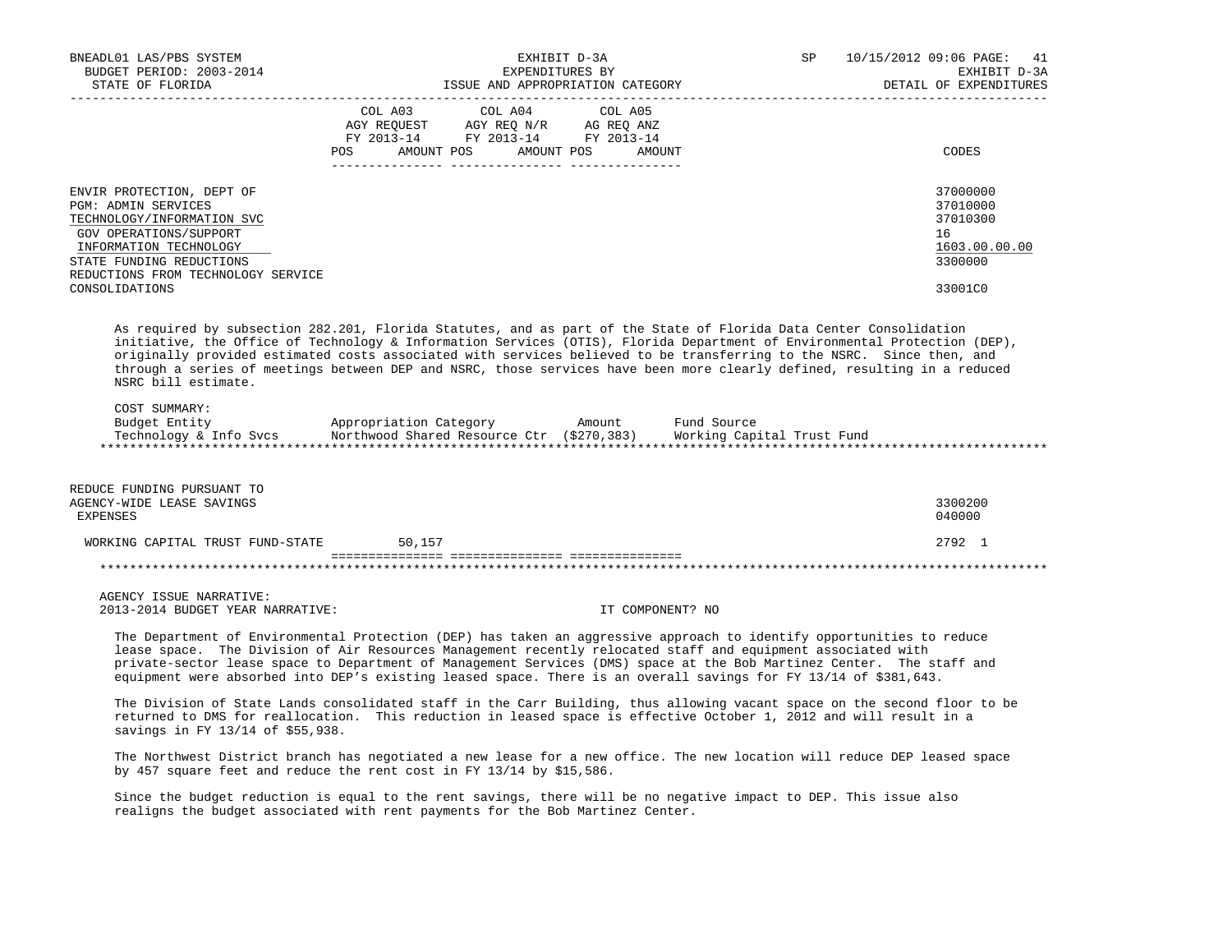| BNEADL01 LAS/PBS SYSTEM<br>BUDGET PERIOD: 2003-2014<br>STATE OF FLORIDA<br>-------------------                                                                                                                                                                                               |                          | EXHIBIT D-3A<br>EXPENDITURES BY                                                                                                                                                                                                                 | ISSUE AND APPROPRIATION CATEGORY | SP | 10/15/2012 09:06 PAGE: 42<br>EXHIBIT D-3A<br>DETAIL OF EXPENDITURES           |
|----------------------------------------------------------------------------------------------------------------------------------------------------------------------------------------------------------------------------------------------------------------------------------------------|--------------------------|-------------------------------------------------------------------------------------------------------------------------------------------------------------------------------------------------------------------------------------------------|----------------------------------|----|-------------------------------------------------------------------------------|
|                                                                                                                                                                                                                                                                                              | AMOUNT POS<br><b>POS</b> | COL A03 COL A04 COL A05<br>$\begin{tabular}{lllllllll} \bf AGY \,\,\, REQUEST \,\,\, & \bf AGY \,\, REQ \,\, N/R & \,\, AC \,\, REQ \,\, ANZ \\ \bf FY \,\, 2013-14 & \bf FY \,\, 2013-14 & \bf FY \,\, 2013-14 \\ \end{tabular}$<br>AMOUNT POS | AMOUNT                           |    | CODES                                                                         |
| ENVIR PROTECTION, DEPT OF<br><b>PGM: ADMIN SERVICES</b><br>TECHNOLOGY/INFORMATION SVC<br>GOV OPERATIONS/SUPPORT<br>INFORMATION TECHNOLOGY<br>STATE FUNDING REDUCTIONS<br>REDUCE FUNDING PURSUANT TO<br>AGENCY-WIDE LEASE SAVINGS                                                             |                          |                                                                                                                                                                                                                                                 |                                  |    | 37000000<br>37010000<br>37010300<br>16<br>1603.00.00.00<br>3300000<br>3300200 |
| Cost Summary:                                                                                                                                                                                                                                                                                |                          |                                                                                                                                                                                                                                                 |                                  |    |                                                                               |
| Budget Entity                                                                                                                                                                                                                                                                                |                          | Amount                                                                                                                                                                                                                                          |                                  |    |                                                                               |
| Executive Direction and Support Services<br>Technology and Information Services<br>Land Administration<br>Northwest District/Executive Dir and Supp Svcs<br>Water Science & Laboratory Services<br>Water Resource Management<br>Waste Management<br>Air Resources Management<br>Issue Total: |                          | ( \$619)<br>\$50,157<br>( \$55, 938)<br>(\$15,586)<br>( \$121, 025)<br>( \$106, 482)<br>( \$136, 072)<br>( \$67, 602)<br>----------<br>$($ \$453,167)                                                                                           |                                  |    |                                                                               |
|                                                                                                                                                                                                                                                                                              |                          |                                                                                                                                                                                                                                                 |                                  |    |                                                                               |
| DATA CENTER CONSOLIDATION<br>ADDITIONAL RESOURCES REQUIRED TO<br>SUPPORT CONSOLIDATION OF TECHNOLOGY                                                                                                                                                                                         |                          |                                                                                                                                                                                                                                                 |                                  |    | 55C0000                                                                       |
| <b>SERVICES</b><br>SALARY RATE<br>SALARY RATE 304,556                                                                                                                                                                                                                                        |                          |                                                                                                                                                                                                                                                 |                                  |    | 55C01C0<br>000000                                                             |
|                                                                                                                                                                                                                                                                                              |                          |                                                                                                                                                                                                                                                 |                                  |    |                                                                               |
| SALARIES AND BENEFITS                                                                                                                                                                                                                                                                        | 7.00                     |                                                                                                                                                                                                                                                 |                                  |    | 010000                                                                        |
| WORKING CAPITAL TRUST FUND-STATE                                                                                                                                                                                                                                                             | 415,636                  |                                                                                                                                                                                                                                                 |                                  |    | 2792 1                                                                        |
| SPECIAL CATEGORIES<br>TR/DMS/HR SVCS/STW CONTRCT                                                                                                                                                                                                                                             |                          |                                                                                                                                                                                                                                                 |                                  |    | 100000<br>107040                                                              |
| WORKING CAPITAL TRUST FUND-STATE                                                                                                                                                                                                                                                             | 2,478                    |                                                                                                                                                                                                                                                 |                                  |    | 2792 1                                                                        |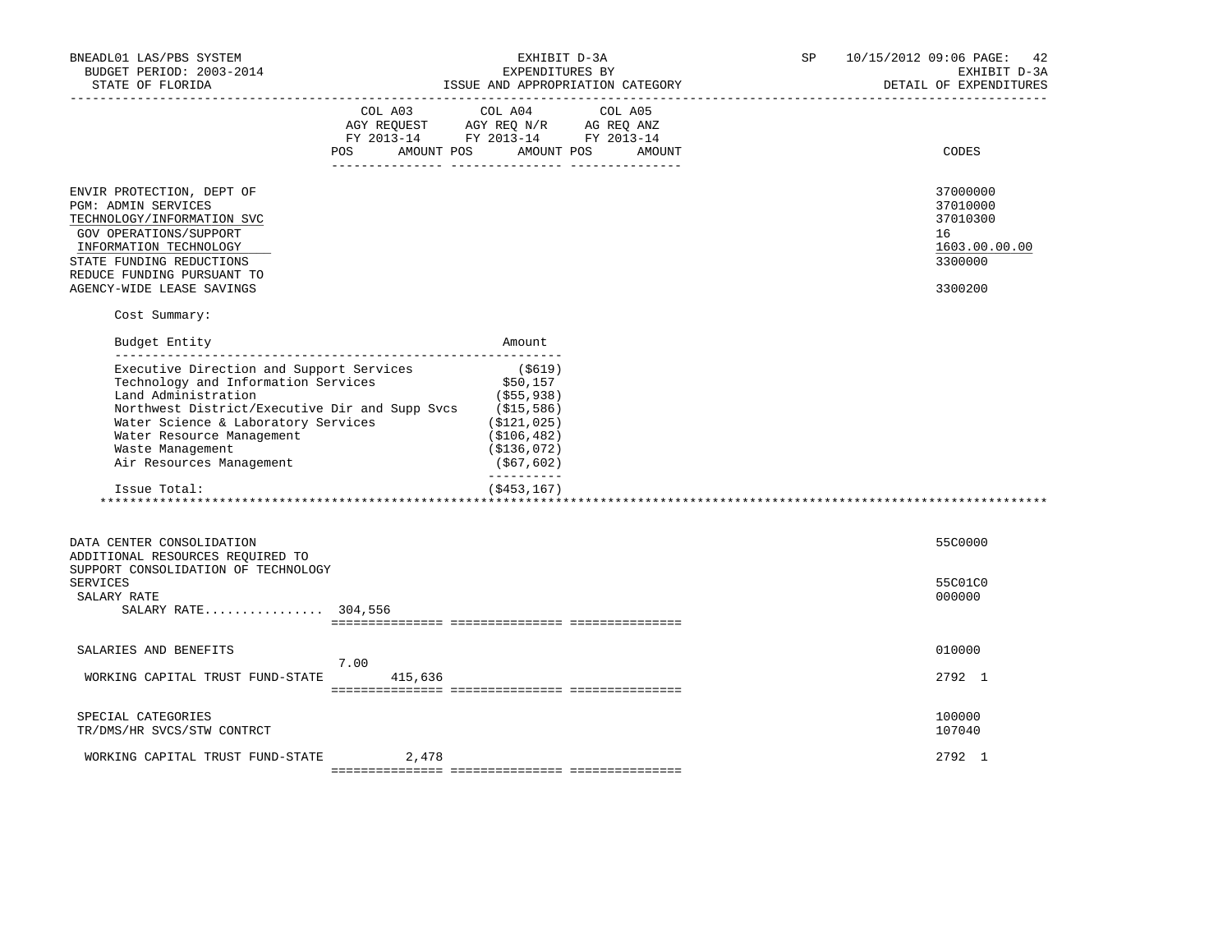| BNEADL01 LAS/PBS SYSTEM<br>BUDGET PERIOD: 2003-2014<br>STATE OF FLORIDA |                           | EXHIBIT D-3A<br>EXPENDITURES BY                                                                   | ISSUE AND APPROPRIATION CATEGORY | SP 10/15/2012 09:06 PAGE: 43<br>EXHIBIT D-3A<br>DETAIL OF EXPENDITURES |
|-------------------------------------------------------------------------|---------------------------|---------------------------------------------------------------------------------------------------|----------------------------------|------------------------------------------------------------------------|
|                                                                         | POS AMOUNT POS AMOUNT POS | COL A03 COL A04 COL A05<br>AGY REQUEST AGY REQ N/R AG REQ ANZ<br>FY 2013-14 FY 2013-14 FY 2013-14 | AMOUNT                           | CODES                                                                  |
| ENVIR PROTECTION, DEPT OF<br><b>PGM: ADMIN SERVICES</b>                 |                           |                                                                                                   |                                  | 37000000<br>37010000                                                   |
| TECHNOLOGY/INFORMATION SVC                                              |                           |                                                                                                   |                                  | 37010300                                                               |
| GOV OPERATIONS/SUPPORT                                                  |                           |                                                                                                   |                                  | 16                                                                     |
| INFORMATION TECHNOLOGY                                                  |                           |                                                                                                   |                                  | 1603.00.00.00                                                          |
| DATA CENTER CONSOLIDATION                                               |                           |                                                                                                   |                                  | 55C0000                                                                |
| ADDITIONAL RESOURCES REQUIRED TO                                        |                           |                                                                                                   |                                  |                                                                        |
| SUPPORT CONSOLIDATION OF TECHNOLOGY                                     |                           |                                                                                                   |                                  |                                                                        |
| SERVICES                                                                |                           |                                                                                                   |                                  | 5500100                                                                |
| DATA PROCESSING SERVICES                                                |                           |                                                                                                   |                                  | 210000                                                                 |
| OTHER DATA PROCESSING SVCS                                              |                           |                                                                                                   |                                  | 210014                                                                 |
| WORKING CAPITAL TRUST FUND-STATE 415,923                                |                           |                                                                                                   |                                  | 2792 1                                                                 |
| TOTAL: ADDITIONAL RESOURCES REQUIRED TO                                 |                           |                                                                                                   |                                  | 55C01C0                                                                |
| SUPPORT CONSOLIDATION OF TECHNOLOGY<br>SERVICES                         |                           |                                                                                                   |                                  |                                                                        |
| TOTAL POSITIONS 7.00                                                    |                           |                                                                                                   |                                  |                                                                        |
| TOTAL ISSUE 834,037                                                     |                           |                                                                                                   |                                  |                                                                        |
| TOTAL SALARY RATE 304,556                                               |                           |                                                                                                   |                                  |                                                                        |
|                                                                         |                           |                                                                                                   |                                  |                                                                        |

AGENCY ISSUE NARRATIVE:

2013-2014 BUDGET YEAR NARRATIVE: IT COMPONENT? YES

 This budget issue requests additional positions and funding necessary for the Department of Environmental Protection (Department) to continue support of software and hardware maintenance renewals. These positions and funding were eliminated as part of the data center consolidation initiative in the FY 2012-13 General Appropriations Act. Per discussions with the NSRC, it has now been determined that the NSRC will not be providing these services as originally anticipated. Therefore, the Department requests the positions and funding be restored in order to continue operations to safeguard the Department's infrastructure.

\*\*\*\*\*\*\*\*\*\*\*\*\*\*\*\*\*\*\*\*\*\*\*\*\*\*\*\*\*\*\*\*\*\*\*\*\*\*\*\*\*\*\*\*\*\*\*\*\*\*\*\*\*\*\*\*\*\*\*\*\*\*\*\*\*\*\*\*\*\*\*\*\*\*\*\*\*\*\*\*\*\*\*\*\*\*\*\*\*\*\*\*\*\*\*\*\*\*\*\*\*\*\*\*\*\*\*\*\*\*\*\*\*\*\*\*\*\*\*\*\*\*\*\*\*\*\*

 As required by section 282.201, Florida Statutes and in response to the State of Florida Data Center Consolidation initiative, DEP provided the 2012 Legislature with an estimate of costs for specified services (backup and recovery; datacenter management; database administration; disaster recovery; help desk; job control; managed services; printing; production control; security; storage; system administration; system programming; technical support; management and administration; and maintenance of software and hardware) to be transferred to the NSRC. When the Department began meeting with the NSRC this summer to discuss the transition of services it became clear that the NSRC would not be providing services for ongoing maintenance of software and hardware.

 Because these maintenance agreements are not currently supported by the Department's budget they must be recovered in order for the Department to continue to maintain an effective, efficient level of service necessary to support applications, networking, and other system functions.

This issue is supported by Strategy #25 of the Strategic Plan for Economic Development Improve the efficiency and effectiveness of government agencies, at all levels.

COST SUMMARY: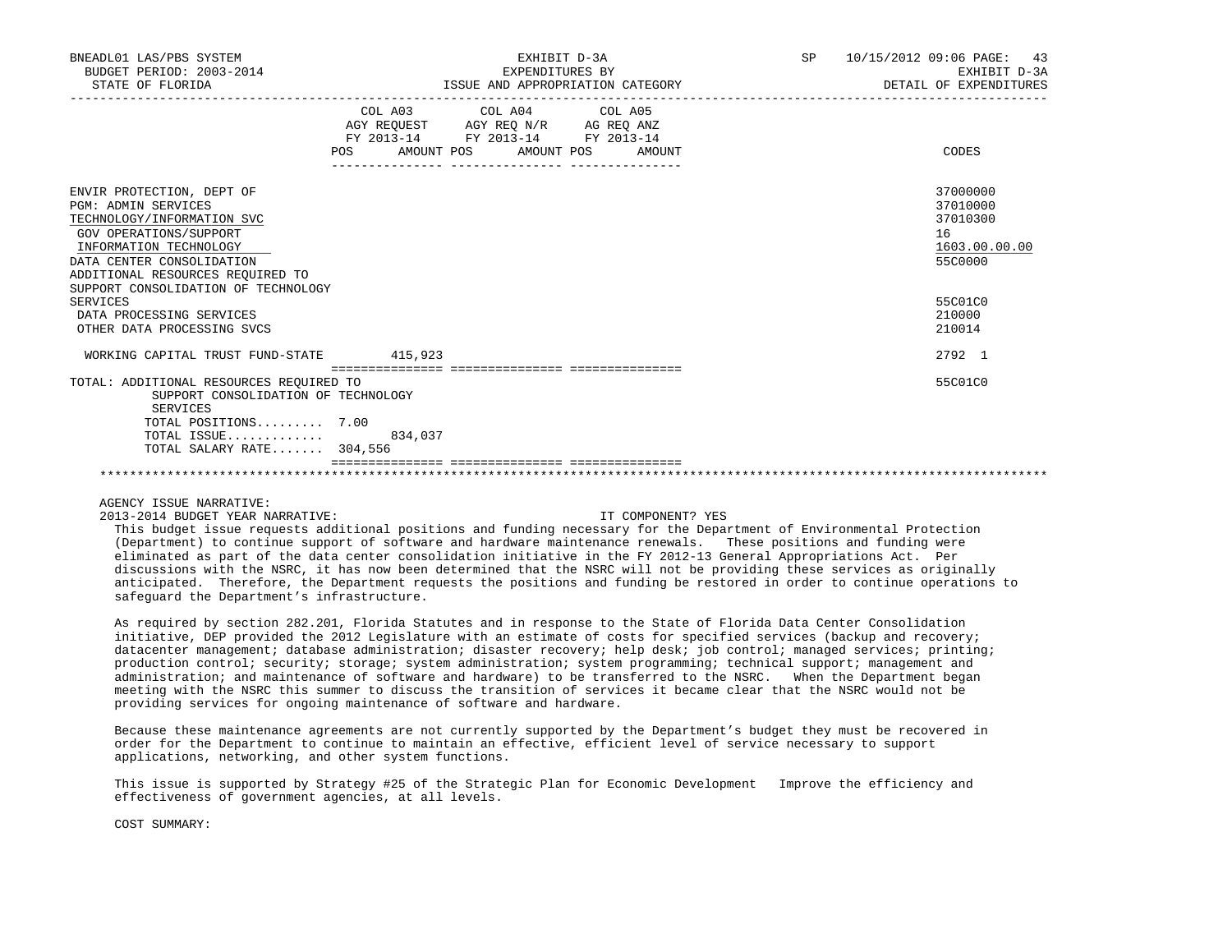| BNEADL01 LAS/PBS SYSTEM<br>BUDGET PERIOD: 2003-2014<br>STATE OF FLORIDA                                                                                                                                                                                              |  | ISSUE AND APPROPRIATION CATEGORY                                                                                                                                                               | EXHIBIT D-3A<br>EXPENDITURES BY |               |  | SP |  | 10/15/2012 09:06 PAGE:<br>44<br>EXHIBIT D-3A<br>DETAIL OF EXPENDITURES        |
|----------------------------------------------------------------------------------------------------------------------------------------------------------------------------------------------------------------------------------------------------------------------|--|------------------------------------------------------------------------------------------------------------------------------------------------------------------------------------------------|---------------------------------|---------------|--|----|--|-------------------------------------------------------------------------------|
|                                                                                                                                                                                                                                                                      |  | $\begin{tabular}{lcccc} COL A03 & COL A04 & COL A05 \\ AGY REQUEST & AGY REQ N/R & AG REQ ANZ \\ FY & 2013-14 & FY & 2013-14 & FY & 2013-14 \end{tabular}$<br>POS AMOUNT POS AMOUNT POS AMOUNT |                                 |               |  |    |  | CODES                                                                         |
| ENVIR PROTECTION, DEPT OF<br><b>PGM: ADMIN SERVICES</b><br>TECHNOLOGY/INFORMATION SVC<br>GOV OPERATIONS/SUPPORT<br>INFORMATION TECHNOLOGY<br>DATA CENTER CONSOLIDATION<br>ADDITIONAL RESOURCES REQUIRED TO<br>SUPPORT CONSOLIDATION OF TECHNOLOGY<br><b>SERVICES</b> |  |                                                                                                                                                                                                |                                 |               |  |    |  | 37000000<br>37010000<br>37010300<br>16<br>1603.00.00.00<br>55C0000<br>55C01C0 |
| Budget Entity appropriation Category FTE Amount Fund Source<br>Technology & Info Svcs Salaries & Benefits 7.0 \$415,636 Working Capital Trust Fund<br>Technology & Info Svcs Other Data Processing Svcs \$415,923 Working Capital Tr                                 |  |                                                                                                                                                                                                |                                 |               |  |    |  |                                                                               |
| TOTAL ISSUE:                                                                                                                                                                                                                                                         |  |                                                                                                                                                                                                |                                 | 7.0 \$834,037 |  |    |  |                                                                               |
| POSITION DETAIL OF SALARIES AND BENEFITS:                                                                                                                                                                                                                            |  | FTE BASE RATE ADDITIVES BENEFITS                                                                                                                                                               |                                 |               |  |    |  | LAPSE LAPSED SALARIES<br>SUBTOTAL % AND BENEFITS                              |
| A03 - AGY REQUEST FY 2013-14                                                                                                                                                                                                                                         |  |                                                                                                                                                                                                |                                 |               |  |    |  |                                                                               |
| CHANGES TO CURRENTLY AUTHORIZED POSITIONS<br>OTHER SALARY AMOUNT<br>2792 WORKING CAPITAL TRUST FUND                                                                                                                                                                  |  |                                                                                                                                                                                                |                                 |               |  |    |  | 773                                                                           |
|                                                                                                                                                                                                                                                                      |  |                                                                                                                                                                                                |                                 |               |  |    |  | --------------<br>773<br>==============                                       |
| NEW POSITIONS<br>2115 SYSTEMS PROGRAMMER III<br>N0001 001                                                                                                                                                                                                            |  | $7.00$ 304,556                                                                                                                                                                                 |                                 |               |  |    |  | 110,307 414,863 0.00 414,863                                                  |
|                                                                                                                                                                                                                                                                      |  |                                                                                                                                                                                                |                                 |               |  |    |  |                                                                               |
| TOTALS FOR ISSUE BY FUND<br>2792 WORKING CAPITAL TRUST FUND                                                                                                                                                                                                          |  |                                                                                                                                                                                                |                                 |               |  |    |  | 414,863<br>--------------                                                     |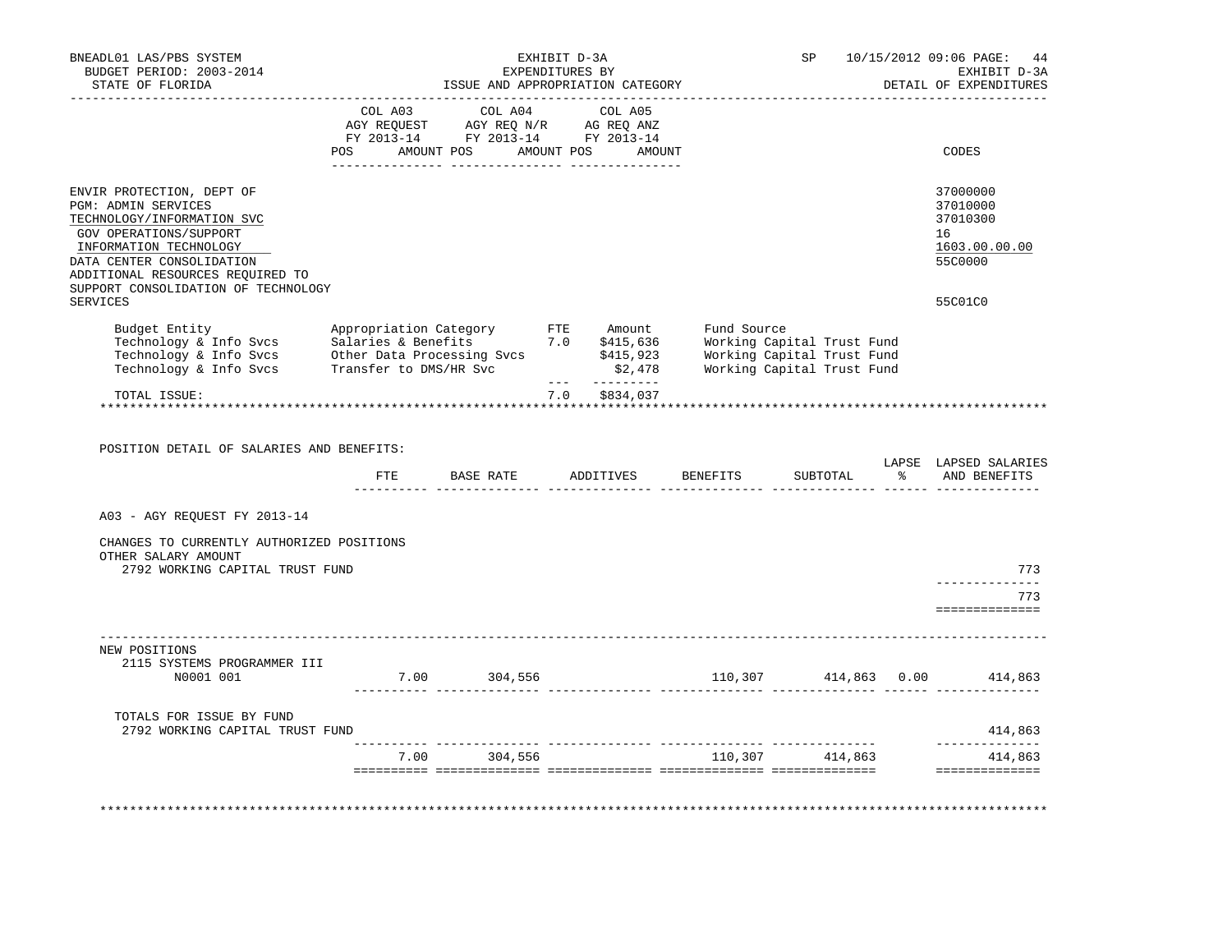| BNEADL01 LAS/PBS SYSTEM<br>BUDGET PERIOD: 2003-2014<br>STATE OF FLORIDA                                                                   | EXHIBIT D-3A<br>EXPENDITURES BY<br>ISSUE AND APPROPRIATION CATEGORY                                                                                                                                                                                 | SP<br>10/15/2012 09:06 PAGE: 45<br>EXHIBIT D-3A<br>DETAIL OF EXPENDITURES |
|-------------------------------------------------------------------------------------------------------------------------------------------|-----------------------------------------------------------------------------------------------------------------------------------------------------------------------------------------------------------------------------------------------------|---------------------------------------------------------------------------|
|                                                                                                                                           | COL A03 COL A04 COL A05<br>AGY REQUEST AGY REQ N/R AG REQ ANZ<br>FY 2013-14 FY 2013-14 FY 2013-14<br>AMOUNT POS AMOUNT POS AMOUNT<br>POS FOR THE POST OF THE STATE STATE STATE STATE STATE STATE STATE STATE STATE STATE STATE STATE STATE STATE ST | CODES                                                                     |
| ENVIR PROTECTION, DEPT OF<br><b>PGM: ADMIN SERVICES</b><br>TECHNOLOGY/INFORMATION SVC<br>GOV OPERATIONS/SUPPORT<br>INFORMATION TECHNOLOGY |                                                                                                                                                                                                                                                     | 37000000<br>37010000<br>37010300<br>16<br>1603.00.00.00                   |
| TOTAL: INFORMATION TECHNOLOGY<br>BY FUND TYPE                                                                                             |                                                                                                                                                                                                                                                     | 1603.00.00.00                                                             |
| TRUST FUNDS 13,118,891<br>SALARY RATE 4,084,942                                                                                           | 89.00                                                                                                                                                                                                                                               | 2000                                                                      |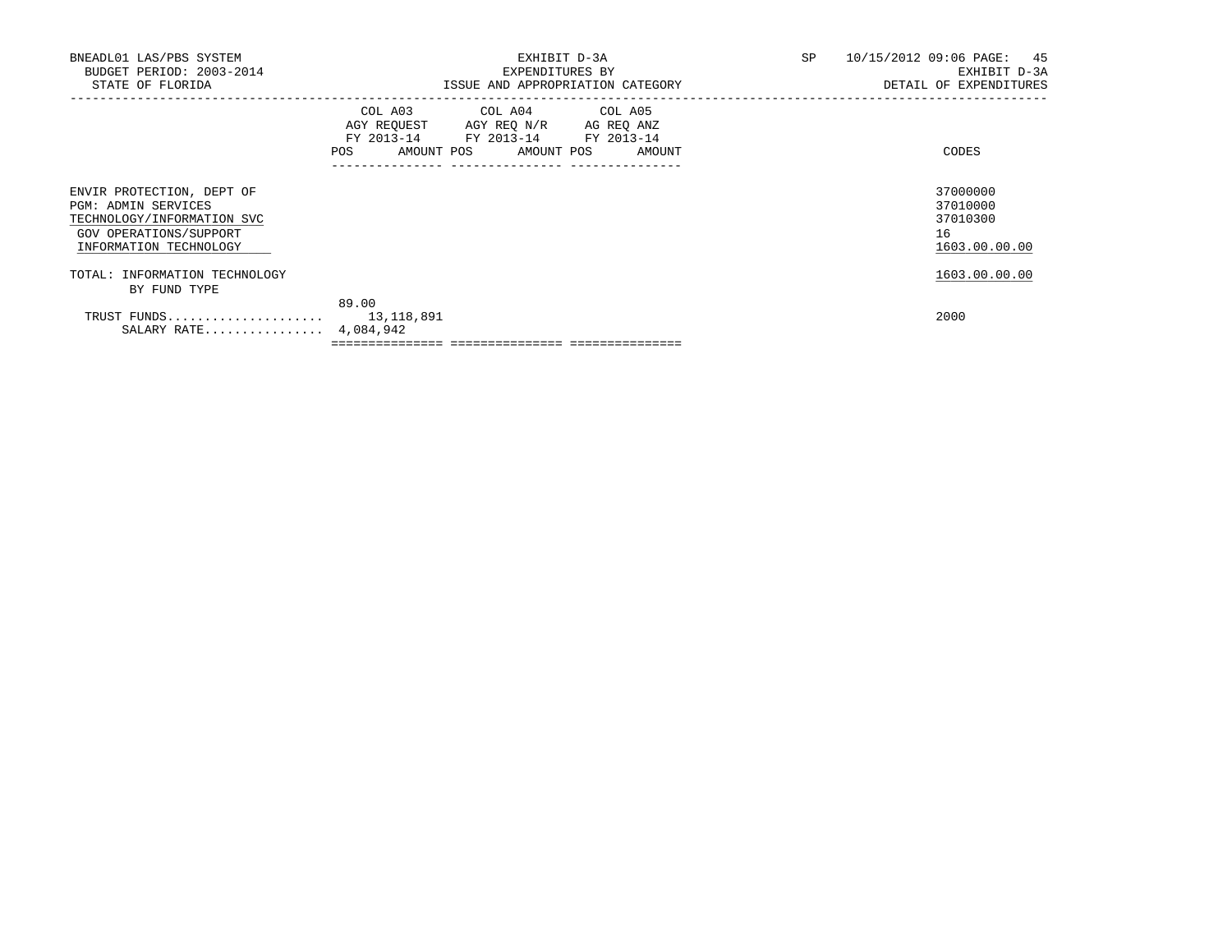| BNEADL01 LAS/PBS SYSTEM<br>BUDGET PERIOD: 2003-2014<br>STATE OF FLORIDA<br>------------------                                                                                                                                              |                              | EXHIBIT D-3A<br>EXPENDITURES BY<br>ISSUE AND APPROPRIATION CATEGORY<br>________________ | SP and the set of the set of the set of the set of the set of the set of the set of the set of the set of the set of the set of the set of the set of the set of the set of the set of the set of the set of the set of the se | 10/15/2012 09:06 PAGE: 46<br>EXHIBIT D-3A<br>DETAIL OF EXPENDITURES                                  |
|--------------------------------------------------------------------------------------------------------------------------------------------------------------------------------------------------------------------------------------------|------------------------------|-----------------------------------------------------------------------------------------|--------------------------------------------------------------------------------------------------------------------------------------------------------------------------------------------------------------------------------|------------------------------------------------------------------------------------------------------|
|                                                                                                                                                                                                                                            | COL A03<br>POS<br>AMOUNT POS | COL A04<br>COL A05<br>AMOUNT POS<br>AMOUNT                                              |                                                                                                                                                                                                                                | CODES                                                                                                |
| ENVIR PROTECTION, DEPT OF<br>PGM: ADMIN SERVICES<br>OFFICE OF EMRGNCY RESPONSE<br>PUBLIC PROTECTION<br>EMERGENCY PREV/PREP/RESPNS<br>ESTIMATED EXPENDITURES<br>ESTIMATED EXPENDITURES - OPERATIONS<br>SALARY RATE<br>SALARY RATE 1,475,158 |                              |                                                                                         |                                                                                                                                                                                                                                | 37000000<br>37010000<br>37010400<br>12 <sup>°</sup><br>1208.00.00.00<br>1000000<br>1001000<br>000000 |
| SALARIES AND BENEFITS                                                                                                                                                                                                                      |                              |                                                                                         |                                                                                                                                                                                                                                | 010000                                                                                               |
| COASTAL PROTECTION TF -STATE 1,297,881<br>INLAND PROTECTION TF - STATE                                                                                                                                                                     | 513,811                      |                                                                                         |                                                                                                                                                                                                                                | 2099 1<br>2212 1                                                                                     |
| TOTAL POSITIONS 28.00<br>TOTAL APPRO $1,811,692$                                                                                                                                                                                           |                              | ---------------- ----------------                                                       |                                                                                                                                                                                                                                |                                                                                                      |
| OTHER PERSONAL SERVICES                                                                                                                                                                                                                    |                              |                                                                                         |                                                                                                                                                                                                                                | 030000                                                                                               |
| COASTAL PROTECTION TF                                                                                                                                                                                                                      | $-$ STATE 195, 411           |                                                                                         |                                                                                                                                                                                                                                | 2099 1                                                                                               |
| <b>EXPENSES</b>                                                                                                                                                                                                                            |                              |                                                                                         |                                                                                                                                                                                                                                | 040000                                                                                               |
| COASTAL PROTECTION TF -STATE 145,451<br>$-$ STATE<br>INLAND PROTECTION TF                                                                                                                                                                  | 29,440                       |                                                                                         |                                                                                                                                                                                                                                | 2099 1<br>2212 1                                                                                     |
| TOTAL APPRO                                                                                                                                                                                                                                | 174,891                      |                                                                                         |                                                                                                                                                                                                                                |                                                                                                      |
| OPERATING CAPITAL OUTLAY                                                                                                                                                                                                                   |                              |                                                                                         |                                                                                                                                                                                                                                | 060000                                                                                               |
| COASTAL PROTECTION TF                                                                                                                                                                                                                      | $-STATE$<br>7,818            |                                                                                         |                                                                                                                                                                                                                                | 2099 1                                                                                               |
| SPECIAL CATEGORIES<br>ACQ & REPLACE PATROL VEH                                                                                                                                                                                             |                              |                                                                                         |                                                                                                                                                                                                                                | 100000<br>100014                                                                                     |
| COASTAL PROTECTION TF                                                                                                                                                                                                                      | $-$ STATE 63,594             |                                                                                         |                                                                                                                                                                                                                                | 2099 1                                                                                               |
| HAZARDOUS WASTE CLEANUP                                                                                                                                                                                                                    |                              |                                                                                         |                                                                                                                                                                                                                                | 101492                                                                                               |
| COASTAL PROTECTION TF                                                                                                                                                                                                                      | – STATE<br>912,413           |                                                                                         |                                                                                                                                                                                                                                | 2099 1                                                                                               |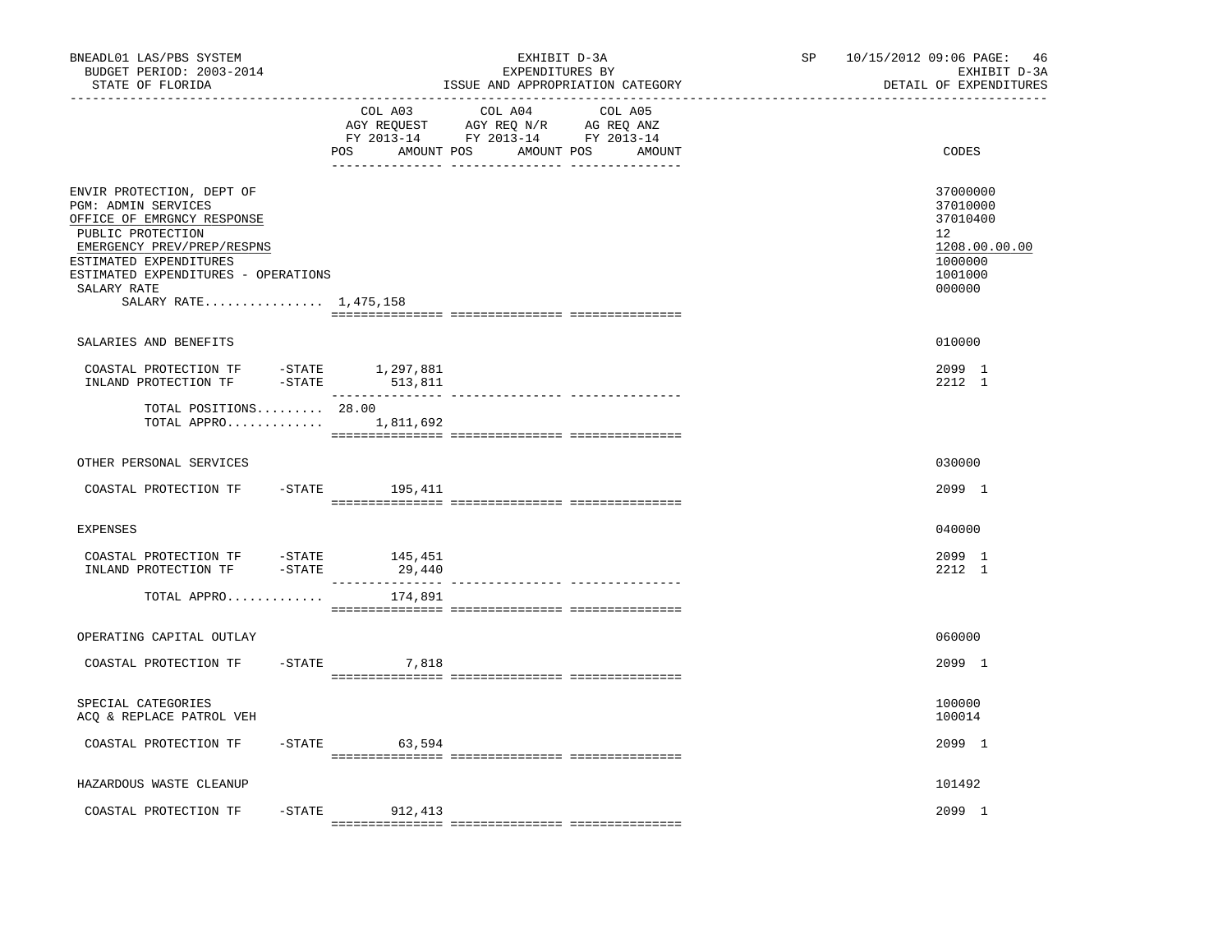| BNEADL01 LAS/PBS SYSTEM<br>BUDGET PERIOD: 2003-2014<br>STATE OF FLORIDA                                                                                                                                                                         |                                |                                               | EXPENDITURES BY                                                                   | EXHIBIT D-3A<br>ISSUE AND APPROPRIATION CATEGORY | SP | 10/15/2012 09:06 PAGE:<br>47<br>EXHIBIT D-3A<br>DETAIL OF EXPENDITURES                                          |
|-------------------------------------------------------------------------------------------------------------------------------------------------------------------------------------------------------------------------------------------------|--------------------------------|-----------------------------------------------|-----------------------------------------------------------------------------------|--------------------------------------------------|----|-----------------------------------------------------------------------------------------------------------------|
|                                                                                                                                                                                                                                                 |                                | __________________________________<br>COL A03 | COL A04<br>AGY REQUEST AGY REQ N/R AG REQ ANZ<br>FY 2013-14 FY 2013-14 FY 2013-14 | COL A05<br>POS AMOUNT POS AMOUNT POS AMOUNT      |    | CODES                                                                                                           |
| ENVIR PROTECTION, DEPT OF<br><b>PGM: ADMIN SERVICES</b><br>OFFICE OF EMRGNCY RESPONSE<br>PUBLIC PROTECTION<br>EMERGENCY PREV/PREP/RESPNS<br>ESTIMATED EXPENDITURES<br>ESTIMATED EXPENDITURES - OPERATIONS<br>SPECIAL CATEGORIES<br>ON-CALL FEES |                                |                                               |                                                                                   |                                                  |    | 37000000<br>37010000<br>37010400<br>12 <sup>12</sup><br>1208.00.00.00<br>1000000<br>1001000<br>100000<br>102261 |
| COASTAL PROTECTION TF -STATE 98,902                                                                                                                                                                                                             |                                |                                               |                                                                                   |                                                  |    | 2099 1                                                                                                          |
| PMTS FOR RESTOR & DAMAGE                                                                                                                                                                                                                        |                                |                                               |                                                                                   |                                                  |    | 102576                                                                                                          |
| COASTAL PROTECTION TF                                                                                                                                                                                                                           |                                | $-STATE$ 25,000                               |                                                                                   |                                                  |    | 2099 1                                                                                                          |
| DRUM REMOVAL AND DISPOSAL                                                                                                                                                                                                                       |                                |                                               |                                                                                   |                                                  |    | 102577                                                                                                          |
| COASTAL PROTECTION TF                                                                                                                                                                                                                           |                                | $-STATE$ 100,000                              |                                                                                   |                                                  |    | 2099 1                                                                                                          |
| RISK MANAGEMENT INSURANCE                                                                                                                                                                                                                       |                                |                                               |                                                                                   |                                                  |    | 103241                                                                                                          |
| INLAND PROTECTION TF                                                                                                                                                                                                                            |                                | $-$ STATE 111,814                             |                                                                                   |                                                  |    | 2212 1                                                                                                          |
| UNDERGROUND TANK CLEANUP                                                                                                                                                                                                                        |                                |                                               |                                                                                   |                                                  |    | 104132                                                                                                          |
| INLAND PROTECTION TF                                                                                                                                                                                                                            |                                | -STATE 214,759                                |                                                                                   |                                                  |    | 2212 1                                                                                                          |
| TR/FWCC FOR LAW ENF                                                                                                                                                                                                                             |                                |                                               |                                                                                   |                                                  |    | 105552                                                                                                          |
| SOLID WASTE MGMT TF                                                                                                                                                                                                                             | $-$ STATE                      | 2,620,271<br>_______________                  |                                                                                   |                                                  |    | 2099 1<br>2212 1<br>2423 1<br>2644 1                                                                            |
| TOTAL APPRO                                                                                                                                                                                                                                     |                                | 23,748,978                                    |                                                                                   |                                                  |    |                                                                                                                 |
| TR/DMS/HR SVCS/STW CONTRCT                                                                                                                                                                                                                      |                                |                                               |                                                                                   |                                                  |    | 107040                                                                                                          |
| COASTAL PROTECTION TF<br>INLAND PROTECTION TF                                                                                                                                                                                                   | $-\mathtt{STATE}$<br>$-$ STATE | 6,986<br>2,764                                |                                                                                   |                                                  |    | 2099 1<br>2212 1                                                                                                |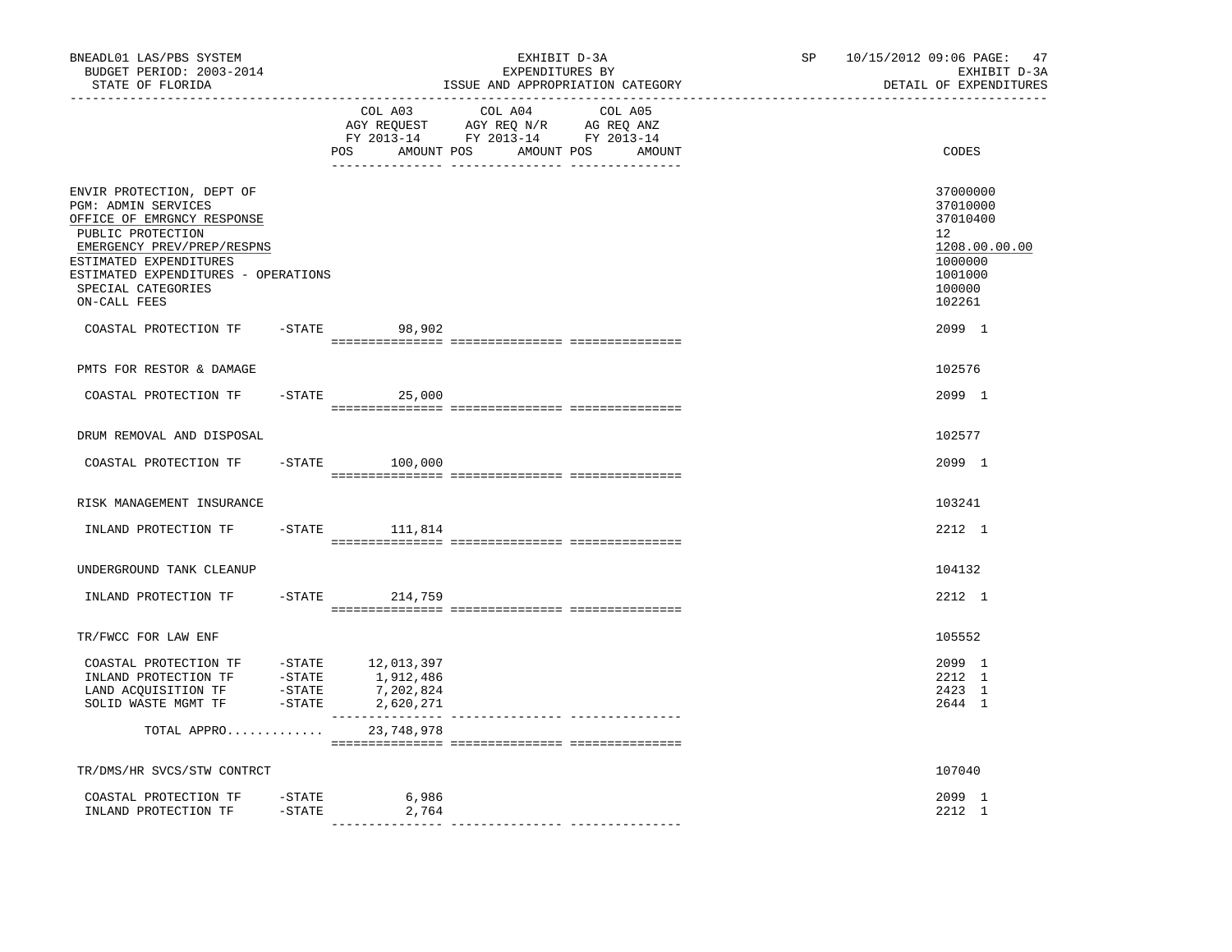| BNEADL01 LAS/PBS SYSTEM<br>BUDGET PERIOD: 2003-2014<br>STATE OF FLORIDA<br>----------------------                                                                                                                                                                                                                                                                                                                                                                                                                                                                                                                                                                                                                                                                                                                                                                                                                                                                                                                                                                                                                                                                                                                |           | EXHIBIT D-3A<br>EXPENDITURES BY                                                                   | ISSUE AND APPROPRIATION CATEGORY | SP | 10/15/2012 09:06 PAGE:<br>DETAIL OF EXPENDITURES                                            | 48<br>EXHIBIT D-3A |
|------------------------------------------------------------------------------------------------------------------------------------------------------------------------------------------------------------------------------------------------------------------------------------------------------------------------------------------------------------------------------------------------------------------------------------------------------------------------------------------------------------------------------------------------------------------------------------------------------------------------------------------------------------------------------------------------------------------------------------------------------------------------------------------------------------------------------------------------------------------------------------------------------------------------------------------------------------------------------------------------------------------------------------------------------------------------------------------------------------------------------------------------------------------------------------------------------------------|-----------|---------------------------------------------------------------------------------------------------|----------------------------------|----|---------------------------------------------------------------------------------------------|--------------------|
|                                                                                                                                                                                                                                                                                                                                                                                                                                                                                                                                                                                                                                                                                                                                                                                                                                                                                                                                                                                                                                                                                                                                                                                                                  | POS FOR   | COL A03 COL A04 COL A05<br>AGY REQUEST AGY REQ N/R AG REQ ANZ<br>FY 2013-14 FY 2013-14 FY 2013-14 | AMOUNT POS AMOUNT POS AMOUNT     |    | CODES                                                                                       |                    |
| ENVIR PROTECTION, DEPT OF<br><b>PGM: ADMIN SERVICES</b><br>OFFICE OF EMRGNCY RESPONSE<br>PUBLIC PROTECTION<br>EMERGENCY PREV/PREP/RESPNS<br>ESTIMATED EXPENDITURES<br>ESTIMATED EXPENDITURES - OPERATIONS<br>SPECIAL CATEGORIES<br>TR/DMS/HR SVCS/STW CONTRCT<br>TOTAL APPRO<br>TOTAL: ESTIMATED EXPENDITURES - OPERATIONS<br>TOTAL POSITIONS 28.00                                                                                                                                                                                                                                                                                                                                                                                                                                                                                                                                                                                                                                                                                                                                                                                                                                                              | 9,750     |                                                                                                   |                                  |    | 37000000<br>37010000<br>37010400<br>12<br>1000000<br>1001000<br>100000<br>107040<br>1001000 | 1208.00.00.00      |
| TOTAL ISSUE 27,475,022<br>TOTAL SALARY RATE 1,475,158                                                                                                                                                                                                                                                                                                                                                                                                                                                                                                                                                                                                                                                                                                                                                                                                                                                                                                                                                                                                                                                                                                                                                            |           |                                                                                                   |                                  |    |                                                                                             |                    |
| AGENCY ISSUE NARRATIVE:<br>2013-2014 BUDGET YEAR NARRATIVE:<br>Use of Special Category Funding in the Recurring Base                                                                                                                                                                                                                                                                                                                                                                                                                                                                                                                                                                                                                                                                                                                                                                                                                                                                                                                                                                                                                                                                                             |           |                                                                                                   | IT COMPONENT? NO                 |    |                                                                                             |                    |
| Approximately 30% of the spills are in the coastal zone of the state or in lakes and rivers. When the Office Emergency<br>Response (OER) responds to these incidents the responders have to either assess the spill from land or request assistance<br>from an agency (state or county) that has a vessel. Many times, the agency's vessel is not available and the response is<br>delayed until one can be found or we do without. In the case of a fuel spill, this delay leads to a larger area<br>contaminated and a more complex response. If OER had their own vessels, responses would be faster and result in better<br>protection of the environment, wildlife and public safety. OER responders would be able to deploy boom and skimmers to<br>recover oil from water. Additionally, other agencies often do not like to respond to oil spills because their vessels<br>would need to be cleaned afterwards. Having OER vessels would eliminate this problem. The Office of Emergency Response<br>(OER) anticipates funding the purchase of vessels from the following special category: 101492 Hazardous Waste Cleanup -<br>OER responds to oil and hazardous materials spills throughout the state. |           |                                                                                                   |                                  |    |                                                                                             |                    |
| CASUALTY INSURANCE PREMIUM<br>ADJUSTMENT<br>SPECIAL CATEGORIES<br>RISK MANAGEMENT INSURANCE                                                                                                                                                                                                                                                                                                                                                                                                                                                                                                                                                                                                                                                                                                                                                                                                                                                                                                                                                                                                                                                                                                                      |           |                                                                                                   |                                  |    | 1001090<br>100000<br>103241                                                                 |                    |
| $-$ STATE<br>INLAND PROTECTION TF                                                                                                                                                                                                                                                                                                                                                                                                                                                                                                                                                                                                                                                                                                                                                                                                                                                                                                                                                                                                                                                                                                                                                                                | $76,309-$ |                                                                                                   |                                  |    | 2212 1                                                                                      |                    |

=============== =============== ===============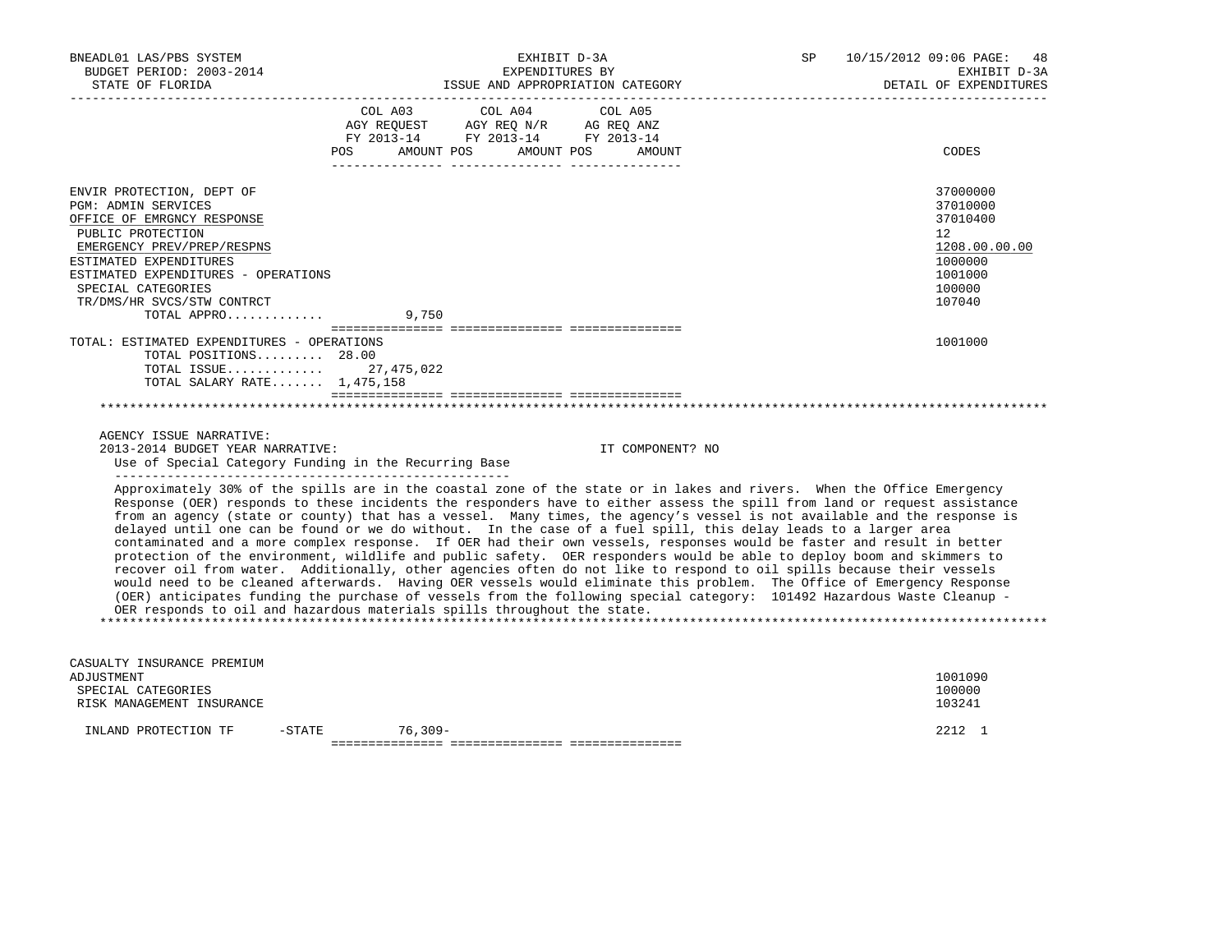| BNEADL01 LAS/PBS SYSTEM<br>BUDGET PERIOD: 2003-2014<br>STATE OF FLORIDA                                                                                                                                                                                 |               | EXHIBIT D-3A<br>EXPENDITURES BY<br>ISSUE AND APPROPRIATION CATEGORY                                                                                                                                                                                                                                                                                |        | SP 10/15/2012 09:06 PAGE: 49<br>EXHIBIT D-3A<br>DETAIL OF EXPENDITURES                     |
|---------------------------------------------------------------------------------------------------------------------------------------------------------------------------------------------------------------------------------------------------------|---------------|----------------------------------------------------------------------------------------------------------------------------------------------------------------------------------------------------------------------------------------------------------------------------------------------------------------------------------------------------|--------|--------------------------------------------------------------------------------------------|
|                                                                                                                                                                                                                                                         |               | $\begin{tabular}{lllllllllll} &\multicolumn{4}{c}{\text{COL A03}} &\multicolumn{4}{c}{\text{COL A04}} &\multicolumn{4}{c}{\text{COL A05}} \\ \multicolumn{4}{c}{\text{AGY REQUEST}} &\multicolumn{4}{c}{\text{AGY REQ N/R}} &\multicolumn{4}{c}{\text{AG REQ ANZ}} \end{tabular}$<br>FY 2013-14 FY 2013-14 FY 2013-14<br>POS AMOUNT POS AMOUNT POS | AMOUNT | CODES                                                                                      |
| ENVIR PROTECTION, DEPT OF<br><b>PGM: ADMIN SERVICES</b><br>OFFICE OF EMRGNCY RESPONSE<br>PUBLIC PROTECTION<br>EMERGENCY PREV/PREP/RESPNS<br>ESTIMATED EXPENDITURES<br>FLORIDA RETIREMENT SYSTEM<br>CONTRIBUTION ADJUSTMENT FOR<br>FISCAL YEAR 2012-2013 |               |                                                                                                                                                                                                                                                                                                                                                    |        | 37000000<br>37010000<br>37010400<br>12 <sup>°</sup><br>1208.00.00.00<br>1000000<br>1001240 |
| SALARIES AND BENEFITS<br>COASTAL PROTECTION TF - STATE<br>INLAND PROTECTION TF -STATE 1,252                                                                                                                                                             | 3,161         |                                                                                                                                                                                                                                                                                                                                                    |        | 010000<br>2099 1<br>2212 1                                                                 |
| TOTAL APPRO                                                                                                                                                                                                                                             | 4,413         |                                                                                                                                                                                                                                                                                                                                                    |        |                                                                                            |
| ADJUSTMENT TO STATE HEALTH<br>INSURANCE PREMIUM CONTRIBUTION -<br>FISCAL YEAR 2012-13<br>SALARIES AND BENEFITS                                                                                                                                          |               |                                                                                                                                                                                                                                                                                                                                                    |        | 1001830<br>010000                                                                          |
| COASTAL PROTECTION TF - STATE 2,245<br>INLAND PROTECTION TF -STATE                                                                                                                                                                                      | 889           |                                                                                                                                                                                                                                                                                                                                                    |        | 2099 1<br>2212 1                                                                           |
| TOTAL APPRO $3,134$                                                                                                                                                                                                                                     |               |                                                                                                                                                                                                                                                                                                                                                    |        |                                                                                            |
| REALLOCATION OF HUMAN RESOURCES<br>OUTSOURCING<br>SPECIAL CATEGORIES<br>TR/DMS/HR SVCS/STW CONTRCT                                                                                                                                                      |               |                                                                                                                                                                                                                                                                                                                                                    |        | 1005900<br>100000<br>107040                                                                |
| COASTAL PROTECTION TF -STATE<br>INLAND PROTECTION TF -STATE                                                                                                                                                                                             | 61-<br>$24 -$ |                                                                                                                                                                                                                                                                                                                                                    |        | 2099 1<br>2212 1                                                                           |
| TOTAL APPRO                                                                                                                                                                                                                                             | $85 -$        |                                                                                                                                                                                                                                                                                                                                                    |        |                                                                                            |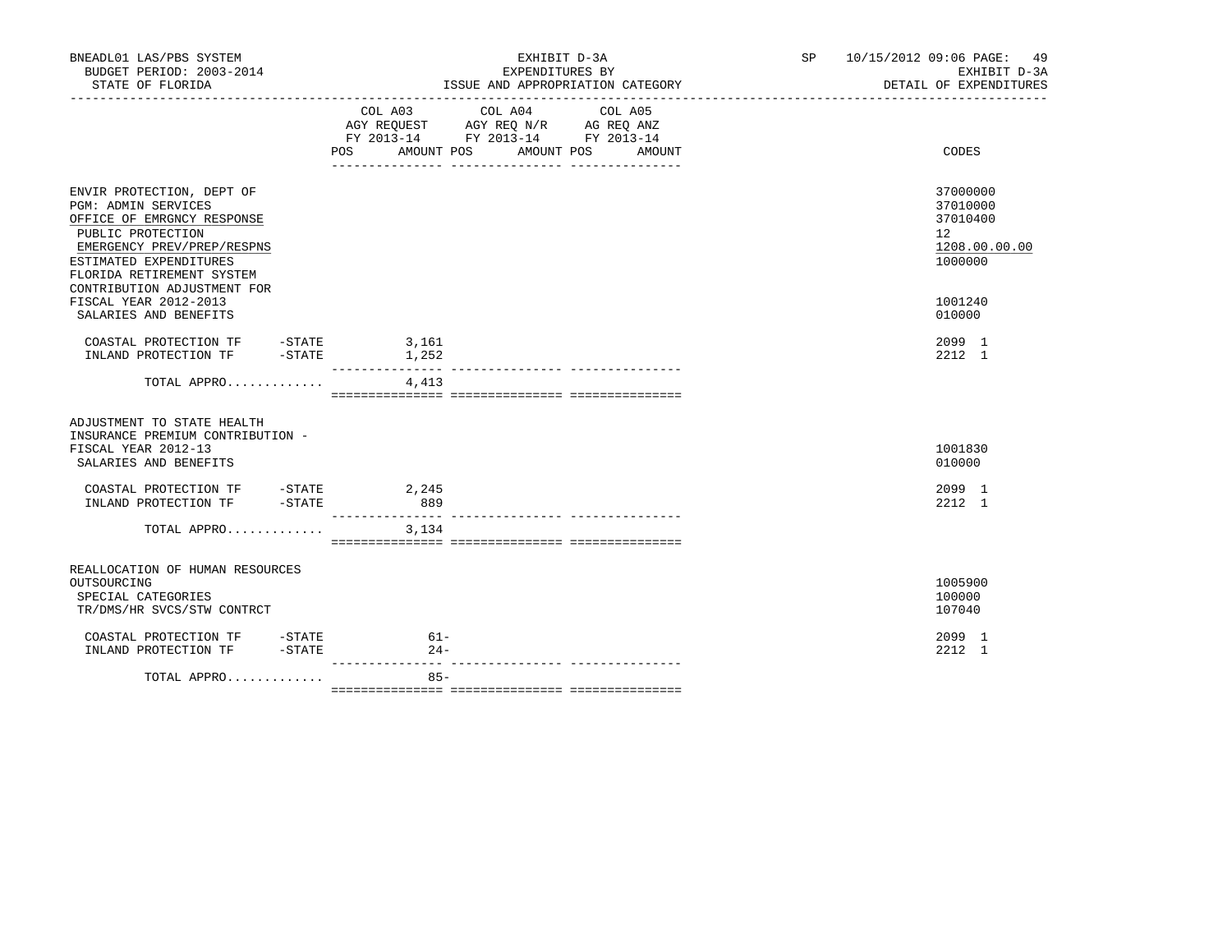| BNEADL01 LAS/PBS SYSTEM<br>BUDGET PERIOD: 2003-2014<br>STATE OF FLORIDA                                                                                                                                                                                                    |         | EXHIBIT D-3A<br>EXPENDITURES BY<br>ISSUE AND APPROPRIATION CATEGORY                                                                   | SP 10/15/2012 09:06 PAGE: 50<br>EXHIBIT D-3A<br>DETAIL OF EXPENDITURES |
|----------------------------------------------------------------------------------------------------------------------------------------------------------------------------------------------------------------------------------------------------------------------------|---------|---------------------------------------------------------------------------------------------------------------------------------------|------------------------------------------------------------------------|
|                                                                                                                                                                                                                                                                            |         | COL A03 COL A04 COL A05<br>AGY REQUEST AGY REQ N/R AG REQ ANZ<br>FY 2013-14 FY 2013-14 FY 2013-14<br>POS AMOUNT POS AMOUNT POS AMOUNT | CODES                                                                  |
| ENVIR PROTECTION, DEPT OF<br><b>PGM: ADMIN SERVICES</b><br>OFFICE OF EMRGNCY RESPONSE<br>PUBLIC PROTECTION<br>EMERGENCY PREV/PREP/RESPNS<br>ADJUSTMENTS TO CURRENT YEAR<br>ESTIMATED EXPENDITURES<br>TRANSFER LAW ENFORCEMENT TO FLORIDA<br>FISH AND WILDLIFE CONSERVATION |         |                                                                                                                                       | 37000000<br>37010000<br>37010400<br>12<br>1208.00.00.00<br>1600000     |
| COMMISSION, CHAPTER 2012-88, LOF,<br>$(HB 1383) - ADD$<br>SPECIAL CATEGORIES<br>TR/FWCC FOR LAW ENF                                                                                                                                                                        |         |                                                                                                                                       | 1602110<br>100000<br>105552                                            |
| COASTAL PROTECTION TF $-$ -STATE 19,827<br>INLAND PROTECTION TF -STATE 45,319<br>LAND ACQUISITION TF -STATE 157,815<br>SOLID WASTE MGMT TF -STATE                                                                                                                          | 60, 279 |                                                                                                                                       | 2099 1<br>2212 1<br>2423 1<br>2644 1                                   |
| TOTAL APPRO                                                                                                                                                                                                                                                                | 283,240 | ================================                                                                                                      |                                                                        |
| AGENCY ISSUE NARRATIVE:                                                                                                                                                                                                                                                    |         |                                                                                                                                       |                                                                        |

2013-2014 BUDGET YEAR NARRATIVE: IT COMPONENT? NO

 This issue continues the transfer of administrative positions and funding to the Florida Fish and Wildlife Conservation Commission (FWCC) per agency budget amendment number 13-06 and EOG log number B0125, effective 8/23/2012. The 2012 Legislature passed Committee Substitute for House Bill 1383 (Chapter 2012-88, Laws of Florida) which transferred and reassigned the functions and responsibilities of the Department of Environmental Protection's Division of Law Enforcement, excluding the Bureau of Emergency Response, to the FWCC Division of Law Enforcement. The bill also authorized the department to transfer to the FWCC through the budget amendment process administrative positions needed to provide administrative support.

| Budget Entity                           | FTE.  | Amount     |
|-----------------------------------------|-------|------------|
| Executive Direction/Support Services    | (3.0) | (237, 545) |
| Technology and Information Services     | (1.0) | (45, 695)  |
| $Issue$ 1602100 Total:                  | (4.0) | (283,240)  |
| Office of Emergency Response/TR to FWCC |       | 283,240    |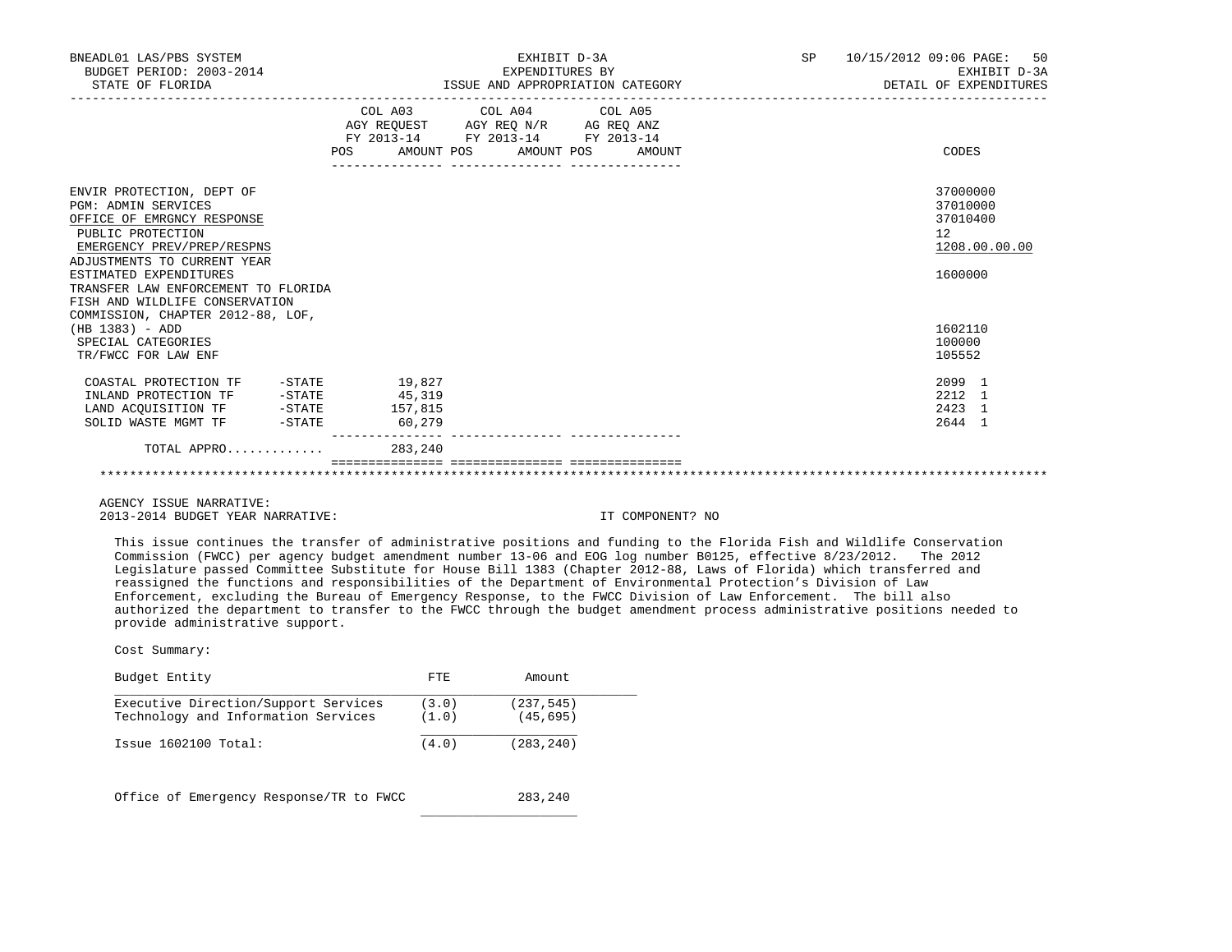| BNEADL01 LAS/PBS SYSTEM<br>BUDGET PERIOD: 2003-2014<br>STATE OF FLORIDA                                                                                                                                                                                                    | EXHIBIT D-3A<br>EXPENDITURES BY<br>ISSUE AND APPROPRIATION CATEGORY                                                                                  | SP<br>10/15/2012 09:06 PAGE: | 51<br>EXHIBIT D-3A<br>DETAIL OF EXPENDITURES                                    |
|----------------------------------------------------------------------------------------------------------------------------------------------------------------------------------------------------------------------------------------------------------------------------|------------------------------------------------------------------------------------------------------------------------------------------------------|------------------------------|---------------------------------------------------------------------------------|
|                                                                                                                                                                                                                                                                            | COL A03<br>COL A04<br>COL A05<br>AGY REOUEST AGY REO N/R AG REO ANZ<br>FY 2013-14 FY 2013-14 FY 2013-14<br>POS<br>AMOUNT POS<br>AMOUNT POS<br>AMOUNT |                              | CODES                                                                           |
| ENVIR PROTECTION, DEPT OF<br><b>PGM: ADMIN SERVICES</b><br>OFFICE OF EMRGNCY RESPONSE<br>PUBLIC PROTECTION<br>EMERGENCY PREV/PREP/RESPNS<br>ADJUSTMENTS TO CURRENT YEAR<br>ESTIMATED EXPENDITURES<br>TRANSFER LAW ENFORCEMENT TO FLORIDA<br>FISH AND WILDLIFE CONSERVATION |                                                                                                                                                      |                              | 37000000<br>37010000<br>37010400<br>12 <sup>°</sup><br>1208.00.00.00<br>1600000 |
| COMMISSION, CHAPTER 2012-88, LOF,<br>$(HB 1383) - ADD$<br>Issue 1602110 Total:                                                                                                                                                                                             | 283,240                                                                                                                                              |                              | 1602110                                                                         |
|                                                                                                                                                                                                                                                                            |                                                                                                                                                      |                              |                                                                                 |
| ANNUALIZATION OF ADMINISTERED<br>FUNDS APPROPRIATIONS<br>STATE HEALTH INSURANCE ADJUSTMENT<br>FOR FY 2012-13 - 10 MONTHS                                                                                                                                                   |                                                                                                                                                      |                              | 26A0000                                                                         |
| <b>ANNUALIZATION</b><br>SALARIES AND BENEFITS                                                                                                                                                                                                                              |                                                                                                                                                      |                              | 26A1830<br>010000                                                               |
| INLAND PROTECTION TF                                                                                                                                                                                                                                                       | 11,225<br>4,445                                                                                                                                      |                              | 2099 1<br>2212 1                                                                |
| TOTAL APPRO                                                                                                                                                                                                                                                                | 15,670                                                                                                                                               |                              |                                                                                 |
| TOTAL: EMERGENCY PREV/PREP/RESPNS<br>BY FUND TYPE                                                                                                                                                                                                                          |                                                                                                                                                      |                              | 1208.00.00.00                                                                   |
| TRUST FUNDS<br>SALARY RATE 1,475,158                                                                                                                                                                                                                                       | 28.00<br>27,705,085                                                                                                                                  |                              | 2000                                                                            |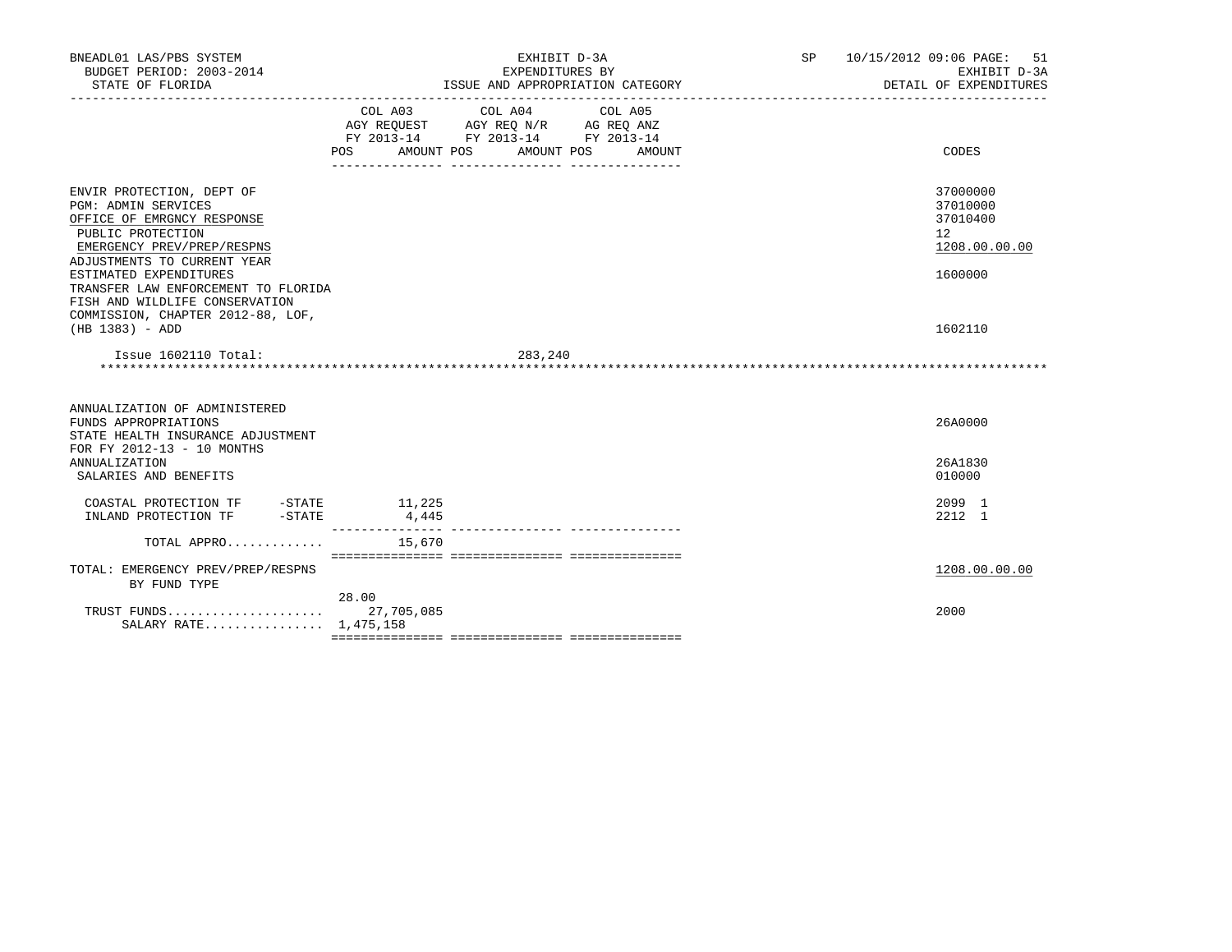| BNEADL01 LAS/PBS SYSTEM<br>BUDGET PERIOD: 2003-2014<br>STATE OF FLORIDA                                                                                                                                                      |                                                   | EXHIBIT D-3A<br>EXPENDITURES BY<br>ISSUE AND APPROPRIATION CATEGORY                                                                   | SP 10/15/2012 09:06 PAGE: 52<br>EXHIBIT D-3A<br>DETAIL OF EXPENDITURES                  |
|------------------------------------------------------------------------------------------------------------------------------------------------------------------------------------------------------------------------------|---------------------------------------------------|---------------------------------------------------------------------------------------------------------------------------------------|-----------------------------------------------------------------------------------------|
|                                                                                                                                                                                                                              |                                                   | COL A03 COL A04 COL A05<br>AGY REQUEST AGY REQ N/R AG REQ ANZ<br>FY 2013-14 FY 2013-14 FY 2013-14<br>POS AMOUNT POS AMOUNT POS AMOUNT | CODES                                                                                   |
| ENVIR PROTECTION, DEPT OF<br>PGM: STATE LANDS<br>LAND ADMINISTRATION<br>NATURAL RESOURCES/ENVIRON<br>LAND RESOURCES<br>ESTIMATED EXPENDITURES<br>ESTIMATED EXPENDITURES - OPERATIONS<br>SALARY RATE<br>SALARY RATE 2,157,946 |                                                   |                                                                                                                                       | 37000000<br>37100000<br>37100200<br>14<br>1402.00.00.00<br>1000000<br>1001000<br>000000 |
| SALARIES AND BENEFITS                                                                                                                                                                                                        |                                                   |                                                                                                                                       | 010000                                                                                  |
| WATER MANAGEMENT LANDS TF -STATE                                                                                                                                                                                             | 518,727<br>259,460                                |                                                                                                                                       | 2408 1<br>2423 1<br>2776 1                                                              |
| TOTAL POSITIONS 43.00<br>TOTAL APPRO 2,889,827                                                                                                                                                                               |                                                   |                                                                                                                                       |                                                                                         |
| OTHER PERSONAL SERVICES                                                                                                                                                                                                      |                                                   |                                                                                                                                       | 030000                                                                                  |
| LAND ACQUISITION TF -STATE 36,580                                                                                                                                                                                            |                                                   |                                                                                                                                       | 2423 1                                                                                  |
| <b>EXPENSES</b>                                                                                                                                                                                                              |                                                   |                                                                                                                                       | 040000                                                                                  |
| CONSERVATION/REC LANDS TF -STATE<br>INTERNAL IMPROVEMENT TF -STATE<br>LAND ACQUISITION TF -STATE<br>WATER MANAGEMENT LANDS TF -STATE<br>TOTAL APPRO                                                                          | 98,787<br>342,833<br>183,755<br>26,748<br>652,123 |                                                                                                                                       | 2131 1<br>2408 1<br>2423 1<br>2776 1                                                    |
|                                                                                                                                                                                                                              |                                                   |                                                                                                                                       |                                                                                         |
| OPERATING CAPITAL OUTLAY                                                                                                                                                                                                     |                                                   |                                                                                                                                       | 060000                                                                                  |
| LAND ACQUISITION TF -STATE 1,920                                                                                                                                                                                             |                                                   |                                                                                                                                       | 2423 1                                                                                  |
| SPECIAL CATEGORIES<br>CONTRACTED SERVICES                                                                                                                                                                                    |                                                   |                                                                                                                                       | 100000<br>100777                                                                        |
| CONSERVATION/REC LANDS TF -STATE<br>INTERNAL IMPROVEMENT TF -STATE                                                                                                                                                           | 44,994<br>320,000                                 |                                                                                                                                       | 2131 1<br>2408 1                                                                        |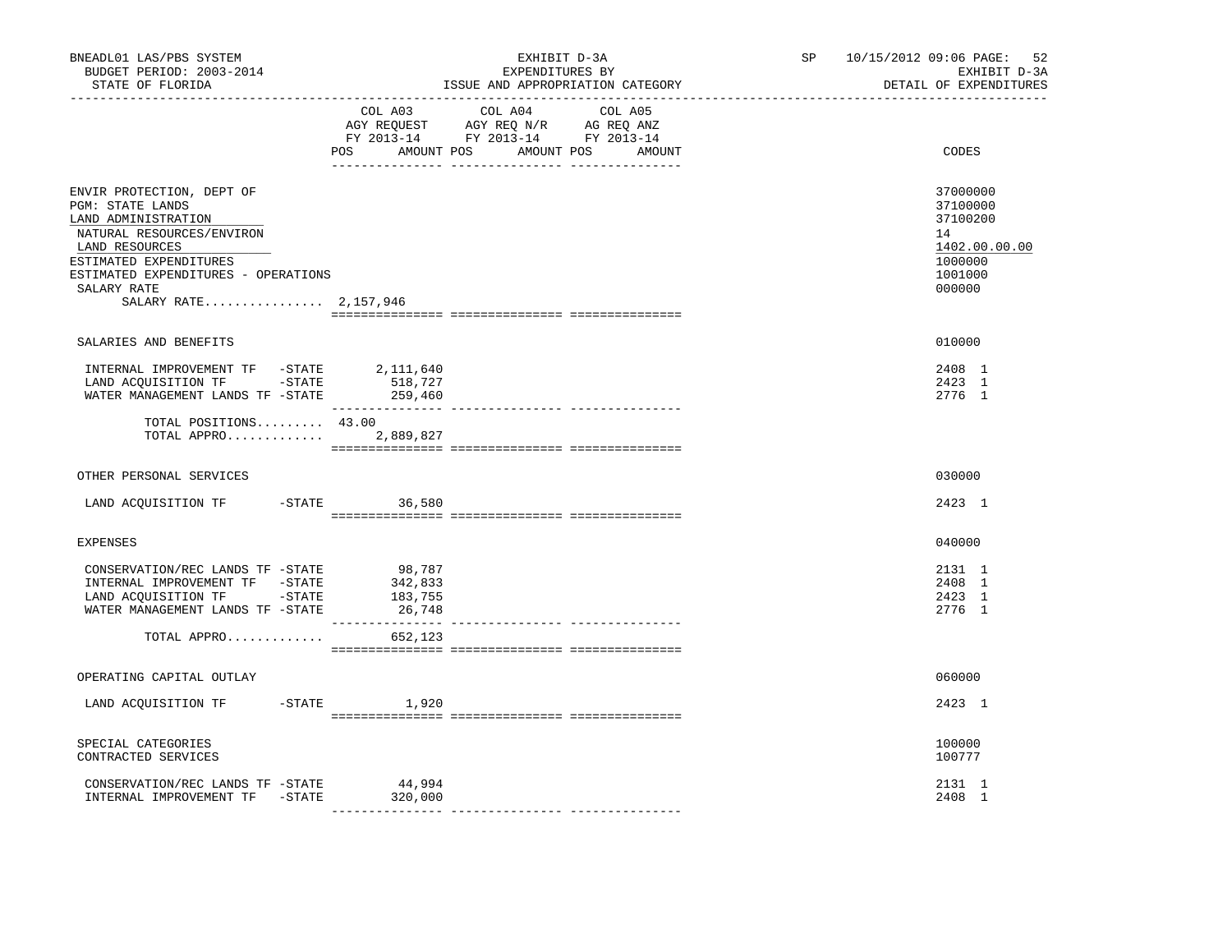| BNEADL01 LAS/PBS SYSTEM<br>BUDGET PERIOD: 2003-2014<br>STATE OF FLORIDA                                                                                                                                                                                  |                        | EXHIBIT D-3A<br>EXPENDITURES BY<br>ISSUE AND APPROPRIATION CATEGORY                                                                  | SP 10/15/2012 09:06 PAGE: 53<br>EXHIBIT D-3A<br>DETAIL OF EXPENDITURES                            |
|----------------------------------------------------------------------------------------------------------------------------------------------------------------------------------------------------------------------------------------------------------|------------------------|--------------------------------------------------------------------------------------------------------------------------------------|---------------------------------------------------------------------------------------------------|
|                                                                                                                                                                                                                                                          | POS                    | COL A03 COL A04 COL A05<br>AGY REQUEST AGY REQ N/R AG REQ ANZ<br>FY 2013-14 FY 2013-14 FY 2013-14<br>AMOUNT POS AMOUNT POS<br>AMOUNT | CODES                                                                                             |
| ENVIR PROTECTION, DEPT OF<br>PGM: STATE LANDS<br>LAND ADMINISTRATION<br>NATURAL RESOURCES/ENVIRON<br>LAND RESOURCES<br>ESTIMATED EXPENDITURES<br>ESTIMATED EXPENDITURES - OPERATIONS<br>SPECIAL CATEGORIES<br>CONTRACTED SERVICES<br>TOTAL APPRO 364,994 |                        |                                                                                                                                      | 37000000<br>37100000<br>37100200<br>14<br>1402.00.00.00<br>1000000<br>1001000<br>100000<br>100777 |
| NATURAL AREAS INVENTORY                                                                                                                                                                                                                                  |                        |                                                                                                                                      | 102205                                                                                            |
| CONSERVATION/REC LANDS TF -STATE 222,947                                                                                                                                                                                                                 |                        |                                                                                                                                      | 2131 1                                                                                            |
| RISK MANAGEMENT INSURANCE                                                                                                                                                                                                                                |                        |                                                                                                                                      | 103241                                                                                            |
| LAND ACQUISITION TF -STATE 2,111                                                                                                                                                                                                                         |                        |                                                                                                                                      | 2423 1                                                                                            |
| PAYMENT IN LIEU OF TAXES                                                                                                                                                                                                                                 |                        |                                                                                                                                      | 103887                                                                                            |
| CONSERVATION/REC LANDS TF -STATE 1,360,000                                                                                                                                                                                                               |                        |                                                                                                                                      | 2131 1                                                                                            |
| TR/DMS/HR SVCS/STW CONTRCT                                                                                                                                                                                                                               |                        |                                                                                                                                      | 107040                                                                                            |
| INTERNAL IMPROVEMENT TF -STATE<br>LAND ACQUISITION TF -STATE<br>WATER MANAGEMENT LANDS TF -STATE                                                                                                                                                         | 16,332<br>7,513<br>363 |                                                                                                                                      | 2408 1<br>2423 1<br>2776 1                                                                        |
| TOTAL APPRO                                                                                                                                                                                                                                              | 24,208                 |                                                                                                                                      |                                                                                                   |
| TOTAL: ESTIMATED EXPENDITURES - OPERATIONS<br>TOTAL POSITIONS 43.00<br>TOTAL ISSUE<br>TOTAL SALARY RATE 2,157,946                                                                                                                                        | 5,554,710              |                                                                                                                                      | 1001000                                                                                           |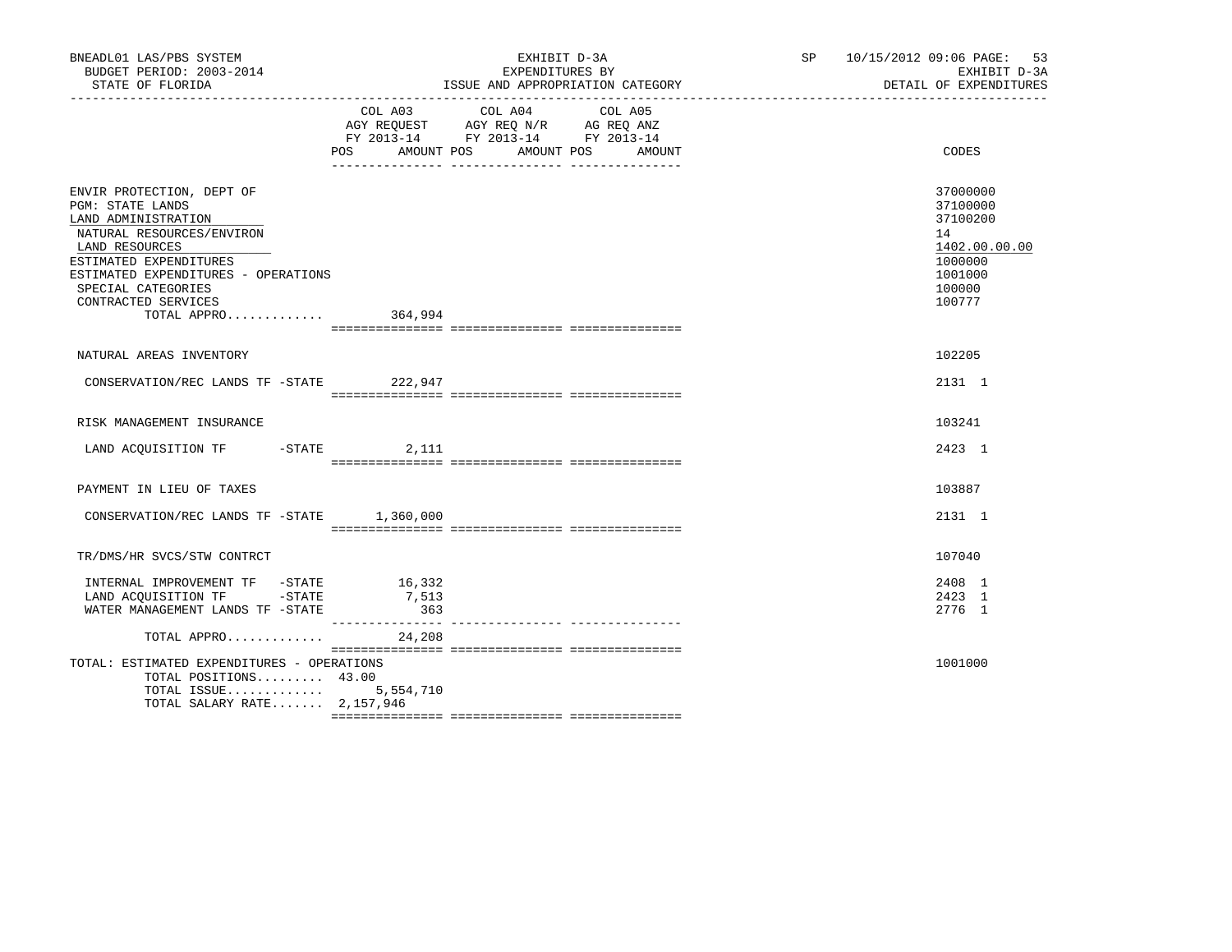| BNEADL01 LAS/PBS SYSTEM<br>BUDGET PERIOD: 2003-2014<br>STATE OF FLORIDA<br>----------------                                                                                                                     | EXHIBIT D-3A<br>EXPENDITURES BY<br>ISSUE AND APPROPRIATION CATEGORY                                                                   | SP 10/15/2012 09:06 PAGE:<br>-54<br>EXHIBIT D-3A<br>DETAIL OF EXPENDITURES              |
|-----------------------------------------------------------------------------------------------------------------------------------------------------------------------------------------------------------------|---------------------------------------------------------------------------------------------------------------------------------------|-----------------------------------------------------------------------------------------|
|                                                                                                                                                                                                                 | COL A03 COL A04 COL A05<br>AGY REQUEST AGY REQ N/R AG REQ ANZ<br>FY 2013-14 FY 2013-14 FY 2013-14<br>POS AMOUNT POS AMOUNT POS AMOUNT | CODES                                                                                   |
| ENVIR PROTECTION, DEPT OF<br>PGM: STATE LANDS<br>LAND ADMINISTRATION<br>NATURAL RESOURCES/ENVIRON<br>LAND RESOURCES<br>ESTIMATED EXPENDITURES<br>CASUALTY INSURANCE PREMIUM<br>ADJUSTMENT<br>SPECIAL CATEGORIES |                                                                                                                                       | 37000000<br>37100000<br>37100200<br>14<br>1402.00.00.00<br>1000000<br>1001090<br>100000 |
| RISK MANAGEMENT INSURANCE<br>LAND ACQUISITION TF -STATE 470-                                                                                                                                                    |                                                                                                                                       | 103241                                                                                  |
|                                                                                                                                                                                                                 |                                                                                                                                       | 2423 1                                                                                  |
| FLORIDA RETIREMENT SYSTEM<br>CONTRIBUTION ADJUSTMENT FOR<br>FISCAL YEAR 2012-2013<br>SALARIES AND BENEFITS                                                                                                      |                                                                                                                                       | 1001240<br>010000                                                                       |
| INTERNAL IMPROVEMENT TF -STATE<br>LAND ACOUISITION TF -STATE<br>WATER MANAGEMENT LANDS TF -STATE                                                                                                                | 5,025<br>1,234<br>618                                                                                                                 | 2408 1<br>2423 1<br>2776 1                                                              |
| TOTAL APPRO                                                                                                                                                                                                     | 6,877                                                                                                                                 |                                                                                         |
| ADJUSTMENT TO STATE HEALTH<br>INSURANCE PREMIUM CONTRIBUTION -<br>FISCAL YEAR 2012-13                                                                                                                           |                                                                                                                                       | 1001830                                                                                 |
| SALARIES AND BENEFITS                                                                                                                                                                                           |                                                                                                                                       | 010000                                                                                  |
| INTERNAL IMPROVEMENT TF -STATE<br>LAND ACQUISITION TF -STATE<br>WATER MANAGEMENT LANDS TF -STATE                                                                                                                | 4,311<br>1,059<br>530                                                                                                                 | 2408 1<br>2423 1<br>2776 1                                                              |
| TOTAL APPRO                                                                                                                                                                                                     | 5,900                                                                                                                                 |                                                                                         |
| REALLOCATION OF HUMAN RESOURCES<br>OUTSOURCING<br>SPECIAL CATEGORIES<br>TR/DMS/HR SVCS/STW CONTRCT                                                                                                              |                                                                                                                                       | 1005900<br>100000<br>107040                                                             |
| INTERNAL IMPROVEMENT TF -STATE<br>LAND ACQUISITION TF -STATE<br>WATER MANAGEMENT LANDS TF -STATE                                                                                                                | $142-$<br>$65-$<br>$3 -$                                                                                                              | 2408 1<br>2423 1<br>2776 1                                                              |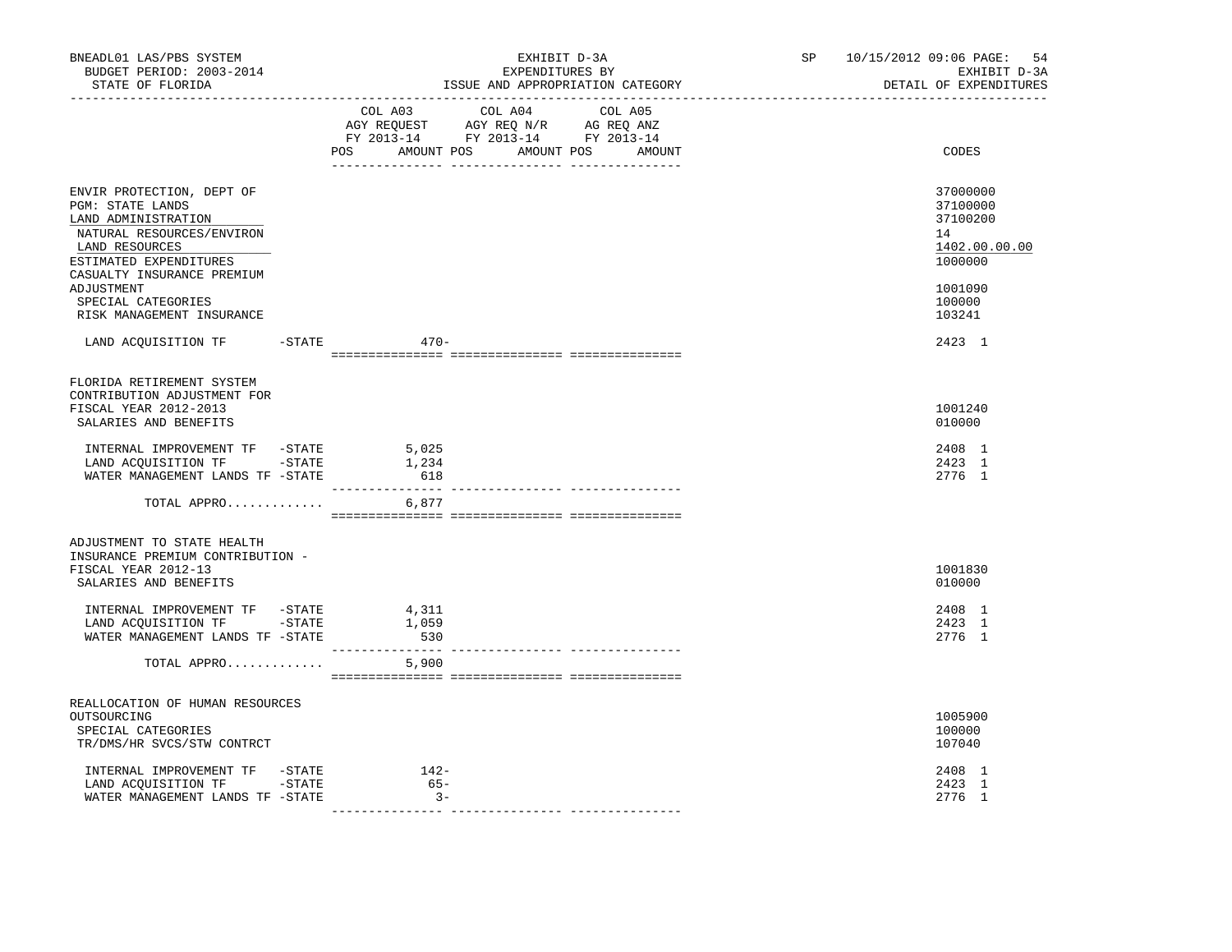| BNEADL01 LAS/PBS SYSTEM<br>BUDGET PERIOD: 2003-2014<br>STATE OF FLORIDA                                                                          | EXHIBIT D-3A<br>EXPENDITURES BY<br>ISSUE AND APPROPRIATION CATEGORY                                                                            | SP 10/15/2012 09:06 PAGE: 55<br>EXHIBIT D-3A<br>DETAIL OF EXPENDITURES |
|--------------------------------------------------------------------------------------------------------------------------------------------------|------------------------------------------------------------------------------------------------------------------------------------------------|------------------------------------------------------------------------|
|                                                                                                                                                  | COL A03 COL A04 COL A05<br>AGY REQUEST AGY REQ N/R AG REQ ANZ<br>FY 2013-14 FY 2013-14 FY 2013-14<br>POS<br>AMOUNT POS<br>AMOUNT POS<br>AMOUNT | CODES                                                                  |
| ENVIR PROTECTION, DEPT OF<br>PGM: STATE LANDS<br>LAND ADMINISTRATION<br>NATURAL RESOURCES/ENVIRON<br>LAND RESOURCES<br>ESTIMATED EXPENDITURES    |                                                                                                                                                | 37000000<br>37100000<br>37100200<br>14<br>1402.00.00.00<br>1000000     |
| REALLOCATION OF HUMAN RESOURCES<br>OUTSOURCING<br>SPECIAL CATEGORIES<br>TR/DMS/HR SVCS/STW CONTRCT<br>TOTAL APPRO                                | $210-$                                                                                                                                         | 1005900<br>100000<br>107040                                            |
|                                                                                                                                                  |                                                                                                                                                |                                                                        |
| INTRA-AGENCY REORGANIZATIONS                                                                                                                     |                                                                                                                                                | 1800000                                                                |
| REALIGN AND CONSOLIDATE INFORMATION<br>TECHNOLOGY WORKFORCE - DEDUCT<br>SALARY RATE<br>SALARY RATE 56,539-                                       |                                                                                                                                                | 18085C0<br>000000                                                      |
|                                                                                                                                                  |                                                                                                                                                |                                                                        |
| SALARIES AND BENEFITS                                                                                                                            |                                                                                                                                                | 010000                                                                 |
| LAND ACQUISITION TF                                                                                                                              | 1.00-<br>-STATE 69,947-                                                                                                                        | 2423 1                                                                 |
| <b>EXPENSES</b>                                                                                                                                  |                                                                                                                                                | 040000                                                                 |
| LAND ACQUISITION TF -STATE 4,690-                                                                                                                |                                                                                                                                                | 2423 1                                                                 |
| SPECIAL CATEGORIES<br>TR/DMS/HR SVCS/STW CONTRCT                                                                                                 |                                                                                                                                                | 100000<br>107040                                                       |
| LAND ACOUISITION TF                                                                                                                              | $-STATE$ 354-                                                                                                                                  | 2423 1                                                                 |
| TOTAL: REALIGN AND CONSOLIDATE INFORMATION<br>TECHNOLOGY WORKFORCE - DEDUCT<br>TOTAL POSITIONS 1.00-<br>TOTAL ISSUE<br>TOTAL SALARY RATE 56,539- | 74,991-                                                                                                                                        | 18085C0                                                                |
|                                                                                                                                                  |                                                                                                                                                |                                                                        |
| AGENCY ISSUE NARRATIVE:                                                                                                                          |                                                                                                                                                |                                                                        |

2013-2014 BUDGET YEAR NARRATIVE: IT COMPONENT? YES

 This issue requests to transfer positions and spending authority in the amount of \$1,804,728 from multiple funds within the Florida Department of Environmental Protection (DEP) to the Working Capital Trust Fund. This will be utilized to consolidate the Information Technology (IT) workforce within DEP. The issue nets to zero. Also see issue 18086C0.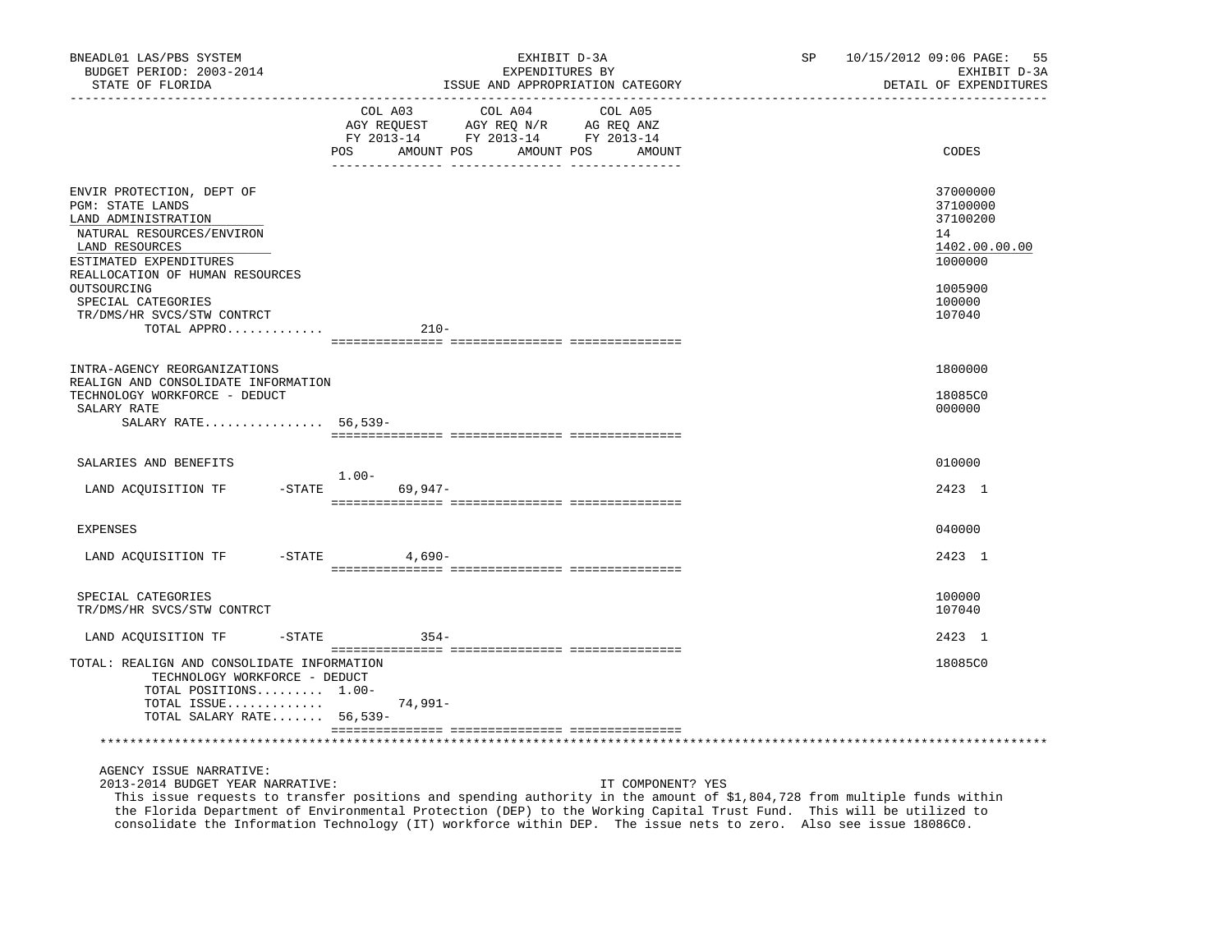| BNEADL01 LAS/PBS SYSTEM<br>BUDGET PERIOD: 2003-2014<br>STATE OF FLORIDA                                                                                                                    |                   | EXHIBIT D-3A<br>EXPENDITURES BY<br>ISSUE AND APPROPRIATION CATEGORY                                             | SP     | 10/15/2012 09:06 PAGE:<br>56<br>EXHIBIT D-3A<br>DETAIL OF EXPENDITURES |                                                                    |
|--------------------------------------------------------------------------------------------------------------------------------------------------------------------------------------------|-------------------|-----------------------------------------------------------------------------------------------------------------|--------|------------------------------------------------------------------------|--------------------------------------------------------------------|
|                                                                                                                                                                                            | FY 2013-14<br>POS | COL A03 COL A04 COL A05<br>AGY REQUEST AGY REO N/R AG REO ANZ<br>FY 2013-14 FY 2013-14<br>AMOUNT POS AMOUNT POS | AMOUNT |                                                                        | CODES                                                              |
| ENVIR PROTECTION, DEPT OF<br>PGM: STATE LANDS<br>LAND ADMINISTRATION<br>NATURAL RESOURCES/ENVIRON<br>LAND RESOURCES<br>INTRA-AGENCY REORGANIZATIONS<br>REALIGN AND CONSOLIDATE INFORMATION |                   |                                                                                                                 |        |                                                                        | 37000000<br>37100000<br>37100200<br>14<br>1402.00.00.00<br>1800000 |
| TECHNOLOGY WORKFORCE - DEDUCT                                                                                                                                                              |                   |                                                                                                                 |        |                                                                        | 18085C0                                                            |

 The current decentralized IT workforce structure does not effectively serve the changing needs of DEP, and the State of Florida. It has become increasingly difficult to train and maintain all IT staff at the same level of expertise. Therefore, DEP continues to rely heavily on vendor services to augment IT projects and support activities when in fact a solution to meet those needs is available through pooling internal resources. Centralizing IT staff throughout DEP will encourage collaboration and knowledge sharing, and reduce duplication of IT services, applications, and resources within DEP. It will better equip DEP to effectively plan as an agency and manage resources according to clearly prioritized business needs.

| Budget Entity                            | FTE   | Amount          |  |
|------------------------------------------|-------|-----------------|--|
| Technology & Information Services        | 15.0  | \$1,804,728     |  |
| Air Resource Management                  | (2.0) | 108,112)<br>(\$ |  |
| Land Administration                      | (1.0) | 74,991)<br>( \$ |  |
| Land Management                          | (1.0) | 68,455)<br>(\$  |  |
| Waste Management                         | (6.0) | 385,186)<br>( S |  |
| Districts - Water Resource Mgt.          |       | 540,522)<br>' S |  |
| Water Resource Management                | (3.0) | 514,054)<br>( S |  |
| Executive Dir & Support Svcs - Admin     | (1.0) | 60,661)<br>(\$  |  |
| Executive Dir & Support Svcs - Ext. Aff. | (1.0) | (\$<br>52,747)  |  |
| Total:                                   | 0.0   | \$0             |  |

| POSITION DETAIL OF SALARIES AND BENEFITS:                                             |          |            |           |           |                 |             |                                 |
|---------------------------------------------------------------------------------------|----------|------------|-----------|-----------|-----------------|-------------|---------------------------------|
|                                                                                       | FTE.     | BASE RATE  | ADDITIVES | BENEFITS  | SUBTOTAL        | LAPSE<br>°≈ | LAPSED SALARIES<br>AND BENEFITS |
| A03 - AGY REQUEST FY 2013-14                                                          |          |            |           |           |                 |             |                                 |
| CHANGES TO CURRENTLY AUTHORIZED POSITIONS<br>2109 SYSTEMS PROJECT ADMINISTRATOR - SES |          |            |           |           |                 |             |                                 |
| 20054 001                                                                             | $1.00 -$ | $56.539 -$ |           | $18,603-$ | $75.142 - 0.00$ |             | 75,142-                         |
|                                                                                       |          |            |           |           |                 |             |                                 |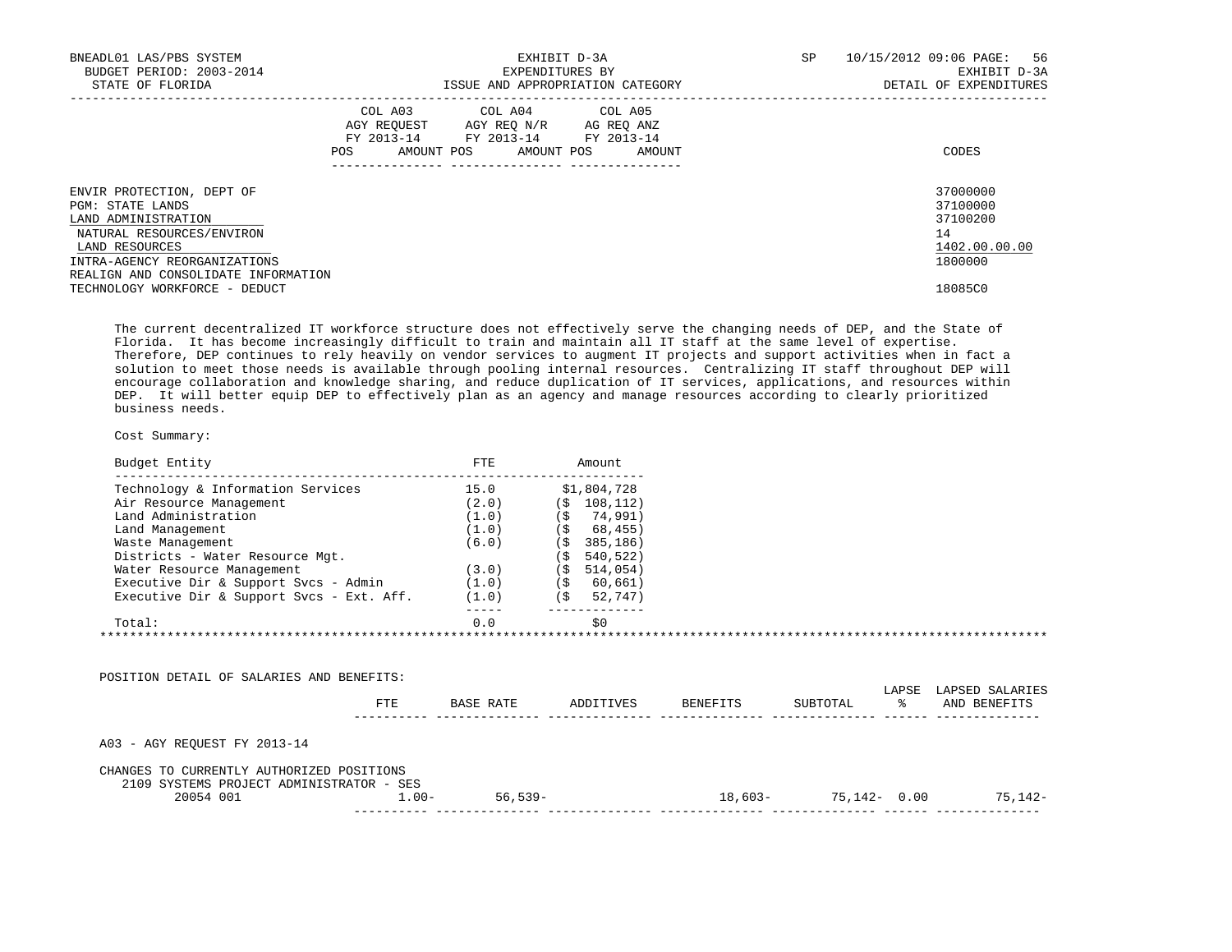| BNEADL01 LAS/PBS SYSTEM<br>BUDGET PERIOD: 2003-2014<br>STATE OF FLORIDA                                                                                                                                                     | EXHIBIT D-3A<br>EXPENDITURES BY<br>ISSUE AND APPROPRIATION CATEGORY |                                                                                                                                       |  |                    |                 | SP 10/15/2012 09:06 PAGE:<br>57<br>EXHIBIT D-3A<br>DETAIL OF EXPENDITURES     |
|-----------------------------------------------------------------------------------------------------------------------------------------------------------------------------------------------------------------------------|---------------------------------------------------------------------|---------------------------------------------------------------------------------------------------------------------------------------|--|--------------------|-----------------|-------------------------------------------------------------------------------|
|                                                                                                                                                                                                                             |                                                                     | COL A03 COL A04 COL A05<br>AGY REQUEST AGY REQ N/R AG REQ ANZ<br>FY 2013-14 FY 2013-14 FY 2013-14<br>POS AMOUNT POS AMOUNT POS AMOUNT |  |                    |                 | CODES                                                                         |
| ENVIR PROTECTION, DEPT OF<br>PGM: STATE LANDS<br>LAND ADMINISTRATION<br>NATURAL RESOURCES/ENVIRON<br>LAND RESOURCES<br>INTRA-AGENCY REORGANIZATIONS<br>REALIGN AND CONSOLIDATE INFORMATION<br>TECHNOLOGY WORKFORCE - DEDUCT |                                                                     |                                                                                                                                       |  |                    |                 | 37000000<br>37100000<br>37100200<br>14<br>1402.00.00.00<br>1800000<br>18085C0 |
| POSITION DETAIL OF SALARIES AND BENEFITS:                                                                                                                                                                                   |                                                                     | FTE BASE RATE                                                                                                                         |  | ADDITIVES BENEFITS | SUBTOTAL        | LAPSE LAPSED SALARIES<br>% AND BENEFITS                                       |
| A03 - AGY REOUEST FY 2013-14<br>CHANGES TO CURRENTLY AUTHORIZED POSITIONS<br>TOTALS FOR ISSUE BY FUND                                                                                                                       |                                                                     |                                                                                                                                       |  |                    |                 | $75,142-$                                                                     |
| 2423 LAND ACQUISITION TF                                                                                                                                                                                                    |                                                                     | $1.00 - 56.539 -$                                                                                                                     |  |                    | 18,603- 75,142- | --------------<br>75,142-<br>==============                                   |
| OTHER SALARY AMOUNT<br>2423 LAND ACQUISITION TF                                                                                                                                                                             |                                                                     |                                                                                                                                       |  |                    |                 | 5,195<br>. _ _ _ _ _ _ _ _ _ _ _ _ _<br>$69,947-$<br>==============           |
|                                                                                                                                                                                                                             |                                                                     |                                                                                                                                       |  |                    |                 |                                                                               |
| ANNUALIZATION OF ADMINISTERED<br>FUNDS APPROPRIATIONS<br>STATE HEALTH INSURANCE ADJUSTMENT                                                                                                                                  |                                                                     |                                                                                                                                       |  |                    |                 | 26A0000                                                                       |
| FOR FY 2012-13 - 10 MONTHS<br>ANNUALIZATION<br>SALARIES AND BENEFITS                                                                                                                                                        |                                                                     |                                                                                                                                       |  |                    |                 | 26A1830<br>010000                                                             |
| INTERNAL IMPROVEMENT TF -STATE<br>LAND ACQUISITION TF -STATE<br>WATER MANAGEMENT LANDS TF -STATE                                                                                                                            | 21,555<br>5,295<br>2,650                                            |                                                                                                                                       |  |                    |                 | 2408 1<br>2423 1<br>2776 1                                                    |
| TOTAL APPRO                                                                                                                                                                                                                 | 29,500                                                              |                                                                                                                                       |  |                    |                 |                                                                               |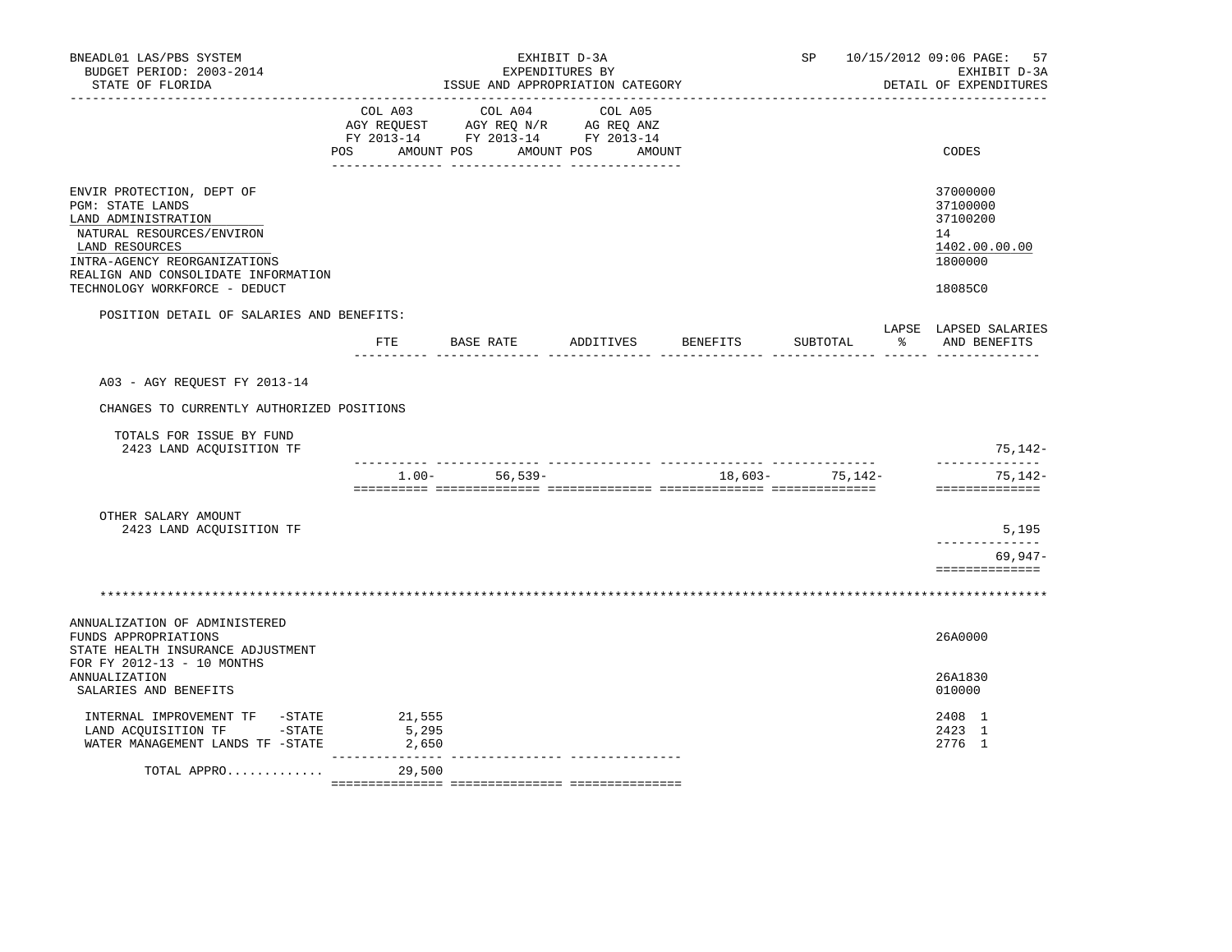| BNEADL01 LAS/PBS SYSTEM<br>BUDGET PERIOD: 2003-2014<br>STATE OF FLORIDA                                                                                                                                                       |        | EXHIBIT D-3A<br>EXPENDITURES BY<br>ISSUE AND APPROPRIATION CATEGORY                                                               |  |  | 10/15/2012 09:06 PAGE: 58<br>EXHIBIT D-3A<br>DETAIL OF EXPENDITURES                     |
|-------------------------------------------------------------------------------------------------------------------------------------------------------------------------------------------------------------------------------|--------|-----------------------------------------------------------------------------------------------------------------------------------|--|--|-----------------------------------------------------------------------------------------|
|                                                                                                                                                                                                                               | POS    | COL A03 COL A04 COL A05<br>AGY REQUEST AGY REQ N/R AG REQ ANZ<br>FY 2013-14 FY 2013-14 FY 2013-14<br>AMOUNT POS AMOUNT POS AMOUNT |  |  | CODES                                                                                   |
| ENVIR PROTECTION, DEPT OF<br><b>PGM: STATE LANDS</b><br>LAND ADMINISTRATION<br>NATURAL RESOURCES/ENVIRON<br>LAND RESOURCES<br>STATE FUNDING REDUCTIONS<br>REDUCE FUNDING PURSUANT TO<br>AGENCY-WIDE LEASE SAVINGS<br>EXPENSES |        |                                                                                                                                   |  |  | 37000000<br>37100000<br>37100200<br>14<br>1402.00.00.00<br>3300000<br>3300200<br>040000 |
| LAND ACOUISITION TF                                                                                                                                                                                                           | -STATE | $55,938-$                                                                                                                         |  |  | 2423 1                                                                                  |

 AGENCY ISSUE NARRATIVE: 2013-2014 BUDGET YEAR NARRATIVE: IT COMPONENT? NO

 The Department of Environmental Protection (DEP) has taken an aggressive approach to identify opportunities to reduce lease space. The Division of Air Resources Management recently relocated staff and equipment associated with private-sector lease space to Department of Management Services (DMS) space at the Bob Martinez Center. The staff and equipment were absorbed into DEP's existing leased space. There is an overall savings for FY 13/14 of \$381,643.

\*\*\*\*\*\*\*\*\*\*\*\*\*\*\*\*\*\*\*\*\*\*\*\*\*\*\*\*\*\*\*\*\*\*\*\*\*\*\*\*\*\*\*\*\*\*\*\*\*\*\*\*\*\*\*\*\*\*\*\*\*\*\*\*\*\*\*\*\*\*\*\*\*\*\*\*\*\*\*\*\*\*\*\*\*\*\*\*\*\*\*\*\*\*\*\*\*\*\*\*\*\*\*\*\*\*\*\*\*\*\*\*\*\*\*\*\*\*\*\*\*\*\*\*\*\*\*

 The Division of State Lands consolidated staff in the Carr Building, thus allowing vacant space on the second floor to be returned to DMS for reallocation. This reduction in leased space is effective October 1, 2012 and will result in a savings in FY 13/14 of \$55,938.

 The Northwest District branch has negotiated a new lease for a new office. The new location will reduce DEP leased space by 457 square feet and reduce the rent cost in FY 13/14 by \$15,586.

 Since the budget reduction is equal to the rent savings, there will be no negative impact to DEP. This issue also realigns the budget associated with rent payments for the Bob Martinez Center.

| Budget Entity                                  | Amount        |  |
|------------------------------------------------|---------------|--|
| Executive Direction and Support Services       | ( \$619)      |  |
| Technology and Information Services            | \$50,157      |  |
| Land Administration                            | ( \$55, 938)  |  |
| Northwest District/Executive Dir and Supp Svcs | (S15, 586)    |  |
| Water Science & Laboratory Services            | ( \$121, 025) |  |
| Water Resource Management                      | ( \$106, 482) |  |
| Waste Management                               | (S136,072)    |  |
| Air Resource Management                        | ( \$67, 602)  |  |
| Issue Total:                                   | (S453, 167)   |  |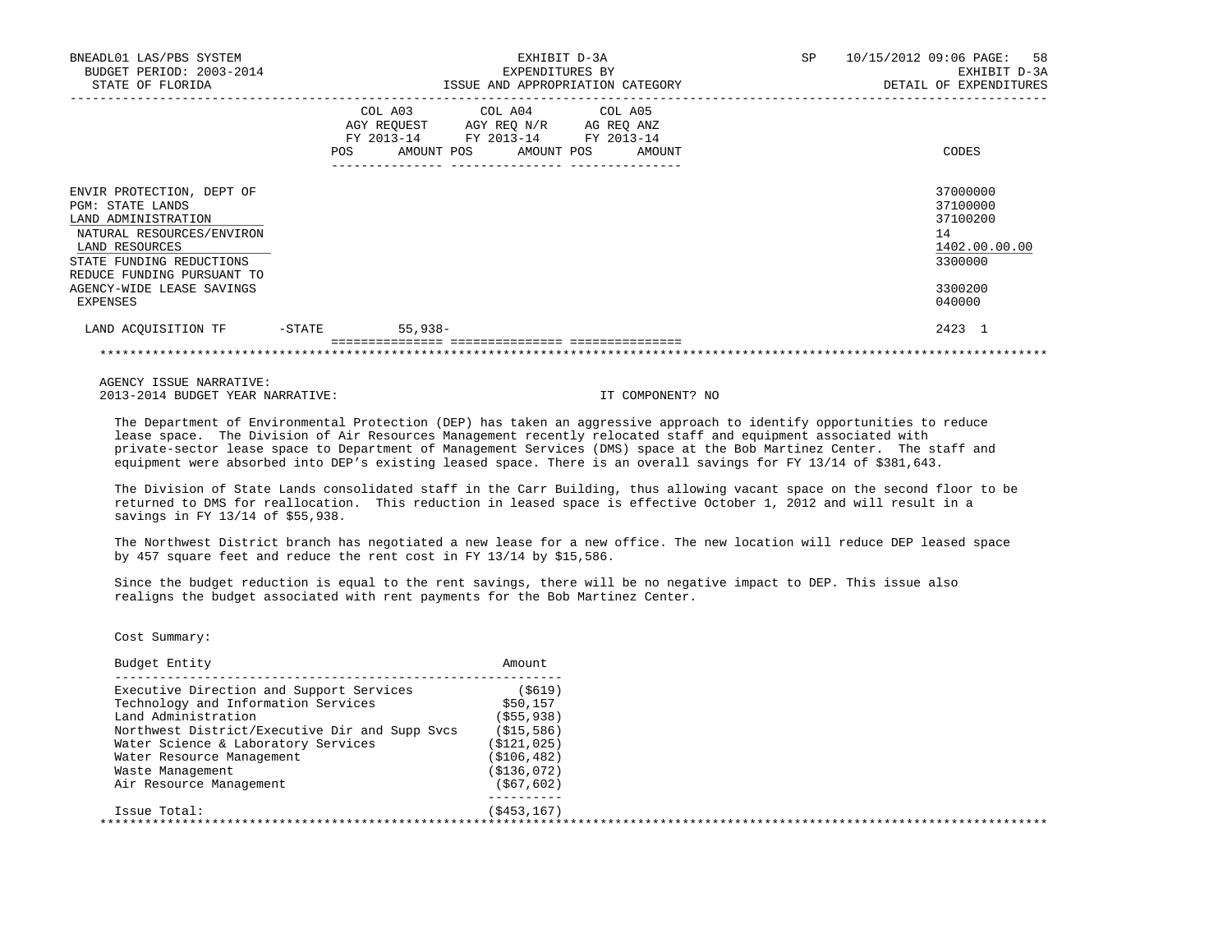| BNEADL01 LAS/PBS SYSTEM<br>BUDGET PERIOD: 2003-2014                                                                        |           |                              |                                                                                                         | EXHIBIT D-3A<br>EXPENDITURES BY  | SP | 10/15/2012 09:06 PAGE: 59<br>EXHIBIT D-3A               |
|----------------------------------------------------------------------------------------------------------------------------|-----------|------------------------------|---------------------------------------------------------------------------------------------------------|----------------------------------|----|---------------------------------------------------------|
| STATE OF FLORIDA                                                                                                           |           |                              |                                                                                                         | ISSUE AND APPROPRIATION CATEGORY |    | DETAIL OF EXPENDITURES                                  |
|                                                                                                                            |           | COL A03<br>AMOUNT POS<br>POS | COL A04 COL A05<br>AGY REQUEST AGY REO N/R AG REO ANZ<br>FY 2013-14 FY 2013-14 FY 2013-14<br>AMOUNT POS | AMOUNT                           |    | CODES                                                   |
| ENVIR PROTECTION, DEPT OF<br><b>PGM: STATE LANDS</b><br>LAND ADMINISTRATION<br>NATURAL RESOURCES/ENVIRON<br>LAND RESOURCES |           |                              |                                                                                                         |                                  |    | 37000000<br>37100000<br>37100200<br>14<br>1402.00.00.00 |
| CAPITAL IMPROVEMENT PLAN<br>DEBT SERVICE<br>FIXED CAPITAL OUTLAY<br>DEBT SERVICE                                           |           |                              |                                                                                                         |                                  |    | 9900000<br>990D000<br>080000<br>089070                  |
| LAND ACOUISITION TF                                                                                                        | $-$ STATE | 260, 363, 672-               |                                                                                                         |                                  |    | 2423 1                                                  |
|                                                                                                                            |           |                              |                                                                                                         |                                  |    |                                                         |

AGENCY NARRATIVE:

2013-2014 BUDGET YEAR NARRATIVE: DEBT SERVICE IT COMPONENT? NO

 The Preservation 2000 (P2000) and Florida Forever (FF) land acquisition programs are primarily financed through bond sales. Funds are requested annually to pay debt service on P2000 and FF bond series issued in prior fiscal years. The debt service amount is based on the requirements for the payments of bond principal, interest and fiscal agent fees established by the State Board of Administration, Division of Bond Finance.

 The current fiscal year's appropriation of \$415,192,687 for continuation debt service is recurring. The amount of debt service needed in FY 2013-2014 is \$154,829,015. Therefore this request is for the difference which is (\$260,363,672). The significant decrease is due to the fact that the P2000 bonds will be paid off during FY 2012-2013.

 The debt service on bonds is based upon a variable rate of interest. Accordingly, both the interest rate and method for calculating the budgeted debt service should be re-evaluated by the appropriate parties closer to the time when the budget is being set to take into consideration the prevailing market conditions and short-term interest rates.

Cost Summary:

| Fntity<br>Budget                                                    | ategory:           | Amount                        | Source<br>Fundınc                      |                   |
|---------------------------------------------------------------------|--------------------|-------------------------------|----------------------------------------|-------------------|
| . _ _ _ _ _ _ _ _ _ _ _<br>37100200<br>**************************** | --------<br>089070 | ----------<br>(\$260,363,672) | -------<br>Land Acquisition Trust Fund | * * * * * * * * * |
|                                                                     |                    |                               |                                        |                   |

 DEBT SERVICE-SAVE EVERG 089080 SAVE OUR EVERGLADES TF -STATE 19,357,915-<br>
2221 1 =============== =============== =============== \*\*\*\*\*\*\*\*\*\*\*\*\*\*\*\*\*\*\*\*\*\*\*\*\*\*\*\*\*\*\*\*\*\*\*\*\*\*\*\*\*\*\*\*\*\*\*\*\*\*\*\*\*\*\*\*\*\*\*\*\*\*\*\*\*\*\*\*\*\*\*\*\*\*\*\*\*\*\*\*\*\*\*\*\*\*\*\*\*\*\*\*\*\*\*\*\*\*\*\*\*\*\*\*\*\*\*\*\*\*\*\*\*\*\*\*\*\*\*\*\*\*\*\*\*\*\* AGENCY NARRATIVE: 2013-2014 BUDGET YEAR NARRATIVE: DEBT SERVICE-SAVE EVERG IT COMPONENT? NO

The 2000 Legislature created the Everglades Restoration Act in order to restore the health and vitality of the Florida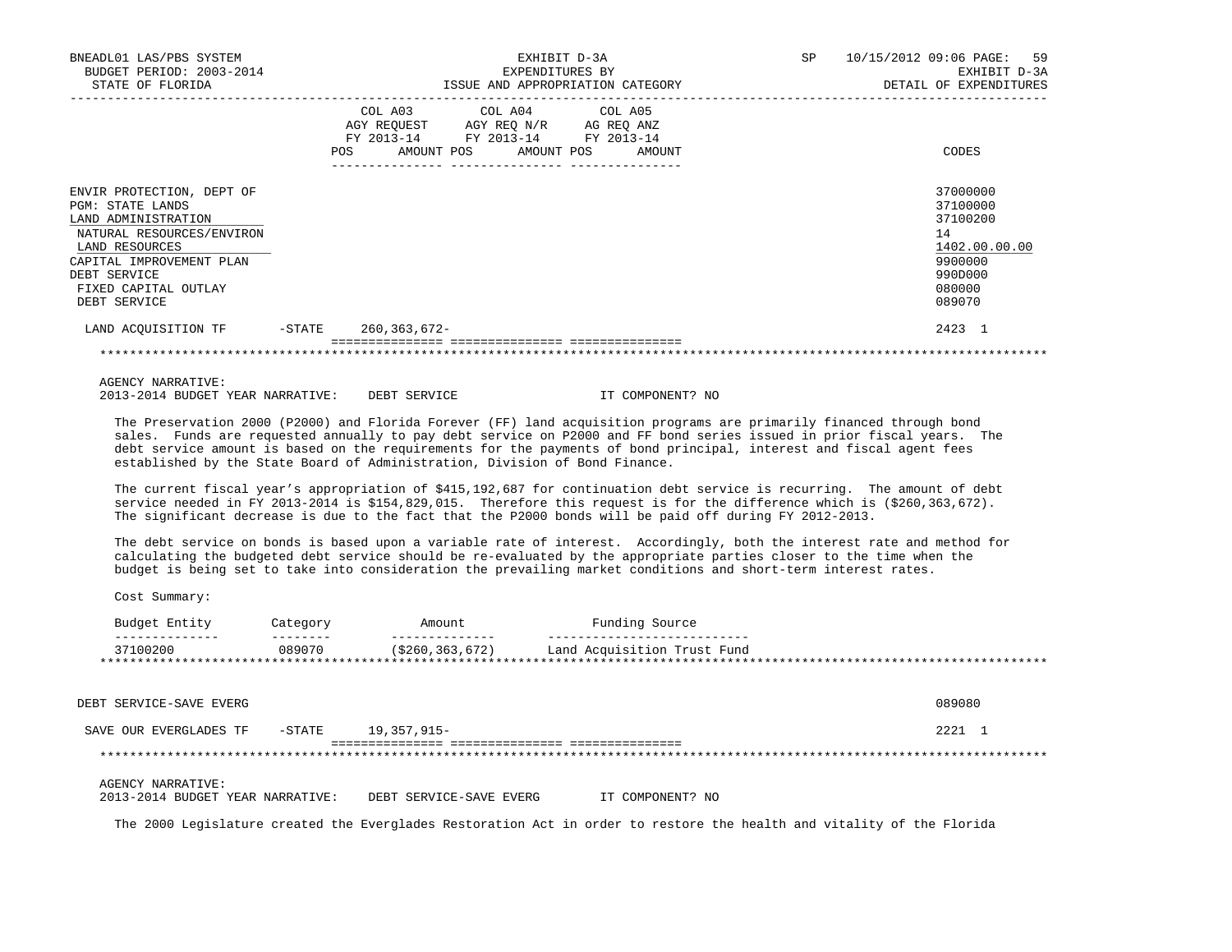| BNEADL01 LAS/PBS SYSTEM<br>BUDGET PERIOD: 2003-2014<br>STATE OF FLORIDA                                                                                                | EXHIBIT D-3A<br>EXPENDITURES BY<br>ISSUE AND APPROPRIATION CATEGORY                                                                                        | SP<br>10/15/2012 09:06 PAGE:<br>60<br>EXHIBIT D-3A<br>DETAIL OF EXPENDITURES  |
|------------------------------------------------------------------------------------------------------------------------------------------------------------------------|------------------------------------------------------------------------------------------------------------------------------------------------------------|-------------------------------------------------------------------------------|
|                                                                                                                                                                        | COL A03 COL A04 COL A05<br>AGY REOUEST<br>AGY REO N/R<br>AG REO ANZ<br>FY 2013-14<br>FY 2013-14<br>FY 2013-14<br>AMOUNT POS<br>AMOUNT POS<br>POS<br>AMOUNT | CODES                                                                         |
| ENVIR PROTECTION, DEPT OF<br><b>PGM: STATE LANDS</b><br>LAND ADMINISTRATION<br>NATURAL RESOURCES/ENVIRON<br>LAND RESOURCES<br>CAPITAL IMPROVEMENT PLAN<br>DEBT SERVICE |                                                                                                                                                            | 37000000<br>37100000<br>37100200<br>14<br>1402.00.00.00<br>9900000<br>990D000 |

 Everglades. Chapter 2002-261, Laws of Florida, authorizes the issuance of bonds as an alternative funding source to finance the Everglades Restoration Program.

 An appropriation is requested on an annual basis to pay debt service on Everglades bond series issued in prior years. Debt service is based on the requirements for the payments of bond principal, interest and fiscal agent fees for the bonds.

 The current fiscal year appropriation of \$19,357,915 for Everglades Continuation Debt Service is in the Division of State Land's (DSL) budget.

 In FY 2012-13, Everglades funding was appropriated in the new budget entity Water Policy and Ecosystems Restoration. This issue moves the appropriation for the Everglades Debt Service from DSL to Water Policy and Ecosystems Restoration to more appropriately align the funding and debt service within the same budget entity.

 The Everglades Continuation Debt Service appropriation needed for FY 2013-14 is \$18,598,667. This amount is reflected on the Debt Service Schedule which is provided by the State Board of Administration, Division of Bond Finance.

 Also, in FY 2012-13, \$4,800,000 was appropriated in the Division of State Lands' budget for debt service on new bonds authorized for the purpose of financing the cost of constructing sewage collection, treatment, and disposal facilities included in the Florida Keys Area of Critical State Concern protection program.

 This issue requests to transfer this debt service from the DSL budget entity and place it in the budget of Water Policy and Ecosystems Restoration. Moving the debt service appropriation from the DSL to Water Policy and Ecosystems Restoration more appropriately aligns the funding and the debt service within the same budget entity.

 The Florida Keys Wastewater Treatment Plan continuation Debt Service appropriation needed for FY 2013-14 is \$4,287,150. This amount is reflected on the Debt Service Schedule which is provided by the State Board of Administration, Division of Bond Finance.

| Budget Entity/Division                  | Category | Amount            | Funding Source         |
|-----------------------------------------|----------|-------------------|------------------------|
| 37100200/Division of State Lands        | 089080   | ( \$19, 357, 915) | Save Our Everglades TF |
| 37100200/Division of State Lands        | 089081   | (S, 4, 800, 000)  | Save Our Everglades TF |
| Total                                   |          | (524, 157, 915)   |                        |
| 37200100/Water Policy & Ecosystem Rest. | 089080   | \$18,598,667      | Save Our Everglades TF |
| 37200100/Water Policy & Ecosystem Rest. | 089080   | \$4.287.150       | Save Our Everglades TF |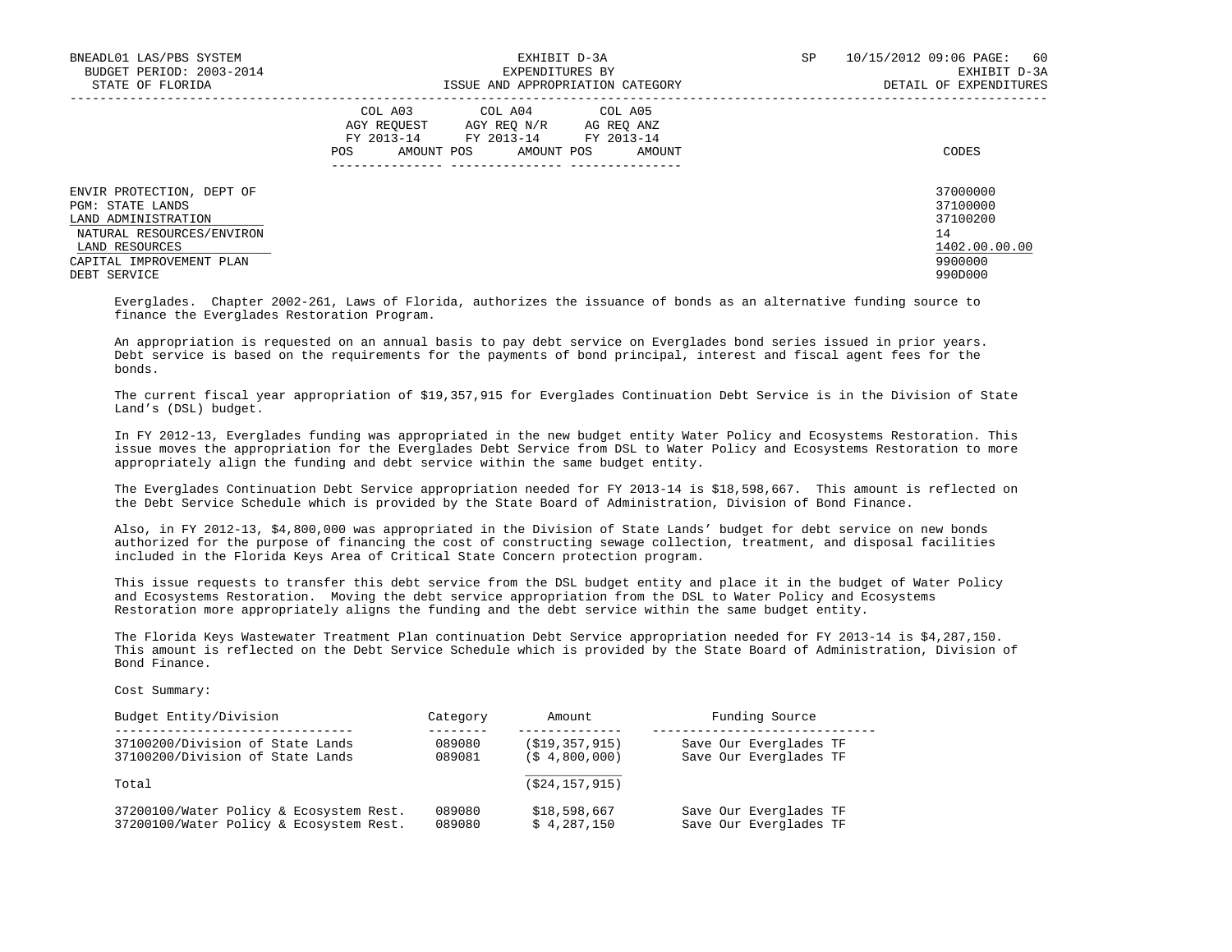| BNEADL01 LAS/PBS SYSTEM<br>BUDGET PERIOD: 2003-2014<br>STATE OF FLORIDA                                                                                                | EXHIBIT D-3A<br>EXPENDITURES BY<br>ISSUE AND APPROPRIATION CATEGORY                                                                         | 10/15/2012 09:06 PAGE: 61<br>SP <sub>3</sub><br>EXHIBIT D-3A<br>DETAIL OF EXPENDITURES |
|------------------------------------------------------------------------------------------------------------------------------------------------------------------------|---------------------------------------------------------------------------------------------------------------------------------------------|----------------------------------------------------------------------------------------|
|                                                                                                                                                                        | COL A03 COL A04 COL A05<br>AGY REQUEST AGY REQ N/R AG REQ ANZ<br>FY 2013-14 FY 2013-14 FY 2013-14<br>POS<br>AMOUNT POS AMOUNT POS<br>AMOUNT | CODES                                                                                  |
| ENVIR PROTECTION, DEPT OF<br><b>PGM: STATE LANDS</b><br>LAND ADMINISTRATION<br>NATURAL RESOURCES/ENVIRON<br>LAND RESOURCES<br>CAPITAL IMPROVEMENT PLAN<br>DEBT SERVICE |                                                                                                                                             | 37000000<br>37100000<br>37100200<br>14<br>1402.00.00.00<br>9900000<br>990D000          |
| Total                                                                                                                                                                  | \$22,885,817                                                                                                                                |                                                                                        |
| Net Difference                                                                                                                                                         | $(S_1, 272, 098)$                                                                                                                           |                                                                                        |
| DEBT SERVICE NEW ISSUES                                                                                                                                                |                                                                                                                                             | 089081                                                                                 |
| SAVE OUR EVERGLADES TF - STATE 4,800,000-                                                                                                                              |                                                                                                                                             | 2221 1                                                                                 |
|                                                                                                                                                                        |                                                                                                                                             |                                                                                        |
| $1.0017011$ $11.001$ $1.001$                                                                                                                                           |                                                                                                                                             |                                                                                        |

AGENCY NARRATIVE:

2013-2014 BUDGET YEAR NARRATIVE: DEBT SERVICE NEW ISSUES IT COMPONENT? NO

 The 2000 Legislature created the Everglades Restoration Act in order to restore the health and vitality of the Florida Everglades. Chapter 2002-261, Laws of Florida, authorizes the issuance of bonds as an alternative funding source to finance the Everglades Restoration Program.

 An appropriation is requested on an annual basis to pay debt service on Everglades bond series issued in prior years. Debt service is based on the requirements for the payments of bond principal, interest and fiscal agent fees for the bonds.

 The current fiscal year appropriation of \$19,357,915 for Everglades Continuation Debt Service is in the Division of State Land's (DSL) budget.

 In FY 2012-13, Everglades funding was appropriated in the new budget entity Water Policy and Ecosystems Restoration. This issue moves the appropriation for the Everglades Debt Service from DSL to Water Policy and Ecosystems Restoration to more appropriately align the funding and debt service within the same budget entity.

 The Everglades Continuation Debt Service appropriation needed for FY 2013-14 is \$18,598,667. This amount is reflected on the Debt Service Schedule which is provided by the State Board of Administration, Division of Bond Finance.

 Also, in FY 2012-13, \$4,800,000 was appropriated in the Division of State Lands' budget for debt service on new bonds authorized for the purpose of financing the cost of constructing sewage collection, treatment, and disposal facilities included in the Florida Keys Area of Critical State Concern protection program.

 This issue requests to transfer this debt service from the DSL budget entity and place it in the budget of Water Policy and Ecosystems Restoration. Moving the debt service appropriation from the DSL to Water Policy and Ecosystems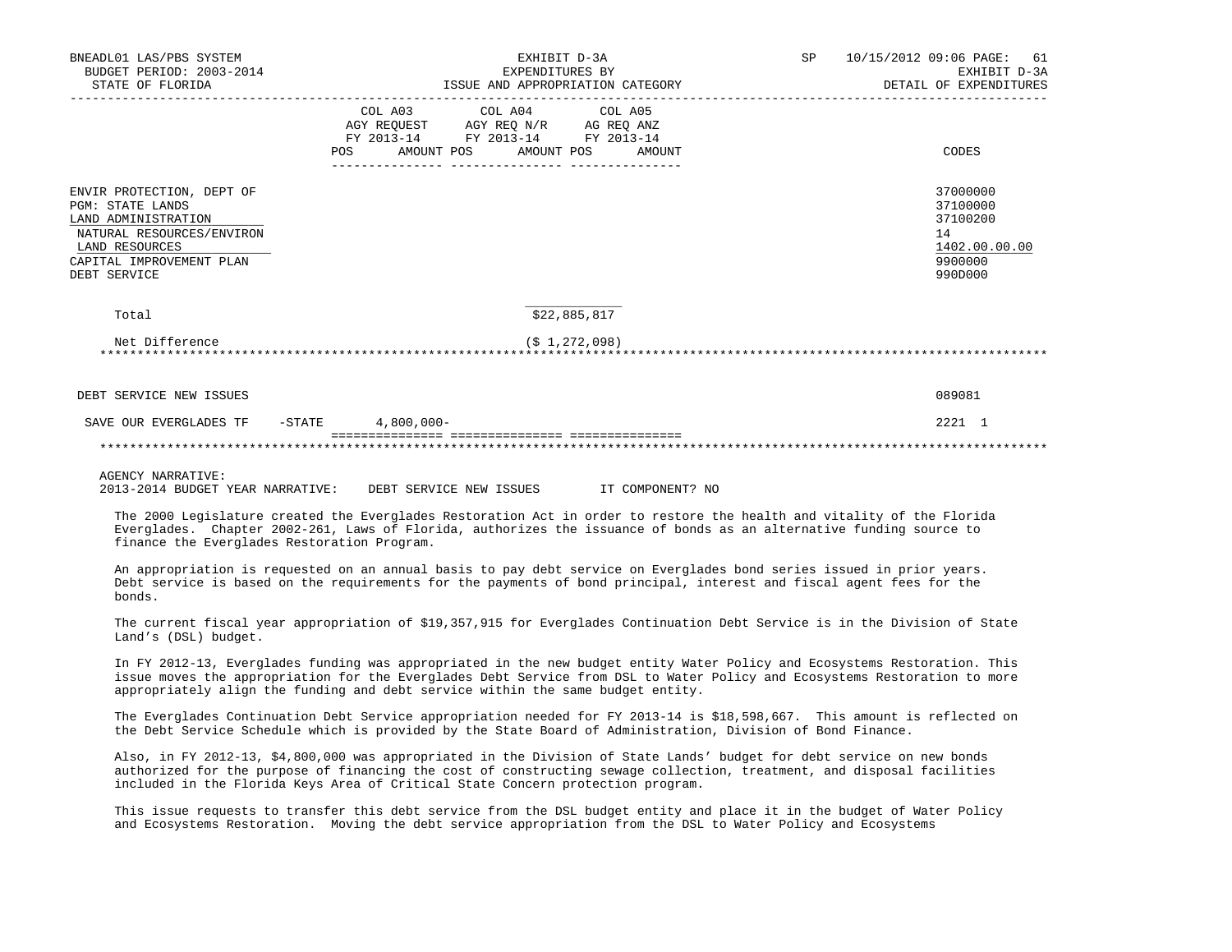| BNEADL01 LAS/PBS SYSTEM<br>BUDGET PERIOD: 2003-2014<br>STATE OF FLORIDA                                                                                                | EXHIBIT D-3A<br>EXPENDITURES BY<br>ISSUE AND APPROPRIATION CATEGORY                                                                                        | SP<br>10/15/2012 09:06 PAGE:<br>62<br>EXHIBIT D-3A<br>DETAIL OF EXPENDITURES  |
|------------------------------------------------------------------------------------------------------------------------------------------------------------------------|------------------------------------------------------------------------------------------------------------------------------------------------------------|-------------------------------------------------------------------------------|
|                                                                                                                                                                        | COL A03 COL A04 COL A05<br>AGY REOUEST<br>AGY REO N/R<br>AG REO ANZ<br>FY 2013-14<br>FY 2013-14<br>FY 2013-14<br>AMOUNT POS<br>AMOUNT POS<br>POS<br>AMOUNT | CODES                                                                         |
| ENVIR PROTECTION, DEPT OF<br><b>PGM: STATE LANDS</b><br>LAND ADMINISTRATION<br>NATURAL RESOURCES/ENVIRON<br>LAND RESOURCES<br>CAPITAL IMPROVEMENT PLAN<br>DEBT SERVICE |                                                                                                                                                            | 37000000<br>37100000<br>37100200<br>14<br>1402.00.00.00<br>9900000<br>990D000 |

Restoration more appropriately aligns the funding and the debt service within the same budget entity.

 The Florida Keys Wastewater Treatment Plan continuation Debt Service appropriation needed for FY 2013-14 is \$4,287,150. This amount is reflected on the Debt Service Schedule which is provided by the State Board of Administration, Division of Bond Finance.

| Budget Entity/Division                                                                   | Category<br>-------- | Amount                                        | Funding Source                                   |                             |
|------------------------------------------------------------------------------------------|----------------------|-----------------------------------------------|--------------------------------------------------|-----------------------------|
| 37100200/Division of State Lands<br>37100200/Division of State Lands                     | 089080<br>089081     | (\$19,357,915)<br>(S <sub>4</sub> , 800, 000) | Save Our Everglades TF<br>Save Our Everglades TF |                             |
| Total                                                                                    |                      | ( \$24, 157, 915)                             |                                                  |                             |
| 37200100/Water Policy & Ecosystem Rest.<br>37200100/Water Policy & Ecosystem Rest.       | 089080<br>089080     | \$18,598,667<br>\$4,287,150                   | Save Our Everglades TF<br>Save Our Everglades TF |                             |
| Total                                                                                    |                      | \$22,885,817                                  |                                                  |                             |
| Net Difference                                                                           |                      | $(S_1, 272, 098)$                             |                                                  |                             |
| TOTAL: DEBT SERVICE<br>TOTAL ISSUE 284,521,587-                                          |                      |                                               |                                                  | 990D000                     |
| ESTIMATED EXPENDITURES - FIXED<br>CAPITAL OUTLAY<br>FIXED CAPITAL OUTLAY<br>DEBT SERVICE |                      |                                               |                                                  | 990I000<br>080000<br>089070 |
| 415,192,687<br>LAND ACOUISITION TF<br>$-$ STATE                                          |                      |                                               |                                                  | 2423 1                      |
| DEBT SERVICE-SAVE EVERG                                                                  |                      |                                               |                                                  | 089080                      |
| 19,357,915<br>SAVE OUR EVERGLADES TF<br>$-$ STATE                                        |                      |                                               |                                                  | 2221 1                      |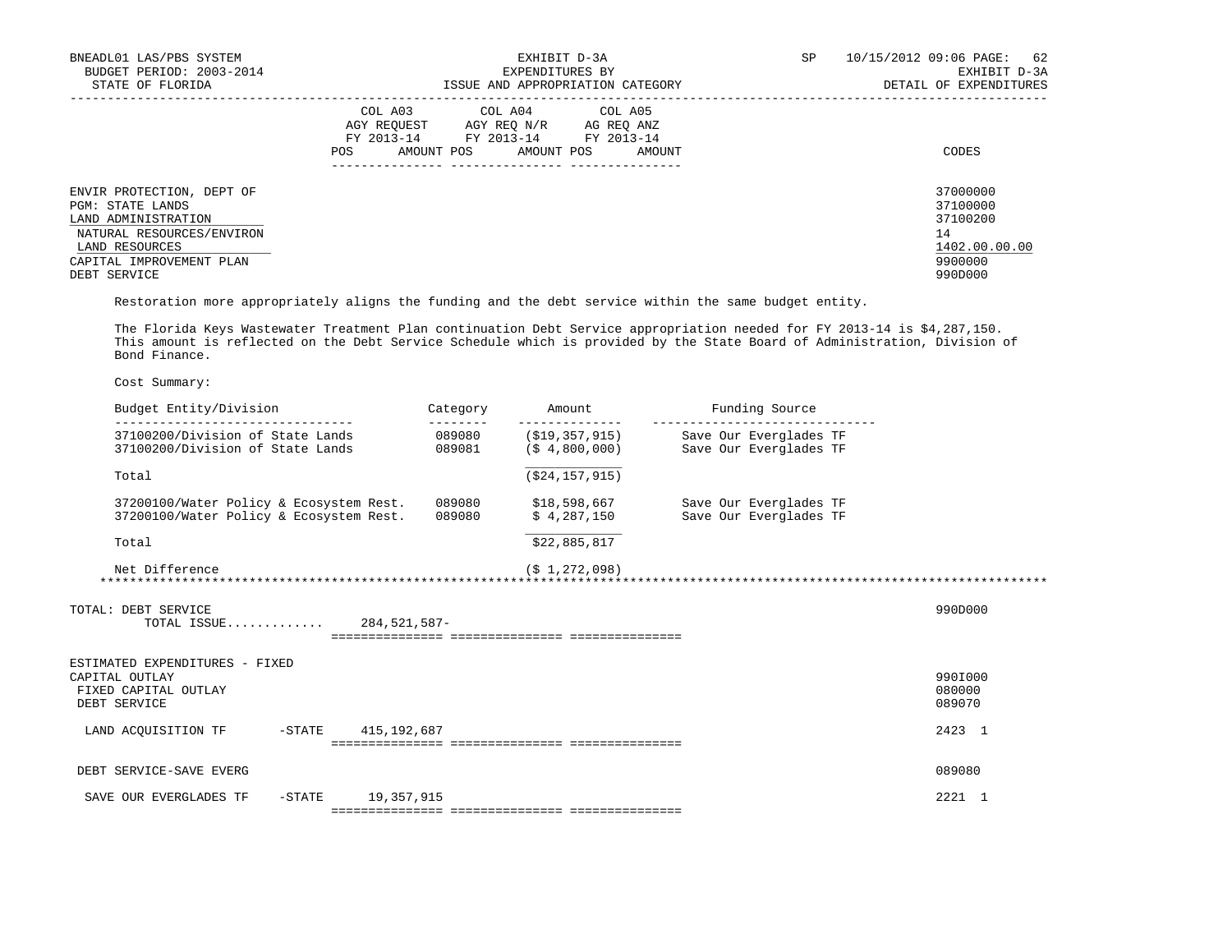| BNEADL01 LAS/PBS SYSTEM<br>BUDGET PERIOD: 2003-2014<br>STATE OF FLORIDA                                                                                                                                                                                       | EXHIBIT D-3A<br>EXPENDITURES BY<br>ISSUE AND APPROPRIATION CATEGORY<br>__________________________ |                                                                                                                                       |  | SP 10/15/2012 09:06 PAGE: 63<br>EXHIBIT D-3A<br>DETAIL OF EXPENDITURES                            |
|---------------------------------------------------------------------------------------------------------------------------------------------------------------------------------------------------------------------------------------------------------------|---------------------------------------------------------------------------------------------------|---------------------------------------------------------------------------------------------------------------------------------------|--|---------------------------------------------------------------------------------------------------|
|                                                                                                                                                                                                                                                               |                                                                                                   | COL A03 COL A04 COL A05<br>AGY REQUEST AGY REQ N/R AG REQ ANZ<br>FY 2013-14 FY 2013-14 FY 2013-14<br>POS AMOUNT POS AMOUNT POS AMOUNT |  | CODES                                                                                             |
| ENVIR PROTECTION, DEPT OF<br><b>PGM: STATE LANDS</b><br>LAND ADMINISTRATION<br>NATURAL RESOURCES/ENVIRON<br>LAND RESOURCES<br>CAPITAL IMPROVEMENT PLAN<br>ESTIMATED EXPENDITURES - FIXED<br>CAPITAL OUTLAY<br>FIXED CAPITAL OUTLAY<br>DEBT SERVICE NEW ISSUES |                                                                                                   |                                                                                                                                       |  | 37000000<br>37100000<br>37100200<br>14<br>1402.00.00.00<br>9900000<br>990I000<br>080000<br>089081 |
| SAVE OUR EVERGLADES TF                                                                                                                                                                                                                                        | -STATE 4,800,000                                                                                  |                                                                                                                                       |  | 2221 1                                                                                            |
| TOTAL: ESTIMATED EXPENDITURES - FIXED<br>CAPITAL OUTLAY<br>TOTAL ISSUE 439,350,602                                                                                                                                                                            |                                                                                                   |                                                                                                                                       |  | 990I000                                                                                           |
| LAND ACOUISITION<br>FIXED CAPITAL OUTLAY<br>LAND ACO, ENVIR/UNIO, STW                                                                                                                                                                                         |                                                                                                   |                                                                                                                                       |  | 990L000<br>080000<br>084108                                                                       |
| FLORIDA FOREVER TF                                                                                                                                                                                                                                            | $-STATE$ 50,000,000 50,000,000                                                                    |                                                                                                                                       |  | 2348 1                                                                                            |
|                                                                                                                                                                                                                                                               |                                                                                                   |                                                                                                                                       |  |                                                                                                   |

AGENCY NARRATIVE:

2013-2014 BUDGET YEAR NARRATIVE: LAND ACQ, ENVIR/UNIQ, STW IT COMPONENT? NO

 This is a request for the Florida Forever appropriation to be funded at \$50,000,000 for the Division of State Lands, Department of Environmental Protection.

 Florida Forever has a wide range of goals, including lands acquired for public recreation, protection of critical natural lands, environmental restoration, and water resource protection and supply. Florida has served as a model for protection and sustainability of its natural resources and quality of life.

 Conservation lands are essential to the state's citizens, not only because they sustain the primary economic driver of Florida's economy - tourism, but also because they provide essential ecosystem services such as clean air, clean and sufficient water, flood control, and coastal buffering during storms. These lands are vital for filtering and replenishing Florida's aquifers the source for 90% of our drinking water. They are also crucial to the maintenance of both commercial and recreational fisheries. They provide a desirable framework for the state's leading industries from tourism to agriculture to home buying and business location. For individuals and businesses wishing to locate in Florida, they provide a window into Florida's lifestyle and quality of life and can be viewed as amenities available to homeowners and business employees.

 Land acquisitions with military participations fall within the Florida Forever Partnerships and Regional Incentives project category. Cost share agreements provide a lower cost and greater conservation benefit to the people of the state. These cost share agreements serve the additional purposes of stabilizing the land uses around military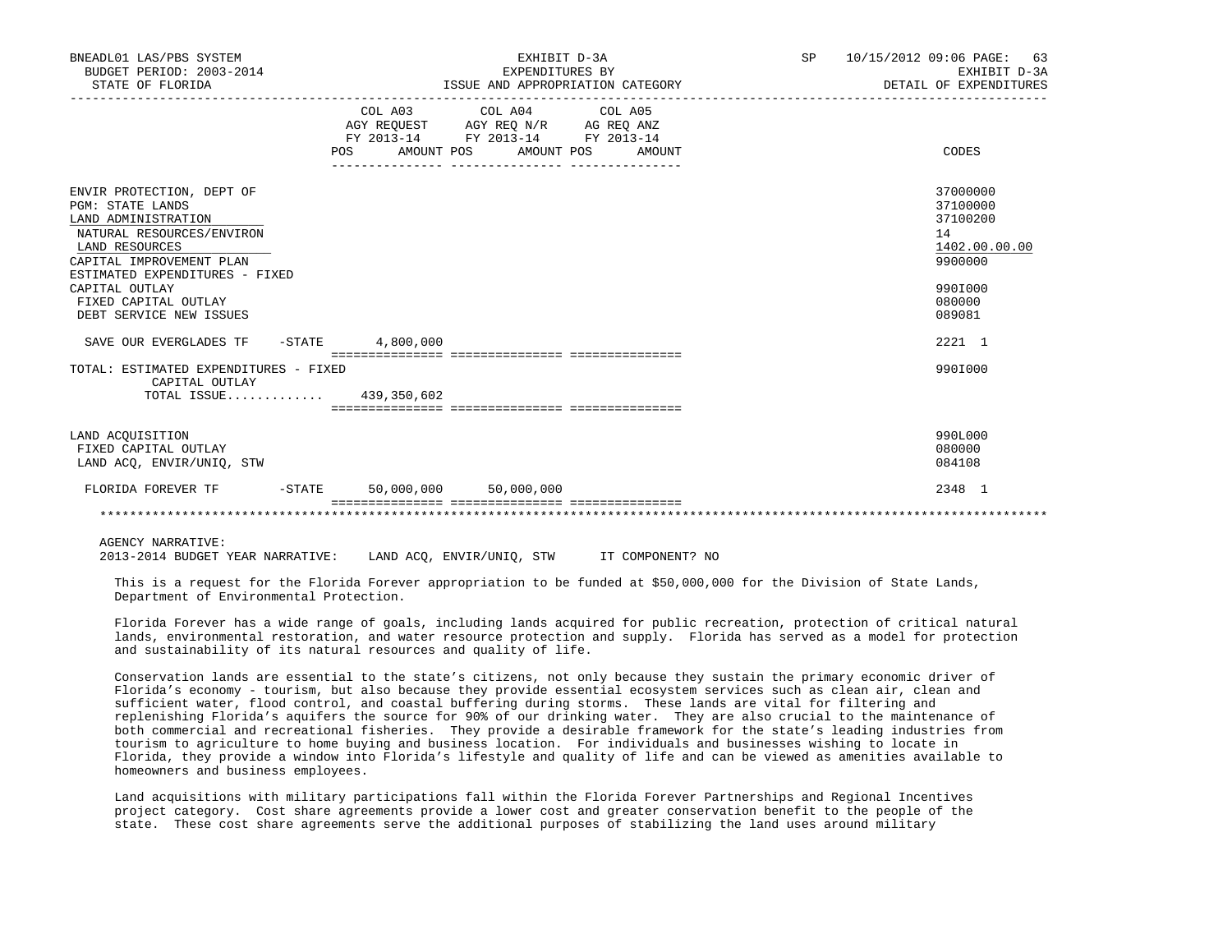| BNEADL01 LAS/PBS SYSTEM<br>BUDGET PERIOD: 2003-2014<br>STATE OF FLORIDA                                                                                             | EXHIBIT D-3A<br>EXPENDITURES BY<br>ISSUE AND APPROPRIATION CATEGORY                                                                               | 10/15/2012 09:06 PAGE:<br>64<br>SP<br>EXHIBIT D-3A<br>DETAIL OF EXPENDITURES  |
|---------------------------------------------------------------------------------------------------------------------------------------------------------------------|---------------------------------------------------------------------------------------------------------------------------------------------------|-------------------------------------------------------------------------------|
|                                                                                                                                                                     | COL A03 COL A04 COL A05<br>AGY REOUEST<br>AGY REO N/R<br>AG REO ANZ<br>FY 2013-14 FY 2013-14 FY 2013-14<br>POS<br>AMOUNT POS AMOUNT POS<br>AMOUNT | CODES                                                                         |
| ENVIR PROTECTION, DEPT OF<br>PGM: STATE LANDS<br>LAND ADMINISTRATION<br>NATURAL RESOURCES/ENVIRON<br>LAND RESOURCES<br>CAPITAL IMPROVEMENT PLAN<br>LAND ACOUISITION |                                                                                                                                                   | 37000000<br>37100000<br>37100200<br>14<br>1402.00.00.00<br>9900000<br>990L000 |

 installations and forestalling the encroachment of land uses that could be incompatible with the continued function and mission of military installations.

 Additional conservation lands translate into: New recreational opportunities for domestic and international tourism New jobs both in managing these lands and for the tourism industry Increased property values for properties in the vicinity of conservation lands Additional protection of natural, cultural and historic, and recreational resources Additional defense against flooding and storm events Additional safeguarding of Florida's dwindling water supplies

 The Board of Trustees or any state agency may contract for real estate acquisition services, including, but not limited to, surveying, mapping, environmental audits, title work, and legal and other professional assistance to review acquisition agreements and other documents and to perform closings. Other Personal Services employees may be hired in association with the activities of this program.

 The following proviso language is suggested to implement this funding request: By September 1, 2013, the Division of State Lands working in cooperation with managing agencies and stakeholders, shall conduct an assessment to identify any state-owned land no longer needed for conservation purposes. Funds in Specific Appropriation XXXX are provided from the proceeds of surplus lands identified in this assessment. The Division of State Lands, acting on behalf of the Board of Trustees, shall proceed with the disposition of surplus

 state lands in order to provide up to \$50,000,000 for land acquisitions that are less-than-fee interest, for partnerships where the state's portion of the acquisition cost is no more than 50 percent, or for conservation lands needed for spring protection, military buffering or water resource protection.

 Funds in Specific Appropriation XXXX made available by the proceeds of surplus lands that are not expended by December 31, 2014 shall immediately revert.

| Entity<br>Budget                | Jategory | Amount       | Funding<br>Source                  | Program                               |
|---------------------------------|----------|--------------|------------------------------------|---------------------------------------|
| --------------                  | -------- | --------     | -------                            | ----                                  |
| 37100200                        | 084108   | \$50,000,000 | Florida<br>. Forever Trust<br>Fund | Division of<br>$I$ State $I$<br>Lands |
| ******************************* |          |              |                                    | ***********************               |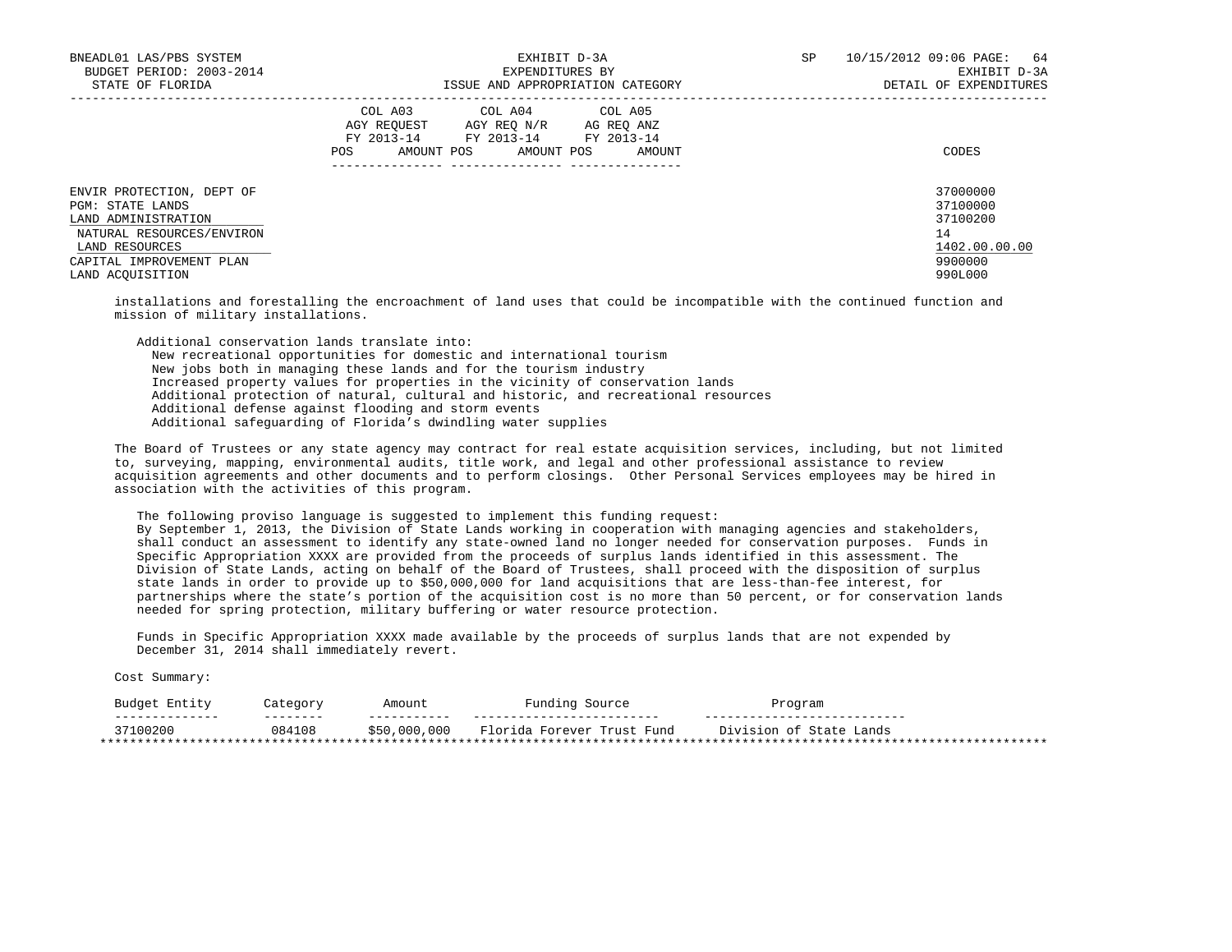| BNEADL01 LAS/PBS SYSTEM<br>BUDGET PERIOD: 2003-2014<br>STATE OF FLORIDA                                                    |       | EXHIBIT D-3A<br>EXPENDITURES BY<br>ISSUE AND APPROPRIATION CATEGORY                                                               | SP | 10/15/2012 09:06 PAGE: 65<br>EXHIBIT D-3A<br>DETAIL OF EXPENDITURES |
|----------------------------------------------------------------------------------------------------------------------------|-------|-----------------------------------------------------------------------------------------------------------------------------------|----|---------------------------------------------------------------------|
|                                                                                                                            | POS   | COL A03 COL A04 COL A05<br>AGY REQUEST AGY REQ N/R AG REQ ANZ<br>FY 2013-14 FY 2013-14 FY 2013-14<br>AMOUNT POS AMOUNT POS AMOUNT |    | CODES                                                               |
| ENVIR PROTECTION, DEPT OF<br><b>PGM: STATE LANDS</b><br>LAND ADMINISTRATION<br>NATURAL RESOURCES/ENVIRON<br>LAND RESOURCES |       |                                                                                                                                   |    | 37000000<br>37100000<br>37100200<br>14<br>1402.00.00.00             |
| TOTAL: LAND RESOURCES<br>BY FUND TYPE                                                                                      |       |                                                                                                                                   |    | 1402.00.00.00                                                       |
| SALARY RATE 2,101,407                                                                                                      | 42.00 | 50,000,000                                                                                                                        |    | 2000                                                                |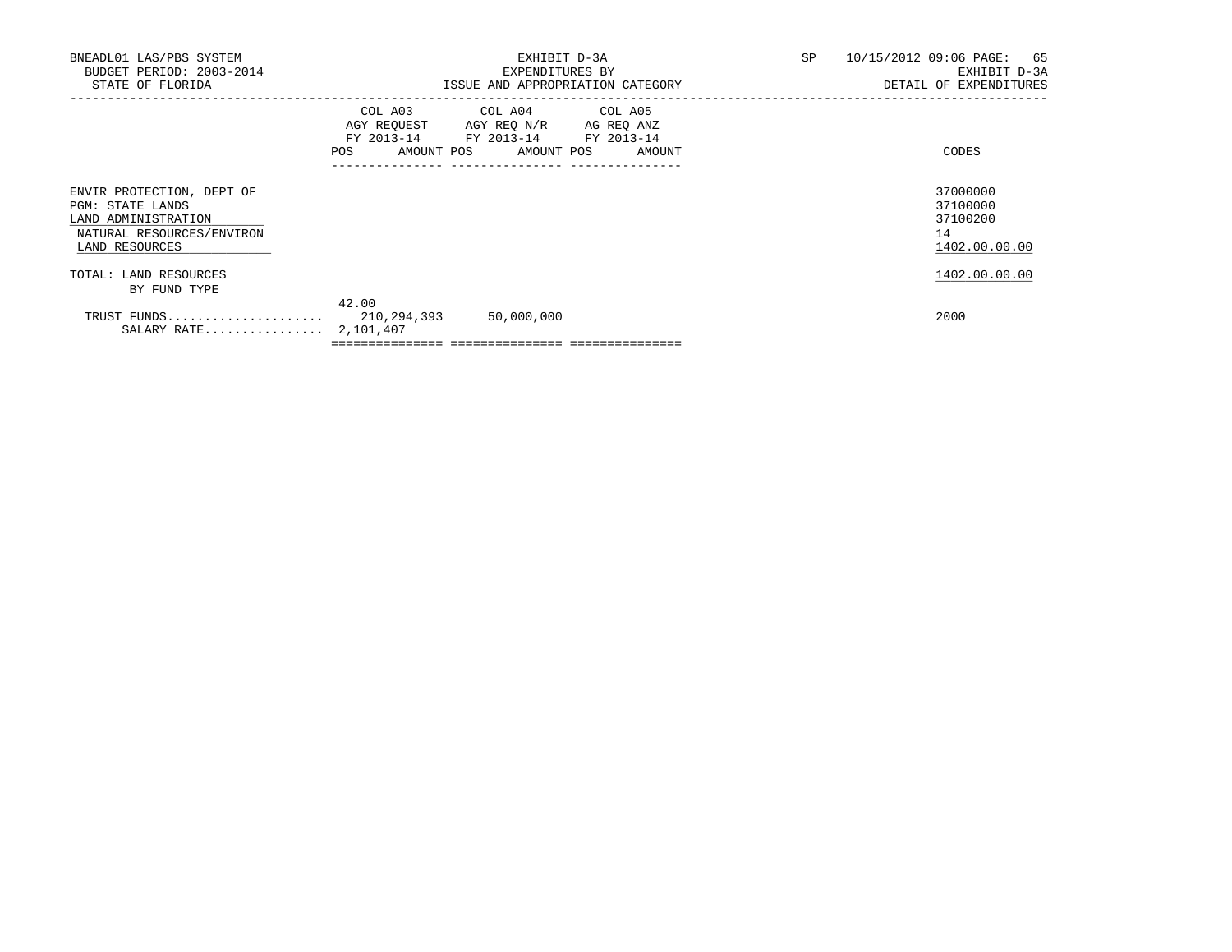| BNEADL01 LAS/PBS SYSTEM<br>BUDGET PERIOD: 2003-2014<br>STATE OF FLORIDA                                                                                                                                                  |                         | EXHIBIT D-3A<br>EXPENDITURES BY<br>ISSUE AND APPROPRIATION CATEGORY                                                                                                                                                                             | SP <sub>2</sub> | 10/15/2012 09:06 PAGE: 66<br>EXHIBIT D-3A<br>DETAIL OF EXPENDITURES                     |
|--------------------------------------------------------------------------------------------------------------------------------------------------------------------------------------------------------------------------|-------------------------|-------------------------------------------------------------------------------------------------------------------------------------------------------------------------------------------------------------------------------------------------|-----------------|-----------------------------------------------------------------------------------------|
|                                                                                                                                                                                                                          | POS AMOUNT POS          | COL A03 COL A04 COL A05<br>$\begin{tabular}{lllllll} AGY & \texttt{REQUEST} & \texttt{AGY} & \texttt{REG} & \texttt{N/R} & \texttt{AG} & \texttt{REQ} & \texttt{ANZ} \end{tabular}$<br>FY 2013-14 FY 2013-14 FY 2013-14<br>AMOUNT POS<br>AMOUNT |                 | CODES                                                                                   |
| ENVIR PROTECTION, DEPT OF<br>PGM: STATE LANDS<br>LAND MANAGEMENT<br>NATURAL RESOURCES/ENVIRON<br>LAND RESOURCES<br>ESTIMATED EXPENDITURES<br>ESTIMATED EXPENDITURES - OPERATIONS<br>SALARY RATE<br>SALARY RATE 4,025,565 |                         |                                                                                                                                                                                                                                                 |                 | 37000000<br>37100000<br>37100300<br>14<br>1402.00.00.00<br>1000000<br>1001000<br>000000 |
| SALARIES AND BENEFITS                                                                                                                                                                                                    |                         |                                                                                                                                                                                                                                                 |                 | 010000                                                                                  |
| CONSERVATION/REC LANDS TF -STATE 793,555<br>INTERNAL IMPROVEMENT TF -STATE 4,410,142                                                                                                                                     |                         |                                                                                                                                                                                                                                                 |                 | 2131 1<br>2408 1                                                                        |
| TOTAL POSITIONS 90.00<br>TOTAL APPRO 5,203,697                                                                                                                                                                           |                         |                                                                                                                                                                                                                                                 |                 |                                                                                         |
| OTHER PERSONAL SERVICES                                                                                                                                                                                                  |                         |                                                                                                                                                                                                                                                 |                 | 030000                                                                                  |
| CONSERVATION/REC LANDS TF -STATE<br>GRANTS AND DONATIONS TF -STATE                                                                                                                                                       | 250,178<br>300,000      |                                                                                                                                                                                                                                                 |                 | 2131 1<br>2339 1                                                                        |
| TOTAL APPRO                                                                                                                                                                                                              | 550,178                 |                                                                                                                                                                                                                                                 |                 |                                                                                         |
| <b>EXPENSES</b>                                                                                                                                                                                                          |                         |                                                                                                                                                                                                                                                 |                 | 040000                                                                                  |
| CONSERVATION/REC LANDS TF -STATE 139,844<br>GRANTS AND DONATIONS TF -STATE<br>INTERNAL IMPROVEMENT TF -STATE                                                                                                             | 300,000<br>791,396      |                                                                                                                                                                                                                                                 |                 | 2131 1<br>2339 1<br>2408 1                                                              |
| TOTAL APPRO                                                                                                                                                                                                              | 1,231,240               |                                                                                                                                                                                                                                                 |                 |                                                                                         |
| OPERATING CAPITAL OUTLAY                                                                                                                                                                                                 |                         |                                                                                                                                                                                                                                                 |                 | 060000                                                                                  |
| GRANTS AND DONATIONS TF -STATE<br>INTERNAL IMPROVEMENT TF -STATE 15,000                                                                                                                                                  | 50,000<br>_____________ |                                                                                                                                                                                                                                                 |                 | 2339 1<br>2408 1                                                                        |
| TOTAL APPRO                                                                                                                                                                                                              | 65,000                  | .ii istoolaastaalist taastaalistaali                                                                                                                                                                                                            |                 |                                                                                         |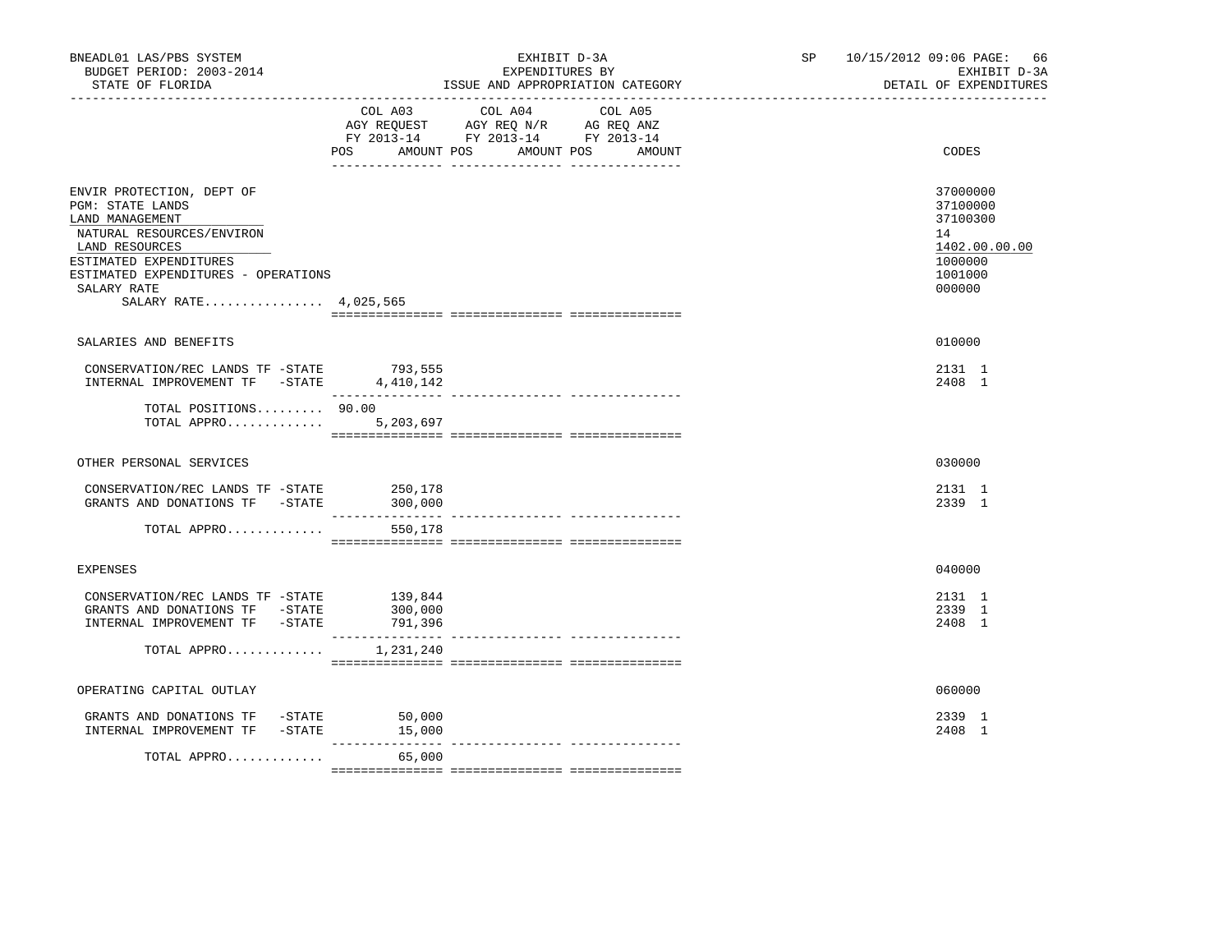| BNEADL01 LAS/PBS SYSTEM<br>BUDGET PERIOD: 2003-2014<br>STATE OF FLORIDA<br>-----------------                                                                                                                                                                            |                                        | EXHIBIT D-3A<br>EXPENDITURES BY<br>ISSUE AND APPROPRIATION CATEGORY                                                                                                                                                                                                                           | SP and the set of the set of the set of the set of the set of the set of the set of the set of the set of the set of the set of the set of the set of the set of the set of the set of the set of the set of the set of the se | 10/15/2012 09:06 PAGE: 67<br>EXHIBIT D-3A<br>DETAIL OF EXPENDITURES                                         |
|-------------------------------------------------------------------------------------------------------------------------------------------------------------------------------------------------------------------------------------------------------------------------|----------------------------------------|-----------------------------------------------------------------------------------------------------------------------------------------------------------------------------------------------------------------------------------------------------------------------------------------------|--------------------------------------------------------------------------------------------------------------------------------------------------------------------------------------------------------------------------------|-------------------------------------------------------------------------------------------------------------|
|                                                                                                                                                                                                                                                                         | COL A03<br>POS                         | COL A04<br>COL A05<br>$\begin{tabular}{lllllll} \bf AGY \;\; RegUEST \hspace{1cm} AGY \;\; REG \;\; N/R \hspace{1cm} \bf AG \;\; REG \;\; ANZ \end{tabular}$ $\begin{tabular}{lllllllllll} \bf FY \;\; 2013-14 \hspace{1cm} FY \;\; 2013-14 \end{tabular}$<br>AMOUNT POS AMOUNT POS<br>AMOUNT |                                                                                                                                                                                                                                | CODES                                                                                                       |
| ENVIR PROTECTION, DEPT OF<br>PGM: STATE LANDS<br>LAND MANAGEMENT<br>NATURAL RESOURCES/ENVIRON<br>LAND RESOURCES<br>ESTIMATED EXPENDITURES<br>ESTIMATED EXPENDITURES - OPERATIONS<br>SPECIAL CATEGORIES<br>TR/DACS PLANT INDUSTRY TF<br>CONSERVATION/REC LANDS TF -STATE | 240,000                                |                                                                                                                                                                                                                                                                                               |                                                                                                                                                                                                                                | 37000000<br>37100000<br>37100300<br>14<br>1402.00.00.00<br>1000000<br>1001000<br>100000<br>100724<br>2131 1 |
| CONTRACTED SERVICES                                                                                                                                                                                                                                                     |                                        |                                                                                                                                                                                                                                                                                               |                                                                                                                                                                                                                                | 100777                                                                                                      |
| CONSERVATION/REC LANDS TF -STATE<br>INTERNAL IMPROVEMENT TF -STATE                                                                                                                                                                                                      | 20,000<br>164,020                      |                                                                                                                                                                                                                                                                                               |                                                                                                                                                                                                                                | 2131 1<br>2408 1                                                                                            |
| TOTAL APPRO                                                                                                                                                                                                                                                             | 184,020                                |                                                                                                                                                                                                                                                                                               |                                                                                                                                                                                                                                |                                                                                                             |
| STATE LANDS STEWARDSHIP                                                                                                                                                                                                                                                 |                                        |                                                                                                                                                                                                                                                                                               |                                                                                                                                                                                                                                | 101496                                                                                                      |
| CONSERVATION/REC LANDS TF -STATE<br>INTERNAL IMPROVEMENT TF -STATE                                                                                                                                                                                                      | 250,000<br>200,000<br>________________ |                                                                                                                                                                                                                                                                                               |                                                                                                                                                                                                                                | 2131 1<br>2408 1                                                                                            |
| TOTAL APPRO                                                                                                                                                                                                                                                             | 450,000                                |                                                                                                                                                                                                                                                                                               |                                                                                                                                                                                                                                |                                                                                                             |
| TR/INT IMP TF/MGT/SUB LDS                                                                                                                                                                                                                                               |                                        |                                                                                                                                                                                                                                                                                               |                                                                                                                                                                                                                                | 101986                                                                                                      |
| GENERAL REVENUE FUND                                                                                                                                                                                                                                                    | $-STATE$ 1,000,000                     |                                                                                                                                                                                                                                                                                               |                                                                                                                                                                                                                                | 1000 1                                                                                                      |
| NATIONAL OCEAN SURVEY                                                                                                                                                                                                                                                   |                                        |                                                                                                                                                                                                                                                                                               |                                                                                                                                                                                                                                | 102191                                                                                                      |
| INTERNAL IMPROVEMENT TF                                                                                                                                                                                                                                                 | $-$ STATE 84,000                       |                                                                                                                                                                                                                                                                                               |                                                                                                                                                                                                                                | 2408 1                                                                                                      |
| RICO DISTRIBUTION OF SALES                                                                                                                                                                                                                                              |                                        |                                                                                                                                                                                                                                                                                               |                                                                                                                                                                                                                                | 103207                                                                                                      |
| INTERNAL IMPROVEMENT TF                                                                                                                                                                                                                                                 | $-STATE$ 350,000                       |                                                                                                                                                                                                                                                                                               |                                                                                                                                                                                                                                | 2408 1                                                                                                      |
| RISK MANAGEMENT INSURANCE                                                                                                                                                                                                                                               |                                        |                                                                                                                                                                                                                                                                                               |                                                                                                                                                                                                                                | 103241                                                                                                      |
| INTERNAL IMPROVEMENT TF                                                                                                                                                                                                                                                 | -STATE 97,919                          |                                                                                                                                                                                                                                                                                               |                                                                                                                                                                                                                                | 2408 1                                                                                                      |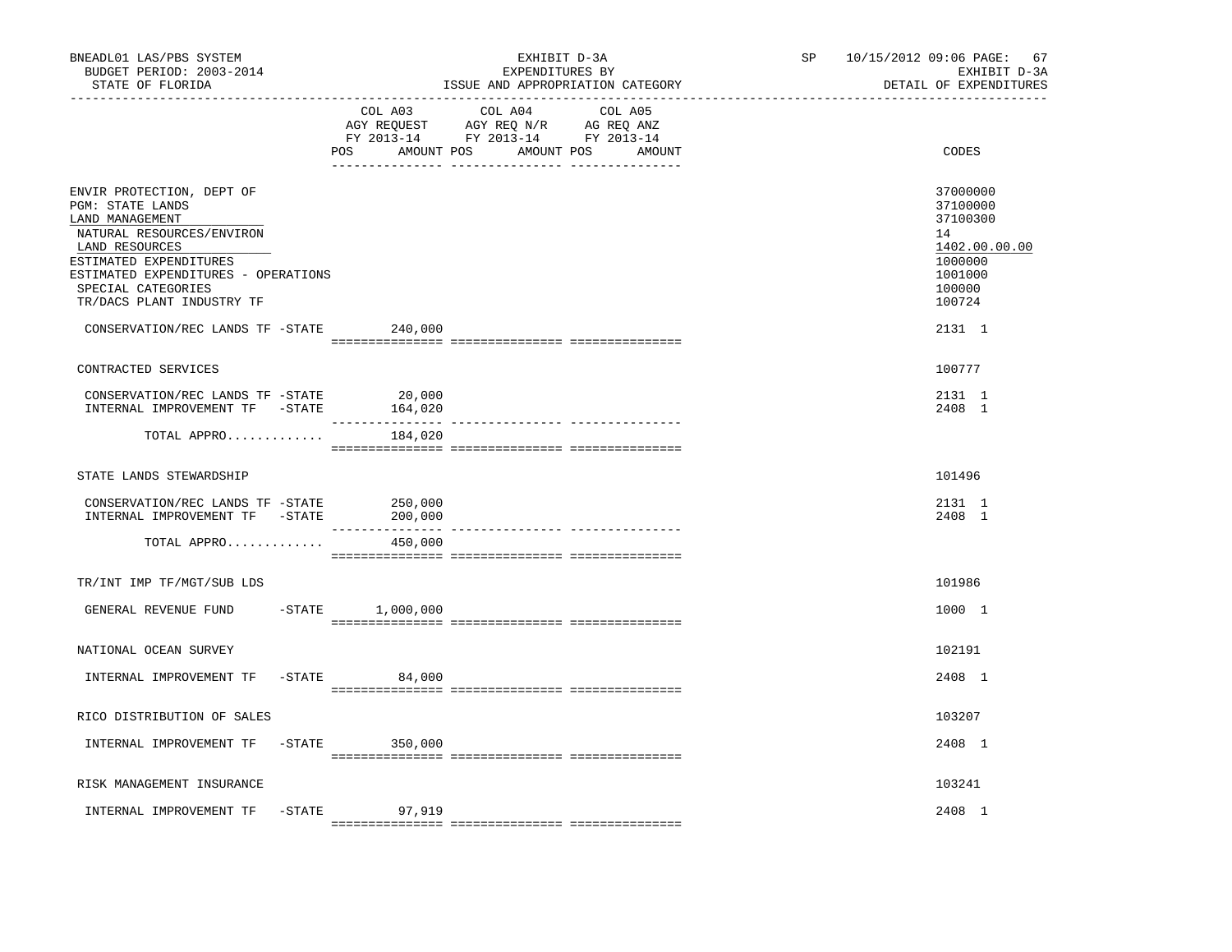| BNEADL01 LAS/PBS SYSTEM<br>BUDGET PERIOD: 2003-2014<br>STATE OF FLORIDA                                                                                                                                                                                                             |                      | EXHIBIT D-3A<br>EXPENDITURES BY<br>ISSUE AND APPROPRIATION CATEGORY                                             |        | SP 10/15/2012 09:06 PAGE: 68<br>EXHIBIT D-3A<br>DETAIL OF EXPENDITURES                                      |
|-------------------------------------------------------------------------------------------------------------------------------------------------------------------------------------------------------------------------------------------------------------------------------------|----------------------|-----------------------------------------------------------------------------------------------------------------|--------|-------------------------------------------------------------------------------------------------------------|
|                                                                                                                                                                                                                                                                                     | POS DO<br>AMOUNT POS | COL A03 COL A04 COL A05<br>AGY REQUEST AGY REQ N/R AG REQ ANZ<br>FY 2013-14 FY 2013-14 FY 2013-14<br>AMOUNT POS | AMOUNT | CODES                                                                                                       |
| ENVIR PROTECTION, DEPT OF<br>PGM: STATE LANDS<br>LAND MANAGEMENT<br>NATURAL RESOURCES/ENVIRON<br>LAND RESOURCES<br>ESTIMATED EXPENDITURES<br>ESTIMATED EXPENDITURES - OPERATIONS<br>SPECIAL CATEGORIES<br>TR/DACS FOR MGT/CARL LANDS<br>CONSERVATION/REC LANDS TF -STATE 14,678,468 |                      |                                                                                                                 |        | 37000000<br>37100000<br>37100300<br>14<br>1402.00.00.00<br>1000000<br>1001000<br>100000<br>103895<br>2131 1 |
| TR/F & W COMM/MGT/CARL LDS                                                                                                                                                                                                                                                          |                      |                                                                                                                 |        | 103898                                                                                                      |
| CONSERVATION/REC LANDS TF -STATE 12,362,672                                                                                                                                                                                                                                         |                      |                                                                                                                 |        | 2131 1                                                                                                      |
| TR/DEPT OF STATE/G&D TF                                                                                                                                                                                                                                                             |                      |                                                                                                                 |        | 103978                                                                                                      |
| CONSERVATION/REC LANDS TF -STATE                                                                                                                                                                                                                                                    | 4,910,483            |                                                                                                                 |        | 2131 1                                                                                                      |
| TR/DMS/HR SVCS/STW CONTRCT                                                                                                                                                                                                                                                          |                      |                                                                                                                 |        | 107040                                                                                                      |
| CONSERVATION/REC LANDS TF -STATE 5,231<br>INTERNAL IMPROVEMENT TF -STATE                                                                                                                                                                                                            | 30,694               |                                                                                                                 |        | 2131 1<br>2408 1                                                                                            |
| TOTAL APPRO                                                                                                                                                                                                                                                                         | 35,925               |                                                                                                                 |        |                                                                                                             |
| TOTAL: ESTIMATED EXPENDITURES - OPERATIONS<br>TOTAL POSITIONS 90.00<br>TOTAL ISSUE $41,443,602$<br>TOTAL SALARY RATE 4,025,565                                                                                                                                                      |                      |                                                                                                                 |        | 1001000                                                                                                     |
| CASUALTY INSURANCE PREMIUM<br>ADJUSTMENT<br>SPECIAL CATEGORIES<br>RISK MANAGEMENT INSURANCE                                                                                                                                                                                         |                      |                                                                                                                 |        | 1001090<br>100000<br>103241                                                                                 |
| INTERNAL IMPROVEMENT TF -STATE 21,796-                                                                                                                                                                                                                                              |                      |                                                                                                                 |        | 2408 1                                                                                                      |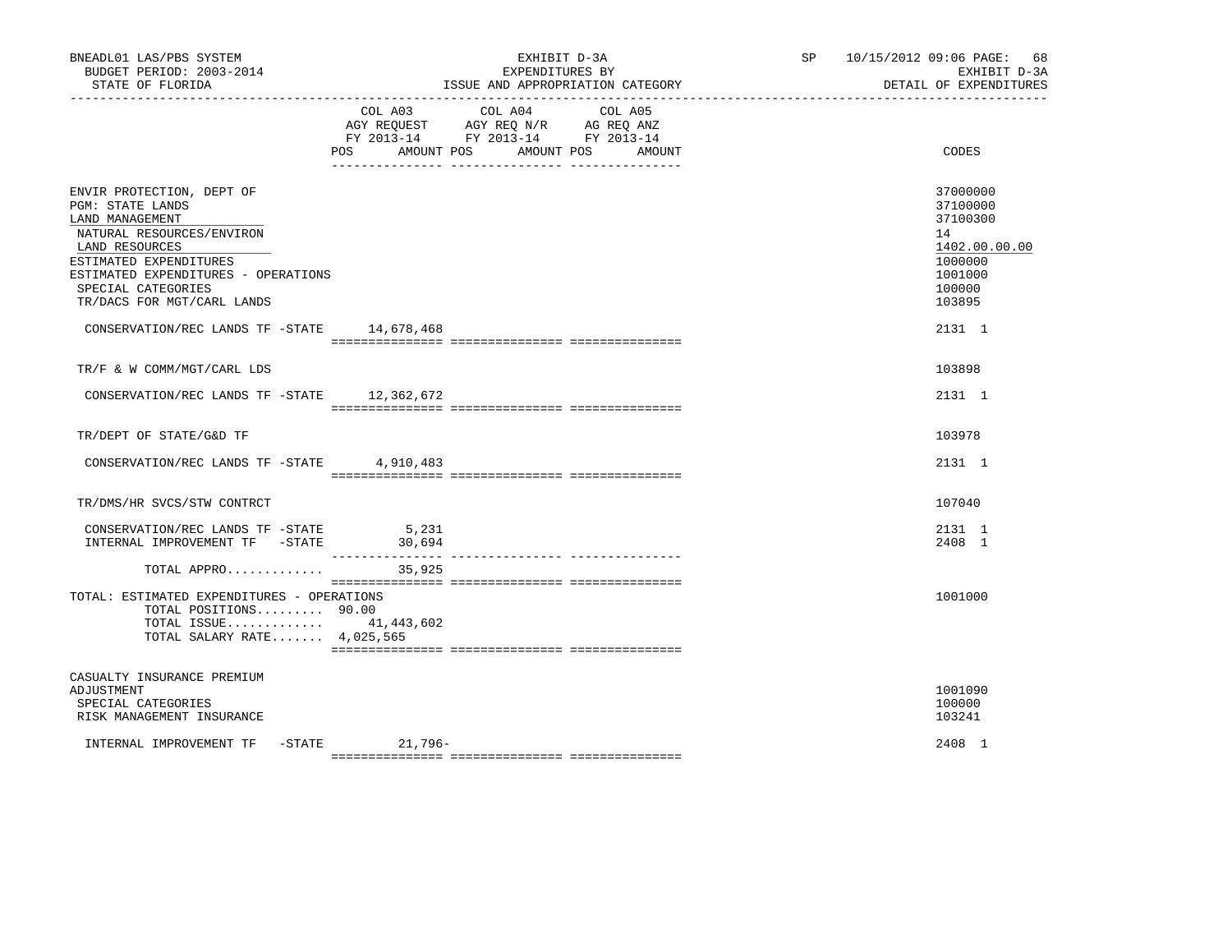| BNEADL01 LAS/PBS SYSTEM<br>BUDGET PERIOD: 2003-2014<br>STATE OF FLORIDA                                                                                                                                                                                 | EXHIBIT D-3A<br>EXPENDITURES BY<br>ISSUE AND APPROPRIATION CATEGORY                                                                                                                                                                                                                                                                                          | SP 10/15/2012 09:06 PAGE: 69<br>EXHIBIT D-3A<br>DETAIL OF EXPENDITURES                  |
|---------------------------------------------------------------------------------------------------------------------------------------------------------------------------------------------------------------------------------------------------------|--------------------------------------------------------------------------------------------------------------------------------------------------------------------------------------------------------------------------------------------------------------------------------------------------------------------------------------------------------------|-----------------------------------------------------------------------------------------|
|                                                                                                                                                                                                                                                         | $\begin{tabular}{lllllllllll} &\multicolumn{4}{c}{\text{COL A03}} &\multicolumn{4}{c}{\text{COL A04}} &\multicolumn{4}{c}{\text{COL A05}} \\ \multicolumn{4}{c}{\text{AGY REQUEST}} &\multicolumn{4}{c}{\text{AGY REQ N/R}} &\multicolumn{4}{c}{\text{AG REQ ANZ}} \end{tabular}$<br>FY 2013-14 FY 2013-14 FY 2013-14<br>POS AMOUNT POS AMOUNT POS<br>AMOUNT | CODES                                                                                   |
| ENVIR PROTECTION, DEPT OF<br>PGM: STATE LANDS<br>LAND MANAGEMENT<br>NATURAL RESOURCES/ENVIRON<br>LAND RESOURCES<br>ESTIMATED EXPENDITURES<br>FLORIDA RETIREMENT SYSTEM<br>CONTRIBUTION ADJUSTMENT FOR<br>FISCAL YEAR 2012-2013<br>SALARIES AND BENEFITS |                                                                                                                                                                                                                                                                                                                                                              | 37000000<br>37100000<br>37100300<br>14<br>1402.00.00.00<br>1000000<br>1001240<br>010000 |
| CONSERVATION/REC LANDS TF -STATE 2,093<br>INTERNAL IMPROVEMENT TF -STATE 11,633                                                                                                                                                                         |                                                                                                                                                                                                                                                                                                                                                              | 2131 1<br>2408 1                                                                        |
| TOTAL APPRO $13,726$                                                                                                                                                                                                                                    |                                                                                                                                                                                                                                                                                                                                                              |                                                                                         |
| ADJUSTMENT TO STATE HEALTH<br>INSURANCE PREMIUM CONTRIBUTION -<br>FISCAL YEAR 2012-13<br>SALARIES AND BENEFITS                                                                                                                                          |                                                                                                                                                                                                                                                                                                                                                              | 1001830<br>010000                                                                       |
| CONSERVATION/REC LANDS TF -STATE 1,636<br>INTERNAL IMPROVEMENT TF -STATE                                                                                                                                                                                | 9,091                                                                                                                                                                                                                                                                                                                                                        | 2131 1<br>2408 1                                                                        |
| TOTAL APPRO                                                                                                                                                                                                                                             | 10,727                                                                                                                                                                                                                                                                                                                                                       |                                                                                         |
| REALLOCATION OF HUMAN RESOURCES<br>OUTSOURCING<br>SPECIAL CATEGORIES<br>TR/DMS/HR SVCS/STW CONTRCT                                                                                                                                                      |                                                                                                                                                                                                                                                                                                                                                              | 1005900<br>100000<br>107040                                                             |
| CONSERVATION/REC LANDS TF -STATE<br>INTERNAL IMPROVEMENT TF -STATE                                                                                                                                                                                      | $46-$<br>$268 -$                                                                                                                                                                                                                                                                                                                                             | 2131 1<br>2408 1                                                                        |
| TOTAL APPRO                                                                                                                                                                                                                                             | $314-$                                                                                                                                                                                                                                                                                                                                                       |                                                                                         |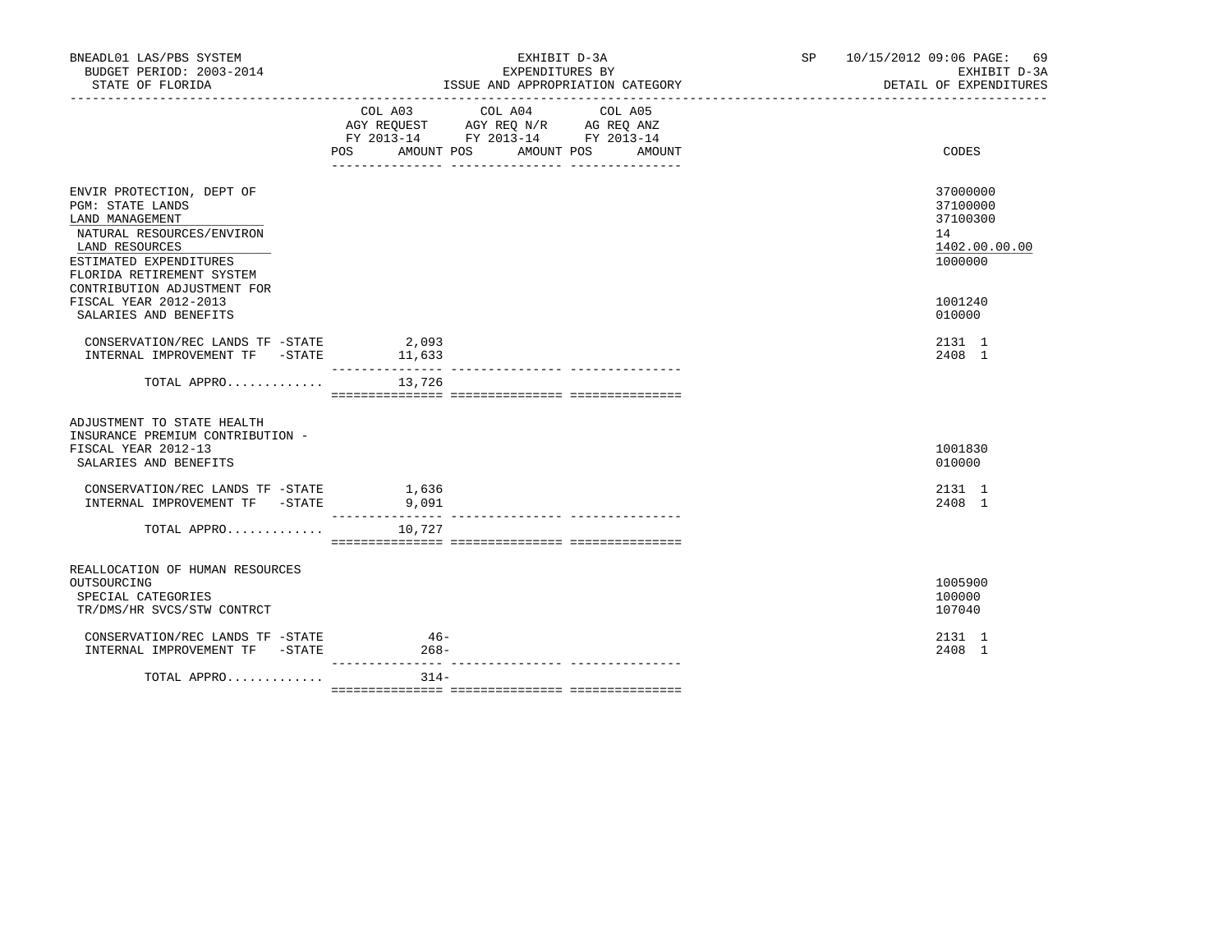| BNEADL01 LAS/PBS SYSTEM<br>BUDGET PERIOD: 2003-2014<br>STATE OF FLORIDA                                                                                                                                                                                         | EXHIBIT D-3A<br>SP<br>EXPENDITURES BY<br>ISSUE AND APPROPRIATION CATEGORY                                                                                                                                                                                                                                                                                                                                                                                                                                                                                                                                                                                                                                                                                                                                                                                                                                                                                                                                                                                                                                                                          | 10/15/2012 09:06 PAGE:<br>70<br>EXHIBIT D-3A<br>DETAIL OF EXPENDITURES                  |
|-----------------------------------------------------------------------------------------------------------------------------------------------------------------------------------------------------------------------------------------------------------------|----------------------------------------------------------------------------------------------------------------------------------------------------------------------------------------------------------------------------------------------------------------------------------------------------------------------------------------------------------------------------------------------------------------------------------------------------------------------------------------------------------------------------------------------------------------------------------------------------------------------------------------------------------------------------------------------------------------------------------------------------------------------------------------------------------------------------------------------------------------------------------------------------------------------------------------------------------------------------------------------------------------------------------------------------------------------------------------------------------------------------------------------------|-----------------------------------------------------------------------------------------|
|                                                                                                                                                                                                                                                                 | COL A03<br>COL A04<br>COL A05<br>AGY REQUEST AGY REQ N/R AG REQ ANZ<br>FY 2013-14 FY 2013-14 FY 2013-14<br>AMOUNT POS AMOUNT POS<br>POS<br>AMOUNT                                                                                                                                                                                                                                                                                                                                                                                                                                                                                                                                                                                                                                                                                                                                                                                                                                                                                                                                                                                                  | CODES                                                                                   |
| ENVIR PROTECTION, DEPT OF<br>PGM: STATE LANDS<br>LAND MANAGEMENT<br>NATURAL RESOURCES/ENVIRON<br>LAND RESOURCES<br>INTRA-AGENCY REORGANIZATIONS<br>REALIGN AND CONSOLIDATE INFORMATION<br>TECHNOLOGY WORKFORCE - DEDUCT<br>SALARY RATE<br>SALARY RATE $49,000-$ |                                                                                                                                                                                                                                                                                                                                                                                                                                                                                                                                                                                                                                                                                                                                                                                                                                                                                                                                                                                                                                                                                                                                                    | 37000000<br>37100000<br>37100300<br>14<br>1402.00.00.00<br>1800000<br>18085C0<br>000000 |
| SALARIES AND BENEFITS                                                                                                                                                                                                                                           | $1.00-$                                                                                                                                                                                                                                                                                                                                                                                                                                                                                                                                                                                                                                                                                                                                                                                                                                                                                                                                                                                                                                                                                                                                            | 010000                                                                                  |
| INTERNAL IMPROVEMENT TF -STATE                                                                                                                                                                                                                                  | $68,101 -$                                                                                                                                                                                                                                                                                                                                                                                                                                                                                                                                                                                                                                                                                                                                                                                                                                                                                                                                                                                                                                                                                                                                         | 2408 1                                                                                  |
| SPECIAL CATEGORIES<br>TR/DMS/HR SVCS/STW CONTRCT                                                                                                                                                                                                                |                                                                                                                                                                                                                                                                                                                                                                                                                                                                                                                                                                                                                                                                                                                                                                                                                                                                                                                                                                                                                                                                                                                                                    | 100000<br>107040                                                                        |
| INTERNAL IMPROVEMENT TF<br>-STATE                                                                                                                                                                                                                               | $354-$                                                                                                                                                                                                                                                                                                                                                                                                                                                                                                                                                                                                                                                                                                                                                                                                                                                                                                                                                                                                                                                                                                                                             | 2408 1                                                                                  |
| TOTAL: REALIGN AND CONSOLIDATE INFORMATION<br>TECHNOLOGY WORKFORCE - DEDUCT<br>TOTAL POSITIONS 1.00-<br>TOTAL ISSUE<br>TOTAL SALARY RATE 49,000-                                                                                                                | 68,455-                                                                                                                                                                                                                                                                                                                                                                                                                                                                                                                                                                                                                                                                                                                                                                                                                                                                                                                                                                                                                                                                                                                                            | 18085C0                                                                                 |
|                                                                                                                                                                                                                                                                 |                                                                                                                                                                                                                                                                                                                                                                                                                                                                                                                                                                                                                                                                                                                                                                                                                                                                                                                                                                                                                                                                                                                                                    |                                                                                         |
| AGENCY ISSUE NARRATIVE:<br>2013-2014 BUDGET YEAR NARRATIVE:<br>business needs.                                                                                                                                                                                  | IT COMPONENT? YES<br>This issue requests to transfer funding and spending authority in the amount of \$1,804,728 from multiple funds within the<br>Florida Department of Environmental Protection (DEP) to the Working Capital Trust Fund. This will be utilized to<br>consolidate the Information Technology (IT) workforce within DEP. The issue nets to zero. Also see issue 18086C0.<br>The current decentralized IT workforce structure does not effectively serve the changing needs of DEP, and the State of<br>Florida. It has become increasingly difficult to train and maintain all IT staff at the same level of expertise.<br>Therefore, DEP continues to rely heavily on vendor services to augment IT projects and support activities when in fact a<br>solution to meet those needs is available through pooling internal resources. Centralizing IT staff throughout DEP will<br>encourage collaboration and knowledge sharing, and reduce duplication of IT services, applications, and resources within<br>DEP. It will better equip DEP to effectively plan as an agency and manage resources according to clearly prioritized |                                                                                         |
| Cost Summary:                                                                                                                                                                                                                                                   |                                                                                                                                                                                                                                                                                                                                                                                                                                                                                                                                                                                                                                                                                                                                                                                                                                                                                                                                                                                                                                                                                                                                                    |                                                                                         |

Budget Entity **FILL EXECUTE:** Amount --------------------------------------------------------------------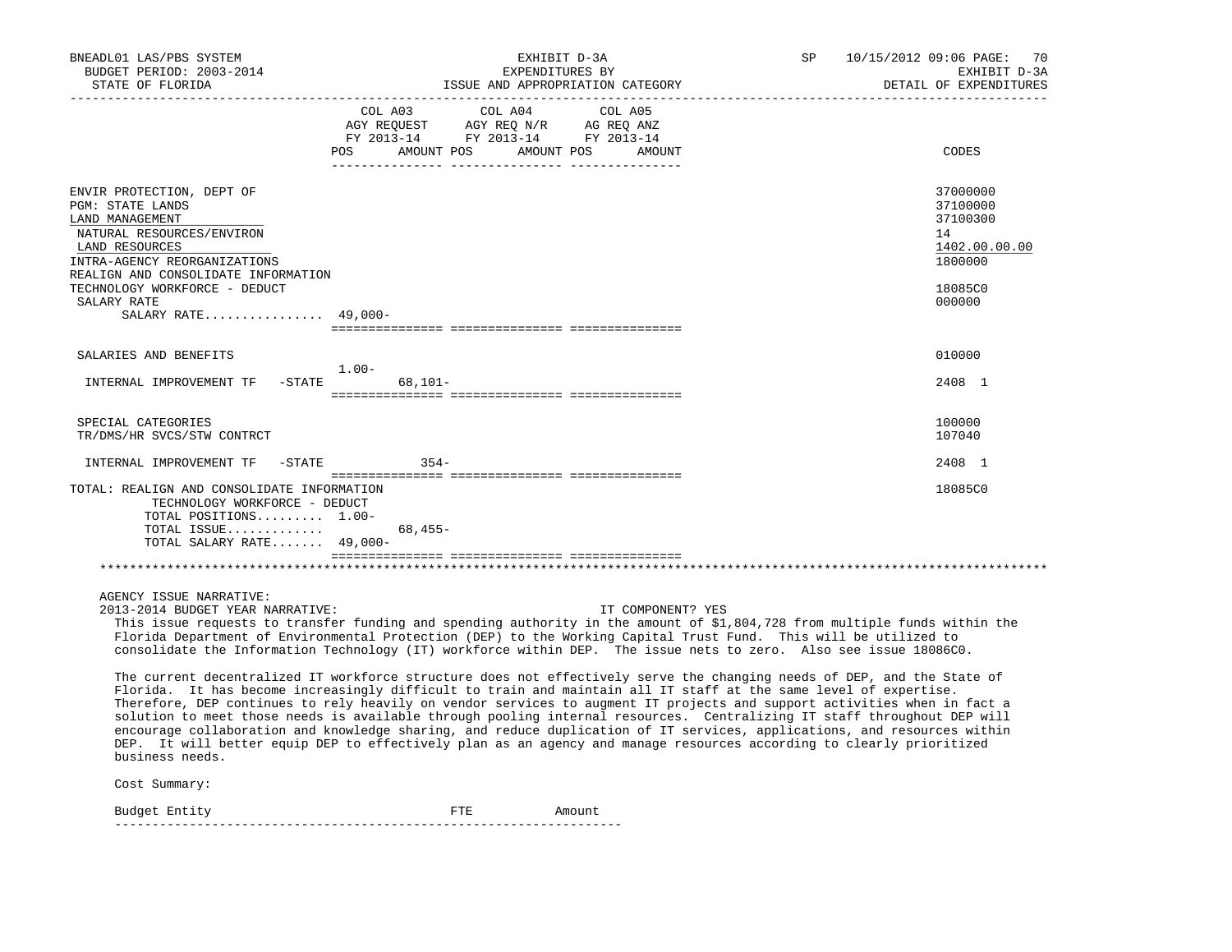| BNEADL01 LAS/PBS SYSTEM<br>BUDGET PERIOD: 2003-2014<br>STATE OF FLORIDA                                                                                                                                 |                                                                                                                                                            |                                                                                            | EXHIBIT D-3A<br>EXPENDITURES BY |              | ISSUE AND APPROPRIATION CATEGORY       | SP                | 10/15/2012 09:06 PAGE:<br>71<br>EXHIBIT D-3A<br>DETAIL OF EXPENDITURES |
|---------------------------------------------------------------------------------------------------------------------------------------------------------------------------------------------------------|------------------------------------------------------------------------------------------------------------------------------------------------------------|--------------------------------------------------------------------------------------------|---------------------------------|--------------|----------------------------------------|-------------------|------------------------------------------------------------------------|
|                                                                                                                                                                                                         | $\begin{tabular}{lcccc} COL A03 & COL A04 & COL A05 \\ AGY REQUEST & AGY REQ N/R & AG REQ ANZ \\ FY & 2013-14 & FY & 2013-14 & FY & 2013-14 \end{tabular}$ |                                                                                            |                                 |              |                                        |                   |                                                                        |
|                                                                                                                                                                                                         |                                                                                                                                                            |                                                                                            |                                 |              |                                        |                   |                                                                        |
|                                                                                                                                                                                                         | POS AMOUNT POS AMOUNT POS AMOUNT                                                                                                                           |                                                                                            |                                 |              |                                        |                   | CODES                                                                  |
| ENVIR PROTECTION, DEPT OF                                                                                                                                                                               |                                                                                                                                                            |                                                                                            |                                 |              |                                        |                   | 37000000                                                               |
| PGM: STATE LANDS<br>LAND MANAGEMENT                                                                                                                                                                     |                                                                                                                                                            |                                                                                            |                                 |              |                                        |                   | 37100000<br>37100300                                                   |
| NATURAL RESOURCES/ENVIRON                                                                                                                                                                               |                                                                                                                                                            |                                                                                            |                                 |              |                                        |                   | 14                                                                     |
| LAND RESOURCES<br>INTRA-AGENCY REORGANIZATIONS                                                                                                                                                          |                                                                                                                                                            |                                                                                            |                                 |              |                                        |                   | 1402.00.00.00<br>1800000                                               |
| REALIGN AND CONSOLIDATE INFORMATION                                                                                                                                                                     |                                                                                                                                                            |                                                                                            |                                 |              |                                        |                   |                                                                        |
| TECHNOLOGY WORKFORCE - DEDUCT                                                                                                                                                                           |                                                                                                                                                            |                                                                                            |                                 |              |                                        |                   | 18085C0                                                                |
| Technology & Information Services                                                                                                                                                                       |                                                                                                                                                            | $15.0$ $$1,804,728$                                                                        |                                 |              |                                        |                   |                                                                        |
| Air Resource Management<br>Land Administration                                                                                                                                                          |                                                                                                                                                            | $(2.0)$ $(5108,112)$<br>$(1.0)$ $(574,991)$<br>$(1.0)$ $(568,455)$<br>$(6.0)$ $(5385,186)$ |                                 |              |                                        |                   |                                                                        |
| Land Management                                                                                                                                                                                         |                                                                                                                                                            |                                                                                            |                                 |              |                                        |                   |                                                                        |
| Waste Management                                                                                                                                                                                        |                                                                                                                                                            |                                                                                            |                                 |              |                                        |                   |                                                                        |
|                                                                                                                                                                                                         |                                                                                                                                                            |                                                                                            |                                 |              |                                        |                   |                                                                        |
|                                                                                                                                                                                                         |                                                                                                                                                            |                                                                                            |                                 |              |                                        |                   |                                                                        |
|                                                                                                                                                                                                         |                                                                                                                                                            |                                                                                            |                                 |              |                                        |                   |                                                                        |
| Mabic Management (3.0) (\$540,522)<br>Water Resource Management (3.0) (\$514,054)<br>Executive Dir & Support Svcs - Admin (1.0) (\$60,661)<br>Executive Dir & Support Svcs - Ext. Aff. (1.0) (\$52,747) |                                                                                                                                                            | $- - - - - -$                                                                              |                                 | ------------ |                                        |                   |                                                                        |
| Total:<br>*************************************                                                                                                                                                         |                                                                                                                                                            | *************                                                                              | $0.0$ \$0                       |              |                                        |                   |                                                                        |
| POSITION DETAIL OF SALARIES AND BENEFITS:                                                                                                                                                               |                                                                                                                                                            |                                                                                            |                                 |              |                                        |                   | LAPSE LAPSED SALARIES                                                  |
|                                                                                                                                                                                                         |                                                                                                                                                            |                                                                                            |                                 |              | FTE BASE RATE ADDITIVES BENEFITS       |                   | SUBTOTAL % AND BENEFITS                                                |
| A03 - AGY REQUEST FY 2013-14                                                                                                                                                                            |                                                                                                                                                            |                                                                                            |                                 |              |                                        |                   |                                                                        |
| CHANGES TO CURRENTLY AUTHORIZED POSITIONS                                                                                                                                                               |                                                                                                                                                            |                                                                                            |                                 |              |                                        |                   |                                                                        |
| 2236 GOVERNMENT OPERATIONS CONSULTANT II                                                                                                                                                                |                                                                                                                                                            |                                                                                            |                                 |              |                                        |                   |                                                                        |
| 20676 001 1.00- 49,000-                                                                                                                                                                                 |                                                                                                                                                            |                                                                                            |                                 |              |                                        |                   | $16,463 65,463-$ 0.00 $65,463-$                                        |
| TOTALS FOR ISSUE BY FUND                                                                                                                                                                                |                                                                                                                                                            |                                                                                            |                                 |              |                                        |                   |                                                                        |
| 2408 INTERNAL IMPROVEMENT TF                                                                                                                                                                            |                                                                                                                                                            |                                                                                            |                                 |              |                                        |                   | 65,463-<br>______________                                              |
|                                                                                                                                                                                                         |                                                                                                                                                            | $1.00 - 49,000 -$                                                                          |                                 |              |                                        | $16,463-$ 65,463- | $65.463-$<br>==============                                            |
| OTHER SALARY AMOUNT                                                                                                                                                                                     |                                                                                                                                                            |                                                                                            |                                 |              |                                        |                   |                                                                        |
| 2408 INTERNAL IMPROVEMENT TF                                                                                                                                                                            |                                                                                                                                                            |                                                                                            |                                 |              |                                        |                   | $2,638-$<br>______________                                             |
|                                                                                                                                                                                                         |                                                                                                                                                            |                                                                                            |                                 |              |                                        |                   | $68,101-$<br>==============                                            |
|                                                                                                                                                                                                         |                                                                                                                                                            |                                                                                            |                                 |              | ************************************** |                   | *********************                                                  |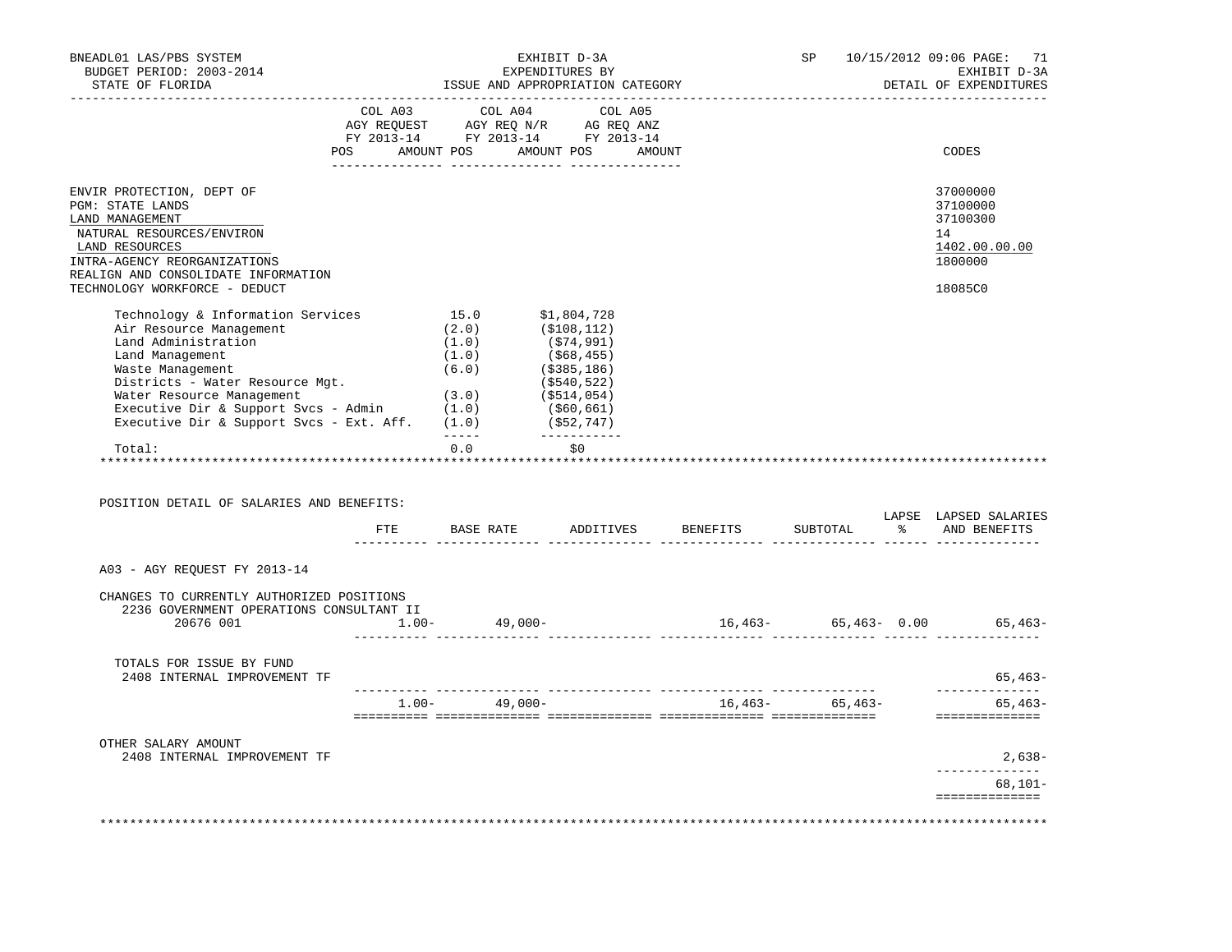| BNEADL01 LAS/PBS SYSTEM<br>BUDGET PERIOD: 2003-2014                                                                                                                                                                      |                  | EXHIBIT D-3A<br>EXPENDITURES BY                                                                                                       | SP 10/15/2012 09:06 PAGE: 72<br>EXHIBIT D-3A            |
|--------------------------------------------------------------------------------------------------------------------------------------------------------------------------------------------------------------------------|------------------|---------------------------------------------------------------------------------------------------------------------------------------|---------------------------------------------------------|
| STATE OF FLORIDA                                                                                                                                                                                                         |                  | ISSUE AND APPROPRIATION CATEGORY                                                                                                      | DETAIL OF EXPENDITURES                                  |
|                                                                                                                                                                                                                          |                  | COL A03 COL A04 COL A05<br>AGY REQUEST AGY REQ N/R AG REQ ANZ<br>FY 2013-14 FY 2013-14 FY 2013-14<br>POS AMOUNT POS AMOUNT POS AMOUNT | CODES                                                   |
| ENVIR PROTECTION, DEPT OF<br><b>PGM: STATE LANDS</b><br>LAND MANAGEMENT<br>NATURAL RESOURCES/ENVIRON<br>LAND RESOURCES<br>ANNUALIZATION OF ADMINISTERED                                                                  |                  |                                                                                                                                       | 37000000<br>37100000<br>37100300<br>14<br>1402.00.00.00 |
| FUNDS APPROPRIATIONS<br>STATE HEALTH INSURANCE ADJUSTMENT<br>FOR FY 2012-13 - 10 MONTHS<br>ANNUALIZATION<br>SALARIES AND BENEFITS                                                                                        |                  |                                                                                                                                       | 26A0000<br>26A1830<br>010000                            |
| $\begin{tabular}{lllllllll} \multicolumn{2}{c}{\textbf{CONSERVATION/REC} & \textbf{LANDS TF} & -STATE & & 8,180 \\ \multicolumn{2}{c}{\textbf{INTERNAL} & \textbf{IMPROVEMENT TF} & -STATE} & & 45,455 \\ \end{tabular}$ | ________________ |                                                                                                                                       | 2131 1<br>2408 1                                        |
| TOTAL APPRO                                                                                                                                                                                                              | 53,635           |                                                                                                                                       |                                                         |
| MANAGEMENT OF JURISDICTIONAL LANDS                                                                                                                                                                                       |                  |                                                                                                                                       | 5300000                                                 |
| RESTORATION AND PERPETUATION OF<br>GENERAL LAND OFFICE SURVEY CORNERS<br><b>EXPENSES</b>                                                                                                                                 |                  |                                                                                                                                       | 5300440<br>040000                                       |
| INTERNAL IMPROVEMENT TF -STATE 75,000                                                                                                                                                                                    |                  |                                                                                                                                       | 2408 1                                                  |
| SPECIAL CATEGORIES<br>CONTRACTED SERVICES                                                                                                                                                                                |                  |                                                                                                                                       | 100000<br>100777                                        |
| INTERNAL IMPROVEMENT TF -STATE 75,000                                                                                                                                                                                    |                  |                                                                                                                                       | 2408 1                                                  |
| TOTAL: RESTORATION AND PERPETUATION OF<br>GENERAL LAND OFFICE SURVEY CORNERS<br>TOTAL ISSUE                                                                                                                              | 150,000          |                                                                                                                                       | 5300440                                                 |
|                                                                                                                                                                                                                          |                  |                                                                                                                                       |                                                         |

AGENCY ISSUE NARRATIVE:

2013-2014 BUDGET YEAR NARRATIVE: IT COMPONENT? NO

 The 1977 Legislature created the Florida Public Land Survey Restoration and Perpetuation Act in order to provide a means for the identification, restoration, and preservation of the controlling corner monuments established during the original cadastral surveys of the state of Florida. The Bureau Chief of Survey and Mapping, within the Division of State Lands, is the State Cadastral Surveyor who is responsible for the repository of records related to the cadastral system described herein. This includes the Public Land Survey System to which the vast majority of land title is related, including land title records held and maintained by the Board of Trustees of the Internal Improvement Trust Fund. The legislation also provides for the extension and densification of the federally initiated precise geodetic and horizontal and vertical control networks, whereby these basis framework surveys shall be extended to survey corners identified under this program to permit the general use of the coordinate systems.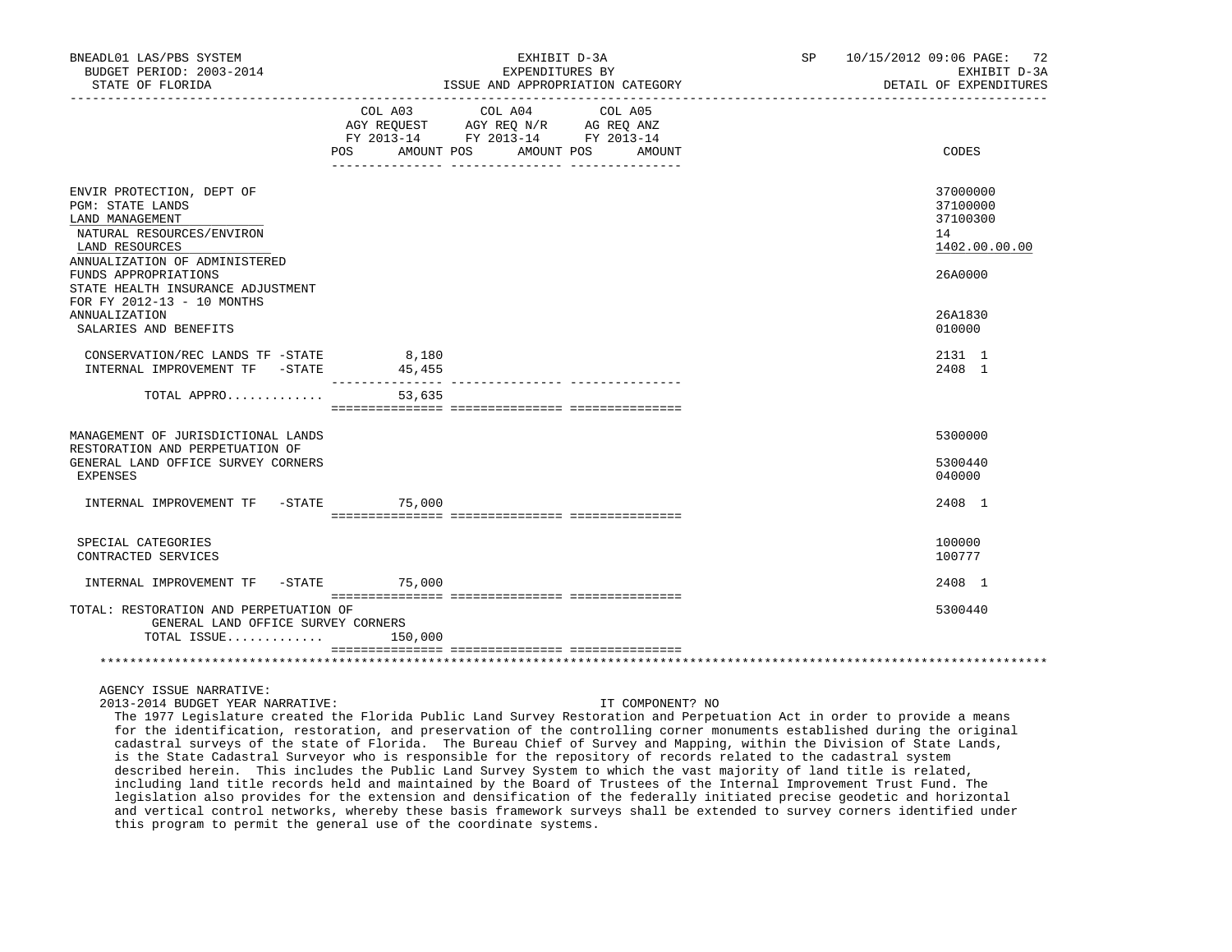| BNEADL01 LAS/PBS SYSTEM<br>BUDGET PERIOD: 2003-2014<br>STATE OF FLORIDA                                                                                                                  | EXHIBIT D-3A<br>EXPENDITURES BY<br>ISSUE AND APPROPRIATION CATEGORY                                                                            | 10/15/2012 09:06 PAGE:<br>SP.<br>73<br>EXHIBIT D-3A<br>DETAIL OF EXPENDITURES |
|------------------------------------------------------------------------------------------------------------------------------------------------------------------------------------------|------------------------------------------------------------------------------------------------------------------------------------------------|-------------------------------------------------------------------------------|
|                                                                                                                                                                                          | COL A03 COL A04 COL A05<br>AGY REOUEST<br>AGY REO N/R<br>AG REO ANZ<br>FY 2013-14 FY 2013-14 FY 2013-14<br>POS<br>AMOUNT POS AMOUNT POS AMOUNT | CODES                                                                         |
| ENVIR PROTECTION, DEPT OF<br>PGM: STATE LANDS<br>LAND MANAGEMENT<br>NATURAL RESOURCES/ENVIRON<br>LAND RESOURCES<br>MANAGEMENT OF JURISDICTIONAL LANDS<br>RESTORATION AND PERPETUATION OF |                                                                                                                                                | 37000000<br>37100000<br>37100300<br>14<br>1402.00.00.00<br>5300000            |
| GENERAL LAND OFFICE SURVEY CORNERS                                                                                                                                                       |                                                                                                                                                | 5300440                                                                       |

 Funding for the restoration and perpetuation of survey corners was eliminated in FY 2009-2010 due to budget reductions. This issue requests that this funding be restored to allow for travel to inspect and verify corner positions and evidence presented or uncovered by surveying and mapping professionals in the course of discharging their professional responsibilities and to allow for periodic inspection and maintenance of certain corners that have been identified under previous surveying and mapping contracts as allowed under the current legislation.

 This funding will allow the Division of State Lands to fulfill the statutory responsibilities placed upon it by Chapter 177, Part III, Florida Statutes and to provide for the identification, restoration and preservation of these vitally important land corners which are recognized as historical and economic resources that are necessary to the orderly planning, management, use, conservation, and public enjoyment of Florida's natural resources.

This issue is supported by two strategies from the Strategic Plan for Economic Development.

 - Strategy #13 states "Coordinate decision making and investments for economic development, land use, transportation, infrastructure, housing, water, energy, natural resources, workforce and community development at the statewide, regional and local levels".

 The Public Land Survey System (PLSS) is an integral part of land title and ownership in Florida. All land parcel boundaries are related to the PLSS and its corner monuments, the restoration and perpetuation of which are the focus of this Act. Deeds, title transfers, public and private easements, real estate and loan transactions; development and construction; transportation and utility corridors; infrastructure and parceling in Geographic Information Systems are all dependent on the PLSS. The replacement cost for lost PLSS corners can be significant, and these costs are passed on to the landowners, developers, etc. A single incorrectly replaced PLSS corner can adversely affect all ownership boundaries in up to a two square mile area, causing discrepancies in land title for all owners within the affected areas. This can be extremely expensive and can require a great deal of time to resolve, and again, these costs are passed on to the end user. Perpetuating the PLSS corner location (monuments and/or coordinates) can significantly reduce - even negate - these financial impacts and is vital to the quality of land title in the state of Florida.

 - Strategy #19 states "Ensure state, regional and local agencies provide collaborative seamless, consistent and timely customer service to businesses".

 Further loss of these vital corners will result in an increase in litigation costs to landowners, as well as state and local municipalities, in defending land boundaries and marketable title to real estate owned by or vested in them. As Florida continues to grow in population, a greater demand will be placed upon the State to develop its infrastructure, the location of which will be based on these original land corners. Restoring this funding will ultimately assist the state, local municipalities and developers in providing timely responses to needed infrastructure requirements and reduce the need for litigation over land boundaries.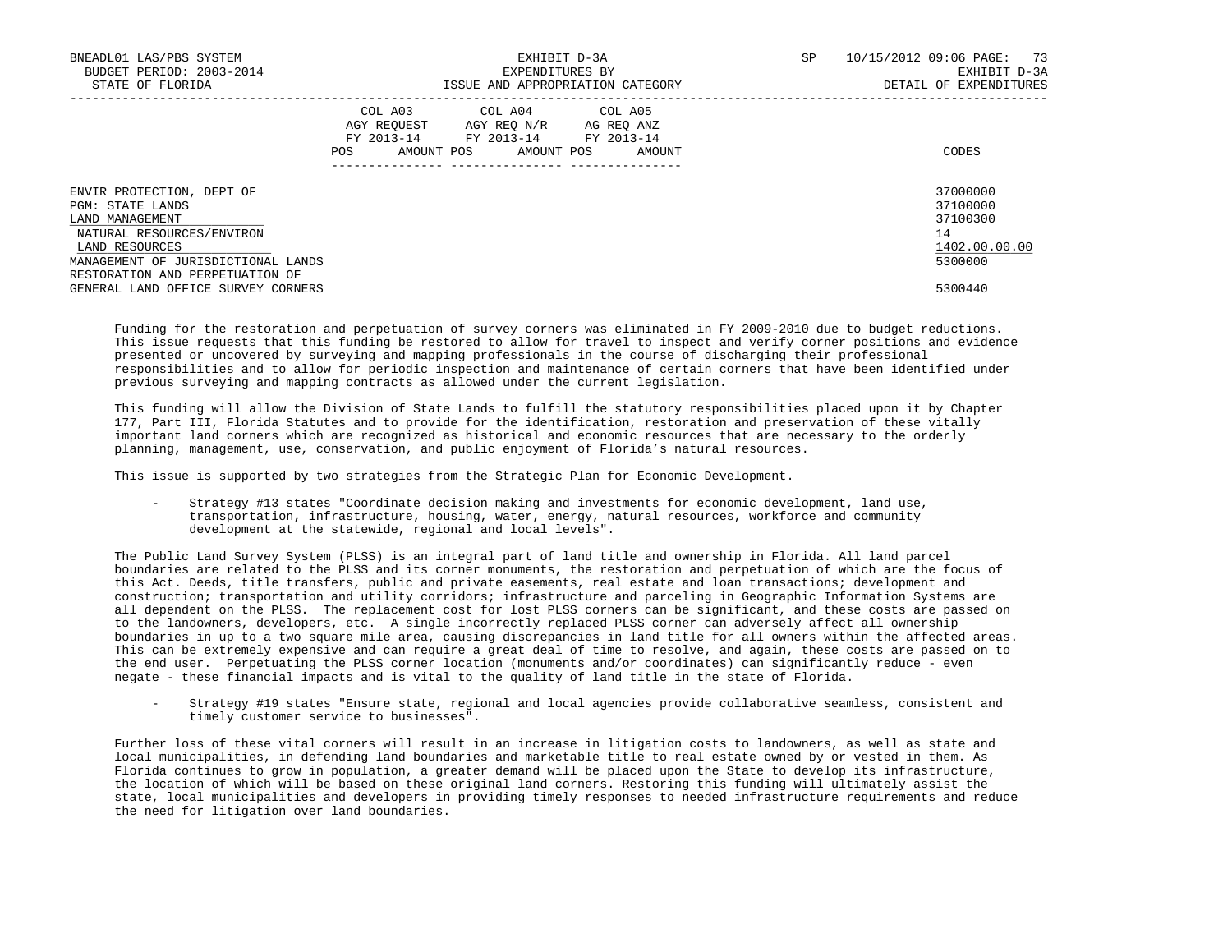| BNEADL01 LAS/PBS SYSTEM<br>BUDGET PERIOD: 2003-2014<br>STATE OF FLORIDA                                                                                                                  |                                  | EXHIBIT D-3A<br>EXPENDITURES BY                                                                                                                            | ISSUE AND APPROPRIATION CATEGORY                                                     | SP | 10/15/2012 09:06 PAGE:<br>DETAIL OF EXPENDITURES                   | 74<br>EXHIBIT D-3A |
|------------------------------------------------------------------------------------------------------------------------------------------------------------------------------------------|----------------------------------|------------------------------------------------------------------------------------------------------------------------------------------------------------|--------------------------------------------------------------------------------------|----|--------------------------------------------------------------------|--------------------|
|                                                                                                                                                                                          | POS AMOUNT POS AMOUNT POS AMOUNT | $\begin{tabular}{lcccc} COL A03 & COL A04 & COL A05 \\ AGY REQUEST & AGY REQ N/R & AG REQ ANZ \\ FY & 2013-14 & FY & 2013-14 & FY & 2013-14 \end{tabular}$ |                                                                                      |    | CODES                                                              |                    |
| ENVIR PROTECTION, DEPT OF<br>PGM: STATE LANDS<br>LAND MANAGEMENT<br>NATURAL RESOURCES/ENVIRON<br>LAND RESOURCES<br>MANAGEMENT OF JURISDICTIONAL LANDS<br>RESTORATION AND PERPETUATION OF |                                  |                                                                                                                                                            |                                                                                      |    | 37000000<br>37100000<br>37100300<br>14<br>1402.00.00.00<br>5300000 |                    |
| GENERAL LAND OFFICE SURVEY CORNERS<br>The returns on the \$150,000 investment are helping restore and preserve land title; reduce ambiguity in title and                                 |                                  |                                                                                                                                                            |                                                                                      |    | 5300440                                                            |                    |
| boundary locations, getting the boundaries right, at a higher rate of efficiency and at a lower cost.<br>Cost Summary:                                                                   |                                  |                                                                                                                                                            |                                                                                      |    |                                                                    |                    |
| Budget Entity Category                                                                                                                                                                   |                                  | Amount                                                                                                                                                     | Funding Source<br>----------------------------                                       |    |                                                                    |                    |
| _________<br>_______________<br>37100300<br>040000<br>37100300 100777                                                                                                                    |                                  | ----------                                                                                                                                                 | \$75,000 Internal Improvement Trust Fund<br>\$75,000 Internal Improvement Trust Fund |    |                                                                    |                    |
| TOTAL                                                                                                                                                                                    |                                  | $- - - - - - - - - -$<br>\$150,000                                                                                                                         |                                                                                      |    |                                                                    |                    |
| FUNDING ADJUSTMENTS FOR<br>MANAGEMENT OF CONSERVATION AND<br>RECREATION LANDS (CARL)<br>SPECIAL CATEGORIES<br>TR/DACS FOR MGT/CARL LANDS<br>CONSERVATION/REC LANDS TF -STATE 1,777,644   |                                  |                                                                                                                                                            |                                                                                      |    | 5300470<br>100000<br>103895<br>2131 1                              |                    |
|                                                                                                                                                                                          |                                  |                                                                                                                                                            |                                                                                      |    |                                                                    |                    |
| TR/F & W COMM/MGT/CARL LDS                                                                                                                                                               |                                  |                                                                                                                                                            |                                                                                      |    | 103898                                                             |                    |
| CONSERVATION/REC LANDS TF -STATE 651,352                                                                                                                                                 |                                  |                                                                                                                                                            |                                                                                      |    | 2131 1                                                             |                    |
| TR/DEPT OF STATE/G&D TF                                                                                                                                                                  |                                  |                                                                                                                                                            |                                                                                      |    | 103978                                                             |                    |
| CONSERVATION/REC LANDS TF -STATE 449,517                                                                                                                                                 |                                  |                                                                                                                                                            |                                                                                      |    | 2131 1                                                             |                    |
| TOTAL: FUNDING ADJUSTMENTS FOR<br>MANAGEMENT OF CONSERVATION AND<br>RECREATION LANDS (CARL)<br>TOTAL ISSUE                                                                               | 2,878,513                        |                                                                                                                                                            |                                                                                      |    | 5300470                                                            |                    |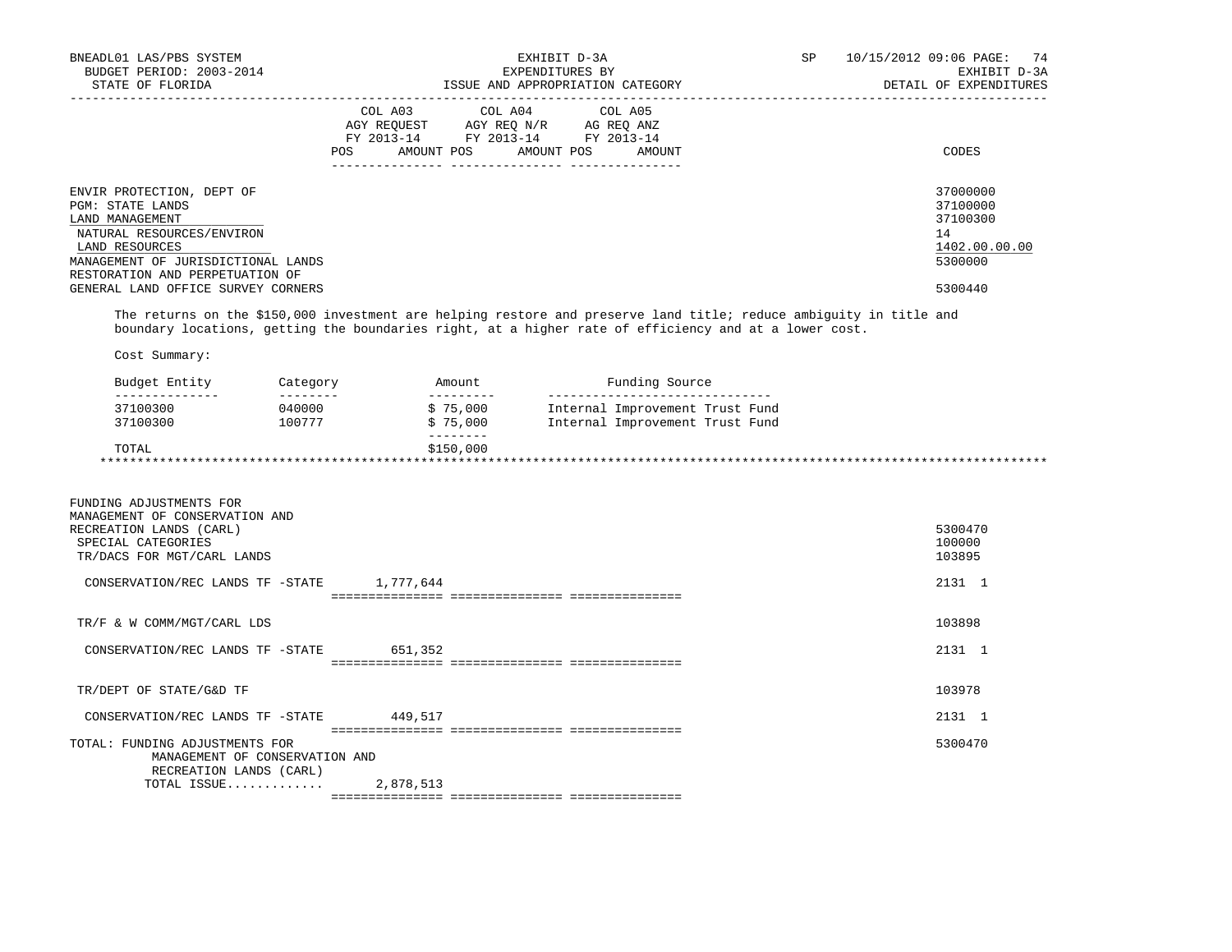| BNEADL01 LAS/PBS SYSTEM<br>BUDGET PERIOD: 2003-2014<br>STATE OF FLORIDA                                                                               | <b>SP</b><br>EXHIBIT D-3A<br>EXPENDITURES BY<br>ISSUE AND APPROPRIATION CATEGORY                                                                        | 75<br>10/15/2012 09:06 PAGE:<br>EXHIBIT D-3A<br>DETAIL OF EXPENDITURES |
|-------------------------------------------------------------------------------------------------------------------------------------------------------|---------------------------------------------------------------------------------------------------------------------------------------------------------|------------------------------------------------------------------------|
|                                                                                                                                                       | COL A03<br>COL A04 COL A05<br>AGY REOUEST<br>AGY REO N/R<br>AG REO ANZ<br>FY 2013-14 FY 2013-14 FY 2013-14<br>POS<br>AMOUNT POS<br>AMOUNT POS<br>AMOUNT | CODES                                                                  |
| ENVIR PROTECTION, DEPT OF<br>PGM: STATE LANDS<br>LAND MANAGEMENT<br>NATURAL RESOURCES/ENVIRON<br>LAND RESOURCES<br>MANAGEMENT OF JURISDICTIONAL LANDS |                                                                                                                                                         | 37000000<br>37100000<br>37100300<br>14<br>1402.00.00.00<br>5300000     |
| FUNDING ADJUSTMENTS FOR<br>MANAGEMENT OF CONSERVATION AND<br>RECREATION LANDS (CARL)                                                                  |                                                                                                                                                         | 5300470                                                                |

AGENCY ISSUE NARRATIVE:

2013-2014 BUDGET YEAR NARRATIVE: IT COMPONENT? NO

 Each year an appropriation is needed to adjust the amount of funding necessary to transfer land management funds to the land managing agencies outside of DEP consistent with Section 259.032(11)(b), F.S which states, an amount of not less than 1.5 percent of the cumulative total of funds ever deposited into the Florida Preservation 2000 Trust Fund and Florida Forever Trust Fund shall be made available for the purposes of management, maintenance and capital improvements not eligible for funding pursuant to s. 11(3), Art. VII of the State Constitution, and for associated contractual services, for lands acquired pursuant to this section, s. 259.101, s. 259.105, s. 259.1052, or previous programs for the acquisition of lands for conservation and recreation, including state forests, to which title is vested in the board of trustees and other conservation and recreation lands managed by a state agency.

 The 1.5 percent amount calculated for FY 2013-2014 is \$93,999,190. However the Conservation and Recreation Lands Trust Fund will be unable to fully meet this 1.5 percent amount for the fourth year in a row. Therefore, the requested land management funding for FY 2013-2014 is requested within the limitations of the trust fund. The amounts were calculated and allocated among the agencies based on the land management funding formula.

 The estimated amount available in the CARLTF for land management purposes in FY 2013-2014 is \$53,600,000. The distribution is as follows: 10 percent reserved for the Department of State, Division of Historical Resources (DHR) - \$5,360,000 Department of Agriculture and Consumer Services, Florida Forest Service (FFS) - \$16,127,068 Fish and Wildlife Conservation Commission (FWC) - \$12,241,000 Department of Environmental Protection, Division of Recreation and Parks - \$18,921,781 Department of Environmental Protection, Coastal and Aquatic Managed Areas - \$950,151

|                                           | 1.5% amount due<br>in FY 2013-2014<br>F.S. 259.032 | Estimated amount<br>available in CARLTF<br>for FY 2013-2014 for land management |  |  |
|-------------------------------------------|----------------------------------------------------|---------------------------------------------------------------------------------|--|--|
| DOS, Division of Historical Resources     | \$9,399,919                                        | \$5,360,000                                                                     |  |  |
| DACS, Florida Forest Service              | \$28,282,301                                       | \$16,127,068                                                                    |  |  |
| Fish and Wildlife Conservation Commission | \$21,467,240                                       | \$12,241,000                                                                    |  |  |
| DEP, Division of Recreation and Parks     | \$33,183,435                                       | \$18,921,781                                                                    |  |  |
| DEP, Coastal and Aquatic Managed Areas    | \$1,666,295                                        | 950,151                                                                         |  |  |
| Total:                                    | \$93,999,190                                       | \$53,600,000                                                                    |  |  |
|                                           |                                                    |                                                                                 |  |  |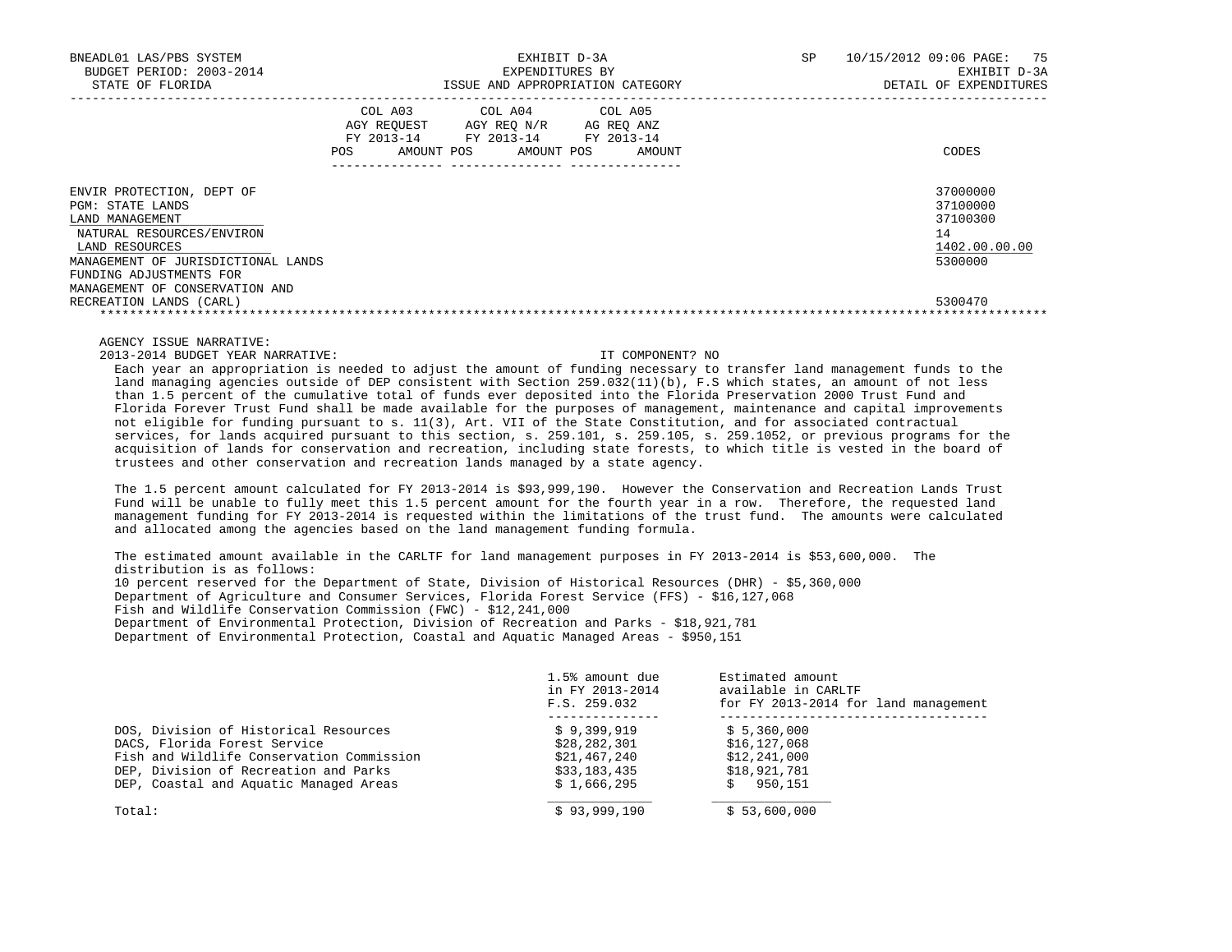| BNEADL01 LAS/PBS SYSTEM<br>BUDGET PERIOD: 2003-2014                                                                                                                                                                                                                                                |                         |                                  | EXHIBIT D-3A<br>EXPENDITURES BY                                                             | SP | 10/15/2012 09:06 PAGE: 76<br>EXHIBIT D-3A<br>DETAIL OF EXPENDITURES |
|----------------------------------------------------------------------------------------------------------------------------------------------------------------------------------------------------------------------------------------------------------------------------------------------------|-------------------------|----------------------------------|---------------------------------------------------------------------------------------------|----|---------------------------------------------------------------------|
|                                                                                                                                                                                                                                                                                                    | COL A03<br>POS          | COL A04<br>AMOUNT POS AMOUNT POS | COL A05<br>AGY REQUEST AGY REQ N/R AG REQ ANZ<br>FY 2013-14 FY 2013-14 FY 2013-14<br>AMOUNT |    | CODES                                                               |
| ENVIR PROTECTION, DEPT OF<br><b>PGM: STATE LANDS</b><br>LAND MANAGEMENT<br>NATURAL RESOURCES/ENVIRON<br>LAND RESOURCES<br>MANAGEMENT OF JURISDICTIONAL LANDS<br>FUNDING ADJUSTMENTS FOR<br>MANAGEMENT OF CONSERVATION AND                                                                          |                         |                                  |                                                                                             |    | 37000000<br>37100000<br>37100300<br>14<br>1402.00.00.00<br>5300000  |
| RECREATION LANDS (CARL)                                                                                                                                                                                                                                                                            |                         |                                  |                                                                                             |    | 5300470                                                             |
| This results in an increase of \$2,878,513 over the current year appropriation for transfers to the Florida Forest<br>Service, Fish and Wildlife Conservation Commission and the Division of Historical Resources.                                                                                 |                         |                                  |                                                                                             |    |                                                                     |
| Cost Summary:                                                                                                                                                                                                                                                                                      |                         |                                  |                                                                                             |    |                                                                     |
| Budget Entity Category Manount<br>_______________                                                                                                                                                                                                                                                  |                         | _____________                    | Funding Source                                                                              |    |                                                                     |
| 37100300 103978 Transfer to DHR \$ 449,517 Conservation & Recreation Lands Trust Fund<br>37100300 103895 Transfer to FFS $\frac{1}{51}$ , 777, 644 Conservation & Recreation Lands Trust Fund<br>37100300 103898 Transfer to FWC $\frac{1}{5}$ 651, 352 Conservation & Recreation Lands Trust Fund |                         |                                  |                                                                                             |    |                                                                     |
| Total:                                                                                                                                                                                                                                                                                             |                         | \$2,878,513                      |                                                                                             |    |                                                                     |
| TOTAL: LAND RESOURCES<br>BY FUND TYPE                                                                                                                                                                                                                                                              |                         |                                  |                                                                                             |    | 1402.00.00.00                                                       |
| GENERAL REVENUE FUND<br>TRUST FUNDS                                                                                                                                                                                                                                                                | 1,000,000<br>43,459,638 |                                  |                                                                                             |    | 1000<br>2000                                                        |
| TOTAL POSITIONS 89.00<br>TOTAL PROG COMP 44,459,638<br>TOTAL SALARY RATE 3,976,565                                                                                                                                                                                                                 |                         |                                  |                                                                                             |    |                                                                     |
|                                                                                                                                                                                                                                                                                                    |                         |                                  |                                                                                             |    |                                                                     |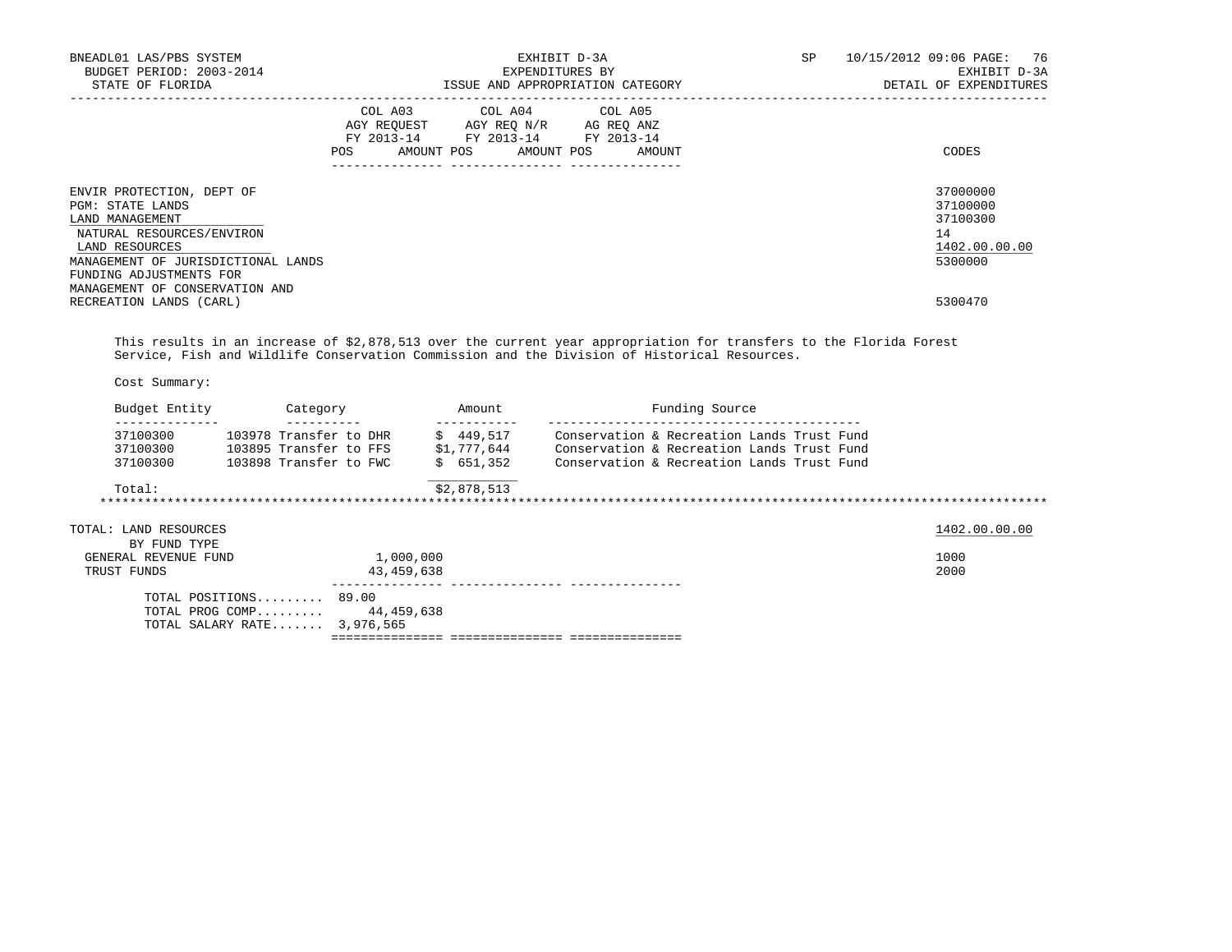| BNEADL01 LAS/PBS SYSTEM<br>BUDGET PERIOD: 2003-2014<br>STATE OF FLORIDA                                                                                                                                                                      |                                                     | EXHIBIT D-3A<br>EXPENDITURES BY<br>ISSUE AND APPROPRIATION CATEGORY                                                                   | SP 10/15/2012 09:06 PAGE: 77<br>EXHIBIT D-3A<br>DETAIL OF EXPENDITURES                  |
|----------------------------------------------------------------------------------------------------------------------------------------------------------------------------------------------------------------------------------------------|-----------------------------------------------------|---------------------------------------------------------------------------------------------------------------------------------------|-----------------------------------------------------------------------------------------|
|                                                                                                                                                                                                                                              |                                                     | COL A03 COL A04 COL A05<br>AGY REQUEST AGY REQ N/R AG REQ ANZ<br>FY 2013-14 FY 2013-14 FY 2013-14<br>POS AMOUNT POS AMOUNT POS AMOUNT | CODES                                                                                   |
| ENVIR PROTECTION, DEPT OF<br>PGM: DISTRICT OFFICES<br>WATER RES PROT/RESTORATION<br>NATURAL RESOURCES/ENVIRON<br>WATER RESOURCES<br>ESTIMATED EXPENDITURES<br>ESTIMATED EXPENDITURES - OPERATIONS<br>SALARY RATE<br>SALARY RATE 18, 417, 034 |                                                     |                                                                                                                                       | 37000000<br>37150000<br>37150100<br>14<br>1403.00.00.00<br>1000000<br>1001000<br>000000 |
| SALARIES AND BENEFITS                                                                                                                                                                                                                        |                                                     |                                                                                                                                       | 010000                                                                                  |
| GENERAL REVENUE FUND                                                                                                                                                                                                                         | -STATE 7,955,013<br>$-MATCH$ 1, 289, 307            |                                                                                                                                       | 1000 1<br>1000 2                                                                        |
| TOTAL GENERAL REVENUE FUND                                                                                                                                                                                                                   | 9,244,320                                           |                                                                                                                                       | 1000                                                                                    |
| ECOSYSTEM MGT & RESTOR TF -STATE                                                                                                                                                                                                             | 2,857,522                                           |                                                                                                                                       | 2193 1                                                                                  |
| FEDERAL GRANTS TRUST FUND -FEDERL                                                                                                                                                                                                            | 819,348                                             |                                                                                                                                       | 2261 3                                                                                  |
| INTERNAL IMPROVEMENT TF -STATE 924,995                                                                                                                                                                                                       |                                                     |                                                                                                                                       | 2408 1                                                                                  |
| LAND ACQUISITION TF                                                                                                                                                                                                                          | $-$ STATE<br>5,015,078                              |                                                                                                                                       | 2423 1                                                                                  |
| PERMIT FEE TRUST FUND                                                                                                                                                                                                                        | $-$ STATE<br>5,588,264                              |                                                                                                                                       | 2526 1                                                                                  |
| TOTAL POSITIONS 445.00<br>TOTAL APPRO 24,449,527                                                                                                                                                                                             |                                                     |                                                                                                                                       |                                                                                         |
| OTHER PERSONAL SERVICES                                                                                                                                                                                                                      |                                                     |                                                                                                                                       | 030000                                                                                  |
| ECOSYSTEM MGT & RESTOR TF - STATE 294,303                                                                                                                                                                                                    |                                                     |                                                                                                                                       | 2193 1                                                                                  |
| <b>EXPENSES</b>                                                                                                                                                                                                                              |                                                     |                                                                                                                                       | 040000                                                                                  |
| GENERAL REVENUE FUND -STATE<br>ECOSYSTEM MGT & RESTOR TF -STATE 1,603,674<br>FEDERAL GRANTS TRUST FUND -FEDERL<br>LAND ACQUISITION TF -STATE<br>PERMIT FEE TRUST FUND -STATE                                                                 | 152,112<br>36,826<br>217,399<br>160,878<br>________ | ---------------- ----------------                                                                                                     | 1000 1<br>2193 1<br>2261 3<br>2423 1<br>2526 1                                          |
| TOTAL APPRO                                                                                                                                                                                                                                  | 2,170,889                                           |                                                                                                                                       |                                                                                         |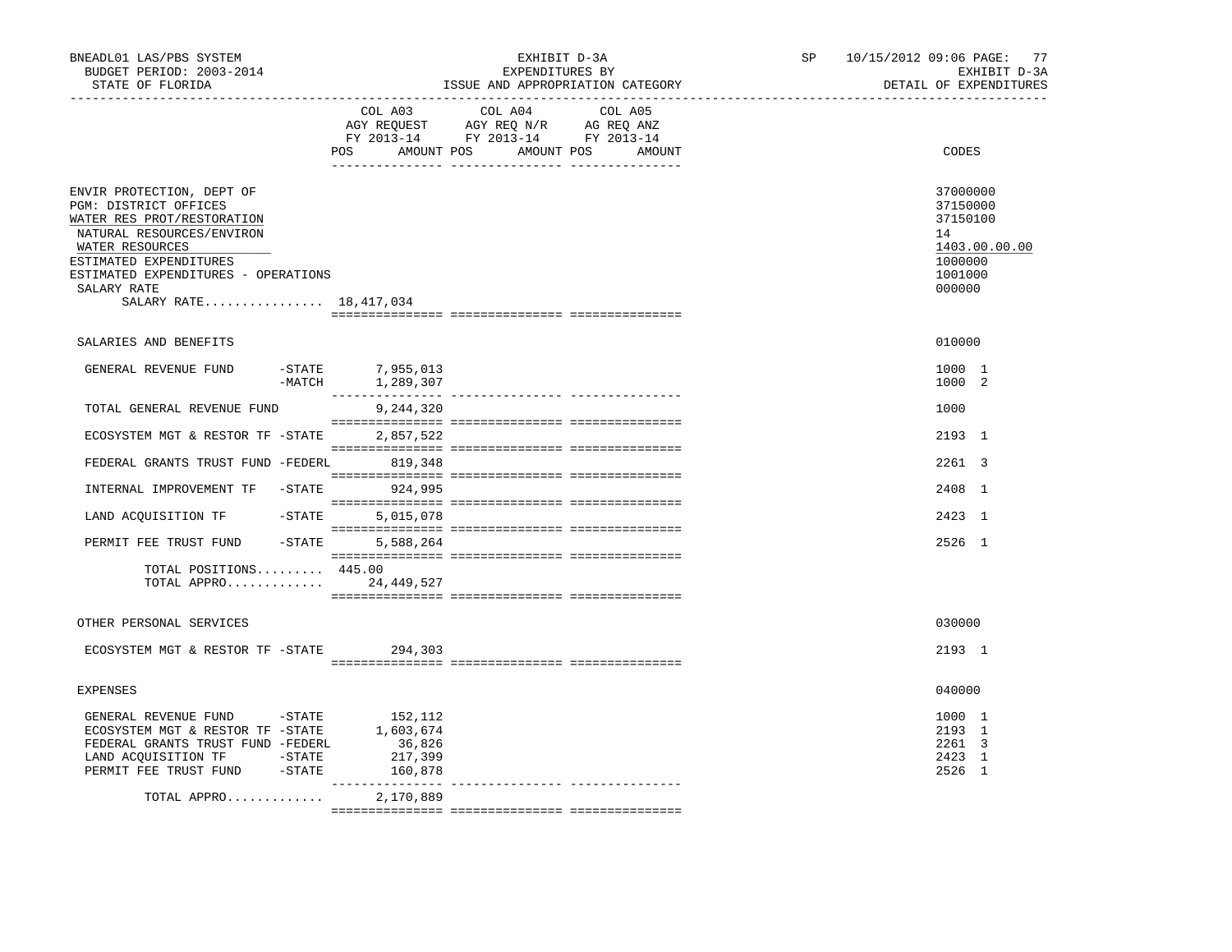| BNEADL01 LAS/PBS SYSTEM<br>BUDGET PERIOD: 2003-2014<br>STATE OF FLORIDA                                                                                                                           |                                                                       | EXHIBIT D-3A<br>EXPENDITURES BY<br>ISSUE AND APPROPRIATION CATEGORY                                  |  |  | SP 10/15/2012 09:06 PAGE: 78<br>EXHIBIT D-3A<br>DETAIL OF EXPENDITURES        |
|---------------------------------------------------------------------------------------------------------------------------------------------------------------------------------------------------|-----------------------------------------------------------------------|------------------------------------------------------------------------------------------------------|--|--|-------------------------------------------------------------------------------|
|                                                                                                                                                                                                   | POS AMOUNT POS AMOUNT POS AMOUNT                                      | COL A03 COL A04 COL A05<br>CO AGY REQUEST AGY REQ N/R AG REQ ANZ<br>FY 2013-14 FY 2013-14 FY 2013-14 |  |  | CODES                                                                         |
|                                                                                                                                                                                                   |                                                                       |                                                                                                      |  |  |                                                                               |
| ENVIR PROTECTION, DEPT OF<br>PGM: DISTRICT OFFICES<br>WATER RES PROT/RESTORATION<br>NATURAL RESOURCES/ENVIRON<br>WATER RESOURCES<br>ESTIMATED EXPENDITURES<br>ESTIMATED EXPENDITURES - OPERATIONS |                                                                       |                                                                                                      |  |  | 37000000<br>37150000<br>37150100<br>14<br>1403.00.00.00<br>1000000<br>1001000 |
| SPECIAL CATEGORIES<br>WATER QUALITY MGMT/PLAN                                                                                                                                                     |                                                                       |                                                                                                      |  |  | 100000<br>100628                                                              |
| ${\tt FEDERAL} \quad {\tt GRANTS} \quad {\tt FUND-FEDERL} \qquad \qquad 1,621,399 \\ {\tt GRANTS} \quad {\tt AND} \quad {\tt DONATIONS} \quad {\tt TF} \qquad -{\tt STATE} \qquad \qquad 320,673$ |                                                                       |                                                                                                      |  |  | 2261 3<br>2339 1                                                              |
| TOTAL APPRO $1,942,072$                                                                                                                                                                           |                                                                       |                                                                                                      |  |  |                                                                               |
| CONTRACTED SERVICES                                                                                                                                                                               |                                                                       |                                                                                                      |  |  | 100777                                                                        |
| GENERAL REVENUE FUND -STATE<br>ECOSYSTEM MGT & RESTOR TF -STATE<br>FEDERAL GRANTS TRUST FUND -FEDERL<br>LAND ACQUISITION TF -STATE<br>PERMIT FEE TRUST FUND -STATE                                | 8,225<br>6,750<br>$\begin{array}{c} 30 \\ 1,100 \end{array}$<br>5,370 |                                                                                                      |  |  | 1000 1<br>2193 1<br>2261 3<br>2423 1<br>2526 1                                |
| TOTAL APPRO                                                                                                                                                                                       | 21,475                                                                |                                                                                                      |  |  |                                                                               |
| RISK MANAGEMENT INSURANCE                                                                                                                                                                         |                                                                       |                                                                                                      |  |  | 103241                                                                        |
| ECOSYSTEM MGT & RESTOR TF - STATE 64,424<br>FEDERAL GRANTS TRUST FUND -FEDERL<br>PERMIT FEE TRUST FUND -STATE                                                                                     | 3,045<br>8,766                                                        |                                                                                                      |  |  | 2193 1<br>2261 3<br>2526 1                                                    |
| TOTAL APPRO 76,235                                                                                                                                                                                |                                                                       |                                                                                                      |  |  |                                                                               |
| TR/DMS/HR SVCS/STW CONTRCT                                                                                                                                                                        |                                                                       |                                                                                                      |  |  | 107040                                                                        |
| GENERAL REVENUE FUND -STATE 84,732<br>ECOSYSTEM MGT & RESTOR TF -STATE<br>FEDERAL GRANTS TRUST FUND -FEDERL<br>LAND ACQUISITION TF - STATE<br>PERMIT FEE TRUST FUND -STATE 35,268                 | 22,495<br>4,232<br>6,985                                              |                                                                                                      |  |  | 1000 1<br>2193 1<br>2261 3<br>2423 1<br>2526 1                                |
| TOTAL APPRO                                                                                                                                                                                       | 153,712                                                               |                                                                                                      |  |  |                                                                               |
|                                                                                                                                                                                                   |                                                                       |                                                                                                      |  |  |                                                                               |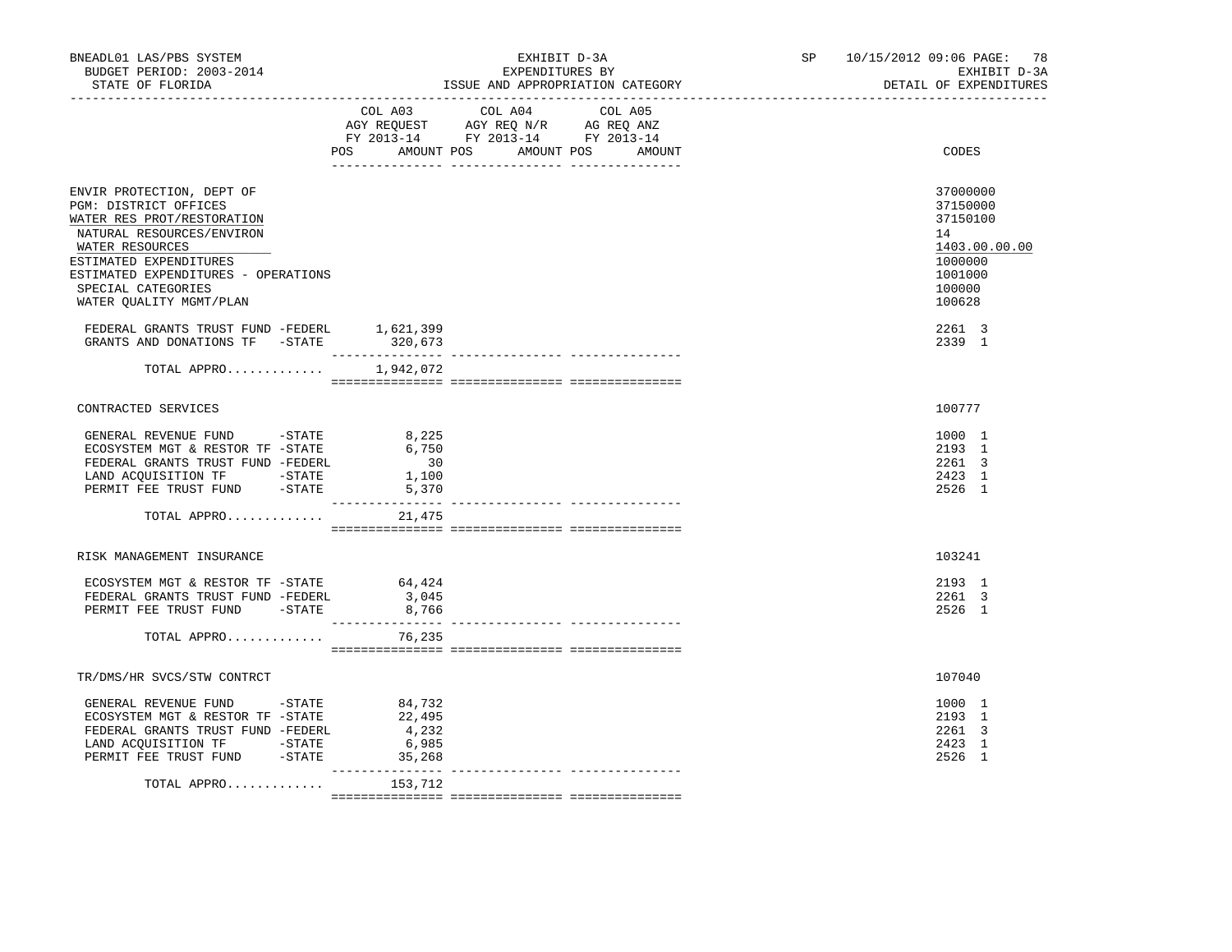| BNEADL01 LAS/PBS SYSTEM<br>BUDGET PERIOD: 2003-2014<br>STATE OF FLORIDA                                                                                                                           |                                          | EXHIBIT D-3A<br>EXPENDITURES BY<br>ISSUE AND APPROPRIATION CATEGORY                                                                                                                                                                                           | SP | 10/15/2012 09:06 PAGE:<br>79<br>EXHIBIT D-3A<br>DETAIL OF EXPENDITURES        |
|---------------------------------------------------------------------------------------------------------------------------------------------------------------------------------------------------|------------------------------------------|---------------------------------------------------------------------------------------------------------------------------------------------------------------------------------------------------------------------------------------------------------------|----|-------------------------------------------------------------------------------|
|                                                                                                                                                                                                   | COL A03                                  | COL A04<br>COL A05<br>POS AMOUNT POS AMOUNT POS<br>AMOUNT                                                                                                                                                                                                     |    | CODES                                                                         |
| ENVIR PROTECTION, DEPT OF<br>PGM: DISTRICT OFFICES<br>WATER RES PROT/RESTORATION<br>NATURAL RESOURCES/ENVIRON<br>WATER RESOURCES<br>ESTIMATED EXPENDITURES<br>ESTIMATED EXPENDITURES - OPERATIONS |                                          |                                                                                                                                                                                                                                                               |    | 37000000<br>37150000<br>37150100<br>14<br>1403.00.00.00<br>1000000<br>1001000 |
| TOTAL: ESTIMATED EXPENDITURES - OPERATIONS<br>TOTAL POSITIONS 445.00<br>TOTAL SALARY RATE 18,417,034                                                                                              | TOTAL ISSUE 29, 108, 213                 |                                                                                                                                                                                                                                                               |    | 1001000                                                                       |
|                                                                                                                                                                                                   |                                          |                                                                                                                                                                                                                                                               |    |                                                                               |
| AGENCY ISSUE NARRATIVE:<br>2013-2014 BUDGET YEAR NARRATIVE:<br>Use of Special Category Funding in the Recurring Base Budget                                                                       |                                          | IT COMPONENT? NO<br>The District Water Resource Management Program anticipates funding needs for OPS wages from the following category<br>100628. The District Water Resource Management also anticipates funding acquisition of motor vehicles from category |    |                                                                               |
|                                                                                                                                                                                                   |                                          | 100628. The use of OPS employees and the availability of vehicles are vital to carrying out the District offices mission.                                                                                                                                     |    |                                                                               |
| CASUALTY INSURANCE PREMIUM<br>ADJUSTMENT<br>SPECIAL CATEGORIES<br>RISK MANAGEMENT INSURANCE                                                                                                       |                                          |                                                                                                                                                                                                                                                               |    | 1001090<br>100000<br>103241                                                   |
| ECOSYSTEM MGT & RESTOR TF -STATE<br>PERMIT FEE TRUST FUND -STATE                                                                                                                                  | $56,051-$<br>$8,766-$                    |                                                                                                                                                                                                                                                               |    | 2193 1<br>2526 1                                                              |
| TOTAL APPRO                                                                                                                                                                                       | 64,817-                                  |                                                                                                                                                                                                                                                               |    |                                                                               |
| FLORIDA RETIREMENT SYSTEM<br>CONTRIBUTION ADJUSTMENT FOR<br>FISCAL YEAR 2012-2013<br>SALARIES AND BENEFITS                                                                                        |                                          |                                                                                                                                                                                                                                                               |    | 1001240<br>010000                                                             |
| GENERAL REVENUE FUND                                                                                                                                                                              | 18,731<br>$-$ STATE<br>3,036<br>$-MATCH$ |                                                                                                                                                                                                                                                               |    | 1000 1<br>1000 2                                                              |
| TOTAL GENERAL REVENUE FUND                                                                                                                                                                        | 21,767                                   |                                                                                                                                                                                                                                                               |    | 1000                                                                          |
| ECOSYSTEM MGT & RESTOR TF -STATE                                                                                                                                                                  | 6,730                                    |                                                                                                                                                                                                                                                               |    | 2193 1                                                                        |
| FEDERAL GRANTS TRUST FUND -FEDERL                                                                                                                                                                 | 1,929                                    |                                                                                                                                                                                                                                                               |    | 2261 3                                                                        |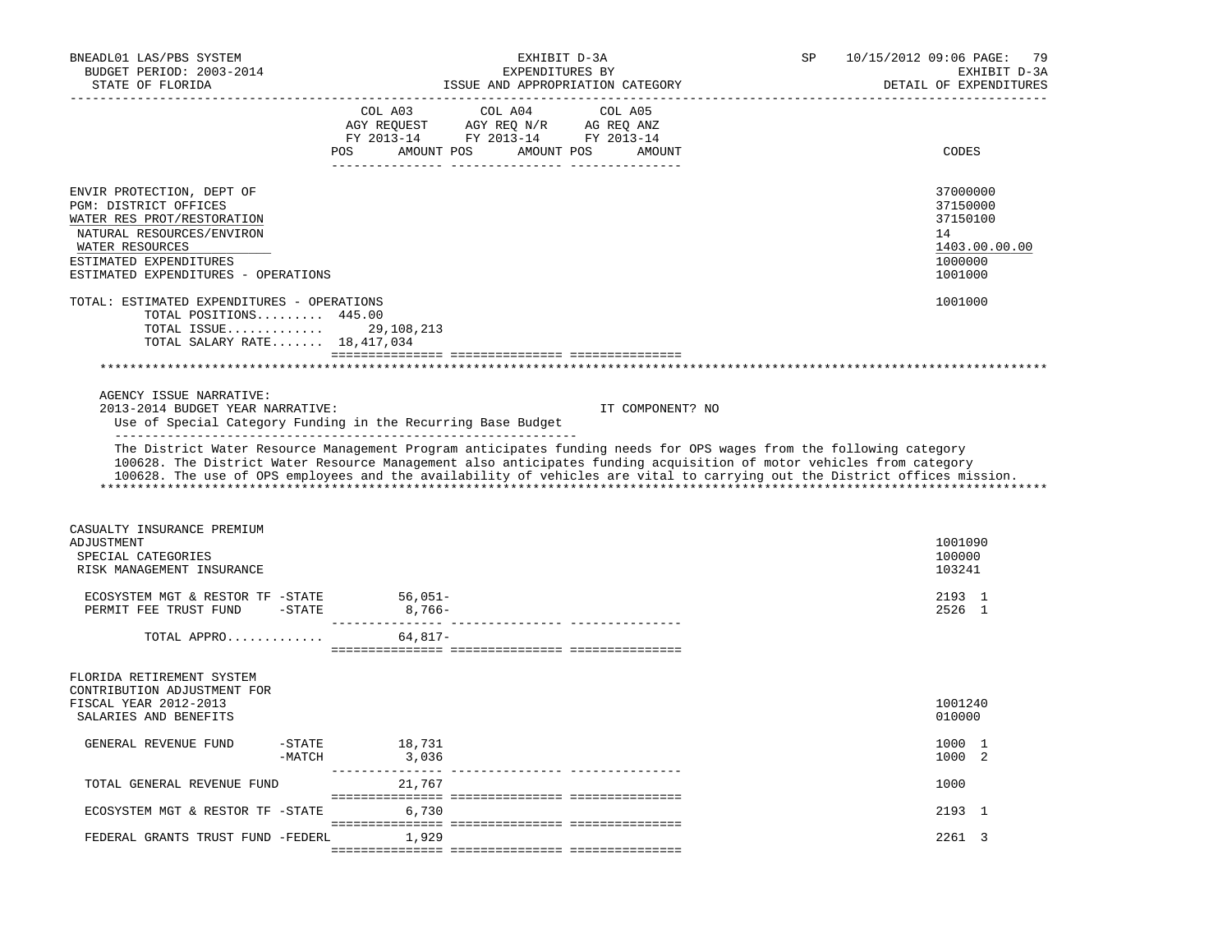| BNEADL01 LAS/PBS SYSTEM<br>BUDGET PERIOD: 2003-2014<br>STATE OF FLORIDA                                                                                                                                                |           |                                     | EXHIBIT D-3A<br>EXPENDITURES BY<br>ISSUE AND APPROPRIATION CATEGORY                                                                                            | SP and the set of the set of the set of the set of the set of the set of the set of the set of the set of the set of the set of the set of the set of the set of the set of the set of the set of the set of the set of the se | 10/15/2012 09:06 PAGE: 80<br>EXHIBIT D-3A<br>DETAIL OF EXPENDITURES |
|------------------------------------------------------------------------------------------------------------------------------------------------------------------------------------------------------------------------|-----------|-------------------------------------|----------------------------------------------------------------------------------------------------------------------------------------------------------------|--------------------------------------------------------------------------------------------------------------------------------------------------------------------------------------------------------------------------------|---------------------------------------------------------------------|
|                                                                                                                                                                                                                        |           | COL A03<br>AMOUNT POS<br><b>POS</b> | ______________________________________<br>COL A04<br>COL A05<br>AGY REQUEST AGY REQ N/R AG REQ ANZ<br>FY 2013-14 FY 2013-14 FY 2013-14<br>AMOUNT POS<br>AMOUNT |                                                                                                                                                                                                                                | CODES                                                               |
| ENVIR PROTECTION, DEPT OF<br>PGM: DISTRICT OFFICES<br>WATER RES PROT/RESTORATION<br>NATURAL RESOURCES/ENVIRON<br>WATER RESOURCES<br>ESTIMATED EXPENDITURES<br>FLORIDA RETIREMENT SYSTEM<br>CONTRIBUTION ADJUSTMENT FOR |           |                                     |                                                                                                                                                                |                                                                                                                                                                                                                                | 37000000<br>37150000<br>37150100<br>14<br>1403.00.00.00<br>1000000  |
| FISCAL YEAR 2012-2013<br>SALARIES AND BENEFITS<br>INTERNAL IMPROVEMENT TF                                                                                                                                              |           | $-$ STATE 2, 176                    |                                                                                                                                                                |                                                                                                                                                                                                                                | 1001240<br>010000<br>2408 1                                         |
| LAND ACQUISITION TF                                                                                                                                                                                                    | $-$ STATE | 11,807                              |                                                                                                                                                                |                                                                                                                                                                                                                                | 2423 1                                                              |
| PERMIT FEE TRUST FUND                                                                                                                                                                                                  |           | $-STATE$<br>13,160                  |                                                                                                                                                                |                                                                                                                                                                                                                                | 2526 1                                                              |
| TOTAL APPRO                                                                                                                                                                                                            |           | 57,569                              |                                                                                                                                                                |                                                                                                                                                                                                                                |                                                                     |
| ADJUSTMENT TO STATE HEALTH<br>INSURANCE PREMIUM CONTRIBUTION -<br>FISCAL YEAR 2012-13<br>SALARIES AND BENEFITS                                                                                                         |           |                                     |                                                                                                                                                                |                                                                                                                                                                                                                                | 1001830<br>010000                                                   |
| GENERAL REVENUE FUND                                                                                                                                                                                                   | $-MATCH$  | $-$ STATE 16,981<br>2,753           |                                                                                                                                                                |                                                                                                                                                                                                                                | 1000 1<br>1000 2                                                    |
| TOTAL GENERAL REVENUE FUND                                                                                                                                                                                             |           | 19,734                              |                                                                                                                                                                |                                                                                                                                                                                                                                | 1000                                                                |
| ECOSYSTEM MGT & RESTOR TF -STATE 6,101                                                                                                                                                                                 |           |                                     |                                                                                                                                                                |                                                                                                                                                                                                                                | 2193 1                                                              |
| FEDERAL GRANTS TRUST FUND -FEDERL 1,749                                                                                                                                                                                |           |                                     |                                                                                                                                                                |                                                                                                                                                                                                                                | 2261 3                                                              |
| INTERNAL IMPROVEMENT TF                                                                                                                                                                                                | $-$ STATE | 1,973                               |                                                                                                                                                                |                                                                                                                                                                                                                                | 2408 1                                                              |
| LAND ACOUISITION TF                                                                                                                                                                                                    | $-$ STATE | 10,705                              |                                                                                                                                                                |                                                                                                                                                                                                                                | 2423 1                                                              |
| PERMIT FEE TRUST FUND                                                                                                                                                                                                  | $-$ STATE | 11,931                              |                                                                                                                                                                |                                                                                                                                                                                                                                | 2526 1                                                              |
| TOTAL APPRO                                                                                                                                                                                                            |           | 52,193                              |                                                                                                                                                                |                                                                                                                                                                                                                                |                                                                     |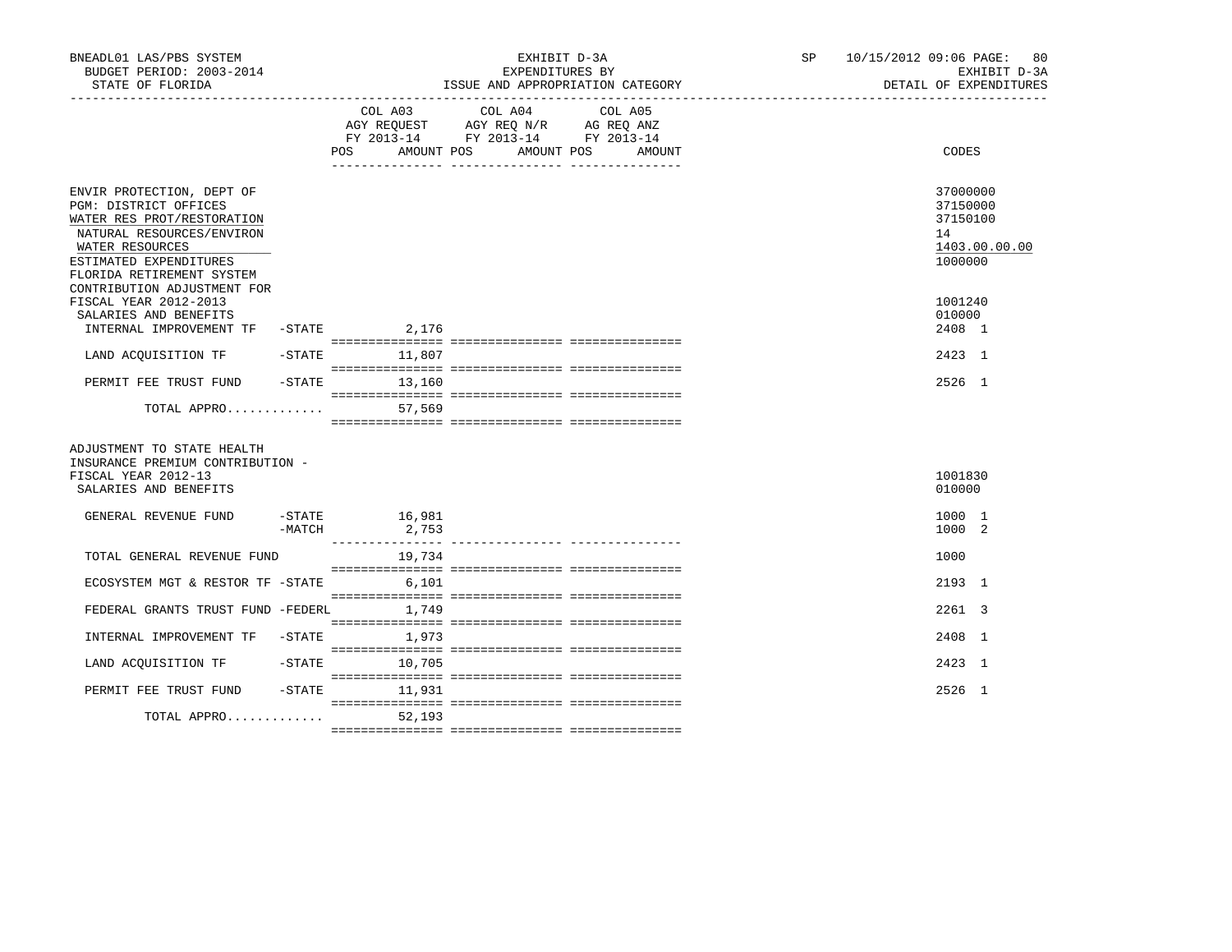| BNEADL01 LAS/PBS SYSTEM<br>BUDGET PERIOD: 2003-2014<br>STATE OF FLORIDA                                                                                                                                                                                          | EXHIBIT D-3A<br>EXPENDITURES BY<br>ISSUE AND APPROPRIATION CATEGORY                                                                                  | SP 10/15/2012 09:06 PAGE: 81<br>EXHIBIT D-3A<br>DETAIL OF EXPENDITURES                            |
|------------------------------------------------------------------------------------------------------------------------------------------------------------------------------------------------------------------------------------------------------------------|------------------------------------------------------------------------------------------------------------------------------------------------------|---------------------------------------------------------------------------------------------------|
|                                                                                                                                                                                                                                                                  | COL A04<br>COL A03<br>COL A05<br>AGY REQUEST AGY REQ N/R AG REQ ANZ<br>FY 2013-14 FY 2013-14 FY 2013-14<br>AMOUNT POS<br>POS<br>AMOUNT POS<br>AMOUNT | CODES                                                                                             |
| ENVIR PROTECTION, DEPT OF<br>PGM: DISTRICT OFFICES<br>WATER RES PROT/RESTORATION<br>NATURAL RESOURCES/ENVIRON<br>WATER RESOURCES<br>ESTIMATED EXPENDITURES<br>REALLOCATION OF HUMAN RESOURCES<br>OUTSOURCING<br>SPECIAL CATEGORIES<br>TR/DMS/HR SVCS/STW CONTRCT |                                                                                                                                                      | 37000000<br>37150000<br>37150100<br>14<br>1403.00.00.00<br>1000000<br>1005900<br>100000<br>107040 |
| GENERAL REVENUE FUND -STATE<br>ECOSYSTEM MGT & RESTOR TF -STATE<br>FEDERAL GRANTS TRUST FUND -FEDERL<br>LAND ACQUISITION TF -STATE<br>PERMIT FEE TRUST FUND -STATE                                                                                               | 739-<br>196-<br>$37 -$<br>$61-$<br>$307 -$                                                                                                           | 1000 1<br>2193 1<br>2261 3<br>2423 1<br>2526 1                                                    |
| TOTAL APPRO                                                                                                                                                                                                                                                      | --------- -----<br>1,340-                                                                                                                            |                                                                                                   |
| INTRA-AGENCY REORGANIZATIONS<br>TRANSFER NORTHWEST DISTRICT<br>POSITIONS AND FUNDING TO COASTAL<br>AND AQUATIC MANAGED AREAS (CAMA) -                                                                                                                            |                                                                                                                                                      | 1800000                                                                                           |
| <b>DEDUCT</b><br>SALARY RATE<br>SALARY RATE 77,370-                                                                                                                                                                                                              |                                                                                                                                                      | 1800370<br>000000                                                                                 |
| SALARIES AND BENEFITS                                                                                                                                                                                                                                            |                                                                                                                                                      | 010000                                                                                            |
| GENERAL REVENUE FUND -STATE 66,965-<br>PERMIT FEE TRUST FUND                                                                                                                                                                                                     | $-$ STATE 47, 725 –                                                                                                                                  | 1000 1<br>2526 1                                                                                  |
| TOTAL POSITIONS 2.00-<br>TOTAL APPRO $114,690-$                                                                                                                                                                                                                  |                                                                                                                                                      |                                                                                                   |
| <b>EXPENSES</b>                                                                                                                                                                                                                                                  |                                                                                                                                                      | 040000                                                                                            |
| $-STATE$<br>GENERAL REVENUE FUND                                                                                                                                                                                                                                 | $5.000 -$                                                                                                                                            | 1000 1                                                                                            |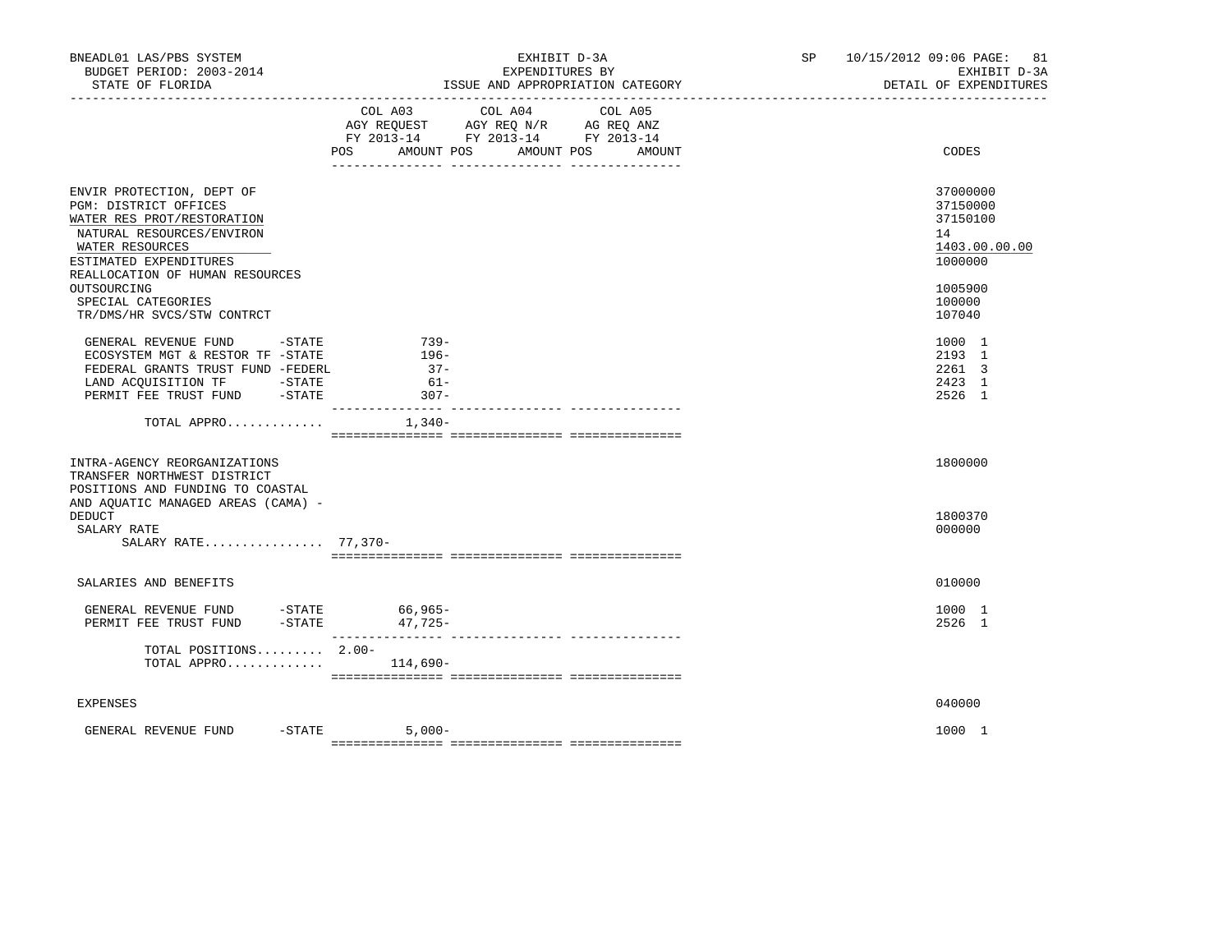| BNEADL01 LAS/PBS SYSTEM<br>BUDGET PERIOD: 2003-2014<br>STATE OF FLORIDA                                                                                                                                                             | EXHIBIT D-3A<br>EXPENDITURES BY<br>ISSUE AND APPROPRIATION CATEGORY                                                                  |        | SP 10/15/2012 09:06 PAGE: 82<br>EXHIBIT D-3A<br>DETAIL OF EXPENDITURES |
|-------------------------------------------------------------------------------------------------------------------------------------------------------------------------------------------------------------------------------------|--------------------------------------------------------------------------------------------------------------------------------------|--------|------------------------------------------------------------------------|
|                                                                                                                                                                                                                                     | COL A03 COL A04<br>COL A05<br>AGY REQUEST AGY REQ N/R AG REQ ANZ<br>FY 2013-14 FY 2013-14 FY 2013-14<br>POS AMOUNT POS<br>AMOUNT POS | AMOUNT | CODES                                                                  |
| ENVIR PROTECTION, DEPT OF<br>PGM: DISTRICT OFFICES<br>WATER RES PROT/RESTORATION<br>NATURAL RESOURCES/ENVIRON<br>WATER RESOURCES<br>INTRA-AGENCY REORGANIZATIONS<br>TRANSFER NORTHWEST DISTRICT<br>POSITIONS AND FUNDING TO COASTAL |                                                                                                                                      |        | 37000000<br>37150000<br>37150100<br>14<br>1403.00.00.00<br>1800000     |
| AND AQUATIC MANAGED AREAS (CAMA) -<br><b>DEDUCT</b><br>SPECIAL CATEGORIES<br>WATER QUALITY MGMT/PLAN                                                                                                                                |                                                                                                                                      |        | 1800370<br>100000<br>100628                                            |
| FEDERAL GRANTS TRUST FUND -FEDERL 635,454-<br>GRANTS AND DONATIONS TF -STATE                                                                                                                                                        | $320,673-$                                                                                                                           |        | 2261 3<br>2339 1                                                       |
| TOTAL APPRO                                                                                                                                                                                                                         | 956,127–                                                                                                                             |        |                                                                        |
| TR/DMS/HR SVCS/STW CONTRCT                                                                                                                                                                                                          |                                                                                                                                      |        | 107040                                                                 |
| GENERAL REVENUE FUND -STATE<br>ECOSYSTEM MGT & RESTOR TF -STATE<br>FEDERAL GRANTS TRUST FUND -FEDERL<br>PERMIT FEE TRUST FUND -STATE                                                                                                | $354-$<br>- 590 -<br>$944-$<br>$354-$                                                                                                |        | 1000 1<br>2193 1<br>2261 3<br>2526 1                                   |
| TOTAL APPRO                                                                                                                                                                                                                         | $2,242-$                                                                                                                             |        |                                                                        |
| TOTAL: TRANSFER NORTHWEST DISTRICT<br>POSITIONS AND FUNDING TO COASTAL<br>AND AQUATIC MANAGED AREAS (CAMA) -<br>DEDUCT<br>TOTAL POSITIONS 2.00-<br>TOTAL ISSUE 1,078,059-<br>TOTAL SALARY RATE 77,370-                              |                                                                                                                                      |        | 1800370                                                                |
|                                                                                                                                                                                                                                     |                                                                                                                                      |        |                                                                        |
| AGENCY ISSUE NARRATIVE:                                                                                                                                                                                                             |                                                                                                                                      |        |                                                                        |

2013-2014 BUDGET YEAR NARRATIVE: IT COMPONENT? NO

 This is a technical issue which transfers Department resources for the Ecosystem Restoration program in the Northwest Regulatory District Office to the Office of Coastal and Aquatic Managed Areas. The Ecosystem Restoration Section (ERS) was developed in the Northwest District in 1994 and currently operates as a grant funded program overseen by an Environmental Manager and an Environmental Specialist I. Since the program's development, the section has grown from an average of two employees working on a single project to twelve employees (2 FTE and 10 grant funded OPS) conducting multiple projects across all coastal habitats in the 8 coastal counties encompassing the Northwest District of the Florida Department of Environmental Protection.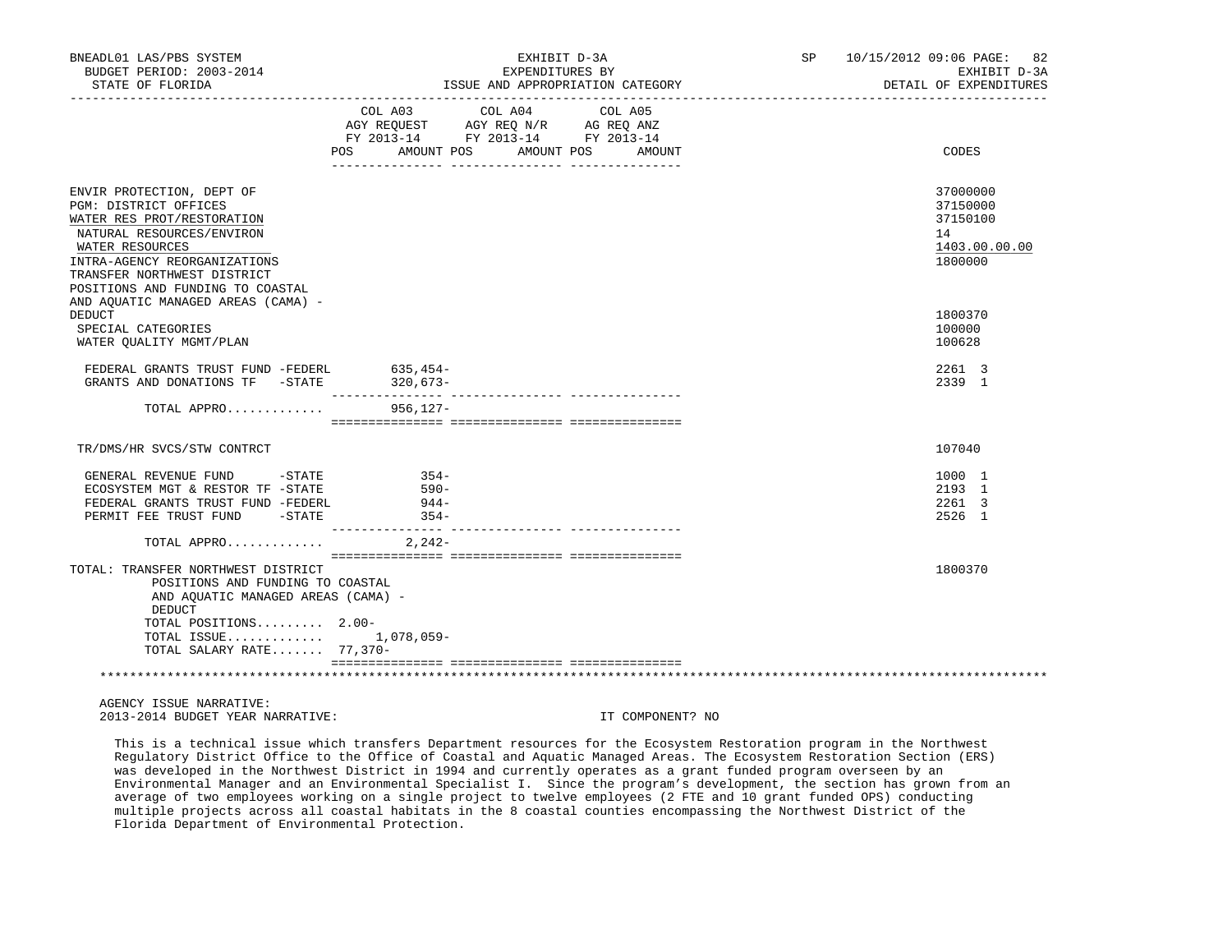| POS AMOUNT POS AMOUNT POS AMOUNT<br>CODES<br>ENVIR PROTECTION, DEPT OF<br>37000000<br>PGM: DISTRICT OFFICES<br>37150000<br>37150100<br>WATER RES PROT/RESTORATION<br>NATURAL RESOURCES/ENVIRON<br>14<br>WATER RESOURCES<br>1800000<br>INTRA-AGENCY REORGANIZATIONS<br>TRANSFER NORTHWEST DISTRICT<br>POSITIONS AND FUNDING TO COASTAL<br>AND AQUATIC MANAGED AREAS (CAMA) -<br><b>DEDUCT</b><br>1800370<br>Cost Summary:<br>Category Amount FTE<br>Fund Source<br>Category Amount FTE Fund Source<br>010000 (\$6,965) (1.0) General Revenue Fund<br>010000 (\$47,725) (1.0) Permit Fee Trust Fund<br>100628 (\$320,673) Grants & Donations Trust Fund<br>040000 (\$5,000) General Revenue Fund<br>030000 (\$2,<br>See Issue Code 1800380.<br>Budget Entity<br>Total Cost<br>District/Water Resource Prot. & Rest. (2.0) FTEs (\$1,078,059)<br>District/Air Pollution Prevention (\$2,500)<br>Coastal & Aquatic Managed Areas 2.0 FTEs \$1,080,559<br>POSITION DETAIL OF SALARIES AND BENEFITS:<br>LAPSE LAPSED SALARIES<br>% AND BENEFITS<br>ETE<br>BASE RATE ADDITIVES BENEFITS<br>SUBTOTAL<br>A03 - AGY REOUEST FY 2013-14<br>CHANGES TO CURRENTLY AUTHORIZED POSITIONS<br>4806 ENVIRONMENTAL SPECIALIST I<br>$1.00 - 30,989 -$<br>$14,152 45,141-$ 0.00 $45,141-$<br>10519 001<br>4823 ENVIRONMENTAL MANAGER - SES | BNEADL01 LAS/PBS SYSTEM<br>BUDGET PERIOD: 2003-2014<br>STATE OF FLORIDA | EXPENDITURES BY<br>ISSUE AND APPROPRIATION CATEGORY | EXHIBIT D-3A |  | SP 10/15/2012 09:06 PAGE: 83<br>EXHIBIT D-3A<br>DETAIL OF EXPENDITURES |
|-----------------------------------------------------------------------------------------------------------------------------------------------------------------------------------------------------------------------------------------------------------------------------------------------------------------------------------------------------------------------------------------------------------------------------------------------------------------------------------------------------------------------------------------------------------------------------------------------------------------------------------------------------------------------------------------------------------------------------------------------------------------------------------------------------------------------------------------------------------------------------------------------------------------------------------------------------------------------------------------------------------------------------------------------------------------------------------------------------------------------------------------------------------------------------------------------------------------------------------------------------------------------------------------------------------------------|-------------------------------------------------------------------------|-----------------------------------------------------|--------------|--|------------------------------------------------------------------------|
|                                                                                                                                                                                                                                                                                                                                                                                                                                                                                                                                                                                                                                                                                                                                                                                                                                                                                                                                                                                                                                                                                                                                                                                                                                                                                                                       |                                                                         |                                                     |              |  |                                                                        |
|                                                                                                                                                                                                                                                                                                                                                                                                                                                                                                                                                                                                                                                                                                                                                                                                                                                                                                                                                                                                                                                                                                                                                                                                                                                                                                                       |                                                                         |                                                     |              |  | 1403.00.00.00                                                          |
|                                                                                                                                                                                                                                                                                                                                                                                                                                                                                                                                                                                                                                                                                                                                                                                                                                                                                                                                                                                                                                                                                                                                                                                                                                                                                                                       |                                                                         |                                                     |              |  |                                                                        |
|                                                                                                                                                                                                                                                                                                                                                                                                                                                                                                                                                                                                                                                                                                                                                                                                                                                                                                                                                                                                                                                                                                                                                                                                                                                                                                                       |                                                                         |                                                     |              |  |                                                                        |
|                                                                                                                                                                                                                                                                                                                                                                                                                                                                                                                                                                                                                                                                                                                                                                                                                                                                                                                                                                                                                                                                                                                                                                                                                                                                                                                       |                                                                         |                                                     |              |  |                                                                        |
|                                                                                                                                                                                                                                                                                                                                                                                                                                                                                                                                                                                                                                                                                                                                                                                                                                                                                                                                                                                                                                                                                                                                                                                                                                                                                                                       |                                                                         |                                                     |              |  |                                                                        |
|                                                                                                                                                                                                                                                                                                                                                                                                                                                                                                                                                                                                                                                                                                                                                                                                                                                                                                                                                                                                                                                                                                                                                                                                                                                                                                                       |                                                                         |                                                     |              |  |                                                                        |
|                                                                                                                                                                                                                                                                                                                                                                                                                                                                                                                                                                                                                                                                                                                                                                                                                                                                                                                                                                                                                                                                                                                                                                                                                                                                                                                       |                                                                         |                                                     |              |  |                                                                        |
|                                                                                                                                                                                                                                                                                                                                                                                                                                                                                                                                                                                                                                                                                                                                                                                                                                                                                                                                                                                                                                                                                                                                                                                                                                                                                                                       |                                                                         |                                                     |              |  |                                                                        |
|                                                                                                                                                                                                                                                                                                                                                                                                                                                                                                                                                                                                                                                                                                                                                                                                                                                                                                                                                                                                                                                                                                                                                                                                                                                                                                                       |                                                                         |                                                     |              |  |                                                                        |
|                                                                                                                                                                                                                                                                                                                                                                                                                                                                                                                                                                                                                                                                                                                                                                                                                                                                                                                                                                                                                                                                                                                                                                                                                                                                                                                       |                                                                         |                                                     |              |  |                                                                        |
|                                                                                                                                                                                                                                                                                                                                                                                                                                                                                                                                                                                                                                                                                                                                                                                                                                                                                                                                                                                                                                                                                                                                                                                                                                                                                                                       |                                                                         |                                                     |              |  |                                                                        |
| $1.00 - 46,381 -$<br>$17,296-$ 63,677- 0.00<br>10522 001                                                                                                                                                                                                                                                                                                                                                                                                                                                                                                                                                                                                                                                                                                                                                                                                                                                                                                                                                                                                                                                                                                                                                                                                                                                              |                                                                         |                                                     |              |  | 63,677-                                                                |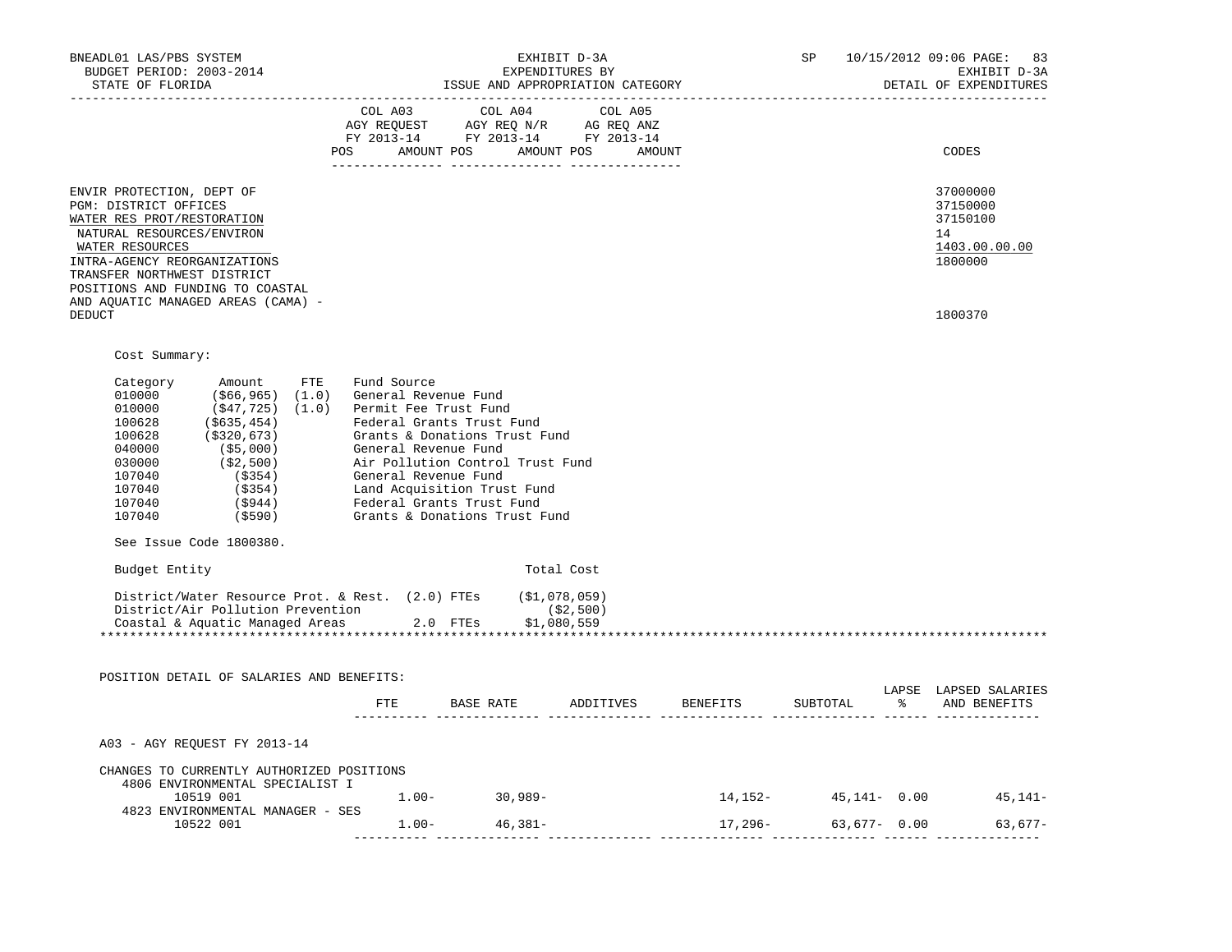| BNEADL01 LAS/PBS SYSTEM<br>BUDGET PERIOD: 2003-2014<br>STATE OF FLORIDA                                                                                                                                                             |          |                   | EXHIBIT D-3A<br>EXPENDITURES BY<br>ISSUE AND APPROPRIATION CATEGORY                                                                                                                                                                                                           |         |                    | SP                | 10/15/2012 09:06 PAGE: 84<br>EXHIBIT D-3A<br>DETAIL OF EXPENDITURES |
|-------------------------------------------------------------------------------------------------------------------------------------------------------------------------------------------------------------------------------------|----------|-------------------|-------------------------------------------------------------------------------------------------------------------------------------------------------------------------------------------------------------------------------------------------------------------------------|---------|--------------------|-------------------|---------------------------------------------------------------------|
| -----------------                                                                                                                                                                                                                   | COL A03  |                   | COL A04<br>COLORS COLORS COLORS AGRICULATION AND MANY REQUEST AGY REQ AND AGRICULATION AND MANY AGRICULATION AND MANY AGRICULATION AND A SALE AND A SALE AND A SALE AND A SALE AND A SALE AND A SALE AND A SALE AND A SALE AND A SALE AND<br>POS AMOUNT POS AMOUNT POS AMOUNT | COL A05 |                    |                   | CODES                                                               |
| ENVIR PROTECTION, DEPT OF<br>PGM: DISTRICT OFFICES<br>WATER RES PROT/RESTORATION<br>NATURAL RESOURCES/ENVIRON<br>WATER RESOURCES<br>INTRA-AGENCY REORGANIZATIONS<br>TRANSFER NORTHWEST DISTRICT<br>POSITIONS AND FUNDING TO COASTAL |          |                   |                                                                                                                                                                                                                                                                               |         |                    |                   | 37000000<br>37150000<br>37150100<br>14<br>1403.00.00.00<br>1800000  |
| AND AQUATIC MANAGED AREAS (CAMA) -<br><b>DEDUCT</b>                                                                                                                                                                                 |          |                   |                                                                                                                                                                                                                                                                               |         |                    |                   | 1800370                                                             |
| POSITION DETAIL OF SALARIES AND BENEFITS:                                                                                                                                                                                           | FTE      | BASE RATE         |                                                                                                                                                                                                                                                                               |         | ADDITIVES BENEFITS | SUBTOTAL          | LAPSE LAPSED SALARIES<br>% AND BENEFITS                             |
| A03 - AGY REQUEST FY 2013-14                                                                                                                                                                                                        |          |                   |                                                                                                                                                                                                                                                                               |         |                    |                   |                                                                     |
| CHANGES TO CURRENTLY AUTHORIZED POSITIONS                                                                                                                                                                                           |          |                   |                                                                                                                                                                                                                                                                               |         |                    |                   |                                                                     |
| TOTALS FOR ISSUE BY FUND<br>2526 PERMIT FEE TRUST FUND<br>1000 GENERAL REVENUE FUND                                                                                                                                                 |          |                   |                                                                                                                                                                                                                                                                               |         |                    |                   | 45,141–<br>$63,677-$                                                |
|                                                                                                                                                                                                                                     |          | $2.00 - 77,370 -$ |                                                                                                                                                                                                                                                                               |         |                    | $31,448-108,818-$ | ______________<br>108,818–<br>==============                        |
| OTHER SALARY AMOUNT<br>1000 GENERAL REVENUE FUND<br>2526 PERMIT FEE TRUST FUND                                                                                                                                                      |          |                   |                                                                                                                                                                                                                                                                               |         |                    |                   | $3,288-$<br>$2,584-$                                                |
|                                                                                                                                                                                                                                     |          |                   |                                                                                                                                                                                                                                                                               |         |                    |                   | ____________<br>114,690-<br>==============                          |
|                                                                                                                                                                                                                                     |          |                   |                                                                                                                                                                                                                                                                               |         |                    |                   |                                                                     |
| REALIGN AND CONSOLIDATE INFORMATION<br>TECHNOLOGY WORKFORCE - DEDUCT<br>SPECIAL CATEGORIES<br>WATER OUALITY MGMT/PLAN                                                                                                               |          |                   |                                                                                                                                                                                                                                                                               |         |                    |                   | 18085C0<br>100000<br>100628                                         |
| FEDERAL GRANTS TRUST FUND -FEDERL                                                                                                                                                                                                   | 540,522- |                   |                                                                                                                                                                                                                                                                               |         |                    |                   | 2261 3                                                              |
|                                                                                                                                                                                                                                     |          |                   |                                                                                                                                                                                                                                                                               |         |                    |                   |                                                                     |
| AGENCY ISSUE NARRATIVE:<br>2013-2014 BUDGET YEAR NARRATIVE:                                                                                                                                                                         |          |                   |                                                                                                                                                                                                                                                                               |         | IT COMPONENT? YES  |                   |                                                                     |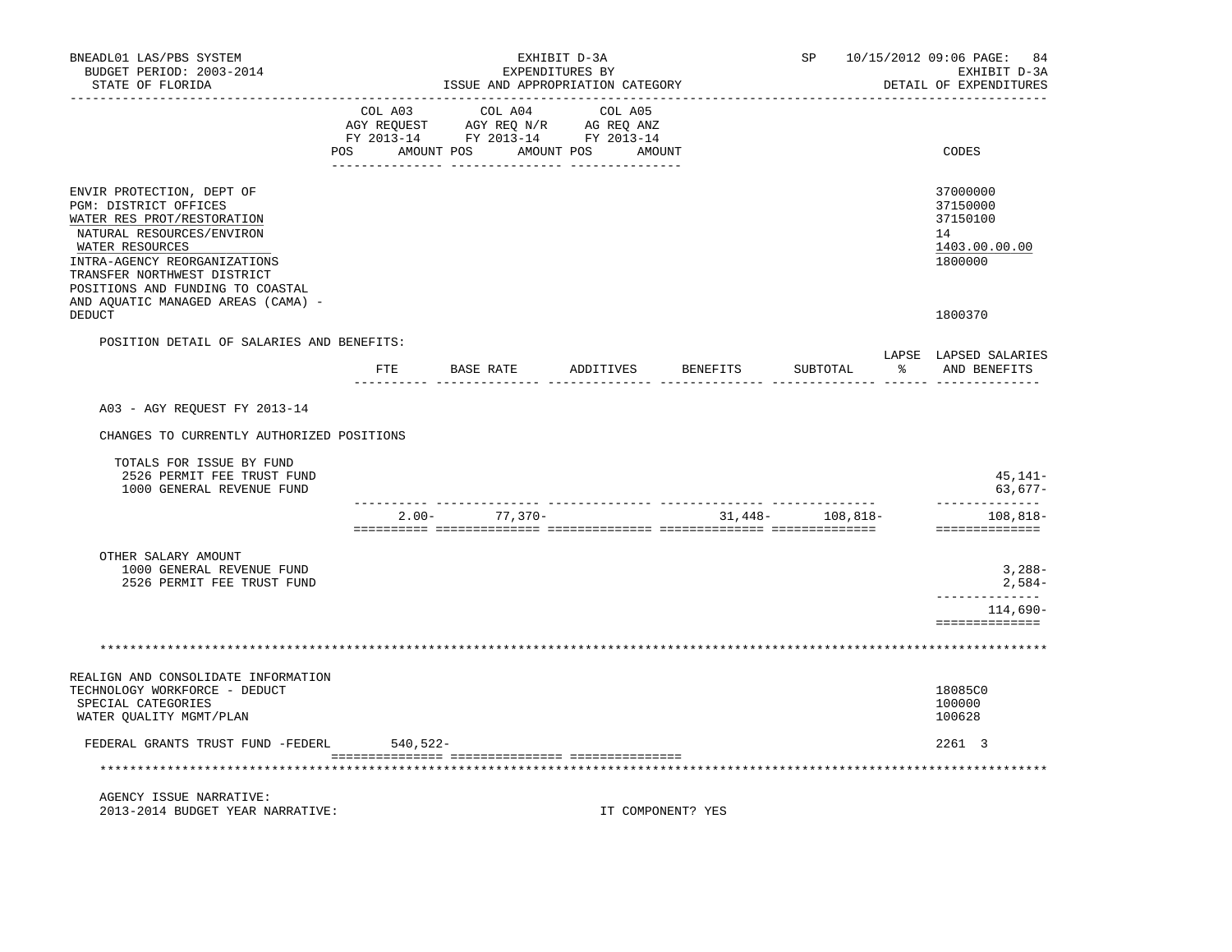| BNEADL01 LAS/PBS SYSTEM<br>BUDGET PERIOD: 2003-2014<br>STATE OF FLORIDA                                                                                          |     | EXHIBIT D-3A<br>EXPENDITURES BY                                                                                            | ISSUE AND APPROPRIATION CATEGORY | SP | 10/15/2012 09:06 PAGE:<br>85<br>EXHIBIT D-3A<br>DETAIL OF EXPENDITURES |
|------------------------------------------------------------------------------------------------------------------------------------------------------------------|-----|----------------------------------------------------------------------------------------------------------------------------|----------------------------------|----|------------------------------------------------------------------------|
|                                                                                                                                                                  | POS | COL A03 COL A04 COL A05<br>AGY REQUEST AGY REO N/R AG REO ANZ<br>FY 2013-14 FY 2013-14 FY 2013-14<br>AMOUNT POS AMOUNT POS | AMOUNT                           |    | CODES                                                                  |
| ENVIR PROTECTION, DEPT OF<br>PGM: DISTRICT OFFICES<br>WATER RES PROT/RESTORATION<br>NATURAL RESOURCES/ENVIRON<br>WATER RESOURCES<br>INTRA-AGENCY REORGANIZATIONS |     |                                                                                                                            |                                  |    | 37000000<br>37150000<br>37150100<br>14<br>1403.00.00.00<br>1800000     |
| REALIGN AND CONSOLIDATE INFORMATION<br>TECHNOLOGY WORKFORCE - DEDUCT                                                                                             |     |                                                                                                                            |                                  |    | 18085C0                                                                |

 This issue requests to transfer funding and spending authority in the amount of \$1,804,728 from multiple funds within the Florida Department of Environmental Protection (DEP) to the Working Capital Trust Fund. This will be utilized to consolidate the Information Technology (IT) workforce within DEP. The issue nets to zero. Also see issue 18086C0.

 The current decentralized IT workforce structure does not effectively serve the changing needs of DEP, and the State of Florida. It has become increasingly difficult to train and maintain all IT staff at the same level of expertise. Therefore, DEP continues to rely heavily on vendor services to augment IT projects and support activities when in fact a solution to meet those needs is available through pooling internal resources. Centralizing IT staff throughout DEP will encourage collaboration and knowledge sharing, and reduce duplication of IT services, applications, and resources within DEP. It will better equip DEP to effectively plan as an agency and manage resources according to clearly prioritized business needs.

## Cost Summary:

| Budget Entity                            | FTE   | Amount.        |  |
|------------------------------------------|-------|----------------|--|
| Technology & Information Services        | 15.0  | \$1,804,728    |  |
| Air Resource Management                  | (2.0) | ( \$108, 112)  |  |
| Land Administration                      | (1.0) | (S74, 991)     |  |
| Land Management                          | (1.0) | ( \$68, 455)   |  |
| Waste Management                         | (6.0) | $($ \$385,186) |  |
| Districts - Water Resource Mgt.          |       | $($ \$540,522) |  |
| Water Resource Management                | (3.0) | $($ \$514,054) |  |
| Executive Dir & Support Svcs - Admin     | (1.0) | ( \$60, 661)   |  |
| Executive Dir & Support Svcs - Ext. Aff. | (1.0) | (552, 747)     |  |
| Issue Total:                             | 0.0   | \$0            |  |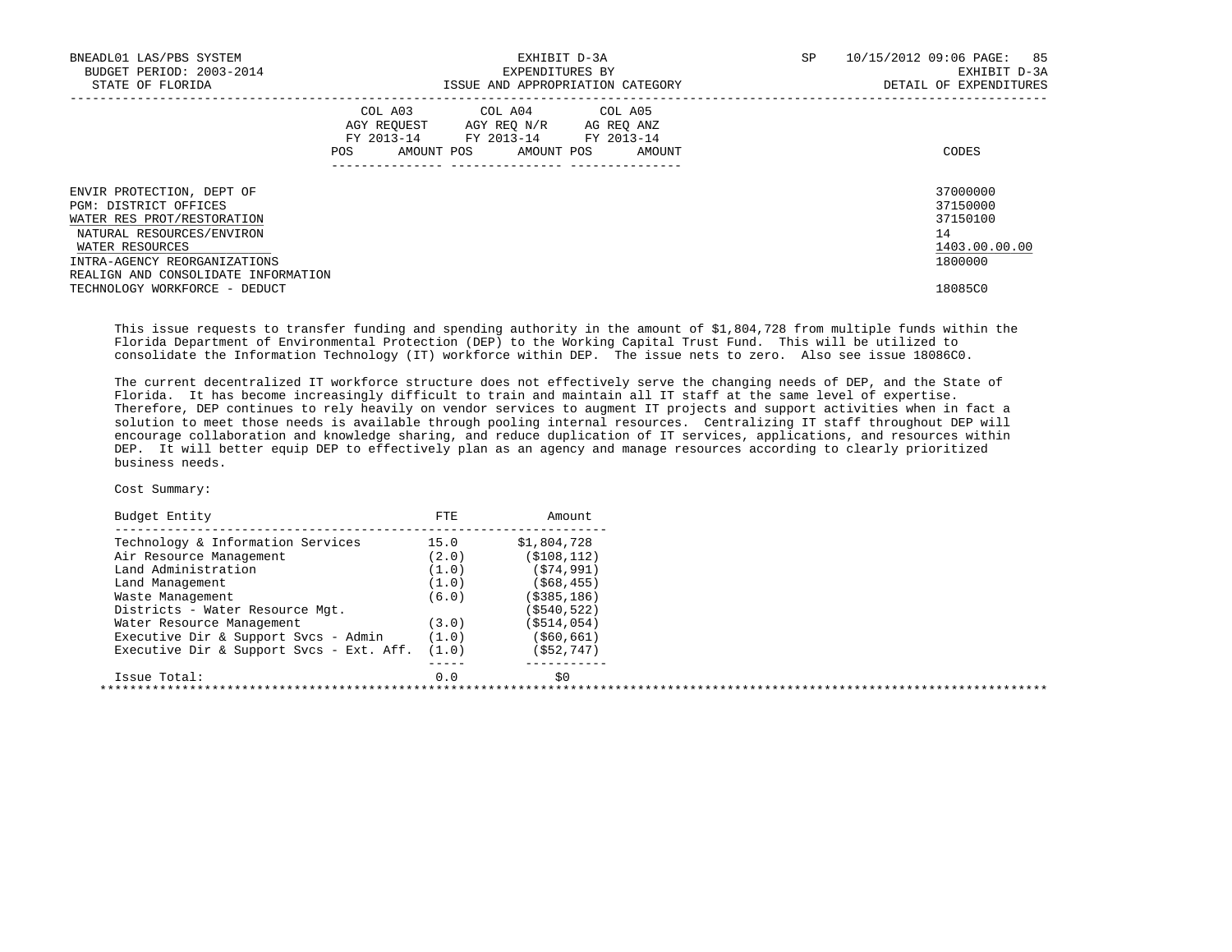| BNEADL01 LAS/PBS SYSTEM<br>BUDGET PERIOD: 2003-2014<br>STATE OF FLORIDA                                                                                                                                                                                      |                                               | EXHIBIT D-3A<br>EXPENDITURES BY<br>ISSUE AND APPROPRIATION CATEGORY                                                                                                                                                                                                                                                                                                                                                                 | SP 10/15/2012 09:06 PAGE: 86<br>EXHIBIT D-3A<br>DETAIL OF EXPENDITURES |
|--------------------------------------------------------------------------------------------------------------------------------------------------------------------------------------------------------------------------------------------------------------|-----------------------------------------------|-------------------------------------------------------------------------------------------------------------------------------------------------------------------------------------------------------------------------------------------------------------------------------------------------------------------------------------------------------------------------------------------------------------------------------------|------------------------------------------------------------------------|
|                                                                                                                                                                                                                                                              |                                               | COL A03 COL A04<br>COL A05<br>AGY REQUEST AGY REQ N/R AG REQ ANZ<br>FY 2013-14 FY 2013-14 FY 2013-14<br>POS AMOUNT POS AMOUNT POS<br>AMOUNT                                                                                                                                                                                                                                                                                         | CODES                                                                  |
| ENVIR PROTECTION, DEPT OF<br>PGM: DISTRICT OFFICES<br>WATER RES PROT/RESTORATION<br>NATURAL RESOURCES/ENVIRON<br>WATER RESOURCES<br>ANNUALIZATION OF ADMINISTERED<br>FUNDS APPROPRIATIONS<br>STATE HEALTH INSURANCE ADJUSTMENT<br>FOR FY 2012-13 - 10 MONTHS |                                               |                                                                                                                                                                                                                                                                                                                                                                                                                                     | 37000000<br>37150000<br>37150100<br>14<br>1403.00.00.00<br>26A0000     |
| <b>ANNUALIZATION</b><br>SALARIES AND BENEFITS                                                                                                                                                                                                                |                                               |                                                                                                                                                                                                                                                                                                                                                                                                                                     | 26A1830<br>010000                                                      |
| GENERAL REVENUE FUND                                                                                                                                                                                                                                         | 571 84,905 - 774 5 و 13,765<br>- MATCH 13,765 |                                                                                                                                                                                                                                                                                                                                                                                                                                     | 1000 1<br>1000 2                                                       |
| TOTAL GENERAL REVENUE FUND                                                                                                                                                                                                                                   | 98,670                                        |                                                                                                                                                                                                                                                                                                                                                                                                                                     | 1000                                                                   |
| ECOSYSTEM MGT & RESTOR TF -STATE 30,505                                                                                                                                                                                                                      |                                               | $\begin{minipage}{0.03\textwidth} \begin{tabular}{l} \textbf{1} & \textbf{2} & \textbf{3} & \textbf{5} & \textbf{6} & \textbf{7} & \textbf{8} & \textbf{9} & \textbf{9} & \textbf{9} & \textbf{9} & \textbf{9} & \textbf{9} & \textbf{9} & \textbf{9} & \textbf{9} & \textbf{9} & \textbf{9} & \textbf{9} & \textbf{9} & \textbf{9} & \textbf{9} & \textbf{9} & \textbf{9} & \textbf{9} & \textbf{9} & \textbf{9} & \textbf{9} & \$ | 2193 1                                                                 |
| FEDERAL GRANTS TRUST FUND -FEDERL 8,745                                                                                                                                                                                                                      |                                               |                                                                                                                                                                                                                                                                                                                                                                                                                                     | 2261 3                                                                 |
| INTERNAL IMPROVEMENT TF -STATE 9,865                                                                                                                                                                                                                         |                                               |                                                                                                                                                                                                                                                                                                                                                                                                                                     | 2408 1                                                                 |
| LAND ACQUISITION TF -STATE 53,525                                                                                                                                                                                                                            |                                               |                                                                                                                                                                                                                                                                                                                                                                                                                                     | 2423 1                                                                 |
| PERMIT FEE TRUST FUND                                                                                                                                                                                                                                        | $-STATE$ 59,655                               |                                                                                                                                                                                                                                                                                                                                                                                                                                     | 2526 1                                                                 |
| TOTAL APPRO 260,965                                                                                                                                                                                                                                          |                                               |                                                                                                                                                                                                                                                                                                                                                                                                                                     |                                                                        |
| TOTAL: WATER RESOURCES<br>BY FUND TYPE                                                                                                                                                                                                                       |                                               |                                                                                                                                                                                                                                                                                                                                                                                                                                     | 1403.00.00.00                                                          |
| GENERAL REVENUE FUND<br>TRUST FUNDS                                                                                                                                                                                                                          | 9,556,502<br>18,237,700                       |                                                                                                                                                                                                                                                                                                                                                                                                                                     | 1000<br>2000                                                           |
| TOTAL POSITIONS 443.00<br>TOTAL PROG COMP 27,794,202<br>TOTAL SALARY RATE 18,339,664                                                                                                                                                                         |                                               |                                                                                                                                                                                                                                                                                                                                                                                                                                     |                                                                        |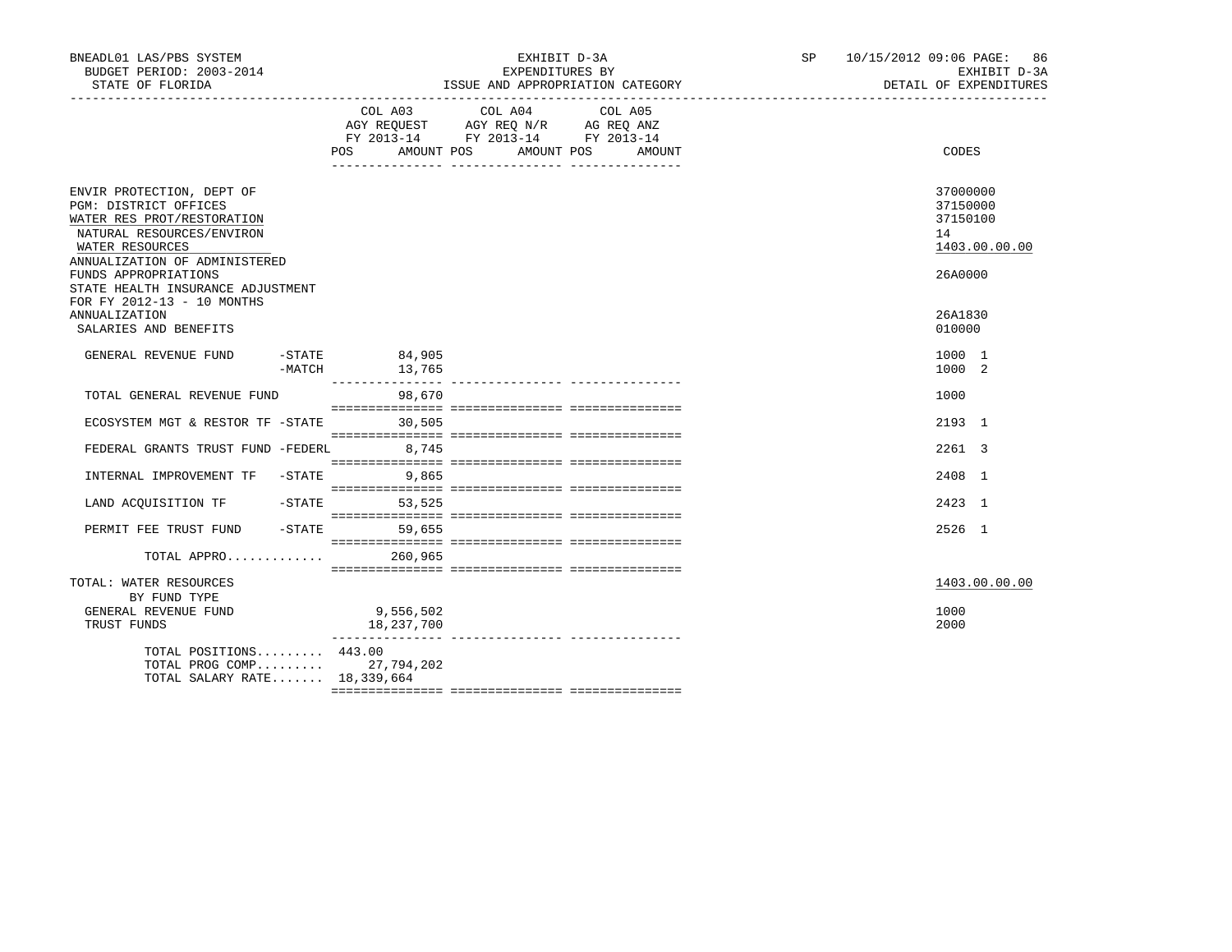| BNEADL01 LAS/PBS SYSTEM<br>BUDGET PERIOD: 2003-2014<br>STATE OF FLORIDA<br>------------------                                                                                                                                           |                    | EXHIBIT D-3A<br>EXPENDITURES BY<br>ISSUE AND APPROPRIATION CATEGORY | SP and the set of the set of the set of the set of the set of the set of the set of the set of the set of the set of the set of the set of the set of the set of the set of the set of the set of the set of the set of the se | 10/15/2012 09:06 PAGE: 87<br>EXHIBIT D-3A<br>DETAIL OF EXPENDITURES                     |
|-----------------------------------------------------------------------------------------------------------------------------------------------------------------------------------------------------------------------------------------|--------------------|---------------------------------------------------------------------|--------------------------------------------------------------------------------------------------------------------------------------------------------------------------------------------------------------------------------|-----------------------------------------------------------------------------------------|
|                                                                                                                                                                                                                                         | COL A03<br>POS     | COL A04<br>COL A05<br>AMOUNT POS AMOUNT POS<br>AMOUNT               |                                                                                                                                                                                                                                | CODES                                                                                   |
| ENVIR PROTECTION, DEPT OF<br>PGM: DISTRICT OFFICES<br>AIR POLLUTION PREVENTION<br>NATURAL RESOURCES/ENVIRON<br>AIR RESOURCES<br>ESTIMATED EXPENDITURES<br>ESTIMATED EXPENDITURES - OPERATIONS<br>SALARY RATE<br>SALARY RATE 4, 115, 380 |                    |                                                                     |                                                                                                                                                                                                                                | 37000000<br>37150000<br>37150300<br>14<br>1404.00.00.00<br>1000000<br>1001000<br>000000 |
| SALARIES AND BENEFITS                                                                                                                                                                                                                   |                    |                                                                     |                                                                                                                                                                                                                                | 010000                                                                                  |
| AIR POLLUTION CONTROL TF -STATE 4,074,873<br>-MATCH                                                                                                                                                                                     | 1,154,146          |                                                                     |                                                                                                                                                                                                                                | 2035 1<br>2035 2                                                                        |
| TOTAL AIR POLLUTION CONTROL TF                                                                                                                                                                                                          | 5,229,019          |                                                                     |                                                                                                                                                                                                                                | 2035                                                                                    |
| GRANTS AND DONATIONS TF -STATE 99,603                                                                                                                                                                                                   |                    |                                                                     |                                                                                                                                                                                                                                | 2339 1                                                                                  |
| TOTAL POSITIONS 90.00<br>TOTAL APPRO                                                                                                                                                                                                    | 5,328,622          |                                                                     |                                                                                                                                                                                                                                |                                                                                         |
| OTHER PERSONAL SERVICES                                                                                                                                                                                                                 |                    |                                                                     |                                                                                                                                                                                                                                | 030000                                                                                  |
| AIR POLLUTION CONTROL TF -STATE                                                                                                                                                                                                         | 202,601            |                                                                     |                                                                                                                                                                                                                                | 2035 1                                                                                  |
| EXPENSES                                                                                                                                                                                                                                |                    |                                                                     |                                                                                                                                                                                                                                | 040000                                                                                  |
| AIR POLLUTION CONTROL TF -STATE<br>$-MATCH$                                                                                                                                                                                             | 306,102<br>299,076 |                                                                     |                                                                                                                                                                                                                                | 2035 1<br>2035 2                                                                        |
| TOTAL AIR POLLUTION CONTROL TF                                                                                                                                                                                                          | 605,178            |                                                                     |                                                                                                                                                                                                                                | 2035                                                                                    |
| TOTAL APPRO                                                                                                                                                                                                                             | 605,178            |                                                                     |                                                                                                                                                                                                                                |                                                                                         |
| OPERATING CAPITAL OUTLAY                                                                                                                                                                                                                |                    |                                                                     |                                                                                                                                                                                                                                | 060000                                                                                  |
| AIR POLLUTION CONTROL TF -STATE<br>$-MATCH$                                                                                                                                                                                             | 49,155<br>49,152   |                                                                     |                                                                                                                                                                                                                                | 2035 1<br>2035 2                                                                        |
| TOTAL AIR POLLUTION CONTROL TF                                                                                                                                                                                                          | 98,307             |                                                                     |                                                                                                                                                                                                                                | 2035                                                                                    |
| TOTAL APPRO                                                                                                                                                                                                                             | 98,307             |                                                                     |                                                                                                                                                                                                                                |                                                                                         |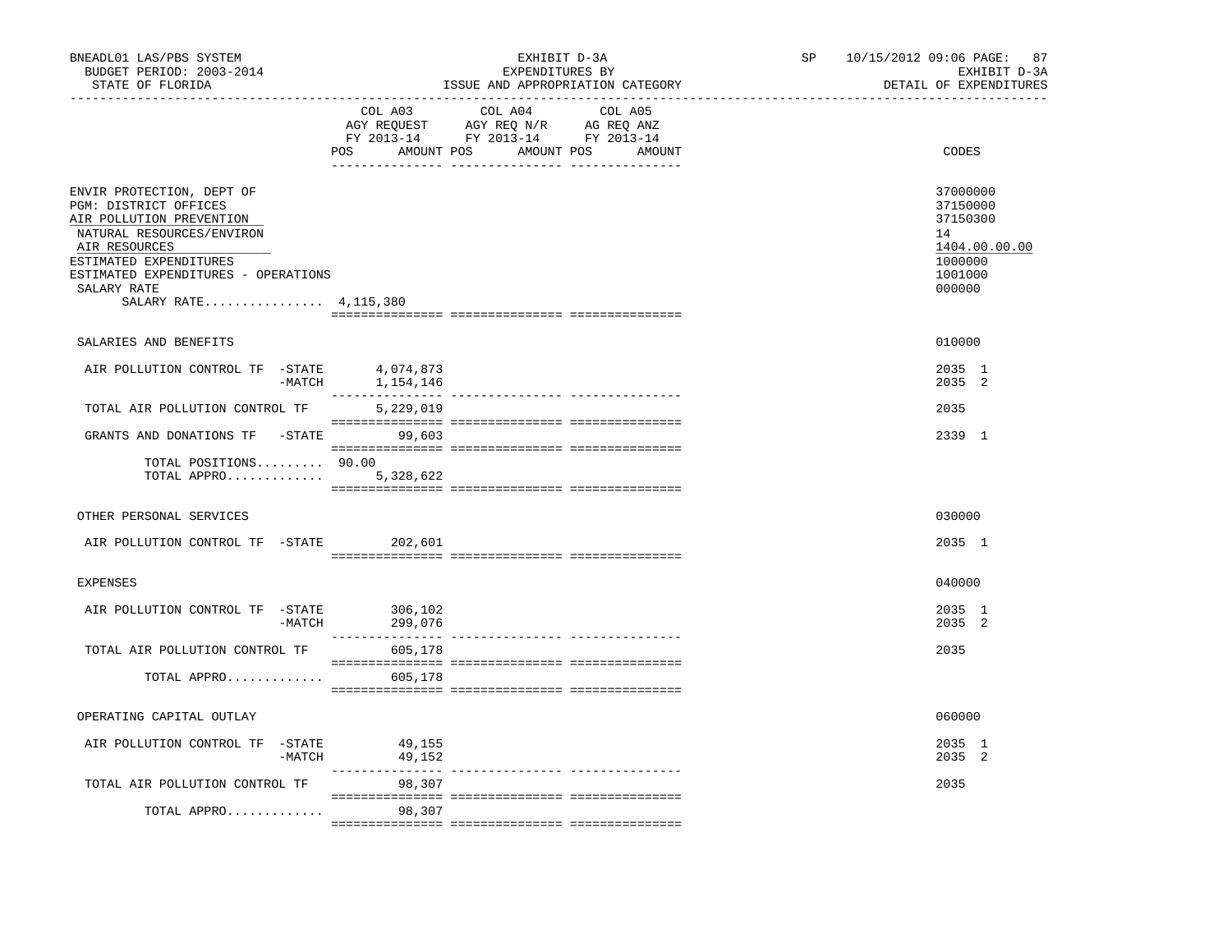| BNEADL01 LAS/PBS SYSTEM<br>BUDGET PERIOD: 2003-2014<br>STATE OF FLORIDA                                                                                                                                                                    |                          | EXHIBIT D-3A<br>EXPENDITURES BY<br>ISSUE AND APPROPRIATION CATEGORY                                                                  | SP <sub>2</sub> | 10/15/2012 09:06 PAGE: 88<br>EXHIBIT D-3A<br>DETAIL OF EXPENDITURES                               |
|--------------------------------------------------------------------------------------------------------------------------------------------------------------------------------------------------------------------------------------------|--------------------------|--------------------------------------------------------------------------------------------------------------------------------------|-----------------|---------------------------------------------------------------------------------------------------|
|                                                                                                                                                                                                                                            | POS                      | COL A03 COL A04<br>COL A05<br>AGY REQUEST AGY REQ N/R AG REQ ANZ<br>FY 2013-14 FY 2013-14 FY 2013-14<br>AMOUNT POS AMOUNT POS AMOUNT |                 | CODES                                                                                             |
| ENVIR PROTECTION, DEPT OF<br>PGM: DISTRICT OFFICES<br>AIR POLLUTION PREVENTION<br>NATURAL RESOURCES/ENVIRON<br>AIR RESOURCES<br>ESTIMATED EXPENDITURES<br>ESTIMATED EXPENDITURES - OPERATIONS<br>SPECIAL CATEGORIES<br>CONTRACTED SERVICES |                          |                                                                                                                                      |                 | 37000000<br>37150000<br>37150300<br>14<br>1404.00.00.00<br>1000000<br>1001000<br>100000<br>100777 |
| AIR POLLUTION CONTROL TF -STATE 15,050                                                                                                                                                                                                     |                          |                                                                                                                                      |                 | 2035 1                                                                                            |
| RISK MANAGEMENT INSURANCE                                                                                                                                                                                                                  |                          |                                                                                                                                      |                 | 103241                                                                                            |
| AIR POLLUTION CONTROL TF -STATE 26,985                                                                                                                                                                                                     |                          |                                                                                                                                      |                 | 2035 1                                                                                            |
| TR/DMS/HR SVCS/STW CONTRCT                                                                                                                                                                                                                 |                          |                                                                                                                                      |                 | 107040                                                                                            |
| AIR POLLUTION CONTROL TF -STATE<br>GRANTS AND DONATIONS TF -STATE                                                                                                                                                                          | 31,263<br>903            |                                                                                                                                      |                 | 2035 1<br>2339 1                                                                                  |
| TOTAL APPRO                                                                                                                                                                                                                                | 32,166                   |                                                                                                                                      |                 |                                                                                                   |
| TOTAL: ESTIMATED EXPENDITURES - OPERATIONS<br>TOTAL POSITIONS 90.00<br>TOTAL ISSUE 6,308,909<br>TOTAL SALARY RATE $4,115,380$                                                                                                              |                          |                                                                                                                                      |                 | 1001000                                                                                           |
| FLORIDA RETIREMENT SYSTEM<br>CONTRIBUTION ADJUSTMENT FOR<br>FISCAL YEAR 2012-2013<br>SALARIES AND BENEFITS                                                                                                                                 |                          |                                                                                                                                      |                 | 1001240<br>010000                                                                                 |
| AIR POLLUTION CONTROL TF -STATE                                                                                                                                                                                                            | 9,751<br>-MATCH<br>2,762 |                                                                                                                                      |                 | 2035 1<br>2035 2                                                                                  |
| TOTAL AIR POLLUTION CONTROL TF                                                                                                                                                                                                             | 12,513                   |                                                                                                                                      |                 | 2035                                                                                              |
| GRANTS AND DONATIONS TF -STATE 6738                                                                                                                                                                                                        |                          |                                                                                                                                      |                 | 2339 1                                                                                            |
| TOTAL APPRO $12,751$                                                                                                                                                                                                                       |                          |                                                                                                                                      |                 |                                                                                                   |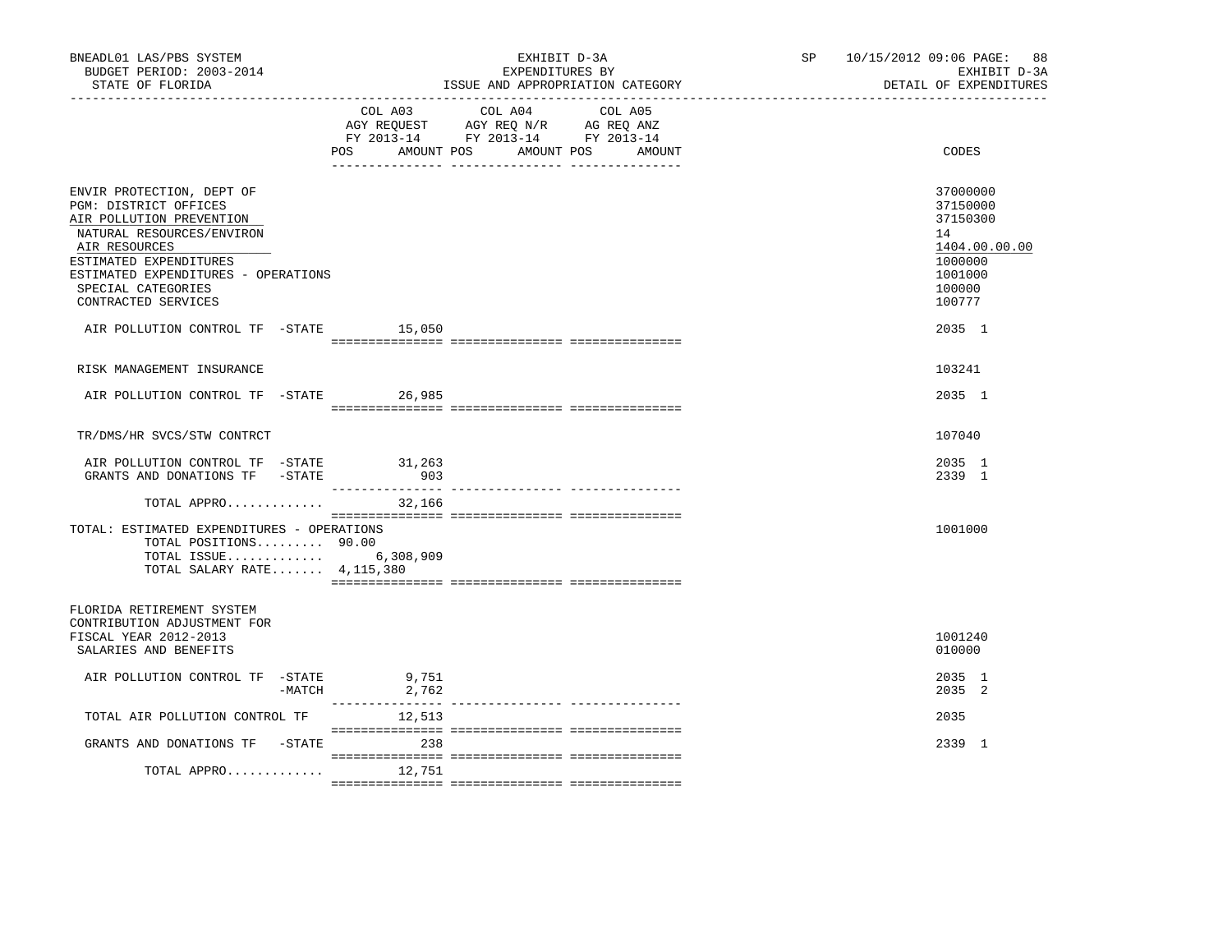| BNEADL01 LAS/PBS SYSTEM<br>BUDGET PERIOD: 2003-2014<br>STATE OF FLORIDA                                                                                                              | EXHIBIT D-3A<br>EXPENDITURES BY<br>ISSUE AND APPROPRIATION CATEGORY                                                                               | SP<br>10/15/2012 09:06 PAGE: 89<br>EXHIBIT D-3A<br>DETAIL OF EXPENDITURES |
|--------------------------------------------------------------------------------------------------------------------------------------------------------------------------------------|---------------------------------------------------------------------------------------------------------------------------------------------------|---------------------------------------------------------------------------|
|                                                                                                                                                                                      | COL A03 COL A04<br>COL A05<br>AGY REQUEST AGY REQ N/R AG REQ ANZ<br>FY 2013-14 FY 2013-14 FY 2013-14<br>POS<br>AMOUNT POS<br>AMOUNT POS<br>AMOUNT | CODES                                                                     |
| ENVIR PROTECTION, DEPT OF<br>PGM: DISTRICT OFFICES<br>AIR POLLUTION PREVENTION<br>NATURAL RESOURCES/ENVIRON<br>AIR RESOURCES<br>ESTIMATED EXPENDITURES<br>ADJUSTMENT TO STATE HEALTH |                                                                                                                                                   | 37000000<br>37150000<br>37150300<br>14<br>1404.00.00.00<br>1000000        |
| INSURANCE PREMIUM CONTRIBUTION -<br>FISCAL YEAR 2012-13<br>SALARIES AND BENEFITS                                                                                                     |                                                                                                                                                   | 1001830<br>010000                                                         |
| AIR POLLUTION CONTROL TF -STATE<br>-MATCH                                                                                                                                            | 7,761<br>2,198                                                                                                                                    | 2035 1<br>2035 2                                                          |
| TOTAL AIR POLLUTION CONTROL TF                                                                                                                                                       | 9,959                                                                                                                                             | 2035                                                                      |
| GRANTS AND DONATIONS TF -STATE                                                                                                                                                       | 190                                                                                                                                               | 2339 1                                                                    |
| TOTAL APPRO                                                                                                                                                                          | 10,149                                                                                                                                            |                                                                           |
| REALLOCATION OF HUMAN RESOURCES<br>OUTSOURCING<br>SPECIAL CATEGORIES<br>TR/DMS/HR SVCS/STW CONTRCT                                                                                   |                                                                                                                                                   | 1005900<br>100000<br>107040                                               |
| AIR POLLUTION CONTROL TF -STATE<br>GRANTS AND DONATIONS TF -STATE                                                                                                                    | $273-$<br>$8 -$                                                                                                                                   | 2035 1<br>2339 1                                                          |
| TOTAL APPRO                                                                                                                                                                          | $281 -$                                                                                                                                           |                                                                           |
| INTRA-AGENCY REORGANIZATIONS<br>TRANSFER NORTHWEST DISTRICT<br>POSITIONS AND FUNDING TO COASTAL<br>AND AQUATIC MANAGED AREAS (CAMA) -                                                |                                                                                                                                                   | 1800000                                                                   |
| <b>DEDUCT</b><br>OTHER PERSONAL SERVICES                                                                                                                                             |                                                                                                                                                   | 1800370<br>030000                                                         |
| AIR POLLUTION CONTROL TF -STATE                                                                                                                                                      | $2,500-$                                                                                                                                          | 2035 1                                                                    |
|                                                                                                                                                                                      |                                                                                                                                                   |                                                                           |
| AGENCY ISSUE NARRATIVE:                                                                                                                                                              |                                                                                                                                                   |                                                                           |

2013-2014 BUDGET YEAR NARRATIVE: IT COMPONENT? NO

 This is a technical issue which transfers Department resources for the Ecosystem Restoration program in the Northwest Regulatory District Office to the Office of Coastal and Aquatic Managed Areas. The Ecosystem Restoration Section (ERS)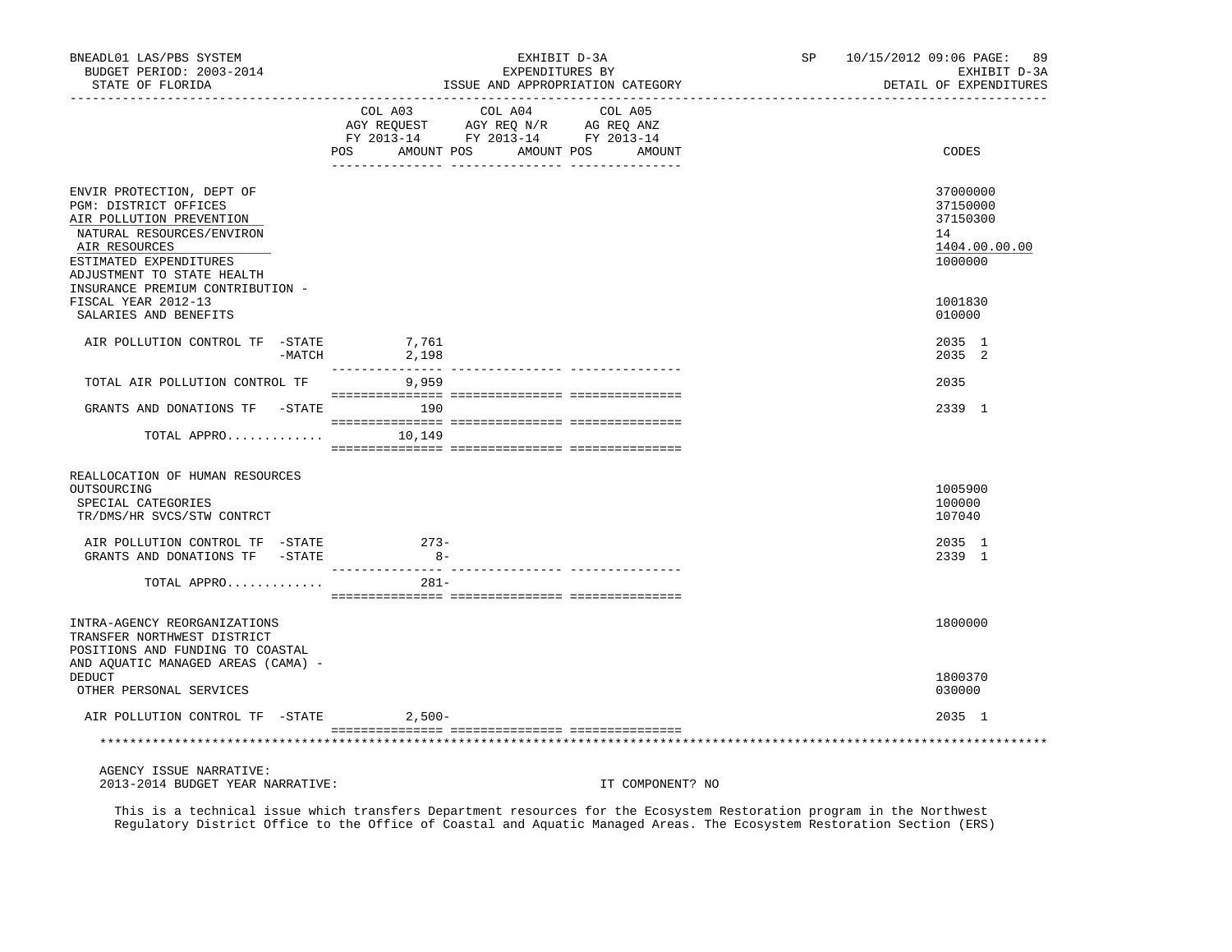| BNEADL01 LAS/PBS SYSTEM<br>BUDGET PERIOD: 2003-2014<br>STATE OF FLORIDA                                                                                                                     |                                                                                                                | EXPENDITURES BY                                                                                                                   | EXHIBIT D-3A<br>ISSUE AND APPROPRIATION CATEGORY | SP | 10/15/2012 09:06 PAGE: 90<br>EXHIBIT D-3A<br>DETAIL OF EXPENDITURES |
|---------------------------------------------------------------------------------------------------------------------------------------------------------------------------------------------|----------------------------------------------------------------------------------------------------------------|-----------------------------------------------------------------------------------------------------------------------------------|--------------------------------------------------|----|---------------------------------------------------------------------|
|                                                                                                                                                                                             | POS FOR THE POST OF THE STATE STATE STATE STATE STATE STATE STATE STATE STATE STATE STATE STATE STATE STATE ST | COL A03 COL A04 COL A05<br>AGY REOUEST AGY REO N/R AG REO ANZ<br>FY 2013-14 FY 2013-14 FY 2013-14<br>AMOUNT POS AMOUNT POS AMOUNT |                                                  |    | CODES                                                               |
| ENVIR PROTECTION, DEPT OF<br>PGM: DISTRICT OFFICES<br>AIR POLLUTION PREVENTION<br>NATURAL RESOURCES/ENVIRON<br>AIR RESOURCES<br>INTRA-AGENCY REORGANIZATIONS<br>TRANSFER NORTHWEST DISTRICT |                                                                                                                |                                                                                                                                   |                                                  | 14 | 37000000<br>37150000<br>37150300<br>1404.00.00.00<br>1800000        |
| POSITIONS AND FUNDING TO COASTAL<br>AND AQUATIC MANAGED AREAS (CAMA) -<br>DEDUCT                                                                                                            |                                                                                                                |                                                                                                                                   |                                                  |    | 1800370                                                             |

 was developed in the Northwest District in 1994 and currently operates as a grant funded program overseen by an Environmental Manager and an Environmental Specialist I. Since the program's development, the section has grown from an average of two employees working on a single project to twelve employees (2 FTE and 10 grant funded OPS) conducting multiple projects across all coastal habitats in the 8 coastal counties encompassing the Northwest District of the Florida Department of Environmental Protection.

Cost Summary:

| Category | Amount               | $_{\rm FTE}$ | Fund Source                      |
|----------|----------------------|--------------|----------------------------------|
| 010000   | $(566, 965)$ $(1.0)$ |              | General Revenue Fund             |
| 010000   | $(547, 725)$ $(1.0)$ |              | Permit Fee Trust Fund            |
| 100628   | ( \$635, 454)        |              | Federal Grants Trust Fund        |
| 100628   | (S320, 673)          |              | Grants & Donations Trust Fund    |
| 040000   | ( \$5,000)           |              | General Revenue Fund             |
| 030000   | (S2, 500)            |              | Air Pollution Control Trust Fund |
| 107040   | (S354)               |              | General Revenue Fund             |
| 107040   | ( \$354)             |              | Land Acquisition Trust Fund      |
| 107040   | (5944)               |              | Federal Grants Trust Fund        |
| 107040   | (\$590)              |              | Grants & Donations Trust Fund    |

See Issue Code 1800380.

| Budget Entity                                                                         |            | Total Cost                |  |
|---------------------------------------------------------------------------------------|------------|---------------------------|--|
| District/Water Resource Prot. & Rest. (2.0) FTEs<br>District/Air Pollution Prevention |            | (S1,078,059)<br>(S2, 500) |  |
| Coastal & Aquatic Managed Areas                                                       | $2.0$ FTEs | \$1,080,559               |  |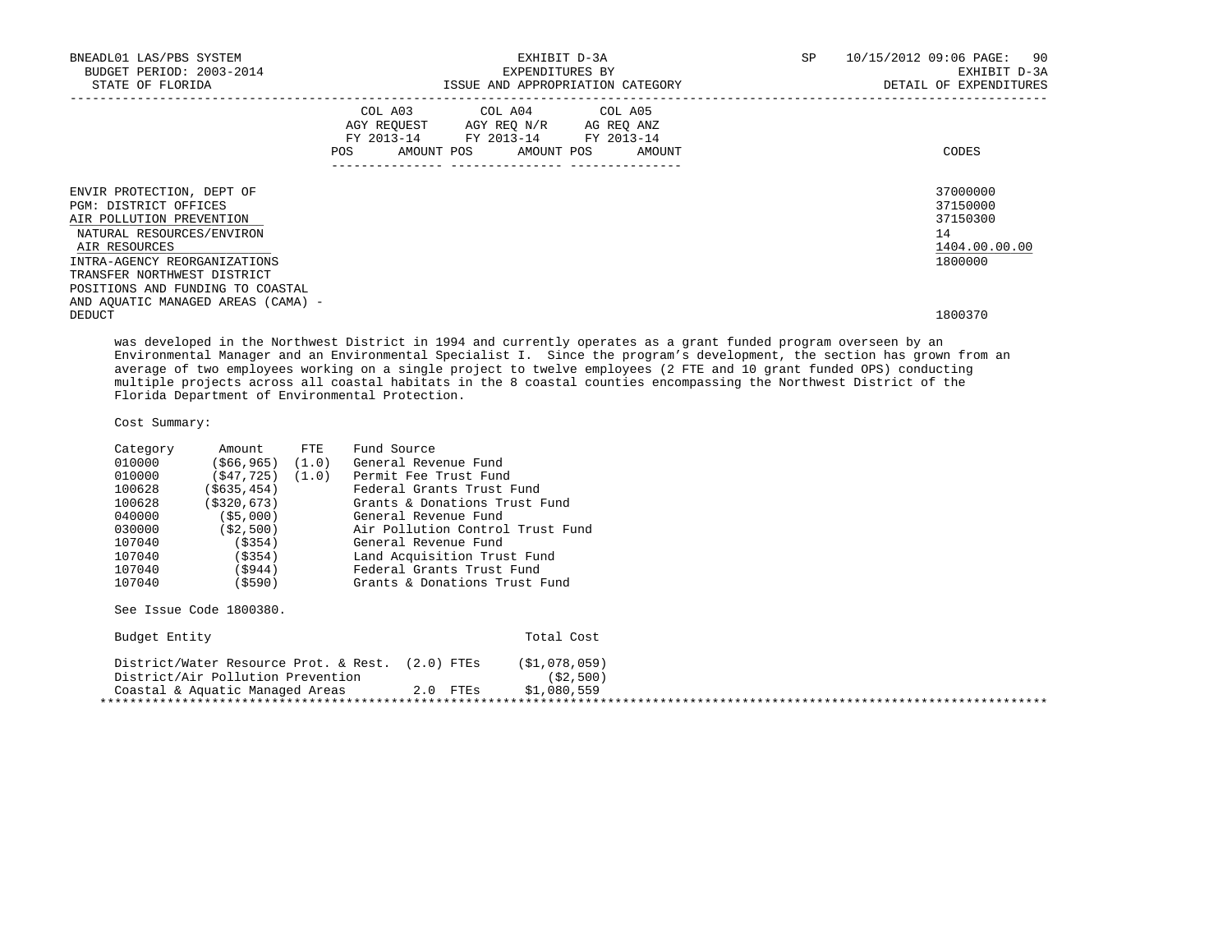| BNEADL01 LAS/PBS SYSTEM<br>BUDGET PERIOD: 2003-2014<br>STATE OF FLORIDA                                                                                                                                                                                           | EXHIBIT D-3A<br>EXPENDITURES BY<br>ISSUE AND APPROPRIATION CATEGORY                                                                           | SP 10/15/2012 09:06 PAGE: 91<br>EXHIBIT D-3A<br>DETAIL OF EXPENDITURES                  |
|-------------------------------------------------------------------------------------------------------------------------------------------------------------------------------------------------------------------------------------------------------------------|-----------------------------------------------------------------------------------------------------------------------------------------------|-----------------------------------------------------------------------------------------|
|                                                                                                                                                                                                                                                                   | COL A03<br>COL A04<br>COL A05<br>AGY REQUEST AGY REQ N/R AG REQ ANZ<br>FY 2013-14 FY 2013-14 FY 2013-14<br>POS AMOUNT POS AMOUNT POS AMOUNT   | CODES                                                                                   |
| ENVIR PROTECTION, DEPT OF<br>PGM: DISTRICT OFFICES<br>AIR POLLUTION PREVENTION<br>NATURAL RESOURCES/ENVIRON<br>AIR RESOURCES<br>ESTIMATED EXPENDITURES REALIGNMENT<br>REALIGN POSITIONS BETWEEN BUDGET<br>ENTITIES - DEDUCT<br>SALARY RATE<br>SALARY RATE 55,000- |                                                                                                                                               | 37000000<br>37150000<br>37150300<br>14<br>1404.00.00.00<br>2000000<br>2000320<br>000000 |
| SALARIES AND BENEFITS<br>GRANTS AND DONATIONS TF -STATE 71,759-                                                                                                                                                                                                   | $1.00 -$                                                                                                                                      | 010000<br>2339 1                                                                        |
| SPECIAL CATEGORIES<br>TR/DMS/HR SVCS/STW CONTRCT                                                                                                                                                                                                                  |                                                                                                                                               | 100000<br>107040                                                                        |
| GRANTS AND DONATIONS TF<br>$-$ STATE<br>TOTAL: REALIGN POSITIONS BETWEEN BUDGET<br>ENTITIES - DEDUCT<br>TOTAL POSITIONS 1.00-<br>TOTAL ISSUE<br>TOTAL SALARY RATE 55,000-                                                                                         | $354-$<br>$72.113 -$                                                                                                                          | 2339 1<br>2000320                                                                       |
| AGENCY ISSUE NARRATIVE:                                                                                                                                                                                                                                           |                                                                                                                                               |                                                                                         |
| 2013-2014 BUDGET YEAR NARRATIVE:<br>entities within the department.<br>Issue 2000320 (deduct):                                                                                                                                                                    | IT COMPONENT? NO<br>Issue 2000320 (deduct) and Issue 2000330 (add) provide for the realignment of positions and funding across various budget |                                                                                         |

| Exec Dir/Sup Srvc | (1.0) | ( \$126, 818) |
|-------------------|-------|---------------|
| Air Res Mqmt      | (1.0) | (S143, 423)   |
| Dist/Air Pol Prv  | (1.0) | (S 71, 759)   |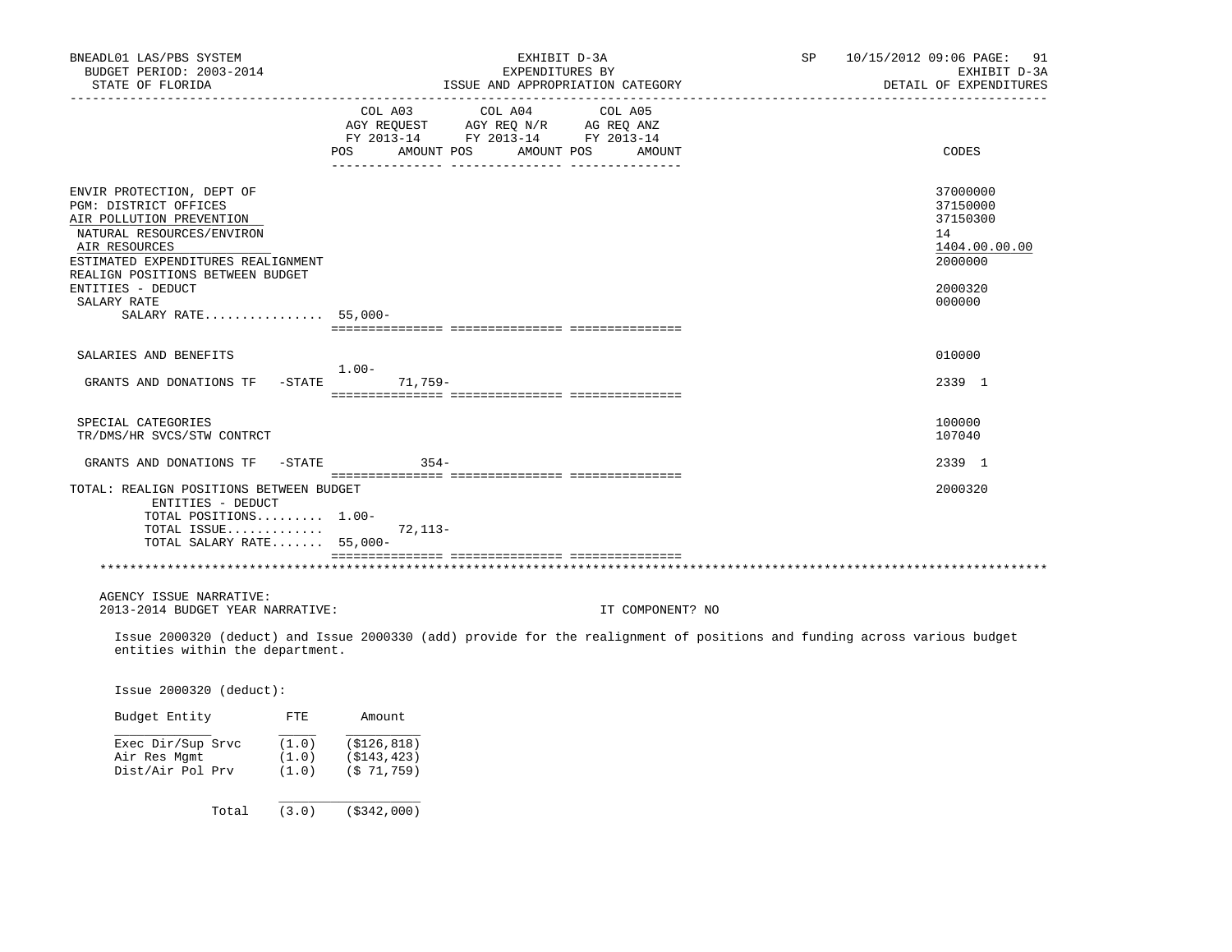| BNEADL01 LAS/PBS SYSTEM<br>BUDGET PERIOD: 2003-2014<br>STATE OF FLORIDA<br>_________________                                                                                                       |  |                     | ISSUE AND APPROPRIATION CATEGORY                                                                                                                                                                                                                                                                                                                                                                                                                                                                       | EXHIBIT D-3A<br>EXPENDITURES BY |                              |                                            | SP 10/15/2012 09:06 PAGE: 92<br>EXHIBIT D-3A<br>DETAIL OF EXPENDITURES |
|----------------------------------------------------------------------------------------------------------------------------------------------------------------------------------------------------|--|---------------------|--------------------------------------------------------------------------------------------------------------------------------------------------------------------------------------------------------------------------------------------------------------------------------------------------------------------------------------------------------------------------------------------------------------------------------------------------------------------------------------------------------|---------------------------------|------------------------------|--------------------------------------------|------------------------------------------------------------------------|
|                                                                                                                                                                                                    |  |                     | $\begin{tabular}{lllllllllllll} &\multicolumn{4}{c}{\text{COL A03}} &\multicolumn{4}{c}{\text{COL A04}} &\multicolumn{4}{c}{\text{COL A05}}\\ &\multicolumn{4}{c}{\text{AGY REQUEST}} &\multicolumn{4}{c}{\text{AGY REQ}} &\multicolumn{4}{c}{\text{N}}\\ \multicolumn{4}{c}{\text{AGY REQUEST}} &\multicolumn{4}{c}{\text{AGY REQ}} &\multicolumn{4}{c}{\text{N}}\\ \multicolumn{4}{c}{\text{AGT REC}} &\multicolumn{4}{c}{\text{AGT REC}} &\multicolumn{4}{c}{\$<br>FY 2013-14 FY 2013-14 FY 2013-14 |                                 |                              |                                            |                                                                        |
|                                                                                                                                                                                                    |  | POS                 | AMOUNT POS AMOUNT POS                                                                                                                                                                                                                                                                                                                                                                                                                                                                                  | AMOUNT                          |                              |                                            | CODES                                                                  |
| ENVIR PROTECTION, DEPT OF<br>PGM: DISTRICT OFFICES<br>AIR POLLUTION PREVENTION<br>NATURAL RESOURCES/ENVIRON<br>AIR RESOURCES                                                                       |  |                     |                                                                                                                                                                                                                                                                                                                                                                                                                                                                                                        |                                 |                              |                                            | 37000000<br>37150000<br>37150300<br>14<br>1404.00.00.00                |
| ESTIMATED EXPENDITURES REALIGNMENT<br>REALIGN POSITIONS BETWEEN BUDGET<br>ENTITIES - DEDUCT                                                                                                        |  |                     |                                                                                                                                                                                                                                                                                                                                                                                                                                                                                                        |                                 |                              |                                            | 2000000<br>2000320                                                     |
| Issue 2000330 (add):                                                                                                                                                                               |  |                     |                                                                                                                                                                                                                                                                                                                                                                                                                                                                                                        |                                 |                              |                                            |                                                                        |
| Budget Entity FTE                                                                                                                                                                                  |  | Amount              |                                                                                                                                                                                                                                                                                                                                                                                                                                                                                                        |                                 |                              |                                            |                                                                        |
|                                                                                                                                                                                                    |  |                     |                                                                                                                                                                                                                                                                                                                                                                                                                                                                                                        |                                 |                              |                                            |                                                                        |
| $\begin{tabular}{lllllllllll} \texttt{Exec Dir/Sup Srvc} & \texttt{2.0} & \texttt{\$215,182} \\ \texttt{Wtr Science/Lab Srv} & \texttt{1.0} & \texttt{\$126,818} \end{tabular}$<br>*************** |  | Total 3.0 \$342,000 |                                                                                                                                                                                                                                                                                                                                                                                                                                                                                                        |                                 |                              |                                            |                                                                        |
| POSITION DETAIL OF SALARIES AND BENEFITS:                                                                                                                                                          |  | FTE                 |                                                                                                                                                                                                                                                                                                                                                                                                                                                                                                        |                                 | BASE RATE ADDITIVES BENEFITS | SUBTOTAL<br>_____ _______________ __ _____ | % AND BENEFITS                                                         |
| A03 - AGY REQUEST FY 2013-14                                                                                                                                                                       |  |                     |                                                                                                                                                                                                                                                                                                                                                                                                                                                                                                        |                                 |                              |                                            | LAPSE LAPSED SALARIES                                                  |
| CHANGES TO CURRENTLY AUTHORIZED POSITIONS                                                                                                                                                          |  |                     |                                                                                                                                                                                                                                                                                                                                                                                                                                                                                                        |                                 |                              |                                            |                                                                        |
| P101 PROPOSED CLASS CODE<br>C0002 001                                                                                                                                                              |  |                     | $1.00 - 55,000 -$                                                                                                                                                                                                                                                                                                                                                                                                                                                                                      |                                 |                              |                                            |                                                                        |
| TOTALS FOR ISSUE BY FUND<br>2339 GRANTS AND DONATIONS TF                                                                                                                                           |  |                     |                                                                                                                                                                                                                                                                                                                                                                                                                                                                                                        |                                 |                              |                                            |                                                                        |
|                                                                                                                                                                                                    |  |                     | ________ _______________<br>$1.00 -$<br>$55,000-$                                                                                                                                                                                                                                                                                                                                                                                                                                                      |                                 |                              | 17, 233 - 72, 233 -                        | $17,233-72,233-0.00$ 72, $233-$<br>______________<br>72,233-           |
| OTHER SALARY AMOUNT<br>2339 GRANTS AND DONATIONS TF                                                                                                                                                |  |                     |                                                                                                                                                                                                                                                                                                                                                                                                                                                                                                        |                                 |                              |                                            | 72,233-<br>==============<br>474                                       |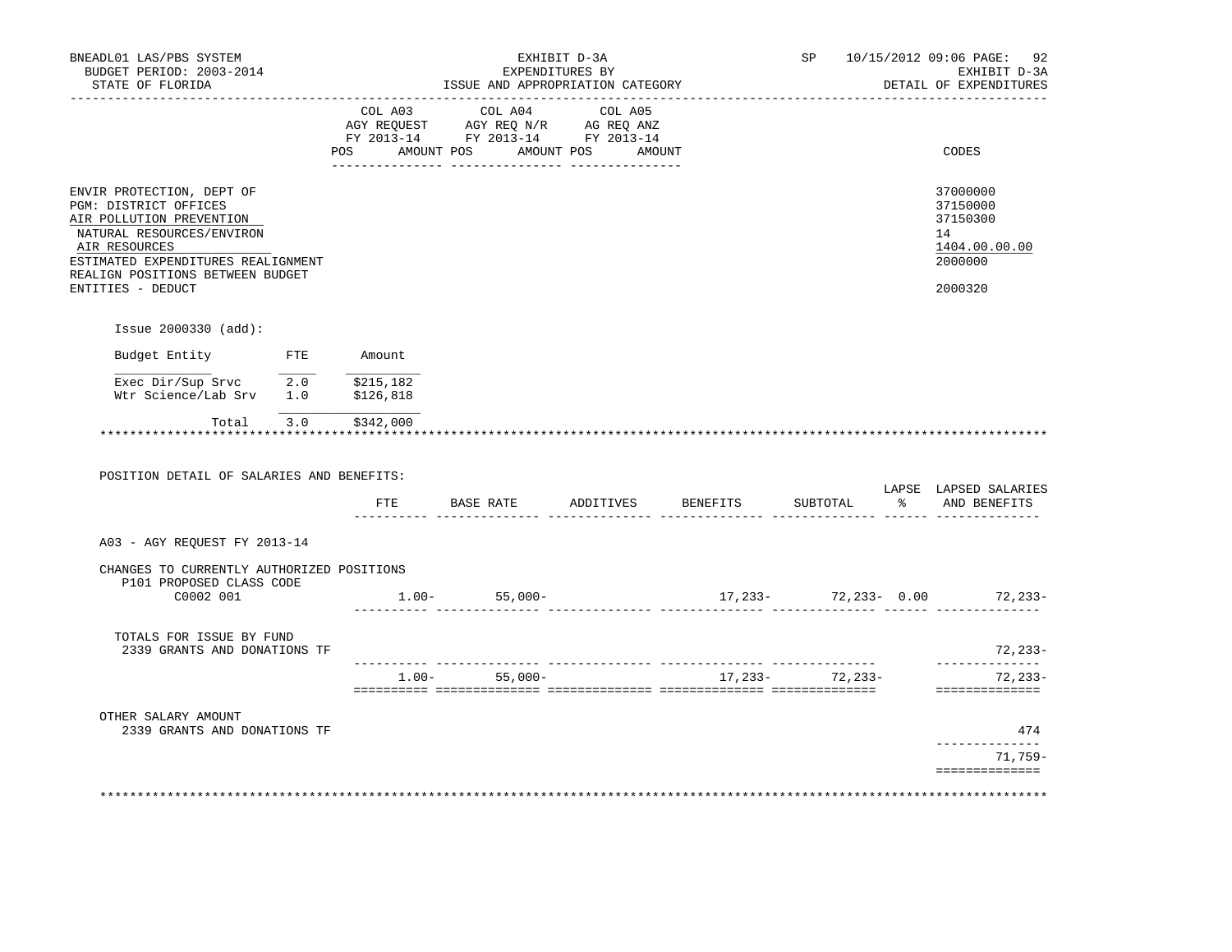|        | EXPENDITURES BY                                                                                                                                                                                                                              |                                                                                                                                                                                                                                                                                                 | 10/15/2012 09:06 PAGE: 93<br>EXHIBIT D-3A<br>DETAIL OF EXPENDITURES |
|--------|----------------------------------------------------------------------------------------------------------------------------------------------------------------------------------------------------------------------------------------------|-------------------------------------------------------------------------------------------------------------------------------------------------------------------------------------------------------------------------------------------------------------------------------------------------|---------------------------------------------------------------------|
|        |                                                                                                                                                                                                                                              |                                                                                                                                                                                                                                                                                                 | CODES                                                               |
|        |                                                                                                                                                                                                                                              |                                                                                                                                                                                                                                                                                                 | 37000000<br>37150000<br>37150300<br>14<br>1404.00.00.00<br>26A0000  |
|        |                                                                                                                                                                                                                                              |                                                                                                                                                                                                                                                                                                 | 26A1830<br>010000                                                   |
| 10,990 |                                                                                                                                                                                                                                              |                                                                                                                                                                                                                                                                                                 | 2035 1<br>2035 2                                                    |
| 49,795 |                                                                                                                                                                                                                                              |                                                                                                                                                                                                                                                                                                 | 2035                                                                |
| 950    |                                                                                                                                                                                                                                              |                                                                                                                                                                                                                                                                                                 | 2339 1                                                              |
|        |                                                                                                                                                                                                                                              |                                                                                                                                                                                                                                                                                                 |                                                                     |
|        |                                                                                                                                                                                                                                              |                                                                                                                                                                                                                                                                                                 | 1404.00.00.00                                                       |
|        |                                                                                                                                                                                                                                              |                                                                                                                                                                                                                                                                                                 | 2000                                                                |
|        | STATE HEALTH INSURANCE ADJUSTMENT<br>AIR POLLUTION CONTROL TF -STATE 38,805<br>$-MATCH$<br>TOTAL AIR POLLUTION CONTROL TF<br>GRANTS AND DONATIONS TF -STATE<br>TOTAL APPRO $\ldots \ldots \ldots$ . 50,745<br>89.00<br>SALARY RATE 4,060,380 | ISSUE AND APPROPRIATION CATEGORY<br>COL A03 COL A04 COL A05<br>$\begin{tabular}{lllllll} AGY & \texttt{REQUEST} & \texttt{AGY} & \texttt{REG} & \texttt{N/R} & \texttt{AG} & \texttt{REG} & \texttt{ANZ} \end{tabular}$<br>FY 2013-14 FY 2013-14 FY 2013-14<br>POS AMOUNT POS AMOUNT POS AMOUNT |                                                                     |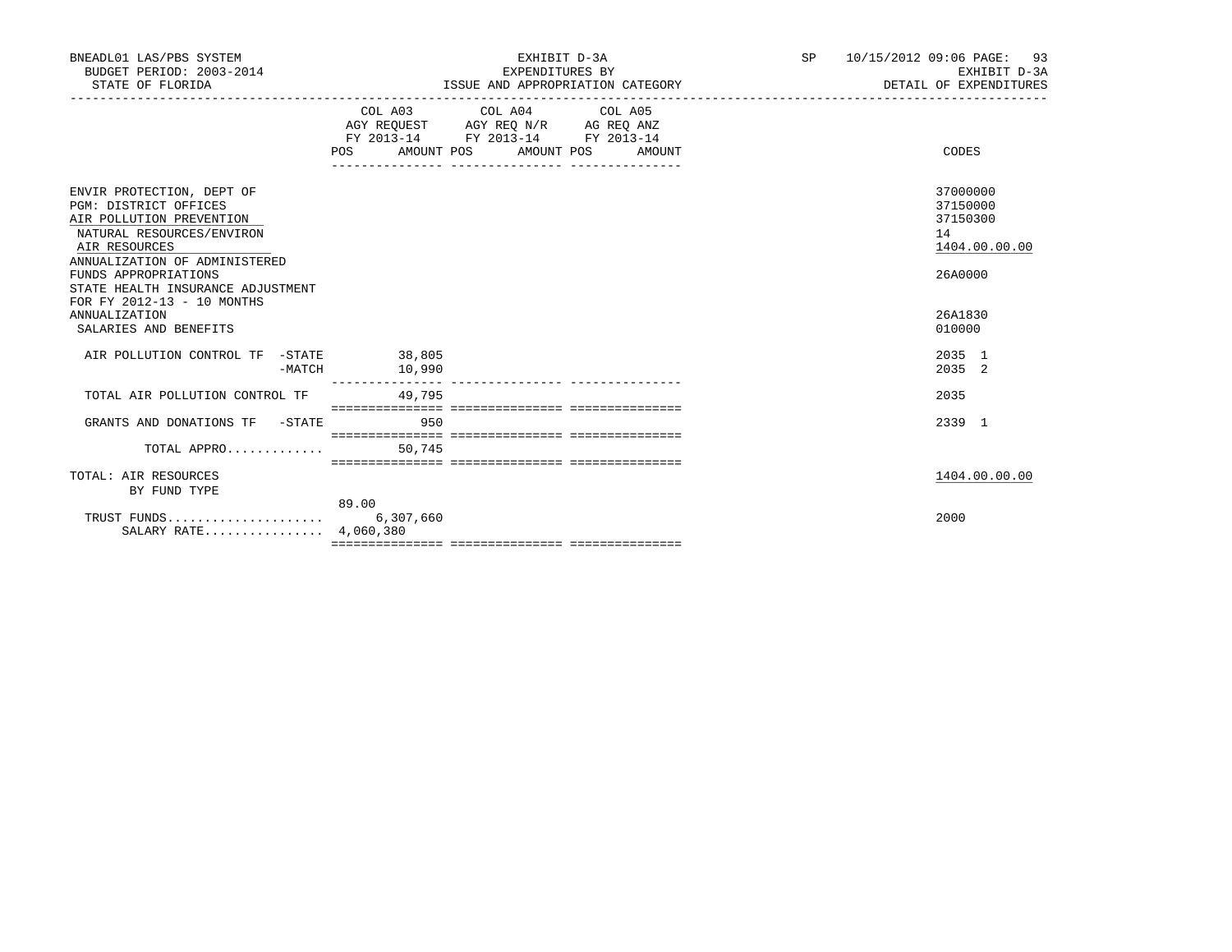| BNEADL01 LAS/PBS SYSTEM<br>BUDGET PERIOD: 2003-2014<br>STATE OF FLORIDA                                                                                                                                                       |                     |                   | EXHIBIT D-3A<br>EXPENDITURES BY<br>ISSUE AND APPROPRIATION CATEGORY                                                   |         | SP <sub>2</sub> | 10/15/2012 09:06 PAGE: 94<br>EXHIBIT D-3A<br>DETAIL OF EXPENDITURES                     |
|-------------------------------------------------------------------------------------------------------------------------------------------------------------------------------------------------------------------------------|---------------------|-------------------|-----------------------------------------------------------------------------------------------------------------------|---------|-----------------|-----------------------------------------------------------------------------------------|
|                                                                                                                                                                                                                               |                     | COL A03           | COL A04<br>AGY REQUEST AGY REQ N/R AG REQ ANZ<br>FY 2013-14 FY 2013-14 FY 2013-14<br>POS AMOUNT POS AMOUNT POS AMOUNT | COL A05 |                 | CODES                                                                                   |
| ENVIR PROTECTION, DEPT OF<br>PGM: DISTRICT OFFICES<br>WASTE CONTROL<br>NATURAL RESOURCES/ENVIRON<br>WASTE MANAGEMENT<br>ESTIMATED EXPENDITURES<br>ESTIMATED EXPENDITURES - OPERATIONS<br>SALARY RATE<br>SALARY RATE 6,896,213 |                     |                   |                                                                                                                       |         |                 | 37000000<br>37150000<br>37150400<br>14<br>1405.00.00.00<br>1000000<br>1001000<br>000000 |
| SALARIES AND BENEFITS                                                                                                                                                                                                         |                     |                   |                                                                                                                       |         |                 | 010000                                                                                  |
| INLAND PROTECTION TF -STATE                                                                                                                                                                                                   |                     | 2,602,381         |                                                                                                                       |         |                 | 2212 1                                                                                  |
| FEDERAL GRANTS TRUST FUND -FEDERL 1,206,425                                                                                                                                                                                   |                     |                   |                                                                                                                       |         |                 | 2261 3                                                                                  |
| PERMIT FEE TRUST FUND                                                                                                                                                                                                         |                     | $-MATCH$ 658, 512 |                                                                                                                       |         |                 | 2526 2                                                                                  |
| SOLID WASTE MGMT TF                                                                                                                                                                                                           |                     | -MATCH 1,556,665  |                                                                                                                       |         |                 | 2644 2                                                                                  |
| WATER OUALITY ASSURANCE TF-STATE 250,050                                                                                                                                                                                      |                     | -MATCH 2,812,052  |                                                                                                                       |         |                 | 2780 1<br>2780 2                                                                        |
| TOTAL WATER OUALITY ASSURANCE TF 3,062,102                                                                                                                                                                                    |                     |                   |                                                                                                                       |         |                 | 2780                                                                                    |
| $TOTAL$ $POSTIIONS$ $161.00$<br>TOTAL APPRO                                                                                                                                                                                   |                     | 9,086,085         |                                                                                                                       |         |                 |                                                                                         |
| OTHER PERSONAL SERVICES                                                                                                                                                                                                       |                     |                   |                                                                                                                       |         |                 | 030000                                                                                  |
| INLAND PROTECTION TF                                                                                                                                                                                                          |                     | $-STATE$ 110,000  |                                                                                                                       |         |                 | 2212 1                                                                                  |
| <b>EXPENSES</b>                                                                                                                                                                                                               |                     |                   |                                                                                                                       |         |                 | 040000                                                                                  |
| INLAND PROTECTION TF                                                                                                                                                                                                          |                     | $-$ STATE 582,464 |                                                                                                                       |         |                 | 2212 1                                                                                  |
| FEDERAL GRANTS TRUST FUND -FEDERL                                                                                                                                                                                             |                     | 82,015            |                                                                                                                       |         |                 | 2261 3                                                                                  |
| PERMIT FEE TRUST FUND                                                                                                                                                                                                         | $-$ STATE<br>-MATCH | 34,227<br>5,977   |                                                                                                                       |         |                 | 2526 1<br>2526 2                                                                        |
| TOTAL PERMIT FEE TRUST FUND                                                                                                                                                                                                   |                     | 40,204            |                                                                                                                       |         |                 | 2526                                                                                    |
| SOLID WASTE MGMT TF                                                                                                                                                                                                           | $-$ STATE<br>-MATCH | 121,331<br>28,428 |                                                                                                                       |         |                 | 2644 1<br>2644 2                                                                        |
|                                                                                                                                                                                                                               |                     |                   |                                                                                                                       |         |                 |                                                                                         |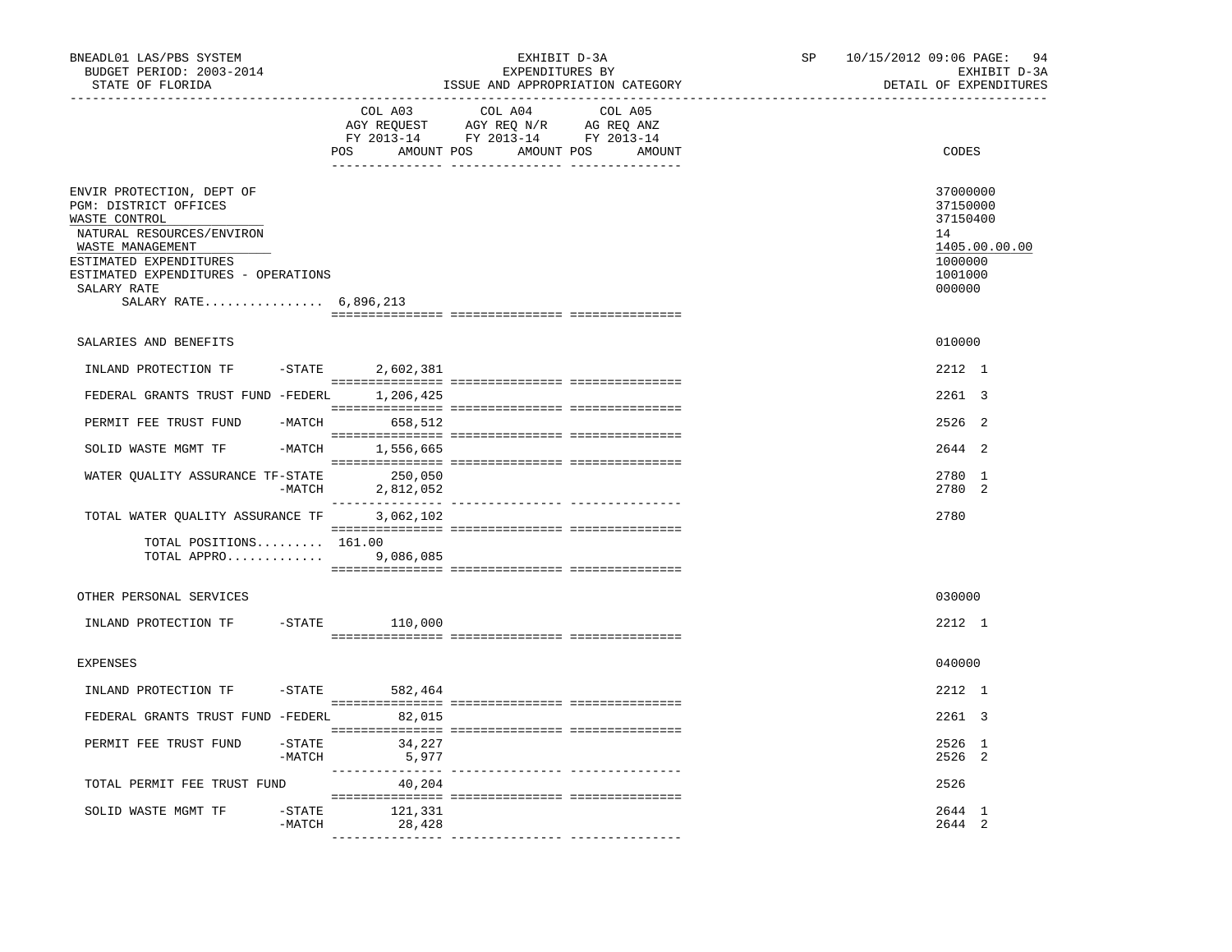| BNEADL01 LAS/PBS SYSTEM<br>BUDGET PERIOD: 2003-2014<br>STATE OF FLORIDA                                                                                                                                                               |                                 | EXHIBIT D-3A<br>EXPENDITURES BY<br>ISSUE AND APPROPRIATION CATEGORY                                                                                                                                                                                                                                                                                                                                                                 | SP 10/15/2012 09:06 PAGE: 95<br>EXHIBIT D-3A<br>DETAIL OF EXPENDITURES                          |
|---------------------------------------------------------------------------------------------------------------------------------------------------------------------------------------------------------------------------------------|---------------------------------|-------------------------------------------------------------------------------------------------------------------------------------------------------------------------------------------------------------------------------------------------------------------------------------------------------------------------------------------------------------------------------------------------------------------------------------|-------------------------------------------------------------------------------------------------|
|                                                                                                                                                                                                                                       |                                 | COL A03 COL A04 COL A05<br>AGY REQUEST AGY REQ N/R AG REQ ANZ<br>FY 2013-14 FY 2013-14 FY 2013-14<br>POS AMOUNT POS AMOUNT POS AMOUNT                                                                                                                                                                                                                                                                                               | CODES                                                                                           |
| ENVIR PROTECTION, DEPT OF<br>PGM: DISTRICT OFFICES<br>WASTE CONTROL<br>NATURAL RESOURCES/ENVIRON<br>WASTE MANAGEMENT<br>ESTIMATED EXPENDITURES<br>ESTIMATED EXPENDITURES - OPERATIONS<br><b>EXPENSES</b><br>TOTAL SOLID WASTE MGMT TF | 149,759                         |                                                                                                                                                                                                                                                                                                                                                                                                                                     | 37000000<br>37150000<br>37150400<br>14<br>1405.00.00.00<br>1000000<br>1001000<br>040000<br>2644 |
| $\begin{tabular}{lllllll} \texttt{WATER} & \texttt{QUALITY} & \texttt{ASSURANCE} & \texttt{TF-STATE} & \texttt{272,437} \\ & - \texttt{MATCH} & \texttt{37,531} \\ \end{tabular}$                                                     |                                 | $\begin{minipage}{0.03\textwidth} \begin{tabular}{l} \textbf{1} & \textbf{2} & \textbf{3} & \textbf{5} & \textbf{5} & \textbf{6} & \textbf{6} & \textbf{7} & \textbf{8} & \textbf{8} & \textbf{9} & \textbf{9} & \textbf{9} & \textbf{9} & \textbf{9} & \textbf{9} & \textbf{9} & \textbf{9} & \textbf{9} & \textbf{9} & \textbf{9} & \textbf{9} & \textbf{9} & \textbf{9} & \textbf{9} & \textbf{9} & \textbf{9} & \textbf{9} & \$ | 2780 1<br>2780 2                                                                                |
| TOTAL WATER QUALITY ASSURANCE TF 309,968<br>TOTAL APPRO $1,164,410$                                                                                                                                                                   |                                 |                                                                                                                                                                                                                                                                                                                                                                                                                                     | 2780                                                                                            |
| OPERATING CAPITAL OUTLAY                                                                                                                                                                                                              |                                 |                                                                                                                                                                                                                                                                                                                                                                                                                                     | 060000                                                                                          |
| SOLID WASTE MGMT TF                                                                                                                                                                                                                   | -MATCH 60,919                   |                                                                                                                                                                                                                                                                                                                                                                                                                                     | 2644 2                                                                                          |
| SPECIAL CATEGORIES<br>CONTRACTED SERVICES                                                                                                                                                                                             |                                 |                                                                                                                                                                                                                                                                                                                                                                                                                                     | 100000<br>100777                                                                                |
| INLAND PROTECTION TF -STATE<br>FEDERAL GRANTS TRUST FUND -FEDERL<br>SOLID WASTE MGMT TF -STATE<br>WATER QUALITY ASSURANCE TF-STATE                                                                                                    | 1,860<br>550<br>6,550<br>16,145 |                                                                                                                                                                                                                                                                                                                                                                                                                                     | 2212 1<br>2261 3<br>2644 1<br>2780 1                                                            |
| TOTAL APPRO                                                                                                                                                                                                                           | 25,105                          |                                                                                                                                                                                                                                                                                                                                                                                                                                     |                                                                                                 |
| HAZARDOUS WASTE CLEANUP                                                                                                                                                                                                               |                                 |                                                                                                                                                                                                                                                                                                                                                                                                                                     | 101492                                                                                          |
| WATER QUALITY ASSURANCE TF-MATCH                                                                                                                                                                                                      | 190,535                         |                                                                                                                                                                                                                                                                                                                                                                                                                                     | 2780 2                                                                                          |
| RISK MANAGEMENT INSURANCE                                                                                                                                                                                                             |                                 |                                                                                                                                                                                                                                                                                                                                                                                                                                     | 103241                                                                                          |
| INLAND PROTECTION TF -STATE 166,842<br>FEDERAL GRANTS TRUST FUND -FEDERL<br>SOLID WASTE MGMT TF -STATE                                                                                                                                | 5,757<br>13,647                 |                                                                                                                                                                                                                                                                                                                                                                                                                                     | 2212 1<br>2261 3<br>2644 1                                                                      |
| TOTAL APPRO                                                                                                                                                                                                                           | 186,246                         |                                                                                                                                                                                                                                                                                                                                                                                                                                     |                                                                                                 |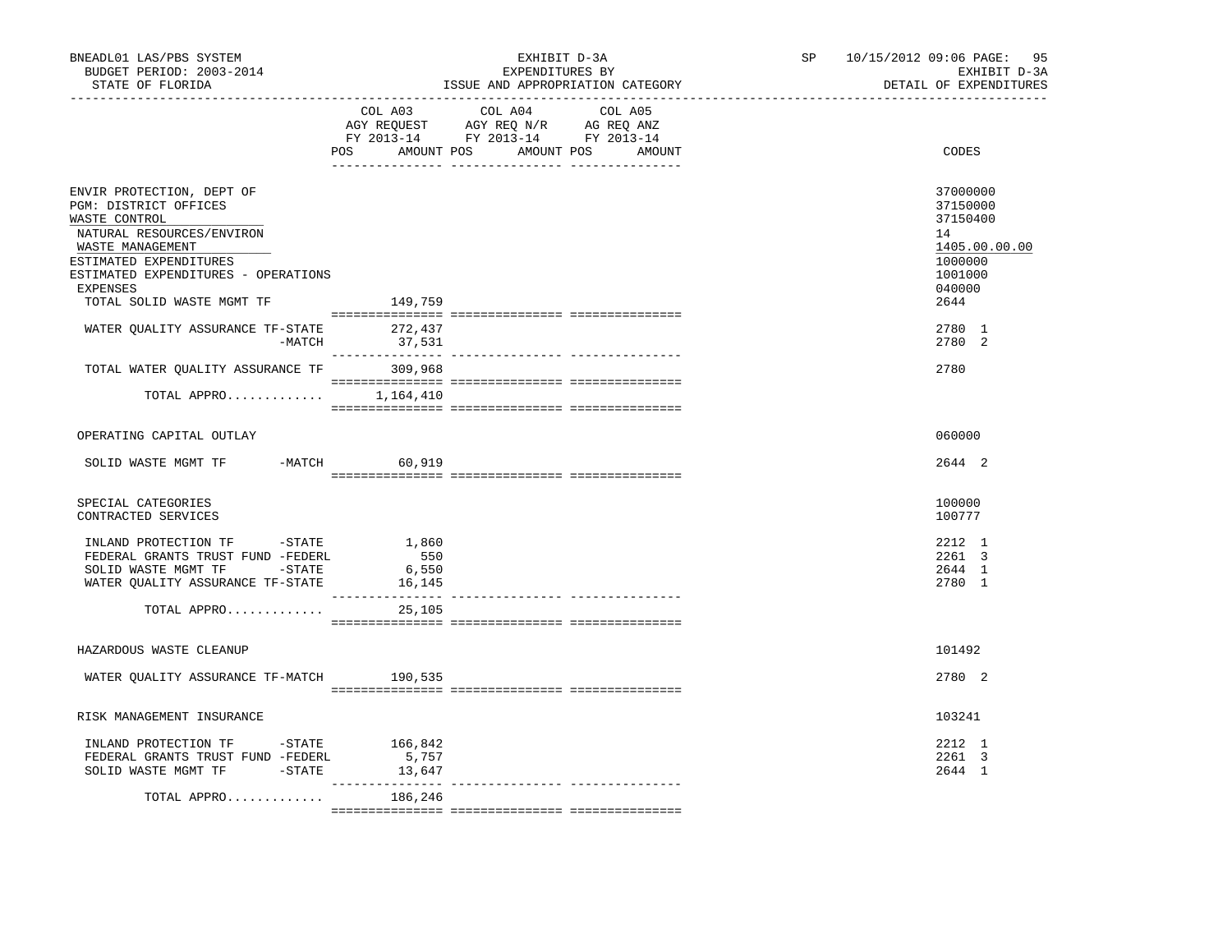| BNEADL01 LAS/PBS SYSTEM<br>BUDGET PERIOD: 2003-2014<br>STATE OF FLORIDA PERPENDITION CATEGORY PERPENDITUDE TRACK DETAIL OF EXPENDITUDE TRACK THE SERVE AND APPROPRIATION CATEGORY                                                                                                                                                                                                  |         | EXHIBIT D-3A<br>EXPENDITURES BY                                                                                               |                  | SP and the set of the set of the set of the set of the set of the set of the set of the set of the set of the set of the set of the set of the set of the set of the set of the set of the set of the set of the set of the se | 10/15/2012 09:06 PAGE:<br>96<br>EXHIBIT D-3A<br>DETAIL OF EXPENDITURES                            |
|------------------------------------------------------------------------------------------------------------------------------------------------------------------------------------------------------------------------------------------------------------------------------------------------------------------------------------------------------------------------------------|---------|-------------------------------------------------------------------------------------------------------------------------------|------------------|--------------------------------------------------------------------------------------------------------------------------------------------------------------------------------------------------------------------------------|---------------------------------------------------------------------------------------------------|
|                                                                                                                                                                                                                                                                                                                                                                                    | COL A03 | COL A04 COL A05<br>AGY REQUEST AGY REQ N/R AG REQ ANZ<br>FY 2013-14 FY 2013-14 FY 2013-14<br>POS AMOUNT POS AMOUNT POS AMOUNT |                  |                                                                                                                                                                                                                                | CODES                                                                                             |
| ENVIR PROTECTION, DEPT OF<br>PGM: DISTRICT OFFICES<br>WASTE CONTROL<br>NATURAL RESOURCES/ENVIRON<br>WASTE MANAGEMENT<br>ESTIMATED EXPENDITURES<br>ESTIMATED EXPENDITURES - OPERATIONS<br>SPECIAL CATEGORIES<br>WASTE TIRE ABATEMENT PROG                                                                                                                                           |         |                                                                                                                               |                  |                                                                                                                                                                                                                                | 37000000<br>37150000<br>37150400<br>14<br>1405.00.00.00<br>1000000<br>1001000<br>100000<br>104146 |
| SOLID WASTE MGMT TF -MATCH 14,000                                                                                                                                                                                                                                                                                                                                                  |         |                                                                                                                               |                  |                                                                                                                                                                                                                                | 2644 2                                                                                            |
| TR/DMS/HR SVCS/STW CONTRCT                                                                                                                                                                                                                                                                                                                                                         |         |                                                                                                                               |                  |                                                                                                                                                                                                                                | 107040                                                                                            |
| PERMIT FEE TRUST FUND -STATE 4,326<br>SOLID WASTE MGMT TF -STATE 9,201<br>WATER QUALITY ASSURANCE TF-STATE 18,385<br>TOTAL APPRO $54,426$                                                                                                                                                                                                                                          |         |                                                                                                                               |                  |                                                                                                                                                                                                                                | 2212 1<br>2261 3<br>2526 1<br>2644 1<br>2780 1                                                    |
| TOTAL: ESTIMATED EXPENDITURES - OPERATIONS<br>TOTAL POSITIONS $161.00$<br>TOTAL ISSUE 10,891,726<br>TOTAL SALARY RATE 6,896,213                                                                                                                                                                                                                                                    |         |                                                                                                                               |                  |                                                                                                                                                                                                                                | 1001000                                                                                           |
|                                                                                                                                                                                                                                                                                                                                                                                    |         |                                                                                                                               |                  |                                                                                                                                                                                                                                |                                                                                                   |
| AGENCY ISSUE NARRATIVE:<br>2013-2014 BUDGET YEAR NARRATIVE:<br>Use of Special Category Funding in the Recurring Base Budget                                                                                                                                                                                                                                                        |         |                                                                                                                               | IT COMPONENT? NO |                                                                                                                                                                                                                                |                                                                                                   |
| The District Waste Management Program anticipates funding needs for OPS wages from the following categories: 101492 and<br>104146. The District Waste Management Program also anticipates funding acquisition of motor<br>vehicles from category 101492 and 104146. The use of OPS employees and the availability of vehicles are vital to carrying<br>out the Division's mission. |         |                                                                                                                               |                  |                                                                                                                                                                                                                                |                                                                                                   |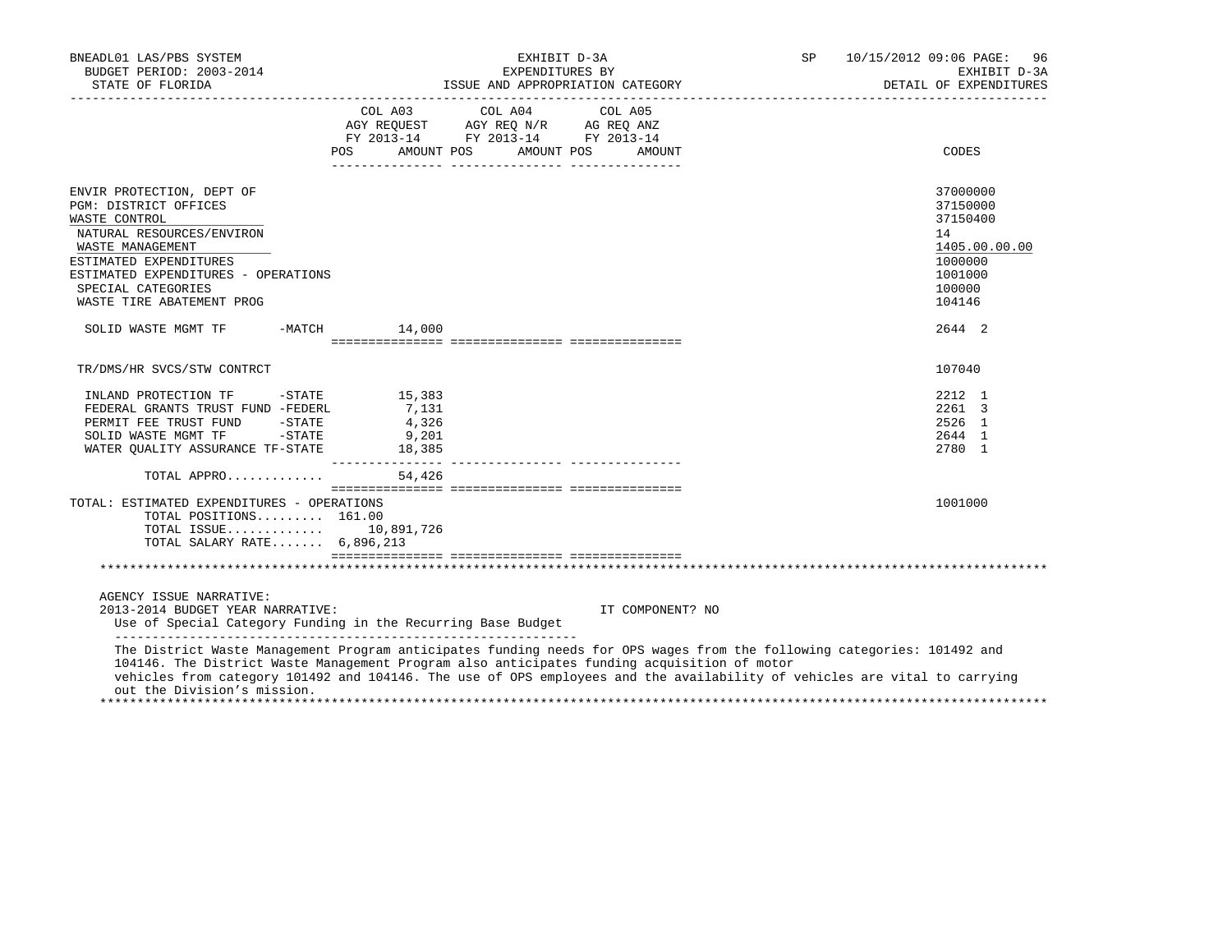| BNEADL01 LAS/PBS SYSTEM<br>BUDGET PERIOD: 2003-2014<br>STATE OF FLORIDA                                                                                                     | EXHIBIT D-3A<br>EXPENDITURES BY<br>ISSUE AND APPROPRIATION CATEGORY |                          |                                                                                                                       | SP and the set of the set of the set of the set of the set of the set of the set of the set of the set of the set of the set of the set of the set of the set of the set of the set of the set of the set of the set of the se | 10/15/2012 09:06 PAGE: 97<br>EXHIBIT D-3A<br>DETAIL OF EXPENDITURES |                                                                    |
|-----------------------------------------------------------------------------------------------------------------------------------------------------------------------------|---------------------------------------------------------------------|--------------------------|-----------------------------------------------------------------------------------------------------------------------|--------------------------------------------------------------------------------------------------------------------------------------------------------------------------------------------------------------------------------|---------------------------------------------------------------------|--------------------------------------------------------------------|
|                                                                                                                                                                             |                                                                     | COL A03                  | COL A04<br>AGY REQUEST AGY REQ N/R AG REQ ANZ<br>FY 2013-14 FY 2013-14 FY 2013-14<br>POS AMOUNT POS AMOUNT POS AMOUNT | COL A05                                                                                                                                                                                                                        |                                                                     | CODES                                                              |
| ENVIR PROTECTION, DEPT OF<br>PGM: DISTRICT OFFICES<br>WASTE CONTROL<br>NATURAL RESOURCES/ENVIRON<br>WASTE MANAGEMENT<br>ESTIMATED EXPENDITURES<br>FLORIDA RETIREMENT SYSTEM |                                                                     |                          |                                                                                                                       |                                                                                                                                                                                                                                |                                                                     | 37000000<br>37150000<br>37150400<br>14<br>1405.00.00.00<br>1000000 |
| CONTRIBUTION ADJUSTMENT FOR<br>FISCAL YEAR 2012-2013<br>SALARIES AND BENEFITS                                                                                               |                                                                     |                          |                                                                                                                       |                                                                                                                                                                                                                                |                                                                     | 1001240<br>010000                                                  |
| INLAND PROTECTION TF                                                                                                                                                        |                                                                     | $-$ STATE 6,437          |                                                                                                                       |                                                                                                                                                                                                                                |                                                                     | 2212 1                                                             |
| FEDERAL GRANTS TRUST FUND -FEDERL 2,984                                                                                                                                     |                                                                     |                          |                                                                                                                       |                                                                                                                                                                                                                                |                                                                     | 2261 3                                                             |
| PERMIT FEE TRUST FUND                                                                                                                                                       | $-MATCH$                                                            | 1,629                    |                                                                                                                       |                                                                                                                                                                                                                                |                                                                     | 2526 2                                                             |
| SOLID WASTE MGMT TF                                                                                                                                                         |                                                                     | $-MATCH$ 3,849           |                                                                                                                       |                                                                                                                                                                                                                                |                                                                     | 2644 2                                                             |
| WATER QUALITY ASSURANCE TF-STATE                                                                                                                                            | -MATCH                                                              | 619<br>6,954             |                                                                                                                       |                                                                                                                                                                                                                                |                                                                     | 2780 1<br>2780 2                                                   |
| TOTAL WATER QUALITY ASSURANCE TF 7,573                                                                                                                                      |                                                                     |                          |                                                                                                                       |                                                                                                                                                                                                                                |                                                                     | 2780                                                               |
| TOTAL APPRO                                                                                                                                                                 |                                                                     | 22,472                   |                                                                                                                       |                                                                                                                                                                                                                                |                                                                     |                                                                    |
| ADJUSTMENT TO STATE HEALTH<br>INSURANCE PREMIUM CONTRIBUTION -<br>FISCAL YEAR 2012-13<br>SALARIES AND BENEFITS                                                              |                                                                     |                          |                                                                                                                       |                                                                                                                                                                                                                                |                                                                     | 1001830<br>010000                                                  |
| INLAND PROTECTION TF                                                                                                                                                        |                                                                     | $-$ STATE 5,326          |                                                                                                                       |                                                                                                                                                                                                                                |                                                                     | 2212 1                                                             |
| FEDERAL GRANTS TRUST FUND -FEDERL 2,469                                                                                                                                     |                                                                     |                          |                                                                                                                       |                                                                                                                                                                                                                                |                                                                     | 2261 3                                                             |
| PERMIT FEE TRUST FUND                                                                                                                                                       |                                                                     | $-MATCH$ 1,348           |                                                                                                                       |                                                                                                                                                                                                                                |                                                                     | 2526 2                                                             |
| SOLID WASTE MGMT TF                                                                                                                                                         |                                                                     | $-MATCH$ 3, 185          |                                                                                                                       |                                                                                                                                                                                                                                |                                                                     | 2644 2                                                             |
| WATER OUALITY ASSURANCE TF-STATE                                                                                                                                            |                                                                     | 512<br>$-MATCH$<br>5,755 |                                                                                                                       |                                                                                                                                                                                                                                |                                                                     | 2780 1<br>2780 2                                                   |
| TOTAL WATER QUALITY ASSURANCE TF 6,267                                                                                                                                      |                                                                     |                          |                                                                                                                       |                                                                                                                                                                                                                                |                                                                     | 2780                                                               |
| TOTAL APPRO                                                                                                                                                                 |                                                                     | 18,595                   |                                                                                                                       |                                                                                                                                                                                                                                |                                                                     |                                                                    |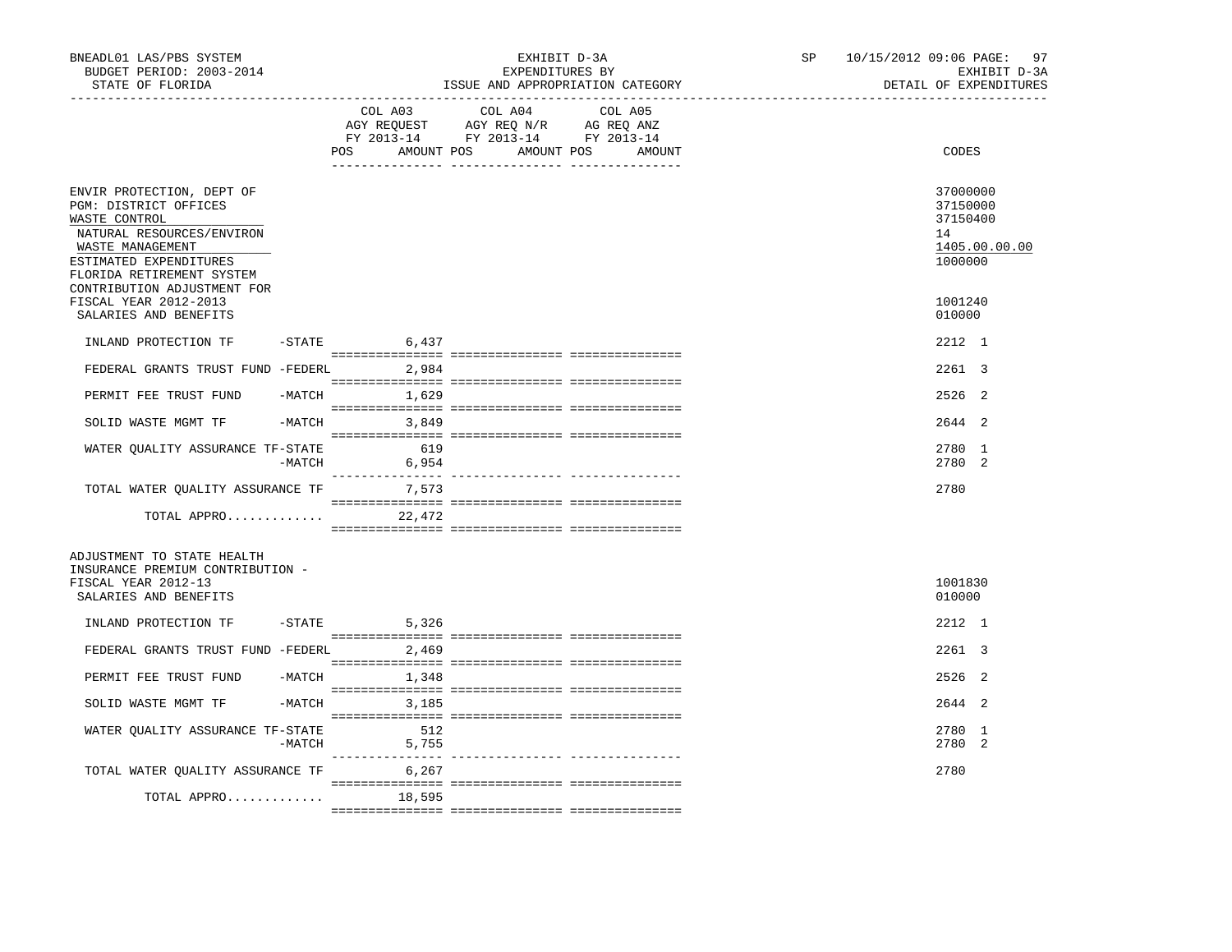| BNEADL01 LAS/PBS SYSTEM<br>BUDGET PERIOD: 2003-2014<br>STATE OF FLORIDA                                                                                            |        |                                               | EXHIBIT D-3A<br>EXPENDITURES BY<br>ISSUE AND APPROPRIATION CATEGORY                                                              | SP and the set of the set of the set of the set of the set of the set of the set of the set of the set of the set of the set of the set of the set of the set of the set of the set of the set of the set of the set of the se | 10/15/2012 09:06 PAGE:<br>98<br>EXHIBIT D-3A<br>DETAIL OF EXPENDITURES |
|--------------------------------------------------------------------------------------------------------------------------------------------------------------------|--------|-----------------------------------------------|----------------------------------------------------------------------------------------------------------------------------------|--------------------------------------------------------------------------------------------------------------------------------------------------------------------------------------------------------------------------------|------------------------------------------------------------------------|
|                                                                                                                                                                    |        | COL A03                                       | COL A04<br>COL A05<br>AGY REQUEST AGY REQ N/R AG REQ ANZ<br>FY 2013-14 FY 2013-14 FY 2013-14<br>POS AMOUNT POS AMOUNT POS AMOUNT |                                                                                                                                                                                                                                | CODES                                                                  |
| ENVIR PROTECTION, DEPT OF<br>PGM: DISTRICT OFFICES<br>WASTE CONTROL<br>NATURAL RESOURCES/ENVIRON<br>WASTE MANAGEMENT<br>ESTIMATED EXPENDITURES                     |        |                                               |                                                                                                                                  |                                                                                                                                                                                                                                | 37000000<br>37150000<br>37150400<br>14<br>1405.00.00.00<br>1000000     |
| REALLOCATION OF HUMAN RESOURCES<br>OUTSOURCING<br>SPECIAL CATEGORIES<br>TR/DMS/HR SVCS/STW CONTRCT                                                                 |        |                                               |                                                                                                                                  |                                                                                                                                                                                                                                | 1005900<br>100000<br>107040                                            |
| INLAND PROTECTION TF -STATE<br>FEDERAL GRANTS TRUST FUND -FEDERL<br>PERMIT FEE TRUST FUND<br>SOLID WASTE MGMT TF -STATE<br>WATER QUALITY ASSURANCE TF-STATE        | -STATE | $134-$<br>$62-$<br>$-38-$<br>$80 -$<br>- 160- |                                                                                                                                  |                                                                                                                                                                                                                                | 2212 1<br>2261 3<br>2526 1<br>2644 1<br>2780 1                         |
| TOTAL APPRO                                                                                                                                                        |        | $474-$                                        |                                                                                                                                  |                                                                                                                                                                                                                                |                                                                        |
| ANNUALIZATION OF ADMINISTERED<br>FUNDS APPROPRIATIONS<br>STATE HEALTH INSURANCE ADJUSTMENT<br>FOR FY 2012-13 - 10 MONTHS<br>ANNUALIZATION<br>SALARIES AND BENEFITS |        |                                               |                                                                                                                                  |                                                                                                                                                                                                                                | 26A0000<br>26A1830<br>010000                                           |
| INLAND PROTECTION TF                                                                                                                                               |        | $-STATE$ 26,630                               |                                                                                                                                  |                                                                                                                                                                                                                                | 2212 1                                                                 |
| FEDERAL GRANTS TRUST FUND -FEDERL 12,345                                                                                                                           |        |                                               |                                                                                                                                  |                                                                                                                                                                                                                                | 2261 3                                                                 |
| PERMIT FEE TRUST FUND                                                                                                                                              |        | $-MATCH$ 6,740                                |                                                                                                                                  |                                                                                                                                                                                                                                | 2526 2                                                                 |
| SOLID WASTE MGMT TF                                                                                                                                                |        | $-MATCH$ 15,925                               |                                                                                                                                  |                                                                                                                                                                                                                                | 2644 2                                                                 |
| WATER OUALITY ASSURANCE TF-STATE                                                                                                                                   | -MATCH | 2,560<br>28,775                               |                                                                                                                                  |                                                                                                                                                                                                                                | 2780 1<br>2780 2                                                       |
| TOTAL WATER QUALITY ASSURANCE TF                                                                                                                                   |        | 31,335                                        |                                                                                                                                  |                                                                                                                                                                                                                                | 2780                                                                   |
| TOTAL APPRO                                                                                                                                                        |        | 92,975                                        |                                                                                                                                  |                                                                                                                                                                                                                                |                                                                        |
| TOTAL: WASTE MANAGEMENT<br>BY FUND TYPE                                                                                                                            |        |                                               |                                                                                                                                  |                                                                                                                                                                                                                                | 1405.00.00.00                                                          |
| TRUST FUNDS<br>SALARY RATE 6,896,213                                                                                                                               |        | 161.00<br>11,025,294                          |                                                                                                                                  |                                                                                                                                                                                                                                | 2000                                                                   |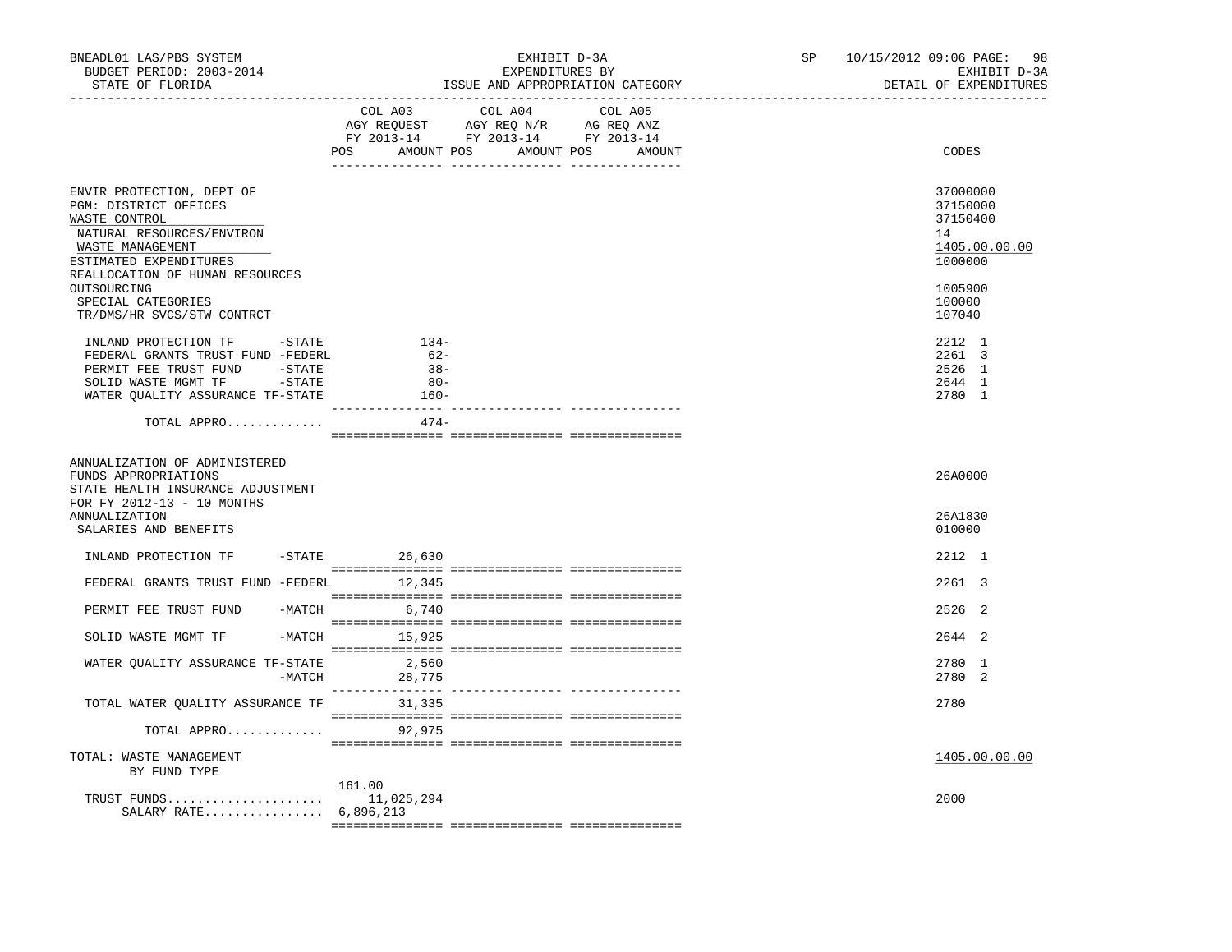| BNEADL01 LAS/PBS SYSTEM<br>BUDGET PERIOD: 2003-2014<br>STATE OF FLORIDA                                                                                                                                                                           |                                            | EXHIBIT D-3A<br>EXPENDITURES BY<br>ISSUE AND APPROPRIATION CATEGORY                                                          | SP and the set of the set of the set of the set of the set of the set of the set of the set of the set of the set of the set of the set of the set of the set of the set of the set of the set of the set of the set of the se | 10/15/2012 09:06 PAGE:<br>-99<br>EXHIBIT D-3A<br>DETAIL OF EXPENDITURES                 |
|---------------------------------------------------------------------------------------------------------------------------------------------------------------------------------------------------------------------------------------------------|--------------------------------------------|------------------------------------------------------------------------------------------------------------------------------|--------------------------------------------------------------------------------------------------------------------------------------------------------------------------------------------------------------------------------|-----------------------------------------------------------------------------------------|
|                                                                                                                                                                                                                                                   | COL A03<br>POS                             | COL A04<br>COL A05<br>AGY REQUEST AGY REQ N/R AG REQ ANZ<br>FY 2013-14 FY 2013-14 FY 2013-14<br>AMOUNT POS AMOUNT POS AMOUNT |                                                                                                                                                                                                                                | CODES                                                                                   |
| ENVIR PROTECTION, DEPT OF<br>PGM: DISTRICT OFFICES<br>EXECUTIVE DIR/SUPPORT SVCS<br>GOV OPERATIONS/SUPPORT<br>EXEC LEADERSHIP/SUPPRT SVC<br>ESTIMATED EXPENDITURES<br>ESTIMATED EXPENDITURES - OPERATIONS<br>SALARY RATE<br>SALARY RATE 4,022,551 |                                            |                                                                                                                              |                                                                                                                                                                                                                                | 37000000<br>37150000<br>37150500<br>16<br>1602.00.00.00<br>1000000<br>1001000<br>000000 |
| SALARIES AND BENEFITS                                                                                                                                                                                                                             |                                            |                                                                                                                              |                                                                                                                                                                                                                                | 010000                                                                                  |
| GENERAL REVENUE FUND -STATE<br>ADMINISTRATIVE TRUST FUND -FEDERL<br>AIR POLLUTION CONTROL TF -STATE<br>SOLID WASTE MGMT TF -STATE                                                                                                                 | 929,399<br>2,960,245<br>880,862<br>298,739 |                                                                                                                              |                                                                                                                                                                                                                                | 1000 1<br>2021 3<br>2035 1<br>2644 1                                                    |
| TOTAL POSITIONS 84.00<br>TOTAL APPRO                                                                                                                                                                                                              | 5,069,245                                  |                                                                                                                              |                                                                                                                                                                                                                                |                                                                                         |
| OTHER PERSONAL SERVICES                                                                                                                                                                                                                           |                                            |                                                                                                                              |                                                                                                                                                                                                                                | 030000                                                                                  |
| ADMINISTRATIVE TRUST FUND -STATE<br>ECOSYSTEM MGT & RESTOR TF -STATE                                                                                                                                                                              | 127,564<br>18,621                          |                                                                                                                              |                                                                                                                                                                                                                                | 2021 1<br>2193 1                                                                        |
| TOTAL APPRO                                                                                                                                                                                                                                       | 146,185                                    |                                                                                                                              |                                                                                                                                                                                                                                |                                                                                         |
| <b>EXPENSES</b>                                                                                                                                                                                                                                   |                                            |                                                                                                                              |                                                                                                                                                                                                                                | 040000                                                                                  |
| GENERAL REVENUE FUND                                                                                                                                                                                                                              | -STATE 936,394                             |                                                                                                                              |                                                                                                                                                                                                                                | 1000 1                                                                                  |
| ADMINISTRATIVE TRUST FUND -STATE<br>-FEDERL                                                                                                                                                                                                       | 302,601<br>345,556                         |                                                                                                                              |                                                                                                                                                                                                                                | 2021 1<br>2021 3                                                                        |
| TOTAL ADMINISTRATIVE TRUST FUND                                                                                                                                                                                                                   | 648,157                                    |                                                                                                                              |                                                                                                                                                                                                                                | 2021                                                                                    |
| AIR POLLUTION CONTROL TF -STATE                                                                                                                                                                                                                   | 283,760                                    |                                                                                                                              |                                                                                                                                                                                                                                | 2035 1                                                                                  |
| ECOSYSTEM MGT & RESTOR TF -STATE                                                                                                                                                                                                                  | 21,337                                     |                                                                                                                              |                                                                                                                                                                                                                                | 2193 1                                                                                  |
| LAND ACQUISITION TF                                                                                                                                                                                                                               | -STATE 27,923                              |                                                                                                                              |                                                                                                                                                                                                                                | 2423 1                                                                                  |
| SOLID WASTE MGMT TF                                                                                                                                                                                                                               | $-STATE$<br>58,316                         |                                                                                                                              |                                                                                                                                                                                                                                | 2644 1                                                                                  |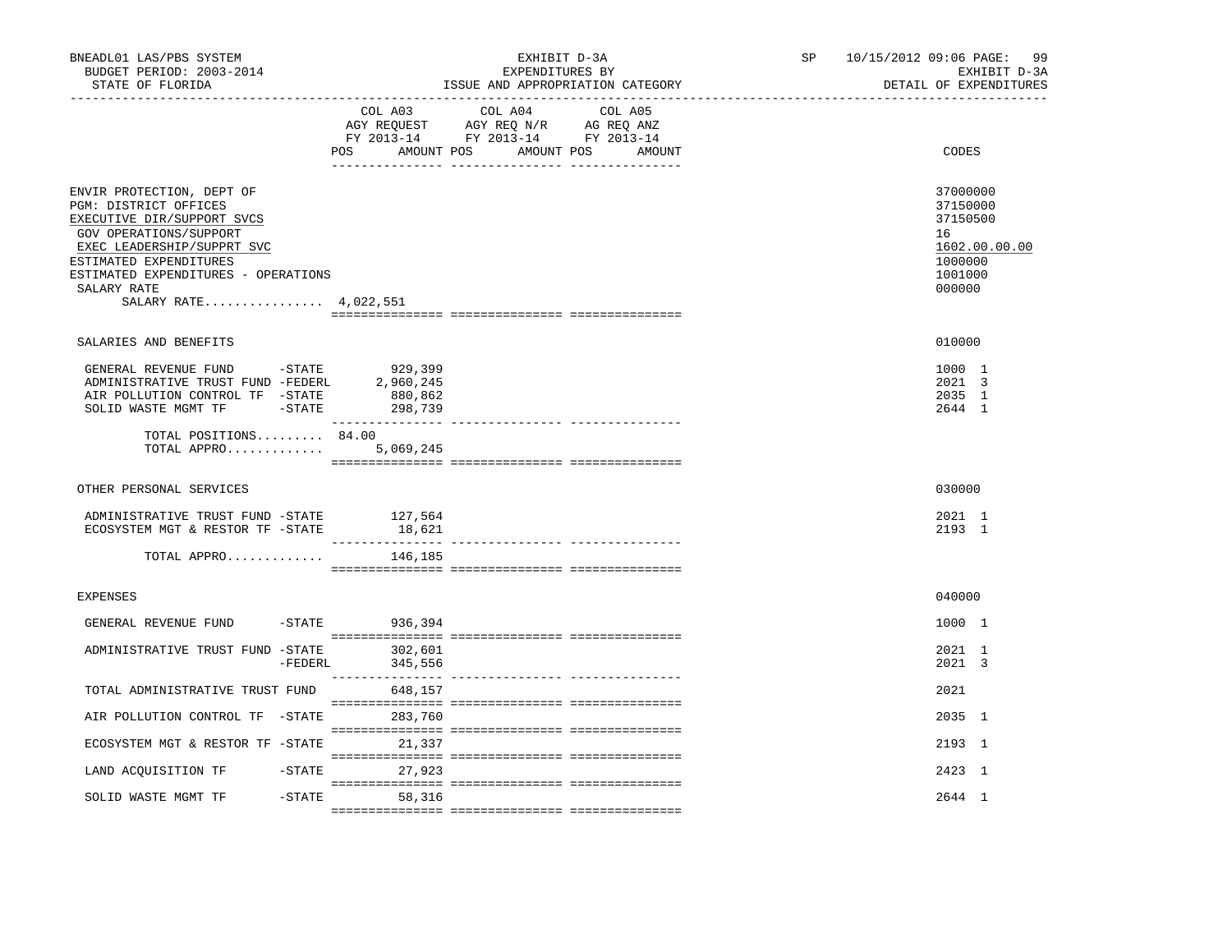| BNEADL01 LAS/PBS SYSTEM<br>BUDGET PERIOD: 2003-2014<br>STATE OF FLORIDA                                                                                                                                                                          | EXHIBIT D-3A<br>EXPENDITURES BY<br>ISSUE AND APPROPRIATION CATEGORY |                                                                                                                       |         |  | SP | 10/15/2012 09:06 PAGE: 100<br>EXHIBIT D-3A<br>DETAIL OF EXPENDITURES                    |
|--------------------------------------------------------------------------------------------------------------------------------------------------------------------------------------------------------------------------------------------------|---------------------------------------------------------------------|-----------------------------------------------------------------------------------------------------------------------|---------|--|----|-----------------------------------------------------------------------------------------|
|                                                                                                                                                                                                                                                  | COL A03                                                             | COL A04<br>AGY REQUEST AGY REQ N/R AG REQ ANZ<br>FY 2013-14 FY 2013-14 FY 2013-14<br>POS AMOUNT POS AMOUNT POS AMOUNT | COL A05 |  |    | CODES                                                                                   |
| ENVIR PROTECTION, DEPT OF<br>PGM: DISTRICT OFFICES<br>EXECUTIVE DIR/SUPPORT SVCS<br>GOV OPERATIONS/SUPPORT<br>EXEC LEADERSHIP/SUPPRT SVC<br>ESTIMATED EXPENDITURES<br>ESTIMATED EXPENDITURES - OPERATIONS<br>EXPENSES<br>TOTAL APPRO $1,975,887$ |                                                                     |                                                                                                                       |         |  |    | 37000000<br>37150000<br>37150500<br>16<br>1602.00.00.00<br>1000000<br>1001000<br>040000 |
| OPERATING CAPITAL OUTLAY                                                                                                                                                                                                                         |                                                                     |                                                                                                                       |         |  |    | 060000                                                                                  |
| ADMINISTRATIVE TRUST FUND -STATE 3,451                                                                                                                                                                                                           |                                                                     |                                                                                                                       |         |  |    | 2021 1                                                                                  |
| SPECIAL CATEGORIES<br>CONTRACTED SERVICES                                                                                                                                                                                                        |                                                                     |                                                                                                                       |         |  |    | 100000<br>100777                                                                        |
| GENERAL REVENUE FUND -STATE 44,795<br>ADMINISTRATIVE TRUST FUND -STATE<br>AIR POLLUTION CONTROL TF -STATE                                                                                                                                        | 90,085<br>8,894                                                     |                                                                                                                       |         |  |    | 1000 1<br>2021 1<br>2035 1                                                              |
| TOTAL APPRO                                                                                                                                                                                                                                      | 143,774                                                             |                                                                                                                       |         |  |    |                                                                                         |
| RISK MANAGEMENT INSURANCE                                                                                                                                                                                                                        |                                                                     |                                                                                                                       |         |  |    | 103241                                                                                  |
| GENERAL REVENUE FUND - STATE<br>ADMINISTRATIVE TRUST FUND -STATE 110,757                                                                                                                                                                         | 82,579                                                              |                                                                                                                       |         |  |    | 1000 1<br>2021 1                                                                        |
| TOTAL APPRO                                                                                                                                                                                                                                      | 193,336                                                             |                                                                                                                       |         |  |    |                                                                                         |
| TR/DMS/HR SVCS/STW CONTRCT                                                                                                                                                                                                                       |                                                                     |                                                                                                                       |         |  |    | 107040                                                                                  |
| GENERAL REVENUE FUND -STATE<br>ADMINISTRATIVE TRUST FUND -STATE<br>AIR POLLUTION CONTROL TF -STATE<br>SOLID WASTE MGMT TF -STATE                                                                                                                 | 14,371<br>9,211<br>5,514<br>1,697                                   |                                                                                                                       |         |  |    | 1000 1<br>2021 1<br>2035 1<br>2644 1                                                    |
| TOTAL APPRO                                                                                                                                                                                                                                      | 30,793                                                              |                                                                                                                       |         |  |    |                                                                                         |
| TOTAL: ESTIMATED EXPENDITURES - OPERATIONS<br>TOTAL POSITIONS 84.00<br>TOTAL ISSUE 7,562,671<br>TOTAL SALARY RATE $4,022,551$                                                                                                                    |                                                                     |                                                                                                                       |         |  |    | 1001000                                                                                 |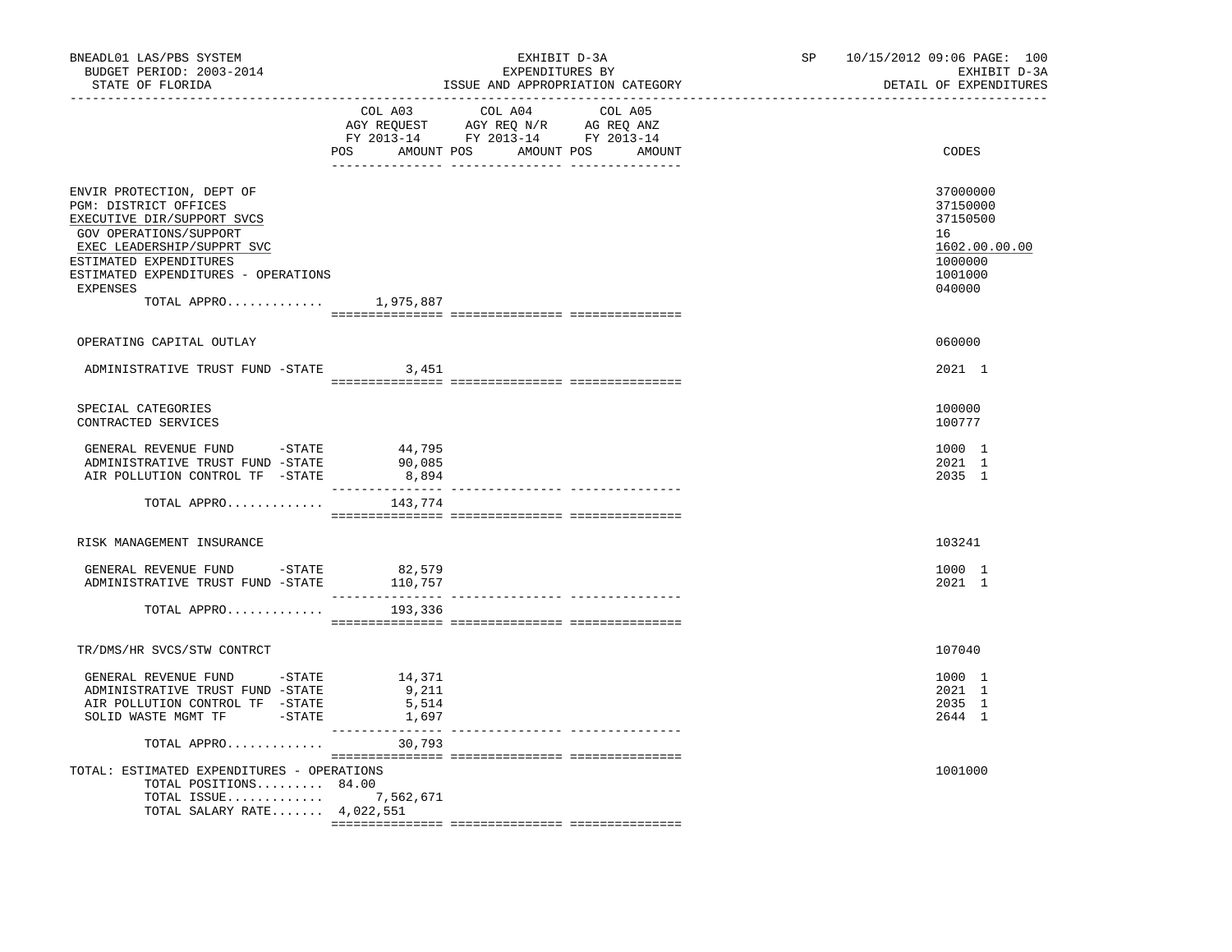| BNEADL01 LAS/PBS SYSTEM<br>BUDGET PERIOD: 2003-2014<br>STATE OF FLORIDA                                                                                                                                                                                           | EXHIBIT D-3A<br>EXPENDITURES BY<br>ISSUE AND APPROPRIATION CATEGORY                                                                            | SP 10/15/2012 09:06 PAGE: 101<br>EXHIBIT D-3A<br>DETAIL OF EXPENDITURES                           |
|-------------------------------------------------------------------------------------------------------------------------------------------------------------------------------------------------------------------------------------------------------------------|------------------------------------------------------------------------------------------------------------------------------------------------|---------------------------------------------------------------------------------------------------|
|                                                                                                                                                                                                                                                                   | COL A03<br>COL A04<br>COL A05<br>AGY REQUEST AGY REQ N/R AG REQ ANZ<br>FY 2013-14 FY 2013-14 FY 2013-14<br>POS AMOUNT POS AMOUNT POS<br>AMOUNT | CODES                                                                                             |
| ENVIR PROTECTION, DEPT OF<br>PGM: DISTRICT OFFICES<br>EXECUTIVE DIR/SUPPORT SVCS<br>GOV OPERATIONS/SUPPORT<br>EXEC LEADERSHIP/SUPPRT SVC<br>ESTIMATED EXPENDITURES<br>CASUALTY INSURANCE PREMIUM<br>ADJUSTMENT<br>SPECIAL CATEGORIES<br>RISK MANAGEMENT INSURANCE |                                                                                                                                                | 37000000<br>37150000<br>37150500<br>16<br>1602.00.00.00<br>1000000<br>1001090<br>100000<br>103241 |
| GENERAL REVENUE FUND -STATE 82,579-                                                                                                                                                                                                                               |                                                                                                                                                | 1000 1                                                                                            |
| FLORIDA RETIREMENT SYSTEM<br>CONTRIBUTION ADJUSTMENT FOR<br>FISCAL YEAR 2012-2013<br>SALARIES AND BENEFITS                                                                                                                                                        |                                                                                                                                                | 1001240<br>010000                                                                                 |
| GENERAL REVENUE FUND -STATE<br>ADMINISTRATIVE TRUST FUND -FEDERL<br>AIR POLLUTION CONTROL TF -STATE<br>SOLID WASTE MGMT TF -STATE                                                                                                                                 | 2,065<br>6,579<br>1,958<br>664                                                                                                                 | 1000 1<br>2021 3<br>2035 1<br>2644 1                                                              |
| TOTAL APPRO                                                                                                                                                                                                                                                       | 11,266                                                                                                                                         |                                                                                                   |
| ADJUSTMENT TO STATE HEALTH<br>INSURANCE PREMIUM CONTRIBUTION -<br>FISCAL YEAR 2012-13<br>SALARIES AND BENEFITS                                                                                                                                                    |                                                                                                                                                | 1001830<br>010000                                                                                 |
| GENERAL REVENUE FUND -STATE<br>ADMINISTRATIVE TRUST FUND -FEDERL<br>AIR POLLUTION CONTROL TF -STATE<br>SOLID WASTE MGMT TF -STATE                                                                                                                                 | 1,948<br>6,208<br>1,848<br>626                                                                                                                 | 1000 1<br>2021 3<br>2035 1<br>2644 1                                                              |
| TOTAL APPRO $10,630$                                                                                                                                                                                                                                              |                                                                                                                                                |                                                                                                   |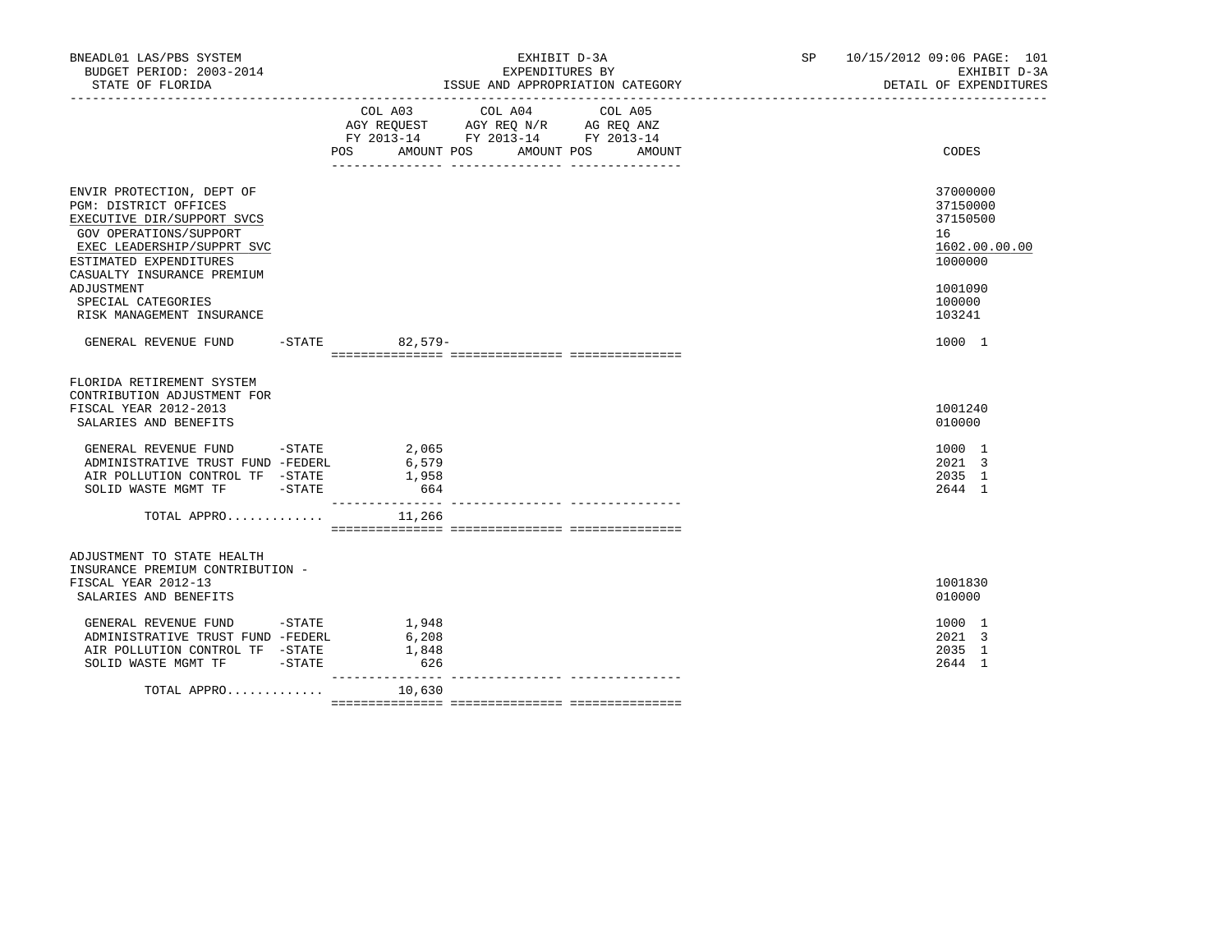| BNEADL01 LAS/PBS SYSTEM<br>BUDGET PERIOD: 2003-2014<br>STATE OF FLORIDA<br>------------------                                                                                                                                              | EXHIBIT D-3A<br>EXPENDITURES BY<br>ISSUE AND APPROPRIATION CATEGORY<br>_________________________________ |                                       |                  | SP | 10/15/2012 09:06 PAGE: 102<br>EXHIBIT D-3A<br>DETAIL OF EXPENDITURES                    |
|--------------------------------------------------------------------------------------------------------------------------------------------------------------------------------------------------------------------------------------------|----------------------------------------------------------------------------------------------------------|---------------------------------------|------------------|----|-----------------------------------------------------------------------------------------|
|                                                                                                                                                                                                                                            | AGY REQUEST AGY REQ N/R AG REQ ANZ<br>FY 2013-14 FY 2013-14 FY 2013-14<br>POS FOR<br>AMOUNT POS          | COL A03 COL A04 COL A05<br>AMOUNT POS | AMOUNT           |    | CODES                                                                                   |
| ENVIR PROTECTION, DEPT OF<br>PGM: DISTRICT OFFICES<br>EXECUTIVE DIR/SUPPORT SVCS<br>GOV OPERATIONS/SUPPORT<br>EXEC LEADERSHIP/SUPPRT SVC<br>ESTIMATED EXPENDITURES<br>REALLOCATION OF HUMAN RESOURCES<br>OUTSOURCING<br>SPECIAL CATEGORIES |                                                                                                          |                                       |                  |    | 37000000<br>37150000<br>37150500<br>16<br>1602.00.00.00<br>1000000<br>1005900<br>100000 |
| TR/DMS/HR SVCS/STW CONTRCT<br>GENERAL REVENUE FUND - STATE<br>ADMINISTRATIVE TRUST FUND -STATE<br>AIR POLLUTION CONTROL TF -STATE<br>SOLID WASTE MGMT TF<br>$-$ STATE                                                                      | $125-$<br>$80 -$<br>$48-$<br>$15-$                                                                       |                                       |                  |    | 107040<br>1000 1<br>2021 1<br>2035 1<br>2644 1                                          |
| TOTAL APPRO                                                                                                                                                                                                                                | --------------- --<br>$268 -$                                                                            |                                       |                  |    |                                                                                         |
| ANNUALIZATION OF ADMINISTERED<br>FUNDS APPROPRIATIONS<br>STATE HEALTH INSURANCE ADJUSTMENT<br>FOR FY 2012-13 - 10 MONTHS<br>ANNUALIZATION                                                                                                  |                                                                                                          |                                       |                  |    | 26A0000<br>26A1830                                                                      |
| SALARIES AND BENEFITS                                                                                                                                                                                                                      |                                                                                                          |                                       |                  |    | 010000                                                                                  |
| GENERAL REVENUE FUND - STATE<br>ADMINISTRATIVE TRUST FUND -FEDERL<br>AIR POLLUTION CONTROL TF -STATE<br>SOLID WASTE MGMT TF -STATE                                                                                                         | 9,740<br>31,040<br>9,240<br>3,130                                                                        |                                       |                  |    | 1000 1<br>2021 3<br>2035 1<br>2644 1                                                    |
| TOTAL APPRO                                                                                                                                                                                                                                | 53,150                                                                                                   |                                       |                  |    |                                                                                         |
|                                                                                                                                                                                                                                            |                                                                                                          |                                       |                  |    |                                                                                         |
| STATE FUNDING REDUCTIONS<br>REDUCE FUNDING PURSUANT TO<br>AGENCY-WIDE LEASE SAVINGS<br>EXPENSES                                                                                                                                            |                                                                                                          |                                       |                  |    | 3300000<br>3300200<br>040000                                                            |
| ADMINISTRATIVE TRUST FUND -STATE                                                                                                                                                                                                           | 15,586-                                                                                                  |                                       |                  |    | 2021 1                                                                                  |
|                                                                                                                                                                                                                                            |                                                                                                          |                                       |                  |    |                                                                                         |
| AGENCY ISSUE NARRATIVE:<br>2013-2014 BUDGET YEAR NARRATIVE:                                                                                                                                                                                |                                                                                                          |                                       | IT COMPONENT? NO |    |                                                                                         |

 The Department of Environmental Protection (DEP) has taken an aggressive approach to identify opportunities to reduce lease space. The Division of Air Resources Management recently relocated staff and equipment associated with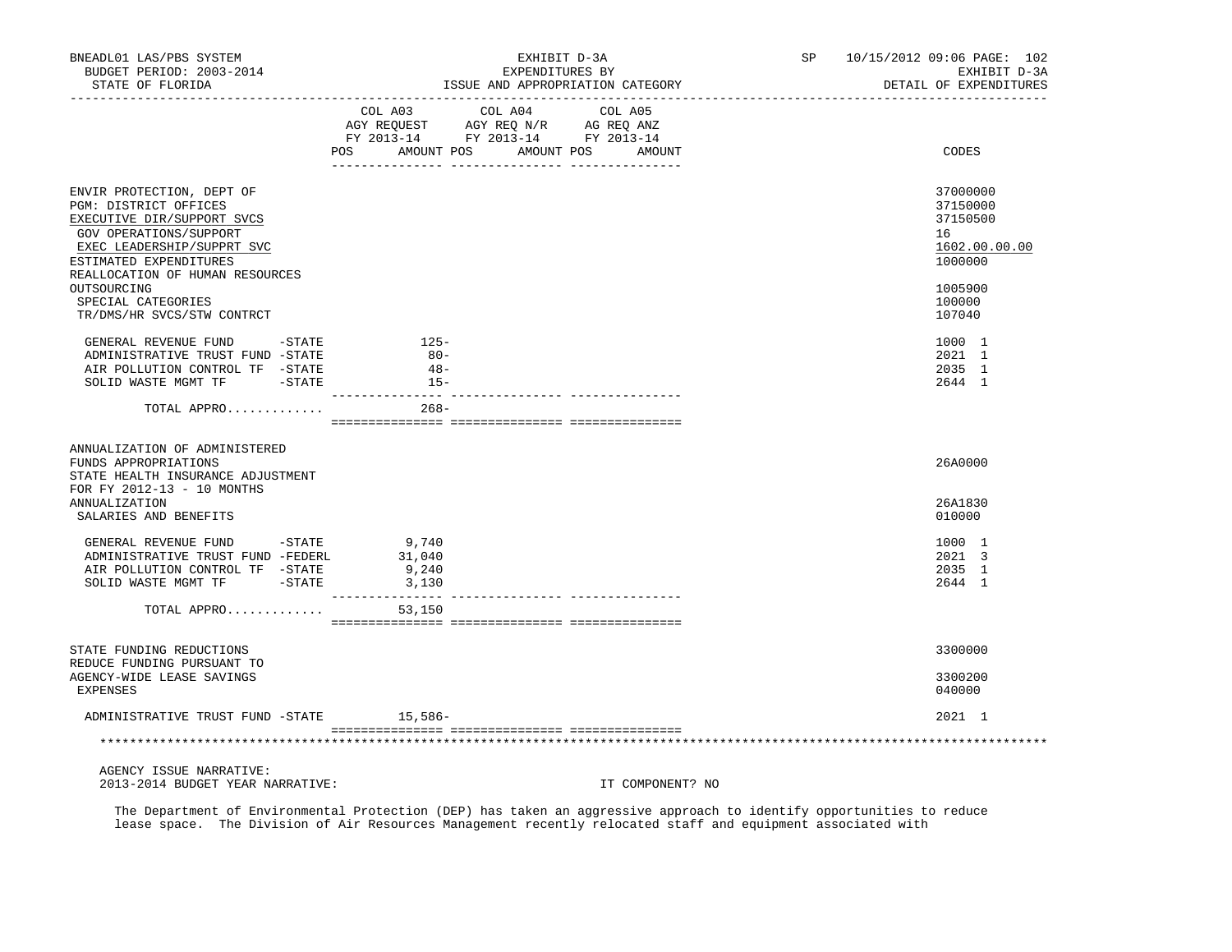| BNEADL01 LAS/PBS SYSTEM<br>BUDGET PERIOD: 2003-2014<br>STATE OF FLORIDA | EXHIBIT D-3A<br>EXPENDITURES BY<br>ISSUE AND APPROPRIATION CATEGORY                                                                               | 10/15/2012 09:06 PAGE: 103<br>SP<br>EXHIBIT D-3A<br>DETAIL OF EXPENDITURES |
|-------------------------------------------------------------------------|---------------------------------------------------------------------------------------------------------------------------------------------------|----------------------------------------------------------------------------|
|                                                                         | COL A03<br>COL A04 COL A05<br>AGY REQUEST AGY REQ N/R AG REQ ANZ<br>FY 2013-14<br>FY 2013-14 FY 2013-14<br>AMOUNT POS AMOUNT POS<br>POS<br>AMOUNT | CODES                                                                      |
| ENVIR PROTECTION, DEPT OF<br>PGM: DISTRICT OFFICES                      |                                                                                                                                                   | 37000000<br>37150000                                                       |
| EXECUTIVE DIR/SUPPORT SVCS                                              |                                                                                                                                                   | 37150500                                                                   |
| GOV OPERATIONS/SUPPORT                                                  |                                                                                                                                                   | 16                                                                         |
| EXEC LEADERSHIP/SUPPRT SVC                                              |                                                                                                                                                   | 1602.00.00.00                                                              |
| STATE FUNDING REDUCTIONS                                                |                                                                                                                                                   | 3300000                                                                    |
| REDUCE FUNDING PURSUANT TO                                              |                                                                                                                                                   |                                                                            |
| AGENCY-WIDE LEASE SAVINGS                                               |                                                                                                                                                   | 3300200                                                                    |

 private-sector lease space to Department of Management Services (DMS) space at the Bob Martinez Center. The staff and equipment were absorbed into DEP's existing leased space. There is an overall savings for FY 13/14 of \$381,643.

 The Division of State Lands consolidated staff in the Carr Building, thus allowing vacant space on the second floor to be returned to DMS for reallocation. This reduction in leased space is effective October 1, 2012 and will result in a savings in FY 13/14 of \$55,938.

 The Northwest District branch has negotiated a new lease for a new office. The new location will reduce DEP leased space by 457 square feet and reduce the rent cost in FY 13/14 by \$15,586.

 Since the budget reduction is equal to the rent savings, there will be no negative impact to DEP. This issue also realigns the budget associated with rent payments for the Bob Martinez Center.

Cost Summary:

| Budget Entity                                  |           | Amount        |               |
|------------------------------------------------|-----------|---------------|---------------|
| Executive Direction and Support Services       |           | ( \$619)      |               |
| Technology and Information Services            |           | \$50,157      |               |
| Land Administration                            |           | $($ \$55,938) |               |
| Northwest District/Executive Dir and Supp Svcs |           | ( \$15, 586)  |               |
| Water Science & Laboratory Services            |           | ( \$121, 025) |               |
| Water Resource Management                      |           | ( \$106, 482) |               |
| Waste Management                               |           | ( \$136, 072) |               |
| Air Resources Management                       |           | ( \$67, 602)  |               |
| Issue Total:                                   |           | ( \$453, 167) |               |
|                                                |           |               |               |
| TOTAL: EXEC LEADERSHIP/SUPPRT SVC              |           |               | 1602.00.00.00 |
| BY FUND TYPE                                   |           |               |               |
| GENERAL REVENUE FUND                           | 1,938,587 |               | 1000          |
| TRUST FUNDS                                    | 5,600,697 |               | 2000          |
| TOTAL POSITIONS 84.00                          |           |               |               |
| TOTAL PROG COMP 7,539,284                      |           |               |               |
| TOTAL SALARY RATE 4,022,551                    |           |               |               |
|                                                |           |               |               |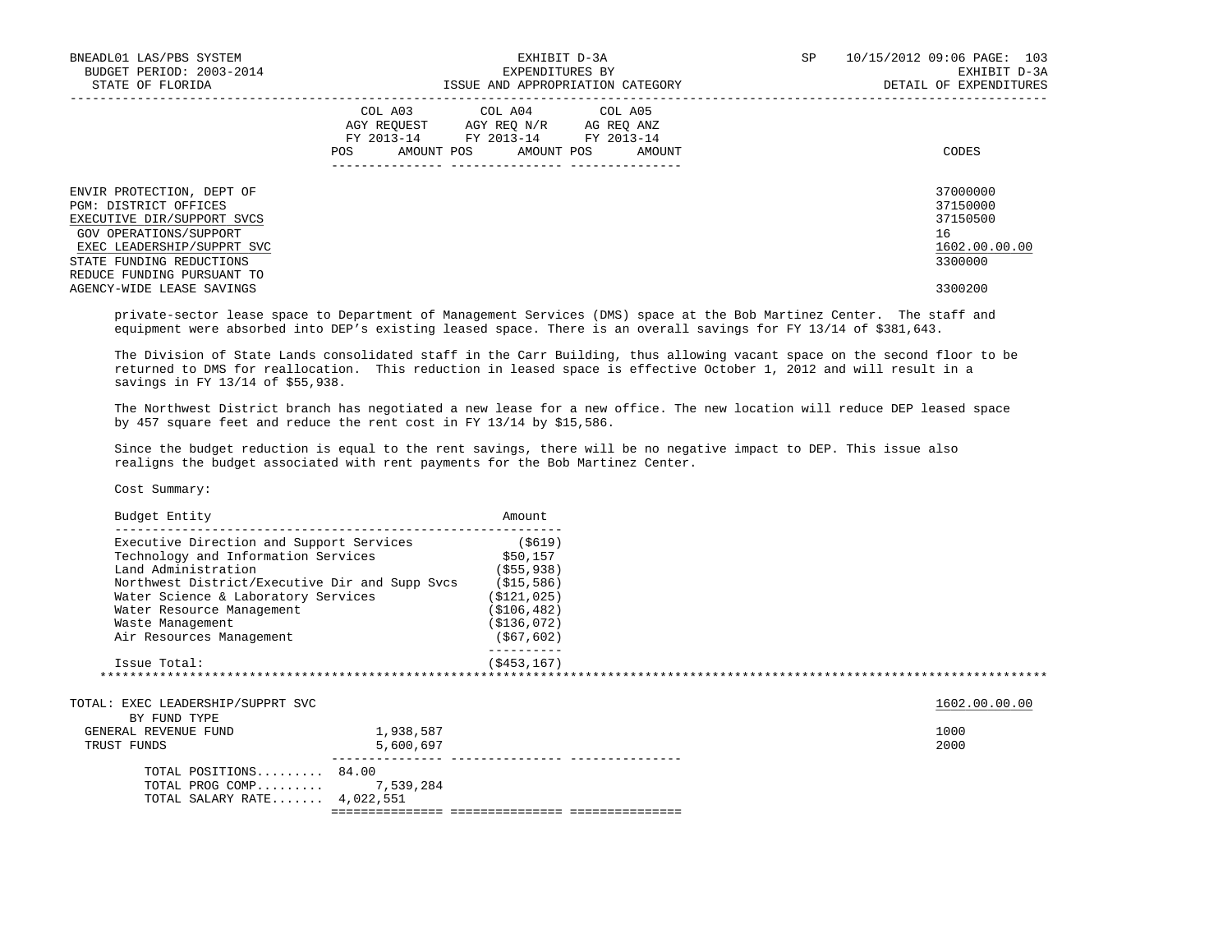| BNEADL01 LAS/PBS SYSTEM<br>BUDGET PERIOD: 2003-2014<br>STATE OF FLORIDA                                                                                                                                                                        |          | _________________________________             | EXHIBIT D-3A<br>EXPENDITURES BY<br>ISSUE AND APPROPRIATION CATEGORY                                                   |         | SP | 10/15/2012 09:06 PAGE: 104<br>EXHIBIT D-3A<br>DETAIL OF EXPENDITURES                    |
|------------------------------------------------------------------------------------------------------------------------------------------------------------------------------------------------------------------------------------------------|----------|-----------------------------------------------|-----------------------------------------------------------------------------------------------------------------------|---------|----|-----------------------------------------------------------------------------------------|
|                                                                                                                                                                                                                                                |          | COL A03                                       | COL A04<br>AGY REQUEST AGY REQ N/R AG REQ ANZ<br>FY 2013-14 FY 2013-14 FY 2013-14<br>POS AMOUNT POS AMOUNT POS AMOUNT | COL A05 |    | CODES                                                                                   |
| ENVIR PROTECTION, DEPT OF<br>PGM: WATER POL/ECO RESTORE<br>WATER POL/ECOSYSTEMS RESTO<br>NATURAL RESOURCES/ENVIRON<br>WATER RESOURCES<br>ESTIMATED EXPENDITURES<br>ESTIMATED EXPENDITURES - OPERATIONS<br>SALARY RATE<br>SALARY RATE 1,343,688 |          |                                               |                                                                                                                       |         |    | 37000000<br>37200000<br>37200100<br>14<br>1403.00.00.00<br>1000000<br>1001000<br>000000 |
| SALARIES AND BENEFITS                                                                                                                                                                                                                          |          |                                               |                                                                                                                       |         |    | 010000                                                                                  |
| GENERAL REVENUE FUND -STATE 629,639                                                                                                                                                                                                            |          |                                               |                                                                                                                       |         |    | 1000 1                                                                                  |
| ADMINISTRATIVE TRUST FUND -STATE                                                                                                                                                                                                               |          | 540,473<br>-FEDERL 168,607                    |                                                                                                                       |         |    | 2021 1<br>2021 3                                                                        |
| TOTAL ADMINISTRATIVE TRUST FUND 709,080                                                                                                                                                                                                        |          |                                               |                                                                                                                       |         |    | 2021                                                                                    |
| ECOSYSTEM MGT & RESTOR TF -STATE                                                                                                                                                                                                               |          | 183,567                                       |                                                                                                                       |         |    | 2193 1                                                                                  |
| FEDERAL GRANTS TRUST FUND -FEDERL 104,424                                                                                                                                                                                                      |          |                                               |                                                                                                                       |         |    | 2261 3                                                                                  |
| LAND ACQUISITION TF -STATE 3,379                                                                                                                                                                                                               | $-MATCH$ | 65,959                                        |                                                                                                                       |         |    | 2423 1<br>2423 2                                                                        |
| TOTAL LAND ACQUISITION TF                                                                                                                                                                                                                      |          | 69,338                                        |                                                                                                                       |         |    | 2423                                                                                    |
| WATER MANAGEMENT LANDS TF -STATE 99,354                                                                                                                                                                                                        |          |                                               |                                                                                                                       |         |    | 2776 1                                                                                  |
| TOTAL POSITIONS 24.00<br>TOTAL APPRO $1,795,402$                                                                                                                                                                                               |          |                                               |                                                                                                                       |         |    |                                                                                         |
| OTHER PERSONAL SERVICES                                                                                                                                                                                                                        |          |                                               |                                                                                                                       |         |    | 030000                                                                                  |
| FEDERAL GRANTS TRUST FUND -FEDERL                                                                                                                                                                                                              |          | 50,000                                        |                                                                                                                       |         |    | 2261 3                                                                                  |
| <b>EXPENSES</b>                                                                                                                                                                                                                                |          |                                               |                                                                                                                       |         |    | 040000                                                                                  |
| GENERAL REVENUE FUND -STATE<br>ADMINISTRATIVE TRUST FUND -STATE<br>FEDERAL GRANTS TRUST FUND -FEDERL<br>LAND ACQUISITION TF -STATE<br>WATER MANAGEMENT LANDS TF -STATE                                                                         |          | 30,106<br>25,000<br>2,000<br>70,421<br>56,000 |                                                                                                                       |         |    | 1000 1<br>2021 1<br>2261 3<br>2423 1<br>2776 1                                          |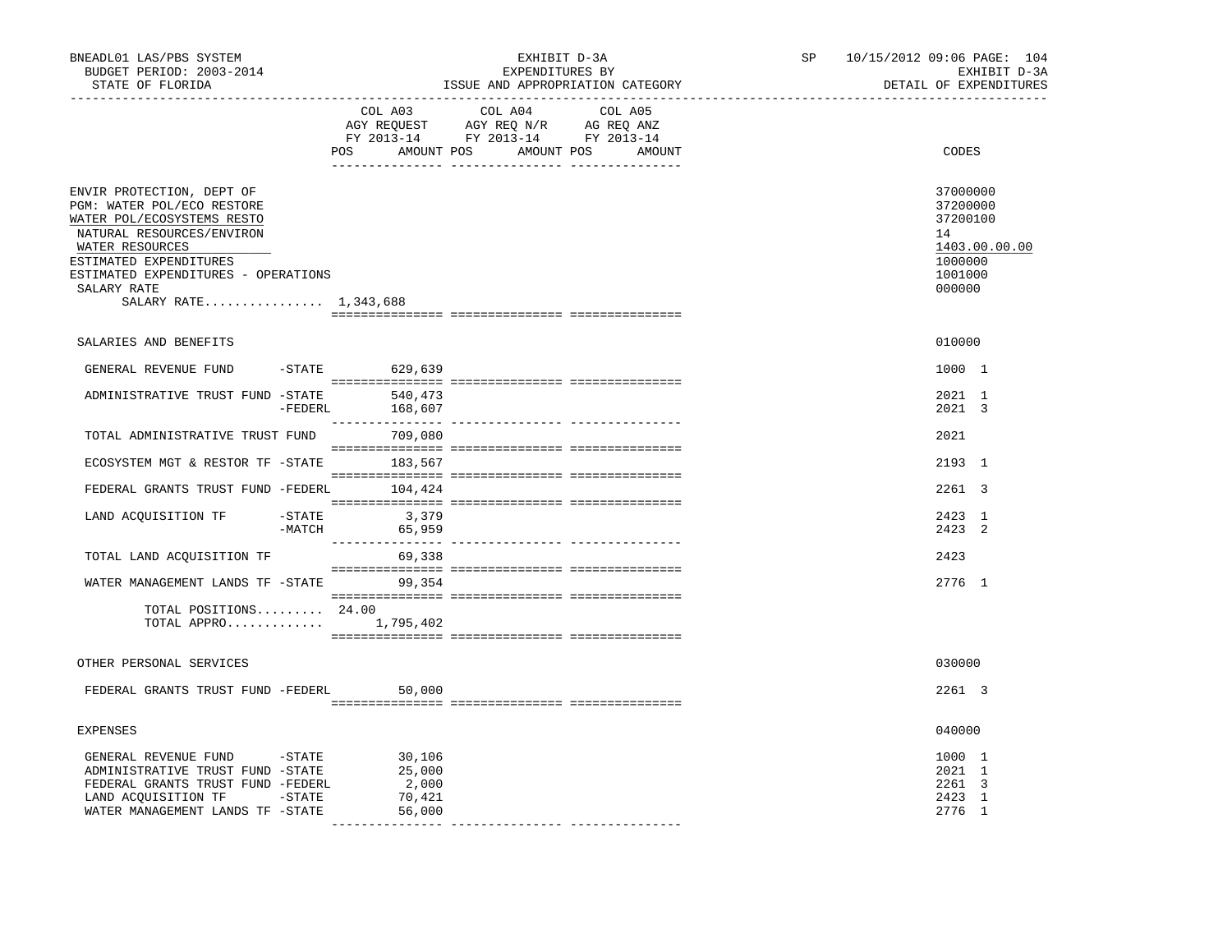| BNEADL01 LAS/PBS SYSTEM<br>BUDGET PERIOD: 2003-2014<br>STATE OF FLORIDA<br>________________                                                                                                                                              |                                                                                                                        | EXHIBIT D-3A<br>EXPENDITURES BY<br>ISSUE AND APPROPRIATION CATEGORY |        | SP 10/15/2012 09:06 PAGE: 105<br>EXHIBIT D-3A<br>DETAIL OF EXPENDITURES                 |
|------------------------------------------------------------------------------------------------------------------------------------------------------------------------------------------------------------------------------------------|------------------------------------------------------------------------------------------------------------------------|---------------------------------------------------------------------|--------|-----------------------------------------------------------------------------------------|
|                                                                                                                                                                                                                                          | COL A03 COL A04 COL A05<br>AGY REQUEST AGY REQ N/R AG REQ ANZ<br>FY 2013-14 FY 2013-14 FY 2013-14<br>AMOUNT POS<br>POS | AMOUNT POS                                                          | AMOUNT | CODES                                                                                   |
| ENVIR PROTECTION, DEPT OF<br>PGM: WATER POL/ECO RESTORE<br>WATER POL/ECOSYSTEMS RESTO<br>NATURAL RESOURCES/ENVIRON<br>WATER RESOURCES<br>ESTIMATED EXPENDITURES<br>ESTIMATED EXPENDITURES - OPERATIONS<br><b>EXPENSES</b><br>TOTAL APPRO | 183,527                                                                                                                |                                                                     |        | 37000000<br>37200000<br>37200100<br>14<br>1403.00.00.00<br>1000000<br>1001000<br>040000 |
| AID TO LOCAL GOVERNMENTS<br>G/A-NWFWMD-ERP PROGRAM                                                                                                                                                                                       |                                                                                                                        |                                                                     |        | 050000<br>050072                                                                        |
| WATER MANAGEMENT LANDS TF -STATE 1,851,231                                                                                                                                                                                               |                                                                                                                        |                                                                     |        | 2776 1                                                                                  |
| G/A-SRWMD-ENV RES PERMIT                                                                                                                                                                                                                 |                                                                                                                        |                                                                     |        | 050158                                                                                  |
| WATER MANAGEMENT LANDS TF -STATE 453,000                                                                                                                                                                                                 |                                                                                                                        |                                                                     |        | 2776 1                                                                                  |
| G/A-WMD PERMITTING ASSIST                                                                                                                                                                                                                |                                                                                                                        |                                                                     |        | 050251                                                                                  |
| WATER MANAGEMENT LANDS TF -STATE 100,000                                                                                                                                                                                                 |                                                                                                                        |                                                                     |        | 2776 1                                                                                  |
| G/A-WMD-WETLAND PROTECTION                                                                                                                                                                                                               |                                                                                                                        |                                                                     |        | 051328                                                                                  |
| WATER MANAGEMENT LANDS TF -STATE 547,000                                                                                                                                                                                                 |                                                                                                                        |                                                                     |        | 2776 1                                                                                  |
| SPECIAL CATEGORIES<br>TR/DMS/HR SVCS/STW CONTRCT                                                                                                                                                                                         |                                                                                                                        |                                                                     |        | 100000<br>107040                                                                        |
| GENERAL REVENUE FUND - STATE<br>ADMINISTRATIVE TRUST FUND -STATE<br>ECOSYSTEM MGT & RESTOR TF -STATE<br>FEDERAL GRANTS TRUST FUND -FEDERL<br>LAND ACQUISITION TF -STATE<br>WATER MANAGEMENT LANDS TF -STATE                              | 3,560<br>2,492<br>712<br>712<br>356<br>683                                                                             |                                                                     |        | 1000 1<br>2021 1<br>2193 1<br>2261 3<br>2423 1<br>2776 1                                |
| TOTAL APPRO                                                                                                                                                                                                                              | 8,515                                                                                                                  |                                                                     |        |                                                                                         |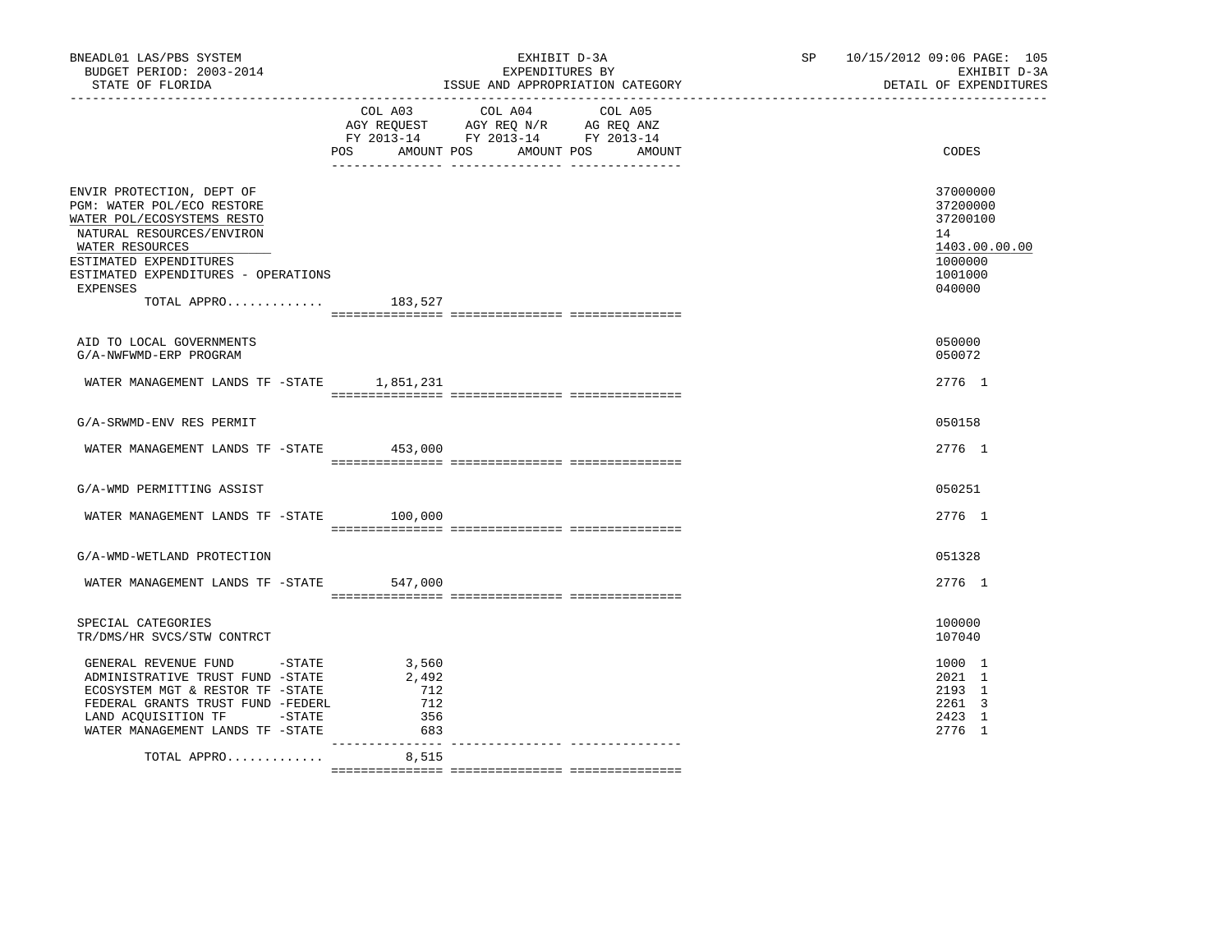| BNEADL01 LAS/PBS SYSTEM<br>BUDGET PERIOD: 2003-2014<br>STATE OF FLORIDA                                                                                                                                                                                                                                  | EXHIBIT D-3A<br>EXPENDITURES BY<br>ISSUE AND APPROPRIATION CATEGORY |                          | SP and the set of the set of the set of the set of the set of the set of the set of the set of the set of the set of the set of the set of the set of the set of the set of the set of the set of the set of the set of the se | 10/15/2012 09:06 PAGE: 106<br>EXHIBIT D-3A<br>DETAIL OF EXPENDITURES |  |                                                                                                             |
|----------------------------------------------------------------------------------------------------------------------------------------------------------------------------------------------------------------------------------------------------------------------------------------------------------|---------------------------------------------------------------------|--------------------------|--------------------------------------------------------------------------------------------------------------------------------------------------------------------------------------------------------------------------------|----------------------------------------------------------------------|--|-------------------------------------------------------------------------------------------------------------|
|                                                                                                                                                                                                                                                                                                          |                                                                     | <b>POS</b><br>AMOUNT POS | COL A03 COL A04 COL A05<br>AGY REQUEST AGY REQ N/R AG REQ ANZ<br>FY 2013-14 FY 2013-14 FY 2013-14                                                                                                                              | AMOUNT POS<br>AMOUNT                                                 |  | CODES                                                                                                       |
| ENVIR PROTECTION, DEPT OF<br>PGM: WATER POL/ECO RESTORE<br>WATER POL/ECOSYSTEMS RESTO<br>NATURAL RESOURCES/ENVIRON<br>WATER RESOURCES<br>ESTIMATED EXPENDITURES<br>ESTIMATED EXPENDITURES - OPERATIONS<br>SPECIAL CATEGORIES<br>TR/SAVE OUR EVERGLADES TF<br>WATER MANAGEMENT LANDS TF -STATE 20,000,000 |                                                                     |                          |                                                                                                                                                                                                                                |                                                                      |  | 37000000<br>37200000<br>37200100<br>14<br>1403.00.00.00<br>1000000<br>1001000<br>100000<br>109982<br>2776 1 |
| TOTAL: ESTIMATED EXPENDITURES - OPERATIONS<br>TOTAL POSITIONS 24.00<br>TOTAL ISSUE 24,988,675<br>TOTAL SALARY RATE 1,343,688                                                                                                                                                                             |                                                                     |                          |                                                                                                                                                                                                                                |                                                                      |  | 1001000                                                                                                     |
| FLORIDA RETIREMENT SYSTEM<br>CONTRIBUTION ADJUSTMENT FOR<br>FISCAL YEAR 2012-2013<br>SALARIES AND BENEFITS                                                                                                                                                                                               |                                                                     |                          |                                                                                                                                                                                                                                |                                                                      |  | 1001240<br>010000                                                                                           |
| GENERAL REVENUE FUND -STATE 1,285                                                                                                                                                                                                                                                                        |                                                                     |                          |                                                                                                                                                                                                                                |                                                                      |  | 1000 1                                                                                                      |
| ADMINISTRATIVE TRUST FUND -STATE                                                                                                                                                                                                                                                                         | -FEDERL                                                             | 1,102<br>344             |                                                                                                                                                                                                                                |                                                                      |  | 2021 1<br>2021 3                                                                                            |
| TOTAL ADMINISTRATIVE TRUST FUND 1,446                                                                                                                                                                                                                                                                    |                                                                     |                          |                                                                                                                                                                                                                                |                                                                      |  | 2021                                                                                                        |
| ECOSYSTEM MGT & RESTOR TF -STATE                                                                                                                                                                                                                                                                         |                                                                     | 374                      |                                                                                                                                                                                                                                |                                                                      |  | 2193 1                                                                                                      |
| FEDERAL GRANTS TRUST FUND -FEDERL                                                                                                                                                                                                                                                                        |                                                                     | 213                      |                                                                                                                                                                                                                                |                                                                      |  | 2261 3                                                                                                      |
| LAND ACQUISITION TF                                                                                                                                                                                                                                                                                      | $-$ STATE<br>-MATCH                                                 | 7<br>134                 |                                                                                                                                                                                                                                |                                                                      |  | 2423 1<br>2423 2                                                                                            |
| TOTAL LAND ACQUISITION TF                                                                                                                                                                                                                                                                                |                                                                     | 141                      |                                                                                                                                                                                                                                |                                                                      |  | 2423                                                                                                        |
| WATER MANAGEMENT LANDS TF -STATE 202                                                                                                                                                                                                                                                                     |                                                                     |                          |                                                                                                                                                                                                                                |                                                                      |  | 2776 1                                                                                                      |
| TOTAL APPRO                                                                                                                                                                                                                                                                                              |                                                                     | 3,661                    |                                                                                                                                                                                                                                |                                                                      |  |                                                                                                             |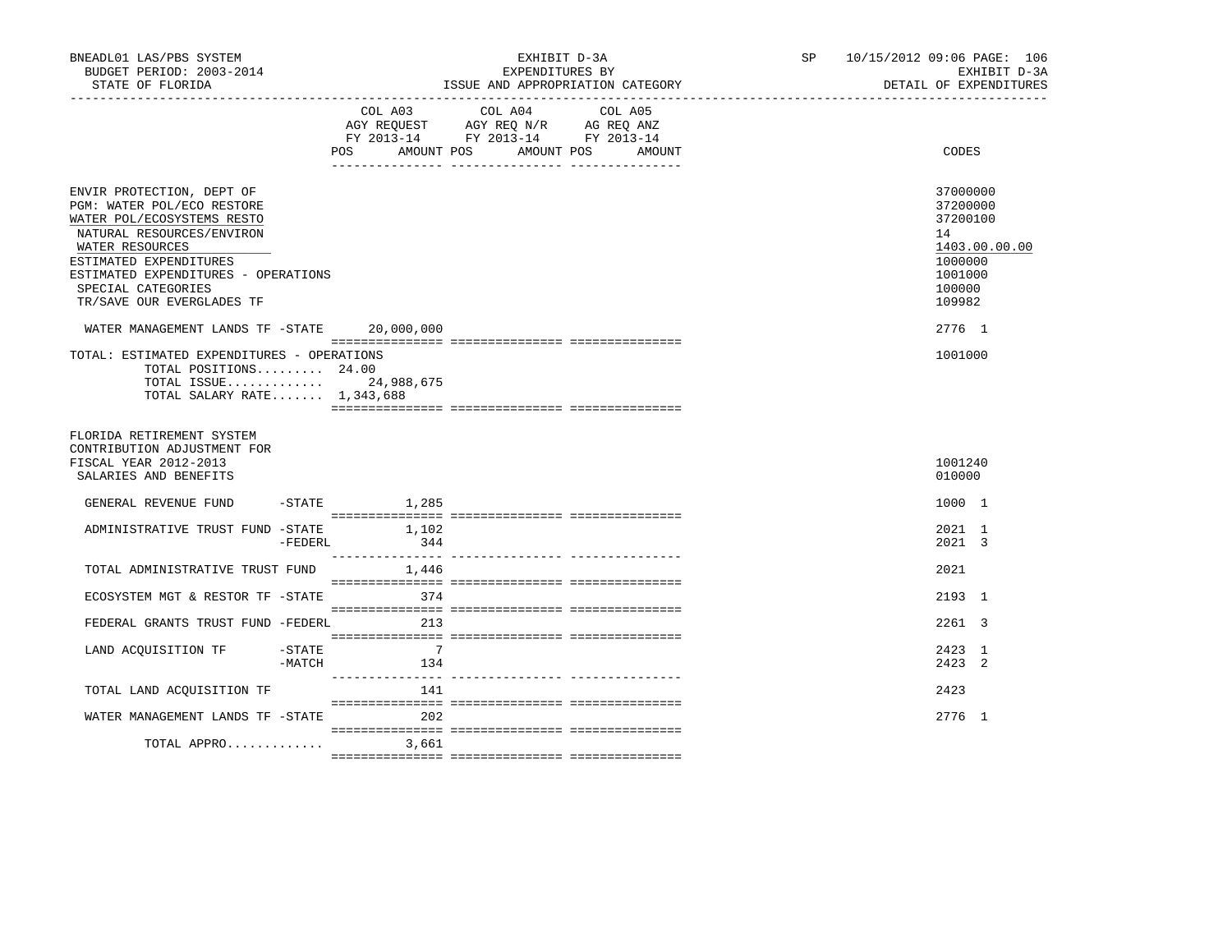| BNEADL01 LAS/PBS SYSTEM<br>BUDGET PERIOD: 2003-2014<br>STATE OF FLORIDA                                                                                         |           |                                  | EXPENDITURES BY<br>ISSUE AND APPROPRIATION CATEGORY                                               | EXHIBIT D-3A | SP <sub>2</sub> | 10/15/2012 09:06 PAGE: 107<br>EXHIBIT D-3A<br>DETAIL OF EXPENDITURES |
|-----------------------------------------------------------------------------------------------------------------------------------------------------------------|-----------|----------------------------------|---------------------------------------------------------------------------------------------------|--------------|-----------------|----------------------------------------------------------------------|
|                                                                                                                                                                 |           | POS AMOUNT POS AMOUNT POS AMOUNT | COL A03 COL A04 COL A05<br>AGY REQUEST AGY REQ N/R AG REQ ANZ<br>FY 2013-14 FY 2013-14 FY 2013-14 |              |                 | CODES                                                                |
|                                                                                                                                                                 |           |                                  |                                                                                                   |              |                 |                                                                      |
| ENVIR PROTECTION, DEPT OF<br>PGM: WATER POL/ECO RESTORE<br>WATER POL/ECOSYSTEMS RESTO<br>NATURAL RESOURCES/ENVIRON<br>WATER RESOURCES<br>ESTIMATED EXPENDITURES |           |                                  |                                                                                                   |              |                 | 37000000<br>37200000<br>37200100<br>14<br>1403.00.00.00<br>1000000   |
| ADJUSTMENT TO STATE HEALTH<br>INSURANCE PREMIUM CONTRIBUTION -<br>FISCAL YEAR 2012-13<br>SALARIES AND BENEFITS                                                  |           |                                  |                                                                                                   |              |                 | 1001830<br>010000                                                    |
| GENERAL REVENUE FUND -STATE 1,009                                                                                                                               |           |                                  |                                                                                                   |              |                 | 1000 1                                                               |
| ADMINISTRATIVE TRUST FUND -STATE 666                                                                                                                            |           |                                  |                                                                                                   |              |                 | 2021 1                                                               |
|                                                                                                                                                                 | $-FEDERL$ | 270                              |                                                                                                   |              |                 | 2021 3                                                               |
| TOTAL ADMINISTRATIVE TRUST FUND 1,136                                                                                                                           |           |                                  |                                                                                                   |              |                 | 2021                                                                 |
| ECOSYSTEM MGT & RESTOR TF -STATE 294                                                                                                                            |           |                                  |                                                                                                   |              |                 | 2193 1                                                               |
| FEDERAL GRANTS TRUST FUND -FEDERL 167                                                                                                                           |           |                                  |                                                                                                   |              |                 | 2261 3                                                               |
| LAND ACQUISITION TF -STATE                                                                                                                                      |           | 5 <sup>5</sup>                   |                                                                                                   |              |                 | 2423 1                                                               |
|                                                                                                                                                                 |           | $-MATCH$ 106                     |                                                                                                   |              |                 | 2423 2                                                               |
| TOTAL LAND ACQUISITION TF                                                                                                                                       |           | 111                              |                                                                                                   |              |                 | 2423                                                                 |
| WATER MANAGEMENT LANDS TF -STATE 159                                                                                                                            |           |                                  |                                                                                                   |              |                 | 2776 1                                                               |
|                                                                                                                                                                 |           |                                  |                                                                                                   |              |                 |                                                                      |
|                                                                                                                                                                 |           |                                  |                                                                                                   |              |                 |                                                                      |
| REALLOCATION OF HUMAN RESOURCES<br>OUTSOURCING<br>SPECIAL CATEGORIES                                                                                            |           |                                  |                                                                                                   |              |                 | 1005900<br>100000                                                    |
| TR/DMS/HR SVCS/STW CONTRCT                                                                                                                                      |           |                                  |                                                                                                   |              |                 | 107040                                                               |
| GENERAL REVENUE FUND -STATE<br>ADMINISTRATIVE TRUST FUND -STATE                                                                                                 |           | $31 -$<br>$22 -$                 |                                                                                                   |              |                 | 1000 1<br>2021 1                                                     |
| ECOSYSTEM MGT & RESTOR TF -STATE                                                                                                                                |           | - 6                              |                                                                                                   |              |                 | 2193 1                                                               |
| FEDERAL GRANTS TRUST FUND -FEDERL                                                                                                                               |           | $6 -$                            |                                                                                                   |              |                 | 2261 3                                                               |
| LAND ACQUISITION TF -STATE                                                                                                                                      |           | $-3-$                            |                                                                                                   |              |                 | 2423 1                                                               |
| WATER MANAGEMENT LANDS TF -STATE                                                                                                                                |           | 6-                               |                                                                                                   |              |                 | 2776 1                                                               |
| TOTAL APPRO                                                                                                                                                     |           | $74-$                            |                                                                                                   |              |                 |                                                                      |
|                                                                                                                                                                 |           |                                  |                                                                                                   |              |                 |                                                                      |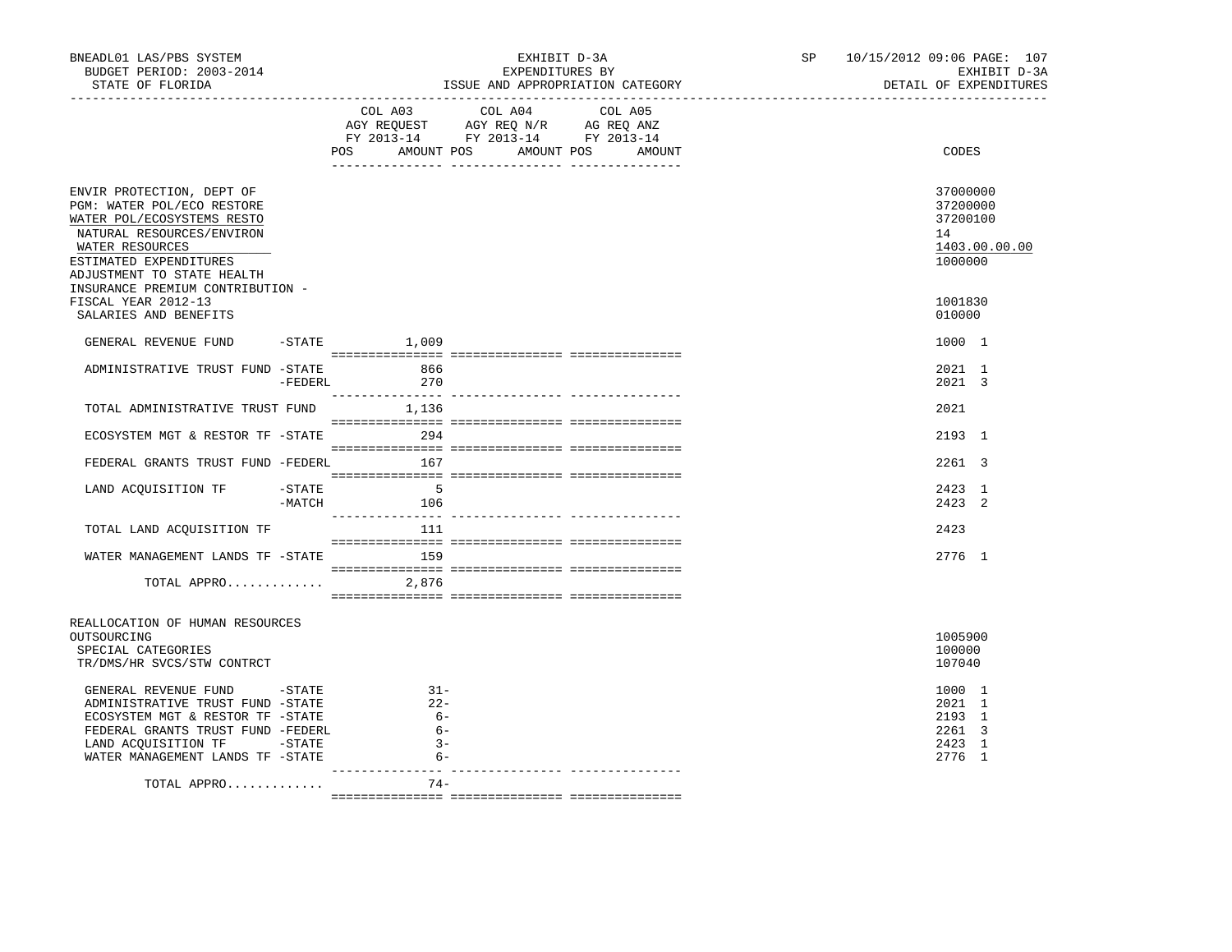| BNEADL01 LAS/PBS SYSTEM<br>BUDGET PERIOD: 2003-2014<br>STATE OF FLORIDA                                                                                                                                                                               |         | EXHIBIT D-3A<br>EXPENDITURES BY<br>ISSUE AND APPROPRIATION CATEGORY                                                               | SP | 10/15/2012 09:06 PAGE: 108<br>EXHIBIT D-3A<br>DETAIL OF EXPENDITURES |
|-------------------------------------------------------------------------------------------------------------------------------------------------------------------------------------------------------------------------------------------------------|---------|-----------------------------------------------------------------------------------------------------------------------------------|----|----------------------------------------------------------------------|
|                                                                                                                                                                                                                                                       | POS FOR | COL A03 COL A04 COL A05<br>AGY REQUEST AGY REQ N/R AG REQ ANZ<br>FY 2013-14 FY 2013-14 FY 2013-14<br>AMOUNT POS AMOUNT POS AMOUNT |    | CODES                                                                |
| ENVIR PROTECTION, DEPT OF<br>PGM: WATER POL/ECO RESTORE<br>WATER POL/ECOSYSTEMS RESTO<br>NATURAL RESOURCES/ENVIRON<br>WATER RESOURCES<br>ESTIMATED EXPENDITURES REALIGNMENT<br>TRANSFER FROM WATER SCIENCE AND<br>LABORATORY SERVICES TO WATER POLICY |         |                                                                                                                                   |    | 37000000<br>37200000<br>37200100<br>14<br>1403.00.00.00<br>2000000   |
| AND ECOSYSTEMS RESTORATION - ADD<br>OTHER PERSONAL SERVICES                                                                                                                                                                                           |         |                                                                                                                                   |    | 2000370<br>030000                                                    |
| FEDERAL GRANTS TRUST FUND -FEDERL 240,964                                                                                                                                                                                                             |         |                                                                                                                                   |    | 2261 3                                                               |
|                                                                                                                                                                                                                                                       |         |                                                                                                                                   |    |                                                                      |

 AGENCY ISSUE NARRATIVE: 2013-2014 BUDGET YEAR NARRATIVE: IT COMPONENT? NO

 This issue request a transfer of funds used for OPS salaries that directly support the Department's ability to meet its regulatory responsibilities under the Everglades Forever Act (373.4592, F.S.), the Comprehensive Everglades Restoration Plan (373.470, 373.1501 and 373.1502, F.S.) and the Northern Everglades and Estuaries Protection Program (373.4595, F.S.). Funding for these positions provide for regulatory, compliance, planning and technical staff necessary to ensure restoration efforts are in compliant with Department rules and implementing statutes. Funding for these positions was previously funded in the Division of Environmental Assessment and Restoration. After a 2011 internal reorganization, these positions were moved to Water Policy and Ecosystem Restoration budget entity. Funding for these positions was not transferred concurrently with the positions; therefore, this issue requests that the funding to support these positions be transferred.

Cost Summary:

| Budget Entity                      | Category                          | Amount     | Fund Source               |
|------------------------------------|-----------------------------------|------------|---------------------------|
| Water Policy Ecosystem Restoration | Other Personal Services           | \$240,964  | Federal Grants Trust Fund |
| Water Science & Lab Svcs           | Water Ouality Mgt/Planning Grants | (S240.964) | Federal Grants Trust Fund |
|                                    |                                   |            |                           |

See Issue Code 2000360

\*\*\*\*\*\*\*\*\*\*\*\*\*\*\*\*\*\*\*\*\*\*\*\*\*\*\*\*\*\*\*\*\*\*\*\*\*\*\*\*\*\*\*\*\*\*\*\*\*\*\*\*\*\*\*\*\*\*\*\*\*\*\*\*\*\*\*\*\*\*\*\*\*\*\*\*\*\*\*\*\*\*\*\*\*\*\*\*\*\*\*\*\*\*\*\*\*\*\*\*\*\*\*\*\*\*\*\*\*\*\*\*\*\*\*\*\*\*\*\*\*\*\*\*\*\*\*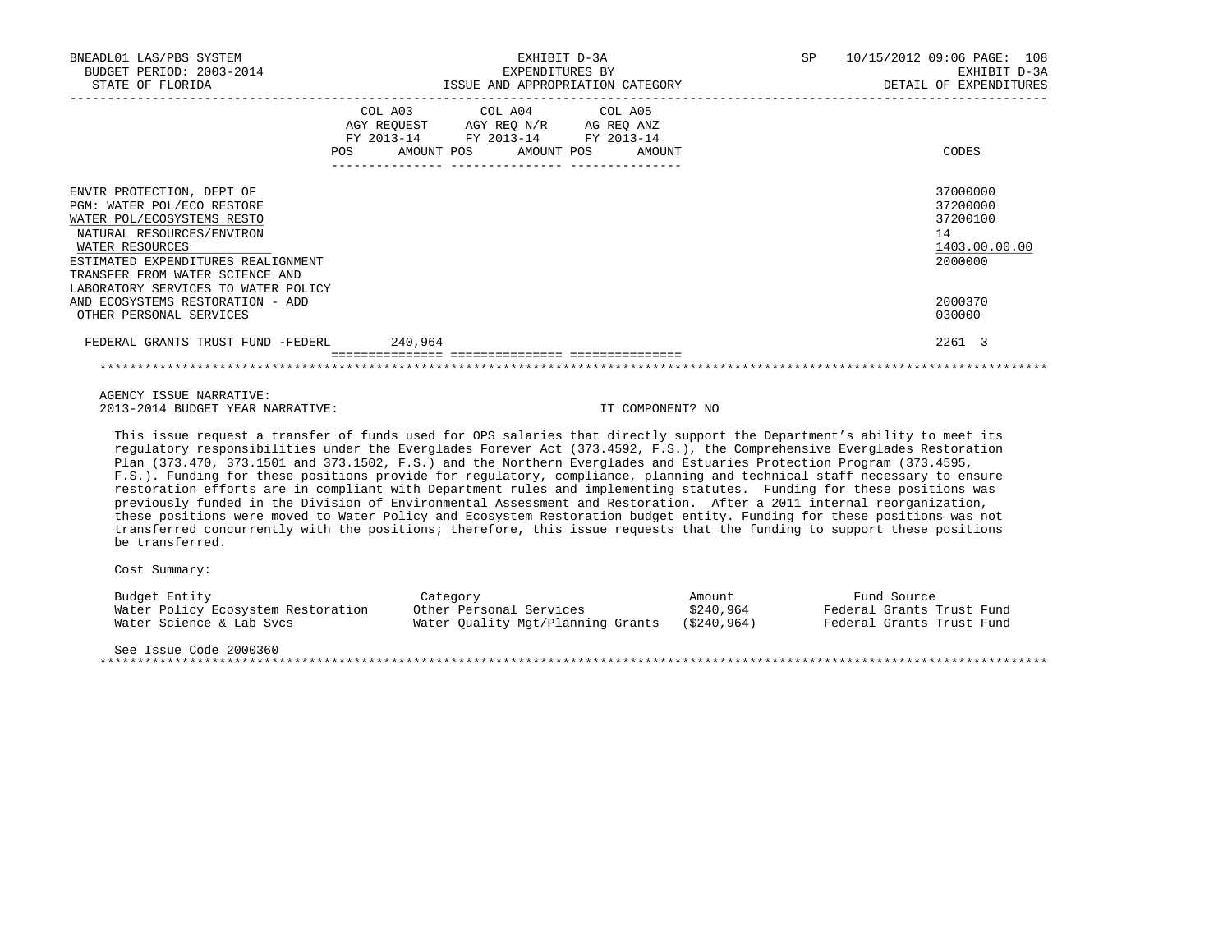| BNEADL01 LAS/PBS SYSTEM<br>BUDGET PERIOD: 2003-2014<br>STATE OF FLORIDA                                                                                                                               |                    | EXHIBIT D-3A<br>EXPENDITURES BY<br>ISSUE AND APPROPRIATION CATEGORY |                                                                                                                            |        |  | SP 10/15/2012 09:06 PAGE: 109<br>EXHIBIT D-3A<br>DETAIL OF EXPENDITURES |
|-------------------------------------------------------------------------------------------------------------------------------------------------------------------------------------------------------|--------------------|---------------------------------------------------------------------|----------------------------------------------------------------------------------------------------------------------------|--------|--|-------------------------------------------------------------------------|
|                                                                                                                                                                                                       |                    | POS                                                                 | COL A03 COL A04 COL A05<br>AGY REQUEST AGY REQ N/R AG REQ ANZ<br>FY 2013-14 FY 2013-14 FY 2013-14<br>AMOUNT POS AMOUNT POS | AMOUNT |  | CODES                                                                   |
| ENVIR PROTECTION, DEPT OF<br>PGM: WATER POL/ECO RESTORE<br>WATER POL/ECOSYSTEMS RESTO<br>NATURAL RESOURCES/ENVIRON<br>WATER RESOURCES<br>NONRECURRING EXPENDITURES<br>TRANSFER TO SAVE OUR EVERGLADES |                    |                                                                     |                                                                                                                            |        |  | 37000000<br>37200000<br>37200100<br>14<br>1403.00.00.00<br>2100000      |
| TRUST FUND FROM WATER MANAGEMENT<br>LANDS TRUST FUND<br>SPECIAL CATEGORIES<br>TR/SAVE OUR EVERGLADES TF                                                                                               |                    |                                                                     |                                                                                                                            |        |  | 2103088<br>100000<br>109982                                             |
| WATER MANAGEMENT LANDS TF -STATE 20,000,000-                                                                                                                                                          |                    |                                                                     |                                                                                                                            |        |  | 2776 1                                                                  |
| ANNUALIZATION OF ADMINISTERED<br>FUNDS APPROPRIATIONS<br>STATE HEALTH INSURANCE ADJUSTMENT<br>FOR FY 2012-13 - 10 MONTHS                                                                              |                    |                                                                     |                                                                                                                            |        |  | 26A0000                                                                 |
| ANNUALIZATION<br>SALARIES AND BENEFITS                                                                                                                                                                |                    |                                                                     |                                                                                                                            |        |  | 26A1830<br>010000                                                       |
| GENERAL REVENUE FUND -STATE                                                                                                                                                                           |                    | 5,045                                                               |                                                                                                                            |        |  | 1000 1                                                                  |
| ADMINISTRATIVE TRUST FUND -STATE                                                                                                                                                                      |                    | 4,330<br>1,350<br>$-FEDERL$                                         |                                                                                                                            |        |  | 2021 1<br>2021 3                                                        |
| TOTAL ADMINISTRATIVE TRUST FUND 5,680                                                                                                                                                                 |                    |                                                                     |                                                                                                                            |        |  | 2021                                                                    |
| ECOSYSTEM MGT & RESTOR TF -STATE                                                                                                                                                                      |                    | 1,470                                                               |                                                                                                                            |        |  | 2193 1                                                                  |
| FEDERAL GRANTS TRUST FUND -FEDERL                                                                                                                                                                     |                    | 835                                                                 |                                                                                                                            |        |  | $2261$ 3                                                                |
| LAND ACOUISITION TF                                                                                                                                                                                   | -STATE<br>$-MATCH$ | 2.5<br>530                                                          |                                                                                                                            |        |  | 2423 1<br>$2423$ 2                                                      |
| TOTAL LAND ACOUISITION TF                                                                                                                                                                             |                    | 555                                                                 |                                                                                                                            |        |  | 2423                                                                    |
| WATER MANAGEMENT LANDS TF -STATE                                                                                                                                                                      |                    | 795                                                                 |                                                                                                                            |        |  | 2776 1                                                                  |
| TOTAL APPRO                                                                                                                                                                                           |                    | 14,380                                                              |                                                                                                                            |        |  |                                                                         |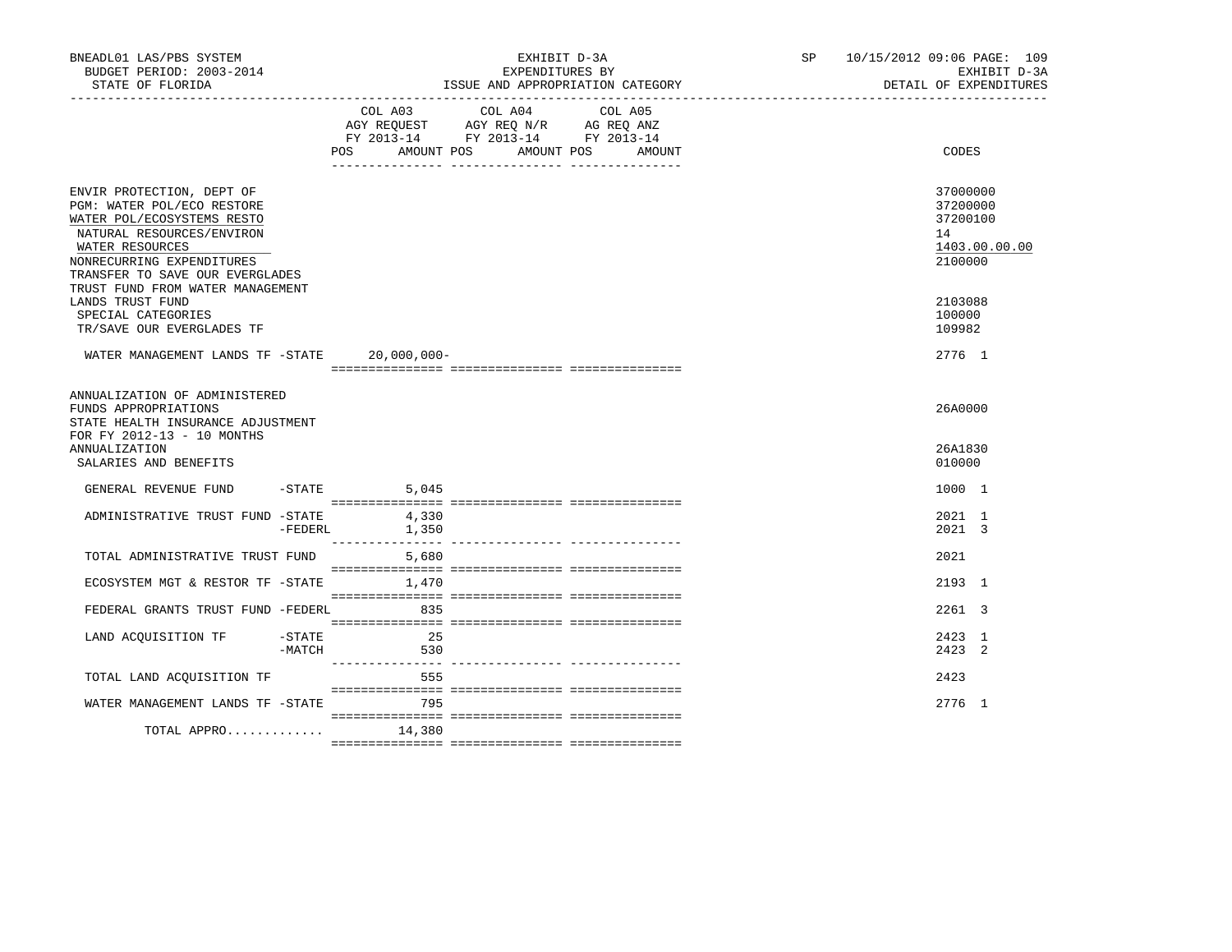| BNEADL01 LAS/PBS SYSTEM<br>BUDGET PERIOD: 2003-2014<br>STATE OF FLORIDA                                                                                                                                                              |        | EXHIBIT D-3A<br>EXPENDITURES BY<br>ISSUE AND APPROPRIATION CATEGORY |                                                                                                   |                                  |  | SP | 10/15/2012 09:06 PAGE: 110<br>EXHIBIT D-3A<br>DETAIL OF EXPENDITURES                              |
|--------------------------------------------------------------------------------------------------------------------------------------------------------------------------------------------------------------------------------------|--------|---------------------------------------------------------------------|---------------------------------------------------------------------------------------------------|----------------------------------|--|----|---------------------------------------------------------------------------------------------------|
|                                                                                                                                                                                                                                      |        |                                                                     | COL A03 COL A04 COL A05<br>AGY REQUEST AGY REQ N/R AG REQ ANZ<br>FY 2013-14 FY 2013-14 FY 2013-14 | POS AMOUNT POS AMOUNT POS AMOUNT |  |    | CODES                                                                                             |
| ENVIR PROTECTION, DEPT OF<br>PGM: WATER POL/ECO RESTORE<br>WATER POL/ECOSYSTEMS RESTO<br>NATURAL RESOURCES/ENVIRON<br>WATER RESOURCES<br>CAPITAL IMPROVEMENT PLAN<br>DEBT SERVICE<br>FIXED CAPITAL OUTLAY<br>DEBT SERVICE-SAVE EVERG |        |                                                                     |                                                                                                   |                                  |  |    | 37000000<br>37200000<br>37200100<br>14<br>1403.00.00.00<br>9900000<br>990D000<br>080000<br>089080 |
| SAVE OUR EVERGLADES TF                                                                                                                                                                                                               | -STATE | 22,885,817                                                          |                                                                                                   |                                  |  |    | 2221 1                                                                                            |

 2013-2014 BUDGET YEAR NARRATIVE: DEBT SERVICE-SAVE EVERG IT COMPONENT? NO The 2000 Legislature created the Everglades Restoration Act in order to restore the health and vitality of the Florida Everglades. Chapter 2002-261, Laws of Florida, authorizes the issuance of bonds as an alternative funding source to finance the Everglades Restoration Program.

\*\*\*\*\*\*\*\*\*\*\*\*\*\*\*\*\*\*\*\*\*\*\*\*\*\*\*\*\*\*\*\*\*\*\*\*\*\*\*\*\*\*\*\*\*\*\*\*\*\*\*\*\*\*\*\*\*\*\*\*\*\*\*\*\*\*\*\*\*\*\*\*\*\*\*\*\*\*\*\*\*\*\*\*\*\*\*\*\*\*\*\*\*\*\*\*\*\*\*\*\*\*\*\*\*\*\*\*\*\*\*\*\*\*\*\*\*\*\*\*\*\*\*\*\*\*\*

 An appropriation is requested on an annual basis to pay debt service on Everglades bond series issued in prior years. Debt service is based on the requirements for the payments of bond principal, interest and fiscal agent fees for the bonds.

 The current fiscal year appropriation of \$19,357,915 for Everglades Continuation Debt Service is in the Division of State Land's (DSL) budget.

 In FY 2012-13, Everglades funding was appropriated in the new budget entity Water Policy and Ecosystems Restoration. This issue moves the appropriation for the Everglades Debt Service from DSL to Water Policy and Ecosystems Restoration to more appropriately align the funding and debt service within the same budget entity.

 The Everglades Continuation Debt Service appropriation needed for FY 2013-14 is \$18,598,667. This amount is reflected on the Debt Service Schedule which is provided by the State Board of Administration, Division of Bond Finance.

 Also, in FY 2012-13, \$4,800,000 was appropriated in the Division of State Lands' budget for debt service on new bonds authorized for the purpose of financing the cost of constructing sewage collection, treatment, and disposal facilities included in the Florida Keys Area of Critical State Concern protection program.

 This issue requests to transfer this debt service from the DSL budget entity and place it in the budget of Water Policy and Ecosystems Restoration. Moving the debt service appropriation from the DSL to Water Policy and Ecosystems Restoration more appropriately aligns the funding and the debt service within the same budget entity.

 The Florida Keys Wastewater Treatment Plan continuation Debt Service appropriation needed for FY 2013-14 is \$4,287,150. This amount is reflected on the Debt Service Schedule which is provided by the State Board of Administration, Division of Bond Finance.

| Cost Summary:          |          |        |                |
|------------------------|----------|--------|----------------|
| Budget Entity/Division | Category | Amount | Funding Source |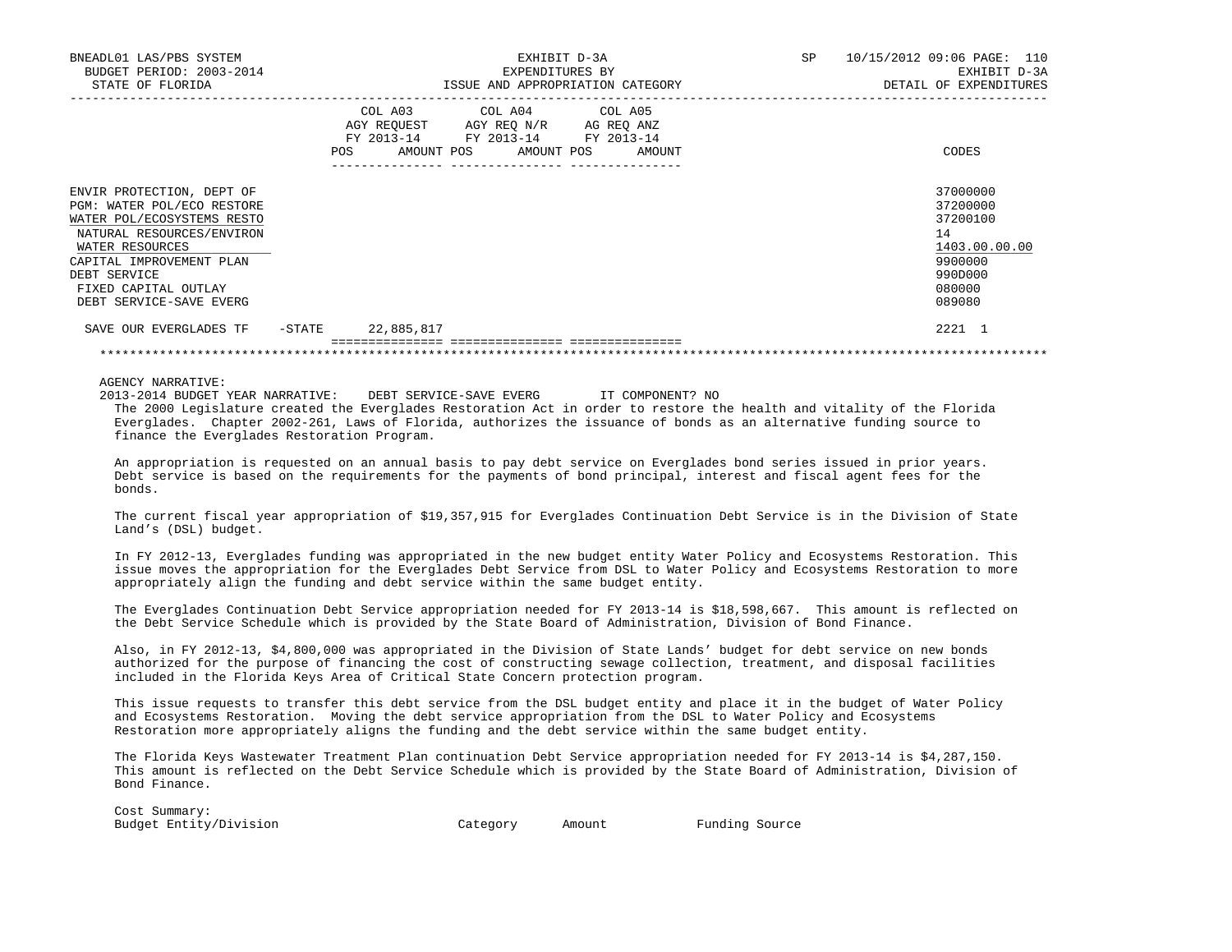| BNEADL01 LAS/PBS SYSTEM<br>BUDGET PERIOD: 2003-2014<br>STATE OF FLORIDA                                                                                                           |            |                       | EXHIBIT D-3A<br>EXPENDITURES BY<br>ISSUE AND APPROPRIATION CATEGORY                                                                                                                | SP <sub>2</sub>                                                      | 10/15/2012 09:06 PAGE: 111<br>EXHIBIT D-3A<br>DETAIL OF EXPENDITURES          |
|-----------------------------------------------------------------------------------------------------------------------------------------------------------------------------------|------------|-----------------------|------------------------------------------------------------------------------------------------------------------------------------------------------------------------------------|----------------------------------------------------------------------|-------------------------------------------------------------------------------|
| POS                                                                                                                                                                               | AMOUNT POS |                       | $\begin{tabular}{lcccc} COL A03 & COL A04 & COL A05 \\ AGY REQUEST & AGY REQ N/R & AG REQ ANZ \\ FY & 2013-14 & FY & 2013-14 & FY & 2013-14 \end{tabular}$<br>AMOUNT POS<br>AMOUNT |                                                                      | CODES                                                                         |
| ENVIR PROTECTION, DEPT OF<br>PGM: WATER POL/ECO RESTORE<br>WATER POL/ECOSYSTEMS RESTO<br>NATURAL RESOURCES/ENVIRON<br>WATER RESOURCES<br>CAPITAL IMPROVEMENT PLAN<br>DEBT SERVICE |            |                       |                                                                                                                                                                                    |                                                                      | 37000000<br>37200000<br>37200100<br>14<br>1403.00.00.00<br>9900000<br>990D000 |
| 37100200/Division of State Lands<br>37100200/Division of State Lands<br>Total                                                                                                     |            | 089081                | 089080 (\$19,357,915)<br>(5, 4, 800, 000)<br>(S24, 157, 915)                                                                                                                       | Save Our Everglades TF<br>Save Our Everglades TF                     |                                                                               |
| 37200100/Water Policy & Ecosystem Rest.<br>37200100/Water Policy & Ecosystem Rest.<br>Total                                                                                       |            | 089080                | \$4,287,150<br>\$22,885,817                                                                                                                                                        | 089080 \$18,598,667 Save Our Everglades TF<br>Save Our Everglades TF |                                                                               |
| Net Difference                                                                                                                                                                    |            |                       | (51, 272, 098)                                                                                                                                                                     |                                                                      |                                                                               |
| ENVIRONMENTAL PROJECTS<br>G/A-LOC GOV/NONST ENT-FCO<br>EVERGLADES RESTORATION                                                                                                     |            |                       |                                                                                                                                                                                    |                                                                      | 990E000<br>140000<br>141117                                                   |
| SAVE OUR EVERGLADES TF<br>$-$ STATE                                                                                                                                               |            | 50,000,000 50,000,000 |                                                                                                                                                                                    |                                                                      | 2221 1                                                                        |
|                                                                                                                                                                                   |            |                       |                                                                                                                                                                                    |                                                                      |                                                                               |

2013-2014 BUDGET YEAR NARRATIVE: EVERGLADES RESTORATION IT COMPONENT? NO

 The Office of Water Policy and Ecosystem Restoration request funding for the Comprehensive Everglades Restoration Plan (CERP) and Northern Everglades and Estuaries Protection Program (NEEPP). The state's Everglades water quality plan will have a direct impact on the regional economy, through the creation of jobs and contracting opportunities. A 2010 Mather Economics report estimated that everglades restoration will have an economic benefit of approximately \$46.5 billion in 2011 dollars.

 Implementation of the projects supported through these funds will improve the ecological health of over 2.4 million acres of south Florida ecosystem, including the Everglades and Florida Bay, through the restoration, protection and preservation of more natural water flows; improved water quality and hydroperiods; improved habitat conditions for listed species; ensure a more reliable supply of water; improve flood control capabilities; and result in direct and indirect improvements to the economy.

Cost Summary:

Category **Amount** Fund 141117-Everglades Restoration \$50,000,000 Save Our Everglades Trust Fund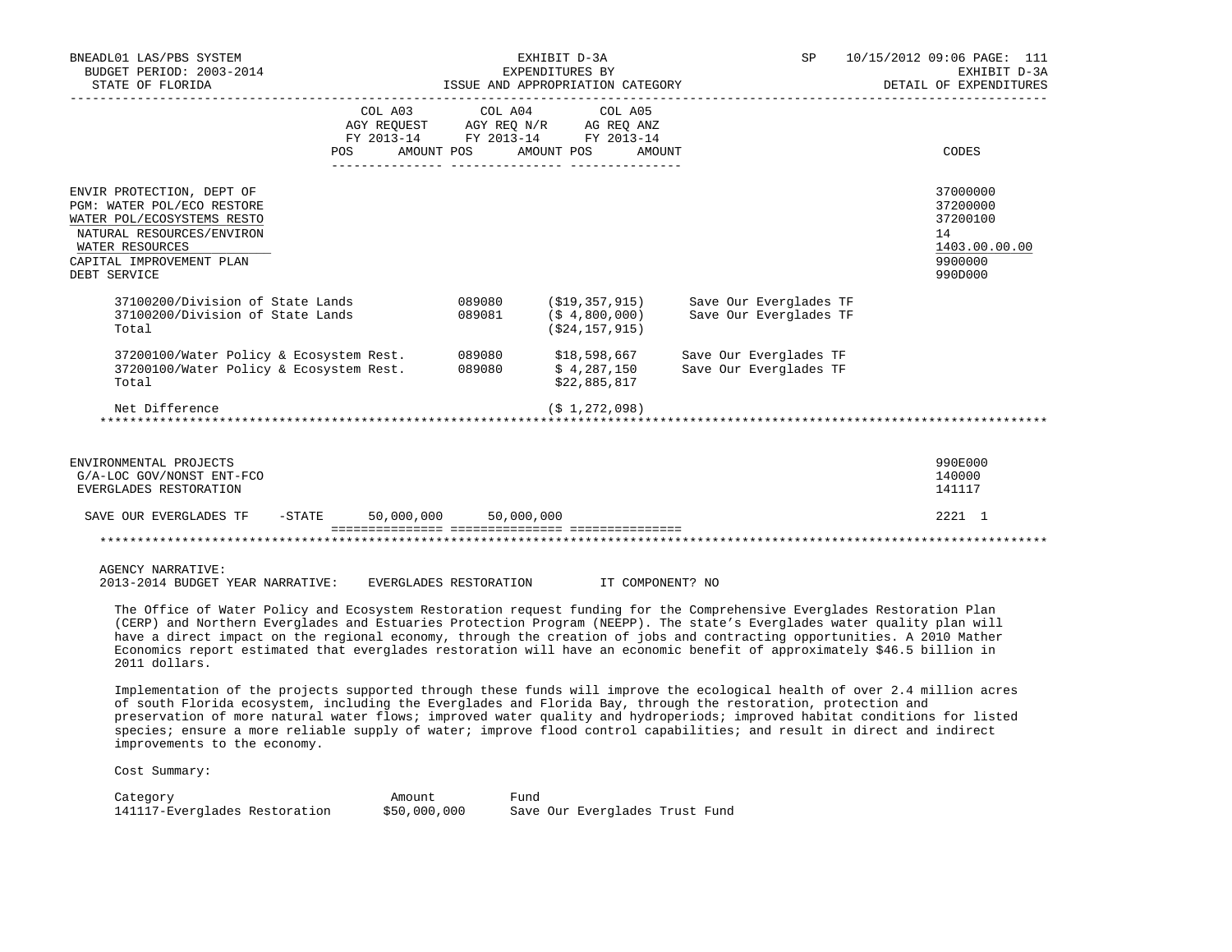| BNEADL01 LAS/PBS SYSTEM<br>BUDGET PERIOD: 2003-2014<br>STATE OF FLORIDA                                                                                                                     |                | EXHIBIT D-3A<br>EXPENDITURES BY<br>ISSUE AND APPROPRIATION CATEGORY                                                | SP     | 10/15/2012 09:06 PAGE: 112<br>EXHIBIT D-3A<br>DETAIL OF EXPENDITURES          |
|---------------------------------------------------------------------------------------------------------------------------------------------------------------------------------------------|----------------|--------------------------------------------------------------------------------------------------------------------|--------|-------------------------------------------------------------------------------|
|                                                                                                                                                                                             | COL A03<br>POS | COL A04 COL A05<br>AGY REQUEST AGY REQ N/R AG REQ ANZ<br>FY 2013-14 FY 2013-14 FY 2013-14<br>AMOUNT POS AMOUNT POS | AMOUNT | CODES                                                                         |
| ENVIR PROTECTION, DEPT OF<br>PGM: WATER POL/ECO RESTORE<br>WATER POL/ECOSYSTEMS RESTO<br>NATURAL RESOURCES/ENVIRON<br>WATER RESOURCES<br>CAPITAL IMPROVEMENT PLAN<br>ENVIRONMENTAL PROJECTS |                |                                                                                                                    |        | 37000000<br>37200000<br>37200100<br>14<br>1403.00.00.00<br>9900000<br>990E000 |
| Funding for this issue will be supported by a transfer of 35.0 million from Water Management Lands Trust Fund and \$15.0<br>million from Land Acquistion Trust Fund.                        |                |                                                                                                                    |        |                                                                               |
| LAND ACOUISITION<br>G/A-LOC GOV/NONST ENT-FCO<br>AID/WMD-LAND ACOUISITION                                                                                                                   |                |                                                                                                                    |        | 990L000<br>140000<br>140124                                                   |
| WATER MANAGEMENT LANDS TF -STATE 15,863,535 15,863,535                                                                                                                                      |                |                                                                                                                    |        | 2776 1                                                                        |
|                                                                                                                                                                                             |                |                                                                                                                    |        |                                                                               |

2013-2014 BUDGET YEAR NARRATIVE: AID/WMD-LAND ACQUISITION IT COMPONENT? NO

 The Office of Water Policy and Ecosystem Restoration is requesting funding for Aid to Water Management Districts Land Acquisition appropriation. This funding is necessary to continue debt service payments of the St. Johns River and South Florida Water Management Districts. Special Obligation Land Acquisition Bonds were issued by these two districts to provide funds for the acquisition of environmentally sensitive lands. Principal and interest on the bonds are secured by a lien on documentary stamp excise taxes collected statewide by the State of Florida and allocated to the State's five water management districts through the Water Management Lands Trust Fund. Funding this issue prevents default on an outstanding financial obligation.

 This issue is also requesting funding for the Water Management Districts which is necessary to continue supporting the Environment Resource Permitting Program, and wetland restoration and well-capping activities in delineated areas at the Northwest Florida and Suwannee River Water Management Districts. Funding this issue provides operating capital to two water management whose ad valorem revenues are insufficient to fund the fore mentioned programs.

Cost Summary:

| Category                                 | Amount | Fund                              |
|------------------------------------------|--------|-----------------------------------|
| Aid to WMD-Land Acquisition \$15,863,535 |        | Water Management Lands Trust Fund |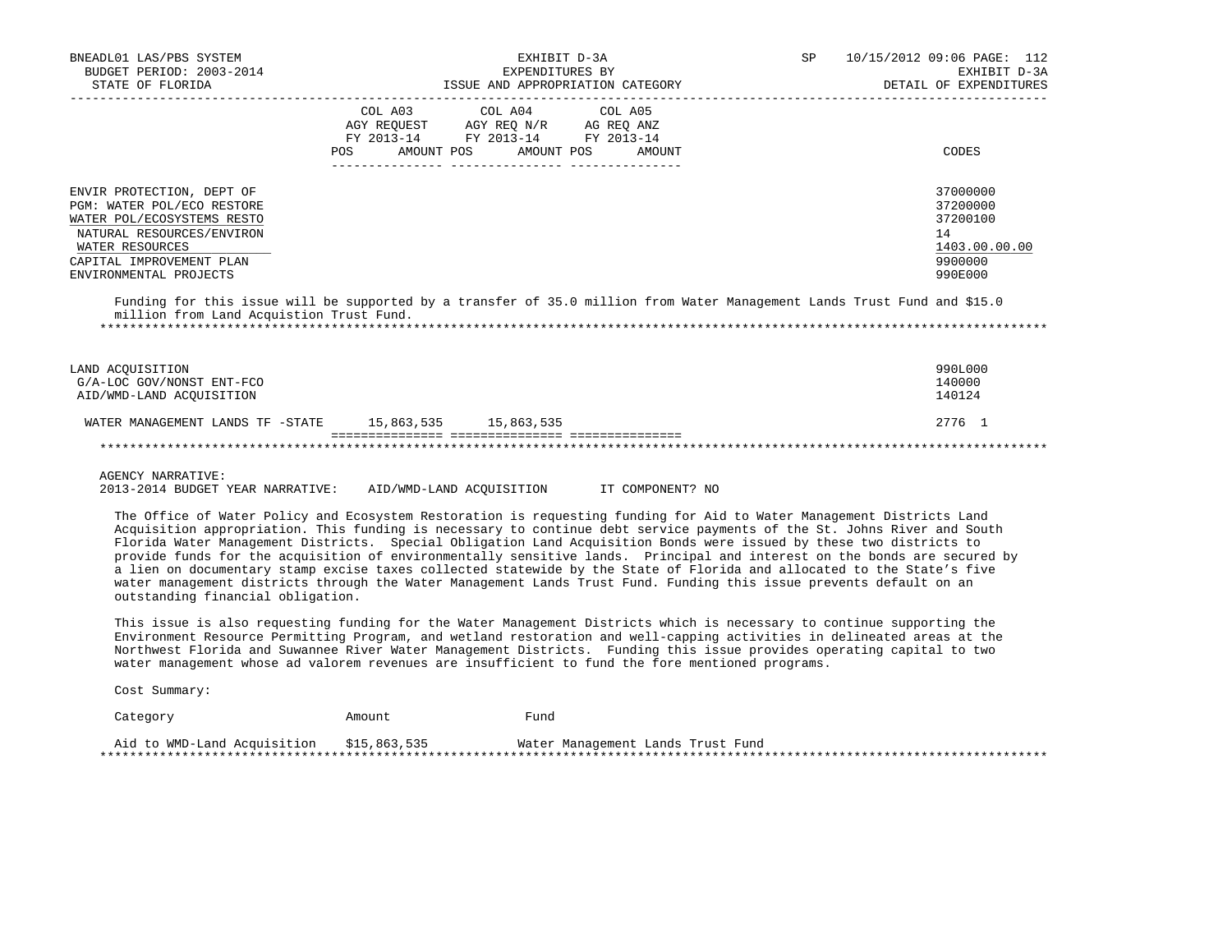| BNEADL01 LAS/PBS SYSTEM<br>BUDGET PERIOD: 2003-2014<br>STATE OF FLORIDA                                                               |                                      | EXHIBIT D-3A<br>EXPENDITURES BY<br>ISSUE AND APPROPRIATION CATEGORY                                                  |  | SP 10/15/2012 09:06 PAGE: 113<br>EXHIBIT D-3A<br>DETAIL OF EXPENDITURES |
|---------------------------------------------------------------------------------------------------------------------------------------|--------------------------------------|----------------------------------------------------------------------------------------------------------------------|--|-------------------------------------------------------------------------|
|                                                                                                                                       | POS AMOUNT POS AMOUNT POS AMOUNT     | COL A03 COL A04 COL A05<br>AGY REQUEST AGY REQ N/R AG REQ ANZ<br>FY 2013-14 FY 2013-14 FY 2013-14<br>_______________ |  | CODES                                                                   |
| ENVIR PROTECTION, DEPT OF<br>PGM: WATER POL/ECO RESTORE<br>WATER POL/ECOSYSTEMS RESTO<br>NATURAL RESOURCES/ENVIRON<br>WATER RESOURCES |                                      |                                                                                                                      |  | 37000000<br>37200000<br>37200100<br>14<br>1403.00.00.00                 |
| TOTAL: WATER RESOURCES<br>BY FUND TYPE                                                                                                |                                      |                                                                                                                      |  | 1403.00.00.00                                                           |
| GENERAL REVENUE FUND<br>TRUST FUNDS                                                                                                   | 670,613<br>93, 329, 221 65, 863, 535 |                                                                                                                      |  | 1000<br>2000                                                            |
| TOTAL POSITIONS 24.00<br>TOTAL PROG COMP 93,999,834 65,863,535<br>TOTAL SALARY RATE $1,343,688$                                       |                                      |                                                                                                                      |  |                                                                         |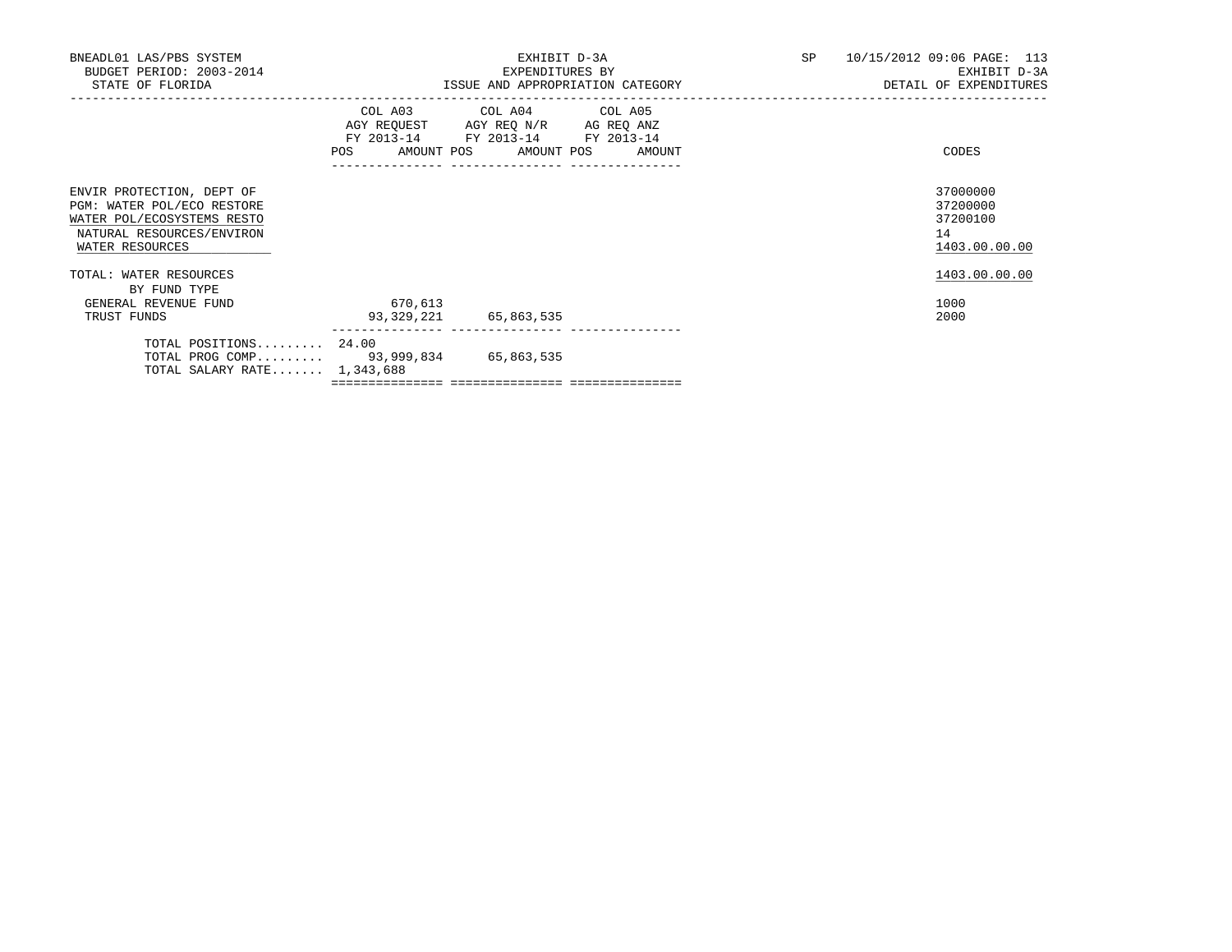| COL A03                                                      | COL A04<br>AGY REQUEST AGY REQ N/R AG REQ ANZ<br>FY 2013-14 FY 2013-14 FY 2013-14<br>POS AMOUNT POS AMOUNT POS                                                                                                                                                                                                                                                                                 | COL A05<br>AMOUNT                           |  | CODES                                                                                   |
|--------------------------------------------------------------|------------------------------------------------------------------------------------------------------------------------------------------------------------------------------------------------------------------------------------------------------------------------------------------------------------------------------------------------------------------------------------------------|---------------------------------------------|--|-----------------------------------------------------------------------------------------|
|                                                              |                                                                                                                                                                                                                                                                                                                                                                                                |                                             |  |                                                                                         |
| ESTIMATED EXPENDITURES - OPERATIONS<br>SALARY RATE 7,744,040 |                                                                                                                                                                                                                                                                                                                                                                                                |                                             |  | 37000000<br>37300000<br>37300100<br>14<br>1403.00.00.00<br>1000000<br>1001000<br>000000 |
|                                                              |                                                                                                                                                                                                                                                                                                                                                                                                |                                             |  | 010000                                                                                  |
|                                                              |                                                                                                                                                                                                                                                                                                                                                                                                |                                             |  | 1000 1                                                                                  |
| 4,156                                                        |                                                                                                                                                                                                                                                                                                                                                                                                |                                             |  | 2050 1<br>2050 2                                                                        |
| 4,585,258                                                    |                                                                                                                                                                                                                                                                                                                                                                                                |                                             |  | 2050                                                                                    |
|                                                              |                                                                                                                                                                                                                                                                                                                                                                                                |                                             |  | 2193 1                                                                                  |
|                                                              |                                                                                                                                                                                                                                                                                                                                                                                                |                                             |  | 2261 3                                                                                  |
|                                                              |                                                                                                                                                                                                                                                                                                                                                                                                |                                             |  | 2423 1                                                                                  |
| 2,149,880                                                    |                                                                                                                                                                                                                                                                                                                                                                                                |                                             |  | 2780 2                                                                                  |
|                                                              |                                                                                                                                                                                                                                                                                                                                                                                                |                                             |  |                                                                                         |
|                                                              |                                                                                                                                                                                                                                                                                                                                                                                                |                                             |  | 030000                                                                                  |
| 185,969<br>70,950                                            |                                                                                                                                                                                                                                                                                                                                                                                                |                                             |  | $2050 - 1$<br>2780 2                                                                    |
| 256,919                                                      |                                                                                                                                                                                                                                                                                                                                                                                                |                                             |  |                                                                                         |
|                                                              |                                                                                                                                                                                                                                                                                                                                                                                                |                                             |  | 040000                                                                                  |
|                                                              |                                                                                                                                                                                                                                                                                                                                                                                                |                                             |  | 1000 1                                                                                  |
| 1,356,779<br>1,718                                           |                                                                                                                                                                                                                                                                                                                                                                                                |                                             |  | 2050 1<br>2050 2                                                                        |
| 1,358,497                                                    |                                                                                                                                                                                                                                                                                                                                                                                                |                                             |  | 2050                                                                                    |
|                                                              | GENERAL REVENUE FUND -STATE 654,372<br>$-$ STATE 4,581,102<br>$-MATCH$<br>TOTAL ENVIRONMENTAL LAB TF<br>ECOSYSTEM MGT & RESTOR TF - STATE 237,948<br>$-STATE$ 63,665<br>WATER QUALITY ASSURANCE TF-MATCH<br>TOTAL POSITIONS 174.00<br>TOTAL APPRO 10, 223, 557<br>ENVIRONMENTAL LAB TF - STATE<br>WATER QUALITY ASSURANCE TF-MATCH<br>TOTAL APPRO<br>$-$ STATE 25,646<br>$-$ STATE<br>$-MATCH$ | FEDERAL GRANTS TRUST FUND -FEDERL 2,532,434 |  |                                                                                         |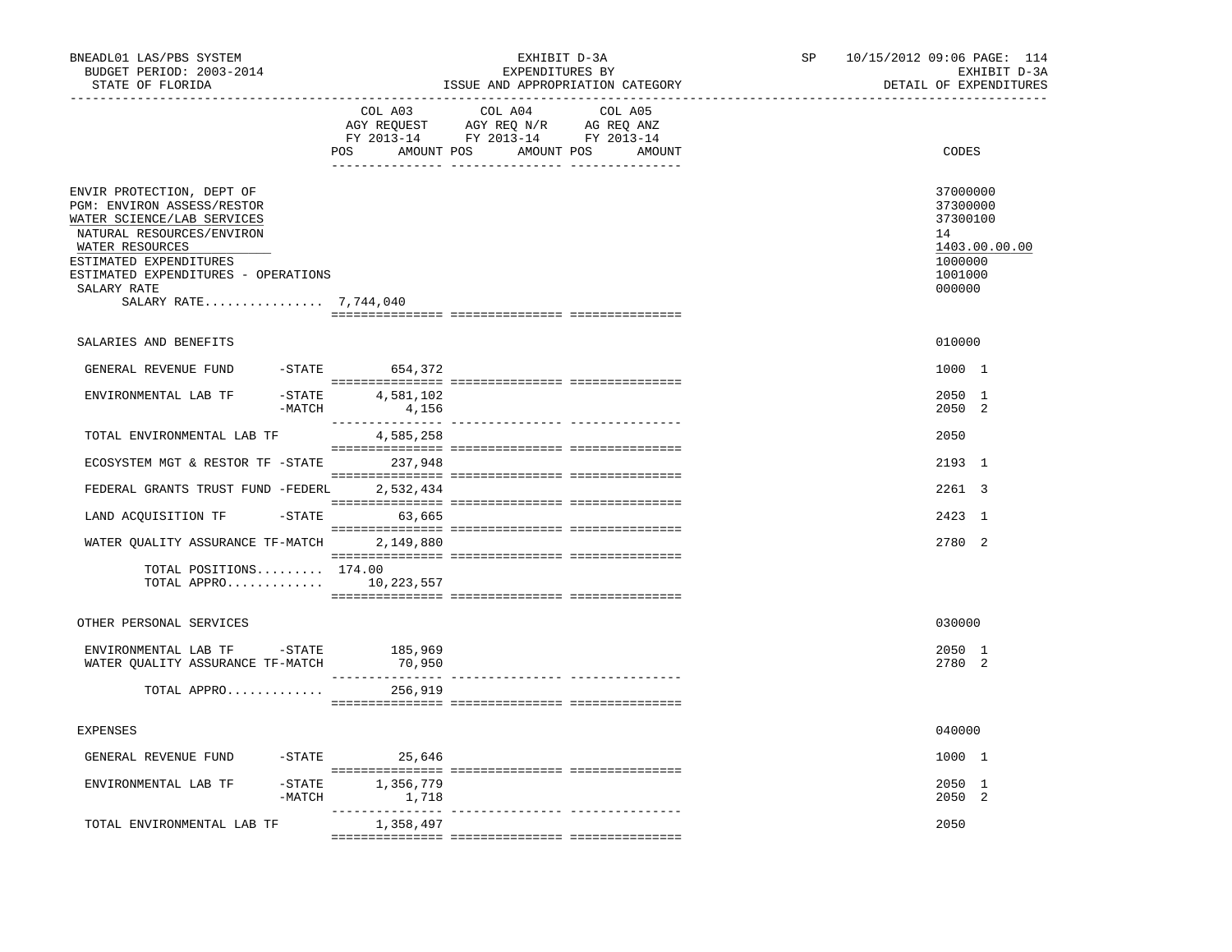| BNEADL01 LAS/PBS SYSTEM<br>BUDGET PERIOD: 2003-2014<br>STATE OF FLORIDA                                                                                                                                                                                                                            |                      | EXHIBIT D-3A<br>EXPENDITURES BY<br>ISSUE AND APPROPRIATION CATEGORY | SP and the set of the set of the set of the set of the set of the set of the set of the set of the set of the set of the set of the set of the set of the set of the set of the set of the set of the set of the set of the se | 10/15/2012 09:06 PAGE: 115<br>EXHIBIT D-3A<br>DETAIL OF EXPENDITURES                                        |
|----------------------------------------------------------------------------------------------------------------------------------------------------------------------------------------------------------------------------------------------------------------------------------------------------|----------------------|---------------------------------------------------------------------|--------------------------------------------------------------------------------------------------------------------------------------------------------------------------------------------------------------------------------|-------------------------------------------------------------------------------------------------------------|
|                                                                                                                                                                                                                                                                                                    | COL A03<br>POS       | COL A04<br>COL A05<br>AMOUNT POS AMOUNT POS<br>AMOUNT               |                                                                                                                                                                                                                                | CODES                                                                                                       |
| ENVIR PROTECTION, DEPT OF<br>PGM: ENVIRON ASSESS/RESTOR<br>WATER SCIENCE/LAB SERVICES<br>NATURAL RESOURCES/ENVIRON<br>WATER RESOURCES<br>ESTIMATED EXPENDITURES<br>ESTIMATED EXPENDITURES - OPERATIONS<br>EXPENSES<br>ECOSYSTEM MGT & RESTOR TF -STATE<br>WATER QUALITY ASSURANCE TF-MATCH 252,602 | 157,773              |                                                                     |                                                                                                                                                                                                                                | 37000000<br>37300000<br>37300100<br>14<br>1403.00.00.00<br>1000000<br>1001000<br>040000<br>2193 1<br>2780 2 |
| TOTAL APPRO $1,794,518$                                                                                                                                                                                                                                                                            |                      |                                                                     |                                                                                                                                                                                                                                |                                                                                                             |
| OPERATING CAPITAL OUTLAY                                                                                                                                                                                                                                                                           |                      |                                                                     |                                                                                                                                                                                                                                | 060000                                                                                                      |
| ENVIRONMENTAL LAB TF - STATE                                                                                                                                                                                                                                                                       | 198,800              |                                                                     |                                                                                                                                                                                                                                | 2050 1                                                                                                      |
| SPECIAL CATEGORIES<br>GROUND WTR/MONITOR NETWRK                                                                                                                                                                                                                                                    |                      |                                                                     |                                                                                                                                                                                                                                | 100000<br>100027                                                                                            |
| ENVIRONMENTAL LAB TF -STATE<br>WATER QUALITY ASSURANCE TF-MATCH                                                                                                                                                                                                                                    | 125,000<br>1,797,507 |                                                                     |                                                                                                                                                                                                                                | 2050 1<br>2780 2                                                                                            |
| TOTAL APPRO                                                                                                                                                                                                                                                                                        | 1,922,507            |                                                                     |                                                                                                                                                                                                                                |                                                                                                             |
| WMD LAB SUPPORT                                                                                                                                                                                                                                                                                    |                      |                                                                     |                                                                                                                                                                                                                                | 100039                                                                                                      |
| ENVIRONMENTAL LAB TF                                                                                                                                                                                                                                                                               | $-$ STATE 176, 425   |                                                                     |                                                                                                                                                                                                                                | 2050 1                                                                                                      |
| EVERGLADES LAB SUPPORT                                                                                                                                                                                                                                                                             |                      |                                                                     |                                                                                                                                                                                                                                | 100050                                                                                                      |
| $-STATE$<br>ENVIRONMENTAL LAB TF                                                                                                                                                                                                                                                                   | 469,471              |                                                                     |                                                                                                                                                                                                                                | 2050 1                                                                                                      |
| WATER QUALITY MGMT/PLAN                                                                                                                                                                                                                                                                            |                      |                                                                     |                                                                                                                                                                                                                                | 100628                                                                                                      |
| FEDERAL GRANTS TRUST FUND -FEDERL 2,454,380                                                                                                                                                                                                                                                        |                      |                                                                     |                                                                                                                                                                                                                                | 2261 3                                                                                                      |
| LABORATORY SERVICES                                                                                                                                                                                                                                                                                |                      |                                                                     |                                                                                                                                                                                                                                | 100748                                                                                                      |
| FEDERAL GRANTS TRUST FUND -FEDERL                                                                                                                                                                                                                                                                  | 250,000              |                                                                     |                                                                                                                                                                                                                                | 2261 3                                                                                                      |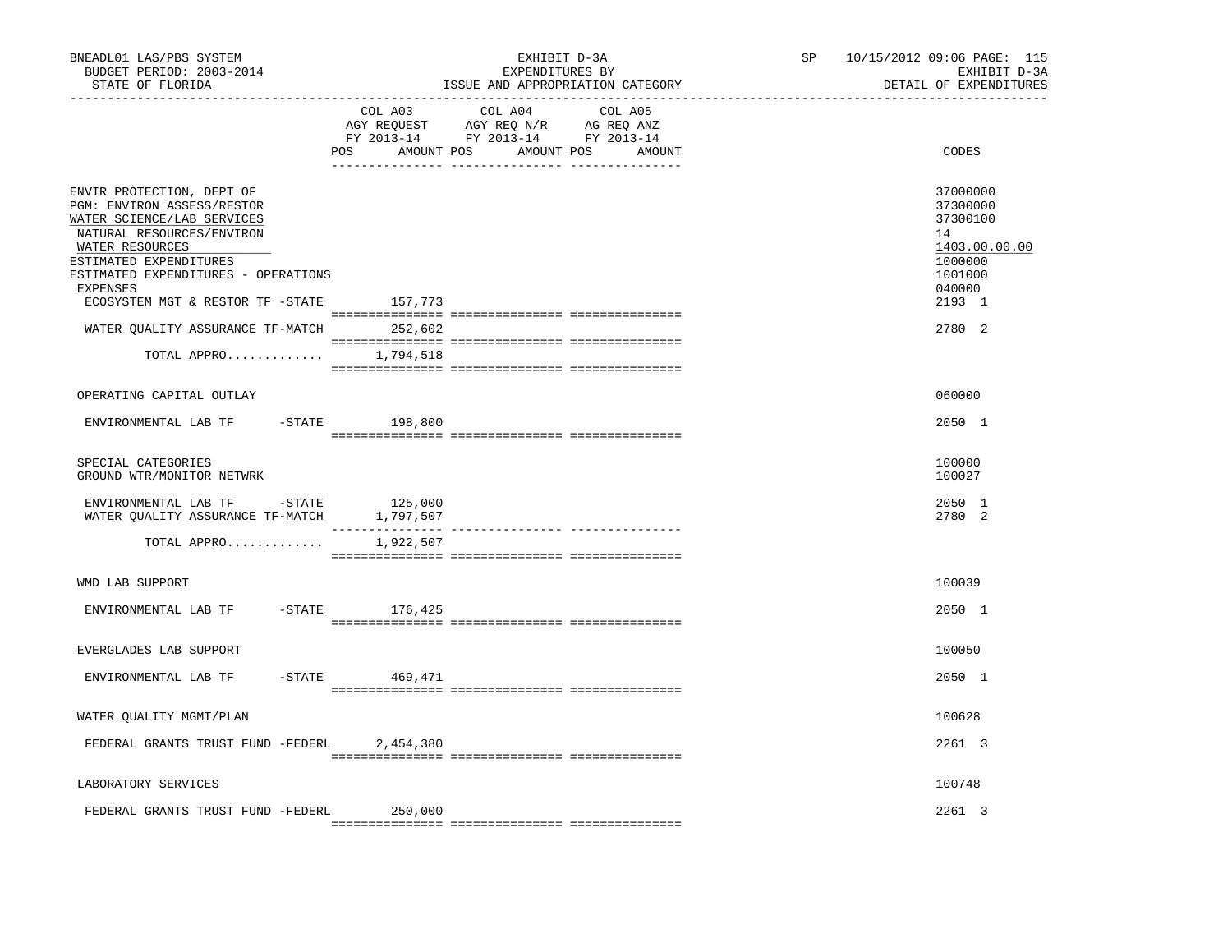| ------------------                                                                                                                                                                                                                                                                 |                                                                                                   |
|------------------------------------------------------------------------------------------------------------------------------------------------------------------------------------------------------------------------------------------------------------------------------------|---------------------------------------------------------------------------------------------------|
| COL A03<br>COL A04<br>COL A05<br>$\begin{tabular}{lllllllll} \bf AGY & \bf REQUEST & \bf AGY & \bf REQ & \bf N/R & \bf AG & \bf REQ & \bf ANZ \\ \bf FY & \tt 2013-14 & \bf FY & \tt 2013-14 & \bf FY & \tt 2013-14 \\ \end{tabular}$<br>POS<br>AMOUNT POS<br>AMOUNT POS<br>AMOUNT | CODES                                                                                             |
| ENVIR PROTECTION, DEPT OF<br>PGM: ENVIRON ASSESS/RESTOR<br>WATER SCIENCE/LAB SERVICES<br>NATURAL RESOURCES/ENVIRON<br>WATER RESOURCES<br>ESTIMATED EXPENDITURES<br>ESTIMATED EXPENDITURES - OPERATIONS<br>SPECIAL CATEGORIES<br>CONTRACTED SERVICES                                | 37000000<br>37300000<br>37300100<br>14<br>1403.00.00.00<br>1000000<br>1001000<br>100000<br>100777 |
| ENVIRONMENTAL LAB TF -STATE 436,559                                                                                                                                                                                                                                                | 2050 1                                                                                            |
| HAZARDOUS WASTE CLEANUP                                                                                                                                                                                                                                                            | 101492                                                                                            |
| $-STATE$ 312,710<br>ENVIRONMENTAL LAB TF                                                                                                                                                                                                                                           | 2050 1                                                                                            |
| MARINE RESEARCH GRANTS                                                                                                                                                                                                                                                             | 102080                                                                                            |
| FEDERAL GRANTS TRUST FUND -FEDERL<br>168,000                                                                                                                                                                                                                                       | 2261 3                                                                                            |
| RISK MANAGEMENT INSURANCE                                                                                                                                                                                                                                                          | 103241                                                                                            |
| ECOSYSTEM MGT & RESTOR TF -STATE 66,571                                                                                                                                                                                                                                            | 2193 1                                                                                            |
| USGS COOPERATIVE AGREEMENT                                                                                                                                                                                                                                                         | 104081                                                                                            |
| 214,897<br>WATER QUALITY ASSURANCE TF-MATCH                                                                                                                                                                                                                                        | 2780 2                                                                                            |
| TR/IFAS-LAKEWATCH                                                                                                                                                                                                                                                                  | 105015                                                                                            |
| INTERNAL IMPROVEMENT TF -STATE<br>275,000                                                                                                                                                                                                                                          | 2408 1                                                                                            |
| TMDL SPRINGS MONITORING                                                                                                                                                                                                                                                            | 105016                                                                                            |
| $-STATE$<br>GENERAL REVENUE FUND<br>4,000,000                                                                                                                                                                                                                                      | 1000 1                                                                                            |
| STW NUM NUT MONTR NETWORK                                                                                                                                                                                                                                                          | 106002                                                                                            |
| GENERAL REVENUE FUND -STATE 3,393,463<br>ECOSYSTEM MGT & RESTOR TF -STATE<br>1,606,537                                                                                                                                                                                             | 1000 1<br>2193 1                                                                                  |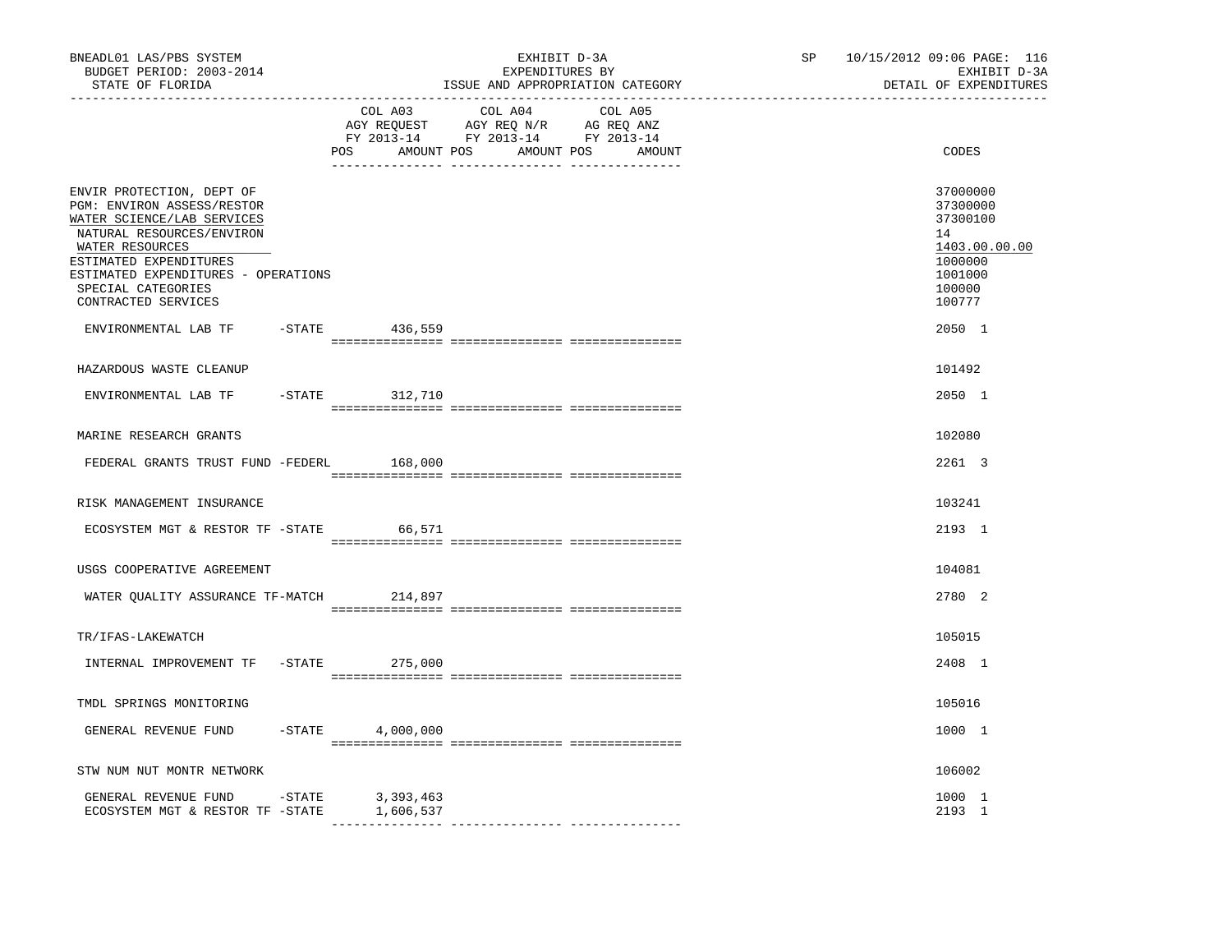| BNEADL01 LAS/PBS SYSTEM<br>BUDGET PERIOD: 2003-2014<br>STATE OF FLORIDA                                                                                                                                                                                                                                                                                                                                                                                                                                                                                                                                                                                                                                                                                                                                                                                                                                                                                                                                                                                                                                                      |                                             | EXPENDITURES BY                                                                                                            | EXHIBIT D-3A<br>ISSUE AND APPROPRIATION CATEGORY | SP | 10/15/2012 09:06 PAGE: 117<br>EXHIBIT D-3A<br>DETAIL OF EXPENDITURES                              |
|------------------------------------------------------------------------------------------------------------------------------------------------------------------------------------------------------------------------------------------------------------------------------------------------------------------------------------------------------------------------------------------------------------------------------------------------------------------------------------------------------------------------------------------------------------------------------------------------------------------------------------------------------------------------------------------------------------------------------------------------------------------------------------------------------------------------------------------------------------------------------------------------------------------------------------------------------------------------------------------------------------------------------------------------------------------------------------------------------------------------------|---------------------------------------------|----------------------------------------------------------------------------------------------------------------------------|--------------------------------------------------|----|---------------------------------------------------------------------------------------------------|
|                                                                                                                                                                                                                                                                                                                                                                                                                                                                                                                                                                                                                                                                                                                                                                                                                                                                                                                                                                                                                                                                                                                              | POS                                         | COL A03 COL A04 COL A05<br>AGY REQUEST AGY REQ N/R AG REQ ANZ<br>FY 2013-14 FY 2013-14 FY 2013-14<br>AMOUNT POS AMOUNT POS | AMOUNT                                           |    | CODES                                                                                             |
| ENVIR PROTECTION, DEPT OF<br>PGM: ENVIRON ASSESS/RESTOR<br>WATER SCIENCE/LAB SERVICES<br>NATURAL RESOURCES/ENVIRON<br>WATER RESOURCES<br>ESTIMATED EXPENDITURES<br>ESTIMATED EXPENDITURES - OPERATIONS<br>SPECIAL CATEGORIES<br>STW NUM NUT MONTR NETWORK<br>TOTAL APPRO                                                                                                                                                                                                                                                                                                                                                                                                                                                                                                                                                                                                                                                                                                                                                                                                                                                     | 5,000,000                                   |                                                                                                                            |                                                  |    | 37000000<br>37300000<br>37300100<br>14<br>1403.00.00.00<br>1000000<br>1001000<br>100000<br>106002 |
| TR/DMS/HR SVCS/STW CONTRCT                                                                                                                                                                                                                                                                                                                                                                                                                                                                                                                                                                                                                                                                                                                                                                                                                                                                                                                                                                                                                                                                                                   |                                             |                                                                                                                            |                                                  |    | 107040                                                                                            |
| GENERAL REVENUE FUND -STATE<br>ENVIRONMENTAL LAB TF -STATE<br>ECOSYSTEM MGT & RESTOR TF -STATE<br>FEDERAL GRANTS TRUST FUND -FEDERL<br>LAND ACQUISITION TF -STATE<br>TOTAL APPRO 67,976                                                                                                                                                                                                                                                                                                                                                                                                                                                                                                                                                                                                                                                                                                                                                                                                                                                                                                                                      | 8,151<br>30,104<br>1,712<br>14,436<br>1,439 |                                                                                                                            |                                                  |    | 1000 1<br>2050 1<br>2193 1<br>2261 3<br>2423 1<br>2780 1                                          |
| TOTAL: ESTIMATED EXPENDITURES - OPERATIONS<br>TOTAL POSITIONS 174.00<br>TOTAL ISSUE 28,288,290<br>TOTAL SALARY RATE 7,744,040                                                                                                                                                                                                                                                                                                                                                                                                                                                                                                                                                                                                                                                                                                                                                                                                                                                                                                                                                                                                |                                             |                                                                                                                            |                                                  |    | 1001000                                                                                           |
|                                                                                                                                                                                                                                                                                                                                                                                                                                                                                                                                                                                                                                                                                                                                                                                                                                                                                                                                                                                                                                                                                                                              |                                             |                                                                                                                            |                                                  |    |                                                                                                   |
| AGENCY ISSUE NARRATIVE:<br>2013-2014 BUDGET YEAR NARRATIVE:<br>Use of Special Category Funding in the Recurring Base                                                                                                                                                                                                                                                                                                                                                                                                                                                                                                                                                                                                                                                                                                                                                                                                                                                                                                                                                                                                         |                                             |                                                                                                                            | IT COMPONENT? NO                                 |    |                                                                                                   |
| The Division of Environmental Assessment and Restoration anticipates funding OPS wages from the following special<br>categories: 100027 Groundwater Monitoring, 100039 Water Management Lab Support, 100050 Everglades Lab Support, 100628<br>Water Quality Management/Planning Grants, 104081 US Geologic Survey Coop, 101492 Hazardous Waste, 100748 Laboratory<br>Services, 102080 Marine Research Grants; and, 108040 Grants and Aids - Deepwater Horizon - Natural Resource Damage<br>Assessments - State Operations. OPS employees provide assistance with approximately 137,176 analyses performed each year<br>by laboratory services. OPS staff is critical to laboratory and interpretive technical support for many high priority<br>activities, including the TMDL program, numeric nutrient criteria development, assessment of Florida's surface and ground<br>waters and the development of EPA-mandated water quality standards and special response projects. OPS employees perform<br>analyses, do field work, assess environmental data, write technical reports, and support agency rule development for |                                             |                                                                                                                            |                                                  |    |                                                                                                   |

Florida's watershed management program including the continuous identification of "impaired" surface waters. The use of

\*\*\*\*\*\*\*\*\*\*\*\*\*\*\*\*\*\*\*\*\*\*\*\*\*\*\*\*\*\*\*\*\*\*\*\*\*\*\*\*\*\*\*\*\*\*\*\*\*\*\*\*\*\*\*\*\*\*\*\*\*\*\*\*\*\*\*\*\*\*\*\*\*\*\*\*\*\*\*\*\*\*\*\*\*\*\*\*\*\*\*\*\*\*\*\*\*\*\*\*\*\*\*\*\*\*\*\*\*\*\*\*\*\*\*\*\*\*\*\*\*\*\*\*\*\*\*

OPS employees is vital to carrying out the Division's mission.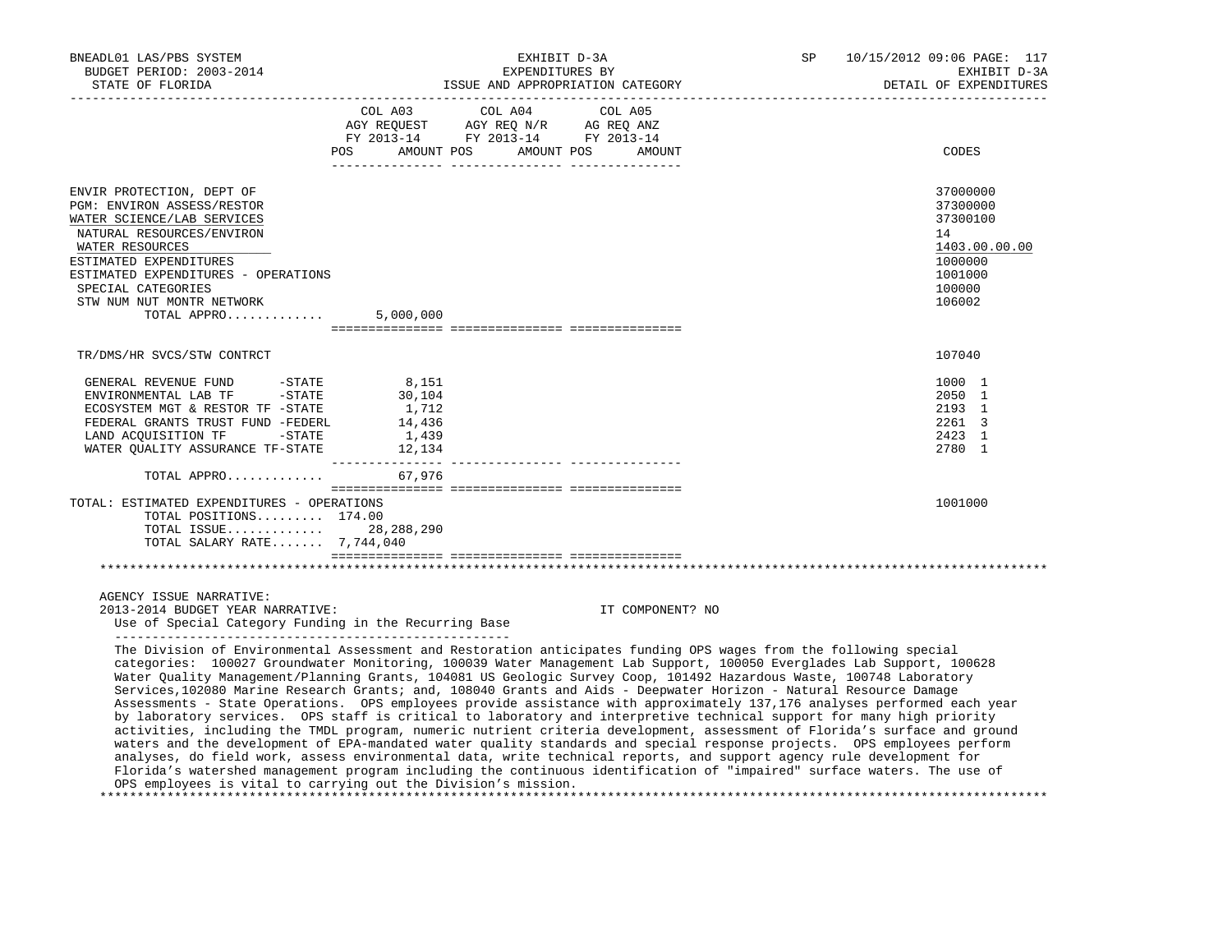| BNEADL01 LAS/PBS SYSTEM<br>BUDGET PERIOD: 2003-2014<br>STATE OF FLORIDA                                                                                                                                                                                        |                     | ---------------------------                 | EXHIBIT D-3A<br>EXPENDITURES BY                                                                                                                                                                                                                                                                                                                                     | ISSUE AND APPROPRIATION CATEGORY | SP<br>-------------------- | 10/15/2012 09:06 PAGE: 118<br>EXHIBIT D-3A<br>DETAIL OF EXPENDITURES                              |
|----------------------------------------------------------------------------------------------------------------------------------------------------------------------------------------------------------------------------------------------------------------|---------------------|---------------------------------------------|---------------------------------------------------------------------------------------------------------------------------------------------------------------------------------------------------------------------------------------------------------------------------------------------------------------------------------------------------------------------|----------------------------------|----------------------------|---------------------------------------------------------------------------------------------------|
|                                                                                                                                                                                                                                                                |                     | COL A03<br>POS AMOUNT POS AMOUNT POS AMOUNT | COL A04<br>$\begin{tabular}{lllllll} \multicolumn{2}{l}{{\bf AGY}} & {\bf RcQUEST} & {\bf AGY} & {\bf RcQ} & {\bf N/R} & {\bf AGEQ} & {\bf ANZ} \\ \multicolumn{2}{l}{{\bf AGY}} & {\bf RcQUEST} & {\bf AGY} & {\bf RcQ} & {\bf N/R} & {\bf AGEQ} & {\bf ANZ} \\ \multicolumn{2}{l}{{\bf FY}} & 2013-14 & {\bf FY} & 2013-14 & {\bf FY} & 2013-14 \\ \end{tabular}$ | COL A05                          |                            | CODES                                                                                             |
| ENVIR PROTECTION, DEPT OF<br>PGM: ENVIRON ASSESS/RESTOR<br>WATER SCIENCE/LAB SERVICES<br>NATURAL RESOURCES/ENVIRON<br>WATER RESOURCES<br>ESTIMATED EXPENDITURES<br>CASUALTY INSURANCE PREMIUM<br>ADJUSTMENT<br>SPECIAL CATEGORIES<br>RISK MANAGEMENT INSURANCE |                     |                                             |                                                                                                                                                                                                                                                                                                                                                                     |                                  |                            | 37000000<br>37300000<br>37300100<br>14<br>1403.00.00.00<br>1000000<br>1001090<br>100000<br>103241 |
| ECOSYSTEM MGT & RESTOR TF -STATE 3,588-                                                                                                                                                                                                                        |                     |                                             |                                                                                                                                                                                                                                                                                                                                                                     |                                  |                            | 2193 1                                                                                            |
| FLORIDA RETIREMENT SYSTEM                                                                                                                                                                                                                                      |                     |                                             |                                                                                                                                                                                                                                                                                                                                                                     |                                  |                            |                                                                                                   |
| CONTRIBUTION ADJUSTMENT FOR<br>FISCAL YEAR 2012-2013<br>SALARIES AND BENEFITS                                                                                                                                                                                  |                     |                                             |                                                                                                                                                                                                                                                                                                                                                                     |                                  |                            | 1001240<br>010000                                                                                 |
| GENERAL REVENUE FUND                                                                                                                                                                                                                                           |                     | $-$ STATE $1,529$                           |                                                                                                                                                                                                                                                                                                                                                                     |                                  |                            | 1000 1                                                                                            |
| ENVIRONMENTAL LAB TF                                                                                                                                                                                                                                           | $-MATCH$            | $-STATE$ 10,710<br>10                       |                                                                                                                                                                                                                                                                                                                                                                     |                                  |                            | 2050 1<br>2050 2                                                                                  |
| TOTAL ENVIRONMENTAL LAB TF                                                                                                                                                                                                                                     |                     | 10,720                                      |                                                                                                                                                                                                                                                                                                                                                                     |                                  |                            | 2050                                                                                              |
| ECOSYSTEM MGT & RESTOR TF -STATE                                                                                                                                                                                                                               |                     | 557                                         |                                                                                                                                                                                                                                                                                                                                                                     |                                  |                            | 2193 1                                                                                            |
| FEDERAL GRANTS TRUST FUND -FEDERL 5,921                                                                                                                                                                                                                        |                     |                                             |                                                                                                                                                                                                                                                                                                                                                                     |                                  |                            | 2261 3                                                                                            |
| LAND ACQUISITION TF                                                                                                                                                                                                                                            |                     | $-STATE$ 148                                |                                                                                                                                                                                                                                                                                                                                                                     |                                  |                            | 2423 1                                                                                            |
| WATER QUALITY ASSURANCE TF-MATCH 5,027                                                                                                                                                                                                                         |                     |                                             |                                                                                                                                                                                                                                                                                                                                                                     |                                  |                            | 2780 2                                                                                            |
| TOTAL APPRO                                                                                                                                                                                                                                                    |                     | 23,902                                      |                                                                                                                                                                                                                                                                                                                                                                     |                                  |                            |                                                                                                   |
| ADJUSTMENT TO STATE HEALTH<br>INSURANCE PREMIUM CONTRIBUTION -<br>FISCAL YEAR 2012-13<br>SALARIES AND BENEFITS                                                                                                                                                 |                     |                                             |                                                                                                                                                                                                                                                                                                                                                                     |                                  |                            | 1001830<br>010000                                                                                 |
| GENERAL REVENUE FUND                                                                                                                                                                                                                                           | $-STATE$            | 1,328                                       |                                                                                                                                                                                                                                                                                                                                                                     |                                  |                            | 1000 1                                                                                            |
| ENVIRONMENTAL LAB TF                                                                                                                                                                                                                                           | $-$ STATE<br>-MATCH | 9,299<br>8 <sup>8</sup>                     |                                                                                                                                                                                                                                                                                                                                                                     |                                  |                            | 2050 1<br>2050 2                                                                                  |
| TOTAL ENVIRONMENTAL LAB TF                                                                                                                                                                                                                                     |                     | 9,307                                       |                                                                                                                                                                                                                                                                                                                                                                     |                                  |                            | 2050                                                                                              |
|                                                                                                                                                                                                                                                                |                     |                                             |                                                                                                                                                                                                                                                                                                                                                                     |                                  |                            |                                                                                                   |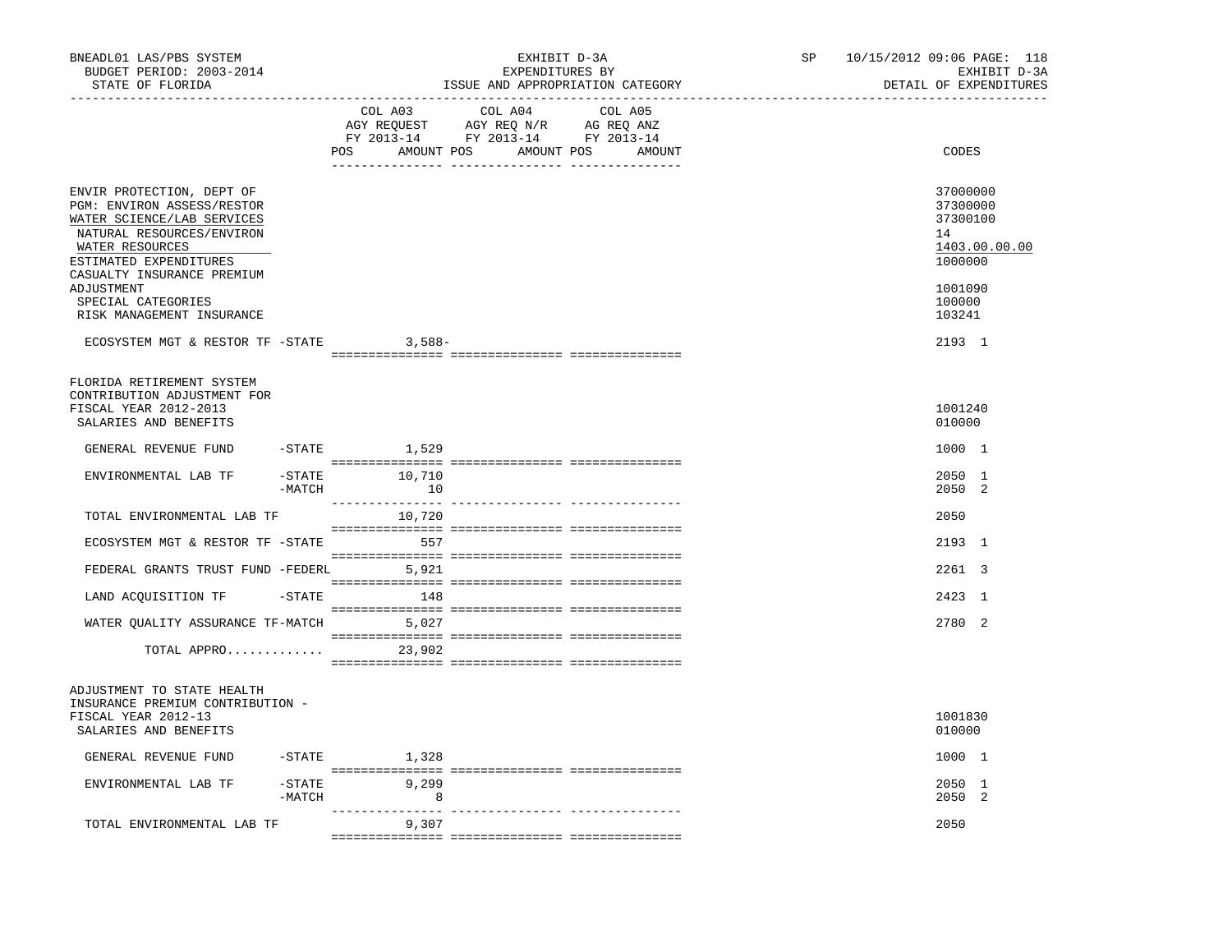| BNEADL01 LAS/PBS SYSTEM<br>BUDGET PERIOD: 2003-2014 |         | EXHIBIT D-3A<br>EXPENDITURES BY                                                                                                         | SP 10/15/2012 09:06 PAGE: 119<br>EXHIBIT D-3A |
|-----------------------------------------------------|---------|-----------------------------------------------------------------------------------------------------------------------------------------|-----------------------------------------------|
| STATE OF FLORIDA                                    |         | ISSUE AND APPROPRIATION CATEGORY                                                                                                        | DETAIL OF EXPENDITURES                        |
|                                                     | POS DO  | COL A03 COL A04 COL A05<br>AGY REQUEST AGY REQ N/R AG REQ ANZ<br>FY 2013-14 FY 2013-14 FY 2013-14<br>AMOUNT POS<br>AMOUNT POS<br>AMOUNT | CODES                                         |
| ENVIR PROTECTION, DEPT OF                           |         |                                                                                                                                         | 37000000                                      |
| PGM: ENVIRON ASSESS/RESTOR                          |         |                                                                                                                                         | 37300000                                      |
| WATER SCIENCE/LAB SERVICES                          |         |                                                                                                                                         | 37300100                                      |
| NATURAL RESOURCES/ENVIRON                           |         |                                                                                                                                         | 14                                            |
| WATER RESOURCES                                     |         |                                                                                                                                         | 1403.00.00.00                                 |
| ESTIMATED EXPENDITURES                              |         |                                                                                                                                         | 1000000                                       |
| ADJUSTMENT TO STATE HEALTH                          |         |                                                                                                                                         |                                               |
| INSURANCE PREMIUM CONTRIBUTION -                    |         |                                                                                                                                         |                                               |
| FISCAL YEAR 2012-13                                 |         |                                                                                                                                         | 1001830                                       |
| SALARIES AND BENEFITS                               |         |                                                                                                                                         | 010000                                        |
| ECOSYSTEM MGT & RESTOR TF -STATE 484                |         |                                                                                                                                         | 2193 1                                        |
| FEDERAL GRANTS TRUST FUND -FEDERL 5,140             |         |                                                                                                                                         | 2261 3                                        |
|                                                     |         |                                                                                                                                         |                                               |
| LAND ACQUISITION TF -STATE 129                      |         |                                                                                                                                         | 2423 1                                        |
|                                                     |         |                                                                                                                                         |                                               |
| WATER QUALITY ASSURANCE TF-MATCH 4,364              |         |                                                                                                                                         | 2780 2                                        |
|                                                     |         |                                                                                                                                         |                                               |
| TOTAL APPRO                                         | 20,752  |                                                                                                                                         |                                               |
|                                                     |         |                                                                                                                                         |                                               |
|                                                     |         |                                                                                                                                         |                                               |
| REALLOCATION OF HUMAN RESOURCES<br>OUTSOURCING      |         |                                                                                                                                         | 1005900                                       |
| SPECIAL CATEGORIES                                  |         |                                                                                                                                         | 100000                                        |
| TR/DMS/HR SVCS/STW CONTRCT                          |         |                                                                                                                                         | 107040                                        |
|                                                     |         |                                                                                                                                         |                                               |
| GENERAL REVENUE FUND -STATE 71-                     |         |                                                                                                                                         | 1000 1                                        |
| $-STATE$<br>ENVIRONMENTAL LAB TF                    | $262-$  |                                                                                                                                         | 2050 1                                        |
| ECOSYSTEM MGT & RESTOR TF -STATE                    | $15-$   |                                                                                                                                         | 2193 1                                        |
| FEDERAL GRANTS TRUST FUND -FEDERL                   | $126 -$ |                                                                                                                                         | 2261 3                                        |
| LAND ACOUISITION TF<br>$-$ STATE                    | $13-$   |                                                                                                                                         | 2423 1                                        |
| WATER OUALITY ASSURANCE TF-STATE                    | $106-$  |                                                                                                                                         | 2780 1                                        |
| TOTAL APPRO                                         | $593 -$ |                                                                                                                                         |                                               |
|                                                     |         |                                                                                                                                         |                                               |
|                                                     |         |                                                                                                                                         |                                               |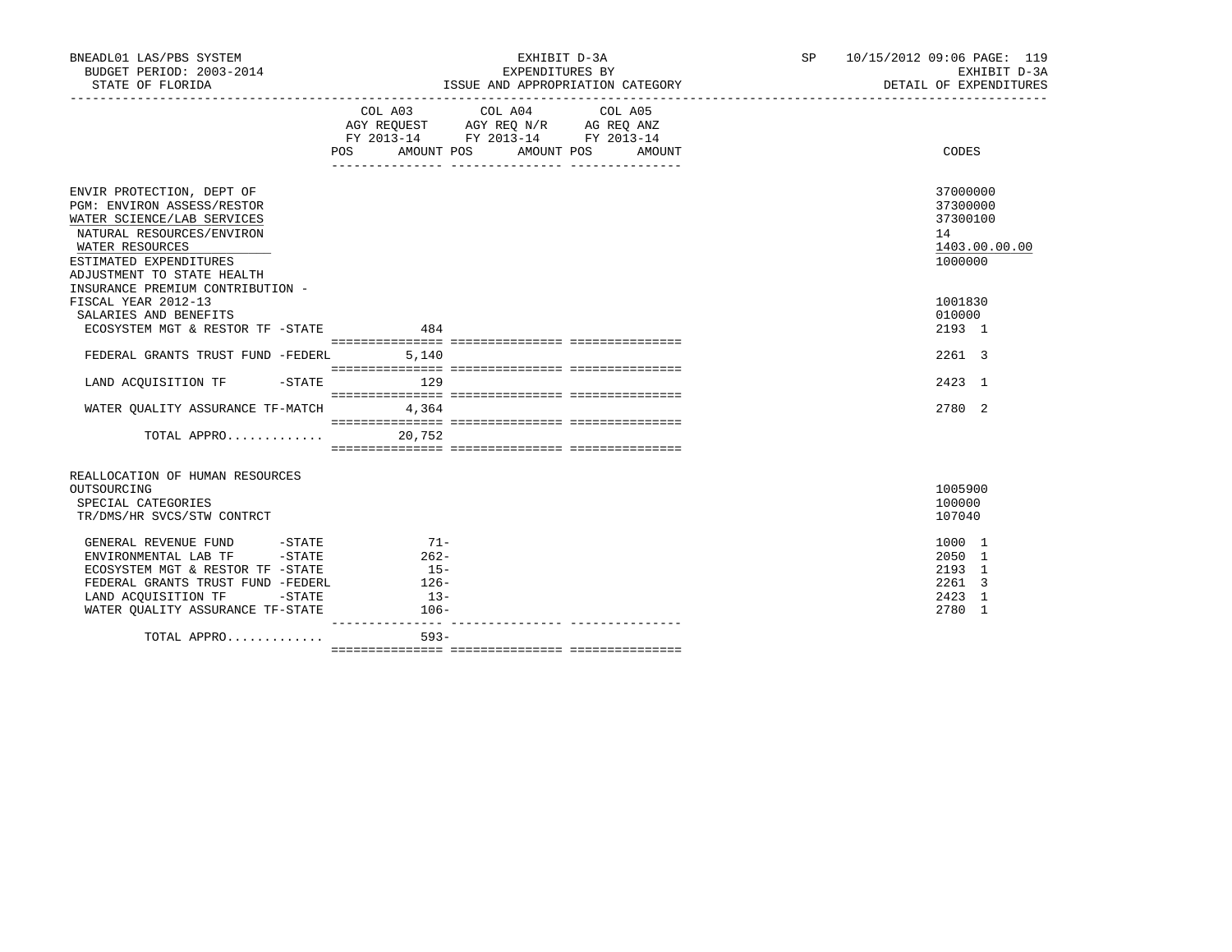| BNEADL01 LAS/PBS SYSTEM<br>BUDGET PERIOD: 2003-2014<br>STATE OF FLORIDA                                                                                                                                                                    |                              | EXHIBIT D-3A<br>EXPENDITURES BY<br>ISSUE AND APPROPRIATION CATEGORY                                                                                                                                                                                              | SP | 10/15/2012 09:06 PAGE: 120<br>EXHIBIT D-3A<br>DETAIL OF EXPENDITURES |
|--------------------------------------------------------------------------------------------------------------------------------------------------------------------------------------------------------------------------------------------|------------------------------|------------------------------------------------------------------------------------------------------------------------------------------------------------------------------------------------------------------------------------------------------------------|----|----------------------------------------------------------------------|
|                                                                                                                                                                                                                                            | COL A03<br>POS<br>AMOUNT POS | COL A04<br>COL A05<br>$\begin{tabular}{lllllllll} \bf{AGY} & \bf{REQUEST} & \bf{AGY} & \bf{REQ} & \bf{N/R} & \bf{AG} & \bf{REQ} & \bf{ANZ} \\ \bf{FY} & \bf{2013-14} & \bf{FY} & \bf{2013-14} & \bf{FY} & \bf{2013-14} \\ \end{tabular}$<br>AMOUNT POS<br>AMOUNT |    | CODES                                                                |
| ENVIR PROTECTION, DEPT OF<br>PGM: ENVIRON ASSESS/RESTOR<br>WATER SCIENCE/LAB SERVICES<br>NATURAL RESOURCES/ENVIRON<br>WATER RESOURCES<br>INTER-AGENCY REORGANIZATIONS<br>REALIGN DEPARTMENT OF HEALTH<br>LABORATORY ANALYSIS TO DEPARTMENT |                              |                                                                                                                                                                                                                                                                  |    | 37000000<br>37300000<br>37300100<br>14<br>1403.00.00.00<br>1700000   |
| OF ENVIRONMENTAL PROTECTION'S<br>LABORATORY<br>SALARY RATE<br>SALARY RATE 195,802                                                                                                                                                          |                              |                                                                                                                                                                                                                                                                  |    | 1700300<br>000000                                                    |
|                                                                                                                                                                                                                                            |                              |                                                                                                                                                                                                                                                                  |    | 010000                                                               |
| SALARIES AND BENEFITS                                                                                                                                                                                                                      | 6.00                         |                                                                                                                                                                                                                                                                  |    |                                                                      |
| ENVIRONMENTAL LAB TF                                                                                                                                                                                                                       | $-$ STATE<br>281,980         |                                                                                                                                                                                                                                                                  |    | 2050 1                                                               |
| <b>EXPENSES</b>                                                                                                                                                                                                                            |                              |                                                                                                                                                                                                                                                                  |    | 040000                                                               |
| ENVIRONMENTAL LAB TF                                                                                                                                                                                                                       | $-$ STATE<br>190,000         |                                                                                                                                                                                                                                                                  |    | 2050 1                                                               |
| SPECIAL CATEGORIES<br>CONTRACTED SERVICES                                                                                                                                                                                                  |                              |                                                                                                                                                                                                                                                                  |    | 100000<br>100777                                                     |
| ENVIRONMENTAL LAB TF                                                                                                                                                                                                                       | $-$ STATE $10,000$           |                                                                                                                                                                                                                                                                  |    | 2050 1                                                               |
| TR/DMS/HR SVCS/STW CONTRCT                                                                                                                                                                                                                 |                              |                                                                                                                                                                                                                                                                  |    | 107040                                                               |
| ENVIRONMENTAL LAB TF<br>$-$ STATE                                                                                                                                                                                                          | 2,124                        |                                                                                                                                                                                                                                                                  |    | 2050 1                                                               |
| TOTAL: REALIGN DEPARTMENT OF HEALTH<br>LABORATORY ANALYSIS TO DEPARTMENT<br>OF ENVIRONMENTAL PROTECTION'S<br>LABORATORY<br>TOTAL POSITIONS 6.00<br>TOTAL ISSUE<br>TOTAL SALARY RATE $195,802$                                              | 484,104                      |                                                                                                                                                                                                                                                                  |    | 1700300                                                              |
|                                                                                                                                                                                                                                            |                              |                                                                                                                                                                                                                                                                  |    |                                                                      |
| AGENCY ISSUE NARRATIVE:<br>2013-2014 BUDGET YEAR NARRATIVE:                                                                                                                                                                                |                              | IT COMPONENT? NO                                                                                                                                                                                                                                                 |    |                                                                      |

The Department of Environmental Protection's (DEP) Division of Waste Management(DWM)and Division of Water Resource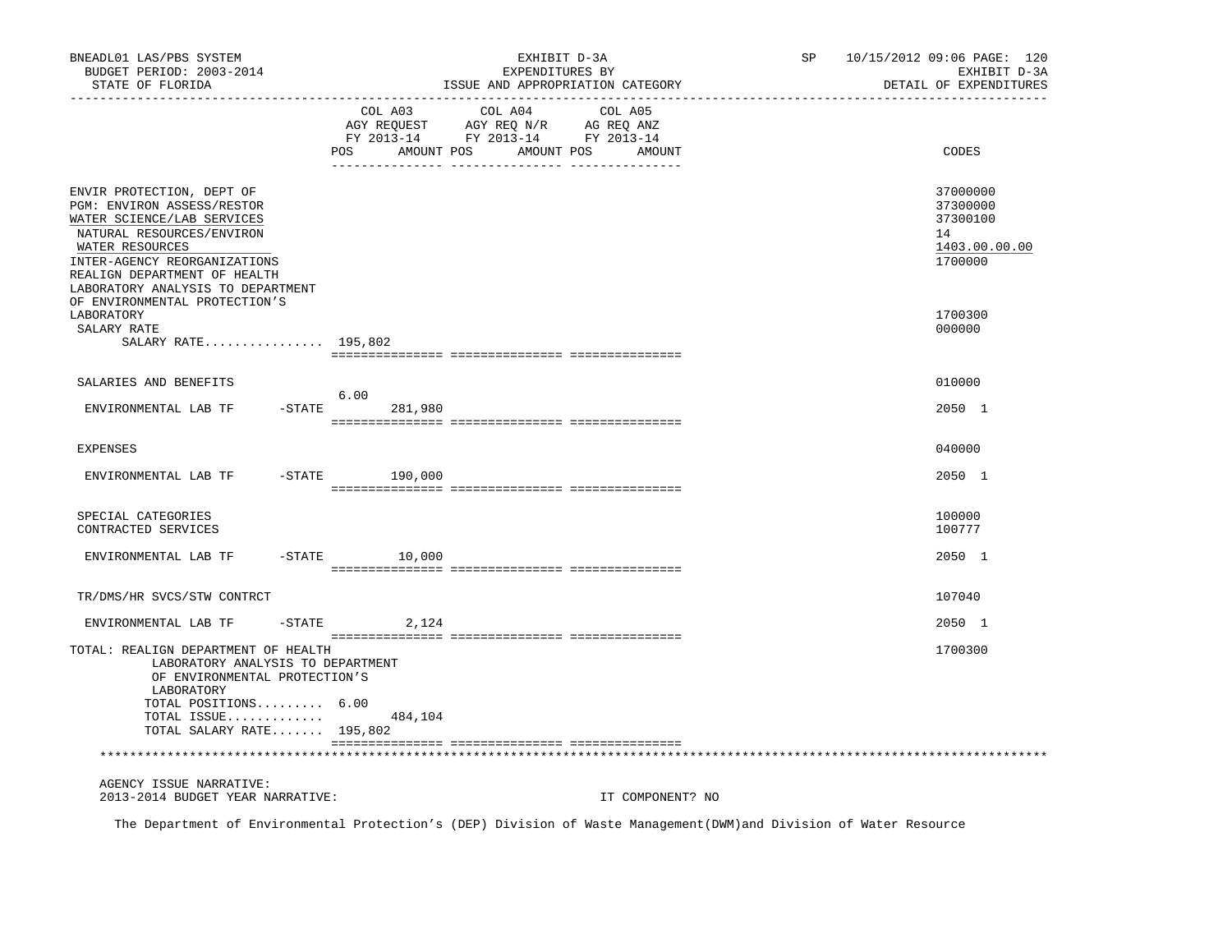| BNEADL01 LAS/PBS SYSTEM<br>BUDGET PERIOD: 2003-2014<br>STATE OF FLORIDA                                                                                                                                                                    |  | EXHIBIT D-3A<br>EXPENDITURES BY                                                                                                                                                | ISSUE AND APPROPRIATION CATEGORY | SP | 10/15/2012 09:06 PAGE: 121<br>EXHIBIT D-3A<br>DETAIL OF EXPENDITURES |
|--------------------------------------------------------------------------------------------------------------------------------------------------------------------------------------------------------------------------------------------|--|--------------------------------------------------------------------------------------------------------------------------------------------------------------------------------|----------------------------------|----|----------------------------------------------------------------------|
|                                                                                                                                                                                                                                            |  | COL A03 COL A04 COL A05<br>AGY REQUEST AGY REO N/R AG REO ANZ<br>FY 2013-14 FY 2013-14 FY 2013-14<br>POS AMOUNT POS AMOUNT POS AMOUNT<br>.____________________________________ |                                  |    | CODES                                                                |
| ENVIR PROTECTION, DEPT OF<br>PGM: ENVIRON ASSESS/RESTOR<br>WATER SCIENCE/LAB SERVICES<br>NATURAL RESOURCES/ENVIRON<br>WATER RESOURCES<br>INTER-AGENCY REORGANIZATIONS<br>REALIGN DEPARTMENT OF HEALTH<br>LABORATORY ANALYSIS TO DEPARTMENT |  |                                                                                                                                                                                |                                  |    | 37000000<br>37300000<br>37300100<br>14<br>1403.00.00.00<br>1700000   |
| OF ENVIRONMENTAL PROTECTION'S<br>LABORATORY                                                                                                                                                                                                |  |                                                                                                                                                                                |                                  |    | 1700300                                                              |

 Management (DWRM) currently contracts with the Department of Health (DOH) for potable water quality monitoring near contaminated sites. This includes laboratory services associated with analyses of water samples from potentially contaminated drinking water wells. The DOH and the DEP have discussed opportunities for statewide cost savings and efficiency gains by assuming this laboratory services workload from the DOH lab to the DEP lab. This activity complements the laboratory support already provided by the DEP lab, resulting in an immediate cost savings through economies of scale.

This request is consistent with the Governor's Civic & Governance Systems Strategy to improve the efficiency and effectiveness of government agencies at all levels. DEP estimates this will result in a statewide cost savings, the details of which will be reflected in DOH's companion LBR issue code 1700600. In addition, it is anticipated that the Department will have direct access to our co-located laboratory facilities and staff.

 This issue will reduce the Underground Storage Tank Cleanup category by \$236,845 and the Drycleaning Contamination Cleanup category by \$10,000 for DWM's portion of laboratory services under the DOH contract transferred to DEP.

 This issue will reduce the Underground Storage Tank Cleanup category by \$123,422, the Hazardous Waste Cleanup category by \$61,711 and the Water Well Cleanup category by \$61,711 for DWRM's portion of laboratory services under the DOH contract transferred to DEP.

 The total funding request is \$9,585 less than the previous payments to DOH and the total position request is 6 FTE. The 6 FTE increase will occur in the Bureau of Laboratories. The 6 FTE increases, the additional expense funds and contracted services in Environmental Laboratory Trust Fund are necessary to improve efficiency and effectiveness of government agencies by transferring workload from the Department of Health to the Department of Environmental Protection.

| COST SUMMARY:<br>Budget Entity | Appropriation Category            | FTE | Amount      | Fund Source                         |
|--------------------------------|-----------------------------------|-----|-------------|-------------------------------------|
| 37350400                       | Underground Tank Cleanup          |     | (\$123,422) | Inland Protection Trust Fund        |
| 37350400                       | Hazardous Waste Cleanup           |     | (S 61, 711) | Water Ouality Assurance Trust Fund  |
| 37350400                       | Water Well Cleanup                |     | (S 61, 711) | Water Quality Assurance Trust Fund  |
| 37450300                       | Underground Tank Cleanup          |     | (\$236,845) | Inland Protection Trust Fund        |
| 37450300                       | Drycleaning Contamination Cleanup |     | (\$10,000)  | Water Ouality Assurance Trust Fund  |
| 37300100                       | Salaries and Benefits             | 6.0 | \$281,980   | Environmental Laboratory Trust Fund |
| 37300100                       | Transfer to DMS HR Services       |     | 2,124       | Environmental Laboratory Trust Fund |
| 37300100                       | Expense                           |     | 190,000     | Environmental Laboratory Trust Fund |
| 37300100                       | Contracted Services               |     | 10,000      | Environmental Laboratory Trust Fund |
|                                |                                   |     |             |                                     |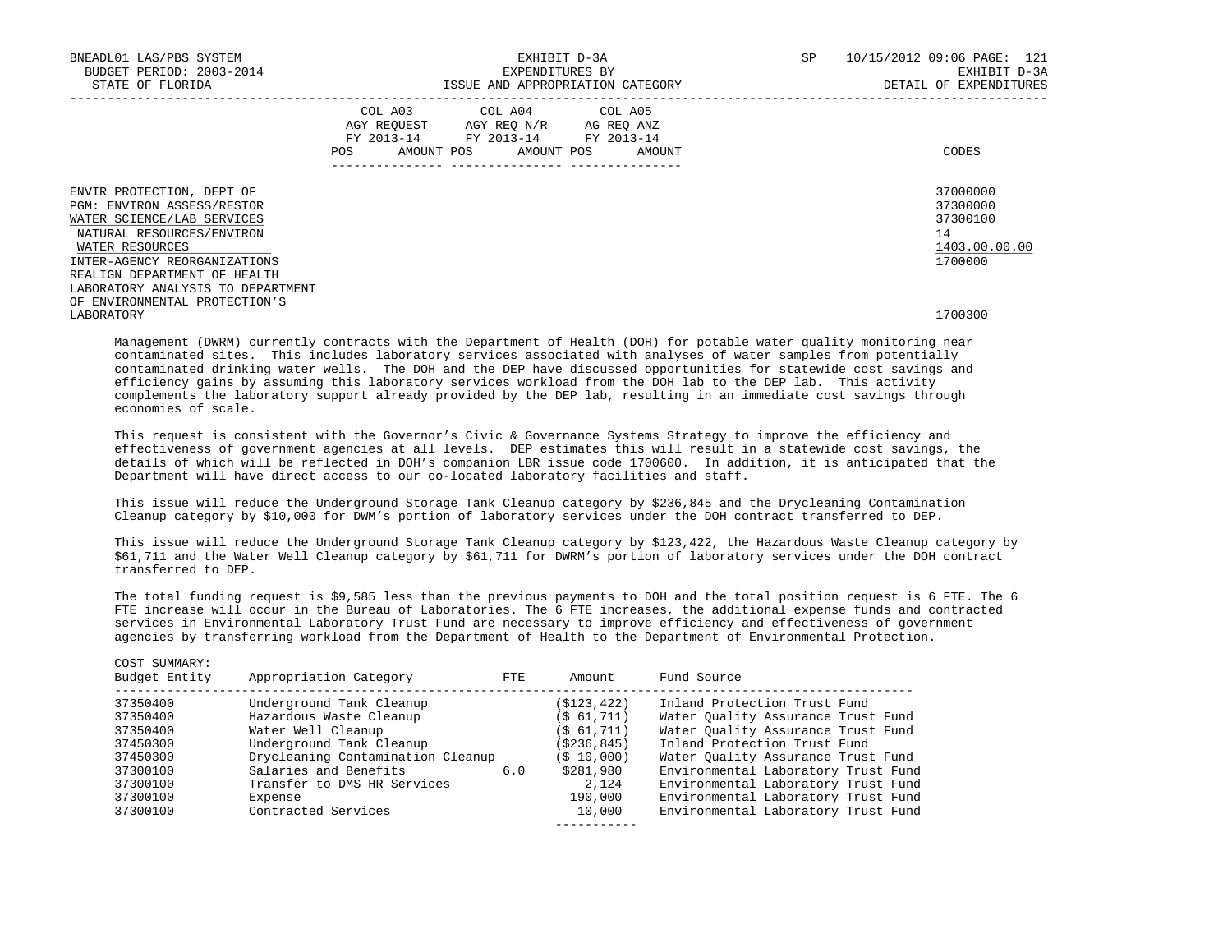| BNEADL01 LAS/PBS SYSTEM<br>BUDGET PERIOD: 2003-2014<br>STATE OF FLORIDA                                                                                                                                                                    |                              | ISSUE AND APPROPRIATION CATEGORY                                                                             | EXHIBIT D-3A<br>EXPENDITURES BY |          |                                                         |                  | SP 10/15/2012 09:06 PAGE: 122<br>EXHIBIT D-3A<br>DETAIL OF EXPENDITURES |
|--------------------------------------------------------------------------------------------------------------------------------------------------------------------------------------------------------------------------------------------|------------------------------|--------------------------------------------------------------------------------------------------------------|---------------------------------|----------|---------------------------------------------------------|------------------|-------------------------------------------------------------------------|
|                                                                                                                                                                                                                                            | COL A03<br>AMOUNT POS<br>POS | COL A04<br>AGY REQUEST AGY REQ N/R AG REQ ANZ<br>FY 2013-14 FY 2013-14 FY 2013-14<br><u>-- -------------</u> | COL A05<br>AMOUNT POS AMOUNT    |          |                                                         |                  | CODES                                                                   |
| ENVIR PROTECTION, DEPT OF<br>PGM: ENVIRON ASSESS/RESTOR<br>WATER SCIENCE/LAB SERVICES<br>NATURAL RESOURCES/ENVIRON<br>WATER RESOURCES<br>INTER-AGENCY REORGANIZATIONS<br>REALIGN DEPARTMENT OF HEALTH<br>LABORATORY ANALYSIS TO DEPARTMENT |                              |                                                                                                              |                                 |          |                                                         |                  | 37000000<br>37300000<br>37300100<br>14<br>1403.00.00.00<br>1700000      |
| OF ENVIRONMENTAL PROTECTION'S                                                                                                                                                                                                              |                              |                                                                                                              |                                 |          |                                                         |                  | 1700300                                                                 |
| LABORATORY                                                                                                                                                                                                                                 |                              |                                                                                                              |                                 |          |                                                         |                  |                                                                         |
| ISSUE TOTAL:                                                                                                                                                                                                                               |                              |                                                                                                              | $($ \$9,585)                    |          |                                                         |                  |                                                                         |
| POSITION DETAIL OF SALARIES AND BENEFITS:                                                                                                                                                                                                  |                              |                                                                                                              |                                 |          |                                                         |                  |                                                                         |
|                                                                                                                                                                                                                                            | $_{\rm FTE}$                 | BASE RATE                                                                                                    | ADDITIVES                       | BENEFITS | SUBTOTAL<br><u> ----- --------------- ------ ------</u> | $\sim$ $\approx$ | AND BENEFITS                                                            |
| A03 - AGY REOUEST FY 2013-14                                                                                                                                                                                                               |                              |                                                                                                              |                                 |          |                                                         |                  |                                                                         |
| NEW POSITIONS<br>5027 LABORATORY TECHNICIAN IV<br>C0003 001                                                                                                                                                                                |                              | 2.00 53,084                                                                                                  |                                 |          |                                                         |                  | 27,163 80,247 0.00 80,247                                               |
| 5044 CHEMIST II<br>C0002 001                                                                                                                                                                                                               |                              | 2.00 65,396                                                                                                  |                                 | 28,743   | 94,139 0.00                                             |                  | LAPSE LAPSED SALARIES<br>94,139                                         |
| 5045 CHEMIST III<br>C0001 001                                                                                                                                                                                                              |                              | 2.00 77,322                                                                                                  |                                 |          | 30,272 107,594 0.00                                     |                  | 107,594                                                                 |
| TOTALS FOR ISSUE BY FUND<br>2050 ENVIRONMENTAL LAB TF                                                                                                                                                                                      |                              |                                                                                                              |                                 |          |                                                         |                  | 281,980<br>--------------                                               |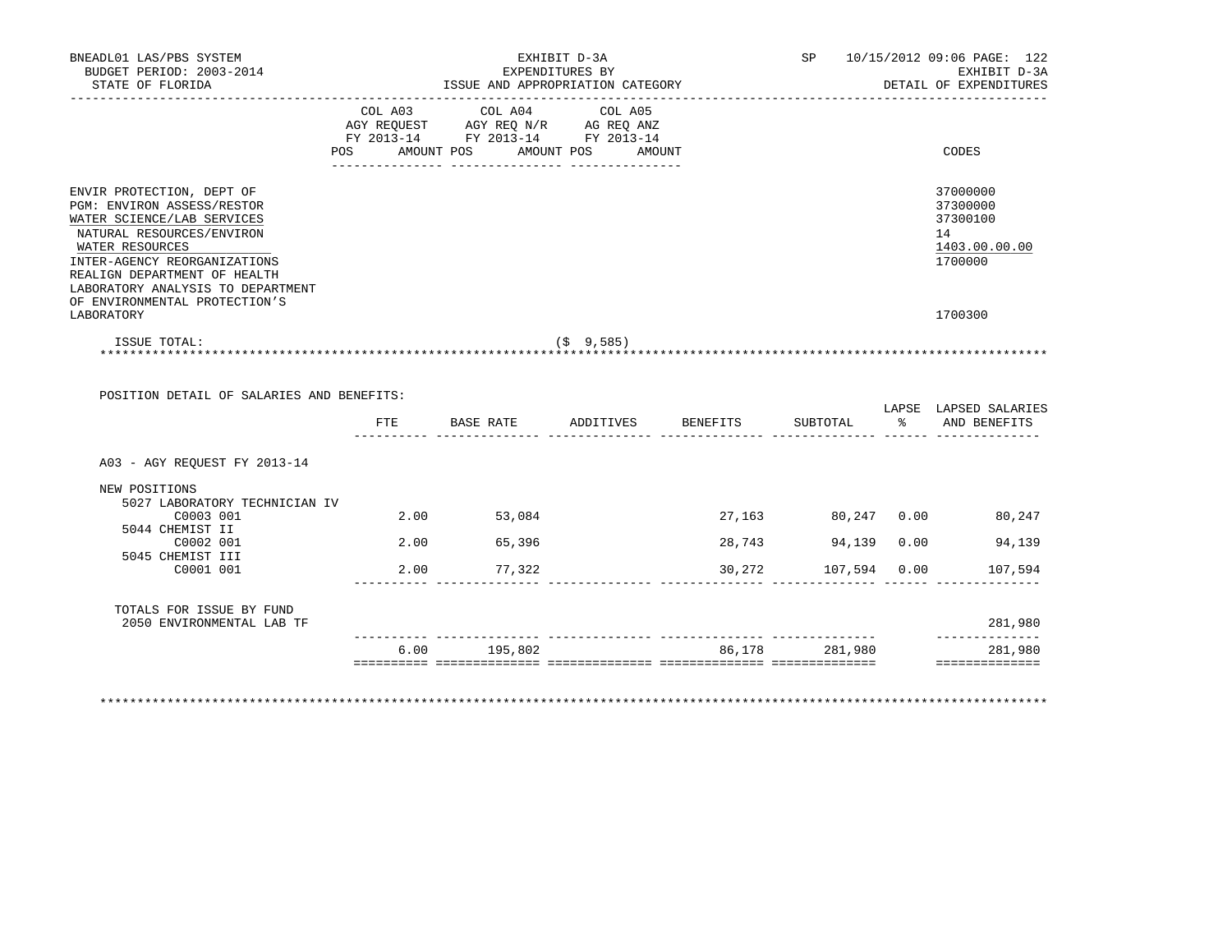| BNEADL01 LAS/PBS SYSTEM<br>BUDGET PERIOD: 2003-2014<br>STATE OF FLORIDA                                                                                                                                                                        | EXHIBIT D-3A<br>EXPENDITURES BY<br>ISSUE AND APPROPRIATION CATEGORY                                                                             | SP<br>10/15/2012 09:06 PAGE: 123<br>EXHIBIT D-3A<br>DETAIL OF EXPENDITURES |
|------------------------------------------------------------------------------------------------------------------------------------------------------------------------------------------------------------------------------------------------|-------------------------------------------------------------------------------------------------------------------------------------------------|----------------------------------------------------------------------------|
|                                                                                                                                                                                                                                                | COL A03 COL A04 COL A05<br>AGY REQUEST AGY REQ N/R AG REQ ANZ<br>FY 2013-14 FY 2013-14 FY 2013-14<br><b>POS</b><br>AMOUNT POS AMOUNT POS AMOUNT | CODES                                                                      |
| ENVIR PROTECTION, DEPT OF<br>PGM: ENVIRON ASSESS/RESTOR<br>WATER SCIENCE/LAB SERVICES<br>NATURAL RESOURCES/ENVIRON<br>WATER RESOURCES<br>ESTIMATED EXPENDITURES REALIGNMENT<br>TRANSFER FROM WATER SCIENCE AND<br>LABORATORY SERVICES TO WATER |                                                                                                                                                 | 37000000<br>37300000<br>37300100<br>14<br>1403.00.00.00<br>2000000         |
| RESOURCE MANAGEMENT - DEDUCT<br>SPECIAL CATEGORIES<br>WATER OUALITY MGMT/PLAN                                                                                                                                                                  |                                                                                                                                                 | 2000180<br>100000<br>100628                                                |
| FEDERAL GRANTS TRUST FUND -FEDERL 300,000-                                                                                                                                                                                                     |                                                                                                                                                 | 2261 3                                                                     |
|                                                                                                                                                                                                                                                |                                                                                                                                                 |                                                                            |

 When the agency created the Division of Environmental Assessment and Restoration (DEAR), some of the grant funding in the Water Quality Management Planning grants category was transferred from the Division of Water Resource Management (DWRM). It is now apparent that the breakout of the special category was not correctly estimated and this will realign the budget more appropriately for each program.

 Objective: This issue will properly align the Water Quality Management Planning grants category between the two divisions.

This request will have a net cost of \$0 to the state. Also see issue 2000190.

This proposal will improve the efficiency and effectiveness of the Department at all levels.

| Budget Entity             | Appropriation Category            | Amount      | Fund Source               |
|---------------------------|-----------------------------------|-------------|---------------------------|
| Water Science & Lab Sycs  | Water Ouality Mgt/Planning Grants | (S300, 000) | Federal Grants Trust Fund |
| Water Resource Management | Expenses                          | \$300,000   | Federal Grants Trust Fund |
|                           |                                   |             |                           |
| TOTAL ISSUE               |                                   | S0          |                           |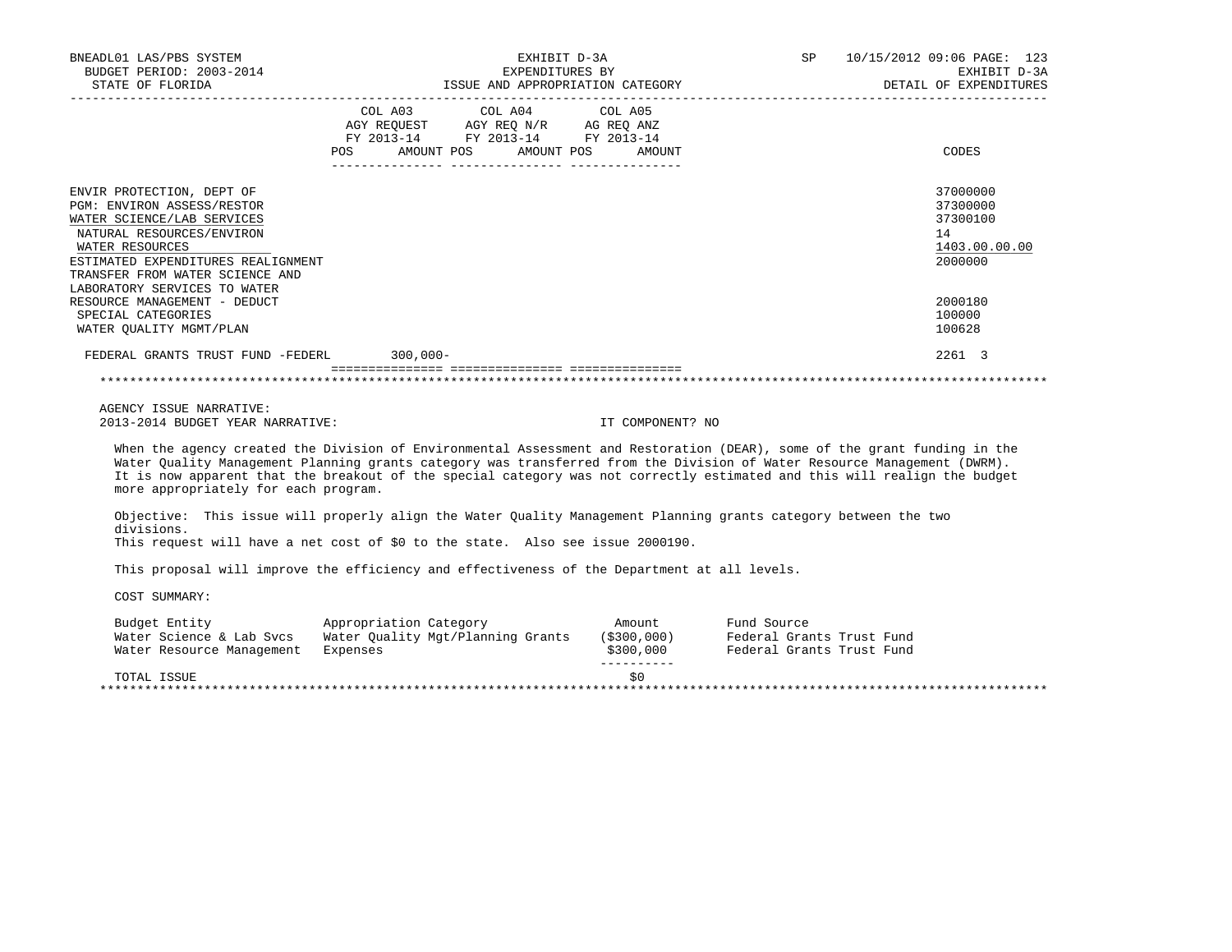| BNEADL01 LAS/PBS SYSTEM<br>BUDGET PERIOD: 2003-2014<br>STATE OF FLORIDA                                                                                                     |         | EXHIBIT D-3A<br>EXPENDITURES BY<br>ISSUE AND APPROPRIATION CATEGORY                                                   |                  | SP 10/15/2012 09:06 PAGE: 124 | EXHIBIT D-3A<br>DETAIL OF EXPENDITURES                             |
|-----------------------------------------------------------------------------------------------------------------------------------------------------------------------------|---------|-----------------------------------------------------------------------------------------------------------------------|------------------|-------------------------------|--------------------------------------------------------------------|
|                                                                                                                                                                             | COL A03 | COL A04<br>AGY REQUEST AGY REQ N/R AG REQ ANZ<br>FY 2013-14 FY 2013-14 FY 2013-14<br>POS AMOUNT POS AMOUNT POS AMOUNT | COL A05          |                               | CODES                                                              |
|                                                                                                                                                                             |         |                                                                                                                       |                  |                               |                                                                    |
| ENVIR PROTECTION, DEPT OF<br>PGM: ENVIRON ASSESS/RESTOR<br>WATER SCIENCE/LAB SERVICES<br>NATURAL RESOURCES/ENVIRON<br>WATER RESOURCES<br>ESTIMATED EXPENDITURES REALIGNMENT |         |                                                                                                                       |                  |                               | 37000000<br>37300000<br>37300100<br>14<br>1403.00.00.00<br>2000000 |
| REALIGN POSITIONS BETWEEN BUDGET<br>ENTITIES - ADD                                                                                                                          |         |                                                                                                                       |                  |                               | 2000330                                                            |
| SALARY RATE<br>SALARY RATE 101,744                                                                                                                                          |         |                                                                                                                       |                  |                               | 000000                                                             |
|                                                                                                                                                                             |         |                                                                                                                       |                  |                               |                                                                    |
| SALARIES AND BENEFITS                                                                                                                                                       | 1.00    |                                                                                                                       |                  |                               | 010000                                                             |
| ECOSYSTEM MGT & RESTOR TF -STATE 121,389                                                                                                                                    |         |                                                                                                                       |                  |                               | 2193 1                                                             |
|                                                                                                                                                                             |         |                                                                                                                       |                  |                               |                                                                    |
| <b>EXPENSES</b>                                                                                                                                                             |         |                                                                                                                       |                  |                               | 040000                                                             |
| ECOSYSTEM MGT & RESTOR TF -STATE                                                                                                                                            | 5,429   |                                                                                                                       |                  |                               | 2193 1                                                             |
| TOTAL: REALIGN POSITIONS BETWEEN BUDGET<br>ENTITIES - ADD<br>TOTAL POSITIONS 1.00<br>TOTAL ISSUE<br>TOTAL SALARY RATE 101,744                                               | 126,818 |                                                                                                                       |                  |                               | 2000330                                                            |
|                                                                                                                                                                             |         |                                                                                                                       |                  |                               |                                                                    |
|                                                                                                                                                                             |         |                                                                                                                       |                  |                               |                                                                    |
| AGENCY ISSUE NARRATIVE:<br>2013-2014 BUDGET YEAR NARRATIVE:                                                                                                                 |         |                                                                                                                       | IT COMPONENT? NO |                               |                                                                    |
| Issue 2000320 (deduct) and Issue 2000330 (add) provide for the realignment of positions and funding across various budget<br>entities within the department.                |         |                                                                                                                       |                  |                               |                                                                    |
| Issue 2000320 (deduct):                                                                                                                                                     |         |                                                                                                                       |                  |                               |                                                                    |

| Exec Dir/Sup Srvc | (1.0) | (S126, 818) |
|-------------------|-------|-------------|
| Air Res Mqmt      | (1.0) | (S143, 423) |
| Dist/Air Pol Prv  | (1.0) | (S 71, 759) |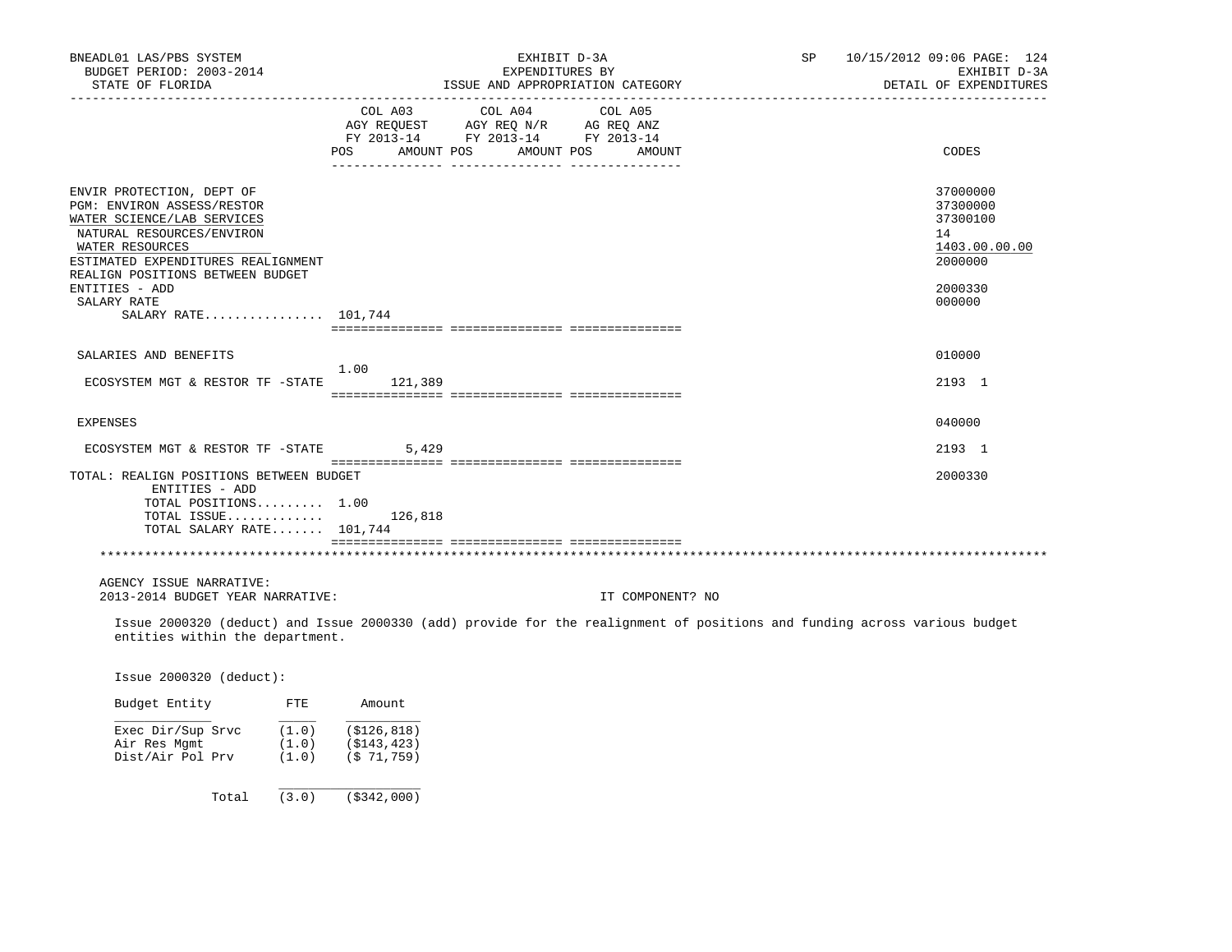| BNEADL01 LAS/PBS SYSTEM<br>BUDGET PERIOD: 2003-2014<br>STATE OF FLORIDA                                                                                                     |     |        | EXHIBIT D-3A<br>EXPENDITURES BY<br>ISSUE AND APPROPRIATION CATEGORY                                                               |  |                  |    | SP 10/15/2012 09:06 PAGE: 125<br>EXHIBIT D-3A<br>DETAIL OF EXPENDITURES |
|-----------------------------------------------------------------------------------------------------------------------------------------------------------------------------|-----|--------|-----------------------------------------------------------------------------------------------------------------------------------|--|------------------|----|-------------------------------------------------------------------------|
|                                                                                                                                                                             | POS |        | COL A03 COL A04 COL A05<br>AGY REQUEST AGY REQ N/R AG REQ ANZ<br>FY 2013-14 FY 2013-14 FY 2013-14<br>AMOUNT POS AMOUNT POS AMOUNT |  |                  |    | CODES                                                                   |
|                                                                                                                                                                             |     |        |                                                                                                                                   |  |                  |    |                                                                         |
| ENVIR PROTECTION, DEPT OF<br>PGM: ENVIRON ASSESS/RESTOR<br>WATER SCIENCE/LAB SERVICES<br>NATURAL RESOURCES/ENVIRON<br>WATER RESOURCES<br>ESTIMATED EXPENDITURES REALIGNMENT |     |        |                                                                                                                                   |  |                  |    | 37000000<br>37300000<br>37300100<br>14<br>1403.00.00.00<br>2000000      |
| REALIGN POSITIONS BETWEEN BUDGET<br>ENTITIES - ADD                                                                                                                          |     |        |                                                                                                                                   |  |                  |    | 2000330                                                                 |
| Issue 2000330 (add):                                                                                                                                                        |     |        |                                                                                                                                   |  |                  |    |                                                                         |
| Budget Entity FTE                                                                                                                                                           |     | Amount |                                                                                                                                   |  |                  |    |                                                                         |
|                                                                                                                                                                             |     |        |                                                                                                                                   |  |                  |    |                                                                         |
| Exec Dir/Sup Srvc $\overline{2.0}$ \$215,182<br>Wtr Science/Lab Srv 1.0 \$126,818                                                                                           |     |        |                                                                                                                                   |  |                  |    |                                                                         |
| Total 3.0 \$342,000<br>POSITION DETAIL OF SALARIES AND BENEFITS:                                                                                                            |     |        |                                                                                                                                   |  |                  |    |                                                                         |
|                                                                                                                                                                             |     | FTE    | BASE RATE ADDITIVES BENEFITS                                                                                                      |  | SUBTOTAL         | န္ | AND BENEFITS                                                            |
| A03 - AGY REOUEST FY 2013-14                                                                                                                                                |     |        |                                                                                                                                   |  |                  |    | LAPSE LAPSED SALARIES                                                   |
| CHANGES TO CURRENTLY AUTHORIZED POSITIONS                                                                                                                                   |     |        |                                                                                                                                   |  |                  |    |                                                                         |
| P101 PROPOSED CLASS CODE<br>C0001 001                                                                                                                                       |     |        | 1.00 101,744                                                                                                                      |  |                  |    | 23, 229 124, 973 0.00 124, 973                                          |
| TOTALS FOR ISSUE BY FUND<br>2193 ECOSYSTEM MGT & RESTOR TF                                                                                                                  |     |        |                                                                                                                                   |  |                  |    | 124,973                                                                 |
|                                                                                                                                                                             |     |        | 1.00 101,744                                                                                                                      |  | 23, 229 124, 973 |    | 124,973<br>==============                                               |
| OTHER SALARY AMOUNT                                                                                                                                                         |     |        |                                                                                                                                   |  |                  |    |                                                                         |
| 2193 ECOSYSTEM MGT & RESTOR TF                                                                                                                                              |     |        |                                                                                                                                   |  |                  |    | $3,584-$<br>______________                                              |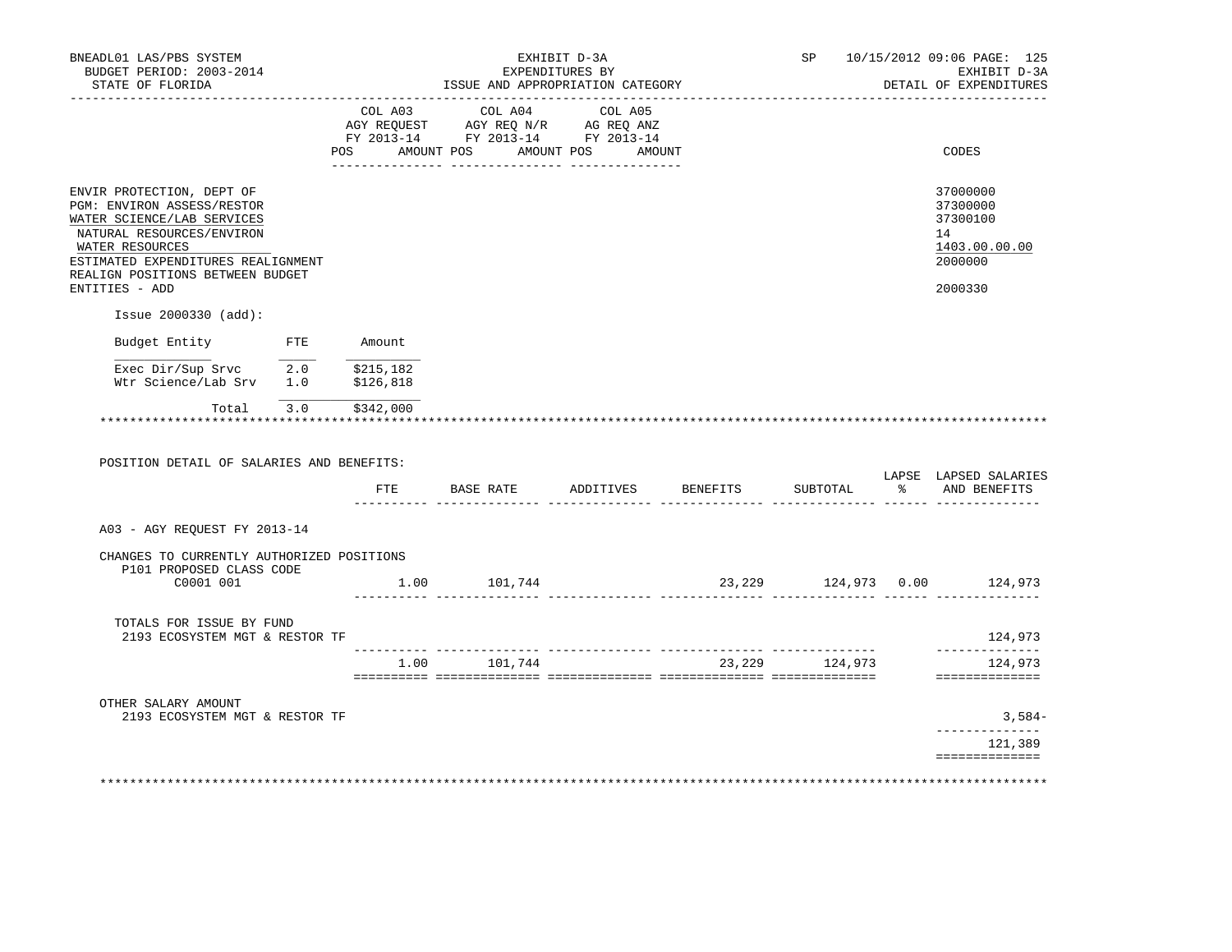| BNEADL01 LAS/PBS SYSTEM<br>BUDGET PERIOD: 2003-2014<br>STATE OF FLORIDA                                                                                                                                                                               | EXHIBIT D-3A<br>EXPENDITURES BY<br>ISSUE AND APPROPRIATION CATEGORY                                                                   | SP 10/15/2012 09:06 PAGE: 126<br>EXHIBIT D-3A<br>DETAIL OF EXPENDITURES |
|-------------------------------------------------------------------------------------------------------------------------------------------------------------------------------------------------------------------------------------------------------|---------------------------------------------------------------------------------------------------------------------------------------|-------------------------------------------------------------------------|
|                                                                                                                                                                                                                                                       | COL A03 COL A04 COL A05<br>AGY REQUEST AGY REQ N/R AG REQ ANZ<br>FY 2013-14 FY 2013-14 FY 2013-14<br>POS AMOUNT POS AMOUNT POS AMOUNT | CODES                                                                   |
| ENVIR PROTECTION, DEPT OF<br>PGM: ENVIRON ASSESS/RESTOR<br>WATER SCIENCE/LAB SERVICES<br>NATURAL RESOURCES/ENVIRON<br>WATER RESOURCES<br>ESTIMATED EXPENDITURES REALIGNMENT<br>TRANSFER FROM WATER SCIENCE AND<br>LABORATORY SERVICES TO WATER POLICY |                                                                                                                                       | 37000000<br>37300000<br>37300100<br>14<br>1403.00.00.00<br>2000000      |
| AND ECOSYSTEMS RESTORATION - DEDUCT<br>SPECIAL CATEGORIES<br>WATER OUALITY MGMT/PLAN                                                                                                                                                                  |                                                                                                                                       | 2000360<br>100000<br>100628                                             |
| FEDERAL GRANTS TRUST FUND -FEDERL 240,964-                                                                                                                                                                                                            |                                                                                                                                       | 2261 3                                                                  |
|                                                                                                                                                                                                                                                       |                                                                                                                                       |                                                                         |

 This issue request a transfer of funds used for OPS salaries that directly support the Department's ability to meet its regulatory responsibilities under the Everglades Forever Act (373.4592, F.S.), the Comprehensive Everglades Restoration Plan (373.470, 373.1501 and 373.1502, F.S.) and the Northern Everglades and Estuaries Protection Program (373.4595, F.S.). Funding for these positions provide for regulatory, compliance, planning and technical staff necessary to ensure restoration efforts are in compliant with Department rules and implementing statutes. Funding for these positions was previously funded in the Division of Environmental Assessment and Restoration. After a 2011 internal reorganization, these positions were moved to Water Policy and Ecosystem Restoration budget entity. Funding for these positions was not transferred concurrently with the positions; therefore, this issue requests that the funding to support these positions be transferred.

Cost Summary:

| Water Ouality Mgt/Planning Grants<br>Other Personal Services | (S240.964)<br>\$240,964 | Federal Grants Trust Fund |
|--------------------------------------------------------------|-------------------------|---------------------------|
|                                                              |                         |                           |
|                                                              |                         | Federal Grants Trust Fund |
|                                                              |                         |                           |
|                                                              | \$0                     |                           |
|                                                              |                         |                           |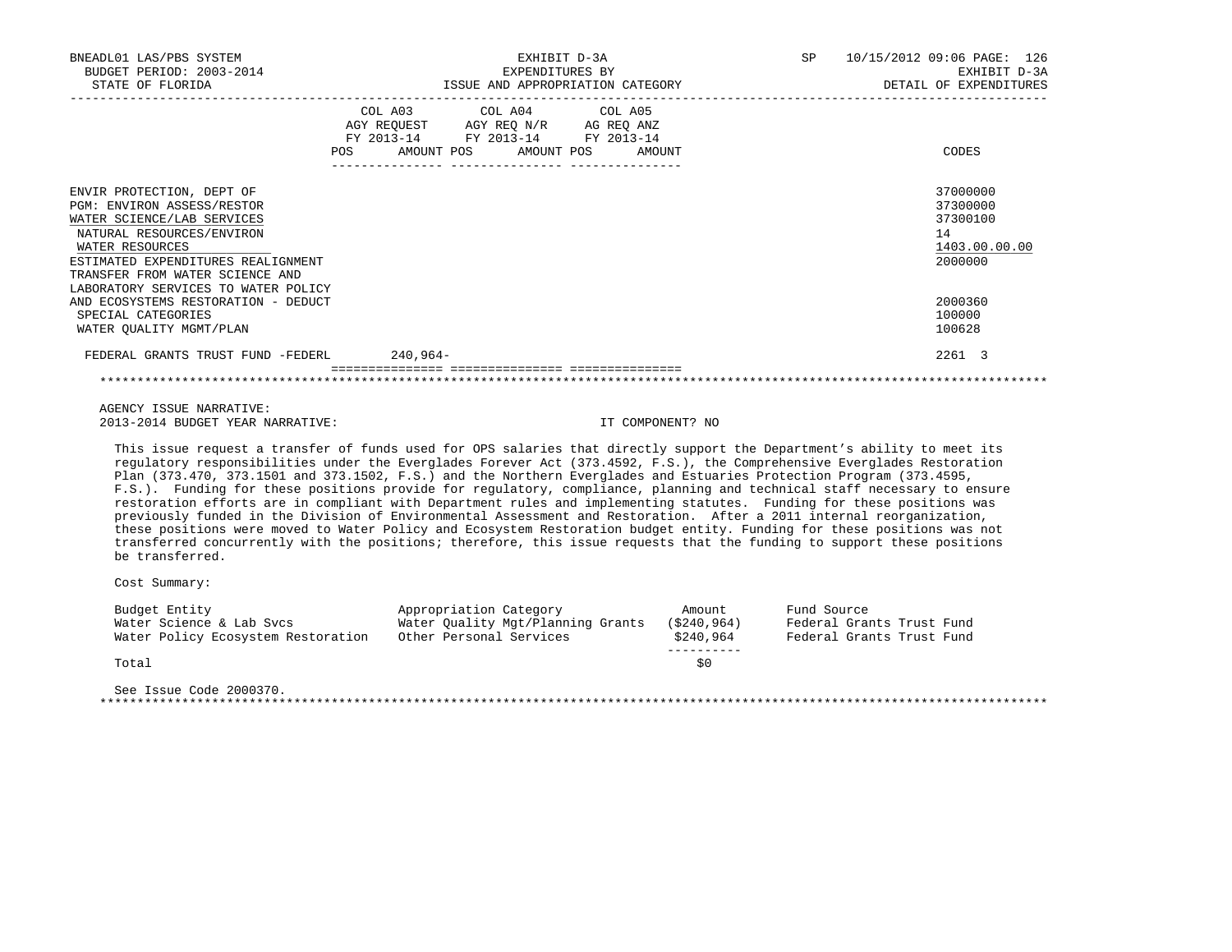| BNEADL01 LAS/PBS SYSTEM<br>BUDGET PERIOD: 2003-2014<br>STATE OF FLORIDA<br>--------------------                                                                                                             | ISSUE AND APPROPRIATION CATEGORY                                                                                                                                                                                                                                                                                                                                                                                                                                                                     | EXHIBIT D-3A<br>EXPENDITURES BY | SP                                                                    | 10/15/2012 09:06 PAGE: 127<br>EXHIBIT D-3A<br>DETAIL OF EXPENDITURES |
|-------------------------------------------------------------------------------------------------------------------------------------------------------------------------------------------------------------|------------------------------------------------------------------------------------------------------------------------------------------------------------------------------------------------------------------------------------------------------------------------------------------------------------------------------------------------------------------------------------------------------------------------------------------------------------------------------------------------------|---------------------------------|-----------------------------------------------------------------------|----------------------------------------------------------------------|
|                                                                                                                                                                                                             | COL A03 COL A04 COL A05<br>AGY REQUEST AGY REQ N/R AG REQ ANZ<br>FY 2013-14 FY 2013-14 FY 2013-14<br>POS<br>AMOUNT POS AMOUNT POS                                                                                                                                                                                                                                                                                                                                                                    |                                 | AMOUNT                                                                | CODES                                                                |
| ENVIR PROTECTION, DEPT OF<br>PGM: ENVIRON ASSESS/RESTOR<br>WATER SCIENCE/LAB SERVICES<br>NATURAL RESOURCES/ENVIRON<br>WATER RESOURCES<br>ESTIMATED EXPENDITURES REALIGNMENT<br>REALIGN GRANT BUDGET BETWEEN |                                                                                                                                                                                                                                                                                                                                                                                                                                                                                                      |                                 |                                                                       | 37000000<br>37300000<br>37300100<br>14<br>1403.00.00.00<br>2000000   |
| CATEGORIES - ENVIRONMENTAL<br>ASSESSMENT AND RESTORATION - DEDUCT<br>SPECIAL CATEGORIES<br>WATER QUALITY MGMT/PLAN                                                                                          |                                                                                                                                                                                                                                                                                                                                                                                                                                                                                                      |                                 |                                                                       | 2000500<br>100000<br>100628                                          |
| FEDERAL GRANTS TRUST FUND -FEDERL                                                                                                                                                                           | 270,740-                                                                                                                                                                                                                                                                                                                                                                                                                                                                                             |                                 |                                                                       | 2261 3                                                               |
|                                                                                                                                                                                                             |                                                                                                                                                                                                                                                                                                                                                                                                                                                                                                      |                                 |                                                                       |                                                                      |
| AGENCY ISSUE NARRATIVE:<br>2013-2014 BUDGET YEAR NARRATIVE:                                                                                                                                                 |                                                                                                                                                                                                                                                                                                                                                                                                                                                                                                      |                                 | IT COMPONENT? NO                                                      |                                                                      |
| the Expenses category.                                                                                                                                                                                      | This issue requests that Water Quality Management Planning grants category be transferred to the expense category to<br>cover the Division of Environmental Assessment and Restoration's rent obligations. Since office rent expenditures are<br>more appropriately paid from the expense category than a special category, the Division of Environmental Assessment and<br>Restoration is requesting the transfer of budget authority from the Water Ouality Management Planning grants category to |                                 |                                                                       |                                                                      |
| and effectiveness of the Department.                                                                                                                                                                        | This request will have a net cost of \$0 to the state. See also issue 2000510. This request will improve the efficiency                                                                                                                                                                                                                                                                                                                                                                              |                                 |                                                                       |                                                                      |
| COST SUMMARY:                                                                                                                                                                                               |                                                                                                                                                                                                                                                                                                                                                                                                                                                                                                      |                                 |                                                                       |                                                                      |
| Water Science & Lab Svcs                                                                                                                                                                                    | Budget Entity <b>Example 2</b> Appropriation Category <b>Amount</b><br>Water Science & Lab Svcs Water Quality Planning grants (\$270,740)<br>Expenses                                                                                                                                                                                                                                                                                                                                                | \$270,740<br>-----------        | Fund Source<br>Federal Grants Trust Fund<br>Federal Grants Trust Fund |                                                                      |
| TOTAL ISSUE:                                                                                                                                                                                                |                                                                                                                                                                                                                                                                                                                                                                                                                                                                                                      | \$0\$                           |                                                                       |                                                                      |
| REALIGN GRANT BUDGET BETWEEN                                                                                                                                                                                |                                                                                                                                                                                                                                                                                                                                                                                                                                                                                                      |                                 |                                                                       |                                                                      |
| CATEGORIES - ENVIRONMENTAL<br>ASSESSMENT AND RESTORATION - ADD<br>EXPENSES                                                                                                                                  |                                                                                                                                                                                                                                                                                                                                                                                                                                                                                                      |                                 |                                                                       | 2000510<br>040000                                                    |
| FEDERAL GRANTS TRUST FUND -FEDERL                                                                                                                                                                           | 270,740                                                                                                                                                                                                                                                                                                                                                                                                                                                                                              |                                 |                                                                       | 2261 3                                                               |
|                                                                                                                                                                                                             |                                                                                                                                                                                                                                                                                                                                                                                                                                                                                                      |                                 |                                                                       |                                                                      |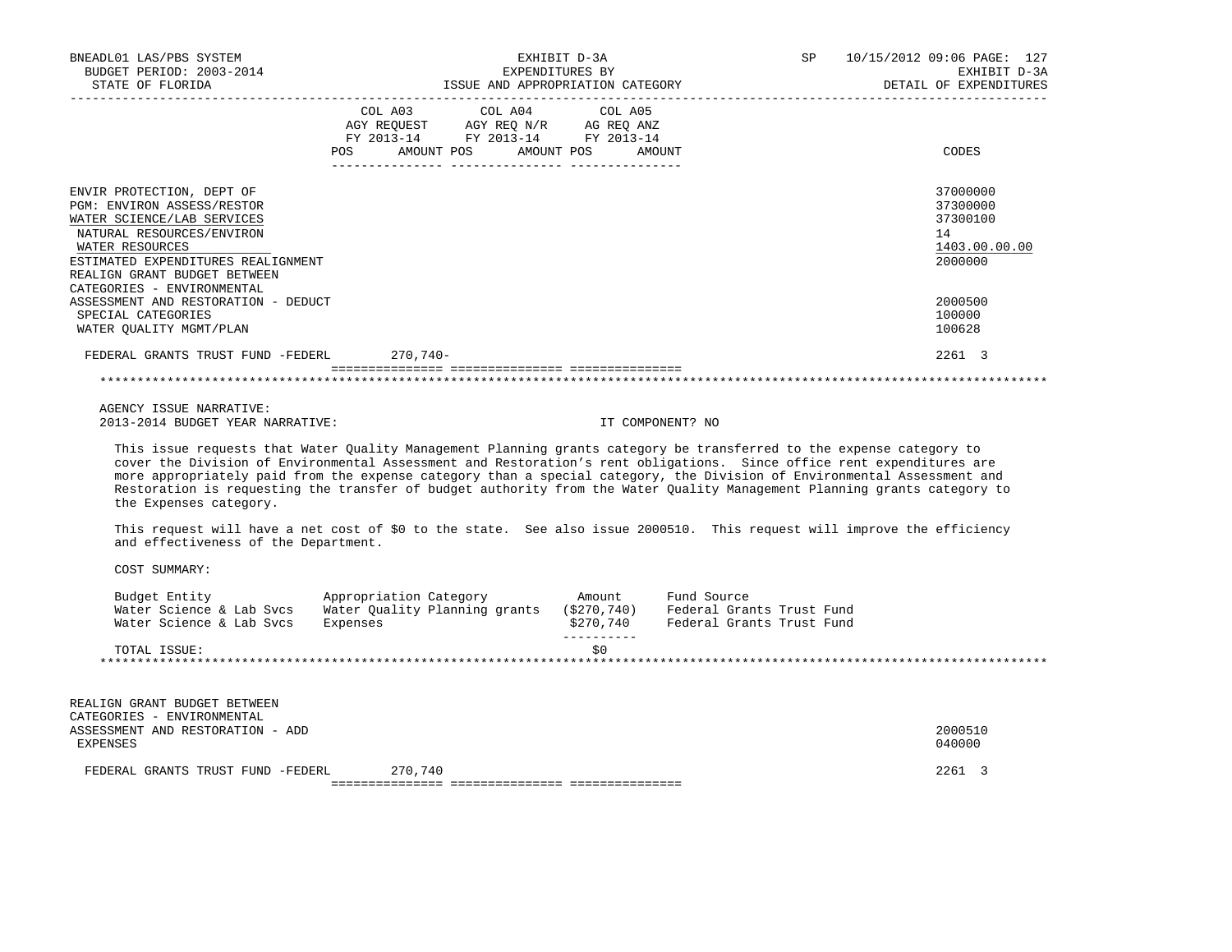| BNEADL01 LAS/PBS SYSTEM<br>BUDGET PERIOD: 2003-2014<br>STATE OF FLORIDA                                                                                                                                                                          | EXHIBIT D-3A<br>EXPENDITURES BY<br>ISSUE AND APPROPRIATION CATEGORY                                                                            | SP<br>10/15/2012 09:06 PAGE: 128<br>EXHIBIT D-3A<br>DETAIL OF EXPENDITURES |
|--------------------------------------------------------------------------------------------------------------------------------------------------------------------------------------------------------------------------------------------------|------------------------------------------------------------------------------------------------------------------------------------------------|----------------------------------------------------------------------------|
|                                                                                                                                                                                                                                                  | COL A03<br>COL A04 COL A05<br>AGY REOUEST AGY REO N/R AG REO ANZ<br>FY 2013-14 FY 2013-14 FY 2013-14<br>POS<br>AMOUNT POS AMOUNT POS<br>AMOUNT | CODES                                                                      |
| ENVIR PROTECTION, DEPT OF<br><b>PGM: ENVIRON ASSESS/RESTOR</b><br>WATER SCIENCE/LAB SERVICES<br>NATURAL RESOURCES/ENVIRON<br>WATER RESOURCES<br>ESTIMATED EXPENDITURES REALIGNMENT<br>REALIGN GRANT BUDGET BETWEEN<br>CATEGORIES - ENVIRONMENTAL |                                                                                                                                                | 37000000<br>37300000<br>37300100<br>14<br>1403.00.00.00<br>2000000         |
| ASSESSMENT AND RESTORATION - ADD                                                                                                                                                                                                                 |                                                                                                                                                | 2000510                                                                    |

 This issue requests that Water Quality Management Planning grants category be transferred to the expense category to cover the Division of Environmental Assessment and Restoration's rent obligations. Since office rent expenditures are more appropriately paid from the expense category than a special category, the Division of Environmental Assessment and Restoration is requesting the transfer of budget authority from the Water Quality Management Planning grants category to the Expenses category.

This request will have a net cost of \$0 to the state. See also issue 2000500. This request will improve the efficiency and effectiveness of the Department.

| Budget Entity            | Appropriation Category        | Amount      | Fund Source               |
|--------------------------|-------------------------------|-------------|---------------------------|
| Water Science & Lab Sycs | Water Ouality Planning grants | (S270, 740) | Federal Grants Trust Fund |
| Water Science & Lab Sycs | Expenses                      | \$270,740   | Federal Grants Trust Fund |
|                          |                               |             |                           |
| TOTAL ISSUE:             |                               | S0          |                           |

| NONRECURRING EXPENDITURES         |           |              | 2100000 |  |  |
|-----------------------------------|-----------|--------------|---------|--|--|
| TOTAL MAXIMUM DAILY LOADS SPRINGS |           |              |         |  |  |
| ENVIRONMENTAL MONITORING          |           |              | 2103119 |  |  |
| SPECIAL CATEGORIES                |           |              | 100000  |  |  |
| TMDL SPRINGS MONITORING           |           |              | 105016  |  |  |
| GENERAL REVENUE FUND              | $-$ STATE | $2,000,000-$ | 1000    |  |  |
|                                   |           |              |         |  |  |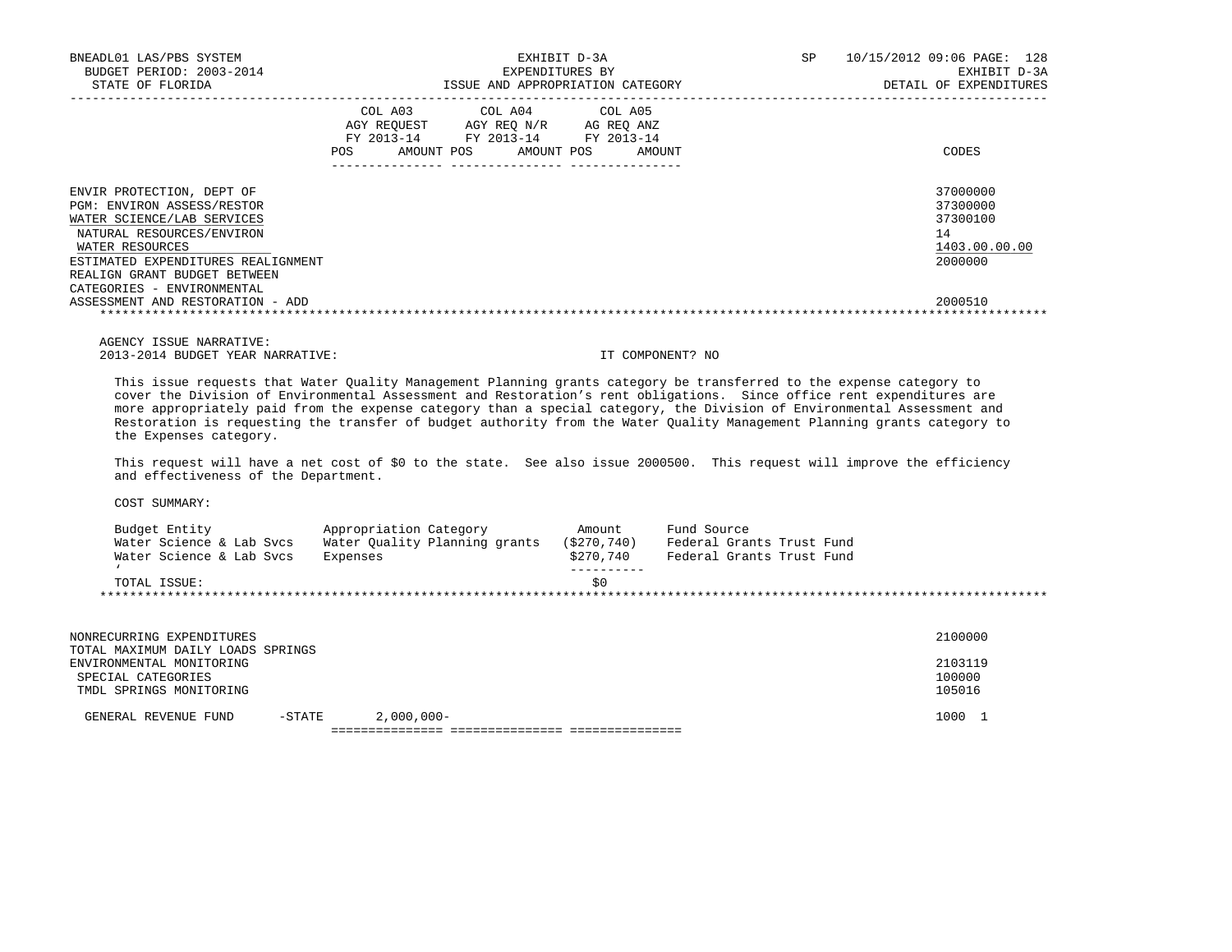| BNEADL01 LAS/PBS SYSTEM<br>BUDGET PERIOD: 2003-2014<br>STATE OF FLORIDA                                                                                                                                   |                  | EXHIBIT D-3A<br>EXPENDITURES BY<br>ISSUE AND APPROPRIATION CATEGORY |              |  | SP <sub>2</sub>                                                                                                       | 10/15/2012 09:06 PAGE: 129 |  | EXHIBIT D-3A<br>DETAIL OF EXPENDITURES |                                                   |               |
|-----------------------------------------------------------------------------------------------------------------------------------------------------------------------------------------------------------|------------------|---------------------------------------------------------------------|--------------|--|-----------------------------------------------------------------------------------------------------------------------|----------------------------|--|----------------------------------------|---------------------------------------------------|---------------|
|                                                                                                                                                                                                           |                  |                                                                     | COL A03      |  | COL A04<br>AGY REQUEST AGY REQ N/R AG REQ ANZ<br>FY 2013-14 FY 2013-14 FY 2013-14<br>POS AMOUNT POS AMOUNT POS AMOUNT | COL A05                    |  |                                        | CODES                                             |               |
| ENVIR PROTECTION, DEPT OF<br>PGM: ENVIRON ASSESS/RESTOR<br>WATER SCIENCE/LAB SERVICES<br>NATURAL RESOURCES/ENVIRON<br>WATER RESOURCES<br>NONRECURRING EXPENDITURES<br>STATEWIDE NUMERIC NUTRIENT CRITERIA |                  |                                                                     |              |  |                                                                                                                       |                            |  |                                        | 37000000<br>37300000<br>37300100<br>14<br>2100000 | 1403.00.00.00 |
| MONITORING NETWORK<br>SPECIAL CATEGORIES<br>STW NUM NUT MONTR NETWORK                                                                                                                                     |                  |                                                                     |              |  |                                                                                                                       |                            |  |                                        | 2103120<br>100000<br>106002                       |               |
| GENERAL REVENUE FUND -STATE<br>ECOSYSTEM MGT & RESTOR TF -STATE 1,606,537-                                                                                                                                |                  |                                                                     | 1,606,537-   |  |                                                                                                                       |                            |  |                                        | 1000 1<br>2193 1                                  |               |
| TOTAL APPRO                                                                                                                                                                                               |                  |                                                                     | $3,213,074-$ |  |                                                                                                                       |                            |  |                                        |                                                   |               |
| ANNUALIZATION OF ADMINISTERED<br>FUNDS APPROPRIATIONS<br>STATE HEALTH INSURANCE ADJUSTMENT<br>FOR FY 2012-13 - 10 MONTHS                                                                                  |                  |                                                                     |              |  |                                                                                                                       |                            |  |                                        | 26A0000                                           |               |
| ANNUALIZATION<br>SALARIES AND BENEFITS                                                                                                                                                                    |                  |                                                                     |              |  |                                                                                                                       |                            |  |                                        | 26A1830<br>010000                                 |               |
| GENERAL REVENUE FUND -STATE                                                                                                                                                                               |                  |                                                                     | 6,640        |  |                                                                                                                       |                            |  |                                        | 1000 1                                            |               |
| ENVIRONMENTAL LAB TF                                                                                                                                                                                      | -STATE<br>-MATCH |                                                                     | 46,495<br>40 |  |                                                                                                                       |                            |  |                                        | 2050 1<br>20502                                   |               |
| TOTAL ENVIRONMENTAL LAB TF                                                                                                                                                                                |                  |                                                                     | 46,535       |  |                                                                                                                       |                            |  |                                        | 2050                                              |               |
| ECOSYSTEM MGT & RESTOR TF -STATE                                                                                                                                                                          |                  |                                                                     | 2,420        |  |                                                                                                                       |                            |  |                                        | 2193 1                                            |               |
| FEDERAL GRANTS TRUST FUND -FEDERL 25,700                                                                                                                                                                  |                  |                                                                     |              |  |                                                                                                                       |                            |  |                                        | 2261 3                                            |               |
| LAND ACQUISITION TF                                                                                                                                                                                       |                  |                                                                     | $-STATE$ 645 |  |                                                                                                                       |                            |  |                                        | $2423 \quad 1$                                    |               |
| WATER QUALITY ASSURANCE TF-MATCH                                                                                                                                                                          |                  |                                                                     | 21,820       |  |                                                                                                                       |                            |  |                                        | 2780 2                                            |               |
| TOTAL APPRO 103,760                                                                                                                                                                                       |                  |                                                                     |              |  |                                                                                                                       |                            |  |                                        |                                                   |               |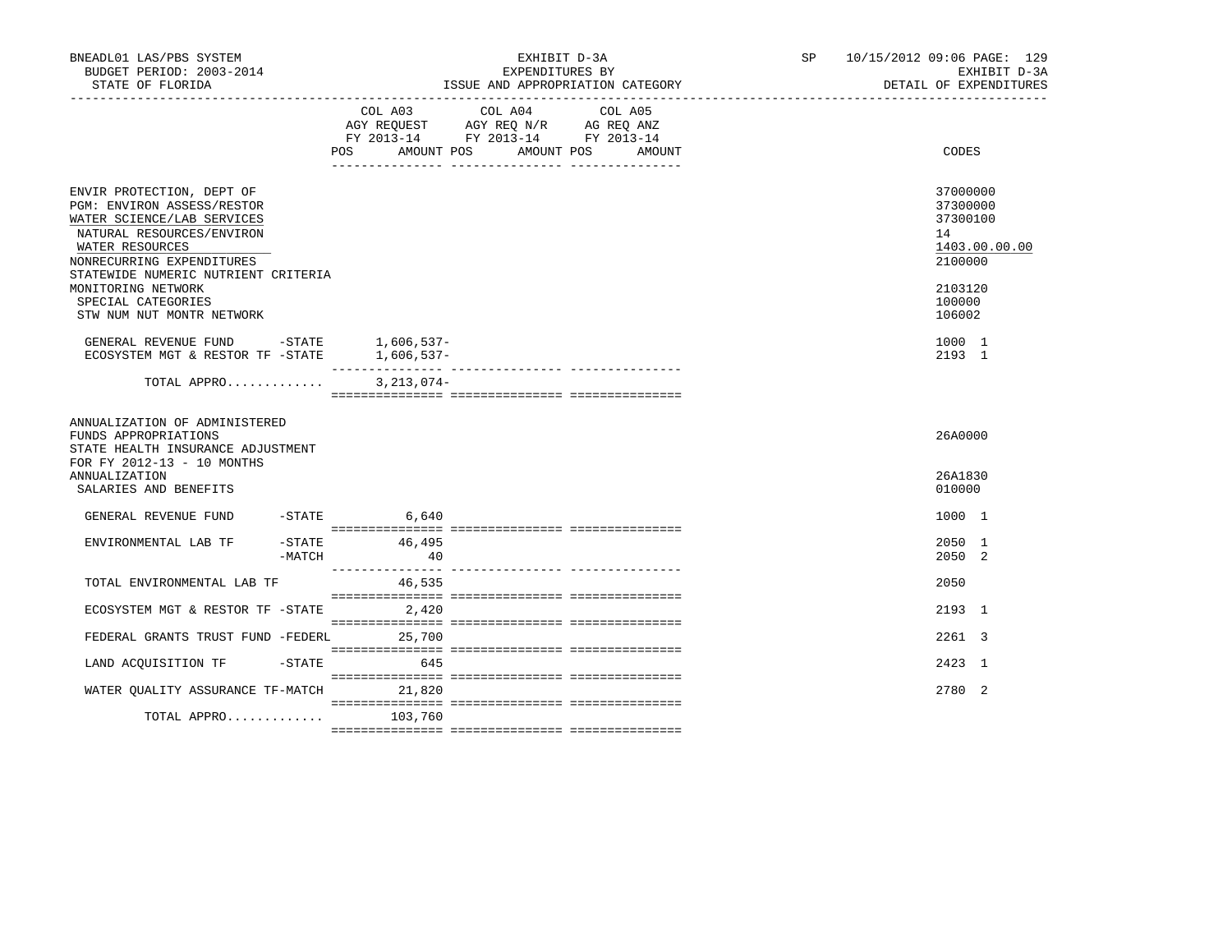| BNEADL01 LAS/PBS SYSTEM<br>BUDGET PERIOD: 2003-2014<br>STATE OF FLORIDA                                                                                                                                                                         | EXHIBIT D-3A<br>EXPENDITURES BY<br>ISSUE AND APPROPRIATION CATEGORY<br>------------                                                                                                  | SP<br>10/15/2012 09:06 PAGE: 130<br>EXHIBIT D-3A<br>DETAIL OF EXPENDITURES              |
|-------------------------------------------------------------------------------------------------------------------------------------------------------------------------------------------------------------------------------------------------|--------------------------------------------------------------------------------------------------------------------------------------------------------------------------------------|-----------------------------------------------------------------------------------------|
|                                                                                                                                                                                                                                                 | COL A03 COL A04 COL A05<br>AGY REQUEST AGY REQ N/R AG REQ ANZ<br>FY 2013-14 FY 2013-14 FY 2013-14<br><b>POS</b><br>AMOUNT POS AMOUNT POS<br>AMOUNT<br>_____________ ________________ | CODES                                                                                   |
| ENVIR PROTECTION, DEPT OF<br><b>PGM: ENVIRON ASSESS/RESTOR</b><br>WATER SCIENCE/LAB SERVICES<br>NATURAL RESOURCES/ENVIRON<br>WATER RESOURCES<br>STATE FUNDING REDUCTIONS<br>REDUCE FUNDING PURSUANT TO<br>AGENCY-WIDE LEASE SAVINGS<br>EXPENSES |                                                                                                                                                                                      | 37000000<br>37300000<br>37300100<br>14<br>1403.00.00.00<br>3300000<br>3300200<br>040000 |
| ENVIRONMENTAL LAB TF<br>ECOSYSTEM MGT & RESTOR TF -STATE<br>FEDERAL GRANTS TRUST FUND -FEDERL<br>WATER QUALITY ASSURANCE TF-MATCH 8,707-                                                                                                        | $-STATE$ 80,638-<br>$15.840 -$<br>$15.840 -$                                                                                                                                         | $2050 - 1$<br>2193 1<br>2261 3<br>2780 2                                                |
| TOTAL APPRO $\ldots \ldots \ldots$                                                                                                                                                                                                              |                                                                                                                                                                                      |                                                                                         |

 The Department of Environmental Protection (DEP) has taken an aggressive approach to identify opportunities to reduce lease space. The Division of Air Resources Management recently relocated staff and equipment associated with private-sector lease space to Department of Management Services (DMS) space at the Bob Martinez Center. The staff and equipment were absorbed into DEP's existing leased space. There is an overall savings for FY 13/14 of \$381,643.

 The Division of State Lands consolidated staff in the Carr Building, thus allowing vacant space on the second floor to be returned to DMS for reallocation. This reduction in leased space is effective October 1, 2012 and will result in a savings in FY 13/14 of \$55,938.

 The Northwest District branch has negotiated a new lease for a new office. The new location will reduce DEP leased space by 457 square feet and reduce the rent cost in FY 13/14 by \$15,586.

 Since the budget reduction is equal to the rent savings, there will be no negative impact to DEP. This issue also realigns the budget associated with rent payments for the Bob Martinez Center.

Cost Summary:

| Budget Entity                                  | Amount        |
|------------------------------------------------|---------------|
| Executive Direction and Support Services       | (S619)        |
| Technology and Information Services            | \$50,157      |
| Land Administration                            | ( \$55, 938)  |
| Northwest District/Executive Dir and Supp Svcs | (S15, 586)    |
| Water Science & Laboratory Services            | ( \$121, 025) |
| Water Resource Management                      | ( \$106, 482) |
| Waste Management                               | ( \$136, 072) |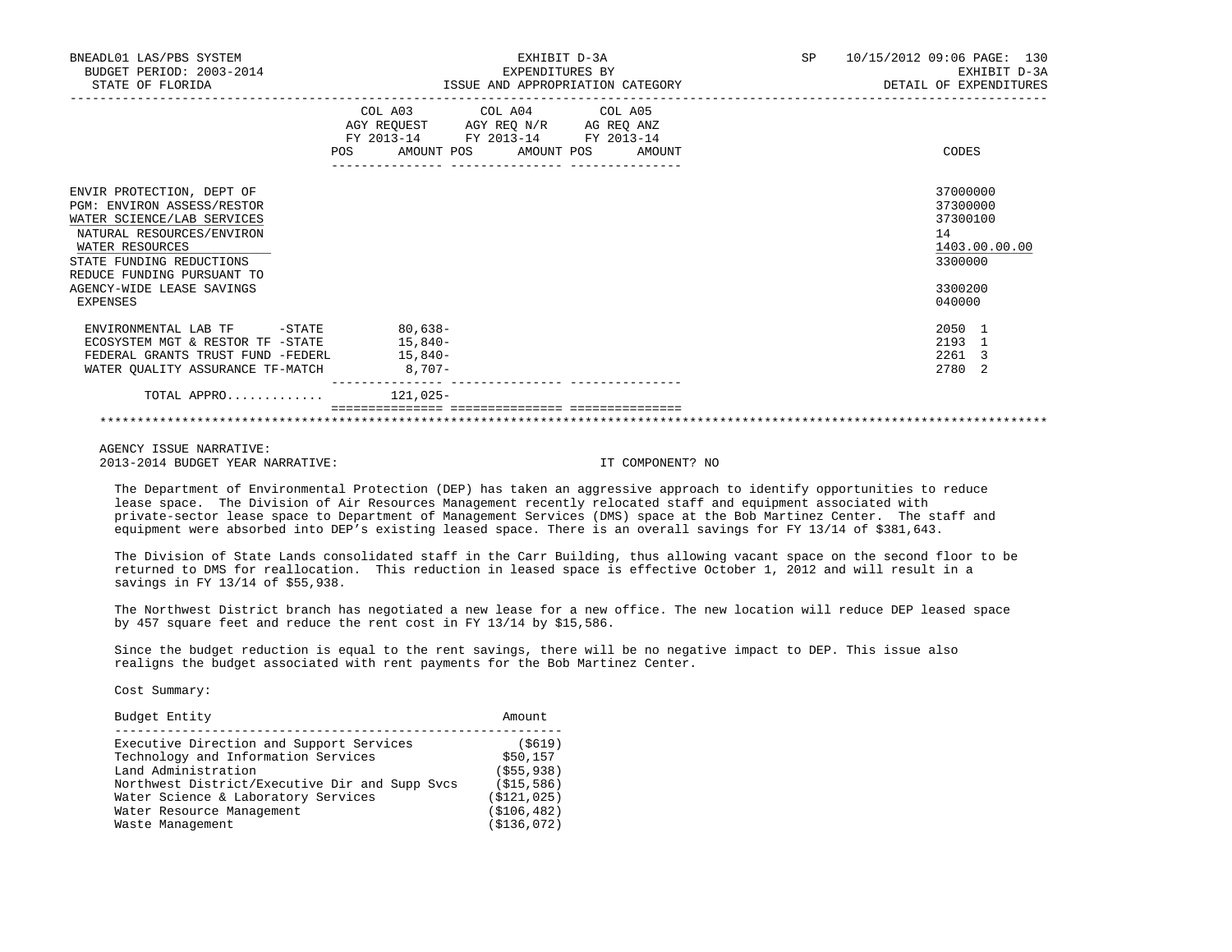| BNEADL01 LAS/PBS SYSTEM<br>BUDGET PERIOD: 2003-2014<br>STATE OF FLORIDA                                                                                                                                                      |            | EXHIBIT D-3A<br>EXPENDITURES BY<br>ISSUE AND APPROPRIATION CATEGORY |                                                                                                                                   |  |  | SP 10/15/2012 09:06 PAGE: 131<br>EXHIBIT D-3A<br>DETAIL OF EXPENDITURES       |
|------------------------------------------------------------------------------------------------------------------------------------------------------------------------------------------------------------------------------|------------|---------------------------------------------------------------------|-----------------------------------------------------------------------------------------------------------------------------------|--|--|-------------------------------------------------------------------------------|
|                                                                                                                                                                                                                              | <b>POS</b> |                                                                     | COL A03 COL A04 COL A05<br>AGY REQUEST AGY REQ N/R AG REQ ANZ<br>FY 2013-14 FY 2013-14 FY 2013-14<br>AMOUNT POS AMOUNT POS AMOUNT |  |  | CODES                                                                         |
| ENVIR PROTECTION, DEPT OF<br>PGM: ENVIRON ASSESS/RESTOR<br>WATER SCIENCE/LAB SERVICES<br>NATURAL RESOURCES/ENVIRON<br>WATER RESOURCES<br>STATE FUNDING REDUCTIONS<br>REDUCE FUNDING PURSUANT TO<br>AGENCY-WIDE LEASE SAVINGS |            |                                                                     |                                                                                                                                   |  |  | 37000000<br>37300000<br>37300100<br>14<br>1403.00.00.00<br>3300000<br>3300200 |
| Air Resources Management                                                                                                                                                                                                     |            |                                                                     | (\$67,602)                                                                                                                        |  |  |                                                                               |
| Issue Total:                                                                                                                                                                                                                 |            |                                                                     | ( \$453, 167)                                                                                                                     |  |  |                                                                               |
| CAPITAL IMPROVEMENT PLAN<br>ENVIRONMENTAL PROJECTS<br>FIXED CAPITAL OUTLAY<br>TOTAL MAX DAILY LOADS                                                                                                                          |            |                                                                     |                                                                                                                                   |  |  | 9900000<br>990E000<br>080000<br>088964                                        |
| LAND ACOUISITION TF -STATE 9,385,000 9,385,000                                                                                                                                                                               |            |                                                                     |                                                                                                                                   |  |  | 2423 1                                                                        |
|                                                                                                                                                                                                                              |            |                                                                     |                                                                                                                                   |  |  |                                                                               |
|                                                                                                                                                                                                                              |            |                                                                     |                                                                                                                                   |  |  |                                                                               |

2013-2014 BUDGET YEAR NARRATIVE: TOTAL MAX DAILY LOADS IT COMPONENT? NO

 The Total Maximum Daily Loads (TMDL) funds are used by Florida Department of Environmental Protection (FDEP) to provide grants to local governments for stormwater infrastructure and other water quality restoration projects, contract for development and implementation of urban nonpoint source best management practices to reduce pollution, and fund coordination and implementation of other local government activities to restore water quality. Funds are used to monitor and assess water quality, set restoration goals (TMDLs), and coordinate restoration efforts such as Basin Management Action Plans (BMAPs). Much of the money is used to address nutrient pollution in Florida. This portion of the request is identical to last year's appropriation (\$6,385,000) and would also be used for administrative expense, operating expenses, and Other Personal Services support.

 Additional funds are being requested for purposes of water quality restoration actions that address nitrates in springs and their receiving waters identified either as impaired or as a priority by the Department of Environmental Protection. Funds will be used for projects by local governments or water management districts to build and implement projects and activities that reduce nutrient inputs to the springs and ground water and, in turn, restore the ecological integrity of the springs or their receiving waters.

| COST SUMMARY:                       |                           |           |                             |
|-------------------------------------|---------------------------|-----------|-----------------------------|
| Budget Entity                       | Appropriation Category    | Amount    | Fund Source                 |
| Water Science & Laboratory Services | Total Maximum Daily Loads | 9,385,000 | Land Acquisition Trust Fund |
|                                     |                           |           |                             |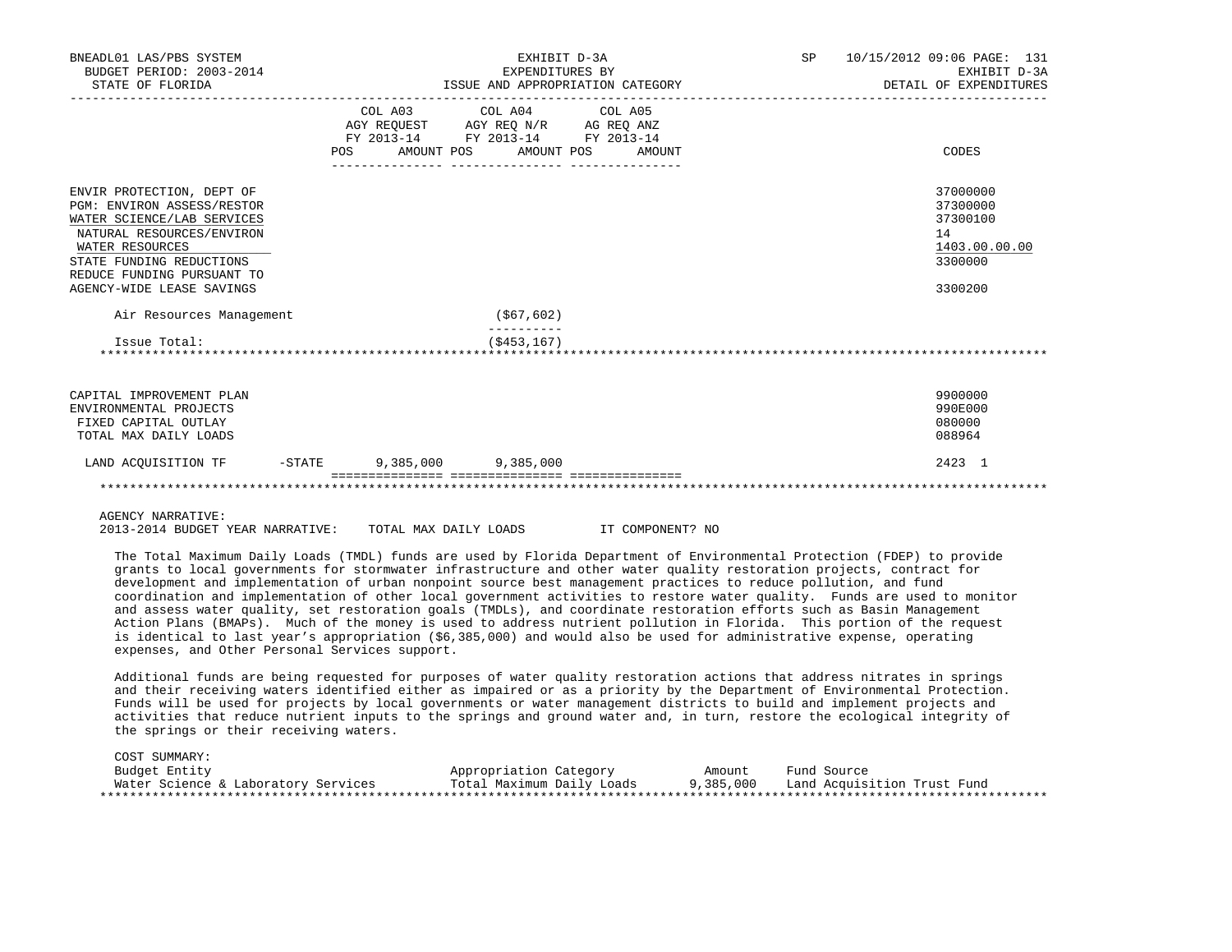| BNEADL01 LAS/PBS SYSTEM<br>BUDGET PERIOD: 2003-2014<br>STATE OF FLORIDA                                                                                                                                                                                  |     | EXHIBIT D-3A<br>EXPENDITURES BY<br>ISSUE AND APPROPRIATION CATEGORY                                                               | SP 10/15/2012 09:06 PAGE: 132<br>EXHIBIT D-3A<br>DETAIL OF EXPENDITURES                           |
|----------------------------------------------------------------------------------------------------------------------------------------------------------------------------------------------------------------------------------------------------------|-----|-----------------------------------------------------------------------------------------------------------------------------------|---------------------------------------------------------------------------------------------------|
|                                                                                                                                                                                                                                                          | POS | COL A03 COL A04 COL A05<br>AGY REQUEST AGY REQ N/R AG REQ ANZ<br>FY 2013-14 FY 2013-14 FY 2013-14<br>AMOUNT POS AMOUNT POS AMOUNT | CODES                                                                                             |
| ENVIR PROTECTION, DEPT OF<br><b>PGM: ENVIRON ASSESS/RESTOR</b><br>WATER SCIENCE/LAB SERVICES<br>NATURAL RESOURCES/ENVIRON<br>WATER RESOURCES<br>CAPITAL IMPROVEMENT PLAN<br>ENVIRONMENTAL PROJECTS<br>G/A-LOC GOV/NONST ENT-FCO<br>G/A-NPS MGMT PLANNING |     |                                                                                                                                   | 37000000<br>37300000<br>37300100<br>14<br>1403.00.00.00<br>9900000<br>990E000<br>140000<br>140076 |
| FEDERAL GRANTS TRUST FUND -FEDERL 10,000,000 10,000,000<br>WATER QUALITY ASSURANCE TF-STATE 2,400,000 2,400,000                                                                                                                                          |     |                                                                                                                                   | 2261 3<br>2780 1                                                                                  |
| TOTAL APPRO 12,400,000 12,400,000                                                                                                                                                                                                                        |     |                                                                                                                                   |                                                                                                   |

2013-2014 BUDGET YEAR NARRATIVE: G/A-NPS MGMT PLANNING IT COMPONENT? NO

 This issue provides for continuation of Nonpoint Source (NPS) Fixed Capital Outlay (FCO) funding. Nonpoint sources of pollution (urban and agricultural stormwater runoff, erosion and sedimentation, and septic tanks) are the largest polluters of Florida's rivers, lakes, streams and estuaries. This issue requests FCO budget authority for the annual federal NPS Management Implementation Grant, Water Quality Management Planning Grant, and Water Quality Improvement Program Grant from the United States Environmental Protection Agency (USEPA) estimated at \$10 million. Funds are used predominantly to contract with local governments, water management districts, and other state agencies and universities to construct NPS pollution controls; to perform water quality sampling, and conduct research projects to evaluate water quality; and to improve the effectiveness of NPS pollution controls. Projects are selected based on criteria developed by the U.S. EPA under the federal Clean Water Act. It is projected that DEP will receive \$10 million in federal grants. In addition, Chapter 201.15, Florida Statutes, establishes various uses of documentary stamps for environmental protection and restoration. The documentary stamp distributions include funds to be divided equally between DEP and the Department of Agriculture and Consumer Services (DACS) to reduce NPS pollution through development and implementation of best management practices. It is estimated that DEP will receive \$2.4 million in the coming fiscal year for the development and implementation of water quality treatment/restoration projects in priority watersheds. (This estimate may have to be adjusted based on future revenue projections.) The implementation of urban stormwater retrofit projects and nonpoint source (NPS) best management practices is necessary to resolve or prevent water quality problems that do not lend themselves to traditional regulatory treatment requirements. In the case of the federal money for which budget authority is sought, the entities receiving grants are required to provide local matching funds of at least 40%, and many local governments provide much more. As a result, the program leverages several times its investment in water pollution control activities, including generating jobs and other local economic benefits. Failure to secure the funds would undermine implementation of the Total Maximum Daily Load (TMDL) program, which depends on best management practice implementation by local governments and other entities to clean-up impaired waterways. It also would reduce the number of projects and the local economic engines they help stimulate.

COST SUMMARY:<br>Budget Entity

| Budget Entity<br>Water Science & Laboratory Services | Appropriation Category<br>G/A-NPS Mqmt Planning | Amount<br>10,000,000<br>2,400,000 | Fund Source<br>Federal Grants Trust Fund<br>Water Ouality Assurance Trust Fund |
|------------------------------------------------------|-------------------------------------------------|-----------------------------------|--------------------------------------------------------------------------------|
|                                                      |                                                 |                                   |                                                                                |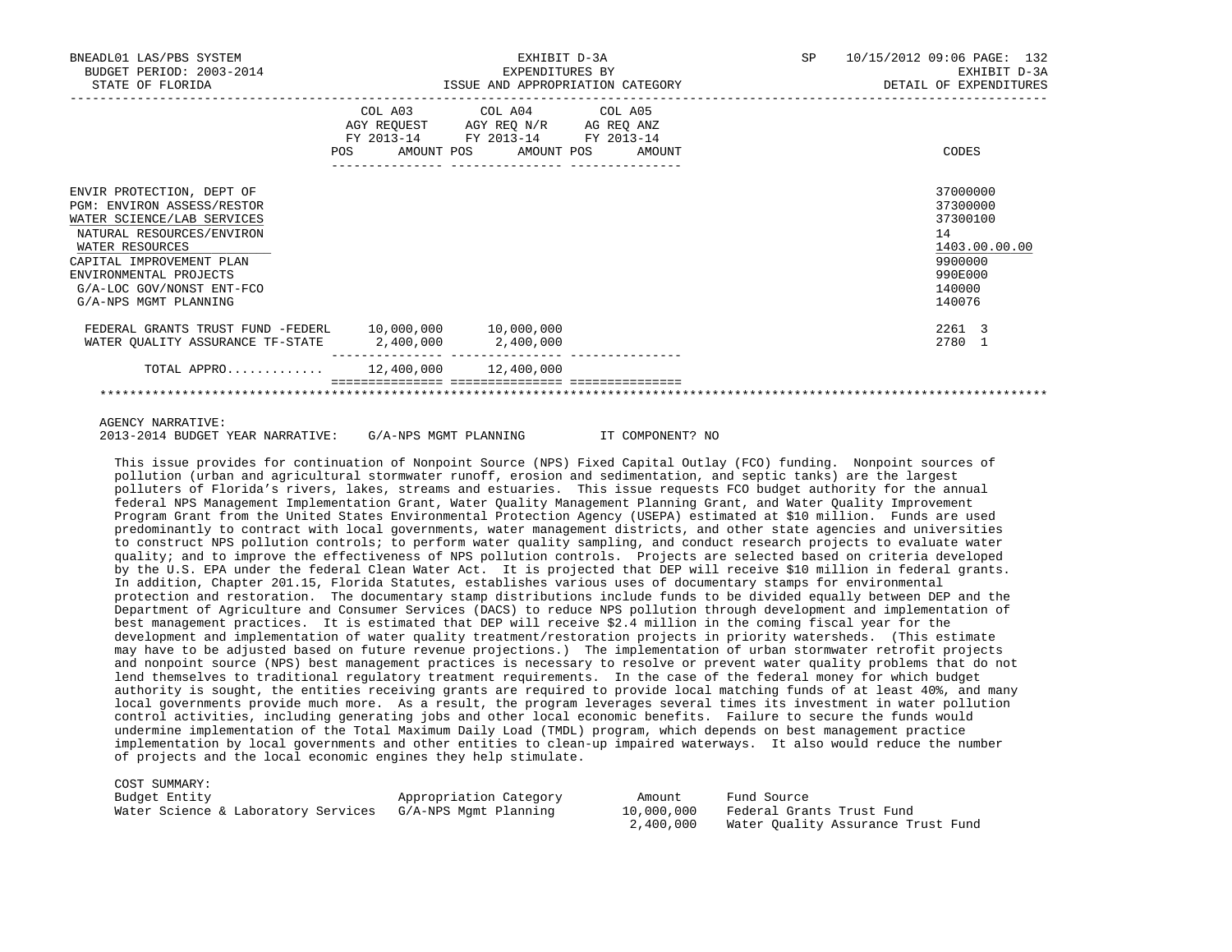| BNEADL01 LAS/PBS SYSTEM<br>BUDGET PERIOD: 2003-2014<br>STATE OF FLORIDA                                                                                                                            |                                                                                                                                                                                                                                  | EXHIBIT D-3A<br>EXPENDITURES BY<br>ISSUE AND APPROPRIATION CATEGORY | SP 10/15/2012 09:06 PAGE: 133<br>EXHIBIT D-3A<br>DETAIL OF EXPENDITURES |                                                                               |
|----------------------------------------------------------------------------------------------------------------------------------------------------------------------------------------------------|----------------------------------------------------------------------------------------------------------------------------------------------------------------------------------------------------------------------------------|---------------------------------------------------------------------|-------------------------------------------------------------------------|-------------------------------------------------------------------------------|
|                                                                                                                                                                                                    | $\begin{tabular}{lllllll} AGY & \texttt{REQUEST} & \texttt{AGY} & \texttt{REG} & \texttt{N/R} & \texttt{AG} & \texttt{REQ} & \texttt{ANZ} \end{tabular}$<br>FY 2013-14 FY 2013-14 FY 2013-14<br>POS AMOUNT POS AMOUNT POS AMOUNT | COL A03 COL A04 COL A05                                             |                                                                         | CODES                                                                         |
| ENVIR PROTECTION, DEPT OF<br><b>PGM: ENVIRON ASSESS/RESTOR</b><br>WATER SCIENCE/LAB SERVICES<br>NATURAL RESOURCES/ENVIRON<br>WATER RESOURCES<br>CAPITAL IMPROVEMENT PLAN<br>ENVIRONMENTAL PROJECTS |                                                                                                                                                                                                                                  |                                                                     |                                                                         | 37000000<br>37300000<br>37300100<br>14<br>1403.00.00.00<br>9900000<br>990E000 |
| Total                                                                                                                                                                                              |                                                                                                                                                                                                                                  |                                                                     | 12,400,000                                                              |                                                                               |
| TOTAL: ENVIRONMENTAL PROJECTS<br>TOTAL ISSUE 21,785,000 21,785,000                                                                                                                                 |                                                                                                                                                                                                                                  |                                                                     |                                                                         | 990E000                                                                       |
| TOTAL: WATER RESOURCES<br>BY FUND TYPE<br>GENERAL REVENUE FUND<br>TRUST FUNDS                                                                                                                      | 4,484,521<br>40,468,861 21,785,000                                                                                                                                                                                               |                                                                     |                                                                         | 1403.00.00.00<br>1000<br>2000                                                 |
| TOTAL POSITIONS $181.00$<br>TOTAL PROG COMP 44,953,382 21,785,000<br>TOTAL SALARY RATE 8,041,586                                                                                                   |                                                                                                                                                                                                                                  |                                                                     |                                                                         |                                                                               |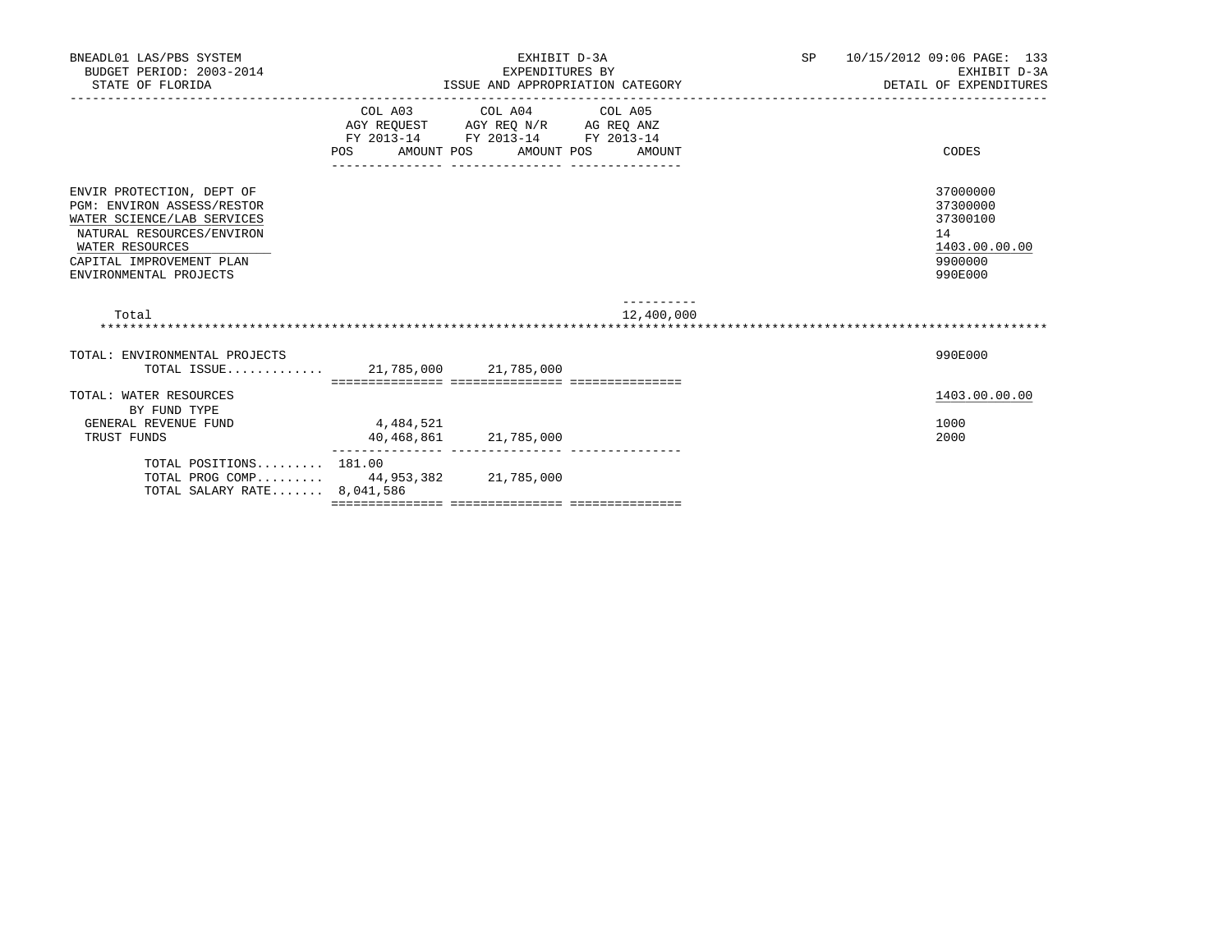| COL A03 COL A04 COL A05<br>AGY REQUEST AGY REQ N/R AG REQ ANZ<br>FY 2013-14 FY 2013-14 FY 2013-14<br>POS AMOUNT POS AMOUNT POS AMOUNT<br>CODES<br>ENVIR PROTECTION, DEPT OF<br>37000000<br>PGM: WATER RESOURCE MGT<br>37350000<br>37350100<br>BEACH MANAGEMENT<br>NATURAL RESOURCES/ENVIRON<br>14<br>WATER RESOURCES<br>ESTIMATED EXPENDITURES<br>1000000<br>ESTIMATED EXPENDITURES - OPERATIONS<br>1001000<br>000000<br>SALARY RATE<br>SALARY RATE 3,015,560<br>010000<br>SALARIES AND BENEFITS<br>$\begin{tabular}{lllllllll} \texttt{ECOS} {\tt YSTEN} & \texttt{MGT} & \texttt{& \tt RESTOR} & \tt TF & -STATE & & 3,245,208 \\ \texttt{PERMIT} & \texttt{FEE} & \texttt{RUST} & \texttt{FUND} & & -STATE & & 657,651 \\ \end{tabular}$<br>2193 1<br>2526 1<br>TOTAL POSITIONS 68.00<br>TOTAL APPRO 3,902,859<br>OTHER PERSONAL SERVICES<br>030000<br>ECOSYSTEM MGT & RESTOR TF -STATE<br>302,857<br>2193 1<br><b>EXPENSES</b><br>040000<br>2193 1<br>ECOSYSTEM MGT & RESTOR TF -STATE 291,811<br>PERMIT FEE TRUST FUND -STATE<br>307,101<br>2526 1<br>TOTAL APPRO<br>598,912<br>OPERATING CAPITAL OUTLAY<br>060000<br>PERMIT FEE TRUST FUND<br>$-$ STATE 4,597<br>2526 1<br>100000<br>SPECIAL CATEGORIES<br>TR/DMS/HR SVCS/STW CONTRCT<br>107040<br>2,668<br>GENERAL REVENUE FUND -STATE<br>1000 1<br>ECOSYSTEM MGT & RESTOR TF -STATE<br>21,022<br>2193 1<br>PERMIT FEE TRUST FUND -STATE<br>2,478<br>2526 1<br>TOTAL APPRO<br>26,168 | BNEADL01 LAS/PBS SYSTEM<br>BUDGET PERIOD: 2003-2014<br>STATE OF FLORIDA<br>----------------- | EXHIBIT D-3A<br>EXPENDITURES BY<br>ISSUE AND APPROPRIATION CATEGORY | SP 10/15/2012 09:06 PAGE: 134<br>EXHIBIT D-3A<br>DETAIL OF EXPENDITURES |
|---------------------------------------------------------------------------------------------------------------------------------------------------------------------------------------------------------------------------------------------------------------------------------------------------------------------------------------------------------------------------------------------------------------------------------------------------------------------------------------------------------------------------------------------------------------------------------------------------------------------------------------------------------------------------------------------------------------------------------------------------------------------------------------------------------------------------------------------------------------------------------------------------------------------------------------------------------------------------------------------------------------------------------------------------------------------------------------------------------------------------------------------------------------------------------------------------------------------------------------------------------------------------------------------------------------------------------------------------------------------------------------------------------------------------------------------|----------------------------------------------------------------------------------------------|---------------------------------------------------------------------|-------------------------------------------------------------------------|
|                                                                                                                                                                                                                                                                                                                                                                                                                                                                                                                                                                                                                                                                                                                                                                                                                                                                                                                                                                                                                                                                                                                                                                                                                                                                                                                                                                                                                                             |                                                                                              |                                                                     |                                                                         |
|                                                                                                                                                                                                                                                                                                                                                                                                                                                                                                                                                                                                                                                                                                                                                                                                                                                                                                                                                                                                                                                                                                                                                                                                                                                                                                                                                                                                                                             |                                                                                              |                                                                     | 1403.00.00.00                                                           |
|                                                                                                                                                                                                                                                                                                                                                                                                                                                                                                                                                                                                                                                                                                                                                                                                                                                                                                                                                                                                                                                                                                                                                                                                                                                                                                                                                                                                                                             |                                                                                              |                                                                     |                                                                         |
|                                                                                                                                                                                                                                                                                                                                                                                                                                                                                                                                                                                                                                                                                                                                                                                                                                                                                                                                                                                                                                                                                                                                                                                                                                                                                                                                                                                                                                             |                                                                                              |                                                                     |                                                                         |
|                                                                                                                                                                                                                                                                                                                                                                                                                                                                                                                                                                                                                                                                                                                                                                                                                                                                                                                                                                                                                                                                                                                                                                                                                                                                                                                                                                                                                                             |                                                                                              |                                                                     |                                                                         |
|                                                                                                                                                                                                                                                                                                                                                                                                                                                                                                                                                                                                                                                                                                                                                                                                                                                                                                                                                                                                                                                                                                                                                                                                                                                                                                                                                                                                                                             |                                                                                              |                                                                     |                                                                         |
|                                                                                                                                                                                                                                                                                                                                                                                                                                                                                                                                                                                                                                                                                                                                                                                                                                                                                                                                                                                                                                                                                                                                                                                                                                                                                                                                                                                                                                             |                                                                                              |                                                                     |                                                                         |
|                                                                                                                                                                                                                                                                                                                                                                                                                                                                                                                                                                                                                                                                                                                                                                                                                                                                                                                                                                                                                                                                                                                                                                                                                                                                                                                                                                                                                                             |                                                                                              |                                                                     |                                                                         |
|                                                                                                                                                                                                                                                                                                                                                                                                                                                                                                                                                                                                                                                                                                                                                                                                                                                                                                                                                                                                                                                                                                                                                                                                                                                                                                                                                                                                                                             |                                                                                              |                                                                     |                                                                         |
|                                                                                                                                                                                                                                                                                                                                                                                                                                                                                                                                                                                                                                                                                                                                                                                                                                                                                                                                                                                                                                                                                                                                                                                                                                                                                                                                                                                                                                             |                                                                                              |                                                                     |                                                                         |
|                                                                                                                                                                                                                                                                                                                                                                                                                                                                                                                                                                                                                                                                                                                                                                                                                                                                                                                                                                                                                                                                                                                                                                                                                                                                                                                                                                                                                                             |                                                                                              |                                                                     |                                                                         |
|                                                                                                                                                                                                                                                                                                                                                                                                                                                                                                                                                                                                                                                                                                                                                                                                                                                                                                                                                                                                                                                                                                                                                                                                                                                                                                                                                                                                                                             |                                                                                              |                                                                     |                                                                         |
|                                                                                                                                                                                                                                                                                                                                                                                                                                                                                                                                                                                                                                                                                                                                                                                                                                                                                                                                                                                                                                                                                                                                                                                                                                                                                                                                                                                                                                             |                                                                                              |                                                                     |                                                                         |
|                                                                                                                                                                                                                                                                                                                                                                                                                                                                                                                                                                                                                                                                                                                                                                                                                                                                                                                                                                                                                                                                                                                                                                                                                                                                                                                                                                                                                                             |                                                                                              |                                                                     |                                                                         |
|                                                                                                                                                                                                                                                                                                                                                                                                                                                                                                                                                                                                                                                                                                                                                                                                                                                                                                                                                                                                                                                                                                                                                                                                                                                                                                                                                                                                                                             |                                                                                              |                                                                     |                                                                         |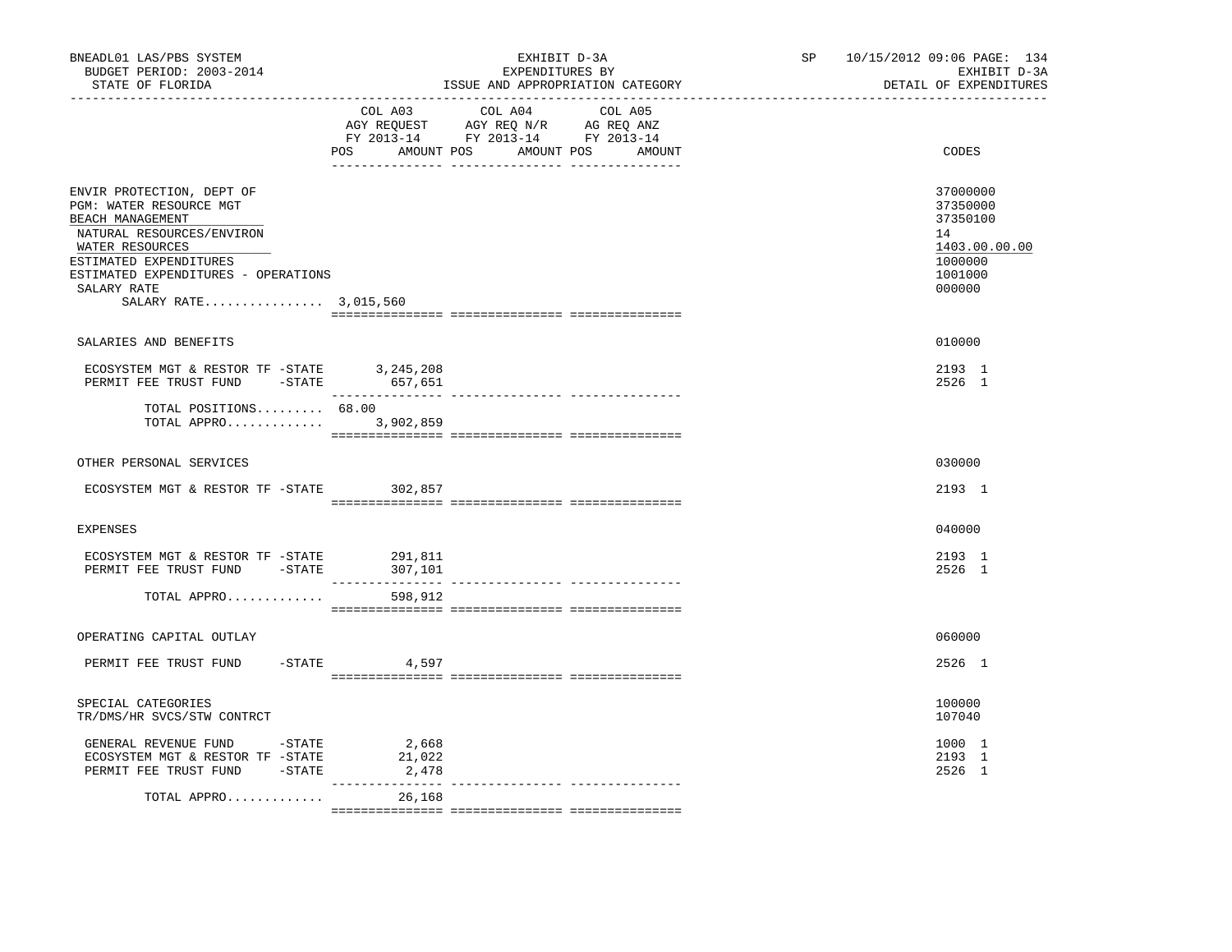| BNEADL01 LAS/PBS SYSTEM<br>BUDGET PERIOD: 2003-2014<br>STATE OF FLORIDA                                                                                                                   | EXHIBIT D-3A<br>EXPENDITURES BY<br>ISSUE AND APPROPRIATION CATEGORY                                                                   | SP 10/15/2012 09:06 PAGE: 135<br>EXHIBIT D-3A<br>DETAIL OF EXPENDITURES       |
|-------------------------------------------------------------------------------------------------------------------------------------------------------------------------------------------|---------------------------------------------------------------------------------------------------------------------------------------|-------------------------------------------------------------------------------|
|                                                                                                                                                                                           | COL A03 COL A04 COL A05<br>AGY REQUEST AGY REQ N/R AG REQ ANZ<br>FY 2013-14 FY 2013-14 FY 2013-14<br>POS AMOUNT POS AMOUNT POS AMOUNT | CODES                                                                         |
| ENVIR PROTECTION, DEPT OF<br>PGM: WATER RESOURCE MGT<br>BEACH MANAGEMENT<br>NATURAL RESOURCES/ENVIRON<br>WATER RESOURCES<br>ESTIMATED EXPENDITURES<br>ESTIMATED EXPENDITURES - OPERATIONS |                                                                                                                                       | 37000000<br>37350000<br>37350100<br>14<br>1403.00.00.00<br>1000000<br>1001000 |
| TOTAL: ESTIMATED EXPENDITURES - OPERATIONS<br>TOTAL POSITIONS 68.00<br>TOTAL ISSUE 4,835,393<br>TOTAL SALARY RATE 3,015,560                                                               |                                                                                                                                       | 1001000                                                                       |
| FLORIDA RETIREMENT SYSTEM<br>CONTRIBUTION ADJUSTMENT FOR<br>FISCAL YEAR 2012-2013<br>SALARIES AND BENEFITS                                                                                |                                                                                                                                       | 1001240<br>010000                                                             |
| ECOSYSTEM MGT & RESTOR TF -STATE<br>PERMIT FEE TRUST FUND - STATE                                                                                                                         | 7,890<br>1,599<br>----------------                                                                                                    | 2193 1<br>2526 1                                                              |
| TOTAL APPRO                                                                                                                                                                               | 9,489                                                                                                                                 |                                                                               |
| ADJUSTMENT TO STATE HEALTH<br>INSURANCE PREMIUM CONTRIBUTION -<br>FISCAL YEAR 2012-13<br>SALARIES AND BENEFITS                                                                            |                                                                                                                                       | 1001830<br>010000                                                             |
| ECOSYSTEM MGT & RESTOR TF -STATE<br>PERMIT FEE TRUST FUND -STATE                                                                                                                          | 6,454<br>1,308                                                                                                                        | 2193 1<br>2526 1                                                              |
| TOTAL APPRO                                                                                                                                                                               | 7,762                                                                                                                                 |                                                                               |
| REALLOCATION OF HUMAN RESOURCES<br>OUTSOURCING<br>SPECIAL CATEGORIES<br>TR/DMS/HR SVCS/STW CONTRCT                                                                                        |                                                                                                                                       | 1005900<br>100000<br>107040                                                   |
| GENERAL REVENUE FUND -STATE<br>ECOSYSTEM MGT & RESTOR TF -STATE<br>PERMIT FEE TRUST FUND -STATE                                                                                           | $23-$<br>$183-$<br>$22-$<br>--------------- -                                                                                         | 1000 1<br>2193 1<br>2526 1                                                    |
| TOTAL APPRO                                                                                                                                                                               | $228-$                                                                                                                                |                                                                               |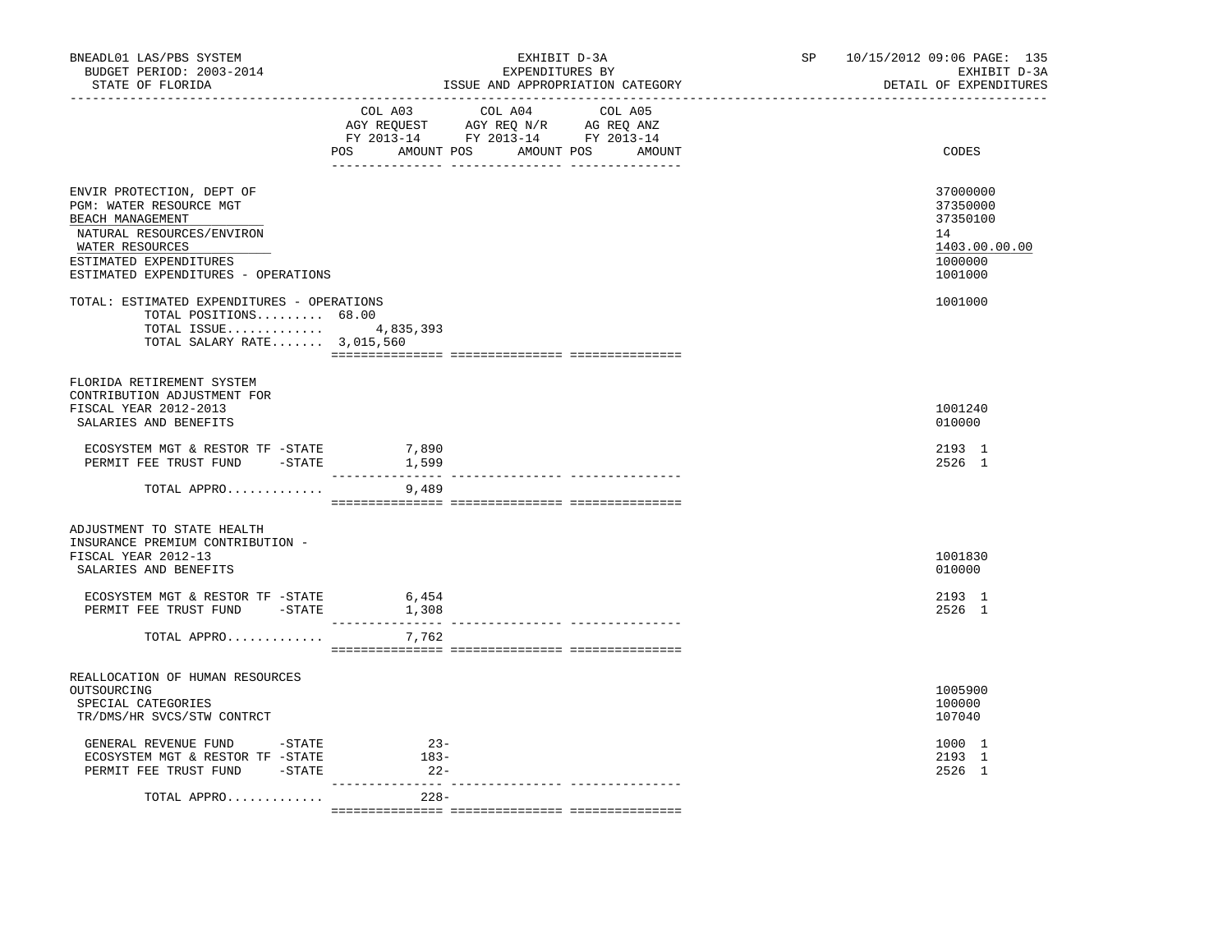| BNEADL01 LAS/PBS SYSTEM<br>BUDGET PERIOD: 2003-2014<br>STATE OF FLORIDA                                                                                                                                                                                                                               |                                | EXHIBIT D-3A<br>EXPENDITURES BY<br>ISSUE AND APPROPRIATION CATEGORY                                                                   | SP 10/15/2012 09:06 PAGE: 136<br>EXHIBIT D-3A<br>DETAIL OF EXPENDITURES                 |
|-------------------------------------------------------------------------------------------------------------------------------------------------------------------------------------------------------------------------------------------------------------------------------------------------------|--------------------------------|---------------------------------------------------------------------------------------------------------------------------------------|-----------------------------------------------------------------------------------------|
|                                                                                                                                                                                                                                                                                                       |                                | COL A03 COL A04 COL A05<br>AGY REQUEST AGY REQ N/R AG REQ ANZ<br>FY 2013-14 FY 2013-14 FY 2013-14<br>POS AMOUNT POS AMOUNT POS AMOUNT | CODES                                                                                   |
| ENVIR PROTECTION, DEPT OF<br>PGM: WATER RESOURCE MGT<br>BEACH MANAGEMENT<br>NATURAL RESOURCES/ENVIRON<br>WATER RESOURCES<br>ANNUALIZATION OF ADMINISTERED<br>FUNDS APPROPRIATIONS<br>STATE HEALTH INSURANCE ADJUSTMENT<br>FOR FY 2012-13 - 10 MONTHS<br><b>ANNUALIZATION</b><br>SALARIES AND BENEFITS |                                |                                                                                                                                       | 37000000<br>37350000<br>37350100<br>14<br>1403.00.00.00<br>26A0000<br>26A1830<br>010000 |
| ECOSYSTEM MGT & RESTOR TF - STATE 32,270<br>PERMIT FEE TRUST FUND -STATE                                                                                                                                                                                                                              | 6,540                          |                                                                                                                                       | 2193 1<br>2526 1                                                                        |
| TOTAL APPRO                                                                                                                                                                                                                                                                                           | 38,810                         |                                                                                                                                       |                                                                                         |
| CAPITAL IMPROVEMENT PLAN<br>ENVIRONMENTAL PROJECTS<br>G/A-LOC GOV/NONST ENT-FCO<br>BEACH PROJECTS - STW                                                                                                                                                                                               |                                |                                                                                                                                       | 9900000<br>990E000<br>140000<br>140126                                                  |
| GENERAL REVENUE FUND                                                                                                                                                                                                                                                                                  | $-STATE$ 25,000,000 25,000,000 |                                                                                                                                       | 1000 1                                                                                  |
|                                                                                                                                                                                                                                                                                                       |                                |                                                                                                                                       |                                                                                         |

2013-2014 BUDGET YEAR NARRATIVE: BEACH PROJECTS - STW IT COMPONENT? NO

 Pursuant to Chapter 161, F.S., the Department developed a multi-year repair and maintenance strategy to carry out state responsibilities related to the comprehensive, statewide program of beach erosion control, preservation, restoration, nourishment and hurricane protection. This program provides financial assistance to local and state governments and special taxing authorities for beach and dune restoration, beach nourishment, inlet sand bypassing, regional sediment management and innovative projects.

 Fiscal year 2013/14 funding requests from local and state governments and special taxing authorities for beach and inlet management projects will be received by the Department in October. The amount of state funding requested by project sponsors in FY 2012/13 was \$89 million for beach and inlet projects. We anticipate the local government funding requests will exceed \$90 million this year.

 The average combined funding of local government requests for state, federal, and local cost sharing over the last three years was \$279.6 million per year. On average, local governments fund approximately 50% of the project costs, and the state and federal governments each fund approximately 25% of the remaining costs on federally authorized projects. Federal projects typically rank high on the Department's project priority beach and inlet lists, and we can assume that the \$25 million in state funding will likely be matched with \$20-25 million from the federal government. It is further anticipated some funds from delayed projects may be reverted and re-appropriated to support the local government's funding requests. Taking these factors into consideration, the Department requests \$25 million for the coming fiscal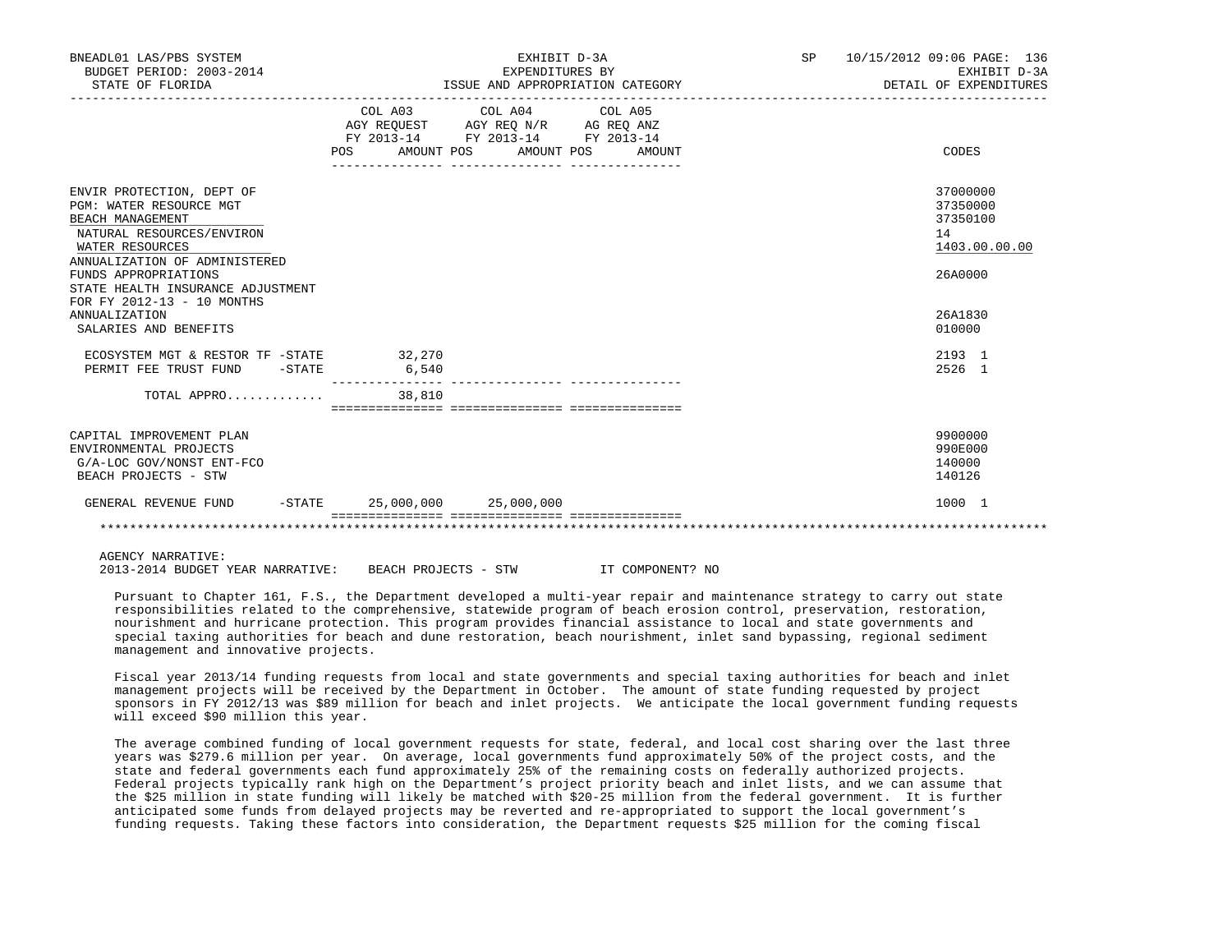| BNEADL01 LAS/PBS SYSTEM<br>BUDGET PERIOD: 2003-2014<br>STATE OF FLORIDA                                                                                                        | EXHIBIT D-3A<br>EXPENDITURES BY<br>ISSUE AND APPROPRIATION CATEGORY                                                                                     | SP<br>10/15/2012 09:06 PAGE: 137<br>EXHIBIT D-3A<br>DETAIL OF EXPENDITURES    |
|--------------------------------------------------------------------------------------------------------------------------------------------------------------------------------|---------------------------------------------------------------------------------------------------------------------------------------------------------|-------------------------------------------------------------------------------|
|                                                                                                                                                                                | COL A03 COL A04 COL A05<br>AGY REOUEST<br>AGY REO N/R<br>AG REO ANZ<br>FY 2013-14<br>FY 2013-14 FY 2013-14<br>AMOUNT POS<br>AMOUNT POS<br>POS<br>AMOUNT | CODES                                                                         |
| ENVIR PROTECTION, DEPT OF<br>PGM: WATER RESOURCE MGT<br>BEACH MANAGEMENT<br>NATURAL RESOURCES/ENVIRON<br>WATER RESOURCES<br>CAPITAL IMPROVEMENT PLAN<br>ENVIRONMENTAL PROJECTS |                                                                                                                                                         | 37000000<br>37350000<br>37350100<br>14<br>1403.00.00.00<br>9900000<br>990E000 |

year.

 Previous hurricanes and other coastal storms have demonstrated the ability of completed erosion control and nourishment projects to withstand erosional forces and protect life and property more effectively than unimproved, critically eroded beaches. The requested funding is essential to sustaining the estimated \$39 billion annual impact that beach-related tourism has on Florida's economy (Economics of Florida Beaches, Phase II, July 2006, FAU), as well as the intrinsic value of the coastal system and the protection of upland property and wildlife. The Economics of Florida's Beaches evaluation prepared by Florida Atlantic University in 2003 found the return on investment far exceeded the cost of beach nourishment. For every \$1 the state spends on beach management, that money is matched with \$1 to \$5 from local and federal sources. Further, each state dollar spent protecting Florida's beaches with public access prevents the loss of \$8 in state taxes paid by out of state tourists and resident users of Florida's beaches.

 Approximately half of the state's 825 miles of sandy beaches are designated as critically eroded and threatening upland development or other resources. Over 220 miles of beaches, or 55% of the beaches designated as critically eroded, are restored and maintained through partnerships with local, state and federal governments. The requested funding will advance implementation of the Statewide Strategic Beach Management Plan (SBMP) and the Long Range Budget Plan, which assist local, state, and federal governments restore and preserve critically eroded beaches. All projects must be within or benefit an area designated as critically eroded and must be consistent with the SBMP.

 The Legislature appropriates funds to be applied to the Department's ranked list of projects. (Specific candidate projects cannot be identified until completion of the local government application and review process and finalization of the FY 2013-14 Local Government Funding Request which will be available prior to the legislative session.) The Florida legislature has been very generous by appropriating over \$393 million over the last 10 years for beach and inlet management projects. Total costs have been shared approximately equally between the federal, state and local governments.

 This proposal is an investment in strategic statewide and regional economic development priorities by promoting, developing and protecting Florida's natural assets in a sustainable matter. This proposal will allow the state to brand and consistently market itself as the best state for business.

 The beach management program works with local, state and federal governments to plan, design, permit, and implement beach and inlet management activities. Without this program beach restoration projects will not be able to implement the requirements of Chapter 161, F.S. This proposal will help to create and sustain vibrant, safe and healthy communities that attract workers, businesses, residents and visitors, while promoting and protecting Florida's natural assets in a sustainable manner.

| Budget Entity             | Appropriation Category | Amount       | Fund Source     |
|---------------------------|------------------------|--------------|-----------------|
| Water Resource Management | 140126                 | \$25,000,000 | General Revenue |
|                           |                        |              |                 |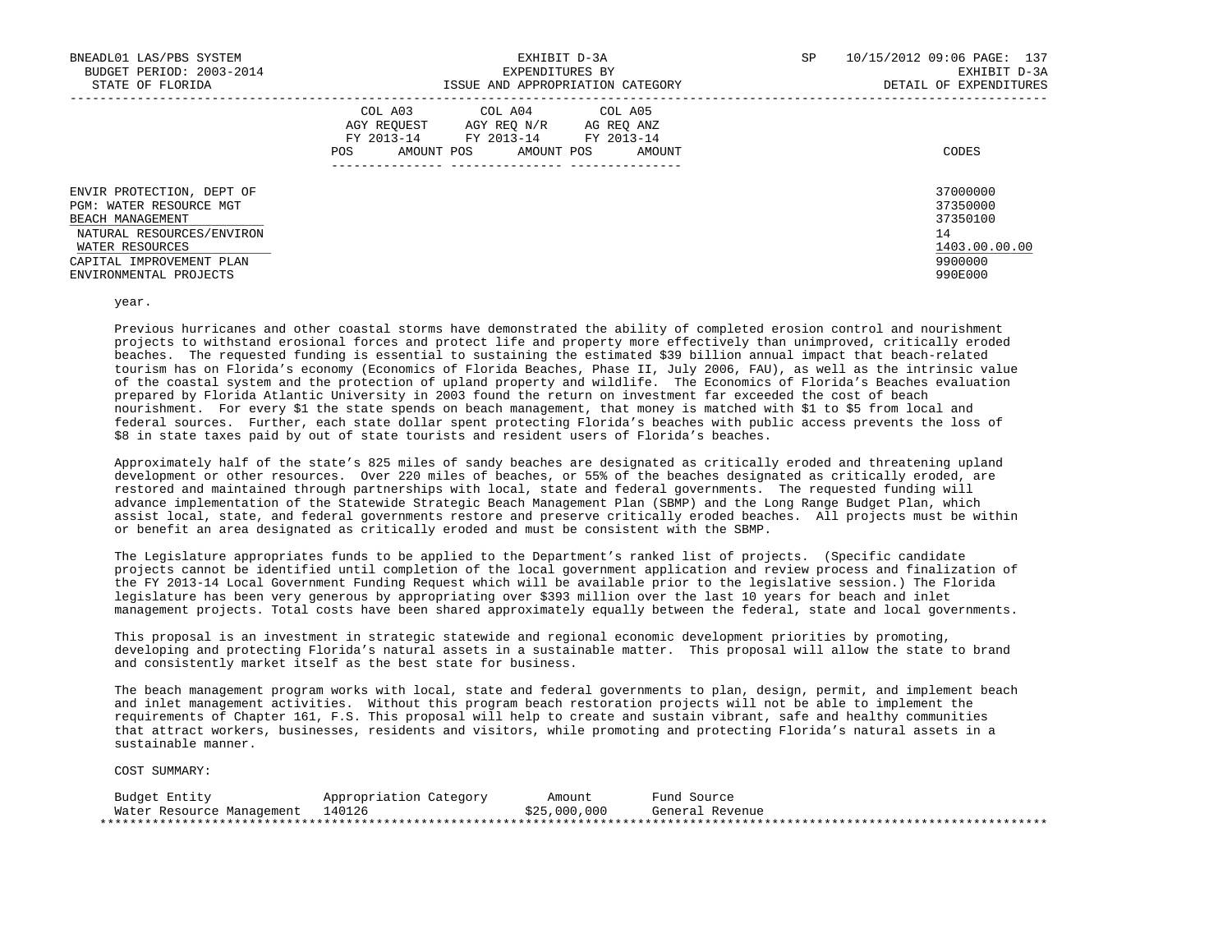| BNEADL01 LAS/PBS SYSTEM<br>BUDGET PERIOD: 2003-2014<br>STATE OF FLORIDA                                                  |                                    | EXHIBIT D-3A<br>EXPENDITURES BY<br>ISSUE AND APPROPRIATION CATEGORY                                                                   | SP | 10/15/2012 09:06 PAGE: 138<br>EXHIBIT D-3A<br>DETAIL OF EXPENDITURES |
|--------------------------------------------------------------------------------------------------------------------------|------------------------------------|---------------------------------------------------------------------------------------------------------------------------------------|----|----------------------------------------------------------------------|
|                                                                                                                          |                                    | COL A03 COL A04 COL A05<br>AGY REQUEST AGY REQ N/R AG REQ ANZ<br>FY 2013-14 FY 2013-14 FY 2013-14<br>POS AMOUNT POS AMOUNT POS AMOUNT |    | CODES                                                                |
| ENVIR PROTECTION, DEPT OF<br>PGM: WATER RESOURCE MGT<br>BEACH MANAGEMENT<br>NATURAL RESOURCES/ENVIRON<br>WATER RESOURCES |                                    |                                                                                                                                       |    | 37000000<br>37350000<br>37350100<br>14<br>1403.00.00.00              |
| TOTAL: WATER RESOURCES<br>BY FUND TYPE                                                                                   |                                    |                                                                                                                                       |    | 1403.00.00.00                                                        |
| GENERAL REVENUE FUND<br>TRUST FUNDS                                                                                      | 25,002,645 25,000,000<br>4,888,581 |                                                                                                                                       |    | 1000<br>2000                                                         |
| TOTAL POSITIONS 68.00<br>TOTAL PROG COMP 29,891,226 25,000,000<br>TOTAL SALARY RATE $3,015,560$                          |                                    |                                                                                                                                       |    |                                                                      |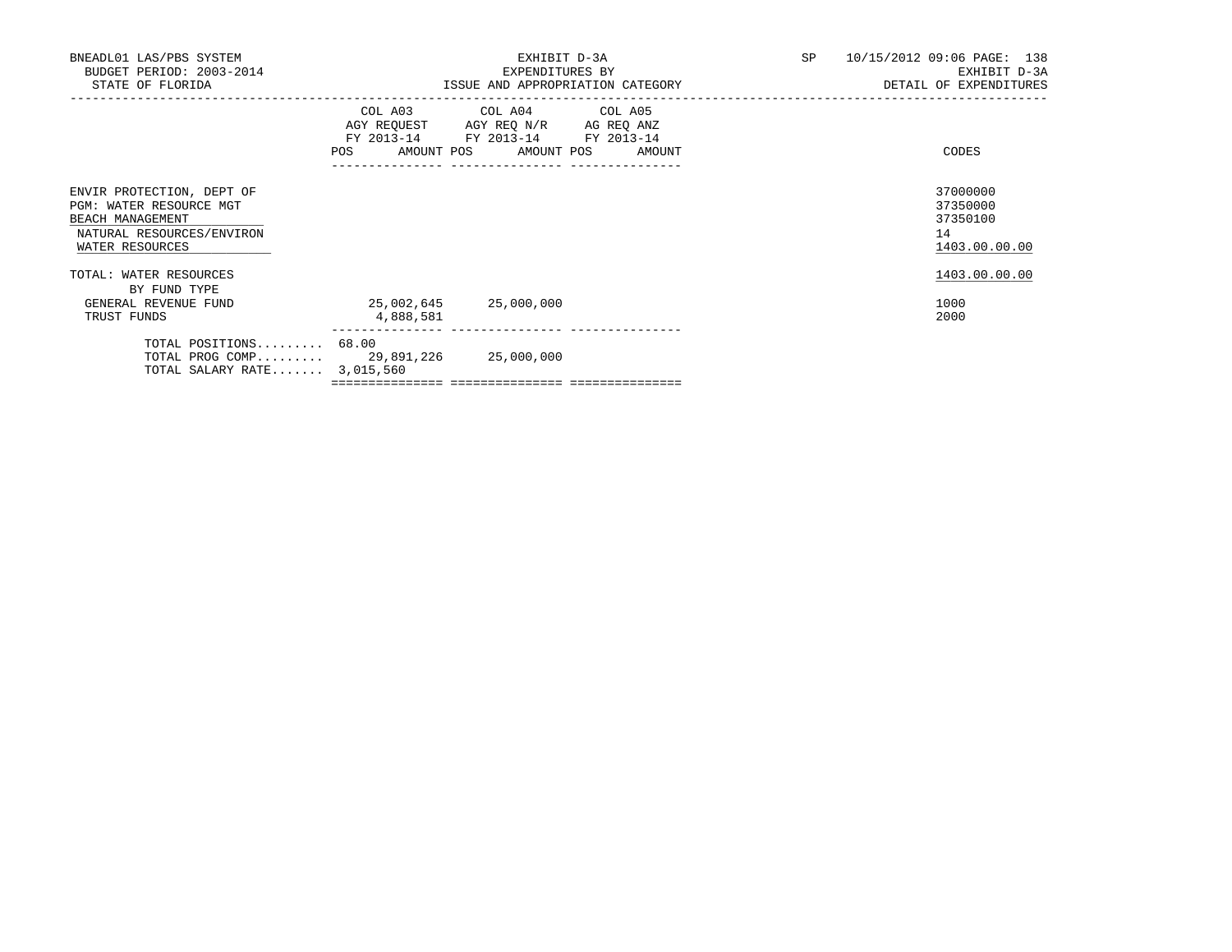| BNEADL01 LAS/PBS SYSTEM<br>BUDGET PERIOD: 2003-2014<br>STATE OF FLORIDA<br>----------------                                                                                                                                                 |          | ---------------------------------- | EXHIBIT D-3A<br>EXPENDITURES BY<br>ISSUE AND APPROPRIATION CATEGORY                                                                                                                                                                                                                                                                                                                                                                     |         | SP | 10/15/2012 09:06 PAGE: 139<br>EXHIBIT D-3A<br>DETAIL OF EXPENDITURES                    |
|---------------------------------------------------------------------------------------------------------------------------------------------------------------------------------------------------------------------------------------------|----------|------------------------------------|-----------------------------------------------------------------------------------------------------------------------------------------------------------------------------------------------------------------------------------------------------------------------------------------------------------------------------------------------------------------------------------------------------------------------------------------|---------|----|-----------------------------------------------------------------------------------------|
|                                                                                                                                                                                                                                             |          | COL A03                            | COL A04<br>$\begin{array}{ccccccccc} \text{Cou} & \text{Aou} & \text{Cou} & \text{Aou} & \text{Cou} & \text{Aou} \\ \text{AGY REQUEST} & \text{AGY REQ} & \text{N/R} & \text{AG REQ} & \text{ANZ} \\ \text{FY} & 2013-14 & \text{FY} & 2013-14 & \text{FY} & 2013-14 \end{array}$<br>POS AMOUNT POS AMOUNT POS AMOUNT                                                                                                                   | COL A05 |    | CODES                                                                                   |
| ENVIR PROTECTION, DEPT OF<br>PGM: WATER RESOURCE MGT<br>WATER RESOURCE MANAGEMENT<br>NATURAL RESOURCES/ENVIRON<br>WATER RESOURCES<br>ESTIMATED EXPENDITURES<br>ESTIMATED EXPENDITURES - OPERATIONS<br>SALARY RATE<br>SALARY RATE 10,247,932 |          |                                    |                                                                                                                                                                                                                                                                                                                                                                                                                                         |         |    | 37000000<br>37350000<br>37350400<br>14<br>1403.00.00.00<br>1000000<br>1001000<br>000000 |
| SALARIES AND BENEFITS                                                                                                                                                                                                                       |          |                                    |                                                                                                                                                                                                                                                                                                                                                                                                                                         |         |    | 010000                                                                                  |
| ECOSYSTEM MGT & RESTOR TF -STATE                                                                                                                                                                                                            |          | 342,685                            |                                                                                                                                                                                                                                                                                                                                                                                                                                         |         |    | 2193 1                                                                                  |
| FEDERAL GRANTS TRUST FUND -FEDERL                                                                                                                                                                                                           |          | 6,833,076                          |                                                                                                                                                                                                                                                                                                                                                                                                                                         |         |    | 2261 3                                                                                  |
|                                                                                                                                                                                                                                             |          |                                    |                                                                                                                                                                                                                                                                                                                                                                                                                                         |         |    |                                                                                         |
| LAND ACQUISITION TF -STATE 42,178                                                                                                                                                                                                           | $-MATCH$ | 482,511                            |                                                                                                                                                                                                                                                                                                                                                                                                                                         |         |    | 2423 1<br>2423 2                                                                        |
| TOTAL LAND ACQUISITION TF                                                                                                                                                                                                                   |          | 524,689                            |                                                                                                                                                                                                                                                                                                                                                                                                                                         |         |    | 2423                                                                                    |
| MINERALS TRUST FUND                                                                                                                                                                                                                         |          | -STATE 2,179,406                   |                                                                                                                                                                                                                                                                                                                                                                                                                                         |         |    | 2499 1                                                                                  |
| NON-MANDATORY LAND RECL TF-STATE 1,299,501                                                                                                                                                                                                  |          |                                    |                                                                                                                                                                                                                                                                                                                                                                                                                                         |         |    | 2506 1                                                                                  |
| PERMIT FEE TRUST FUND                                                                                                                                                                                                                       |          | $-STATE$ 1,367,358                 |                                                                                                                                                                                                                                                                                                                                                                                                                                         |         |    | 2526 1                                                                                  |
| WATER QUALITY ASSURANCE TF-STATE 1,297,727                                                                                                                                                                                                  |          | $-MATCH$ 113,882                   |                                                                                                                                                                                                                                                                                                                                                                                                                                         |         |    | 2780 1<br>2780 2                                                                        |
| TOTAL WATER QUALITY ASSURANCE TF                                                                                                                                                                                                            |          | 1,411,609                          |                                                                                                                                                                                                                                                                                                                                                                                                                                         |         |    | 2780                                                                                    |
| TOTAL POSITIONS $214.50$<br>TOTAL APPRO $13,958,324$                                                                                                                                                                                        |          |                                    | $\begin{minipage}{0.03\textwidth} \begin{tabular}{l} \textbf{1} & \textbf{2} & \textbf{3} & \textbf{5} & \textbf{5} & \textbf{6} & \textbf{6} & \textbf{7} & \textbf{8} & \textbf{8} & \textbf{9} & \textbf{9} & \textbf{9} & \textbf{9} & \textbf{9} & \textbf{9} & \textbf{9} & \textbf{9} & \textbf{9} & \textbf{9} & \textbf{9} & \textbf{9} & \textbf{9} & \textbf{9} & \textbf{9} & \textbf{9} & \textbf{9} & \textbf{9} & \text$ |         |    |                                                                                         |
| OTHER PERSONAL SERVICES                                                                                                                                                                                                                     |          |                                    |                                                                                                                                                                                                                                                                                                                                                                                                                                         |         |    | 030000                                                                                  |
| ECOSYSTEM MGT & RESTOR TF - STATE 310,511                                                                                                                                                                                                   |          |                                    |                                                                                                                                                                                                                                                                                                                                                                                                                                         |         |    | 2193 1                                                                                  |
| LAND ACQUISITION TF -STATE 40,000                                                                                                                                                                                                           |          |                                    |                                                                                                                                                                                                                                                                                                                                                                                                                                         |         |    | 2423 1                                                                                  |
| MINERALS TRUST FUND -STATE 84,045                                                                                                                                                                                                           |          |                                    |                                                                                                                                                                                                                                                                                                                                                                                                                                         |         |    | 2499 1                                                                                  |
| NON-MANDATORY LAND RECL TF-STATE 59,938                                                                                                                                                                                                     |          |                                    |                                                                                                                                                                                                                                                                                                                                                                                                                                         |         |    | 2506 1                                                                                  |
| WATER QUALITY ASSURANCE TF-STATE                                                                                                                                                                                                            | -MATCH   | 7,956<br>217,212                   |                                                                                                                                                                                                                                                                                                                                                                                                                                         |         |    | 2780 1<br>2780 2                                                                        |
|                                                                                                                                                                                                                                             |          |                                    |                                                                                                                                                                                                                                                                                                                                                                                                                                         |         |    |                                                                                         |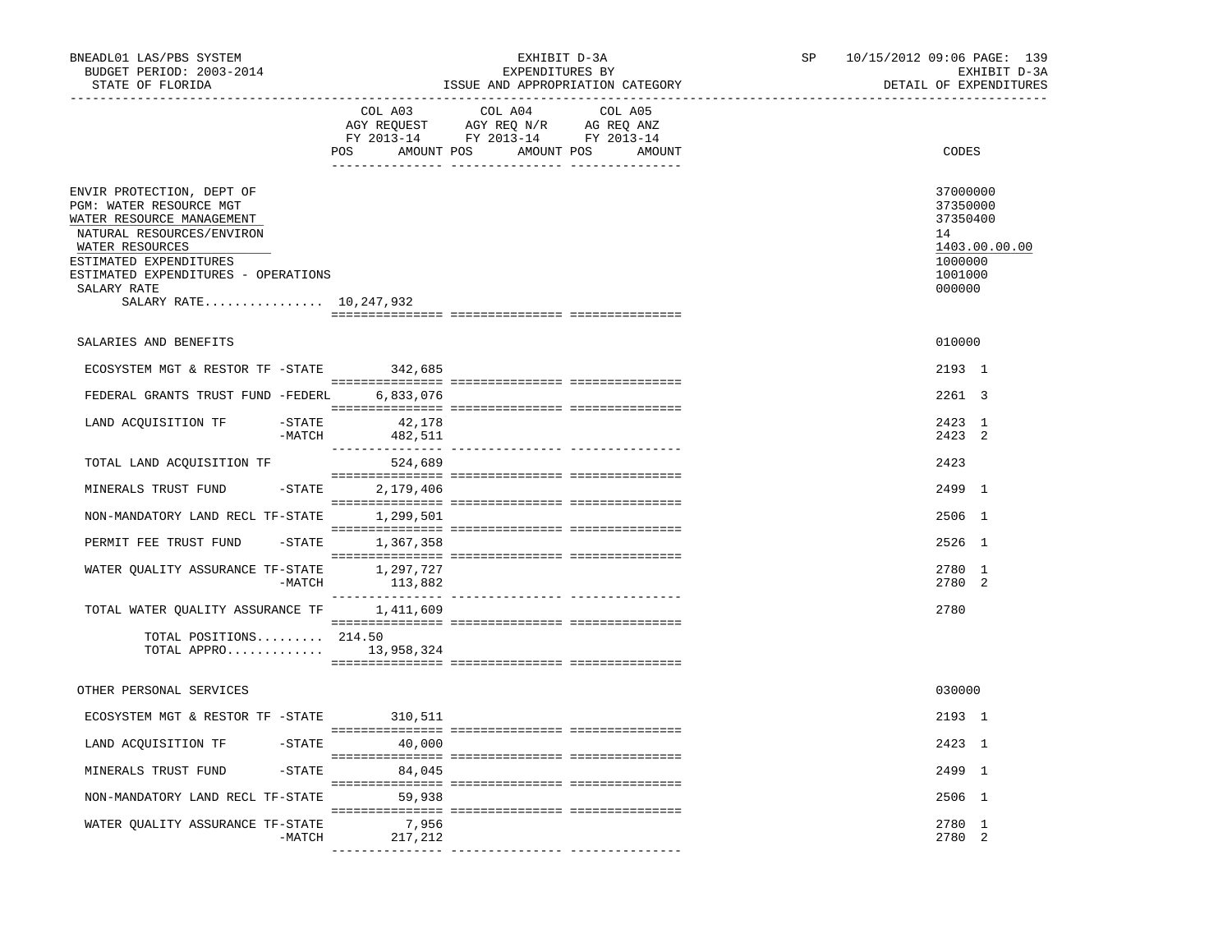| BNEADL01 LAS/PBS SYSTEM<br>BUDGET PERIOD: 2003-2014<br>STATE OF FLORIDA                                                                                                                                                                                                   |                                                                                                                | EXHIBIT D-3A<br>EXPENDITURES BY<br>ISSUE AND APPROPRIATION CATEGORY | SP<br>----------------------- | 10/15/2012 09:06 PAGE: 140<br>EXHIBIT D-3A<br>DETAIL OF EXPENDITURES                            |
|---------------------------------------------------------------------------------------------------------------------------------------------------------------------------------------------------------------------------------------------------------------------------|----------------------------------------------------------------------------------------------------------------|---------------------------------------------------------------------|-------------------------------|-------------------------------------------------------------------------------------------------|
|                                                                                                                                                                                                                                                                           | COL A03<br>COL A04<br>AGY REQUEST AGY REQ N/R AG REQ ANZ<br>FY 2013-14 FY 2013-14 FY 2013-14<br>POS AMOUNT POS | COL A05<br>AMOUNT POS<br>AMOUNT                                     |                               | CODES                                                                                           |
| ENVIR PROTECTION, DEPT OF<br>PGM: WATER RESOURCE MGT<br>WATER RESOURCE MANAGEMENT<br>NATURAL RESOURCES/ENVIRON<br>WATER RESOURCES<br>ESTIMATED EXPENDITURES<br>ESTIMATED EXPENDITURES - OPERATIONS<br>OTHER PERSONAL SERVICES<br>TOTAL WATER QUALITY ASSURANCE TF 225,168 |                                                                                                                |                                                                     |                               | 37000000<br>37350000<br>37350400<br>14<br>1403.00.00.00<br>1000000<br>1001000<br>030000<br>2780 |
| TOTAL APPRO                                                                                                                                                                                                                                                               | 719,662                                                                                                        |                                                                     |                               |                                                                                                 |
| <b>EXPENSES</b>                                                                                                                                                                                                                                                           |                                                                                                                |                                                                     |                               | 040000                                                                                          |
| LAND ACQUISITION TF<br>$-STATE$<br>$-MATCH$                                                                                                                                                                                                                               | 60,466<br>37,284                                                                                               |                                                                     |                               | 2423 1<br>2423 2                                                                                |
| TOTAL LAND ACQUISITION TF                                                                                                                                                                                                                                                 | 97,750                                                                                                         |                                                                     |                               | 2423                                                                                            |
| NON-MANDATORY LAND RECL TF-STATE 494,233                                                                                                                                                                                                                                  |                                                                                                                |                                                                     |                               | 2506 1                                                                                          |
| PERMIT FEE TRUST FUND                                                                                                                                                                                                                                                     | $-STATE$ 463,870                                                                                               |                                                                     |                               | 2526 1                                                                                          |
| WATER QUALITY ASSURANCE TF-STATE 209,928                                                                                                                                                                                                                                  |                                                                                                                |                                                                     |                               | 2780 1                                                                                          |
| TOTAL APPRO                                                                                                                                                                                                                                                               | 1,265,781                                                                                                      |                                                                     |                               |                                                                                                 |
| OPERATING CAPITAL OUTLAY                                                                                                                                                                                                                                                  |                                                                                                                |                                                                     |                               | 060000                                                                                          |
| MINERALS TRUST FUND -STATE 1,132<br>NON-MANDATORY LAND RECL TF-STATE<br>TOTAL APPRO                                                                                                                                                                                       | 40,125<br>________________<br>41,257                                                                           | ---------------- ----------------                                   |                               | 2499 1<br>2506 1                                                                                |
| SPECIAL CATEGORIES<br>WATER QUALITY MGMT/PLAN                                                                                                                                                                                                                             |                                                                                                                |                                                                     |                               | 100000<br>100628                                                                                |
| FEDERAL GRANTS TRUST FUND -FEDERL 3,260,043                                                                                                                                                                                                                               |                                                                                                                |                                                                     |                               | 2261 3                                                                                          |
| NAT'L POLLUT/ELIMINATION                                                                                                                                                                                                                                                  |                                                                                                                |                                                                     |                               | 100774                                                                                          |
| PERMIT FEE TRUST FUND<br>$-$ STATE<br>$-MATCH$                                                                                                                                                                                                                            | 316,943<br>648,350                                                                                             |                                                                     |                               | 2526 1<br>2526 2                                                                                |
| TOTAL PERMIT FEE TRUST FUND                                                                                                                                                                                                                                               | 965,293                                                                                                        |                                                                     |                               | 2526                                                                                            |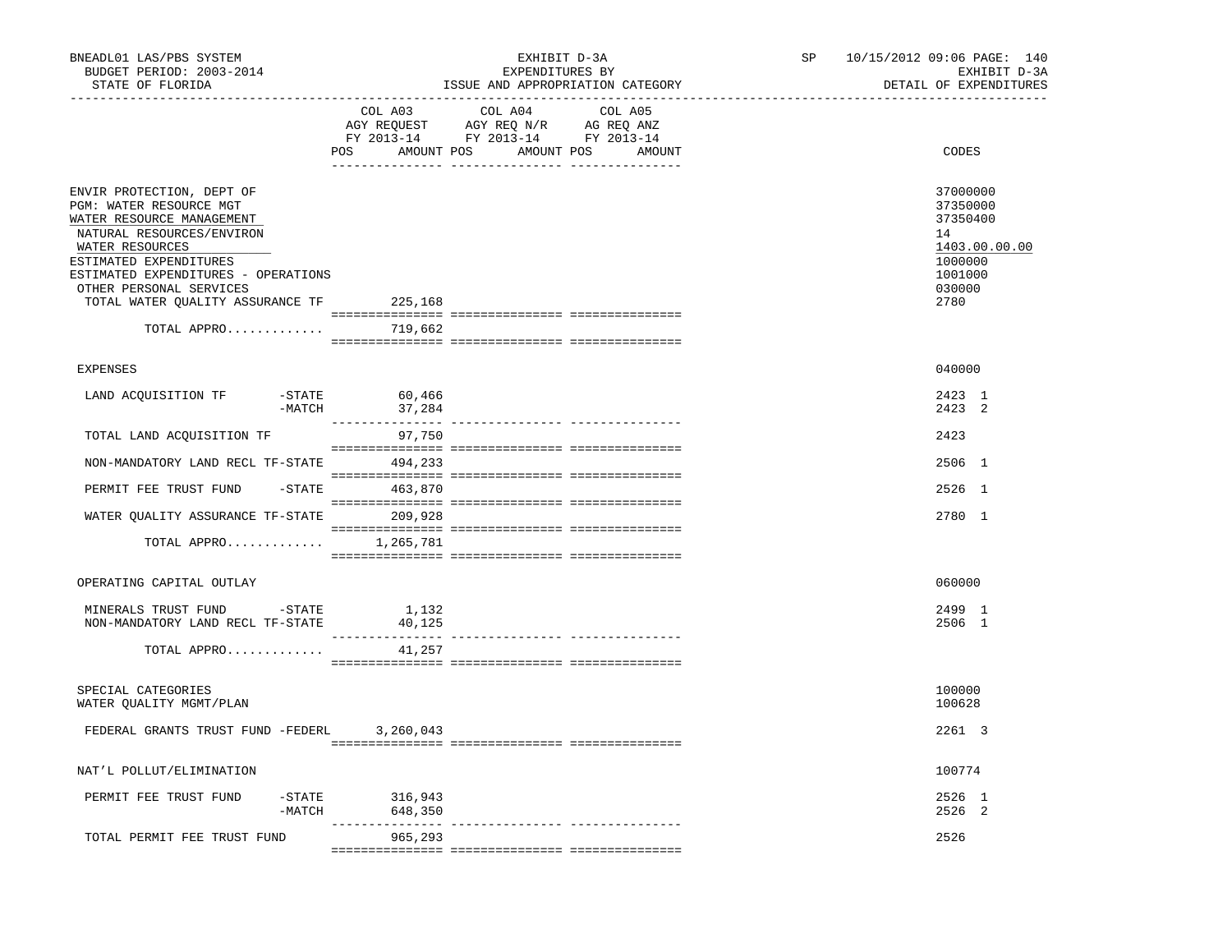| BNEADL01 LAS/PBS SYSTEM<br>BUDGET PERIOD: 2003-2014<br>STATE OF FLORIDA                                                                                                                                                                                                     |                  | EXHIBIT D-3A<br>EXPENDITURES BY<br>ISSUE AND APPROPRIATION CATEGORY                                                       | SP <sub>2</sub> | 10/15/2012 09:06 PAGE: 141<br>EXHIBIT D-3A<br>DETAIL OF EXPENDITURES                              |
|-----------------------------------------------------------------------------------------------------------------------------------------------------------------------------------------------------------------------------------------------------------------------------|------------------|---------------------------------------------------------------------------------------------------------------------------|-----------------|---------------------------------------------------------------------------------------------------|
|                                                                                                                                                                                                                                                                             | POS AMOUNT POS   | COL A03 COL A04 COL A05<br>AGY REQUEST AGY REQ N/R AG REQ ANZ<br>FY 2013-14 FY 2013-14 FY 2013-14<br>AMOUNT POS<br>AMOUNT |                 | CODES                                                                                             |
| ENVIR PROTECTION, DEPT OF<br>PGM: WATER RESOURCE MGT<br>WATER RESOURCE MANAGEMENT<br>NATURAL RESOURCES/ENVIRON<br>WATER RESOURCES<br>ESTIMATED EXPENDITURES<br>ESTIMATED EXPENDITURES - OPERATIONS<br>SPECIAL CATEGORIES<br>NAT'L POLLUT/ELIMINATION<br>TOTAL APPRO 965,293 |                  |                                                                                                                           |                 | 37000000<br>37350000<br>37350400<br>14<br>1403.00.00.00<br>1000000<br>1001000<br>100000<br>100774 |
| CONTRACTED SERVICES                                                                                                                                                                                                                                                         |                  |                                                                                                                           |                 | 100777                                                                                            |
| MINERALS TRUST FUND                                                                                                                                                                                                                                                         | $-$ STATE 20,000 |                                                                                                                           |                 | 2499 1                                                                                            |
| HAZARDOUS WASTE CLEANUP                                                                                                                                                                                                                                                     |                  |                                                                                                                           |                 | 101492                                                                                            |
| WATER QUALITY ASSURANCE TF-STATE                                                                                                                                                                                                                                            | 2,040,964        |                                                                                                                           |                 | 2780 1                                                                                            |
| RISK MANAGEMENT INSURANCE                                                                                                                                                                                                                                                   |                  |                                                                                                                           |                 | 103241                                                                                            |
| GENERAL REVENUE FUND -STATE<br>ECOSYSTEM MGT & RESTOR TF - STATE 23,469                                                                                                                                                                                                     | 47,108           |                                                                                                                           |                 | 1000 1<br>2193 1                                                                                  |
| TOTAL APPRO                                                                                                                                                                                                                                                                 | 70,577           |                                                                                                                           |                 |                                                                                                   |
| HABITAT RESTORATION                                                                                                                                                                                                                                                         |                  |                                                                                                                           |                 | 104070                                                                                            |
| NON-MANDATORY LAND RECL TF-STATE                                                                                                                                                                                                                                            | 200,000          |                                                                                                                           |                 | 2506 1                                                                                            |
| UNDERGROUND TANK CLEANUP                                                                                                                                                                                                                                                    |                  |                                                                                                                           |                 | 104132                                                                                            |
| INLAND PROTECTION TF -STATE 200,000                                                                                                                                                                                                                                         |                  |                                                                                                                           |                 | 2212 1                                                                                            |
| WATER WELL CLEANUP                                                                                                                                                                                                                                                          |                  |                                                                                                                           |                 | 104134                                                                                            |
| WATER OUALITY ASSURANCE TF-STATE 1,031,061                                                                                                                                                                                                                                  |                  |                                                                                                                           |                 | 2780 1                                                                                            |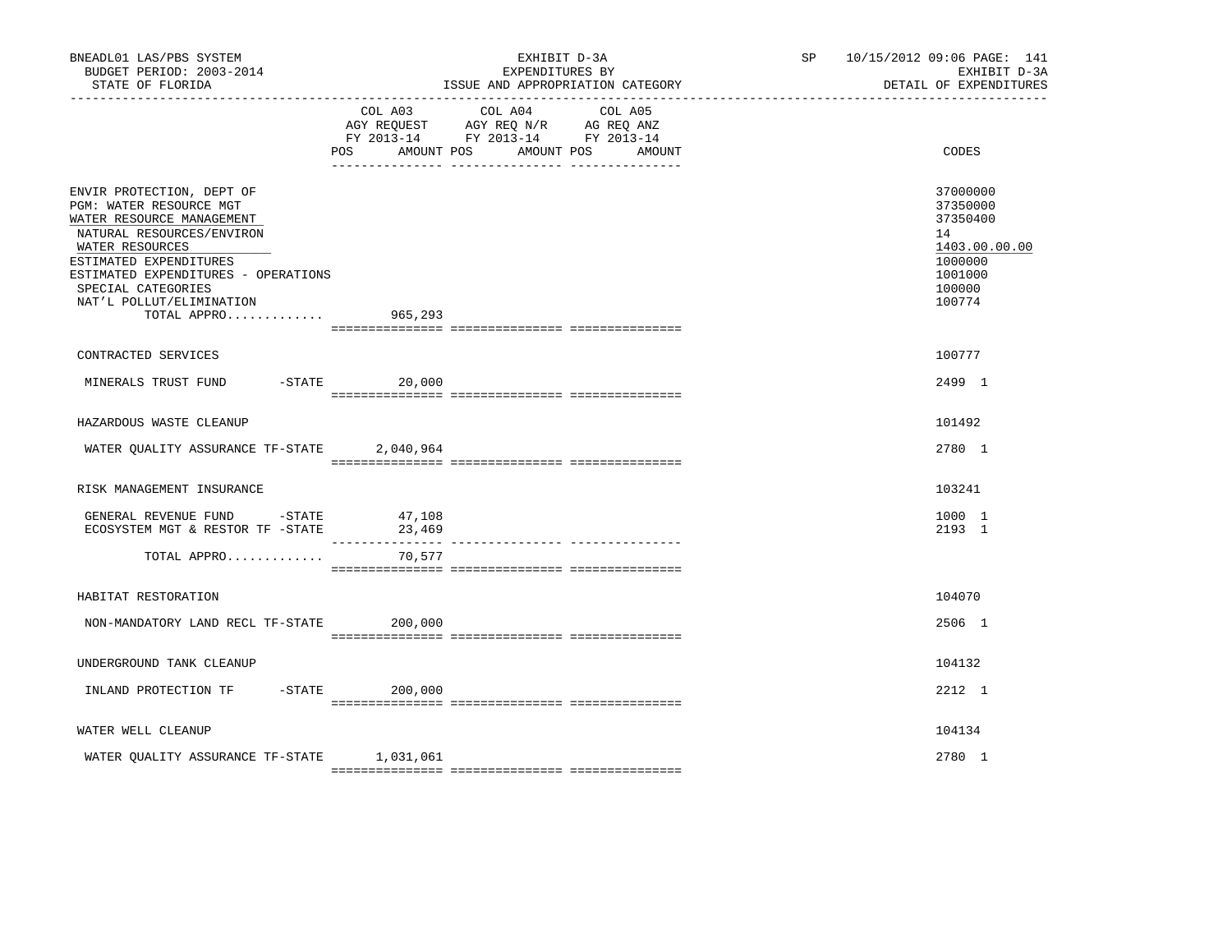| BNEADL01 LAS/PBS SYSTEM<br>BUDGET PERIOD: 2003-2014<br>STATE OF FLORIDA                                                                                                                                                                                |        |                                                                                                                                                                                                | ISSUE AND APPROPRIATION CATEGORY | EXHIBIT D-3A<br>EXPENDITURES BY |                  | SP | 10/15/2012 09:06 PAGE: 142<br>EXHIBIT D-3A<br>DETAIL OF EXPENDITURES                              |
|--------------------------------------------------------------------------------------------------------------------------------------------------------------------------------------------------------------------------------------------------------|--------|------------------------------------------------------------------------------------------------------------------------------------------------------------------------------------------------|----------------------------------|---------------------------------|------------------|----|---------------------------------------------------------------------------------------------------|
|                                                                                                                                                                                                                                                        |        | $\begin{tabular}{lcccc} COL A03 & COL A04 & COL A05 \\ AGY REQUEST & AGY REQ N/R & AG REQ ANZ \\ FY & 2013-14 & FY & 2013-14 & FY & 2013-14 \end{tabular}$<br>POS AMOUNT POS AMOUNT POS AMOUNT |                                  |                                 |                  |    | CODES                                                                                             |
| ENVIR PROTECTION, DEPT OF<br>PGM: WATER RESOURCE MGT<br>WATER RESOURCE MANAGEMENT<br>NATURAL RESOURCES/ENVIRON<br>WATER RESOURCES<br>ESTIMATED EXPENDITURES<br>ESTIMATED EXPENDITURES - OPERATIONS<br>SPECIAL CATEGORIES<br>TR/DMS/HR SVCS/STW CONTRCT |        |                                                                                                                                                                                                |                                  |                                 |                  |    | 37000000<br>37350000<br>37350400<br>14<br>1403.00.00.00<br>1000000<br>1001000<br>100000<br>107040 |
| GENERAL REVENUE FUND -STATE 10,214                                                                                                                                                                                                                     |        |                                                                                                                                                                                                |                                  |                                 |                  |    | 1000 1                                                                                            |
| ECOSYSTEM MGT & RESTOR TF -STATE 2,392                                                                                                                                                                                                                 |        |                                                                                                                                                                                                |                                  |                                 |                  |    | 2193 1                                                                                            |
| FEDERAL GRANTS TRUST FUND -FEDERL 26,916                                                                                                                                                                                                               |        |                                                                                                                                                                                                |                                  |                                 |                  |    | 2261 3                                                                                            |
| LAND ACQUISITION TF -STATE 2,500                                                                                                                                                                                                                       |        |                                                                                                                                                                                                |                                  |                                 |                  |    | 2423 1                                                                                            |
| MINERALS TRUST FUND                                                                                                                                                                                                                                    |        | $-STATE$ 13,802                                                                                                                                                                                |                                  |                                 |                  |    | 2499 1                                                                                            |
| NON-MANDATORY LAND RECL TF-STATE 7,945                                                                                                                                                                                                                 |        |                                                                                                                                                                                                |                                  |                                 |                  |    | 2506 1                                                                                            |
| PERMIT FEE TRUST FUND -STATE 7,070                                                                                                                                                                                                                     |        |                                                                                                                                                                                                |                                  |                                 |                  |    | 2526 1                                                                                            |
| WATER QUALITY ASSURANCE TF-STATE 8,054                                                                                                                                                                                                                 | -MATCH | 432                                                                                                                                                                                            |                                  |                                 |                  |    | 2780 1<br>2780 2                                                                                  |
| TOTAL WATER QUALITY ASSURANCE TF 8,486                                                                                                                                                                                                                 |        |                                                                                                                                                                                                |                                  |                                 |                  |    | 2780                                                                                              |
| TOTAL APPRO 79,325                                                                                                                                                                                                                                     |        |                                                                                                                                                                                                |                                  |                                 |                  |    |                                                                                                   |
| WETLANDS PROTECTION                                                                                                                                                                                                                                    |        |                                                                                                                                                                                                |                                  |                                 |                  |    | 109950                                                                                            |
| FEDERAL GRANTS TRUST FUND -FEDERL 284,459                                                                                                                                                                                                              |        |                                                                                                                                                                                                |                                  |                                 |                  |    | 2261 3                                                                                            |
| TOTAL: ESTIMATED EXPENDITURES - OPERATIONS<br>TOTAL POSITIONS 214.50<br>TOTAL ISSUE 24, 136, 746<br>TOTAL SALARY RATE 10, 247, 932                                                                                                                     |        |                                                                                                                                                                                                |                                  |                                 |                  |    | 1001000                                                                                           |
|                                                                                                                                                                                                                                                        |        |                                                                                                                                                                                                |                                  |                                 |                  |    |                                                                                                   |
| AGENCY ISSUE NARRATIVE:<br>2013-2014 BUDGET YEAR NARRATIVE:<br>Use of Special Category Funding in the Recurring Base Budget                                                                                                                            |        |                                                                                                                                                                                                |                                  |                                 | IT COMPONENT? NO |    |                                                                                                   |

The Division of Water Resource Management anticipates funding needs for OPS wages from the following categories: 104132,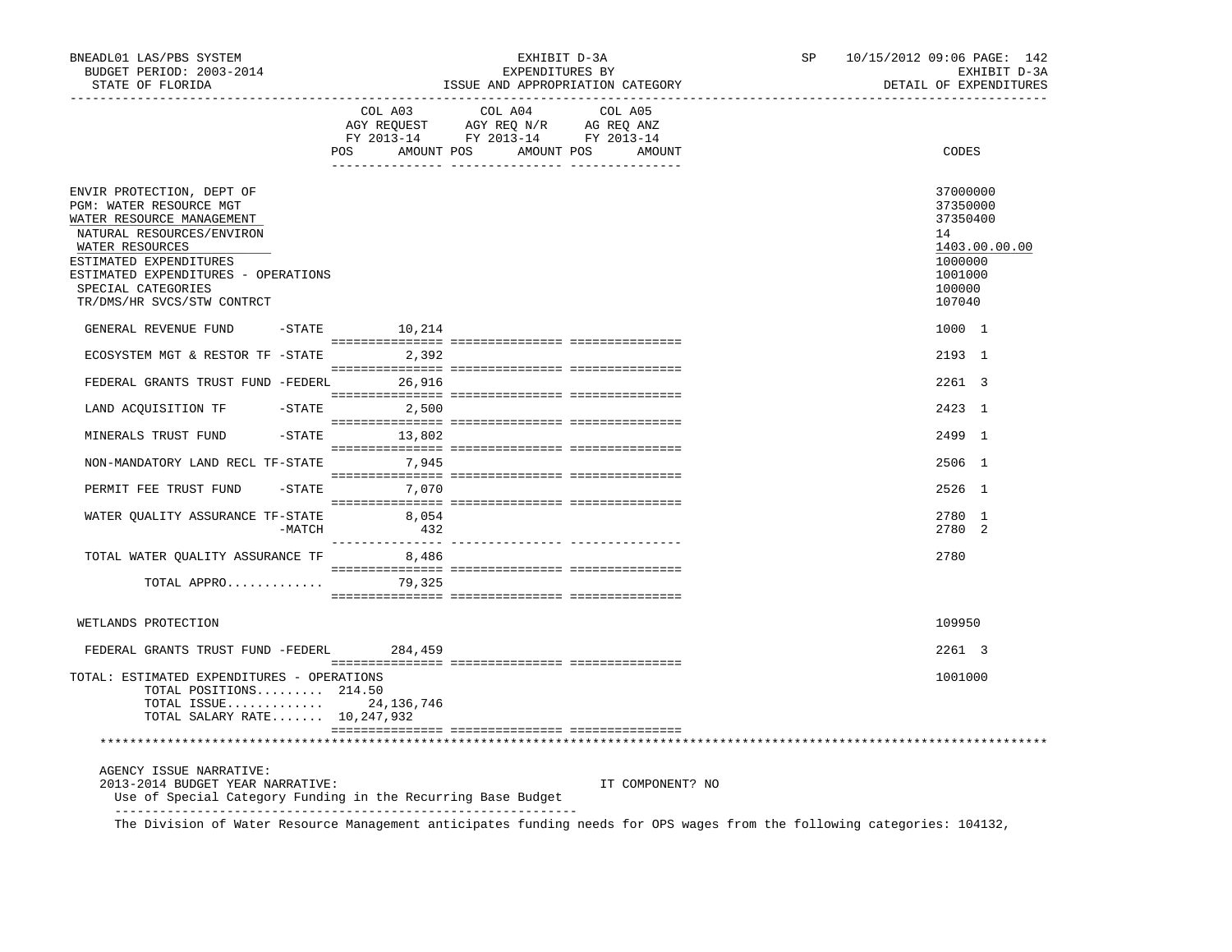| BNEADL01 LAS/PBS SYSTEM<br>BUDGET PERIOD: 2003-2014<br>STATE OF FLORIDA<br>___________________________________                                                                                     | EXHIBIT D-3A<br>EXPENDITURES BY<br>ISSUE AND APPROPRIATION CATEGORY | SP<br>10/15/2012 09:06 PAGE: 143<br>DETAIL OF EXPENDITURES                                                                         |  |                                                                               |
|----------------------------------------------------------------------------------------------------------------------------------------------------------------------------------------------------|---------------------------------------------------------------------|------------------------------------------------------------------------------------------------------------------------------------|--|-------------------------------------------------------------------------------|
|                                                                                                                                                                                                    | COL A03<br>POS FOR                                                  | COL A04<br>COL A05<br>AGY REQUEST AGY REQ N/R AG REQ ANZ<br>FY 2013-14 FY 2013-14 FY 2013-14<br>AMOUNT POS<br>AMOUNT POS<br>AMOUNT |  | CODES                                                                         |
| ENVIR PROTECTION, DEPT OF<br>PGM: WATER RESOURCE MGT<br>WATER RESOURCE MANAGEMENT<br>NATURAL RESOURCES/ENVIRON<br>WATER RESOURCES<br>ESTIMATED EXPENDITURES<br>ESTIMATED EXPENDITURES - OPERATIONS |                                                                     | 100628, 100774, 101492, 104070, and 104134. The Division also anticipates funding acquisition of motor vehicles from               |  | 37000000<br>37350000<br>37350400<br>14<br>1403.00.00.00<br>1000000<br>1001000 |
| mission.                                                                                                                                                                                           |                                                                     | category 100628. The use of OPS employees and the availability of vehicles are vital to carrying out the Division's                |  |                                                                               |
| CASUALTY INSURANCE PREMIUM<br>ADJUSTMENT<br>SPECIAL CATEGORIES<br>RISK MANAGEMENT INSURANCE                                                                                                        |                                                                     |                                                                                                                                    |  | 1001090<br>100000<br>103241                                                   |
| NON-MANDATORY LAND RECL TF-STATE                                                                                                                                                                   | 21,259                                                              |                                                                                                                                    |  | 2506 1                                                                        |
| FLORIDA RETIREMENT SYSTEM<br>CONTRIBUTION ADJUSTMENT FOR<br>FISCAL YEAR 2012-2013<br>SALARIES AND BENEFITS                                                                                         |                                                                     |                                                                                                                                    |  | 1001240<br>010000                                                             |
| ECOSYSTEM MGT & RESTOR TF -STATE                                                                                                                                                                   | 874                                                                 |                                                                                                                                    |  | 2193 1                                                                        |
| FEDERAL GRANTS TRUST FUND -FEDERL                                                                                                                                                                  | 17,407                                                              |                                                                                                                                    |  | 2261 3                                                                        |
| LAND ACOUISITION TF<br>$-$ STATE<br>$-MATCH$                                                                                                                                                       | 107<br>1,230                                                        |                                                                                                                                    |  | 2423 1<br>2423 2                                                              |
| TOTAL LAND ACQUISITION TF                                                                                                                                                                          | 1,337                                                               |                                                                                                                                    |  | 2423                                                                          |
| MINERALS TRUST FUND<br>$-$ STATE                                                                                                                                                                   | 5,551                                                               |                                                                                                                                    |  | 2499 1                                                                        |
| NON-MANDATORY LAND RECL TF-STATE                                                                                                                                                                   | 3,311                                                               |                                                                                                                                    |  | 2506 1                                                                        |
| PERMIT FEE TRUST FUND<br>$-$ STATE                                                                                                                                                                 | 3,485                                                               |                                                                                                                                    |  | $2526$ 1                                                                      |
| WATER OUALITY ASSURANCE TF-STATE<br>$-MATCH$                                                                                                                                                       | 3,305<br>290                                                        |                                                                                                                                    |  | 2780 1<br>2780 2                                                              |
| TOTAL WATER OUALITY ASSURANCE TF                                                                                                                                                                   | 3,595                                                               |                                                                                                                                    |  | 2780                                                                          |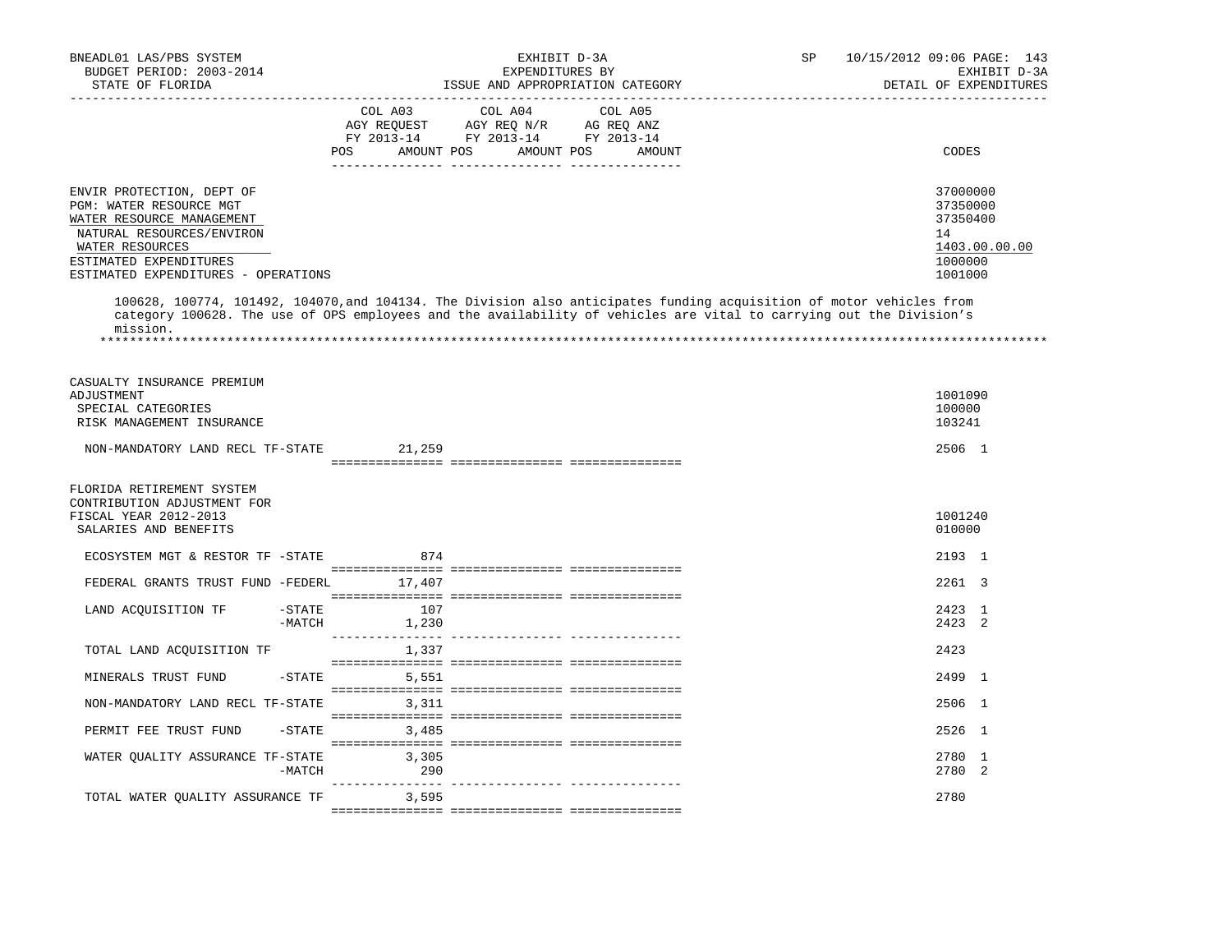| BNEADL01 LAS/PBS SYSTEM<br>BUDGET PERIOD: 2003-2014<br>STATE OF FLORIDA                                                                                                                                                 |                   | EXHIBIT D-3A<br>EXPENDITURES BY<br>ISSUE AND APPROPRIATION CATEGORY                                                                                                                                                | SP <sub>2</sub> | 10/15/2012 09:06 PAGE: 144<br>EXHIBIT D-3A<br>DETAIL OF EXPENDITURES |
|-------------------------------------------------------------------------------------------------------------------------------------------------------------------------------------------------------------------------|-------------------|--------------------------------------------------------------------------------------------------------------------------------------------------------------------------------------------------------------------|-----------------|----------------------------------------------------------------------|
|                                                                                                                                                                                                                         |                   | COL A03 COL A04<br>COL A05<br>$\begin{tabular}{lllllll} AGY & \texttt{REQUEST} & \texttt{AGY REQ N/R} & \texttt{AG REQ ANZ} \end{tabular}$<br>FY 2013-14 FY 2013-14 FY 2013-14<br>POS AMOUNT POS AMOUNT POS AMOUNT |                 | CODES                                                                |
| ENVIR PROTECTION, DEPT OF<br>PGM: WATER RESOURCE MGT<br>WATER RESOURCE MANAGEMENT<br>NATURAL RESOURCES/ENVIRON<br>WATER RESOURCES<br>ESTIMATED EXPENDITURES<br>FLORIDA RETIREMENT SYSTEM<br>CONTRIBUTION ADJUSTMENT FOR |                   |                                                                                                                                                                                                                    |                 | 37000000<br>37350000<br>37350400<br>14<br>1403.00.00.00<br>1000000   |
| FISCAL YEAR 2012-2013<br>SALARIES AND BENEFITS<br>TOTAL APPRO                                                                                                                                                           | 35,560            |                                                                                                                                                                                                                    |                 | 1001240<br>010000                                                    |
| ADJUSTMENT TO STATE HEALTH<br>INSURANCE PREMIUM CONTRIBUTION -<br>FISCAL YEAR 2012-13<br>SALARIES AND BENEFITS<br>ECOSYSTEM MGT & RESTOR TF -STATE 616                                                                  |                   |                                                                                                                                                                                                                    |                 | 1001830<br>010000<br>2193 1                                          |
| FEDERAL GRANTS TRUST FUND -FEDERL 12,268                                                                                                                                                                                |                   |                                                                                                                                                                                                                    |                 | 2261 3                                                               |
| LAND ACQUISITION TF -STATE<br>$-MATCH$                                                                                                                                                                                  | 76<br>867         |                                                                                                                                                                                                                    |                 | 2423 1<br>2423 2                                                     |
| TOTAL LAND ACQUISITION TF                                                                                                                                                                                               | 943               |                                                                                                                                                                                                                    |                 | 2423                                                                 |
| MINERALS TRUST FUND                                                                                                                                                                                                     | $-STATE$ 3,912    |                                                                                                                                                                                                                    |                 | 2499 1                                                               |
| NON-MANDATORY LAND RECL TF-STATE                                                                                                                                                                                        | 2,333             |                                                                                                                                                                                                                    |                 | 2506 1                                                               |
| PERMIT FEE TRUST FUND                                                                                                                                                                                                   | $-STATE$<br>2,456 |                                                                                                                                                                                                                    |                 | 2526 1                                                               |
| WATER QUALITY ASSURANCE TF-STATE 2,329<br>-MATCH                                                                                                                                                                        | 205               |                                                                                                                                                                                                                    |                 | 2780 1<br>2780 2                                                     |
| TOTAL WATER OUALITY ASSURANCE TF 2,534                                                                                                                                                                                  |                   |                                                                                                                                                                                                                    |                 | 2780                                                                 |
| TOTAL APPRO 25,062                                                                                                                                                                                                      |                   |                                                                                                                                                                                                                    |                 |                                                                      |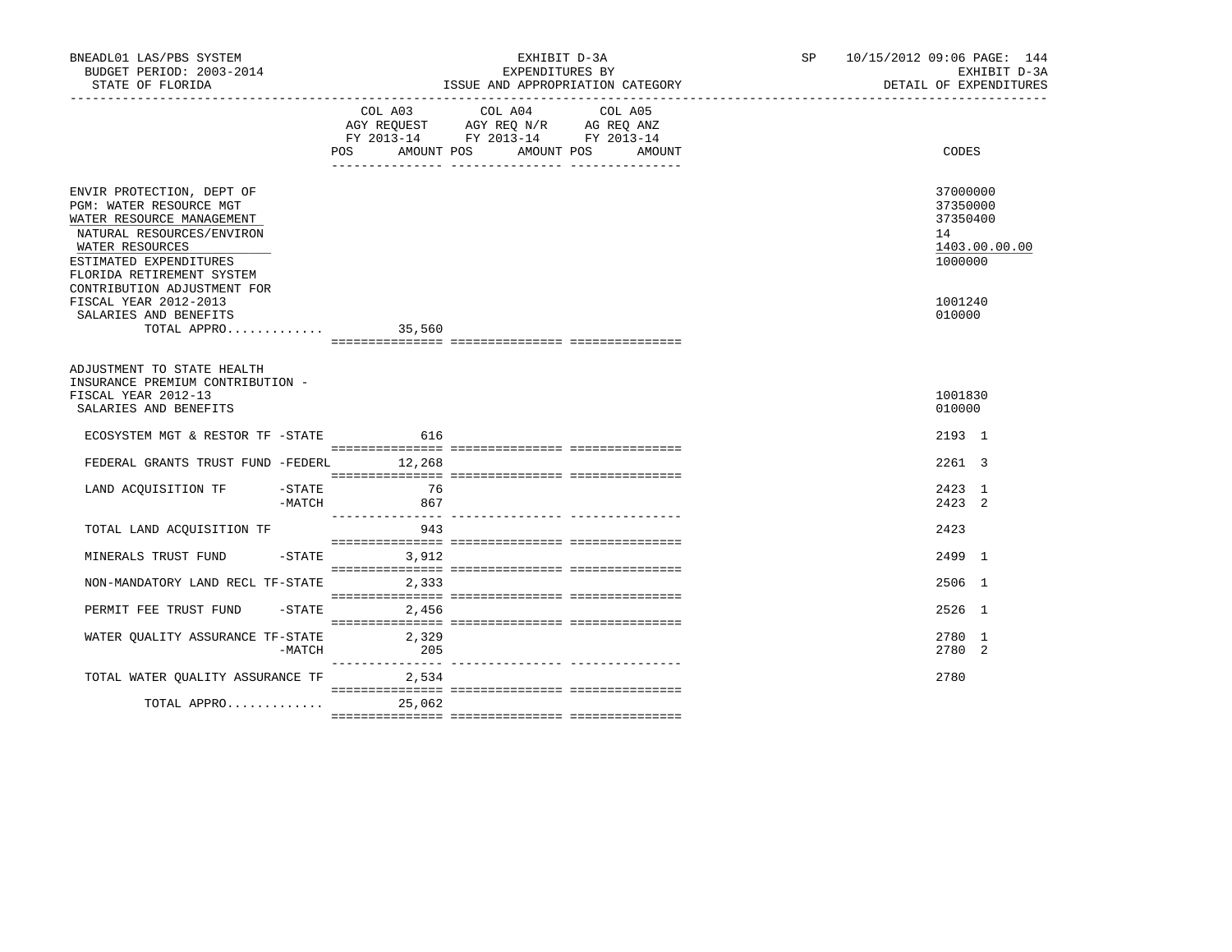| BNEADL01 LAS/PBS SYSTEM<br>BUDGET PERIOD: 2003-2014<br>STATE OF FLORIDA                                                            |           | EXHIBIT D-3A<br>EXPENDITURES BY<br>ISSUE AND APPROPRIATION CATEGORY<br>__________________________________                                                                                                                                                                                                                                                                                                                                   | SP | 10/15/2012 09:06 PAGE: 145<br>EXHIBIT D-3A<br>DETAIL OF EXPENDITURES |
|------------------------------------------------------------------------------------------------------------------------------------|-----------|---------------------------------------------------------------------------------------------------------------------------------------------------------------------------------------------------------------------------------------------------------------------------------------------------------------------------------------------------------------------------------------------------------------------------------------------|----|----------------------------------------------------------------------|
|                                                                                                                                    |           | COL A03<br>COL A04<br>COL A05<br>AGY REQUEST AGY REQ N/R AG REQ ANZ<br>FY 2013-14 FY 2013-14 FY 2013-14<br>POS AMOUNT POS AMOUNT POS AMOUNT                                                                                                                                                                                                                                                                                                 |    | CODES                                                                |
| ENVIR PROTECTION, DEPT OF<br>PGM: WATER RESOURCE MGT<br>WATER RESOURCE MANAGEMENT<br>NATURAL RESOURCES/ENVIRON<br>WATER RESOURCES  |           |                                                                                                                                                                                                                                                                                                                                                                                                                                             |    | 37000000<br>37350000<br>37350400<br>14<br>1403.00.00.00              |
| ESTIMATED EXPENDITURES<br>REALLOCATION OF HUMAN RESOURCES<br>OUTSOURCING<br>SPECIAL CATEGORIES<br>TR/DMS/HR SVCS/STW CONTRCT       |           |                                                                                                                                                                                                                                                                                                                                                                                                                                             |    | 1000000<br>1005900<br>100000<br>107040                               |
| GENERAL REVENUE FUND                                                                                                               | $-$ STATE | $89 -$                                                                                                                                                                                                                                                                                                                                                                                                                                      |    | 1000 1                                                               |
| ECOSYSTEM MGT & RESTOR TF -STATE                                                                                                   |           | $21 -$                                                                                                                                                                                                                                                                                                                                                                                                                                      |    | 2193 1                                                               |
| FEDERAL GRANTS TRUST FUND -FEDERL                                                                                                  |           | $235-$                                                                                                                                                                                                                                                                                                                                                                                                                                      |    | 2261 3                                                               |
| LAND ACQUISITION TF -STATE                                                                                                         |           | $22 -$                                                                                                                                                                                                                                                                                                                                                                                                                                      |    | 2423 1                                                               |
| MINERALS TRUST FUND                                                                                                                | $-$ STATE | $120-$                                                                                                                                                                                                                                                                                                                                                                                                                                      |    | 2499 1                                                               |
| NON-MANDATORY LAND RECL TF-STATE                                                                                                   |           | $69 -$                                                                                                                                                                                                                                                                                                                                                                                                                                      |    | 2506 1                                                               |
| PERMIT FEE TRUST FUND                                                                                                              |           | $-STATE$<br>62-                                                                                                                                                                                                                                                                                                                                                                                                                             |    | 2526 1                                                               |
| WATER QUALITY ASSURANCE TF-STATE                                                                                                   | $-MATCH$  | $70-$<br>$4 -$                                                                                                                                                                                                                                                                                                                                                                                                                              |    | 2780 1<br>2.780 2                                                    |
| TOTAL WATER QUALITY ASSURANCE TF                                                                                                   |           | $74-$                                                                                                                                                                                                                                                                                                                                                                                                                                       |    | 2780                                                                 |
| TOTAL APPRO                                                                                                                        |           | $\begin{minipage}{0.03\textwidth} \begin{tabular}{l} \textbf{1} & \textbf{2} & \textbf{3} & \textbf{5} & \textbf{5} & \textbf{6} & \textbf{6} & \textbf{7} & \textbf{8} & \textbf{8} & \textbf{9} & \textbf{9} & \textbf{9} & \textbf{9} & \textbf{9} & \textbf{9} & \textbf{9} & \textbf{9} & \textbf{9} & \textbf{9} & \textbf{9} & \textbf{9} & \textbf{9} & \textbf{9} & \textbf{9} & \textbf{9} & \textbf{9} & \textbf{9} & \$<br>692- |    |                                                                      |
| INTER-AGENCY REORGANIZATIONS<br>REALIGN DEPARTMENT OF HEALTH<br>LABORATORY ANALYSIS TO DEPARTMENT<br>OF ENVIRONMENTAL PROTECTION'S |           |                                                                                                                                                                                                                                                                                                                                                                                                                                             |    | 1700000                                                              |
| LABORATORY<br>SPECIAL CATEGORIES<br>HAZARDOUS WASTE CLEANUP                                                                        |           |                                                                                                                                                                                                                                                                                                                                                                                                                                             |    | 1700300<br>100000<br>101492                                          |
| WATER QUALITY ASSURANCE TF-STATE 61,711-                                                                                           |           |                                                                                                                                                                                                                                                                                                                                                                                                                                             |    | 2780 1                                                               |
| UNDERGROUND TANK CLEANUP                                                                                                           |           |                                                                                                                                                                                                                                                                                                                                                                                                                                             |    | 104132                                                               |
| INLAND PROTECTION TF                                                                                                               |           | $-STATE$ 123, 422-                                                                                                                                                                                                                                                                                                                                                                                                                          |    | $2212 \quad 1$                                                       |
|                                                                                                                                    |           |                                                                                                                                                                                                                                                                                                                                                                                                                                             |    |                                                                      |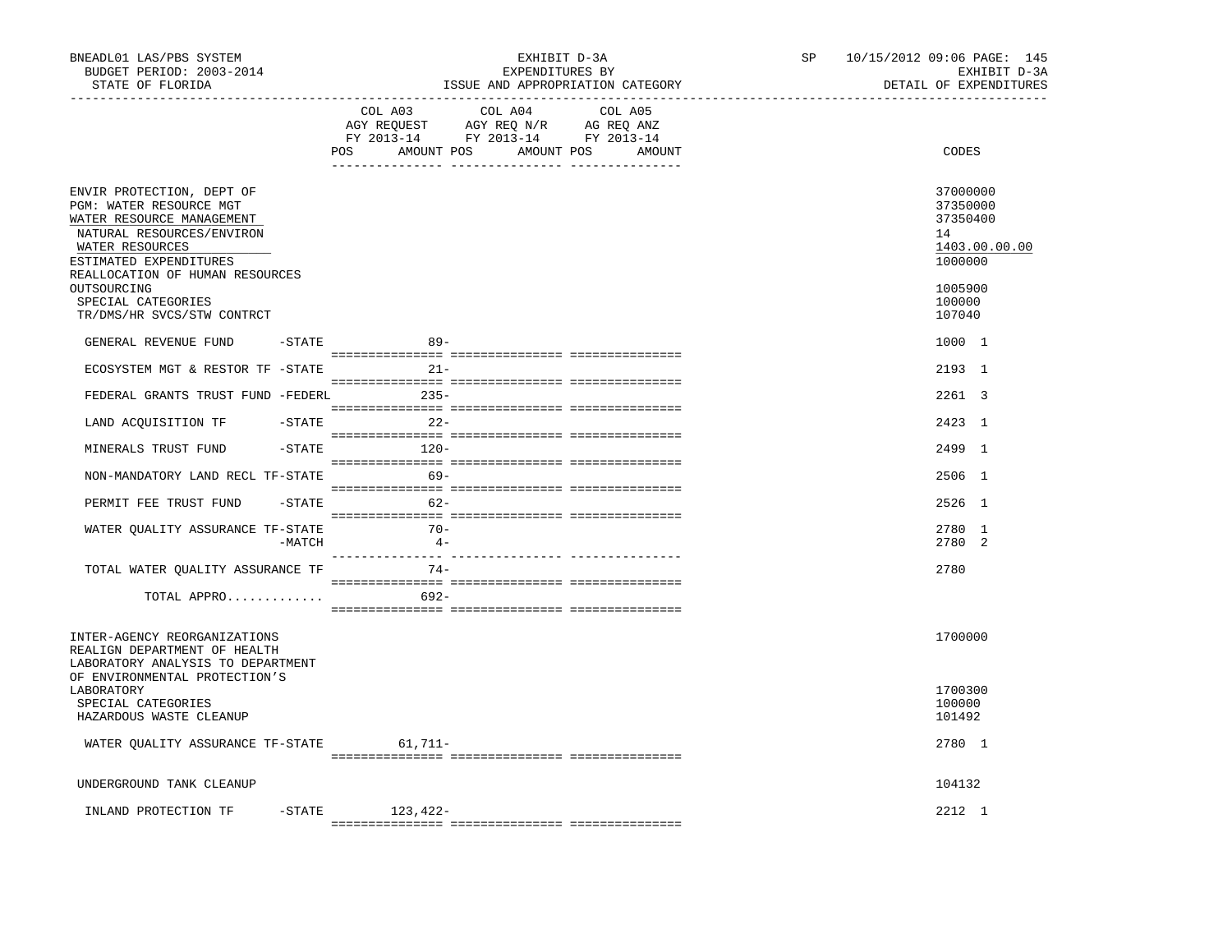| BNEADL01 LAS/PBS SYSTEM<br>BUDGET PERIOD: 2003-2014<br>STATE OF FLORIDA                                                                                                                                                                                                 | EXHIBIT D-3A<br>EXPENDITURES BY<br>ISSUE AND APPROPRIATION CATEGORY                                                                                                                                                                   | SP 10/15/2012 09:06 PAGE: 146<br>EXHIBIT D-3A<br>DETAIL OF EXPENDITURES |
|-------------------------------------------------------------------------------------------------------------------------------------------------------------------------------------------------------------------------------------------------------------------------|---------------------------------------------------------------------------------------------------------------------------------------------------------------------------------------------------------------------------------------|-------------------------------------------------------------------------|
|                                                                                                                                                                                                                                                                         | COL A03 COL A04 COL A05<br>$\begin{tabular}{lllllll} AGY & \texttt{REQUEST} & \texttt{AGY REQ} & \texttt{N/R} & \texttt{AG REQ} & \texttt{ANZ} \end{tabular}$<br>FY 2013-14 FY 2013-14 FY 2013-14<br>POS AMOUNT POS AMOUNT POS AMOUNT | CODES                                                                   |
| ENVIR PROTECTION, DEPT OF<br>PGM: WATER RESOURCE MGT<br>WATER RESOURCE MANAGEMENT<br>NATURAL RESOURCES/ENVIRON<br>WATER RESOURCES<br>INTER-AGENCY REORGANIZATIONS<br>REALIGN DEPARTMENT OF HEALTH<br>LABORATORY ANALYSIS TO DEPARTMENT<br>OF ENVIRONMENTAL PROTECTION'S |                                                                                                                                                                                                                                       | 37000000<br>37350000<br>37350400<br>14<br>1403.00.00.00<br>1700000      |
| LABORATORY<br>SPECIAL CATEGORIES<br>WATER WELL CLEANUP                                                                                                                                                                                                                  |                                                                                                                                                                                                                                       | 1700300<br>100000<br>104134                                             |
| WATER QUALITY ASSURANCE TF-STATE 61,711-                                                                                                                                                                                                                                |                                                                                                                                                                                                                                       | 2780 1                                                                  |
| TOTAL: REALIGN DEPARTMENT OF HEALTH<br>LABORATORY ANALYSIS TO DEPARTMENT<br>OF ENVIRONMENTAL PROTECTION'S<br>LABORATORY                                                                                                                                                 |                                                                                                                                                                                                                                       | 1700300                                                                 |
| TOTAL ISSUE                                                                                                                                                                                                                                                             | 246,844-                                                                                                                                                                                                                              |                                                                         |
|                                                                                                                                                                                                                                                                         |                                                                                                                                                                                                                                       |                                                                         |

 AGENCY ISSUE NARRATIVE: 2013-2014 BUDGET YEAR NARRATIVE: IT COMPONENT? NO

 The Department of Environmental Protection's (DEP) Division of Waste Management(DWM)and Division of Water Resource Management (DWRM) currently contracts with the Department of Health (DOH) for potable water quality monitoring near contaminated sites. This includes laboratory services associated with analyses of water samples from potentially contaminated drinking water wells. The DOH and the DEP have discussed opportunities for statewide cost savings and efficiency gains by assuming this laboratory services workload from the DOH lab to the DEP lab. This activity complements the laboratory support already provided by the DEP lab, resulting in an immediate cost savings through economies of scale.

 This request is consistent with the Governor's Civic & Governance Systems Strategy to improve the efficiency and effectiveness of government agencies at all levels. DEP estimates this will result in a statewide cost savings, the details of which will be reflected in DOH's companion LBR issue code 1700600. In addition, it is anticipated that the Department will have direct access to our co-located laboratory facilities and staff.

 This issue will reduce the Underground Storage Tank Cleanup category by \$236,845 and the Drycleaning Contamination Cleanup category by \$10,000 for DWM's portion of laboratory services under the DOH contract transferred to DEP.

 This issue will reduce the Underground Storage Tank Cleanup category by \$123,422, the Hazardous Waste Cleanup category by \$61,711 and the Water Well Cleanup category by \$61,711 for DWRM's portion of laboratory services under the DOH contract transferred to DEP.

 The total funding request is \$9,585 less than the previous payments to DOH and the total position request is 6 FTE. The 6 FTE increase will occur in the Bureau of Laboratories. The 6 FTE increases, the additional expense funds and contracted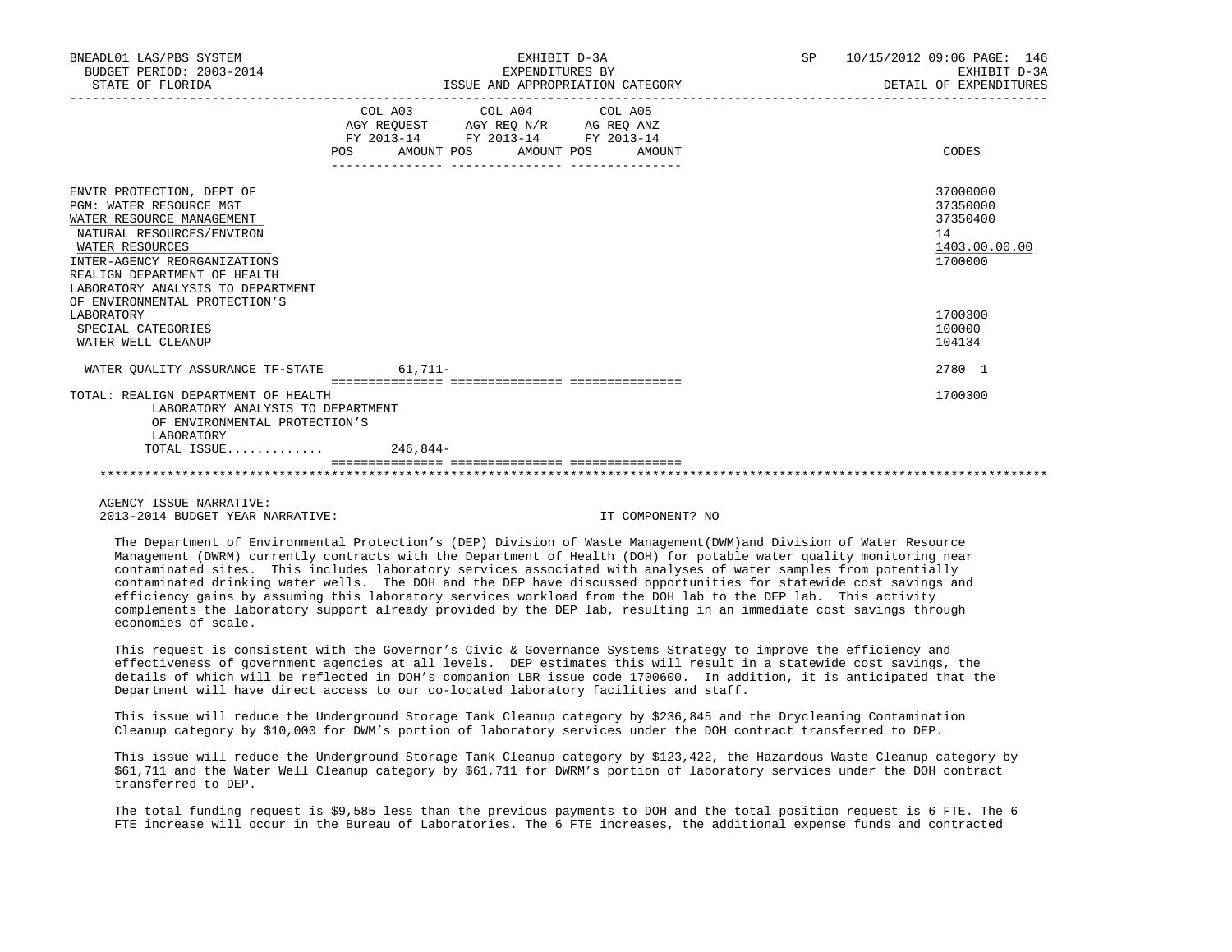| BNEADL01 LAS/PBS SYSTEM<br>BUDGET PERIOD: 2003-2014<br>STATE OF FLORIDA                                                                                                                                                                |            | EXHIBIT D-3A<br>EXPENDITURES BY                                                                                                   | ISSUE AND APPROPRIATION CATEGORY | SP | 10/15/2012 09:06 PAGE: 147<br>EXHIBIT D-3A<br>DETAIL OF EXPENDITURES |
|----------------------------------------------------------------------------------------------------------------------------------------------------------------------------------------------------------------------------------------|------------|-----------------------------------------------------------------------------------------------------------------------------------|----------------------------------|----|----------------------------------------------------------------------|
|                                                                                                                                                                                                                                        | <b>POS</b> | COL A03 COL A04 COL A05<br>AGY REOUEST AGY REO N/R AG REO ANZ<br>FY 2013-14 FY 2013-14 FY 2013-14<br>AMOUNT POS AMOUNT POS AMOUNT |                                  |    | CODES                                                                |
| ENVIR PROTECTION, DEPT OF<br>PGM: WATER RESOURCE MGT<br>WATER RESOURCE MANAGEMENT<br>NATURAL RESOURCES/ENVIRON<br>WATER RESOURCES<br>INTER-AGENCY REORGANIZATIONS<br>REALIGN DEPARTMENT OF HEALTH<br>LABORATORY ANALYSIS TO DEPARTMENT |            |                                                                                                                                   |                                  |    | 37000000<br>37350000<br>37350400<br>14<br>1403.00.00.00<br>1700000   |
| OF ENVIRONMENTAL PROTECTION'S<br>LABORATORY                                                                                                                                                                                            |            |                                                                                                                                   |                                  |    | 1700300                                                              |

 services in Environmental Laboratory Trust Fund are necessary to improve efficiency and effectiveness of government agencies by transferring workload from the Department of Health to the Department of Environmental Protection.

|                               |                       |                                           | Budget Entity Appropriation Category FTE Amount |                | Fund Source                                                                    |         |
|-------------------------------|-----------------------|-------------------------------------------|-------------------------------------------------|----------------|--------------------------------------------------------------------------------|---------|
| 37350400<br>37350400          |                       | Underground Tank Cleanup                  | Hazardous Waste Cleanup (\$ 61,711)             |                | (\$123,422) Inland Protection Trust Fund<br>Water Ouality Assurance Trust Fund |         |
| 37350400                      |                       | Water Well Cleanup                        |                                                 | $($ \$ 61,711) | Water Ouality Assurance Trust Fund                                             |         |
| 37450300                      |                       |                                           | Underground Tank Cleanup (\$236,845)            |                | Inland Protection Trust Fund                                                   |         |
| 37450300                      |                       |                                           | Drycleaning Contamination Cleanup (\$ 10,000)   |                | Water Quality Assurance Trust Fund                                             |         |
| 37300100                      |                       |                                           | Salaries and Benefits 6.0 \$281,980             |                | Environmental Laboratory Trust Fund                                            |         |
| 37300100                      |                       |                                           | Transfer to DMS HR Services                     | 2,124          | Environmental Laboratory Trust Fund                                            |         |
| 37300100                      |                       | Expense                                   |                                                 |                | 190,000 Environmental Laboratory Trust Fund                                    |         |
| 37300100                      |                       | Contracted Services                       |                                                 |                | 10,000 Environmental Laboratory Trust Fund                                     |         |
|                               | ISSUE TOTAL:          |                                           |                                                 | (S 9.585)      |                                                                                |         |
|                               |                       |                                           |                                                 |                |                                                                                |         |
|                               |                       |                                           |                                                 |                |                                                                                |         |
| INTRA-AGENCY REORGANIZATIONS  |                       | REALIGN AND CONSOLIDATE INFORMATION       |                                                 |                |                                                                                | 1800000 |
| TECHNOLOGY WORKFORCE - DEDUCT |                       |                                           |                                                 |                |                                                                                | 18085C0 |
| SALARY RATE                   |                       |                                           |                                                 |                |                                                                                | 000000  |
|                               |                       | SALARY RATE 184,870-                      |                                                 |                |                                                                                |         |
|                               |                       |                                           |                                                 |                |                                                                                |         |
|                               | SALARIES AND BENEFITS |                                           |                                                 |                |                                                                                | 010000  |
|                               |                       | ECOSYSTEM MGT & RESTOR TF -STATE 107,053- |                                                 |                |                                                                                | 2193 1  |
|                               |                       | FEDERAL GRANTS TRUST FUND -FEDERL 78,488- |                                                 |                |                                                                                | 2261 3  |
|                               |                       | LAND ACOUISITION TF -MATCH 58,777-        |                                                 |                |                                                                                | 2423 2  |
|                               |                       | TOTAL POSITIONS 3.00-                     |                                                 |                |                                                                                |         |
|                               |                       | TOTAL APPRO                               | 244,318-                                        |                |                                                                                |         |
|                               |                       |                                           |                                                 |                |                                                                                |         |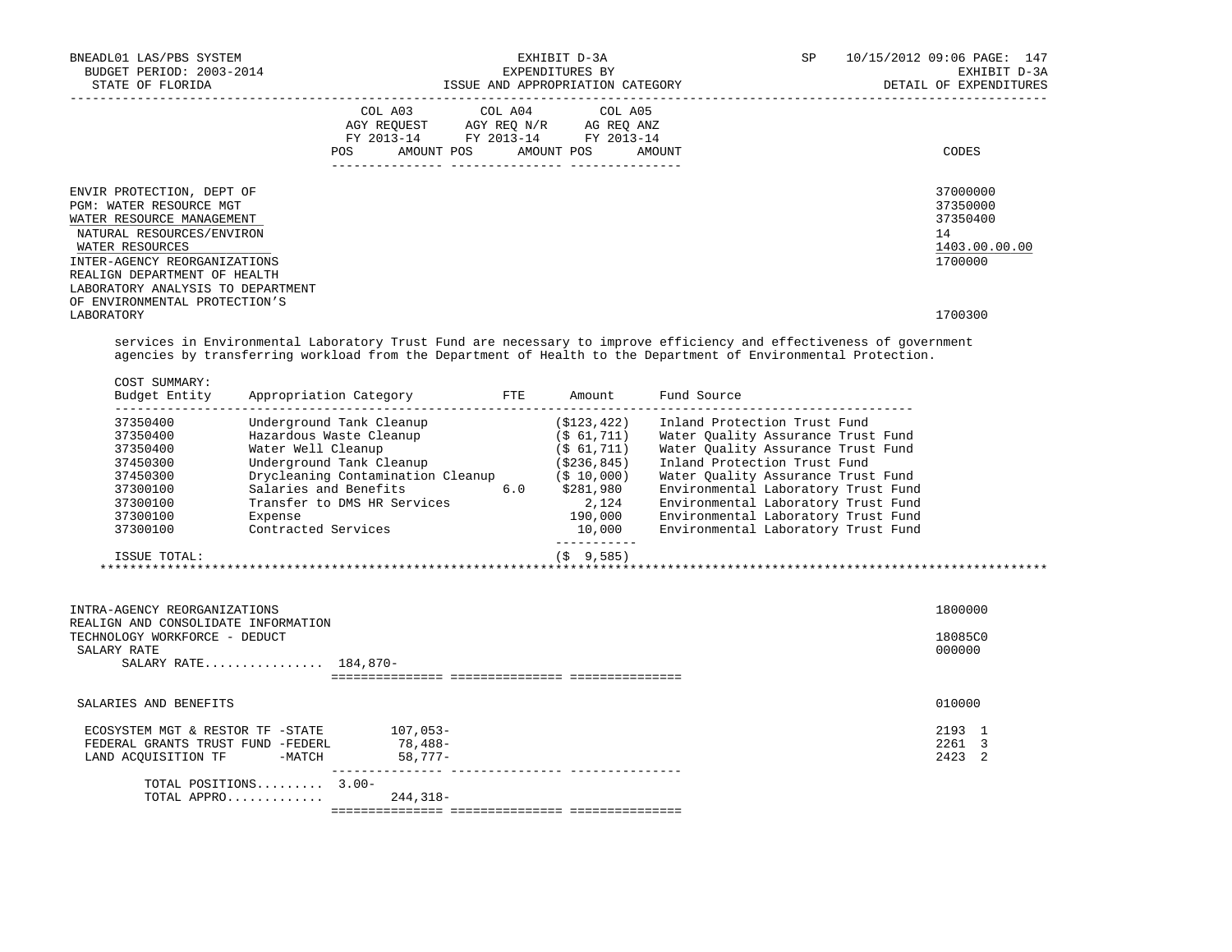| BNEADL01 LAS/PBS SYSTEM<br>BUDGET PERIOD: 2003-2014<br>STATE OF FLORIDA                                                                                                                                                                   |                                                                                                                                | EXHIBIT D-3A<br>EXPENDITURES BY<br>ISSUE AND APPROPRIATION CATEGORY                                                      | SP 10/15/2012 09:06 PAGE: 148<br>EXHIBIT D-3A<br>DETAIL OF EXPENDITURES       |
|-------------------------------------------------------------------------------------------------------------------------------------------------------------------------------------------------------------------------------------------|--------------------------------------------------------------------------------------------------------------------------------|--------------------------------------------------------------------------------------------------------------------------|-------------------------------------------------------------------------------|
|                                                                                                                                                                                                                                           | COL A03 COL A04 COL A05<br>AGY REQUEST AGY REQ N/R AG REQ ANZ<br>FY 2013-14 FY 2013-14 FY 2013-14<br>POS AMOUNT POS AMOUNT POS | AMOUNT                                                                                                                   | CODES                                                                         |
| ENVIR PROTECTION, DEPT OF<br>PGM: WATER RESOURCE MGT<br>WATER RESOURCE MANAGEMENT<br>NATURAL RESOURCES/ENVIRON<br>WATER RESOURCES<br>INTRA-AGENCY REORGANIZATIONS<br>REALIGN AND CONSOLIDATE INFORMATION<br>TECHNOLOGY WORKFORCE - DEDUCT |                                                                                                                                |                                                                                                                          | 37000000<br>37350000<br>37350400<br>14<br>1403.00.00.00<br>1800000<br>18085C0 |
| <b>EXPENSES</b><br>LAND ACQUISITION TF -STATE 4,690-                                                                                                                                                                                      |                                                                                                                                |                                                                                                                          | 040000<br>2423 1                                                              |
| SPECIAL CATEGORIES<br>WATER QUALITY MGMT/PLAN                                                                                                                                                                                             |                                                                                                                                |                                                                                                                          | 100000<br>100628                                                              |
| FEDERAL GRANTS TRUST FUND -FEDERL 262,686-                                                                                                                                                                                                |                                                                                                                                |                                                                                                                          | 2261 3                                                                        |
| TR/DMS/HR SVCS/STW CONTRCT                                                                                                                                                                                                                |                                                                                                                                |                                                                                                                          | 107040                                                                        |
| ECOSYSTEM MGT & RESTOR TF -STATE<br>FEDERAL GRANTS TRUST FUND -FEDERL 1,652-<br>LAND ACQUISITION TF - STATE                                                                                                                               | $354-$<br>$354-$                                                                                                               |                                                                                                                          | 2193 1<br>2261 3<br>2423 1                                                    |
| TOTAL APPRO $2,360-$                                                                                                                                                                                                                      |                                                                                                                                |                                                                                                                          |                                                                               |
| TOTAL: REALIGN AND CONSOLIDATE INFORMATION<br>TECHNOLOGY WORKFORCE - DEDUCT<br>TOTAL POSITIONS 3.00-<br>TOTAL ISSUE<br>TOTAL SALARY RATE 184,870-                                                                                         | $514,054-$                                                                                                                     |                                                                                                                          | 18085C0                                                                       |
|                                                                                                                                                                                                                                           |                                                                                                                                |                                                                                                                          |                                                                               |
| AGENCY ISSUE NARRATIVE:<br>2013-2014 BUDGET YEAR NARRATIVE:                                                                                                                                                                               |                                                                                                                                | IT COMPONENT? YES                                                                                                        |                                                                               |
|                                                                                                                                                                                                                                           |                                                                                                                                | This issue requests to transfer positions and spending authority in the amount of \$1,804,728 from multiple funds within |                                                                               |

 the Florida Department of Environmental Protection (DEP) to the Working Capital Trust Fund. This will be utilized to consolidate the Information Technology (IT) workforce within DEP. The issue nets to zero. Also see issue 18086C0.

 The current decentralized IT workforce structure does not effectively serve the changing needs of DEP, and the State of Florida. It has become increasingly difficult to train and maintain all IT staff at the same level of expertise. Therefore, DEP continues to rely heavily on vendor services to augment IT projects and support activities when in fact a solution to meet those needs is available through pooling internal resources. Centralizing IT staff throughout DEP will encourage collaboration and knowledge sharing, and reduce duplication of IT services, applications, and resources within DEP. It will better equip DEP to effectively plan as an agency and manage resources according to clearly prioritized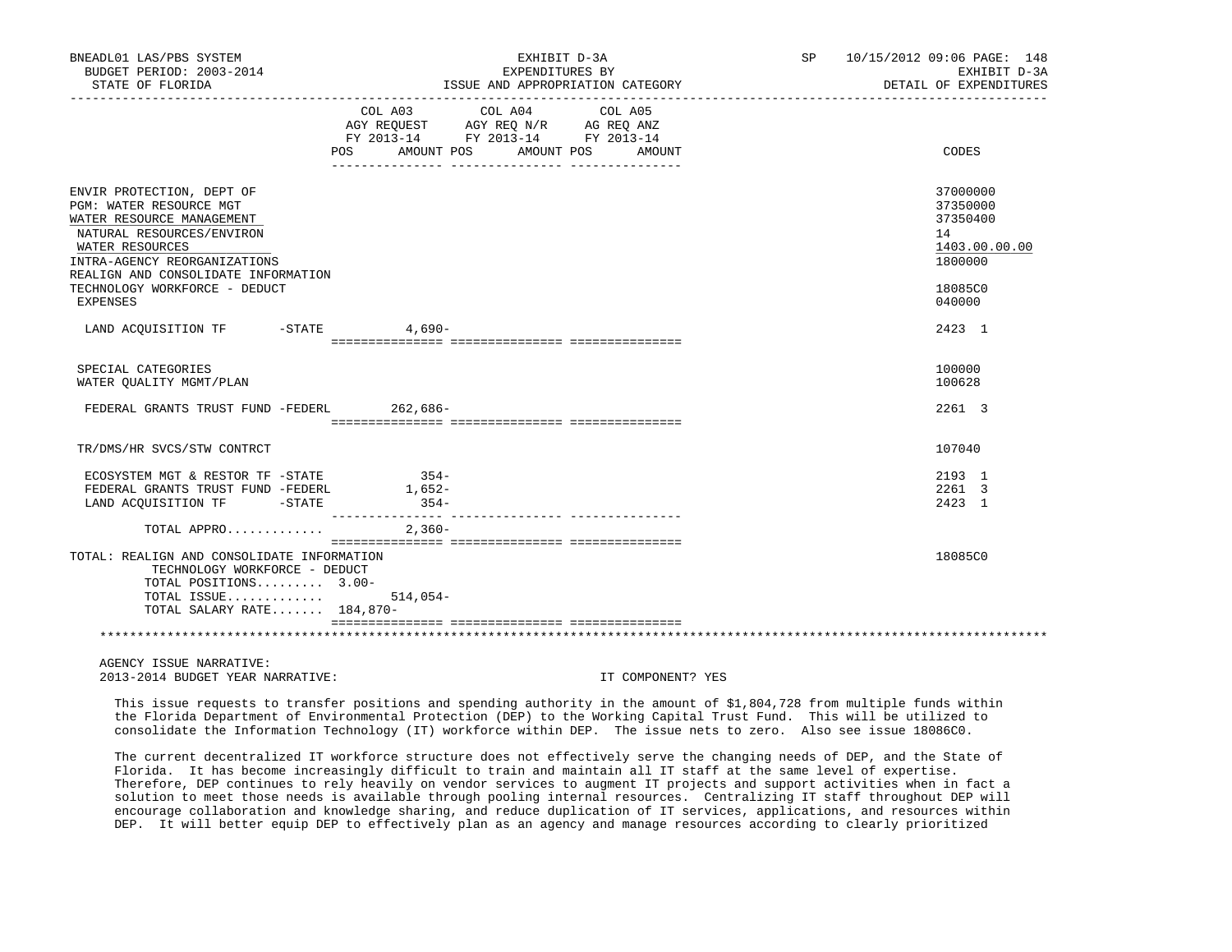| BNEADL01 LAS/PBS SYSTEM<br>BUDGET PERIOD: 2003-2014                                                                                                                                                                                            |                                                                                                                                                                                                | EXHIBIT D-3A<br>EXPENDITURES BY |  | <b>SP</b>                        |                      | 10/15/2012 09:06 PAGE: 149<br>EXHIBIT D-3A                                    |
|------------------------------------------------------------------------------------------------------------------------------------------------------------------------------------------------------------------------------------------------|------------------------------------------------------------------------------------------------------------------------------------------------------------------------------------------------|---------------------------------|--|----------------------------------|----------------------|-------------------------------------------------------------------------------|
| STATE OF FLORIDA                                                                                                                                                                                                                               |                                                                                                                                                                                                |                                 |  |                                  |                      | DETAIL OF EXPENDITURES                                                        |
|                                                                                                                                                                                                                                                | $\begin{tabular}{lcccc} CDL A03 & CDL A04 & CDL A05 \\ AGY REQUEST & AGY REQ N/R & AG REQ ANZ \\ FY & 2013-14 & FY & 2013-14 & FY & 2013-14 \end{tabular}$<br>POS AMOUNT POS AMOUNT POS AMOUNT |                                 |  |                                  |                      | CODES                                                                         |
| ENVIR PROTECTION, DEPT OF<br>PGM: WATER RESOURCE MGT<br>WATER RESOURCE MANAGEMENT<br>NATURAL RESOURCES/ENVIRON<br>WATER RESOURCES<br>INTRA-AGENCY REORGANIZATIONS<br>REALIGN AND CONSOLIDATE INFORMATION<br>TECHNOLOGY WORKFORCE - DEDUCT      |                                                                                                                                                                                                |                                 |  |                                  |                      | 37000000<br>37350000<br>37350400<br>14<br>1403.00.00.00<br>1800000<br>18085C0 |
| business needs.                                                                                                                                                                                                                                |                                                                                                                                                                                                |                                 |  |                                  |                      |                                                                               |
| Cost Summary:                                                                                                                                                                                                                                  |                                                                                                                                                                                                |                                 |  |                                  |                      |                                                                               |
| Budget Entity                                                                                                                                                                                                                                  | FTE Amount                                                                                                                                                                                     |                                 |  |                                  |                      |                                                                               |
| Technology & Information Services<br>Technology & Information Services<br>(1.0) (\$1,804,728<br>Land Administration (1.0) (\$74,991)<br>Land Management (1.0) (\$68,455)<br>Waste Management (6.0) (\$385,186)<br>Districts - Water Resource M |                                                                                                                                                                                                | _____________                   |  |                                  |                      |                                                                               |
| Issue Total:                                                                                                                                                                                                                                   | 0.0                                                                                                                                                                                            | \$0                             |  |                                  |                      |                                                                               |
| POSITION DETAIL OF SALARIES AND BENEFITS:                                                                                                                                                                                                      |                                                                                                                                                                                                |                                 |  | FTE BASE RATE ADDITIVES BENEFITS |                      | LAPSE LAPSED SALARIES<br>SUBTOTAL % AND BENEFITS                              |
| A03 - AGY REOUEST FY 2013-14                                                                                                                                                                                                                   |                                                                                                                                                                                                |                                 |  |                                  |                      |                                                                               |
| CHANGES TO CURRENTLY AUTHORIZED POSITIONS<br>2133 DATA PROCESSING MANAGER - SES<br>11254 001<br>$1.00 - 46,381 -$                                                                                                                              |                                                                                                                                                                                                |                                 |  |                                  |                      | $17,296-$ 63,677- 0.00 63,677-                                                |
| 2134 INFO TECH BUSINESS CONSULTANT MGR -SES<br>10757 001 1.00- 56,591-                                                                                                                                                                         |                                                                                                                                                                                                |                                 |  |                                  | $18,609-75,200-0.00$ | $75,200-$                                                                     |
| 8556 MANAGER, INFORMATION MANAGEMENT<br>20700 001 1.00- 81,898-                                                                                                                                                                                |                                                                                                                                                                                                |                                 |  |                                  |                      | $21,866 - 103,764 - 0.00$ 103,764-                                            |
|                                                                                                                                                                                                                                                |                                                                                                                                                                                                |                                 |  |                                  |                      |                                                                               |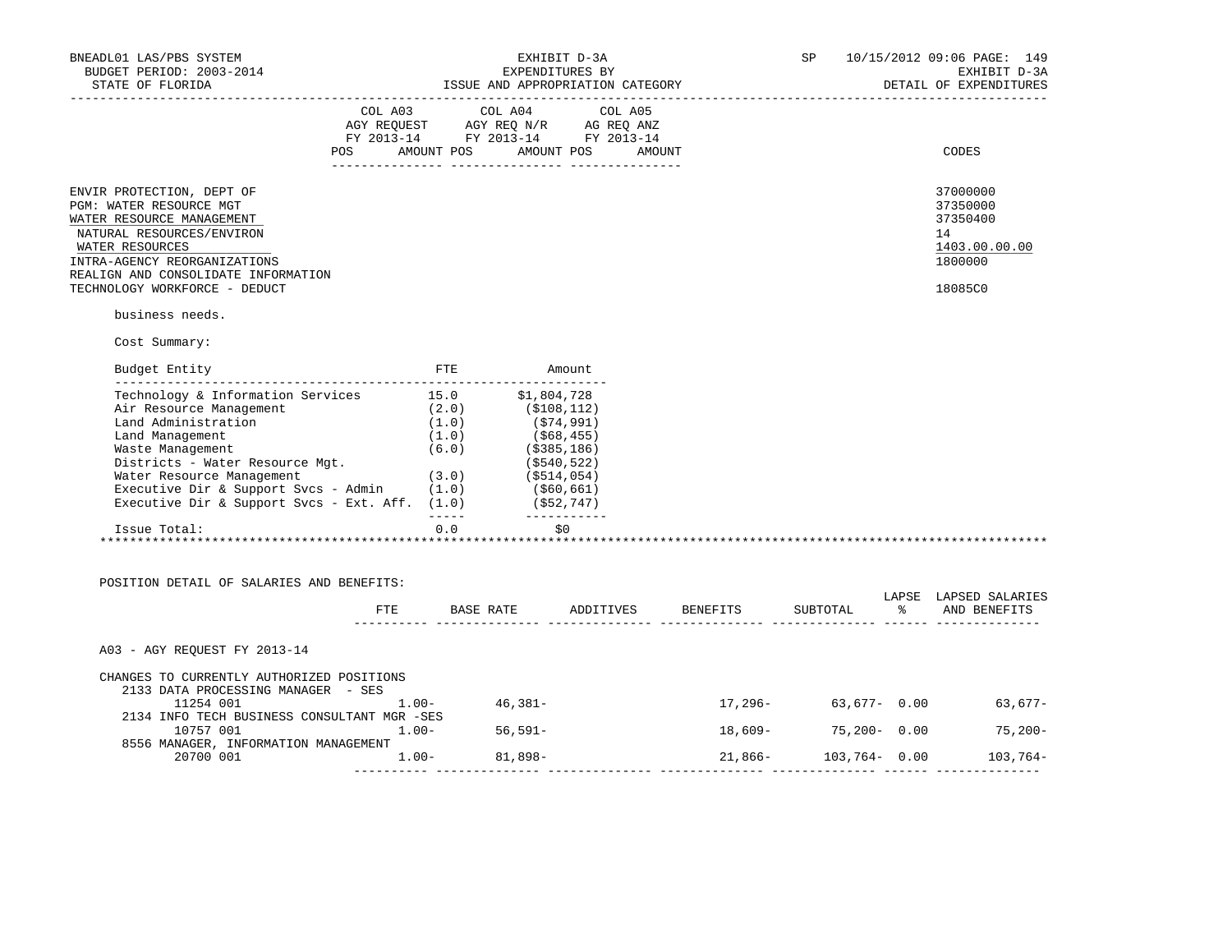| BNEADL01 LAS/PBS SYSTEM<br>BUDGET PERIOD: 2003-2014                                                                                                                                                                                       |                           |                                                                                                                                                                                                                                                                 | EXHIBIT D-3A<br>EXPENDITURES BY |                    |                                                 | SP 10/15/2012 09:06 PAGE: 150<br>EXHIBIT D-3A                                 |
|-------------------------------------------------------------------------------------------------------------------------------------------------------------------------------------------------------------------------------------------|---------------------------|-----------------------------------------------------------------------------------------------------------------------------------------------------------------------------------------------------------------------------------------------------------------|---------------------------------|--------------------|-------------------------------------------------|-------------------------------------------------------------------------------|
| STATE OF FLORIDA                                                                                                                                                                                                                          |                           | ISSUE AND APPROPRIATION CATEGORY                                                                                                                                                                                                                                |                                 |                    |                                                 | DETAIL OF EXPENDITURES                                                        |
|                                                                                                                                                                                                                                           | COL A03<br>POS AMOUNT POS | COL A04<br>$\begin{tabular}{lllllll} \bf AGY \,\, &\bf REQUEST \,\, &\bf AGY \,\, &\bf REQ \,\, &\bf N/R \,\, &\bf AG \,\, &\bf REQ \,\, &\bf ANZ \,\, \\ \bf FY \,\, &\bf 2013-14 \,\, &\bf FY \,\, &\bf 2013-14 \,\, &\bf FY \,\, &\bf 2013-14 \end{tabular}$ | COL A05<br>AMOUNT POS AMOUNT    |                    |                                                 | CODES                                                                         |
| ENVIR PROTECTION, DEPT OF<br>PGM: WATER RESOURCE MGT<br>WATER RESOURCE MANAGEMENT<br>NATURAL RESOURCES/ENVIRON<br>WATER RESOURCES<br>INTRA-AGENCY REORGANIZATIONS<br>REALIGN AND CONSOLIDATE INFORMATION<br>TECHNOLOGY WORKFORCE - DEDUCT |                           |                                                                                                                                                                                                                                                                 |                                 |                    |                                                 | 37000000<br>37350000<br>37350400<br>14<br>1403.00.00.00<br>1800000<br>18085C0 |
| POSITION DETAIL OF SALARIES AND BENEFITS:                                                                                                                                                                                                 |                           |                                                                                                                                                                                                                                                                 |                                 |                    |                                                 | LAPSE LAPSED SALARIES                                                         |
|                                                                                                                                                                                                                                           | FTE                       | BASE RATE                                                                                                                                                                                                                                                       |                                 | ADDITIVES BENEFITS | SUBTOTAL<br>______ _______________ _____ ______ | % AND BENEFITS                                                                |
| A03 - AGY REOUEST FY 2013-14                                                                                                                                                                                                              |                           |                                                                                                                                                                                                                                                                 |                                 |                    |                                                 |                                                                               |
| CHANGES TO CURRENTLY AUTHORIZED POSITIONS                                                                                                                                                                                                 |                           |                                                                                                                                                                                                                                                                 |                                 |                    |                                                 |                                                                               |
| TOTALS FOR ISSUE BY FUND<br>2423 LAND ACOUISITION TF<br>2261 FEDERAL GRANTS TRUST FUND<br>2193 ECOSYSTEM MGT & RESTOR TF                                                                                                                  |                           |                                                                                                                                                                                                                                                                 |                                 |                    |                                                 | 63,677-<br>$75,200 -$<br>$103,764-$                                           |
|                                                                                                                                                                                                                                           |                           | $3.00 - 184,870 -$                                                                                                                                                                                                                                              |                                 |                    | $57,771 - 242,641 -$                            | --------------<br>$242,641-$<br>==============                                |
| OTHER SALARY AMOUNT<br>2193 ECOSYSTEM MGT & RESTOR TF<br>2423 LAND ACOUISITION TF<br>2261 FEDERAL GRANTS TRUST FUND                                                                                                                       |                           |                                                                                                                                                                                                                                                                 |                                 |                    |                                                 | $3,289-$<br>4,900<br>$3,288-$                                                 |
|                                                                                                                                                                                                                                           |                           |                                                                                                                                                                                                                                                                 |                                 |                    |                                                 | --------------<br>$244, 318 -$                                                |
|                                                                                                                                                                                                                                           |                           |                                                                                                                                                                                                                                                                 |                                 |                    |                                                 | ==============                                                                |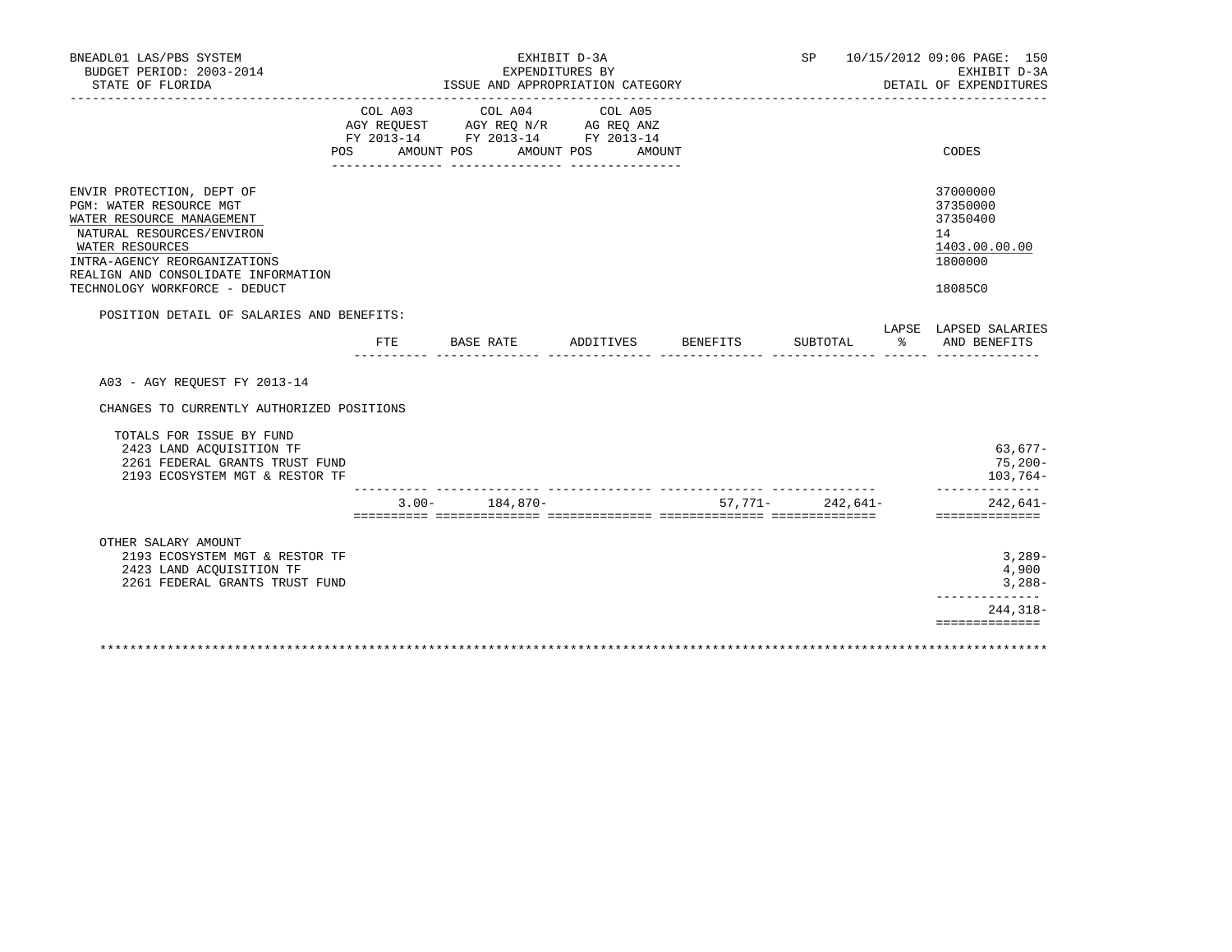| BNEADL01 LAS/PBS SYSTEM<br>BUDGET PERIOD: 2003-2014<br>STATE OF FLORIDA                                                                                                                                                                    |                                                                                     | EXHIBIT D-3A<br>EXPENDITURES BY                                                                                                                                                                                                                                                                                                                                                                                                                                                       | ISSUE AND APPROPRIATION CATEGORY   | SP                                                                                                                                                                                                                                                                                                                                                                                                                                                                                             | 10/15/2012 09:06 PAGE: 151<br>EXHIBIT D-3A<br>DETAIL OF EXPENDITURES |
|--------------------------------------------------------------------------------------------------------------------------------------------------------------------------------------------------------------------------------------------|-------------------------------------------------------------------------------------|---------------------------------------------------------------------------------------------------------------------------------------------------------------------------------------------------------------------------------------------------------------------------------------------------------------------------------------------------------------------------------------------------------------------------------------------------------------------------------------|------------------------------------|------------------------------------------------------------------------------------------------------------------------------------------------------------------------------------------------------------------------------------------------------------------------------------------------------------------------------------------------------------------------------------------------------------------------------------------------------------------------------------------------|----------------------------------------------------------------------|
|                                                                                                                                                                                                                                            | COL A03                                                                             | COL A04<br>$\begin{array}{ccccccccc}\n\text{AGY REQUEST} & & \text{GUT} & \text{GUT} & & \text{GUT} & \text{GUT} & \text{GUT} & \text{GUT} & \text{GUT} & \text{GUT} & \text{GUT} & \text{GUT} & \text{GUT} & \text{GUT} & \text{GUT} & \text{GUT} & \text{GUT} & \text{GUT} & \text{GUT} & \text{GUT} & \text{GUT} & \text{GUT} & \text{GUT} & \text{GUT} & \text{GUT} & \text{GUT} & \text{GUT} & \text{GUT} & \text{GUT} & \text{GUT} & \text$<br>POS AMOUNT POS AMOUNT POS AMOUNT | COL A05                            |                                                                                                                                                                                                                                                                                                                                                                                                                                                                                                | CODES                                                                |
| ENVIR PROTECTION, DEPT OF<br>PGM: WATER RESOURCE MGT<br>WATER RESOURCE MANAGEMENT<br>NATURAL RESOURCES/ENVIRON<br>WATER RESOURCES<br>ESTIMATED EXPENDITURES REALIGNMENT<br>TRANSFER FROM WATER SCIENCE AND<br>LABORATORY SERVICES TO WATER |                                                                                     |                                                                                                                                                                                                                                                                                                                                                                                                                                                                                       |                                    |                                                                                                                                                                                                                                                                                                                                                                                                                                                                                                | 37000000<br>37350000<br>37350400<br>14<br>1403.00.00.00<br>2000000   |
| RESOURCE MANAGEMENT - ADD<br><b>EXPENSES</b>                                                                                                                                                                                               |                                                                                     |                                                                                                                                                                                                                                                                                                                                                                                                                                                                                       |                                    |                                                                                                                                                                                                                                                                                                                                                                                                                                                                                                | 2000190<br>040000                                                    |
| FEDERAL GRANTS TRUST FUND -FEDERL 300,000                                                                                                                                                                                                  |                                                                                     |                                                                                                                                                                                                                                                                                                                                                                                                                                                                                       |                                    |                                                                                                                                                                                                                                                                                                                                                                                                                                                                                                | 2261 3                                                               |
|                                                                                                                                                                                                                                            |                                                                                     |                                                                                                                                                                                                                                                                                                                                                                                                                                                                                       |                                    |                                                                                                                                                                                                                                                                                                                                                                                                                                                                                                |                                                                      |
| AGENCY ISSUE NARRATIVE:<br>2013-2014 BUDGET YEAR NARRATIVE:<br>budget more appropriately for each program.<br>divisions.<br>This request will have a net cost of \$0 to the state. Also see issue 2000180.                                 |                                                                                     |                                                                                                                                                                                                                                                                                                                                                                                                                                                                                       | IT COMPONENT? NO                   | When the agency created the Division of Environmental Assessment and Restoration (DEAR), some of the grant funding in the<br>Water Quality Management Planning grants category was transferred from the Division of Water Resource Management (DWRM).<br>It is now apparent that the breakout of the special category was not correctly estimated and this will realign the<br>Objective: This issue will properly align the Water Quality Management Planning grants category between the two |                                                                      |
| This proposal will improve the efficiency and effectiveness of the Department at all levels.                                                                                                                                               |                                                                                     |                                                                                                                                                                                                                                                                                                                                                                                                                                                                                       |                                    |                                                                                                                                                                                                                                                                                                                                                                                                                                                                                                |                                                                      |
| COST SUMMARY:<br>Budget Entity<br>Water Science & Lab Svcs<br>Water Resource Management                                                                                                                                                    | Appropriation Category<br>Water Quality Mgt/Planning Grants (\$300,000)<br>Expenses |                                                                                                                                                                                                                                                                                                                                                                                                                                                                                       | Amount<br>\$300,000<br>----------- | Fund Source<br>Federal Grants Trust Fund<br>Federal Grants Trust Fund                                                                                                                                                                                                                                                                                                                                                                                                                          |                                                                      |
| TOTAL ISSUE                                                                                                                                                                                                                                |                                                                                     |                                                                                                                                                                                                                                                                                                                                                                                                                                                                                       | \$0                                |                                                                                                                                                                                                                                                                                                                                                                                                                                                                                                |                                                                      |
|                                                                                                                                                                                                                                            |                                                                                     |                                                                                                                                                                                                                                                                                                                                                                                                                                                                                       |                                    |                                                                                                                                                                                                                                                                                                                                                                                                                                                                                                |                                                                      |
| REALIGN BUDGET BETWEEN CATEGORIES<br>IN WATER RESOURCE MANAGEMENT -<br><b>DEDUCT</b>                                                                                                                                                       |                                                                                     |                                                                                                                                                                                                                                                                                                                                                                                                                                                                                       |                                    |                                                                                                                                                                                                                                                                                                                                                                                                                                                                                                | 2000220                                                              |
| SPECIAL CATEGORIES<br>WATER QUALITY MGMT/PLAN                                                                                                                                                                                              |                                                                                     |                                                                                                                                                                                                                                                                                                                                                                                                                                                                                       |                                    |                                                                                                                                                                                                                                                                                                                                                                                                                                                                                                | 100000<br>100628                                                     |
| FEDERAL GRANTS TRUST FUND -FEDERL                                                                                                                                                                                                          | $532.000 -$                                                                         |                                                                                                                                                                                                                                                                                                                                                                                                                                                                                       |                                    |                                                                                                                                                                                                                                                                                                                                                                                                                                                                                                | 2261 3                                                               |
|                                                                                                                                                                                                                                            |                                                                                     |                                                                                                                                                                                                                                                                                                                                                                                                                                                                                       |                                    |                                                                                                                                                                                                                                                                                                                                                                                                                                                                                                |                                                                      |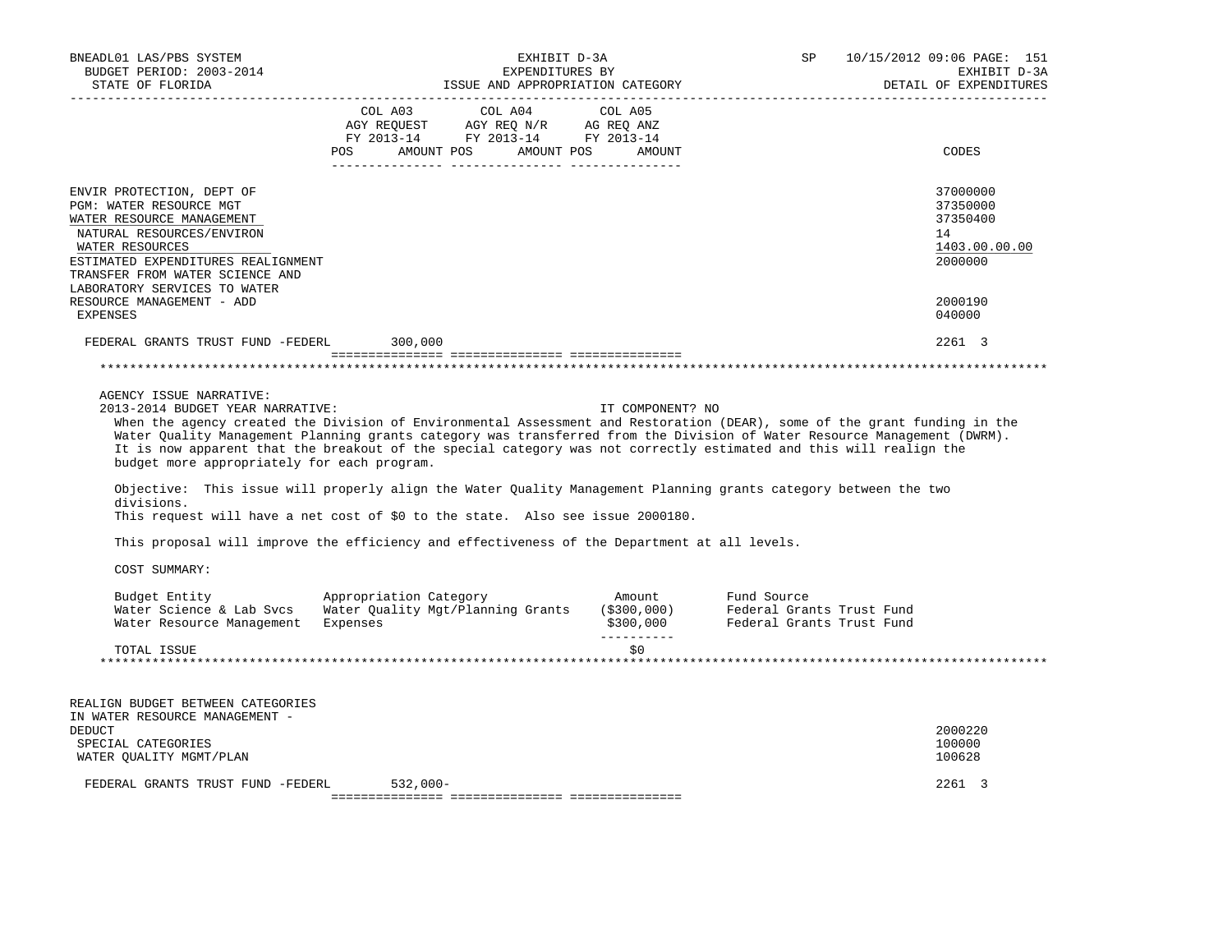| BNEADL01 LAS/PBS SYSTEM<br>BUDGET PERIOD: 2003-2014<br>STATE OF FLORIDA                                                                                                                                                                        | ISSUE AND APPROPRIATION CATEGORY                                                                                                                                                                                                                                                                                                                                                                                                                                               | EXHIBIT D-3A<br>EXPENDITURES BY |                  | SP <sub>2</sub> | 10/15/2012 09:06 PAGE: 152<br>EXHIBIT D-3A<br>DETAIL OF EXPENDITURES |
|------------------------------------------------------------------------------------------------------------------------------------------------------------------------------------------------------------------------------------------------|--------------------------------------------------------------------------------------------------------------------------------------------------------------------------------------------------------------------------------------------------------------------------------------------------------------------------------------------------------------------------------------------------------------------------------------------------------------------------------|---------------------------------|------------------|-----------------|----------------------------------------------------------------------|
|                                                                                                                                                                                                                                                | $\begin{tabular}{lllllllllll} &\multicolumn{4}{c }{\text{COL A03}} &\multicolumn{4}{c }{\text{COL A04}} &\multicolumn{4}{c }{\text{COL A05}} \\ \multicolumn{4}{c }{\text{AGY REQUEST}} &\multicolumn{4}{c }{\text{AGY REQ N/R}} &\multicolumn{4}{c }{\text{AG REQ ANZ}} \\ \multicolumn{4}{c }{\text{FGY A03--14}} &\multicolumn{4}{c }{\text{FGY A013--14}} &\multicolumn{4}{c }{\text{FC A013--14}} \\ \multicolumn{4}{c }{\text{FY 20$<br>POS AMOUNT POS AMOUNT POS AMOUNT |                                 |                  |                 | CODES                                                                |
| ENVIR PROTECTION, DEPT OF<br>PGM: WATER RESOURCE MGT<br>WATER RESOURCE MANAGEMENT<br>NATURAL RESOURCES/ENVIRON<br>WATER RESOURCES<br>ESTIMATED EXPENDITURES REALIGNMENT<br>REALIGN BUDGET BETWEEN CATEGORIES<br>IN WATER RESOURCE MANAGEMENT - |                                                                                                                                                                                                                                                                                                                                                                                                                                                                                |                                 |                  |                 | 37000000<br>37350000<br>37350400<br>14<br>1403.00.00.00<br>2000000   |
| <b>DEDUCT</b>                                                                                                                                                                                                                                  |                                                                                                                                                                                                                                                                                                                                                                                                                                                                                |                                 |                  |                 | 2000220                                                              |
| AGENCY ISSUE NARRATIVE:<br>2013-2014 BUDGET YEAR NARRATIVE:                                                                                                                                                                                    | This issue requests that Water Quality Management Planning grants category be transferred to the expense category to<br>cover the Division of Water Resource Management's rent obligations.                                                                                                                                                                                                                                                                                    |                                 | IT COMPONENT? NO |                 |                                                                      |
| and effectiveness of the Department.                                                                                                                                                                                                           | This request will have a net cost of \$0 to the state. See also issue 2000230. This request will improve the efficiency                                                                                                                                                                                                                                                                                                                                                        |                                 |                  |                 |                                                                      |
| COST SUMMARY:                                                                                                                                                                                                                                  |                                                                                                                                                                                                                                                                                                                                                                                                                                                                                |                                 |                  |                 |                                                                      |
|                                                                                                                                                                                                                                                | Budget Entity <b>Example 2</b> Appropriation Category <b>Amount</b> Fund Source<br>and Resource Management<br>Water Quality Planning grants (\$532,000) Federal Grants Trust Fund<br>Water Resource Management Expenses (\$532,000) Federal Grants Trust Fund                                                                                                                                                                                                                  |                                 |                  |                 |                                                                      |
| TOTAL ISSUE:                                                                                                                                                                                                                                   |                                                                                                                                                                                                                                                                                                                                                                                                                                                                                | \$0\$                           |                  |                 |                                                                      |
| REALIGN BUDGET BETWEEN CATEGORIES<br>IN WATER RESOURCE MANAGEMENT - ADD<br><b>EXPENSES</b>                                                                                                                                                     |                                                                                                                                                                                                                                                                                                                                                                                                                                                                                |                                 |                  |                 | 2000230<br>040000                                                    |
| FEDERAL GRANTS TRUST FUND -FEDERL 532,000                                                                                                                                                                                                      |                                                                                                                                                                                                                                                                                                                                                                                                                                                                                |                                 |                  |                 | 2261 3                                                               |
|                                                                                                                                                                                                                                                |                                                                                                                                                                                                                                                                                                                                                                                                                                                                                |                                 |                  |                 |                                                                      |
| AGENCY ISSUE NARRATIVE:<br>2013-2014 BUDGET YEAR NARRATIVE:                                                                                                                                                                                    | This issue requests that Water Quality Management Planning grants category be transferred to the expense category to<br>cover the Division of Water Resource Management's rent obligations.<br>This request will have a net cost of \$0 to the state. See also issue 2000220. This request will improve the efficiency                                                                                                                                                         | IT COMPONENT? NO                |                  |                 |                                                                      |
| and effectiveness of the Department.                                                                                                                                                                                                           |                                                                                                                                                                                                                                                                                                                                                                                                                                                                                |                                 |                  |                 |                                                                      |
| COST SUMMARY:                                                                                                                                                                                                                                  |                                                                                                                                                                                                                                                                                                                                                                                                                                                                                |                                 |                  |                 |                                                                      |
| Budget Entity                                                                                                                                                                                                                                  | Appropriation Category                                                                                                                                                                                                                                                                                                                                                                                                                                                         | Amount                          | Fund Source      |                 |                                                                      |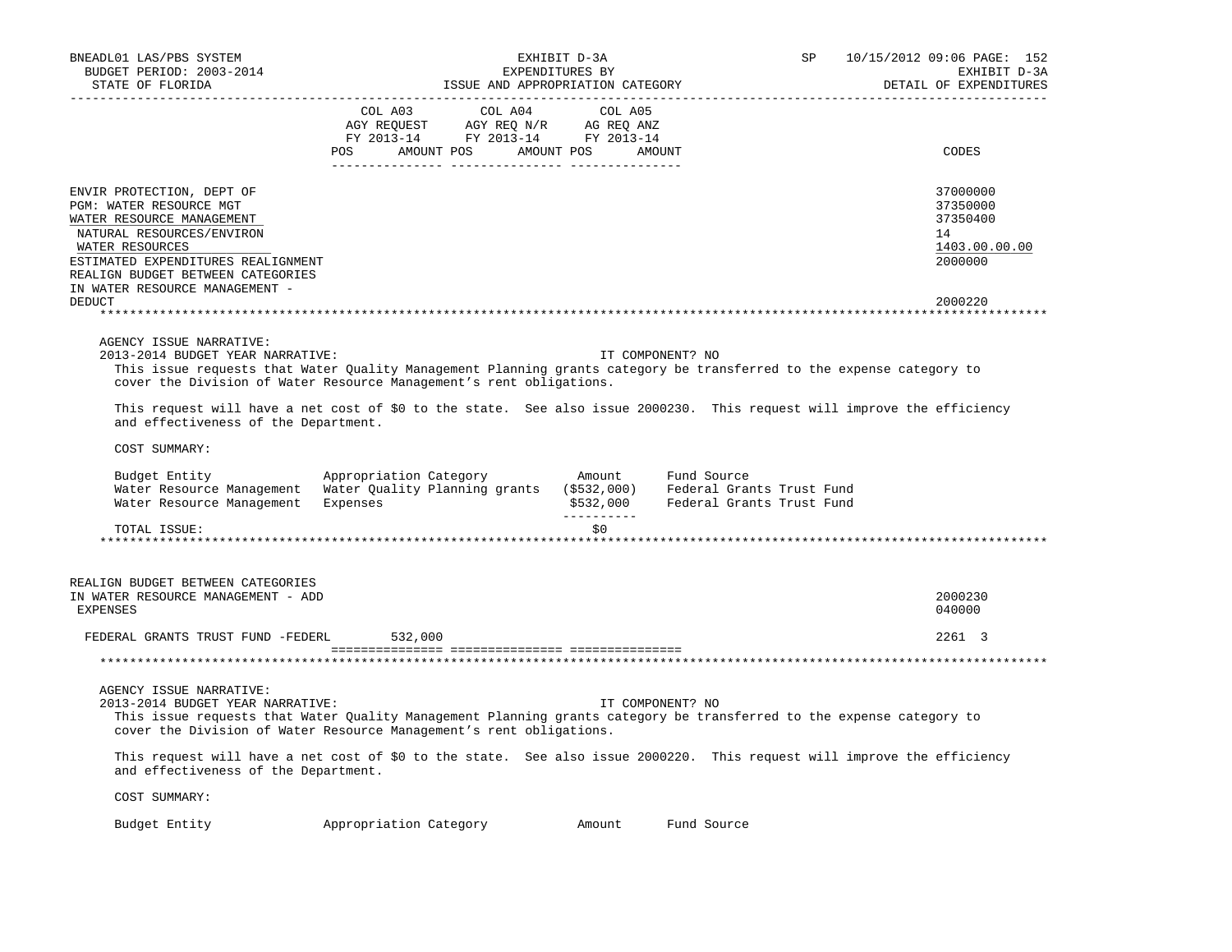| BNEADL01 LAS/PBS SYSTEM<br>BUDGET PERIOD: 2003-2014<br>STATE OF FLORIDA                                                                                                                                                                            |                                                                                                                                     | EXHIBIT D-3A<br>EXPENDITURES BY<br>ISSUE AND APPROPRIATION CATEGORY                                                                                    | SP and the set of the set of the set of the set of the set of the set of the set of the set of the set of the set of the set of the set of the set of the set of the set of the set of the set of the set of the set of the se | 10/15/2012 09:06 PAGE: 153<br>EXHIBIT D-3A<br>DETAIL OF EXPENDITURES          |
|----------------------------------------------------------------------------------------------------------------------------------------------------------------------------------------------------------------------------------------------------|-------------------------------------------------------------------------------------------------------------------------------------|--------------------------------------------------------------------------------------------------------------------------------------------------------|--------------------------------------------------------------------------------------------------------------------------------------------------------------------------------------------------------------------------------|-------------------------------------------------------------------------------|
|                                                                                                                                                                                                                                                    |                                                                                                                                     |                                                                                                                                                        |                                                                                                                                                                                                                                |                                                                               |
|                                                                                                                                                                                                                                                    | COL A03<br>COL A04<br>AGY REQUEST AGY REQ N/R AG REQ ANZ<br>FY 2013-14 FY 2013-14 FY 2013-14<br>POS<br>AMOUNT POS AMOUNT POS AMOUNT | COL A05                                                                                                                                                |                                                                                                                                                                                                                                | CODES                                                                         |
| ENVIR PROTECTION, DEPT OF<br>PGM: WATER RESOURCE MGT<br>WATER RESOURCE MANAGEMENT<br>NATURAL RESOURCES/ENVIRON<br>WATER RESOURCES<br>ESTIMATED EXPENDITURES REALIGNMENT<br>REALIGN BUDGET BETWEEN CATEGORIES<br>IN WATER RESOURCE MANAGEMENT - ADD |                                                                                                                                     |                                                                                                                                                        |                                                                                                                                                                                                                                | 37000000<br>37350000<br>37350400<br>14<br>1403.00.00.00<br>2000000<br>2000230 |
| Water Resource Management                                                                                                                                                                                                                          | Expenses                                                                                                                            | Water Resource Management Water Quality Planning grants (\$532,000) Federal Grants Trust Fund<br>\$532,000<br>Federal Grants Trust Fund<br>----------- |                                                                                                                                                                                                                                |                                                                               |
| TOTAL ISSUE:                                                                                                                                                                                                                                       |                                                                                                                                     | \$0                                                                                                                                                    |                                                                                                                                                                                                                                |                                                                               |
|                                                                                                                                                                                                                                                    |                                                                                                                                     |                                                                                                                                                        |                                                                                                                                                                                                                                |                                                                               |
| ANNUALIZATION OF ADMINISTERED<br>FUNDS APPROPRIATIONS<br>STATE HEALTH INSURANCE ADJUSTMENT<br>FOR FY 2012-13 - 10 MONTHS<br>ANNUALIZATION<br>SALARIES AND BENEFITS                                                                                 |                                                                                                                                     |                                                                                                                                                        |                                                                                                                                                                                                                                | 26A0000<br>26A1830<br>010000                                                  |
| ECOSYSTEM MGT & RESTOR TF - STATE 3,080                                                                                                                                                                                                            |                                                                                                                                     |                                                                                                                                                        |                                                                                                                                                                                                                                | 2193 1                                                                        |
| FEDERAL GRANTS TRUST FUND -FEDERL 61,340                                                                                                                                                                                                           |                                                                                                                                     |                                                                                                                                                        |                                                                                                                                                                                                                                | 2261 3                                                                        |
| LAND ACQUISITION TF -STATE<br>-MATCH                                                                                                                                                                                                               | 380<br>4,335                                                                                                                        |                                                                                                                                                        |                                                                                                                                                                                                                                | 2423 1<br>2423 2                                                              |
| TOTAL LAND ACQUISITION TF                                                                                                                                                                                                                          | 4,715                                                                                                                               |                                                                                                                                                        |                                                                                                                                                                                                                                | 2423                                                                          |
| MINERALS TRUST FUND                                                                                                                                                                                                                                | $-$ STATE 19,560                                                                                                                    |                                                                                                                                                        |                                                                                                                                                                                                                                | 2499 1                                                                        |
| NON-MANDATORY LAND RECL TF-STATE 11,665                                                                                                                                                                                                            |                                                                                                                                     |                                                                                                                                                        |                                                                                                                                                                                                                                | 2506 1                                                                        |
| PERMIT FEE TRUST FUND                                                                                                                                                                                                                              | $-STATE$ 12,280                                                                                                                     |                                                                                                                                                        |                                                                                                                                                                                                                                | 2526 1                                                                        |
| WATER OUALITY ASSURANCE TF-STATE<br>$-MATCH$                                                                                                                                                                                                       | 11,645<br>1,025                                                                                                                     |                                                                                                                                                        |                                                                                                                                                                                                                                | 2780 1<br>2780 2                                                              |
| TOTAL WATER QUALITY ASSURANCE TF 12,670                                                                                                                                                                                                            |                                                                                                                                     |                                                                                                                                                        |                                                                                                                                                                                                                                | 2780                                                                          |
| TOTAL APPRO $125,310$                                                                                                                                                                                                                              |                                                                                                                                     |                                                                                                                                                        |                                                                                                                                                                                                                                |                                                                               |
|                                                                                                                                                                                                                                                    |                                                                                                                                     |                                                                                                                                                        |                                                                                                                                                                                                                                |                                                                               |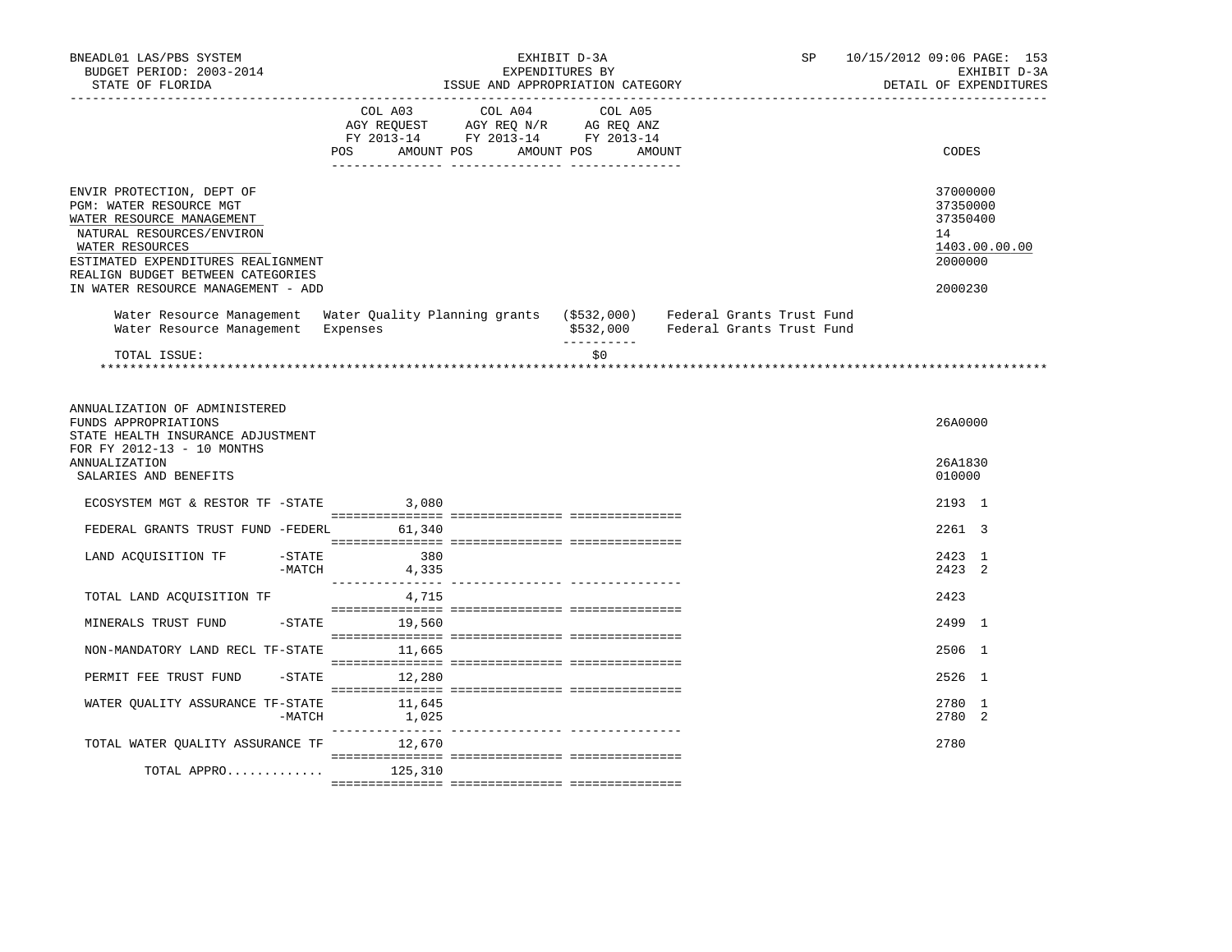| BNEADL01 LAS/PBS SYSTEM<br>BUDGET PERIOD: 2003-2014<br>STATE OF FLORIDA                                                                                                                                                              | EXHIBIT D-3A<br>EXPENDITURES BY<br>ISSUE AND APPROPRIATION CATEGORY                                                                   | SP<br>10/15/2012 09:06 PAGE: 154<br>EXHIBIT D-3A<br>DETAIL OF EXPENDITURES              |
|--------------------------------------------------------------------------------------------------------------------------------------------------------------------------------------------------------------------------------------|---------------------------------------------------------------------------------------------------------------------------------------|-----------------------------------------------------------------------------------------|
|                                                                                                                                                                                                                                      | COL A03 COL A04 COL A05<br>AGY REQUEST AGY REQ N/R AG REQ ANZ<br>FY 2013-14 FY 2013-14 FY 2013-14<br>POS AMOUNT POS AMOUNT POS AMOUNT | CODES                                                                                   |
| ENVIR PROTECTION, DEPT OF<br>PGM: WATER RESOURCE MGT<br>WATER RESOURCE MANAGEMENT<br>NATURAL RESOURCES/ENVIRON<br>WATER RESOURCES<br>STATE FUNDING REDUCTIONS<br>REDUCE FUNDING PURSUANT TO<br>AGENCY-WIDE LEASE SAVINGS<br>EXPENSES |                                                                                                                                       | 37000000<br>37350000<br>37350400<br>14<br>1403.00.00.00<br>3300000<br>3300200<br>040000 |
| FEDERAL GRANTS TRUST FUND -FEDERL 106,482-                                                                                                                                                                                           |                                                                                                                                       | 2261 3                                                                                  |

 AGENCY ISSUE NARRATIVE: 2013-2014 BUDGET YEAR NARRATIVE: IT COMPONENT? NO

 The Department of Environmental Protection (DEP) has taken an aggressive approach to identify opportunities to reduce lease space. The Division of Air Resources Management recently relocated staff and equipment associated with private-sector lease space to Department of Management Services (DMS) space at the Bob Martinez Center. The staff and equipment were absorbed into DEP's existing leased space. There is an overall savings for FY 13/14 of \$381,643.

\*\*\*\*\*\*\*\*\*\*\*\*\*\*\*\*\*\*\*\*\*\*\*\*\*\*\*\*\*\*\*\*\*\*\*\*\*\*\*\*\*\*\*\*\*\*\*\*\*\*\*\*\*\*\*\*\*\*\*\*\*\*\*\*\*\*\*\*\*\*\*\*\*\*\*\*\*\*\*\*\*\*\*\*\*\*\*\*\*\*\*\*\*\*\*\*\*\*\*\*\*\*\*\*\*\*\*\*\*\*\*\*\*\*\*\*\*\*\*\*\*\*\*\*\*\*\*

 The Division of State Lands consolidated staff in the Carr Building, thus allowing vacant space on the second floor to be returned to DMS for reallocation. This reduction in leased space is effective October 1, 2012 and will result in a savings in FY 13/14 of \$55,938.

 The Northwest District branch has negotiated a new lease for a new office. The new location will reduce DEP leased space by 457 square feet and reduce the rent cost in FY 13/14 by \$15,586.

 Since the budget reduction is equal to the rent savings, there will be no negative impact to DEP. This issue also realigns the budget associated with rent payments for the Bob Martinez Center.

Cost Summary:

| Budget Entity                                  | Amount        |  |
|------------------------------------------------|---------------|--|
| Executive Direction and Support Services       | ( \$619)      |  |
| Technology and Information Services            | \$50,157      |  |
| Land Administration                            | ( \$55, 938)  |  |
| Northwest District/Executive Dir and Supp Svcs | (S15, 586)    |  |
| Water Science & Laboratory Services            | ( \$121, 025) |  |
| Water Resource Management                      | ( \$106, 482) |  |
| Waste Management                               | (S136,072)    |  |
| Air Resource Management                        | (S67, 602)    |  |
| Issue Total:                                   | (S453, 167)   |  |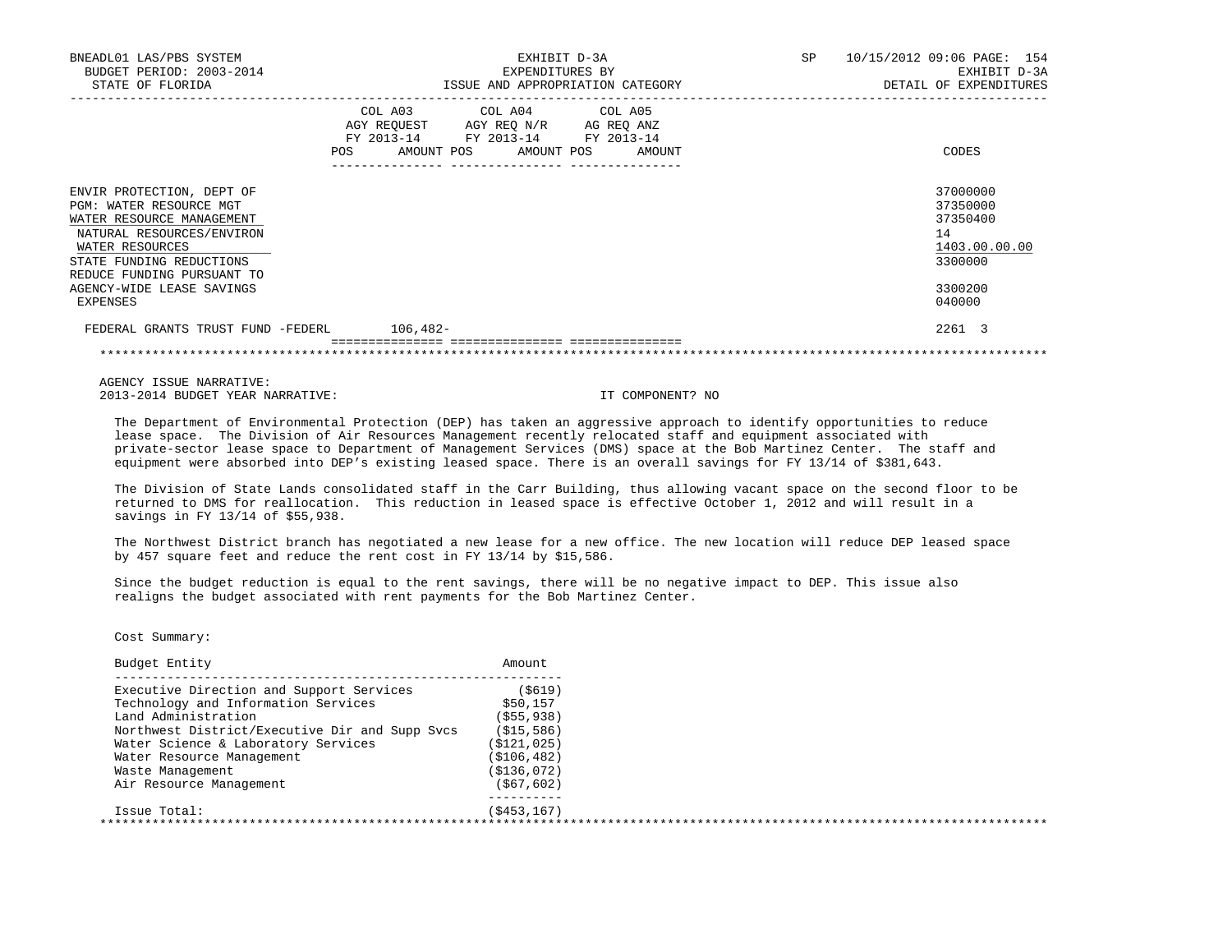| BNEADL01 LAS/PBS SYSTEM<br>BUDGET PERIOD: 2003-2014<br>STATE OF FLORIDA                                                                                                                                          |                              | EXHIBIT D-3A<br>EXPENDITURES BY<br>______________________________________         | ISSUE AND APPROPRIATION CATEGORY | SP 10/15/2012 09:06 PAGE: 155<br>EXHIBIT D-3A<br>DETAIL OF EXPENDITURES |
|------------------------------------------------------------------------------------------------------------------------------------------------------------------------------------------------------------------|------------------------------|-----------------------------------------------------------------------------------|----------------------------------|-------------------------------------------------------------------------|
|                                                                                                                                                                                                                  | COL A03<br>POS<br>AMOUNT POS | COL A04<br>AGY REQUEST AGY REQ N/R AG REQ ANZ<br>FY 2013-14 FY 2013-14 FY 2013-14 | COL A05<br>AMOUNT POS<br>AMOUNT  | CODES                                                                   |
| ENVIR PROTECTION, DEPT OF<br>PGM: WATER RESOURCE MGT<br>WATER RESOURCE MANAGEMENT<br>NATURAL RESOURCES/ENVIRON<br>WATER RESOURCES<br>FUND SHIFT<br>FUND SHIFT FROM FEDERAL GRANTS<br>TRUST FUND TO WATER QUALITY |                              |                                                                                   |                                  | 37000000<br>37350000<br>37350400<br>14<br>1403.00.00.00<br>3400000      |
| ASSURANCE TRUST FUND - OPERATOR<br>CERTIFICATION PROGRAM - DEDUCT<br>SALARY RATE<br>SALARY RATE $40.948-$                                                                                                        |                              |                                                                                   |                                  | 3400060<br>000000                                                       |
| SALARIES AND BENEFITS                                                                                                                                                                                            | $1.00-$                      |                                                                                   |                                  | 010000                                                                  |
| FEDERAL GRANTS TRUST FUND -FEDERL                                                                                                                                                                                | $53,553-$                    |                                                                                   |                                  | 2261 3                                                                  |
| SPECIAL CATEGORIES<br>TR/DMS/HR SVCS/STW CONTRCT                                                                                                                                                                 |                              |                                                                                   |                                  | 100000<br>107040                                                        |
| FEDERAL GRANTS TRUST FUND -FEDERL                                                                                                                                                                                | $354-$                       |                                                                                   |                                  | 2261 3                                                                  |
| TOTAL: FUND SHIFT FROM FEDERAL GRANTS<br>TRUST FUND TO WATER OUALITY<br>ASSURANCE TRUST FUND - OPERATOR<br>CERTIFICATION PROGRAM - DEDUCT<br>TOTAL POSITIONS $1.00-$<br>TOTAL ISSUE<br>TOTAL SALARY RATE 40,948- | $53,907-$                    |                                                                                   |                                  | 3400060                                                                 |
|                                                                                                                                                                                                                  |                              |                                                                                   |                                  |                                                                         |
|                                                                                                                                                                                                                  |                              |                                                                                   |                                  |                                                                         |

2013-2014 BUDGET YEAR NARRATIVE: IT COMPONENT? NO

 This request is to establish a recurring appropriation for the Operator Certification Program (OCP) consistent with the requirements of 403.871, F.S. This program is mandated pursuant to U.S. Environmental Protection Agency's (EPA) "Final Guidelines for the Certification and Recertification of the Operators of Community and Nontransient Noncommunity Public Water Systems" dated February 5, 1999. These quidelines provide States with the minimum standards for the development, implementation and enforcement of operator certification programs for public water systems. Additionally, the threat to the public health and the environment from the operation of water and wastewater treatment plants and water distribution systems mandates that qualified personnel operate these facilities. It is also the legislative intent, as outlined in Chapter 403.865 F.S., that any person who performs the duties of an operator and who falls below minimum competency or who otherwise presents a danger to the public be prohibited from operating a plant or system in this state.

 EPA charged the State of Florida with maintaining an examination and licensure program for Florida's drinking water and wastewater treatment plant operators and water distribution system operators. The funds will be used to create and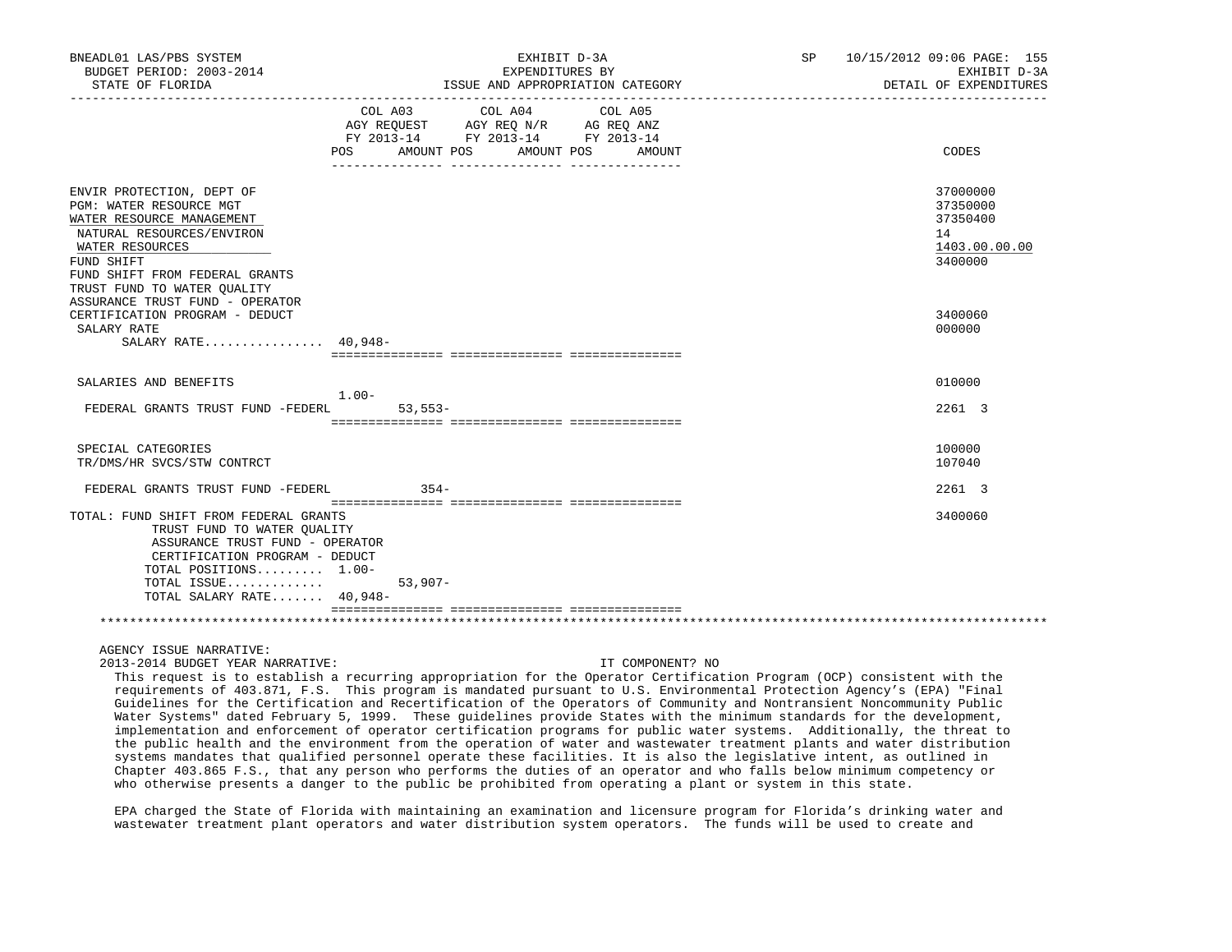| BNEADL01 LAS/PBS SYSTEM<br>BUDGET PERIOD: 2003-2014<br>STATE OF FLORIDA                                                                         | EXPENDITURES BY                                                                                                                       | EXHIBIT D-3A<br>ISSUE AND APPROPRIATION CATEGORY | SP 10/15/2012 09:06 PAGE: 156<br>EXHIBIT D-3A<br>DETAIL OF EXPENDITURES |
|-------------------------------------------------------------------------------------------------------------------------------------------------|---------------------------------------------------------------------------------------------------------------------------------------|--------------------------------------------------|-------------------------------------------------------------------------|
|                                                                                                                                                 | COL A03 COL A04 COL A05<br>AGY REQUEST AGY REO N/R AG REO ANZ<br>FY 2013-14 FY 2013-14 FY 2013-14<br>POS AMOUNT POS AMOUNT POS AMOUNT |                                                  | CODES                                                                   |
| ENVIR PROTECTION, DEPT OF<br>PGM: WATER RESOURCE MGT<br>WATER RESOURCE MANAGEMENT<br>NATURAL RESOURCES/ENVIRON<br>WATER RESOURCES<br>FUND SHIFT |                                                                                                                                       |                                                  | 37000000<br>37350000<br>37350400<br>14<br>1403.00.00.00<br>3400000      |
| FUND SHIFT FROM FEDERAL GRANTS<br>TRUST FUND TO WATER OUALITY<br>ASSURANCE TRUST FUND - OPERATOR<br>CERTIFICATION PROGRAM - DEDUCT              |                                                                                                                                       |                                                  | 3400060                                                                 |

 maintain professional licensure examinations; establish, monitor and review training curriculum and continuing education programs; establish and review professional licensure qualifications; initiating and monitoring licensure enforcement and renewal and ensuring adequate stakeholder involvement. Failure to implement or maintain these program areas will result in the EPA withholding 20% of the drinking water state revolving fund capitalization grant funds.

 The OCP does not currently have sufficient budget in the appropriate categories to fund the program. The program currently utilizes non-OCP specific categories as funding sources. It is the intent of the OCP to fund shift the current funding from Federal Grants Trust Fund to the Water Quality Assurance Trust Fund to accurately collect, track and spend funds specific to the program.

 The OCP is a self sufficient program that operates from revenue derived from examination fees, licensure fees and renewal fees. Revenue collected from these sources will be used for FTE salaries, program operating expenses, travel, contracts, and database enhancements.

| Budget Entity             | Appropriation Category | $_{\rm FTE}$ | Amount       | Fund Source                        |
|---------------------------|------------------------|--------------|--------------|------------------------------------|
| Water Resource Management | Salaries & Benefits    | (1.0)        | ( \$53, 553) | Federal Grants Trust Fund          |
| Water Resource Management | Transfer to DMS/HR Svc |              | (S354)       | Federal Grants Trust Fund          |
| Water Resource Management | Salaries & Benefits    | 1.0          | \$53,553     | Water Ouality Assurance Trust Fund |
| Water Resource Management | Transfer to DMS/HR Svc |              | \$354        | Water Ouality Assurance Trust Fund |
|                           |                        |              |              |                                    |
| TOTAL ISSUE:              |                        |              | \$0          |                                    |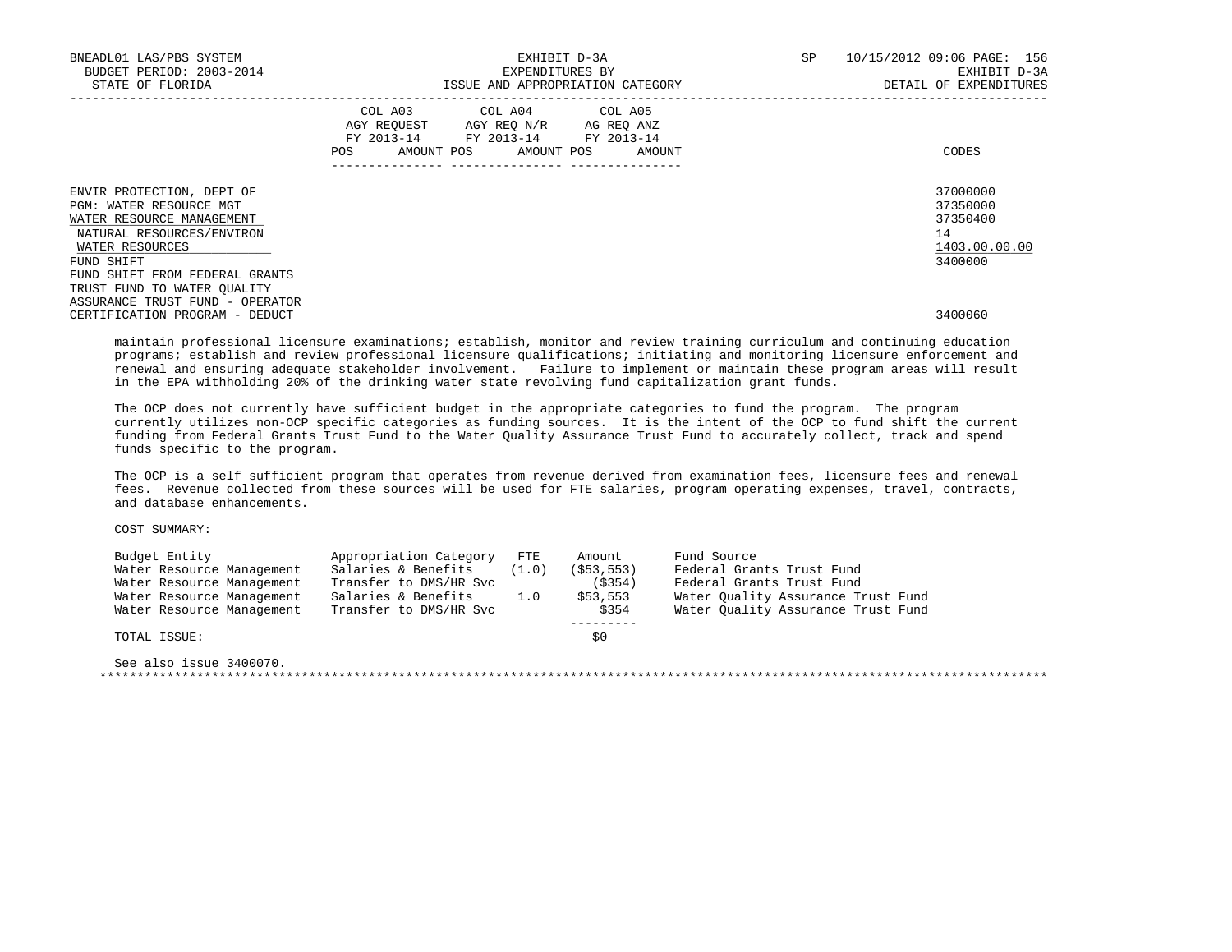| BNEADL01 LAS/PBS SYSTEM<br>BUDGET PERIOD: 2003-2014<br>STATE OF FLORIDA                                                                                                                                                                             |                                          | EXHIBIT D-3A<br>EXPENDITURES BY<br>ISSUE AND APPROPRIATION CATEGORY   |                              |                 |                                                | SP 10/15/2012 09:06 PAGE: 157<br>EXHIBIT D-3A<br>DETAIL OF EXPENDITURES |
|-----------------------------------------------------------------------------------------------------------------------------------------------------------------------------------------------------------------------------------------------------|------------------------------------------|-----------------------------------------------------------------------|------------------------------|-----------------|------------------------------------------------|-------------------------------------------------------------------------|
|                                                                                                                                                                                                                                                     | COL A03<br>AGY REQUEST<br>POS AMOUNT POS | COL A04<br>AGY REQ N/R AG REQ ANZ<br>FY 2013-14 FY 2013-14 FY 2013-14 | COL A05<br>AMOUNT POS AMOUNT |                 |                                                | CODES                                                                   |
| ENVIR PROTECTION, DEPT OF<br>PGM: WATER RESOURCE MGT<br>WATER RESOURCE MANAGEMENT<br>NATURAL RESOURCES/ENVIRON<br>WATER RESOURCES<br>FUND SHIFT<br>FUND SHIFT FROM FEDERAL GRANTS<br>TRUST FUND TO WATER OUALITY<br>ASSURANCE TRUST FUND - OPERATOR |                                          |                                                                       |                              |                 |                                                | 37000000<br>37350000<br>37350400<br>14<br>1403.00.00.00<br>3400000      |
| CERTIFICATION PROGRAM - DEDUCT                                                                                                                                                                                                                      |                                          |                                                                       |                              |                 |                                                | 3400060                                                                 |
| POSITION DETAIL OF SALARIES AND BENEFITS:                                                                                                                                                                                                           | FTE                                      | BASE RATE                                                             | ADDITIVES                    | <b>BENEFITS</b> | SUBTOTAL<br>______ _______________ _____ _____ | LAPSE LAPSED SALARIES<br>% AND BENEFITS                                 |
| A03 - AGY REOUEST FY 2013-14                                                                                                                                                                                                                        |                                          |                                                                       |                              |                 |                                                |                                                                         |
| CHANGES TO CURRENTLY AUTHORIZED POSITIONS<br>2239 MANAGEMENT REVIEW SPECIALIST - SES<br>10761 001                                                                                                                                                   | $1.00-$                                  | 40,948-                                                               |                              |                 |                                                | 16,597- 57,545- 0.00 57,545-                                            |
| TOTALS FOR ISSUE BY FUND<br>2261 FEDERAL GRANTS TRUST FUND                                                                                                                                                                                          |                                          |                                                                       |                              |                 |                                                | 57,545-                                                                 |
|                                                                                                                                                                                                                                                     | $1.00-$                                  | 40,948-                                                               |                              |                 | $16,597-57,545-$                               | --------------<br>$57,545-$<br>==============                           |
| OTHER SALARY AMOUNT<br>2261 FEDERAL GRANTS TRUST FUND                                                                                                                                                                                               |                                          |                                                                       |                              |                 |                                                | 3,992<br>-----------<br>$53, 553 -$<br>==============                   |
|                                                                                                                                                                                                                                                     |                                          |                                                                       |                              |                 |                                                |                                                                         |
| FUND SHIFT FROM FEDERAL GRANTS<br>TRUST FUND TO WATER QUALITY<br>ASSURANCE TRUST FUND - OPERATOR<br>CERTIFICATION PROGRAM - ADD<br>SALARY RATE<br>SALARY RATE 40,948                                                                                |                                          |                                                                       |                              |                 |                                                | 3400070<br>000000                                                       |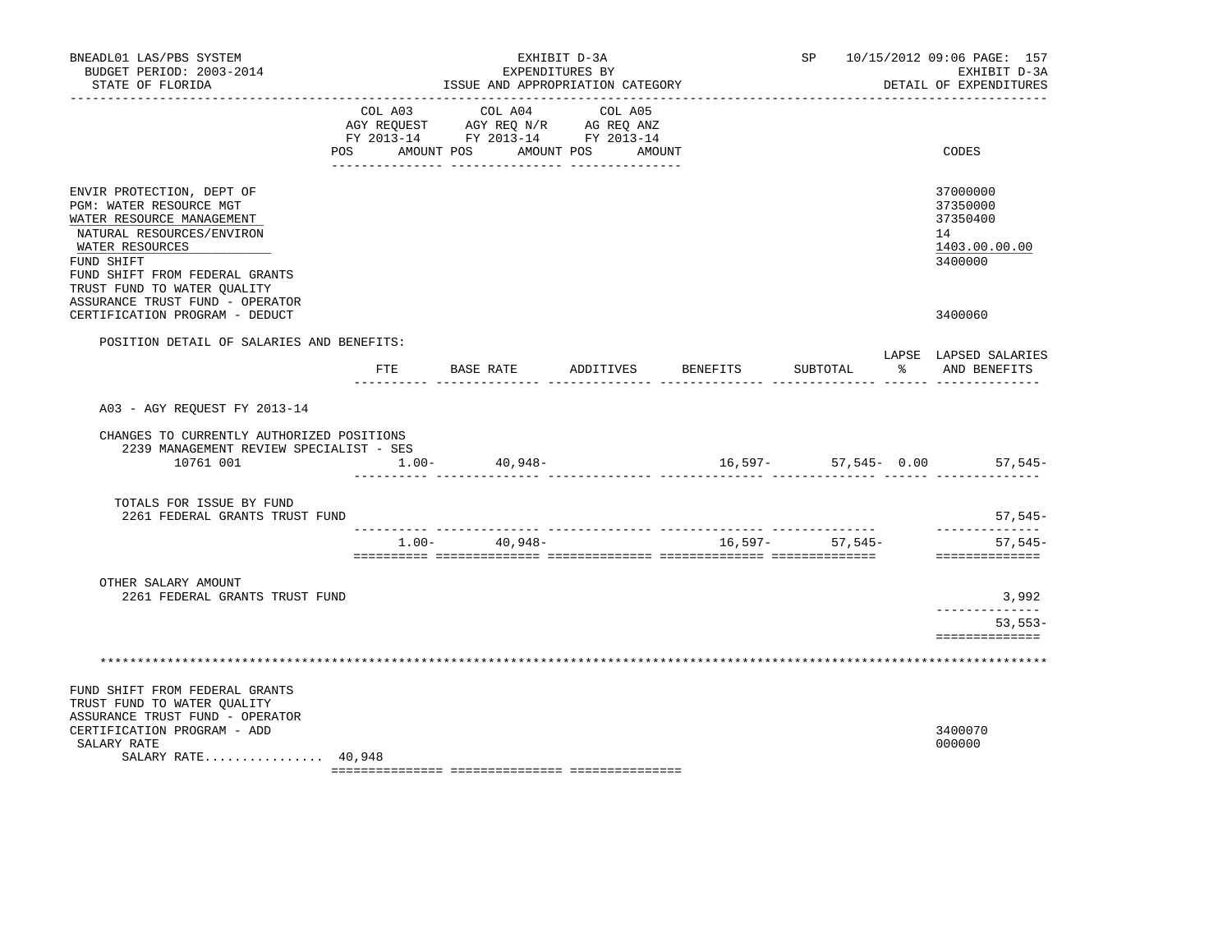| BNEADL01 LAS/PBS SYSTEM<br>BUDGET PERIOD: 2003-2014<br>STATE OF FLORIDA                                                                                                                                          | EXHIBIT D-3A<br>EXPENDITURES BY<br>ISSUE AND APPROPRIATION CATEGORY |            |  |                                                                                                                 |  | SP     | 10/15/2012 09:06 PAGE: 158<br>EXHIBIT D-3A<br>DETAIL OF EXPENDITURES |                                                                    |
|------------------------------------------------------------------------------------------------------------------------------------------------------------------------------------------------------------------|---------------------------------------------------------------------|------------|--|-----------------------------------------------------------------------------------------------------------------|--|--------|----------------------------------------------------------------------|--------------------------------------------------------------------|
|                                                                                                                                                                                                                  | POS                                                                 | AMOUNT POS |  | COL A03 COL A04 COL A05<br>AGY REQUEST AGY REQ N/R AG REQ ANZ<br>FY 2013-14 FY 2013-14 FY 2013-14<br>AMOUNT POS |  | AMOUNT |                                                                      | CODES                                                              |
| ENVIR PROTECTION, DEPT OF<br>PGM: WATER RESOURCE MGT<br>WATER RESOURCE MANAGEMENT<br>NATURAL RESOURCES/ENVIRON<br>WATER RESOURCES<br>FUND SHIFT<br>FUND SHIFT FROM FEDERAL GRANTS<br>TRUST FUND TO WATER OUALITY |                                                                     |            |  |                                                                                                                 |  |        |                                                                      | 37000000<br>37350000<br>37350400<br>14<br>1403.00.00.00<br>3400000 |
| ASSURANCE TRUST FUND - OPERATOR<br>CERTIFICATION PROGRAM - ADD<br>SALARIES AND BENEFITS                                                                                                                          | 1.00                                                                |            |  |                                                                                                                 |  |        |                                                                      | 3400070<br>010000                                                  |
| WATER QUALITY ASSURANCE TF-STATE                                                                                                                                                                                 |                                                                     | 53,553     |  |                                                                                                                 |  |        |                                                                      | 2780 1                                                             |
| SPECIAL CATEGORIES<br>TR/DMS/HR SVCS/STW CONTRCT                                                                                                                                                                 |                                                                     |            |  |                                                                                                                 |  |        |                                                                      | 100000<br>107040                                                   |
| WATER OUALITY ASSURANCE TF-STATE                                                                                                                                                                                 |                                                                     | 354        |  |                                                                                                                 |  |        |                                                                      | 2780 1                                                             |
| TOTAL: FUND SHIFT FROM FEDERAL GRANTS<br>TRUST FUND TO WATER OUALITY<br>ASSURANCE TRUST FUND - OPERATOR<br>CERTIFICATION PROGRAM - ADD<br>TOTAL POSITIONS 1.00<br>TOTAL ISSUE<br>TOTAL SALARY RATE 40,948        |                                                                     | 53,907     |  |                                                                                                                 |  |        |                                                                      | 3400070                                                            |
|                                                                                                                                                                                                                  |                                                                     |            |  |                                                                                                                 |  |        |                                                                      |                                                                    |

2013-2014 BUDGET YEAR NARRATIVE: IT COMPONENT? NO

 This request is to establish a recurring appropriation for the Operator Certification Program (OCP) consistent with the requirements of 403.871, F.S. This program is mandated pursuant to U.S. Environmental Protection Agency's (EPA) "Final Guidelines for the Certification and Recertification of the Operators of Community and Nontransient Noncommunity Public Water Systems" dated February 5, 1999. These quidelines provide States with the minimum standards for the development, implementation and enforcement of operator certification programs for public water systems. Additionally, the threat to the public health and the environment from the operation of water and wastewater treatment plants and water distribution systems mandates that qualified personnel operate these facilities. It is also the legislative intent, as outlined in Chapter 403.865 F.S., that any person who performs the duties of an operator and who falls below minimum competency or who otherwise presents a danger to the public be prohibited from operating a plant or system in this state.

 EPA charged the State of Florida with maintaining an examination and licensure program for Florida's drinking water and wastewater treatment plant operators and water distribution system operators. The funds will be used to create and maintain professional licensure examinations; establish, monitor and review training curriculum and continuing education programs; establish and review professional licensure qualifications; initiating and monitoring licensure enforcement and renewal and ensuring adequate stakeholder involvement. Failure to implement or maintain these program areas will result in the EPA withholding 20% of the drinking water state revolving fund capitalization grant funds.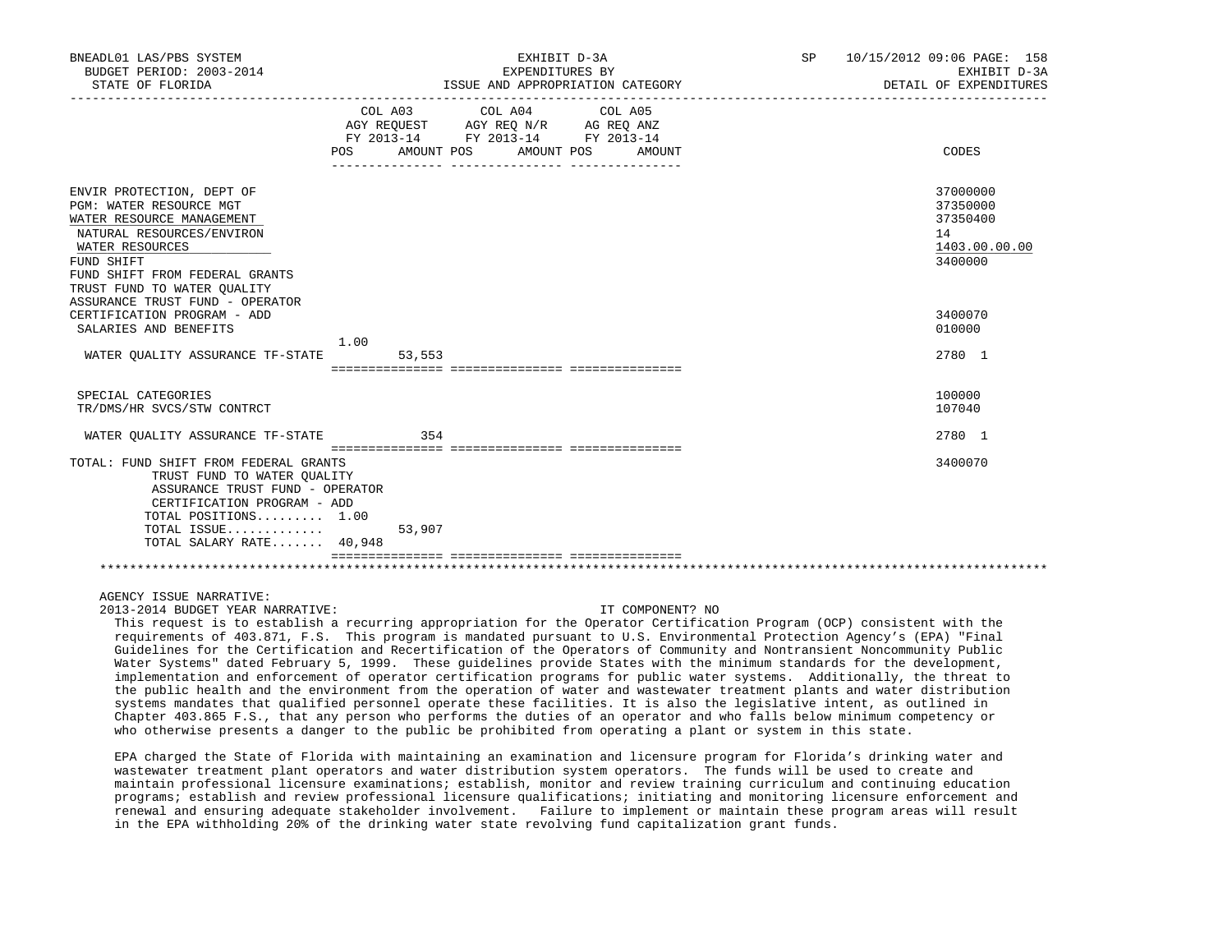| BNEADL01 LAS/PBS SYSTEM<br>BUDGET PERIOD: 2003-2014<br>STATE OF FLORIDA                                                                                                           | EXHIBIT D-3A<br>EXPENDITURES BY<br>ISSUE AND APPROPRIATION CATEGORY                                                                                      | SP<br>10/15/2012 09:06 PAGE: 159<br>EXHIBIT D-3A<br>DETAIL OF EXPENDITURES |
|-----------------------------------------------------------------------------------------------------------------------------------------------------------------------------------|----------------------------------------------------------------------------------------------------------------------------------------------------------|----------------------------------------------------------------------------|
|                                                                                                                                                                                   | COL A03 COL A04 COL A05<br>AGY REQUEST AGY REQ N/R AG REQ ANZ<br>FY 2013-14 FY 2013-14 FY 2013-14<br>POS AMOUNT POS AMOUNT POS AMOUNT<br>--------------- | CODES                                                                      |
| ENVIR PROTECTION, DEPT OF<br>PGM: WATER RESOURCE MGT<br>WATER RESOURCE MANAGEMENT<br>NATURAL RESOURCES/ENVIRON<br>WATER RESOURCES<br>FUND SHIFT<br>FUND SHIFT FROM FEDERAL GRANTS |                                                                                                                                                          | 37000000<br>37350000<br>37350400<br>14<br>1403.00.00.00<br>3400000         |
| TRUST FUND TO WATER OUALITY<br>ASSURANCE TRUST FUND - OPERATOR<br>CERTIFICATION PROGRAM - ADD                                                                                     |                                                                                                                                                          | 3400070                                                                    |

 The OCP does not currently have sufficient budget in the appropriate categories to fund the program. The program currently utilizes non-OCP specific categories as funding sources. It is the intent of the OCP to fund shift the current funding from Federal Grants Trust Fund to the Water Quality Assurance Trust Fund to accurately collect, track and spend funds specific to the program.

 The OCP is a self sufficient program that operates from revenue derived from examination fees, licensure fees and renewal fees. Revenue collected from these sources will be used for FTE salaries, program operating expenses, travel, contracts, and database enhancements.

| Budget Entity<br>Water Resource Management<br>Water Resource Management | Appropriation Category<br>Salaries & Benefits<br>Transfer to DMS/HR Svc |           | $_{\rm FTE}$ | Amount<br>$(1.0)$ $($ \$53,553)<br>$($ \$354) | Fund Source<br>Federal Grants Trust Fund<br>Federal Grants Trust Fund |             |       |                 |
|-------------------------------------------------------------------------|-------------------------------------------------------------------------|-----------|--------------|-----------------------------------------------|-----------------------------------------------------------------------|-------------|-------|-----------------|
| Water Resource Management                                               | Salaries & Benefits 1.0 \$53,553                                        |           |              |                                               | Water Quality Assurance Trust Fund                                    |             |       |                 |
| Water Resource Management                                               | Transfer to DMS/HR Svc                                                  |           |              | \$354                                         | Water Quality Assurance Trust Fund                                    |             |       |                 |
| TOTAL ISSUE:                                                            |                                                                         |           |              | \$0                                           |                                                                       |             |       |                 |
| See also issue 3400060.                                                 |                                                                         |           |              |                                               |                                                                       |             |       |                 |
|                                                                         |                                                                         |           |              |                                               |                                                                       |             |       |                 |
|                                                                         |                                                                         |           |              |                                               |                                                                       |             |       |                 |
| POSITION DETAIL OF SALARIES AND BENEFITS:                               |                                                                         |           |              |                                               |                                                                       |             |       |                 |
|                                                                         |                                                                         |           |              |                                               |                                                                       |             | LAPSE | LAPSED SALARIES |
|                                                                         | FTE                                                                     | BASE RATE |              |                                               | ADDITIVES BENEFITS                                                    | SUBTOTAL    | ိ     | AND BENEFITS    |
|                                                                         |                                                                         |           |              |                                               |                                                                       |             |       |                 |
| A03 - AGY REOUEST FY 2013-14                                            |                                                                         |           |              |                                               |                                                                       |             |       |                 |
|                                                                         |                                                                         |           |              |                                               |                                                                       |             |       |                 |
| CHANGES TO CURRENTLY AUTHORIZED POSITIONS                               |                                                                         |           |              |                                               |                                                                       |             |       |                 |
| 2239 MANAGEMENT REVIEW SPECIALIST - SES<br>10761 001                    | 1.00                                                                    | 40,948    |              |                                               | 16,597                                                                | 57,545 0.00 |       | 57,545          |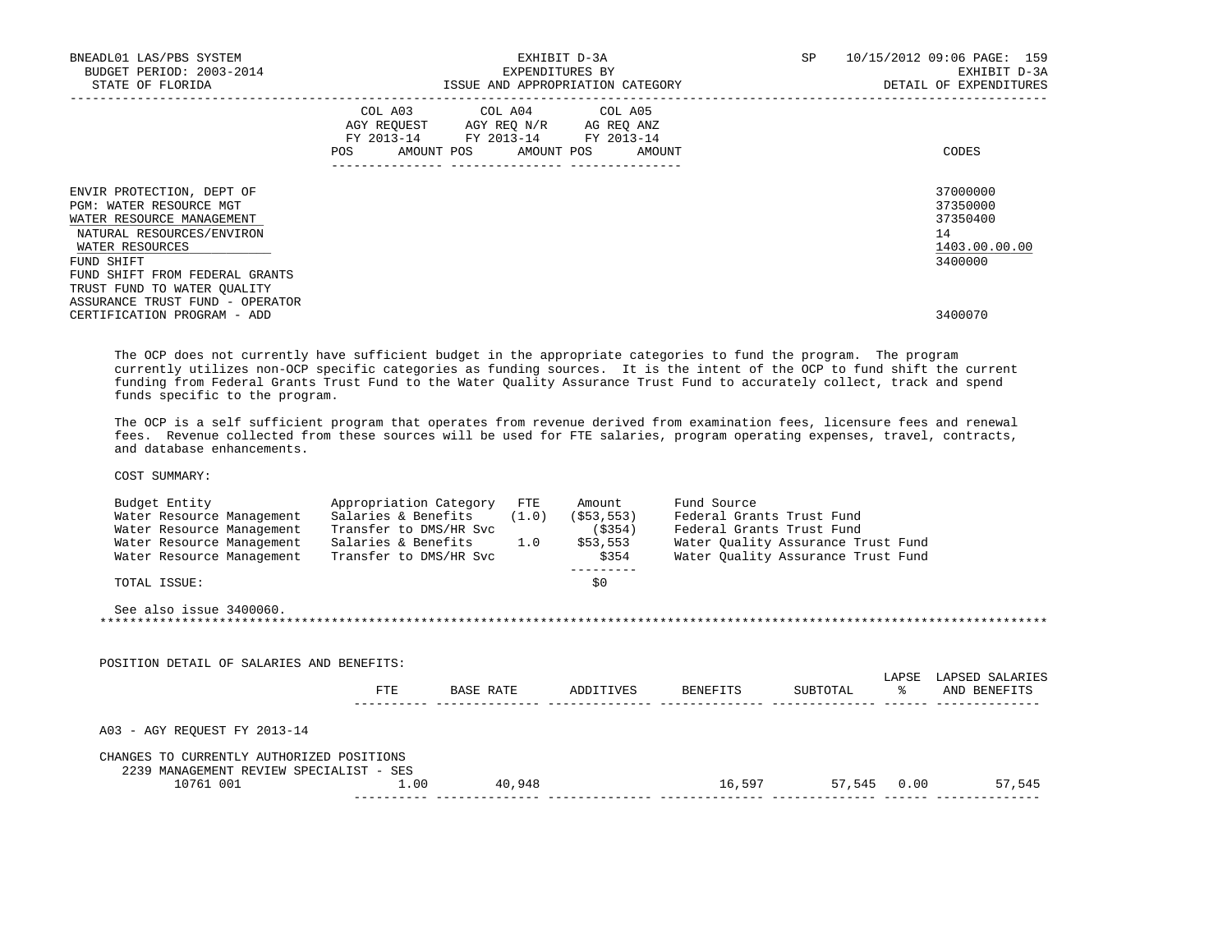| BNEADL01 LAS/PBS SYSTEM<br>BUDGET PERIOD: 2003-2014<br>STATE OF FLORIDA                                                                                                                                                                             |               | ISSUE AND APPROPRIATION CATEGORY                                                                                                                                                                                                                            | EXHIBIT D-3A<br>EXPENDITURES BY |          |               |       | SP 10/15/2012 09:06 PAGE: 160<br>EXHIBIT D-3A<br>DETAIL OF EXPENDITURES |
|-----------------------------------------------------------------------------------------------------------------------------------------------------------------------------------------------------------------------------------------------------|---------------|-------------------------------------------------------------------------------------------------------------------------------------------------------------------------------------------------------------------------------------------------------------|---------------------------------|----------|---------------|-------|-------------------------------------------------------------------------|
|                                                                                                                                                                                                                                                     | <b>POS</b>    | COL A03 COL A04 COL A05<br>$\begin{tabular}{lllllllll} \bf AGY & \bf REQUEST & \bf AGY & \bf REQ & \bf N/R & \bf AG & \bf REQ & \bf ANZ \\ \bf FY & \tt 2013-14 & \bf FY & \tt 2013-14 & \bf FY & \tt 2013-14 \\ \end{tabular}$<br>AMOUNT POS<br>AMOUNT POS | AMOUNT                          |          |               |       | CODES                                                                   |
| ENVIR PROTECTION, DEPT OF<br>PGM: WATER RESOURCE MGT<br>WATER RESOURCE MANAGEMENT<br>NATURAL RESOURCES/ENVIRON<br>WATER RESOURCES<br>FUND SHIFT<br>FUND SHIFT FROM FEDERAL GRANTS<br>TRUST FUND TO WATER QUALITY<br>ASSURANCE TRUST FUND - OPERATOR |               |                                                                                                                                                                                                                                                             |                                 |          |               |       | 37000000<br>37350000<br>37350400<br>14<br>1403.00.00.00<br>3400000      |
| CERTIFICATION PROGRAM - ADD                                                                                                                                                                                                                         |               |                                                                                                                                                                                                                                                             |                                 |          |               |       | 3400070                                                                 |
| POSITION DETAIL OF SALARIES AND BENEFITS:                                                                                                                                                                                                           | $_{\rm{FTE}}$ | BASE RATE                                                                                                                                                                                                                                                   | ADDITIVES                       | BENEFITS | SUBTOTAL      | း - ၁ | LAPSE LAPSED SALARIES<br>AND BENEFITS                                   |
| A03 - AGY REOUEST FY 2013-14                                                                                                                                                                                                                        |               |                                                                                                                                                                                                                                                             |                                 |          |               |       |                                                                         |
| CHANGES TO CURRENTLY AUTHORIZED POSITIONS                                                                                                                                                                                                           |               |                                                                                                                                                                                                                                                             |                                 |          |               |       |                                                                         |
|                                                                                                                                                                                                                                                     |               |                                                                                                                                                                                                                                                             |                                 |          |               |       |                                                                         |
| TOTALS FOR ISSUE BY FUND<br>2780 WATER QUALITY ASSURANCE TF                                                                                                                                                                                         |               |                                                                                                                                                                                                                                                             |                                 |          |               |       | 57,545                                                                  |
|                                                                                                                                                                                                                                                     |               | 1.00 40,948                                                                                                                                                                                                                                                 |                                 |          | 16,597 57,545 |       | --------------<br>57,545<br>==============                              |
| OTHER SALARY AMOUNT                                                                                                                                                                                                                                 |               |                                                                                                                                                                                                                                                             |                                 |          |               |       |                                                                         |
| 2780 WATER QUALITY ASSURANCE TF                                                                                                                                                                                                                     |               |                                                                                                                                                                                                                                                             |                                 |          |               |       | 3,992-<br>------------                                                  |
|                                                                                                                                                                                                                                                     |               |                                                                                                                                                                                                                                                             |                                 |          |               |       | 53,553<br>==============                                                |
|                                                                                                                                                                                                                                                     |               |                                                                                                                                                                                                                                                             |                                 |          |               |       |                                                                         |
| TRANSFER FROM FEDERAL GRANTS TRUST                                                                                                                                                                                                                  |               |                                                                                                                                                                                                                                                             |                                 |          |               |       |                                                                         |
| FUND TO PERMIT FEE TRUST FUND -<br>DEDUCT                                                                                                                                                                                                           |               |                                                                                                                                                                                                                                                             |                                 |          |               |       | 3405170                                                                 |
| SALARY RATE<br>SALARY RATE 175,545-                                                                                                                                                                                                                 |               |                                                                                                                                                                                                                                                             |                                 |          |               |       | 000000                                                                  |
|                                                                                                                                                                                                                                                     |               |                                                                                                                                                                                                                                                             |                                 |          |               |       |                                                                         |
| SALARIES AND BENEFITS                                                                                                                                                                                                                               | $3.00 -$      |                                                                                                                                                                                                                                                             |                                 |          |               |       | 010000                                                                  |
| FEDERAL GRANTS TRUST FUND -FEDERL                                                                                                                                                                                                                   | 242,190-      |                                                                                                                                                                                                                                                             |                                 |          |               |       | 2261 3                                                                  |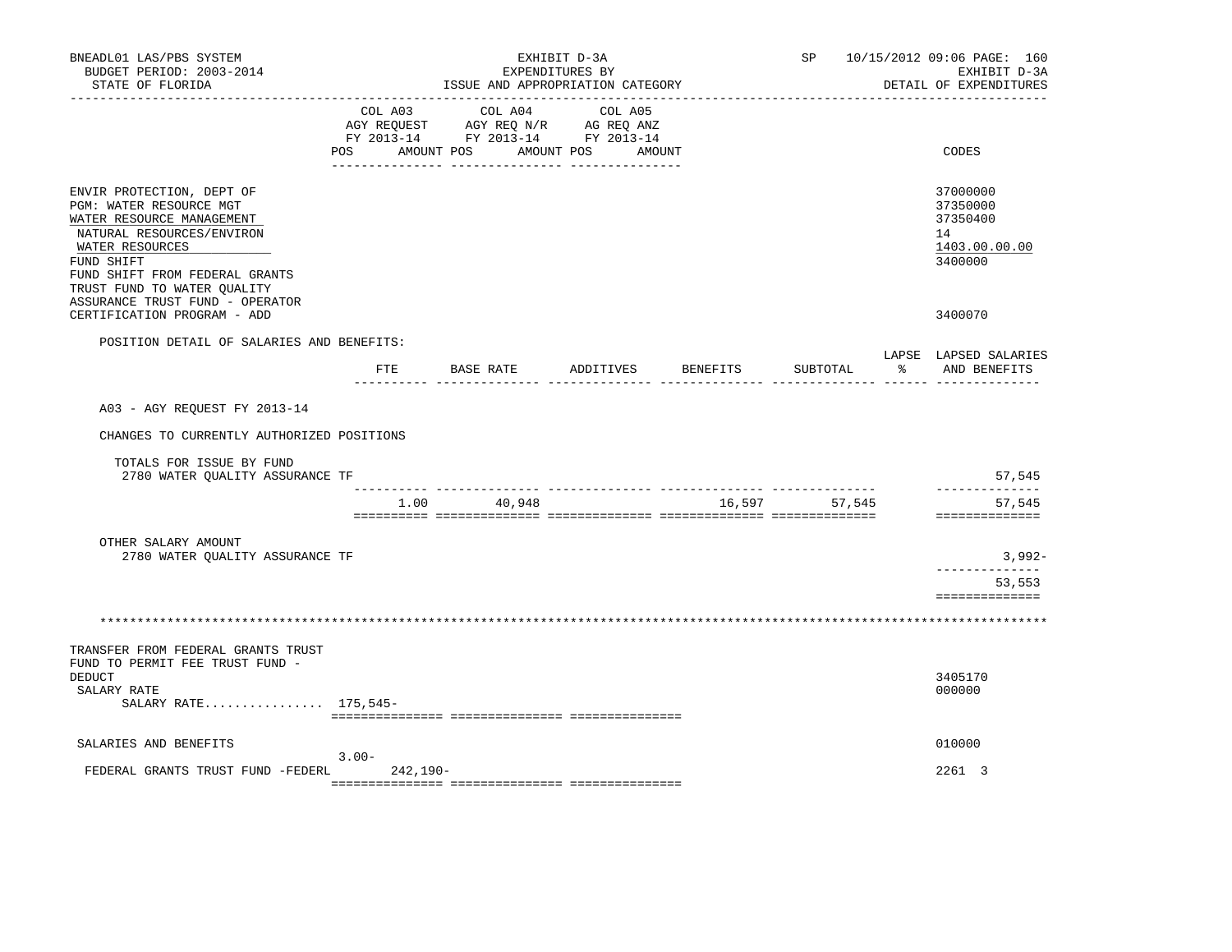| BUDGET PERIOD: 2003-2014<br>STATE OF FLORIDA                                                                                                    | EXHIBIT D-3A<br>EXPENDITURES BY<br>EXPENDITURES BY<br>ISSUE AND APPROPRIATION CATEGORY                                                                                                                                                                                                                                                                                    | SP 10/15/2012 09:06 PAGE: 161<br>EXHIBIT D-3A<br>DETAIL OF EXPENDITURES |
|-------------------------------------------------------------------------------------------------------------------------------------------------|---------------------------------------------------------------------------------------------------------------------------------------------------------------------------------------------------------------------------------------------------------------------------------------------------------------------------------------------------------------------------|-------------------------------------------------------------------------|
|                                                                                                                                                 | COL A03 COL A04 COL A05<br>AGY REQUEST AGY REQ N/R AG REQ ANZ<br>FY 2013-14 FY 2013-14 FY 2013-14<br>AMOUNT POS AMOUNT POS AMOUNT<br>POS                                                                                                                                                                                                                                  | CODES                                                                   |
|                                                                                                                                                 |                                                                                                                                                                                                                                                                                                                                                                           |                                                                         |
| ENVIR PROTECTION, DEPT OF<br>PGM: WATER RESOURCE MGT<br>WATER RESOURCE MANAGEMENT<br>NATURAL RESOURCES/ENVIRON<br>WATER RESOURCES<br>FUND SHIFT |                                                                                                                                                                                                                                                                                                                                                                           | 37000000<br>37350000<br>37350400<br>14<br>1403.00.00.00<br>3400000      |
| TRANSFER FROM FEDERAL GRANTS TRUST<br>FUND TO PERMIT FEE TRUST FUND -                                                                           |                                                                                                                                                                                                                                                                                                                                                                           |                                                                         |
| <b>DEDUCT</b><br>SPECIAL CATEGORIES<br>TR/DMS/HR SVCS/STW CONTRCT                                                                               |                                                                                                                                                                                                                                                                                                                                                                           | 3405170<br>100000<br>107040                                             |
| FEDERAL GRANTS TRUST FUND -FEDERL 1,062-                                                                                                        |                                                                                                                                                                                                                                                                                                                                                                           | 2261 3                                                                  |
| TOTAL: TRANSFER FROM FEDERAL GRANTS TRUST<br>FUND TO PERMIT FEE TRUST FUND -                                                                    |                                                                                                                                                                                                                                                                                                                                                                           | 3405170                                                                 |
| <b>DEDUCT</b><br>TOTAL POSITIONS 3.00-<br>TOTAL ISSUE $243,252-$<br>TOTAL SALARY RATE 175,545-                                                  |                                                                                                                                                                                                                                                                                                                                                                           |                                                                         |
|                                                                                                                                                 |                                                                                                                                                                                                                                                                                                                                                                           |                                                                         |
| AGENCY ISSUE NARRATIVE:<br>2013-2014 BUDGET YEAR NARRATIVE:                                                                                     | IT COMPONENT? NO                                                                                                                                                                                                                                                                                                                                                          |                                                                         |
| by s. 403.0885.                                                                                                                                 | The Division of Water Resource Management has three FTEs funded in the Federal Grants Trust Fund. This request will fund<br>shift the three FTEs from the Federal Grants Trust Fund to the Permit Fee Trust Fund. These three FTEs work in the<br>National Pollutant Discharge Elimination System (NPDES) stormwater section, which is a self sufficient program required |                                                                         |
|                                                                                                                                                 | This request will properly align the FTE within the appropriate trust fund based on specific job duties.                                                                                                                                                                                                                                                                  |                                                                         |
|                                                                                                                                                 | This request will have a net cost of \$0 to the state. The Permit Fee Trust Fund will be used to supplant the Federal<br>Grants Trust Fund. This request will improve the efficiency and effectiveness of government agencies at all levels.                                                                                                                              |                                                                         |
| COST SUMMARY:                                                                                                                                   |                                                                                                                                                                                                                                                                                                                                                                           |                                                                         |
| Budget Entity<br>Water Resource Management<br>Water Resource Management<br>Water Resource Management<br>Water Resource Management               | Appropriation Category FTE Amount Fund Source<br>Salaries & Benefits (3.0) (\$242,190) Federal Grants Trust Fund<br>Transfer to DMS/HR Svc (\$1,062) Federal Grants Trust Fund<br>Salaries & Benefits 3.0 \$242,190 Permit Fee Trust Fund<br>Transfer to DMS/HR Svc \$1,062 Permit Fee Trust Fund<br>-----------                                                          |                                                                         |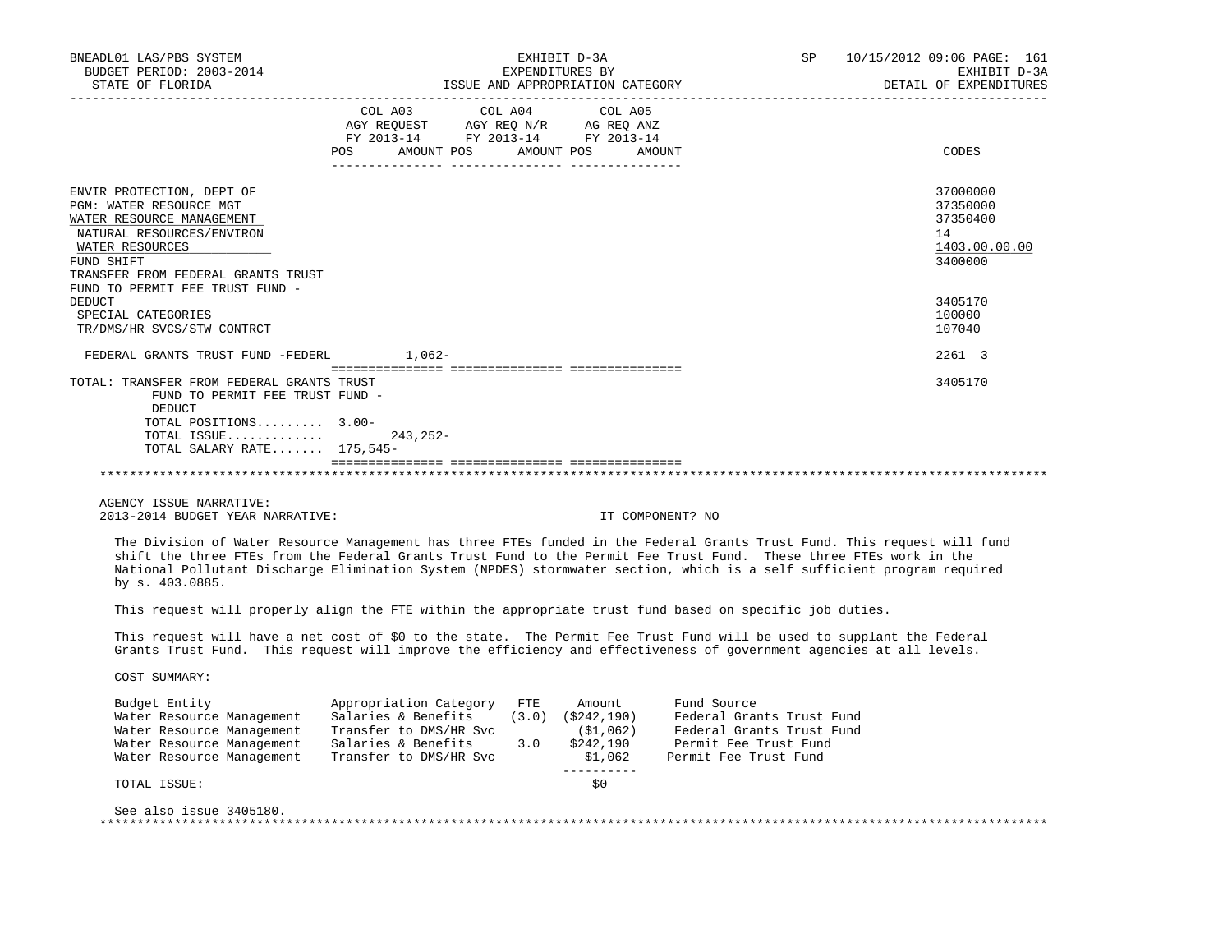| BUDGET PERIOD: 2003-2014                                                                                                                                                                                                                  |                                   | EXHIBIT D-3A                                                                                                                                                                                                                                                                                                            | EXPENDITURES BY                  |                       | SP 10/15/2012 09:06 PAGE: 162<br>EXHIBIT D-3A                                 |
|-------------------------------------------------------------------------------------------------------------------------------------------------------------------------------------------------------------------------------------------|-----------------------------------|-------------------------------------------------------------------------------------------------------------------------------------------------------------------------------------------------------------------------------------------------------------------------------------------------------------------------|----------------------------------|-----------------------|-------------------------------------------------------------------------------|
| STATE OF FLORIDA<br>______________                                                                                                                                                                                                        |                                   |                                                                                                                                                                                                                                                                                                                         | ISSUE AND APPROPRIATION CATEGORY |                       | DETAIL OF EXPENDITURES                                                        |
|                                                                                                                                                                                                                                           |                                   | $\begin{tabular}{lllllllllllll} &\multicolumn{4}{c}{\text{COL A03}} &\multicolumn{4}{c}{\text{COL A04}} &\multicolumn{4}{c}{\text{COL A05}} \\ \multicolumn{4}{c}{\text{AGY REQUEST}} &\multicolumn{4}{c}{\text{AGY REQ N/R}} &\multicolumn{4}{c}{\text{AG REQ ANZ}} \end{tabular}$<br>FY 2013-14 FY 2013-14 FY 2013-14 | POS AMOUNT POS AMOUNT POS AMOUNT |                       | CODES                                                                         |
| ENVIR PROTECTION, DEPT OF<br>PGM: WATER RESOURCE MGT<br>WATER RESOURCE MANAGEMENT<br>NATURAL RESOURCES/ENVIRON<br>WATER RESOURCES<br>FUND SHIFT<br>TRANSFER FROM FEDERAL GRANTS TRUST<br>FUND TO PERMIT FEE TRUST FUND -<br><b>DEDUCT</b> |                                   |                                                                                                                                                                                                                                                                                                                         |                                  |                       | 37000000<br>37350000<br>37350400<br>14<br>1403.00.00.00<br>3400000<br>3405170 |
| POSITION DETAIL OF SALARIES AND BENEFITS:                                                                                                                                                                                                 |                                   |                                                                                                                                                                                                                                                                                                                         |                                  |                       |                                                                               |
|                                                                                                                                                                                                                                           | FTE                               | BASE RATE                                                                                                                                                                                                                                                                                                               | ADDITIVES BENEFITS               | SUBTOTAL              | LAPSE LAPSED SALARIES<br>% AND BENEFITS                                       |
| A03 - AGY REOUEST FY 2013-14                                                                                                                                                                                                              |                                   |                                                                                                                                                                                                                                                                                                                         |                                  |                       |                                                                               |
|                                                                                                                                                                                                                                           |                                   |                                                                                                                                                                                                                                                                                                                         |                                  |                       |                                                                               |
| CHANGES TO CURRENTLY AUTHORIZED POSITIONS<br>4823 ENVIRONMENTAL MANAGER - SES                                                                                                                                                             |                                   |                                                                                                                                                                                                                                                                                                                         |                                  |                       |                                                                               |
| 10669 001                                                                                                                                                                                                                                 |                                   |                                                                                                                                                                                                                                                                                                                         |                                  |                       |                                                                               |
| 20105 001                                                                                                                                                                                                                                 | $1.00 - 49,164 - 1.00 - 46,381 -$ |                                                                                                                                                                                                                                                                                                                         |                                  |                       |                                                                               |
| 8841 PROGRAM ADMINISTRATOR<br>20078 001                                                                                                                                                                                                   |                                   | $1.00 - 80,000 -$                                                                                                                                                                                                                                                                                                       |                                  | $21,622-101,622-0.00$ | 17,654- 66,818- 0.00 66,818-<br>17,296- 63,677- 0.00 63,677-<br>101,622-      |
| TOTALS FOR ISSUE BY FUND<br>2261 FEDERAL GRANTS TRUST FUND                                                                                                                                                                                |                                   |                                                                                                                                                                                                                                                                                                                         |                                  |                       | 232,117-                                                                      |
|                                                                                                                                                                                                                                           |                                   |                                                                                                                                                                                                                                                                                                                         | $3.00 - 175,545 -$               | 56,572-232,117-       | ______________<br>232, 117-                                                   |
|                                                                                                                                                                                                                                           |                                   |                                                                                                                                                                                                                                                                                                                         |                                  |                       | ==============                                                                |
| OTHER SALARY AMOUNT<br>2261 FEDERAL GRANTS TRUST FUND                                                                                                                                                                                     |                                   |                                                                                                                                                                                                                                                                                                                         |                                  |                       | $10,073-$<br>--------------                                                   |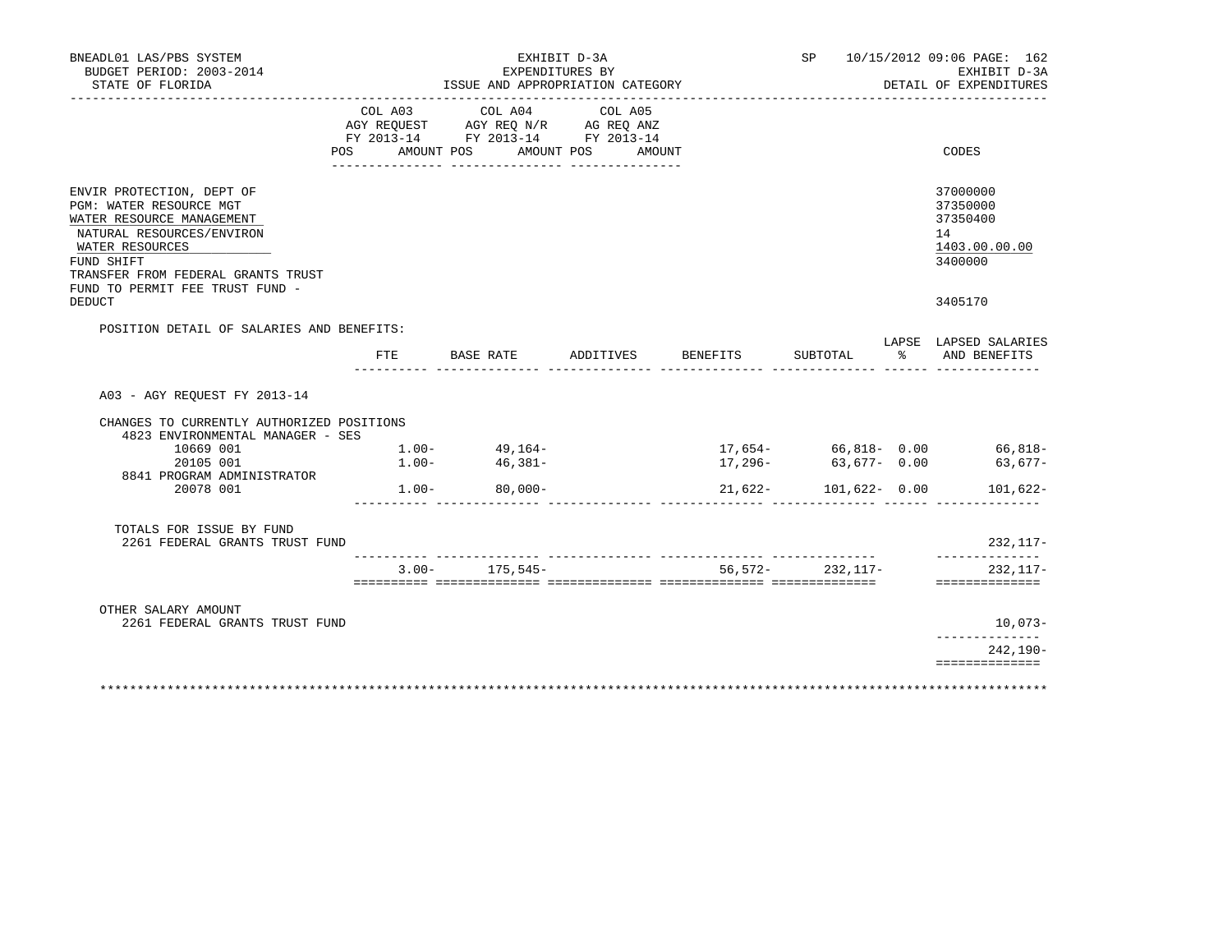| BNEADL01 LAS/PBS SYSTEM<br>BUDGET PERIOD: 2003-2014<br>STATE OF FLORIDA                                                                                                                                                                     | EXHIBIT D-3A<br>EXPENDITURES BY<br>ISSUE AND APPROPRIATION CATEGORY                                                                                                                                                                                                                                                                                                       | 10/15/2012 09:06 PAGE: 163<br>SP and the set of the set of the set of the set of the set of the set of the set of the set of the set of the set of the set of the set of the set of the set of the set of the set of the set of the set of the set of the se<br>EXHIBIT D-3A<br>DETAIL OF EXPENDITURES |
|---------------------------------------------------------------------------------------------------------------------------------------------------------------------------------------------------------------------------------------------|---------------------------------------------------------------------------------------------------------------------------------------------------------------------------------------------------------------------------------------------------------------------------------------------------------------------------------------------------------------------------|--------------------------------------------------------------------------------------------------------------------------------------------------------------------------------------------------------------------------------------------------------------------------------------------------------|
|                                                                                                                                                                                                                                             | COL A03<br>COL A04<br>COL A05<br>FY 2013-14 FY 2013-14 FY 2013-14<br>POS<br>AMOUNT POS AMOUNT POS<br>AMOUNT                                                                                                                                                                                                                                                               | CODES                                                                                                                                                                                                                                                                                                  |
| ENVIR PROTECTION, DEPT OF<br>PGM: WATER RESOURCE MGT<br>WATER RESOURCE MANAGEMENT<br>NATURAL RESOURCES/ENVIRON<br>WATER RESOURCES<br>FUND SHIFT<br>TRANSFER FROM FEDERAL GRANTS TRUST<br>FUND TO PERMIT FEE TRUST FUND - ADD<br>SALARY RATE |                                                                                                                                                                                                                                                                                                                                                                           | 37000000<br>37350000<br>37350400<br>14<br>1403.00.00.00<br>3400000<br>3405180<br>000000                                                                                                                                                                                                                |
| SALARY RATE 175,545                                                                                                                                                                                                                         |                                                                                                                                                                                                                                                                                                                                                                           |                                                                                                                                                                                                                                                                                                        |
| SALARIES AND BENEFITS                                                                                                                                                                                                                       | 3.00                                                                                                                                                                                                                                                                                                                                                                      | 010000                                                                                                                                                                                                                                                                                                 |
| PERMIT FEE TRUST FUND                                                                                                                                                                                                                       | $-$ STATE<br>242,190                                                                                                                                                                                                                                                                                                                                                      | 2526 1                                                                                                                                                                                                                                                                                                 |
| SPECIAL CATEGORIES<br>TR/DMS/HR SVCS/STW CONTRCT                                                                                                                                                                                            |                                                                                                                                                                                                                                                                                                                                                                           | 100000<br>107040                                                                                                                                                                                                                                                                                       |
| PERMIT FEE TRUST FUND                                                                                                                                                                                                                       | $-STATE$<br>1,062                                                                                                                                                                                                                                                                                                                                                         | 2526 1                                                                                                                                                                                                                                                                                                 |
| TOTAL: TRANSFER FROM FEDERAL GRANTS TRUST<br>FUND TO PERMIT FEE TRUST FUND - ADD<br>TOTAL POSITIONS 3.00<br>TOTAL ISSUE<br>TOTAL SALARY RATE 175,545                                                                                        | 243,252                                                                                                                                                                                                                                                                                                                                                                   | 3405180                                                                                                                                                                                                                                                                                                |
| AGENCY ISSUE NARRATIVE:<br>2013-2014 BUDGET YEAR NARRATIVE:                                                                                                                                                                                 | IT COMPONENT? NO                                                                                                                                                                                                                                                                                                                                                          |                                                                                                                                                                                                                                                                                                        |
| by s. 403.0885.                                                                                                                                                                                                                             | The Division of Water Resource Management has three FTEs funded in the Federal Grants Trust Fund. This request will fund<br>shift the three FTEs from the Federal Grants Trust Fund to the Permit Fee Trust Fund. These three FTEs work in the<br>National Pollutant Discharge Elimination System (NPDES) stormwater section, which is a self sufficient program required |                                                                                                                                                                                                                                                                                                        |
|                                                                                                                                                                                                                                             | This request will properly align the FTE within the appropriate trust fund based on specific job duties.                                                                                                                                                                                                                                                                  |                                                                                                                                                                                                                                                                                                        |
|                                                                                                                                                                                                                                             | This request will have a net cost of \$0 to the state. The Permit Fee Trust Fund will be used to supplant the Federal<br>Grants Trust Fund. This request will improve the efficiency and effectiveness of government agencies at all levels.                                                                                                                              |                                                                                                                                                                                                                                                                                                        |
| COST SUMMARY:                                                                                                                                                                                                                               |                                                                                                                                                                                                                                                                                                                                                                           |                                                                                                                                                                                                                                                                                                        |
| Budget Entity                                                                                                                                                                                                                               | Appropriation Category FTE<br>Fund Source<br>Amount                                                                                                                                                                                                                                                                                                                       |                                                                                                                                                                                                                                                                                                        |

 Water Resource Management Salaries & Benefits (3.0) (\$242,190) Federal Grants Trust Fund Water Resource Management Transfer to DMS/HR Svc (\$1,062) Federal Grants Trust Fund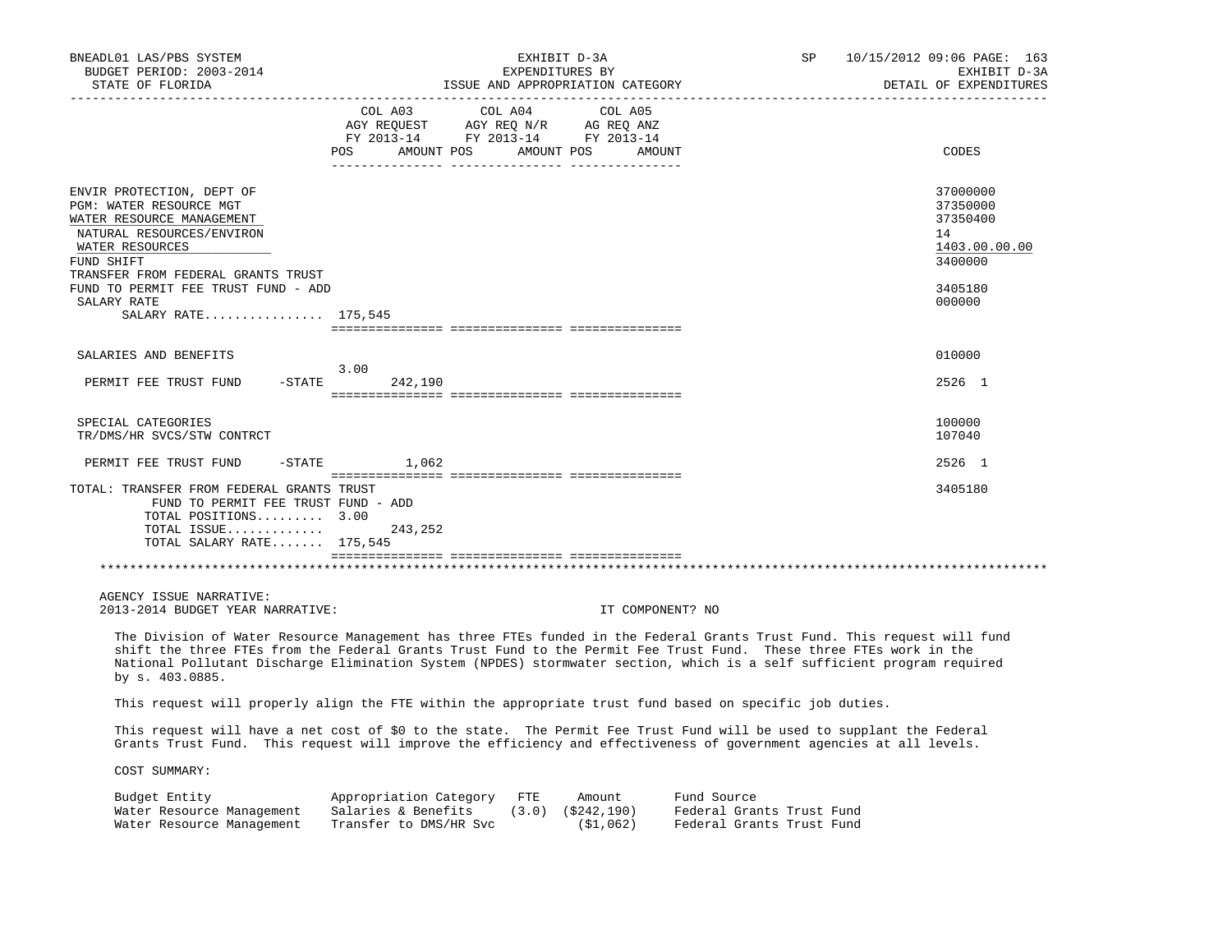| BNEADL01 LAS/PBS SYSTEM<br>BUDGET PERIOD: 2003-2014<br>STATE OF FLORIDA                                                                                                               | EXHIBIT D-3A<br>EXPENDITURES BY<br>ISSUE AND APPROPRIATION CATEGORY |                                                                                                                                                                                                                                                                                                                                                                                                                                                                               |             | SP 10/15/2012 09:06 PAGE: 164<br>EXHIBIT D-3A<br>DETAIL OF EXPENDITURES |                     |  |                                                                    |
|---------------------------------------------------------------------------------------------------------------------------------------------------------------------------------------|---------------------------------------------------------------------|-------------------------------------------------------------------------------------------------------------------------------------------------------------------------------------------------------------------------------------------------------------------------------------------------------------------------------------------------------------------------------------------------------------------------------------------------------------------------------|-------------|-------------------------------------------------------------------------|---------------------|--|--------------------------------------------------------------------|
|                                                                                                                                                                                       |                                                                     | $\begin{tabular}{lllllllllll} &\multicolumn{4}{c }{\text{COL A03}} &\multicolumn{4}{c }{\text{COL A04}} &\multicolumn{4}{c }{\text{COL A05}}\\ \multicolumn{4}{c }{\text{AGY REQUEST}} &\multicolumn{4}{c }{\text{AGY REQ N/R}} &\multicolumn{4}{c }{\text{AG REQ ANZ}}\\ \multicolumn{4}{c }{\text{FGY A03--14}} &\multicolumn{4}{c }{\text{FGY A013--14}} &\multicolumn{4}{c }{\text{FC Y A013--14}}\\ \multicolumn{4}{c }{\text{FY A0$<br>POS AMOUNT POS AMOUNT POS AMOUNT |             |                                                                         |                     |  | CODES                                                              |
|                                                                                                                                                                                       |                                                                     |                                                                                                                                                                                                                                                                                                                                                                                                                                                                               |             |                                                                         |                     |  |                                                                    |
| ENVIR PROTECTION, DEPT OF<br>PGM: WATER RESOURCE MGT<br>WATER RESOURCE MANAGEMENT<br>NATURAL RESOURCES/ENVIRON<br>WATER RESOURCES<br>FUND SHIFT<br>TRANSFER FROM FEDERAL GRANTS TRUST |                                                                     |                                                                                                                                                                                                                                                                                                                                                                                                                                                                               |             |                                                                         |                     |  | 37000000<br>37350000<br>37350400<br>14<br>1403.00.00.00<br>3400000 |
| FUND TO PERMIT FEE TRUST FUND - ADD                                                                                                                                                   |                                                                     |                                                                                                                                                                                                                                                                                                                                                                                                                                                                               |             |                                                                         |                     |  | 3405180                                                            |
| Water Resource Management Salaries & Benefits 3.0 \$242,190 Permit Fee Trust Fund<br>Water Resource Management Transfer to DMS/HR Svc \$1,062                                         |                                                                     |                                                                                                                                                                                                                                                                                                                                                                                                                                                                               | ----------- | Permit Fee Trust Fund                                                   |                     |  |                                                                    |
| TOTAL ISSUE:                                                                                                                                                                          |                                                                     |                                                                                                                                                                                                                                                                                                                                                                                                                                                                               | \$0         |                                                                         |                     |  |                                                                    |
| POSITION DETAIL OF SALARIES AND BENEFITS:                                                                                                                                             |                                                                     | FTE BASE RATE ADDITIVES BENEFITS SUBTOTAL % AND BENEFITS                                                                                                                                                                                                                                                                                                                                                                                                                      |             |                                                                         |                     |  | LAPSE LAPSED SALARIES                                              |
| A03 - AGY REQUEST FY 2013-14                                                                                                                                                          |                                                                     |                                                                                                                                                                                                                                                                                                                                                                                                                                                                               |             |                                                                         |                     |  |                                                                    |
| CHANGES TO CURRENTLY AUTHORIZED POSITIONS<br>4823 ENVIRONMENTAL MANAGER - SES                                                                                                         |                                                                     |                                                                                                                                                                                                                                                                                                                                                                                                                                                                               |             |                                                                         |                     |  |                                                                    |
| $10669$ 001<br>$20105$ 001<br>$1.00$ 46.381                                                                                                                                           |                                                                     |                                                                                                                                                                                                                                                                                                                                                                                                                                                                               |             | 17,296                                                                  | 63,677 0.00         |  | 17,654 66,818 0.00 66,818                                          |
| 8841 PROGRAM ADMINISTRATOR                                                                                                                                                            |                                                                     |                                                                                                                                                                                                                                                                                                                                                                                                                                                                               |             |                                                                         |                     |  | 63,677                                                             |
| 20078 001                                                                                                                                                                             |                                                                     | $1.00$ 80,000                                                                                                                                                                                                                                                                                                                                                                                                                                                                 |             |                                                                         | 21,622 101,622 0.00 |  | 101,622                                                            |
| TOTALS FOR ISSUE BY FUND<br>2526 PERMIT FEE TRUST FUND                                                                                                                                |                                                                     |                                                                                                                                                                                                                                                                                                                                                                                                                                                                               |             |                                                                         |                     |  | 232,117                                                            |
|                                                                                                                                                                                       |                                                                     | 3.00 175,545                                                                                                                                                                                                                                                                                                                                                                                                                                                                  |             |                                                                         | 56,572 232,117      |  | ______________<br>232,117                                          |
|                                                                                                                                                                                       |                                                                     |                                                                                                                                                                                                                                                                                                                                                                                                                                                                               |             |                                                                         |                     |  | ==============                                                     |
| OTHER SALARY AMOUNT<br>2526 PERMIT FEE TRUST FUND                                                                                                                                     |                                                                     |                                                                                                                                                                                                                                                                                                                                                                                                                                                                               |             |                                                                         |                     |  | 10,073                                                             |
|                                                                                                                                                                                       |                                                                     |                                                                                                                                                                                                                                                                                                                                                                                                                                                                               |             |                                                                         |                     |  | _______________<br>242,190<br>==============                       |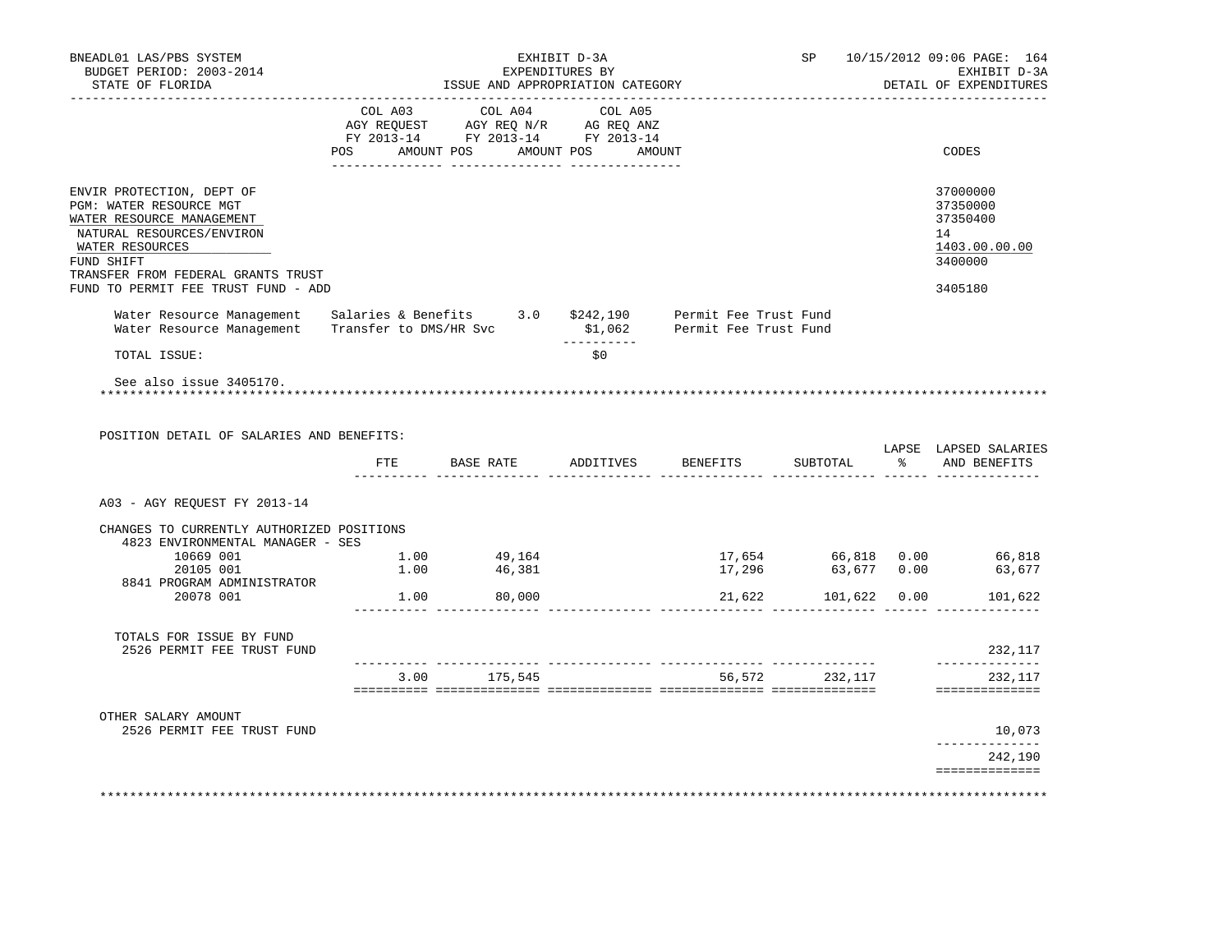| BNEADL01 LAS/PBS SYSTEM<br>BUDGET PERIOD: 2003-2014<br>STATE OF FLORIDA                                                                                                                                                                  |                   | EXHIBIT D-3A<br>EXPENDITURES BY                             | ISSUE AND APPROPRIATION CATEGORY | SP 10/15/2012 09:06 PAGE: 165<br>EXHIBIT D-3A<br>DETAIL OF EXPENDITURES                 |
|------------------------------------------------------------------------------------------------------------------------------------------------------------------------------------------------------------------------------------------|-------------------|-------------------------------------------------------------|----------------------------------|-----------------------------------------------------------------------------------------|
|                                                                                                                                                                                                                                          | AMOUNT POS<br>POS | COL A03 COL A04 COL A05<br>FY 2013-14 FY 2013-14 FY 2013-14 | AMOUNT POS<br>AMOUNT             | CODES                                                                                   |
| ENVIR PROTECTION, DEPT OF<br>PGM: WATER RESOURCE MGT<br>WATER RESOURCE MANAGEMENT<br>NATURAL RESOURCES/ENVIRON<br>WATER RESOURCES<br>WATER OUALITY<br>INCREASED FUNDING FOR OPERATOR<br>CERTIFICATION PROGRAM<br>OTHER PERSONAL SERVICES |                   |                                                             |                                  | 37000000<br>37350000<br>37350400<br>14<br>1403.00.00.00<br>4500000<br>4500260<br>030000 |
| WATER OUALITY ASSURANCE TF-STATE 280,000                                                                                                                                                                                                 |                   |                                                             |                                  | 2780 1                                                                                  |
| EXPENSES                                                                                                                                                                                                                                 |                   |                                                             |                                  | 040000                                                                                  |
| WATER QUALITY ASSURANCE TF-STATE 20,000                                                                                                                                                                                                  |                   |                                                             |                                  | 2780 1                                                                                  |
| TOTAL: INCREASED FUNDING FOR OPERATOR<br>CERTIFICATION PROGRAM<br>TOTAL ISSUE                                                                                                                                                            | 300,000           |                                                             |                                  | 4500260                                                                                 |
|                                                                                                                                                                                                                                          |                   |                                                             |                                  |                                                                                         |

2013-2014 BUDGET YEAR NARRATIVE: IT COMPONENT? NO

 This request is to establish a recurring appropriation for the Operator Certification Program (OCP) consistent with the requirements of 403.871, F.S. This program is mandated pursuant to U.S. Environmental Protection Agency's (EPA) "Final Guidelines for the Certification and Recertification of the Operators of Community and Nontransient Noncommunity Public Water Systems" dated February 5, 1999. These quidelines provide States with the minimum standards for the development, implementation and enforcement of operator certification programs for public water systems. Additionally, the threat to the public health and the environment from the operation of water and wastewater treatment plants and water distribution systems mandates that qualified personnel operate these facilities. It is also the legislative intent, as outlined in Chapter 403.865 F.S., that any person who performs the duties of an operator and who falls below minimum competency or who otherwise presents a danger to the public be prohibited from operating a plant or system in this state.

 EPA charged the State of Florida with maintaining an examination and licensure program for Florida's drinking water and wastewater treatment plant operators and water distribution system operators. The funds will be used to create and maintain professional licensure examinations; establish, monitor and review training curriculum and continuing education programs; establish and review professional licensure qualifications; initiating and monitoring licensure enforcement and renewal and ensuring adequate stakeholder involvement. Failure to implement or maintain these program areas will result in the EPA withholding 20% of the drinking water state revolving fund capitalization grant funds.

 The OCP does not currently have sufficient budget in the appropriate categories to fund the program. The program currently utilizes non-OCP specific categories as funding sources.

 The OCP is a self sufficient program that operates from revenue derived from examination fees, licensure fees and renewal fees. Revenue collected from these sources will be used for FTE salaries, program operating expenses, travel, contracts, and database enhancements.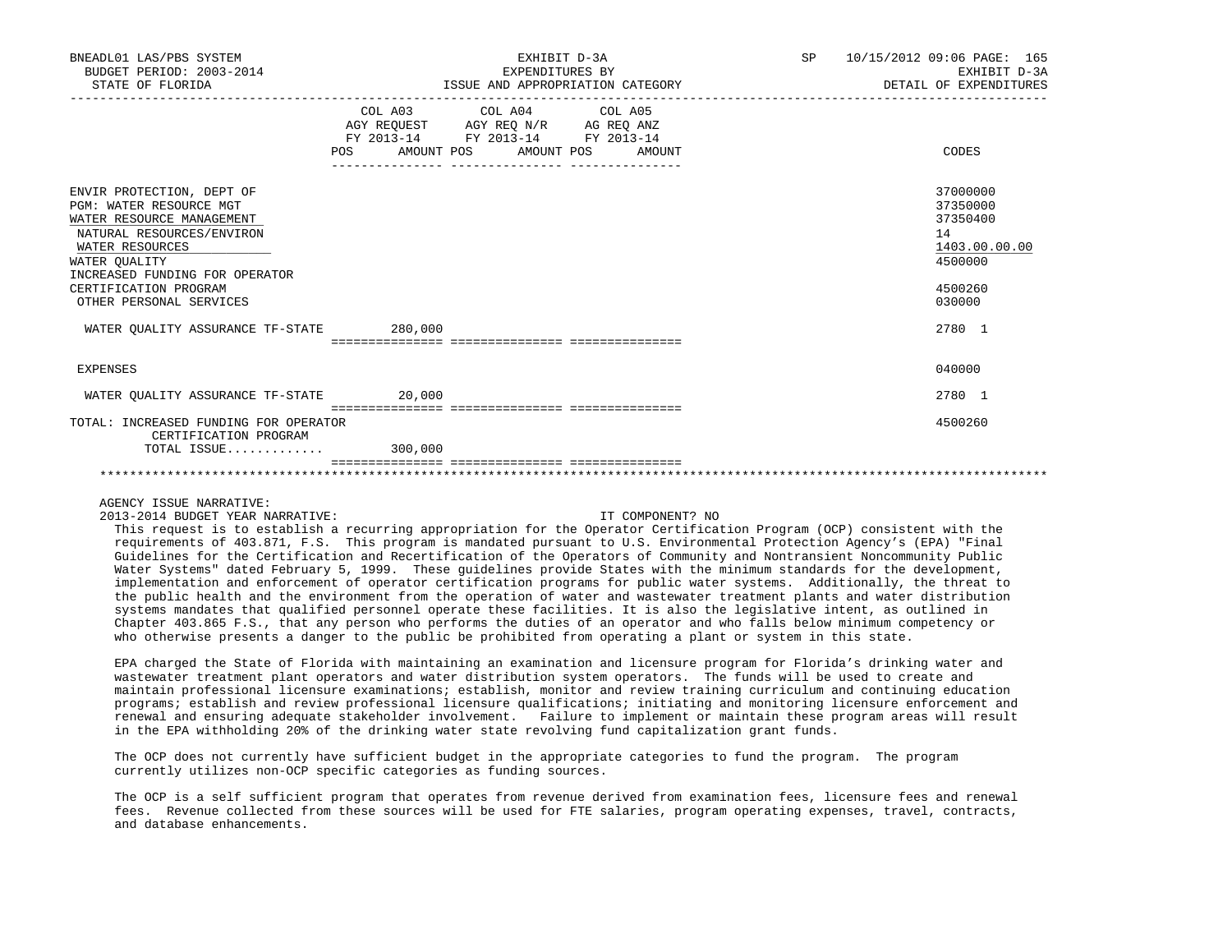| BNEADL01 LAS/PBS SYSTEM<br>BUDGET PERIOD: 2003-2014<br>STATE OF FLORIDA                                                                                                                                                                                                                                                                                                                                                                                                                    |                                                                                                            | EXHIBIT D-3A<br>EXPENDITURES BY | ISSUE AND APPROPRIATION CATEGORY                                                        | SP | 10/15/2012 09:06 PAGE: 166<br>EXHIBIT D-3A<br>DETAIL OF EXPENDITURES          |
|--------------------------------------------------------------------------------------------------------------------------------------------------------------------------------------------------------------------------------------------------------------------------------------------------------------------------------------------------------------------------------------------------------------------------------------------------------------------------------------------|------------------------------------------------------------------------------------------------------------|---------------------------------|-----------------------------------------------------------------------------------------|----|-------------------------------------------------------------------------------|
|                                                                                                                                                                                                                                                                                                                                                                                                                                                                                            | AGY REQUEST AGY REQ N/R AG REQ ANZ<br>FY 2013-14 FY 2013-14 FY 2013-14<br>POS AMOUNT POS AMOUNT POS AMOUNT | COL A03 COL A04 COL A05         |                                                                                         |    | CODES                                                                         |
| ENVIR PROTECTION, DEPT OF<br>PGM: WATER RESOURCE MGT<br>WATER RESOURCE MANAGEMENT<br>NATURAL RESOURCES/ENVIRON<br>WATER RESOURCES<br>WATER OUALITY<br>INCREASED FUNDING FOR OPERATOR<br>CERTIFICATION PROGRAM                                                                                                                                                                                                                                                                              |                                                                                                            |                                 |                                                                                         |    | 37000000<br>37350000<br>37350400<br>14<br>1403.00.00.00<br>4500000<br>4500260 |
| This issue supports Strategy #13 from the Strategic Plan for Economic Development. Strategy #13 states "Coordinate<br>decision making and investments for economic development, land use, transportation, infrastructure, housing, water,<br>energy, natural resources, workforce and community development at the statewide, regional and local levels".                                                                                                                                  |                                                                                                            |                                 |                                                                                         |    |                                                                               |
| COST SUMMARY:                                                                                                                                                                                                                                                                                                                                                                                                                                                                              |                                                                                                            |                                 |                                                                                         |    |                                                                               |
| Budget Entity<br>Water Resource Management                                                                                                                                                                                                                                                                                                                                                                                                                                                 | Appropriation Category<br>Expenses                                                                         | Amount<br>\$20,000              | Fund Source<br>Water Quality Assurance Trust Fund<br>Water Quality Assurance Trust Fund |    |                                                                               |
| TOTAL ISSUE:                                                                                                                                                                                                                                                                                                                                                                                                                                                                               |                                                                                                            | \$300,000                       |                                                                                         |    |                                                                               |
| CAPITAL IMPROVEMENT PLAN<br>ENVIRONMENTAL PROJECTS<br>FIXED CAPITAL OUTLAY<br>NON-MANDATORY LAND RECLAIM                                                                                                                                                                                                                                                                                                                                                                                   |                                                                                                            |                                 |                                                                                         |    | 9900000<br>990E000<br>080000<br>080889                                        |
| NON-MANDATORY LAND RECL TF-STATE                                                                                                                                                                                                                                                                                                                                                                                                                                                           | 3,000,000 3,000,000                                                                                        |                                 |                                                                                         |    | 2506 1                                                                        |
|                                                                                                                                                                                                                                                                                                                                                                                                                                                                                            |                                                                                                            |                                 |                                                                                         |    |                                                                               |
| <b>AGENCY NARRATIVE:</b><br>2013-2014 BUDGET YEAR NARRATIVE:<br>Funds are requested for Non-mandatory Land Reclamation projects based on available revenues from severance tax on<br>phosphate pursuant to paragraphs 211.3103(11)(a), F.S.<br>This funding proposal directly affects the following performance measure: "Number of mine reclamation projects underway"<br>identified in the Agency's Long Range Program Plan and supports Strategy #29 of the Strategic Plan for Economic | NON-MANDATORY LAND RECLAIM                                                                                 |                                 | IT COMPONENT? NO                                                                        |    |                                                                               |
| Development - Promote, develop, protect and leverage Florida's natural, art and cultural assets in a sustainable manner.                                                                                                                                                                                                                                                                                                                                                                   |                                                                                                            |                                 |                                                                                         |    |                                                                               |
| This proposal will create and sustain vibrant, safe and healthy communities that attract workers, businesses, residents<br>and visitors. It will also ensure Florida's environment and quality of life are sustained and enhanced by future growth<br>plans and development decisions and the future supply and quality of water will meet Florida's economic and quality of                                                                                                               |                                                                                                            |                                 |                                                                                         |    |                                                                               |

The goal of these reclamation programs is to improve the environmental and economic utility of lands disturbed by the

life goals.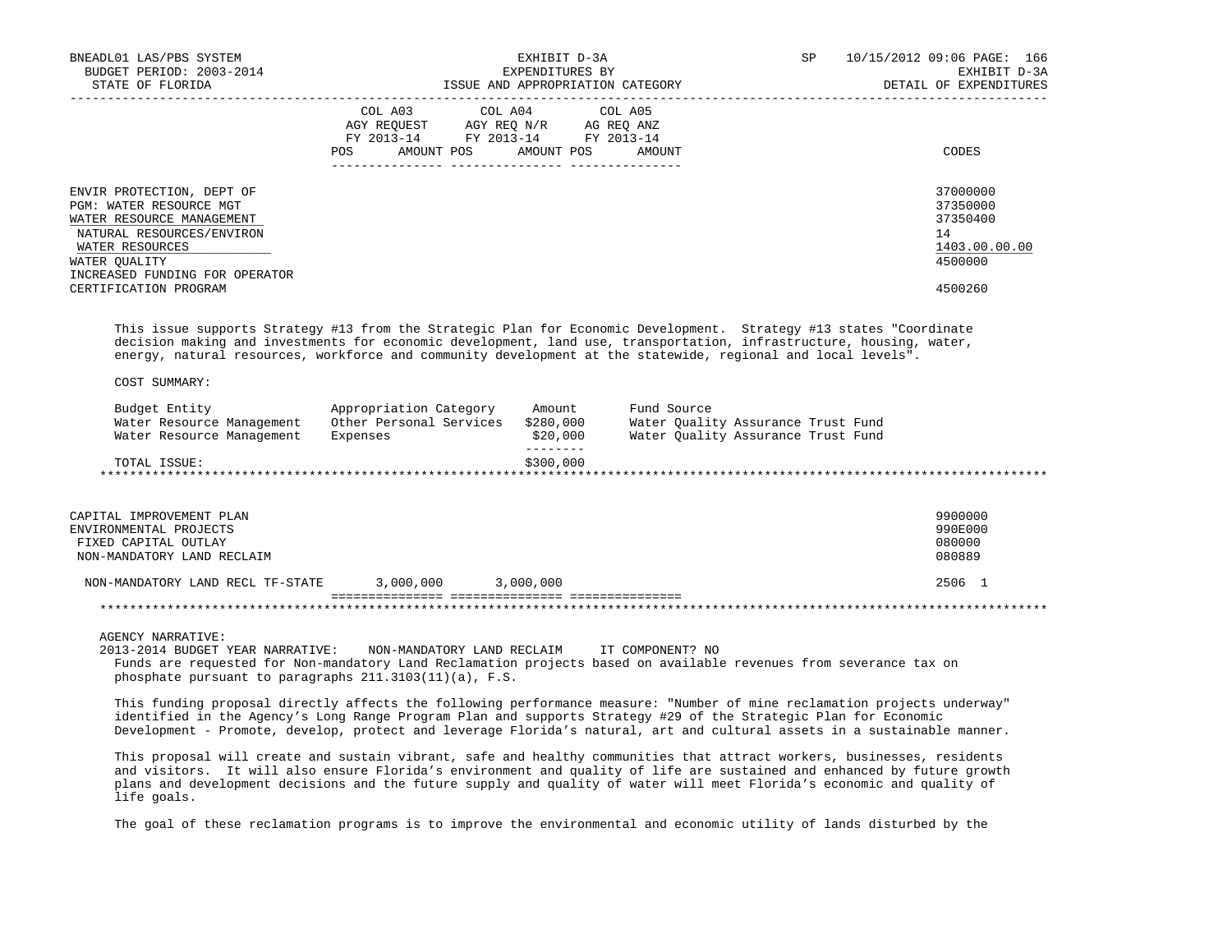| BNEADL01 LAS/PBS SYSTEM<br>BUDGET PERIOD: 2003-2014<br>STATE OF FLORIDA                                                                                       | EXHIBIT D-3A<br>EXPENDITURES BY<br>ISSUE AND APPROPRIATION CATEGORY                                                                                     | 10/15/2012 09:06 PAGE: 167<br>SP<br>EXHIBIT D-3A<br>DETAIL OF EXPENDITURES |
|---------------------------------------------------------------------------------------------------------------------------------------------------------------|---------------------------------------------------------------------------------------------------------------------------------------------------------|----------------------------------------------------------------------------|
|                                                                                                                                                               | COL A03 COL A04 COL A05<br>AGY REOUEST<br>AGY REO N/R<br>AG REO ANZ<br>FY 2013-14<br>FY 2013-14 FY 2013-14<br>AMOUNT POS<br>AMOUNT POS<br>POS<br>AMOUNT | CODES                                                                      |
| ENVIR PROTECTION, DEPT OF<br>PGM: WATER RESOURCE MGT<br>WATER RESOURCE MANAGEMENT<br>NATURAL RESOURCES/ENVIRON<br>WATER RESOURCES<br>CAPITAL IMPROVEMENT PLAN |                                                                                                                                                         | 37000000<br>37350000<br>37350400<br>14<br>1403.00.00.00<br>9900000         |
| ENVIRONMENTAL PROJECTS                                                                                                                                        |                                                                                                                                                         | 990E000                                                                    |

 severance of phosphate prior to July 1, 1975, when reclamation of those lands became mandatory, by eliminating safety hazards and improving their water quality and quantity functions. Without \$1.6 million the Department will not be able to continue with active reclamation projects that were partially funded in the past. Furthermore, without the full \$3 million requested this program will not be able to enter into any additional reimbursement contracts for a portion of those remaining eligible reclamation programs applied for before the statutory deadline of January 1, 2005.

COST SUMMARY:

| Budget Entity             | Appropriation Category | Amount      | Fund Source                               |
|---------------------------|------------------------|-------------|-------------------------------------------|
| Water Resource Management | 080889                 | \$3,000,000 | Non-mandatory Land Reclamation Trust Fund |
|                           |                        |             |                                           |

| G/A-LOC GOV/NONST ENT-FCO<br>G/A-NPS MGMT PLANNING |           |           | 140000<br>140076 |
|----------------------------------------------------|-----------|-----------|------------------|
| FEDERAL GRANTS TRUST FUND -FEDERL                  | 2,000,000 | 2,000,000 | 2261 3           |
|                                                    |           |           |                  |

### AGENCY NARRATIVE:

 2013-2014 BUDGET YEAR NARRATIVE: G/A-NPS MGMT PLANNING IT COMPONENT? NO The continuation of the FCO appropriation will allow for the funding of long term projects contained in federal grant work plans which cross state fiscal year end dates. This will give the Division the budget authority to spend Federal grant dollars that we may receive throughout the year. This is spending authority in anticipation of receiving a federal grant. This spending authority will not be used if the Division does not receive any federal grants.

 Annually the Division receives various grants from the USEPA, such as the Water Quality Improvement Program Grant, the State Public Water System Supervision Grant and the Wetland Program Development Grant. These funds are used predominantly to contract with local governments, water management districts, non-profit entities and other state agencies and universities to perform outreach, sampling and research projects. Projects are selected based on criteria developed by the USEPA under federal law. It is projected that the Department will receive \$2 million in federal grants. This appropriation category could also be used to pay OPS salaries.

The continuation of this appropriation will enable the Department to complete the projects set forth in grant work plans.

 This request is not an increase in funding; it a decrease in funding from previous years. The Division also evaluated past year appropriations and expenditures and determined that approximately \$2,000,000 will be needed.

This request will allow the Department to provide federal grant money to local governments, water management districts,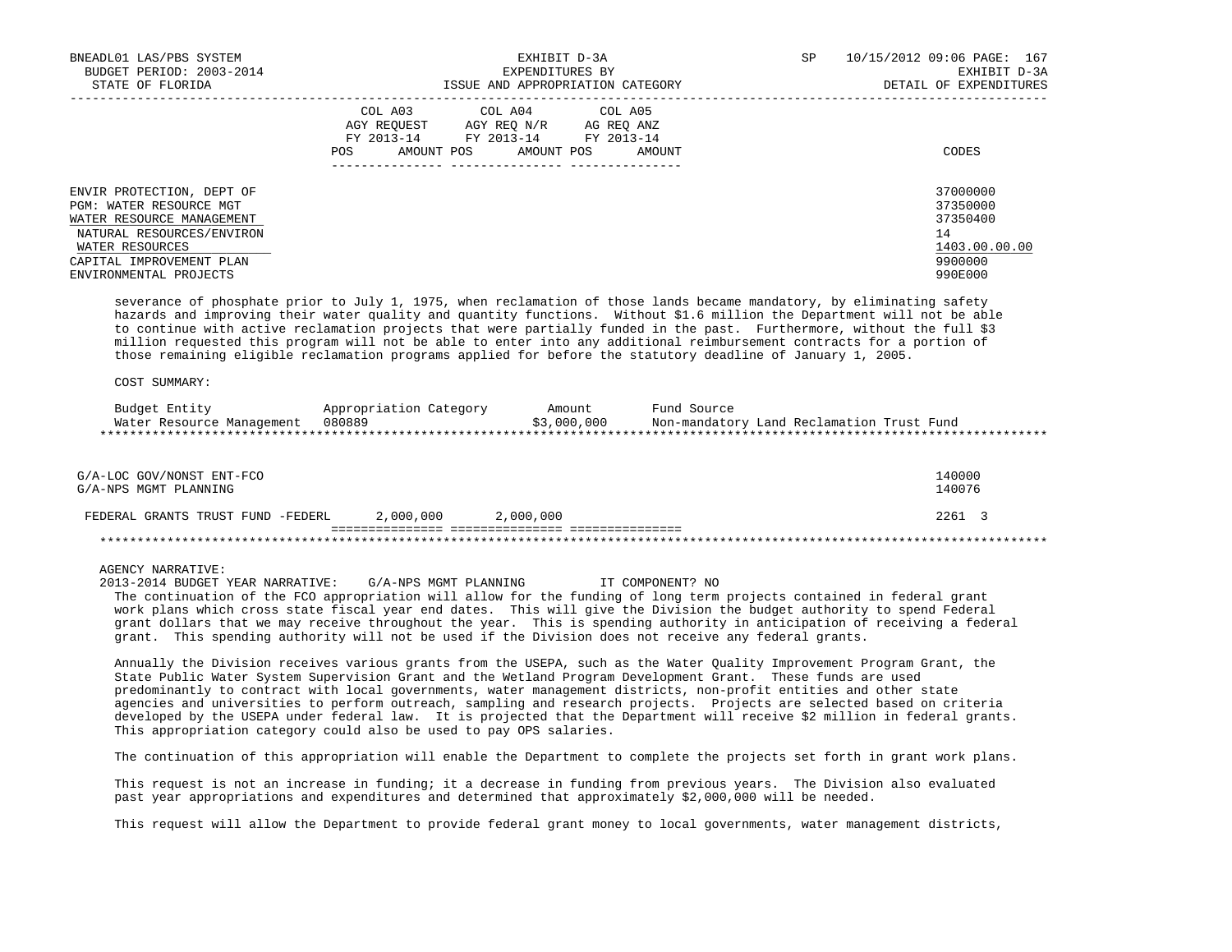| BNEADL01 LAS/PBS SYSTEM<br>BUDGET PERIOD: 2003-2014<br>STATE OF FLORIDA                                                                                                                                                                                                                                                                                                                                                |                | EXHIBIT D-3A<br>EXPENDITURES BY                                                                            |                                                                                                | SP | 10/15/2012 09:06 PAGE: 168<br>EXHIBIT D-3A<br>DETAIL OF EXPENDITURES          |
|------------------------------------------------------------------------------------------------------------------------------------------------------------------------------------------------------------------------------------------------------------------------------------------------------------------------------------------------------------------------------------------------------------------------|----------------|------------------------------------------------------------------------------------------------------------|------------------------------------------------------------------------------------------------|----|-------------------------------------------------------------------------------|
|                                                                                                                                                                                                                                                                                                                                                                                                                        | COL A03<br>POS | COL A04<br>AGY REQUEST AGY REQ N/R AG REQ ANZ<br>FY 2013-14 FY 2013-14 FY 2013-14<br>AMOUNT POS AMOUNT POS | COL A05<br>AMOUNT                                                                              |    | CODES                                                                         |
| ENVIR PROTECTION, DEPT OF<br>PGM: WATER RESOURCE MGT<br>WATER RESOURCE MANAGEMENT<br>NATURAL RESOURCES/ENVIRON<br>WATER RESOURCES<br>CAPITAL IMPROVEMENT PLAN<br>ENVIRONMENTAL PROJECTS                                                                                                                                                                                                                                |                |                                                                                                            |                                                                                                |    | 37000000<br>37350000<br>37350400<br>14<br>1403.00.00.00<br>9900000<br>990E000 |
| non-profit entities and other state agencies and universities to grow, sustain and integrate efforts related to research<br>and development, technology transfer and commercialization and capital to create, nurture and expand innovation<br>businesses. Allowing the Department to use federal grants will ensure the future supply and quality of water will meet<br>Florida's economic and quality of life goals. |                |                                                                                                            |                                                                                                |    |                                                                               |
| COST SUMMARY:                                                                                                                                                                                                                                                                                                                                                                                                          |                |                                                                                                            |                                                                                                |    |                                                                               |
| Budget Entity<br>Water Resource Management 140076                                                                                                                                                                                                                                                                                                                                                                      |                |                                                                                                            | Appropriation Category amount Fund Source<br>140076 19076 52,000,000 Federal Grants Trust Fund |    |                                                                               |
| DRINK WATER FAC CONSTR-SRL                                                                                                                                                                                                                                                                                                                                                                                             |                |                                                                                                            |                                                                                                |    | 140129                                                                        |
| GENERAL REVENUE FUND -MATCH 3,160,100 3,160,100<br>DRINKING WATER REV LOAN TF-FEDERL 69,768,058 69,768,058                                                                                                                                                                                                                                                                                                             |                |                                                                                                            |                                                                                                |    | 1000 2<br>2044 3                                                              |
| TOTAL APPRO 72,928,158 72,928,158                                                                                                                                                                                                                                                                                                                                                                                      |                |                                                                                                            |                                                                                                |    |                                                                               |
|                                                                                                                                                                                                                                                                                                                                                                                                                        |                |                                                                                                            |                                                                                                |    |                                                                               |
| <b>AGENCY NARRATIVE:</b><br>2013-2014 BUDGET YEAR NARRATIVE:<br>The Drinking Water State Revolving Fund (DWSRF) provides low interest loans to local governments and certain other<br>utilities for construction of drinking water systems, including treatment, storage and distribution facilities. Pursuant<br>to the Federal Save Drinking Water Act the grant award has a 20% cash match requirement.             |                | DRINK WATER FAC CONSTR-SRL                                                                                 | IT COMPONENT? NO                                                                               |    |                                                                               |
| Our request for SFY 13/14 appropriation is as follows:                                                                                                                                                                                                                                                                                                                                                                 |                |                                                                                                            |                                                                                                |    |                                                                               |
| Budget Projected FFY12/13 DWSRF grant award \$27,840,700<br>Projected SFY13/14 DWSRF repayments<br>Projected match transfer<br>Projected SFY 13/14 interest earnings<br>Less Non-Operating<br>Total needed DWSRF SFY13/14<br>Match appropriation                                                                                                                                                                       |                | \$36,767,258<br>\$3,160,100<br>\$2,000,000<br>(\$100,000)<br>\$69,768,058<br>\$3,160,100                   |                                                                                                |    |                                                                               |

 Also, pursuant to the Federal Safe Drinking Water Act, the matching funds must be deposited into the revolving fund prior to drawing the federal funds. We therefore are requesting the cash match for this grant in the amount of \$3,160,100. Since the match dollars has to be actually deposited into the revolving fund, the match funds needs to be appropriated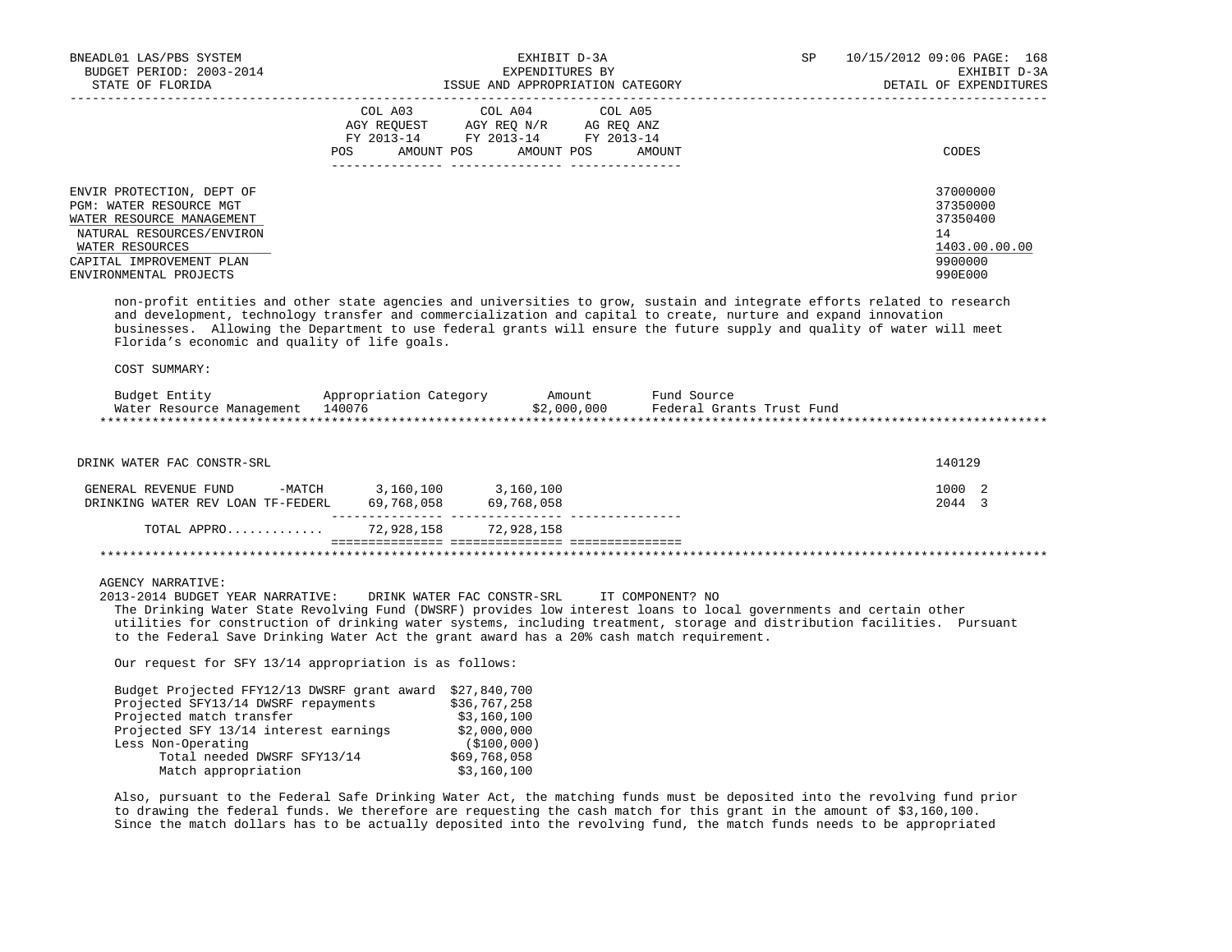| BNEADL01 LAS/PBS SYSTEM<br>BUDGET PERIOD: 2003-2014                                                                               | EXHIBIT D-3A<br>EXPENDITURES BY                                                                                                                      | 10/15/2012 09:06 PAGE: 169<br>SP<br>EXHIBIT D-3A        |  |  |
|-----------------------------------------------------------------------------------------------------------------------------------|------------------------------------------------------------------------------------------------------------------------------------------------------|---------------------------------------------------------|--|--|
| STATE OF FLORIDA                                                                                                                  | ISSUE AND APPROPRIATION CATEGORY                                                                                                                     | DETAIL OF EXPENDITURES                                  |  |  |
|                                                                                                                                   | COL A03 COL A04 COL A05<br>AGY REOUEST<br>AGY REO N/R<br>AG REO ANZ<br>FY 2013-14 FY 2013-14 FY 2013-14<br>AMOUNT POS<br>POS<br>AMOUNT POS<br>AMOUNT | CODES                                                   |  |  |
| ENVIR PROTECTION, DEPT OF<br>PGM: WATER RESOURCE MGT<br>WATER RESOURCE MANAGEMENT<br>NATURAL RESOURCES/ENVIRON<br>WATER RESOURCES |                                                                                                                                                      | 37000000<br>37350000<br>37350400<br>14<br>1403.00.00.00 |  |  |
| CAPITAL IMPROVEMENT PLAN<br>ENVIRONMENTAL PROJECTS                                                                                |                                                                                                                                                      | 9900000<br>990E000                                      |  |  |

 twice. One appropriation is needed to transfer the match into the revolving fund and another to actually disburse it from the revolving fund.

 Federal appropriations are projected to further capitalize the revolving fund into the future. Since 1998 the program has received approximately \$525,226,720 in federal capitalization grants and \$85,435,314 in state match; loan repayments and interest total approximately \$212,738,888. Thus, total funding made available to date is \$823,400,922, representing a 9:1 return on the investment of \$85,435,314 in state match. Every \$1 invested has yielded \$9 in drinking water infrastructure and created thousands of jobs.

 The DWSRF is administered pursuant to the Federal Safe Drinking Water Act and Section 403.8532, Florida Statutes. Public health protection and compliance with federal and state drinking water rules are factors considered in establishing project priorities for loans. Priority rankings are based on documentation provided by project sponsors and further refined based on readiness-to-proceed, all pursuant to Department rules.

COST SUMMARY:

| Budget Entity<br>Water Resource Management<br>Water Resource Management | Appropriation Category<br>140129<br>140129 | Amount<br>\$3,160,100<br>\$69,768,058 | Fund Source<br>General Revenue<br>Drinking Water Rev/Loan TF |                  |
|-------------------------------------------------------------------------|--------------------------------------------|---------------------------------------|--------------------------------------------------------------|------------------|
| TOTAL ISSUE:                                                            |                                            | \$72,928,158                          |                                                              |                  |
| WASTEWATER TREAT FAC CONST                                              |                                            |                                       |                                                              | 140131           |
| -MATCH<br>GENERAL REVENUE FUND<br>WASTEWTR/STORMWTR REVOL TF-FEDERL     | 9,327,640<br>133,385,630                   | 9,327,640<br>133,385,630              |                                                              | 1000 2<br>2661 3 |
| TOTAL APPRO                                                             | 142,713,270                                | 142,713,270                           |                                                              |                  |
|                                                                         |                                            |                                       |                                                              |                  |

AGENCY NARRATIVE:

2013-2014 BUDGET YEAR NARRATIVE: WASTEWATER TREAT FAC CONST IT COMPONENT? NO

 The Clean Water State Revolving Fund (CWSRF) provides low interest loans to local governments for the construction of wastewater treatment and stormwater management systems, including collection and transmission sewers, reclaimed water (reuse) systems, and a variety of other facilities and activities. Pursuant to the Federal Clean Water Act the grant award has a 20% cash match requirement.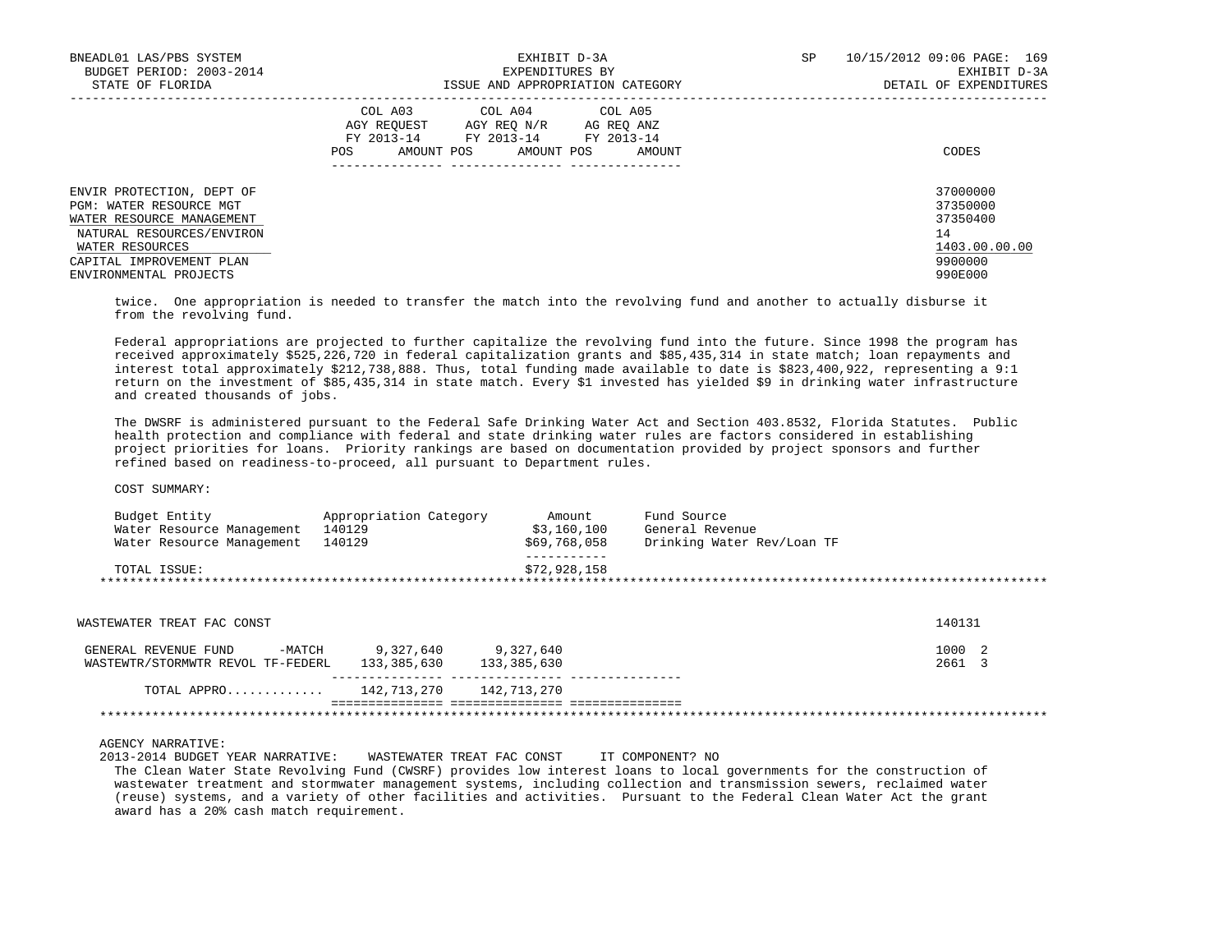| BNEADL01 LAS/PBS SYSTEM<br>BUDGET PERIOD: 2003-2014<br>STATE OF FLORIDA                                                                                                                        | EXHIBIT D-3A<br>EXPENDITURES BY<br>ISSUE AND APPROPRIATION CATEGORY                                                                            | SP<br>10/15/2012 09:06 PAGE: 170<br>EXHIBIT D-3A<br>DETAIL OF EXPENDITURES    |  |
|------------------------------------------------------------------------------------------------------------------------------------------------------------------------------------------------|------------------------------------------------------------------------------------------------------------------------------------------------|-------------------------------------------------------------------------------|--|
|                                                                                                                                                                                                | COL A03 COL A04 COL A05<br>AGY REOUEST AGY REO N/R AG REO ANZ<br>FY 2013-14 FY 2013-14 FY 2013-14<br>AMOUNT POS<br>AMOUNT POS<br>AMOUNT<br>POS | CODES                                                                         |  |
| ENVIR PROTECTION, DEPT OF<br><b>PGM: WATER RESOURCE MGT</b><br>WATER RESOURCE MANAGEMENT<br>NATURAL RESOURCES/ENVIRON<br>WATER RESOURCES<br>CAPITAL IMPROVEMENT PLAN<br>ENVIRONMENTAL PROJECTS |                                                                                                                                                | 37000000<br>37350000<br>37350400<br>14<br>1403.00.00.00<br>9900000<br>990E000 |  |

The LBR FCO issue for SFY13/14 requests funding as follows:

| Projected FFY 12/13 CWSRF grant award       | \$48,241,600  |
|---------------------------------------------|---------------|
| Projected SFY 13/14 SRF Loan repayments     | \$71,316,390  |
| Projected Match transferred into Trust Fund | \$9,327,640   |
| Projected SFY 13/14 interest earnings       | \$4.500.000   |
| Less Non-operating                          | ( \$250,000)  |
| Total Budget needed CWSRF SFY 12/13         | \$133,385,630 |
| Match appropriation                         | \$9,327,640   |

COST SUMMARY:

 Also, pursuant to the Clean Water Act, the matching funds of \$9,327,640 must be deposited into the revolving fund prior to drawing the federal funds. This has historically required a double-budgeting issue: once for the cash match to be transferred into the revolving fund and again to disburse it from the revolving.

 Federal appropriations are projected to further capitalize the revolving fund into the future. Since 1988 the program has received \$1,228,697,067 in federal capitalization grants and \$219,282,152 in state match; loan repayments and interest total \$1,738,777,305. Thus, total funding to date is \$3,186,756,524, representing a 14:1 return on the investment of \$219,282,152 in state match. Every \$1 invested has yielded \$14 in wastewater infrastructure and created tens of thousands of jobs.

 The CWSRF is administered pursuant to the Federal Clean Water Act and Section 403.1835, Florida Statutes. Pollution abatement, public health protection, reuse, and implementation of Total Maximum Daily Loads (TMDLs)-watershed-based pollutant reduction requirements to restore polluted waterways-are factors considered in establishing project priorities for loans. Priority rankings are based on documentation provided by project sponsors and further refined based on readiness-to-proceed, all pursuant to Department rules.

| Budget Entity<br>Water Resource Management<br>Water Resource Management | Appropriation Category<br>140131<br>140131 | Amount<br>\$9,327,640<br>\$133,385,630 | Fund Source<br>General Revenue<br>Wastewater Treat/Storm/Man/ Rev Loan TF |        |
|-------------------------------------------------------------------------|--------------------------------------------|----------------------------------------|---------------------------------------------------------------------------|--------|
| TOTAL ISSUE:                                                            |                                            | \$142,713,270                          |                                                                           |        |
| SMALL CO WASTEWTR TRMT GNT                                              |                                            |                                        |                                                                           | 143276 |
| -FEDERL<br>FEDERAL GRANTS TRUST FUND                                    | 23,301,810                                 | 23,301,810                             |                                                                           | 2261   |

=============== =============== ===============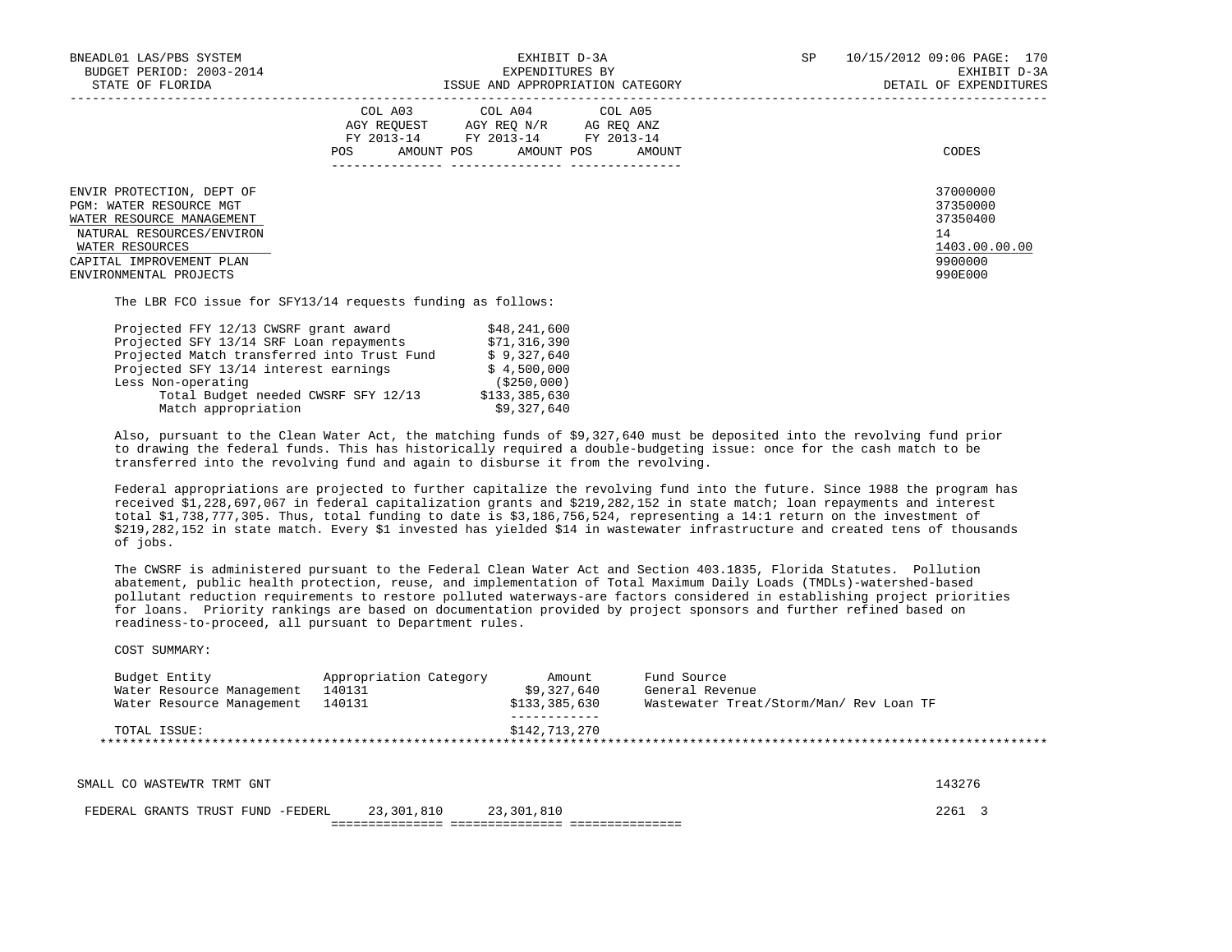| BNEADL01 LAS/PBS SYSTEM<br>BUDGET PERIOD: 2003-2014<br>STATE OF FLORIDA                                                                                                                 | EXHIBIT D-3A<br>EXPENDITURES BY<br>ISSUE AND APPROPRIATION CATEGORY                                                                                     | SP<br>10/15/2012 09:06 PAGE: 171<br>EXHIBIT D-3A<br>DETAIL OF EXPENDITURES    |
|-----------------------------------------------------------------------------------------------------------------------------------------------------------------------------------------|---------------------------------------------------------------------------------------------------------------------------------------------------------|-------------------------------------------------------------------------------|
|                                                                                                                                                                                         | COL A03<br>COL A04 COL A05<br>AGY REOUEST AGY REO N/R<br>AG REO ANZ<br>FY 2013-14<br>FY 2013-14 FY 2013-14<br>AMOUNT POS<br>POS<br>AMOUNT POS<br>AMOUNT | CODES                                                                         |
| ENVIR PROTECTION, DEPT OF<br>PGM: WATER RESOURCE MGT<br>WATER RESOURCE MANAGEMENT<br>NATURAL RESOURCES/ENVIRON<br>WATER RESOURCES<br>CAPITAL IMPROVEMENT PLAN<br>ENVIRONMENTAL PROJECTS |                                                                                                                                                         | 37000000<br>37350000<br>37350400<br>14<br>1403.00.00.00<br>9900000<br>990E000 |

# AGENCY NARRATIVE:

2013-2014 BUDGET YEAR NARRATIVE: SMALL CO WASTEWTR TRMT GNT IT COMPONENT? NO

 The "Small Community Sewer Construction Assistance Act," s. 403.1838, F.S., requires the Department to use funds specifically appropriated to award grants to assist financially disadvantaged small communities with their needs for adequate sewer facilities. The term "financially disadvantaged small community" is defined as a municipality with a population of 10,000 or less, according to the latest census, and a per capita annual income less than the state per capita annual income as determined by the United States Department of Commerce. The Department's Clean Water State Revolving Fund (CWSRF) loan program collects fees that are used to fund these grants, estimated at \$23,301,810 in the coming year.

 Based on federal/state needs survey, Florida's need for new or refurbished wastewater facilities is estimated to be at least \$32 billion over the next 20 years. Small communities bear a significant burden in terms of total needs and their relative level of poverty and small rate bases. This grant program allows small municipalities to maximize their resources in managing wastewater and, in many cases, can be combined with the Department's CWSRF program to leverage more comprehensive and effective projects. The Department's Fixed Capital Outlay (FCO) budget request will continue to increase marginally over time as more SRF loans are made and additional fees are collected from those loans. The grant program is the single largest public resource available to disadvantaged municipal governments to build critical wastewater infrastructure necessary to protect water quality and public health, maintain regulatory compliance, and implement projects necessary to restore Florida's impaired waterways and threatened ground water resources. It helps subsidize the cost of expensive infrastructure projects, promotes water quality improvement and pollution prevention and promotes the development and implementation of alternative water supplies through significant funding or water reuse facilities.

 This funding proposal directly affects the following performance measure: "Number of priority public health and water resource protection and restoration projects funded" identified in the Governor's Long Range Program Plan.

 This proposal will provide funding to create and sustain vibrant, safe and healthy communities that attract workers, businesses, residents and visitors. It will ensure Florida's environment and quality of life are sustained and enhanced by future growth plans and development decisions and ensure the future supply and quality of water will meet Florida's economic and quality of life goals.

| Budget Entity                    | Appropriation Category | Amount       | Fund Source               |
|----------------------------------|------------------------|--------------|---------------------------|
| Water Resource Management 143276 |                        | \$23,301,810 | Federal Grants Trust Fund |
|                                  |                        |              |                           |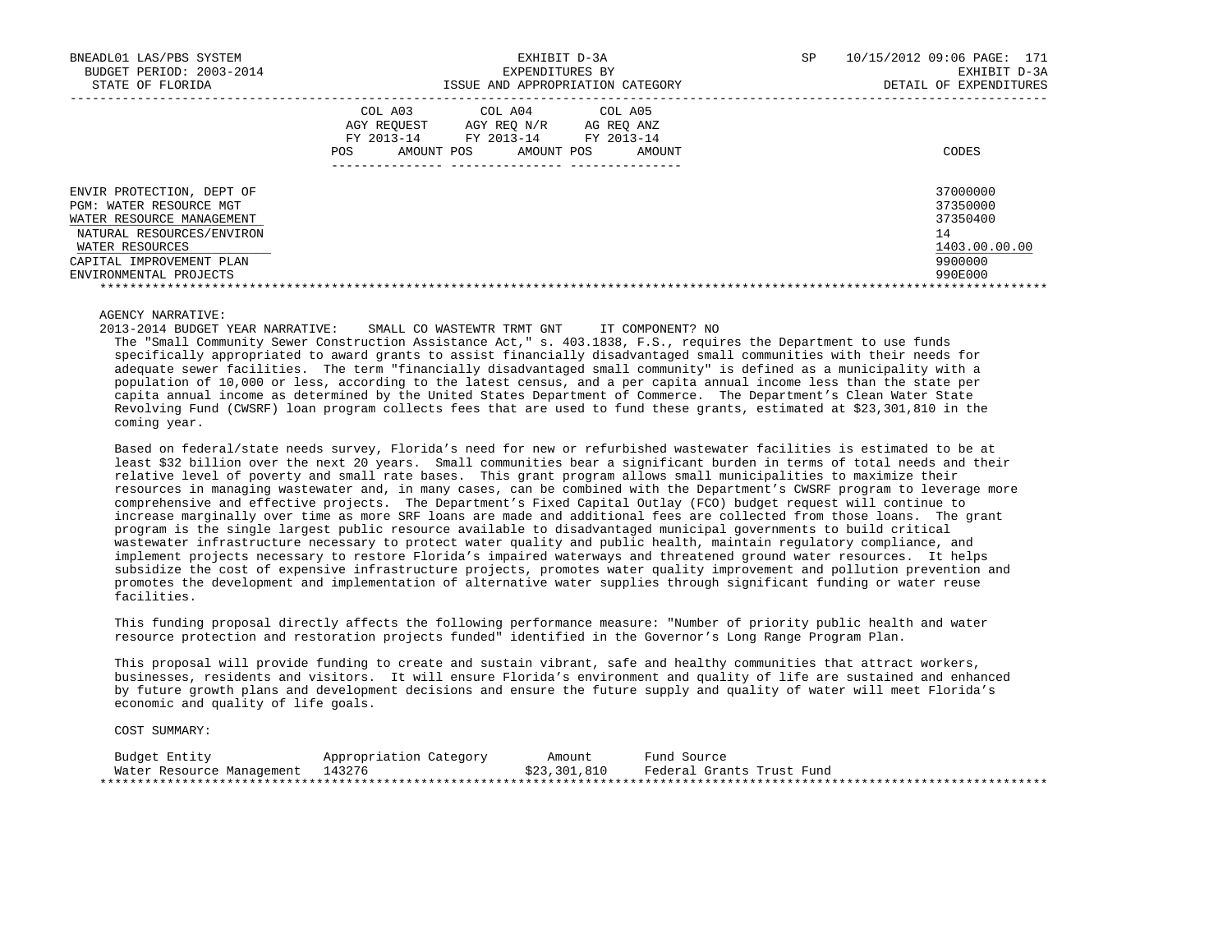| BNEADL01 LAS/PBS SYSTEM<br>BUDGET PERIOD: 2003-2014<br>STATE OF FLORIDA                                                                                                                 |                                  | EXHIBIT D-3A<br>EXPENDITURES BY<br>ISSUE AND APPROPRIATION CATEGORY                               |  | SP 10/15/2012 09:06 PAGE: 172<br>EXHIBIT D-3A<br>DETAIL OF EXPENDITURES       |
|-----------------------------------------------------------------------------------------------------------------------------------------------------------------------------------------|----------------------------------|---------------------------------------------------------------------------------------------------|--|-------------------------------------------------------------------------------|
|                                                                                                                                                                                         | POS AMOUNT POS AMOUNT POS AMOUNT | COL A03 COL A04 COL A05<br>AGY REQUEST AGY REQ N/R AG REQ ANZ<br>FY 2013-14 FY 2013-14 FY 2013-14 |  | CODES                                                                         |
| ENVIR PROTECTION, DEPT OF<br>PGM: WATER RESOURCE MGT<br>WATER RESOURCE MANAGEMENT<br>NATURAL RESOURCES/ENVIRON<br>WATER RESOURCES<br>CAPITAL IMPROVEMENT PLAN<br>ENVIRONMENTAL PROJECTS |                                  |                                                                                                   |  | 37000000<br>37350000<br>37350400<br>14<br>1403.00.00.00<br>9900000<br>990E000 |
| TOTAL: ENVIRONMENTAL PROJECTS<br>TOTAL ISSUE 243,943,238 243,943,238                                                                                                                    |                                  |                                                                                                   |  | 990E000                                                                       |
| TOTAL: WATER RESOURCES                                                                                                                                                                  |                                  |                                                                                                   |  | 1403.00.00.00                                                                 |
| BY FUND TYPE<br>GENERAL REVENUE FUND<br>TRUST FUNDS                                                                                                                                     | 12,544,973    12,487,740         | 255, 474, 130 231, 455, 498                                                                       |  | 1000<br>2000                                                                  |
| TOTAL POSITIONS $211.50$<br>TOTAL PROG COMP 268, 019, 103 243, 943, 238<br>TOTAL SALARY RATE 10,063,062                                                                                 |                                  |                                                                                                   |  |                                                                               |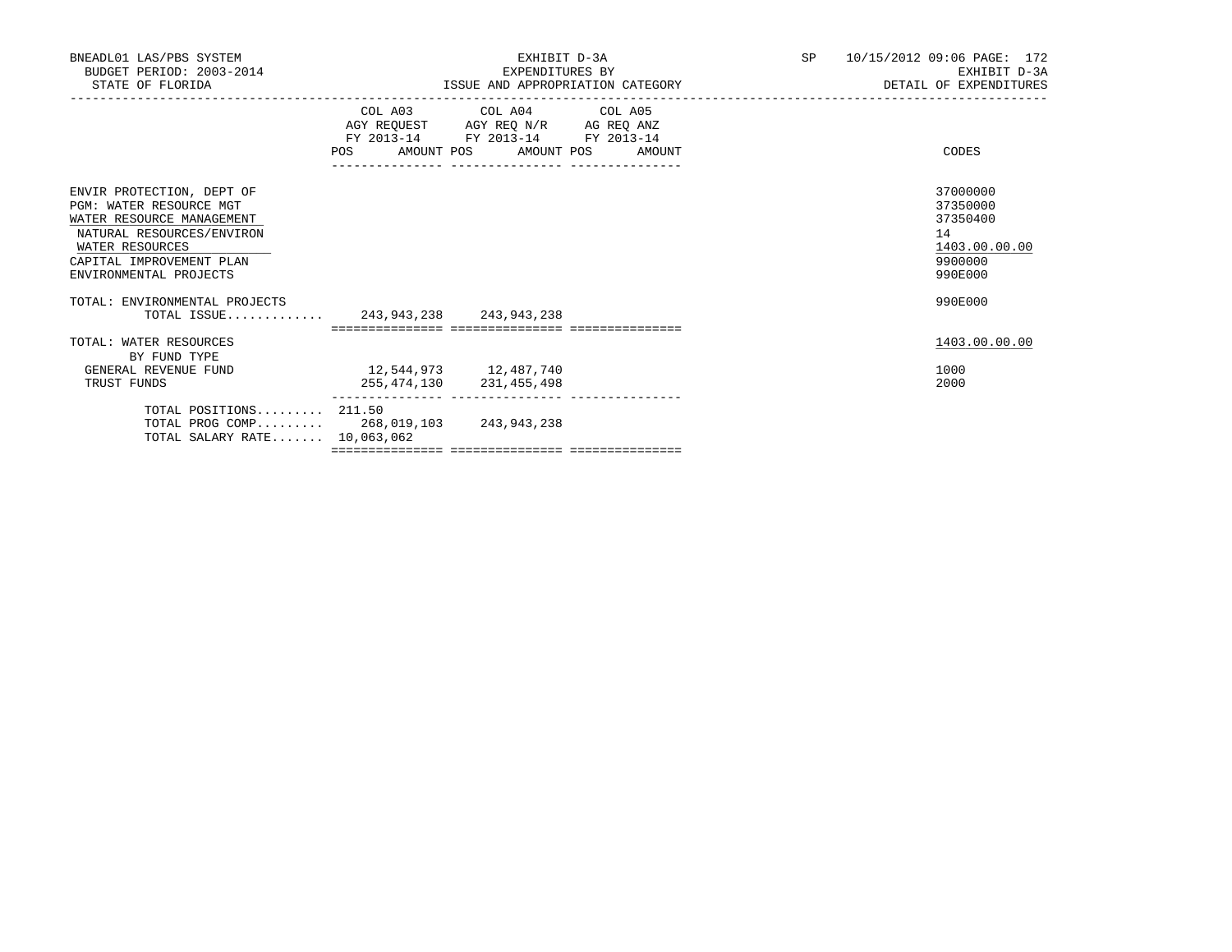| BNEADL01 LAS/PBS SYSTEM<br>BUDGET PERIOD: 2003-2014<br>STATE OF FLORIDA<br>-----------------                                                                                                                                      | EXHIBIT D-3A<br>EXPENDITURES BY<br>ISSUE AND APPROPRIATION CATEGORY                                                                      | SP 10/15/2012 09:06 PAGE: 173<br>EXHIBIT D-3A<br>DETAIL OF EXPENDITURES                 |
|-----------------------------------------------------------------------------------------------------------------------------------------------------------------------------------------------------------------------------------|------------------------------------------------------------------------------------------------------------------------------------------|-----------------------------------------------------------------------------------------|
|                                                                                                                                                                                                                                   | COL A03 COL A04<br>COL A05<br>AGY REQUEST AGY REQ N/R AG REQ ANZ<br>FY 2013-14 FY 2013-14 FY 2013-14<br>POS AMOUNT POS AMOUNT POS AMOUNT | CODES                                                                                   |
|                                                                                                                                                                                                                                   |                                                                                                                                          |                                                                                         |
| ENVIR PROTECTION, DEPT OF<br>PGM: WASTE MANAGEMENT<br>WASTE MANAGEMENT<br>NATURAL RESOURCES/ENVIRON<br>WASTE MANAGEMENT<br>ESTIMATED EXPENDITURES<br>ESTIMATED EXPENDITURES - OPERATIONS<br>SALARY RATE<br>SALARY RATE 10,163,504 |                                                                                                                                          | 37000000<br>37450000<br>37450300<br>14<br>1405.00.00.00<br>1000000<br>1001000<br>000000 |
|                                                                                                                                                                                                                                   |                                                                                                                                          |                                                                                         |
| SALARIES AND BENEFITS                                                                                                                                                                                                             |                                                                                                                                          | 010000                                                                                  |
| INLAND PROTECTION TF -STATE<br>FEDERAL GRANTS TRUST FUND -FEDERL<br>SOLID WASTE MGMT TF -STATE<br>WATER OUALITY ASSURANCE TF-STATE                                                                                                | 5,199,614<br>2,152,762<br>2,375,257<br>4,182,180                                                                                         | 2212 1<br>2261 3<br>2644 1<br>2780 1                                                    |
| TOTAL POSITIONS 225.00<br>TOTAL APPRO 13,909,813                                                                                                                                                                                  |                                                                                                                                          |                                                                                         |
| OTHER PERSONAL SERVICES                                                                                                                                                                                                           |                                                                                                                                          | 030000                                                                                  |
| INLAND PROTECTION TF -STATE<br>FEDERAL GRANTS TRUST FUND -FEDERL<br>SOLID WASTE MGMT TF -STATE<br>WATER QUALITY ASSURANCE TF-STATE                                                                                                | 23,780<br>266,193<br>142,552<br>12,000                                                                                                   | 2212 1<br>2261 3<br>2644 1<br>2780 1                                                    |
| TOTAL APPRO                                                                                                                                                                                                                       | 444,525                                                                                                                                  |                                                                                         |
|                                                                                                                                                                                                                                   |                                                                                                                                          |                                                                                         |
| <b>EXPENSES</b>                                                                                                                                                                                                                   |                                                                                                                                          | 040000                                                                                  |
| INLAND PROTECTION TF -STATE 690,369<br>FEDERAL GRANTS TRUST FUND -FEDERL<br>SOLID WASTE MGMT TF -STATE<br>WATER QUALITY ASSURANCE TF-STATE                                                                                        | 346,909<br>281,784<br>387,956                                                                                                            | 2212 1<br>2261 3<br>2644 1<br>2780 1                                                    |
| TOTAL APPRO $1,707,018$                                                                                                                                                                                                           |                                                                                                                                          |                                                                                         |
| AID TO LOCAL GOVERNMENTS<br>$G/A-SWIX$                                                                                                                                                                                            |                                                                                                                                          | 050000<br>050068                                                                        |
| SOLID WASTE MGMT TF -STATE                                                                                                                                                                                                        | 300,000                                                                                                                                  | 2644 1                                                                                  |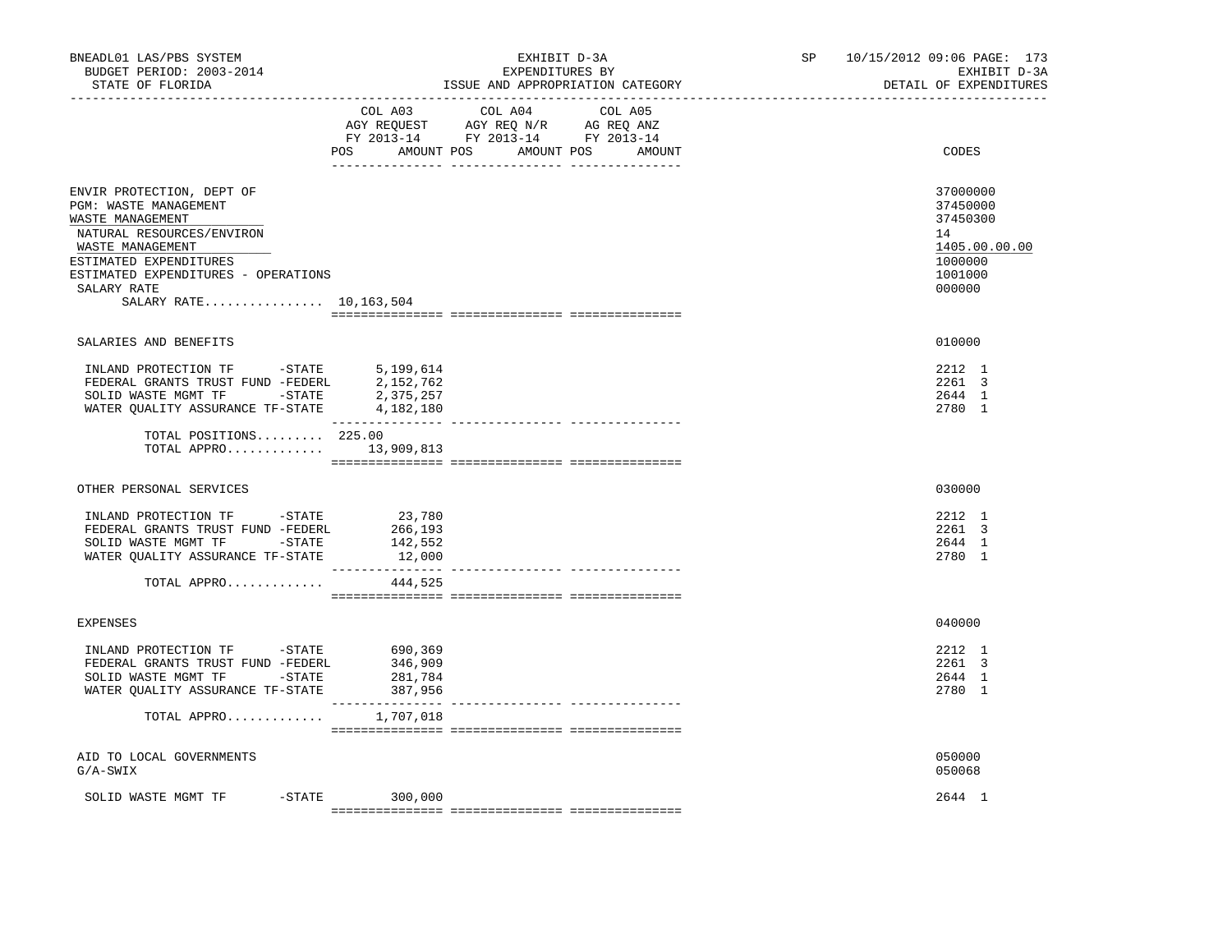| BNEADL01 LAS/PBS SYSTEM<br>BUDGET PERIOD: 2003-2014<br>STATE OF FLORIDA<br>---------------------------------                                                                                                                                                                                |                                       | EXHIBIT D-3A<br>EXPENDITURES BY<br>ISSUE AND APPROPRIATION CATEGORY                                                              | SP | 10/15/2012 09:06 PAGE: 174<br>EXHIBIT D-3A<br>DETAIL OF EXPENDITURES                                        |
|---------------------------------------------------------------------------------------------------------------------------------------------------------------------------------------------------------------------------------------------------------------------------------------------|---------------------------------------|----------------------------------------------------------------------------------------------------------------------------------|----|-------------------------------------------------------------------------------------------------------------|
|                                                                                                                                                                                                                                                                                             | COL A03                               | COL A04<br>COL A05<br>AGY REQUEST AGY REQ N/R AG REQ ANZ<br>FY 2013-14 FY 2013-14 FY 2013-14<br>POS AMOUNT POS AMOUNT POS AMOUNT |    | CODES                                                                                                       |
| ENVIR PROTECTION, DEPT OF<br>PGM: WASTE MANAGEMENT<br>WASTE MANAGEMENT<br>NATURAL RESOURCES/ENVIRON<br>WASTE MANAGEMENT<br>ESTIMATED EXPENDITURES<br>ESTIMATED EXPENDITURES - OPERATIONS<br>AID TO LOCAL GOVERNMENTS<br>G/A-LOCAL HAZ WASTE COL<br>WATER QUALITY ASSURANCE TF-STATE 509,994 |                                       |                                                                                                                                  |    | 37000000<br>37450000<br>37450300<br>14<br>1405.00.00.00<br>1000000<br>1001000<br>050000<br>050840<br>2780 1 |
|                                                                                                                                                                                                                                                                                             |                                       |                                                                                                                                  |    |                                                                                                             |
| OPERATING CAPITAL OUTLAY<br>INLAND PROTECTION TF -STATE<br>SOLID WASTE MGMT TF -STATE<br>WATER QUALITY ASSURANCE TF-STATE                                                                                                                                                                   | 9,929<br>44,094<br>11,023             |                                                                                                                                  |    | 060000<br>2212 1<br>2644 1<br>2780 1                                                                        |
| TOTAL APPRO                                                                                                                                                                                                                                                                                 | 65,046                                |                                                                                                                                  |    |                                                                                                             |
| SPECIAL CATEGORIES<br>STG TK COMPL VERIFICATION                                                                                                                                                                                                                                             |                                       |                                                                                                                                  |    | 100000<br>100029                                                                                            |
| INLAND PROTECTION TF -STATE 7,000,000                                                                                                                                                                                                                                                       |                                       |                                                                                                                                  |    | 2212 1                                                                                                      |
| TR/DOH/BIOMED WASTE REG                                                                                                                                                                                                                                                                     |                                       |                                                                                                                                  |    | 100296                                                                                                      |
| SOLID WASTE MGMT TF                                                                                                                                                                                                                                                                         | $-STATE$ 880,000                      |                                                                                                                                  |    | 2644 1                                                                                                      |
| CONTRACTED SERVICES                                                                                                                                                                                                                                                                         |                                       |                                                                                                                                  |    | 100777                                                                                                      |
| INLAND PROTECTION TF -STATE 109,045<br>FEDERAL GRANTS TRUST FUND -FEDERL<br>SOLID WASTE MGMT TF -STATE<br>WATER QUALITY ASSURANCE TF-STATE<br>TOTAL APPRO                                                                                                                                   | 4,200<br>102,500<br>62,100<br>277,845 |                                                                                                                                  |    | 2212 1<br>2261 3<br>2644 1<br>2780 1                                                                        |
| FED WASTE PLANNING GRANTS                                                                                                                                                                                                                                                                   |                                       |                                                                                                                                  |    | 101011                                                                                                      |
| FEDERAL GRANTS TRUST FUND -FEDERL 3,013,927                                                                                                                                                                                                                                                 |                                       |                                                                                                                                  |    | 2261 3                                                                                                      |
|                                                                                                                                                                                                                                                                                             |                                       |                                                                                                                                  |    |                                                                                                             |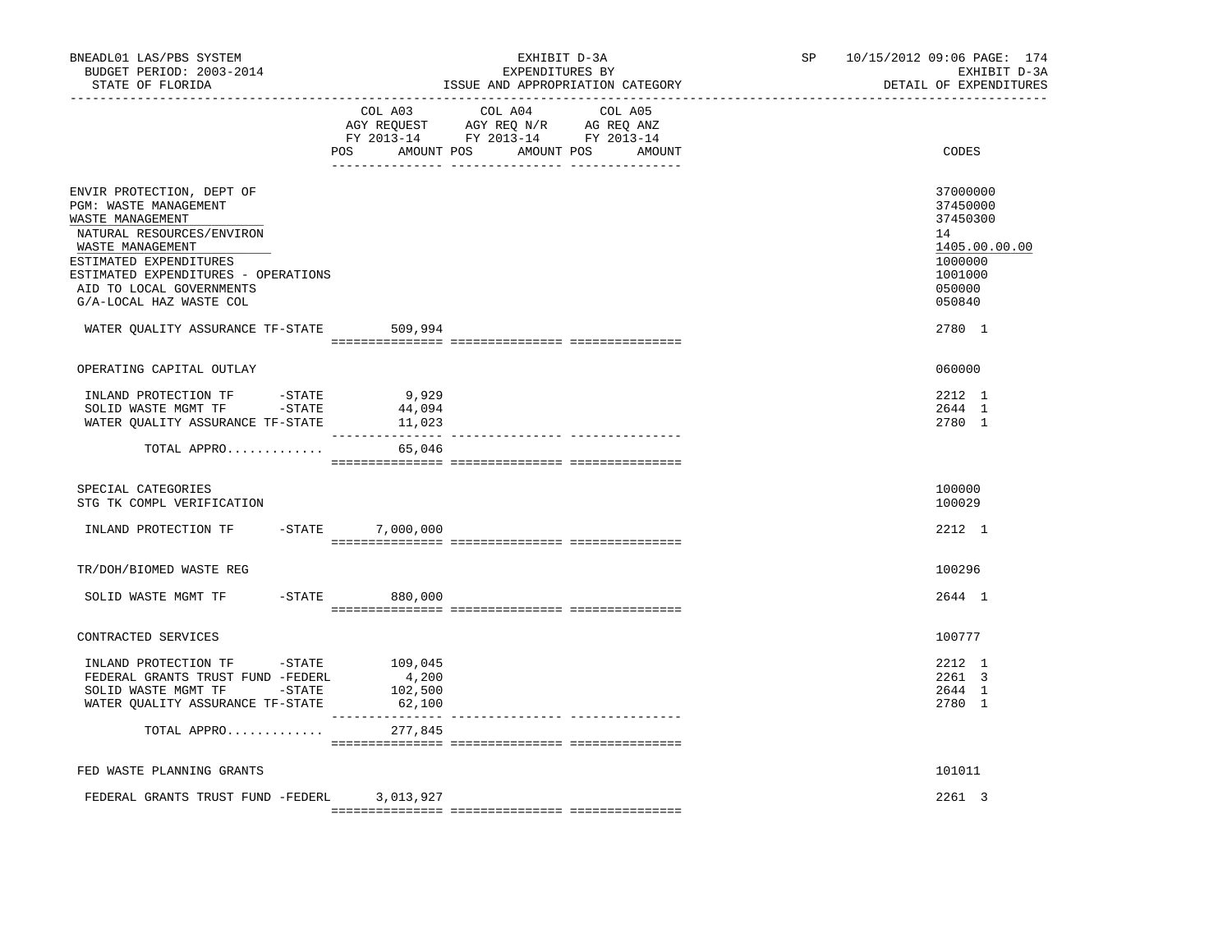| BNEADL01 LAS/PBS SYSTEM<br>BUDGET PERIOD: 2003-2014<br>STATE OF FLORIDA                                                                                                                                                                                                                 | EXHIBIT D-3A<br>EXPENDITURES BY<br>ISSUE AND APPROPRIATION CATEGORY                                                                      | SP 10/15/2012 09:06 PAGE: 175<br>EXHIBIT D-3A<br>DETAIL OF EXPENDITURES                                     |
|-----------------------------------------------------------------------------------------------------------------------------------------------------------------------------------------------------------------------------------------------------------------------------------------|------------------------------------------------------------------------------------------------------------------------------------------|-------------------------------------------------------------------------------------------------------------|
|                                                                                                                                                                                                                                                                                         | COL A03 COL A04<br>COL A05<br>AGY REQUEST AGY REQ N/R AG REQ ANZ<br>FY 2013-14 FY 2013-14 FY 2013-14<br>POS AMOUNT POS AMOUNT POS AMOUNT | CODES                                                                                                       |
| ENVIR PROTECTION, DEPT OF<br>PGM: WASTE MANAGEMENT<br>WASTE MANAGEMENT<br>NATURAL RESOURCES/ENVIRON<br>WASTE MANAGEMENT<br>ESTIMATED EXPENDITURES<br>ESTIMATED EXPENDITURES - OPERATIONS<br>SPECIAL CATEGORIES<br>HAZARDOUS WASTE CLEANUP<br>WATER QUALITY ASSURANCE TF-STATE 1,907,327 |                                                                                                                                          | 37000000<br>37450000<br>37450300<br>14<br>1405.00.00.00<br>1000000<br>1001000<br>100000<br>101492<br>2780 1 |
| HAZARDOUS WASTE SITE REST                                                                                                                                                                                                                                                               |                                                                                                                                          | 101494                                                                                                      |
| FEDERAL GRANTS TRUST FUND -FEDERL 4,001,211                                                                                                                                                                                                                                             |                                                                                                                                          | 2261 3                                                                                                      |
| HAZARDOUS WASTE COMPL/EDUC                                                                                                                                                                                                                                                              |                                                                                                                                          | 101495                                                                                                      |
| SOLID WASTE MGMT TF -STATE 100,000                                                                                                                                                                                                                                                      |                                                                                                                                          | 2644 1                                                                                                      |
| TR/DACS-MOSQ CONTROL PROG                                                                                                                                                                                                                                                               |                                                                                                                                          | 102605                                                                                                      |
| SOLID WASTE MGMT TF<br>$-STATE$                                                                                                                                                                                                                                                         | 2,160,000                                                                                                                                | 2644 1                                                                                                      |
| DRYCLEANING CONTAM CLEANUP                                                                                                                                                                                                                                                              |                                                                                                                                          | 103000                                                                                                      |
| WATER OUALITY ASSURANCE TF-STATE 100,000                                                                                                                                                                                                                                                |                                                                                                                                          | 2780 1                                                                                                      |
| RISK MANAGEMENT INSURANCE                                                                                                                                                                                                                                                               |                                                                                                                                          | 103241                                                                                                      |
| INLAND PROTECTION TF -STATE<br>SOLID WASTE MGMT TF -STATE<br>WATER QUALITY ASSURANCE TF-STATE                                                                                                                                                                                           | 25,793<br>17,506<br>25,445                                                                                                               | 2212 1<br>2644 1<br>2780 1                                                                                  |
| TOTAL APPRO                                                                                                                                                                                                                                                                             | 68,744                                                                                                                                   |                                                                                                             |
| TR/DOR-ADMN OF BATTERY FEE                                                                                                                                                                                                                                                              |                                                                                                                                          | 103945                                                                                                      |
| WATER QUALITY ASSURANCE TF-STATE                                                                                                                                                                                                                                                        | 231,092                                                                                                                                  | 2780 1                                                                                                      |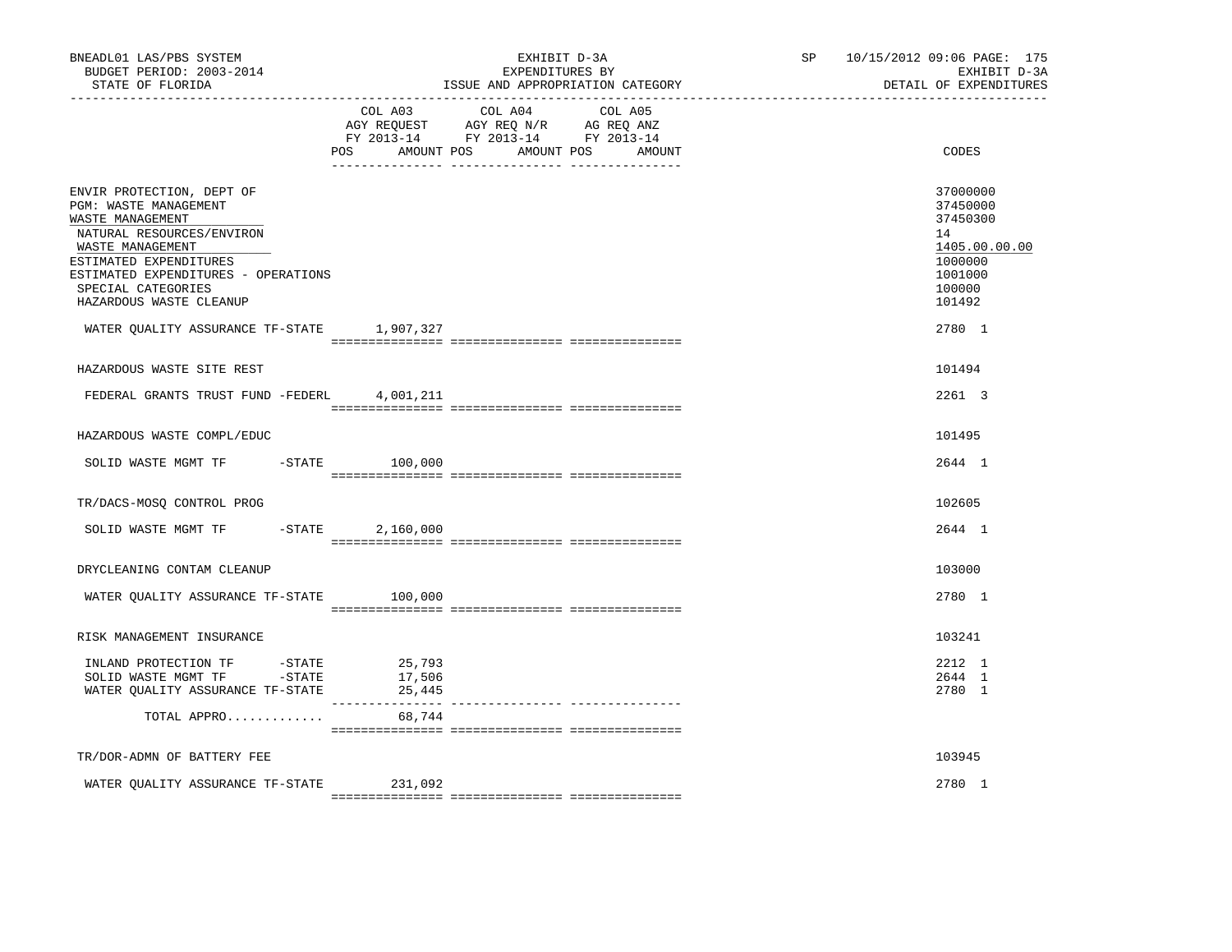| BNEADL01 LAS/PBS SYSTEM<br>BUDGET PERIOD: 2003-2014<br>STATE OF FLORIDA                                                                                                                                                                                                                                          |                       |                |                                      | EXHIBIT D-3A<br>EXPENDITURES BY  |         |                  | ISSUE AND APPROPRIATION CATEGORY | SP | 10/15/2012 09:06 PAGE: 176<br>EXHIBIT D-3A<br>DETAIL OF EXPENDITURES                                        |
|------------------------------------------------------------------------------------------------------------------------------------------------------------------------------------------------------------------------------------------------------------------------------------------------------------------|-----------------------|----------------|--------------------------------------|----------------------------------|---------|------------------|----------------------------------|----|-------------------------------------------------------------------------------------------------------------|
|                                                                                                                                                                                                                                                                                                                  |                       | COL A03<br>POS |                                      | COL A04<br>AMOUNT POS AMOUNT POS | COL A05 | AMOUNT           |                                  |    | CODES                                                                                                       |
| ENVIR PROTECTION, DEPT OF<br>PGM: WASTE MANAGEMENT<br>WASTE MANAGEMENT<br>NATURAL RESOURCES/ENVIRON<br>WASTE MANAGEMENT<br>ESTIMATED EXPENDITURES<br>ESTIMATED EXPENDITURES - OPERATIONS<br>SPECIAL CATEGORIES<br>TR/UF-RESEARCH & TESTING<br>SOLID WASTE MGMT TF                                                | $-$ STATE             |                | 700,000                              |                                  |         |                  |                                  |    | 37000000<br>37450000<br>37450300<br>14<br>1405.00.00.00<br>1000000<br>1001000<br>100000<br>104014<br>2644 1 |
|                                                                                                                                                                                                                                                                                                                  |                       |                |                                      |                                  |         |                  |                                  |    |                                                                                                             |
| UNDERGROUND TANK CLEANUP                                                                                                                                                                                                                                                                                         |                       |                |                                      |                                  |         |                  |                                  |    | 104132                                                                                                      |
| INLAND PROTECTION TF                                                                                                                                                                                                                                                                                             | -STATE                |                | 6,028,157                            |                                  |         |                  |                                  |    | 2212 1                                                                                                      |
| LOC GVT CLEANUP CONTRACT                                                                                                                                                                                                                                                                                         |                       |                |                                      |                                  |         |                  |                                  |    | 104138                                                                                                      |
| INLAND PROTECTION TF                                                                                                                                                                                                                                                                                             | -STATE                |                | 7,000,000                            |                                  |         |                  |                                  |    | 2212 1                                                                                                      |
| TR/DMS/HR SVCS/STW CONTRCT                                                                                                                                                                                                                                                                                       |                       |                |                                      |                                  |         |                  |                                  |    | 107040                                                                                                      |
| INLAND PROTECTION TF<br>FEDERAL GRANTS TRUST FUND -FEDERL<br>SOLID WASTE MGMT TF<br>WATER QUALITY ASSURANCE TF-STATE                                                                                                                                                                                             | $-$ STATE<br>$-STATE$ |                | 32,423<br>11,919<br>12,307<br>23,863 |                                  |         |                  |                                  |    | 2212 1<br>2261 3<br>2644 1<br>2780 1                                                                        |
| TOTAL APPRO                                                                                                                                                                                                                                                                                                      |                       |                | 80,512                               |                                  |         |                  |                                  |    |                                                                                                             |
| TOTAL: ESTIMATED EXPENDITURES - OPERATIONS<br>TOTAL POSITIONS 225.00<br>TOTAL ISSUE 50,485,211<br>TOTAL SALARY RATE 10,163,504                                                                                                                                                                                   |                       |                |                                      |                                  |         |                  |                                  |    | 1001000                                                                                                     |
|                                                                                                                                                                                                                                                                                                                  |                       |                |                                      |                                  |         |                  |                                  |    |                                                                                                             |
| AGENCY ISSUE NARRATIVE:<br>2013-2014 BUDGET YEAR NARRATIVE:<br>Use of Special Category Funding in the Recurring Base Budget                                                                                                                                                                                      |                       |                |                                      |                                  |         | IT COMPONENT? NO |                                  |    |                                                                                                             |
| The Division of Waste Management anticipates funding OPS wages and acquisition of motor vehicles from the following<br>special categories: 101011, 101494, 101492, 100029 and 104132. The use of special category funding for these purposes is<br>vital to the successful completion of the Division's mission. |                       |                |                                      |                                  |         |                  |                                  |    |                                                                                                             |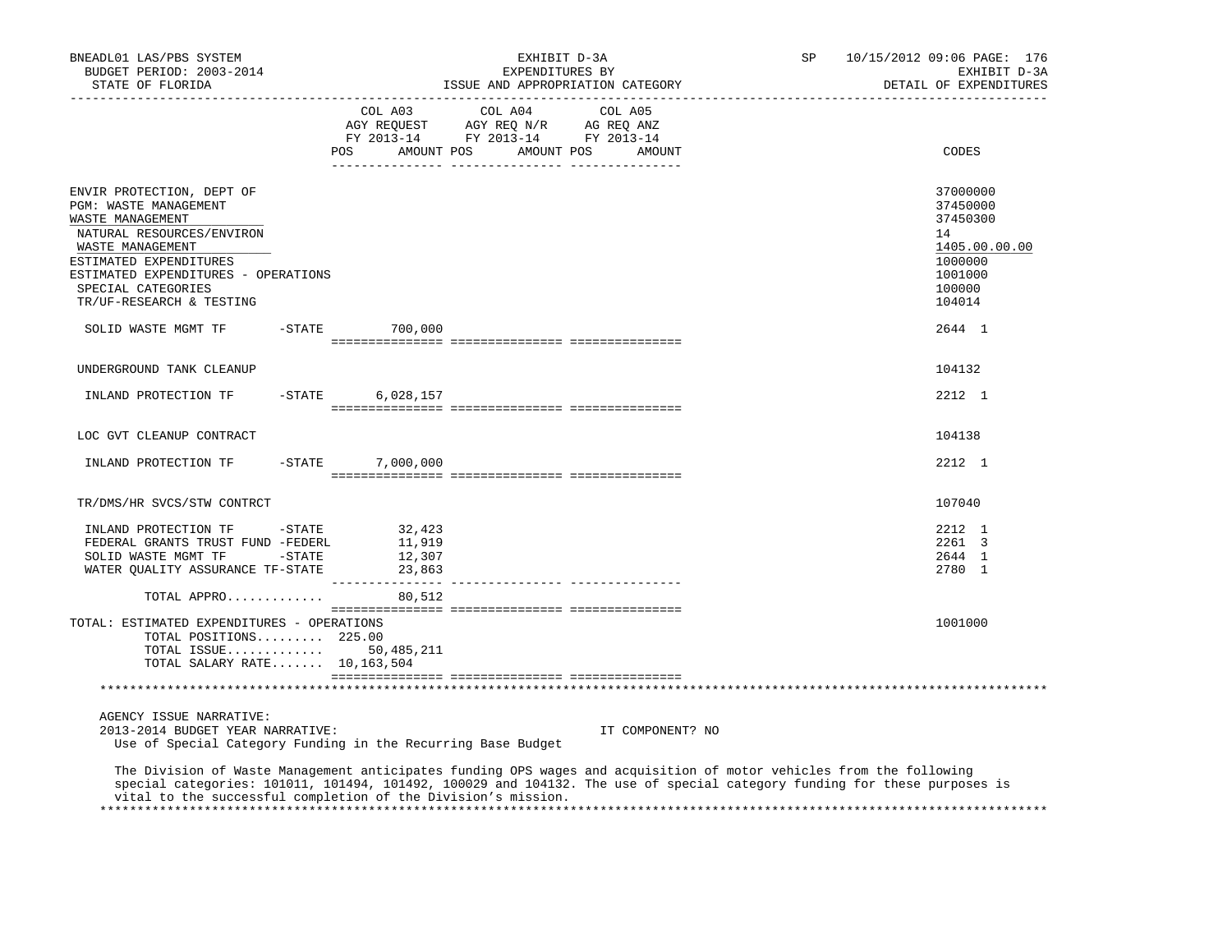| BNEADL01 LAS/PBS SYSTEM<br>BUDGET PERIOD: 2003-2014<br>STATE OF FLORIDA                                                                                         | EXHIBIT D-3A<br>EXPENDITURES BY<br>ISSUE AND APPROPRIATION CATEGORY                                                                      | 10/15/2012 09:06 PAGE: 177<br>SP <sub>2</sub><br>EXHIBIT D-3A<br>DETAIL OF EXPENDITURES |
|-----------------------------------------------------------------------------------------------------------------------------------------------------------------|------------------------------------------------------------------------------------------------------------------------------------------|-----------------------------------------------------------------------------------------|
|                                                                                                                                                                 | COL A03 COL A04 COL A05<br>AGY REQUEST AGY REQ N/R AG REQ ANZ<br>FY 2013-14 FY 2013-14 FY 2013-14<br>POS AMOUNT POS AMOUNT POS<br>AMOUNT | CODES                                                                                   |
| ENVIR PROTECTION, DEPT OF<br>PGM: WASTE MANAGEMENT<br>WASTE MANAGEMENT<br>NATURAL RESOURCES/ENVIRON<br>WASTE MANAGEMENT<br>ESTIMATED EXPENDITURES               |                                                                                                                                          | 37000000<br>37450000<br>37450300<br>14<br>1405.00.00.00<br>1000000                      |
| CASUALTY INSURANCE PREMIUM<br>ADJUSTMENT<br>SPECIAL CATEGORIES<br>RISK MANAGEMENT INSURANCE                                                                     |                                                                                                                                          | 1001090<br>100000<br>103241                                                             |
| INLAND PROTECTION TF -STATE 3,035-<br>SOLID WASTE MGMT TF -STATE<br>WATER OUALITY ASSURANCE TF-STATE                                                            | 2,057-<br>2,996-                                                                                                                         | 2212 1<br>2644 1<br>2780 1                                                              |
| TOTAL APPRO                                                                                                                                                     | $8,088-$                                                                                                                                 |                                                                                         |
| FLORIDA RETIREMENT SYSTEM<br>CONTRIBUTION ADJUSTMENT FOR<br>FISCAL YEAR 2012-2013<br>SALARIES AND BENEFITS                                                      |                                                                                                                                          | 1001240<br>010000                                                                       |
| INLAND PROTECTION TF -STATE<br>FEDERAL GRANTS TRUST FUND -FEDERL<br>SOLID WASTE MGMT TF -STATE<br>WATER QUALITY ASSURANCE TF-STATE 11,663<br>TOTAL APPRO 38,786 | 14,494<br>6,004<br>6,625                                                                                                                 | 2212 1<br>2261 3<br>2644 1<br>2780 1                                                    |
|                                                                                                                                                                 |                                                                                                                                          |                                                                                         |
| ADJUSTMENT TO STATE HEALTH<br>INSURANCE PREMIUM CONTRIBUTION -<br>FISCAL YEAR 2012-13<br>SALARIES AND BENEFITS                                                  |                                                                                                                                          | 1001830<br>010000                                                                       |
| INLAND PROTECTION TF -STATE<br>FEDERAL GRANTS TRUST FUND -FEDERL<br>SOLID WASTE MGMT TF -STATE<br>WATER QUALITY ASSURANCE TF-STATE                              | 10,260<br>4,250<br>4,689<br>8,256                                                                                                        | 2212 1<br>2261 3<br>2644 1<br>2780 1                                                    |
| TOTAL APPRO                                                                                                                                                     | _______________<br>27,455                                                                                                                |                                                                                         |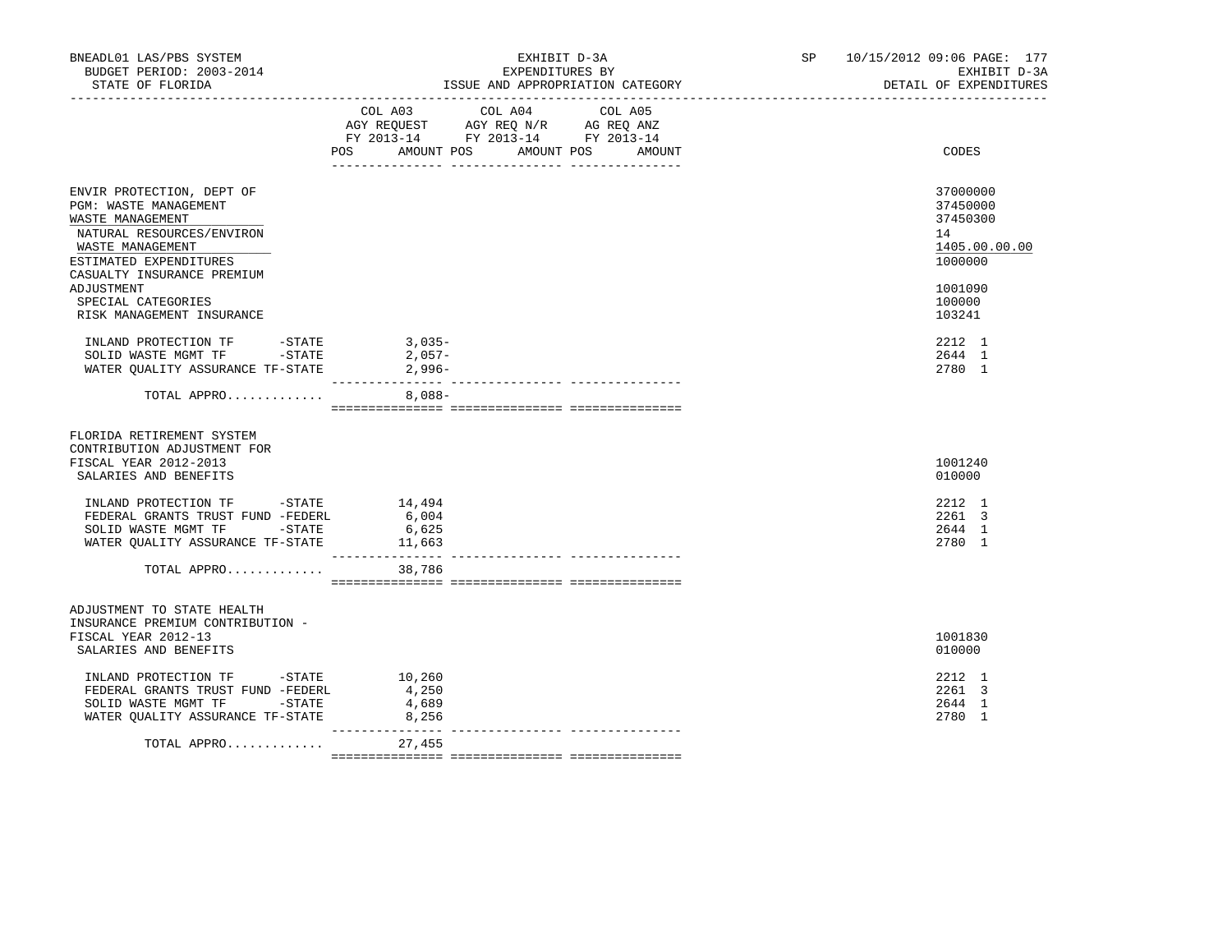| BNEADL01 LAS/PBS SYSTEM<br>BUDGET PERIOD: 2003-2014<br>STATE OF FLORIDA                                                                                                                                                                                                                | EXHIBIT D-3A<br>EXPENDITURES BY<br>ISSUE AND APPROPRIATION CATEGORY                                                                                         | SP and the set of the set of the set of the set of the set of the set of the set of the set of the set of the set of the set of the set of the set of the set of the set of the set of the set of the set of the set of the se | 10/15/2012 09:06 PAGE: 178<br>EXHIBIT D-3A<br>DETAIL OF EXPENDITURES                                        |
|----------------------------------------------------------------------------------------------------------------------------------------------------------------------------------------------------------------------------------------------------------------------------------------|-------------------------------------------------------------------------------------------------------------------------------------------------------------|--------------------------------------------------------------------------------------------------------------------------------------------------------------------------------------------------------------------------------|-------------------------------------------------------------------------------------------------------------|
|                                                                                                                                                                                                                                                                                        | COL A04<br>COL A03<br>COL A05<br>AGY REQUEST AGY REQ N/R AG REQ ANZ<br>FY 2013-14 FY 2013-14 FY 2013-14<br><b>POS</b><br>AMOUNT POS<br>AMOUNT POS<br>AMOUNT |                                                                                                                                                                                                                                | CODES                                                                                                       |
| ENVIR PROTECTION, DEPT OF<br>PGM: WASTE MANAGEMENT<br>WASTE MANAGEMENT<br>NATURAL RESOURCES/ENVIRON<br>WASTE MANAGEMENT<br>ESTIMATED EXPENDITURES<br>REALLOCATION OF HUMAN RESOURCES<br>OUTSOURCING<br>SPECIAL CATEGORIES<br>TR/DMS/HR SVCS/STW CONTRCT<br>INLAND PROTECTION TF -STATE | 283-                                                                                                                                                        |                                                                                                                                                                                                                                | 37000000<br>37450000<br>37450300<br>14<br>1405.00.00.00<br>1000000<br>1005900<br>100000<br>107040<br>2212 1 |
| FEDERAL GRANTS TRUST FUND -FEDERL<br>SOLID WASTE MGMT TF -STATE<br>WATER OUALITY ASSURANCE TF-STATE                                                                                                                                                                                    | $104-$<br>- 107-<br>$208 -$                                                                                                                                 |                                                                                                                                                                                                                                | 2261 3<br>2644 1<br>2780 1                                                                                  |
| TOTAL APPRO                                                                                                                                                                                                                                                                            | $702 -$                                                                                                                                                     |                                                                                                                                                                                                                                |                                                                                                             |
| INTER-AGENCY REORGANIZATIONS<br>REALIGN DEPARTMENT OF HEALTH<br>LABORATORY ANALYSIS TO DEPARTMENT<br>OF ENVIRONMENTAL PROTECTION'S                                                                                                                                                     |                                                                                                                                                             |                                                                                                                                                                                                                                | 1700000                                                                                                     |
| LABORATORY<br>SPECIAL CATEGORIES<br>DRYCLEANING CONTAM CLEANUP                                                                                                                                                                                                                         |                                                                                                                                                             |                                                                                                                                                                                                                                | 1700300<br>100000<br>103000                                                                                 |
| WATER QUALITY ASSURANCE TF-STATE 10,000-                                                                                                                                                                                                                                               |                                                                                                                                                             |                                                                                                                                                                                                                                | 2780 1                                                                                                      |
| UNDERGROUND TANK CLEANUP                                                                                                                                                                                                                                                               |                                                                                                                                                             |                                                                                                                                                                                                                                | 104132                                                                                                      |
| INLAND PROTECTION TF                                                                                                                                                                                                                                                                   | -STATE 236,845-                                                                                                                                             |                                                                                                                                                                                                                                | 2212 1                                                                                                      |
| TOTAL: REALIGN DEPARTMENT OF HEALTH<br>LABORATORY ANALYSIS TO DEPARTMENT<br>OF ENVIRONMENTAL PROTECTION'S<br>LABORATORY                                                                                                                                                                |                                                                                                                                                             |                                                                                                                                                                                                                                | 1700300                                                                                                     |
| TOTAL ISSUE                                                                                                                                                                                                                                                                            | 246,845-                                                                                                                                                    |                                                                                                                                                                                                                                |                                                                                                             |
|                                                                                                                                                                                                                                                                                        |                                                                                                                                                             |                                                                                                                                                                                                                                |                                                                                                             |

2013-2014 BUDGET YEAR NARRATIVE: IT COMPONENT? NO

 The Department of Environmental Protection's (DEP) Division of Waste Management(DWM)and Division of Water Resource Management (DWRM) currently contract with the Department of Health (DOH) for potable water quality monitoring near contaminated sites. This includes laboratory services associated with analyses of water samples from potentially contaminated drinking water wells. The DOH and the DEP have discussed opportunities for statewide cost savings and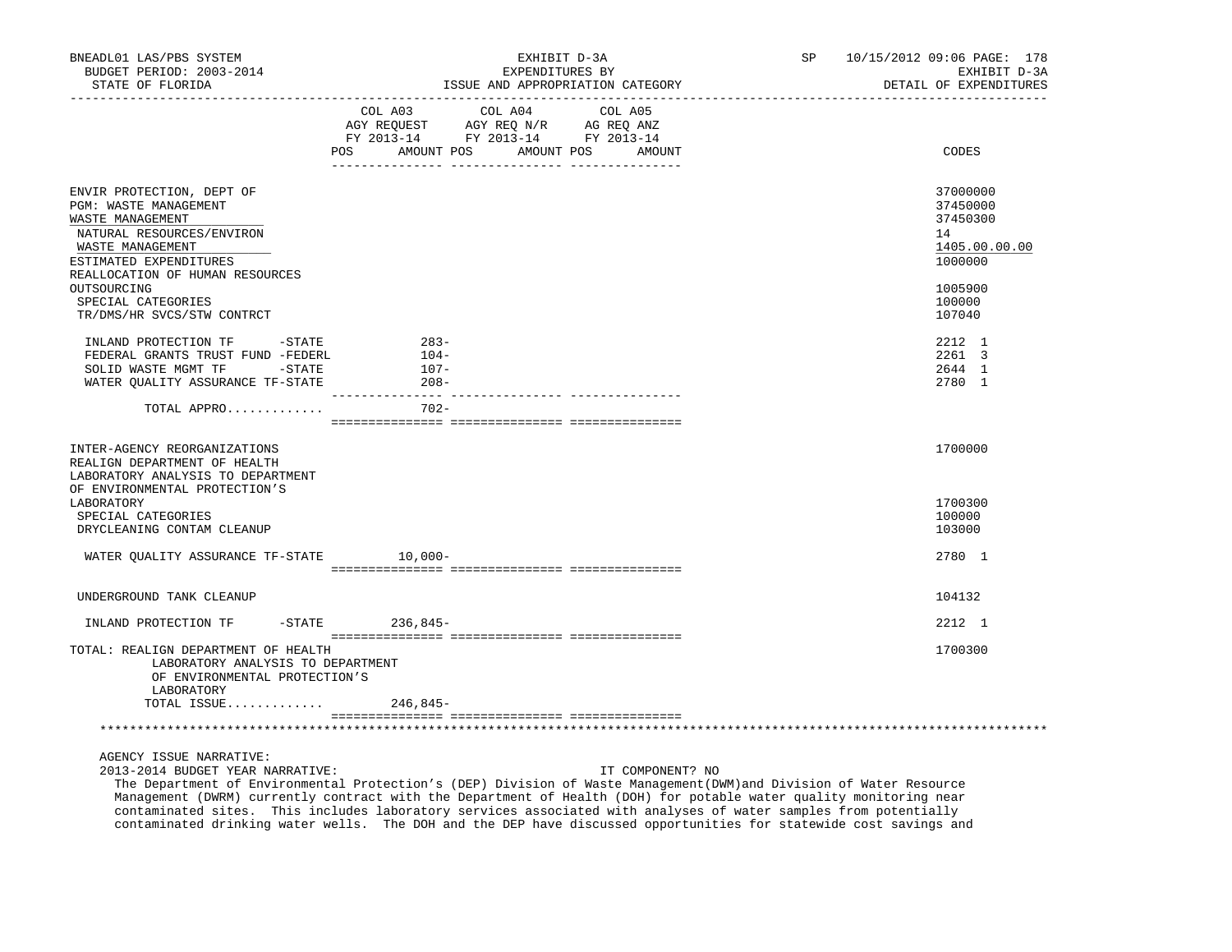| BNEADL01 LAS/PBS SYSTEM<br>BUDGET PERIOD: 2003-2014<br>STATE OF FLORIDA                                                                                                                                                      | EXHIBIT D-3A<br>EXPENDITURES BY<br>ISSUE AND APPROPRIATION CATEGORY                                                                   | SP | 10/15/2012 09:06 PAGE: 179<br>EXHIBIT D-3A<br>DETAIL OF EXPENDITURES |
|------------------------------------------------------------------------------------------------------------------------------------------------------------------------------------------------------------------------------|---------------------------------------------------------------------------------------------------------------------------------------|----|----------------------------------------------------------------------|
|                                                                                                                                                                                                                              | COL A03 COL A04 COL A05<br>AGY REQUEST AGY REQ N/R AG REQ ANZ<br>FY 2013-14 FY 2013-14 FY 2013-14<br>POS AMOUNT POS AMOUNT POS AMOUNT |    | CODES                                                                |
| ENVIR PROTECTION, DEPT OF<br>PGM: WASTE MANAGEMENT<br>WASTE MANAGEMENT<br>NATURAL RESOURCES/ENVIRON<br>WASTE MANAGEMENT<br>INTER-AGENCY REORGANIZATIONS<br>REALIGN DEPARTMENT OF HEALTH<br>LABORATORY ANALYSIS TO DEPARTMENT |                                                                                                                                       |    | 37000000<br>37450000<br>37450300<br>14<br>1405.00.00.00<br>1700000   |
| OF ENVIRONMENTAL PROTECTION'S<br>LABORATORY                                                                                                                                                                                  |                                                                                                                                       |    | 1700300                                                              |

 efficiency gains by assuming this laboratory services workload from the DOH lab to the DEP lab. This activity complements the laboratory support already provided by the DEP lab, resulting in an immediate cost savings through economies of scale.

This request is consistent with the Governor's Civic & Governance Systems Strategy to improve the efficiency and effectiveness of government agencies at all levels. DEP estimates this will result in a statewide cost savings, the details of which will be reflected in DOH's companion LBR issue code 1700600. In addition, it is anticipated that the Department will have direct access to our co-located laboratory facilities and staff.

 This issue will reduce the Underground Storage Tank Cleanup category by \$236,845 and the Drycleaning Contamination Cleanup category by \$10,000 for DWM's portion of laboratory services under the DOH contract transferred to DEP. This issue will reduce the Underground Storage Tank Cleanup category by \$123,422, the Hazardous Waste Cleanup category by \$61,711 and the Water Well Cleanup category by \$61,711 for DWRM's portion of laboratory services under the DOH contract transferred to DEP.

 The total funding request is \$9,585 less than the previous payments to DOH and the total position request is 6 FTE. The 6 FTE increase will occur in the Bureau of Laboratories. The additional positions, expense funds and contracted services in Environmental Laboratory Trust Fund are necessary to improve efficiency and effectiveness of government agencies by shifting the lab workload from the Department of Health to the Department of Environmental Protection.

Cost Summary:

| 37350400 | Underground Tank Cleanup          |     | (S123, 422) | Inland Protection Trust Fund        |
|----------|-----------------------------------|-----|-------------|-------------------------------------|
| 37350400 | Hazardous Waste Cleanup           |     | (S 61, 711) | Water Ouality Assurance Trust Fund  |
| 37350400 | Water Well Cleanup                |     | (S 61, 711) | Water Ouality Assurance Trust Fund  |
| 37450300 | Underground Tank Cleanup          |     | (S236, 845) | Inland Protection Trust Fund        |
| 37450300 | Drycleaning Contamination Cleanup |     | (S 10.000)  | Water Ouality Assurance Trust Fund  |
| 37300100 | Salaries and Benefits             | 6.0 | \$281,980   | Environmental Laboratory Trust Fund |
| 37300100 | Transfer to DMS HR Services       |     | 2,124       | Environmental Laboratory Trust Fund |
| 37300100 | Expense                           |     | 190,000     | Environmental Laboratory Trust Fund |
| 37300100 | Contracted Services               |     | 10,000      | Environmental Laboratory Trust Fund |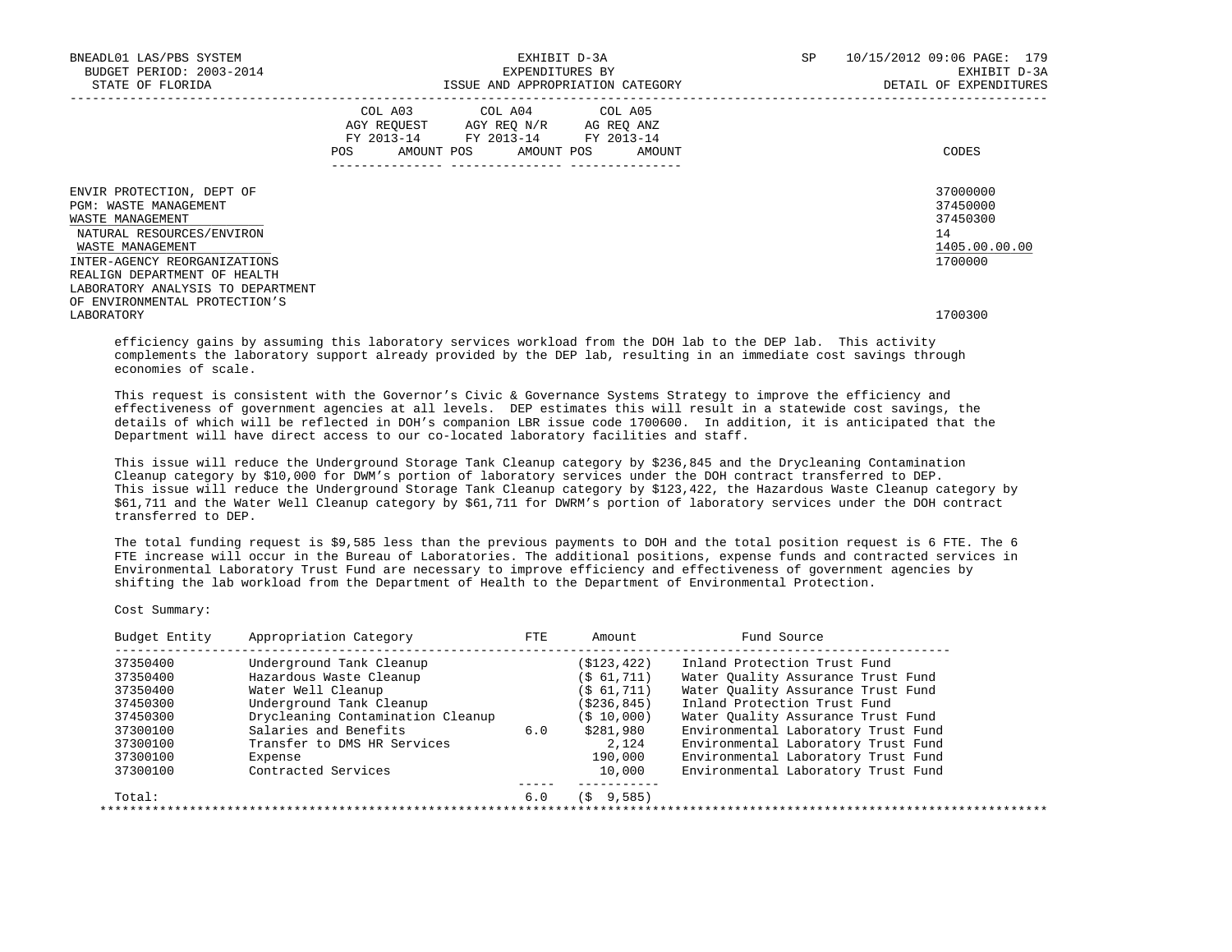| BNEADL01 LAS/PBS SYSTEM<br>BUDGET PERIOD: 2003-2014<br>STATE OF FLORIDA                                                                                    | EXHIBIT D-3A<br>EXPENDITURES BY<br>ISSUE AND APPROPRIATION CATEGORY                                                                   | SP 10/15/2012 09:06 PAGE: 180<br>EXHIBIT D-3A<br>DETAIL OF EXPENDITURES |
|------------------------------------------------------------------------------------------------------------------------------------------------------------|---------------------------------------------------------------------------------------------------------------------------------------|-------------------------------------------------------------------------|
|                                                                                                                                                            | COL A03 COL A04 COL A05<br>AGY REQUEST AGY REQ N/R AG REQ ANZ<br>FY 2013-14 FY 2013-14 FY 2013-14<br>POS AMOUNT POS AMOUNT POS AMOUNT | CODES                                                                   |
|                                                                                                                                                            |                                                                                                                                       |                                                                         |
| ENVIR PROTECTION, DEPT OF<br>PGM: WASTE MANAGEMENT<br>WASTE MANAGEMENT<br>NATURAL RESOURCES/ENVIRON<br>WASTE MANAGEMENT<br>INTRA-AGENCY REORGANIZATIONS    |                                                                                                                                       | 37000000<br>37450000<br>37450300<br>14<br>1405.00.00.00<br>1800000      |
| REALIGN AND CONSOLIDATE INFORMATION<br>TECHNOLOGY WORKFORCE - DEDUCT<br>SALARY RATE                                                                        |                                                                                                                                       | 18085C0<br>000000                                                       |
| SALARY RATE 280,549-                                                                                                                                       |                                                                                                                                       |                                                                         |
| SALARIES AND BENEFITS                                                                                                                                      |                                                                                                                                       | 010000                                                                  |
| FEDERAL GRANTS TRUST FUND -FEDERL 65,208-<br>SOLID WASTE MGMT TF -STATE<br>WATER QUALITY ASSURANCE TF-STATE 198,872-                                       | 104,912-                                                                                                                              | 2261 3<br>2644 1<br>2780 1                                              |
| TOTAL POSITIONS $6.00-$<br>TOTAL APPRO                                                                                                                     | 368,992-                                                                                                                              |                                                                         |
| EXPENSES                                                                                                                                                   |                                                                                                                                       | 040000                                                                  |
| FEDERAL GRANTS TRUST FUND -FEDERL<br>SOLID WASTE MGMT TF -STATE<br>WATER QUALITY ASSURANCE TF-STATE                                                        | $2,345-$<br>4,690-<br>$7,035-$                                                                                                        | 2261 3<br>2644 1<br>2780 1                                              |
| TOTAL APPRO                                                                                                                                                | 14,070-                                                                                                                               |                                                                         |
|                                                                                                                                                            |                                                                                                                                       |                                                                         |
| SPECIAL CATEGORIES<br>TR/DMS/HR SVCS/STW CONTRCT                                                                                                           |                                                                                                                                       | 100000<br>107040                                                        |
| FEDERAL GRANTS TRUST FUND -FEDERL<br>SOLID WASTE MGMT TF -STATE<br>WATER QUALITY ASSURANCE TF-STATE                                                        | $354-$<br>$708 -$<br>$1,062-$<br>---------- --------------- ---------                                                                 | 2261 3<br>2644 1<br>2780 1                                              |
| TOTAL APPRO                                                                                                                                                | $2,124-$                                                                                                                              |                                                                         |
| TOTAL: REALIGN AND CONSOLIDATE INFORMATION<br>TECHNOLOGY WORKFORCE - DEDUCT<br>TOTAL POSITIONS 6.00-<br>TOTAL ISSUE 385,186-<br>TOTAL SALARY RATE 280,549- |                                                                                                                                       | 18085C0                                                                 |
|                                                                                                                                                            |                                                                                                                                       |                                                                         |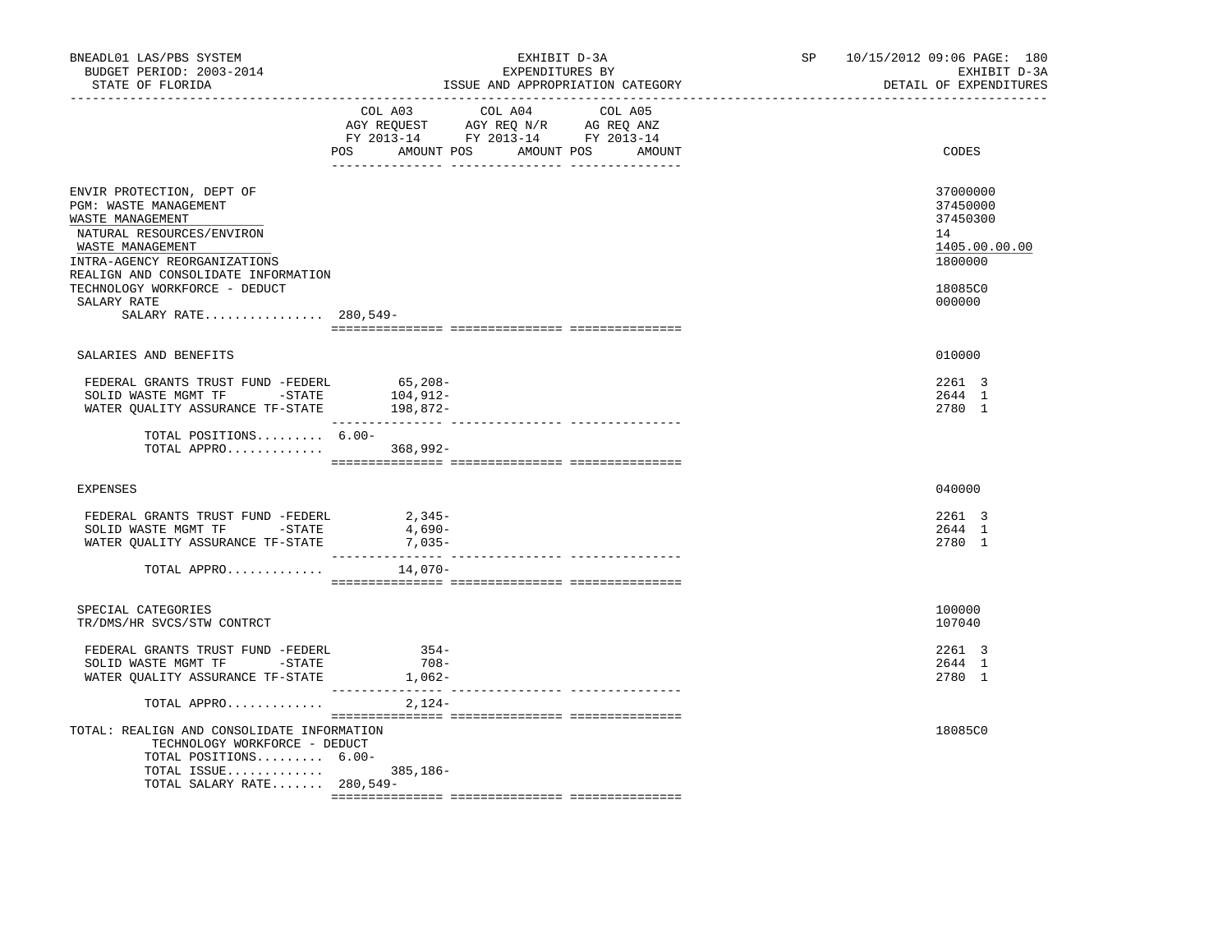| BNEADL01 LAS/PBS SYSTEM<br>BUDGET PERIOD: 2003-2014<br>STATE OF FLORIDA                                                                                                                        |                | EXPENDITURES BY                                                                                                       | EXHIBIT D-3A<br>ISSUE AND APPROPRIATION CATEGORY | SP<br>10/15/2012 09:06 PAGE: 181<br>EXHIBIT D-3A<br>DETAIL OF EXPENDITURES |
|------------------------------------------------------------------------------------------------------------------------------------------------------------------------------------------------|----------------|-----------------------------------------------------------------------------------------------------------------------|--------------------------------------------------|----------------------------------------------------------------------------|
|                                                                                                                                                                                                | COL A03<br>POS | COL A04 COL A05<br>AGY REOUEST AGY REO N/R AG REO ANZ<br>FY 2013-14 FY 2013-14 FY 2013-14<br>AMOUNT POS<br>AMOUNT POS | AMOUNT                                           | CODES                                                                      |
| ENVIR PROTECTION, DEPT OF<br>PGM: WASTE MANAGEMENT<br>WASTE MANAGEMENT<br>NATURAL RESOURCES/ENVIRON<br>WASTE MANAGEMENT<br>INTRA-AGENCY REORGANIZATIONS<br>REALIGN AND CONSOLIDATE INFORMATION |                |                                                                                                                       |                                                  | 37000000<br>37450000<br>37450300<br>14<br>1405.00.00.00<br>1800000         |
| TECHNOLOGY WORKFORCE - DEDUCT                                                                                                                                                                  |                |                                                                                                                       |                                                  | 18085C0                                                                    |

AGENCY ISSUE NARRATIVE:

2013-2014 BUDGET YEAR NARRATIVE: IT COMPONENT? YES

 This issue requests to transfer positions and spending authority in the amount of \$1,804,728 from multiple funds within the Florida Department of Environmental Protection (DEP) to the Working Capital Trust Fund. This will be utilized to consolidate the Information Technology (IT) workforce within DEP. The issue nets to zero. Also see issue 18086C0.

 The current decentralized IT workforce structure does not effectively serve the changing needs of DEP, and the State of Florida. It has become increasingly difficult to train and maintain all IT staff at the same level of expertise. Therefore, DEP continues to rely heavily on vendor services to augment IT projects and support activities when in fact a solution to meet those needs is available through pooling internal resources. Centralizing IT staff throughout DEP will encourage collaboration and knowledge sharing, and reduce duplication of IT services, applications, and resources within DEP. It will better equip DEP to effectively plan as an agency and manage resources according to clearly prioritized business needs.

| Budget Entity                            | <b>FTE</b> | Amount.       |  |
|------------------------------------------|------------|---------------|--|
| Technology & Information Services        | 15.0       | \$1,804,728   |  |
| Air Resource Management                  | (2.0)      | (S108, 112)   |  |
| Land Administration                      | (1.0)      | (574, 991)    |  |
| Land Management                          | (1.0)      | ( \$68, 455)  |  |
| Waste Management                         | (6.0)      | ( \$385, 186) |  |
| Districts - Water Resource Mgt.          |            | (S540, 522)   |  |
| Water Resource Management                | (3.0)      | (\$514,054)   |  |
| Executive Dir & Support Svcs - Admin     | (1.0)      | ( \$60, 661)  |  |
| Executive Dir & Support Svcs - Ext. Aff. | (1.0)      | ( \$52, 747)  |  |
| Total:                                   | 0.0        | \$0           |  |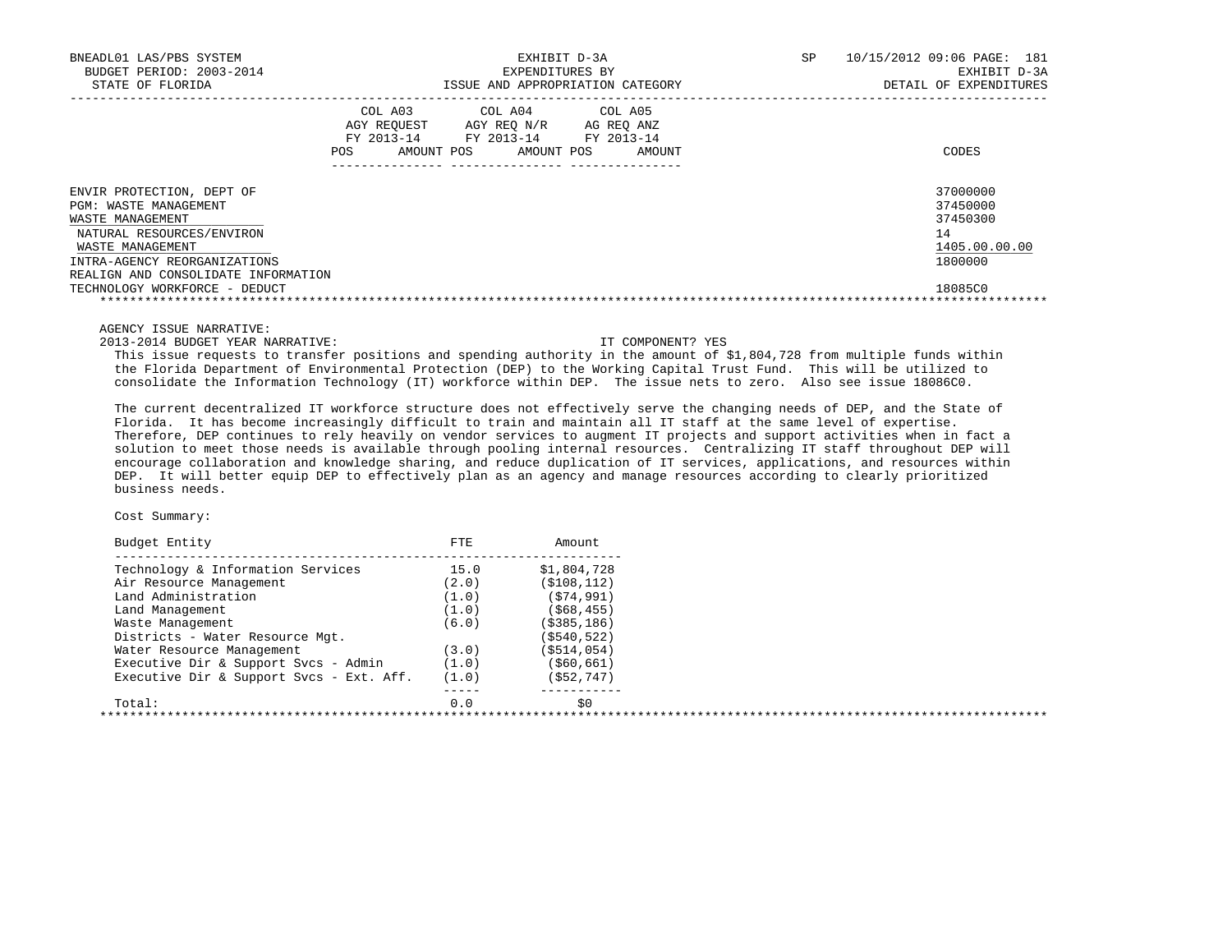| BNEADL01 LAS/PBS SYSTEM<br>BUDGET PERIOD: 2003-2014<br>STATE OF FLORIDA                                                                                                                        |              |          | ISSUE AND APPROPRIATION CATEGORY                                                     | EXHIBIT D-3A<br>EXPENDITURES BY |           |                      |     | SP 10/15/2012 09:06 PAGE: 182<br>EXHIBIT D-3A<br>DETAIL OF EXPENDITURES |
|------------------------------------------------------------------------------------------------------------------------------------------------------------------------------------------------|--------------|----------|--------------------------------------------------------------------------------------|---------------------------------|-----------|----------------------|-----|-------------------------------------------------------------------------|
|                                                                                                                                                                                                | COL A03      |          | COL A04<br>CO AGY REQUEST AGY REQ N/R AG REQ ANZ<br>FY 2013-14 FY 2013-14 FY 2013-14 | COL A05                         |           |                      |     |                                                                         |
| POS                                                                                                                                                                                            |              |          | AMOUNT POS AMOUNT POS AMOUNT                                                         |                                 |           |                      |     | CODES                                                                   |
| ENVIR PROTECTION, DEPT OF<br>PGM: WASTE MANAGEMENT<br>WASTE MANAGEMENT<br>NATURAL RESOURCES/ENVIRON<br>WASTE MANAGEMENT<br>INTRA-AGENCY REORGANIZATIONS<br>REALIGN AND CONSOLIDATE INFORMATION |              |          |                                                                                      |                                 |           |                      |     | 37000000<br>37450000<br>37450300<br>14<br>1405.00.00.00<br>1800000      |
| TECHNOLOGY WORKFORCE - DEDUCT                                                                                                                                                                  |              |          |                                                                                      |                                 |           |                      |     | 18085C0                                                                 |
| POSITION DETAIL OF SALARIES AND BENEFITS:                                                                                                                                                      |              |          |                                                                                      |                                 |           |                      |     | LAPSE LAPSED SALARIES                                                   |
|                                                                                                                                                                                                | $_{\rm FTE}$ |          | BASE RATE ADDITIVES BENEFITS                                                         |                                 |           | SUBTOTAL             | - 왕 | AND BENEFITS                                                            |
| A03 - AGY REQUEST FY 2013-14                                                                                                                                                                   |              |          |                                                                                      |                                 |           |                      |     |                                                                         |
| CHANGES TO CURRENTLY AUTHORIZED POSITIONS<br>2102 COMPUTER PROGRAMMER ANALYST I                                                                                                                |              |          |                                                                                      |                                 |           |                      |     |                                                                         |
| 11274 001<br>2107 SYSTEMS PROJECT ANALYST                                                                                                                                                      |              | $1.00 -$ | $35,313-$                                                                            |                                 | 14,706-   | 50,019- 0.00         |     | $50,019-$                                                               |
| 20177 001                                                                                                                                                                                      |              |          |                                                                                      |                                 | 15,430-   |                      |     |                                                                         |
| 20191 001                                                                                                                                                                                      |              |          | $1.00 40,948-$<br>$1.00 46,436-$                                                     |                                 | 16,133–   |                      |     | 56,378-0.00 56,378-<br>62,569-0.00 62,569-                              |
| 4812 ENVIRONMENTAL SPECIALIST III                                                                                                                                                              |              |          |                                                                                      |                                 |           |                      |     |                                                                         |
| $1.231$ 001 $1.00-$ 40,948-                                                                                                                                                                    |              |          |                                                                                      |                                 | 15,430-   | 56,378- 0.00         |     | $56,378-$                                                               |
| 2117 SYSTEMS PROGRAMMING ADMINISTRATOR - SES<br>$1.00 -$<br>11408 001                                                                                                                          |              |          | $55,000-$                                                                            |                                 | $18,405-$ | $73,405 - 0.00$      |     | 73,405-                                                                 |
| 8621 ENVIRONMENTAL ADMINISTRATOR<br>11288 001                                                                                                                                                  |              |          | $1.00 - 61,904 -$                                                                    |                                 |           | $81,198 - 0.00$      |     | $81,198-$                                                               |
|                                                                                                                                                                                                |              |          |                                                                                      |                                 | 19,294-   |                      |     |                                                                         |
| TOTALS FOR ISSUE BY FUND<br>2644 SOLID WASTE MGMT TF<br>2780 WATER QUALITY ASSURANCE TF<br>2261 FEDERAL GRANTS TRUST FUND                                                                      |              |          |                                                                                      |                                 |           |                      |     | $106,397-$<br>210,981-<br>62,569-                                       |
|                                                                                                                                                                                                |              |          | $6.00 - 280,549 -$                                                                   |                                 |           | $99,398 - 379,947 -$ |     | ----------<br>379,947-                                                  |
|                                                                                                                                                                                                |              |          |                                                                                      |                                 |           |                      |     | ==============                                                          |
| OTHER SALARY AMOUNT<br>2261 FEDERAL GRANTS TRUST FUND<br>2644 SOLID WASTE MGMT TF<br>2780 WATER QUALITY ASSURANCE TF                                                                           |              |          |                                                                                      |                                 |           |                      |     | $2,639-$<br>1,485<br>12,109                                             |
|                                                                                                                                                                                                |              |          |                                                                                      |                                 |           |                      |     | --------------<br>368,992-                                              |
|                                                                                                                                                                                                |              |          |                                                                                      |                                 |           |                      |     | ==============                                                          |
|                                                                                                                                                                                                |              |          |                                                                                      |                                 |           |                      |     |                                                                         |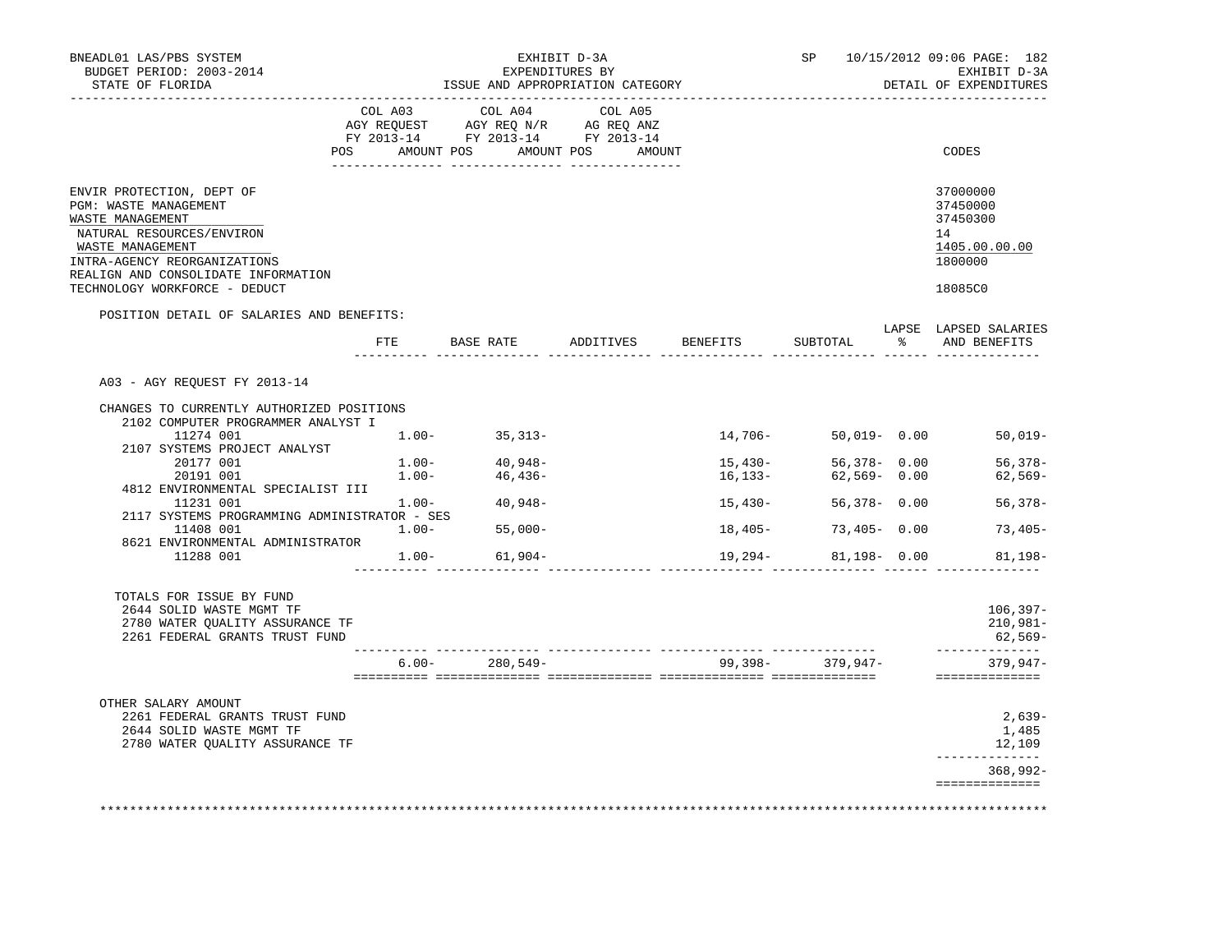| BNEADL01 LAS/PBS SYSTEM<br>BUDGET PERIOD: 2003-2014<br>STATE OF FLORIDA                                                                                                                                                                                        | EXHIBIT D-3A<br>EXPENDITURES BY<br>ISSUE AND APPROPRIATION CATEGORY                                                                                                                                                                                                                                                                                       | SP 10/15/2012 09:06 PAGE: 183<br>EXHIBIT D-3A<br>DETAIL OF EXPENDITURES                           |
|----------------------------------------------------------------------------------------------------------------------------------------------------------------------------------------------------------------------------------------------------------------|-----------------------------------------------------------------------------------------------------------------------------------------------------------------------------------------------------------------------------------------------------------------------------------------------------------------------------------------------------------|---------------------------------------------------------------------------------------------------|
|                                                                                                                                                                                                                                                                | $\begin{tabular}{lllllllllll} &\multicolumn{4}{c}{\text{COL A03}} &\multicolumn{4}{c}{\text{COL A04}} &\multicolumn{4}{c}{\text{COL A05}} \\ \multicolumn{4}{c}{\text{AGY REQUEST}} &\multicolumn{4}{c}{\text{AGY REQ N/R}} &\multicolumn{4}{c}{\text{AG REQ ANZ}} \end{tabular}$<br>FY 2013-14 FY 2013-14 FY 2013-14<br>POS AMOUNT POS AMOUNT POS AMOUNT | CODES                                                                                             |
| ENVIR PROTECTION, DEPT OF<br><b>PGM: WASTE MANAGEMENT</b><br>WASTE MANAGEMENT<br>NATURAL RESOURCES/ENVIRON<br>WASTE MANAGEMENT<br>NONRECURRING EXPENDITURES<br>PETROLEUM TANK CLEANUP PROGRAM<br>SECTION 58<br>SPECIAL CATEGORIES<br>FED WASTE PLANNING GRANTS |                                                                                                                                                                                                                                                                                                                                                           | 37000000<br>37450000<br>37450300<br>14<br>1405.00.00.00<br>2100000<br>2103124<br>100000<br>101011 |
| FEDERAL GRANTS TRUST FUND -FEDERL 2,020,877-                                                                                                                                                                                                                   |                                                                                                                                                                                                                                                                                                                                                           | 2261 3                                                                                            |
| HAZARDOUS WASTE SITE REST                                                                                                                                                                                                                                      |                                                                                                                                                                                                                                                                                                                                                           | 101494                                                                                            |
| FEDERAL GRANTS TRUST FUND -FEDERL 2,001,364-                                                                                                                                                                                                                   |                                                                                                                                                                                                                                                                                                                                                           | 2261 3                                                                                            |
| TOTAL: PETROLEUM TANK CLEANUP PROGRAM<br>SECTION 58<br>TOTAL ISSUE $4,022,241-$                                                                                                                                                                                |                                                                                                                                                                                                                                                                                                                                                           | 2103124                                                                                           |
| ANNUALIZATION OF ADMINISTERED<br>FUNDS APPROPRIATIONS<br>STATE HEALTH INSURANCE ADJUSTMENT<br>FOR FY 2012-13 - 10 MONTHS                                                                                                                                       |                                                                                                                                                                                                                                                                                                                                                           | 26A0000                                                                                           |
| <b>ANNUALIZATION</b><br>SALARIES AND BENEFITS                                                                                                                                                                                                                  |                                                                                                                                                                                                                                                                                                                                                           | 26A1830<br>010000                                                                                 |
| INLAND PROTECTION TF -STATE 51,300<br>FEDERAL GRANTS TRUST FUND -FEDERL<br>SOLID WASTE MGMT TF -STATE<br>WATER QUALITY ASSURANCE TF-STATE                                                                                                                      | 21,250<br>23,445<br>41,280                                                                                                                                                                                                                                                                                                                                | 2212 1<br>2261 3<br>2644 1<br>2780 1                                                              |
| TOTAL APPRO $137,275$                                                                                                                                                                                                                                          |                                                                                                                                                                                                                                                                                                                                                           |                                                                                                   |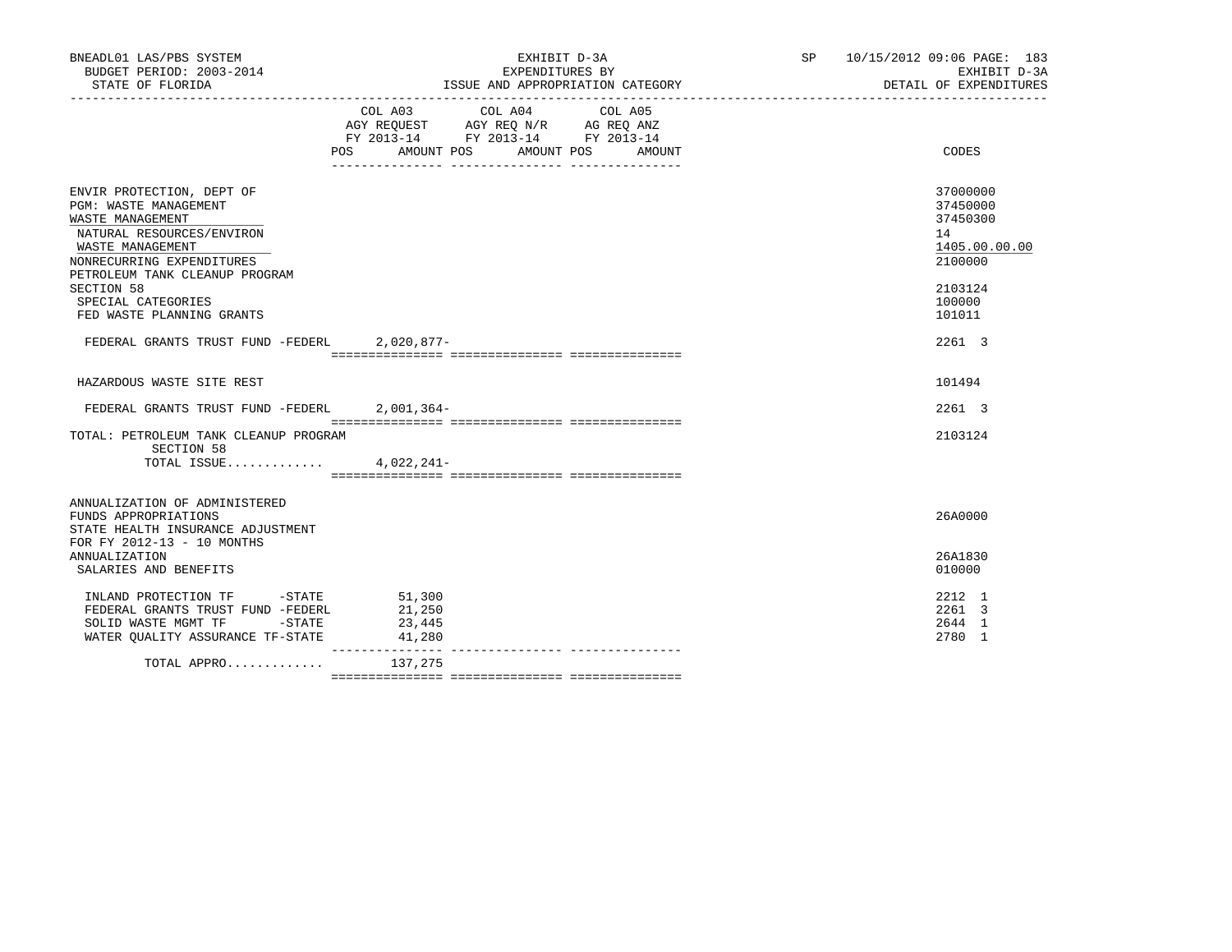| BNEADL01 LAS/PBS SYSTEM<br>BUDGET PERIOD: 2003-2014<br>STATE OF FLORIDA                                                                                                                                                           | EXHIBIT D-3A<br>EXPENDITURES BY<br>ISSUE AND APPROPRIATION CATEGORY                                                                             | 10/15/2012 09:06 PAGE: 184<br>SP<br>EXHIBIT D-3A<br>DETAIL OF EXPENDITURES              |
|-----------------------------------------------------------------------------------------------------------------------------------------------------------------------------------------------------------------------------------|-------------------------------------------------------------------------------------------------------------------------------------------------|-----------------------------------------------------------------------------------------|
|                                                                                                                                                                                                                                   | COL A03 COL A04 COL A05<br>AGY REQUEST AGY REQ N/R AG REQ ANZ<br>FY 2013-14 FY 2013-14 FY 2013-14<br>AMOUNT POS AMOUNT POS AMOUNT<br><b>POS</b> | CODES                                                                                   |
| ENVIR PROTECTION, DEPT OF<br><b>PGM: WASTE MANAGEMENT</b><br>WASTE MANAGEMENT<br>NATURAL RESOURCES/ENVIRON<br>WASTE MANAGEMENT<br>STATE FUNDING REDUCTIONS<br>REDUCE FUNDING PURSUANT TO<br>AGENCY-WIDE LEASE SAVINGS<br>EXPENSES |                                                                                                                                                 | 37000000<br>37450000<br>37450300<br>14<br>1405.00.00.00<br>3300000<br>3300200<br>040000 |
| INLAND PROTECTION TF -STATE 102,054-<br>FEDERAL GRANTS TRUST FUND -FEDERL                                                                                                                                                         | $34,018-$                                                                                                                                       | 2212 1<br>2261 3                                                                        |
| TOTAL APPRO 136,072-                                                                                                                                                                                                              |                                                                                                                                                 |                                                                                         |

\*\*\*\*\*\*\*\*\*\*\*\*\*\*\*\*\*\*\*\*\*\*\*\*\*\*\*\*\*\*\*\*\*\*\*\*\*\*\*\*\*\*\*\*\*\*\*\*\*\*\*\*\*\*\*\*\*\*\*\*\*\*\*\*\*\*\*\*\*\*\*\*\*\*\*\*\*\*\*\*\*\*\*\*\*\*\*\*\*\*\*\*\*\*\*\*\*\*\*\*\*\*\*\*\*\*\*\*\*\*\*\*\*\*\*\*\*\*\*\*\*\*\*\*\*\*\*

AGENCY ISSUE NARRATIVE:

2013-2014 BUDGET YEAR NARRATIVE: IT COMPONENT? NO

 The Department of Environmental Protection (DEP) has taken an aggressive approach to identify opportunities to reduce lease space. The Division of Air Resources Management recently relocated staff and equipment associated with private-sector lease space to Department of Management Services (DMS) space at the Bob Martinez Center. The staff and equipment were absorbed into DEP's existing leased space. There is an overall savings for FY 13/14 of \$381,643.

 The Division of State Lands consolidated staff in the Carr Building, thus allowing vacant space on the second floor to be returned to DMS for reallocation. This reduction in leased space is effective October 1, 2012 and will result in a savings in FY 13/14 of \$55,938.

 The Northwest District branch has negotiated a new lease for a new office. The new location will reduce DEP leased space by 457 square feet and reduce the rent cost in FY 13/14 by \$15,586.

 Since the budget reduction is equal to the rent savings, there will be no negative impact to DEP. This issue also realigns the budget associated with rent payments for the Bob Martinez Center.

| Budget Entity                                  | Amount        |
|------------------------------------------------|---------------|
| Executive Direction and Support Services       | (S619)        |
| Technology and Information Services            | \$50,157      |
| Land Administration                            | (S55, 938)    |
| Northwest District/Executive Dir and Supp Svcs | (S15, 586)    |
| Water Science & Laboratory Services            | (S121, 025)   |
| Water Resource Management                      | ( \$106, 482) |
| Waste Management                               | ( \$136, 072) |
| Air Resource Management                        | ( \$67, 602)  |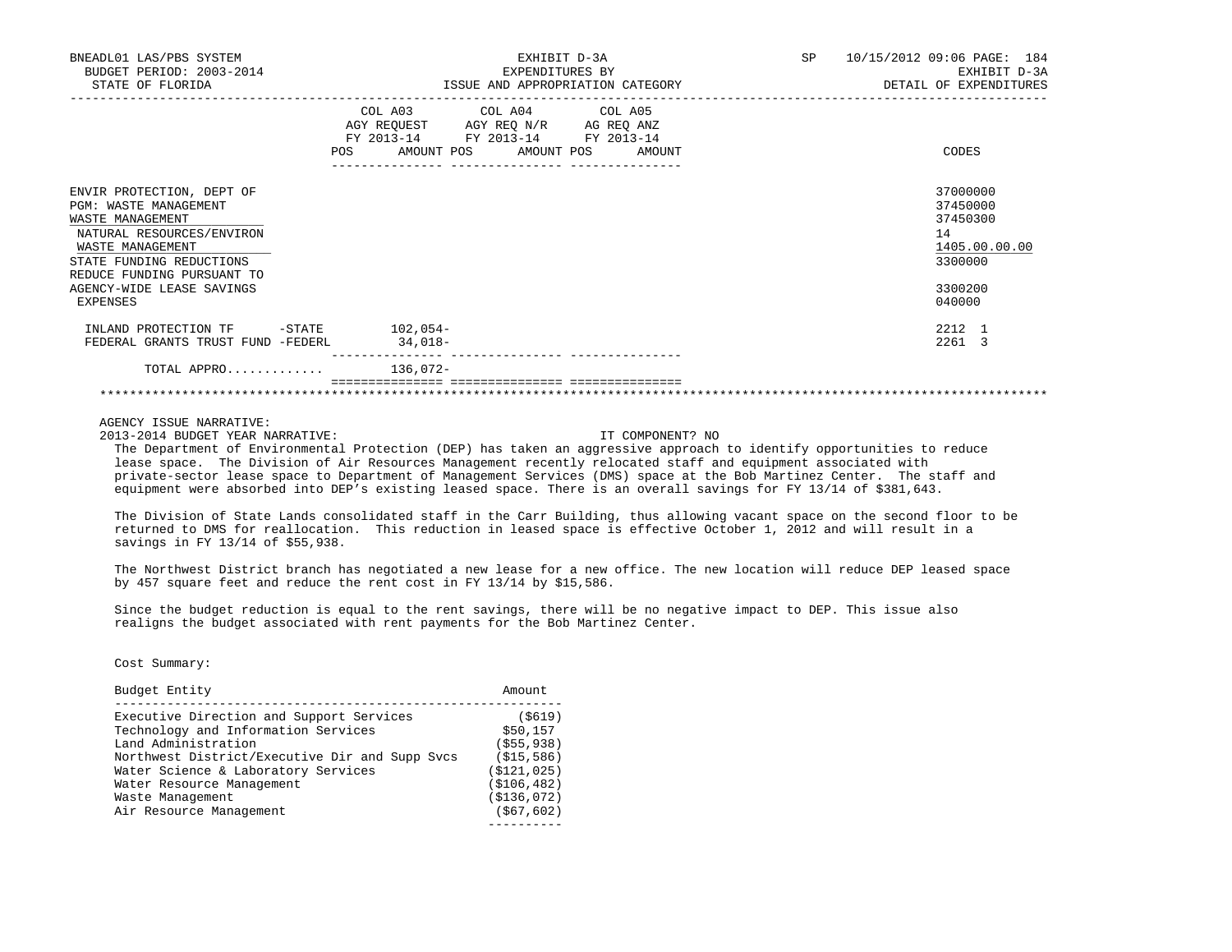| BNEADL01 LAS/PBS SYSTEM<br>BUDGET PERIOD: 2003-2014<br>STATE OF FLORIDA                                                                                                                                               | EXHIBIT D-3A<br>EXPENDITURES BY<br>ISSUE AND APPROPRIATION CATEGORY |                                                                                                                                                                                                                                                   |                  | SP 10/15/2012 09:06 PAGE: 185<br>EXHIBIT D-3A<br>DETAIL OF EXPENDITURES       |
|-----------------------------------------------------------------------------------------------------------------------------------------------------------------------------------------------------------------------|---------------------------------------------------------------------|---------------------------------------------------------------------------------------------------------------------------------------------------------------------------------------------------------------------------------------------------|------------------|-------------------------------------------------------------------------------|
|                                                                                                                                                                                                                       | POS AMOUNT POS AMOUNT POS AMOUNT                                    | COL A03 COL A04 COL A05<br>$\begin{tabular}{lllllll} \bf AGY & \bf REQUEST & \bf AGY & \bf REQ & \bf N/R & \bf AG & \bf REQ & \bf ANZ \\ \bf FY & \tt 2013-14 & \bf FY & \tt 2013-14 & \bf FY & \tt 2013-14 \\ \end{tabular}$<br>________________ | ---------------- | CODES                                                                         |
| ENVIR PROTECTION, DEPT OF<br><b>PGM: WASTE MANAGEMENT</b><br>WASTE MANAGEMENT<br>NATURAL RESOURCES/ENVIRON<br>WASTE MANAGEMENT<br>STATE FUNDING REDUCTIONS<br>REDUCE FUNDING PURSUANT TO<br>AGENCY-WIDE LEASE SAVINGS |                                                                     |                                                                                                                                                                                                                                                   |                  | 37000000<br>37450000<br>37450300<br>14<br>1405.00.00.00<br>3300000<br>3300200 |
| Issue Total:                                                                                                                                                                                                          |                                                                     | (S453, 167)                                                                                                                                                                                                                                       |                  |                                                                               |
| FEDERAL GRANT FUNDING INCREASES<br>ADDITIONAL FEDERAL FUNDS -<br>UNDERGROUND STORAGE TANK<br>SPECIAL CATEGORIES<br>UNDERGROUND TANK CLEANUP                                                                           |                                                                     |                                                                                                                                                                                                                                                   |                  | 4700000<br>4700380<br>100000<br>104132                                        |
| FEDERAL GRANTS TRUST FUND -FEDERL 3,092,467                                                                                                                                                                           |                                                                     |                                                                                                                                                                                                                                                   |                  | 2261 3                                                                        |

### AGENCY ISSUE NARRATIVE:

2013-2014 BUDGET YEAR NARRATIVE: IT COMPONENT? NO

 This issue provides for \$3,092,467 in budget authority for the State Underground Storage Tanks Program and the Leaking Underground Storage Tanks Program EPA grants. These funds are used to develop, implement, and maintain an effective Underground Storage Tank program for meeting the provisions of the Energy Policy Act of 2005 and for the remediation of petroleum contamination from leaking underground storage tanks. \$4,022,241 in Federal Grants Trust Fund budget authority was provided in fiscal year 2012-2013.

 \$763,680 in federal funding of the Underground Storage Tanks compliance program will support the maintenance and enhancement of the Florida Inspection Reporting Storage (FIRST) system. The FIRST technology has resulted in more inspections per year, greatly increasing the program's ability to allocate more time and resources to compliance assistance and achieving compliance without enforcement.

 \$2,328,787 will fund remediation of petroleum contamination from leaking underground storage tanks for sites with no viable responsible party and IT support of the petroleum cleanup program such as maintenance of the Storage Tank Cleanup Monitoring (STCM) database. The metrics in place for petroleum contamination cleanup is the number of sites underway and the number of sites closed. As of August 2012 there are 17,385 petroleum contaminated sites that are eligible for full or partial state-funded cleanup assistance. Of the 17,385 state-funded cleanup sites, 6,662 have been completed and closed. In addition, 3,357 have some phase of cleanup underway and 7,366 are awaiting cleanup in priority order.

 EPA funding is expended through contracts with private IT contractors and remediation cleanup contractors through direct State contracts. As a result, the program has a direct and indirect impact on the economy of several times its investment in storage tank compliance and cleanup activities. These contracts support the petroleum cleanup program and storage tank compliance verification program throughout the State to protect Florida's drinking water supply and to sustain safe and healthy communities.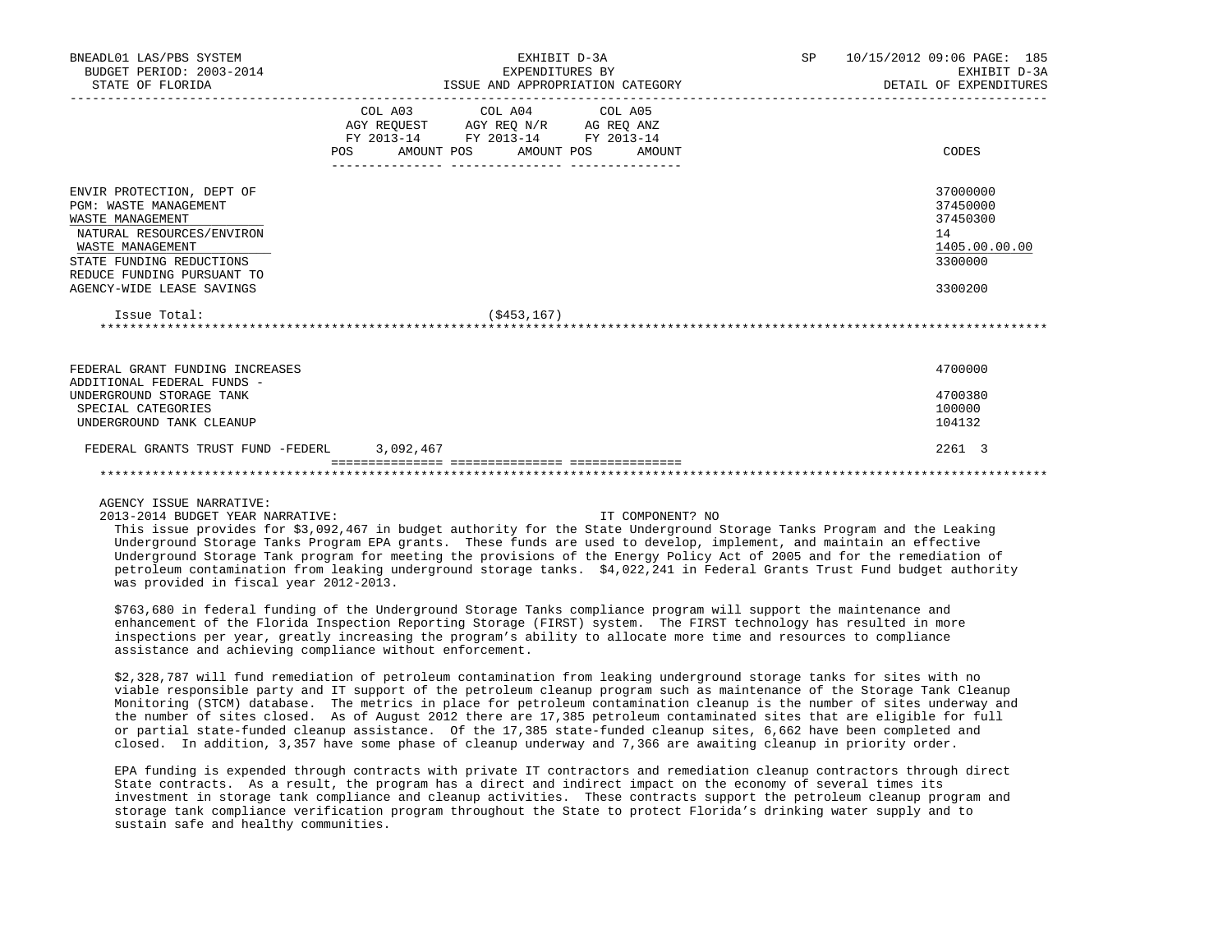| BNEADL01 LAS/PBS SYSTEM<br>BUDGET PERIOD: 2003-2014<br>STATE OF FLORIDA                                                                                                                                                                                                                                                                                                                                                                                                                                                                                                                                                                                                                                                                                                                                                                                                               |                               |                                                                                     | EXHIBIT D-3A<br>EXPENDITURES BY<br>ISSUE AND APPROPRIATION CATEGORY | SP           | 10/15/2012 09:06 PAGE: 186<br>EXHIBIT D-3A<br>DETAIL OF EXPENDITURES          |
|---------------------------------------------------------------------------------------------------------------------------------------------------------------------------------------------------------------------------------------------------------------------------------------------------------------------------------------------------------------------------------------------------------------------------------------------------------------------------------------------------------------------------------------------------------------------------------------------------------------------------------------------------------------------------------------------------------------------------------------------------------------------------------------------------------------------------------------------------------------------------------------|-------------------------------|-------------------------------------------------------------------------------------|---------------------------------------------------------------------|--------------|-------------------------------------------------------------------------------|
|                                                                                                                                                                                                                                                                                                                                                                                                                                                                                                                                                                                                                                                                                                                                                                                                                                                                                       | COL A03<br>AGY REOUEST<br>POS | COL A04<br>AGY REQ N/R AG REQ ANZ<br>FY 2013-14 FY 2013-14 FY 2013-14<br>AMOUNT POS | COL A05<br>AMOUNT POS<br>AMOUNT                                     |              | CODES                                                                         |
| ENVIR PROTECTION, DEPT OF<br>PGM: WASTE MANAGEMENT<br>WASTE MANAGEMENT<br>NATURAL RESOURCES/ENVIRON<br>WASTE MANAGEMENT<br>FEDERAL GRANT FUNDING INCREASES<br>ADDITIONAL FEDERAL FUNDS -<br>UNDERGROUND STORAGE TANK                                                                                                                                                                                                                                                                                                                                                                                                                                                                                                                                                                                                                                                                  |                               |                                                                                     |                                                                     |              | 37000000<br>37450000<br>37450300<br>14<br>1405.00.00.00<br>4700000<br>4700380 |
| Cost Summary:<br>Budget Entity<br>37450300<br>104132<br>***********************************                                                                                                                                                                                                                                                                                                                                                                                                                                                                                                                                                                                                                                                                                                                                                                                           | Appropriation Category        | FTE<br>$\Omega$<br>********************                                             | Amount<br>\$3,092,467                                               | Fund<br>2261 |                                                                               |
| CAPITAL IMPROVEMENT PLAN<br>DEBT SERVICE<br>FIXED CAPITAL OUTLAY<br>DEBT SERVICE                                                                                                                                                                                                                                                                                                                                                                                                                                                                                                                                                                                                                                                                                                                                                                                                      |                               |                                                                                     |                                                                     |              | 9900000<br>990D000<br>080000<br>089270                                        |
| INLAND PROTECTION TF<br>$-$ STATE                                                                                                                                                                                                                                                                                                                                                                                                                                                                                                                                                                                                                                                                                                                                                                                                                                                     | $1.291-$                      |                                                                                     |                                                                     |              | 2212 1                                                                        |
| <b>AGENCY NARRATIVE:</b><br>2013-2014 BUDGET YEAR NARRATIVE:<br>This is a continuation issue for paying debt service or any other amounts payable for 15 to 20 years with respect to up<br>to \$104 million of bonds issued in FY 2009-2010 and any administrative expenses of the Inland Protection Financing<br>Corporation for the purpose of the rehabilitation of petroleum contamination sites pursuant to sections 376.30 through<br>376.317, Florida Statutes. The objective is to pay off debt service on up to \$104 million of bonds issued in FY 2009-2010<br>to support Petroleum Cleanup Pre-approval Program pursuant to Section 376.30711, F.S., and Pre-approved Advanced Cleanup<br>Program pursuant to Section 376.30713, F.S. Cleanup of contaminated sites protects human health and the environment by<br>reducing or eliminating exposure to toxic pollutants. | DEBT SERVICE                  |                                                                                     | IT COMPONENT? NO                                                    |              |                                                                               |
| The debt service summary for Inland Protection bond series issued in FY 2012-2013 is as follows:                                                                                                                                                                                                                                                                                                                                                                                                                                                                                                                                                                                                                                                                                                                                                                                      |                               |                                                                                     |                                                                     |              |                                                                               |
| Inland Protection bond continuation Debt Service                                                                                                                                                                                                                                                                                                                                                                                                                                                                                                                                                                                                                                                                                                                                                                                                                                      |                               |                                                                                     | FY 2012-2013                                                        | Category     | Funding Source                                                                |
| Estimated Expenditures                                                                                                                                                                                                                                                                                                                                                                                                                                                                                                                                                                                                                                                                                                                                                                                                                                                                |                               |                                                                                     | (\$9,789,057)                                                       | 089270       | Inland Prot TF                                                                |
| Continuation Debt Service Amount Required for FY 2013-2014                                                                                                                                                                                                                                                                                                                                                                                                                                                                                                                                                                                                                                                                                                                                                                                                                            |                               |                                                                                     | \$9,787,766                                                         |              |                                                                               |
| Inland Protection Debt Service Adjustment                                                                                                                                                                                                                                                                                                                                                                                                                                                                                                                                                                                                                                                                                                                                                                                                                                             |                               |                                                                                     | 1,291)<br>(\$                                                       |              |                                                                               |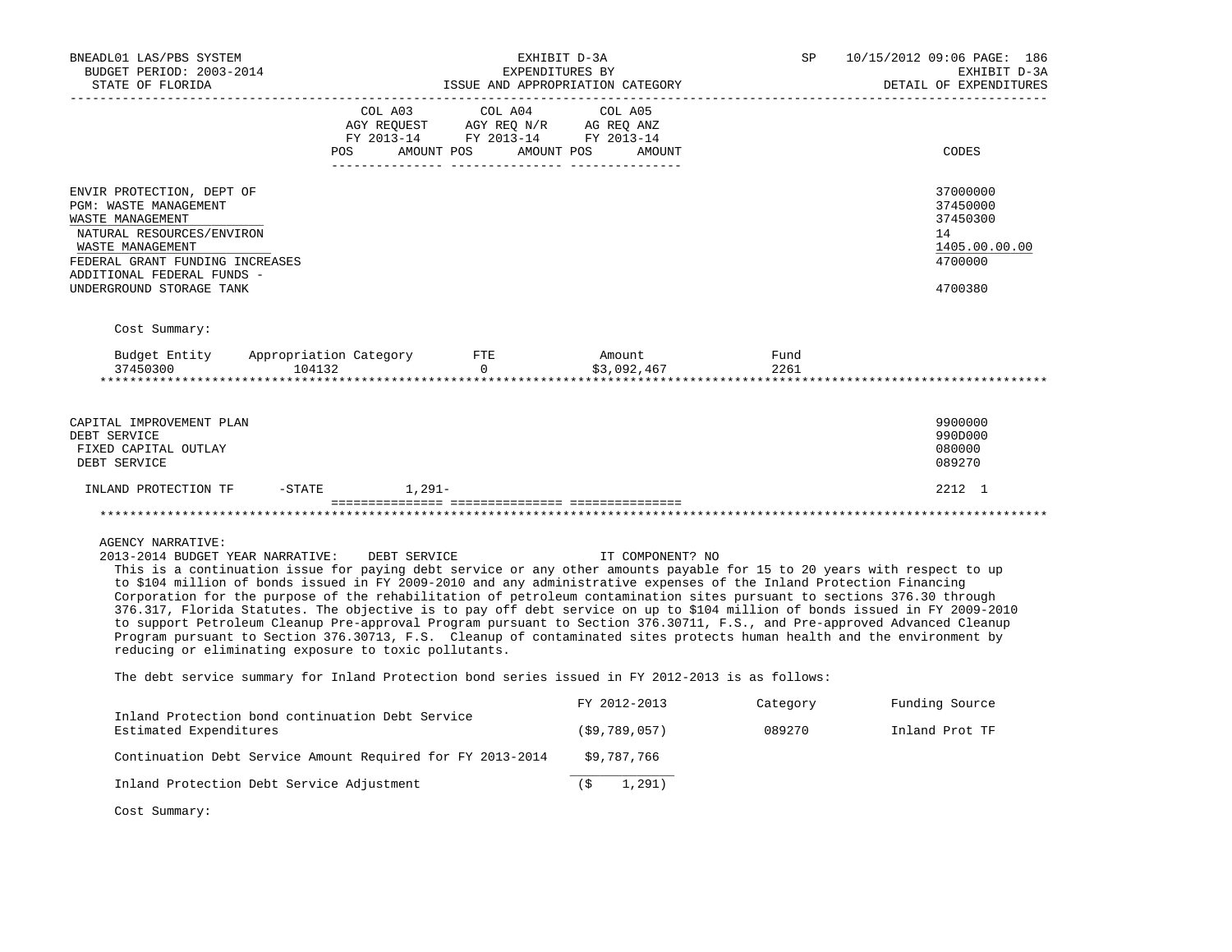| BNEADL01 LAS/PBS SYSTEM<br>BUDGET PERIOD: 2003-2014<br>STATE OF FLORIDA                                                                                                    |            | EXHIBIT D-3A<br>EXPENDITURES BY<br>ISSUE AND APPROPRIATION CATEGORY                                                                                                                                                                                                         |                     | SP | 10/15/2012 09:06 PAGE: 187<br>EXHIBIT D-3A<br>DETAIL OF EXPENDITURES          |
|----------------------------------------------------------------------------------------------------------------------------------------------------------------------------|------------|-----------------------------------------------------------------------------------------------------------------------------------------------------------------------------------------------------------------------------------------------------------------------------|---------------------|----|-------------------------------------------------------------------------------|
|                                                                                                                                                                            | <b>POS</b> | COL A03 COL A04 COL A05<br>$\begin{tabular}{lllllll} \bf AGY \;\; REQUEST \hspace{1cm} AGY \;\; REQ \;\; N/R \hspace{1cm} \bf AG \;\; REQ \;\; ANZ \\ \bf FY \;\; 2013-14 \hspace{1cm} FY \;\; 2013-14 \hspace{1cm} FY \;\; 2013-14 \end{tabular}$<br>AMOUNT POS AMOUNT POS | AMOUNT              |    | CODES                                                                         |
| ENVIR PROTECTION, DEPT OF<br><b>PGM: WASTE MANAGEMENT</b><br>WASTE MANAGEMENT<br>NATURAL RESOURCES/ENVIRON<br>WASTE MANAGEMENT<br>CAPITAL IMPROVEMENT PLAN<br>DEBT SERVICE |            |                                                                                                                                                                                                                                                                             |                     |    | 37000000<br>37450000<br>37450300<br>14<br>1405.00.00.00<br>9900000<br>990D000 |
| Budget Entity Appropriation Category FTE<br>37450300                                                                                                                       | 089270     | $\cap$                                                                                                                                                                                                                                                                      | Amount<br>(S1, 291) |    | Fund<br>2212                                                                  |
| ENVIRONMENTAL PROJECTS<br>FIXED CAPITAL OUTLAY<br>DRY CLEAN/SITE CLEANUP                                                                                                   |            |                                                                                                                                                                                                                                                                             |                     |    | 990E000<br>080000<br>080524                                                   |
| WATER OUALITY ASSURANCE TF-STATE 5,000,000 5,000,000                                                                                                                       |            |                                                                                                                                                                                                                                                                             |                     |    | 2780 1                                                                        |

# AGENCY NARRATIVE:

2013-2014 BUDGET YEAR NARRATIVE: DRY CLEAN/SITE CLEANUP IT COMPONENT? NO

 This issue requests \$5,000,000 in the Fixed Capital Outlay appropriation for Drycleaning Solvent Cleanup and is expended through contracts with private remediation contractors for the cleanup of eligible drycleaning solvent contaminated sites per Section 376.3078, F.S. Sites are addressed on a priority basis that focuses on the risk to public health, drinking water wells, and the environment. This appropriation is used to cleanup properties and groundwater contaminated with drycleaning solvent discharges. Cleanup of eligible sites is managed by the Department through contracts with private engineering firms. Properties are restored for commercial reuse benefiting business owners, property owners, the community and the local tax rolls. The redevelopment of these properties involves the environmental cleanup industry, financial institutions, real estate agents, and private property owners, with a ripple effect of economic activity. Lenders are more willing to make loans on properties that are eligible for state-funded cleanup under this program. It is estimated that the direct and indirect effect on the economy is up to \$3 for every \$1 of Fixed Capital Outlay (up to \$15M).

 Private remediation contractors conduct work that includes contamination assessment, engineering design, construction, and installation of soil and groundwater treatment systems. The Department's goal is to complete rehabilitation construction activities at approximately 3-5 sites per year based on current funding levels. This appropriation will allow the Department to begin site assessment and cleanup activities at an additional 10 drycleaning solvent sites. Completion of these activities will reduce the risk to public health, drinking water supplies, and the environment. By funding this issue, the Department will also be able to continue operation and maintenance of previously installed treatment systems and perform related cleanup activities. The Department is currently conducting site rehabilitation at 199 sites. A total of 133 sites have been cleaned up to date with an additional 1,091 sites eligible for state-funded cleanup. If this issue is not funded the potential negative impact to the public and environment is the continued spread and increased threat of exposure to contaminated groundwater, surface water, soil or sediments.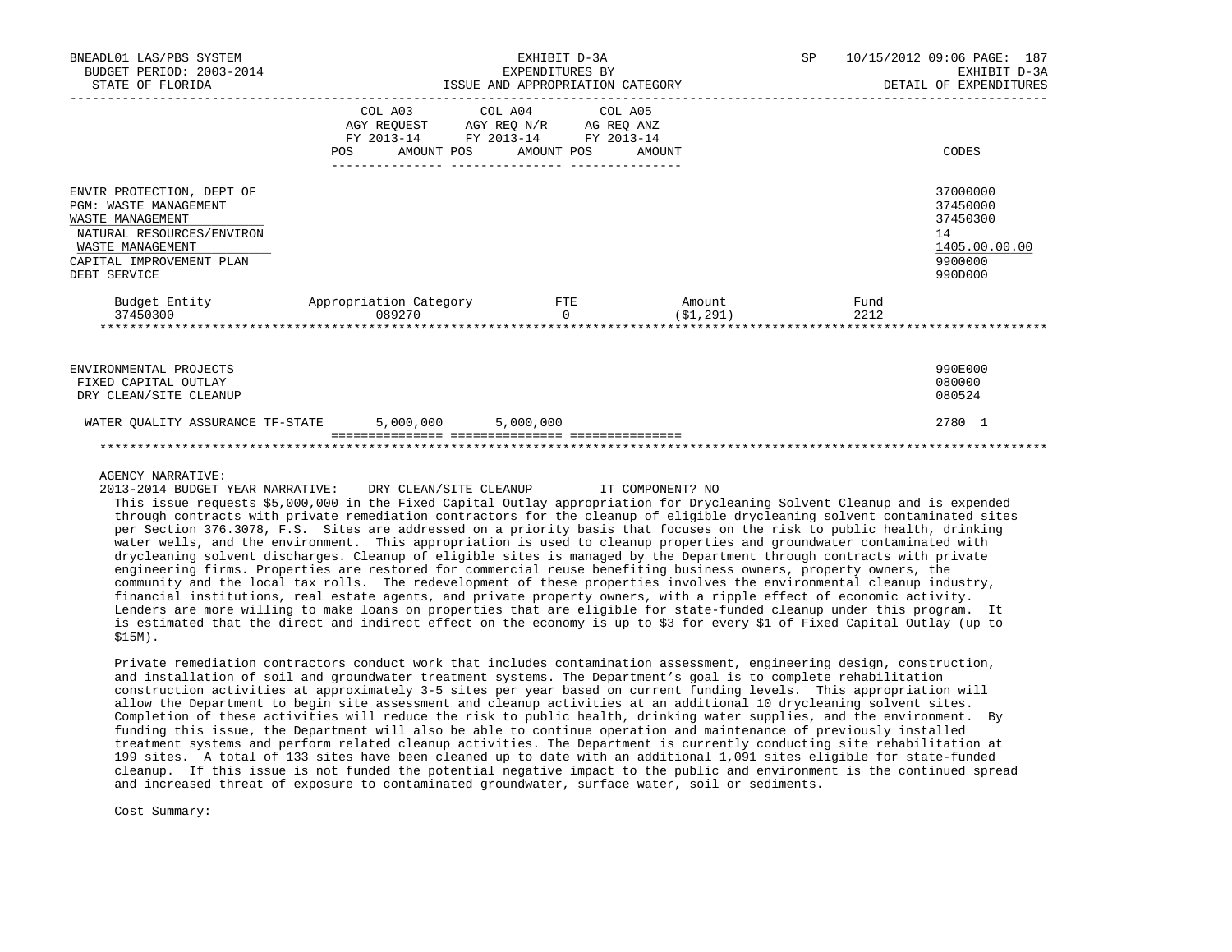| BNEADL01 LAS/PBS SYSTEM<br>BUDGET PERIOD: 2003-2014<br>STATE OF FLORIDA                                                                                                              |        | EXHIBIT D-3A<br>EXPENDITURES BY<br>ISSUE AND APPROPRIATION CATEGORY<br>------------ |                 |  |                              | SP           | 10/15/2012 09:06 PAGE: 188<br>EXHIBIT D-3A<br>DETAIL OF EXPENDITURES |                                                                               |
|--------------------------------------------------------------------------------------------------------------------------------------------------------------------------------------|--------|-------------------------------------------------------------------------------------|-----------------|--|------------------------------|--------------|----------------------------------------------------------------------|-------------------------------------------------------------------------------|
|                                                                                                                                                                                      | POS    | COL A03<br>AGY REQUEST AGY REQ N/R AG REQ ANZ<br>FY 2013-14 FY 2013-14 FY 2013-14   | COL A04 COL A05 |  | AMOUNT POS AMOUNT POS AMOUNT |              |                                                                      | CODES                                                                         |
| ENVIR PROTECTION, DEPT OF<br><b>PGM: WASTE MANAGEMENT</b><br>WASTE MANAGEMENT<br>NATURAL RESOURCES/ENVIRON<br>WASTE MANAGEMENT<br>CAPITAL IMPROVEMENT PLAN<br>ENVIRONMENTAL PROJECTS |        |                                                                                     |                 |  |                              |              |                                                                      | 37000000<br>37450000<br>37450300<br>14<br>1405.00.00.00<br>9900000<br>990E000 |
| Budget Entity Appropriation Category FTE<br>37450300 080524 0                                                                                                                        |        |                                                                                     |                 |  | <b>Amount</b><br>\$5,000,000 | Fund<br>2780 |                                                                      |                                                                               |
| CLEANUP OF STATE/LANDS                                                                                                                                                               |        |                                                                                     |                 |  |                              |              |                                                                      | 082474                                                                        |
| INLAND PROTECTION TF                                                                                                                                                                 | -STATE | $1,000,000$ $1,000,000$                                                             |                 |  |                              |              |                                                                      | 2212 1                                                                        |
|                                                                                                                                                                                      |        |                                                                                     |                 |  |                              |              |                                                                      |                                                                               |

### AGENCY NARRATIVE:

 2013-2014 BUDGET YEAR NARRATIVE: CLEANUP OF STATE/LANDS IT COMPONENT? NO The State of Florida and the Board of Trustees of the Internal Improvement Trust Fund (Trustees) own and are responsible for many parcels of property that are contaminated with pollutants and hazardous substances. Emphasis was initially placed on completing cleanup of the remaining University of Florida Institute of Food and Agricultural Sciences (IFAS) sites that have had known contamination for over 15 years. To date, 40 distinct areas of concern located on IFAS sites have been addressed.

 In addition, numerous state agencies have requested assistance with parcel assessment and cleanup. Among the types of sites that have been assessed are leaking storage tanks, abandoned dumps, cattle dipping vats, maintenance areas, pesticide mixing and storage areas, suspected spill areas and waste storage areas. The requested funds will be used to continue assessment and remediation activities at these contaminated sites with the objective to put these properties or parcels back to productive reuse. Use of this dedicated appropriation and management by DEP allows other agency's funds to be used for their core missions, allows priority setting across all affected agencies, and ensures efficient management by staff with experience in this work. It is estimated that the direct and indirect effect on the economy is up to \$3 for every \$1 of Fixed Capital Outlay (up to \$3M).

 The performance metric that is affected by this issue is the number of sites cleaned up. To date, 364 sites have been addressed on 77 properties as requested by six state agencies and four state universities. The Department has completed cleanup at 308 of these sites and is currently working on 34 others at ten facilities. Another 210 state-owned properties await evaluation.

 Sites are addressed in priority order based on proximity to drinking water wells, surface waters, uncontrolled exposure to contaminated soils, and threats to the environment. The use of institutional controls in controlling human access to contaminated areas will be implemented more aggressively to maximize the use of the appropriation. Sites where access to contaminated soil or groundwater is not restricted will receive a higher priority for rehabilitation than those sites where access can be controlled via institutional or engineering controls.

Many of the properties in the program are intended to be readily accessible to the public. These include state parks and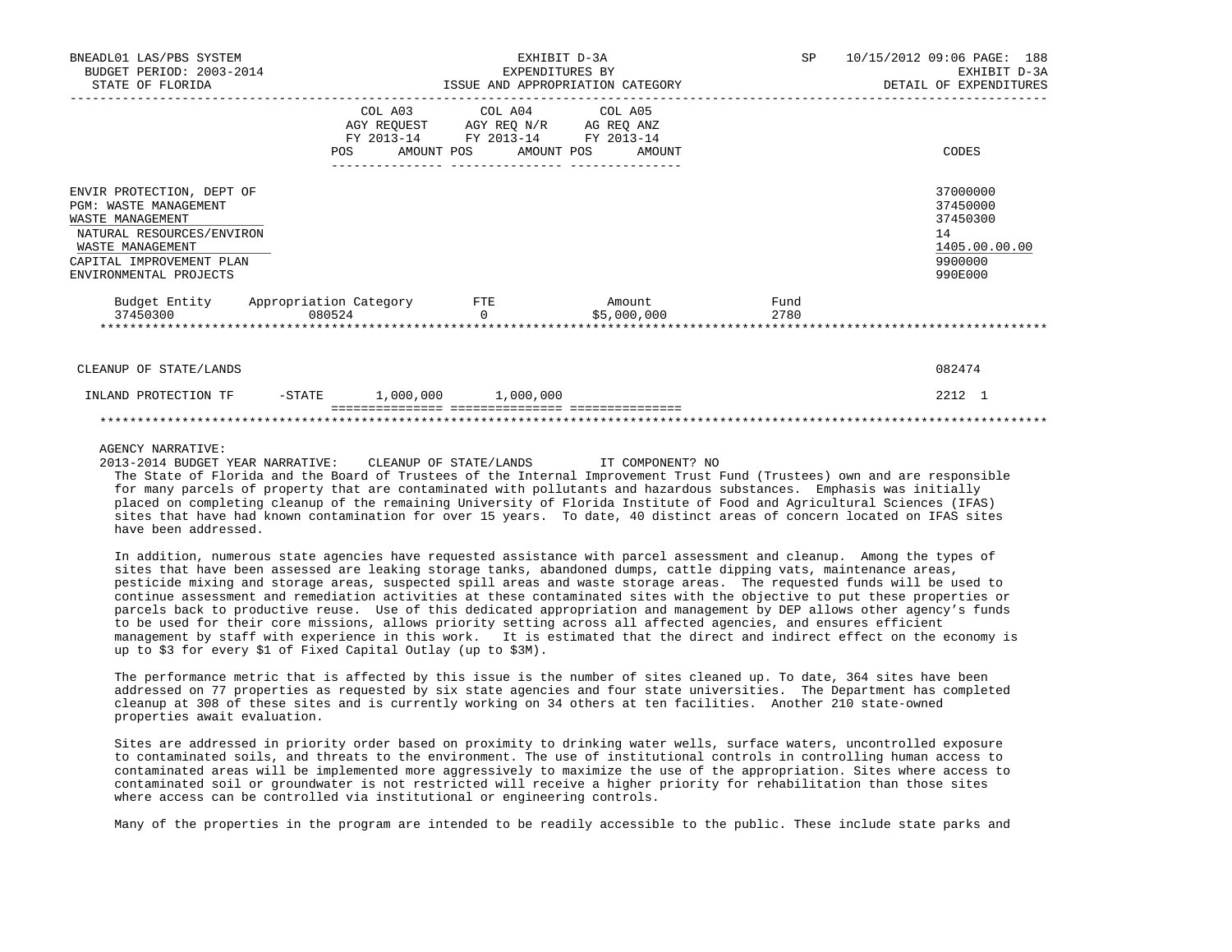| BNEADL01 LAS/PBS SYSTEM<br>BUDGET PERIOD: 2003-2014<br>STATE OF FLORIDA                                                                                                              | EXHIBIT D-3A<br>EXPENDITURES BY<br>ISSUE AND APPROPRIATION CATEGORY                                                                                     | 10/15/2012 09:06 PAGE: 189<br>SP<br>EXHIBIT D-3A<br>DETAIL OF EXPENDITURES    |
|--------------------------------------------------------------------------------------------------------------------------------------------------------------------------------------|---------------------------------------------------------------------------------------------------------------------------------------------------------|-------------------------------------------------------------------------------|
|                                                                                                                                                                                      | COL A03 COL A04 COL A05<br>AGY REOUEST<br>AGY REO N/R<br>AG REO ANZ<br>FY 2013-14 FY 2013-14<br>FY 2013-14<br>AMOUNT POS<br>AMOUNT POS<br>POS<br>AMOUNT | CODES                                                                         |
| ENVIR PROTECTION, DEPT OF<br><b>PGM: WASTE MANAGEMENT</b><br>WASTE MANAGEMENT<br>NATURAL RESOURCES/ENVIRON<br>WASTE MANAGEMENT<br>CAPITAL IMPROVEMENT PLAN<br>ENVIRONMENTAL PROJECTS |                                                                                                                                                         | 37000000<br>37450000<br>37450300<br>14<br>1405.00.00.00<br>9900000<br>990E000 |

 preserves, universities, state forests and Department of Children and Families facilities. Continued accessibility requires the identification and rehabilitation of contaminated areas, which reduces risk to the State.

 If this issue is not funded, cleanup that is currently underway at sites will cease, and the Department will be unable to initiate cleanup at additional sites. The potential negative impact to the public and environment is the continued spread and increased threat of exposure to contaminated groundwater, surface water, soil or sediments and potential risk of liability for the State as owner of the contaminated property.

Cost Summary:

| Budget Entity | Appropriation Category | FTE | Amount      | Fund         |  |
|---------------|------------------------|-----|-------------|--------------|--|
| 37450300      | 082474                 |     | \$1,000,000 | 221c<br>4414 |  |
|               |                        |     |             |              |  |

| PETRO TANKS/PREAPPROVALS |        |                         |  | 087888 |  |
|--------------------------|--------|-------------------------|--|--------|--|
| INLAND PROTECTION TF     | -STATE | 125,000,000 125,000,000 |  | 2212   |  |
|                          |        |                         |  |        |  |

AGENCY NARRATIVE:

 2013-2014 BUDGET YEAR NARRATIVE: PETRO TANKS/PREAPPROVALS IT COMPONENT? NO This issue proposes the continuation of \$125,000,000 in the Fixed Capital Outlay appropriation for the Petroleum Cleanup Pre-approval Program pursuant to Section 376.30711, F.S. and the Pre-approved Advanced Cleanup Program pursuant to Section 376.30713, F.S. The annual petroleum cleanup appropriation is expended through contracts with private remediation cleanup and support contractors, either through direct State contracts or Preapproval work orders in accordance with section 376.30711, F.S. This appropriation is used to cleanup properties and groundwater contaminated with petroleum product discharges. Once cleaned up, properties are available for reuse. The redevelopment of these properties involves the environmental cleanup industry, financial institutions, real estate agents, and property owners. Thus this program creates a ripple effect on economic development. It is estimated that the direct and indirect effect on the economy is up to \$3 for every \$1 of Fixed Capital Outlay (up to \$375M).

 Without funding, cleanup work would cease which would result in a reduced degree of protection of the environment and public health and safety. In addition, the anticipated economic benefit of developing formerly contaminated parcels would not be realized. It could pose a threat to Florida's private and public drinking water supplies, surface waters of the State, and groundwater. The Department would not be able to respond to emergency situations by supplying alternate drinking water and protecting surface waters from migrating underground contamination plumes. This would also lessen our ability to respond to legislative initiatives or other emergency responses.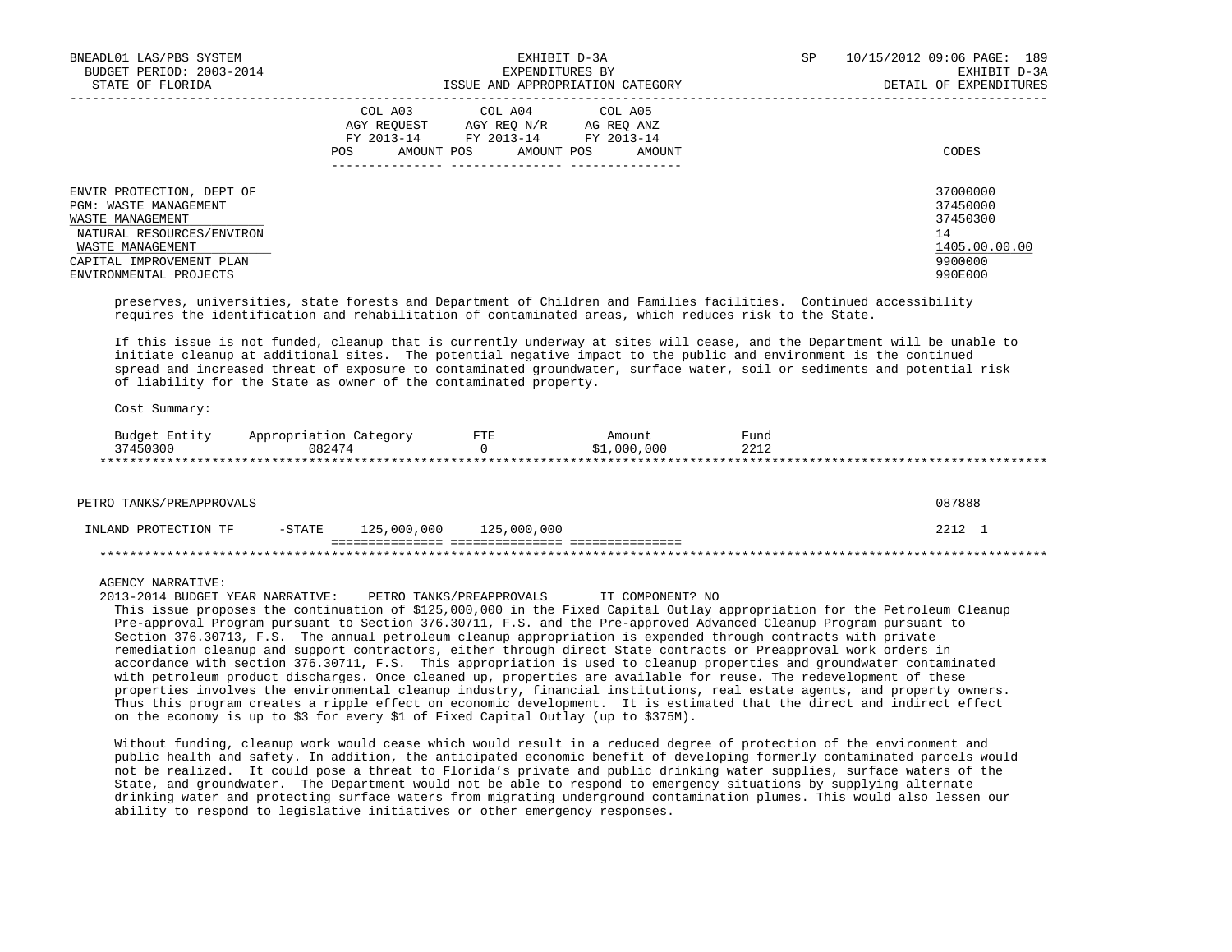| BNEADL01 LAS/PBS SYSTEM<br>BUDGET PERIOD: 2003-2014<br>STATE OF FLORIDA                                                                                                       | EXHIBIT D-3A<br>EXPENDITURES BY<br>ISSUE AND APPROPRIATION CATEGORY                                                                                  | 10/15/2012 09:06 PAGE: 190<br>SP.<br>EXHIBIT D-3A<br>DETAIL OF EXPENDITURES   |
|-------------------------------------------------------------------------------------------------------------------------------------------------------------------------------|------------------------------------------------------------------------------------------------------------------------------------------------------|-------------------------------------------------------------------------------|
|                                                                                                                                                                               | COL A03 COL A04 COL A05<br>AGY REOUEST<br>AGY REO N/R<br>AG REO ANZ<br>FY 2013-14 FY 2013-14 FY 2013-14<br>AMOUNT POS<br>AMOUNT POS<br>POS<br>AMOUNT | CODES                                                                         |
| ENVIR PROTECTION, DEPT OF<br>PGM: WASTE MANAGEMENT<br>WASTE MANAGEMENT<br>NATURAL RESOURCES/ENVIRON<br>WASTE MANAGEMENT<br>CAPITAL IMPROVEMENT PLAN<br>ENVIRONMENTAL PROJECTS |                                                                                                                                                      | 37000000<br>37450000<br>37450300<br>14<br>1405.00.00.00<br>9900000<br>990E000 |

 The metrics in place for petroleum contamination cleanup are the number of sites underway and the number of sites closed. Consistent funding and recent policy changes will increase both the number of sites with cleanup underway and the rate of site closure. Major fluctuations in funding cause projects to stop and have to restart at a future date when funding is available causing re-assessment and potentially the harmful migration of the contaminant plumes or the loss of previously installed infrastructure.

Cost Summary:

| Budget<br>Entity | Appropriation Category | FTE | Amount        | Fund |  |
|------------------|------------------------|-----|---------------|------|--|
| 37450300         | 087888                 |     | \$125,000,000 | 2212 |  |
|                  |                        |     |               |      |  |

| HAZARD WASTE/SITE CLEANUP        |           |           | 088502 |
|----------------------------------|-----------|-----------|--------|
| WATER OUALITY ASSURANCE TF-STATE | 4,000,000 | 4,000,000 | 2780   |
|                                  |           |           |        |

### AGENCY NARRATIVE:

2013-2014 BUDGET YEAR NARRATIVE: HAZARD WASTE/SITE CLEANUP IT COMPONENT? NO

 This \$4,000,000 request is authorized by Section 376.307, F.S. Funds from this appropriation will enable the Department to conduct multi-year cleanup projects at sites contaminated by a variety of hazardous substances. These contaminated sites pose a risk to public health, public and private water supply wells, and the environment. Typically, these are either abandoned sites or sites where responsible parties are insolvent and unable to fund cleanup activities. Site cleanup allows previous abandoned properties to be redeveloped and put back into productive use by business owners and real property owners. It is estimated that the direct and indirect effect on the economy is up to \$3 for every \$1 of Fixed Capital Outlay (up to \$12M). Currently, there are 45 state lead sites funded by this issue, with the remainder of the funds used for state cost share at 12 National Priorities List (NPL) Superfund sites. For FY 2013-14, this appropriation will bring \$6,845,306 in federal funds to Florida for Superfund site cleanup. This issue is a continuation of a FY 2012-13 funded issue, and the Department is required by statute to implement this provision.

 The Department expends these funds through contracts with private remediation contractors to clean up contaminated sites. The cleanup work includes contamination assessment, engineering design, contaminated soil excavation, treatment and disposal, and construction of contaminated groundwater treatment systems. This cleanup work reduces the risk to public health, drinking water wells, and the environment. To date, cleanup has been completed at 37 state action sites and 23 National Priority List Superfund sites. The Department is currently working on 44 state sites and 50 Superfund sites. Another 8 state sites and 1 Superfund site have been proposed for cleanup. If this issue is not funded the potential negative impact to the public and environment is the continued spread and increased threat of exposure to contaminated groundwater, surface water, soil or sediments.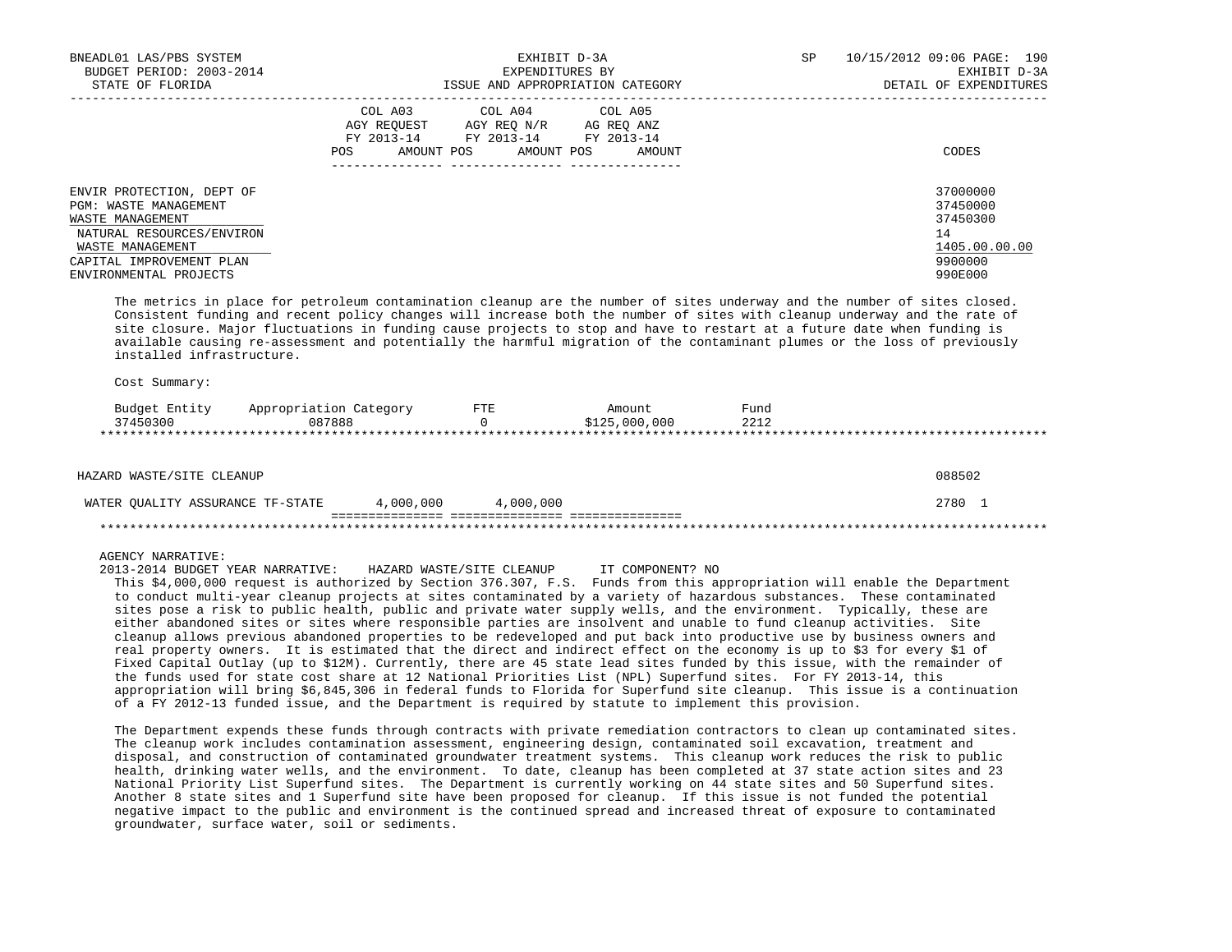| BNEADL01 LAS/PBS SYSTEM<br>BUDGET PERIOD: 2003-2014<br>STATE OF FLORIDA                                                                                                       |                                                                                                                                                                                                                                                                                                                                                                                                                                                                                                                                                                                                                                                                                                                              | EXHIBIT D-3A<br>EXPENDITURES BY<br>ISSUE AND APPROPRIATION CATEGORY                                           |                                               | SP           | 10/15/2012 09:06 PAGE: 191<br>EXHIBIT D-3A<br>DETAIL OF EXPENDITURES          |
|-------------------------------------------------------------------------------------------------------------------------------------------------------------------------------|------------------------------------------------------------------------------------------------------------------------------------------------------------------------------------------------------------------------------------------------------------------------------------------------------------------------------------------------------------------------------------------------------------------------------------------------------------------------------------------------------------------------------------------------------------------------------------------------------------------------------------------------------------------------------------------------------------------------------|---------------------------------------------------------------------------------------------------------------|-----------------------------------------------|--------------|-------------------------------------------------------------------------------|
|                                                                                                                                                                               | COL A03<br>POS                                                                                                                                                                                                                                                                                                                                                                                                                                                                                                                                                                                                                                                                                                               | COL A04<br>AGY REQUEST AGY REQ N/R AG REQ ANZ<br>FY 2013-14 FY 2013-14 FY 2013-14<br>AMOUNT POS<br>AMOUNT POS | COL A05<br>AMOUNT                             |              | CODES                                                                         |
| ENVIR PROTECTION, DEPT OF<br>PGM: WASTE MANAGEMENT<br>WASTE MANAGEMENT<br>NATURAL RESOURCES/ENVIRON<br>WASTE MANAGEMENT<br>CAPITAL IMPROVEMENT PLAN<br>ENVIRONMENTAL PROJECTS |                                                                                                                                                                                                                                                                                                                                                                                                                                                                                                                                                                                                                                                                                                                              |                                                                                                               |                                               |              | 37000000<br>37450000<br>37450300<br>14<br>1405.00.00.00<br>9900000<br>990E000 |
| Cost Summary:                                                                                                                                                                 |                                                                                                                                                                                                                                                                                                                                                                                                                                                                                                                                                                                                                                                                                                                              |                                                                                                               |                                               |              |                                                                               |
| Budget Entity<br>37450300                                                                                                                                                     | Appropriation Category<br>088502                                                                                                                                                                                                                                                                                                                                                                                                                                                                                                                                                                                                                                                                                             | ETE<br>$\Omega$                                                                                               | Amount<br>\$4,000,000<br>******************** | Fund<br>2780 |                                                                               |
| G/A-LOC GOV/NONST ENT-FCO<br>SOLID WASTE MANAGEMENT<br>SOLID WASTE MGMT TF                                                                                                    | 2,400,000<br>$-$ STATE                                                                                                                                                                                                                                                                                                                                                                                                                                                                                                                                                                                                                                                                                                       | 2,400,000                                                                                                     |                                               |              | 140000<br>140134<br>2644 1                                                    |
| <b>AGENCY NARRATIVE:</b><br>2013-2014 BUDGET YEAR NARRATIVE:                                                                                                                  |                                                                                                                                                                                                                                                                                                                                                                                                                                                                                                                                                                                                                                                                                                                              | SOLID WASTE MANAGEMENT                                                                                        | IT COMPONENT? NO                              |              |                                                                               |
|                                                                                                                                                                               | This request is for grant funding provided to counties for activities related to litter prevention and control, solid<br>waste management services, recycling, and for reducing the volume of municipal solid waste, including waste tires<br>requiring final disposal. Funds support consolidated grant programs for counties with population less than 100,000.<br>Grants can be used for programs including general solid waste services, recycling and education programs, and litter<br>prevention and control programs. Funds may also be used for waste tire grants available to all counties.                                                                                                                        |                                                                                                               |                                               |              |                                                                               |
|                                                                                                                                                                               | These funds are used for contracts of services to clean roads of litter, contracting for collections and recycling of<br>waste tires, paying laboratory bills for analyzing groundwater monitoring well samples, paying workers at landfills to<br>perform spotting duties and other activities required by local codes or permits, quarterly inspection of landfill scales,<br>contracts for hauling leachate from the landfill, subsidize costs for curbside pick-up of solid waste, buying bulldozers<br>for use at landfills. The grant program is an important tool to help communities meet their recycling goals, as well as<br>helping local governments address illegal tire dumping and hurricane debris disposal. |                                                                                                               |                                               |              |                                                                               |
| Cost Summary:                                                                                                                                                                 |                                                                                                                                                                                                                                                                                                                                                                                                                                                                                                                                                                                                                                                                                                                              |                                                                                                               |                                               |              |                                                                               |
| Budget Entity<br>37450300                                                                                                                                                     | Appropriation Category<br>140134                                                                                                                                                                                                                                                                                                                                                                                                                                                                                                                                                                                                                                                                                             | FTE<br>$\Omega$                                                                                               | Amount<br>\$2,400,000                         | Fund<br>2644 |                                                                               |

\*\*\*\*\*\*\*\*\*\*\*\*\*\*\*\*\*\*\*\*\*\*\*\*\*\*\*\*\*\*\*\*\*\*\*\*\*\*\*\*\*\*\*\*\*\*\*\*\*\*\*\*\*\*\*\*\*\*\*\*\*\*\*\*\*\*\*\*\*\*\*\*\*\*\*\*\*\*\*\*\*\*\*\*\*\*\*\*\*\*\*\*\*\*\*\*\*\*\*\*\*\*\*\*\*\*\*\*\*\*\*\*\*\*\*\*\*\*\*\*\*\*\*\*\*\*\*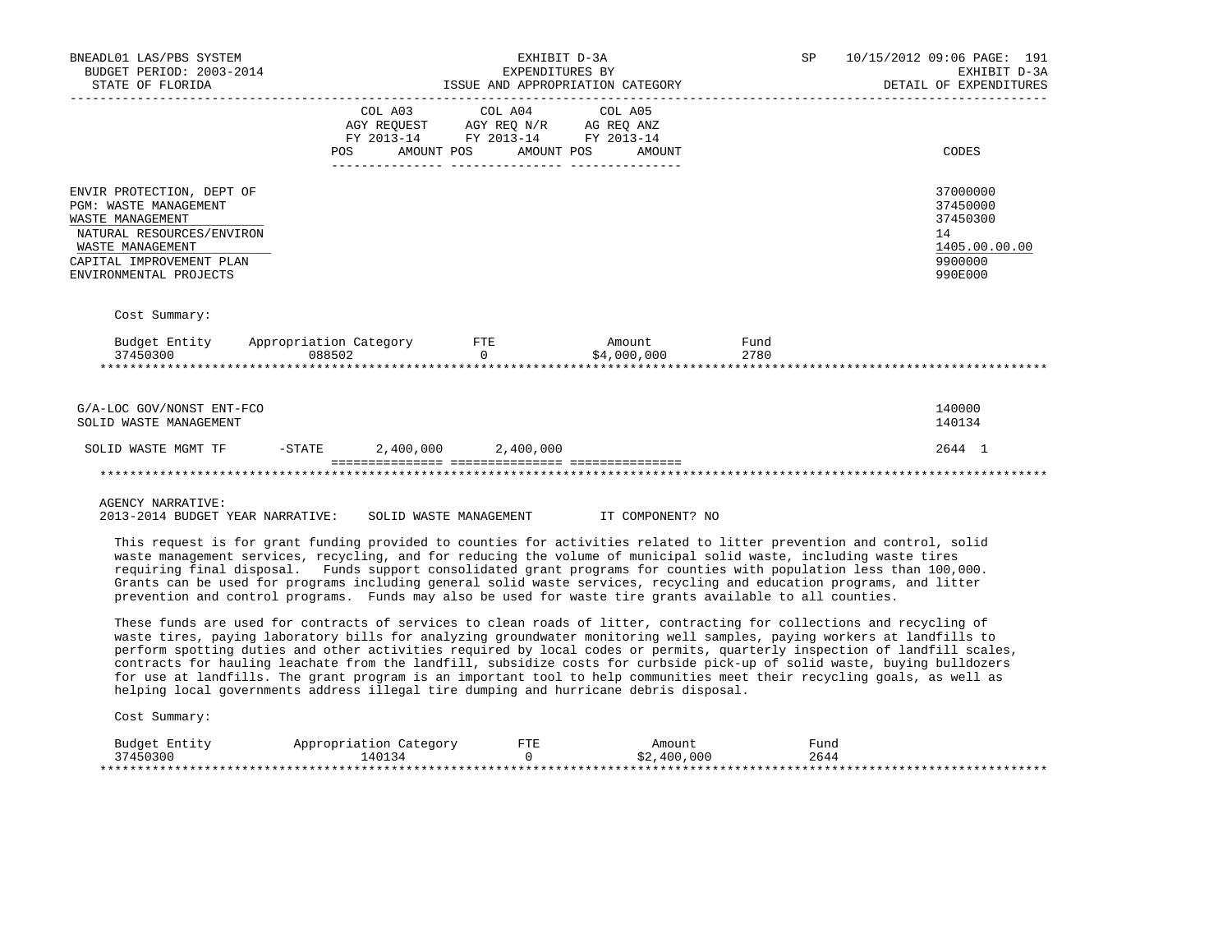| BNEADL01 LAS/PBS SYSTEM<br>BUDGET PERIOD: 2003-2014<br>STATE OF FLORIDA                                                                                                                                                                                      |           | EXHIBIT D-3A<br>EXPENDITURES BY<br>ISSUE AND APPROPRIATION CATEGORY                                                        | SP <sub>2</sub> | 10/15/2012 09:06 PAGE: 192<br>EXHIBIT D-3A<br>DETAIL OF EXPENDITURES |                                                                                          |
|--------------------------------------------------------------------------------------------------------------------------------------------------------------------------------------------------------------------------------------------------------------|-----------|----------------------------------------------------------------------------------------------------------------------------|-----------------|----------------------------------------------------------------------|------------------------------------------------------------------------------------------|
|                                                                                                                                                                                                                                                              | POS       | COL A03 COL A04 COL A05<br>AGY REQUEST AGY REQ N/R AG REQ ANZ<br>FY 2013-14 FY 2013-14 FY 2013-14<br>AMOUNT POS AMOUNT POS | AMOUNT          |                                                                      | CODES                                                                                    |
| ENVIR PROTECTION, DEPT OF<br><b>PGM: WASTE MANAGEMENT</b><br>WASTE MANAGEMENT<br>NATURAL RESOURCES/ENVIRON<br>WASTE MANAGEMENT<br>CAPITAL IMPROVEMENT PLAN<br>ENVIRONMENTAL PROJECTS<br>TOTAL: ENVIRONMENTAL PROJECTS<br>TOTAL ISSUE 137,400,000 137,400,000 |           |                                                                                                                            |                 |                                                                      | 37000000<br>37450000<br>37450300<br>14<br>1405.00.00.00<br>9900000<br>990E000<br>990E000 |
| ESTIMATED EXPENDITURES - FIXED<br>CAPITAL OUTLAY<br>FIXED CAPITAL OUTLAY<br>DEBT SERVICE                                                                                                                                                                     |           |                                                                                                                            |                 |                                                                      | 990I000<br>080000<br>089270                                                              |
| INLAND PROTECTION TF -STATE                                                                                                                                                                                                                                  | 9,789,057 |                                                                                                                            |                 |                                                                      | 2212 1                                                                                   |
| TOTAL: WASTE MANAGEMENT<br>BY FUND TYPE                                                                                                                                                                                                                      |           |                                                                                                                            |                 |                                                                      | 1405.00.00.00                                                                            |
| SALARY RATE 9,882,955                                                                                                                                                                                                                                        | 219.00    |                                                                                                                            |                 |                                                                      | 2000                                                                                     |
|                                                                                                                                                                                                                                                              |           |                                                                                                                            |                 |                                                                      |                                                                                          |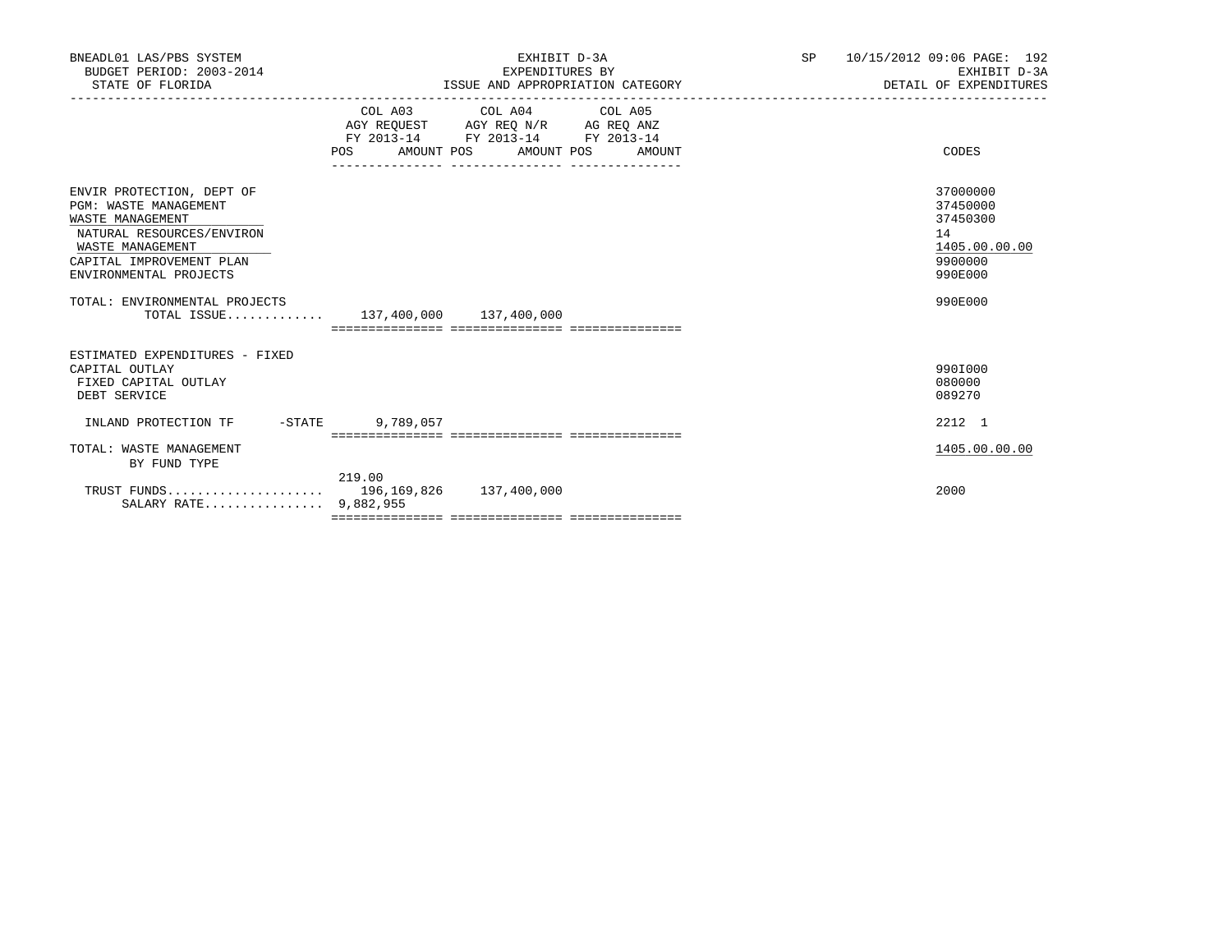| BNEADL01 LAS/PBS SYSTEM<br>BUDGET PERIOD: 2003-2014<br>STATE OF FLORIDA                                                                                                                                                                                                                    | ________________________________ | EXHIBIT D-3A<br>EXPENDITURES BY<br>ISSUE AND APPROPRIATION CATEGORY                                                                                                                                                                                                          | 10/15/2012 09:06 PAGE: 193<br><b>SP</b><br>EXHIBIT D-3A<br>DETAIL OF EXPENDITURES<br>______________________________ |                                                                                         |
|--------------------------------------------------------------------------------------------------------------------------------------------------------------------------------------------------------------------------------------------------------------------------------------------|----------------------------------|------------------------------------------------------------------------------------------------------------------------------------------------------------------------------------------------------------------------------------------------------------------------------|---------------------------------------------------------------------------------------------------------------------|-----------------------------------------------------------------------------------------|
|                                                                                                                                                                                                                                                                                            | COL A03                          | COL A04<br>COL A05<br>$\begin{tabular}{lllllllll} \bf{AGY} & \bf{REQUEST} & \bf{AGY} & \bf{REQ} & \bf{N/R} & \bf{AG} & \bf{REQ} & \bf{ANZ} \\ \bf{FY} & \bf{2013-14} & \bf{FY} & \bf{2013-14} & \bf{FY} & \bf{2013-14} \\ \end{tabular}$<br>POS AMOUNT POS AMOUNT POS AMOUNT |                                                                                                                     | CODES                                                                                   |
| ENVIR PROTECTION, DEPT OF<br>PGM: RECREATION & PARKS<br>STATE PARK OPERATIONS<br>NATURAL RESOURCES/ENVIRON<br>RECREATIONAL RESOURCES<br>ESTIMATED EXPENDITURES<br>ESTIMATED EXPENDITURES - OPERATIONS<br>SALARY RATE<br>SALARY RATE 34,863,217                                             |                                  |                                                                                                                                                                                                                                                                              |                                                                                                                     | 37000000<br>37500000<br>37500300<br>14<br>1401.00.00.00<br>1000000<br>1001000<br>000000 |
| SALARIES AND BENEFITS                                                                                                                                                                                                                                                                      |                                  |                                                                                                                                                                                                                                                                              |                                                                                                                     | 010000                                                                                  |
| $\begin{tabular}{lllllllllll} \multicolumn{2}{c}{\textbf{CONSERVATION/REC} & \textbf{LANDS} & \textbf{TF} & -\textbf{STATE} & & 1,173,514 \\ \textbf{STATE} & \textbf{PARK} & \textbf{TRUE} & \textbf{FUND} & -\textbf{STATE} & & 45,608,190 \\ \end{tabular}$                             |                                  |                                                                                                                                                                                                                                                                              |                                                                                                                     | 2131 1<br>2675 1                                                                        |
| TOTAL POSITIONS $1,059.50$<br>TOTAL APPRO 46,781,704                                                                                                                                                                                                                                       |                                  |                                                                                                                                                                                                                                                                              |                                                                                                                     |                                                                                         |
| OTHER PERSONAL SERVICES                                                                                                                                                                                                                                                                    |                                  |                                                                                                                                                                                                                                                                              |                                                                                                                     | 030000                                                                                  |
| STATE PARK TRUST FUND                                                                                                                                                                                                                                                                      | $-$ STATE 4,079,808              |                                                                                                                                                                                                                                                                              |                                                                                                                     | 2675 1                                                                                  |
| <b>EXPENSES</b>                                                                                                                                                                                                                                                                            |                                  |                                                                                                                                                                                                                                                                              |                                                                                                                     | 040000                                                                                  |
| $\begin{tabular}{lllllllll} \multicolumn{2}{c}{\textbf{CONSERVATION/REC} & \textbf{LANDS} & \textbf{TF} & -\textbf{STATE} & \textbf{84,550} \\ \multicolumn{2}{c}{\textbf{STATE} & \textbf{PARK} & \textbf{TRUE} & \textbf{FUND} & -\textbf{STATE} & \textbf{12,931,355} \\ \end{tabular}$ |                                  |                                                                                                                                                                                                                                                                              |                                                                                                                     | 2131 1<br>2675 1                                                                        |
| TOTAL APPRO                                                                                                                                                                                                                                                                                | 13,015,905                       |                                                                                                                                                                                                                                                                              |                                                                                                                     |                                                                                         |
| OPERATING CAPITAL OUTLAY                                                                                                                                                                                                                                                                   |                                  |                                                                                                                                                                                                                                                                              |                                                                                                                     | 060000                                                                                  |
| STATE PARK TRUST FUND                                                                                                                                                                                                                                                                      | $-STATE$ 82,673                  |                                                                                                                                                                                                                                                                              |                                                                                                                     | 2675 1                                                                                  |
| SPECIAL CATEGORIES<br>DISTRIB OF SURCHARGE FEES                                                                                                                                                                                                                                            |                                  |                                                                                                                                                                                                                                                                              |                                                                                                                     | 100000<br>100590                                                                        |
| STATE PARK TRUST FUND                                                                                                                                                                                                                                                                      | $-STATE$ 700,000                 |                                                                                                                                                                                                                                                                              |                                                                                                                     | 2675 1                                                                                  |
| DISBURSE DONATIONS                                                                                                                                                                                                                                                                         |                                  |                                                                                                                                                                                                                                                                              |                                                                                                                     | 100592                                                                                  |
| GRANTS AND DONATIONS TF -STATE<br>STATE PARK TRUST FUND - STATE                                                                                                                                                                                                                            | 200,000<br>250,000<br>__________ |                                                                                                                                                                                                                                                                              |                                                                                                                     | 2339 1<br>2675 1                                                                        |
|                                                                                                                                                                                                                                                                                            |                                  |                                                                                                                                                                                                                                                                              |                                                                                                                     |                                                                                         |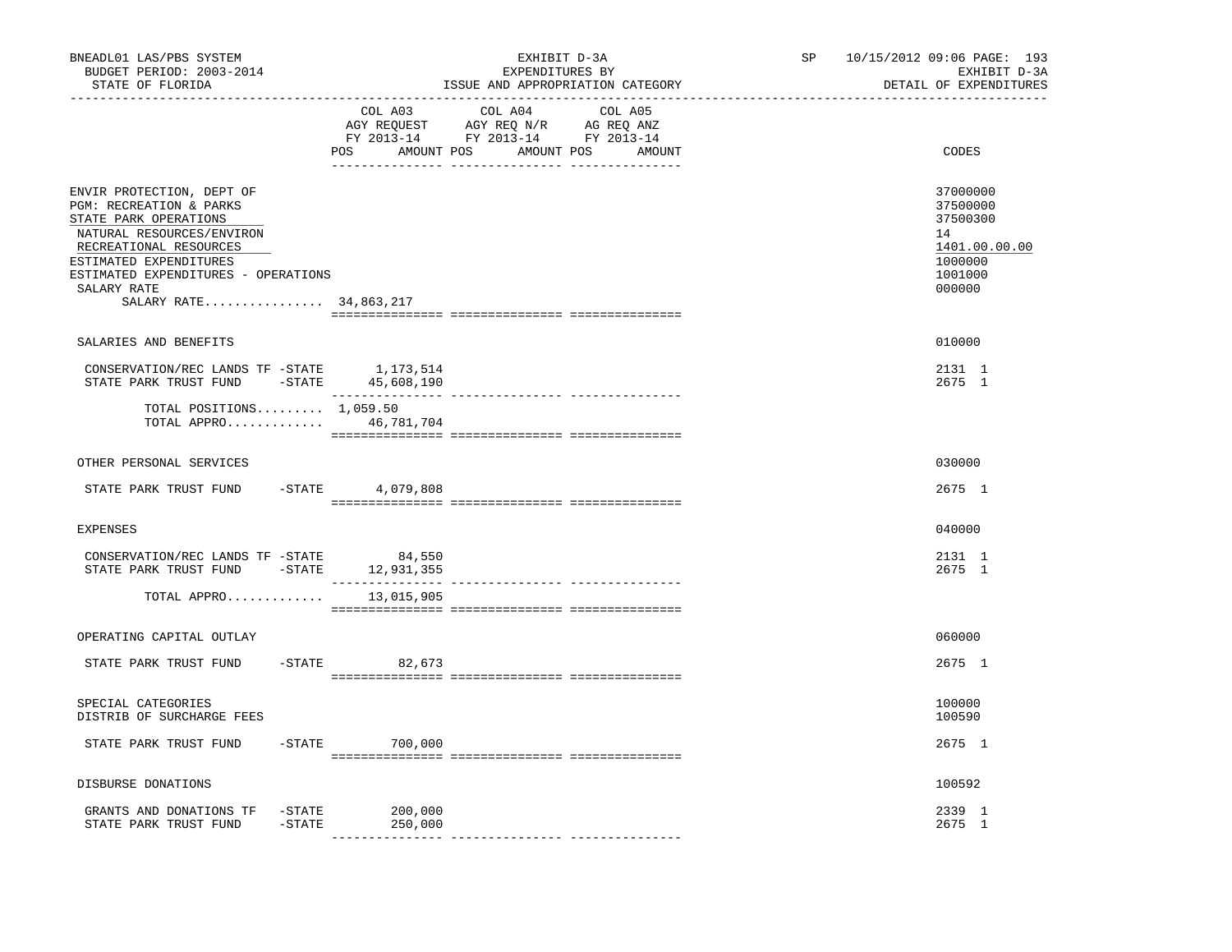| BNEADL01 LAS/PBS SYSTEM<br>BUDGET PERIOD: 2003-2014<br>STATE OF FLORIDA<br>------------------                                                                                                                                                                    |                   | EXHIBIT D-3A<br>EXPENDITURES BY<br>ISSUE AND APPROPRIATION CATEGORY                                                                 | SP and the set of the set of the set of the set of the set of the set of the set of the set of the set of the set of the set of the set of the set of the set of the set of the set of the set of the set of the set of the se | 10/15/2012 09:06 PAGE: 194<br>EXHIBIT D-3A<br>DETAIL OF EXPENDITURES                              |
|------------------------------------------------------------------------------------------------------------------------------------------------------------------------------------------------------------------------------------------------------------------|-------------------|-------------------------------------------------------------------------------------------------------------------------------------|--------------------------------------------------------------------------------------------------------------------------------------------------------------------------------------------------------------------------------|---------------------------------------------------------------------------------------------------|
|                                                                                                                                                                                                                                                                  | COL A03           | COL A04<br>COL A05<br>AGY REQUEST AGY REQ N/R AG REQ ANZ<br>FY 2013-14 FY 2013-14 FY 2013-14<br>POS AMOUNT POS AMOUNT POS<br>AMOUNT |                                                                                                                                                                                                                                | CODES                                                                                             |
| ENVIR PROTECTION, DEPT OF<br>PGM: RECREATION & PARKS<br>STATE PARK OPERATIONS<br>NATURAL RESOURCES/ENVIRON<br>RECREATIONAL RESOURCES<br>ESTIMATED EXPENDITURES<br>ESTIMATED EXPENDITURES - OPERATIONS<br>SPECIAL CATEGORIES<br>DISBURSE DONATIONS<br>TOTAL APPRO | 450,000           |                                                                                                                                     |                                                                                                                                                                                                                                | 37000000<br>37500000<br>37500300<br>14<br>1401.00.00.00<br>1000000<br>1001000<br>100000<br>100592 |
|                                                                                                                                                                                                                                                                  |                   |                                                                                                                                     |                                                                                                                                                                                                                                |                                                                                                   |
| LAND MANAGEMENT<br>CONSERVATION/REC LANDS TF -STATE 1,529,552                                                                                                                                                                                                    |                   |                                                                                                                                     |                                                                                                                                                                                                                                | 100718<br>2131 1                                                                                  |
| AMERICORPS                                                                                                                                                                                                                                                       |                   |                                                                                                                                     |                                                                                                                                                                                                                                | 101196                                                                                            |
| FEDERAL GRANTS TRUST FUND -RECPNT 600,000                                                                                                                                                                                                                        |                   |                                                                                                                                     |                                                                                                                                                                                                                                | 2261 9                                                                                            |
| OUTSOURCING                                                                                                                                                                                                                                                      |                   |                                                                                                                                     |                                                                                                                                                                                                                                | 101198                                                                                            |
| STATE PARK TRUST FUND - STATE 4,891,903                                                                                                                                                                                                                          |                   |                                                                                                                                     |                                                                                                                                                                                                                                | 2675 1                                                                                            |
| MGT/WTR CONTROL STRUCTURES                                                                                                                                                                                                                                       |                   |                                                                                                                                     |                                                                                                                                                                                                                                | 102151                                                                                            |
| STATE PARK TRUST FUND                                                                                                                                                                                                                                            | $-$ STATE 150,000 |                                                                                                                                     |                                                                                                                                                                                                                                | 2675 1                                                                                            |
| CONTRL OF INVASIVE EXOTICS                                                                                                                                                                                                                                       |                   |                                                                                                                                     |                                                                                                                                                                                                                                | 102334                                                                                            |
| STATE PARK TRUST FUND                                                                                                                                                                                                                                            | -STATE 287,996    |                                                                                                                                     |                                                                                                                                                                                                                                | 2675 1                                                                                            |
| PURCHASES FOR RESALE                                                                                                                                                                                                                                             |                   |                                                                                                                                     |                                                                                                                                                                                                                                | 102903                                                                                            |
| STATE PARK TRUST FUND                                                                                                                                                                                                                                            | -STATE 290,756    |                                                                                                                                     |                                                                                                                                                                                                                                | 2675 1                                                                                            |
| RISK MANAGEMENT INSURANCE                                                                                                                                                                                                                                        |                   |                                                                                                                                     |                                                                                                                                                                                                                                | 103241                                                                                            |
| CONSERVATION/REC LANDS TF -STATE 726,158<br>LAND ACQUISITION TF -STATE<br>STATE PARK TRUST FUND -STATE 3, 118, 200                                                                                                                                               | 49,201            |                                                                                                                                     |                                                                                                                                                                                                                                | 2131 1<br>2423 1<br>2675 1                                                                        |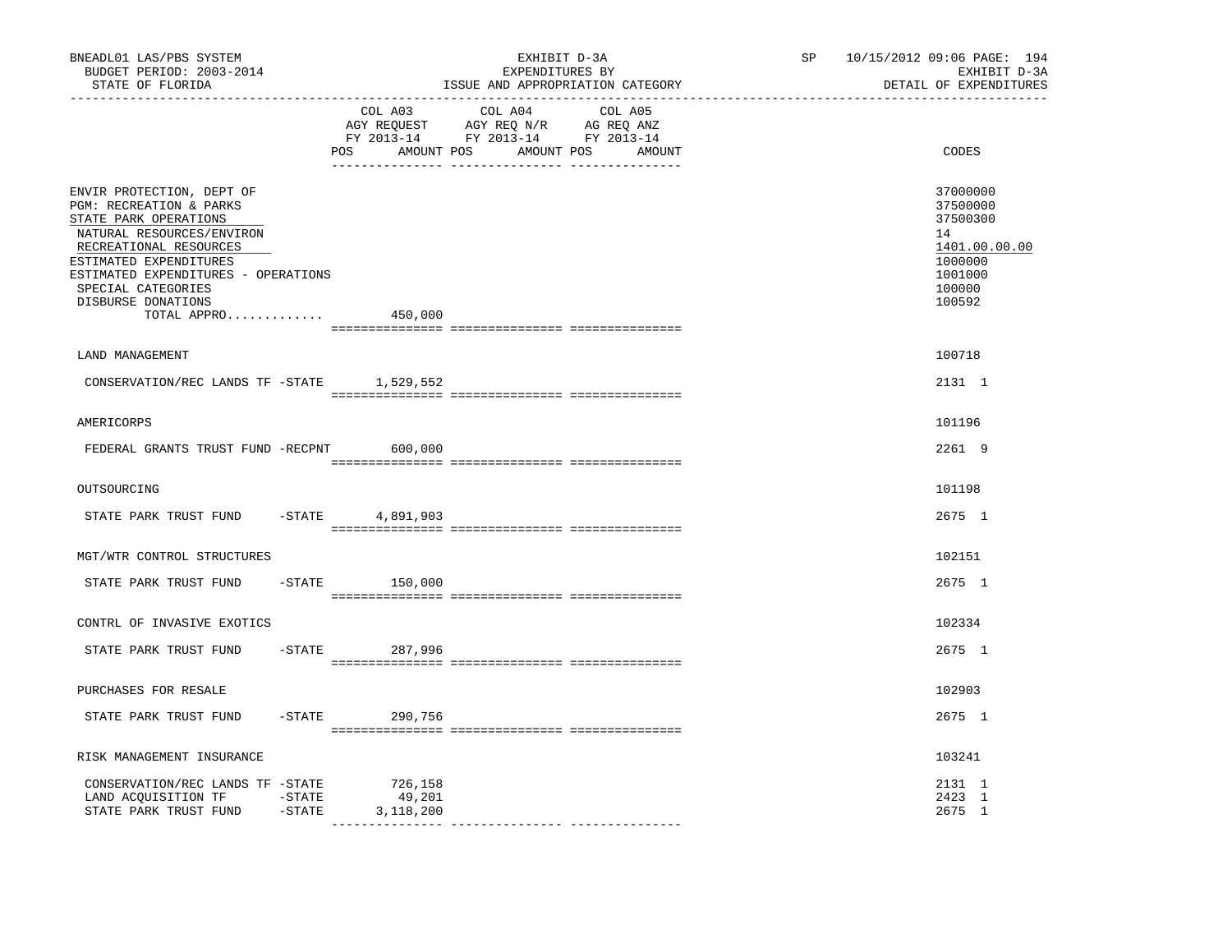| BNEADL01 LAS/PBS SYSTEM<br>BUDGET PERIOD: 2003-2014<br>STATE OF FLORIDA                                                                                                                                                                                                 |                     | EXHIBIT D-3A<br>EXPENDITURES BY<br>ISSUE AND APPROPRIATION CATEGORY                                                                                                                                                                                                                                                                             | SP 10/15/2012 09:06 PAGE: 195<br>EXHIBIT D-3A<br>DETAIL OF EXPENDITURES                           |
|-------------------------------------------------------------------------------------------------------------------------------------------------------------------------------------------------------------------------------------------------------------------------|---------------------|-------------------------------------------------------------------------------------------------------------------------------------------------------------------------------------------------------------------------------------------------------------------------------------------------------------------------------------------------|---------------------------------------------------------------------------------------------------|
|                                                                                                                                                                                                                                                                         | POS AMOUNT POS      | $\begin{tabular}{lllllllllllll} &\multicolumn{4}{c}{\text{COL A03}} &\multicolumn{4}{c}{\text{COL A04}} &\multicolumn{4}{c}{\text{COL A05}} \\ \multicolumn{4}{c}{\text{AGY REQUEST}} &\multicolumn{4}{c}{\text{AGY REQ N/R}} &\multicolumn{4}{c}{\text{AG REQ ANZ}} \end{tabular}$<br>FY 2013-14 FY 2013-14 FY 2013-14<br>AMOUNT POS<br>AMOUNT | CODES                                                                                             |
| ENVIR PROTECTION, DEPT OF<br>PGM: RECREATION & PARKS<br>STATE PARK OPERATIONS<br>NATURAL RESOURCES/ENVIRON<br>RECREATIONAL RESOURCES<br>ESTIMATED EXPENDITURES<br>ESTIMATED EXPENDITURES - OPERATIONS<br>SPECIAL CATEGORIES<br>RISK MANAGEMENT INSURANCE<br>TOTAL APPRO | 3,893,559           |                                                                                                                                                                                                                                                                                                                                                 | 37000000<br>37500000<br>37500300<br>14<br>1401.00.00.00<br>1000000<br>1001000<br>100000<br>103241 |
| GREENWAYS CARL MGMT FUND                                                                                                                                                                                                                                                |                     |                                                                                                                                                                                                                                                                                                                                                 | 103886                                                                                            |
| CONSERVATION/REC LANDS TF -STATE 2,179,609                                                                                                                                                                                                                              |                     |                                                                                                                                                                                                                                                                                                                                                 | 2131 1                                                                                            |
| LAND USE PROCEEDS DISBURSE                                                                                                                                                                                                                                              |                     |                                                                                                                                                                                                                                                                                                                                                 | 105006                                                                                            |
| STATE PARK TRUST FUND -STATE 175,000                                                                                                                                                                                                                                    |                     |                                                                                                                                                                                                                                                                                                                                                 | 2675 1                                                                                            |
| TR/DMS/HR SVCS/STW CONTRCT                                                                                                                                                                                                                                              |                     |                                                                                                                                                                                                                                                                                                                                                 | 107040                                                                                            |
| CONSERVATION/REC LANDS TF -STATE<br>STATE PARK TRUST FUND - STATE                                                                                                                                                                                                       | 10,845<br>428,975   |                                                                                                                                                                                                                                                                                                                                                 | 2131 1<br>2675 1                                                                                  |
| TOTAL APPRO                                                                                                                                                                                                                                                             | --------<br>439,820 |                                                                                                                                                                                                                                                                                                                                                 |                                                                                                   |
| TOTAL: ESTIMATED EXPENDITURES - OPERATIONS<br>TOTAL POSITIONS $1,059.50$<br>TOTAL ISSUE 79,548,285<br>TOTAL SALARY RATE 34,863,217                                                                                                                                      |                     |                                                                                                                                                                                                                                                                                                                                                 | 1001000                                                                                           |
|                                                                                                                                                                                                                                                                         |                     |                                                                                                                                                                                                                                                                                                                                                 |                                                                                                   |
| AGENCY ISSUE NARRATIVE:                                                                                                                                                                                                                                                 |                     |                                                                                                                                                                                                                                                                                                                                                 |                                                                                                   |

2013-2014 BUDGET YEAR NARRATIVE: IT COMPONENT? NO

 Use of Special Category Funding in the Recurring Base Budget -------------------------------------------------------------

 The Division of Recreation and Parks is appropriated funding in several special categories, which are used for the following purposes: In the Disburse Donations category (100592) funding is provided through donations or grants and used by parks to purchase equipment, and perform various research/management activities. Funding in the Land Management category (100718) is used for any activities involving managing the state parks, including the purchase of equipment. Funding in the Outsourcing category (101198) is used to carry out cleaning and maintenance activities at state parks. Funding in the Control of Invasive Exotics category (102334) is used to contract out for the control of exotic plants and exotic animals and to purchase herbicides as necessary. Funds in the Purchase for Resale category (102903) are used to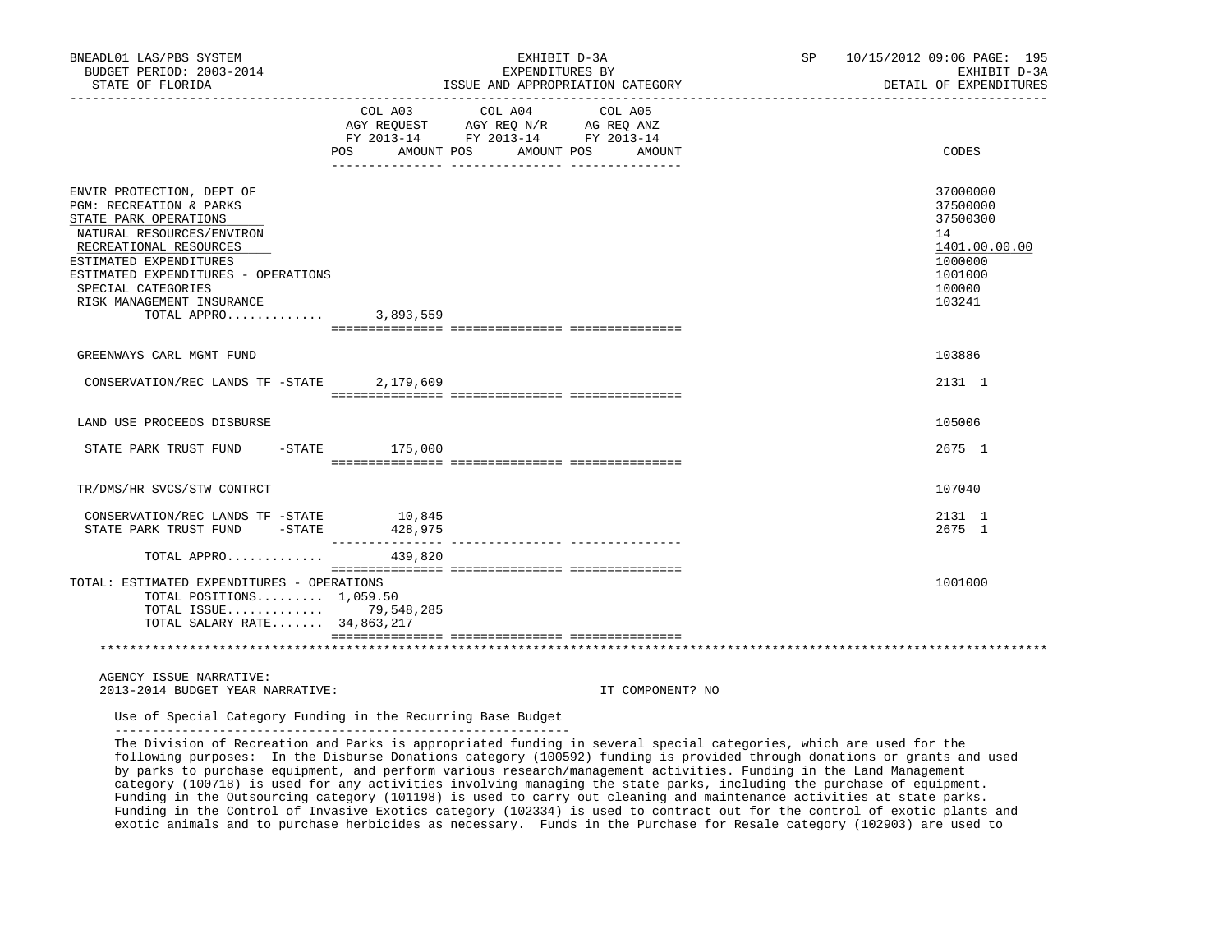| EXHIBIT D-3A<br>BNEADL01 LAS/PBS SYSTEM |                   |                                  | SP<br>10/15/2012 09:06 PAGE: 196 |              |                        |
|-----------------------------------------|-------------------|----------------------------------|----------------------------------|--------------|------------------------|
| BUDGET PERIOD: 2003-2014                |                   | EXPENDITURES BY                  |                                  | EXHIBIT D-3A |                        |
| STATE OF FLORIDA                        |                   | ISSUE AND APPROPRIATION CATEGORY |                                  |              | DETAIL OF EXPENDITURES |
|                                         |                   | COL A03 COL A04 COL A05          |                                  |              |                        |
|                                         | AGY REOUEST       | AGY REO N/R                      | AG REO ANZ                       |              |                        |
|                                         | FY 2013-14        | FY 2013-14 FY 2013-14            |                                  |              |                        |
|                                         | AMOUNT POS<br>POS | AMOUNT POS                       | AMOUNT                           |              | CODES                  |
|                                         |                   |                                  |                                  |              |                        |
| ENVIR PROTECTION, DEPT OF               |                   |                                  |                                  |              | 37000000               |
| <b>PGM: RECREATION &amp; PARKS</b>      |                   |                                  |                                  |              | 37500000               |
| STATE PARK OPERATIONS                   |                   |                                  |                                  |              | 37500300               |
| NATURAL RESOURCES/ENVIRON               |                   |                                  |                                  |              | 14                     |
| RECREATIONAL RESOURCES                  |                   |                                  |                                  |              | 1401.00.00.00          |
| ESTIMATED EXPENDITURES                  |                   |                                  |                                  |              | 1000000                |
| ESTIMATED EXPENDITURES - OPERATIONS     |                   |                                  |                                  |              | 1001000                |

 purchase souvenirs that are then resold to the public. Various state parks generate revenue through the sale of timber, cattle and other land uses. These funds are made available back to the park through the Land Use Proceeds Disbursements category (105006), for land management purposes. These funds can be used to purchase equipment, including vehicles, and to pay for temporary employees to carry out land management activities. Finally, the division receives funding under Category 103886 (CARL Long - Term Management funding) which is used to carry out management activities such as resource assessments, surveys, control of invasive exotic species, habitat restoration, fencing, public access and purchase of vehicles for on site management and inspection of park and trail properties. All references to equipment needs made above include mobile equipment, including the acquisition of vehicles as necessary. Finally, on occasion, temporary employees may be hired under these categories as necessary. \*\*\*\*\*\*\*\*\*\*\*\*\*\*\*\*\*\*\*\*\*\*\*\*\*\*\*\*\*\*\*\*\*\*\*\*\*\*\*\*\*\*\*\*\*\*\*\*\*\*\*\*\*\*\*\*\*\*\*\*\*\*\*\*\*\*\*\*\*\*\*\*\*\*\*\*\*\*\*\*\*\*\*\*\*\*\*\*\*\*\*\*\*\*\*\*\*\*\*\*\*\*\*\*\*\*\*\*\*\*\*\*\*\*\*\*\*\*\*\*\*\*\*\*\*\*\*

| CASUALTY INSURANCE PREMIUM<br>ADJUSTMENT<br>SPECIAL CATEGORIES<br>RISK MANAGEMENT INSURANCE                |                                  | 1001090<br>100000<br>103241 |
|------------------------------------------------------------------------------------------------------------|----------------------------------|-----------------------------|
| CONSERVATION/REC LANDS TF -STATE<br>LAND ACQUISITION TF -STATE<br>STATE PARK TRUST FUND -STATE             | $6,485-$<br>$580 -$<br>$27.655-$ | 2131 1<br>2423 1<br>2675 1  |
| TOTAL APPRO                                                                                                | $34,720-$                        |                             |
| FLORIDA RETIREMENT SYSTEM<br>CONTRIBUTION ADJUSTMENT FOR<br>FISCAL YEAR 2012-2013<br>SALARIES AND BENEFITS |                                  | 1001240<br>010000           |
| CONSERVATION/REC LANDS TF -STATE<br>STATE PARK TRUST FUND -STATE                                           | 2,887<br>112,144                 | 2131 1<br>2675 1            |
| TOTAL APPRO                                                                                                | 115,031                          |                             |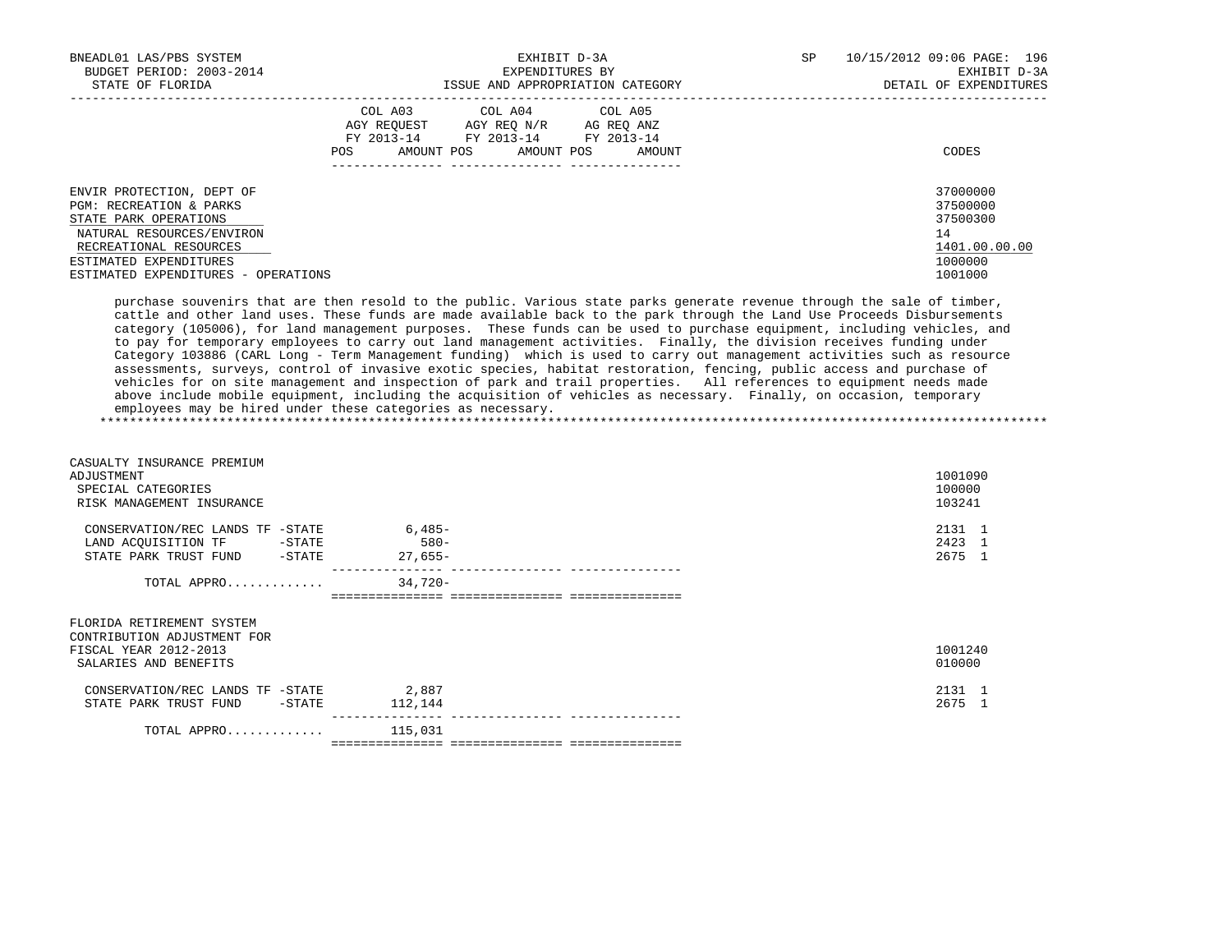| BNEADL01 LAS/PBS SYSTEM<br>BUDGET PERIOD: 2003-2014<br>STATE OF FLORIDA<br>____________________                                                                                                                                  |                                                                                                | EXHIBIT D-3A<br>EXPENDITURES BY<br>ISSUE AND APPROPRIATION CATEGORY | SP 10/15/2012 09:06 PAGE: 197<br>EXHIBIT D-3A<br>DETAIL OF EXPENDITURES |                                                                    |
|----------------------------------------------------------------------------------------------------------------------------------------------------------------------------------------------------------------------------------|------------------------------------------------------------------------------------------------|---------------------------------------------------------------------|-------------------------------------------------------------------------|--------------------------------------------------------------------|
|                                                                                                                                                                                                                                  | AGY REQUEST AGY REQ N/R AG REQ ANZ<br>FY 2013-14 FY 2013-14 FY 2013-14<br>POS DO<br>AMOUNT POS | COL A03 COL A04 COL A05                                             | AMOUNT POS<br>AMOUNT                                                    | CODES                                                              |
| ENVIR PROTECTION, DEPT OF<br>PGM: RECREATION & PARKS<br>STATE PARK OPERATIONS<br>NATURAL RESOURCES/ENVIRON<br>RECREATIONAL RESOURCES<br>ESTIMATED EXPENDITURES<br>ADJUSTMENT TO STATE HEALTH<br>INSURANCE PREMIUM CONTRIBUTION - |                                                                                                |                                                                     |                                                                         | 37000000<br>37500000<br>37500300<br>14<br>1401.00.00.00<br>1000000 |
| FISCAL YEAR 2012-13<br>SALARIES AND BENEFITS                                                                                                                                                                                     |                                                                                                |                                                                     |                                                                         | 1001830<br>010000                                                  |
| CONSERVATION/REC LANDS TF -STATE 3,054<br>STATE PARK TRUST FUND $-$ STATE $118,624$                                                                                                                                              |                                                                                                |                                                                     |                                                                         | 2131 1<br>2675 1                                                   |
| TOTAL APPRO                                                                                                                                                                                                                      | 121,678                                                                                        |                                                                     |                                                                         |                                                                    |
| REALLOCATION OF HUMAN RESOURCES<br>OUTSOURCING<br>SPECIAL CATEGORIES<br>TR/DMS/HR SVCS/STW CONTRCT                                                                                                                               |                                                                                                |                                                                     |                                                                         | 1005900<br>100000<br>107040                                        |
| CONSERVATION/REC LANDS TF -STATE<br>STATE PARK TRUST FUND -STATE 3,740-                                                                                                                                                          | $95 -$                                                                                         |                                                                     |                                                                         | 2131 1<br>2675 1                                                   |
| TOTAL APPRO                                                                                                                                                                                                                      | $3,835-$                                                                                       |                                                                     |                                                                         |                                                                    |
| ESTIMATED EXPENDITURES REALIGNMENT                                                                                                                                                                                               |                                                                                                |                                                                     |                                                                         | 2000000                                                            |
| REALIGN BUDGET BETWEEN CATEGORIES<br>- RECREATION AND PARKS - DEDUCT<br>OTHER PERSONAL SERVICES                                                                                                                                  |                                                                                                |                                                                     |                                                                         | 2000440<br>030000                                                  |
| STATE PARK TRUST FUND                                                                                                                                                                                                            | -STATE 4,079,808-                                                                              |                                                                     |                                                                         | 2675 1                                                             |
| <b>EXPENSES</b>                                                                                                                                                                                                                  |                                                                                                |                                                                     |                                                                         | 040000                                                             |
| CONSERVATION/REC LANDS TF -STATE 84,550-<br>STATE PARK TRUST FUND -STATE 12,931,355-                                                                                                                                             |                                                                                                |                                                                     |                                                                         | 2131 1<br>2675 1                                                   |
| TOTAL APPRO                                                                                                                                                                                                                      | 13,015,905-                                                                                    |                                                                     |                                                                         |                                                                    |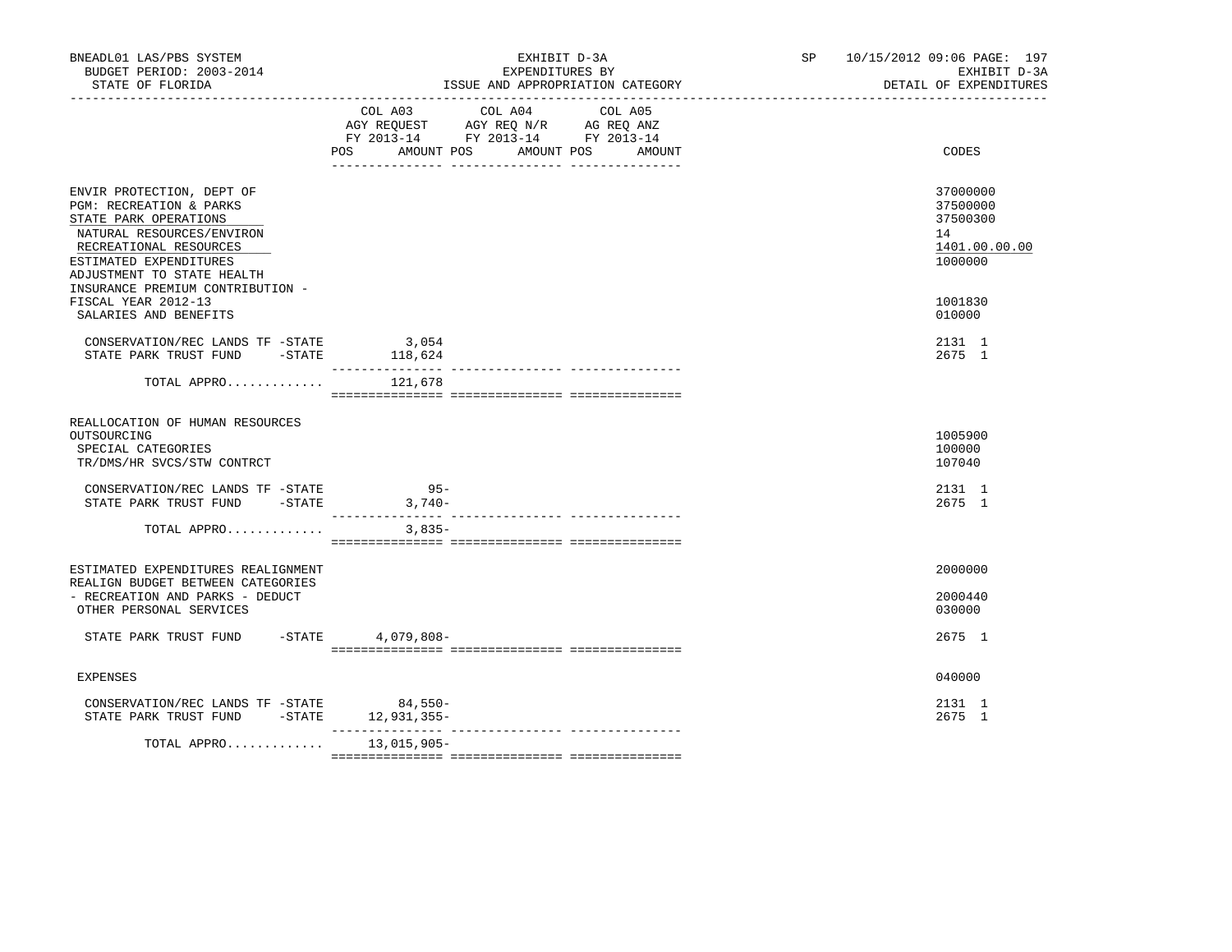| BNEADL01 LAS/PBS SYSTEM<br>BUDGET PERIOD: 2003-2014<br>STATE OF FLORIDA<br>---------------                                                                                                                                                                                     |                              | EXHIBIT D-3A<br>EXPENDITURES BY<br>ISSUE AND APPROPRIATION CATEGORY                                                  | SP 10/15/2012 09:06 PAGE: 198<br>EXHIBIT D-3A<br>DETAIL OF EXPENDITURES                 |
|--------------------------------------------------------------------------------------------------------------------------------------------------------------------------------------------------------------------------------------------------------------------------------|------------------------------|----------------------------------------------------------------------------------------------------------------------|-----------------------------------------------------------------------------------------|
|                                                                                                                                                                                                                                                                                | COL A03<br>POS<br>AMOUNT POS | COL A04<br>COL A05<br>CO AGY REQUEST AGY REQ N/R AG REQ ANZ<br>FY 2013-14 FY 2013-14 FY 2013-14<br>AMOUNT POS AMOUNT | CODES                                                                                   |
| ENVIR PROTECTION, DEPT OF<br>PGM: RECREATION & PARKS<br>STATE PARK OPERATIONS<br>NATURAL RESOURCES/ENVIRON<br>RECREATIONAL RESOURCES<br>ESTIMATED EXPENDITURES REALIGNMENT<br>REALIGN BUDGET BETWEEN CATEGORIES<br>- RECREATION AND PARKS - DEDUCT<br>OPERATING CAPITAL OUTLAY |                              |                                                                                                                      | 37000000<br>37500000<br>37500300<br>14<br>1401.00.00.00<br>2000000<br>2000440<br>060000 |
| STATE PARK TRUST FUND                                                                                                                                                                                                                                                          | -STATE 82,673-               |                                                                                                                      | 2675 1                                                                                  |
| SPECIAL CATEGORIES<br><b>LAND MANAGEMENT</b>                                                                                                                                                                                                                                   |                              |                                                                                                                      | 100000<br>100718                                                                        |
| CONSERVATION/REC LANDS TF -STATE 1,529,552-                                                                                                                                                                                                                                    |                              |                                                                                                                      | 2131 1                                                                                  |
| MGT/WTR CONTROL STRUCTURES                                                                                                                                                                                                                                                     |                              |                                                                                                                      | 102151                                                                                  |
| STATE PARK TRUST FUND                                                                                                                                                                                                                                                          | $-$ STATE $150,000-$         |                                                                                                                      | 2675 1                                                                                  |
| CONTRL OF INVASIVE EXOTICS                                                                                                                                                                                                                                                     |                              |                                                                                                                      | 102334                                                                                  |
| STATE PARK TRUST FUND                                                                                                                                                                                                                                                          | -STATE 287,996-              |                                                                                                                      | 2675 1                                                                                  |
| PURCHASES FOR RESALE                                                                                                                                                                                                                                                           |                              |                                                                                                                      | 102903                                                                                  |
| STATE PARK TRUST FUND                                                                                                                                                                                                                                                          | -STATE 290,756-              |                                                                                                                      | 2675 1                                                                                  |
| GREENWAYS CARL MGMT FUND                                                                                                                                                                                                                                                       |                              |                                                                                                                      | 103886                                                                                  |
| CONSERVATION/REC LANDS TF -STATE 2,179,609-                                                                                                                                                                                                                                    |                              |                                                                                                                      | 2131 1                                                                                  |
| TOTAL: REALIGN BUDGET BETWEEN CATEGORIES<br>- RECREATION AND PARKS - DEDUCT<br>TOTAL ISSUE                                                                                                                                                                                     | $21,616,299-$                |                                                                                                                      | 2000440                                                                                 |
|                                                                                                                                                                                                                                                                                |                              |                                                                                                                      |                                                                                         |
| AGENCY ISSUE NARRATIVE:<br>2013-2014 BUDGET YEAR NARRATIVE:                                                                                                                                                                                                                    |                              | IT COMPONENT? NO                                                                                                     |                                                                                         |

During the 2004 legislative session, 8 properties were transferred from the Office of Coastal and Aquatic Managed Areas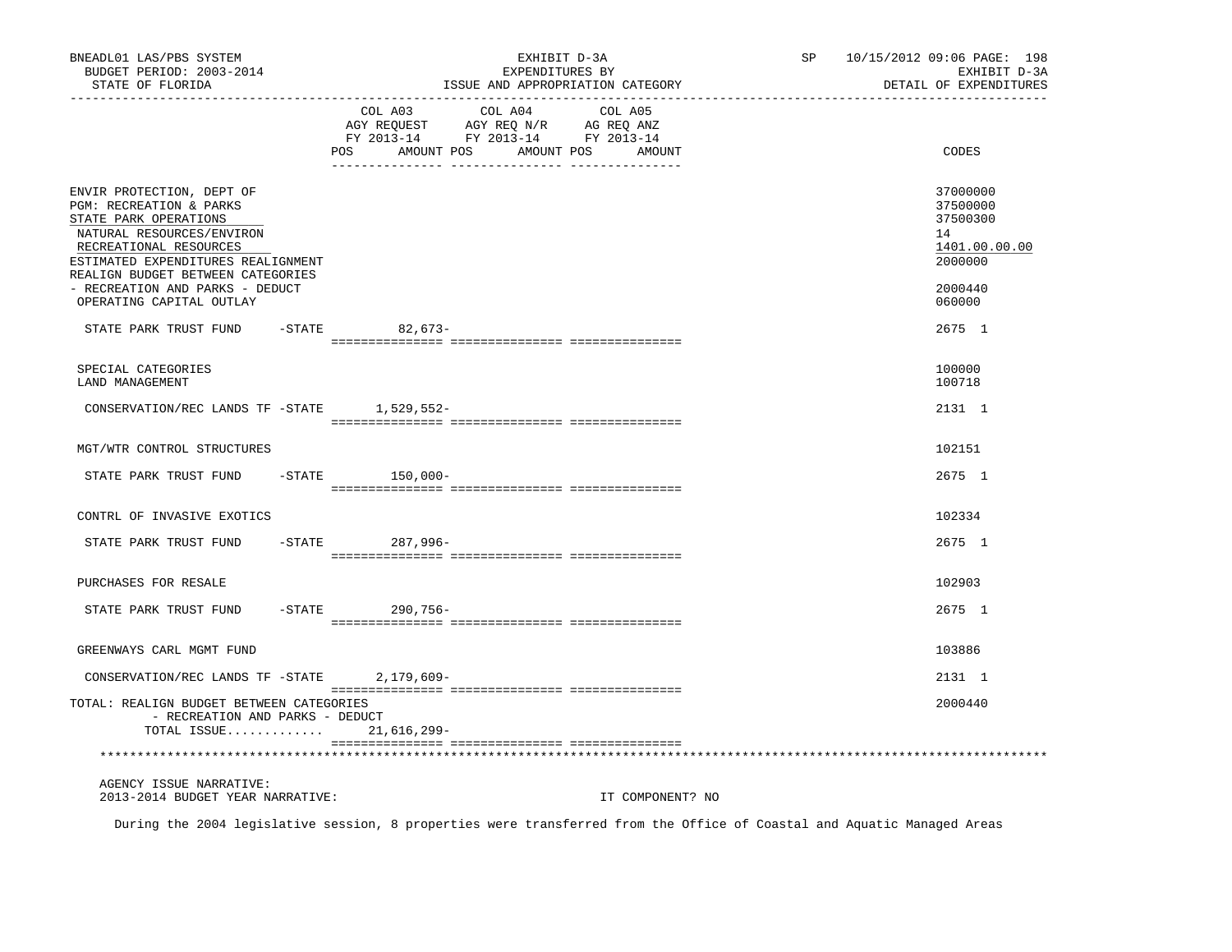| BNEADL01 LAS/PBS SYSTEM<br>BUDGET PERIOD: 2003-2014<br>STATE OF FLORIDA | EXHIBIT D-3A<br>EXPENDITURES BY<br>ISSUE AND APPROPRIATION CATEGORY |                                                                                                                 |        | SP | 10/15/2012 09:06 PAGE: 199<br>EXHIBIT D-3A<br>DETAIL OF EXPENDITURES |  |
|-------------------------------------------------------------------------|---------------------------------------------------------------------|-----------------------------------------------------------------------------------------------------------------|--------|----|----------------------------------------------------------------------|--|
|                                                                         | AMOUNT POS<br>POS                                                   | COL A03 COL A04 COL A05<br>AGY REOUEST AGY REO N/R AG REO ANZ<br>FY 2013-14 FY 2013-14 FY 2013-14<br>AMOUNT POS | AMOUNT |    | CODES                                                                |  |
| ENVIR PROTECTION, DEPT OF                                               |                                                                     |                                                                                                                 |        |    | 37000000                                                             |  |
| PGM: RECREATION & PARKS                                                 |                                                                     |                                                                                                                 |        |    | 37500000                                                             |  |
| STATE PARK OPERATIONS                                                   |                                                                     |                                                                                                                 |        |    | 37500300                                                             |  |
| NATURAL RESOURCES/ENVIRON                                               |                                                                     |                                                                                                                 |        |    | 14                                                                   |  |
| RECREATIONAL RESOURCES                                                  |                                                                     |                                                                                                                 |        |    | 1401.00.00.00                                                        |  |
| ESTIMATED EXPENDITURES REALIGNMENT                                      |                                                                     |                                                                                                                 |        |    | 2000000                                                              |  |
| REALIGN BUDGET BETWEEN CATEGORIES                                       |                                                                     |                                                                                                                 |        |    |                                                                      |  |
| - RECREATION AND PARKS - DEDUCT                                         |                                                                     |                                                                                                                 |        |    | 2000440                                                              |  |

 to the Division of Recreation and Parks (DRP). As part of the transfer, DRP requested that the OPS and Expense funds that were being transferred be put into a special category called 'Land Management'. The legislature and Governor approved this request. DRP now wants to expand this idea to the remaining 163 properties to gain the flexibility to spend funds as necessary to meet its' needs. (NOTE: A new category now exists (though not currently in use) entitled 'State Park Operations' that the division would like to use in lieu of the 'Land Management' category.)

 Parks would have the flexibility to use its funding to meet changing needs. Under the current system, if a park needed to replace a mower and did not have sufficient OCO funds, it might have to call a number of other parks in an attempt to trade funding from another category in order to obtain additional OCO funds. Having all of its funds in one category would allow the park to address its' needs internally. In addition, constant changes in what categories can be used to pay for certain items have made it more difficult for agencies to ensure that is has the appropriate type of funding to pay for items. Having all funding in one category eliminates these problems.

 This is a technical issue that does not increase the divisions' budget and allows the division to operate more like a business.

| Category                     | Amount          | Fund Source           |
|------------------------------|-----------------|-----------------------|
| Other Personal Services      | ( \$4,079,808)  | State Park Trust Fund |
| Expenses                     | (S12, 931, 355) | State Park Trust Fund |
| Operating Capital Outlay     | ( \$82, 673)    | State Park Trust Fund |
| Expenses                     | (S84, 550)      | CARL Trust Fund       |
| Greenways CARL Mgmt Funding  | ( \$2,179,609)  | CARL Trust Fund       |
| Land Management              | (S1, 529, 552)  | CARL Trust Fund       |
| Purchases for Resale         | (\$290,756)     | State Park Trust Fund |
| Mgmt of Water Control Struct | (S150, 000)     | State Park Trust Fund |
| Control of Invasive Exotics  | (S287, 996)     | State Park Trust Fund |
| Total                        | (\$21,616,299)  |                       |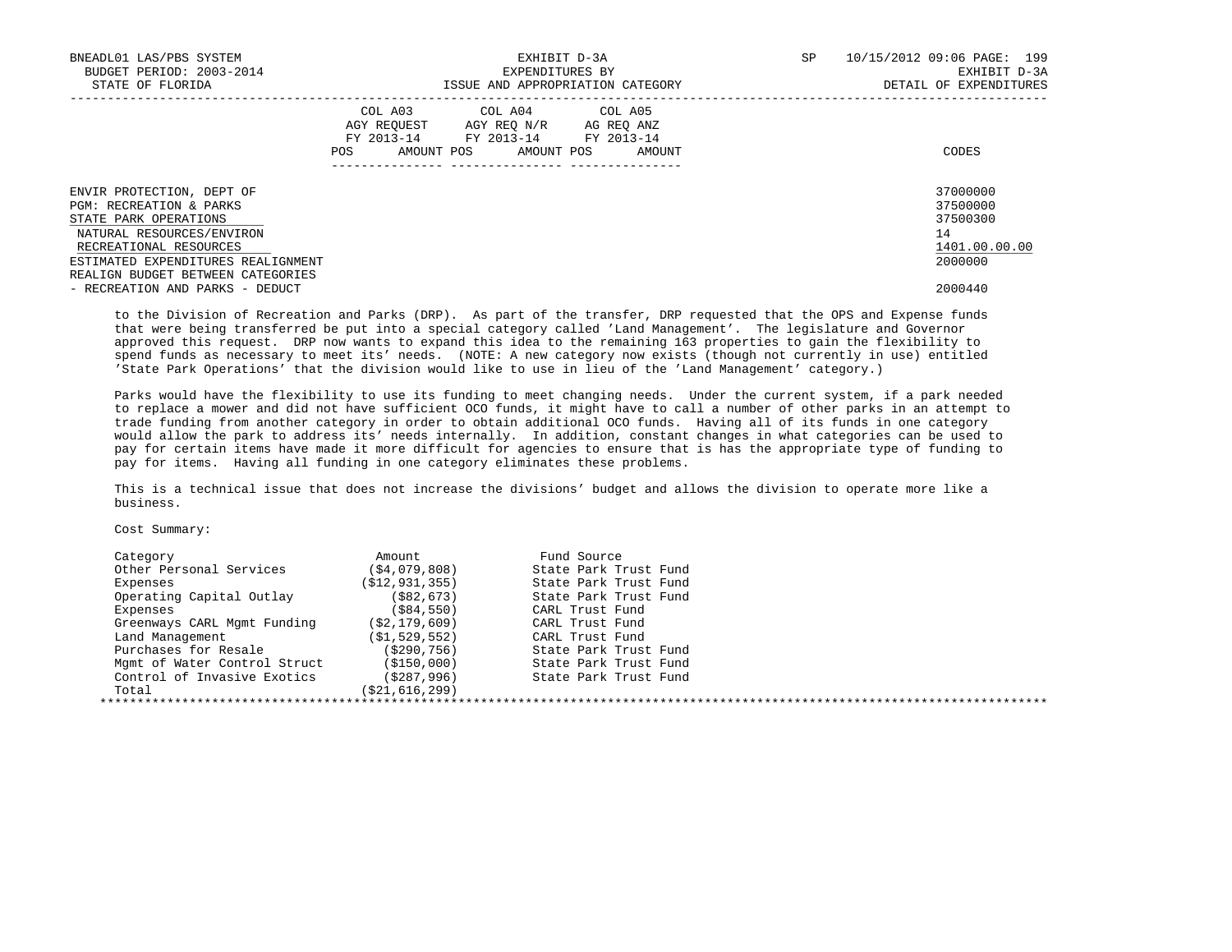| BNEADL01 LAS/PBS SYSTEM<br>BUDGET PERIOD: 2003-2014<br>STATE OF FLORIDA                                                                                                                                                                                                                        | EXHIBIT D-3A<br>EXPENDITURES BY<br>ISSUE AND APPROPRIATION CATEGORY                                                                   | 10/15/2012 09:06 PAGE: 200<br>SP<br>EXHIBIT D-3A<br>DETAIL OF EXPENDITURES                        |  |
|------------------------------------------------------------------------------------------------------------------------------------------------------------------------------------------------------------------------------------------------------------------------------------------------|---------------------------------------------------------------------------------------------------------------------------------------|---------------------------------------------------------------------------------------------------|--|
|                                                                                                                                                                                                                                                                                                | COL A03 COL A04 COL A05<br>AGY REQUEST AGY REQ N/R AG REQ ANZ<br>FY 2013-14 FY 2013-14 FY 2013-14<br>POS AMOUNT POS AMOUNT POS AMOUNT | CODES                                                                                             |  |
| ENVIR PROTECTION, DEPT OF<br>PGM: RECREATION & PARKS<br>STATE PARK OPERATIONS<br>NATURAL RESOURCES/ENVIRON<br>RECREATIONAL RESOURCES<br>ESTIMATED EXPENDITURES REALIGNMENT<br>REALIGN BUDGET BETWEEN CATEGORIES<br>- RECREATION AND PARKS - ADD<br>SPECIAL CATEGORIES<br>STATE PARK OPERATIONS |                                                                                                                                       | 37000000<br>37500000<br>37500300<br>14<br>1401.00.00.00<br>2000000<br>2000450<br>100000<br>100736 |  |
| CONSERVATION/REC LANDS TF -STATE 3,793,711<br>STATE PARK TRUST FUND -STATE                                                                                                                                                                                                                     | 17,822,588                                                                                                                            | 2131 1<br>2675 1                                                                                  |  |
| TOTAL APPRO 21,616,299                                                                                                                                                                                                                                                                         |                                                                                                                                       |                                                                                                   |  |
|                                                                                                                                                                                                                                                                                                |                                                                                                                                       |                                                                                                   |  |

 AGENCY ISSUE NARRATIVE: 2013-2014 BUDGET YEAR NARRATIVE: IT COMPONENT? NO

 During the 2004 legislative session, 8 properties were transferred from the Office of Coastal and Aquatic Managed Areas to the Division of Recreation and Parks (DRP). As part of the transfer, DRP requested that the OPS and Expense funds that were being transferred be put into a special category called 'Land Management'. The legislature and Governor approved this request. DRP now wants to expand this idea to the remaining 163 properties to gain the flexibility to spend funds as necessary to meet its' needs. (NOTE: A new category now exists (though not currently in use) entitled 'State Park Operations' that the division would like to use in lieu of the 'Land Management' category.)

 Parks would have the flexibility to use its funding to meet changing needs. Under the current system, if a park needed to replace a mower and did not have sufficient OCO funds, it might have to call a number of other parks in an attempt to trade funding from another category in order to obtain additional OCO funds. Having all of its funds in one category would allow the park to address its' needs internally. In addition, constant changes in what categories can be used to pay for certain items have made it more difficult for agencies to ensure that is has the appropriate type of funding to pay for items. Having all funding in one category eliminates these problems.

 This is a technical issue that does not increase the divisions' budget and allows the division to operate more like a business.

| Category              | Amount       | Fund Source           |
|-----------------------|--------------|-----------------------|
| State Park Operations | \$17,822,588 | State Park Trust Fund |
| State Park Operations | \$3.793.711  | State Park Trust Fund |
| Total                 | \$21,616,299 |                       |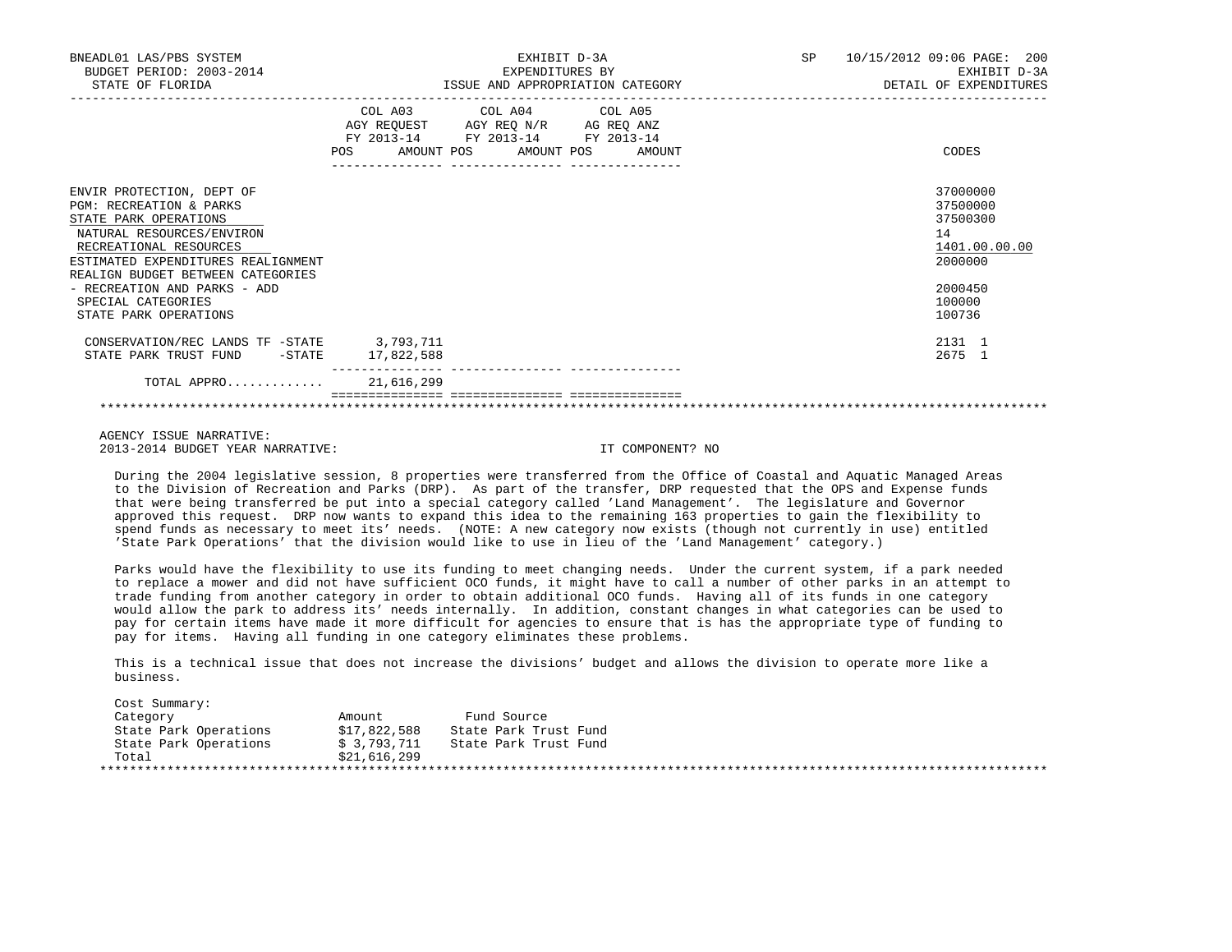| BNEADL01 LAS/PBS SYSTEM<br>BUDGET PERIOD: 2003-2014<br>STATE OF FLORIDA                                                                                                                                                                                 | EXHIBIT D-3A<br>EXPENDITURES BY<br>ISSUE AND APPROPRIATION CATEGORY                                                                      | SP<br>10/15/2012 09:06 PAGE: 201<br>EXHIBIT D-3A<br>DETAIL OF EXPENDITURES                        |  |  |
|---------------------------------------------------------------------------------------------------------------------------------------------------------------------------------------------------------------------------------------------------------|------------------------------------------------------------------------------------------------------------------------------------------|---------------------------------------------------------------------------------------------------|--|--|
|                                                                                                                                                                                                                                                         | COL A03 COL A04 COL A05<br>AGY REQUEST AGY REQ N/R AG REQ ANZ<br>FY 2013-14 FY 2013-14 FY 2013-14<br>POS<br>AMOUNT POS AMOUNT POS AMOUNT | CODES                                                                                             |  |  |
| ENVIR PROTECTION, DEPT OF<br><b>PGM: RECREATION &amp; PARKS</b><br>STATE PARK OPERATIONS<br>NATURAL RESOURCES/ENVIRON<br>RECREATIONAL RESOURCES<br>EQUIPMENT NEEDS<br>REPLACEMENT OF MOTOR VEHICLES<br>SPECIAL CATEGORIES<br>ACOUISITION/MOTOR VEHICLES |                                                                                                                                          | 37000000<br>37500000<br>37500300<br>14<br>1401.00.00.00<br>2400000<br>2401500<br>100000<br>100021 |  |  |
| -STATE<br>STATE PARK TRUST FUND                                                                                                                                                                                                                         | 160,000                                                                                                                                  | 2675 1                                                                                            |  |  |

AGENCY ISSUE NARRATIVE:

2013-2014 BUDGET YEAR NARRATIVE: IT COMPONENT? NO

 The Division requests \$160,000 to replace 8 vehicles that exceed 200,000 miles. The division currently operates 586 vehicles. This request is to replace 8 heavy duty trucks that are used for a specific purpose, such as carrying heavy equipment and cannot be replaced with smaller utility vehicles. The parks, when possible, use utility vehicles such as ATV's and golf carts. The division currently has 803 utility vehicles.

\*\*\*\*\*\*\*\*\*\*\*\*\*\*\*\*\*\*\*\*\*\*\*\*\*\*\*\*\*\*\*\*\*\*\*\*\*\*\*\*\*\*\*\*\*\*\*\*\*\*\*\*\*\*\*\*\*\*\*\*\*\*\*\*\*\*\*\*\*\*\*\*\*\*\*\*\*\*\*\*\*\*\*\*\*\*\*\*\*\*\*\*\*\*\*\*\*\*\*\*\*\*\*\*\*\*\*\*\*\*\*\*\*\*\*\*\*\*\*\*\*\*\*\*\*\*\*

 The division manages 171 properties with over 900 FTE field staff, nearly 500 OPS staff and over 7,200 regular service volunteers sharing 586 vehicles, a ratio of 14 workers to each vehicle. The division has reduced its fleet by 94 vehicles during the past five years. These vehicles were disposed of due to operational and mechanical deficiencies. These vehicles were not replaced with new vehicles as the division has not received funding for vehicle replacement in five years.

 The division last received funding for vehicle replacement (\$673,000) during FY 07-08 and typically spends \$750,000 or more on vehicle repairs per year.

This is a major safety issue for park staff and park volunteers.

 This issue is consistent with Strategy #25 of the Governor's Strategic Plan for Economic Development. There is no specific return on investment for this issue. However, the division has not received funding for vehicles in over 5 years and is spending more and more funding to replace aging vehicles. The purchase of such vehicles will reduce repair costs and provide for safe transportation for park staff and volunteers to carry out their duties.

Cost Summary:

 Category Amount Fund Source Replacement of Motor Vehicles \*\*\*\*\*\*\*\*\*\*\*\*\*\*\*\*\*\*\*\*\*\*\*\*\*\*\*\*\*\*\*\*\*\*\*\*\*\*\*\*\*\*\*\*\*\*\*\*\*\*\*\*\*\*\*\*\*\*\*\*\*\*\*\*\*\*\*\*\*\*\*\*\*\*\*\*\*\*\*\*\*\*\*\*\*\*\*\*\*\*\*\*\*\*\*\*\*\*\*\*\*\*\*\*\*\*\*\*\*\*\*\*\*\*\*\*\*\*\*\*\*\*\*\*\*\*\*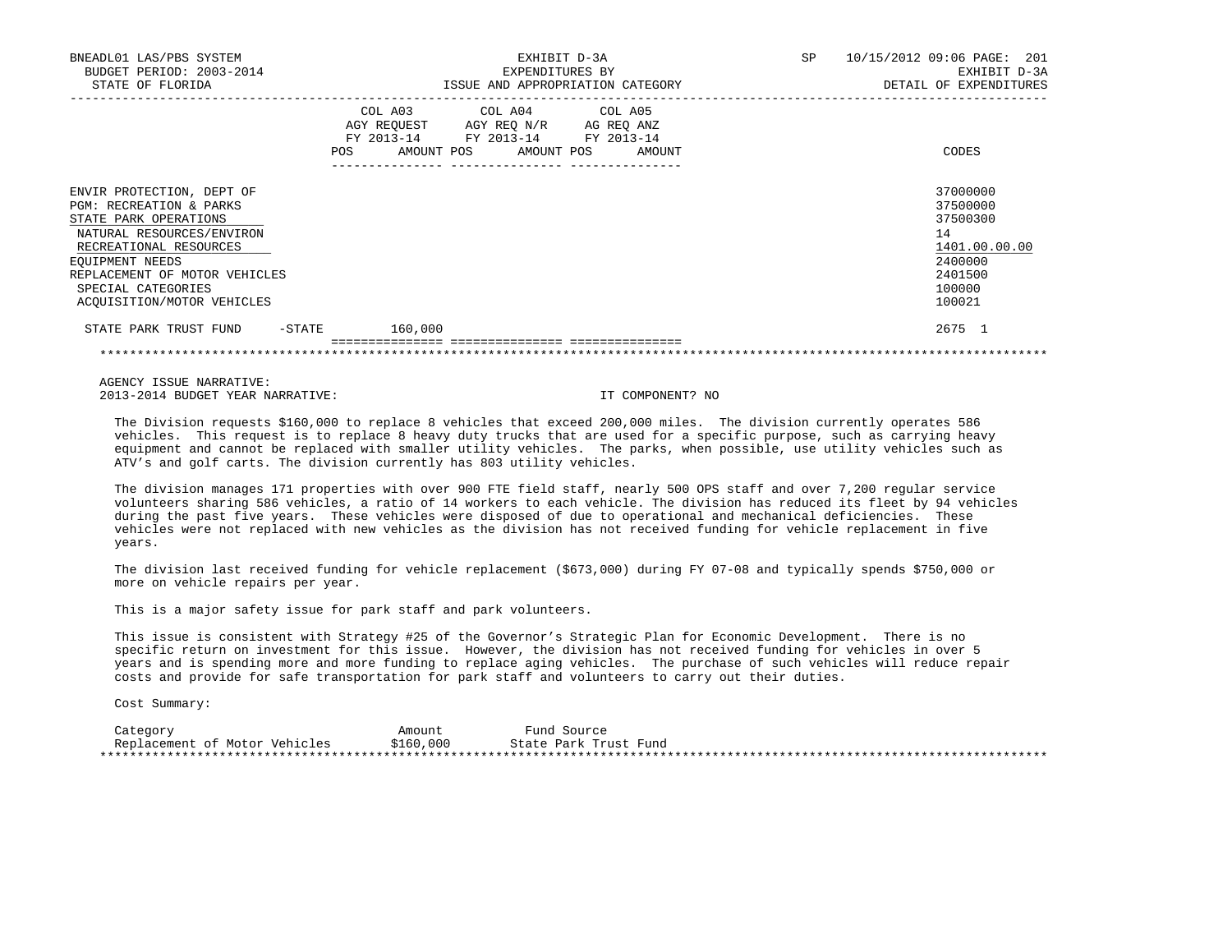| BNEADL01 LAS/PBS SYSTEM<br>BUDGET PERIOD: 2003-2014<br>STATE OF FLORIDA                                                                                                                                                                                                                                                      |                         | EXHIBIT D-3A<br>EXPENDITURES BY<br>ISSUE AND APPROPRIATION CATEGORY                                                                   | SP 10/15/2012 09:06 PAGE: 202<br>EXHIBIT D-3A<br>DETAIL OF EXPENDITURES                 |  |
|------------------------------------------------------------------------------------------------------------------------------------------------------------------------------------------------------------------------------------------------------------------------------------------------------------------------------|-------------------------|---------------------------------------------------------------------------------------------------------------------------------------|-----------------------------------------------------------------------------------------|--|
|                                                                                                                                                                                                                                                                                                                              |                         | COL A03 COL A04 COL A05<br>AGY REQUEST AGY REQ N/R AG REQ ANZ<br>FY 2013-14 FY 2013-14 FY 2013-14<br>POS AMOUNT POS AMOUNT POS AMOUNT | CODES                                                                                   |  |
| ENVIR PROTECTION, DEPT OF<br><b>PGM: RECREATION &amp; PARKS</b><br>STATE PARK OPERATIONS<br>NATURAL RESOURCES/ENVIRON<br>RECREATIONAL RESOURCES<br>ANNUALIZATION OF ADMINISTERED<br>FUNDS APPROPRIATIONS<br>STATE HEALTH INSURANCE ADJUSTMENT<br>FOR FY 2012-13 - 10 MONTHS<br><b>ANNUALIZATION</b><br>SALARIES AND BENEFITS |                         |                                                                                                                                       | 37000000<br>37500000<br>37500300<br>14<br>1401.00.00.00<br>26A0000<br>26A1830<br>010000 |  |
| CONSERVATION/REC LANDS TF -STATE 15,270<br>STATE PARK TRUST FUND - STATE                                                                                                                                                                                                                                                     | 593,120                 |                                                                                                                                       | 2131 1<br>2675 1                                                                        |  |
| TOTAL APPRO                                                                                                                                                                                                                                                                                                                  | 608,390                 |                                                                                                                                       |                                                                                         |  |
| PROGRAM SUPPORT AND INCENTIVES<br>STATE PARKS MARKETING INITIATIVE<br>SPECIAL CATEGORIES<br>STATE PARK OPERATIONS                                                                                                                                                                                                            |                         |                                                                                                                                       | 6000000<br>6000160<br>100000<br>100736                                                  |  |
| STATE PARK TRUST FUND -STATE 250,000                                                                                                                                                                                                                                                                                         | --------------- ------- |                                                                                                                                       | 2675 1                                                                                  |  |
|                                                                                                                                                                                                                                                                                                                              |                         |                                                                                                                                       |                                                                                         |  |

 AGENCY ISSUE NARRATIVE: 2013-2014 BUDGET YEAR NARRATIVE: IT COMPONENT? NO

 The Division of Recreation and Parks requests \$250,000 for the purpose of implementing a targeted, strategic and creative marketing initiative that reflects the singular experiences and educational opportunities nature-based recreation can provide while building and expanding the brand of Florida Park Service's 171 managed properties to identified current and new audiences. Funds would be utilized to contract with a marketing firm to develop a statewide plan for marketing these properties and to review demographics, variance reports and market trends.

 This issue is consistent with Strategy #4 of the Governor's Strategic Plan for Economic Development. The requested funds would be used to determine the appropriate level of marketing funds necessary to promote Florida's state parks and such analysis would include a return on investment. This funding supports Strategy #29 of the Strategic Plan for Economic Development-Promote, develop, protect and leverage Florida's natural, art and cultural assets in a sustainable manner.

Cost Summary:

Category Mmount Fund Source<br>State Park Operations \$250,000 State Park 1 State Park Operations \$250,000 State Park Trust Fund \*\*\*\*\*\*\*\*\*\*\*\*\*\*\*\*\*\*\*\*\*\*\*\*\*\*\*\*\*\*\*\*\*\*\*\*\*\*\*\*\*\*\*\*\*\*\*\*\*\*\*\*\*\*\*\*\*\*\*\*\*\*\*\*\*\*\*\*\*\*\*\*\*\*\*\*\*\*\*\*\*\*\*\*\*\*\*\*\*\*\*\*\*\*\*\*\*\*\*\*\*\*\*\*\*\*\*\*\*\*\*\*\*\*\*\*\*\*\*\*\*\*\*\*\*\*\*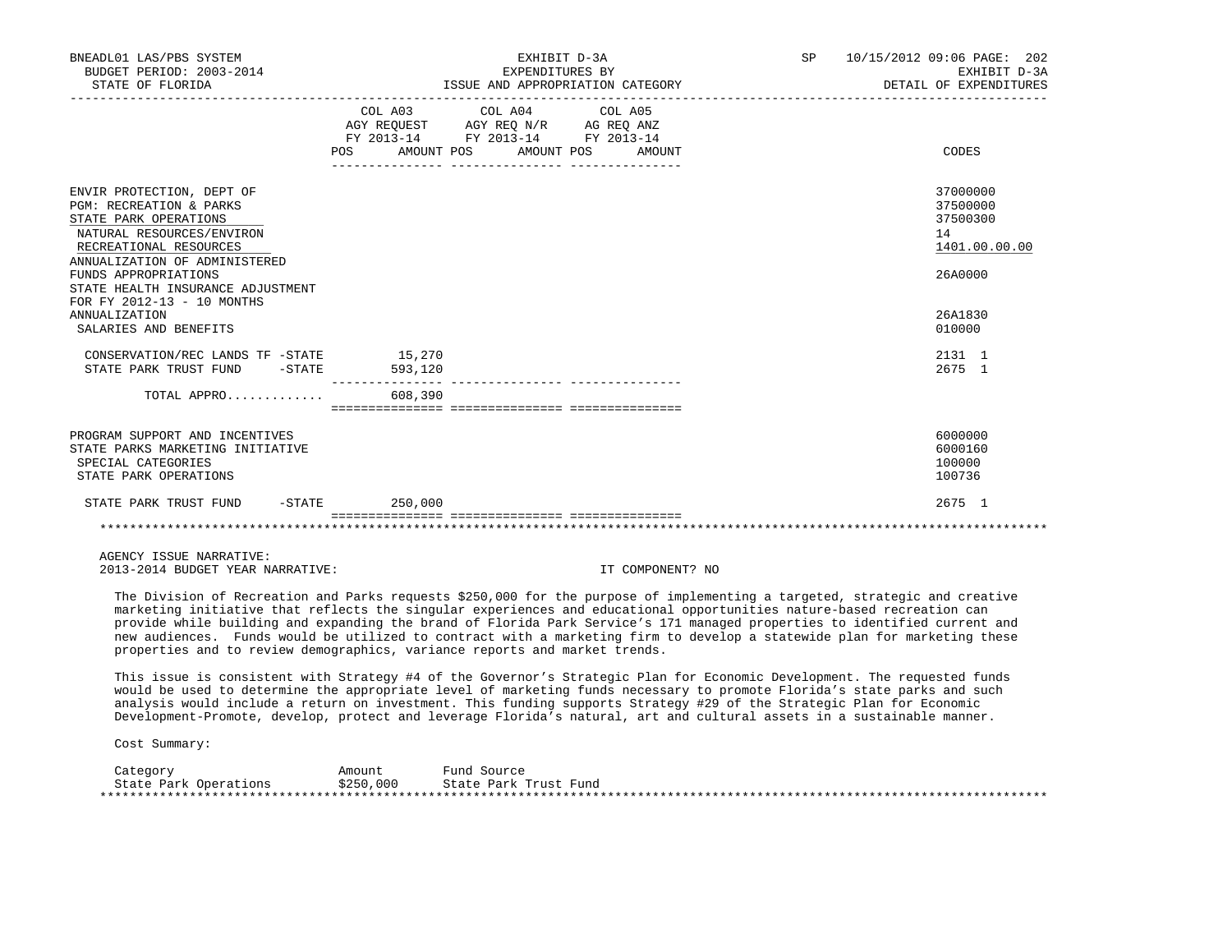| BNEADL01 LAS/PBS SYSTEM<br>BUDGET PERIOD: 2003-2014<br>STATE OF FLORIDA                                                                                                                                                                                                                                                                                                                                                                                                                                                                                                                                                                                                                                                                                                                                                                                                                                                                                                                                                                                                                               | EXHIBIT D-3A<br>EXPENDITURES BY                                                                         | ISSUE AND APPROPRIATION CATEGORY | SP | 10/15/2012 09:06 PAGE: 203<br>EXHIBIT D-3A<br>DETAIL OF EXPENDITURES                              |
|-------------------------------------------------------------------------------------------------------------------------------------------------------------------------------------------------------------------------------------------------------------------------------------------------------------------------------------------------------------------------------------------------------------------------------------------------------------------------------------------------------------------------------------------------------------------------------------------------------------------------------------------------------------------------------------------------------------------------------------------------------------------------------------------------------------------------------------------------------------------------------------------------------------------------------------------------------------------------------------------------------------------------------------------------------------------------------------------------------|---------------------------------------------------------------------------------------------------------|----------------------------------|----|---------------------------------------------------------------------------------------------------|
| <b>POS</b>                                                                                                                                                                                                                                                                                                                                                                                                                                                                                                                                                                                                                                                                                                                                                                                                                                                                                                                                                                                                                                                                                            | COL A03 COL A04<br>AGY REQUEST AGY REQ N/R AG REQ ANZ<br>FY 2013-14 FY 2013-14 FY 2013-14<br>AMOUNT POS | COL A05<br>AMOUNT POS<br>AMOUNT  |    | CODES                                                                                             |
| ENVIR PROTECTION, DEPT OF<br>PGM: RECREATION & PARKS<br>STATE PARK OPERATIONS<br>NATURAL RESOURCES/ENVIRON<br>RECREATIONAL RESOURCES<br>CAPITAL IMPROVEMENT PLAN<br>GRANTS AND AIDS - FIXED CAPITAL<br>OUTLAY<br>G/A-LOC GOV/NONST ENT-FCO<br>FED LAND/WATER CONSV/GRNTS                                                                                                                                                                                                                                                                                                                                                                                                                                                                                                                                                                                                                                                                                                                                                                                                                              |                                                                                                         |                                  |    | 37000000<br>37500000<br>37500300<br>14<br>1401.00.00.00<br>9900000<br>990G000<br>140000<br>140001 |
| FEDERAL GRANTS TRUST FUND -FEDERL 3,000,000 3,000,000                                                                                                                                                                                                                                                                                                                                                                                                                                                                                                                                                                                                                                                                                                                                                                                                                                                                                                                                                                                                                                                 |                                                                                                         |                                  |    | 2261 3                                                                                            |
| <b>AGENCY NARRATIVE:</b><br>2013-2014 BUDGET YEAR NARRATIVE: FED LAND/WATER CONSV/GRNTS IT COMPONENT? NO<br>Congress has appropriated funds to the states for the Land and Water Conservation Fund (LWCF) program. Florida's share<br>of these funds is estimated at \$3,000,000. This appropriation will allow the division to administer pass through grants<br>to local governments and non-profit organizations. This program provides grants for recreational opportunities through<br>the construction of facilities such as playgrounds and ball fields. As Florida grows, so does the need for recreational<br>facilities.<br>Most work is contracted out to private vendors, creating an undetermined number of private sector jobs and an<br>indeterminate amount of economic impact.<br>Current Year Funding is \$2,879,400.<br>If this issue is not funded, the division would not be able to provide grants to local governments and increase<br>recreational opportunities.<br>Cost Summary:<br>Category<br>Amount<br>Land and Water Conserv Fund \$3,000,000 Federal Grants Trust Fund | Fund Source                                                                                             |                                  |    |                                                                                                   |
| NAT'L REC TRAIL GRANTS                                                                                                                                                                                                                                                                                                                                                                                                                                                                                                                                                                                                                                                                                                                                                                                                                                                                                                                                                                                                                                                                                |                                                                                                         |                                  |    | 140185                                                                                            |
| FEDERAL GRANTS TRUST FUND -FEDERL                                                                                                                                                                                                                                                                                                                                                                                                                                                                                                                                                                                                                                                                                                                                                                                                                                                                                                                                                                                                                                                                     | 3,500,000<br>3,500,000                                                                                  |                                  |    | 2261 3                                                                                            |
|                                                                                                                                                                                                                                                                                                                                                                                                                                                                                                                                                                                                                                                                                                                                                                                                                                                                                                                                                                                                                                                                                                       |                                                                                                         |                                  |    |                                                                                                   |

 AGENCY NARRATIVE: 2013-2014 BUDGET YEAR NARRATIVE: NAT'L REC TRAIL GRANTS IT COMPONENT? NO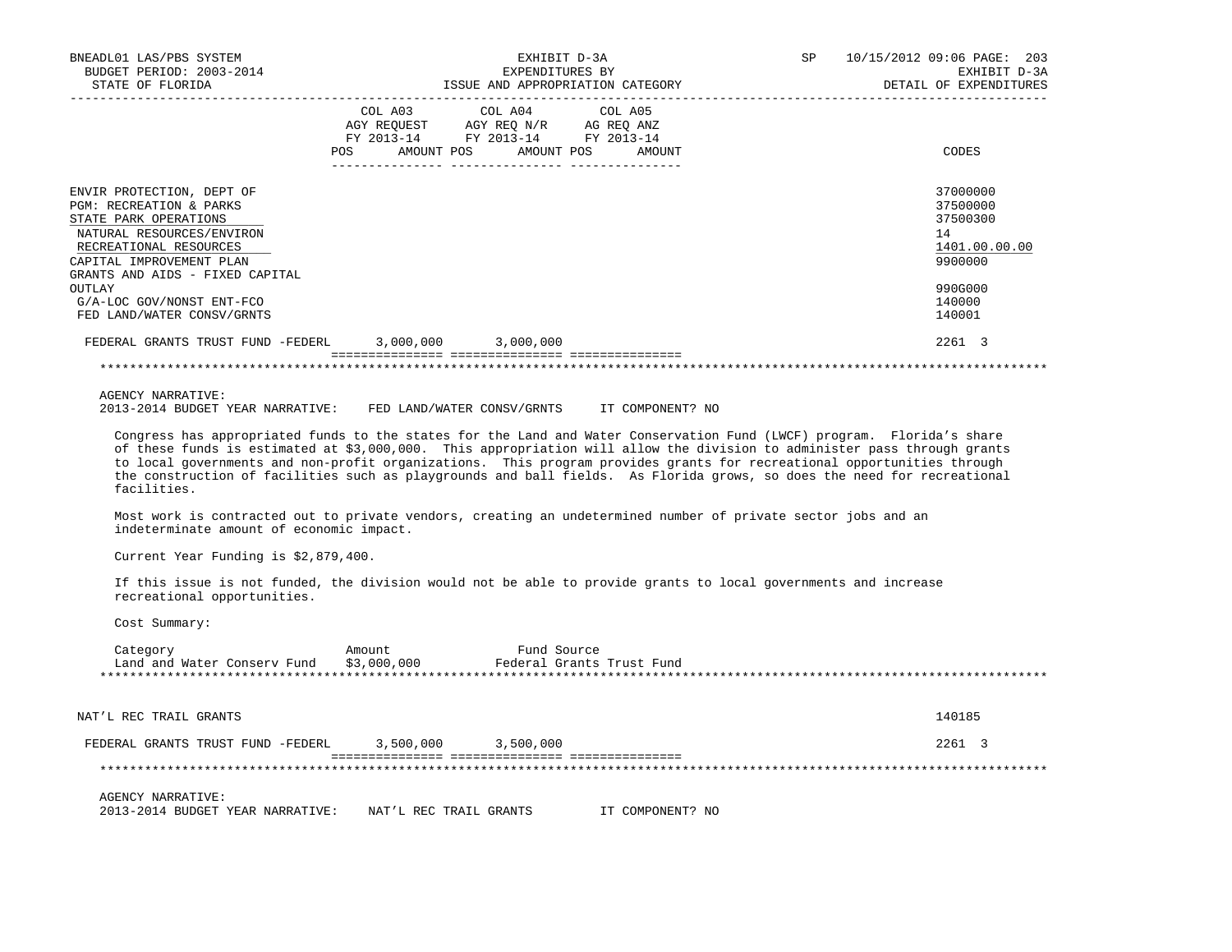| BNEADL01 LAS/PBS SYSTEM<br>BUDGET PERIOD: 2003-2014<br>STATE OF FLORIDA<br>----------------------                                                                                                                                                                                                                                                                                                                                                                                                                                                                                                                                                                                                                                                                           | EXHIBIT D-3A<br>EXPENDITURES BY<br>ISSUE AND APPROPRIATION CATEGORY |                                                                                                                                                                                                                                                                                                                                                                                                                                                                                          |  | SP | 10/15/2012 09:06 PAGE: 204<br>EXHIBIT D-3A<br>DETAIL OF EXPENDITURES          |
|-----------------------------------------------------------------------------------------------------------------------------------------------------------------------------------------------------------------------------------------------------------------------------------------------------------------------------------------------------------------------------------------------------------------------------------------------------------------------------------------------------------------------------------------------------------------------------------------------------------------------------------------------------------------------------------------------------------------------------------------------------------------------------|---------------------------------------------------------------------|------------------------------------------------------------------------------------------------------------------------------------------------------------------------------------------------------------------------------------------------------------------------------------------------------------------------------------------------------------------------------------------------------------------------------------------------------------------------------------------|--|----|-------------------------------------------------------------------------------|
|                                                                                                                                                                                                                                                                                                                                                                                                                                                                                                                                                                                                                                                                                                                                                                             |                                                                     | $\begin{tabular}{lllllllllll} &\multicolumn{4}{c}{\text{COL A03}} &\multicolumn{4}{c}{\text{COL A04}} &\multicolumn{4}{c}{\text{COL A05}}\\ &\multicolumn{4}{c}{\text{AGY REQUEST}} &\multicolumn{4}{c}{\text{AGY REQ N/R}} &\multicolumn{4}{c}{\text{AG REQ ANZ}}\\ &\multicolumn{4}{c}{\text{AGY REQ N/R}} &\multicolumn{4}{c}{\text{AG REQ ANZ}}\\ &\multicolumn{4}{c}{\text{FY 2013--14}} &\multicolumn{4}{c}{\text{FY 2013--14}} &\multicolumn$<br>POS AMOUNT POS AMOUNT POS AMOUNT |  |    | CODES                                                                         |
| ENVIR PROTECTION, DEPT OF<br>PGM: RECREATION & PARKS<br>STATE PARK OPERATIONS<br>NATURAL RESOURCES/ENVIRON<br>RECREATIONAL RESOURCES<br>CAPITAL IMPROVEMENT PLAN<br>GRANTS AND AIDS - FIXED CAPITAL<br><b>OUTLAY</b>                                                                                                                                                                                                                                                                                                                                                                                                                                                                                                                                                        |                                                                     |                                                                                                                                                                                                                                                                                                                                                                                                                                                                                          |  |    | 37000000<br>37500000<br>37500300<br>14<br>1401.00.00.00<br>9900000<br>990G000 |
| This issue requests spending authority for pass through grants to local governments. The Office of Greenways and Trails<br>receives Federal Department of Transportation funds for the national Recreation Trail Program (RTP). These grant funds<br>are provided to local governments for constructing recreational trail facilities. A percentage of the funds are also<br>used for RTP related costs: administrative and education needs including OPS salaries, grant administrative materials,<br>conducting workshops, technical assistance materials, travel and development and implementation of a statewide trails<br>education master plan. Funds may also be used to hire temporary employees to administer the program.<br>Current Year Funding is \$3,500,000 |                                                                     |                                                                                                                                                                                                                                                                                                                                                                                                                                                                                          |  |    |                                                                               |
| Most work is contracted out to private vendors, creating an undetermined number of private sector jobs and an<br>indeterminate amount of economic impact.<br>If this issue is not funded, the division would not be able to provide grants to local governments and increase<br>recreational opportunities.                                                                                                                                                                                                                                                                                                                                                                                                                                                                 |                                                                     |                                                                                                                                                                                                                                                                                                                                                                                                                                                                                          |  |    |                                                                               |
| Cost Summary:                                                                                                                                                                                                                                                                                                                                                                                                                                                                                                                                                                                                                                                                                                                                                               |                                                                     |                                                                                                                                                                                                                                                                                                                                                                                                                                                                                          |  |    |                                                                               |
|                                                                                                                                                                                                                                                                                                                                                                                                                                                                                                                                                                                                                                                                                                                                                                             |                                                                     |                                                                                                                                                                                                                                                                                                                                                                                                                                                                                          |  |    |                                                                               |
| TOTAL: GRANTS AND AIDS - FIXED CAPITAL<br>OUTLAY<br>TOTAL ISSUE 6,500,000 6,500,000                                                                                                                                                                                                                                                                                                                                                                                                                                                                                                                                                                                                                                                                                         |                                                                     |                                                                                                                                                                                                                                                                                                                                                                                                                                                                                          |  |    | 990G000                                                                       |
| MAINTENANCE AND REPAIR<br>FIXED CAPITAL OUTLAY<br>STATE PARK FACILITY IMPROV                                                                                                                                                                                                                                                                                                                                                                                                                                                                                                                                                                                                                                                                                                |                                                                     |                                                                                                                                                                                                                                                                                                                                                                                                                                                                                          |  |    | 990M000<br>080000<br>080039                                                   |
| CONSERVATION/REC LANDS TF -STATE 10,000,000 10,000,000                                                                                                                                                                                                                                                                                                                                                                                                                                                                                                                                                                                                                                                                                                                      |                                                                     |                                                                                                                                                                                                                                                                                                                                                                                                                                                                                          |  |    | 2131 1                                                                        |
|                                                                                                                                                                                                                                                                                                                                                                                                                                                                                                                                                                                                                                                                                                                                                                             |                                                                     |                                                                                                                                                                                                                                                                                                                                                                                                                                                                                          |  |    |                                                                               |
| <b>AGENCY NARRATIVE:</b><br>2013-2014 BUDGET YEAR NARRATIVE: STATE PARK FACILITY IMPROV IT COMPONENT? NO                                                                                                                                                                                                                                                                                                                                                                                                                                                                                                                                                                                                                                                                    |                                                                     |                                                                                                                                                                                                                                                                                                                                                                                                                                                                                          |  |    |                                                                               |
| The Division of Recreation and Parks requests \$10 million for the purpose of making repairs and renovations to park                                                                                                                                                                                                                                                                                                                                                                                                                                                                                                                                                                                                                                                        |                                                                     |                                                                                                                                                                                                                                                                                                                                                                                                                                                                                          |  |    |                                                                               |

facilities, the restoration of the natural resources it manages through activities such as biological community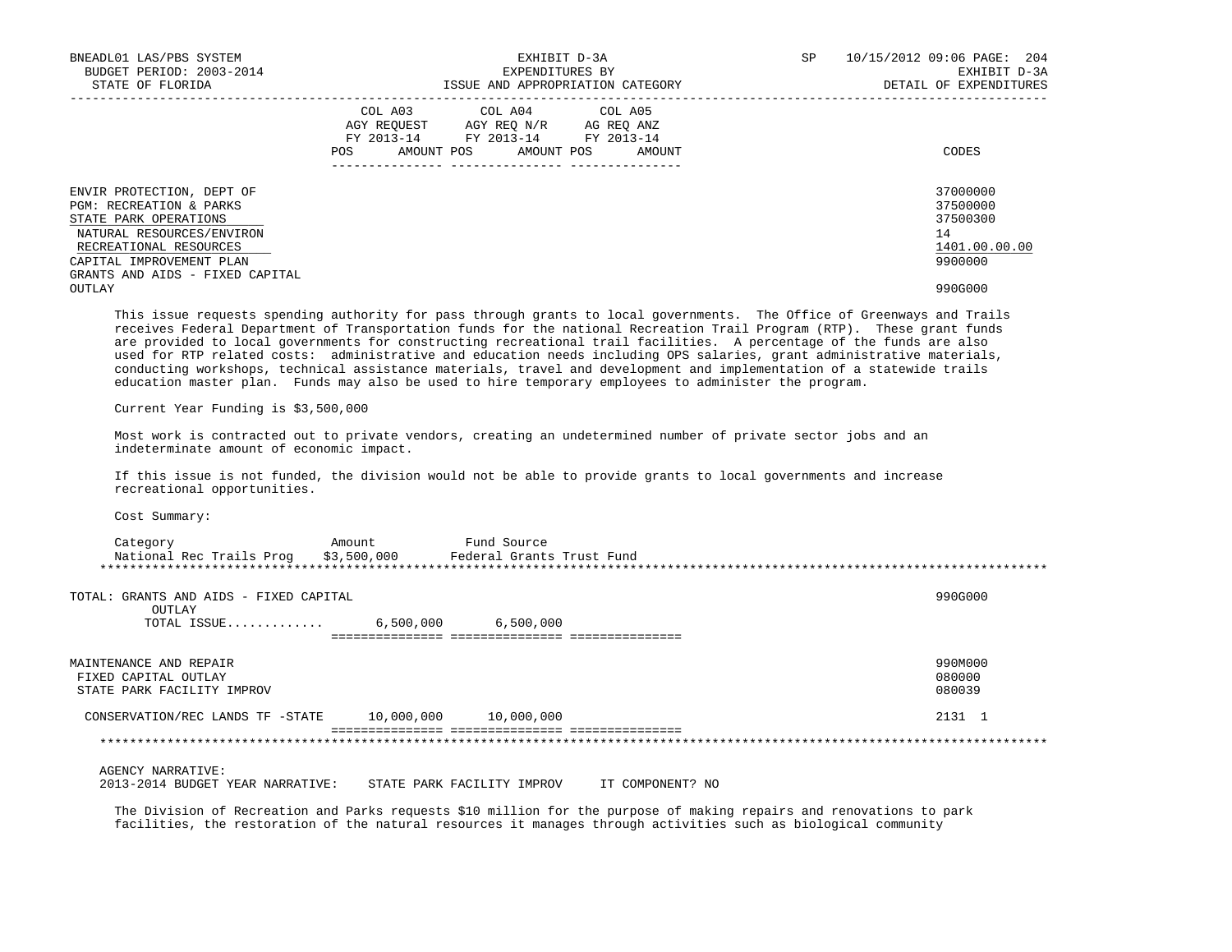| BNEADL01 LAS/PBS SYSTEM<br>BUDGET PERIOD: 2003-2014<br>STATE OF FLORIDA                                                                                                                    | EXHIBIT D-3A<br>EXPENDITURES BY<br>ISSUE AND APPROPRIATION CATEGORY                                                                            | SP<br>10/15/2012 09:06 PAGE: 205<br>EXHIBIT D-3A<br>DETAIL OF EXPENDITURES    |
|--------------------------------------------------------------------------------------------------------------------------------------------------------------------------------------------|------------------------------------------------------------------------------------------------------------------------------------------------|-------------------------------------------------------------------------------|
|                                                                                                                                                                                            | COL A03 COL A04 COL A05<br>AGY REOUEST AGY REO N/R AG REO ANZ<br>FY 2013-14 FY 2013-14 FY 2013-14<br>POS<br>AMOUNT POS<br>AMOUNT POS<br>AMOUNT | CODES                                                                         |
| ENVIR PROTECTION, DEPT OF<br>PGM: RECREATION & PARKS<br>STATE PARK OPERATIONS<br>NATURAL RESOURCES/ENVIRON<br>RECREATIONAL RESOURCES<br>CAPITAL IMPROVEMENT PLAN<br>MAINTENANCE AND REPAIR |                                                                                                                                                | 37000000<br>37500000<br>37500300<br>14<br>1401.00.00.00<br>9900000<br>990M000 |

 restoration, hydrological restoration, upland and aquatic plant removal, prescribed burning, springs monitoring and restoration and shoreline stabilization and for construction of new facilities such as kiosks and restrooms as needed. Funds may also be used to purchase the necessary equipment and hire temporary employees to carry out these activities.

 The division has seen a significant reduction in fixed capital outlay funding in recent years. This has led the division to defer maintenance on its over 3,000 buildings and 790,000 acres of land.

 Most work is contracted out to private vendors, creating an undetermined number of private sector jobs and an indeterminate amount of economic impact.

Current Year Funding is \$10,000,000

 If this issue is not funded, the division may be unable to maintain its facilities and natural resources at its expected level of standards and service.

Cost Summary:

| Category                   | Amount       | Fund Source     |  |
|----------------------------|--------------|-----------------|--|
| State Park Facility Improv | \$10,000,000 | CARL Trust Fund |  |
|                            |              |                 |  |

| REMOVE ACCESS BARRIERS-STW                                        |                        |                        | 088130           |
|-------------------------------------------------------------------|------------------------|------------------------|------------------|
| CONSERVATION/REC LANDS TF -STATE<br>LAND ACOUISITION TF<br>-STATE | 1,000,000<br>3,000,000 | 1,000,000<br>3,000,000 | 2131 1<br>2423 1 |
| TOTAL APPRO                                                       | 4,000,000              | 4,000,000              |                  |
|                                                                   |                        |                        |                  |

AGENCY NARRATIVE:

2013-2014 BUDGET YEAR NARRATIVE: REMOVE ACCESS BARRIERS-STW IT COMPONENT? NO

 Federal and State Laws require that the Division comply with the Americans with Disabilities Act (ADA). The state park system contains many older facilities and structures that do not meet ADA standards. The requested amount of funding will allow the division to address areas such as ramping, widening of doors, lowering thresholds, paving or widening walkways, providing the proper parking spaces, making telephones and water fountains accessible, and providing accessibility in parking and transitional elements of recreational areas. Funds may also be used to purchase the necessary equipment and hire temporary employees to carry out these activities.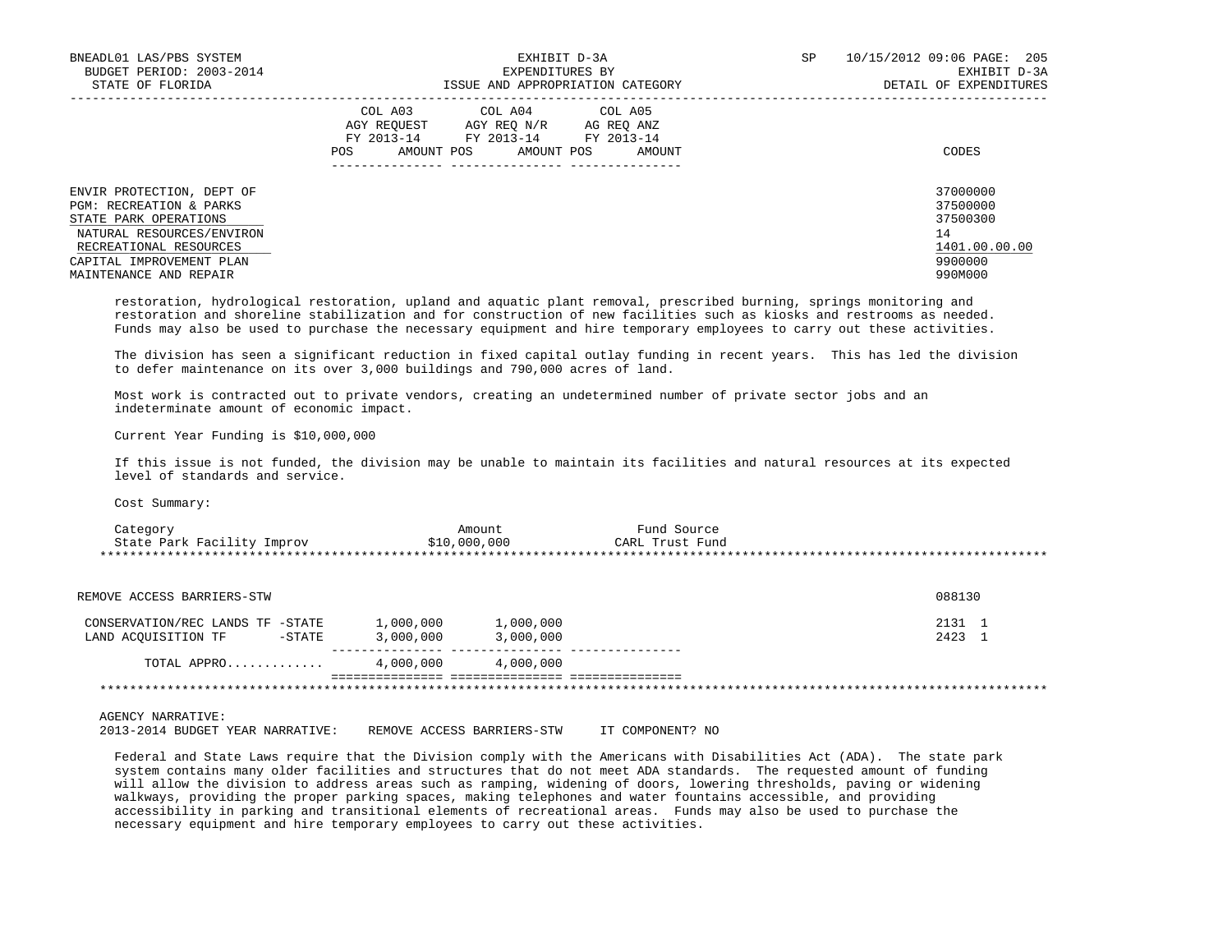| BNEADL01 LAS/PBS SYSTEM<br>BUDGET PERIOD: 2003-2014<br>STATE OF FLORIDA                                                                                                                               | EXHIBIT D-3A<br>EXPENDITURES BY<br>ISSUE AND APPROPRIATION CATEGORY                                                                                     | SP<br>10/15/2012 09:06 PAGE: 206<br>EXHIBIT D-3A<br>DETAIL OF EXPENDITURES    |
|-------------------------------------------------------------------------------------------------------------------------------------------------------------------------------------------------------|---------------------------------------------------------------------------------------------------------------------------------------------------------|-------------------------------------------------------------------------------|
|                                                                                                                                                                                                       | COL A03 COL A04 COL A05<br>AGY REOUEST<br>AGY REO N/R<br>AG REO ANZ<br>FY 2013-14<br>FY 2013-14 FY 2013-14<br>AMOUNT POS<br>AMOUNT POS<br>POS<br>AMOUNT | CODES                                                                         |
| ENVIR PROTECTION, DEPT OF<br><b>PGM: RECREATION &amp; PARKS</b><br>STATE PARK OPERATIONS<br>NATURAL RESOURCES/ENVIRON<br>RECREATIONAL RESOURCES<br>CAPITAL IMPROVEMENT PLAN<br>MAINTENANCE AND REPAIR |                                                                                                                                                         | 37000000<br>37500000<br>37500300<br>14<br>1401.00.00.00<br>9900000<br>990M000 |

## Current Year Funding is \$3 million.

 The absence of these funds will lessen the division's ability to comply with the ADA and reduce progress towards the goal of accessibility for all visitors.

 This issue is consistent with Strategy #4 of the Governor's Strategic Plan for Economic Development. Funding will be used to expand accessibility at state parks to disabled visitors.

Cost Summary:

| Category                          | Amount              | Fund Source                 |        |
|-----------------------------------|---------------------|-----------------------------|--------|
| Remove Access Barriers            | \$3,000,000         | CARL Trust Fund             |        |
|                                   | \$1,000,000         | Land Acquisition Trust Fund |        |
|                                   |                     |                             |        |
|                                   |                     |                             |        |
|                                   |                     |                             |        |
| GRANTS & DONAT SPDG AUTH          |                     |                             | 088137 |
| FEDERAL GRANTS TRUST FUND -FEDERL | 4,000,000           | 4,000,000                   | 2261 3 |
| GRANTS AND DONATIONS TF           | 2,000,000<br>-MATCH | 2,000,000                   | 2339 2 |
|                                   |                     |                             |        |
| TOTAL APPRO                       | 6,000,000           | 6,000,000                   |        |
|                                   |                     |                             |        |
|                                   |                     |                             |        |

#### AGENCY NARRATIVE:

2013-2014 BUDGET YEAR NARRATIVE: GRANTS & DONAT SPDG AUTH IT COMPONENT? NO

 This is budget authority that allows the division to expend grant funds from federal, local government and non-profit organizations. Chief among these are grants for resource management, historic structure repairs, and land management. The division generally receives 15 to 20 grants from various sources (National Oceanic and Atmospheric Administration, Division of Historic Resources, etc.) each year. The division anticipates an increase in grant funds for the upcoming fiscal year. In addition, this issue now includes funding previously included in the budget of the Office of Greenways and Trails.

 Most work is contracted out to private vendors, creating an undetermined number of private sector jobs and an indeterminate amount of economic impact.

If this issue is not funded, the division would be unable to accept outside grant funding for numerous resource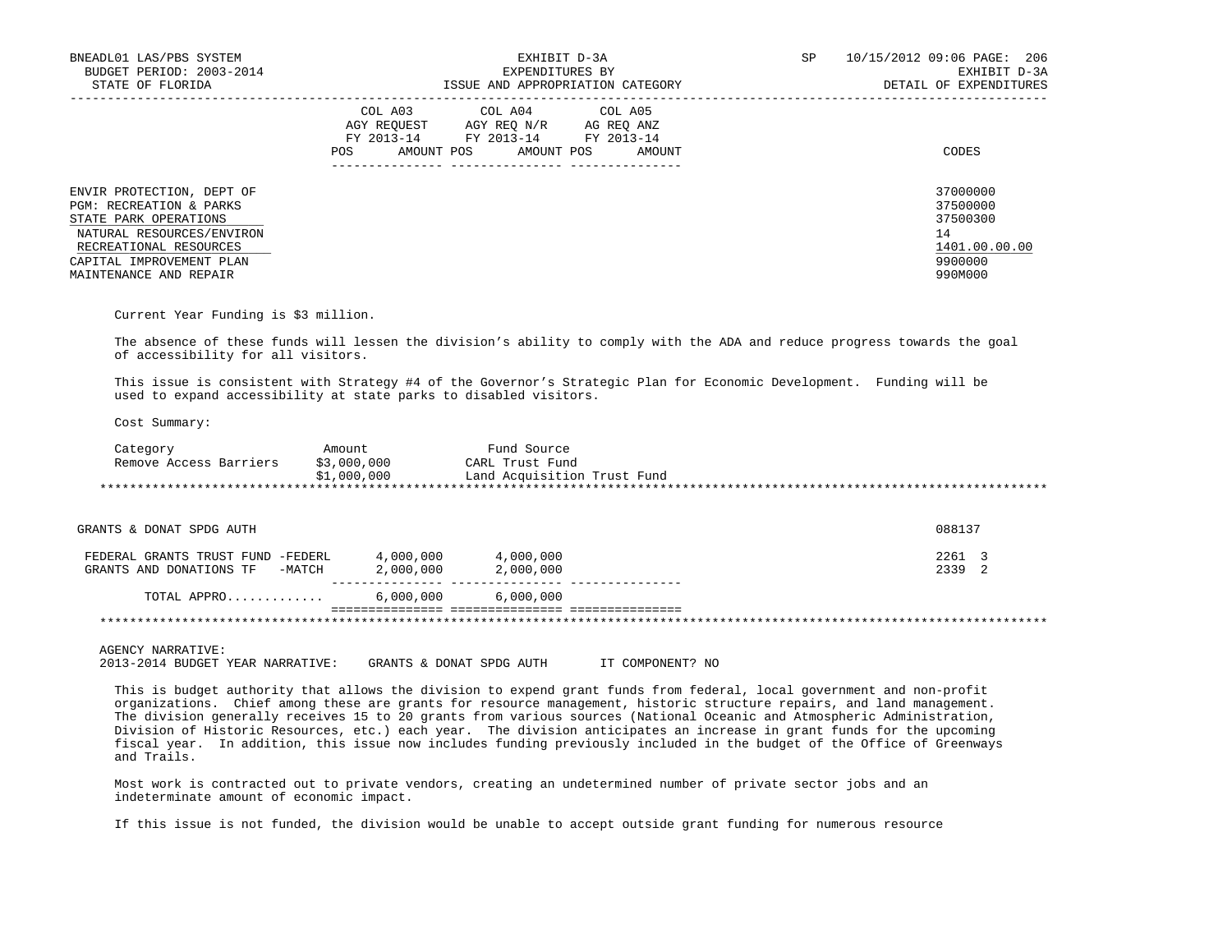| BNEADL01 LAS/PBS SYSTEM<br>BUDGET PERIOD: 2003-2014<br>STATE OF FLORIDA                                                                                                                               | EXHIBIT D-3A<br>EXPENDITURES BY<br>ISSUE AND APPROPRIATION CATEGORY                                                                                     | 10/15/2012 09:06 PAGE: 207<br>SP.<br>EXHIBIT D-3A<br>DETAIL OF EXPENDITURES   |  |
|-------------------------------------------------------------------------------------------------------------------------------------------------------------------------------------------------------|---------------------------------------------------------------------------------------------------------------------------------------------------------|-------------------------------------------------------------------------------|--|
|                                                                                                                                                                                                       | COL A03<br>COL A04 COL A05<br>AGY REOUEST<br>AGY REO N/R<br>AG REO ANZ<br>FY 2013-14 FY 2013-14 FY 2013-14<br>AMOUNT POS<br>AMOUNT POS<br>POS<br>AMOUNT | CODES                                                                         |  |
| ENVIR PROTECTION, DEPT OF<br><b>PGM: RECREATION &amp; PARKS</b><br>STATE PARK OPERATIONS<br>NATURAL RESOURCES/ENVIRON<br>RECREATIONAL RESOURCES<br>CAPITAL IMPROVEMENT PLAN<br>MAINTENANCE AND REPAIR |                                                                                                                                                         | 37000000<br>37500000<br>37500300<br>14<br>1401.00.00.00<br>9900000<br>990M000 |  |

management and park projects. Budget authority is required to spend grant money.

 Recent economic events have made it more important than ever to seek grant funding to pay for state park activities. Without this funding, grants offered for resource management and other activities would be rejected due to lack of budget authority. Delays may also increase future costs of these projects.

Funds may also be used to purchase the necessary equipment and hire temporary employees to carry out these activities.

| Category                      | Amount                       | Fund Source                     |               |
|-------------------------------|------------------------------|---------------------------------|---------------|
| Grants and Don Spend Auth     | \$2,000,000                  | Grants and Donations Trust Fund |               |
|                               | \$4,000,000                  | Federal Grants Trust Fund       |               |
|                               |                              |                                 |               |
|                               |                              |                                 |               |
| TOTAL: MAINTENANCE AND REPAIR |                              |                                 | 990M000       |
| TOTAL ISSUE                   | 20,000,000                   | 20,000,000                      |               |
|                               | ============================ |                                 |               |
| TOTAL: RECREATIONAL RESOURCES |                              |                                 | 1401.00.00.00 |
| BY FUND TYPE                  |                              |                                 |               |
|                               | 1,059.50                     |                                 |               |
| TRUST FUNDS                   | 107,264,829                  | 26,500,000                      | 2000          |
| SALARY RATE                   | 34,863,217                   |                                 |               |
|                               |                              |                                 |               |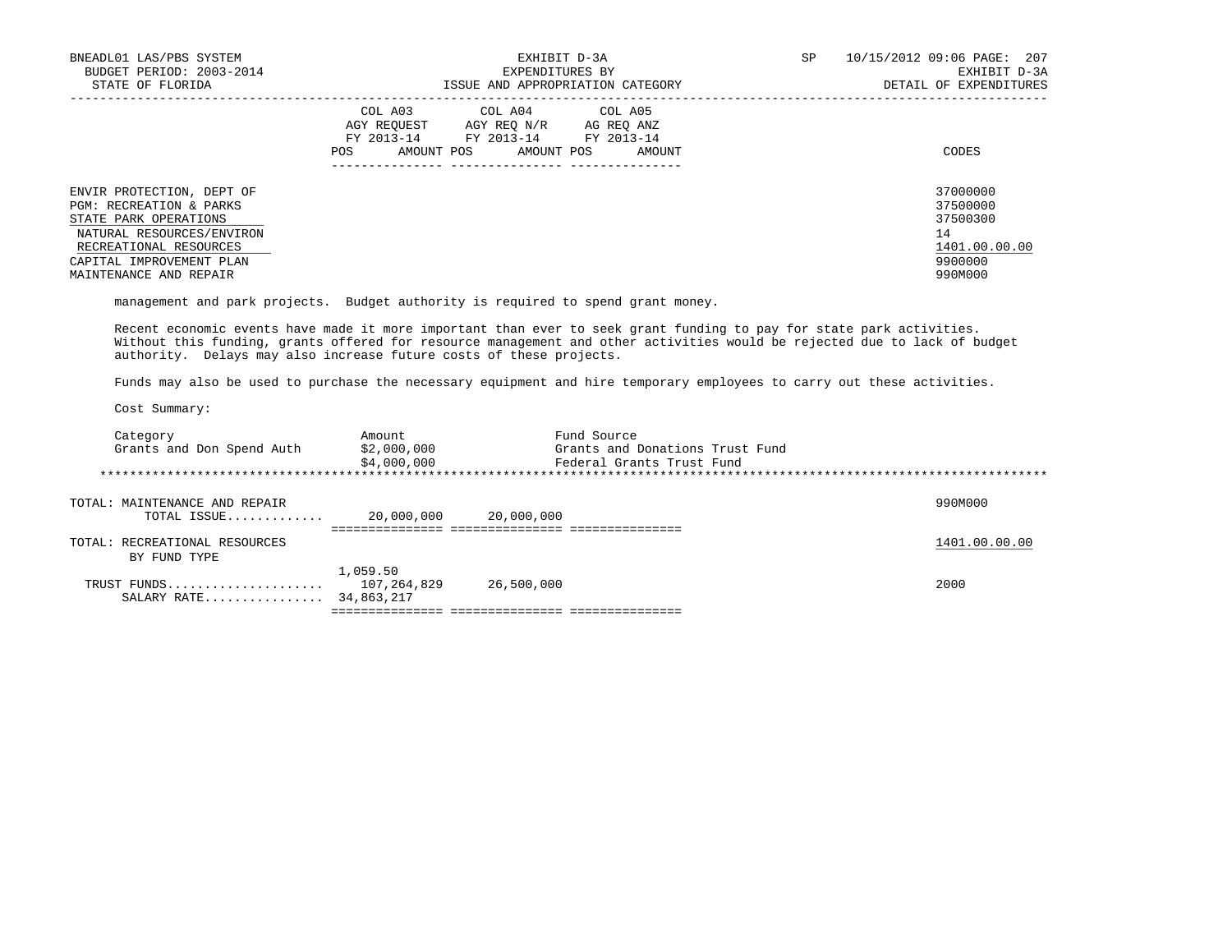| BNEADL01 LAS/PBS SYSTEM<br>BUDGET PERIOD: 2003-2014<br>STATE OF FLORIDA                                                                                                                                                                   | EXHIBIT D-3A<br>EXPENDITURES BY<br>ISSUE AND APPROPRIATION CATEGORY                                                                         | 10/15/2012 09:06 PAGE: 208<br>SP<br>EXHIBIT D-3A<br>DETAIL OF EXPENDITURES<br>------------------------------- |
|-------------------------------------------------------------------------------------------------------------------------------------------------------------------------------------------------------------------------------------------|---------------------------------------------------------------------------------------------------------------------------------------------|---------------------------------------------------------------------------------------------------------------|
|                                                                                                                                                                                                                                           | COL A04<br>COL A05<br>COL A03<br>AGY REQUEST AGY REQ N/R AG REQ ANZ<br>FY 2013-14 FY 2013-14 FY 2013-14<br>POS AMOUNT POS AMOUNT POS AMOUNT | CODES                                                                                                         |
| ENVIR PROTECTION, DEPT OF<br>PGM: RECREATION & PARKS<br>COASTAL/AQUATIC MGD AREAS<br>NATURAL RESOURCES/ENVIRON<br>LAND RESOURCES<br>ESTIMATED EXPENDITURES<br>ESTIMATED EXPENDITURES - OPERATIONS<br>SALARY RATE<br>SALARY RATE 4,066,433 |                                                                                                                                             | 37000000<br>37500000<br>37500400<br>14<br>1402.00.00.00<br>1000000<br>1001000<br>000000                       |
| SALARIES AND BENEFITS                                                                                                                                                                                                                     |                                                                                                                                             | 010000                                                                                                        |
| CONSERVATION/REC LANDS TF -STATE                                                                                                                                                                                                          | 355,083                                                                                                                                     | 2131 1                                                                                                        |
| FEDERAL GRANTS TRUST FUND -FEDERL 1, 232, 290<br>$-$ RECPNT                                                                                                                                                                               | 806,625                                                                                                                                     | 2261 3<br>2261 9                                                                                              |
| TOTAL FEDERAL GRANTS TRUST FUND                                                                                                                                                                                                           | 2,038,915                                                                                                                                   | 2261                                                                                                          |
| LAND ACQUISITION TF<br>$-$ STATE                                                                                                                                                                                                          | 2,370,090                                                                                                                                   | 2423 1                                                                                                        |
| TOTAL POSITIONS 87.00<br>TOTAL APPRO 4,764,088                                                                                                                                                                                            |                                                                                                                                             |                                                                                                               |
| OTHER PERSONAL SERVICES                                                                                                                                                                                                                   |                                                                                                                                             | 030000                                                                                                        |
| CONSERVATION/REC LANDS TF -STATE 176,608<br>LAND ACQUISITION TF -STATE                                                                                                                                                                    | 156,426                                                                                                                                     | 2131 1<br>2423 1                                                                                              |
| TOTAL APPRO                                                                                                                                                                                                                               | 333,034                                                                                                                                     |                                                                                                               |
| <b>EXPENSES</b>                                                                                                                                                                                                                           |                                                                                                                                             | 040000                                                                                                        |
| CONSERVATION/REC LANDS TF -STATE 184,858<br>LAND ACQUISITION TF - STATE 458,070                                                                                                                                                           |                                                                                                                                             | 2131 1<br>2423 1                                                                                              |
| TOTAL APPRO                                                                                                                                                                                                                               | 642,928                                                                                                                                     |                                                                                                               |
| OPERATING CAPITAL OUTLAY                                                                                                                                                                                                                  |                                                                                                                                             | 060000                                                                                                        |
| CONSERVATION/REC LANDS TF -STATE<br>LAND ACQUISITION TF -STATE                                                                                                                                                                            | 9,292<br>100                                                                                                                                | 2131 1<br>2423 1                                                                                              |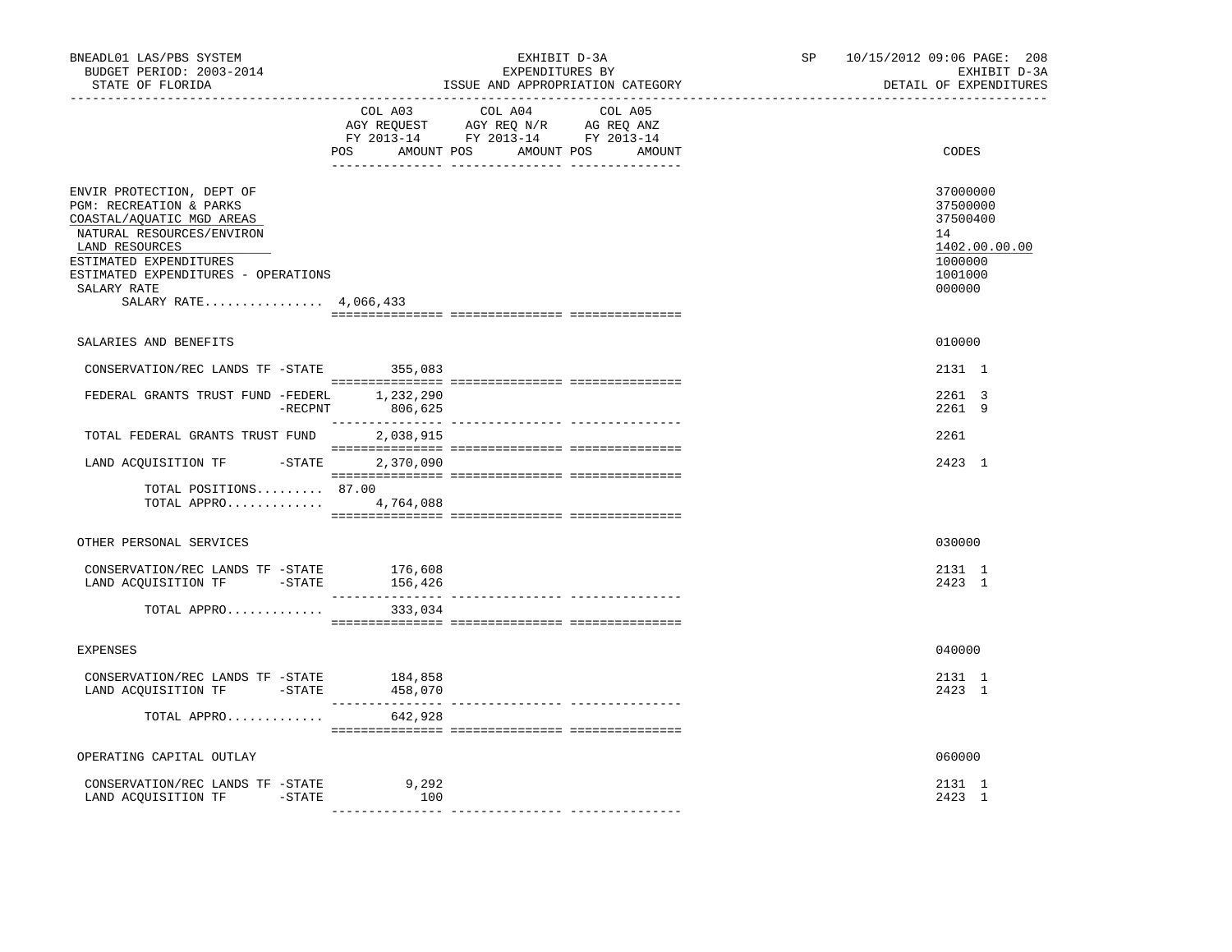| BNEADL01 LAS/PBS SYSTEM<br>BUDGET PERIOD: 2003-2014<br>STATE OF FLORIDA                                                                                                                                                                      |                                      | EXHIBIT D-3A<br>EXPENDITURES BY<br>ISSUE AND APPROPRIATION CATEGORY                                                              | SP <sub>2</sub> | 10/15/2012 09:06 PAGE: 209<br>EXHIBIT D-3A<br>DETAIL OF EXPENDITURES                    |
|----------------------------------------------------------------------------------------------------------------------------------------------------------------------------------------------------------------------------------------------|--------------------------------------|----------------------------------------------------------------------------------------------------------------------------------|-----------------|-----------------------------------------------------------------------------------------|
|                                                                                                                                                                                                                                              | COL A03                              | COL A04<br>COL A05<br>AGY REQUEST AGY REQ N/R AG REQ ANZ<br>FY 2013-14 FY 2013-14 FY 2013-14<br>POS AMOUNT POS AMOUNT POS AMOUNT |                 | CODES                                                                                   |
| ENVIR PROTECTION, DEPT OF<br>PGM: RECREATION & PARKS<br>COASTAL/AQUATIC MGD AREAS<br>NATURAL RESOURCES/ENVIRON<br>LAND RESOURCES<br>ESTIMATED EXPENDITURES<br>ESTIMATED EXPENDITURES - OPERATIONS<br>OPERATING CAPITAL OUTLAY<br>TOTAL APPRO | 9,392                                |                                                                                                                                  |                 | 37000000<br>37500000<br>37500400<br>14<br>1402.00.00.00<br>1000000<br>1001000<br>060000 |
| SPECIAL CATEGORIES<br>ACOUISITION/MOTOR VEHICLES                                                                                                                                                                                             |                                      |                                                                                                                                  |                 | 100000<br>100021                                                                        |
| FEDERAL GRANTS TRUST FUND -FEDERL 141,135                                                                                                                                                                                                    |                                      |                                                                                                                                  |                 | 2261 3                                                                                  |
| SUBMERGED RES DAMAGED REST                                                                                                                                                                                                                   |                                      |                                                                                                                                  |                 | 100591                                                                                  |
| ECOSYSTEM MGT & RESTOR TF -STATE 57,834                                                                                                                                                                                                      |                                      |                                                                                                                                  |                 | 2193 1                                                                                  |
| CONTRACTED SERVICES                                                                                                                                                                                                                          |                                      |                                                                                                                                  |                 | 100777                                                                                  |
| CONSERVATION/REC LANDS TF -STATE<br>LAND ACQUISITION TF -STATE                                                                                                                                                                               | 50,000<br>53,493                     |                                                                                                                                  |                 | 2131 1<br>2423 1                                                                        |
| TOTAL APPRO                                                                                                                                                                                                                                  | 103,493                              |                                                                                                                                  |                 |                                                                                         |
| MARINE RESEARCH GRANTS                                                                                                                                                                                                                       |                                      |                                                                                                                                  |                 | 102080                                                                                  |
| FEDERAL GRANTS TRUST FUND -FEDERL                                                                                                                                                                                                            | -FEDERL 3,361,883<br>-RECPNT 545,543 |                                                                                                                                  |                 | 2261 3<br>2261 9                                                                        |
| TOTAL FEDERAL GRANTS TRUST FUND 3,907,426                                                                                                                                                                                                    |                                      |                                                                                                                                  |                 | 2261                                                                                    |
| GRANTS AND DONATIONS TF -STATE 300,000                                                                                                                                                                                                       |                                      |                                                                                                                                  |                 | 2339 1                                                                                  |
| LAND ACQUISITION TF -MATCH 303,389                                                                                                                                                                                                           |                                      |                                                                                                                                  |                 | 2423 2                                                                                  |
| TOTAL APPRO                                                                                                                                                                                                                                  | 4,510,815                            |                                                                                                                                  |                 |                                                                                         |
| RISK MANAGEMENT INSURANCE                                                                                                                                                                                                                    |                                      |                                                                                                                                  |                 | 103241                                                                                  |
| CONSERVATION/REC LANDS TF -STATE 279,722<br>FEDERAL GRANTS TRUST FUND -FEDERL<br>LAND ACQUISITION TF -STATE                                                                                                                                  | 2,223<br>145,395                     |                                                                                                                                  |                 | 2131 1<br>2261 3<br>2423 1                                                              |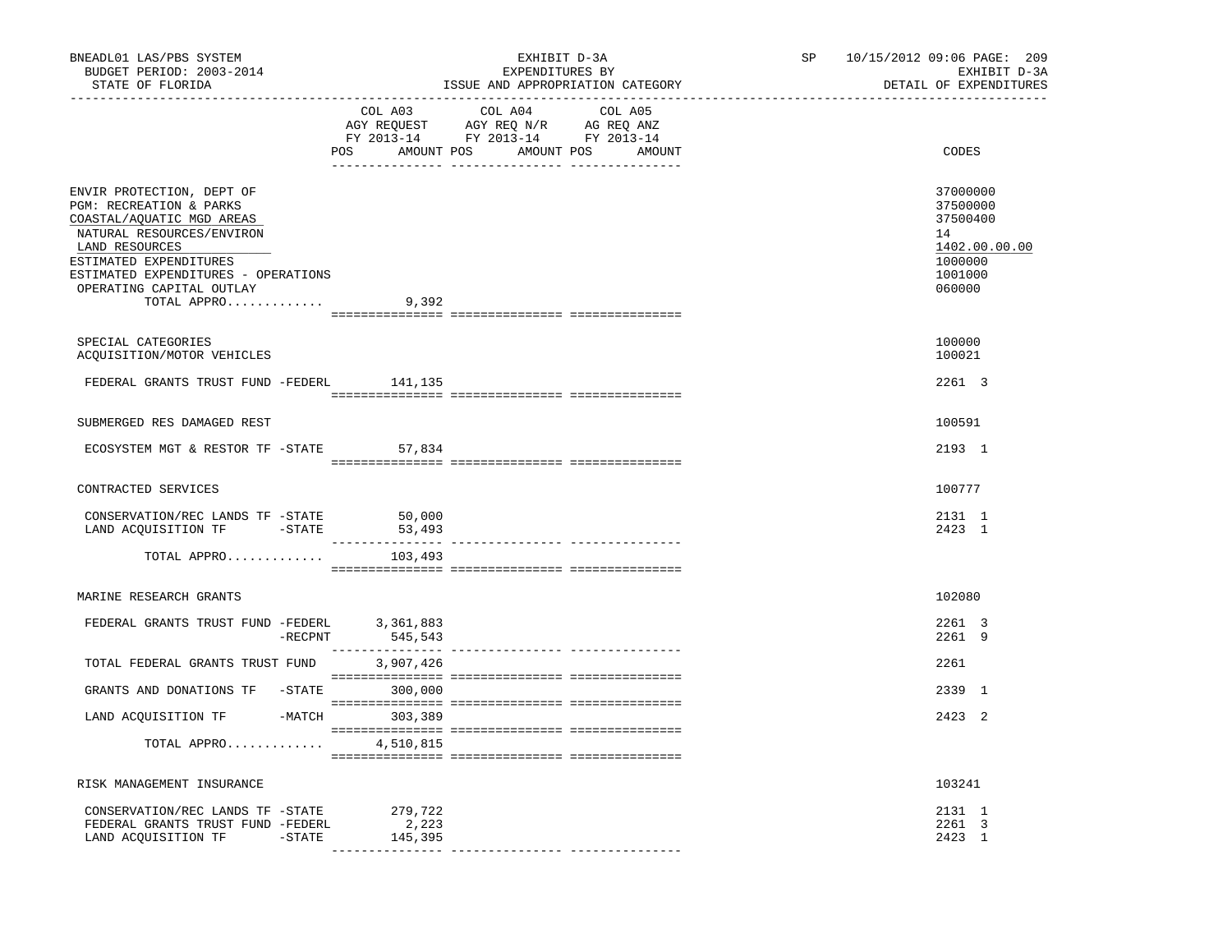| BNEADL01 LAS/PBS SYSTEM<br>BUDGET PERIOD: 2003-2014                                                                                                                                               |                | EXHIBIT D-3A<br>EXPENDITURES BY                                                                                                                                                                                                                                                                                                                                                                                                                                                                                                           | SP 10/15/2012 09:06 PAGE: 210<br>EXHIBIT D-3A                                 |
|---------------------------------------------------------------------------------------------------------------------------------------------------------------------------------------------------|----------------|-------------------------------------------------------------------------------------------------------------------------------------------------------------------------------------------------------------------------------------------------------------------------------------------------------------------------------------------------------------------------------------------------------------------------------------------------------------------------------------------------------------------------------------------|-------------------------------------------------------------------------------|
| STATE OF FLORIDA                                                                                                                                                                                  |                | ISSUE AND APPROPRIATION CATEGORY                                                                                                                                                                                                                                                                                                                                                                                                                                                                                                          | DETAIL OF EXPENDITURES<br>--------------                                      |
|                                                                                                                                                                                                   | POS AMOUNT POS | $\begin{tabular}{lllllllllll} \multicolumn{4}{l} \multicolumn{4}{c}{\text{COL A03}} & \multicolumn{4}{c}{\text{COL A04}} & \multicolumn{4}{c}{\text{COL A05}} \\ \multicolumn{4}{c}{\text{AGY REQUEST}} & \multicolumn{4}{c}{\text{AGY REQ N/R}} & \multicolumn{4}{c}{\text{AG REQ ANZ}} \\ \multicolumn{4}{c}{\text{AGY REQ N/R}} & \multicolumn{4}{c}{\text{AG REQ ANZ}} & \multicolumn{4}{c}{\text{N}} \\ \multicolumn{4}{c}{\text{AGY REQ N/R}} & \multicolumn{4}{c}{\text{$<br>FY 2013-14 FY 2013-14 FY 2013-14<br>AMOUNT POS AMOUNT | CODES                                                                         |
|                                                                                                                                                                                                   |                |                                                                                                                                                                                                                                                                                                                                                                                                                                                                                                                                           |                                                                               |
| ENVIR PROTECTION, DEPT OF<br>PGM: RECREATION & PARKS<br>COASTAL/AQUATIC MGD AREAS<br>NATURAL RESOURCES/ENVIRON<br>LAND RESOURCES<br>ESTIMATED EXPENDITURES<br>ESTIMATED EXPENDITURES - OPERATIONS |                |                                                                                                                                                                                                                                                                                                                                                                                                                                                                                                                                           | 37000000<br>37500000<br>37500400<br>14<br>1402.00.00.00<br>1000000<br>1001000 |
| SPECIAL CATEGORIES<br>RISK MANAGEMENT INSURANCE<br>TOTAL APPRO 427,340                                                                                                                            |                |                                                                                                                                                                                                                                                                                                                                                                                                                                                                                                                                           | 100000<br>103241                                                              |
| CAMA/CARL MANAGEMENT FUNDS                                                                                                                                                                        |                |                                                                                                                                                                                                                                                                                                                                                                                                                                                                                                                                           | 103882                                                                        |
| CONSERVATION/REC LANDS TF -STATE 243,082                                                                                                                                                          |                |                                                                                                                                                                                                                                                                                                                                                                                                                                                                                                                                           | 2131 1                                                                        |
| LAND USE PROCEEDS DISBURSE                                                                                                                                                                        |                |                                                                                                                                                                                                                                                                                                                                                                                                                                                                                                                                           | 105006                                                                        |
| LAND ACQUISITION TF -STATE 100,000                                                                                                                                                                |                |                                                                                                                                                                                                                                                                                                                                                                                                                                                                                                                                           | 2423 1                                                                        |
| TR/DMS/HR SVCS/STW CONTRCT                                                                                                                                                                        |                |                                                                                                                                                                                                                                                                                                                                                                                                                                                                                                                                           | 107040                                                                        |
| CONSERVATION/REC LANDS TF -STATE<br>FEDERAL GRANTS TRUST FUND -FEDERL<br>LAND ACQUISITION TF -STATE 24,951                                                                                        | 3,227<br>9,526 |                                                                                                                                                                                                                                                                                                                                                                                                                                                                                                                                           | 2131 1<br>2261 3<br>2423 1                                                    |
| TOTAL APPRO                                                                                                                                                                                       | 37,704         |                                                                                                                                                                                                                                                                                                                                                                                                                                                                                                                                           |                                                                               |
| TOTAL: ESTIMATED EXPENDITURES - OPERATIONS<br>TOTAL POSITIONS 87.00<br>TOTAL ISSUE 11,370,845<br>TOTAL SALARY RATE 4,066,433                                                                      |                |                                                                                                                                                                                                                                                                                                                                                                                                                                                                                                                                           | 1001000                                                                       |
|                                                                                                                                                                                                   |                |                                                                                                                                                                                                                                                                                                                                                                                                                                                                                                                                           |                                                                               |

 AGENCY ISSUE NARRATIVE: 2013-2014 BUDGET YEAR NARRATIVE: IT COMPONENT? NO

Use of Special Category Funding in the Recurring Base Budget

 The Office of Coastal and Aquatic Managed Areas (CAMA) uses the Marine Research Grants Special Category (102080) for a variety of expenditures relating to performance of federal and other grants. These grants include coastal research and monitoring, upland and submerged land management and restoration, and education and outreach projects. Expenditures include expense items, contracts for services, temporary OPS employees, teacher stipends and capital expenditures, including motor vehicles. CAMA also receives CARL Long - Term Management funds (Category 103882) and CARL Interim Land Management funds (Category 103889) each year for P2000, Florida Forever, and CARL purchased properties. Special category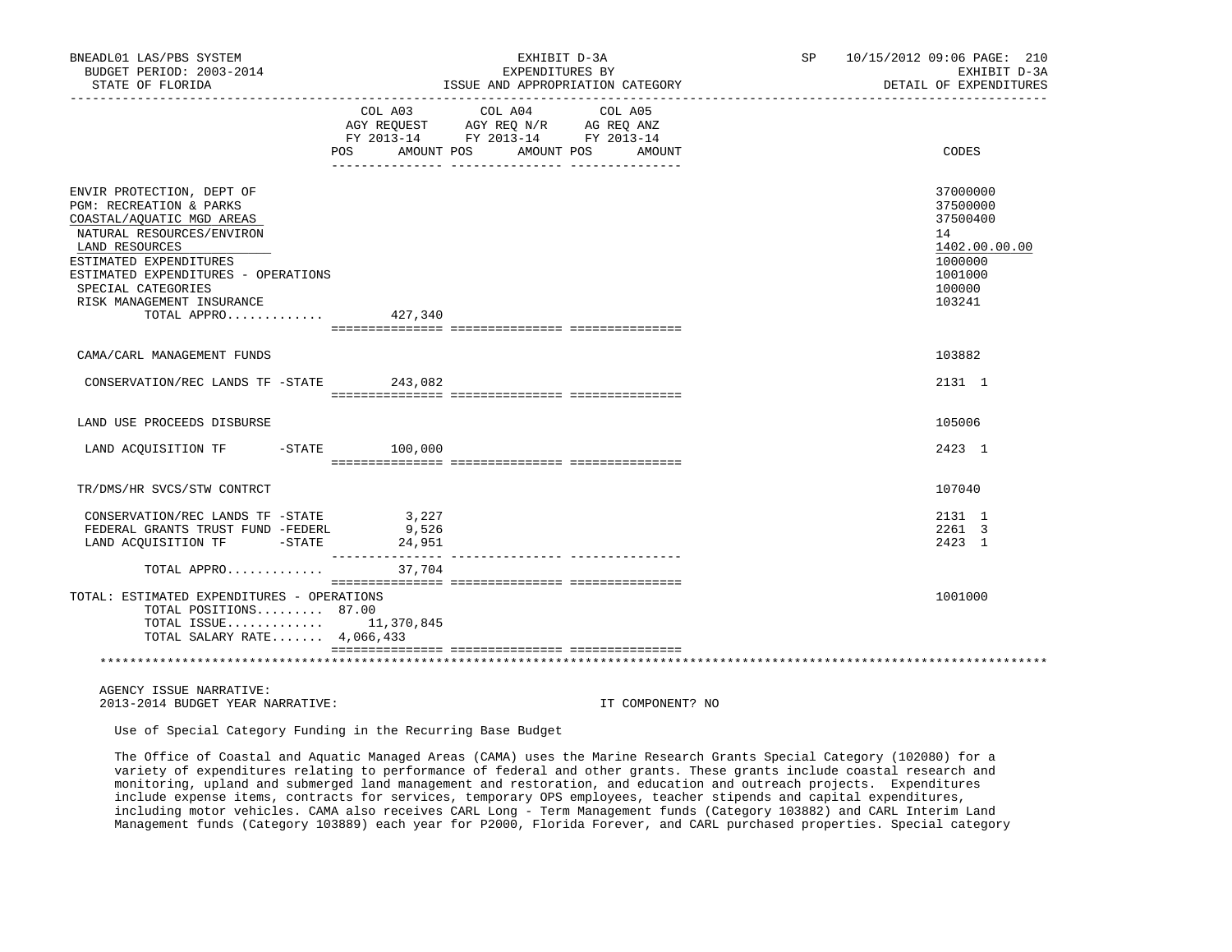| BNEADL01 LAS/PBS SYSTEM<br>EXHIBIT D-3A |                   |                                  | SP<br>10/15/2012 09:06 PAGE: 211 |              |                        |
|-----------------------------------------|-------------------|----------------------------------|----------------------------------|--------------|------------------------|
| BUDGET PERIOD: 2003-2014                |                   | EXPENDITURES BY                  |                                  | EXHIBIT D-3A |                        |
| STATE OF FLORIDA                        |                   | ISSUE AND APPROPRIATION CATEGORY |                                  |              | DETAIL OF EXPENDITURES |
|                                         |                   | COL A03 COL A04 COL A05          |                                  |              |                        |
|                                         | AGY REOUEST       | AGY REO N/R AG REO ANZ           |                                  |              |                        |
|                                         | FY 2013-14        | FY 2013-14                       | FY 2013-14                       |              |                        |
|                                         | AMOUNT POS<br>POS | AMOUNT POS                       | AMOUNT                           |              | CODES                  |
|                                         |                   |                                  |                                  |              |                        |
| ENVIR PROTECTION, DEPT OF               |                   |                                  |                                  |              | 37000000               |
| PGM: RECREATION & PARKS                 |                   |                                  |                                  |              | 37500000               |
| COASTAL/AOUATIC MGD AREAS               |                   |                                  |                                  |              | 37500400               |
| NATURAL RESOURCES/ENVIRON               |                   |                                  |                                  |              | 14                     |
| LAND RESOURCES                          |                   |                                  |                                  |              | 1402.00.00.00          |
| ESTIMATED EXPENDITURES                  |                   |                                  |                                  |              | 1000000                |
| ESTIMATED EXPENDITURES - OPERATIONS     |                   |                                  |                                  |              | 1001000                |

 funding is used to pay OPS salaries, contracts for services, operational expenses, maintenance and repairs, access improvement and capital expenditures, including motor vehicles. These funds support management activities on public lands, which include: resource assessments, surveys, control of invasive species, habitat restoration, fencing, law enforcement, prescribed fire management and public access. CAMA lands generate revenue through visitation, facility rent and other land uses. Funds are made available back to the site through Land Use Proceeds for land management purposes (Category 105006). These funds are used in the same manner and for the same purposes as the CARL Land Management funds. Funds from the Submerged Resource Damaged Restorations category (100591) are used to restore submerged resources like coral reefs damaged by vessel groundings. Funds are used for damage assessment, restoration, and to pursue legal action to recover damages. OPS labor and subcontractors may be used in these activities. \*\*\*\*\*\*\*\*\*\*\*\*\*\*\*\*\*\*\*\*\*\*\*\*\*\*\*\*\*\*\*\*\*\*\*\*\*\*\*\*\*\*\*\*\*\*\*\*\*\*\*\*\*\*\*\*\*\*\*\*\*\*\*\*\*\*\*\*\*\*\*\*\*\*\*\*\*\*\*\*\*\*\*\*\*\*\*\*\*\*\*\*\*\*\*\*\*\*\*\*\*\*\*\*\*\*\*\*\*\*\*\*\*\*\*\*\*\*\*\*\*\*\*\*\*\*\*

| CASUALTY INSURANCE PREMIUM<br>ADJUSTMENT<br>SPECIAL CATEGORIES<br>RISK MANAGEMENT INSURANCE                |          | 1001090<br>100000<br>103241 |
|------------------------------------------------------------------------------------------------------------|----------|-----------------------------|
| CONSERVATION/REC LANDS TF -STATE                                                                           | $970-$   | 2131 1                      |
| FEDERAL GRANTS TRUST FUND -FEDERL                                                                          | $9 -$    | 2261 3                      |
| LAND ACQUISITION TF<br>$-$ STATE                                                                           | $526-$   | 2423 1                      |
| TOTAL APPRO                                                                                                | $1,505-$ |                             |
|                                                                                                            |          |                             |
| FLORIDA RETIREMENT SYSTEM<br>CONTRIBUTION ADJUSTMENT FOR<br>FISCAL YEAR 2012-2013<br>SALARIES AND BENEFITS |          | 1001240<br>010000           |
| CONSERVATION/REC LANDS TF -STATE                                                                           | 823      | 2131 1                      |
|                                                                                                            |          |                             |
| FEDERAL GRANTS TRUST FUND -FEDERL                                                                          | 2,858    | 2261 3                      |
| -RECPNT                                                                                                    | 1,871    | 2261 9                      |
| TOTAL FEDERAL GRANTS TRUST FUND                                                                            | 4,729    | 2261                        |
| LAND ACQUISITION TF<br>$-STATE$                                                                            | 5,496    | 2423 1                      |
|                                                                                                            |          |                             |
| TOTAL APPRO $11,048$                                                                                       |          |                             |
|                                                                                                            |          |                             |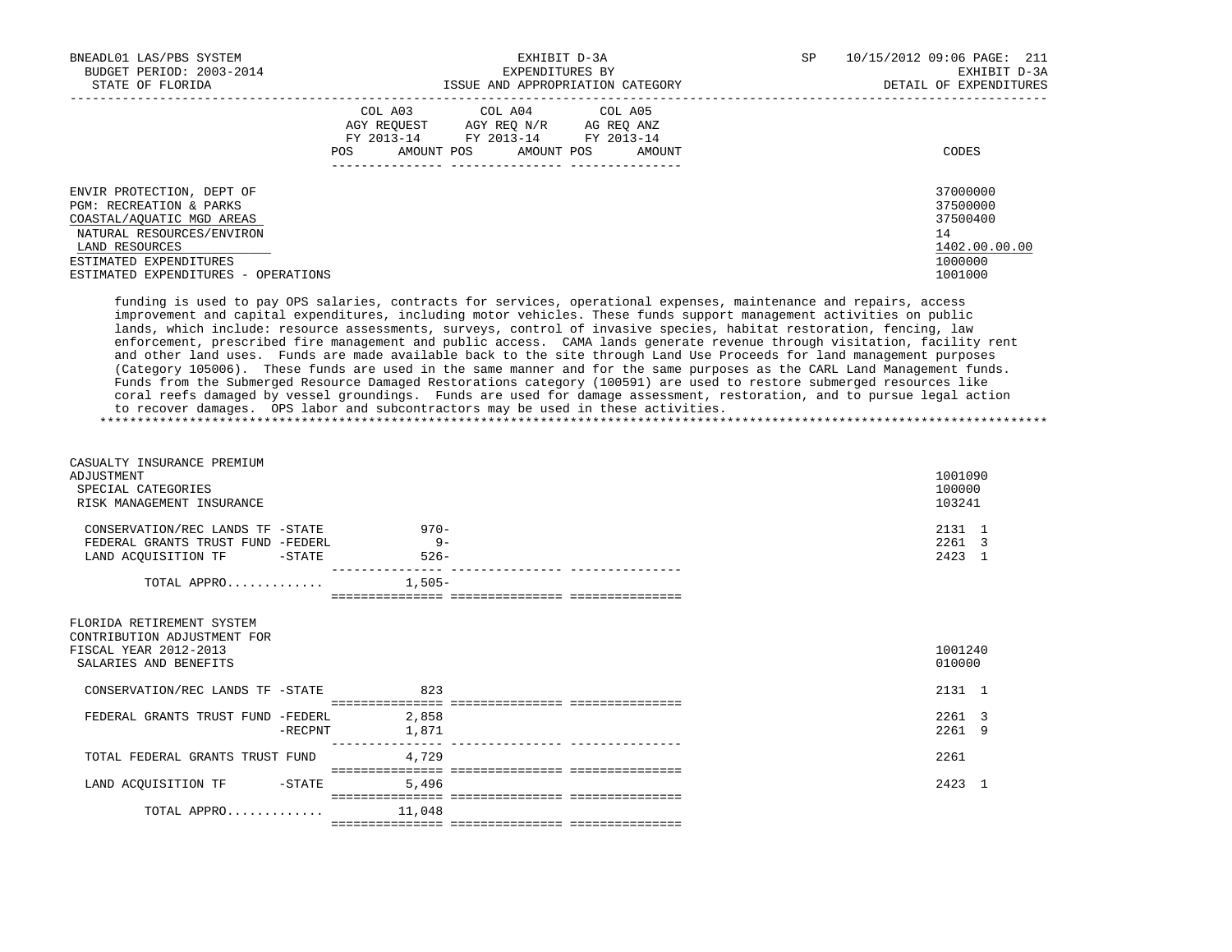| BNEADL01 LAS/PBS SYSTEM<br>BUDGET PERIOD: 2003-2014<br>STATE OF FLORIDA                                                                                                                                                                 |         | EXHIBIT D-3A<br>EXPENDITURES BY<br>ISSUE AND APPROPRIATION CATEGORY |                                                                                                                                       |  |        | ____________________________________ | SP 10/15/2012 09:06 PAGE: 212<br>EXHIBIT D-3A<br>DETAIL OF EXPENDITURES |  |
|-----------------------------------------------------------------------------------------------------------------------------------------------------------------------------------------------------------------------------------------|---------|---------------------------------------------------------------------|---------------------------------------------------------------------------------------------------------------------------------------|--|--------|--------------------------------------|-------------------------------------------------------------------------|--|
|                                                                                                                                                                                                                                         |         | POS AMOUNT POS AMOUNT POS                                           | COL A03 COL A04 COL A05<br>AGY REQUEST AGY REQ N/R AG REQ ANZ<br>FY 2013-14 FY 2013-14 FY 2013-14<br>____ _______________ ___________ |  | AMOUNT |                                      | CODES                                                                   |  |
| ENVIR PROTECTION, DEPT OF<br><b>PGM: RECREATION &amp; PARKS</b><br>COASTAL/AQUATIC MGD AREAS<br>NATURAL RESOURCES/ENVIRON<br>LAND RESOURCES<br>ESTIMATED EXPENDITURES<br>ADJUSTMENT TO STATE HEALTH<br>INSURANCE PREMIUM CONTRIBUTION - |         |                                                                     |                                                                                                                                       |  |        |                                      | 37000000<br>37500000<br>37500400<br>14<br>1402.00.00.00<br>1000000      |  |
| FISCAL YEAR 2012-13<br>SALARIES AND BENEFITS                                                                                                                                                                                            |         |                                                                     |                                                                                                                                       |  |        |                                      | 1001830<br>010000                                                       |  |
| CONSERVATION/REC LANDS TF -STATE 733                                                                                                                                                                                                    |         |                                                                     |                                                                                                                                       |  |        |                                      | 2131 1                                                                  |  |
| FEDERAL GRANTS TRUST FUND -FEDERL 2,544                                                                                                                                                                                                 | -RECPNT | 1,665                                                               |                                                                                                                                       |  |        |                                      | 2261 3<br>22619                                                         |  |
| TOTAL FEDERAL GRANTS TRUST FUND                                                                                                                                                                                                         |         | 4,209                                                               |                                                                                                                                       |  |        |                                      | 2261                                                                    |  |
| LAND ACQUISITION TF -STATE 4,893                                                                                                                                                                                                        |         |                                                                     |                                                                                                                                       |  |        |                                      | 2423 1                                                                  |  |
| TOTAL APPRO                                                                                                                                                                                                                             |         | 9,835                                                               |                                                                                                                                       |  |        |                                      |                                                                         |  |
| REALLOCATION OF HUMAN RESOURCES<br>OUTSOURCING<br>SPECIAL CATEGORIES<br>TR/DMS/HR SVCS/STW CONTRCT                                                                                                                                      |         |                                                                     |                                                                                                                                       |  |        |                                      | 1005900<br>100000<br>107040                                             |  |
| CONSERVATION/REC LANDS TF -STATE<br>FEDERAL GRANTS TRUST FUND -FEDERL<br>LAND ACQUISITION TF -STATE                                                                                                                                     |         | $28 -$<br>$83 -$<br>$218-$                                          |                                                                                                                                       |  |        |                                      | 2131 1<br>2261 3<br>2423 1                                              |  |
| TOTAL APPRO                                                                                                                                                                                                                             |         | $329 -$                                                             |                                                                                                                                       |  |        |                                      |                                                                         |  |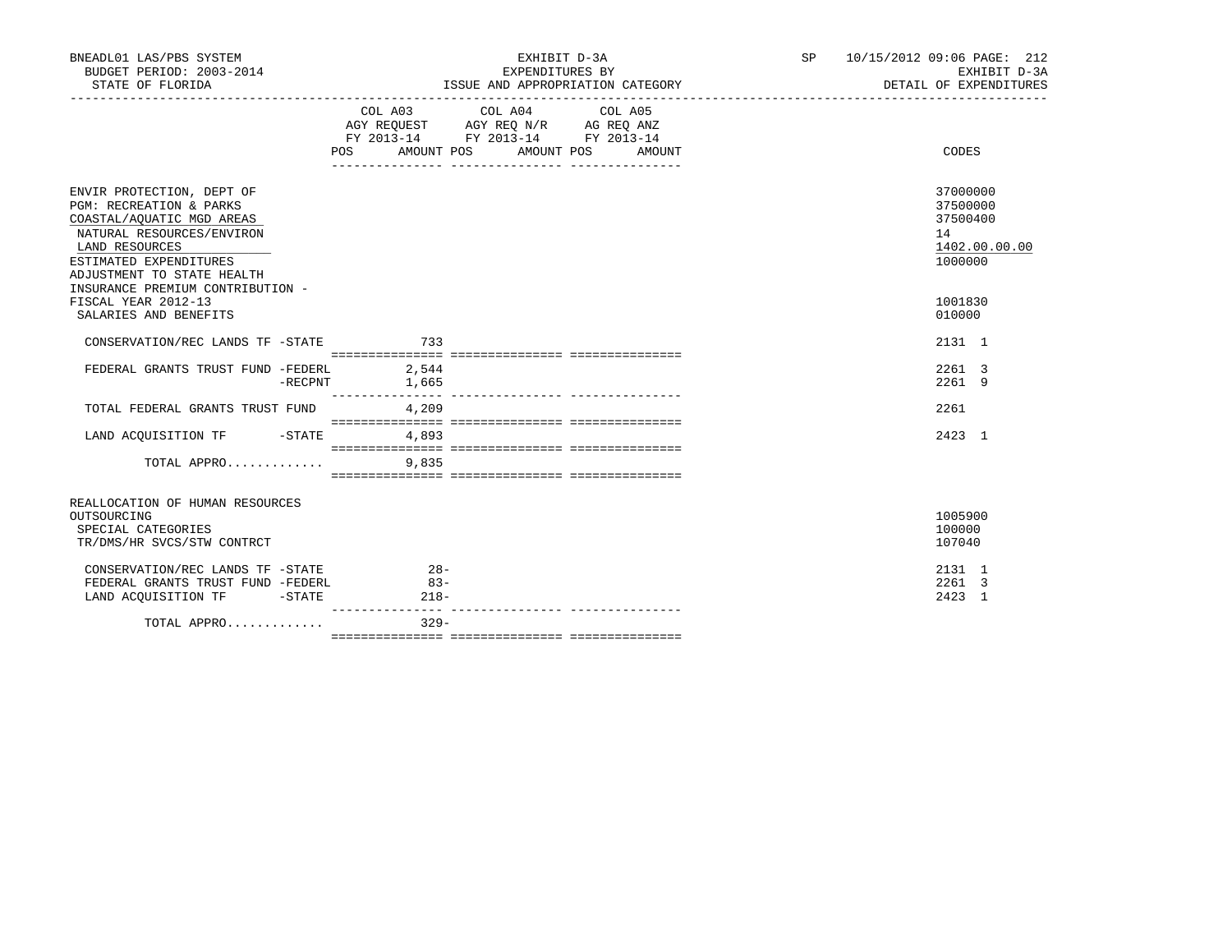| BNEADL01 LAS/PBS SYSTEM<br>BUDGET PERIOD: 2003-2014<br>STATE OF FLORIDA                                                                                                                                                             | EXHIBIT D-3A<br>EXPENDITURES BY<br>ISSUE AND APPROPRIATION CATEGORY                                                                         | 10/15/2012 09:06 PAGE: 213<br>SP<br>EXHIBIT D-3A<br>DETAIL OF EXPENDITURES<br>________________________________ |
|-------------------------------------------------------------------------------------------------------------------------------------------------------------------------------------------------------------------------------------|---------------------------------------------------------------------------------------------------------------------------------------------|----------------------------------------------------------------------------------------------------------------|
|                                                                                                                                                                                                                                     | COL A03<br>COL A04<br>COL A05<br>AGY REQUEST AGY REQ N/R AG REQ ANZ<br>FY 2013-14 FY 2013-14 FY 2013-14<br>POS AMOUNT POS AMOUNT POS AMOUNT | CODES                                                                                                          |
| ENVIR PROTECTION, DEPT OF<br>PGM: RECREATION & PARKS<br>COASTAL/AQUATIC MGD AREAS<br>NATURAL RESOURCES/ENVIRON<br>LAND RESOURCES<br>INTRA-AGENCY REORGANIZATIONS<br>TRANSFER NORTHWEST DISTRICT<br>POSITIONS AND FUNDING TO COASTAL |                                                                                                                                             | 37000000<br>37500000<br>37500400<br>14<br>1402.00.00.00<br>1800000                                             |
| AND AQUATIC MANAGED AREAS (CAMA) -<br>ADD<br>SALARY RATE<br>SALARY RATE 77,370                                                                                                                                                      |                                                                                                                                             | 1800380<br>000000                                                                                              |
| SALARIES AND BENEFITS                                                                                                                                                                                                               |                                                                                                                                             | 010000                                                                                                         |
| $\begin{tabular}{lllllll} \multicolumn{2}{llll} \multicolumn{2}{c}{\textbf{GENERAL REVIEW FUND}} & $\mbox{--STATE} & $66,965$ \\ \multicolumn{2}{l}{\textbf{LAND ACQUISTION TF}} & $\mbox{--STATE} & $47,725$ \\ \end{tabular}$     |                                                                                                                                             | 1000 1<br>2423 1                                                                                               |
| TOTAL POSITIONS 2.00<br>TOTAL APPRO                                                                                                                                                                                                 | 114,690                                                                                                                                     |                                                                                                                |
| OTHER PERSONAL SERVICES                                                                                                                                                                                                             |                                                                                                                                             | 030000                                                                                                         |
| LAND ACQUISITION TF                                                                                                                                                                                                                 | $-$ STATE 2,500                                                                                                                             | 2423 1                                                                                                         |
| <b>EXPENSES</b>                                                                                                                                                                                                                     |                                                                                                                                             | 040000                                                                                                         |
| GENERAL REVENUE FUND                                                                                                                                                                                                                | $-$ STATE<br>5,000                                                                                                                          | 1000 1                                                                                                         |
| SPECIAL CATEGORIES<br>MARINE RESEARCH GRANTS                                                                                                                                                                                        |                                                                                                                                             | 100000<br>102080                                                                                               |
| FEDERAL GRANTS TRUST FUND -FEDERL<br>GRANTS AND DONATIONS TF -STATE 320,673                                                                                                                                                         | 635,454                                                                                                                                     | 2261 3<br>2339 1                                                                                               |
| TOTAL APPRO                                                                                                                                                                                                                         | 956,127                                                                                                                                     |                                                                                                                |
| TR/DMS/HR SVCS/STW CONTRCT                                                                                                                                                                                                          |                                                                                                                                             | 107040                                                                                                         |
| GENERAL REVENUE FUND -STATE<br>FEDERAL GRANTS TRUST FUND -FEDERL<br>GRANTS AND DONATIONS TF -STATE<br>LAND ACQUISITION TF -STATE                                                                                                    | 354<br>944<br>590<br>354                                                                                                                    | 1000 1<br>2261 3<br>2339 1<br>2423 1                                                                           |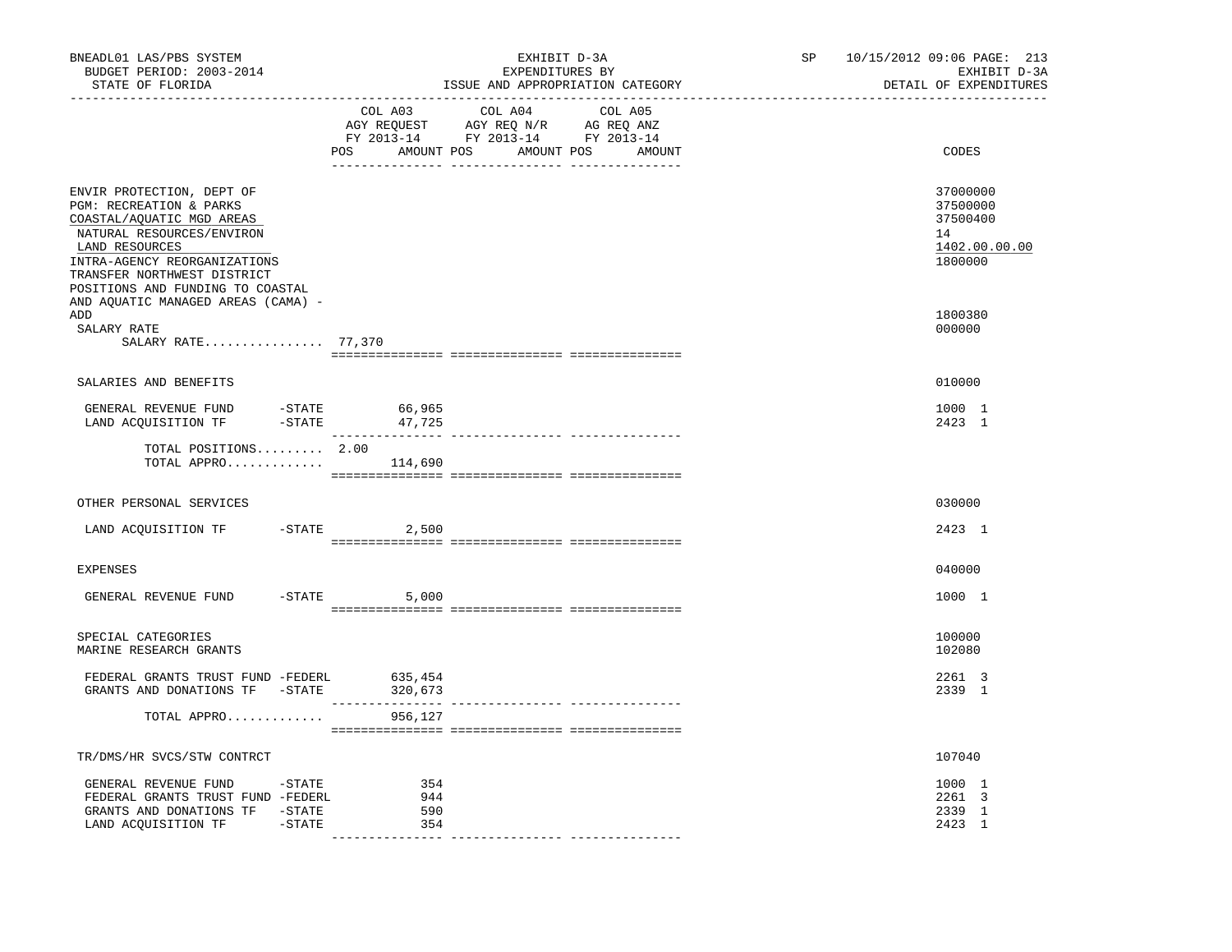| BNEADL01 LAS/PBS SYSTEM<br>BUDGET PERIOD: 2003-2014<br>STATE OF FLORIDA                                                                                                                                                             | EXHIBIT D-3A<br>EXPENDITURES BY<br>ISSUE AND APPROPRIATION CATEGORY |                                                                                                   |  |  | SP 10/15/2012 09:06 PAGE: 214<br>EXHIBIT D-3A<br>DETAIL OF EXPENDITURES |
|-------------------------------------------------------------------------------------------------------------------------------------------------------------------------------------------------------------------------------------|---------------------------------------------------------------------|---------------------------------------------------------------------------------------------------|--|--|-------------------------------------------------------------------------|
|                                                                                                                                                                                                                                     | POS AMOUNT POS AMOUNT POS AMOUNT                                    | COL A03 COL A04 COL A05<br>AGY REQUEST AGY REQ N/R AG REQ ANZ<br>FY 2013-14 FY 2013-14 FY 2013-14 |  |  | CODES                                                                   |
| ENVIR PROTECTION, DEPT OF<br>PGM: RECREATION & PARKS<br>COASTAL/AOUATIC MGD AREAS<br>NATURAL RESOURCES/ENVIRON<br>LAND RESOURCES<br>INTRA-AGENCY REORGANIZATIONS<br>TRANSFER NORTHWEST DISTRICT<br>POSITIONS AND FUNDING TO COASTAL |                                                                     |                                                                                                   |  |  | 37000000<br>37500000<br>37500400<br>14<br>1402.00.00.00<br>1800000      |
| AND AQUATIC MANAGED AREAS (CAMA) -<br>ADD<br>SPECIAL CATEGORIES<br>TR/DMS/HR SVCS/STW CONTRCT<br>TOTAL APPRO                                                                                                                        | 2,242                                                               |                                                                                                   |  |  | 1800380<br>100000<br>107040                                             |
| TOTAL: TRANSFER NORTHWEST DISTRICT<br>POSITIONS AND FUNDING TO COASTAL<br>AND AQUATIC MANAGED AREAS (CAMA) -<br>ADD<br>TOTAL POSITIONS 2.00<br>TOTAL ISSUE 1,080,559<br>TOTAL SALARY RATE 77,370                                    |                                                                     |                                                                                                   |  |  | 1800380                                                                 |
|                                                                                                                                                                                                                                     |                                                                     |                                                                                                   |  |  |                                                                         |

 AGENCY ISSUE NARRATIVE: 2013-2014 BUDGET YEAR NARRATIVE: IT COMPONENT? NO

 This is a technical issue which transfers Department resources for the Ecosystem Restoration program in the Northwest Regulatory District Office to the Office of Coastal and Aquatic Managed Areas. The Ecosystem Restoration Section (ERS) was developed in the Northwest District in 1994 and currently operates as a grant funded program overseen by an Environmental Manager and an Environmental Specialist I. Since the program's development, the section has grown from an average of two employees working on a single project to twelve employees (2 FTE and 10 grant funded OPS) conducting multiple projects across all coastal habitats in the 8 coastal counties encompassing the Northwest District of the Florida Department of Environmental Protection.

| Category | Amount    | FTE. | Fund                          |
|----------|-----------|------|-------------------------------|
| 010000   | \$66,965  | 1.0  | General Revenue Fund          |
| 010000   | \$47,725  | 1.0  | Land Acquisition Trust Fund   |
| 102080   | \$635,454 |      | Federal Grants Trust Fund     |
| 102080   | \$320,673 |      | Grants & Donations Trust Fund |
| 040000   | \$5,000   |      | General Revenue Fund          |
| 030000   | \$2,500   |      | Land Acquisition Trust Fund   |
| 107040   | \$354     |      | General Revenue Fund          |
| 107040   | \$354     |      | Land Acquisition Trust Fund   |
| 107040   | \$944     |      | Federal Grants Trust Fund     |
| 107040   | \$590     |      | Grants & Donations Trust Fund |
|          |           |      |                               |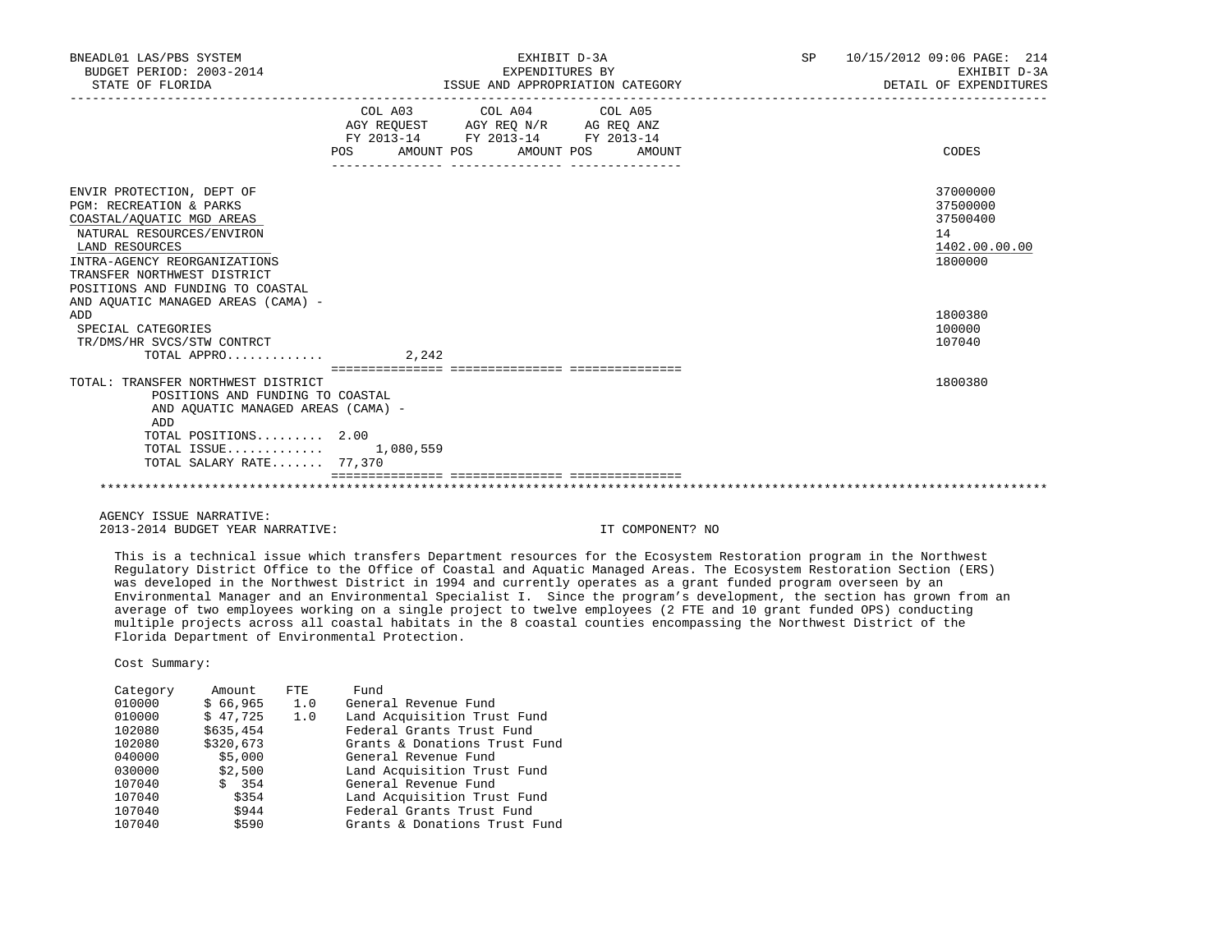| BNEADL01 LAS/PBS SYSTEM<br>BUDGET PERIOD: 2003-2014<br>STATE OF FLORIDA                                                                                                                                                                                                   | EXHIBIT D-3A<br>EXPENDITURES BY<br>ISSUE AND APPROPRIATION CATEGORY |                                                                                                                                                  |                           |                                                        |                 | 10/15/2012 09:06 PAGE: 215<br>EXHIBIT D-3A<br>DETAIL OF EXPENDITURES                                                                                                                |
|---------------------------------------------------------------------------------------------------------------------------------------------------------------------------------------------------------------------------------------------------------------------------|---------------------------------------------------------------------|--------------------------------------------------------------------------------------------------------------------------------------------------|---------------------------|--------------------------------------------------------|-----------------|-------------------------------------------------------------------------------------------------------------------------------------------------------------------------------------|
|                                                                                                                                                                                                                                                                           | COL A03                                                             | COL A04<br>0.2012 NGY REQUEST AGY REQ AND COLLAD AGY REQUEST AGY REQ ANZ<br>FY 2013-14 FY 2013-14 FY 2013-14<br>POS AMOUNT POS AMOUNT POS AMOUNT | COL A05                   |                                                        |                 | CODES                                                                                                                                                                               |
| ENVIR PROTECTION, DEPT OF<br>PGM: RECREATION & PARKS<br>COASTAL/AQUATIC MGD AREAS<br>NATURAL RESOURCES/ENVIRON<br>LAND RESOURCES<br>INTRA-AGENCY REORGANIZATIONS<br>TRANSFER NORTHWEST DISTRICT<br>POSITIONS AND FUNDING TO COASTAL<br>AND AQUATIC MANAGED AREAS (CAMA) - |                                                                     |                                                                                                                                                  |                           |                                                        |                 | 37000000<br>37500000<br>37500400<br>14<br>1402.00.00.00<br>1800000                                                                                                                  |
| ADD                                                                                                                                                                                                                                                                       |                                                                     |                                                                                                                                                  |                           |                                                        |                 | 1800380                                                                                                                                                                             |
| See Issue Code 1800370                                                                                                                                                                                                                                                    |                                                                     |                                                                                                                                                  |                           |                                                        |                 |                                                                                                                                                                                     |
| Budget Entity<br>District/Water Resource Prot. & Rest. (2.0) FTEs (\$1,078,059)                                                                                                                                                                                           |                                                                     |                                                                                                                                                  | Total Cost<br>( \$2, 500) |                                                        |                 |                                                                                                                                                                                     |
| District/Air Pollution Prevention<br>Coastal & Aquatic Managed Areas<br>**********************************                                                                                                                                                                |                                                                     | بن دب<br>2.0 FTEs \$1,080,559                                                                                                                    |                           |                                                        |                 |                                                                                                                                                                                     |
| POSITION DETAIL OF SALARIES AND BENEFITS:                                                                                                                                                                                                                                 |                                                                     | FTE BASE RATE ADDITIVES BENEFITS                                                                                                                 |                           |                                                        | SUBTOTAL        |                                                                                                                                                                                     |
| A03 - AGY REQUEST FY 2013-14                                                                                                                                                                                                                                              |                                                                     |                                                                                                                                                  |                           |                                                        | -------- ------ |                                                                                                                                                                                     |
| CHANGES TO CURRENTLY AUTHORIZED POSITIONS<br>4806 ENVIRONMENTAL SPECIALIST I                                                                                                                                                                                              |                                                                     |                                                                                                                                                  |                           |                                                        |                 | % AND BENEFITS                                                                                                                                                                      |
| 10519 001                                                                                                                                                                                                                                                                 |                                                                     | 1.00 30,989                                                                                                                                      |                           |                                                        |                 |                                                                                                                                                                                     |
| 4823 ENVIRONMENTAL MANAGER - SES<br>10522 001 1.00 46,381                                                                                                                                                                                                                 |                                                                     |                                                                                                                                                  |                           |                                                        |                 |                                                                                                                                                                                     |
| TOTALS FOR ISSUE BY FUND<br>2423 LAND ACQUISITION TF<br>1000 GENERAL REVENUE FUND                                                                                                                                                                                         |                                                                     |                                                                                                                                                  |                           |                                                        |                 |                                                                                                                                                                                     |
|                                                                                                                                                                                                                                                                           |                                                                     | 2.00 77,370                                                                                                                                      |                           | ____________________________________<br>31,448 108,818 |                 |                                                                                                                                                                                     |
| OTHER SALARY AMOUNT                                                                                                                                                                                                                                                       |                                                                     |                                                                                                                                                  |                           |                                                        |                 |                                                                                                                                                                                     |
| 1000 GENERAL REVENUE FUND<br>2423 LAND ACOUISITION TF                                                                                                                                                                                                                     |                                                                     |                                                                                                                                                  |                           |                                                        |                 | LAPSE LAPSED SALARIES<br>14,152  45,141  0.00  45,141<br>17,296 63,677 0.00 63,677<br>45,141<br>63,677<br>-----------<br>108,818<br>==============<br>3,288<br>2,584<br>----------- |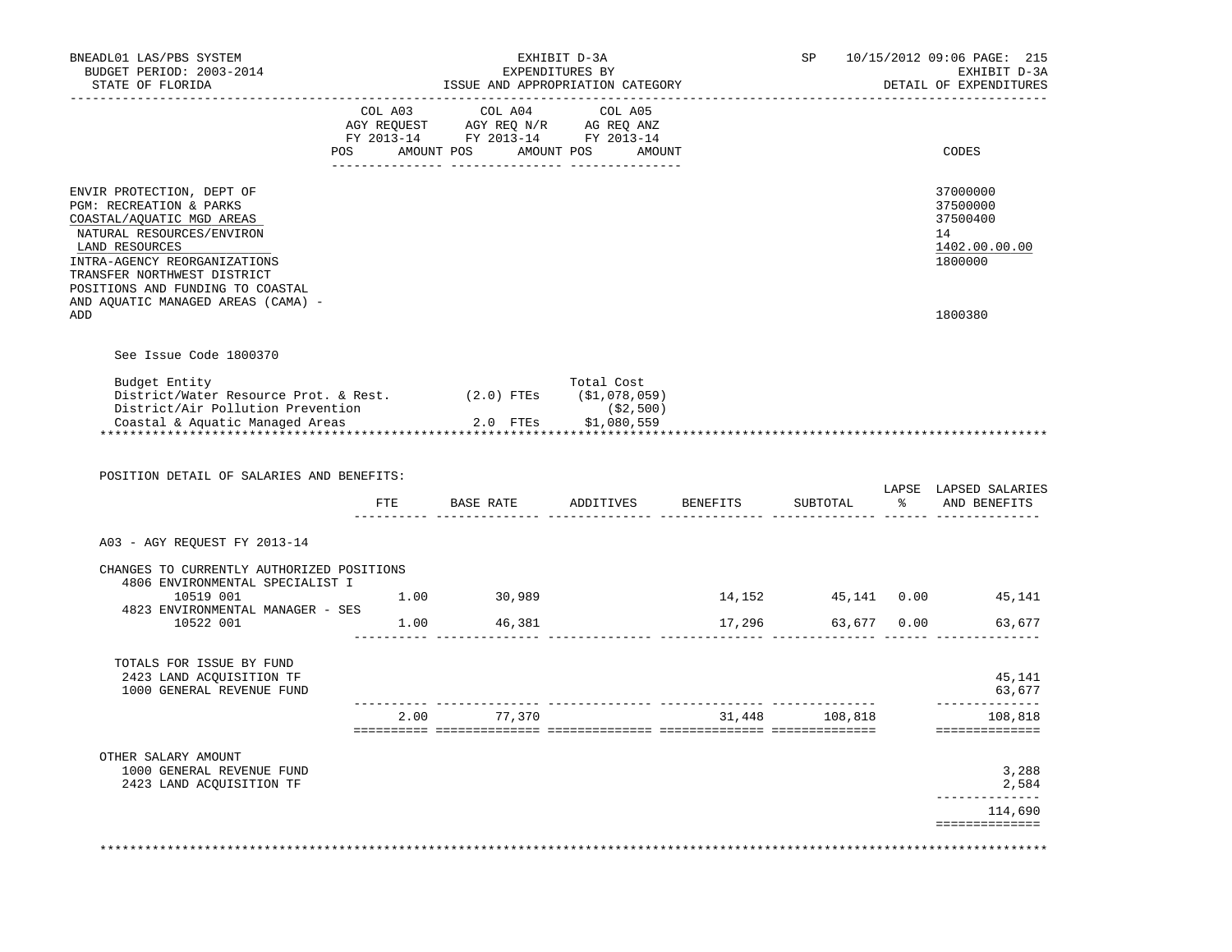| BNEADL01 LAS/PBS SYSTEM<br>BUDGET PERIOD: 2003-2014<br>STATE OF FLORIDA                                                                                                                                                                       |                                      | EXHIBIT D-3A<br>EXPENDITURES BY<br>ISSUE AND APPROPRIATION CATEGORY                                                                                                                                                                                                                                                                                                                                                                                               | 10/15/2012 09:06 PAGE: 216<br>SP<br>EXHIBIT D-3A<br>DETAIL OF EXPENDITURES                                               |  |  |
|-----------------------------------------------------------------------------------------------------------------------------------------------------------------------------------------------------------------------------------------------|--------------------------------------|-------------------------------------------------------------------------------------------------------------------------------------------------------------------------------------------------------------------------------------------------------------------------------------------------------------------------------------------------------------------------------------------------------------------------------------------------------------------|--------------------------------------------------------------------------------------------------------------------------|--|--|
|                                                                                                                                                                                                                                               | COL A03<br>POS AMOUNT POS AMOUNT POS | COL A04<br>COL A05<br>$\begin{tabular}{lcccc} COL A03 & COL A04 & COL A05 \\ AGY REQUEST & AGY REQ N/R & AG REQ ANZ \\ FY & 2013-14 & FY & 2013-14 & FY & 2013-14 \end{tabular}$<br>AMOUNT                                                                                                                                                                                                                                                                        | CODES                                                                                                                    |  |  |
| ENVIR PROTECTION, DEPT OF<br>PGM: RECREATION & PARKS<br>COASTAL/AQUATIC MGD AREAS<br>NATURAL RESOURCES/ENVIRON<br>LAND RESOURCES<br>ESTIMATED EXPENDITURES REALIGNMENT<br>REALIGN BUDGET BETWEEN CATEGORIES<br>IN COASTAL AND AQUATIC MANAGED |                                      |                                                                                                                                                                                                                                                                                                                                                                                                                                                                   | 37000000<br>37500000<br>37500400<br>14<br>1402.00.00.00<br>2000000                                                       |  |  |
| AREAS - DEDUCT<br>SPECIAL CATEGORIES<br>LAND USE PROCEEDS DISBURSE                                                                                                                                                                            |                                      |                                                                                                                                                                                                                                                                                                                                                                                                                                                                   | 2000460<br>100000<br>105006                                                                                              |  |  |
| LAND ACQUISITION TF                                                                                                                                                                                                                           | $-$ STATE $100,000-$                 |                                                                                                                                                                                                                                                                                                                                                                                                                                                                   | 2423 1                                                                                                                   |  |  |
|                                                                                                                                                                                                                                               |                                      |                                                                                                                                                                                                                                                                                                                                                                                                                                                                   |                                                                                                                          |  |  |
| AGENCY ISSUE NARRATIVE:<br>2013-2014 BUDGET YEAR NARRATIVE:                                                                                                                                                                                   |                                      | IT COMPONENT? NO                                                                                                                                                                                                                                                                                                                                                                                                                                                  |                                                                                                                          |  |  |
|                                                                                                                                                                                                                                               |                                      | The Office of Coastal and Aquatic Managed Areas (CAMA) is requesting to transfer the existing Land Use Proceeds<br>appropriation to an operating category that better reflects the use of increased visitation fees collected. The<br>objective of this transfer is to provide a quality visitor experience such that visitation and volunteer support<br>are operated and maintained in a timely, cost effective and professional manner. See Issue Code 2000470 | continues to increase. This transfer will increase visitor support staff which is critical to ensure that the facilities |  |  |
| Category                                                                                                                                                                                                                                      | Amount                               | Fund<br>105006 - Land Use Proceeds (\$100,000) Land Acquisition Trust Fund<br>030000- Other Personal Services \$100,000 Land Acquisition Trust Fund                                                                                                                                                                                                                                                                                                               |                                                                                                                          |  |  |
| REALIGN BUDGET BETWEEN CATEGORIES<br>IN COASTAL AND AQUATIC MANAGED<br>AREAS - ADD                                                                                                                                                            |                                      |                                                                                                                                                                                                                                                                                                                                                                                                                                                                   | 2000470                                                                                                                  |  |  |
| OTHER PERSONAL SERVICES                                                                                                                                                                                                                       |                                      |                                                                                                                                                                                                                                                                                                                                                                                                                                                                   | 030000                                                                                                                   |  |  |
| LAND ACQUISITION TF                                                                                                                                                                                                                           | $-STATE$ 100,000                     |                                                                                                                                                                                                                                                                                                                                                                                                                                                                   | 2423 1                                                                                                                   |  |  |
|                                                                                                                                                                                                                                               |                                      |                                                                                                                                                                                                                                                                                                                                                                                                                                                                   |                                                                                                                          |  |  |
| AGENCY ISSUE NARRATIVE:<br>2013-2014 BUDGET YEAR NARRATIVE:                                                                                                                                                                                   |                                      | IT COMPONENT? NO                                                                                                                                                                                                                                                                                                                                                                                                                                                  |                                                                                                                          |  |  |
|                                                                                                                                                                                                                                               |                                      | The Office of Coastal and Aquatic Managed Areas (CAMA) is requesting to transfer the existing Land Use Proceeds<br>appropriation to an operating category that better reflects the use of increased visitation fees collected. The                                                                                                                                                                                                                                |                                                                                                                          |  |  |

 objective of this transfer is to provide a quality visitor experience such that visitation and volunteer support continues to increase. This transfer will increase visitor support staff which is critical to ensure that the facilities are operated and maintained in a timely, cost effective and professional manner. See Issue Code 2000460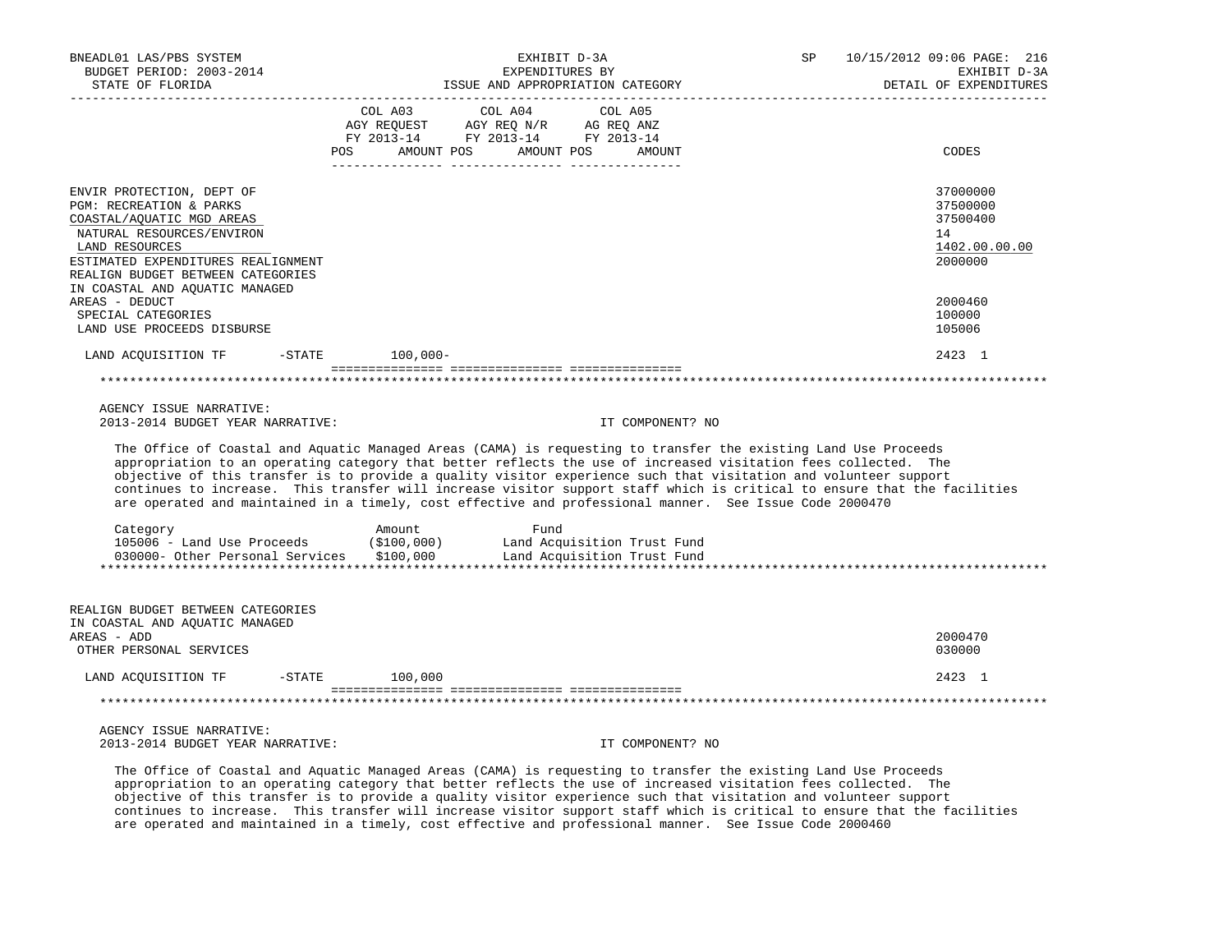| BNEADL01 LAS/PBS SYSTEM<br>BUDGET PERIOD: 2003-2014<br>STATE OF FLORIDA<br>--------------------                                                                                                                                                                                                                                                                                                                          |                                                 | EXHIBIT D-3A<br>EXPENDITURES BY<br>ISSUE AND APPROPRIATION CATEGORY                          | SP               | 10/15/2012 09:06 PAGE: 217<br>EXHIBIT D-3A<br>DETAIL OF EXPENDITURES |
|--------------------------------------------------------------------------------------------------------------------------------------------------------------------------------------------------------------------------------------------------------------------------------------------------------------------------------------------------------------------------------------------------------------------------|-------------------------------------------------|----------------------------------------------------------------------------------------------|------------------|----------------------------------------------------------------------|
|                                                                                                                                                                                                                                                                                                                                                                                                                          | COL A03                                         | COL A04<br>COL A05<br>AGY REQUEST AGY REQ N/R AG REQ ANZ<br>FY 2013-14 FY 2013-14 FY 2013-14 |                  |                                                                      |
|                                                                                                                                                                                                                                                                                                                                                                                                                          | POS<br>AMOUNT POS                               | AMOUNT POS                                                                                   | AMOUNT           | CODES                                                                |
| ENVIR PROTECTION, DEPT OF<br>PGM: RECREATION & PARKS<br>COASTAL/AQUATIC MGD AREAS<br>NATURAL RESOURCES/ENVIRON<br>LAND RESOURCES<br>ESTIMATED EXPENDITURES REALIGNMENT<br>REALIGN BUDGET BETWEEN CATEGORIES<br>IN COASTAL AND AOUATIC MANAGED                                                                                                                                                                            |                                                 |                                                                                              |                  | 37000000<br>37500000<br>37500400<br>14<br>1402.00.00.00<br>2000000   |
| AREAS - ADD                                                                                                                                                                                                                                                                                                                                                                                                              |                                                 |                                                                                              |                  | 2000470                                                              |
| Category<br>105006 - Land Use Proceeds<br>030000- Other Personal Services \$100,000                                                                                                                                                                                                                                                                                                                                      | Amount<br>(\$100,000)                           | Fund<br>Land Acquisition Trust Fund<br>Land Acquisition Trust Fund                           |                  |                                                                      |
| EOUIPMENT NEEDS<br>REPLACEMENT OF MOTOR VEHICLES<br>SPECIAL CATEGORIES<br>ACQUISITION/MOTOR VEHICLES                                                                                                                                                                                                                                                                                                                     |                                                 |                                                                                              |                  | 2400000<br>2401500<br>100000<br>100021                               |
| LAND ACQUISITION TF<br>$-STATE$                                                                                                                                                                                                                                                                                                                                                                                          | 73,000                                          |                                                                                              |                  | 2423 1                                                               |
|                                                                                                                                                                                                                                                                                                                                                                                                                          |                                                 |                                                                                              |                  |                                                                      |
| AGENCY ISSUE NARRATIVE:<br>2013-2014 BUDGET YEAR NARRATIVE:                                                                                                                                                                                                                                                                                                                                                              |                                                 |                                                                                              | IT COMPONENT? NO |                                                                      |
| This issue is requesting funding for 4 replacement vehicles to support both upland and submerged land management needs.<br>Three vehicles have in excess of 140,000 miles and will be at the end of their operational life before replacements<br>arrive. One vehicle is requested for replacement because it is in poor condition and is not repairable. Thirty two<br>percent of CAMA's vehicles exceed 100,000 miles. |                                                 |                                                                                              |                  |                                                                      |
| The following are proposed for replacement during FY 13-14:                                                                                                                                                                                                                                                                                                                                                              |                                                 |                                                                                              |                  |                                                                      |
| LOCATION<br>PROP                                                                                                                                                                                                                                                                                                                                                                                                         | MAKE<br>MODEL<br>YEAR                           | MILEAGE<br>CONDITION                                                                         |                  |                                                                      |
| Based on mileage:<br>Central Office DEP06035 Ford<br>Rookery Bay<br>DEP05764 Ford<br>Ponte Vedra<br>DEP06139                                                                                                                                                                                                                                                                                                             | Escape<br>Explorer<br>Ford<br>$F - 150$<br>2005 | 2005 146,810<br>2004 156,034<br>145,015                                                      |                  |                                                                      |
| Based on condition:<br>Ponte Vedra DEP05870 Ford<br>These vehicles are either over 140,000 or are in very poor condition. They cannot continue to be repaired and operated                                                                                                                                                                                                                                               | Explorer<br>2002                                | 77,986 Severe corrosion                                                                      |                  |                                                                      |

economically. Continued operation could lead to safety issues. Sufficient operating funds are not available for purchase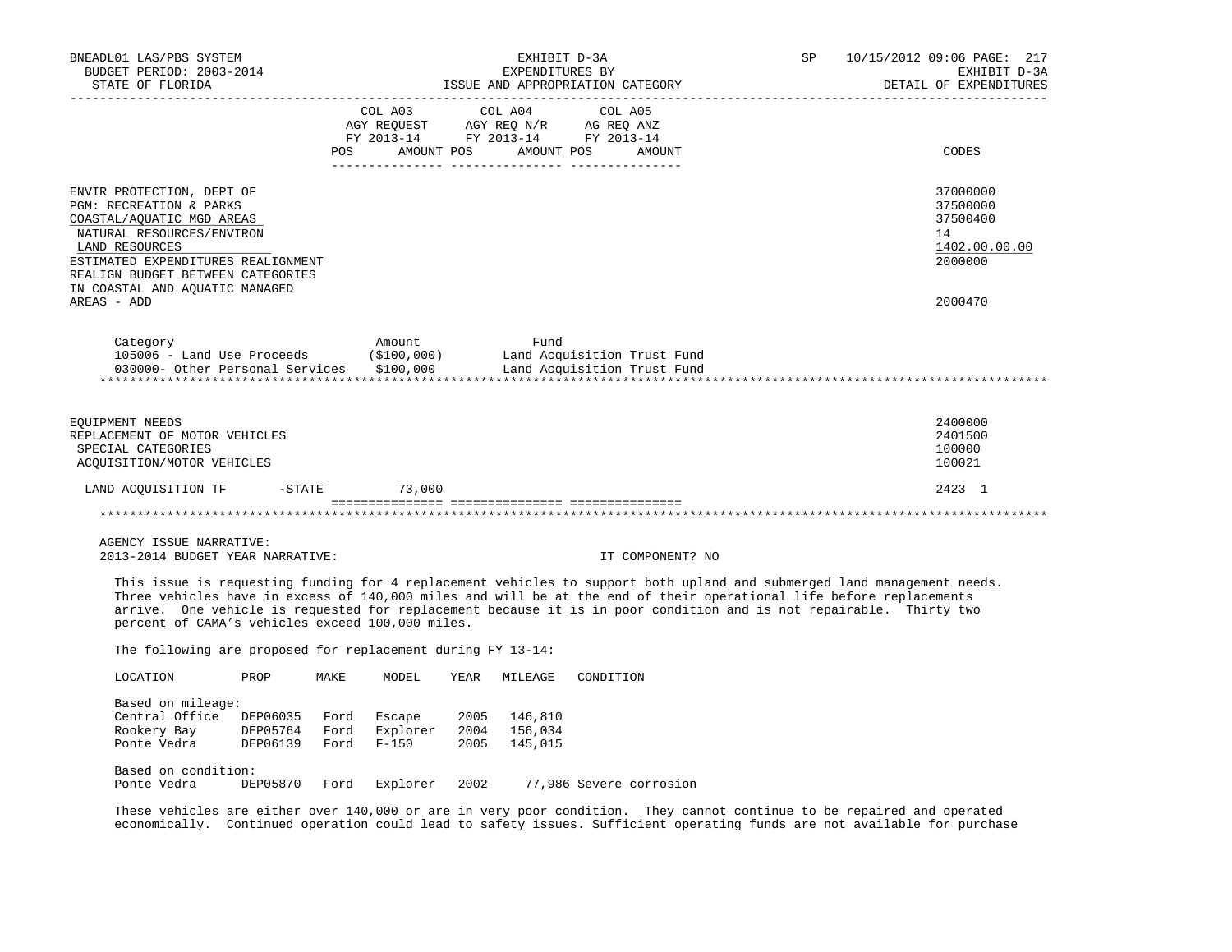| BNEADL01 LAS/PBS SYSTEM<br>BUDGET PERIOD: 2003-2014<br>STATE OF FLORIDA                                                                                                              | EXHIBIT D-3A<br>EXPENDITURES BY<br>ISSUE AND APPROPRIATION CATEGORY                                                                            | SP<br>10/15/2012 09:06 PAGE: 218<br>EXHIBIT D-3A<br>DETAIL OF EXPENDITURES    |
|--------------------------------------------------------------------------------------------------------------------------------------------------------------------------------------|------------------------------------------------------------------------------------------------------------------------------------------------|-------------------------------------------------------------------------------|
|                                                                                                                                                                                      | COL A03 COL A04 COL A05<br>AGY REOUEST AGY REO N/R AG REO ANZ<br>FY 2013-14 FY 2013-14<br>FY 2013-14<br>AMOUNT POS AMOUNT POS<br>POS<br>AMOUNT | CODES                                                                         |
| ENVIR PROTECTION, DEPT OF<br>PGM: RECREATION & PARKS<br>COASTAL/AOUATIC MGD AREAS<br>NATURAL RESOURCES/ENVIRON<br>LAND RESOURCES<br>EOUIPMENT NEEDS<br>REPLACEMENT OF MOTOR VEHICLES |                                                                                                                                                | 37000000<br>37500000<br>37500400<br>14<br>1402.00.00.00<br>2400000<br>2401500 |

of vehices, nor can a vehicle be purchased with operating funds.

 This issue is consistent with Strategy #25 of the Governor's Strategic Plan for Economic Development. At this time the return on investment is not available. Virtually all performance measures are dependent on reliable vehicles.

| Category                       | Amount   | Fund                        |
|--------------------------------|----------|-----------------------------|
| 100021 - Acq of Motor Vehicles | \$73,000 | Land Acquisition Trust Fund |
|                                |          |                             |

| ANNUALIZATION OF ADMINISTERED<br>FUNDS APPROPRIATIONS<br>STATE HEALTH INSURANCE ADJUSTMENT<br>FOR FY 2012-13 - 10 MONTHS |         |        |                                       | 26A0000        |  |
|--------------------------------------------------------------------------------------------------------------------------|---------|--------|---------------------------------------|----------------|--|
| ANNUALIZATION                                                                                                            |         |        |                                       | 26A1830        |  |
| SALARIES AND BENEFITS                                                                                                    |         |        |                                       | 010000         |  |
|                                                                                                                          |         |        |                                       |                |  |
| CONSERVATION/REC LANDS TF -STATE                                                                                         |         | 3,665  |                                       | 2131 1         |  |
|                                                                                                                          |         |        | ===================================== |                |  |
| FEDERAL GRANTS TRUST FUND -FEDERL                                                                                        |         | 12,720 |                                       | $2261 \quad 3$ |  |
|                                                                                                                          | -RECPNT | 8,325  |                                       | 2261 9         |  |
|                                                                                                                          |         |        |                                       |                |  |
| TOTAL FEDERAL GRANTS TRUST FUND                                                                                          |         | 21,045 |                                       | 2261           |  |
|                                                                                                                          |         |        |                                       |                |  |
| LAND ACOUISITION TF                                                                                                      | -STATE  | 24,465 |                                       | 2423           |  |
|                                                                                                                          |         |        |                                       |                |  |
| TOTAL APPRO                                                                                                              |         | 49,175 |                                       |                |  |
|                                                                                                                          |         |        |                                       |                |  |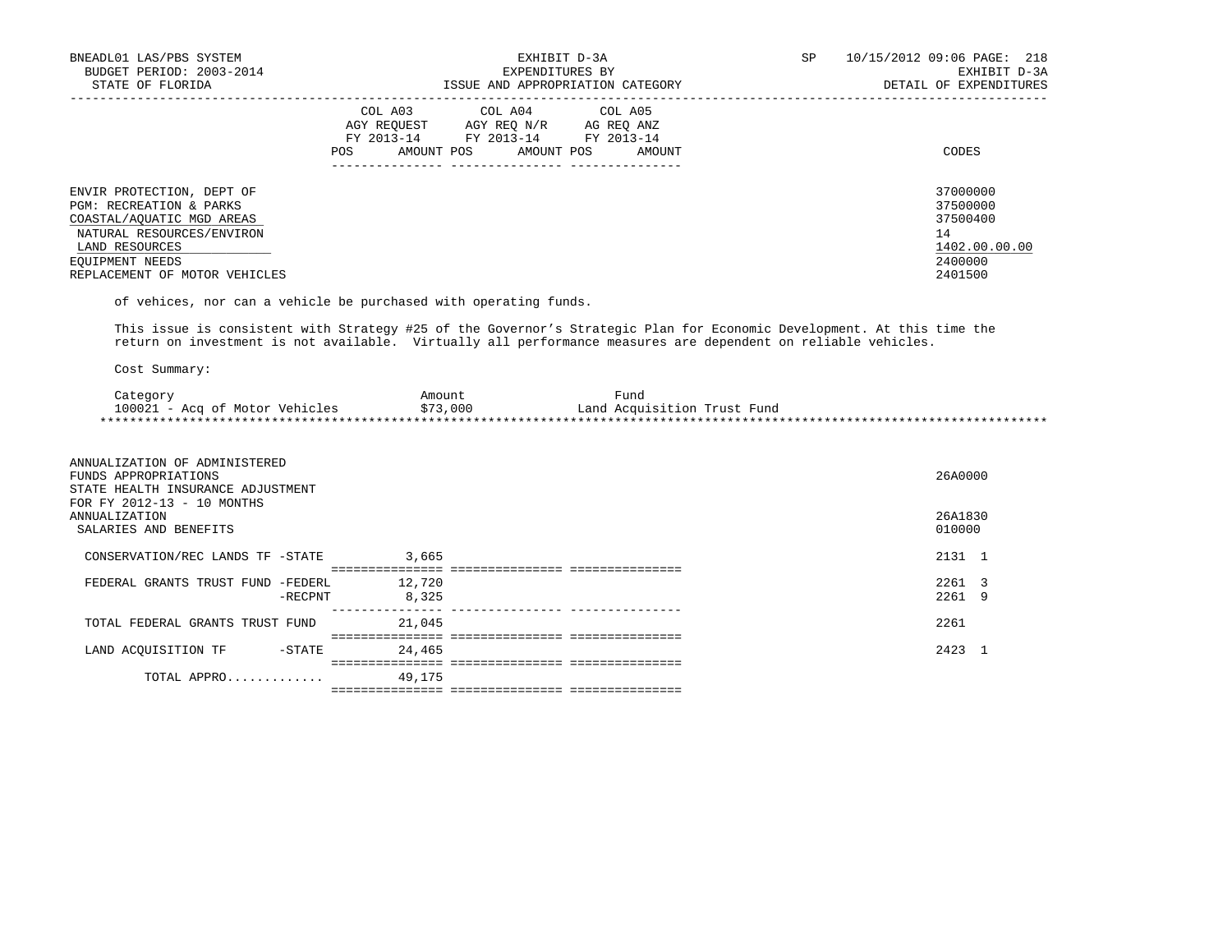| BNEADL01 LAS/PBS SYSTEM<br>BUDGET PERIOD: 2003-2014<br>STATE OF FLORIDA                                                                                                                                                                                                       | EXHIBIT D-3A<br>EXPENDITURES BY<br>ISSUE AND APPROPRIATION CATEGORY                                                                   | SP 10/15/2012 09:06 PAGE: 219<br>EXHIBIT D-3A<br>DETAIL OF EXPENDITURES                 |
|-------------------------------------------------------------------------------------------------------------------------------------------------------------------------------------------------------------------------------------------------------------------------------|---------------------------------------------------------------------------------------------------------------------------------------|-----------------------------------------------------------------------------------------|
|                                                                                                                                                                                                                                                                               | COL A03 COL A04 COL A05<br>AGY REQUEST AGY REQ N/R AG REQ ANZ<br>FY 2013-14 FY 2013-14 FY 2013-14<br>POS AMOUNT POS AMOUNT POS AMOUNT | CODES                                                                                   |
| ENVIR PROTECTION, DEPT OF<br><b>PGM: RECREATION &amp; PARKS</b><br>COASTAL/AQUATIC MGD AREAS<br>NATURAL RESOURCES/ENVIRON<br>LAND RESOURCES<br>HABITAT RESEARCH, MONITORING,<br>AND RESTORATION<br>OPERATIONAL COST FOR INCREASED<br>VISITOR NEEDS<br>OTHER PERSONAL SERVICES |                                                                                                                                       | 37000000<br>37500000<br>37500400<br>14<br>1402.00.00.00<br>7300000<br>7300400<br>030000 |
| LAND ACOUISITION TF -STATE 75,000                                                                                                                                                                                                                                             |                                                                                                                                       | 2423 1                                                                                  |
| <b>EXPENSES</b>                                                                                                                                                                                                                                                               |                                                                                                                                       | 040000                                                                                  |
| LAND ACQUISITION TF -STATE 75,000                                                                                                                                                                                                                                             |                                                                                                                                       | 2423 1                                                                                  |
| TOTAL: OPERATIONAL COST FOR INCREASED<br>VISITOR NEEDS                                                                                                                                                                                                                        |                                                                                                                                       | 7300400                                                                                 |
|                                                                                                                                                                                                                                                                               |                                                                                                                                       |                                                                                         |

 AGENCY ISSUE NARRATIVE: 2013-2014 BUDGET YEAR NARRATIVE: IT COMPONENT? NO

 The Office of Coastal and Aquatic Managed Areas (CAMA) requests spending authority needed to meet the requirements of increased visitation. This funding is necessary to sustain existing and projected increased visitation. Visitation has increased at CAMA field sites, primarily the National Estuarine Research Reserves (NERR), by 49% over the past five years. Additional funds would be used to hire additional OPS Rangers to extend visiting hours, create additional ADA compliant trails, conduct routine repairs of boardwalks and parking areas, and improve routine maintenance of trails, grounds and facilities. This issue will be supported by utilizing increased revenues generated by visitors entrance fees to the National Estuarine Research Reserves (NERRS). Revenues have risen over \$235,000 in FY 2011-2012. In order to properly serve this increased visitation, CAMA is requesting an additional \$150,000 over the current appropriation of \$100,000.

 This issue is consistent with Strategy #23 of the Governor's Strategic Plan for Economic Development. There is no specific return on investment for this issue. However increased spending authority will supplement agency revenue augmentations generated from improved visitation at CAMA field sites.

| Category                         | Amount   | Fund                        |
|----------------------------------|----------|-----------------------------|
| 030000 - Other Personal Services | \$75,000 | Land Acquisition Trust Fund |
| 040000 - Expense                 | \$75,000 | Land Acquisition Trust Fund |
|                                  |          |                             |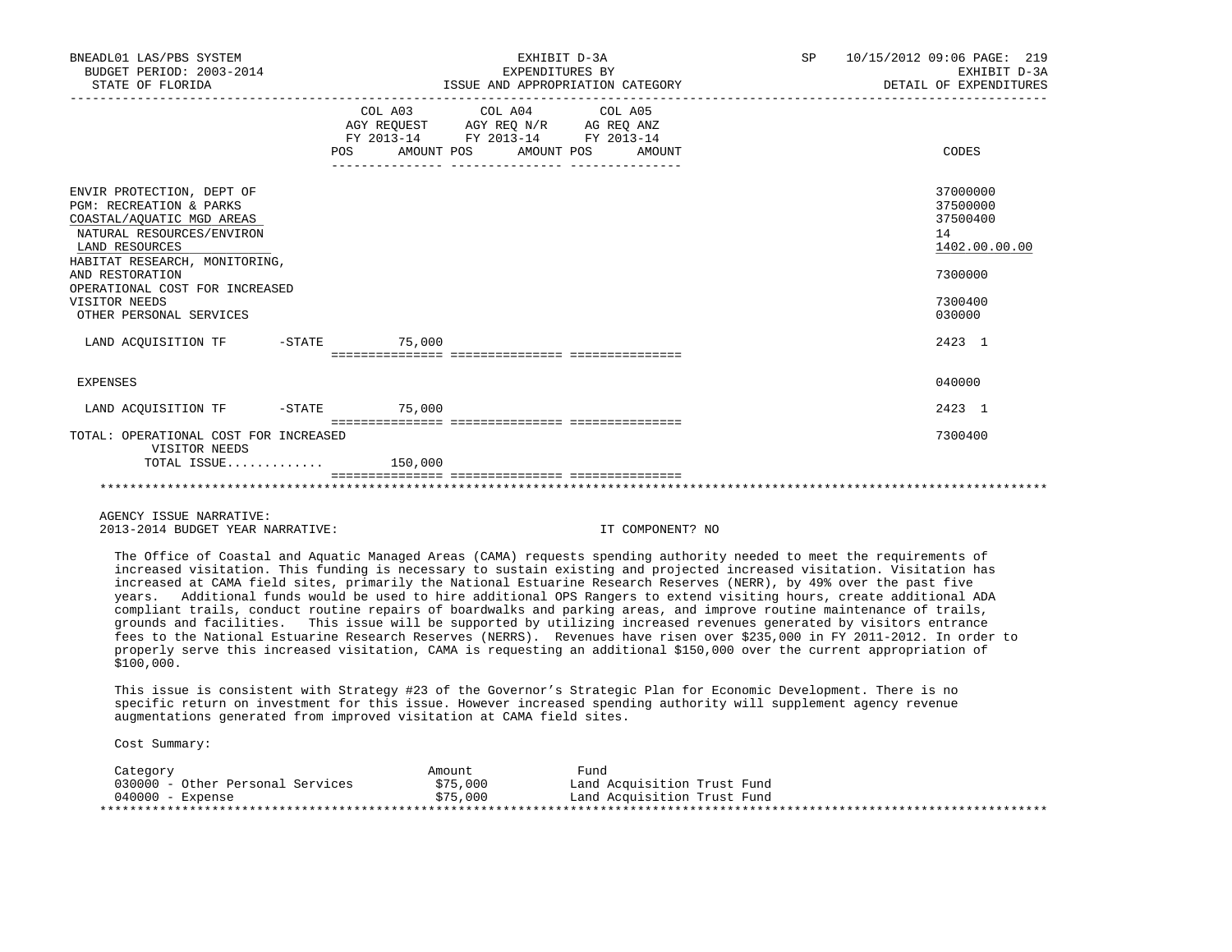| BNEADL01 LAS/PBS SYSTEM<br>BUDGET PERIOD: 2003-2014<br>STATE OF FLORIDA                                                                                                                                                                    |                                    | EXHIBIT D-3A<br>EXPENDITURES BY<br>ISSUE AND APPROPRIATION CATEGORY                                                                                                                                                                                                                                                                                                                                                                                                                                                                                                                                                                                                                                                                                     | SP | 10/15/2012 09:06 PAGE: 220<br>EXHIBIT D-3A<br>DETAIL OF EXPENDITURES<br>------------------------- |
|--------------------------------------------------------------------------------------------------------------------------------------------------------------------------------------------------------------------------------------------|------------------------------------|---------------------------------------------------------------------------------------------------------------------------------------------------------------------------------------------------------------------------------------------------------------------------------------------------------------------------------------------------------------------------------------------------------------------------------------------------------------------------------------------------------------------------------------------------------------------------------------------------------------------------------------------------------------------------------------------------------------------------------------------------------|----|---------------------------------------------------------------------------------------------------|
|                                                                                                                                                                                                                                            | COL A03<br>POS                     | COL A04<br>COL A05<br>FY 2013-14 FY 2013-14 FY 2013-14<br>AMOUNT POS AMOUNT POS<br>AMOUNT                                                                                                                                                                                                                                                                                                                                                                                                                                                                                                                                                                                                                                                               |    | CODES                                                                                             |
| ENVIR PROTECTION, DEPT OF<br>PGM: RECREATION & PARKS<br>COASTAL/AQUATIC MGD AREAS<br>NATURAL RESOURCES/ENVIRON<br>LAND RESOURCES<br>CAPITAL IMPROVEMENT PLAN<br>MAINTENANCE AND REPAIR<br>FIXED CAPITAL OUTLAY<br>MAIN/REP/CONST-STATEWIDE |                                    |                                                                                                                                                                                                                                                                                                                                                                                                                                                                                                                                                                                                                                                                                                                                                         |    | 37000000<br>37500000<br>37500400<br>14<br>1402.00.00.00<br>9900000<br>990M000<br>080000<br>083643 |
| LAND ACQUISITION TF                                                                                                                                                                                                                        | $-$ STATE 200,000 200,000          |                                                                                                                                                                                                                                                                                                                                                                                                                                                                                                                                                                                                                                                                                                                                                         |    | 2423 1                                                                                            |
|                                                                                                                                                                                                                                            |                                    |                                                                                                                                                                                                                                                                                                                                                                                                                                                                                                                                                                                                                                                                                                                                                         |    |                                                                                                   |
| <b>AGENCY NARRATIVE:</b><br>2013-2014 BUDGET YEAR NARRATIVE:                                                                                                                                                                               |                                    | MAIN/REP/CONST-STATEWIDE TT COMPONENT? NO                                                                                                                                                                                                                                                                                                                                                                                                                                                                                                                                                                                                                                                                                                               |    |                                                                                                   |
|                                                                                                                                                                                                                                            |                                    | The Office of Coastal and Aquatic Managed Areas (CAMA) is requesting Fixed Capital Outlay appropriation in the Land<br>Acquisition Trust Fund. This request is for maintenance and construction funding for Fiscal Year 2013-14 in the amount<br>of \$200,000. CAMA's maintenance and construction projects provide critical funding to ensure that the facilities are<br>maintained in a timely, cost effective and professional manner. Lack of maintenance funding in FY 09-10 through FY 11-12<br>has resulted in a backlog of projects. Further postponement of maintenance funding will cause facilities to fall into<br>disrepair. These funds can be used for contracted services or OPS labor and will provide local employment opportunities. |    |                                                                                                   |
| Cost Summary:                                                                                                                                                                                                                              |                                    |                                                                                                                                                                                                                                                                                                                                                                                                                                                                                                                                                                                                                                                                                                                                                         |    |                                                                                                   |
| Category<br>Construction - STW                                                                                                                                                                                                             | Amount Fund                        | 083643 - Maint., Repairs, \$200,000 Land Acquisition Trust Fund                                                                                                                                                                                                                                                                                                                                                                                                                                                                                                                                                                                                                                                                                         |    |                                                                                                   |
| TOTAL: LAND RESOURCES                                                                                                                                                                                                                      |                                    |                                                                                                                                                                                                                                                                                                                                                                                                                                                                                                                                                                                                                                                                                                                                                         |    | 1402.00.00.00                                                                                     |
| BY FUND TYPE<br>GENERAL REVENUE FUND<br>TRUST FUNDS                                                                                                                                                                                        | 72,319<br>12,870,309 200,000       |                                                                                                                                                                                                                                                                                                                                                                                                                                                                                                                                                                                                                                                                                                                                                         |    | 1000<br>2000                                                                                      |
| TOTAL POSITIONS 89.00<br>TOTAL SALARY RATE 4, 143, 803                                                                                                                                                                                     | TOTAL PROG COMP 12,942,628 200,000 |                                                                                                                                                                                                                                                                                                                                                                                                                                                                                                                                                                                                                                                                                                                                                         |    |                                                                                                   |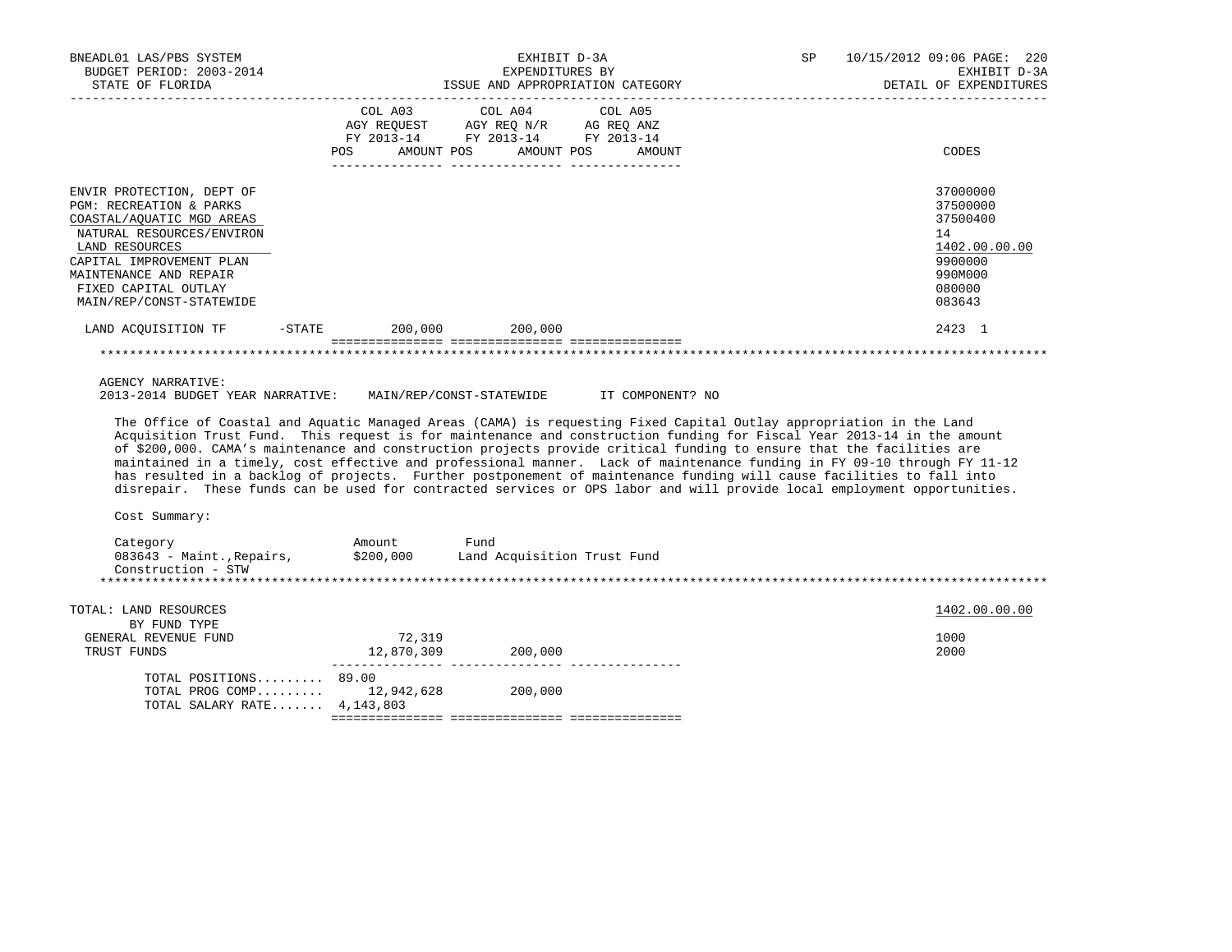| BNEADL01 LAS/PBS SYSTEM<br>BUDGET PERIOD: 2003-2014<br>STATE OF FLORIDA                                                                                                                                                                |                   | EXHIBIT D-3A<br>EXPENDITURES BY<br>ISSUE AND APPROPRIATION CATEGORY                                                       | SP 10/15/2012 09:06 PAGE: 221<br>EXHIBIT D-3A<br>DETAIL OF EXPENDITURES                 |
|----------------------------------------------------------------------------------------------------------------------------------------------------------------------------------------------------------------------------------------|-------------------|---------------------------------------------------------------------------------------------------------------------------|-----------------------------------------------------------------------------------------|
|                                                                                                                                                                                                                                        | POS<br>AMOUNT POS | COL A03 COL A04 COL A05<br>AGY REQUEST AGY REQ N/R AG REQ ANZ<br>FY 2013-14 FY 2013-14 FY 2013-14<br>AMOUNT POS<br>AMOUNT | CODES                                                                                   |
| ENVIR PROTECTION, DEPT OF<br>PGM: AIR RESOURCES MGMT<br>UTILITY SITING/COORDINATN<br>NATURAL RESOURCES/ENVIRON<br>AIR RESOURCES<br>ESTIMATED EXPENDITURES<br>ESTIMATED EXPENDITURES - OPERATIONS<br>SALARY RATE<br>SALARY RATE 285,243 |                   |                                                                                                                           | 37000000<br>37550000<br>37550300<br>14<br>1404.00.00.00<br>1000000<br>1001000<br>000000 |
| SALARIES AND BENEFITS                                                                                                                                                                                                                  |                   |                                                                                                                           | 010000                                                                                  |
| PERMIT FEE TRUST FUND -STATE 374,342                                                                                                                                                                                                   | 6.00              |                                                                                                                           | 2526 1                                                                                  |
| <b>EXPENSES</b>                                                                                                                                                                                                                        |                   |                                                                                                                           | 040000                                                                                  |
| PERMIT FEE TRUST FUND                                                                                                                                                                                                                  | $-$ STATE 48, 246 |                                                                                                                           | 2526 1                                                                                  |
| SPECIAL CATEGORIES<br>CONTRACTED SERVICES                                                                                                                                                                                              |                   |                                                                                                                           | 100000<br>100777                                                                        |
| PERMIT FEE TRUST FUND -STATE 1,000                                                                                                                                                                                                     |                   |                                                                                                                           | 2526 1                                                                                  |
| RISK MANAGEMENT INSURANCE                                                                                                                                                                                                              |                   |                                                                                                                           | 103241                                                                                  |
| PERMIT FEE TRUST FUND                                                                                                                                                                                                                  | $-STATE$<br>948   |                                                                                                                           | 2526 1                                                                                  |
| TR/DMS/HR SVCS/STW CONTRCT                                                                                                                                                                                                             |                   |                                                                                                                           | 107040                                                                                  |
| PERMIT FEE TRUST FUND                                                                                                                                                                                                                  | $-STATE$<br>2,288 |                                                                                                                           | 2526 1                                                                                  |
| TOTAL: ESTIMATED EXPENDITURES - OPERATIONS<br>TOTAL POSITIONS 6.00<br>TOTAL ISSUE $426,824$<br>TOTAL SALARY RATE 285,243                                                                                                               |                   |                                                                                                                           | 1001000                                                                                 |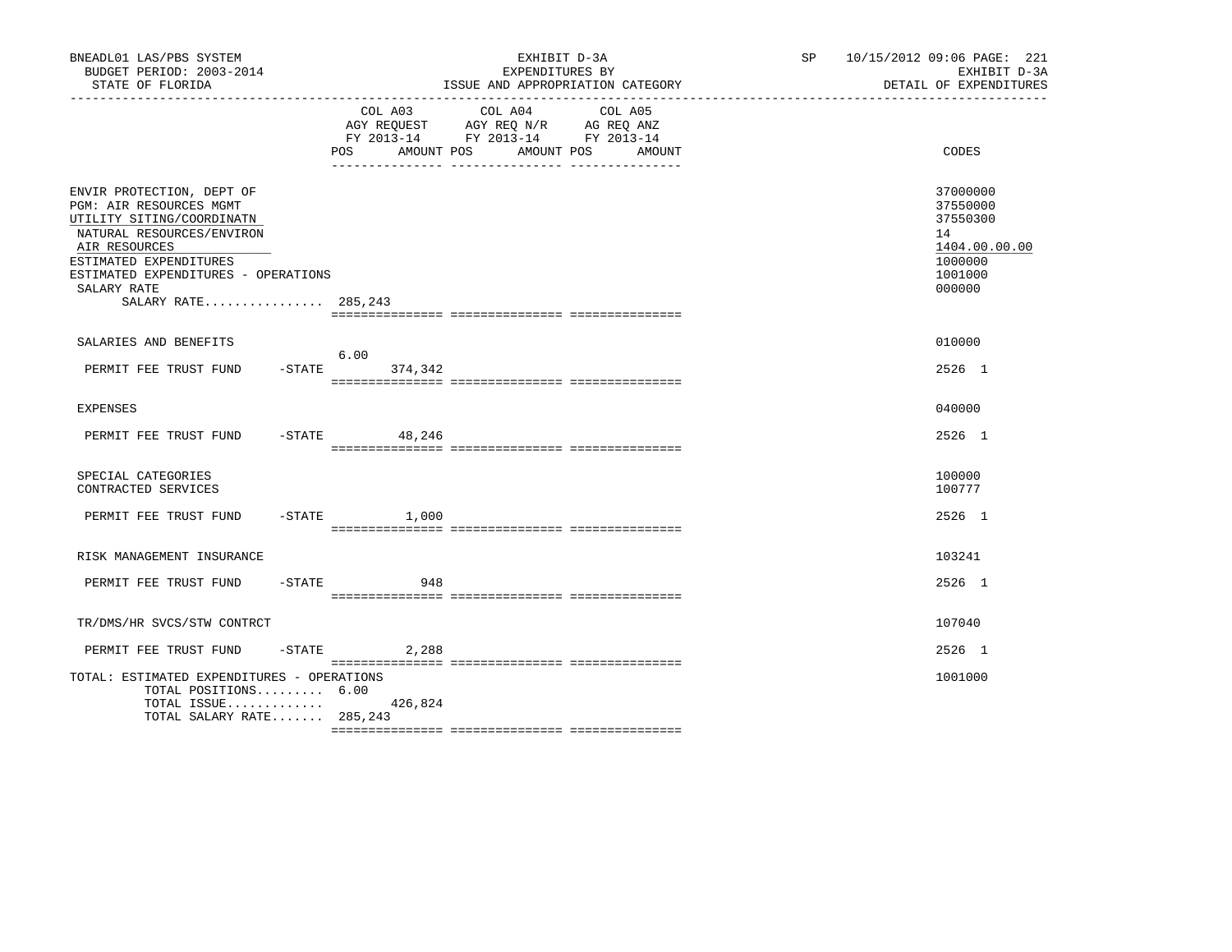| BNEADL01 LAS/PBS SYSTEM<br>BUDGET PERIOD: 2003-2014<br>STATE OF FLORIDA                                                                                          |           | EXHIBIT D-3A<br>EXPENDITURES BY<br>ISSUE AND APPROPRIATION CATEGORY                                                                         |  | 10/15/2012 09:06 PAGE: 222<br>SP <sub>2</sub><br>EXHIBIT D-3A<br>DETAIL OF EXPENDITURES |
|------------------------------------------------------------------------------------------------------------------------------------------------------------------|-----------|---------------------------------------------------------------------------------------------------------------------------------------------|--|-----------------------------------------------------------------------------------------|
|                                                                                                                                                                  |           | COL A03 COL A04 COL A05<br>AGY REQUEST AGY REQ N/R AG REQ ANZ<br>FY 2013-14 FY 2013-14 FY 2013-14<br>POS<br>AMOUNT POS<br>AMOUNT POS AMOUNT |  | CODES                                                                                   |
| ENVIR PROTECTION, DEPT OF<br><b>PGM: AIR RESOURCES MGMT</b><br>UTILITY SITING/COORDINATN<br>NATURAL RESOURCES/ENVIRON<br>AIR RESOURCES<br>ESTIMATED EXPENDITURES |           |                                                                                                                                             |  | 37000000<br>37550000<br>37550300<br>14<br>1404.00.00.00<br>1000000                      |
| CASUALTY INSURANCE PREMIUM<br>ADJUSTMENT<br>SPECIAL CATEGORIES<br>RISK MANAGEMENT INSURANCE                                                                      |           |                                                                                                                                             |  | 1001090<br>100000<br>103241                                                             |
| PERMIT FEE TRUST FUND -STATE                                                                                                                                     |           | - 6                                                                                                                                         |  | 2526 1                                                                                  |
| FLORIDA RETIREMENT SYSTEM<br>CONTRIBUTION ADJUSTMENT FOR<br>FISCAL YEAR 2012-2013<br>SALARIES AND BENEFITS                                                       |           |                                                                                                                                             |  | 1001240<br>010000                                                                       |
| PERMIT FEE TRUST FUND - STATE                                                                                                                                    |           | 986                                                                                                                                         |  | 2526 1                                                                                  |
| ADJUSTMENT TO STATE HEALTH<br>INSURANCE PREMIUM CONTRIBUTION -<br>FISCAL YEAR 2012-13<br>SALARIES AND BENEFITS                                                   |           |                                                                                                                                             |  | 1001830<br>010000                                                                       |
| PERMIT FEE TRUST FUND                                                                                                                                            | -STATE    | 571                                                                                                                                         |  | 2526 1                                                                                  |
| REALLOCATION OF HUMAN RESOURCES<br>OUTSOURCING<br>SPECIAL CATEGORIES<br>TR/DMS/HR SVCS/STW CONTRCT                                                               |           |                                                                                                                                             |  | 1005900<br>100000<br>107040                                                             |
| PERMIT FEE TRUST FUND                                                                                                                                            | $-$ STATE | $20 -$                                                                                                                                      |  | 2526 1                                                                                  |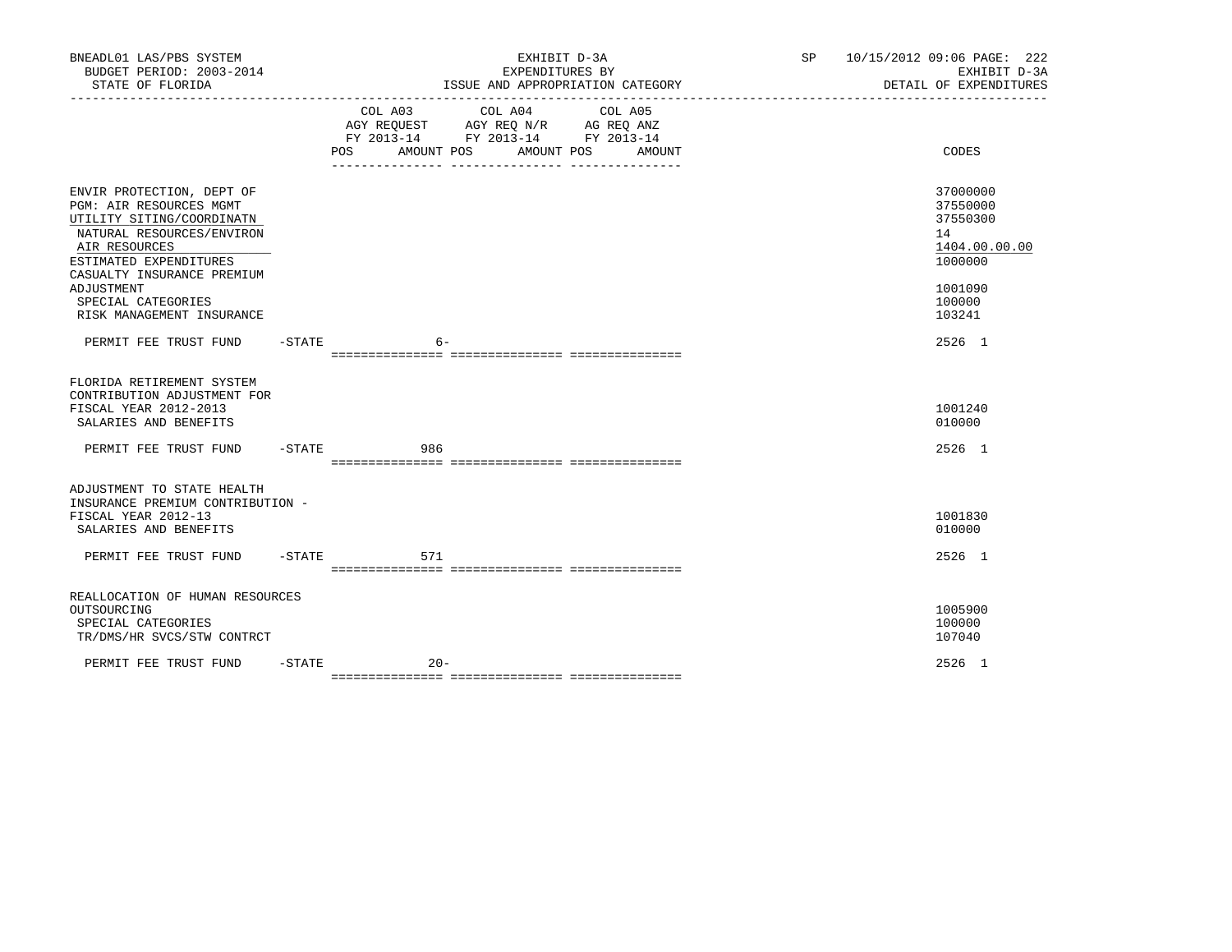| BNEADL01 LAS/PBS SYSTEM<br>BUDGET PERIOD: 2003-2014<br>STATE OF FLORIDA                                                                                                                                                                                     | EXHIBIT D-3A<br>EXPENDITURES BY<br>ISSUE AND APPROPRIATION CATEGORY                                                                                                                                                             | 10/15/2012 09:06 PAGE: 223<br>SP<br>EXHIBIT D-3A<br>DETAIL OF EXPENDITURES |
|-------------------------------------------------------------------------------------------------------------------------------------------------------------------------------------------------------------------------------------------------------------|---------------------------------------------------------------------------------------------------------------------------------------------------------------------------------------------------------------------------------|----------------------------------------------------------------------------|
|                                                                                                                                                                                                                                                             | COL A03 COL A04 COL A05<br>$\begin{tabular}{lllllll} \bf AGY & \bf REQUEST & \bf AGY & \bf REQ & \bf N/R & \bf AG & \bf REQ & \bf ANZ \\ \end{tabular}$<br>FY 2013-14 FY 2013-14 FY 2013-14<br>POS AMOUNT POS AMOUNT POS AMOUNT | CODES                                                                      |
| ENVIR PROTECTION, DEPT OF<br>PGM: AIR RESOURCES MGMT<br>UTILITY SITING/COORDINATN<br>NATURAL RESOURCES/ENVIRON<br>AIR RESOURCES<br>ANNUALIZATION OF ADMINISTERED<br>FUNDS APPROPRIATIONS<br>STATE HEALTH INSURANCE ADJUSTMENT<br>FOR FY 2012-13 - 10 MONTHS |                                                                                                                                                                                                                                 | 37000000<br>37550000<br>37550300<br>14<br>1404.00.00.00<br>26A0000         |
| <b>ANNUALIZATION</b><br>SALARIES AND BENEFITS                                                                                                                                                                                                               |                                                                                                                                                                                                                                 | 26A1830<br>010000                                                          |
| $-$ STATE<br>PERMIT FEE TRUST FUND                                                                                                                                                                                                                          | 2,855                                                                                                                                                                                                                           | 2526 1                                                                     |
| TOTAL: AIR RESOURCES<br>BY FUND TYPE                                                                                                                                                                                                                        | 6.00                                                                                                                                                                                                                            | 1404.00.00.00                                                              |
| TRUST FUNDS<br>SALARY RATE 285,243                                                                                                                                                                                                                          | 431,210                                                                                                                                                                                                                         | 2000                                                                       |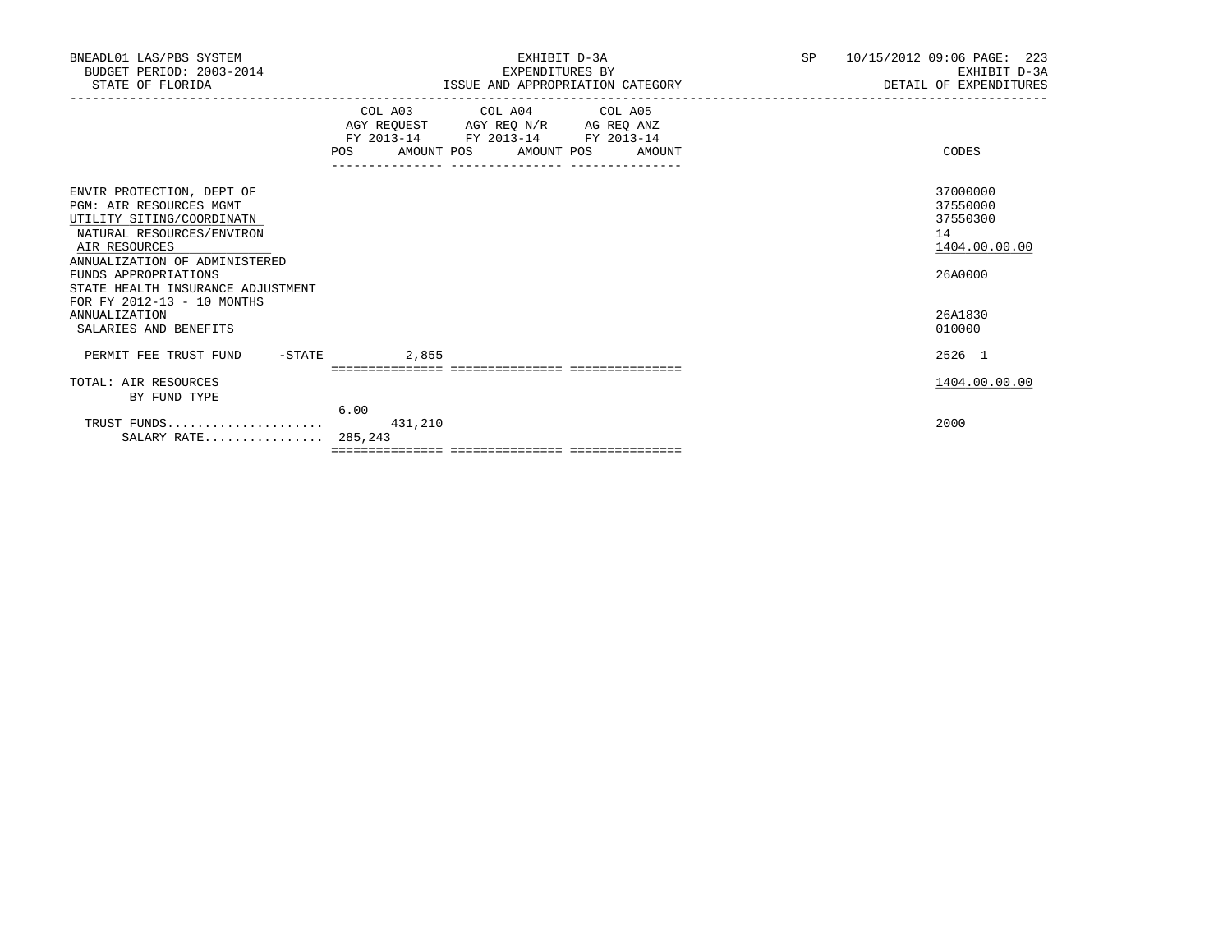| BNEADL01 LAS/PBS SYSTEM<br>BUDGET PERIOD: 2003-2014<br>STATE OF FLORIDA                                                                                                                                                                 |                                                                                                                              | EXHIBIT D-3A<br>EXPENDITURES BY<br>ISSUE AND APPROPRIATION CATEGORY | SP 10/15/2012 09:06 PAGE: 224<br>EXHIBIT D-3A<br>DETAIL OF EXPENDITURES                 |
|-----------------------------------------------------------------------------------------------------------------------------------------------------------------------------------------------------------------------------------------|------------------------------------------------------------------------------------------------------------------------------|---------------------------------------------------------------------|-----------------------------------------------------------------------------------------|
|                                                                                                                                                                                                                                         | COL A04<br>COL A03<br>AGY REQUEST AGY REQ N/R AG REQ ANZ<br>FY 2013-14 FY 2013-14 FY 2013-14<br>AMOUNT POS AMOUNT POS<br>POS | COL A05<br>AMOUNT                                                   | CODES                                                                                   |
| ENVIR PROTECTION, DEPT OF<br>PGM: AIR RESOURCES MGMT<br>AIR RESOURCES MANAGEMENT<br>NATURAL RESOURCES/ENVIRON<br>AIR RESOURCES<br>ESTIMATED EXPENDITURES<br>ESTIMATED EXPENDITURES - OPERATIONS<br>SALARY RATE<br>SALARY RATE 3,698,211 |                                                                                                                              |                                                                     | 37000000<br>37550000<br>37550500<br>14<br>1404.00.00.00<br>1000000<br>1001000<br>000000 |
| SALARIES AND BENEFITS                                                                                                                                                                                                                   |                                                                                                                              |                                                                     | 010000                                                                                  |
| AIR POLLUTION CONTROL TF -STATE $-3,829,875$<br>-MATCH $-1,070,000$                                                                                                                                                                     |                                                                                                                              |                                                                     | 2035 1<br>2035 2                                                                        |
| TOTAL AIR POLLUTION CONTROL TF                                                                                                                                                                                                          | 4,899,875                                                                                                                    |                                                                     | 2035                                                                                    |
| TOTAL POSITIONS 73.00<br>TOTAL APPRO                                                                                                                                                                                                    | 4,899,875                                                                                                                    |                                                                     |                                                                                         |
| OTHER PERSONAL SERVICES                                                                                                                                                                                                                 |                                                                                                                              |                                                                     | 030000                                                                                  |
| AIR POLLUTION CONTROL TF -STATE 4,454,725<br>$-$ FEDERL                                                                                                                                                                                 | 983,891                                                                                                                      |                                                                     | 2035 1<br>2035 3                                                                        |
| TOTAL AIR POLLUTION CONTROL TF                                                                                                                                                                                                          | 5,438,616                                                                                                                    |                                                                     | 2035                                                                                    |
| TOTAL APPRO                                                                                                                                                                                                                             | 5,438,616                                                                                                                    |                                                                     |                                                                                         |
| <b>EXPENSES</b>                                                                                                                                                                                                                         |                                                                                                                              |                                                                     | 040000                                                                                  |
| AIR POLLUTION CONTROL TF -STATE<br>$-MATCH$<br>$-$ FEDERL                                                                                                                                                                               | 575,326<br>61,516<br>798,250                                                                                                 |                                                                     | 2035 1<br>2035 2<br>2035 3                                                              |
| TOTAL AIR POLLUTION CONTROL TF                                                                                                                                                                                                          | 1,435,092                                                                                                                    |                                                                     | 2035                                                                                    |
| TOTAL APPRO                                                                                                                                                                                                                             | 1,435,092                                                                                                                    |                                                                     |                                                                                         |
|                                                                                                                                                                                                                                         |                                                                                                                              |                                                                     |                                                                                         |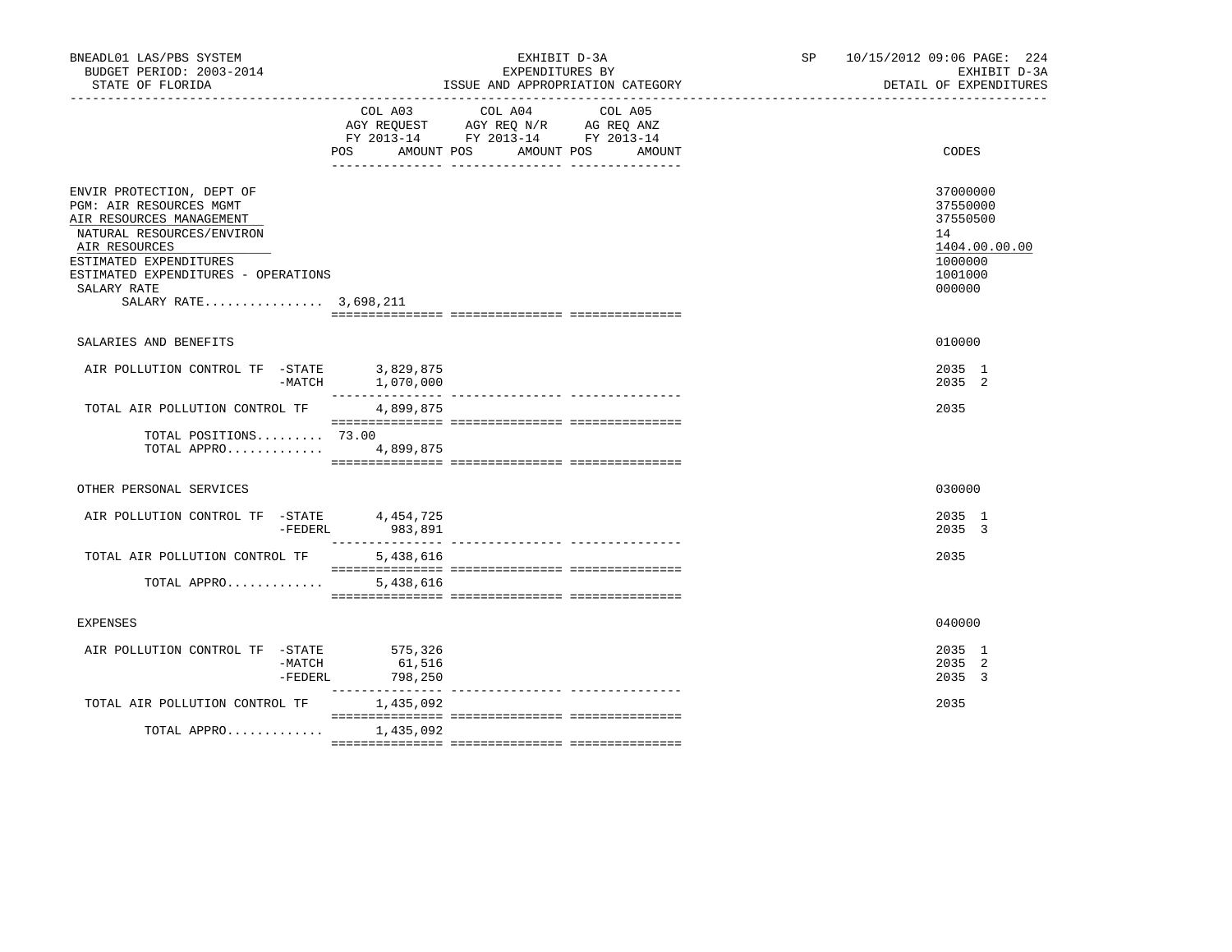| BNEADL01 LAS/PBS SYSTEM<br>BUDGET PERIOD: 2003-2014<br>STATE OF FLORIDA                                                                                                                                                     | ______________________________  | EXHIBIT D-3A<br>EXPENDITURES BY<br>ISSUE AND APPROPRIATION CATEGORY                                                          | SP | 10/15/2012 09:06 PAGE: 225<br>EXHIBIT D-3A<br>DETAIL OF EXPENDITURES                    |
|-----------------------------------------------------------------------------------------------------------------------------------------------------------------------------------------------------------------------------|---------------------------------|------------------------------------------------------------------------------------------------------------------------------|----|-----------------------------------------------------------------------------------------|
|                                                                                                                                                                                                                             | COL A03<br>POS                  | COL A04<br>COL A05<br>AGY REQUEST AGY REQ N/R AG REQ ANZ<br>FY 2013-14 FY 2013-14 FY 2013-14<br>AMOUNT POS AMOUNT POS AMOUNT |    | CODES                                                                                   |
| ENVIR PROTECTION, DEPT OF<br>PGM: AIR RESOURCES MGMT<br>AIR RESOURCES MANAGEMENT<br>NATURAL RESOURCES/ENVIRON<br>AIR RESOURCES<br>ESTIMATED EXPENDITURES<br>ESTIMATED EXPENDITURES - OPERATIONS<br>OPERATING CAPITAL OUTLAY |                                 |                                                                                                                              |    | 37000000<br>37550000<br>37550500<br>14<br>1404.00.00.00<br>1000000<br>1001000<br>060000 |
| AIR POLLUTION CONTROL TF -MATCH                                                                                                                                                                                             | 137,680<br>$-FEDERL$<br>250,000 |                                                                                                                              |    | 2035 2<br>2035 3                                                                        |
| TOTAL AIR POLLUTION CONTROL TF 387,680                                                                                                                                                                                      |                                 |                                                                                                                              |    | 2035                                                                                    |
| TOTAL APPRO 387,680                                                                                                                                                                                                         |                                 |                                                                                                                              |    |                                                                                         |
| SPECIAL CATEGORIES<br>DIST CO-MTR V REG PROCEEDS                                                                                                                                                                            |                                 |                                                                                                                              |    | 100000<br>100180                                                                        |
| AIR POLLUTION CONTROL TF -STATE 7,325,936                                                                                                                                                                                   |                                 |                                                                                                                              |    | 2035 1                                                                                  |
| ASBESTOS REMOVAL PROG FEE                                                                                                                                                                                                   |                                 |                                                                                                                              |    | 100195                                                                                  |
| AIR POLLUTION CONTROL TF -STATE 150,000                                                                                                                                                                                     |                                 |                                                                                                                              |    | 2035 1                                                                                  |
| CONTRACTED SERVICES                                                                                                                                                                                                         |                                 |                                                                                                                              |    | 100777                                                                                  |
| AIR POLLUTION CONTROL TF -STATE                                                                                                                                                                                             | 11,000<br>$-MATCH$ 11,000       |                                                                                                                              |    | 2035 1<br>2035 2                                                                        |
| TOTAL AIR POLLUTION CONTROL TF<br>TOTAL APPRO                                                                                                                                                                               | 22,000<br>22,000                |                                                                                                                              |    | 2035                                                                                    |
| RISK MANAGEMENT INSURANCE                                                                                                                                                                                                   |                                 |                                                                                                                              |    | 103241                                                                                  |
| AIR POLLUTION CONTROL TF -STATE 22,409                                                                                                                                                                                      |                                 |                                                                                                                              |    | 2035 1                                                                                  |
| TR/DMS/HR SVCS/STW CONTRCT                                                                                                                                                                                                  |                                 |                                                                                                                              |    | 107040                                                                                  |
| AIR POLLUTION CONTROL TF -STATE                                                                                                                                                                                             | 27,289                          |                                                                                                                              |    | 2035 1                                                                                  |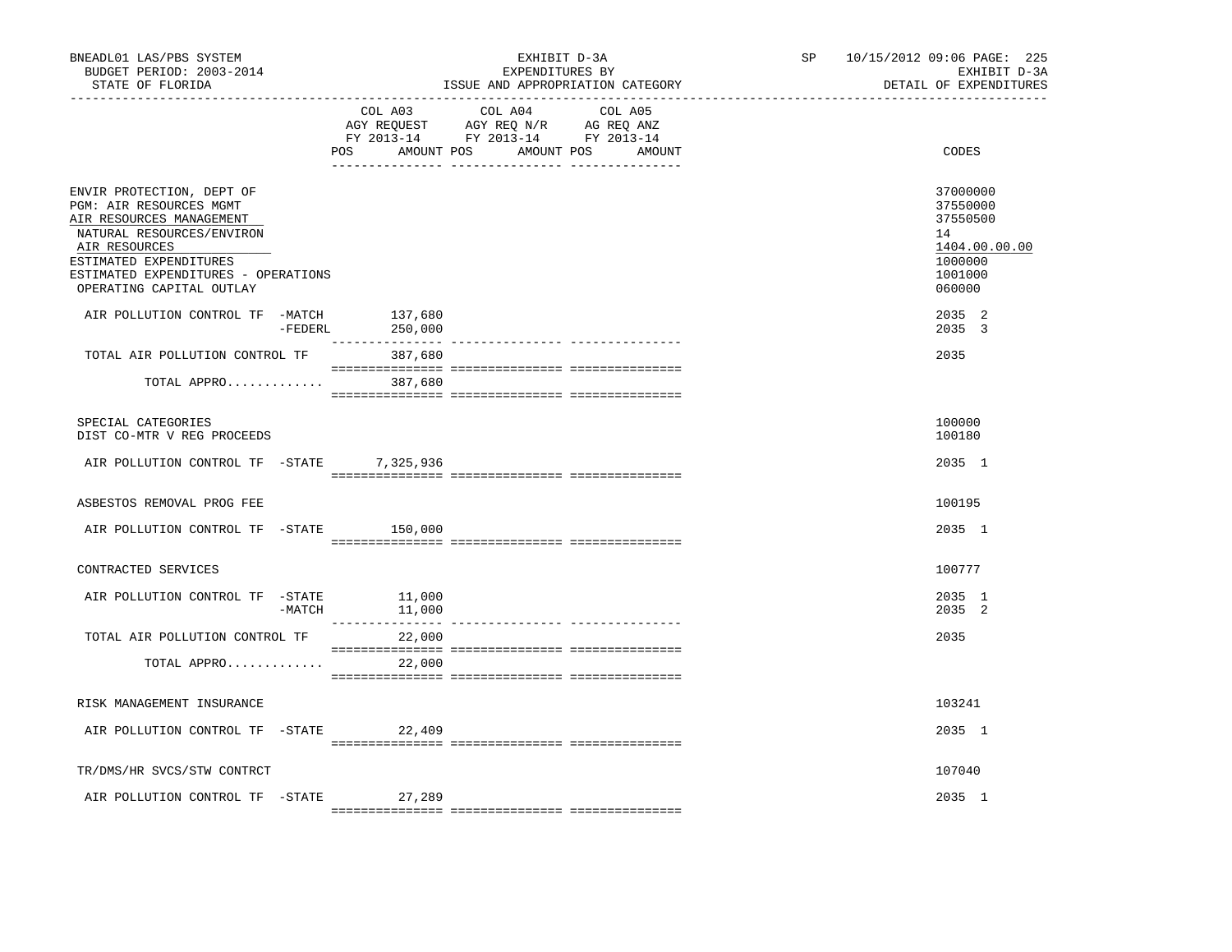| BNEADL01 LAS/PBS SYSTEM<br>BUDGET PERIOD: 2003-2014<br>STATE OF FLORIDA                                                                                                                         | EXHIBIT D-3A<br>EXPENDITURES BY<br>ISSUE AND APPROPRIATION CATEGORY<br>-----------------------------                                           | 10/15/2012 09:06 PAGE: 226<br>SP<br>EXHIBIT D-3A<br>DETAIL OF EXPENDITURES    |
|-------------------------------------------------------------------------------------------------------------------------------------------------------------------------------------------------|------------------------------------------------------------------------------------------------------------------------------------------------|-------------------------------------------------------------------------------|
|                                                                                                                                                                                                 | COL A03<br>COL A04<br>COL A05<br>AGY REQUEST AGY REQ N/R AG REQ ANZ<br>FY 2013-14 FY 2013-14 FY 2013-14<br>POS<br>AMOUNT POS AMOUNT POS AMOUNT | CODES                                                                         |
| ENVIR PROTECTION, DEPT OF<br>PGM: AIR RESOURCES MGMT<br>AIR RESOURCES MANAGEMENT<br>NATURAL RESOURCES/ENVIRON<br>AIR RESOURCES<br>ESTIMATED EXPENDITURES<br>ESTIMATED EXPENDITURES - OPERATIONS |                                                                                                                                                | 37000000<br>37550000<br>37550500<br>14<br>1404.00.00.00<br>1000000<br>1001000 |
| TOTAL: ESTIMATED EXPENDITURES - OPERATIONS<br>TOTAL POSITIONS 73.00<br>TOTAL ISSUE 19,708,897<br>TOTAL SALARY RATE 3,698,211                                                                    |                                                                                                                                                | 1001000                                                                       |
| CASUALTY INSURANCE PREMIUM<br>ADJUSTMENT<br>SPECIAL CATEGORIES<br>RISK MANAGEMENT INSURANCE                                                                                                     |                                                                                                                                                | 1001090<br>100000<br>103241                                                   |
| AIR POLLUTION CONTROL TF -STATE 8,710-                                                                                                                                                          |                                                                                                                                                | 2035 1                                                                        |
| FLORIDA RETIREMENT SYSTEM<br>CONTRIBUTION ADJUSTMENT FOR<br>FISCAL YEAR 2012-2013<br>SALARIES AND BENEFITS                                                                                      |                                                                                                                                                | 1001240<br>010000                                                             |
| AIR POLLUTION CONTROL TF -STATE<br>-MATCH                                                                                                                                                       | 10,455<br>2,921                                                                                                                                | 2035 1<br>2035 2                                                              |
| TOTAL AIR POLLUTION CONTROL TF<br>TOTAL APPRO                                                                                                                                                   | 13,376<br>13,376                                                                                                                               | 2035                                                                          |
| ADJUSTMENT TO STATE HEALTH<br>INSURANCE PREMIUM CONTRIBUTION -<br>FISCAL YEAR 2012-13<br>SALARIES AND BENEFITS                                                                                  |                                                                                                                                                | 1001830<br>010000                                                             |
| AIR POLLUTION CONTROL TF -STATE                                                                                                                                                                 | 6,916<br>$-MATCH$ 1,933                                                                                                                        | 2035 1<br>2035 2                                                              |
| TOTAL AIR POLLUTION CONTROL TF                                                                                                                                                                  | 8,849                                                                                                                                          | 2035                                                                          |
| TOTAL APPRO                                                                                                                                                                                     | 8,849                                                                                                                                          |                                                                               |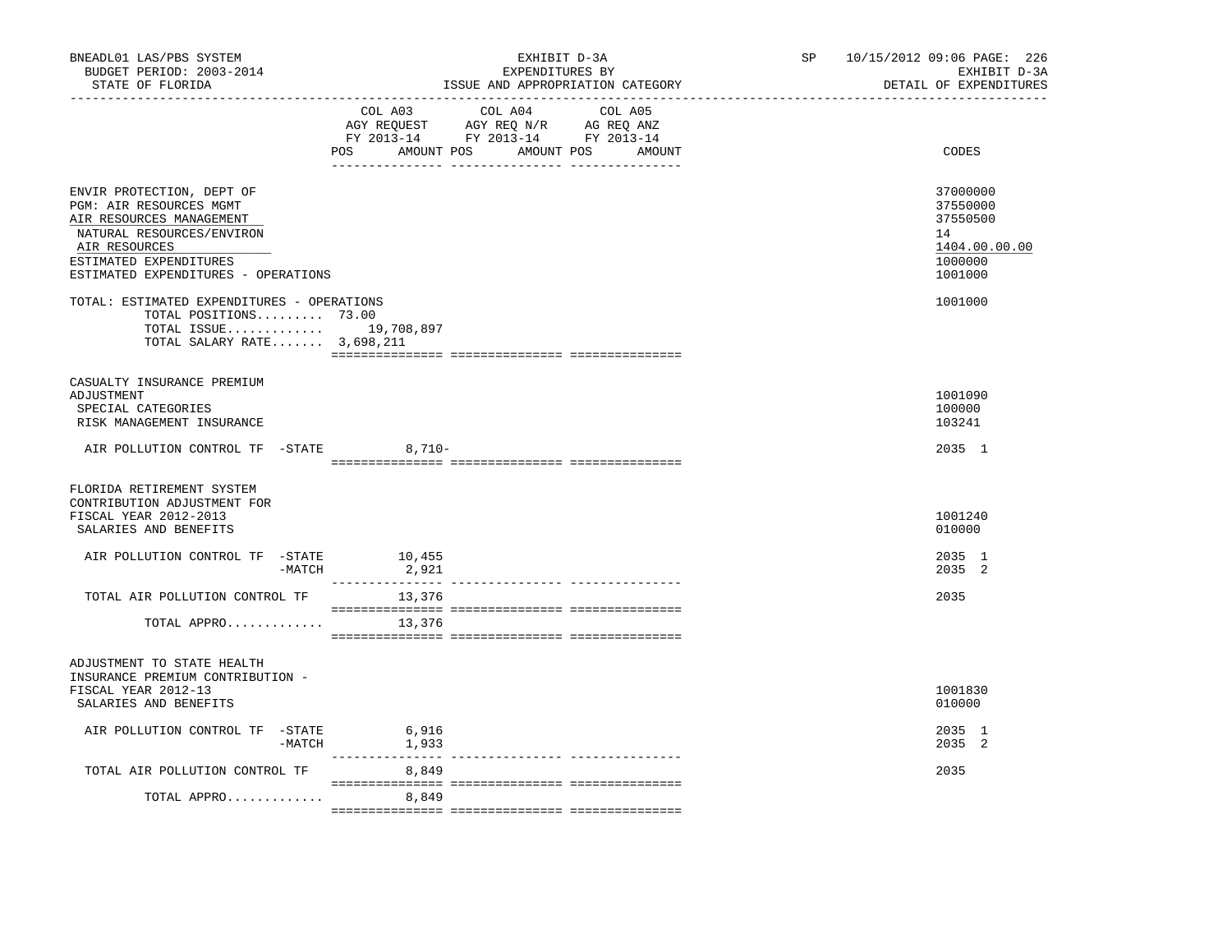| BNEADL01 LAS/PBS SYSTEM<br>BUDGET PERIOD: 2003-2014<br>STATE OF FLORIDA                                                                                     | EXHIBIT D-3A<br>EXPENDITURES BY<br>ISSUE AND APPROPRIATION CATEGORY<br>________________________________                                                                                                                                                               | SP | 10/15/2012 09:06 PAGE: 227<br>EXHIBIT D-3A<br>DETAIL OF EXPENDITURES |
|-------------------------------------------------------------------------------------------------------------------------------------------------------------|-----------------------------------------------------------------------------------------------------------------------------------------------------------------------------------------------------------------------------------------------------------------------|----|----------------------------------------------------------------------|
|                                                                                                                                                             | COL A03<br>COL A04<br>COL A05<br>NG REQUEST<br>FY 2013-14 FY 2013-14 FY 2013-14<br>POS AMOUNT POS AMOUNT POS AMOUNT                                                                                                                                                   |    | CODES                                                                |
| ENVIR PROTECTION, DEPT OF<br>PGM: AIR RESOURCES MGMT<br>AIR RESOURCES MANAGEMENT<br>NATURAL RESOURCES/ENVIRON<br>AIR RESOURCES<br>ESTIMATED EXPENDITURES    |                                                                                                                                                                                                                                                                       |    | 37000000<br>37550000<br>37550500<br>14<br>1404.00.00.00<br>1000000   |
| REALLOCATION OF HUMAN RESOURCES<br>OUTSOURCING<br>SPECIAL CATEGORIES<br>TR/DMS/HR SVCS/STW CONTRCT                                                          |                                                                                                                                                                                                                                                                       |    | 1005900<br>100000<br>107040                                          |
| AIR POLLUTION CONTROL TF -STATE                                                                                                                             | $238 -$                                                                                                                                                                                                                                                               |    | 2035 1                                                               |
| INTRA-AGENCY REORGANIZATIONS                                                                                                                                |                                                                                                                                                                                                                                                                       |    | 1800000                                                              |
| REALIGN AND CONSOLIDATE INFORMATION<br>TECHNOLOGY WORKFORCE - DEDUCT<br>SALARY RATE<br>SALARY RATE 68,483-                                                  |                                                                                                                                                                                                                                                                       |    | 18085C0<br>000000                                                    |
| SALARIES AND BENEFITS                                                                                                                                       |                                                                                                                                                                                                                                                                       |    | 010000                                                               |
| AIR POLLUTION CONTROL TF -STATE 102,714-                                                                                                                    | $2.00-$                                                                                                                                                                                                                                                               |    | 2035 1                                                               |
| <b>EXPENSES</b>                                                                                                                                             |                                                                                                                                                                                                                                                                       |    | 040000                                                               |
| AIR POLLUTION CONTROL TF -STATE                                                                                                                             | 4,690-                                                                                                                                                                                                                                                                |    | 2035 1                                                               |
| SPECIAL CATEGORIES<br>TR/DMS/HR SVCS/STW CONTRCT                                                                                                            |                                                                                                                                                                                                                                                                       |    | 100000<br>107040                                                     |
| AIR POLLUTION CONTROL TF -STATE                                                                                                                             | $708 -$                                                                                                                                                                                                                                                               |    | 2035 1                                                               |
| TOTAL: REALIGN AND CONSOLIDATE INFORMATION<br>TECHNOLOGY WORKFORCE - DEDUCT<br>TOTAL POSITIONS 2.00-<br>TOTAL ISSUE $108,112-$<br>TOTAL SALARY RATE 68,483- |                                                                                                                                                                                                                                                                       |    | 18085C0                                                              |
|                                                                                                                                                             |                                                                                                                                                                                                                                                                       |    |                                                                      |
| AGENCY ISSUE NARRATIVE:<br>2013-2014 BUDGET YEAR NARRATIVE:                                                                                                 | IT COMPONENT? YES<br>This issue requests to transfer positions and spending authority in the amount of \$1,804,728 from multiple funds within<br>the Florida Department of Environmental Protection (DEP) to the Working Capital Trust Fund. This will be utilized to |    |                                                                      |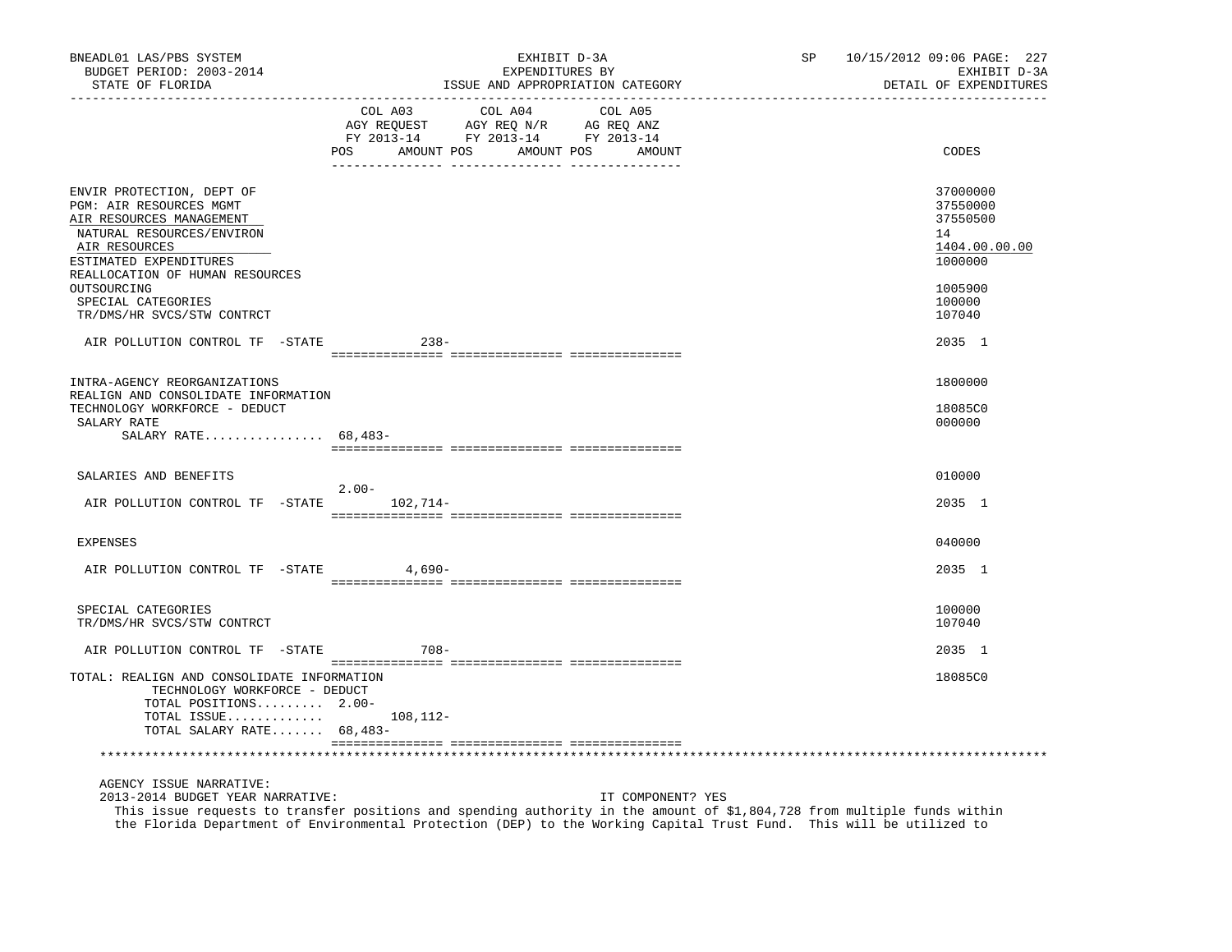| BNEADL01 LAS/PBS SYSTEM<br>BUDGET PERIOD: 2003-2014<br>STATE OF FLORIDA                                                                                                                               |     | EXHIBIT D-3A<br>EXPENDITURES BY<br>ISSUE AND APPROPRIATION CATEGORY                                                        |        | SP. | 10/15/2012 09:06 PAGE: 228<br>EXHIBIT D-3A<br>DETAIL OF EXPENDITURES |
|-------------------------------------------------------------------------------------------------------------------------------------------------------------------------------------------------------|-----|----------------------------------------------------------------------------------------------------------------------------|--------|-----|----------------------------------------------------------------------|
|                                                                                                                                                                                                       | POS | COL A03 COL A04 COL A05<br>AGY REQUEST AGY REQ N/R AG REQ ANZ<br>FY 2013-14 FY 2013-14 FY 2013-14<br>AMOUNT POS AMOUNT POS | AMOUNT |     | CODES                                                                |
| ENVIR PROTECTION, DEPT OF<br>PGM: AIR RESOURCES MGMT<br>AIR RESOURCES MANAGEMENT<br>NATURAL RESOURCES/ENVIRON<br>AIR RESOURCES<br>INTRA-AGENCY REORGANIZATIONS<br>REALIGN AND CONSOLIDATE INFORMATION |     |                                                                                                                            |        |     | 37000000<br>37550000<br>37550500<br>14<br>1404.00.00.00<br>1800000   |
| TECHNOLOGY WORKFORCE - DEDUCT                                                                                                                                                                         |     |                                                                                                                            |        |     | 18085C0                                                              |

consolidate the Information Technology (IT) workforce within DEP. The issue nets to zero. Also see issue 18086C0.

 The current decentralized IT workforce structure does not effectively serve the changing needs of DEP, and the State of Florida. It has become increasingly difficult to train and maintain all IT staff at the same level of expertise. Therefore, DEP continues to rely heavily on vendor services to augment IT projects and support activities when in fact a solution to meet those needs is available through pooling internal resources. Centralizing IT staff throughout DEP will encourage collaboration and knowledge sharing, and reduce duplication of IT services, applications, and resources within DEP. It will better equip DEP to effectively plan as an agency and manage resources according to clearly prioritized business needs.

| Budget Entity                            | FTE   | Amount         |
|------------------------------------------|-------|----------------|
| Technology & Information Services        | 15.0  | \$1,804,728    |
| Air Resource Management                  | (2.0) | ( \$108, 112)  |
| Land Administration                      | (1.0) | (574, 991)     |
| Land Management                          | (1.0) | ( \$68, 455)   |
| Waste Management                         | (6.0) | $($ \$385,186) |
| Districts - Water Resource Mgt.          |       | ( \$540, 522)  |
| Water Resource Management                | (3.0) | ( \$514, 054)  |
| Executive Dir & Support Svcs - Admin     | (1.0) | ( \$60, 661)   |
| Executive Dir & Support Svcs - Ext. Aff. | (1.0) | ( \$52, 747)   |
| Issue Total:                             | 0.0   | \$0            |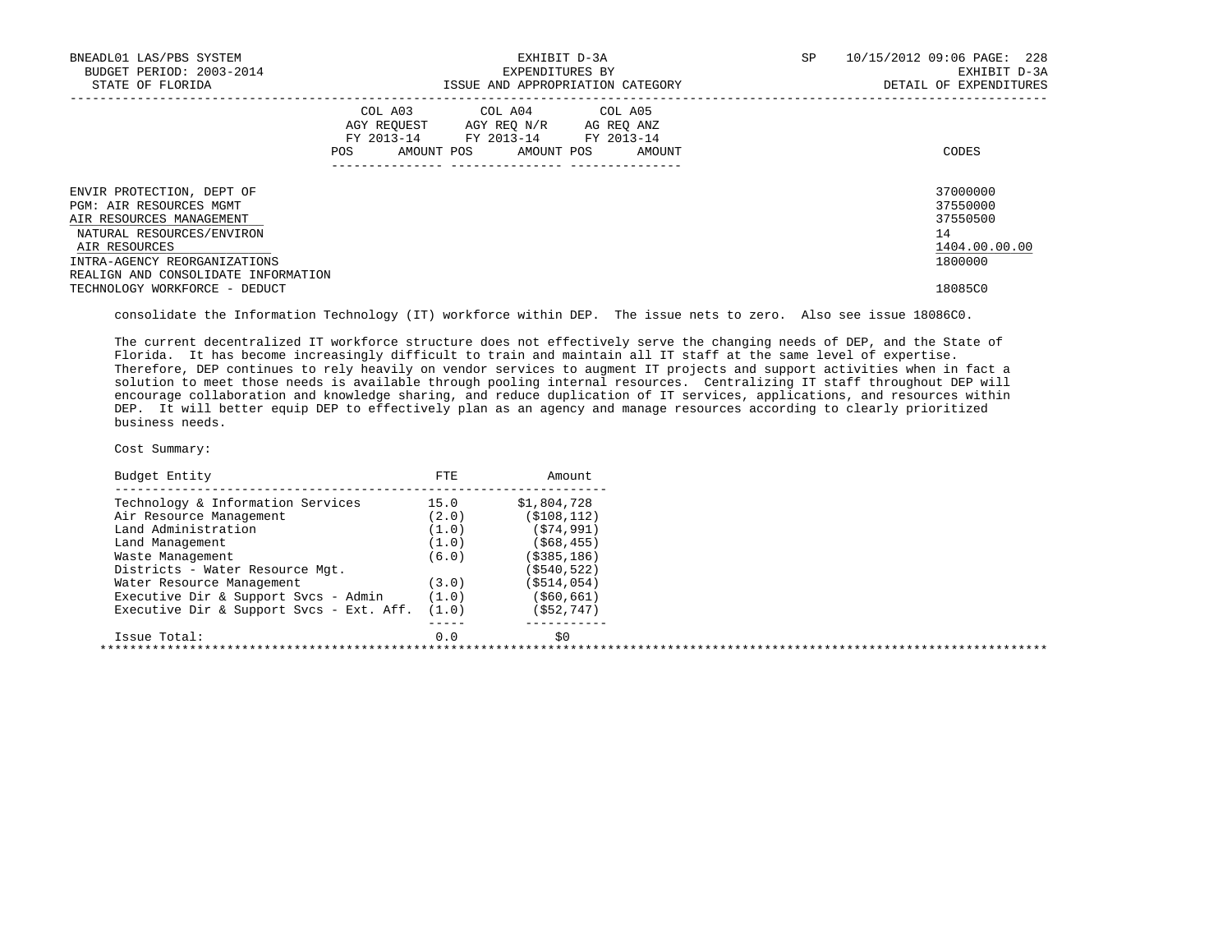| BNEADL01 LAS/PBS SYSTEM                                                                                                                                                                                                                       |     |                                                                                                         | EXHIBIT D-3A                 |                    |                 |    | SP 10/15/2012 09:06 PAGE: 229                                                 |
|-----------------------------------------------------------------------------------------------------------------------------------------------------------------------------------------------------------------------------------------------|-----|---------------------------------------------------------------------------------------------------------|------------------------------|--------------------|-----------------|----|-------------------------------------------------------------------------------|
| BUDGET PERIOD: 2003-2014<br>STATE OF FLORIDA                                                                                                                                                                                                  |     | ISSUE AND APPROPRIATION CATEGORY                                                                        | EXPENDITURES BY              |                    |                 |    | EXHIBIT D-3A<br>DETAIL OF EXPENDITURES                                        |
| POS                                                                                                                                                                                                                                           |     | COL A03 COL A04<br>AGY REQUEST AGY REQ N/R AG REQ ANZ<br>FY 2013-14 FY 2013-14 FY 2013-14<br>AMOUNT POS | COL A05<br>AMOUNT POS AMOUNT |                    |                 |    | CODES                                                                         |
| ENVIR PROTECTION, DEPT OF<br><b>PGM: AIR RESOURCES MGMT</b><br>AIR RESOURCES MANAGEMENT<br>NATURAL RESOURCES/ENVIRON<br>AIR RESOURCES<br>INTRA-AGENCY REORGANIZATIONS<br>REALIGN AND CONSOLIDATE INFORMATION<br>TECHNOLOGY WORKFORCE - DEDUCT |     |                                                                                                         |                              |                    |                 |    | 37000000<br>37550000<br>37550500<br>14<br>1404.00.00.00<br>1800000<br>18085C0 |
| POSITION DETAIL OF SALARIES AND BENEFITS:                                                                                                                                                                                                     |     |                                                                                                         |                              |                    |                 |    | LAPSE LAPSED SALARIES                                                         |
|                                                                                                                                                                                                                                               | FTE | BASE RATE                                                                                               |                              | ADDITIVES BENEFITS | SUBTOTAL        | ႜၟ | AND BENEFITS                                                                  |
| A03 - AGY REQUEST FY 2013-14<br>CHANGES TO CURRENTLY AUTHORIZED POSITIONS<br>2041 OFFICE AUTOMATION SPECIALIST I<br>10602 001<br>2130 DATA PROCESSING CONSULTANT<br>11551 001                                                                 |     | $1.00 - 25,479 -$<br>$1.00 - 43,004 -$                                                                  |                              | $15,694-$          | 58,698- 0.00    |    | $13,445 38,924-$ 0.00 $38,924-$<br>58,698-                                    |
| TOTALS FOR ISSUE BY FUND<br>2035 AIR POLLUTION CONTROL TF                                                                                                                                                                                     |     |                                                                                                         |                              |                    |                 |    | 97,622-<br>______________                                                     |
|                                                                                                                                                                                                                                               |     | $2.00 - 68.483 -$                                                                                       |                              |                    | 29,139- 97,622- |    | $97.622 -$<br>==============                                                  |
| OTHER SALARY AMOUNT<br>2035 AIR POLLUTION CONTROL TF                                                                                                                                                                                          |     |                                                                                                         |                              |                    |                 |    | $5,092-$                                                                      |
|                                                                                                                                                                                                                                               |     |                                                                                                         |                              |                    |                 |    | ____________<br>102,714-                                                      |
|                                                                                                                                                                                                                                               |     |                                                                                                         |                              |                    |                 |    | ==============                                                                |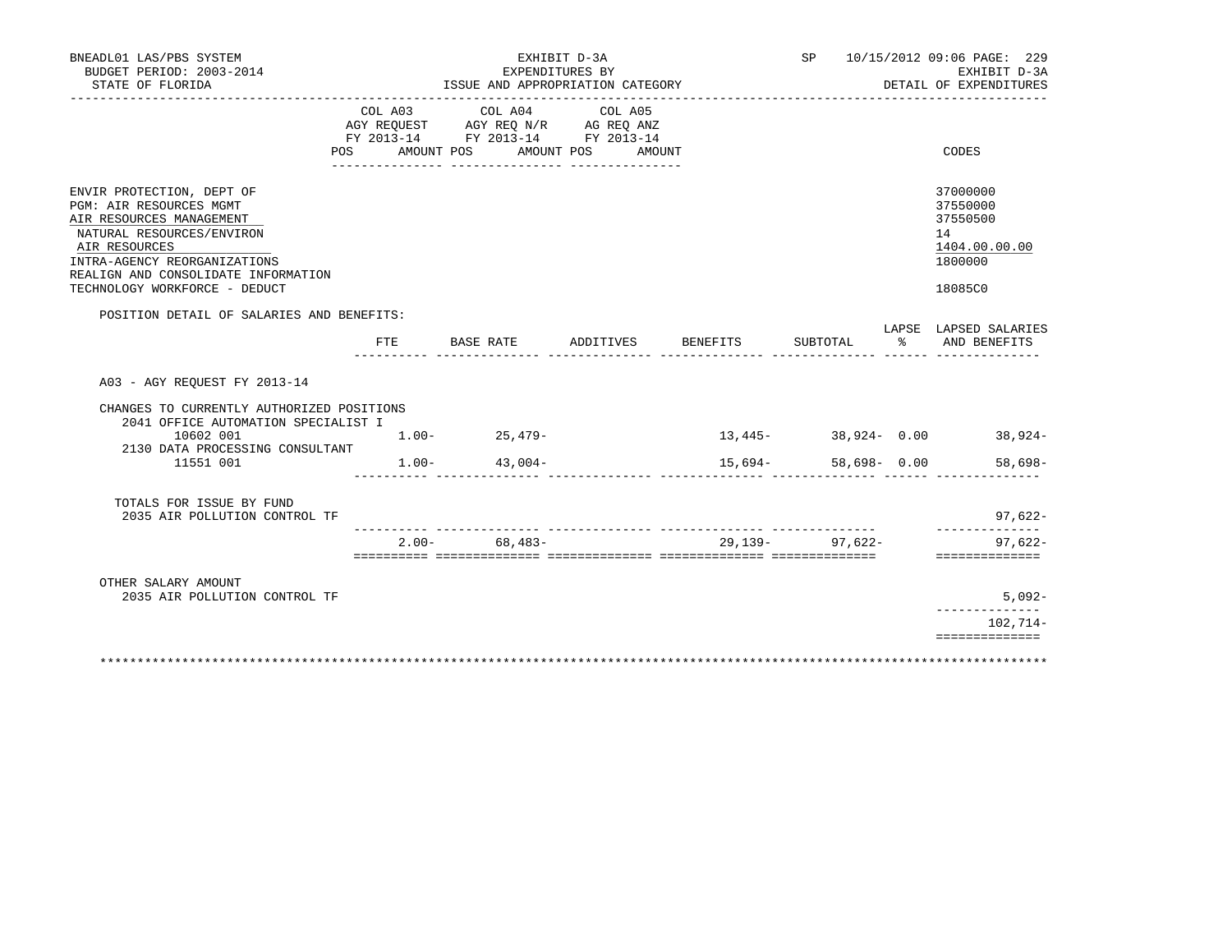| BNEADL01 LAS/PBS SYSTEM                                                                                                   |                                  | EXHIBIT D-3A                       |                                  | SP 10/15/2012 09:06 PAGE: 230          |
|---------------------------------------------------------------------------------------------------------------------------|----------------------------------|------------------------------------|----------------------------------|----------------------------------------|
| BUDGET PERIOD: 2003-2014<br>STATE OF FLORIDA                                                                              |                                  | EXPENDITURES BY                    | ISSUE AND APPROPRIATION CATEGORY | EXHIBIT D-3A<br>DETAIL OF EXPENDITURES |
|                                                                                                                           |                                  |                                    |                                  |                                        |
|                                                                                                                           | COL A03                          | COL A04                            | COL A05                          |                                        |
|                                                                                                                           |                                  | AGY REQUEST AGY REQ N/R AG REQ ANZ |                                  |                                        |
|                                                                                                                           |                                  | FY 2013-14 FY 2013-14 FY 2013-14   |                                  |                                        |
|                                                                                                                           | POS AMOUNT POS AMOUNT POS AMOUNT |                                    |                                  | CODES                                  |
|                                                                                                                           |                                  |                                    |                                  |                                        |
| ENVIR PROTECTION, DEPT OF                                                                                                 |                                  |                                    |                                  | 37000000                               |
| PGM: AIR RESOURCES MGMT                                                                                                   |                                  |                                    |                                  | 37550000                               |
| AIR RESOURCES MANAGEMENT                                                                                                  |                                  |                                    |                                  | 37550500                               |
| NATURAL RESOURCES/ENVIRON                                                                                                 |                                  |                                    |                                  | 14                                     |
| AIR RESOURCES                                                                                                             |                                  |                                    |                                  |                                        |
|                                                                                                                           |                                  |                                    |                                  | 1404.00.00.00                          |
| ESTIMATED EXPENDITURES REALIGNMENT                                                                                        |                                  |                                    |                                  | 2000000                                |
| REALIGN POSITIONS BETWEEN BUDGET                                                                                          |                                  |                                    |                                  |                                        |
| ENTITIES - DEDUCT                                                                                                         |                                  |                                    |                                  | 2000320                                |
| SALARY RATE                                                                                                               |                                  |                                    |                                  | 000000                                 |
| SALARY RATE 118,096-                                                                                                      |                                  |                                    |                                  |                                        |
|                                                                                                                           |                                  |                                    |                                  |                                        |
| SALARIES AND BENEFITS                                                                                                     |                                  |                                    |                                  | 010000                                 |
|                                                                                                                           | 1.00-                            |                                    |                                  |                                        |
| AIR POLLUTION CONTROL TF -STATE 72,125-                                                                                   |                                  |                                    |                                  | 2035 1                                 |
|                                                                                                                           |                                  |                                    |                                  |                                        |
|                                                                                                                           |                                  |                                    |                                  |                                        |
| EXPENSES                                                                                                                  |                                  |                                    |                                  | 040000                                 |
| AIR POLLUTION CONTROL TF -STATE 71,298-                                                                                   |                                  |                                    |                                  | 2035 1                                 |
|                                                                                                                           |                                  |                                    |                                  |                                        |
| TOTAL: REALIGN POSITIONS BETWEEN BUDGET                                                                                   |                                  |                                    |                                  | 2000320                                |
| ENTITIES - DEDUCT                                                                                                         |                                  |                                    |                                  |                                        |
| TOTAL POSITIONS 1.00-                                                                                                     |                                  |                                    |                                  |                                        |
| TOTAL ISSUE $143,423-$                                                                                                    |                                  |                                    |                                  |                                        |
| TOTAL SALARY RATE 118,096-                                                                                                |                                  |                                    |                                  |                                        |
|                                                                                                                           |                                  |                                    |                                  |                                        |
|                                                                                                                           |                                  |                                    |                                  |                                        |
| AGENCY ISSUE NARRATIVE:                                                                                                   |                                  |                                    |                                  |                                        |
| 2013-2014 BUDGET YEAR NARRATIVE:                                                                                          |                                  |                                    | IT COMPONENT? NO                 |                                        |
|                                                                                                                           |                                  |                                    |                                  |                                        |
| Issue 2000320 (deduct) and Issue 2000330 (add) provide for the realignment of positions and funding across various budget |                                  |                                    |                                  |                                        |
| entities within the department.                                                                                           |                                  |                                    |                                  |                                        |
|                                                                                                                           |                                  |                                    |                                  |                                        |
|                                                                                                                           |                                  |                                    |                                  |                                        |
| Issue 2000320 (deduct):                                                                                                   |                                  |                                    |                                  |                                        |

| Budget Entity                                         | FTE                     | Amount                                    |
|-------------------------------------------------------|-------------------------|-------------------------------------------|
| Exec Dir/Sup Srvc<br>Air Res Mqmt<br>Dist/Air Pol Prv | (1.0)<br>(1.0)<br>(1.0) | (S126, 818)<br>(S143, 423)<br>(S 71, 759) |
| Total                                                 | (3.0)                   | ( \$342, 000)                             |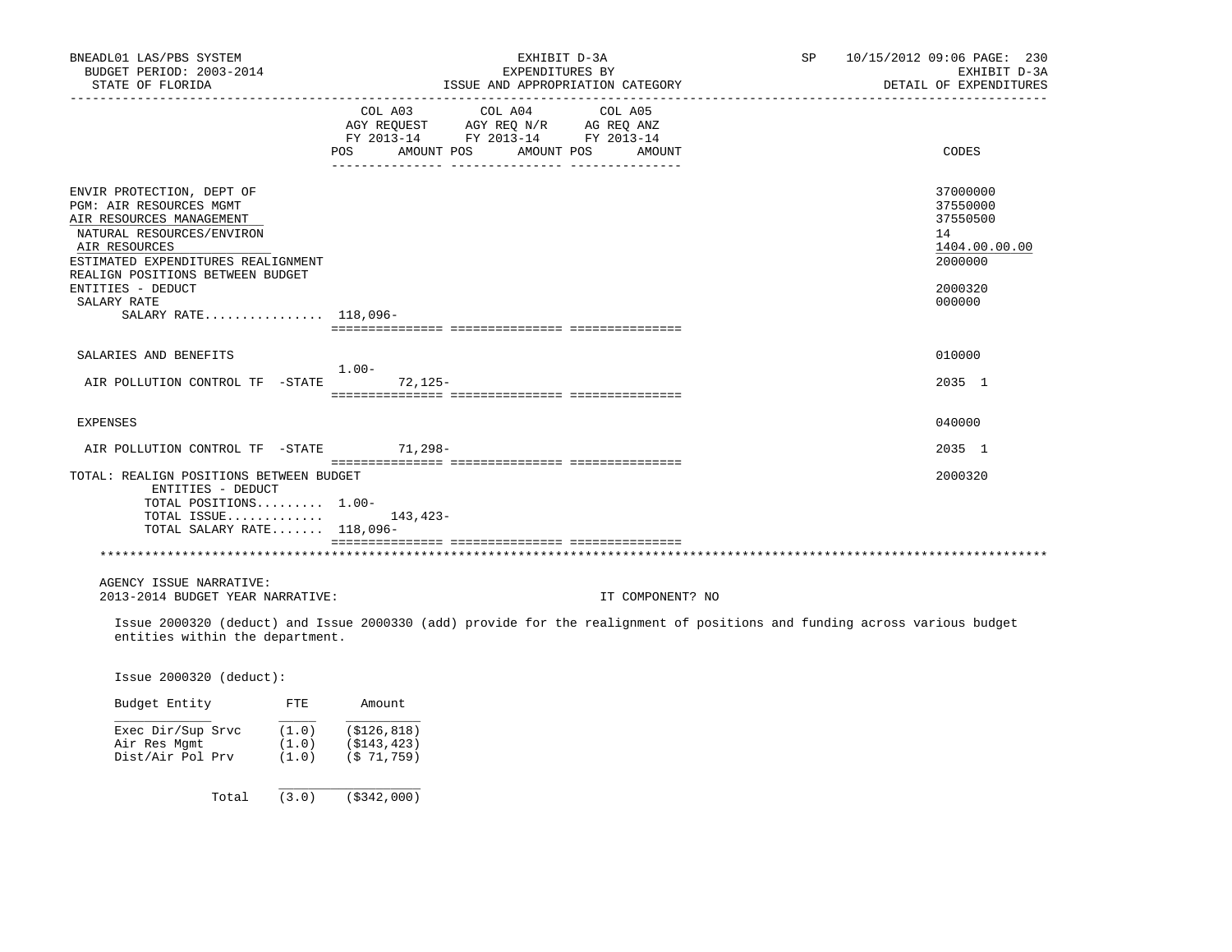| BNEADL01 LAS/PBS SYSTEM<br>BUDGET PERIOD: 2003-2014<br>STATE OF FLORIDA                                                        |        | ISSUE AND APPROPRIATION CATEGORY                                                                                                                                                               | EXHIBIT D-3A<br>EXPENDITURES BY |                                       |          |                  | SP 10/15/2012 09:06 PAGE: 231<br>EXHIBIT D-3A<br>DETAIL OF EXPENDITURES                                      |
|--------------------------------------------------------------------------------------------------------------------------------|--------|------------------------------------------------------------------------------------------------------------------------------------------------------------------------------------------------|---------------------------------|---------------------------------------|----------|------------------|--------------------------------------------------------------------------------------------------------------|
|                                                                                                                                |        | $\begin{tabular}{lcccc} CDL A03 & CDL A04 & CDL A05 \\ AGY REQUEST & AGY REQ N/R & AG REQ ANZ \\ FY & 2013-14 & FY & 2013-14 & FY & 2013-14 \end{tabular}$<br>POS AMOUNT POS AMOUNT POS AMOUNT |                                 |                                       |          |                  | CODES                                                                                                        |
|                                                                                                                                |        |                                                                                                                                                                                                |                                 |                                       |          |                  |                                                                                                              |
| ENVIR PROTECTION, DEPT OF<br>PGM: AIR RESOURCES MGMT<br>AIR RESOURCES MANAGEMENT<br>NATURAL RESOURCES/ENVIRON<br>AIR RESOURCES |        |                                                                                                                                                                                                |                                 |                                       |          |                  | 37000000<br>37550000<br>37550500<br>14<br>1404.00.00.00                                                      |
| ESTIMATED EXPENDITURES REALIGNMENT<br>REALIGN POSITIONS BETWEEN BUDGET                                                         |        |                                                                                                                                                                                                |                                 |                                       |          |                  | 2000000                                                                                                      |
| ENTITIES - DEDUCT                                                                                                              |        |                                                                                                                                                                                                |                                 |                                       |          |                  | 2000320                                                                                                      |
| Issue 2000330 (add):                                                                                                           |        |                                                                                                                                                                                                |                                 |                                       |          |                  |                                                                                                              |
| Budget Entity FTE                                                                                                              | Amount |                                                                                                                                                                                                |                                 |                                       |          |                  |                                                                                                              |
| Exec Dir/Sup Srvc $\overline{2.0}$ \$215,182<br>Wtr Science/Lab Srv 1.0 \$126,818                                              |        |                                                                                                                                                                                                |                                 |                                       |          |                  |                                                                                                              |
|                                                                                                                                |        |                                                                                                                                                                                                |                                 |                                       |          |                  |                                                                                                              |
| Total 3.0 \$342,000                                                                                                            |        |                                                                                                                                                                                                |                                 |                                       |          |                  |                                                                                                              |
|                                                                                                                                |        |                                                                                                                                                                                                |                                 |                                       |          |                  |                                                                                                              |
| POSITION DETAIL OF SALARIES AND BENEFITS:                                                                                      |        |                                                                                                                                                                                                |                                 | FTE BASE RATE ADDITIVES BENEFITS      | SUBTOTAL | $\sim$ $\approx$ | AND BENEFITS                                                                                                 |
| A03 - AGY REOUEST FY 2013-14                                                                                                   |        |                                                                                                                                                                                                |                                 |                                       |          |                  |                                                                                                              |
| CHANGES TO CURRENTLY AUTHORIZED POSITIONS                                                                                      |        |                                                                                                                                                                                                |                                 |                                       |          |                  |                                                                                                              |
| P101 PROPOSED CLASS CODE<br>C0001 001                                                                                          |        | $1.00 - 118,096 -$                                                                                                                                                                             |                                 |                                       |          |                  |                                                                                                              |
| TOTALS FOR ISSUE BY FUND<br>2035 AIR POLLUTION CONTROL TF                                                                      |        |                                                                                                                                                                                                |                                 |                                       |          |                  |                                                                                                              |
|                                                                                                                                |        |                                                                                                                                                                                                |                                 | $1.00 - 118,096 - 24,627 - 142,723 -$ |          |                  | ==============                                                                                               |
| OTHER SALARY AMOUNT<br>2035 AIR POLLUTION CONTROL TF                                                                           |        |                                                                                                                                                                                                |                                 |                                       |          |                  | 70,598                                                                                                       |
|                                                                                                                                |        |                                                                                                                                                                                                |                                 |                                       |          |                  | LAPSE LAPSED SALARIES<br>24,627- 142,723- 0.00 142,723-<br>142,723-<br>142,723-<br>______________<br>72,125- |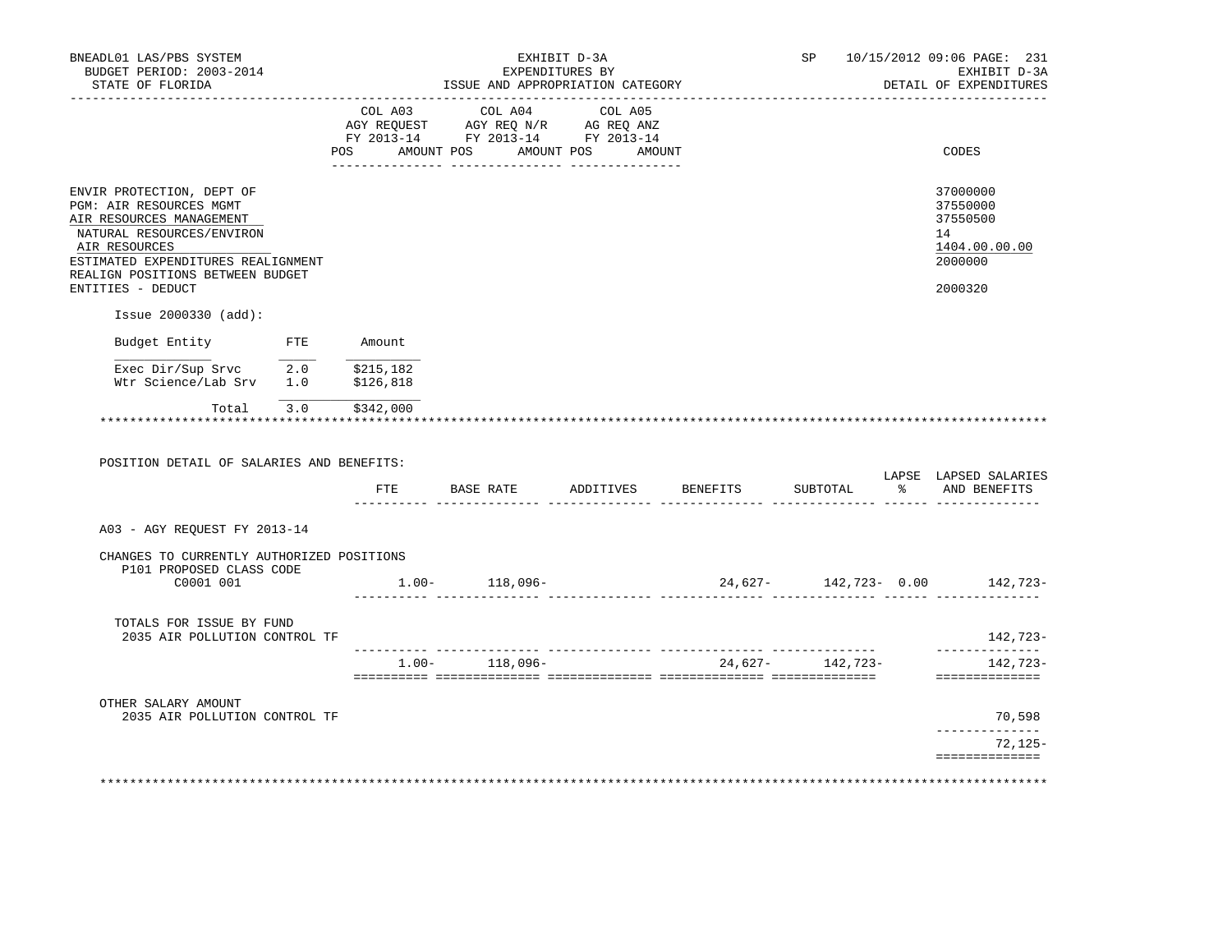| BNEADL01 LAS/PBS SYSTEM<br>BUDGET PERIOD: 2003-2014<br>STATE OF FLORIDA                                                                                                                                                                                    |                   | EXHIBIT D-3A<br>EXPENDITURES BY<br>ISSUE AND APPROPRIATION CATEGORY                                                       | <b>SP</b> | 10/15/2012 09:06 PAGE: 232<br>EXHIBIT D-3A<br>DETAIL OF EXPENDITURES |
|------------------------------------------------------------------------------------------------------------------------------------------------------------------------------------------------------------------------------------------------------------|-------------------|---------------------------------------------------------------------------------------------------------------------------|-----------|----------------------------------------------------------------------|
|                                                                                                                                                                                                                                                            | AMOUNT POS<br>POS | COL A03 COL A04 COL A05<br>AGY REQUEST AGY REQ N/R AG REQ ANZ<br>FY 2013-14 FY 2013-14 FY 2013-14<br>AMOUNT POS<br>AMOUNT |           | CODES                                                                |
| ENVIR PROTECTION, DEPT OF<br>PGM: AIR RESOURCES MGMT<br>AIR RESOURCES MANAGEMENT<br>NATURAL RESOURCES/ENVIRON<br>AIR RESOURCES<br>ANNUALIZATION OF ADMINISTERED<br>FUNDS APPROPRIATIONS<br>STATE HEALTH INSURANCE ADJUSTMENT<br>FOR FY 2012-13 - 10 MONTHS |                   |                                                                                                                           |           | 37000000<br>37550000<br>37550500<br>14<br>1404.00.00.00<br>26A0000   |
| <b>ANNUALIZATION</b><br>SALARIES AND BENEFITS                                                                                                                                                                                                              |                   |                                                                                                                           |           | 26A1830<br>010000                                                    |
| AIR POLLUTION CONTROL TF -STATE<br>-MATCH                                                                                                                                                                                                                  | 34,580<br>9,665   | ------------- ----------------                                                                                            |           | 2035 1<br>2035 2                                                     |
| TOTAL AIR POLLUTION CONTROL TF<br>TOTAL APPRO                                                                                                                                                                                                              | 44,245<br>44,245  |                                                                                                                           |           | 2035                                                                 |
|                                                                                                                                                                                                                                                            |                   |                                                                                                                           |           |                                                                      |
| STATE FUNDING REDUCTIONS<br>REDUCE FUNDING PURSUANT TO<br>AGENCY-WIDE LEASE SAVINGS<br><b>EXPENSES</b>                                                                                                                                                     |                   |                                                                                                                           |           | 3300000<br>3300200<br>040000                                         |
| AIR POLLUTION CONTROL TF -STATE 67,602-                                                                                                                                                                                                                    |                   |                                                                                                                           |           | 2035 1                                                               |
|                                                                                                                                                                                                                                                            |                   |                                                                                                                           |           |                                                                      |

AGENCY ISSUE NARRATIVE:

2013-2014 BUDGET YEAR NARRATIVE: IT COMPONENT? NO

 The Department of Environmental Protection (DEP) has taken an aggressive approach to identify opportunities to reduce lease space. The Division of Air Resources Management recently relocated staff and equipment associated with private-sector lease space to Department of Management Services (DMS) space at the Bob Martinez Center. The staff and equipment were absorbed into DEP's existing leased space. There is an overall savings for FY 13/14 of \$381,643.

 The Division of State Lands consolidated staff in the Carr Building, thus allowing vacant space on the second floor to be returned to DMS for reallocation. This reduction in leased space is effective October 1, 2012 and will result in a savings in FY 13/14 of \$55,938.

 The Northwest District branch has negotiated a new lease for a new office. The new location will reduce DEP leased space by 457 square feet and reduce the rent cost in FY 13/14 by \$15,586.

 Since the budget reduction is equal to the rent savings, there will be no negative impact to DEP. This issue also realigns the budget associated with rent payments for the Bob Martinez Center.